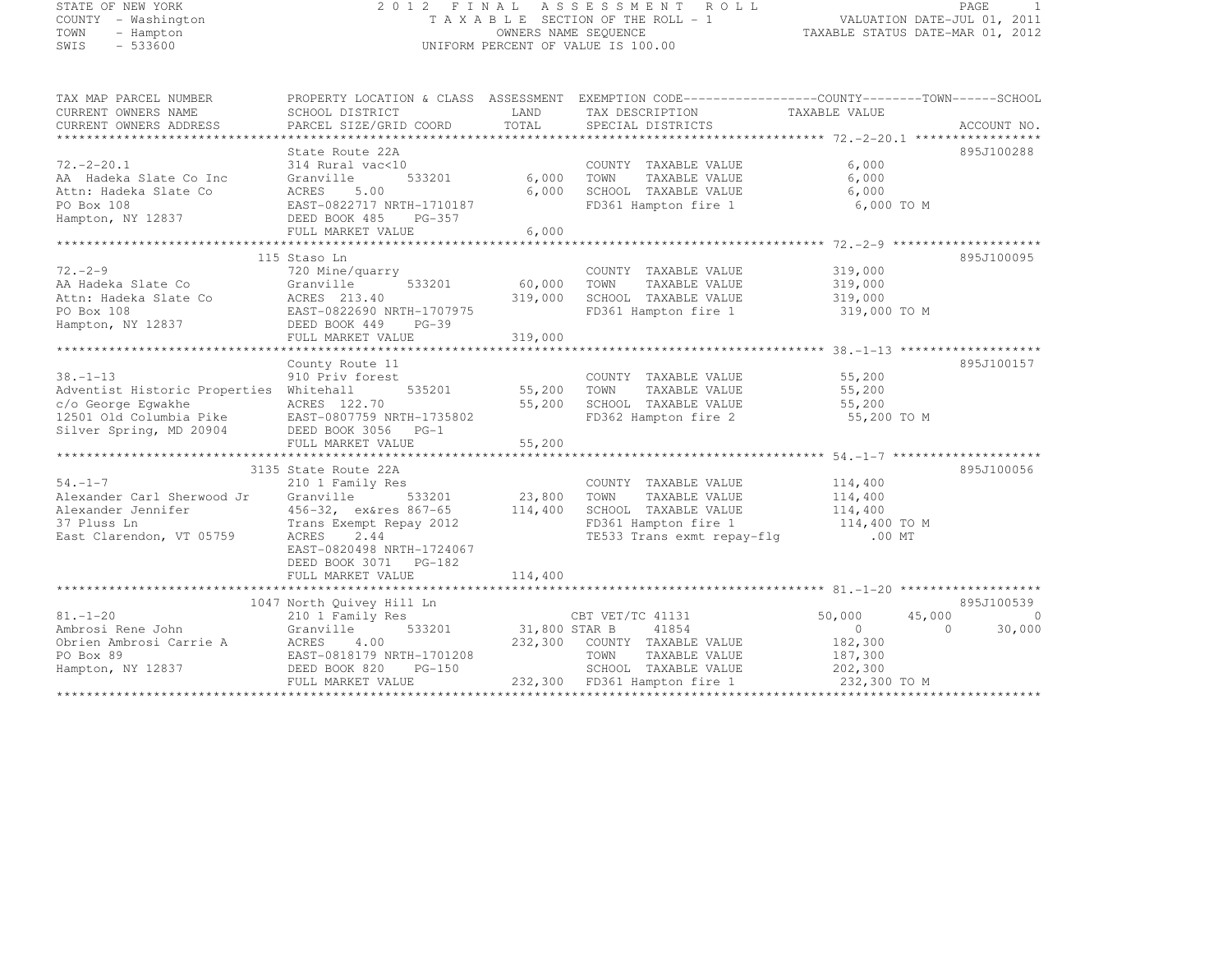# STATE OF NEW YORK 2 0 1 2 F I N A L A S S E S S M E N T R O L L PAGE <sup>2</sup> COUNTY - Washington T A X A B L E SECTION OF THE ROLL - 1 VALUATION DATE-JUL 01, 2011 TOWN - Hampton OWNERS NAME SEQUENCE TAXABLE STATUS DATE-MAR 01, 2012 SWIS - 533600 UNIFORM PERCENT OF VALUE IS 100.00

| TAX MAP PARCEL NUMBER<br>CURRENT OWNERS NAME<br>CURRENT OWNERS ADDRESS                                 | PROPERTY LOCATION & CLASS ASSESSMENT<br>SCHOOL DISTRICT<br>PARCEL SIZE/GRID COORD                                                           | LAND<br>TOTAL     | EXEMPTION CODE-----------------COUNTY-------TOWN------SCHOOL<br>TAX DESCRIPTION<br>SPECIAL DISTRICTS             | TAXABLE VALUE                                           |          | ACCOUNT NO.          |
|--------------------------------------------------------------------------------------------------------|---------------------------------------------------------------------------------------------------------------------------------------------|-------------------|------------------------------------------------------------------------------------------------------------------|---------------------------------------------------------|----------|----------------------|
| ***********                                                                                            |                                                                                                                                             | ***************** |                                                                                                                  | ********************************51.-1-3.5 ************* |          |                      |
|                                                                                                        | 364 Manchester Rd                                                                                                                           |                   |                                                                                                                  |                                                         |          | 895J100574           |
| $31. - 1 - 3.5$<br>Amerio John M<br>Amerio Lori M<br>364 Manchester Rd<br>Whitehall, NY 12887          | 210 1 Family Res<br>535201<br>Whitehall<br>ACRES<br>1.60<br>EAST-0808698 NRTH-1745804<br>DEED BOOK 731<br>PG-148                            | 24,000<br>114,900 | 41854<br>STAR B<br>COUNTY TAXABLE VALUE<br>TOWN<br>TAXABLE VALUE<br>SCHOOL TAXABLE VALUE<br>FD361 Hampton fire 1 | $\circ$<br>114,900<br>114,900<br>84,900<br>114,900 TO M | $\Omega$ | 30,000               |
|                                                                                                        | FULL MARKET VALUE                                                                                                                           | 114,900           |                                                                                                                  |                                                         |          |                      |
|                                                                                                        |                                                                                                                                             |                   |                                                                                                                  |                                                         |          |                      |
|                                                                                                        | 25 Hampton Heights Way                                                                                                                      |                   |                                                                                                                  |                                                         |          | 895J100605           |
| $80. - 1 - 16$<br>Anzalone Anthony A<br>Anzalone Renzo Helen<br>386 Bantam Lake Rd<br>Bantam, CT 06750 | 260 Seasonal res<br>533201<br>Granville<br>ACRES<br>5.01<br>EAST-0811381 NRTH-1701963<br>DEED BOOK 480<br>PG-1072                           | 35,000<br>71,700  | COUNTY TAXABLE VALUE<br>TAXABLE VALUE<br>TOWN<br>SCHOOL TAXABLE VALUE<br>FD361 Hampton fire 1                    | 71,700<br>71,700<br>71,700<br>71,700 TO M               |          |                      |
|                                                                                                        | FULL MARKET VALUE                                                                                                                           | 71,700            |                                                                                                                  |                                                         |          |                      |
|                                                                                                        |                                                                                                                                             |                   |                                                                                                                  |                                                         |          |                      |
| $80. - 1 - 24$                                                                                         | 50 Hampton Heights Way<br>260 Seasonal res                                                                                                  |                   | COUNTY TAXABLE VALUE                                                                                             | 64,700                                                  |          | 895J100659           |
| Ariola Paul R                                                                                          | Granville<br>533201                                                                                                                         | 36,000            | TOWN<br>TAXABLE VALUE                                                                                            | 64,700                                                  |          |                      |
| Ariola Anne Marie                                                                                      | 5.89<br>ACRES                                                                                                                               | 64,700            | SCHOOL TAXABLE VALUE                                                                                             | 64,700                                                  |          |                      |
| 32 Twining Ave                                                                                         | EAST-0809969 NRTH-1701608                                                                                                                   |                   | FD361 Hampton fire 1                                                                                             | 64,700 TO M                                             |          |                      |
| Waterbury, CT 06705                                                                                    | DEED BOOK 605<br>$PG-208$                                                                                                                   |                   |                                                                                                                  |                                                         |          |                      |
|                                                                                                        | FULL MARKET VALUE                                                                                                                           | 64,700            |                                                                                                                  | ************* 72.2-3-7 *******                          |          |                      |
|                                                                                                        |                                                                                                                                             |                   |                                                                                                                  |                                                         |          |                      |
| $72.2 - 3 - 7$                                                                                         | 14 Greenfield Ln                                                                                                                            |                   |                                                                                                                  | $\circ$                                                 | $\Omega$ | 895J100005           |
| Arnhold Forrest J<br>Arnhold Stacie A<br>PO Box 117<br>Hampton, NY 12837                               | 210 1 Family Res<br>533201<br>Granville<br>$72 - 3 - 7$<br>FRNT<br>50.00 DPTH 234.00<br>EAST-0824092 NRTH-1712241<br>DEED BOOK 843<br>PG-87 | 12,300<br>68,200  | STAR B<br>41854<br>COUNTY TAXABLE VALUE<br>TAXABLE VALUE<br>TOWN<br>SCHOOL TAXABLE VALUE<br>FD361 Hampton fire 1 | 68,200<br>68,200<br>38,200<br>68,200 TO M               |          | 30,000               |
|                                                                                                        | FULL MARKET VALUE                                                                                                                           | 68,200            |                                                                                                                  |                                                         |          |                      |
|                                                                                                        |                                                                                                                                             |                   |                                                                                                                  |                                                         |          |                      |
| $72. - 2 - 13$<br>Arnold Donald P<br>89 County Route 20<br>Hampton, NY 12837                           | 89 County Route 20<br>210 1 Family Res<br>533201<br>Granville<br>ACRES<br>1.00<br>EAST-0824389 NRTH-1705687<br>DEED BOOK 929<br>$PG-52$     | 22,000<br>71,700  | STAR B<br>41854<br>COUNTY TAXABLE VALUE<br>TOWN<br>TAXABLE VALUE<br>SCHOOL TAXABLE VALUE<br>FD361 Hampton fire 1 | $\circ$<br>71,700<br>71,700<br>41,700<br>71,700 TO M    | $\Omega$ | 895J100126<br>30,000 |
|                                                                                                        | FULL MARKET VALUE                                                                                                                           | 71,700            |                                                                                                                  |                                                         |          |                      |
|                                                                                                        | *******************                                                                                                                         |                   |                                                                                                                  | $62 - 1 - 44$ *********************                     |          |                      |
| $62 - 1 - 44$                                                                                          | County Route 18 OFF<br>910 Priv forest                                                                                                      |                   | COUNTY TAXABLE VALUE                                                                                             | 12,200                                                  |          | 895J100057           |
| Atwood Michael L                                                                                       | 533201<br>Granville                                                                                                                         | 12,200            | TAXABLE VALUE<br>TOWN                                                                                            | 12,200                                                  |          |                      |
| Atwood Linda                                                                                           | ACRES<br>27.00                                                                                                                              | 12,200            | SCHOOL TAXABLE VALUE                                                                                             | 12,200                                                  |          |                      |
| 1879 County Route 18                                                                                   | EAST-0810349 NRTH-1716321                                                                                                                   |                   | FD361 Hampton fire 1                                                                                             | 12,200 TO M                                             |          |                      |
| Whitehall, NY 12887                                                                                    | PG-589<br>DEED BOOK 467                                                                                                                     | 12,200            |                                                                                                                  |                                                         |          |                      |
|                                                                                                        | FULL MARKET VALUE                                                                                                                           |                   |                                                                                                                  |                                                         |          |                      |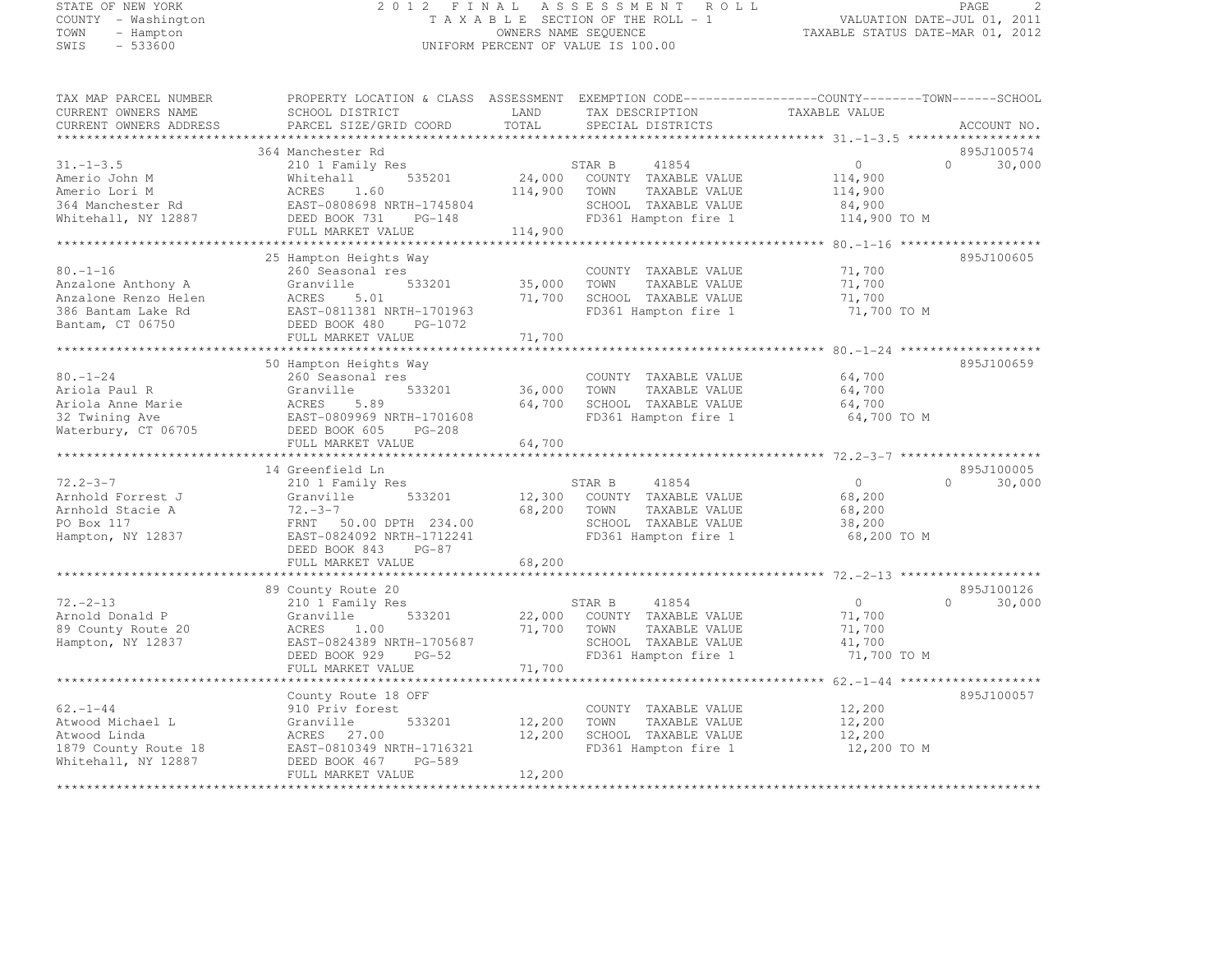# STATE OF NEW YORK 2 0 1 2 F I N A L A S S E S S M E N T R O L L PAGE <sup>3</sup> COUNTY - Washington T A X A B L E SECTION OF THE ROLL - 1 VALUATION DATE-JUL 01, 2011 TOWN - Hampton OWNERS NAME SEQUENCE TAXABLE STATUS DATE-MAR 01, 2012 SWIS - 533600 UNIFORM PERCENT OF VALUE IS 100.00

| TAX DESCRIPTION<br>SERCIAL DISTRICTS<br>PARCEL SIZE/GRID COORD<br>TOTAL<br>CURRENT OWNERS ADDRESS<br>SPECIAL DISTRICTS<br>ACCOUNT NO.<br>895J100009<br>1879 County Route 18<br>STAR B 41854<br>38,800 COUNTY TAXABLE VALUE<br>$62. - 1 - 45$<br>$\overline{0}$<br>30,000<br>240 Rural res<br>$\bigcap$<br>535201<br>Atwood Michael L<br>Whitehall<br>119,800<br>119,800<br>Atwood Linda<br>ACRES 25.50<br>TOWN<br>TAXABLE VALUE<br>119,800<br>SCHOOL TAXABLE VALUE<br>89,800<br>FD361 Hampton fire 1<br>119,800 TO M<br>FULL MARKET VALUE<br>119,800<br>895J100138<br>County Route 18<br>$62 - 1 - 46$<br>314 Rural vac<10<br>COUNTY TAXABLE VALUE<br>500<br>535201<br>Atwood Michael L<br>500<br>TOWN<br>TAXABLE VALUE<br>500<br>Whitehall<br>Atwood Linda<br>ACRES<br>2.20<br>500<br>500<br>SCHOOL TAXABLE VALUE<br>FD361 Hampton fire 1<br>EAST-0809762 NRTH-1715315<br>500 TO M<br>1879 County Route 18<br>Whitehall, NY 12887<br>DEED BOOK 510 PG-82<br>500<br>FULL MARKET VALUE<br>895J101748<br>20 Perry Heights Way<br>STAR B 41854<br>22,300 COUNTY TAXABLE VALUE<br>$72. - 2 - 27.1$<br>$\overline{0}$<br>30,000<br>$\Omega$<br>210 1 Family Res<br>533201<br>Austin Dennis T<br>Granville<br>124,900<br>124,900 TOWN<br>TAXABLE VALUE<br>Austin Netta L<br>ROW 565/260<br>124,900<br>ACRES 1.10<br>SCHOOL TAXABLE VALUE<br>94,900<br>PO Box 106<br>EAST-0822827 NRTH-1712119<br>FD361 Hampton fire 1<br>124,900 TO M<br>Hampton, NY 12837<br>DEED BOOK 565<br>PG-258<br>124,900<br>FULL MARKET VALUE<br>State Route 22A<br>895J100427<br>$72. -2 - 7.2$<br>29,500<br>314 Rural vac<10<br>COUNTY TAXABLE VALUE<br>29,500 TOWN<br>Austin George Charles<br>533201<br>TAXABLE VALUE<br>29,500<br>Granville<br>29,500<br>Austin Julia Ann<br>ACRES<br>SCHOOL TAXABLE VALUE<br>29,500<br>8.00<br>2 Grape St<br>EAST-0822920 NRTH-1710677<br>FD361 Hampton fire 1<br>29,500 TO M<br>Fair Haven, VT 05743<br>DEED BOOK 953<br>PG-131<br>29,500<br>FULL MARKET VALUE<br>1811 County Route 18<br>38 PCT OF VALUE USED FOR EXEMPTION PURPOSES<br>895J100135<br>$62. -1 - 51$<br>240 Rural res<br>15,641<br>$\overline{0}$<br>WAR VET/TC 41121<br>15,641<br>39,884<br>$\circ$<br>Babcock Grover R<br>535201 107,800 AGED-TOWN 41803<br>$\bigcirc$<br>Whitehall<br>52,136<br>Property has 2 STAR exemp 274,400 AGE-CO/SCH 41805<br>44,316<br>$\Omega$<br>Lawrence Nancy J<br>62,200<br>1811 County Route 18<br>ACRES 135.50<br>STAR EN<br>41834<br>$\overline{0}$<br>$\circ$<br>PO Box 144<br>EAST-0808161 NRTH-1716441<br>STAR B MH 41864<br>$\Omega$<br>$\Omega$<br>30,000<br>214,443<br>Hampton, NY 12837<br>DEED BOOK 842<br>$PG-80$<br>COUNTY TAXABLE VALUE<br>274,400 TOWN<br>TAXABLE VALUE<br>218,875<br>FULL MARKET VALUE<br>SCHOOL TAXABLE VALUE<br>130,064<br>274,400 TO M<br>FD361 Hampton fire 1 | TAX MAP PARCEL NUMBER<br>CURRENT OWNERS NAME | PROPERTY LOCATION & CLASS ASSESSMENT EXEMPTION CODE-----------------COUNTY-------TOWN------SCHOOL<br>SCHOOL DISTRICT | LAND |  |  |
|-------------------------------------------------------------------------------------------------------------------------------------------------------------------------------------------------------------------------------------------------------------------------------------------------------------------------------------------------------------------------------------------------------------------------------------------------------------------------------------------------------------------------------------------------------------------------------------------------------------------------------------------------------------------------------------------------------------------------------------------------------------------------------------------------------------------------------------------------------------------------------------------------------------------------------------------------------------------------------------------------------------------------------------------------------------------------------------------------------------------------------------------------------------------------------------------------------------------------------------------------------------------------------------------------------------------------------------------------------------------------------------------------------------------------------------------------------------------------------------------------------------------------------------------------------------------------------------------------------------------------------------------------------------------------------------------------------------------------------------------------------------------------------------------------------------------------------------------------------------------------------------------------------------------------------------------------------------------------------------------------------------------------------------------------------------------------------------------------------------------------------------------------------------------------------------------------------------------------------------------------------------------------------------------------------------------------------------------------------------------------------------------------------------------------------------------------------------------------------------------------------------------------------------------------------------------------------------------------------------------------------------------------------------------------------------------------------------------------------------------------------------------------------------------------------------|----------------------------------------------|----------------------------------------------------------------------------------------------------------------------|------|--|--|
|                                                                                                                                                                                                                                                                                                                                                                                                                                                                                                                                                                                                                                                                                                                                                                                                                                                                                                                                                                                                                                                                                                                                                                                                                                                                                                                                                                                                                                                                                                                                                                                                                                                                                                                                                                                                                                                                                                                                                                                                                                                                                                                                                                                                                                                                                                                                                                                                                                                                                                                                                                                                                                                                                                                                                                                                             |                                              |                                                                                                                      |      |  |  |
|                                                                                                                                                                                                                                                                                                                                                                                                                                                                                                                                                                                                                                                                                                                                                                                                                                                                                                                                                                                                                                                                                                                                                                                                                                                                                                                                                                                                                                                                                                                                                                                                                                                                                                                                                                                                                                                                                                                                                                                                                                                                                                                                                                                                                                                                                                                                                                                                                                                                                                                                                                                                                                                                                                                                                                                                             |                                              |                                                                                                                      |      |  |  |
|                                                                                                                                                                                                                                                                                                                                                                                                                                                                                                                                                                                                                                                                                                                                                                                                                                                                                                                                                                                                                                                                                                                                                                                                                                                                                                                                                                                                                                                                                                                                                                                                                                                                                                                                                                                                                                                                                                                                                                                                                                                                                                                                                                                                                                                                                                                                                                                                                                                                                                                                                                                                                                                                                                                                                                                                             |                                              |                                                                                                                      |      |  |  |
|                                                                                                                                                                                                                                                                                                                                                                                                                                                                                                                                                                                                                                                                                                                                                                                                                                                                                                                                                                                                                                                                                                                                                                                                                                                                                                                                                                                                                                                                                                                                                                                                                                                                                                                                                                                                                                                                                                                                                                                                                                                                                                                                                                                                                                                                                                                                                                                                                                                                                                                                                                                                                                                                                                                                                                                                             |                                              |                                                                                                                      |      |  |  |
|                                                                                                                                                                                                                                                                                                                                                                                                                                                                                                                                                                                                                                                                                                                                                                                                                                                                                                                                                                                                                                                                                                                                                                                                                                                                                                                                                                                                                                                                                                                                                                                                                                                                                                                                                                                                                                                                                                                                                                                                                                                                                                                                                                                                                                                                                                                                                                                                                                                                                                                                                                                                                                                                                                                                                                                                             |                                              |                                                                                                                      |      |  |  |
|                                                                                                                                                                                                                                                                                                                                                                                                                                                                                                                                                                                                                                                                                                                                                                                                                                                                                                                                                                                                                                                                                                                                                                                                                                                                                                                                                                                                                                                                                                                                                                                                                                                                                                                                                                                                                                                                                                                                                                                                                                                                                                                                                                                                                                                                                                                                                                                                                                                                                                                                                                                                                                                                                                                                                                                                             |                                              |                                                                                                                      |      |  |  |
|                                                                                                                                                                                                                                                                                                                                                                                                                                                                                                                                                                                                                                                                                                                                                                                                                                                                                                                                                                                                                                                                                                                                                                                                                                                                                                                                                                                                                                                                                                                                                                                                                                                                                                                                                                                                                                                                                                                                                                                                                                                                                                                                                                                                                                                                                                                                                                                                                                                                                                                                                                                                                                                                                                                                                                                                             |                                              |                                                                                                                      |      |  |  |
|                                                                                                                                                                                                                                                                                                                                                                                                                                                                                                                                                                                                                                                                                                                                                                                                                                                                                                                                                                                                                                                                                                                                                                                                                                                                                                                                                                                                                                                                                                                                                                                                                                                                                                                                                                                                                                                                                                                                                                                                                                                                                                                                                                                                                                                                                                                                                                                                                                                                                                                                                                                                                                                                                                                                                                                                             |                                              |                                                                                                                      |      |  |  |
|                                                                                                                                                                                                                                                                                                                                                                                                                                                                                                                                                                                                                                                                                                                                                                                                                                                                                                                                                                                                                                                                                                                                                                                                                                                                                                                                                                                                                                                                                                                                                                                                                                                                                                                                                                                                                                                                                                                                                                                                                                                                                                                                                                                                                                                                                                                                                                                                                                                                                                                                                                                                                                                                                                                                                                                                             |                                              |                                                                                                                      |      |  |  |
|                                                                                                                                                                                                                                                                                                                                                                                                                                                                                                                                                                                                                                                                                                                                                                                                                                                                                                                                                                                                                                                                                                                                                                                                                                                                                                                                                                                                                                                                                                                                                                                                                                                                                                                                                                                                                                                                                                                                                                                                                                                                                                                                                                                                                                                                                                                                                                                                                                                                                                                                                                                                                                                                                                                                                                                                             |                                              |                                                                                                                      |      |  |  |
|                                                                                                                                                                                                                                                                                                                                                                                                                                                                                                                                                                                                                                                                                                                                                                                                                                                                                                                                                                                                                                                                                                                                                                                                                                                                                                                                                                                                                                                                                                                                                                                                                                                                                                                                                                                                                                                                                                                                                                                                                                                                                                                                                                                                                                                                                                                                                                                                                                                                                                                                                                                                                                                                                                                                                                                                             |                                              |                                                                                                                      |      |  |  |
|                                                                                                                                                                                                                                                                                                                                                                                                                                                                                                                                                                                                                                                                                                                                                                                                                                                                                                                                                                                                                                                                                                                                                                                                                                                                                                                                                                                                                                                                                                                                                                                                                                                                                                                                                                                                                                                                                                                                                                                                                                                                                                                                                                                                                                                                                                                                                                                                                                                                                                                                                                                                                                                                                                                                                                                                             |                                              |                                                                                                                      |      |  |  |
|                                                                                                                                                                                                                                                                                                                                                                                                                                                                                                                                                                                                                                                                                                                                                                                                                                                                                                                                                                                                                                                                                                                                                                                                                                                                                                                                                                                                                                                                                                                                                                                                                                                                                                                                                                                                                                                                                                                                                                                                                                                                                                                                                                                                                                                                                                                                                                                                                                                                                                                                                                                                                                                                                                                                                                                                             |                                              |                                                                                                                      |      |  |  |
|                                                                                                                                                                                                                                                                                                                                                                                                                                                                                                                                                                                                                                                                                                                                                                                                                                                                                                                                                                                                                                                                                                                                                                                                                                                                                                                                                                                                                                                                                                                                                                                                                                                                                                                                                                                                                                                                                                                                                                                                                                                                                                                                                                                                                                                                                                                                                                                                                                                                                                                                                                                                                                                                                                                                                                                                             |                                              |                                                                                                                      |      |  |  |
|                                                                                                                                                                                                                                                                                                                                                                                                                                                                                                                                                                                                                                                                                                                                                                                                                                                                                                                                                                                                                                                                                                                                                                                                                                                                                                                                                                                                                                                                                                                                                                                                                                                                                                                                                                                                                                                                                                                                                                                                                                                                                                                                                                                                                                                                                                                                                                                                                                                                                                                                                                                                                                                                                                                                                                                                             |                                              |                                                                                                                      |      |  |  |
|                                                                                                                                                                                                                                                                                                                                                                                                                                                                                                                                                                                                                                                                                                                                                                                                                                                                                                                                                                                                                                                                                                                                                                                                                                                                                                                                                                                                                                                                                                                                                                                                                                                                                                                                                                                                                                                                                                                                                                                                                                                                                                                                                                                                                                                                                                                                                                                                                                                                                                                                                                                                                                                                                                                                                                                                             |                                              |                                                                                                                      |      |  |  |
|                                                                                                                                                                                                                                                                                                                                                                                                                                                                                                                                                                                                                                                                                                                                                                                                                                                                                                                                                                                                                                                                                                                                                                                                                                                                                                                                                                                                                                                                                                                                                                                                                                                                                                                                                                                                                                                                                                                                                                                                                                                                                                                                                                                                                                                                                                                                                                                                                                                                                                                                                                                                                                                                                                                                                                                                             |                                              |                                                                                                                      |      |  |  |
|                                                                                                                                                                                                                                                                                                                                                                                                                                                                                                                                                                                                                                                                                                                                                                                                                                                                                                                                                                                                                                                                                                                                                                                                                                                                                                                                                                                                                                                                                                                                                                                                                                                                                                                                                                                                                                                                                                                                                                                                                                                                                                                                                                                                                                                                                                                                                                                                                                                                                                                                                                                                                                                                                                                                                                                                             |                                              |                                                                                                                      |      |  |  |
|                                                                                                                                                                                                                                                                                                                                                                                                                                                                                                                                                                                                                                                                                                                                                                                                                                                                                                                                                                                                                                                                                                                                                                                                                                                                                                                                                                                                                                                                                                                                                                                                                                                                                                                                                                                                                                                                                                                                                                                                                                                                                                                                                                                                                                                                                                                                                                                                                                                                                                                                                                                                                                                                                                                                                                                                             |                                              |                                                                                                                      |      |  |  |
|                                                                                                                                                                                                                                                                                                                                                                                                                                                                                                                                                                                                                                                                                                                                                                                                                                                                                                                                                                                                                                                                                                                                                                                                                                                                                                                                                                                                                                                                                                                                                                                                                                                                                                                                                                                                                                                                                                                                                                                                                                                                                                                                                                                                                                                                                                                                                                                                                                                                                                                                                                                                                                                                                                                                                                                                             |                                              |                                                                                                                      |      |  |  |
|                                                                                                                                                                                                                                                                                                                                                                                                                                                                                                                                                                                                                                                                                                                                                                                                                                                                                                                                                                                                                                                                                                                                                                                                                                                                                                                                                                                                                                                                                                                                                                                                                                                                                                                                                                                                                                                                                                                                                                                                                                                                                                                                                                                                                                                                                                                                                                                                                                                                                                                                                                                                                                                                                                                                                                                                             |                                              |                                                                                                                      |      |  |  |
|                                                                                                                                                                                                                                                                                                                                                                                                                                                                                                                                                                                                                                                                                                                                                                                                                                                                                                                                                                                                                                                                                                                                                                                                                                                                                                                                                                                                                                                                                                                                                                                                                                                                                                                                                                                                                                                                                                                                                                                                                                                                                                                                                                                                                                                                                                                                                                                                                                                                                                                                                                                                                                                                                                                                                                                                             |                                              |                                                                                                                      |      |  |  |
|                                                                                                                                                                                                                                                                                                                                                                                                                                                                                                                                                                                                                                                                                                                                                                                                                                                                                                                                                                                                                                                                                                                                                                                                                                                                                                                                                                                                                                                                                                                                                                                                                                                                                                                                                                                                                                                                                                                                                                                                                                                                                                                                                                                                                                                                                                                                                                                                                                                                                                                                                                                                                                                                                                                                                                                                             |                                              |                                                                                                                      |      |  |  |
|                                                                                                                                                                                                                                                                                                                                                                                                                                                                                                                                                                                                                                                                                                                                                                                                                                                                                                                                                                                                                                                                                                                                                                                                                                                                                                                                                                                                                                                                                                                                                                                                                                                                                                                                                                                                                                                                                                                                                                                                                                                                                                                                                                                                                                                                                                                                                                                                                                                                                                                                                                                                                                                                                                                                                                                                             |                                              |                                                                                                                      |      |  |  |
|                                                                                                                                                                                                                                                                                                                                                                                                                                                                                                                                                                                                                                                                                                                                                                                                                                                                                                                                                                                                                                                                                                                                                                                                                                                                                                                                                                                                                                                                                                                                                                                                                                                                                                                                                                                                                                                                                                                                                                                                                                                                                                                                                                                                                                                                                                                                                                                                                                                                                                                                                                                                                                                                                                                                                                                                             |                                              |                                                                                                                      |      |  |  |
|                                                                                                                                                                                                                                                                                                                                                                                                                                                                                                                                                                                                                                                                                                                                                                                                                                                                                                                                                                                                                                                                                                                                                                                                                                                                                                                                                                                                                                                                                                                                                                                                                                                                                                                                                                                                                                                                                                                                                                                                                                                                                                                                                                                                                                                                                                                                                                                                                                                                                                                                                                                                                                                                                                                                                                                                             |                                              |                                                                                                                      |      |  |  |
|                                                                                                                                                                                                                                                                                                                                                                                                                                                                                                                                                                                                                                                                                                                                                                                                                                                                                                                                                                                                                                                                                                                                                                                                                                                                                                                                                                                                                                                                                                                                                                                                                                                                                                                                                                                                                                                                                                                                                                                                                                                                                                                                                                                                                                                                                                                                                                                                                                                                                                                                                                                                                                                                                                                                                                                                             |                                              |                                                                                                                      |      |  |  |
|                                                                                                                                                                                                                                                                                                                                                                                                                                                                                                                                                                                                                                                                                                                                                                                                                                                                                                                                                                                                                                                                                                                                                                                                                                                                                                                                                                                                                                                                                                                                                                                                                                                                                                                                                                                                                                                                                                                                                                                                                                                                                                                                                                                                                                                                                                                                                                                                                                                                                                                                                                                                                                                                                                                                                                                                             |                                              |                                                                                                                      |      |  |  |
|                                                                                                                                                                                                                                                                                                                                                                                                                                                                                                                                                                                                                                                                                                                                                                                                                                                                                                                                                                                                                                                                                                                                                                                                                                                                                                                                                                                                                                                                                                                                                                                                                                                                                                                                                                                                                                                                                                                                                                                                                                                                                                                                                                                                                                                                                                                                                                                                                                                                                                                                                                                                                                                                                                                                                                                                             |                                              |                                                                                                                      |      |  |  |
|                                                                                                                                                                                                                                                                                                                                                                                                                                                                                                                                                                                                                                                                                                                                                                                                                                                                                                                                                                                                                                                                                                                                                                                                                                                                                                                                                                                                                                                                                                                                                                                                                                                                                                                                                                                                                                                                                                                                                                                                                                                                                                                                                                                                                                                                                                                                                                                                                                                                                                                                                                                                                                                                                                                                                                                                             |                                              |                                                                                                                      |      |  |  |
|                                                                                                                                                                                                                                                                                                                                                                                                                                                                                                                                                                                                                                                                                                                                                                                                                                                                                                                                                                                                                                                                                                                                                                                                                                                                                                                                                                                                                                                                                                                                                                                                                                                                                                                                                                                                                                                                                                                                                                                                                                                                                                                                                                                                                                                                                                                                                                                                                                                                                                                                                                                                                                                                                                                                                                                                             |                                              |                                                                                                                      |      |  |  |
|                                                                                                                                                                                                                                                                                                                                                                                                                                                                                                                                                                                                                                                                                                                                                                                                                                                                                                                                                                                                                                                                                                                                                                                                                                                                                                                                                                                                                                                                                                                                                                                                                                                                                                                                                                                                                                                                                                                                                                                                                                                                                                                                                                                                                                                                                                                                                                                                                                                                                                                                                                                                                                                                                                                                                                                                             |                                              |                                                                                                                      |      |  |  |
|                                                                                                                                                                                                                                                                                                                                                                                                                                                                                                                                                                                                                                                                                                                                                                                                                                                                                                                                                                                                                                                                                                                                                                                                                                                                                                                                                                                                                                                                                                                                                                                                                                                                                                                                                                                                                                                                                                                                                                                                                                                                                                                                                                                                                                                                                                                                                                                                                                                                                                                                                                                                                                                                                                                                                                                                             |                                              |                                                                                                                      |      |  |  |
|                                                                                                                                                                                                                                                                                                                                                                                                                                                                                                                                                                                                                                                                                                                                                                                                                                                                                                                                                                                                                                                                                                                                                                                                                                                                                                                                                                                                                                                                                                                                                                                                                                                                                                                                                                                                                                                                                                                                                                                                                                                                                                                                                                                                                                                                                                                                                                                                                                                                                                                                                                                                                                                                                                                                                                                                             |                                              |                                                                                                                      |      |  |  |
|                                                                                                                                                                                                                                                                                                                                                                                                                                                                                                                                                                                                                                                                                                                                                                                                                                                                                                                                                                                                                                                                                                                                                                                                                                                                                                                                                                                                                                                                                                                                                                                                                                                                                                                                                                                                                                                                                                                                                                                                                                                                                                                                                                                                                                                                                                                                                                                                                                                                                                                                                                                                                                                                                                                                                                                                             |                                              |                                                                                                                      |      |  |  |
|                                                                                                                                                                                                                                                                                                                                                                                                                                                                                                                                                                                                                                                                                                                                                                                                                                                                                                                                                                                                                                                                                                                                                                                                                                                                                                                                                                                                                                                                                                                                                                                                                                                                                                                                                                                                                                                                                                                                                                                                                                                                                                                                                                                                                                                                                                                                                                                                                                                                                                                                                                                                                                                                                                                                                                                                             |                                              |                                                                                                                      |      |  |  |
|                                                                                                                                                                                                                                                                                                                                                                                                                                                                                                                                                                                                                                                                                                                                                                                                                                                                                                                                                                                                                                                                                                                                                                                                                                                                                                                                                                                                                                                                                                                                                                                                                                                                                                                                                                                                                                                                                                                                                                                                                                                                                                                                                                                                                                                                                                                                                                                                                                                                                                                                                                                                                                                                                                                                                                                                             |                                              |                                                                                                                      |      |  |  |
|                                                                                                                                                                                                                                                                                                                                                                                                                                                                                                                                                                                                                                                                                                                                                                                                                                                                                                                                                                                                                                                                                                                                                                                                                                                                                                                                                                                                                                                                                                                                                                                                                                                                                                                                                                                                                                                                                                                                                                                                                                                                                                                                                                                                                                                                                                                                                                                                                                                                                                                                                                                                                                                                                                                                                                                                             |                                              |                                                                                                                      |      |  |  |
|                                                                                                                                                                                                                                                                                                                                                                                                                                                                                                                                                                                                                                                                                                                                                                                                                                                                                                                                                                                                                                                                                                                                                                                                                                                                                                                                                                                                                                                                                                                                                                                                                                                                                                                                                                                                                                                                                                                                                                                                                                                                                                                                                                                                                                                                                                                                                                                                                                                                                                                                                                                                                                                                                                                                                                                                             |                                              |                                                                                                                      |      |  |  |
|                                                                                                                                                                                                                                                                                                                                                                                                                                                                                                                                                                                                                                                                                                                                                                                                                                                                                                                                                                                                                                                                                                                                                                                                                                                                                                                                                                                                                                                                                                                                                                                                                                                                                                                                                                                                                                                                                                                                                                                                                                                                                                                                                                                                                                                                                                                                                                                                                                                                                                                                                                                                                                                                                                                                                                                                             |                                              |                                                                                                                      |      |  |  |
|                                                                                                                                                                                                                                                                                                                                                                                                                                                                                                                                                                                                                                                                                                                                                                                                                                                                                                                                                                                                                                                                                                                                                                                                                                                                                                                                                                                                                                                                                                                                                                                                                                                                                                                                                                                                                                                                                                                                                                                                                                                                                                                                                                                                                                                                                                                                                                                                                                                                                                                                                                                                                                                                                                                                                                                                             |                                              |                                                                                                                      |      |  |  |
|                                                                                                                                                                                                                                                                                                                                                                                                                                                                                                                                                                                                                                                                                                                                                                                                                                                                                                                                                                                                                                                                                                                                                                                                                                                                                                                                                                                                                                                                                                                                                                                                                                                                                                                                                                                                                                                                                                                                                                                                                                                                                                                                                                                                                                                                                                                                                                                                                                                                                                                                                                                                                                                                                                                                                                                                             |                                              |                                                                                                                      |      |  |  |
|                                                                                                                                                                                                                                                                                                                                                                                                                                                                                                                                                                                                                                                                                                                                                                                                                                                                                                                                                                                                                                                                                                                                                                                                                                                                                                                                                                                                                                                                                                                                                                                                                                                                                                                                                                                                                                                                                                                                                                                                                                                                                                                                                                                                                                                                                                                                                                                                                                                                                                                                                                                                                                                                                                                                                                                                             |                                              |                                                                                                                      |      |  |  |
|                                                                                                                                                                                                                                                                                                                                                                                                                                                                                                                                                                                                                                                                                                                                                                                                                                                                                                                                                                                                                                                                                                                                                                                                                                                                                                                                                                                                                                                                                                                                                                                                                                                                                                                                                                                                                                                                                                                                                                                                                                                                                                                                                                                                                                                                                                                                                                                                                                                                                                                                                                                                                                                                                                                                                                                                             |                                              |                                                                                                                      |      |  |  |
|                                                                                                                                                                                                                                                                                                                                                                                                                                                                                                                                                                                                                                                                                                                                                                                                                                                                                                                                                                                                                                                                                                                                                                                                                                                                                                                                                                                                                                                                                                                                                                                                                                                                                                                                                                                                                                                                                                                                                                                                                                                                                                                                                                                                                                                                                                                                                                                                                                                                                                                                                                                                                                                                                                                                                                                                             |                                              |                                                                                                                      |      |  |  |
|                                                                                                                                                                                                                                                                                                                                                                                                                                                                                                                                                                                                                                                                                                                                                                                                                                                                                                                                                                                                                                                                                                                                                                                                                                                                                                                                                                                                                                                                                                                                                                                                                                                                                                                                                                                                                                                                                                                                                                                                                                                                                                                                                                                                                                                                                                                                                                                                                                                                                                                                                                                                                                                                                                                                                                                                             |                                              |                                                                                                                      |      |  |  |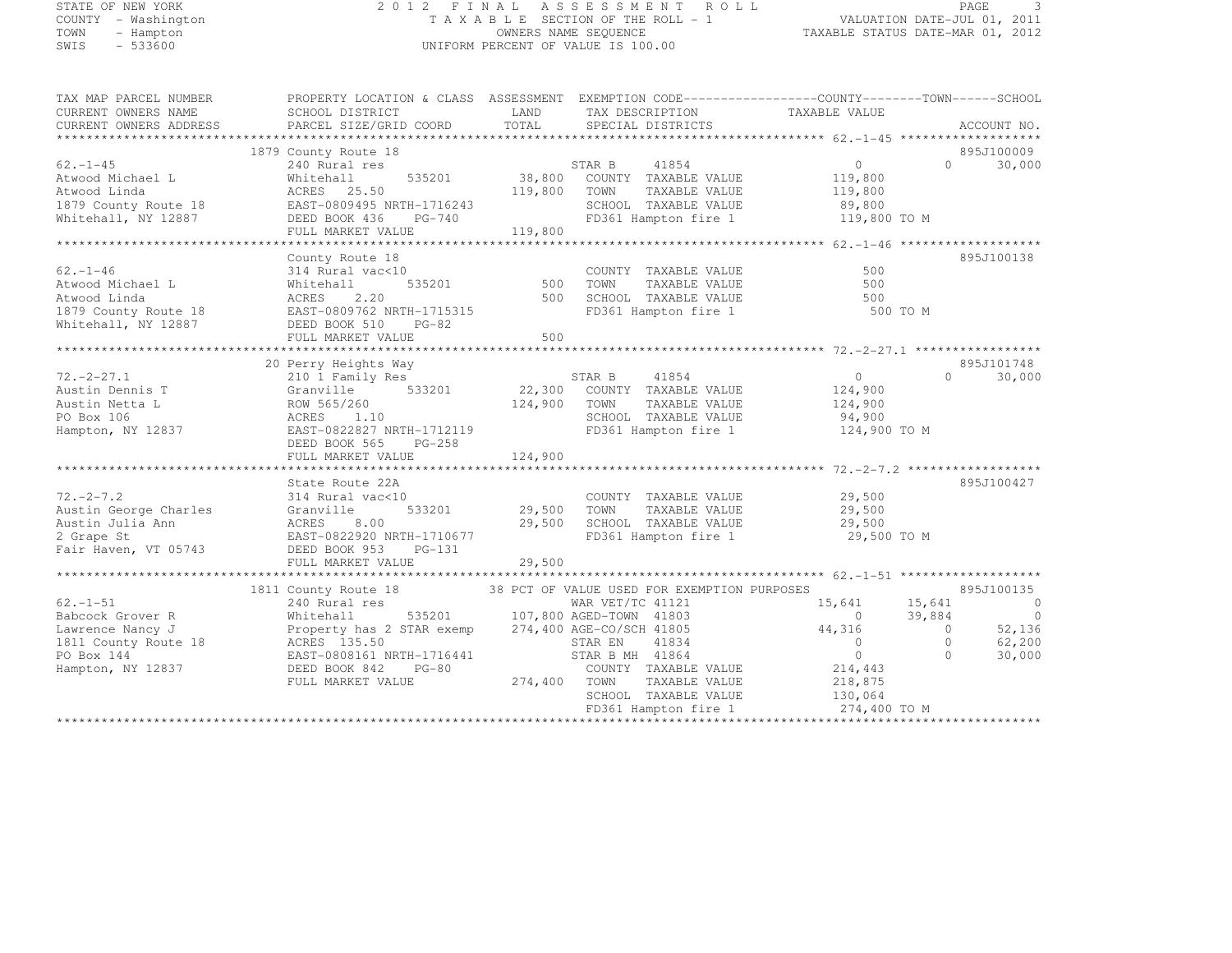# STATE OF NEW YORK 2 0 1 2 F I N A L A S S E S S M E N T R O L L PAGE <sup>4</sup> COUNTY - Washington T A X A B L E SECTION OF THE ROLL - 1 VALUATION DATE-JUL 01, 2011 TOWN - Hampton OWNERS NAME SEQUENCE TAXABLE STATUS DATE-MAR 01, 2012 SWIS - 533600 UNIFORM PERCENT OF VALUE IS 100.00

| TAX MAP PARCEL NUMBER<br>CURRENT OWNERS NAME<br>CURRENT OWNERS ADDRESS                                 | PROPERTY LOCATION & CLASS ASSESSMENT EXEMPTION CODE---------------COUNTY-------TOWN------SCHOOL<br>SCHOOL DISTRICT<br>PARCEL SIZE/GRID COORD | LAND<br>TOTAL    | TAX DESCRIPTION<br>SPECIAL DISTRICTS                                                                                                     | TAXABLE VALUE                                                        | ACCOUNT NO.                                   |
|--------------------------------------------------------------------------------------------------------|----------------------------------------------------------------------------------------------------------------------------------------------|------------------|------------------------------------------------------------------------------------------------------------------------------------------|----------------------------------------------------------------------|-----------------------------------------------|
| ***********************                                                                                |                                                                                                                                              |                  |                                                                                                                                          |                                                                      |                                               |
|                                                                                                        | 20 Hampton Heights Way                                                                                                                       |                  |                                                                                                                                          |                                                                      | 895J100589                                    |
| $80. - 1 - 15$<br>Baker Clarence<br>20 Hampton Heights Way<br>Whitehall, NY 12887                      | 210 1 Family Res<br>533201<br>Granville<br>ACRES<br>5.01<br>EAST-0811564 NRTH-1702246<br>DEED BOOK 791<br>PG-89                              | 111,400          | STAR B 41854<br>35,000 COUNTY TAXABLE VALUE<br>TOWN<br>TAXABLE VALUE<br>SCHOOL TAXABLE VALUE<br>FD361 Hampton fire 1                     | $\circ$<br>111,400<br>111,400<br>81,400<br>111,400 TO M              | 30,000<br>$\circ$                             |
|                                                                                                        | FULL MARKET VALUE                                                                                                                            | 111,400          |                                                                                                                                          |                                                                      |                                               |
|                                                                                                        |                                                                                                                                              |                  |                                                                                                                                          | ***************** 81. -1-18 ********************                     |                                               |
|                                                                                                        | 135 Rainbow Way                                                                                                                              |                  |                                                                                                                                          |                                                                      | 895J100594                                    |
| $81. - 1 - 18$<br>Baker Eric J<br>875 VT RT 133<br>Pawlet, VT 05761                                    | 260 Seasonal res<br>Granville<br>533201<br>ACRES<br>4.60<br>EAST-0817127 NRTH-1700691<br>DEED BOOK 704<br>PG-213                             | 33,700<br>71,200 | COUNTY TAXABLE VALUE<br>TAXABLE VALUE<br>TOWN<br>SCHOOL TAXABLE VALUE<br>FD361 Hampton fire 1                                            | 71,200<br>71,200<br>71,200<br>71,200 TO M                            |                                               |
|                                                                                                        | FULL MARKET VALUE                                                                                                                            | 71,200           |                                                                                                                                          |                                                                      |                                               |
|                                                                                                        | Quivey Hill Rd                                                                                                                               |                  |                                                                                                                                          |                                                                      | 895J100600                                    |
| $81. - 1 - 40$<br>Baker Eric J<br>Baker Sondra K<br>875 Vt Hwy 133<br>Pawlet, VT 05761                 | 314 Rural vac<10<br>Granville<br>533201<br>ACRES<br>4.80<br>EAST-0816652 NRTH-1701196<br>DEED BOOK 781<br>PG-60                              | 14,500<br>14,500 | COUNTY TAXABLE VALUE<br>TAXABLE VALUE<br>TOWN<br>SCHOOL TAXABLE VALUE<br>FD361 Hampton fire 1                                            | 14,500<br>14,500<br>14,500<br>14,500 TO M                            |                                               |
|                                                                                                        | FULL MARKET VALUE                                                                                                                            | 14,500           |                                                                                                                                          |                                                                      |                                               |
|                                                                                                        |                                                                                                                                              |                  |                                                                                                                                          |                                                                      |                                               |
|                                                                                                        | 2063 County Route 18                                                                                                                         |                  |                                                                                                                                          |                                                                      | 895J100413<br>$\bigcap$                       |
| $71. - 1 - 3$<br>Baker Francis M LE<br>Baker Carolyn LE<br>2063 County Route 18<br>Whitehall, NY 12887 | 210 1 Family Res<br>533201<br>Granville<br>ACRES<br>4.50<br>EAST-0813210 NRTH-1713950<br>DEED BOOK 823 PG-183<br>FULL MARKET VALUE           | 89,600<br>89,600 | STAR EN<br>41834<br>33,400 COUNTY TAXABLE VALUE<br>TOWN<br>TAXABLE VALUE<br>SCHOOL TAXABLE VALUE<br>FD361 Hampton fire 1                 | 0<br>89,600<br>89,600<br>27,400<br>89,600 TO M                       | 62,200                                        |
|                                                                                                        |                                                                                                                                              |                  |                                                                                                                                          |                                                                      |                                               |
|                                                                                                        | 115 Hickey Rd                                                                                                                                |                  |                                                                                                                                          |                                                                      | 895J100580                                    |
| $62 - 1 - 29$<br>Ballard Calvin<br>Ballard Lona<br>115 Hickey Rd<br>Hampton, NY 12837                  | 270 Mfg housing<br>533201<br>Granville<br>ACRES<br>5.42<br>EAST-0813564 NRTH-1716900<br>DEED BOOK 851<br>$PG-246$<br>FULL MARKET VALUE       | 35,400 STAR B    | WAR VET/TC 41121<br>41854<br>57,200 COUNTY TAXABLE VALUE<br>TOWN<br>TAXABLE VALUE<br>SCHOOL TAXABLE VALUE<br>57,200 FD361 Hampton fire 1 | 8,580<br>$\overline{0}$<br>48,620<br>48,620<br>27,200<br>57,200 TO M | 8,580<br>$\overline{0}$<br>$\Omega$<br>30,000 |
|                                                                                                        | *******************                                                                                                                          |                  |                                                                                                                                          | ******* 71.-1-23.11 ****                                             |                                               |
| $71. - 1 - 23.11$<br>Ballard Donald<br>2100 County Route 18<br>Whitehall, NY 12887                     | Hills Pond Rd<br>311 Res vac land<br>533201<br>Granville<br>FRNT 147.00 DPTH 44.00<br>EAST-0814394 NRTH-1711575<br>DEED BOOK 2589 PG-70      | 500<br>500       | COUNTY TAXABLE VALUE<br>TOWN<br>TAXABLE VALUE<br>SCHOOL TAXABLE VALUE<br>FD361 Hampton fire 1                                            | 500<br>500<br>500<br>500 TO M                                        |                                               |
|                                                                                                        | FULL MARKET VALUE                                                                                                                            | 500              |                                                                                                                                          |                                                                      |                                               |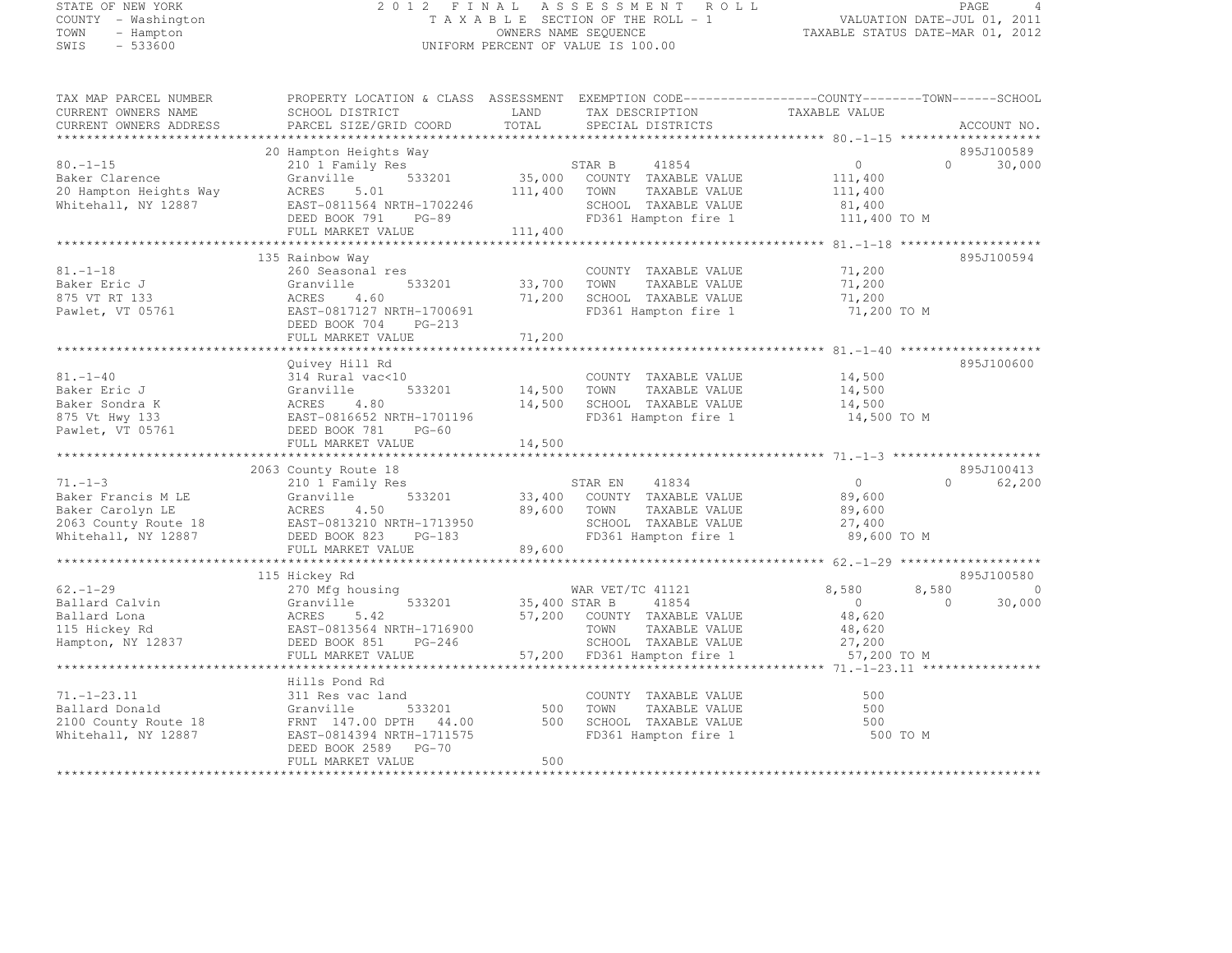# STATE OF NEW YORK 2 0 1 2 F I N A L A S S E S S M E N T R O L L PAGE <sup>5</sup> COUNTY - Washington T A X A B L E SECTION OF THE ROLL - 1 VALUATION DATE-JUL 01, 2011 TOWN - Hampton OWNERS NAME SEQUENCE TAXABLE STATUS DATE-MAR 01, 2012 SWIS - 533600 UNIFORM PERCENT OF VALUE IS 100.00

| TAX MAP PARCEL NUMBER<br>CURRENT OWNERS NAME | SCHOOL DISTRICT                                | LAND<br>TAX DESCRIPTION                           | PROPERTY LOCATION & CLASS ASSESSMENT EXEMPTION CODE-----------------COUNTY-------TOWN------SCHOOL<br>TAXABLE VALUE |                                |
|----------------------------------------------|------------------------------------------------|---------------------------------------------------|--------------------------------------------------------------------------------------------------------------------|--------------------------------|
| CURRENT OWNERS ADDRESS                       | PARCEL SIZE/GRID COORD                         | TOTAL<br>SPECIAL DISTRICTS                        |                                                                                                                    | ACCOUNT NO.                    |
| ******************                           |                                                |                                                   |                                                                                                                    |                                |
|                                              | 2100 County Route 18                           |                                                   |                                                                                                                    | 895J100012                     |
| $71. - 1 - 4$<br>Ballard Donald Jr           | 270 Mfg housing                                | AGED-ALL 41800<br>533201 24,300 STAR EN 41834     | 34,950<br>$\overline{0}$                                                                                           | 34,950<br>34,950<br>$\bigcirc$ |
| Ballard Donna                                | Granville<br>ACRES 1.70                        | 69,900 COUNTY TAXABLE VALUE                       |                                                                                                                    | 34,950                         |
|                                              | 2100 County Route 18 EAST-0814185 NRTH-1713567 | TOWN                                              | 34,950<br>34,950<br>TAXABLE VALUE                                                                                  |                                |
|                                              |                                                | SCHOOL TAXABLE VALUE                              | $\overline{0}$                                                                                                     |                                |
| Whitehall, NY 12887                          | DEED BOOK 427 PG-667                           |                                                   |                                                                                                                    |                                |
|                                              |                                                |                                                   |                                                                                                                    |                                |
|                                              | 435 Hills Pond Rd                              |                                                   |                                                                                                                    |                                |
| $71. - 1 - 23.8$                             | 270 Mfg housing                                | COUNTY TAXABLE VALUE                              | 68,200                                                                                                             |                                |
| Ballard Donald W                             | 533201<br>Granville                            | 23,800 TOWN                                       | TAXABLE VALUE<br>68,200                                                                                            |                                |
| 2100 County Route 18                         | ACRES<br>1.55                                  | 68,200 SCHOOL TAXABLE VALUE                       | 68,200                                                                                                             |                                |
| Whitehall, NY 12887                          | EAST-0814310 NRTH-1711745                      | FD361 Hampton fire 1                              | 68,200 TO M                                                                                                        |                                |
|                                              | DEED BOOK 692<br>PG-175                        |                                                   |                                                                                                                    |                                |
|                                              | FULL MARKET VALUE                              | 68,200                                            |                                                                                                                    |                                |
|                                              |                                                |                                                   |                                                                                                                    |                                |
|                                              | 45 Ballard Rd                                  |                                                   |                                                                                                                    | 895J100011                     |
| $72. - 2 - 22$                               | 210 1 Family Res                               | AGED-ALL 41800                                    | 37,800                                                                                                             | 37,800<br>37,800               |
| Ballard Edith F                              | 533201<br>Granville                            | 27,200 STAR EN 41834                              | $\overline{0}$                                                                                                     | $\overline{0}$<br>37,800       |
| 45 Ballard Rd                                | 2.60<br>ACRES                                  | 75,600 COUNTY TAXABLE VALUE                       | 37,800                                                                                                             |                                |
| Hampton, NY 12837                            | EAST-0822097 NRTH-1710754                      |                                                   | 37,800                                                                                                             |                                |
|                                              | DEED BOOK 321 PG-448                           | TOWN      TAXABLE VALUE<br>SCHOOL   TAXABLE VALUE | $\overline{0}$                                                                                                     |                                |
|                                              | FULL MARKET VALUE                              | 75,600 FD361 Hampton fire 1                       | 75,600 TO M                                                                                                        |                                |
|                                              |                                                |                                                   |                                                                                                                    |                                |
|                                              | Hills Pond Rd                                  |                                                   |                                                                                                                    | 895J100013                     |
| $71. - 1 - 12$                               | 323 Vacant rural                               | COUNTY TAXABLE VALUE                              | 58,000                                                                                                             |                                |
| Ballard Gary L                               | Granville<br>533201                            | COUNT<br>58,000 TOWN                              | TAXABLE VALUE<br>58,000                                                                                            |                                |
| 400 Hills Pond Rd                            | ACRES 64.70                                    | 58,000<br>SCHOOL TAXABLE VALUE                    | 58,000                                                                                                             |                                |
| Whitehall, NY 12887                          | EAST-0815588 NRTH-1711159                      | FD361 Hampton fire 1                              | 58,000 TO M                                                                                                        |                                |
|                                              | DEED BOOK 877 PG-299                           |                                                   |                                                                                                                    |                                |
|                                              | FULL MARKET VALUE                              | 58,000                                            |                                                                                                                    |                                |
|                                              |                                                |                                                   |                                                                                                                    |                                |
|                                              | 400 Hills Pond Rd                              |                                                   |                                                                                                                    | 895J101820                     |
| $71, -1 - 12, 1$                             | 270 Mfg housing                                | STAR B 41854                                      | $\overline{0}$                                                                                                     | $\Omega$<br>30,000             |
| Ballard Gary L                               | 533201<br>Granville                            | 29,400 COUNTY TAXABLE VALUE                       | 79,900                                                                                                             |                                |
| 400 Hills Pond Rd                            |                                                | 79,900 TOWN                                       | 79,900<br>TAXABLE VALUE                                                                                            |                                |
| Whitehall, NY 12887                          |                                                | SCHOOL TAXABLE VALUE                              | 49,900                                                                                                             |                                |
|                                              |                                                |                                                   | FD361 Hampton fire 1<br>79,900 TO M                                                                                |                                |
|                                              |                                                |                                                   |                                                                                                                    |                                |
|                                              |                                                |                                                   |                                                                                                                    |                                |
|                                              | 391 Hills Pond Rd                              |                                                   |                                                                                                                    | 895J100564                     |
| $71. - 1 - 23.2$                             | 270 Mfg housing                                | 41854<br>STAR B                                   | $\overline{0}$                                                                                                     | $\Omega$<br>30,000             |
| Ballard James E Sr                           | 533201<br>Granville                            | 25,300 COUNTY TAXABLE VALUE                       | 63,800                                                                                                             |                                |
| Ballard Marion                               | 477/702                                        | 63,800 TOWN                                       | TAXABLE VALUE<br>63,800                                                                                            |                                |
| PO Box 31                                    | ACRES<br>2.00                                  | SCHOOL TAXABLE VALUE                              | 33,800                                                                                                             |                                |
| Hampton, NY 12837                            | EAST-0814728 NRTH-1710585                      | FD361 Hampton fire 1                              | 63,800 TO M                                                                                                        |                                |
|                                              | DEED BOOK 464<br>PG-692                        |                                                   |                                                                                                                    |                                |
|                                              | FULL MARKET VALUE                              | 63,800                                            |                                                                                                                    |                                |
|                                              |                                                |                                                   |                                                                                                                    |                                |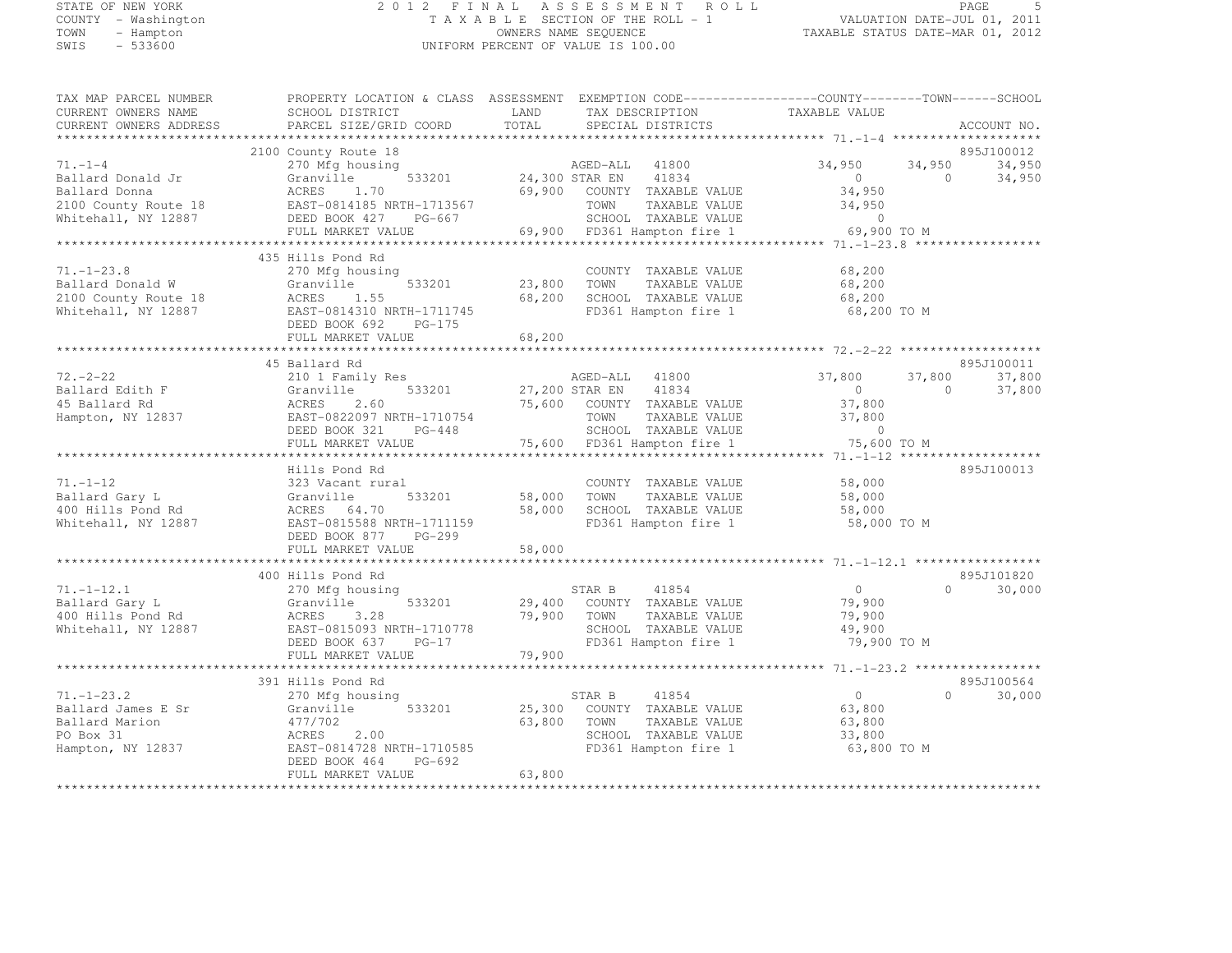# STATE OF NEW YORK 2 0 1 2 F I N A L A S S E S S M E N T R O L L PAGE <sup>6</sup> COUNTY - Washington T A X A B L E SECTION OF THE ROLL - 1 VALUATION DATE-JUL 01, 2011 TOWN - Hampton OWNERS NAME SEQUENCE TAXABLE STATUS DATE-MAR 01, 2012 SWIS - 533600 UNIFORM PERCENT OF VALUE IS 100.00

| TAX MAP PARCEL NUMBER                | PROPERTY LOCATION & CLASS ASSESSMENT EXEMPTION CODE-----------------COUNTY-------TOWN------SCHOOL |         |                       |                |                    |
|--------------------------------------|---------------------------------------------------------------------------------------------------|---------|-----------------------|----------------|--------------------|
| CURRENT OWNERS NAME                  | SCHOOL DISTRICT                                                                                   | LAND    | TAX DESCRIPTION       | TAXABLE VALUE  |                    |
| CURRENT OWNERS ADDRESS               | PARCEL SIZE/GRID COORD                                                                            | TOTAL   | SPECIAL DISTRICTS     |                | ACCOUNT NO.        |
|                                      |                                                                                                   |         |                       |                |                    |
|                                      | LOT Taylor Pat                                                                                    |         |                       |                | 895J100115         |
| $53 - 1 - 2$                         | 260 Seasonal res                                                                                  |         | COUNTY TAXABLE VALUE  | 136,300        |                    |
| Barber John M                        | 535201<br>Whitehall                                                                               | 55,000  | TOWN<br>TAXABLE VALUE | 136,300        |                    |
| Nikas William L                      | ROW 815/227                                                                                       | 136,300 | SCHOOL TAXABLE VALUE  | 136,300        |                    |
| 116 Oak St                           | ACRES 278.00                                                                                      |         | FD362 Hampton fire 2  | 136,300 TO M   |                    |
| PO Box 267                           | EAST-0811770 NRTH-1725578                                                                         |         |                       |                |                    |
| Hudson Falls, NY 12839               | DEED BOOK 504<br>PG-588                                                                           |         |                       |                |                    |
|                                      | FULL MARKET VALUE                                                                                 | 136,300 |                       |                |                    |
|                                      |                                                                                                   |         |                       |                |                    |
|                                      |                                                                                                   |         |                       |                | 895J100277         |
|                                      | Ecuver Pat                                                                                        |         |                       |                |                    |
| $53. - 1 - 8$                        | 910 Priv forest                                                                                   |         | COUNTY TAXABLE VALUE  | 22,900         |                    |
| Barber John M                        | Granville<br>533201                                                                               | 22,900  | TAXABLE VALUE<br>TOWN | 22,900         |                    |
| Attn: Hunt Lake Land Holding I 60 Ad |                                                                                                   | 22,900  | SCHOOL TAXABLE VALUE  | 22,900         |                    |
| PO Box 193                           | ACRES 50.90                                                                                       |         | FD361 Hampton fire 1  | 22,900 TO M    |                    |
| Corinth, NY 12822                    | EAST-0810711 NRTH-1722163                                                                         |         |                       |                |                    |
|                                      | DEED BOOK 834<br>$PG-283$                                                                         |         |                       |                |                    |
|                                      | FULL MARKET VALUE                                                                                 | 22,900  |                       |                |                    |
|                                      |                                                                                                   |         |                       |                |                    |
|                                      | 1496 County Route 11                                                                              |         |                       |                | 895J100556         |
| $45. -1 - 1$                         | 210 1 Family Res                                                                                  |         | STAR B<br>41854       | $\overline{0}$ | $\Omega$<br>30,000 |
| Barkley Nancy E                      | 535201<br>Whitehall                                                                               | 25,600  | COUNTY TAXABLE VALUE  | 92,200         |                    |
| Attn: Nancy E Moore                  | 2.10<br>ACRES                                                                                     | 92,200  | TOWN<br>TAXABLE VALUE | 92,200         |                    |
| 1496 County Route 11                 | EAST-0804425 NRTH-1736903                                                                         |         | SCHOOL TAXABLE VALUE  | 62,200         |                    |
| Whitehall, NY 12887                  | DEED BOOK 728<br>PG-274                                                                           |         | FD362 Hampton fire 2  | 92,200 TO M    |                    |
|                                      | FULL MARKET VALUE                                                                                 | 92,200  |                       |                |                    |
|                                      |                                                                                                   |         |                       |                |                    |
|                                      | 18 Manchester Rd                                                                                  |         |                       |                | 895J100063         |
| $38. - 1 - 7$                        | 240 Rural res                                                                                     |         | COUNTY TAXABLE VALUE  | 190,100        |                    |
| Barsalow William E Jr                | 535201                                                                                            |         |                       |                |                    |
|                                      | Whitehall                                                                                         | 61,500  | TOWN<br>TAXABLE VALUE | 190,100        |                    |
| 21 Prospect St                       | $530 - 345$                                                                                       | 190,100 | SCHOOL TAXABLE VALUE  | 190,100        |                    |
| Fair Haven, VT 05743                 | ACRES 31.49                                                                                       |         | FD362 Hampton fire 2  | 190,100 TO M   |                    |
|                                      | EAST-0811522 NRTH-1738456                                                                         |         |                       |                |                    |
|                                      | DEED BOOK 2897 PG-51                                                                              |         |                       |                |                    |
|                                      | FULL MARKET VALUE                                                                                 | 190,100 |                       |                |                    |
|                                      |                                                                                                   |         |                       |                |                    |
|                                      | South Rd                                                                                          |         |                       |                | 895J100084         |
| $72. - 1 - 18$                       | 323 Vacant rural                                                                                  |         | COUNTY TAXABLE VALUE  | 42,500         |                    |
| Bassett Ernest R Jr                  | Granville<br>533201                                                                               | 42,500  | TOWN<br>TAXABLE VALUE | 42,500         |                    |
| Bassett Suzanne M                    | ACRES 31.40                                                                                       | 42,500  | SCHOOL TAXABLE VALUE  | 42,500         |                    |
| 19 Westview Dr                       | EAST-0818684 NRTH-1707973                                                                         |         | FD361 Hampton fire 1  | 42,500 TO M    |                    |
| Granville, NY 12832                  | DEED BOOK 788<br>$PG-52$                                                                          |         |                       |                |                    |
|                                      | FULL MARKET VALUE                                                                                 | 42,500  |                       |                |                    |
|                                      |                                                                                                   |         |                       |                |                    |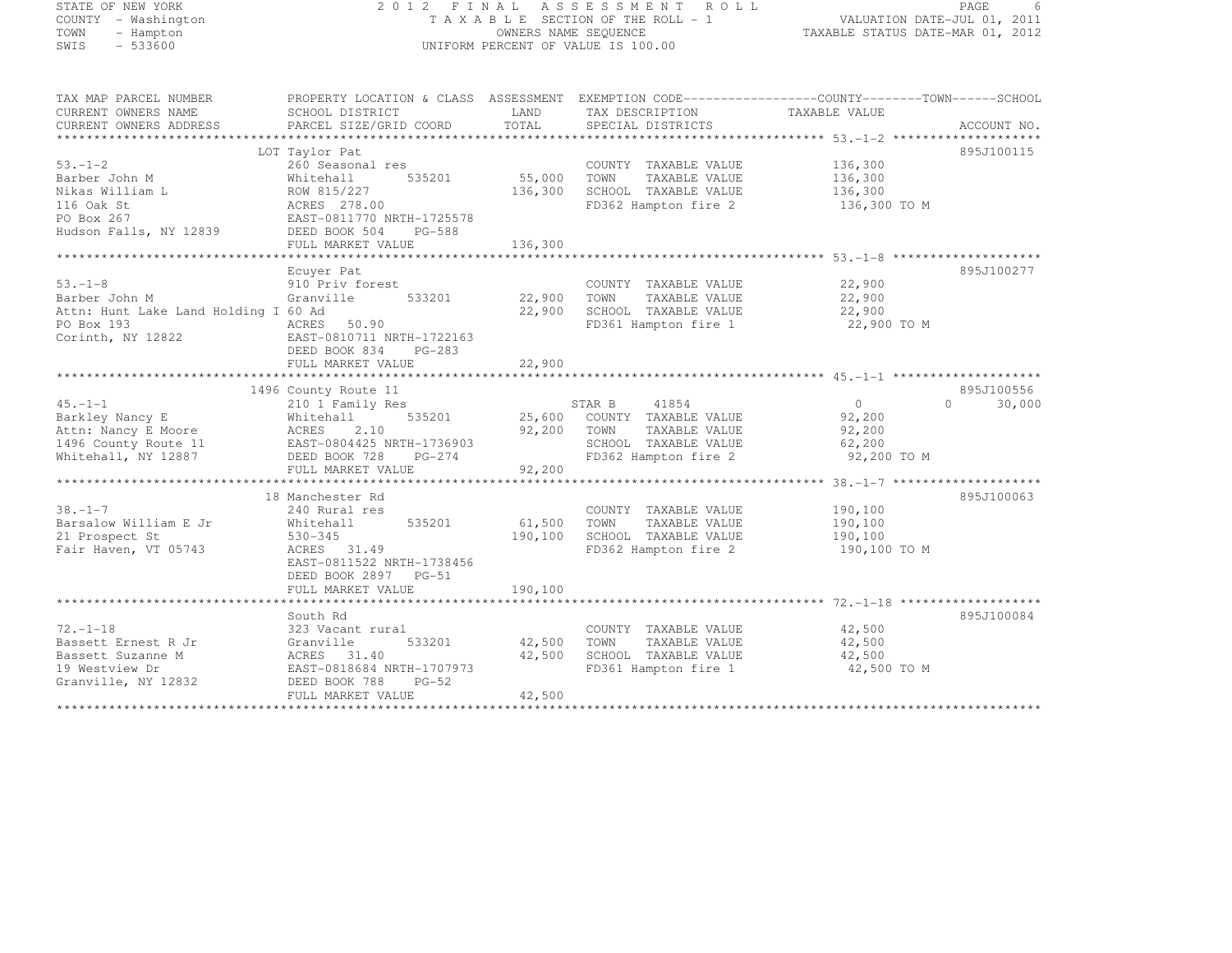# STATE OF NEW YORK 2 0 1 2 F I N A L A S S E S S M E N T R O L L PAGE <sup>7</sup> COUNTY - Washington T A X A B L E SECTION OF THE ROLL - 1 VALUATION DATE-JUL 01, 2011 TOWN - Hampton OWNERS NAME SEQUENCE TAXABLE STATUS DATE-MAR 01, 2012 SWIS - 533600 UNIFORM PERCENT OF VALUE IS 100.00

| TAX MAP PARCEL NUMBER                                                                                                                                                                                                                                | PROPERTY LOCATION & CLASS ASSESSMENT EXEMPTION CODE---------------COUNTY-------TOWN------SCHOOL |                      |                                    |                    |                          |
|------------------------------------------------------------------------------------------------------------------------------------------------------------------------------------------------------------------------------------------------------|-------------------------------------------------------------------------------------------------|----------------------|------------------------------------|--------------------|--------------------------|
| CURRENT OWNERS NAME                                                                                                                                                                                                                                  | SCHOOL DISTRICT                                                                                 | LAND                 | TAX DESCRIPTION                    | TAXABLE VALUE      |                          |
| CURRENT OWNERS ADDRESS                                                                                                                                                                                                                               | PARCEL SIZE/GRID COORD                                                                          | TOTAL                | SPECIAL DISTRICTS                  |                    | ACCOUNT NO.              |
|                                                                                                                                                                                                                                                      |                                                                                                 |                      |                                    |                    |                          |
|                                                                                                                                                                                                                                                      | 44 Greenfield Ln                                                                                |                      |                                    |                    | 895J100550               |
| $72.2 - 3 - 18$                                                                                                                                                                                                                                      | 230 3 Family Res                                                                                | COUNT<br>17,400 TOWN | COUNTY TAXABLE VALUE               | 83,400             |                          |
| Battles Richard E Sr Estate                                                                                                                                                                                                                          | 533201<br>Granville                                                                             |                      | TAXABLE VALUE                      | 83,400             |                          |
| c/o DeBonis Wright Carris PC                                                                                                                                                                                                                         | $72 - 3 - 18$                                                                                   |                      | 83,400 SCHOOL TAXABLE VALUE 83,400 |                    |                          |
| PO Box 133                                                                                                                                                                                                                                           | FRNT 136.00 DPTH 184.00                                                                         |                      | FD361 Hampton fire 1               | 83,400 TO M        |                          |
| Poultney, VT 05764                                                                                                                                                                                                                                   | EAST-0823388 NRTH-1711989                                                                       |                      |                                    |                    |                          |
|                                                                                                                                                                                                                                                      | DEED BOOK 1858 PG-65                                                                            |                      |                                    |                    |                          |
|                                                                                                                                                                                                                                                      | FULL MARKET VALUE                                                                               | 83,400               |                                    |                    |                          |
|                                                                                                                                                                                                                                                      |                                                                                                 |                      |                                    |                    |                          |
|                                                                                                                                                                                                                                                      | 32 Vladyka Woods Rd                                                                             |                      |                                    |                    |                          |
| $38. - 1 - 12.4$                                                                                                                                                                                                                                     | 210 1 Family Res<br>ZIO I Fami<br>Whitehall                                                     |                      | STAR B<br>41854                    | $\overline{0}$     | 30,000<br>$\Omega$       |
| Beckwith Tiffany                                                                                                                                                                                                                                     | 535201                                                                                          |                      | 22,000 COUNTY TAXABLE VALUE        | 157,300            |                          |
|                                                                                                                                                                                                                                                      |                                                                                                 | 157,300 TOWN         | TAXABLE VALUE                      | 157,300            |                          |
|                                                                                                                                                                                                                                                      |                                                                                                 |                      | SCHOOL TAXABLE VALUE               | 127,300            |                          |
|                                                                                                                                                                                                                                                      | DEED BOOK 779<br>PG-275                                                                         |                      | FD362 Hampton fire 2               | 157,300 TO M       |                          |
|                                                                                                                                                                                                                                                      | FULL MARKET VALUE                                                                               | 157,300              |                                    |                    |                          |
|                                                                                                                                                                                                                                                      |                                                                                                 |                      |                                    |                    |                          |
|                                                                                                                                                                                                                                                      | 1040 West Way                                                                                   |                      |                                    |                    | 895J100298               |
| $71.4 - 2 - 11$                                                                                                                                                                                                                                      | 210 1 Family Res - WTRFNT                                                                       |                      | COUNTY TAXABLE VALUE 199,700       |                    |                          |
| Belger Joseph T<br>214 Greenway Ter                                                                                                                                                                                                                  | Granville 533201                                                                                |                      | 27,600 TOWN<br>TAXABLE VALUE       | 199,700<br>199,700 |                          |
| 214 Greenway Ter                                                                                                                                                                                                                                     | LOT 7                                                                                           |                      | 199,700 SCHOOL TAXABLE VALUE       |                    |                          |
| River Edge, NJ 07661                                                                                                                                                                                                                                 | 504/49                                                                                          |                      | FD361 Hampton fire 1               | 199,700 TO M       |                          |
|                                                                                                                                                                                                                                                      | $71. - 2 - 11$                                                                                  |                      |                                    |                    |                          |
|                                                                                                                                                                                                                                                      | FRNT 100.00 DPTH 216.00                                                                         |                      |                                    |                    |                          |
|                                                                                                                                                                                                                                                      | EAST-0815625 NRTH-1707253                                                                       |                      |                                    |                    |                          |
|                                                                                                                                                                                                                                                      | DEED BOOK 1973 PG-289                                                                           |                      |                                    |                    |                          |
|                                                                                                                                                                                                                                                      | FULL MARKET VALUE                                                                               | 199,700              |                                    |                    |                          |
|                                                                                                                                                                                                                                                      |                                                                                                 |                      |                                    |                    |                          |
| 1933 County Route 18<br>Whitehall NY 12887<br>Whitehall NY 12887<br>Whitehall NY 12887<br>Whitehall NY 12887<br>Whitehall NY 12887<br>EVEL MARKET VALUE<br>MED BOOK 1843 PG-212<br>PULL MARKET VALUE<br>PULL MARKET VALUE<br>PULL MARKET VALUE<br>PU |                                                                                                 |                      |                                    |                    | 895J100163               |
|                                                                                                                                                                                                                                                      |                                                                                                 |                      |                                    |                    | $\mathsf{C}$<br>$\Omega$ |
|                                                                                                                                                                                                                                                      |                                                                                                 |                      |                                    | 10,052             | $\bigcap$                |
|                                                                                                                                                                                                                                                      |                                                                                                 |                      |                                    | $\overline{0}$     | 30,000                   |
|                                                                                                                                                                                                                                                      |                                                                                                 |                      |                                    |                    |                          |
|                                                                                                                                                                                                                                                      |                                                                                                 |                      |                                    |                    |                          |
|                                                                                                                                                                                                                                                      |                                                                                                 |                      |                                    |                    |                          |
|                                                                                                                                                                                                                                                      |                                                                                                 |                      | FD361 Hampton fire 1               | 91,800 TO M        |                          |
|                                                                                                                                                                                                                                                      |                                                                                                 |                      |                                    |                    |                          |
|                                                                                                                                                                                                                                                      | 84 Staso Ln                                                                                     |                      |                                    |                    | 895J100191               |
| $72. - 2 - 16$                                                                                                                                                                                                                                       | 210 1 Family Res                                                                                |                      | COUNTY TAXABLE VALUE               | 78,700             |                          |
| Bessette Raymond Sr                                                                                                                                                                                                                                  | 533201<br>Granville                                                                             |                      | 24,000 TOWN<br>TAXABLE VALUE       | 78,700             |                          |
| 62 Middleton Rd                                                                                                                                                                                                                                      | Granv:<br>ACRES<br>1.60                                                                         | 78,700               | SCHOOL TAXABLE VALUE               | 78,700             |                          |
| Granville, NY 12832                                                                                                                                                                                                                                  | EAST-0821897 NRTH-1708582                                                                       |                      | FD361 Hampton fire 1               | 78,700 TO M        |                          |
|                                                                                                                                                                                                                                                      | PG-106<br>DEED BOOK 715                                                                         |                      |                                    |                    |                          |
|                                                                                                                                                                                                                                                      | FULL MARKET VALUE                                                                               | 78,700               |                                    |                    |                          |
|                                                                                                                                                                                                                                                      |                                                                                                 |                      |                                    |                    |                          |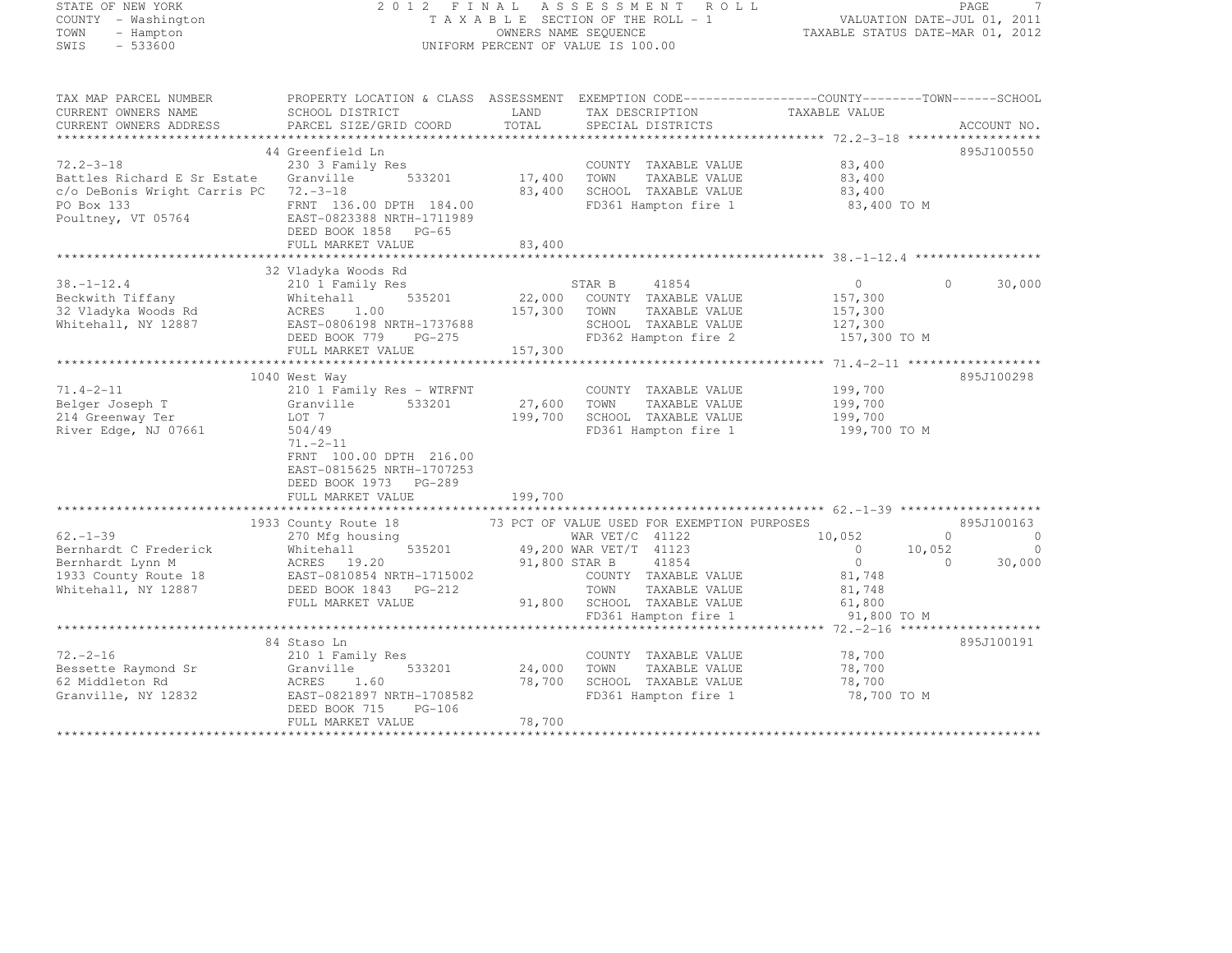| STATE OF NEW YORK              |                                                                                                   |              | 2012 FINAL ASSESSMENT ROLL            |                                                            | PAGE<br>8                   |
|--------------------------------|---------------------------------------------------------------------------------------------------|--------------|---------------------------------------|------------------------------------------------------------|-----------------------------|
| COUNTY - Washington            |                                                                                                   |              | T A X A B L E SECTION OF THE ROLL - 1 | VALUATION DATE-JUL 01, 2011<br>VALUATION PALE NAR 01, 2012 |                             |
| TOWN<br>- Hampton<br>$-533600$ |                                                                                                   |              | OWNERS NAME SEQUENCE                  |                                                            |                             |
| SWIS                           |                                                                                                   |              | UNIFORM PERCENT OF VALUE IS 100.00    |                                                            |                             |
| TAX MAP PARCEL NUMBER          | PROPERTY LOCATION & CLASS ASSESSMENT EXEMPTION CODE-----------------COUNTY-------TOWN------SCHOOL |              |                                       |                                                            |                             |
| CURRENT OWNERS NAME            | SCHOOL DISTRICT                                                                                   | LAND         | TAX DESCRIPTION TAXABLE VALUE         |                                                            |                             |
| CURRENT OWNERS ADDRESS         | PARCEL SIZE/GRID COORD                                                                            | TOTAL        | SPECIAL DISTRICTS                     |                                                            | ACCOUNT NO.                 |
|                                |                                                                                                   |              |                                       |                                                            |                             |
|                                | 2452 County Route 18                                                                              |              |                                       |                                                            |                             |
| $72. -2 - 18.1$                | 210 1 Family Res                                                                                  |              | STAR B<br>41854                       | $\overline{0}$                                             | $\Omega$<br>30,000          |
| Best Timothy R                 | 533201<br>Granville                                                                               |              | 23,700 COUNTY TAXABLE VALUE           | 197,200                                                    |                             |
| Best Jessica                   | 317/572                                                                                           | 197,200      | TOWN<br>TAXABLE VALUE                 | 197,200                                                    |                             |
| 2452 County Route 18           | Filed sub div 27A-66<br>ACRES 1.53                                                                |              | SCHOOL TAXABLE VALUE                  | 167,200                                                    |                             |
| Whitehall, NY 12887            |                                                                                                   |              | FD361 Hampton fire 1                  | 197,200 TO M                                               |                             |
|                                | EAST-0821333 NRTH-1710151                                                                         |              |                                       |                                                            |                             |
|                                | DEED BOOK 2946 PG-291                                                                             |              |                                       |                                                            |                             |
|                                | FULL MARKET VALUE                                                                                 | 197,200      |                                       |                                                            |                             |
|                                | 23 Greenfield Ln                                                                                  |              |                                       |                                                            | 895J101823                  |
| 72.2-3-12.1                    | 210 1 Family Res                                                                                  |              | STAR B<br>41854                       | $\overline{0}$                                             | $\Omega$<br>30,000          |
|                                |                                                                                                   |              | 13,400 COUNTY TAXABLE VALUE           | 103,100                                                    |                             |
|                                |                                                                                                   | 103,100 TOWN | TAXABLE VALUE                         | 103,100                                                    |                             |
|                                |                                                                                                   |              | SCHOOL TAXABLE VALUE                  | 73,100                                                     |                             |
|                                |                                                                                                   |              | FD361 Hampton fire 1                  | 103,100 TO M                                               |                             |
|                                |                                                                                                   |              |                                       |                                                            |                             |
|                                | FULL MARKET VALUE                                                                                 | 103,100      |                                       |                                                            |                             |
|                                |                                                                                                   |              |                                       |                                                            |                             |
|                                | 135 Hills Pond Rd                                                                                 |              |                                       |                                                            | 895J100271                  |
| $71. - 1 - 17$                 | 240 Rural res                                                                                     |              | STAR B 41854                          | $\overline{0}$                                             | $0 \qquad \qquad$<br>30,000 |
| Billow Matthew J               | 533201<br>Granville                                                                               | 67,300       | COUNTY TAXABLE VALUE                  | 145,400                                                    |                             |
| 135 Hills Pond Rd              | 2407/160                                                                                          | 145,400      | TOWN<br>TAXABLE VALUE                 | 145,400                                                    |                             |
| Whitehall, NY 12887            | ACRES 34.40                                                                                       |              | SCHOOL TAXABLE VALUE                  | 115,400                                                    |                             |
|                                | EAST-0814662 NRTH-1705653                                                                         |              | FD361 Hampton fire 1                  | 145,400 TO M                                               |                             |
|                                | DEED BOOK 852 PG-247                                                                              |              |                                       |                                                            |                             |
|                                | FULL MARKET VALUE                                                                                 | 145,400      |                                       |                                                            |                             |
|                                | 1128 East Way                                                                                     |              |                                       |                                                            | 895J100083                  |
|                                |                                                                                                   |              | COUNTY TAXABLE VALUE                  | 119,800                                                    |                             |
|                                |                                                                                                   | 27,000       | TOWN<br>TAXABLE VALUE                 | 119,800                                                    |                             |
|                                |                                                                                                   | 119,800      | SCHOOL TAXABLE VALUE                  | 119,800                                                    |                             |
|                                |                                                                                                   |              | FD361 Hampton fire 1                  | 119,800 TO M                                               |                             |
|                                |                                                                                                   |              |                                       |                                                            |                             |
|                                |                                                                                                   |              |                                       |                                                            |                             |
|                                | FULL MARKET VALUE                                                                                 | 119,800      |                                       |                                                            |                             |
|                                |                                                                                                   |              |                                       |                                                            |                             |
|                                | 110 Campbell Ln                                                                                   |              |                                       |                                                            | 895J100220                  |
| 72. – 2 – 2                    | 425 Bar                                                                                           |              | COUNTY TAXABLE VALUE                  | 110,300                                                    |                             |
| Birkenhead David               |                                                                                                   | 6,200        | TOWN<br>TAXABLE VALUE                 | 110,300                                                    |                             |
| PO Box 324                     | Granville 533201<br>ACRES 1.17<br>EAST-0824607 NRTH-1712456                                       | 110,300      | SCHOOL TAXABLE VALUE                  | 110,300                                                    |                             |
| Fair Haven, VT 05743           |                                                                                                   |              | FD361 Hampton fire 1                  | 110,300 TO M                                               |                             |

FULL MARKET VALUE 110,300 \*\*\*\*\*\*\*\*\*\*\*\*\*\*\*\*\*\*\*\*\*\*\*\*\*\*\*\*\*\*\*\*\*\*\*\*\*\*\*\*\*\*\*\*\*\*\*\*\*\*\*\*\*\*\*\*\*\*\*\*\*\*\*\*\*\*\*\*\*\*\*\*\*\*\*\*\*\*\*\*\*\*\*\*\*\*\*\*\*\*\*\*\*\*\*\*\*\*\*\*\*\*\*\*\*\*\*\*\*\*\*\*\*\*\*\*\*\*\*\*\*\*\*\*\*\*\*\*\*\*\*\*

DEED BOOK 1666 PG-287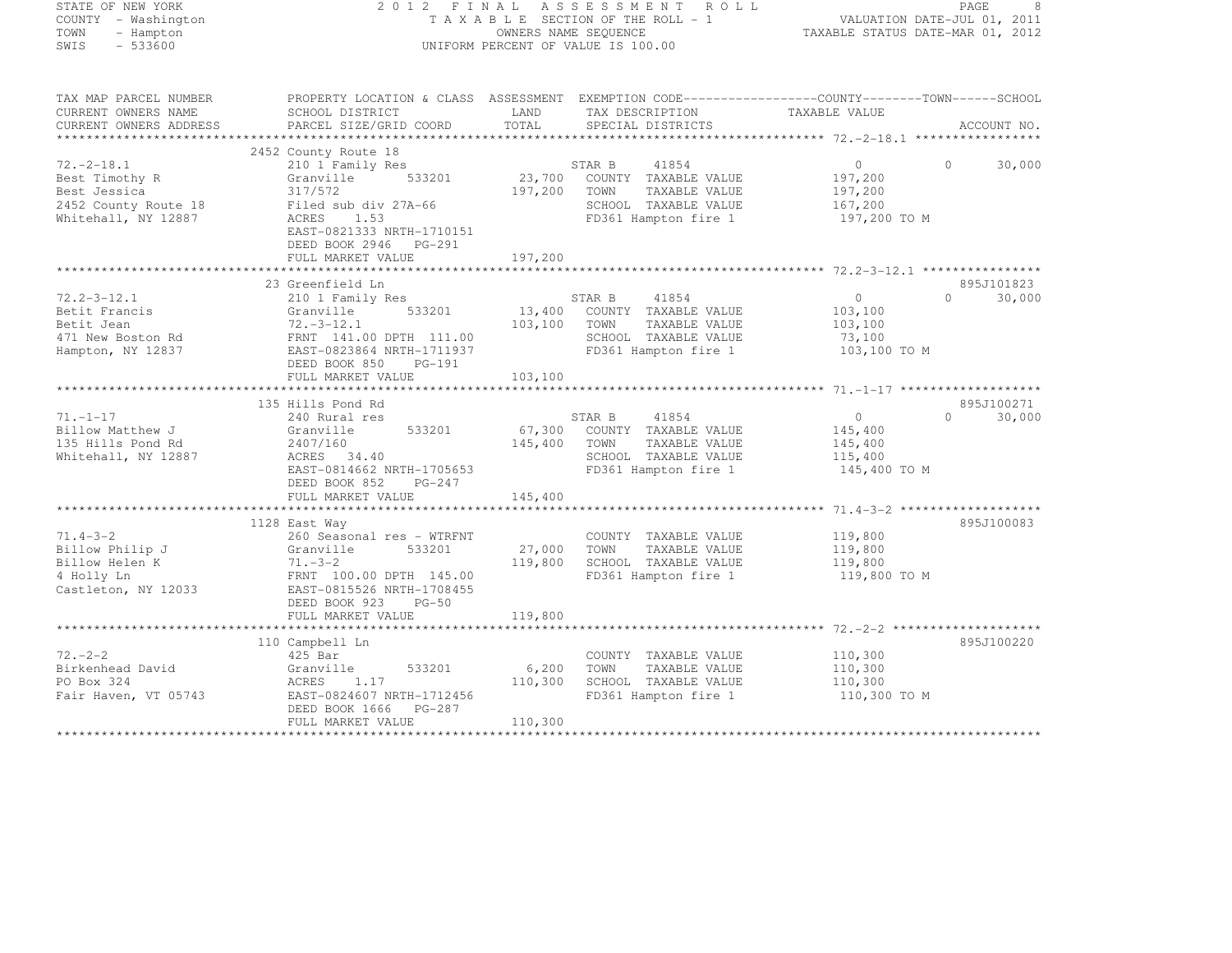#### STATE OF NEW YORK 2 0 1 2 F I N A L A S S E S S M E N T R O L L PAGE <sup>9</sup> COUNTY - Washington T A X A B L E SECTION OF THE ROLL - 1 VALUATION DATE-JUL 01, 2011 TOWN - Hampton OWNERS NAME SEQUENCE TAXABLE STATUS DATE-MAR 01, 2012 UNIFORM PERCENT OF VALUE IS 100.00

| TAX MAP PARCEL NUMBER  |                               |        | PROPERTY LOCATION & CLASS ASSESSMENT EXEMPTION CODE----------------COUNTY-------TOWN-----SCHOOL |                                    |                    |
|------------------------|-------------------------------|--------|-------------------------------------------------------------------------------------------------|------------------------------------|--------------------|
| CURRENT OWNERS NAME    | SCHOOL DISTRICT               | LAND   | TAX DESCRIPTION                                                                                 | TAXABLE VALUE                      |                    |
| CURRENT OWNERS ADDRESS | PARCEL SIZE/GRID COORD        | TOTAL  | SPECIAL DISTRICTS                                                                               |                                    | ACCOUNT NO.        |
|                        |                               |        |                                                                                                 |                                    |                    |
|                        | 116 Chapman Rd                |        |                                                                                                 |                                    | 895J100535         |
| $45. - 1 - 25.2$       | 210 1 Family Res              |        | STAR B<br>41854                                                                                 | $\Omega$                           | $\Omega$<br>30,000 |
| Blackbird Thomas       | 535201<br>Whitehall           | 22,000 | COUNTY TAXABLE VALUE                                                                            | 99,200                             |                    |
| Blackbird Linda        | ACRES<br>1.00                 | 99,200 | TOWN<br>TAXABLE VALUE                                                                           | 99,200                             |                    |
| 116 Chapman Rd         | EAST-0807884 NRTH-1732702     |        | SCHOOL TAXABLE VALUE                                                                            | 69,200                             |                    |
| Whitehall, NY 12887    | DEED BOOK 454<br>$PG-543$     |        | FD362 Hampton fire 2                                                                            | 99,200 TO M                        |                    |
|                        | FULL MARKET VALUE             | 99,200 |                                                                                                 |                                    |                    |
|                        |                               |        |                                                                                                 |                                    |                    |
|                        | 56 Wicked Hollow Way          |        |                                                                                                 |                                    | 895J100647         |
| $62. - 1 - 14$         | 270 Mfg housing               |        | STAR B<br>41854                                                                                 | $\overline{0}$                     | $\Omega$<br>30,000 |
| Blankley Jeffrey S     | 533201<br>Granville           | 35,100 | COUNTY TAXABLE VALUE                                                                            | 72,100                             |                    |
| Blankley Edna          | ACRES<br>5.06                 | 72,100 | TOWN<br>TAXABLE VALUE                                                                           | 72,100                             |                    |
| Box 37H                | EAST-0813284 NRTH-1720041     |        | SCHOOL TAXABLE VALUE                                                                            | 42,100                             |                    |
|                        |                               |        | FD361 Hampton fire 1                                                                            | 72,100 TO M                        |                    |
| Hampton, NY 12837      | DEED BOOK 519<br>PG-251       |        |                                                                                                 |                                    |                    |
|                        | FULL MARKET VALUE             | 72,100 |                                                                                                 |                                    |                    |
|                        |                               |        |                                                                                                 |                                    |                    |
|                        | 48 Wicked Hollow Way          |        |                                                                                                 |                                    | 895J100615         |
| $62. - 1 - 15$         | 312 Vac w/imprv               |        | COUNTY TAXABLE VALUE                                                                            | 14,500                             |                    |
| Blankley Jeffrey S     | Granville<br>533201           | 14,000 | TOWN<br>TAXABLE VALUE                                                                           | 14,500                             |                    |
| Wilbur Edna            | ACRES<br>6.20                 | 14,500 | SCHOOL TAXABLE VALUE                                                                            | 14,500                             |                    |
| PO Box 61              | EAST-0813413 NRTH-1720601     |        | FD361 Hampton fire 1                                                                            | 14,500 TO M                        |                    |
| Hampton, NY 12837      | DEED BOOK 773<br>$PG-139$     |        |                                                                                                 |                                    |                    |
|                        | FULL MARKET VALUE             | 14,500 |                                                                                                 |                                    |                    |
|                        |                               |        |                                                                                                 | ************************ 53.-1-7.8 |                    |
|                        | 16 By The Way                 |        |                                                                                                 |                                    | 895J100610         |
| $53. - 1 - 7.8$        | 260 Seasonal res              |        | COUNTY TAXABLE VALUE                                                                            | 42,400                             |                    |
| Boden Stephen J        | Granville<br>533201           | 32,400 | TOWN<br>TAXABLE VALUE                                                                           | 42,400                             |                    |
| Attn: James Boden      | 6.35<br>ACRES                 | 42,400 | SCHOOL TAXABLE VALUE                                                                            | 42,400                             |                    |
| 331 Allen St Apt 4     | EAST-0814224 NRTH-1721316     |        | FD361 Hampton fire 1                                                                            | 42,400 TO M                        |                    |
| Hudson, NY 12534-2446  | DEED BOOK 592<br>PG-173       |        |                                                                                                 |                                    |                    |
|                        | FULL MARKET VALUE             | 42,400 |                                                                                                 |                                    |                    |
|                        | ***************************** |        | ******************************* 53. -1-7.9 ******************                                   |                                    |                    |
|                        | By The Way                    |        |                                                                                                 |                                    | 895J100626         |
| $53. - 1 - 7.9$        | 314 Rural vac<10              |        | COUNTY TAXABLE VALUE                                                                            | 14,500                             |                    |
| Boden Stephen J        | 533201<br>Granville           | 14,500 | TOWN<br>TAXABLE VALUE                                                                           | 14,500                             |                    |
| Attn: James Boden      | ACRES<br>4.66                 | 14,500 | SCHOOL TAXABLE VALUE                                                                            | 14,500                             |                    |
| 331 Allen St Apt 4     | EAST-0814212 NRTH-1721596     |        | FD361 Hampton fire 1                                                                            | 14,500 TO M                        |                    |
| Hudson, NY 12534-2446  | DEED BOOK 592<br>$PG-173$     |        |                                                                                                 |                                    |                    |
|                        | FULL MARKET VALUE             | 14,500 |                                                                                                 |                                    |                    |
|                        |                               |        | ********************************** 53.-1-7.17 ***************                                   |                                    |                    |
|                        | Hickey Rd                     |        |                                                                                                 |                                    | 895J100674         |
| $53, -1 - 7, 17$       | 314 Rural vac<10              |        | COUNTY TAXABLE VALUE                                                                            | 14,500                             |                    |
| Boden Stephen J Etal   | 533201<br>Granville           | 14,500 | TOWN<br>TAXABLE VALUE                                                                           | 14,500                             |                    |
| Grady Patricia Etal    | Common Area                   | 14,500 | SCHOOL TAXABLE VALUE                                                                            | 14,500                             |                    |
| Attn: James Boden      | 503/532                       |        | FD361 Hampton fire 1                                                                            | 14,500 TO M                        |                    |
| 331 Allen St Apt 4     | ACRES<br>1.60                 |        |                                                                                                 |                                    |                    |
| Hudson, NY 12534-2446  | EAST-0814739 NRTH-1721345     |        |                                                                                                 |                                    |                    |
|                        | DEED BOOK 719<br>$PG-294$     |        |                                                                                                 |                                    |                    |
|                        | FULL MARKET VALUE             | 14,500 |                                                                                                 |                                    |                    |
|                        |                               |        | ****************************                                                                    |                                    |                    |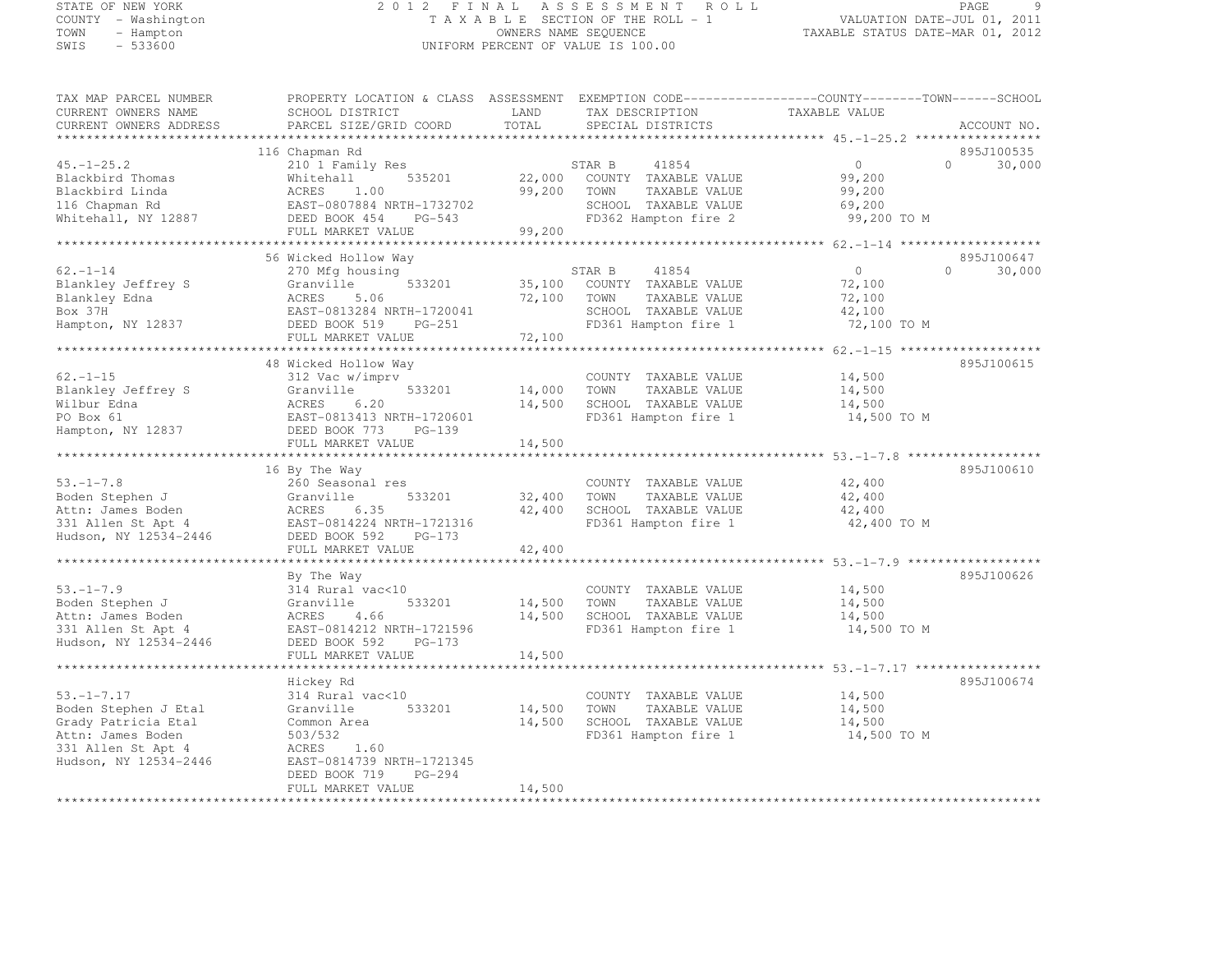#### STATE OF NEW YORK 2 0 1 2 F I N A L A S S E S S M E N T R O L L PAGE <sup>10</sup> COUNTY - Washington T A X A B L E SECTION OF THE ROLL - 1 VALUATION DATE-JUL 01, 2011 TOWN - Hampton OWNERS NAME SEQUENCE TAXABLE STATUS DATE-MAR 01, 2012 SWIS - 533600 UNIFORM PERCENT OF VALUE IS 100.00

| TAX MAP PARCEL NUMBER<br>CURRENT OWNERS NAME<br>CURRENT OWNERS ADDRESS                   | PROPERTY LOCATION & CLASS ASSESSMENT EXEMPTION CODE----------------COUNTY-------TOWN-----SCHOOL<br>SCHOOL DISTRICT<br>PARCEL SIZE/GRID COORD                     | LAND<br>TOTAL                | TAX DESCRIPTION<br>SPECIAL DISTRICTS                                                                              | TAXABLE VALUE                                           | ACCOUNT NO.                      |
|------------------------------------------------------------------------------------------|------------------------------------------------------------------------------------------------------------------------------------------------------------------|------------------------------|-------------------------------------------------------------------------------------------------------------------|---------------------------------------------------------|----------------------------------|
|                                                                                          |                                                                                                                                                                  |                              |                                                                                                                   |                                                         |                                  |
| $53 - 1 - 4$<br>Boivin George<br>Tougas Pauline E<br>132 Roberts Ln<br>Hampton, NY 12837 | 132 Roberts Ln<br>210 1 Family Res<br>533201<br>Granville<br>ACRES<br>3.07<br>EAST-0816986 NRTH-1724055<br>DEED BOOK 708<br>$PG-27$<br>FULL MARKET VALUE         | 28,700<br>114,400<br>114,400 | STAR EN<br>41834<br>COUNTY TAXABLE VALUE<br>TOWN<br>TAXABLE VALUE<br>SCHOOL TAXABLE VALUE<br>FD361 Hampton fire 1 | $\circ$<br>114,400<br>114,400<br>52,200<br>114,400 TO M | 895J100707<br>$\Omega$<br>62,200 |
|                                                                                          |                                                                                                                                                                  |                              |                                                                                                                   |                                                         |                                  |
| $80. - 1 - 22$<br>Boles John T<br>183 S Beach Ave<br>Old Greenwich, CT 06870             | 60 Hampton Heights Way<br>260 Seasonal res<br>Granville<br>533201<br>ACRES<br>5.02<br>EAST-0809995 NRTH-1701154<br>DEED BOOK 2902 PG-330<br>FULL MARKET VALUE    | 35,000<br>62,000<br>62,000   | COUNTY TAXABLE VALUE<br>TOWN<br>TAXABLE VALUE<br>SCHOOL TAXABLE VALUE<br>FD361 Hampton fire 1                     | 62,000<br>62,000<br>62,000<br>62,000 TO M               | 895J100677                       |
|                                                                                          |                                                                                                                                                                  |                              |                                                                                                                   |                                                         |                                  |
| $62. - 1 - 48$<br>Borichevsky Frances A<br>3 Lantern Ln<br>Nashua, NH 03062              | 1902 County Route 18<br>314 Rural vac<10<br>535201<br>Whitehall<br>ACRES<br>1.00<br>EAST-0809607 NRTH-1715050<br>DEED BOOK 459<br>PG-486<br>FULL MARKET VALUE    | 12,500<br>12,500<br>12,500   | COUNTY TAXABLE VALUE<br>TOWN<br>TAXABLE VALUE<br>SCHOOL TAXABLE VALUE<br>FD361 Hampton fire 1                     | 12,500<br>12,500<br>12,500<br>12,500 TO M               | 895J100139                       |
|                                                                                          |                                                                                                                                                                  |                              |                                                                                                                   |                                                         |                                  |
| $62. - 1 - 47$<br>Borichevsky Natasha L<br>5 Great Hill Cart<br>Exeter, NH 03833         | County Route 18<br>314 Rural vac<10<br>535201<br>Whitehall<br>ACRES<br>2.40<br>EAST-0809783 NRTH-1714891<br>DEED BOOK 3002 PG-156<br>FULL MARKET VALUE           | 17,500<br>17,500<br>17,500   | COUNTY TAXABLE VALUE<br>TOWN<br>TAXABLE VALUE<br>SCHOOL TAXABLE VALUE<br>FD361 Hampton fire 1                     | 17,500<br>17,500<br>17,500<br>17,500 TO M               | 895J100019                       |
|                                                                                          |                                                                                                                                                                  |                              |                                                                                                                   |                                                         | 895J100568                       |
| $81. - 1 - 41$<br>Bouplon Carl A Jr<br>PO Box 14<br>Sandisfield, MA 01255                | 98 Rainbow Way<br>314 Rural vac<10<br>533201<br>Granville<br>ACRES<br>4.10<br>EAST-0816612 NRTH-1701377<br>DEED BOOK 895<br>$PG-93$                              | 14,000<br>14,000             | COUNTY TAXABLE VALUE<br>TAXABLE VALUE<br>TOWN<br>SCHOOL TAXABLE VALUE<br>FD361 Hampton fire 1                     | 14,000<br>14,000<br>14,000<br>14,000 TO M               |                                  |
|                                                                                          | FULL MARKET VALUE                                                                                                                                                | 14,000                       |                                                                                                                   | ********** 81.-1-42                                     |                                  |
| $81. - 1 - 42$<br>Bouplon Carl Jr<br>PO Box 14<br>Sandisfield, MA 01255                  | 90 Rainbow Way<br>260 Seasonal res<br>533201<br>Granville<br><b>ACRES</b><br>5.00<br>EAST-0816580 NRTH-1701564<br>DEED BOOK 878<br>$PG-192$<br>FULL MARKET VALUE | 35,000<br>38,500<br>38,500   | COUNTY TAXABLE VALUE<br>TAXABLE VALUE<br>TOWN<br>SCHOOL TAXABLE VALUE<br>FD361 Hampton fire 1                     | 38,500<br>38,500<br>38,500<br>38,500 TO M               | 895J100607                       |
|                                                                                          |                                                                                                                                                                  |                              |                                                                                                                   |                                                         |                                  |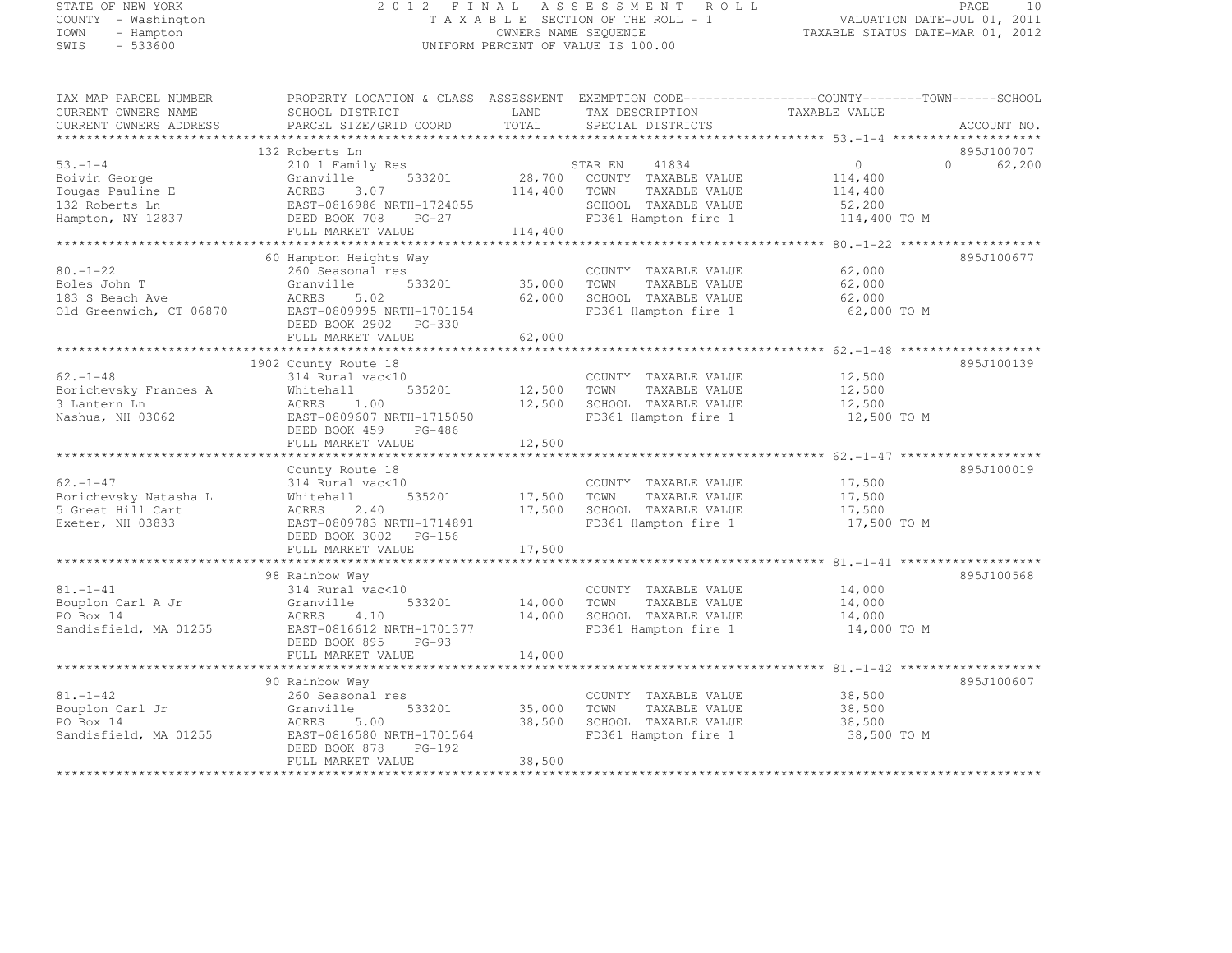# STATE OF NEW YORK 2 0 1 2 F I N A L A S S E S S M E N T R O L L PAGE <sup>11</sup> COUNTY - Washington T A X A B L E SECTION OF THE ROLL - 1 VALUATION DATE-JUL 01, 2011 TOWN - Hampton OWNERS NAME SEQUENCE TAXABLE STATUS DATE-MAR 01, 2012 SWIS - 533600 UNIFORM PERCENT OF VALUE IS 100.00

| TAX MAP PARCEL NUMBER<br>CURRENT OWNERS NAME                                                        | PROPERTY LOCATION & CLASS ASSESSMENT<br>SCHOOL DISTRICT                                                                                                                           | LAND                       | EXEMPTION CODE-----------------COUNTY--------TOWN------SCHOOL<br>TAX DESCRIPTION                                                                                        | TAXABLE VALUE                                                             |                                |                             |
|-----------------------------------------------------------------------------------------------------|-----------------------------------------------------------------------------------------------------------------------------------------------------------------------------------|----------------------------|-------------------------------------------------------------------------------------------------------------------------------------------------------------------------|---------------------------------------------------------------------------|--------------------------------|-----------------------------|
| CURRENT OWNERS ADDRESS                                                                              | PARCEL SIZE/GRID COORD                                                                                                                                                            | TOTAL                      | SPECIAL DISTRICTS                                                                                                                                                       |                                                                           |                                | ACCOUNT NO.                 |
| *********************                                                                               |                                                                                                                                                                                   |                            |                                                                                                                                                                         |                                                                           |                                |                             |
| $72. - 2 - 28$<br>Bourn James R<br>2603 State Route 22A<br>Hampton, NY 12837                        | 2603 State Route 22A<br>270 Mfg housing<br>Granville<br>533201<br>FRNT 86.00 DPTH 209.00<br>EAST-0823060 NRTH-1711837<br>DEED BOOK 2520 PG-173                                    | 14,500<br>34,500           | STAR B<br>41854<br>COUNTY TAXABLE VALUE<br>TOWN<br>TAXABLE VALUE<br>SCHOOL TAXABLE VALUE<br>FD361 Hampton fire 1                                                        | $\Omega$<br>34,500<br>34,500<br>4,500<br>34,500 TO M                      | $\Omega$                       | 895J100283<br>30,000        |
|                                                                                                     | FULL MARKET VALUE                                                                                                                                                                 | 34,500                     |                                                                                                                                                                         |                                                                           |                                |                             |
|                                                                                                     |                                                                                                                                                                                   |                            |                                                                                                                                                                         |                                                                           |                                |                             |
| $63 - 1 - 3$<br>Bradley Michael P<br>Bradley Virginia<br>1014 Clark Hollow Rd<br>Poultney, VT 05764 | 3038 State Route 22A<br>210 1 Family Res<br>Granville<br>533201<br>FRNT 147.50 DPTH 125.00<br>EAST-0821408 NRTH-1721889<br>DEED BOOK 2206<br>PG-191<br>FULL MARKET VALUE          | 11,700<br>68,600<br>68,600 | COUNTY TAXABLE VALUE<br>TOWN<br>TAXABLE VALUE<br>SCHOOL TAXABLE VALUE<br>FD361 Hampton fire 1                                                                           | 68,600<br>68,600<br>68,600<br>68,600 TO M                                 |                                | 895J100178                  |
|                                                                                                     | 35 County Route 20                                                                                                                                                                |                            |                                                                                                                                                                         |                                                                           |                                | 895J100128                  |
| $81. - 2 - 5$<br>Brayton Mark Jr<br>35 County Route 20<br>Hampton, NY 12837                         | 210 1 Family Res<br>Granville<br>533201<br>ACRES<br>1.10<br>EAST-0823504 NRTH-1704361<br>DEED BOOK 953<br>$PG-10$<br>FULL MARKET VALUE                                            | 22,300<br>96,600<br>96,600 | 41854<br>STAR B<br>COUNTY TAXABLE VALUE<br>TOWN<br>TAXABLE VALUE<br>SCHOOL TAXABLE VALUE<br>FD361 Hampton fire 1                                                        | $\circ$<br>96,600<br>96,600<br>66,600<br>96,600 TO M                      | $\Omega$                       | 30,000                      |
|                                                                                                     |                                                                                                                                                                                   |                            |                                                                                                                                                                         |                                                                           |                                | 895J100021                  |
| $71.4 - 2 - 5$<br>Bridges Family Trust<br>Bridges Nancy<br>PO Box 62<br>Hampton, NY 12837           | 1064 West Way<br>210 1 Family Res - WTRFNT<br>Granville<br>533201<br>LOT 13<br>$71. - 2 - 5$<br>FRNT 100.00 DPTH 261.00<br>EAST-0815222 NRTH-1707704<br>DEED BOOK 738<br>$PG-232$ | 27,100<br>186,200          | 41854<br>STAR B<br>COUNTY TAXABLE VALUE<br>TAXABLE VALUE<br>TOWN<br>SCHOOL TAXABLE VALUE<br>FD361 Hampton fire 1                                                        | $\circ$<br>186,200<br>186,200<br>156,200<br>186,200 TO M                  | $\Omega$                       | 30,000                      |
|                                                                                                     | FULL MARKET VALUE                                                                                                                                                                 | 186,200                    |                                                                                                                                                                         |                                                                           |                                |                             |
|                                                                                                     | 486 Hickey Rd                                                                                                                                                                     |                            |                                                                                                                                                                         |                                                                           |                                | 895J100694                  |
| $54. - 1 - 13.1$<br>Briere Bernard LE<br>Briere Betty LE<br>486 Hickey Rd<br>Hampton, NY 12837      | 210 1 Family Res<br>533201<br>Granville<br>3.50<br>ACRES<br>EAST-0819355 NRTH-1721325<br>DEED BOOK 720<br>PG-237<br>FULL MARKET VALUE                                             | 96,100                     | AGED-CO<br>41802<br>30,100 AGE-TN/SCH 41806<br>41834<br>96,100 STAR EN<br>COUNTY TAXABLE VALUE<br>TOWN<br>TAXABLE VALUE<br>SCHOOL TAXABLE VALUE<br>FD361 Hampton fire 1 | 43,245<br>$\Omega$<br>$\circ$<br>52,855<br>72,075<br>9,875<br>96,100 TO M | $\Omega$<br>24,025<br>$\Omega$ | $\circ$<br>24,025<br>62,200 |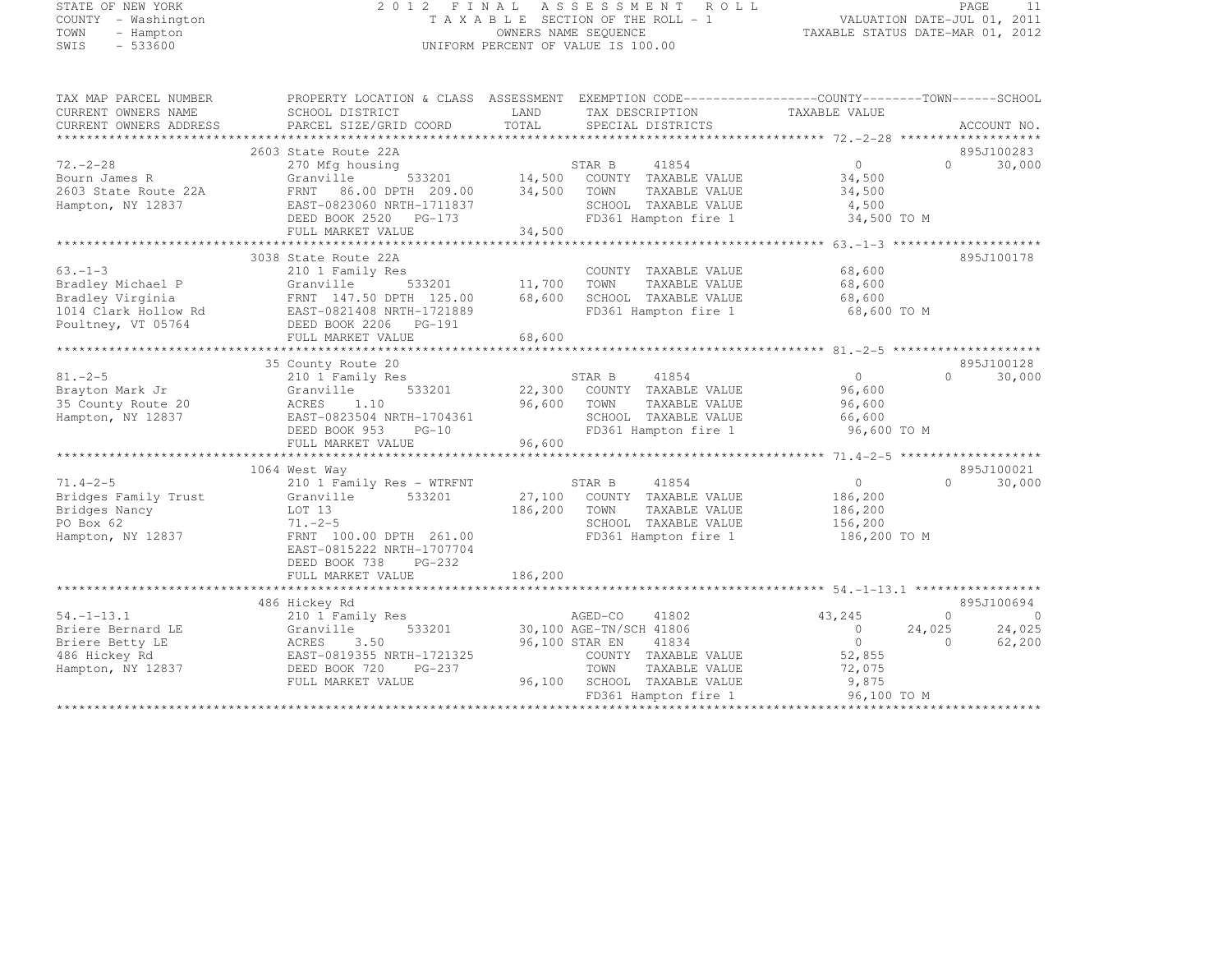# STATE OF NEW YORK 2 0 1 2 F I N A L A S S E S S M E N T R O L L PAGE <sup>12</sup> COUNTY - Washington T A X A B L E SECTION OF THE ROLL - 1 VALUATION DATE-JUL 01, 2011 TOWN - Hampton OWNERS NAME SEQUENCE TAXABLE STATUS DATE-MAR 01, 2012 SWIS - 533600 UNIFORM PERCENT OF VALUE IS 100.00

| TAX MAP PARCEL NUMBER                                    | PROPERTY LOCATION & CLASS  ASSESSMENT  EXEMPTION CODE----------------COUNTY-------TOWN------SCHOOL                                                                                                                                                                  |        |                                                                                                                         |        |                    |
|----------------------------------------------------------|---------------------------------------------------------------------------------------------------------------------------------------------------------------------------------------------------------------------------------------------------------------------|--------|-------------------------------------------------------------------------------------------------------------------------|--------|--------------------|
| CURRENT OWNERS NAME                                      | SCHOOL DISTRICT LAND                                                                                                                                                                                                                                                |        |                                                                                                                         |        |                    |
|                                                          | CURRENT OWNERS ADDRESS PARCEL SIZE/GRID COORD TOTAL                                                                                                                                                                                                                 |        |                                                                                                                         |        | ACCOUNT NO.        |
|                                                          |                                                                                                                                                                                                                                                                     |        |                                                                                                                         |        |                    |
|                                                          | 3094 State Route 22A                                                                                                                                                                                                                                                |        |                                                                                                                         |        |                    |
|                                                          |                                                                                                                                                                                                                                                                     |        |                                                                                                                         |        |                    |
|                                                          |                                                                                                                                                                                                                                                                     |        |                                                                                                                         |        | 30,000<br>$\Omega$ |
|                                                          |                                                                                                                                                                                                                                                                     |        |                                                                                                                         |        |                    |
|                                                          |                                                                                                                                                                                                                                                                     |        |                                                                                                                         |        |                    |
|                                                          |                                                                                                                                                                                                                                                                     |        |                                                                                                                         |        |                    |
|                                                          |                                                                                                                                                                                                                                                                     |        |                                                                                                                         |        |                    |
|                                                          |                                                                                                                                                                                                                                                                     |        |                                                                                                                         |        |                    |
|                                                          | 3094 State Route 22A<br>Briere Jeffrey F (210 1 Family Res STAR B 41854 0<br>Brown Lorraine L (22A Granville 533201 23,800 COUNTY TAXABLE VALUE 101,800<br>3096 State Route 22A EAST-0821136 NRTH-1723229 SCHOOL TAXABLE VALUE 71,80                                |        |                                                                                                                         |        |                    |
|                                                          |                                                                                                                                                                                                                                                                     |        |                                                                                                                         |        |                    |
|                                                          | 1938 County Route 18                                                                                                                                                                                                                                                |        |                                                                                                                         |        | 895J100534         |
|                                                          |                                                                                                                                                                                                                                                                     |        |                                                                                                                         |        | $0 \t 30,000$      |
|                                                          |                                                                                                                                                                                                                                                                     |        |                                                                                                                         |        |                    |
|                                                          |                                                                                                                                                                                                                                                                     |        |                                                                                                                         |        |                    |
|                                                          |                                                                                                                                                                                                                                                                     |        |                                                                                                                         |        |                    |
|                                                          |                                                                                                                                                                                                                                                                     |        |                                                                                                                         |        |                    |
|                                                          |                                                                                                                                                                                                                                                                     |        |                                                                                                                         |        |                    |
|                                                          |                                                                                                                                                                                                                                                                     |        |                                                                                                                         |        |                    |
|                                                          |                                                                                                                                                                                                                                                                     |        |                                                                                                                         |        |                    |
|                                                          | 2723 State Route 22A                                                                                                                                                                                                                                                |        |                                                                                                                         |        |                    |
|                                                          |                                                                                                                                                                                                                                                                     |        |                                                                                                                         |        | $\Omega$<br>30,000 |
|                                                          |                                                                                                                                                                                                                                                                     |        |                                                                                                                         |        |                    |
|                                                          |                                                                                                                                                                                                                                                                     |        |                                                                                                                         |        |                    |
|                                                          |                                                                                                                                                                                                                                                                     |        |                                                                                                                         |        |                    |
|                                                          |                                                                                                                                                                                                                                                                     |        |                                                                                                                         |        |                    |
|                                                          |                                                                                                                                                                                                                                                                     |        |                                                                                                                         |        |                    |
|                                                          |                                                                                                                                                                                                                                                                     |        |                                                                                                                         |        |                    |
|                                                          |                                                                                                                                                                                                                                                                     |        |                                                                                                                         |        |                    |
|                                                          | 1432 Carvers Falls Ln<br>210 1 Family Res<br>Brown Elos Mhitehall 535201 25,900 COUNTY TAXABLE VALUE<br>Ellis Susan Ann ACRES 2.19<br>1432 Carvers Falls Ln<br>210 1 Family Res<br>25,900 COUNTY TAXABLE VALUE<br>77,400 TOWN TAXABLE VALUE<br>                     |        |                                                                                                                         |        | 895J100542         |
|                                                          |                                                                                                                                                                                                                                                                     |        |                                                                                                                         |        | $0 \t 30,000$      |
|                                                          |                                                                                                                                                                                                                                                                     |        |                                                                                                                         |        |                    |
|                                                          |                                                                                                                                                                                                                                                                     |        |                                                                                                                         |        |                    |
|                                                          |                                                                                                                                                                                                                                                                     |        |                                                                                                                         |        |                    |
|                                                          |                                                                                                                                                                                                                                                                     |        |                                                                                                                         |        |                    |
|                                                          |                                                                                                                                                                                                                                                                     |        | TOWN TAXABLE VALUE<br>SCHOOL TAXABLE VALUE 47,400<br>27,400 TO M                                                        |        |                    |
|                                                          | FULL MARKET VALUE                                                                                                                                                                                                                                                   | 77,400 |                                                                                                                         |        |                    |
|                                                          | Carvers Falls Rd<br>210 1 Family Res<br>Whitehall 535201 40,000 TOWN TAXABLE VALUE 124,000<br>124,000 SCHOOL TAXABLE VALUE 124,000<br>124,000 TOWN TAXABLE VALUE 124,000<br>124,000 TOWN TAXABLE VALUE 124,000<br>FD362 Hampton fire 2 124                          |        |                                                                                                                         |        |                    |
|                                                          | 1463 Carvers Falls Rd                                                                                                                                                                                                                                               |        |                                                                                                                         |        | 895J101713         |
|                                                          |                                                                                                                                                                                                                                                                     |        |                                                                                                                         |        |                    |
| 31.-1-7<br>Brown Elos A                                  |                                                                                                                                                                                                                                                                     |        |                                                                                                                         |        |                    |
| 1432 Carvers Falls Ln Lot 5<br>Whitehall, NY 12887 ACRES |                                                                                                                                                                                                                                                                     |        |                                                                                                                         |        |                    |
|                                                          |                                                                                                                                                                                                                                                                     |        |                                                                                                                         |        |                    |
|                                                          |                                                                                                                                                                                                                                                                     |        |                                                                                                                         |        |                    |
|                                                          |                                                                                                                                                                                                                                                                     |        |                                                                                                                         |        |                    |
|                                                          |                                                                                                                                                                                                                                                                     |        |                                                                                                                         |        |                    |
|                                                          |                                                                                                                                                                                                                                                                     |        |                                                                                                                         |        |                    |
|                                                          |                                                                                                                                                                                                                                                                     |        |                                                                                                                         |        |                    |
|                                                          | Manchester Rd                                                                                                                                                                                                                                                       |        |                                                                                                                         |        |                    |
|                                                          | $38. -1-7.3$<br>$314$ Rural vac<10<br>Brown Henry<br>Brown Gail<br>$314$ Rural vac<10<br>$314$ Rural vac<10<br>$535201$<br>$535201$<br>$535201$<br>$535201$<br>$535201$<br>$535201$<br>$535201$<br>$535201$<br>$535201$<br>$535201$<br>$535201$<br>$535201$<br>$53$ |        | COUNTY TAXABLE VALUE                                                                                                    | 18,000 |                    |
|                                                          |                                                                                                                                                                                                                                                                     |        | VALSIV 18,000 TOWN TAXABLE VALUE 18,000<br>t 1-B 18,000 SCHOOL TAXABLE VALUE 18,000<br>FD362 Hampton fire 2 18,000 TO M |        |                    |
|                                                          |                                                                                                                                                                                                                                                                     |        |                                                                                                                         |        |                    |
|                                                          |                                                                                                                                                                                                                                                                     |        |                                                                                                                         |        |                    |
|                                                          |                                                                                                                                                                                                                                                                     |        |                                                                                                                         |        |                    |
|                                                          |                                                                                                                                                                                                                                                                     |        |                                                                                                                         |        |                    |
|                                                          | $PG-57$<br>DEED BOOK 944                                                                                                                                                                                                                                            |        |                                                                                                                         |        |                    |
|                                                          |                                                                                                                                                                                                                                                                     |        |                                                                                                                         |        |                    |
|                                                          | FULL MARKET VALUE                                                                                                                                                                                                                                                   | 18,000 |                                                                                                                         |        |                    |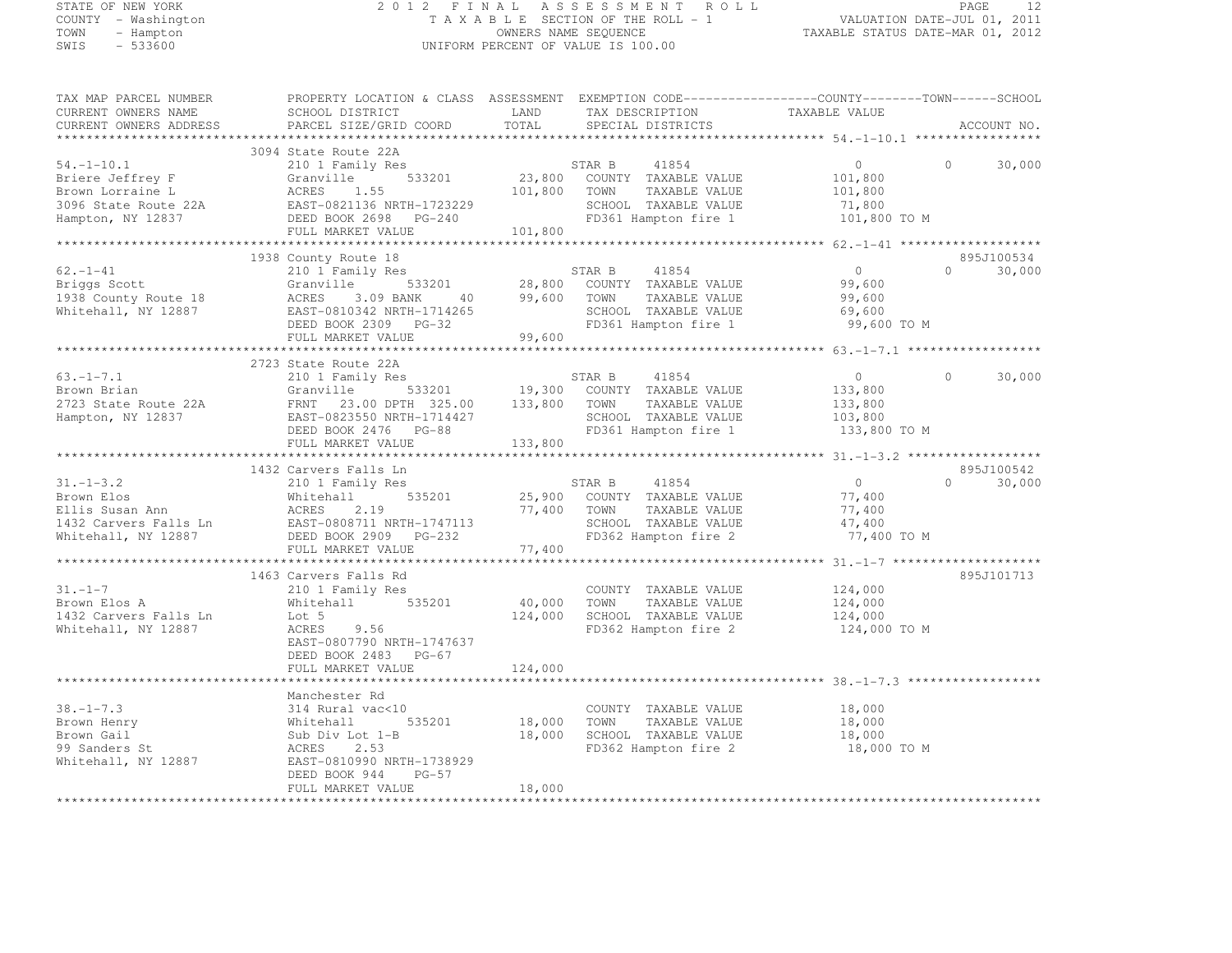| STATE OF NEW YORK<br>COUNTY - Washington<br>TOWN<br>- Hampton<br>$-533600$<br>SWIS             |                                                                                                                                                                                                                 | OWNERS NAME SEQUENCE        | 2012 FINAL ASSESSMENT ROLL<br>T A X A B L E SECTION OF THE ROLL - 1<br>UNIFORM PERCENT OF VALUE IS 100.00              | TAXABLE STATUS DATE-MAR 01, 2012 | PAGE<br>-13<br>VALUATION DATE-JUL 01, 2011 |
|------------------------------------------------------------------------------------------------|-----------------------------------------------------------------------------------------------------------------------------------------------------------------------------------------------------------------|-----------------------------|------------------------------------------------------------------------------------------------------------------------|----------------------------------|--------------------------------------------|
| TAX MAP PARCEL NUMBER<br>CURRENT OWNERS NAME<br>CURRENT OWNERS ADDRESS                         | PROPERTY LOCATION & CLASS ASSESSMENT EXEMPTION CODE------------------COUNTY--------TOWN------SCHOOL<br>SCHOOL DISTRICT<br>PARCEL SIZE/GRID COORD                                                                | LAND<br>TOTAL               | TAX DESCRIPTION<br>SPECIAL DISTRICTS                                                                                   | TAXABLE VALUE                    | ACCOUNT NO.                                |
| $54. -1 - 10$<br>Brown Lorraine F<br>47 S Main St<br>Fair Haven, VT 05743                      | 3096 State Route 22A OFF<br>449 Other Storag<br>Granville<br>no rd frontage ROW only 98,700<br>624/301<br>ACRES 1.29<br>EAST-0821367 NRTH-1723294<br>DEED BOOK 624<br>PG-314<br>FULL MARKET VALUE               | 533201 4,500 TOWN<br>98,700 | COUNTY TAXABLE VALUE 98,700<br>TAXABLE VALUE 98,700<br>SCHOOL TAXABLE VALUE 98,700<br>FD361 Hampton fire 1 98,700 TO M |                                  | 895J100150                                 |
|                                                                                                |                                                                                                                                                                                                                 |                             |                                                                                                                        |                                  |                                            |
| $63 - 1 - 7$<br>Brown Mary C Estate<br>c/o Malcolm Brown<br>1 Grove St<br>Fair Haven, VT 05743 | 2721 State Route 22A<br>210 1 Family Res<br>533201<br>Granville<br>713/146 Hwy Approp<br>Trans Exempt Repay<br>Trans Exempt Repay 2012<br>2.50<br>ACRES<br>EAST-0823623 NRTH-1714243<br>DEED BOOK 250<br>PG-142 | 26,900<br>113,200           | COUNTY TAXABLE VALUE 113,200<br>TOWN<br>TAXABLE VALUE<br>TE533 Trans exmt repay-flg .00 MT                             | 113,200                          | 895J100025                                 |
|                                                                                                | FULL MARKET VALUE                                                                                                                                                                                               | 113,200                     |                                                                                                                        |                                  |                                            |
| $71.4 - 2 - 4$                                                                                 | 1070 West Way<br>260 Seasonal res - WTRFNT                                                                                                                                                                      |                             | COUNTY TAXABLE VALUE                                                                                                   | 163,400                          | 895J100040                                 |
| Budwick Julianne<br>206 Sugar Hill Way<br>Crown Point, NY 12928                                | 533201<br>Granville<br>Lot 14<br>$71. - 2 - 4$<br>FRNT 103.00 DPTH 277.00<br>EAST-0815159 NRTH-1707783                                                                                                          | 28,000<br>163,400           | TAXABLE VALUE 163,400<br>TOWN<br>SCHOOL TAXABLE VALUE 163,400<br>FD361 Hampton fire 1 163,400 TO M                     |                                  |                                            |

\*\*\*\*\*\*\*\*\*\*\*\*\*\*\*\*\*\*\*\*\*\*\*\*\*\*\*\*\*\*\*\*\*\*\*\*\*\*\*\*\*\*\*\*\*\*\*\*\*\*\*\*\*\*\*\*\*\*\*\*\*\*\*\*\*\*\*\*\*\*\*\*\*\*\*\*\*\*\*\*\*\*\*\*\*\*\*\*\*\*\*\*\*\*\*\*\*\*\*\*\*\*\* 63.-1-10.4 \*\*\*\*\*\*\*\*\*\*\*\*\*\*\*\*\*

63.-1-10.4 210 1 Family Res STAR B <sup>41854</sup> <sup>0</sup> 0 30,000

\*\*\*\*\*\*\*\*\*\*\*\*\*\*\*\*\*\*\*\*\*\*\*\*\*\*\*\*\*\*\*\*\*\*\*\*\*\*\*\*\*\*\*\*\*\*\*\*\*\*\*\*\*\*\*\*\*\*\*\*\*\*\*\*\*\*\*\*\*\*\*\*\*\*\*\*\*\*\*\*\*\*\*\*\*\*\*\*\*\*\*\*\*\*\*\*\*\*\*\*\*\*\*\*\*\*\*\*\*\*\*\*\*\*\*\*\*\*\*\*\*\*\*\*\*\*\*\*\*\*\*\*

DEED BOOK 1667 PG-109 FD361 Hampton fire 1 69,000 TO M

2831 State Route 22A 895J101816

895J101816

 $0 \t 30,000$ 

DEED BOOK 2181 PG-345

FULL MARKET VALUE 163,400

FULL MARKET VALUE 69,000

Buley Michele Granville 533201 15,600 COUNTY TAXABLE VALUE 69,000 2831 State Route 22A FRNT 200.00 DPTH 100.00 69,000 TOWN TAXABLE VALUE 69,000 Hampton, NY 12837 EAST-0822814 NRTH-1716947 SCHOOL TAXABLE VALUE 39,000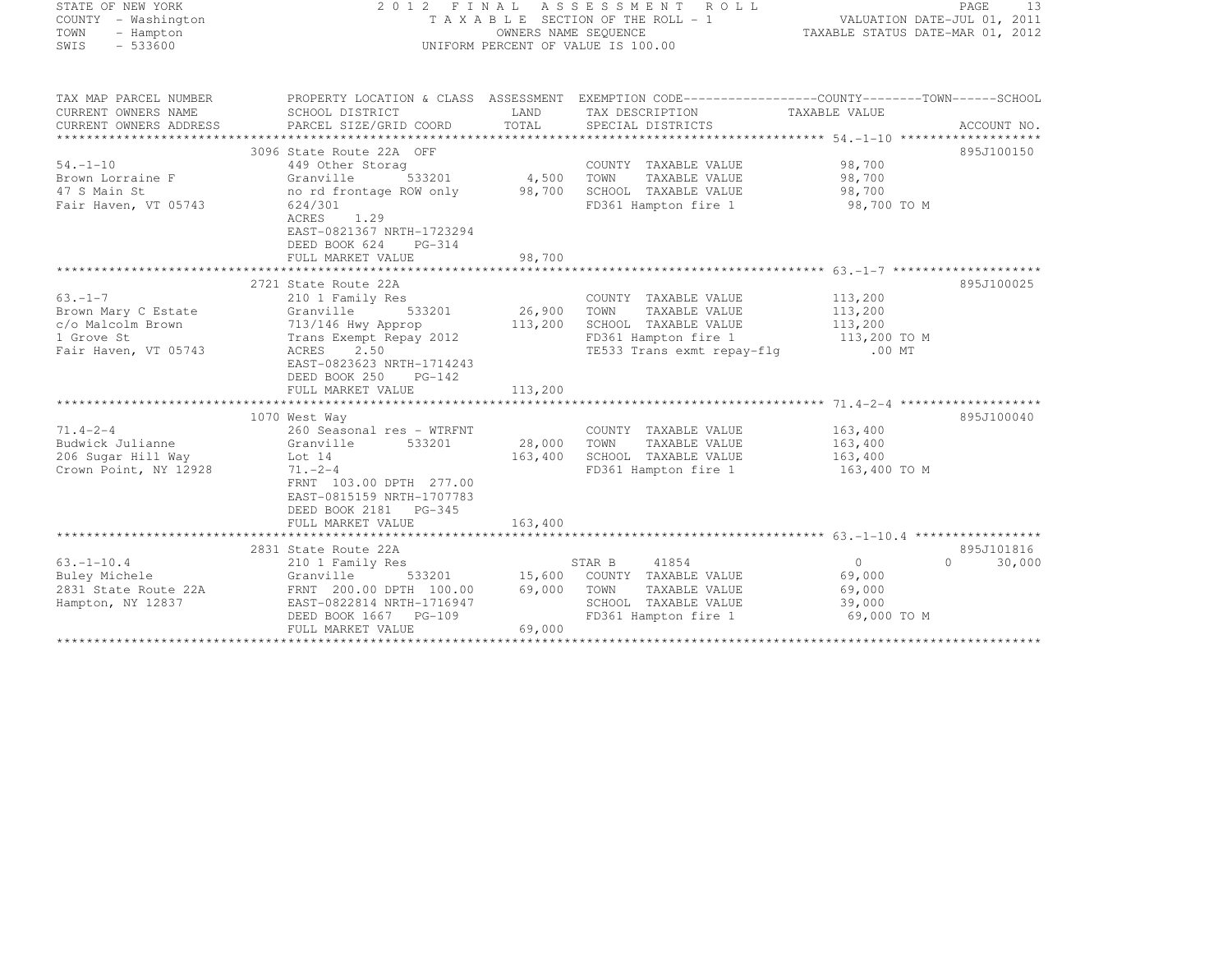# STATE OF NEW YORK 2 0 1 2 F I N A L A S S E S S M E N T R O L L PAGE <sup>14</sup> COUNTY - Washington T A X A B L E SECTION OF THE ROLL - 1 VALUATION DATE-JUL 01, 2011 TOWN - Hampton OWNERS NAME SEQUENCE TAXABLE STATUS DATE-MAR 01, 2012 SWIS - 533600 UNIFORM PERCENT OF VALUE IS 100.00

| TAX MAP PARCEL NUMBER            | PROPERTY LOCATION & CLASS ASSESSMENT EXEMPTION CODE---------------COUNTY-------TOWN------SCHOOL |                |                               |                                            |            |             |
|----------------------------------|-------------------------------------------------------------------------------------------------|----------------|-------------------------------|--------------------------------------------|------------|-------------|
| CURRENT OWNERS NAME              | SCHOOL DISTRICT                                                                                 | LAND           | TAX DESCRIPTION               | TAXABLE VALUE                              |            |             |
| CURRENT OWNERS ADDRESS           | PARCEL SIZE/GRID COORD                                                                          | TOTAL          | SPECIAL DISTRICTS             |                                            |            | ACCOUNT NO. |
|                                  |                                                                                                 |                |                               |                                            |            |             |
|                                  | 1295 Carvers Falls Rd                                                                           |                |                               |                                            |            | 895J100027  |
| $31. - 1 - 2$                    | 112 Dairy farm                                                                                  |                | AG DIST<br>41720              | 64,131                                     | 64,131     | 64,131      |
| Bunker Paul                      | 535201<br>Whitehall                                                                             | 138,000 STAR B | 41854                         | $\overline{0}$                             | $\Omega$   | 30,000      |
| 1295 Carvers Falls Rd            | ACRES 186.80                                                                                    | 165,500        | COUNTY TAXABLE VALUE          | 101,369                                    |            |             |
| Whitehall, NY 12887              | EAST-0806337 NRTH-1746265                                                                       |                | TOWN<br>TAXABLE VALUE         | 101,369                                    |            |             |
|                                  | PG-782                                                                                          |                |                               |                                            |            |             |
|                                  | DEED BOOK 497                                                                                   |                | SCHOOL TAXABLE VALUE          | 71,369                                     |            |             |
| MAY BE SUBJECT TO PAYMENT        | FULL MARKET VALUE                                                                               |                | 165,500 CA001 Cons agri dst 1 | 101,369 TO                                 |            |             |
| UNDER AGDIST LAW TIL 2016        |                                                                                                 |                | 64,131 EX                     |                                            |            |             |
|                                  |                                                                                                 |                | FD362 Hampton fire 2          | 165,500 TO M                               |            |             |
|                                  |                                                                                                 |                |                               |                                            |            |             |
|                                  | Ecuyer Pat                                                                                      |                |                               |                                            |            | 895J100144  |
| $53. - 1 - 10$                   | 910 Priv forest                                                                                 |                | COUNTY TAXABLE VALUE          | 36,400                                     |            |             |
| Bunker Susan A                   | 535201<br>Whitehall                                                                             | 36,400         | TOWN<br>TAXABLE VALUE         | 36,400                                     |            |             |
| 75 County Route 9A               | ACRES 124.50                                                                                    | 36,400         | SCHOOL TAXABLE VALUE          | 36,400                                     |            |             |
| Whitehall, NY 12887              | EAST-0807497 NRTH-1720759                                                                       |                | FD361 Hampton fire 1          | 36,400 TO M                                |            |             |
|                                  | DEED BOOK 2195 PG-196                                                                           |                |                               |                                            |            |             |
|                                  | FULL MARKET VALUE                                                                               | 36,400         |                               |                                            |            |             |
|                                  |                                                                                                 |                |                               |                                            |            |             |
|                                  | 1446 Carvers Falls Ln                                                                           |                |                               |                                            |            | 895J101791  |
| $31. - 1 - 3.8$                  | 270 Mfg housing                                                                                 |                | CBT VET/TC 41131              | 20,225                                     | 20,225     | $\circ$     |
| Burney Charlotte -LE-            | 535201                                                                                          |                | 22,000 DIS VET/TC 41141       | 20,225                                     | 20,225     | $\circ$     |
| Pettis William                   | Whitehall<br>ACRES 1.00                                                                         |                | 80,900 AGED-ALL 41800         | 20,225                                     | 20,225     | 40,450      |
|                                  | EAST-0808590 NRTH-1747403                                                                       |                | 41834                         | $\sim$ 0                                   | $\bigcirc$ |             |
| 1446 Carver Falls Ln             |                                                                                                 |                | STAR EN                       |                                            |            | 40,450      |
| Whitehall, NY 12887              | DEED BOOK 2282 PG-200                                                                           |                | COUNTY TAXABLE VALUE          | 20,225                                     |            |             |
|                                  | FULL MARKET VALUE                                                                               |                | 80,900 TOWN<br>TAXABLE VALUE  | 20,225                                     |            |             |
|                                  |                                                                                                 |                | SCHOOL TAXABLE VALUE          | $\overline{0}$                             |            |             |
|                                  |                                                                                                 |                | FD362 Hampton fire 2          | 80,900 TO M                                |            |             |
|                                  | **********************************                                                              |                |                               | ********* 72. - 2 - 23 ******************* |            |             |
|                                  | 2583 State Route 22A                                                                            |                |                               |                                            |            | 895J100415  |
| $72. - 2 - 23$                   | 280 Res Multiple                                                                                |                | 41854<br>STAR B               | $\overline{0}$                             | $\Omega$   | 30,000      |
| Burroughs Dwight                 | 533201<br>Granville                                                                             |                | 33,100 COUNTY TAXABLE VALUE   | 94,900                                     |            |             |
| Burroughs Wanda                  | <b>ACRES</b><br>4.40                                                                            |                | 94,900 TOWN<br>TAXABLE VALUE  | 94,900                                     |            |             |
| 2583 State Route 22A<br>PO Box 4 | EAST-0822455 NRTH-1710869                                                                       |                | SCHOOL TAXABLE VALUE          | 64,900                                     |            |             |
|                                  | DEED BOOK 448<br>PG-876                                                                         |                | FD361 Hampton fire 1          | 94,900 TO M                                |            |             |
| Hampton, NY 12837-0004           | FULL MARKET VALUE                                                                               | 94,900         |                               |                                            |            |             |
|                                  |                                                                                                 |                |                               |                                            |            |             |
|                                  | 21 Ouiet Way                                                                                    |                |                               |                                            |            | 895J100637  |
| $62 - 1 - 35$                    | 260 Seasonal res                                                                                |                | COUNTY TAXABLE VALUE          | 36,700                                     |            |             |
| Bvak Corporation                 | Granville<br>533201                                                                             | 29,200         | TOWN<br>TAXABLE VALUE         | 36,700                                     |            |             |
| PO Box 1572                      | 543-78 784-169                                                                                  | 36,700         | SCHOOL TAXABLE VALUE          | 36,700                                     |            |             |
|                                  |                                                                                                 |                | FD361 Hampton fire 1          |                                            |            |             |
| Castleton, VT 05735              | ACRES 26.32                                                                                     |                |                               | 36,700 TO M                                |            |             |
|                                  | EAST-0811266 NRTH-1716266                                                                       |                |                               |                                            |            |             |
|                                  | DEED BOOK 543<br>$PG-75$                                                                        |                |                               |                                            |            |             |
|                                  | FULL MARKET VALUE                                                                               | 36,700         |                               |                                            |            |             |
|                                  |                                                                                                 |                |                               |                                            |            |             |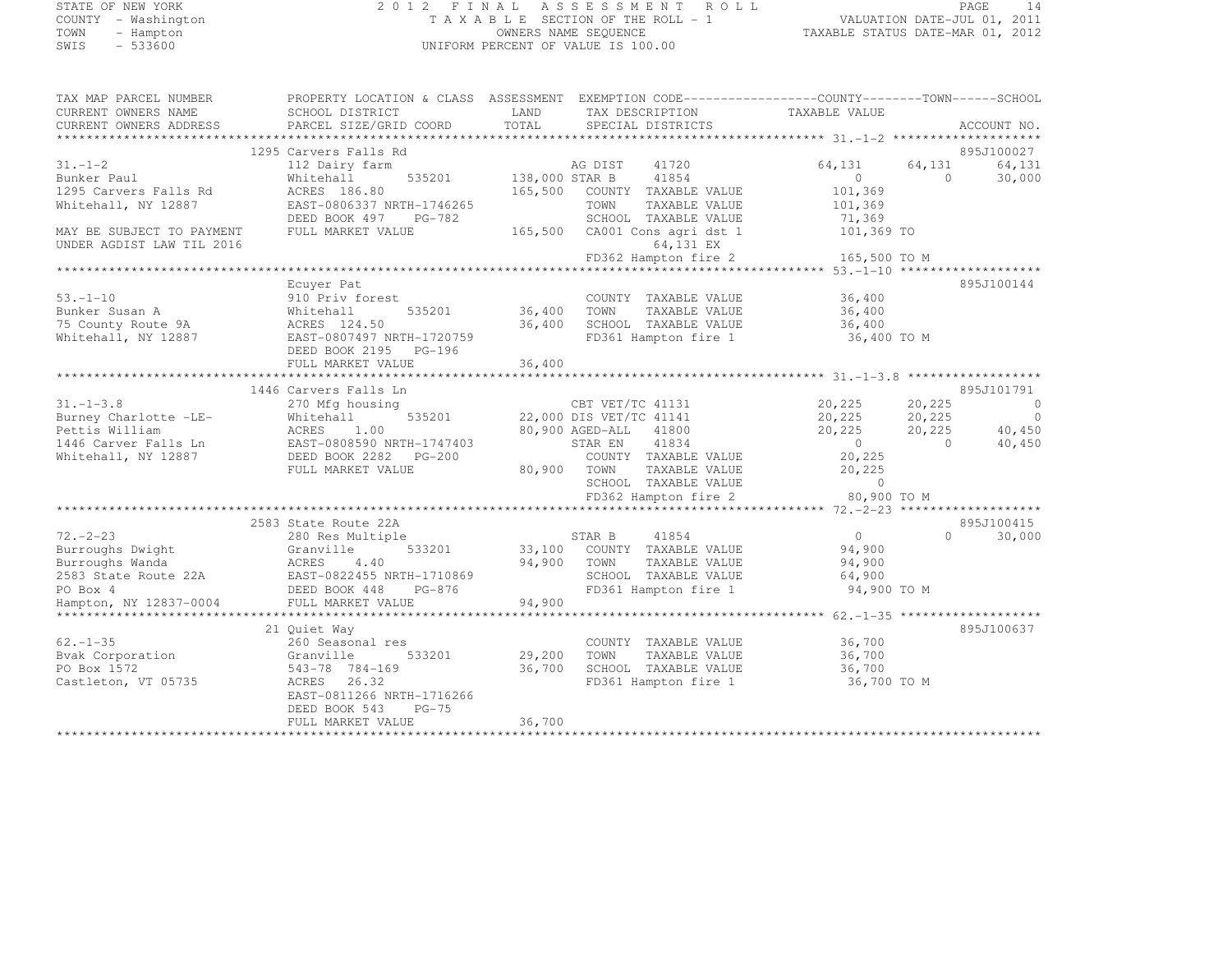# STATE OF NEW YORK 2 0 1 2 F I N A L A S S E S S M E N T R O L L PAGE <sup>15</sup> COUNTY - Washington T A X A B L E SECTION OF THE ROLL - 1 VALUATION DATE-JUL 01, 2011 TOWN - Hampton OWNERS NAME SEQUENCE TAXABLE STATUS DATE-MAR 01, 2012 SWIS - 533600 UNIFORM PERCENT OF VALUE IS 100.00

| TAX MAP PARCEL NUMBER     | PROPERTY LOCATION & CLASS ASSESSMENT EXEMPTION CODE----------------COUNTY-------TOWN------SCHOOL |                 |                       |               |          |             |
|---------------------------|--------------------------------------------------------------------------------------------------|-----------------|-----------------------|---------------|----------|-------------|
| CURRENT OWNERS NAME       | SCHOOL DISTRICT                                                                                  | LAND            | TAX DESCRIPTION       | TAXABLE VALUE |          |             |
| CURRENT OWNERS ADDRESS    | PARCEL SIZE/GRID COORD                                                                           | TOTAL           | SPECIAL DISTRICTS     |               |          | ACCOUNT NO. |
|                           |                                                                                                  |                 |                       |               |          |             |
|                           | 15 Forest Hill Way                                                                               |                 |                       |               |          | 895J100112  |
| $71. - 1 - 29$            | 240 Rural res                                                                                    |                 | 41834<br>STAR EN      | $\circ$       | $\circ$  | 62,200      |
| Cahill Earl R Sr          | Granville<br>533201                                                                              | 62,000 FOR 480A | 47460                 | 30,900        | 30,900   | 30,900      |
| PO Box 123                | 680/39 ROW Agmt                                                                                  | 163,400         | COUNTY TAXABLE VALUE  | 132,500       |          |             |
| Hampton, NY 12837         | ACRES<br>99.37                                                                                   |                 | TOWN<br>TAXABLE VALUE | 132,500       |          |             |
|                           | EAST-0811010 NRTH-1707969                                                                        |                 | SCHOOL TAXABLE VALUE  | 70,300        |          |             |
| MAY BE SUBJECT TO PAYMENT | DEED BOOK 889<br>$PG-137$                                                                        |                 | FD361 Hampton fire 1  | 163,400 TO M  |          |             |
|                           |                                                                                                  | 163,400         |                       |               |          |             |
| UNDER RPTL480A UNTIL 2021 | FULL MARKET VALUE                                                                                |                 |                       |               |          |             |
|                           |                                                                                                  |                 |                       |               |          |             |
|                           | 1439 County Route 21                                                                             |                 |                       |               |          | 895J100242  |
| $80. -1 - 7.1$            | 312 Vac w/imprv                                                                                  |                 | COUNTY TAXABLE VALUE  | 173,800       |          |             |
| Calder Gordon S Jr        | Granville<br>533201                                                                              | 169,000         | TOWN<br>TAXABLE VALUE | 173,800       |          |             |
| Dempsey Stephen C         | $951 - 65$                                                                                       | 173,800         | SCHOOL TAXABLE VALUE  | 173,800       |          |             |
| 386 Riversville Rd        | ACRES 288.50                                                                                     |                 | FD361 Hampton fire 1  | 173,800 TO M  |          |             |
| Greenwich, CT 06831       | EAST-0811781 NRTH-1699528                                                                        |                 |                       |               |          |             |
|                           | DEED BOOK 831<br>$PG-181$                                                                        |                 |                       |               |          |             |
|                           | FULL MARKET VALUE                                                                                | 173,800         |                       |               |          |             |
|                           |                                                                                                  |                 |                       |               |          |             |
|                           | 49 Hickey Rd                                                                                     |                 |                       |               |          | 895J101727  |
| $62. - 1 - 38.1$          | 260 Seasonal res                                                                                 |                 | COUNTY TAXABLE VALUE  | 55,000        |          |             |
| Calkins James E           | Granville<br>533201                                                                              | 50,000          | TOWN<br>TAXABLE VALUE | 55,000        |          |             |
| Calkins Nancy J           | ACRES<br>25.00                                                                                   | 55,000          | SCHOOL TAXABLE VALUE  | 55,000        |          |             |
|                           |                                                                                                  |                 | FD361 Hampton fire 1  |               |          |             |
| 9 Stockton Ln             | EAST-0813124 NRTH-1714762                                                                        |                 |                       | 55,000 TO M   |          |             |
| Stonybrook, NY 11790      | DEED BOOK 563<br>$PG-334$                                                                        |                 |                       |               |          |             |
|                           | FULL MARKET VALUE                                                                                | 55,000          |                       |               |          |             |
|                           |                                                                                                  |                 |                       |               |          |             |
|                           | 27 Manor Ln                                                                                      |                 |                       |               |          | 895J100710  |
| $54. - 1 - 5.1$           | 210 1 Family Res                                                                                 |                 | STAR B<br>41854       | $\circ$       | $\Omega$ | 30,000      |
| Camara Daniel             | Granville<br>533201                                                                              | 24,300          | COUNTY TAXABLE VALUE  | 177,800       |          |             |
| 27 Manor Ln               | -LE-to garage only                                                                               | 177,800         | TOWN<br>TAXABLE VALUE | 177,800       |          |             |
| Hampton, NY 12837         | for David Camara Jr                                                                              |                 | SCHOOL TAXABLE VALUE  | 147,800       |          |             |
|                           | ACRES<br>1.70                                                                                    |                 | FD361 Hampton fire 1  | 177,800 TO M  |          |             |
|                           | EAST-0820565 NRTH-1725648                                                                        |                 |                       |               |          |             |
|                           | DEED BOOK 2961<br>$PG-5$                                                                         |                 |                       |               |          |             |
|                           | FULL MARKET VALUE                                                                                | 177,800         |                       |               |          |             |
|                           |                                                                                                  |                 |                       |               |          |             |
|                           | 2732 State Route 22A                                                                             |                 |                       |               |          | 895J100032  |
| $63. - 1 - 5$             | 312 Vac w/imprv                                                                                  |                 | COUNTY TAXABLE VALUE  | 36,000        |          |             |
| Camara David C            | Granville<br>533201                                                                              | 24,000          | TOWN<br>TAXABLE VALUE | 36,000        |          |             |
|                           |                                                                                                  |                 |                       |               |          |             |
| PO Box 8                  | ACRES<br>1.60                                                                                    | 36,000          | SCHOOL TAXABLE VALUE  | 36,000        |          |             |
| Fair Haven, VT 05743      | EAST-0823846 NRTH-1714835                                                                        |                 | FD361 Hampton fire 1  | 36,000 TO M   |          |             |
|                           | DEED BOOK 486<br>$PG-859$                                                                        |                 |                       |               |          |             |
|                           | FULL MARKET VALUE                                                                                | 36,000          |                       |               |          |             |
|                           |                                                                                                  |                 |                       |               |          |             |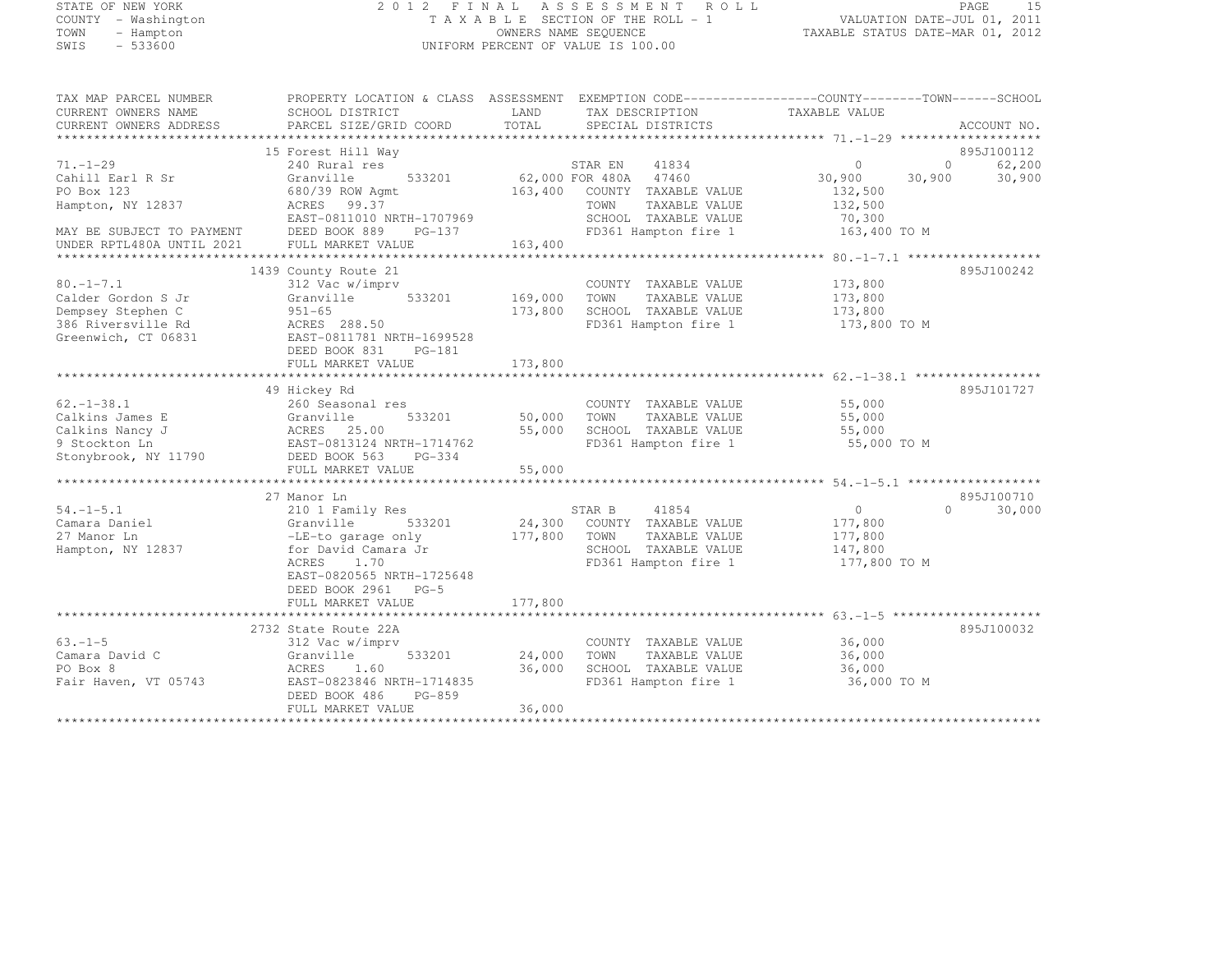# STATE OF NEW YORK 2 0 1 2 F I N A L A S S E S S M E N T R O L L PAGE <sup>16</sup> COUNTY - Washington T A X A B L E SECTION OF THE ROLL - 1 VALUATION DATE-JUL 01, 2011 TOWN - Hampton OWNERS NAME SEQUENCE TAXABLE STATUS DATE-MAR 01, 2012 SWIS - 533600 UNIFORM PERCENT OF VALUE IS 100.00

| TAX MAP PARCEL NUMBER      | PROPERTY LOCATION & CLASS ASSESSMENT |         |                             |                   |                    |
|----------------------------|--------------------------------------|---------|-----------------------------|-------------------|--------------------|
| CURRENT OWNERS NAME        | SCHOOL DISTRICT                      | LAND    | TAX DESCRIPTION             | TAXABLE VALUE     |                    |
| CURRENT OWNERS ADDRESS     | PARCEL SIZE/GRID COORD               | TOTAL   | SPECIAL DISTRICTS           |                   | ACCOUNT NO.        |
|                            |                                      |         |                             |                   |                    |
|                            | Hills Pond Rd                        |         |                             |                   | 895J101717         |
| $71. - 1 - 14.9$           | 314 Rural vac<10 - WTRFNT            |         | COUNTY TAXABLE VALUE        | 20,700            |                    |
| Campbell Michael           | 533201<br>Granville                  | 20,700  | TOWN<br>TAXABLE VALUE       | 20,700            |                    |
|                            | LF 69'                               |         | SCHOOL TAXABLE VALUE        |                   |                    |
| Campbell Sandra            |                                      | 20,700  |                             | 20,700            |                    |
| PO Box 137                 | FRNT 130.00 DPTH 342.00              |         | FD361 Hampton fire 1        | 20,700 TO M       |                    |
| Middle Granville, NY 12849 | EAST-0816254 NRTH-1707937            |         |                             |                   |                    |
|                            | DEED BOOK 1800 PG-204                |         |                             |                   |                    |
|                            |                                      |         |                             |                   |                    |
|                            |                                      |         |                             |                   |                    |
|                            | 521 South Rd                         |         |                             |                   | 895J100033         |
| $72. - 1 - 11$             | 240 Rural res                        |         | COUNTY TAXABLE VALUE        | 77,800            |                    |
| Canarick Group LLC         | 533201<br>Granville                  | 62,700  | TOWN<br>TAXABLE VALUE       | 77,800            |                    |
| Jack Canarick              | ACRES 32.70                          | 77,800  | SCHOOL TAXABLE VALUE        | 77,800            |                    |
| 27 Glen St                 | EAST-0820270 NRTH-1709551            |         | FD361 Hampton fire 1        | 77,800 TO M       |                    |
| Glen Cove, NY 11542        | DEED BOOK 2729 PG-61                 |         |                             |                   |                    |
|                            | FULL MARKET VALUE                    | 77,800  |                             |                   |                    |
|                            |                                      |         |                             |                   |                    |
|                            | Hills Pond Rd                        |         |                             |                   | 895J101805         |
| $71. - 1 - 14.91$          | 314 Rural vac<10 - WTRFNT            |         |                             |                   |                    |
|                            |                                      |         | COUNTY TAXABLE VALUE        | 63,000            |                    |
| Caputi Thomas              | 533201<br>Granville                  | 63,000  | TOWN<br>TAXABLE VALUE       | 63,000            |                    |
| Israelson Joan             | 2.05<br>ACRES                        | 63,000  | SCHOOL TAXABLE VALUE        | 63,000            |                    |
| 74 E Granby Rd             | EAST-0816322 NRTH-1707800            |         | FD361 Hampton fire 1        | 63,000 TO M       |                    |
| Granby, CT 06035           | DEED BOOK 1799 PG-123                |         |                             |                   |                    |
|                            | FULL MARKET VALUE                    | 63,000  |                             |                   |                    |
|                            |                                      |         |                             |                   |                    |
|                            | 1012 West Way                        |         |                             |                   | 895J100070         |
| $71.4 - 2 - 19$            | 210 1 Family Res - WTRFNT            |         | STAR B<br>41854             | $0 \qquad \qquad$ | 30,000<br>$\cap$   |
| Carruth Floyd E Jr         | 533201<br>Granville                  |         | 32,000 COUNTY TAXABLE VALUE | 159,900           |                    |
| 1012 West Way              | $71. - 2 - 19$                       | 159,900 | TOWN<br>TAXABLE VALUE       | 159,900           |                    |
| PO Box 173                 | ACRES 1.60                           |         | SCHOOL TAXABLE VALUE        | 129,900           |                    |
| Hampton, NY 12837          | EAST-0816240 NRTH-1706786            |         | FD361 Hampton fire 1        | 159,900 TO M      |                    |
|                            | DEED BOOK 2120<br>PG-307             |         |                             |                   |                    |
|                            | FULL MARKET VALUE                    | 159,900 |                             |                   |                    |
|                            |                                      |         |                             |                   |                    |
|                            | 42 Perry Heights Way                 |         |                             |                   | 895J100639         |
| $72 - 2 - 40$              | 210 1 Family Res                     |         | 41854<br>STAR B             | $\Omega$          | $\Omega$<br>30,000 |
|                            |                                      |         |                             |                   |                    |
| Cartier William            | Granville<br>533201                  | 22,000  | COUNTY TAXABLE VALUE        | 169,600           |                    |
| Cartier Carol Lynn         | ACRES<br>1.00                        | 169,600 | TOWN<br>TAXABLE VALUE       | 169,600           |                    |
| 42 Perry Heights Way       | EAST-0822918 NRTH-1712600            |         | SCHOOL TAXABLE VALUE        | 139,600           |                    |
| Hampton, NY 12837          | DEED BOOK 2496 PG-76                 |         | FD361 Hampton fire 1        | 169,600 TO M      |                    |
|                            | FULL MARKET VALUE                    | 169,600 |                             |                   |                    |
|                            |                                      |         |                             |                   |                    |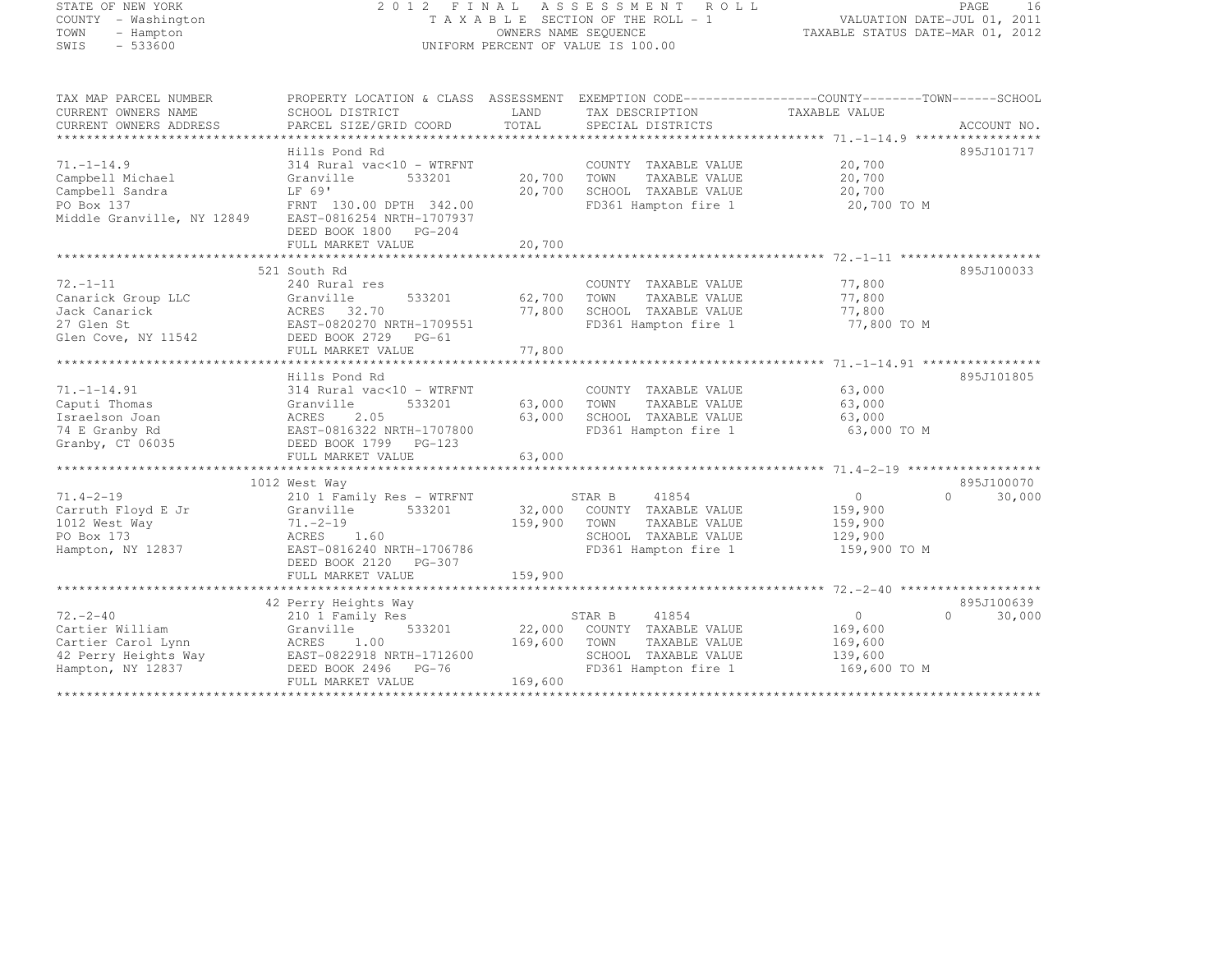STATE OF NEW YORK 2 0 1 2 F I N A L A S S E S S M E N T R O L L PAGE <sup>17</sup> COUNTY - Washington T A X A B L E SECTION OF THE ROLL - 1 VALUATION DATE-JUL 01, 2011 TOWN - Hampton OWNERS NAME SEQUENCE TAXABLE STATUS DATE-MAR 01, 2012 SWIS - 533600 UNIFORM PERCENT OF VALUE IS 100.00 TAX MAP PARCEL NUMBER PROPERTY LOCATION & CLASS ASSESSMENT EXEMPTION CODE------------------COUNTY--------TOWN------SCHOOL

| IAA MAF FARULL NUMDLR   | FROFERII LOCAIION & CLASS - ASSESSMENI - EAEMFIION CODE------------------COONII--------IOWN------SCROOL |             |                              |               |             |
|-------------------------|---------------------------------------------------------------------------------------------------------|-------------|------------------------------|---------------|-------------|
| CURRENT OWNERS NAME     | SCHOOL DISTRICT                                                                                         | LAND        | TAX DESCRIPTION              | TAXABLE VALUE |             |
| CURRENT OWNERS ADDRESS  | PARCEL SIZE/GRID COORD                                                                                  | TOTAL       | SPECIAL DISTRICTS            |               | ACCOUNT NO. |
|                         |                                                                                                         |             |                              |               |             |
|                         |                                                                                                         |             |                              |               |             |
|                         | 56 Golf Course Rd                                                                                       |             |                              |               | 895J100069  |
| $45. - 1 - 22$          | 240 Rural res                                                                                           |             | COUNTY TAXABLE VALUE         | 147,200       |             |
| Casey Michael P         | 535201<br>Whitehall                                                                                     | 42,400      | TOWN<br>TAXABLE VALUE        | 147,200       |             |
| 162 Chittenden Rd       | ACRES 12.40                                                                                             | 147,200     | SCHOOL TAXABLE VALUE         | 147,200       |             |
| Chittenden, VT 05737    | EAST-0810876 NRTH-1735320                                                                               |             | FD362 Hampton fire 2         | 147,200 TO M  |             |
|                         | DEED BOOK 721<br>$PG-185$                                                                               |             |                              |               |             |
|                         |                                                                                                         | 147,200     |                              |               |             |
|                         | FULL MARKET VALUE                                                                                       |             |                              |               |             |
|                         |                                                                                                         |             |                              |               |             |
|                         | 1036 West Way                                                                                           |             |                              |               | 895J100237  |
| $71.4 - 2 - 12$         | 260 Seasonal res - WTRFNT                                                                               |             | COUNTY TAXABLE VALUE         | 116,700       |             |
| Chadwick Brendan A      | 533201<br>Granville                                                                                     | 27,100 TOWN | TAXABLE VALUE                | 116,700       |             |
| 1043 Spencer St Apt 5   | LOT 6                                                                                                   |             | 116,700 SCHOOL TAXABLE VALUE | 116,700       |             |
| Honolulu, HI 96822      | $71, -2 - 12$                                                                                           |             | FD361 Hampton fire 1         | 116,700 TO M  |             |
|                         |                                                                                                         |             |                              |               |             |
|                         | FRNT 100.00 DPTH 203.00                                                                                 |             |                              |               |             |
|                         | EAST-0815695 NRTH-1707181                                                                               |             |                              |               |             |
|                         | DEED BOOK 459<br>$PG-143$                                                                               |             |                              |               |             |
|                         | FULL MARKET VALUE                                                                                       | 116,700     |                              |               |             |
|                         |                                                                                                         |             |                              |               |             |
|                         | Hills Pond Rd                                                                                           |             |                              |               | 895J100228  |
| $71.4 - 2 - 21$         | 311 Res vac land - WTRFNT                                                                               |             | COUNTY TAXABLE VALUE         | 27,000        |             |
|                         |                                                                                                         |             |                              |               |             |
| Chadwick Brian          | Granville<br>533201                                                                                     | 27,000 TOWN | TAXABLE VALUE                | 27,000        |             |
| 701 James Rd            | $71. - 2 - 21$                                                                                          |             | 27,000 SCHOOL TAXABLE VALUE  | 27,000        |             |
| Rochester, NY 14612     | FRNT 212.00 DPTH 226.00                                                                                 |             | FD361 Hampton fire 1         | 27,000 TO M   |             |
|                         | EAST-0816410 NRTH-1707115                                                                               |             |                              |               |             |
|                         | DEED BOOK 2131 PG-40                                                                                    |             |                              |               |             |
|                         | FULL MARKET VALUE                                                                                       | 27,000      |                              |               |             |
|                         |                                                                                                         |             |                              |               |             |
|                         |                                                                                                         |             |                              |               |             |
|                         | 235 Hills Pond Rd                                                                                       |             |                              |               | 895J100037  |
| $71.4 - 2 - 22$         | 260 Seasonal res - WTRFNT                                                                               |             | COUNTY TAXABLE VALUE         | 104,400       |             |
| Chadwick Elizabeth LE   | Granville<br>533201                                                                                     | 26,700 TOWN | TAXABLE VALUE                | 104,400       |             |
| Chadwick Vincent ETAL   | $71. - 2 - 22$                                                                                          |             | 104,400 SCHOOL TAXABLE VALUE | 104,400       |             |
| 112 Ouaker St           | FRNT 85.00 DPTH 226.00                                                                                  |             | FD361 Hampton fire 1         | 104,400 TO M  |             |
| Granville, NY 12832     | EAST-0816422 NRTH-1707237                                                                               |             |                              |               |             |
|                         | DEED BOOK 651 PG-5                                                                                      |             |                              |               |             |
|                         |                                                                                                         |             |                              |               |             |
|                         | FULL MARKET VALUE                                                                                       | 104,400     |                              |               |             |
|                         |                                                                                                         |             |                              |               |             |
|                         | LOT 8 Faesh Pat                                                                                         |             |                              |               | 895J100701  |
| $71. - 1 - 28$          | 314 Rural vac<10                                                                                        |             | COUNTY TAXABLE VALUE         | 3,000         |             |
| Champlain Gas & Oil LLC | 533201<br>Granville                                                                                     | 3,000       | TAXABLE VALUE<br>TOWN        | 3,000         |             |
| 350 Flat Rock Rd        | 6.00<br>ACRES                                                                                           | 3,000       | SCHOOL TAXABLE VALUE         | 3,000         |             |
| Lake George, NY 12845   | EAST-0812291 NRTH-1708206                                                                               |             | FD361 Hampton fire 1         | 3,000 TO M    |             |
|                         |                                                                                                         |             |                              |               |             |
|                         | DEED BOOK 3017 PG-282                                                                                   |             |                              |               |             |
|                         | FULL MARKET VALUE                                                                                       | 3,000       |                              |               |             |
|                         |                                                                                                         |             |                              |               |             |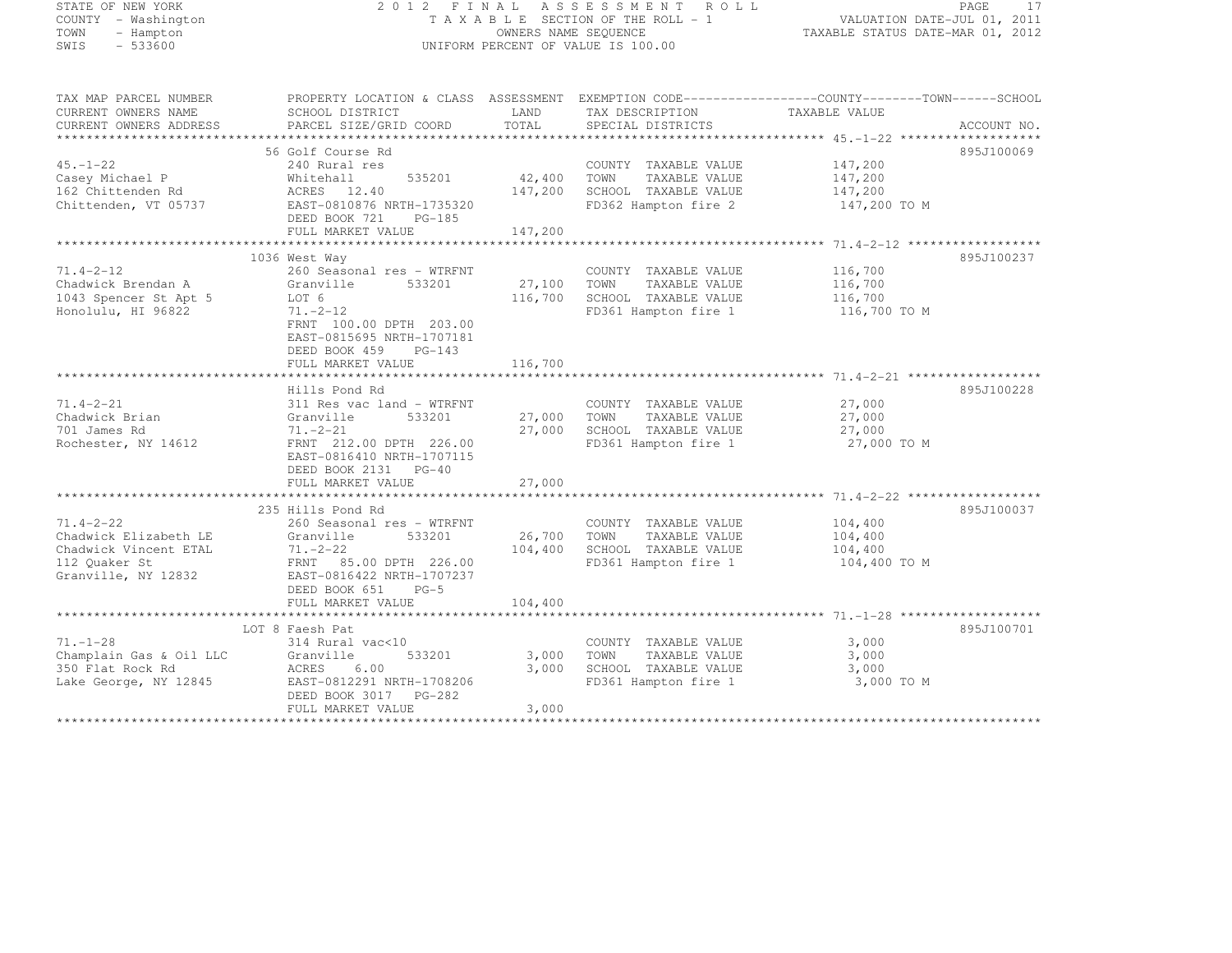# STATE OF NEW YORK 2 0 1 2 F I N A L A S S E S S M E N T R O L L PAGE <sup>18</sup> COUNTY - Washington T A X A B L E SECTION OF THE ROLL - 1 VALUATION DATE-JUL 01, 2011 TOWN - Hampton OWNERS NAME SEQUENCE TAXABLE STATUS DATE-MAR 01, 2012 SWIS - 533600 UNIFORM PERCENT OF VALUE IS 100.00

| TAX MAP PARCEL NUMBER<br>CURRENT OWNERS NAME<br>CURRENT OWNERS ADDRESS                                                     | PROPERTY LOCATION & CLASS ASSESSMENT EXEMPTION CODE----------------COUNTY-------TOWN------SCHOOL<br>SCHOOL DISTRICT<br>PARCEL SIZE/GRID COORD   | LAND<br>TOTAL      | TAX DESCRIPTION TAXABLE VALUE<br>SPECIAL DISTRICTS                                                                                                              |                                                                   | ACCOUNT NO.      |
|----------------------------------------------------------------------------------------------------------------------------|-------------------------------------------------------------------------------------------------------------------------------------------------|--------------------|-----------------------------------------------------------------------------------------------------------------------------------------------------------------|-------------------------------------------------------------------|------------------|
| $38. - 1 - 2.4$<br>Chase Nancy<br>169 Crystal Hts<br>Bomoseen, VT 05732                                                    | 210 Carvers Falls Rd<br>314 Rural vac<10<br>535201<br>Whitehall<br>ACRES 1.33<br>EAST-0804984 NRTH-1744604<br>DEED BOOK 2232 PG-140             | 14,000<br>14,000   | COUNTY TAXABLE VALUE<br>TAXABLE VALUE<br>TOWN<br>SCHOOL TAXABLE VALUE<br>FD362 Hampton fire 2                                                                   | 14,000<br>14,000<br>14,000<br>14,000 TO M                         | 895J101780       |
|                                                                                                                            | FULL MARKET VALUE                                                                                                                               | 14,000             |                                                                                                                                                                 |                                                                   |                  |
| $63. - 1 - 2.2$<br>Clark Leon Jr<br>Clark Alane<br>7528 Vermont Route 30<br>Pawlet, VT 05761                               | 3011 State Route 22A<br>210 1 Family Res<br>533201<br>Granville<br>Filed Subdiv 12134<br>665/119<br>FRNT 1250.00 DPTH<br>ACRES<br>8.31          | 38,600<br>125,000  | COUNTY TAXABLE VALUE<br>TAXABLE VALUE<br>TOWN<br>SCHOOL TAXABLE VALUE<br>CA001 Cons agri dst 1<br>FD361 Hampton fire 1                                          | 125,000<br>125,000<br>125,000<br>125,000 TO<br>125,000 TO M       |                  |
|                                                                                                                            | EAST-0821285 NRTH-1721034<br>DEED BOOK 918<br>PG-278<br>FULL MARKET VALUE                                                                       | 125,000            |                                                                                                                                                                 |                                                                   |                  |
|                                                                                                                            | State Route 22A                                                                                                                                 |                    |                                                                                                                                                                 |                                                                   |                  |
| $63. - 1 - 2.1$<br>Clark Leon R<br>Clark Alane C<br>7528 Vermont Route 30<br>Pawlet, VT 05761<br>MAY BE SUBJECT TO PAYMENT | 105 Vac farmland<br>533201<br>Granville<br>665/119<br>ACRES 129.80<br>EAST-0821108 NRTH-1719456<br>DEED BOOK 918<br>PG-278<br>FULL MARKET VALUE | 109,500<br>109,500 | AG DIST<br>41720<br>COUNTY TAXABLE VALUE<br>TAXABLE VALUE<br>TOWN<br>SCHOOL TAXABLE VALUE<br>CA001 Cons agri dst 1<br>61,551 EX<br>109,500 FD361 Hampton fire 1 | 61,551<br>47,949<br>47,949<br>47,949<br>47,949 TO<br>109,500 TO M | 61,551<br>61,551 |
| UNDER AGDIST LAW TIL 2016                                                                                                  |                                                                                                                                                 |                    |                                                                                                                                                                 |                                                                   |                  |
| $81. - 1 - 23$<br>Clark Virginia LE                                                                                        | 1111 North Quivey Hill Ln<br>210 1 Family Res<br>533201<br>Granville                                                                            | 35,000<br>124,900  | COUNTY TAXABLE VALUE<br>TOWN<br>TAXABLE VALUE<br>SCHOOL TAXABLE VALUE<br>FD361 Hampton fire 1                                                                   | 124,900<br>124,900<br>124,900<br>124,900 TO M                     | 895J100531       |
|                                                                                                                            | FULL MARKET VALUE                                                                                                                               | 124,900            |                                                                                                                                                                 |                                                                   |                  |
| $81. - 1 - 24$<br>Clark Virginia LE<br>Clark Diantha E<br>1152 Tompkins Ave                                                | Quivey Hill Rd<br>314 Rural vac<10<br>Granville 533201<br>ACRES 1.00<br>EAST-0818546 NRTH-1702181                                               | 3,500<br>3,500     | COUNTY TAXABLE VALUE<br>TOWN<br>TAXABLE VALUE<br>SCHOOL TAXABLE VALUE<br>FD361 Hampton fire 1                                                                   | 3,500<br>3,500<br>3,500<br>3,500 TO M                             | 895J100551       |
| South Plainfield, NJ 07080                                                                                                 | DEED BOOK 738<br>$PG-11$<br>FULL MARKET VALUE                                                                                                   | 3,500              |                                                                                                                                                                 |                                                                   |                  |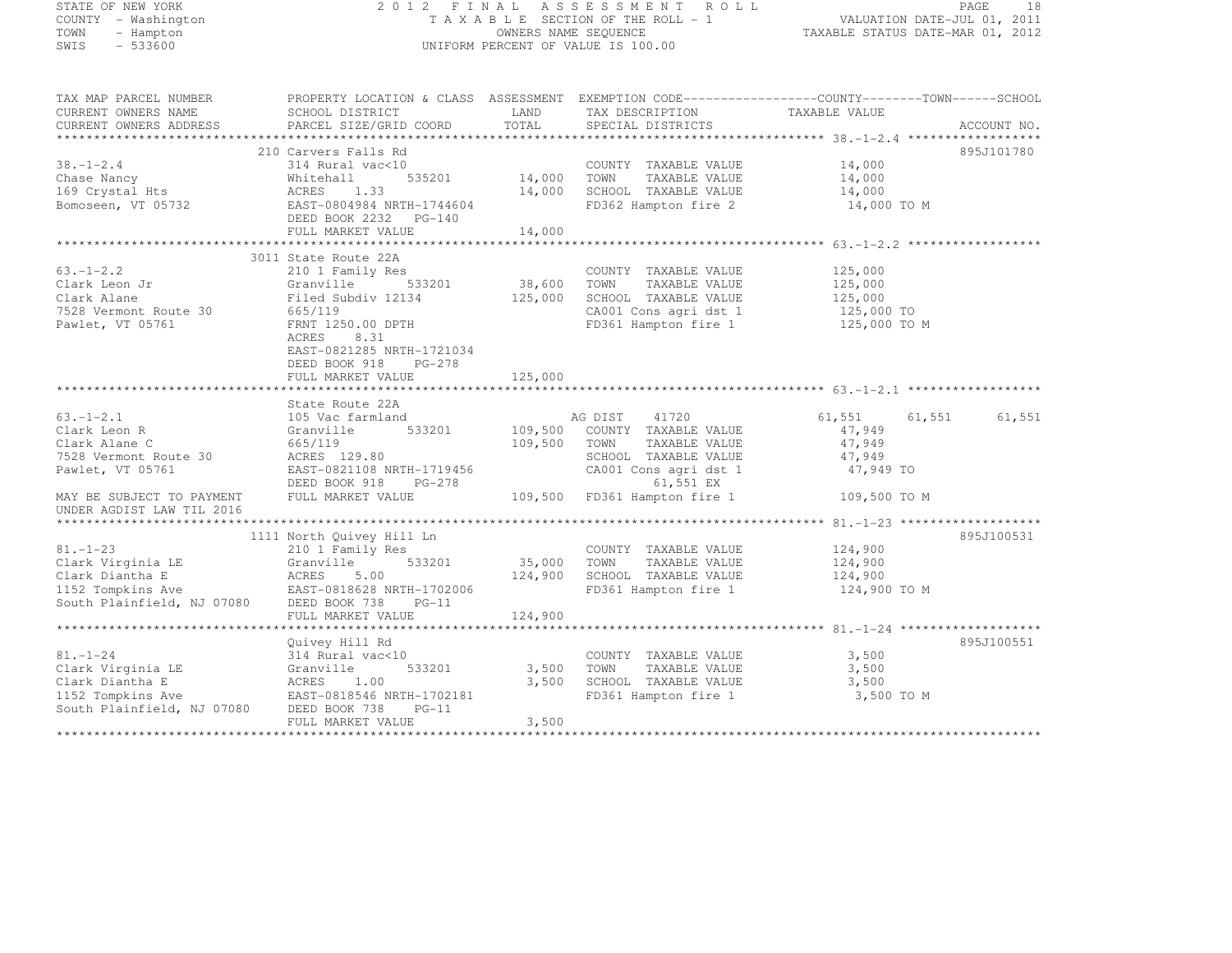# STATE OF NEW YORK 2 0 1 2 F I N A L A S S E S S M E N T R O L L PAGE <sup>19</sup> COUNTY - Washington T A X A B L E SECTION OF THE ROLL - 1 VALUATION DATE-JUL 01, 2011 TOWN - Hampton OWNERS NAME SEQUENCE TAXABLE STATUS DATE-MAR 01, 2012 SWIS - 533600 UNIFORM PERCENT OF VALUE IS 100.00

| TAX MAP PARCEL NUMBER               | PROPERTY LOCATION & CLASS ASSESSMENT EXEMPTION CODE-----------------COUNTY-------TOWN------SCHOOL |             |                                               |               |             |
|-------------------------------------|---------------------------------------------------------------------------------------------------|-------------|-----------------------------------------------|---------------|-------------|
| CURRENT OWNERS NAME                 | SCHOOL DISTRICT                                                                                   | LAND        | TAX DESCRIPTION                               | TAXABLE VALUE |             |
| CURRENT OWNERS ADDRESS              | PARCEL SIZE/GRID COORD                                                                            | TOTAL       | SPECIAL DISTRICTS                             |               | ACCOUNT NO. |
|                                     |                                                                                                   |             |                                               |               | 895J101750  |
| $80. - 1 - 30$                      | Ridgecrest Way<br>311 Res vac land                                                                |             | COUNTY TAXABLE VALUE                          | 9,000         |             |
| Clark William J                     | 535201<br>Whitehall                                                                               | 9,000       | TOWN<br>TAXABLE VALUE                         | 9,000         |             |
| Clark Patricia G                    | Lot 2 Sect 2                                                                                      | 9,000       | SCHOOL TAXABLE VALUE                          | 9,000         |             |
| 37 Burwood Ave                      | FRNT 154.00 DPTH 241.00                                                                           |             | FD361 Hampton fire 1                          | 9,000 TO M    |             |
| Stamford, CT 06902                  | EAST-0810621 NRTH-1704517                                                                         |             |                                               |               |             |
|                                     | DEED BOOK 1798 PG-334                                                                             |             |                                               |               |             |
|                                     | FULL MARKET VALUE                                                                                 | 9,000       |                                               |               |             |
|                                     |                                                                                                   |             |                                               |               |             |
|                                     | 11 Ridgecrest Way                                                                                 |             |                                               |               | 895J101751  |
| $80. - 1 - 31$                      | 210 1 Family Res                                                                                  |             | COUNTY TAXABLE VALUE                          | 164,300       |             |
| Clark William J                     | 535201<br>Whitehall                                                                               | 20,000      | TOWN<br>TAXABLE VALUE                         | 164,300       |             |
| Clark Patricia G                    | LOT 3                                                                                             | 164,300     | SCHOOL TAXABLE VALUE                          | 164,300       |             |
| 37 Burwood Ave                      | FRNT 124.00 DPTH 270.00                                                                           |             | FD361 Hampton fire 1                          | 164,300 TO M  |             |
| Stamford, CT 06902                  | EAST-0810434 NRTH-1704466                                                                         |             |                                               |               |             |
|                                     | DEED BOOK 827<br>$PG-54$                                                                          |             |                                               |               |             |
|                                     | FULL MARKET VALUE                                                                                 | 164,300     |                                               |               |             |
|                                     |                                                                                                   |             |                                               |               |             |
|                                     | 26 Sugar Hill Way                                                                                 |             |                                               | 132,800       | 895J101812  |
| $38. - 1 - 7.2$<br>Clifford Chad H  | 210 1 Family Res<br>Whitehall 535201                                                              | 24,800 TOWN | COUNTY TAXABLE VALUE<br>TAXABLE VALUE         | 132,800       |             |
| Clifford Jessica L                  | Lot 8B                                                                                            | 132,800     | SCHOOL TAXABLE VALUE                          | 132,800       |             |
| 26 Sugar Hill Way                   | ACRES 1.86                                                                                        |             | FD362 Hampton fire 2                          | 132,800 TO M  |             |
| Whitehall, NY 12887                 | EAST-0811543 NRTH-1738540                                                                         |             |                                               |               |             |
|                                     | DEED BOOK 2392    PG-101                                                                          |             |                                               |               |             |
|                                     | FULL MARKET VALUE                                                                                 | 132,800     |                                               |               |             |
|                                     |                                                                                                   |             |                                               |               |             |
|                                     | 2180 State Route 22A                                                                              |             |                                               |               | 895J100048  |
| $81. - 2 - 19$                      | 210 1 Family Res                                                                                  |             | COUNTY TAXABLE VALUE                          | 65,500        |             |
| Cobart Shawn                        | 533201<br>Granville                                                                               | 24,000      | TAXABLE VALUE<br>TOWN                         | 65,500        |             |
| Cobart Jennifer                     | 2 Ad                                                                                              | 65,500      | SCHOOL TAXABLE VALUE                          | 65,500        |             |
| 2180 State Route 22A                | ACRES<br>1.60                                                                                     |             | FD361 Hampton fire 1                          | 65,500 TO M   |             |
| Hampton, NY 12837                   | EAST-0823139 NRTH-1702058                                                                         |             |                                               |               |             |
|                                     | DEED BOOK 2802 PG-106                                                                             |             |                                               |               |             |
|                                     | FULL MARKET VALUE                                                                                 | 65,500      |                                               |               |             |
|                                     |                                                                                                   |             |                                               |               |             |
| $81. - 1 - 25$                      | Quivey Hill Rd                                                                                    |             |                                               | 23,000        | 895J100546  |
| Cohen Anne Louise                   | 314 Rural vac<10<br>533201<br>Granville                                                           | 23,000      | COUNTY TAXABLE VALUE<br>TOWN<br>TAXABLE VALUE | 23,000        |             |
| Attn: Cohen Dodd Anne Louise 669/34 |                                                                                                   | 23,000      | SCHOOL TAXABLE VALUE                          | 23,000        |             |
| 1151 N Quivey Hill Ln               | ACRES<br>4.00                                                                                     |             | FD361 Hampton fire 1                          | 23,000 TO M   |             |
| Whitehall, NY 12887                 | EAST-0818557 NRTH-1702330                                                                         |             |                                               |               |             |
|                                     | DEED BOOK 601<br>$PG-6$                                                                           |             |                                               |               |             |
|                                     | FULL MARKET VALUE                                                                                 | 23,000      |                                               |               |             |
|                                     |                                                                                                   |             | ********************************              |               |             |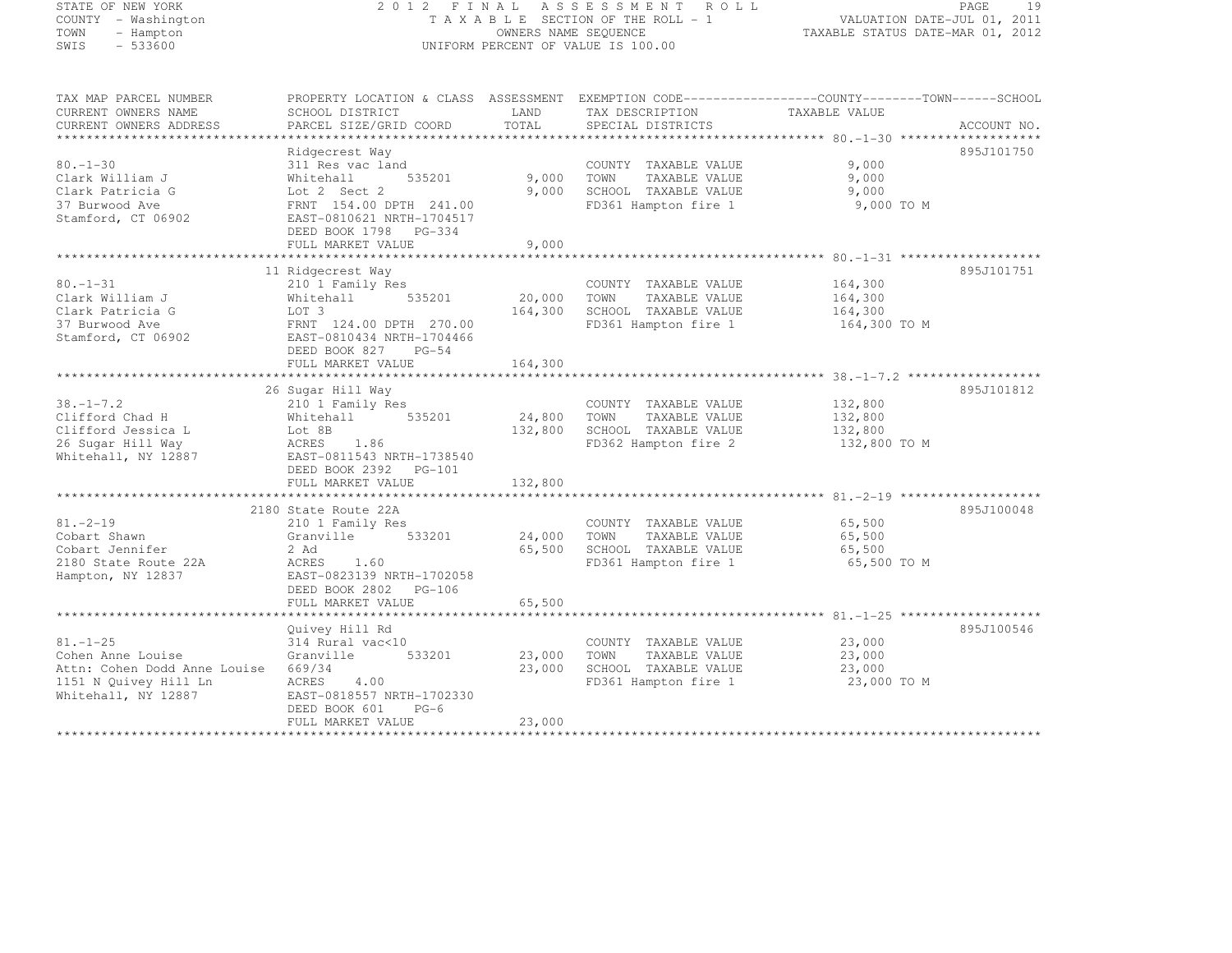# STATE OF NEW YORK 2 0 1 2 F I N A L A S S E S S M E N T R O L L PAGE <sup>20</sup> COUNTY - Washington T A X A B L E SECTION OF THE ROLL - 1 VALUATION DATE-JUL 01, 2011 TOWN - Hampton OWNERS NAME SEQUENCE TAXABLE STATUS DATE-MAR 01, 2012 SWIS - 533600 UNIFORM PERCENT OF VALUE IS 100.00

| TAX MAP PARCEL NUMBER               | PROPERTY LOCATION & CLASS ASSESSMENT |               |                             |                |                    |
|-------------------------------------|--------------------------------------|---------------|-----------------------------|----------------|--------------------|
| CURRENT OWNERS NAME                 | SCHOOL DISTRICT                      | LAND          | TAX DESCRIPTION             | TAXABLE VALUE  |                    |
| CURRENT OWNERS ADDRESS              | PARCEL SIZE/GRID COORD               | TOTAL         | SPECIAL DISTRICTS           |                | ACCOUNT NO.        |
|                                     |                                      |               |                             |                |                    |
|                                     | 1143+1151 North Quivey Hill Ln       |               |                             |                | 895J100416         |
| $81. - 1 - 26.1$                    | 280 Res Multiple                     |               | 41854<br>STAR B             | $\overline{0}$ | $\Omega$<br>30,000 |
| Cohen Anne Louise                   | 533201<br>Granville                  |               | 44,000 COUNTY TAXABLE VALUE | 273,100        |                    |
| Attn: Cohen-Dodd Anne Louise 669/34 |                                      | 273,100       | TOWN<br>TAXABLE VALUE       | 273,100        |                    |
| 1151 N Quivey Hill Rd               | ACRES 14.00                          |               | SCHOOL TAXABLE VALUE        | 243,100        |                    |
| Whitehall, NY 12887                 | EAST-0818471 NRTH-1702946            |               | FD361 Hampton fire 1        | 273,100 TO M   |                    |
|                                     | DEED BOOK 447<br>PG-206              |               |                             |                |                    |
|                                     |                                      |               |                             |                |                    |
|                                     | FULL MARKET VALUE                    | 273,100       |                             |                |                    |
|                                     |                                      |               |                             |                |                    |
|                                     | 197 South Rd                         |               |                             |                | 895J100679         |
| $81. - 1 - 1.1$                     | 240 Rural res                        |               | COUNTY TAXABLE VALUE        | 252,600        |                    |
| Cole Stephen                        | 533201<br>Granville                  | 48,200        | TOWN<br>TAXABLE VALUE       | 252,600        |                    |
| 161 Quaker Path                     | ACRES 18.24                          | 252,600       | SCHOOL TAXABLE VALUE        | 252,600        |                    |
| Setauket, NY 11733                  | EAST-0816939 NRTH-1704457            |               | FD361 Hampton fire 1        | 252,600 TO M   |                    |
|                                     | DEED BOOK 1733 PG-155                |               |                             |                |                    |
|                                     | FULL MARKET VALUE                    | 252,600       |                             |                |                    |
|                                     |                                      |               |                             |                |                    |
|                                     | 2240 State Route 22A                 |               |                             |                |                    |
| $81. - 2 - 20.4$                    | 240 Rural res                        |               | 41720<br>AG DIST            | 34,220 34,220  | 34,220             |
| Colombo Joseph                      | 533201<br>Granville                  | 82,700        | COUNTY TAXABLE VALUE        | 113,880        |                    |
| 416 Chestnut Ave                    | ACRES 58.18                          | 148,100       | TOWN<br>TAXABLE VALUE       | 113,880        |                    |
| Mamaroneck, NY 10543                | EAST-0823854 NRTH-1702951            |               | SCHOOL TAXABLE VALUE        | 113,880        |                    |
|                                     | DEED BOOK 1915 PG-223                |               | CA001 Cons agri dst 1       | 113,880 TO     |                    |
| MAY BE SUBJECT TO PAYMENT           | FULL MARKET VALUE                    | 148,100       | 34,220 EX                   |                |                    |
| UNDER AGDIST LAW TIL 2016           |                                      |               | FD361 Hampton fire 1        | 148,100 TO M   |                    |
|                                     |                                      |               |                             |                |                    |
|                                     | 2461 State Route 22A                 |               |                             |                | 895J100015         |
| $72. - 2 - 17$                      | 210 1 Family Res                     |               | COUNTY TAXABLE VALUE        | 70,800         |                    |
| Combs Heather                       | Granville                            | 533201 18,300 | TOWN<br>TAXABLE VALUE       | 70,800         |                    |
| 2461 State Route 22A                | FRNT 170.00 DPTH 165.00              | 70,800        | SCHOOL TAXABLE VALUE        | 70,800         |                    |
| Hampton, NY 12837                   | EAST-0821627 NRTH-1708555            |               | FD361 Hampton fire 1        | 70,800 TO M    |                    |
|                                     | DEED BOOK 2776<br>PG-159             |               |                             |                |                    |
|                                     | FULL MARKET VALUE                    | 70,800        |                             |                |                    |
|                                     |                                      |               |                             |                |                    |
|                                     | Hills Pond Rd                        |               |                             |                | 895J100684         |
| $71. - 1 - 14.7$                    | 314 Rural vac<10                     |               | COUNTY TAXABLE VALUE        | 13,000         |                    |
| Connolly Edward                     | 533201<br>Granville                  | 13,000        | TAXABLE VALUE<br>TOWN       | 13,000         |                    |
| Connolly Marilyn                    | 1.09<br>ACRES                        | 13,000        | SCHOOL TAXABLE VALUE        | 13,000         |                    |
| 1122 East Way                       | EAST-0815702 NRTH-1709078            |               | FD361 Hampton fire 1        | 13,000 TO M    |                    |
| Whitehall, NY 12887                 | DEED BOOK 1940<br>PG-119             |               |                             |                |                    |
|                                     | FULL MARKET VALUE                    | 13,000        |                             |                |                    |
|                                     |                                      |               |                             |                |                    |
|                                     |                                      |               |                             |                |                    |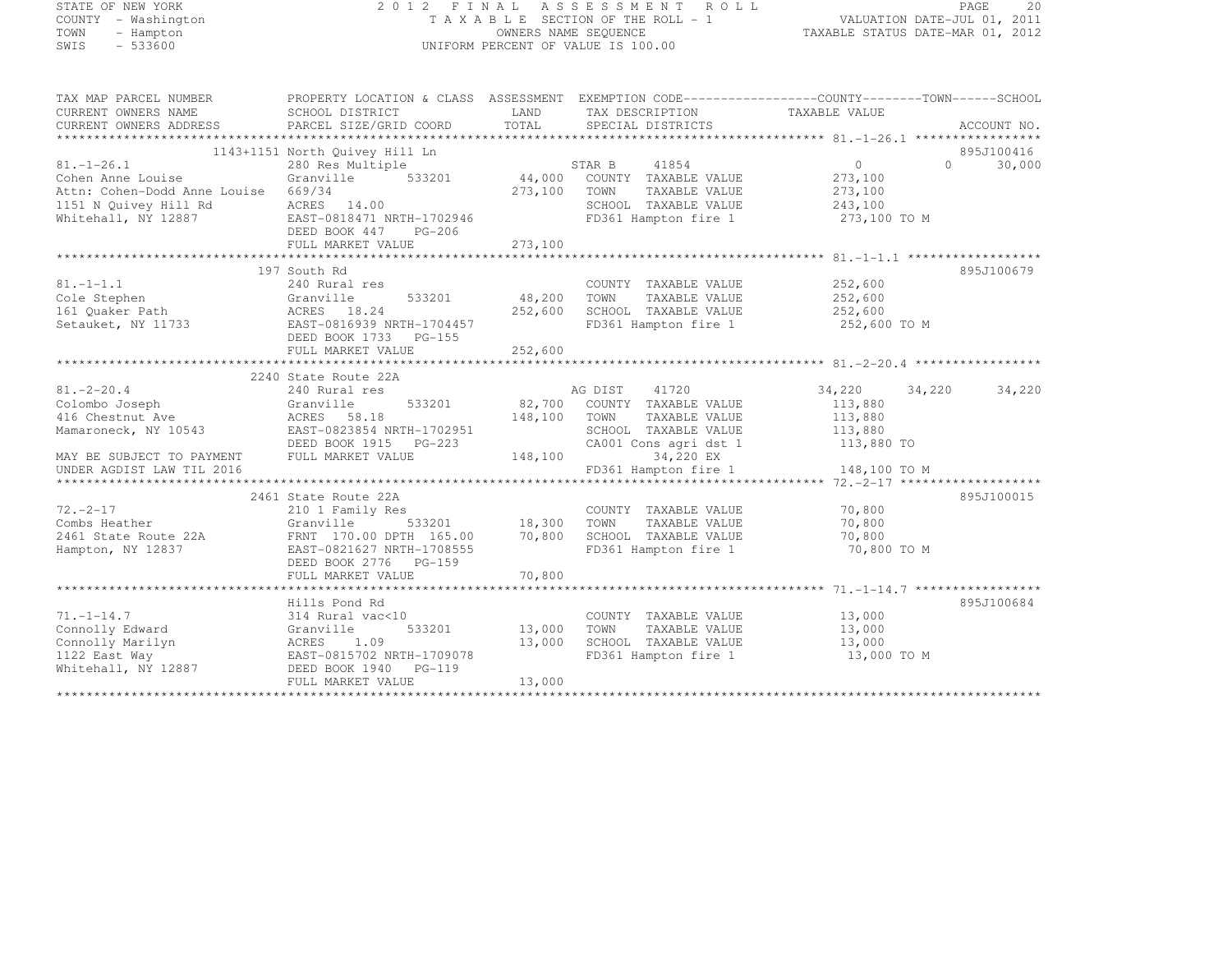# STATE OF NEW YORK 2 0 1 2 F I N A L A S S E S S M E N T R O L L PAGE <sup>21</sup> COUNTY - Washington T A X A B L E SECTION OF THE ROLL - 1 VALUATION DATE-JUL 01, 2011 TOWN - Hampton OWNERS NAME SEQUENCE TAXABLE STATUS DATE-MAR 01, 2012 SWIS - 533600 UNIFORM PERCENT OF VALUE IS 100.00

| TAX MAP PARCEL NUMBER<br>CURRENT OWNERS NAME<br>CURRENT OWNERS ADDRESS                            | PROPERTY LOCATION & CLASS ASSESSMENT<br>SCHOOL DISTRICT<br>PARCEL SIZE/GRID COORD                                                                                    | LAND<br>TOTAL              | EXEMPTION CODE-----------------COUNTY-------TOWN------SCHOOL<br>TAX DESCRIPTION<br>SPECIAL DISTRICTS             | TAXABLE VALUE                                               | ACCOUNT NO.        |
|---------------------------------------------------------------------------------------------------|----------------------------------------------------------------------------------------------------------------------------------------------------------------------|----------------------------|------------------------------------------------------------------------------------------------------------------|-------------------------------------------------------------|--------------------|
|                                                                                                   | Hills Pond Rd                                                                                                                                                        |                            |                                                                                                                  |                                                             | 895J101802         |
| $71. - 1 - 14.71$<br>Connolly Edward<br>Connolly Marilyn<br>1122 East Way<br>Whitehall, NY 12887  | 314 Rural vac<10<br>533201<br>Granville<br>1.35<br>ACRES<br>EAST-0815583 NRTH-1709219<br>DEED BOOK 1940 PG-110                                                       | 14,000<br>14,000           | COUNTY TAXABLE VALUE<br>TOWN<br>TAXABLE VALUE<br>SCHOOL TAXABLE VALUE<br>FD361 Hampton fire 1                    | 14,000<br>14,000<br>14,000<br>14,000 TO M                   |                    |
|                                                                                                   | FULL MARKET VALUE                                                                                                                                                    | 14,000                     |                                                                                                                  |                                                             |                    |
|                                                                                                   | Hills Pond Rd OFF                                                                                                                                                    |                            |                                                                                                                  |                                                             | 895J101803         |
| $71. - 1 - 14.72$<br>Connolly Edward<br>Connolly Marilyn<br>1122 East Way<br>Whitehall, NY 12887  | 314 Rural vac<10<br>533201<br>Granville<br>ACRES<br>1.03<br>EAST-0815536 NRTH-1708961<br>DEED BOOK 1940 PG-114<br>FULL MARKET VALUE                                  | 12,500<br>12,500           | COUNTY TAXABLE VALUE<br>TOWN<br>TAXABLE VALUE<br>SCHOOL TAXABLE VALUE<br>FD361 Hampton fire 1                    | 12,500<br>12,500<br>12,500<br>12,500 TO M                   |                    |
|                                                                                                   |                                                                                                                                                                      | 12,500                     |                                                                                                                  |                                                             |                    |
| $71. - 1 - 14.73$<br>Connolly Edward<br>Connolly Marilyn<br>1122 East Way                         | 1122 East Way<br>260 Seasonal res - WTRFNT<br>Granville<br>533201<br>ACRES<br>1.14<br>EAST-0815453 NRTH-1708674                                                      | 28,000<br>166,100          | COUNTY TAXABLE VALUE<br>TOWN<br>TAXABLE VALUE<br>SCHOOL TAXABLE VALUE<br>FD361 Hampton fire 1                    | 166,100<br>166,100<br>166,100<br>166,100 TO M               | 895J101804         |
| Whitehall, NY 12887                                                                               | DEED BOOK 1940 PG-104<br>FULL MARKET VALUE                                                                                                                           | 166,100                    |                                                                                                                  |                                                             |                    |
|                                                                                                   |                                                                                                                                                                      |                            |                                                                                                                  |                                                             |                    |
| $81. - 1 - 14$<br>Continental Stone Co<br>Box 100<br>Saylorsburg, PA 18353                        | 1037 North Quivey Hill Ln<br>322 Rural vac>10<br>Granville<br>533201<br>ACRES 23.00<br>EAST-0817316 NRTH-1700110<br>DEED BOOK 402<br>PG-762                          | 46,000<br>46,000           | COUNTY TAXABLE VALUE<br>TOWN<br>TAXABLE VALUE<br>SCHOOL TAXABLE VALUE<br>FD361 Hampton fire 1                    | 46,000<br>46,000<br>46,000<br>46,000 TO M                   | 895J100041         |
|                                                                                                   | FULL MARKET VALUE                                                                                                                                                    | 46,000                     |                                                                                                                  |                                                             |                    |
|                                                                                                   | 200 Hickey Rd                                                                                                                                                        |                            |                                                                                                                  |                                                             | 875J101745         |
| $62. - 1 - 22.1$<br>Coombs Charles E<br>Coombs Penny Bailey<br>200 Hickey Rd<br>Hampton, NY 12837 | 270 Mfg housing<br>533201<br>Granville<br>FRNT 358.00 DPTH 133.00<br>EAST-0814149 NRTH-1718365<br>DEED BOOK 904<br>PG-200<br>FULL MARKET VALUE                       | 22,300<br>50,200<br>50,200 | 41854<br>STAR B<br>COUNTY TAXABLE VALUE<br>TOWN<br>TAXABLE VALUE<br>SCHOOL TAXABLE VALUE<br>FD361 Hampton fire 1 | $\overline{0}$<br>50,200<br>50,200<br>20,200<br>50,200 TO M | $\Omega$<br>30,000 |
|                                                                                                   |                                                                                                                                                                      |                            |                                                                                                                  |                                                             |                    |
| $81. -2 - 23.2$<br>Coppins Richard<br>1059 State Route 22A<br>Hampton, NY 12837                   | State Route 22A W/off<br>323 Vacant rural<br>533201<br>Granville<br>May be subject to ag pena<br>until 2015<br>31.00 DPTH 35.00<br>FRNT<br>EAST-0822298 NRTH-1699317 | 1,000<br>1,000             | COUNTY TAXABLE VALUE<br>TAXABLE VALUE<br>TOWN<br>SCHOOL TAXABLE VALUE<br>FD361 Hampton fire 1                    | 1,000<br>1,000<br>1,000<br>1,000 TO M                       |                    |
| ***********************                                                                           | DEED BOOK 2859<br>PG-316<br>FULL MARKET VALUE                                                                                                                        | 1,000                      | ****************************                                                                                     |                                                             |                    |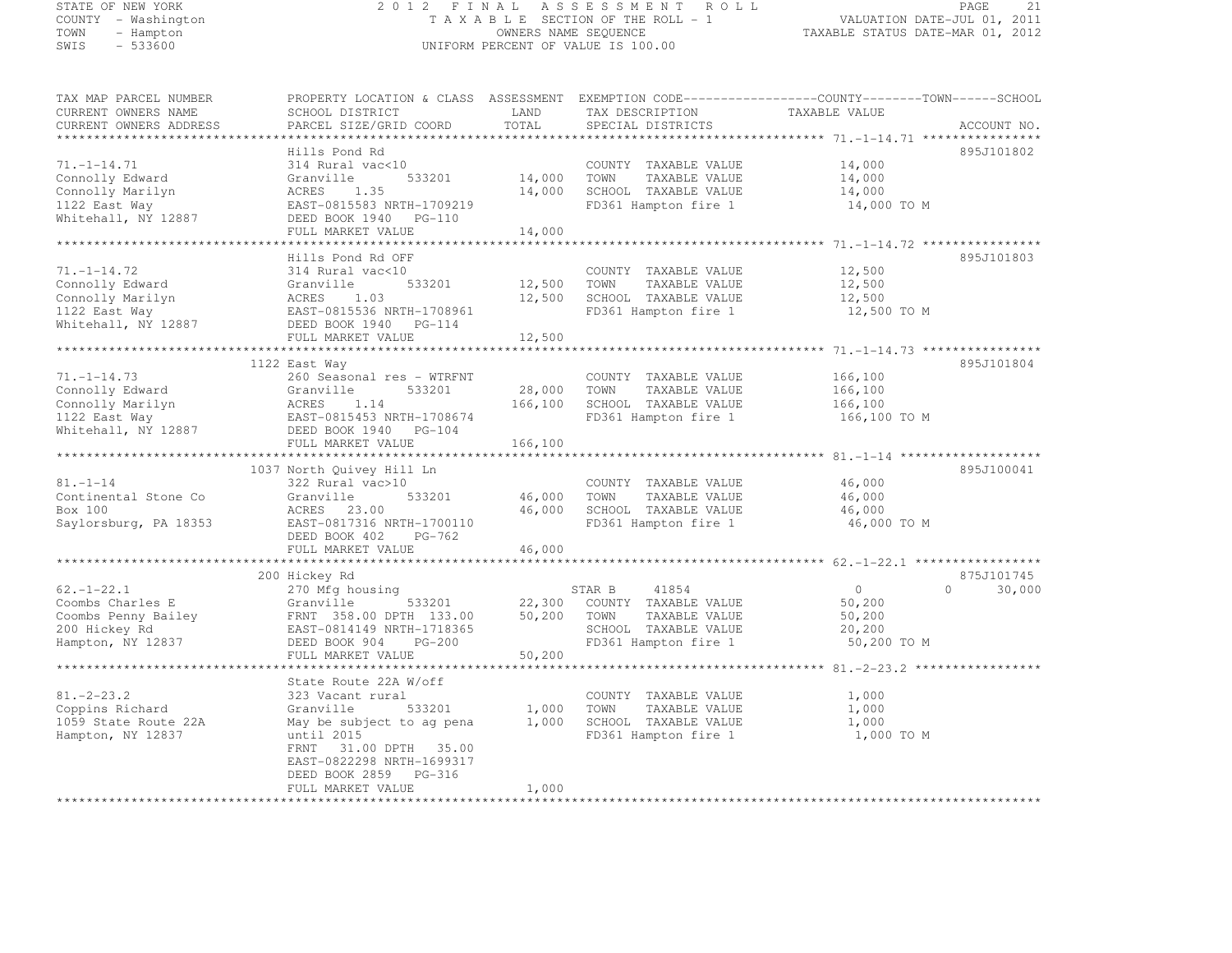# STATE OF NEW YORK 2 0 1 2 F I N A L A S S E S S M E N T R O L L PAGE <sup>22</sup> COUNTY - Washington T A X A B L E SECTION OF THE ROLL - 1 VALUATION DATE-JUL 01, 2011 TOWN - Hampton OWNERS NAME SEQUENCE TAXABLE STATUS DATE-MAR 01, 2012 SWIS - 533600 UNIFORM PERCENT OF VALUE IS 100.00

| TAX MAP PARCEL NUMBER                         | PROPERTY LOCATION & CLASS ASSESSMENT EXEMPTION CODE----------------COUNTY-------TOWN------SCHOOL |                |                                                 |                    |          |             |
|-----------------------------------------------|--------------------------------------------------------------------------------------------------|----------------|-------------------------------------------------|--------------------|----------|-------------|
| CURRENT OWNERS NAME                           | SCHOOL DISTRICT                                                                                  | LAND           | TAX DESCRIPTION                                 | TAXABLE VALUE      |          |             |
| CURRENT OWNERS ADDRESS                        | PARCEL SIZE/GRID COORD                                                                           | TOTAL          | SPECIAL DISTRICTS                               |                    |          | ACCOUNT NO. |
|                                               |                                                                                                  |                |                                                 |                    |          |             |
|                                               | 1045 North Quivey Hill Ln                                                                        |                |                                                 |                    | $\cap$   | 895J100431  |
| $81. - 1 - 19$<br>Corvington Jean Max Rev Tru | 240 Rural res<br>533201<br>Granville                                                             |                | 41834<br>STAR EN<br>46,000 COUNTY TAXABLE VALUE | 0<br>191,800       |          | 62,200      |
| 1045 North Quivey Hill Ln                     | ACRES 16.00                                                                                      | 191,800        | TOWN<br>TAXABLE VALUE                           | 191,800            |          |             |
| PO Box 56                                     | EAST-0817910 NRTH-1700934                                                                        |                | SCHOOL TAXABLE VALUE                            | 129,600            |          |             |
| Hampton, NY 12837                             | DEED BOOK 2021 PG-272                                                                            |                | FD361 Hampton fire 1                            | 191,800 TO M       |          |             |
|                                               | FULL MARKET VALUE                                                                                | 191,800        |                                                 |                    |          |             |
|                                               |                                                                                                  |                |                                                 |                    |          |             |
|                                               | 1719 County Route 21                                                                             |                |                                                 |                    |          | 895J101757  |
| $80. - 1 - 39$                                | 210 1 Family Res                                                                                 |                | 41854<br>STAR B                                 | $\circ$            | $\Omega$ | 30,000      |
| Cosh Larry                                    | Whitehall<br>535201                                                                              | 22,100         | COUNTY TAXABLE VALUE                            | 167,300            |          |             |
| Cosh Gwynne                                   | LOT 11                                                                                           | 167,300        | TAXABLE VALUE<br>TOWN                           | 167,300            |          |             |
| 1719 County Route 21                          | ACRES<br>185<br>1.04 BANK                                                                        |                | SCHOOL TAXABLE VALUE                            | 137,300            |          |             |
| Whitehall, NY 12887                           | EAST-0810451 NRTH-1704879                                                                        |                | FD361 Hampton fire 1                            | 167,300 TO M       |          |             |
|                                               | DEED BOOK 2013 PG-98                                                                             |                |                                                 |                    |          |             |
|                                               | FULL MARKET VALUE                                                                                | 167,300        |                                                 |                    |          |             |
|                                               |                                                                                                  |                |                                                 |                    |          |             |
|                                               | 2271 County Route 18                                                                             |                |                                                 |                    |          | 895J100180  |
| $63. - 1 - 12$                                | 240 Rural res                                                                                    |                | AG DIST<br>41720                                | 20,726             | 20,726   | 20,726      |
| Coulter Martha                                | 533201<br>Granville                                                                              | 149,200 STAR B | 41854                                           | $\circ$            | $\circ$  | 30,000      |
| 2271 County Route 18                          | ACRES 262.84<br>EAST-0817384 NRTH-1715923                                                        |                | 323,800 FOR 480A 47460                          | 81,225             | 81,225   | 81,225      |
| PO Box 74                                     | DEED BOOK 827<br>PG-250                                                                          |                | COUNTY TAXABLE VALUE<br>TOWN<br>TAXABLE VALUE   | 221,849<br>221,849 |          |             |
| Hampton, NY 12837                             | FULL MARKET VALUE                                                                                | 323,800        | SCHOOL TAXABLE VALUE                            | 191,849            |          |             |
| MAY BE SUBJECT TO PAYMENT                     |                                                                                                  |                | CA001 Cons agri dst 1                           | 303,074 TO         |          |             |
| UNDER RPTL480A UNTIL 2021                     |                                                                                                  |                | 20,726 EX                                       |                    |          |             |
|                                               |                                                                                                  |                | FD361 Hampton fire 1                            | 323,800 TO M       |          |             |
|                                               |                                                                                                  |                |                                                 |                    |          |             |
|                                               | 166 Hickey Rd                                                                                    |                |                                                 |                    |          | 895J100570  |
| $62. - 1 - 25$                                | 210 1 Family Res                                                                                 |                | STAR B<br>41854                                 | $\circ$            | $\Omega$ | 30,000      |
| Cram Carl L                                   | Granville<br>533201                                                                              | 23,000         | COUNTY TAXABLE VALUE                            | 80,400             |          |             |
| Taylor Wendy L                                | 1.30<br>ACRES                                                                                    | 80,400         | TAXABLE VALUE<br>TOWN                           | 80,400             |          |             |
| 166 Hickey Rd                                 | EAST-0814112 NRTH-1717944                                                                        |                | SCHOOL TAXABLE VALUE                            | 50,400             |          |             |
| Hampton, NY 12837                             | DEED BOOK 692<br>$PG-142$                                                                        |                | FD361 Hampton fire 1                            | 80,400 TO M        |          |             |
|                                               | FULL MARKET VALUE                                                                                | 80,400         |                                                 |                    |          |             |
|                                               |                                                                                                  |                |                                                 |                    |          |             |
|                                               | County Route 21                                                                                  |                |                                                 |                    |          | 895J101731  |
| $80. - 1 - 2.3$                               | 311 Res vac land                                                                                 |                | COUNTY TAXABLE VALUE                            | 2,000              |          |             |
| Cummings Charlene M                           | 535201<br>Whitehall                                                                              | 2,000          | TOWN<br>TAXABLE VALUE                           | 2,000              |          |             |
| 1730 County Route 21                          | Lot 5A Sec2                                                                                      | 2,000          | SCHOOL TAXABLE VALUE                            | 2,000              |          |             |
| Whitehall, NY 12887                           | FRNT 240.00 DPTH 269.00                                                                          |                | FD361 Hampton fire 1                            | 2,000 TO M         |          |             |
|                                               | EAST-0810398 NRTH-1705387<br>DEED BOOK 832<br>$PG-249$                                           |                |                                                 |                    |          |             |
|                                               | FULL MARKET VALUE                                                                                | 2,000          |                                                 |                    |          |             |
|                                               |                                                                                                  |                |                                                 |                    |          |             |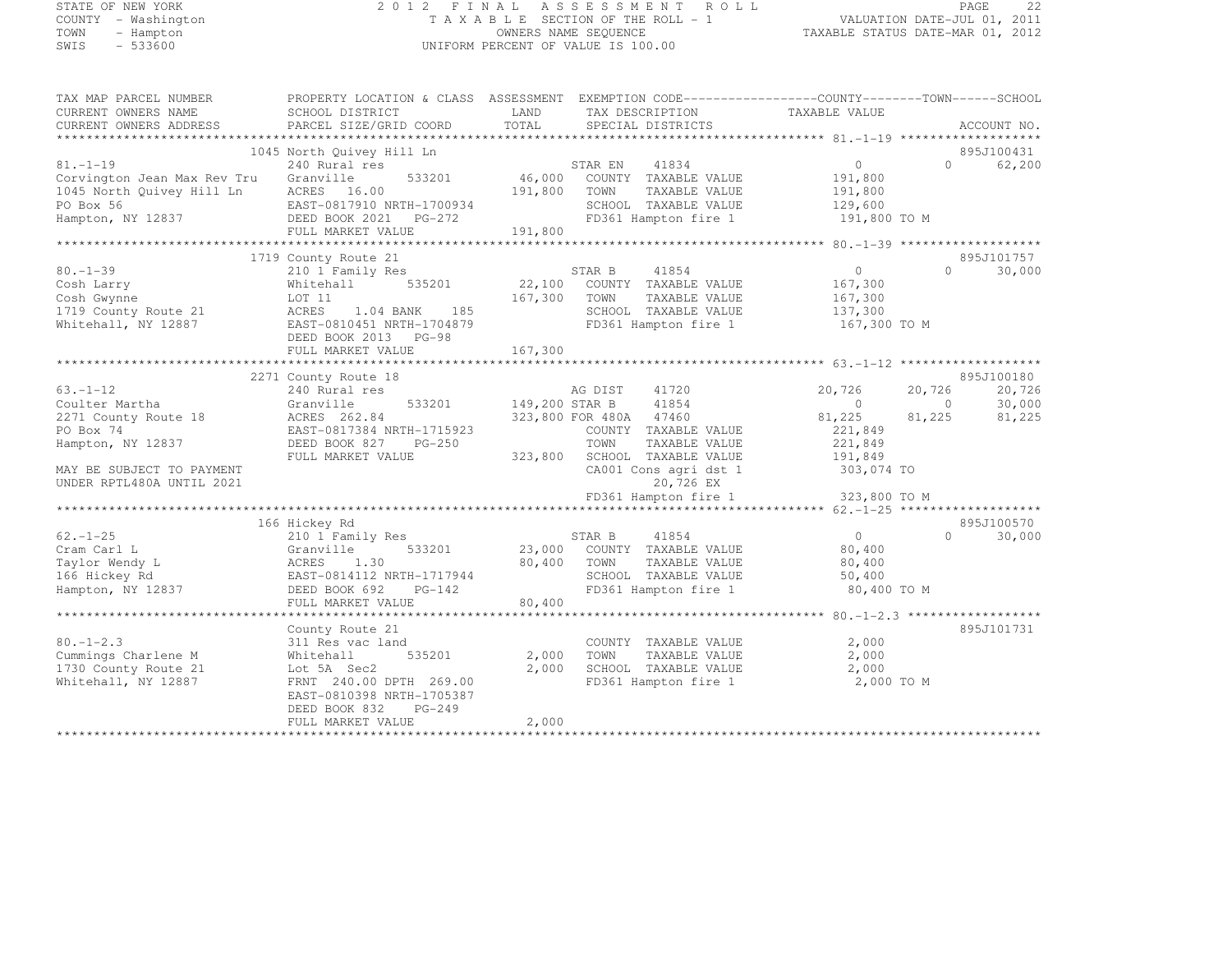# STATE OF NEW YORK 2 0 1 2 F I N A L A S S E S S M E N T R O L L PAGE <sup>23</sup> COUNTY - Washington T A X A B L E SECTION OF THE ROLL - 1 VALUATION DATE-JUL 01, 2011 TOWN - Hampton OWNERS NAME SEQUENCE TAXABLE STATUS DATE-MAR 01, 2012 SWIS - 533600 UNIFORM PERCENT OF VALUE IS 100.00

| TAX MAP PARCEL NUMBER<br>CURRENT OWNERS NAME<br>CURRENT OWNERS ADDRESS                        | SCHOOL DISTRICT<br>PARCEL SIZE/GRID COORD                                                                                                                               | PROPERTY LOCATION & CLASS ASSESSMENT EXEMPTION CODE----------------COUNTY-------TOWN-----SCHOOL<br>LAND<br>TAX DESCRIPTION<br>TOTAL<br>SPECIAL DISTRICTS                                              | TAXABLE VALUE                                                                           |                                  | ACCOUNT NO.                                          |
|-----------------------------------------------------------------------------------------------|-------------------------------------------------------------------------------------------------------------------------------------------------------------------------|-------------------------------------------------------------------------------------------------------------------------------------------------------------------------------------------------------|-----------------------------------------------------------------------------------------|----------------------------------|------------------------------------------------------|
| $80. - 1 - 42$<br>Cummings Charlene M<br>1730 County Route 21<br>Whitehall, NY 12887          | 1730 County Route 21<br>210 1 Family Res<br>535201<br>Whitehall<br>LOT 14<br>ACRES<br>1.08<br>EAST-0810555 NRTH-1705277<br>DEED BOOK 832<br>PG-249<br>FULL MARKET VALUE | 41834<br>STAR EN<br>22,300<br>COUNTY TAXABLE VALUE<br>195,300<br>TOWN<br>TAXABLE VALUE<br>SCHOOL TAXABLE VALUE<br>FD361 Hampton fire 1<br>195,300                                                     | $\Omega$<br>195,300<br>195,300<br>133,100<br>195,300 TO M                               | $\Omega$                         | 895J101759<br>62,200                                 |
| $81. - 1 - 51$<br>Curtis Glenn<br>Curtis Elizabeth<br>200 South Rd<br>Hampton, NY 12837       | 200 South Rd<br>210 1 Family Res<br>533201<br>Granville<br>4.00<br>ACRES<br>EAST-0817421 NRTH-1703227<br>DEED BOOK 936<br>$PG-79$<br>FULL MARKET VALUE                  | STAR B<br>41854<br>31,800 COUNTY TAXABLE VALUE<br>143,300 TOWN<br>TAXABLE VALUE<br>SCHOOL TAXABLE VALUE<br>FD361 Hampton fire 1<br>143,300                                                            | $\overline{0}$<br>143,300<br>143,300<br>113,300<br>143,300 TO M                         | $\cap$                           | 895J100439<br>30,000                                 |
| $45. - 1 - 3$<br>Cyr Rick H<br>Mason Tiffany K<br>1585 Carlton Rd<br>Whitehall, NY 12887      | 1585 Carlton Rd<br>240 Rural res<br>535201<br>Whitehall<br>ACRES 70.00<br>EAST-0805631 NRTH-1735797<br>DEED BOOK 893<br>$PG-12$<br>FULL MARKET VALUE                    | STAR B<br>41854<br>86,500<br>COUNTY TAXABLE VALUE<br>202,300<br>TOWN<br>TAXABLE VALUE<br>SCHOOL TAXABLE VALUE<br>SCHOOL IAANDDD .<br>CAOOl Cons agri dst 1<br>Andre 2<br>202,300 FD362 Hampton fire 2 | $\circ$<br>202,300<br>202,300<br>172,300<br>202,300 TO<br>202,300 TO M                  | $\cap$                           | 895J100028<br>30,000                                 |
| $71. - 1 - 10$<br>Dalaba Carl E<br>Dalaba Donna M<br>450 Hills Pond Rd<br>Whitehall, NY 12887 | 450 Hills Pond Rd<br>210 1 Family Res<br>533201<br>Granville<br>3.70<br>ACRES<br>EAST-0814854 NRTH-1712055<br>DEED BOOK 2650 PG-1<br>FULL MARKET VALUE                  | DISAB-CO<br>41932<br>30,800 DISAB-TOWN 41933<br>61,200 STAR B<br>41854<br>COUNTY TAXABLE VALUE<br>TOWN<br>TAXABLE VALUE<br>61,200 SCHOOL TAXABLE VALUE<br>FD361 Hampton fire 1                        | 30,600<br>$\overline{0}$<br>$\overline{0}$<br>30,600<br>39,780<br>31,200<br>61,200 TO M | $\Omega$<br>21,420<br>$\bigcirc$ | 895J100403<br>$\overline{0}$<br>$\bigcirc$<br>30,000 |
| $53. - 1 - 7.3$<br>Daley James<br>Daley Stephanie<br>323 Hickey Rd<br>Hampton, NY 12837       | 323 Hickey Rd<br>210 1 Family Res<br>Granville<br>533201<br>ACRES<br>5.00<br>EAST-0815206 NRTH-1721585<br>$PG-241$<br>DEED BOOK 940<br>FULL MARKET VALUE                | STAR B<br>41854<br>35,000 COUNTY TAXABLE VALUE<br>111,900<br>TOWN<br>TAXABLE VALUE<br>SCHOOL TAXABLE VALUE<br>FD361 Hampton fire 1<br>111,900                                                         | $0 \qquad \qquad$<br>111,900<br>111,900<br>81,900<br>111,900 TO M                       | $\Omega$                         | 895J100575<br>30,000                                 |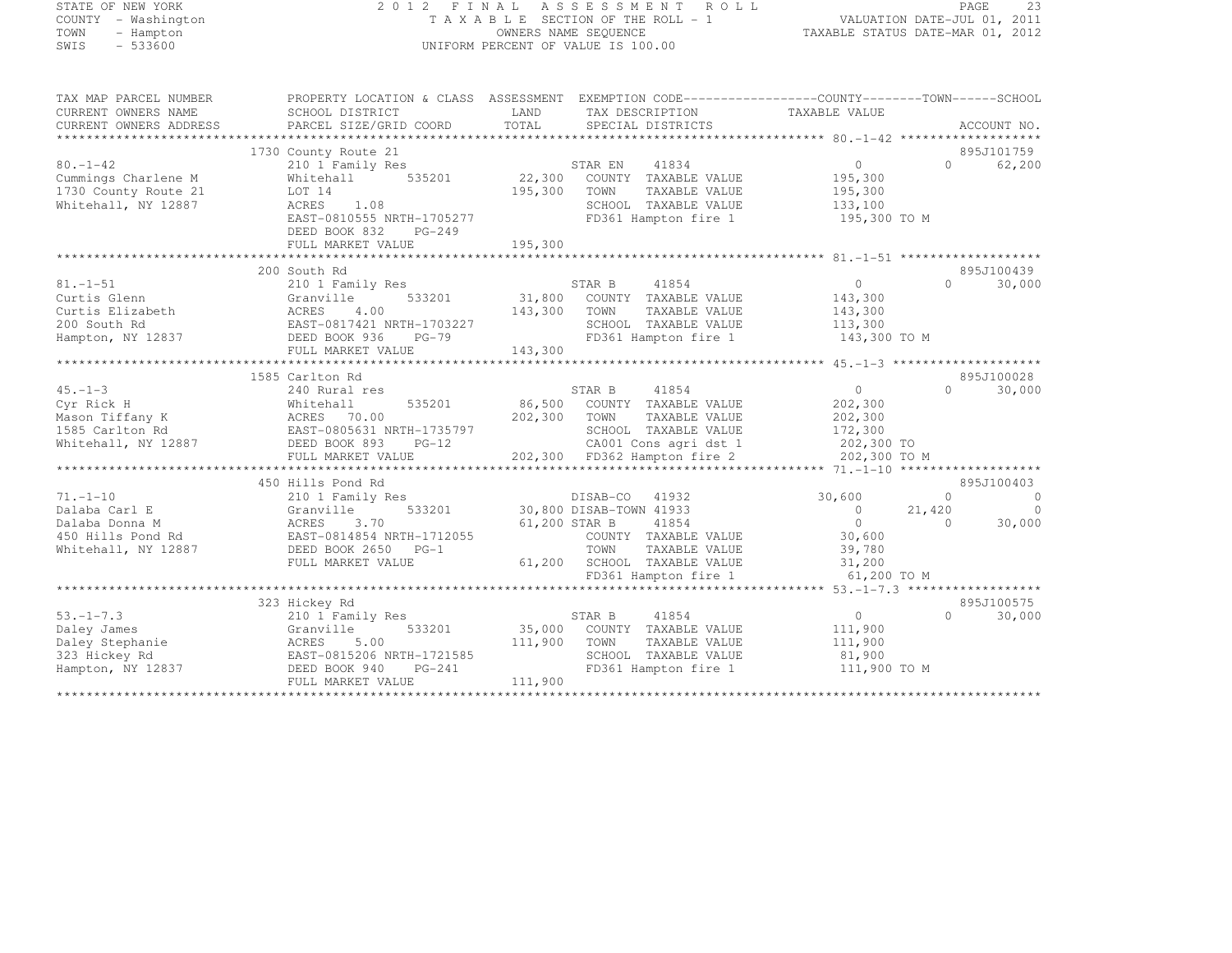# STATE OF NEW YORK 2 0 1 2 F I N A L A S S E S S M E N T R O L L PAGE <sup>24</sup> COUNTY - Washington T A X A B L E SECTION OF THE ROLL - 1 VALUATION DATE-JUL 01, 2011 TOWN - Hampton OWNERS NAME SEQUENCE TAXABLE STATUS DATE-MAR 01, 2012 SWIS - 533600 UNIFORM PERCENT OF VALUE IS 100.00

| TAX MAP PARCEL NUMBER<br>CURRENT OWNERS NAME<br>CURRENT OWNERS ADDRESS PARCEL SIZE/GRID COORD                                                                                                                                  | PROPERTY LOCATION & CLASS ASSESSMENT EXEMPTION CODE-----------------COUNTY-------TOWN------SCHOOL<br>SCHOOL DISTRICT | LAND<br>TOTAL | TAX DESCRIPTION TAXABLE VALUE<br>SPECIAL DISTRICTS                             |                    | ACCOUNT NO.        |
|--------------------------------------------------------------------------------------------------------------------------------------------------------------------------------------------------------------------------------|----------------------------------------------------------------------------------------------------------------------|---------------|--------------------------------------------------------------------------------|--------------------|--------------------|
|                                                                                                                                                                                                                                |                                                                                                                      |               |                                                                                |                    |                    |
|                                                                                                                                                                                                                                | 1381+1389 Carvers Falls Ln                                                                                           |               |                                                                                |                    | 895J100405         |
| $31 - 1 - 5$                                                                                                                                                                                                                   | 210 1 Family Res                                                                                                     |               | STAR B<br>41854                                                                | $\overline{0}$     | 30,000<br>$\Omega$ |
| Davis Kellie                                                                                                                                                                                                                   | Whitehall                                                                                                            |               | 535201 35,300 COUNTY TAXABLE VALUE                                             | 110,100            |                    |
| 1381 Carvers Falls Ln                                                                                                                                                                                                          | ACRES 5.30                                                                                                           | 110,100       | TOWN<br>TAXABLE VALUE                                                          | 110,100            |                    |
| Whitehall, NY 12887                                                                                                                                                                                                            | EAST-0807950 NRTH-1746003                                                                                            |               | SCHOOL TAXABLE VALUE                                                           | 80,100             |                    |
|                                                                                                                                                                                                                                | DEED BOOK 911<br>$PG-64$                                                                                             |               | FD362 Hampton fire 2 110,100 TO M                                              |                    |                    |
|                                                                                                                                                                                                                                | FULL MARKET VALUE                                                                                                    | 110,100       |                                                                                |                    |                    |
|                                                                                                                                                                                                                                |                                                                                                                      |               |                                                                                |                    |                    |
|                                                                                                                                                                                                                                | Carvers Falls Rd                                                                                                     |               |                                                                                |                    | 895J100104         |
| $38. - 1 - 1$                                                                                                                                                                                                                  | 323 Vacant rural                                                                                                     |               | COUNTY TAXABLE VALUE                                                           | 46,000             |                    |
| Davis Robert W                                                                                                                                                                                                                 | Whitehall                                                                                                            |               | TAXABLE VALUE                                                                  | 46,000             |                    |
|                                                                                                                                                                                                                                |                                                                                                                      |               | SCHOOL TAXABLE VALUE                                                           | 46,000             |                    |
|                                                                                                                                                                                                                                |                                                                                                                      |               | CA001 Cons agri dst 1 46,000 TO<br>FD362 Hampton fire 2 46,000 TO M            |                    |                    |
|                                                                                                                                                                                                                                |                                                                                                                      |               |                                                                                |                    |                    |
|                                                                                                                                                                                                                                | FULL MARKET VALUE                                                                                                    | 46,000        |                                                                                |                    |                    |
|                                                                                                                                                                                                                                |                                                                                                                      |               |                                                                                |                    |                    |
|                                                                                                                                                                                                                                | 200 Carvers Falls Rd                                                                                                 |               |                                                                                |                    | 895J101793         |
| $38. - 1 - 2.5$                                                                                                                                                                                                                | 210 1 Family Res                                                                                                     |               | STAR B<br>41854                                                                | $\sim$ 0           | $\Omega$<br>30,000 |
|                                                                                                                                                                                                                                |                                                                                                                      |               | 35,100 COUNTY TAXABLE VALUE<br>108,800 TOWN TAXABLE VALUE                      | 108,800<br>108,800 |                    |
|                                                                                                                                                                                                                                |                                                                                                                      |               |                                                                                |                    |                    |
|                                                                                                                                                                                                                                |                                                                                                                      |               |                                                                                |                    |                    |
|                                                                                                                                                                                                                                |                                                                                                                      |               |                                                                                |                    |                    |
| Davis Tammy (18,800 Carver Falls Rd (18,800 EAST-0804958 NRTH-1744350 108,800 Carver Falls Rd EAST-0804958 NRTH-1744350 200 Carver Falls Rd EAST-0804958 NRTH-1744350 5CHOOL TAXABLE VALUE 78,800 Carver Falls Rd EAST-0804958 |                                                                                                                      |               |                                                                                |                    |                    |
|                                                                                                                                                                                                                                |                                                                                                                      |               |                                                                                |                    |                    |
|                                                                                                                                                                                                                                | 1165 North Quivey Hill Ln                                                                                            |               |                                                                                |                    | 895J100436         |
| $81. - 1 - 27$                                                                                                                                                                                                                 | 210 1 Family Res                                                                                                     |               | 41854<br>STAR B                                                                | $\overline{0}$     | 30,000<br>$\Omega$ |
| Dekalb Samuel                                                                                                                                                                                                                  | Granville                                                                                                            |               | 533201 25,300 COUNTY TAXABLE VALUE 69,500                                      |                    |                    |
|                                                                                                                                                                                                                                |                                                                                                                      | 69,500        | TOWN<br>TAXABLE VALUE<br>TOWN       TAXABLE  VALUE<br>SCHOOL    TAXABLE  VALUE | 69,500             |                    |
| 1165 North Quivey Hill Ln ACRES 2.00<br>Whitehall, NY 12887 EAST-0818791 N                                                                                                                                                     | EAST-0818791 NRTH-1703426                                                                                            |               |                                                                                | 39,500             |                    |
|                                                                                                                                                                                                                                | DEED BOOK 934<br>PG-316                                                                                              |               | FD361 Hampton fire 1 69,500 TO M                                               |                    |                    |
|                                                                                                                                                                                                                                | FULL MARKET VALUE                                                                                                    | 69,500        |                                                                                |                    |                    |
|                                                                                                                                                                                                                                |                                                                                                                      |               |                                                                                |                    |                    |
|                                                                                                                                                                                                                                | 223 Hills Pond Rd                                                                                                    |               |                                                                                |                    | 895J100227         |
| $71.4 - 2 - 20$                                                                                                                                                                                                                | 210 1 Family Res - WTRFNT                                                                                            |               | COUNTY TAXABLE VALUE                                                           | 250,000            |                    |
| Dempsey Craig F                                                                                                                                                                                                                | 533201<br>Granville                                                                                                  | 27,800        | TOWN<br>TAXABLE VALUE                                                          | 250,000            |                    |
| $J \nF$<br>a G<br>Dempsey Maria G                                                                                                                                                                                              | $71. - 2 - 20$                                                                                                       | 250,000       | SCHOOL TAXABLE VALUE 250,000                                                   |                    |                    |
| 56 Sonat Rd                                                                                                                                                                                                                    | FRNT 212.00 DPTH 220.00                                                                                              |               | FD361 Hampton fire 1 250,000 TO M                                              |                    |                    |
| Clifton Park, NY 12065                                                                                                                                                                                                         | EAST-0816363 NRTH-1706940                                                                                            |               |                                                                                |                    |                    |
|                                                                                                                                                                                                                                | DEED BOOK 2478 PG-290                                                                                                |               |                                                                                |                    |                    |
|                                                                                                                                                                                                                                | FULL MARKET VALUE                                                                                                    | 250,000       |                                                                                |                    |                    |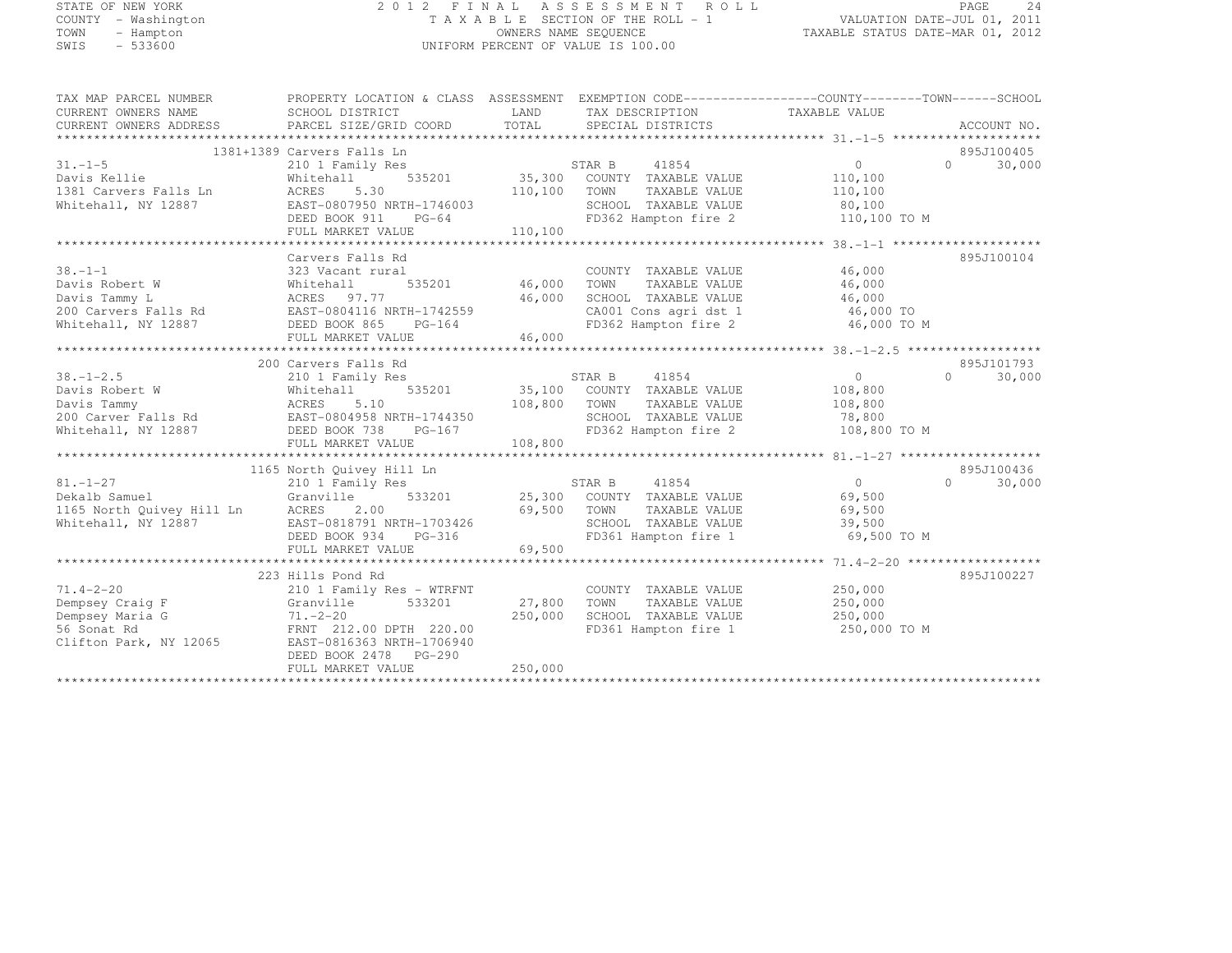# STATE OF NEW YORK 2 0 1 2 F I N A L A S S E S S M E N T R O L L PAGE <sup>25</sup> COUNTY - Washington T A X A B L E SECTION OF THE ROLL - 1 VALUATION DATE-JUL 01, 2011 TOWN - Hampton OWNERS NAME SEQUENCE TAXABLE STATUS DATE-MAR 01, 2012 SWIS - 533600 UNIFORM PERCENT OF VALUE IS 100.00

| TAX MAP PARCEL NUMBER                                                                                                                                                                                                                                                                                                                                                       | PROPERTY LOCATION & CLASS ASSESSMENT EXEMPTION CODE-----------------COUNTY-------TOWN------SCHOOL |       |                                                                                                                                      |               |                   |                          |
|-----------------------------------------------------------------------------------------------------------------------------------------------------------------------------------------------------------------------------------------------------------------------------------------------------------------------------------------------------------------------------|---------------------------------------------------------------------------------------------------|-------|--------------------------------------------------------------------------------------------------------------------------------------|---------------|-------------------|--------------------------|
| CURRENT OWNERS NAME                                                                                                                                                                                                                                                                                                                                                         | SCHOOL DISTRICT                                                                                   |       | LAND TAX DESCRIPTION                                                                                                                 | TAXABLE VALUE |                   |                          |
|                                                                                                                                                                                                                                                                                                                                                                             |                                                                                                   |       |                                                                                                                                      |               |                   |                          |
|                                                                                                                                                                                                                                                                                                                                                                             |                                                                                                   |       |                                                                                                                                      |               |                   |                          |
|                                                                                                                                                                                                                                                                                                                                                                             | 247 South Rd                                                                                      |       |                                                                                                                                      |               |                   | 895J100239               |
|                                                                                                                                                                                                                                                                                                                                                                             |                                                                                                   |       |                                                                                                                                      |               | $0 \qquad \qquad$ | 30,000                   |
|                                                                                                                                                                                                                                                                                                                                                                             |                                                                                                   |       |                                                                                                                                      |               |                   |                          |
|                                                                                                                                                                                                                                                                                                                                                                             |                                                                                                   |       |                                                                                                                                      |               |                   |                          |
|                                                                                                                                                                                                                                                                                                                                                                             |                                                                                                   |       |                                                                                                                                      |               |                   |                          |
|                                                                                                                                                                                                                                                                                                                                                                             |                                                                                                   |       | SCHOOL TAXABLE VALUE 240,100<br>FD361 Hampton fire 1 270,100 TO M                                                                    |               |                   |                          |
|                                                                                                                                                                                                                                                                                                                                                                             |                                                                                                   |       |                                                                                                                                      |               |                   |                          |
|                                                                                                                                                                                                                                                                                                                                                                             |                                                                                                   |       |                                                                                                                                      |               |                   |                          |
|                                                                                                                                                                                                                                                                                                                                                                             | Hills Pond Rd                                                                                     |       |                                                                                                                                      |               |                   | 895J101807               |
| $71.4 - 2 - 19.1$                                                                                                                                                                                                                                                                                                                                                           |                                                                                                   |       | COUNTY TAXABLE VALUE 9,500<br>9,500 TOWN TAXABLE VALUE 9,500<br>9,500 SCHOOL TAXABLE VALUE 9,500<br>9,500 SCHOOL TAXABLE VALUE 9,500 | 9,500         |                   |                          |
| Dennison Edwin Mark                                                                                                                                                                                                                                                                                                                                                         |                                                                                                   |       |                                                                                                                                      |               |                   |                          |
|                                                                                                                                                                                                                                                                                                                                                                             |                                                                                                   |       |                                                                                                                                      |               |                   |                          |
|                                                                                                                                                                                                                                                                                                                                                                             |                                                                                                   |       | FD361 Hampton fire 1                                                                                                                 | 9,500 TO M    |                   |                          |
|                                                                                                                                                                                                                                                                                                                                                                             |                                                                                                   |       |                                                                                                                                      |               |                   |                          |
| Dennison Gail<br>247 South Rd<br>247 South Rd<br>247 South Rd<br>26.1 271.-2-19.1<br>26.2.77<br>27 EAST-0816067 NRTH-1706604<br>Hampton, NY 12837<br>2837 DEED BOOK 605 PG-124                                                                                                                                                                                              |                                                                                                   |       |                                                                                                                                      |               |                   |                          |
|                                                                                                                                                                                                                                                                                                                                                                             |                                                                                                   |       |                                                                                                                                      |               |                   |                          |
|                                                                                                                                                                                                                                                                                                                                                                             |                                                                                                   |       |                                                                                                                                      |               |                   |                          |
|                                                                                                                                                                                                                                                                                                                                                                             |                                                                                                   |       |                                                                                                                                      |               |                   |                          |
|                                                                                                                                                                                                                                                                                                                                                                             |                                                                                                   |       |                                                                                                                                      |               |                   | $\overline{0}$           |
|                                                                                                                                                                                                                                                                                                                                                                             |                                                                                                   |       |                                                                                                                                      |               |                   | $\overline{0}$<br>81,300 |
|                                                                                                                                                                                                                                                                                                                                                                             |                                                                                                   |       |                                                                                                                                      |               |                   |                          |
|                                                                                                                                                                                                                                                                                                                                                                             |                                                                                                   |       |                                                                                                                                      |               |                   | 62,200                   |
|                                                                                                                                                                                                                                                                                                                                                                             |                                                                                                   |       |                                                                                                                                      |               |                   |                          |
|                                                                                                                                                                                                                                                                                                                                                                             |                                                                                                   |       |                                                                                                                                      |               |                   |                          |
|                                                                                                                                                                                                                                                                                                                                                                             |                                                                                                   |       |                                                                                                                                      |               |                   |                          |
| $\texttt{FD361} \texttt{Hampton} \texttt{fire} \texttt{1} \texttt{162,} \texttt{600 TO} \texttt{M} \texttt{162,} \texttt{600 TO} \texttt{M} \texttt{172,} \texttt{183,} \texttt{193,} \texttt{193,} \texttt{193,} \texttt{193,} \texttt{193,} \texttt{193,} \texttt{193,} \texttt{193,} \texttt{193,} \texttt{193,} \texttt{193,} \texttt{193,} \texttt{193,} \texttt{193,$ |                                                                                                   |       |                                                                                                                                      |               |                   |                          |
|                                                                                                                                                                                                                                                                                                                                                                             |                                                                                                   |       |                                                                                                                                      |               |                   |                          |
|                                                                                                                                                                                                                                                                                                                                                                             | LOT 8 Faesh Pat                                                                                   |       |                                                                                                                                      |               |                   | 895J100188               |
| $71. - 1 - 25$                                                                                                                                                                                                                                                                                                                                                              | 314 Rural vac<10                                                                                  |       | COUNTY TAXABLE VALUE 2,500                                                                                                           |               |                   |                          |
|                                                                                                                                                                                                                                                                                                                                                                             | 533201                                                                                            |       | 2,500 TOWN TAXABLE VALUE 2,500<br>2,500 SCHOOL TAXABLE VALUE 2,500<br>FD361 Hampton fire 1 2,500 TO M                                |               |                   |                          |
|                                                                                                                                                                                                                                                                                                                                                                             |                                                                                                   |       |                                                                                                                                      |               |                   |                          |
| 701 E Calle Decibola<br>The Calle Decibola<br>The Calle Decibola<br>The Calle Decibola<br>The Calle Decibola                                                                                                                                                                                                                                                                |                                                                                                   |       |                                                                                                                                      |               |                   |                          |
| Tucson, AZ 85718                                                                                                                                                                                                                                                                                                                                                            | DEED BOOK 450 PG-221                                                                              |       |                                                                                                                                      |               |                   |                          |
|                                                                                                                                                                                                                                                                                                                                                                             | FULL MARKET VALUE                                                                                 | 2,500 |                                                                                                                                      |               |                   |                          |
|                                                                                                                                                                                                                                                                                                                                                                             |                                                                                                   |       |                                                                                                                                      |               |                   |                          |
|                                                                                                                                                                                                                                                                                                                                                                             | LOT 8 Faesh Pat                                                                                   |       |                                                                                                                                      |               |                   | 895J100186               |
| $71. - 1 - 27$                                                                                                                                                                                                                                                                                                                                                              | 910 Priv forest                                                                                   |       | COUNTY TAXABLE VALUE 11,300<br>11,300 TOWN TAXABLE VALUE 11,300<br>11,300 SCHOOL TAXABLE VALUE 11,300<br>11,300 PRECENT INTERENT 1   |               |                   |                          |
| Derderian Paul<br>Obrien James<br>Christian Paul                                                                                                                                                                                                                                                                                                                            | 533201 11,300 TOWN<br>Granville                                                                   |       |                                                                                                                                      |               |                   |                          |
|                                                                                                                                                                                                                                                                                                                                                                             |                                                                                                   |       |                                                                                                                                      |               |                   |                          |
|                                                                                                                                                                                                                                                                                                                                                                             |                                                                                                   |       | FD361 Hampton fire 1                                                                                                                 | 11,300 TO M   |                   |                          |
| Obrien James<br>701 E Calle Decibola<br>701 E Calle Decibola<br>702 E Calle Decibola<br>7103912<br>72108912<br>72108912<br>72108912                                                                                                                                                                                                                                         |                                                                                                   |       |                                                                                                                                      |               |                   |                          |
|                                                                                                                                                                                                                                                                                                                                                                             | DEED BOOK 450 PG-221                                                                              |       |                                                                                                                                      |               |                   |                          |
| FULL MARKET VALUE $11,300$ $11,300$                                                                                                                                                                                                                                                                                                                                         |                                                                                                   |       |                                                                                                                                      |               |                   |                          |
|                                                                                                                                                                                                                                                                                                                                                                             |                                                                                                   |       |                                                                                                                                      |               |                   |                          |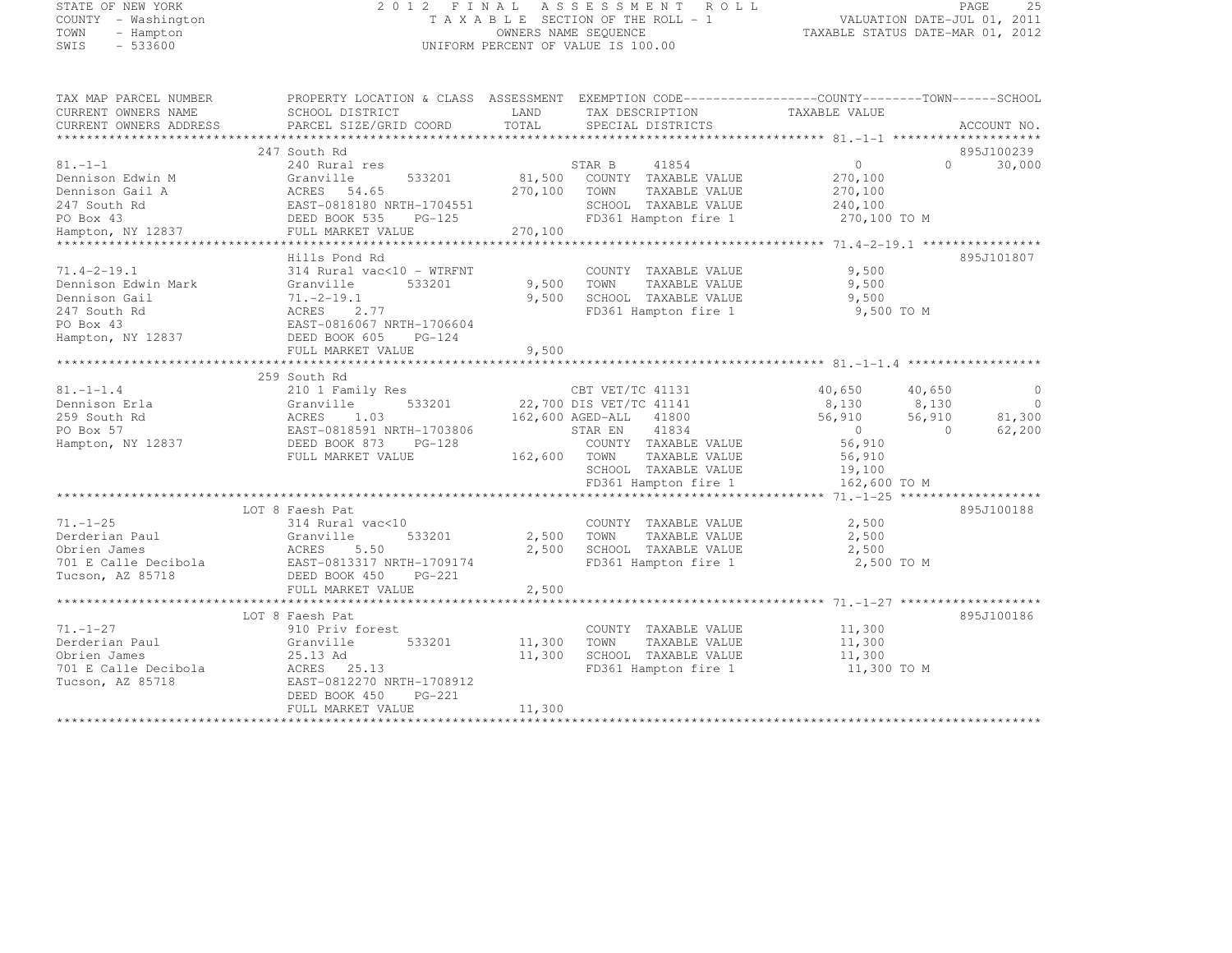| STATE OF NEW YORK |                     |
|-------------------|---------------------|
|                   | COUNTY - Washington |
| TOWN              | - Hampton           |
| SWIS              | $-533600$           |

#### STATE OF THE ROLL 2 OF THE ASSESSMENT ROLL 2 CONTRACT TO THE SECTION OF THE ROLL 2011 COUNTY - WAS A MANUSIC MANUSIC MANUSIC PRODUCT A LAND OF THE ROLL - 1 RALUATION DATE-JUL 01, 2011<br>COWNERS NAME SEQUENCE TAXABLE STATUS DATE-MAR 01, 2012 TOWN - Hampton OWNERS NAME SEQUENCE TAXABLE STATUS DATE-MAR 01, 2012 UNIFORM PERCENT OF VALUE IS 100.00

| TAX MAP PARCEL NUMBER<br>CURRENT OWNERS NAME<br>CURRENT OWNERS ADDRESS                            | PROPERTY LOCATION & CLASS ASSESSMENT EXEMPTION CODE-----------------COUNTY-------TOWN------SCHOOL<br>SCHOOL DISTRICT<br>PARCEL SIZE/GRID COORD                                                     | LAND<br>TOTAL         | TAX DESCRIPTION TAXABLE VALUE SPECIAL DISTRICTS                                                                                                                                            |                                                                               |                               | ACCOUNT NO.                     |
|---------------------------------------------------------------------------------------------------|----------------------------------------------------------------------------------------------------------------------------------------------------------------------------------------------------|-----------------------|--------------------------------------------------------------------------------------------------------------------------------------------------------------------------------------------|-------------------------------------------------------------------------------|-------------------------------|---------------------------------|
| $72.2 - 3 - 2$<br>Despres Robert W<br>Despres Robert<br>Box 134 Bell Hall<br>Fair Haven, VT 05743 | Greenfield Ln<br>311 Res vac land<br>533201<br>Granville<br>706/118 Hwy Approp<br>$72 - 3 - 2$<br>FRNT 38.00 DPTH 100.00<br>EAST-0824337 NRTH-1712245<br>DEED BOOK 670 PG-326<br>FULL MARKET VALUE | 200<br>200            | COUNTY TAXABLE VALUE<br>200    TOWN       TAXABLE  VALUE<br>200     SCHOOL    TAXABLE  VALUE<br>FD361 Hampton fire 1                                                                       | 200<br>200<br>200<br>200 TO M                                                 |                               | 895J100161                      |
|                                                                                                   |                                                                                                                                                                                                    |                       |                                                                                                                                                                                            |                                                                               |                               |                                 |
|                                                                                                   | 22 Manor Ln                                                                                                                                                                                        |                       |                                                                                                                                                                                            |                                                                               |                               | 895J101821                      |
| $54. - 1 - 6.1$<br>Destiso William S<br>22 Manor Ln<br>Hampton, NY 12837                          | 210 1 Family Res<br>533201<br>Granville<br>ACRES 1.40<br>EAST-0820897 NRTH-1725603<br>ACRES 105 PG-178<br>FULL MARKET VALUE                                                                        | 61,600 TOWN<br>61,600 | STAR EN<br>41834<br>18,600 COUNTY TAXABLE VALUE<br>TAXABLE VALUE<br>SCHOOL TAXABLE VALUE 0<br>FD361 Hampton fire 1 61,600 TO M                                                             | $\Omega$<br>61,600<br>61,600                                                  | $\Omega$                      | 61,600                          |
|                                                                                                   |                                                                                                                                                                                                    |                       |                                                                                                                                                                                            |                                                                               |                               |                                 |
| $45. - 1 - 26.1$<br>Dewey Leo A Jr<br>11973 State Route 4                                         | 11973 State Route 4<br>210 1 Family Res<br>Whitehall<br>Ease 907/141                                                                                                                               |                       | CBT VET/C 41132<br>$14,800$ CBT VET/T 41133<br>50,700 DIS VET/C 41142                                                                                                                      | 12,675<br>$\sim$ 0<br>10,140                                                  | $\circ$<br>12,675<br>$\Omega$ | $\overline{0}$<br>$\circ$       |
| Whitehall, NY 12887                                                                               | ACRES<br>1.85<br>EAST-0807535 NRTH-1731115<br>DEED BOOK 907 PG-139<br>FULL MARKET VALUE                                                                                                            |                       | DIS VET/T 41143<br>STAR B<br>41854<br>COUNTY TAXABLE VALUE<br>50,700 TOWN<br>TAXABLE VALUE<br>SCHOOL TAXABLE VALUE<br>FD362 Hampton fire 2                                                 | $\overline{0}$<br>$\overline{0}$<br>27,885<br>27,885<br>20,700<br>50,700 TO M | 10,140<br>$\Omega$            | $\mathbf 0$<br>30,000           |
|                                                                                                   |                                                                                                                                                                                                    |                       |                                                                                                                                                                                            |                                                                               |                               |                                 |
| $72. - 2 - 18$<br>Diekel Mary<br>2281 State Route 22A<br>Hampton, NY 12837                        | State Route 22A<br>323 Vacant rural<br>Granville<br>533201<br>382/64<br>ACRES 42.70<br>EAST-0821355 NRTH-1708948<br>DEED BOOK 317 PG-572<br>FULL MARKET VALUE                                      | 66,500 TOWN<br>66,500 | COUNTY TAXABLE VALUE<br>TAXABLE VALUE<br>66,500 SCHOOL TAXABLE VALUE<br>CA001 Cons agri dst 1<br>FD361 Hampton fire 1                                                                      | 66,500<br>66,500<br>66,500<br>66,500 TO<br>66,500 TO M                        |                               | 895J100051                      |
|                                                                                                   |                                                                                                                                                                                                    |                       |                                                                                                                                                                                            |                                                                               |                               |                                 |
| $81 - 2 - 1$<br>Diekel Mary<br>2281 State Route 22A<br>Hampton, NY 12837                          | 2281 State Route 22A<br>240 Rural res<br>240 Rural res<br>533201<br>Granville<br>ACRES 129.70<br>EAST-0822024 NRTH-1704901<br>DEED BOOK 317 PG-572<br>FULL MARKET VALUE                            | 105,900 STAR EN       | 58 PCT OF VALUE USED FOR EXEMPTION PURPOSES<br>WAR VET/TC 41121<br>41834<br>184,000 COUNTY TAXABLE VALUE<br>TOWN<br>TAXABLE VALUE<br>SCHOOL TAXABLE VALUE<br>184,000 CA001 Cons agri dst 1 | 16,008<br>$\overline{0}$<br>167,992<br>167,992<br>121,800<br>184,000 TO       | 16,008<br>$\overline{0}$      | 895J100052<br>$\circ$<br>62,200 |
|                                                                                                   |                                                                                                                                                                                                    |                       | FD361 Hampton fire 1                                                                                                                                                                       | 184,000 TO M                                                                  |                               |                                 |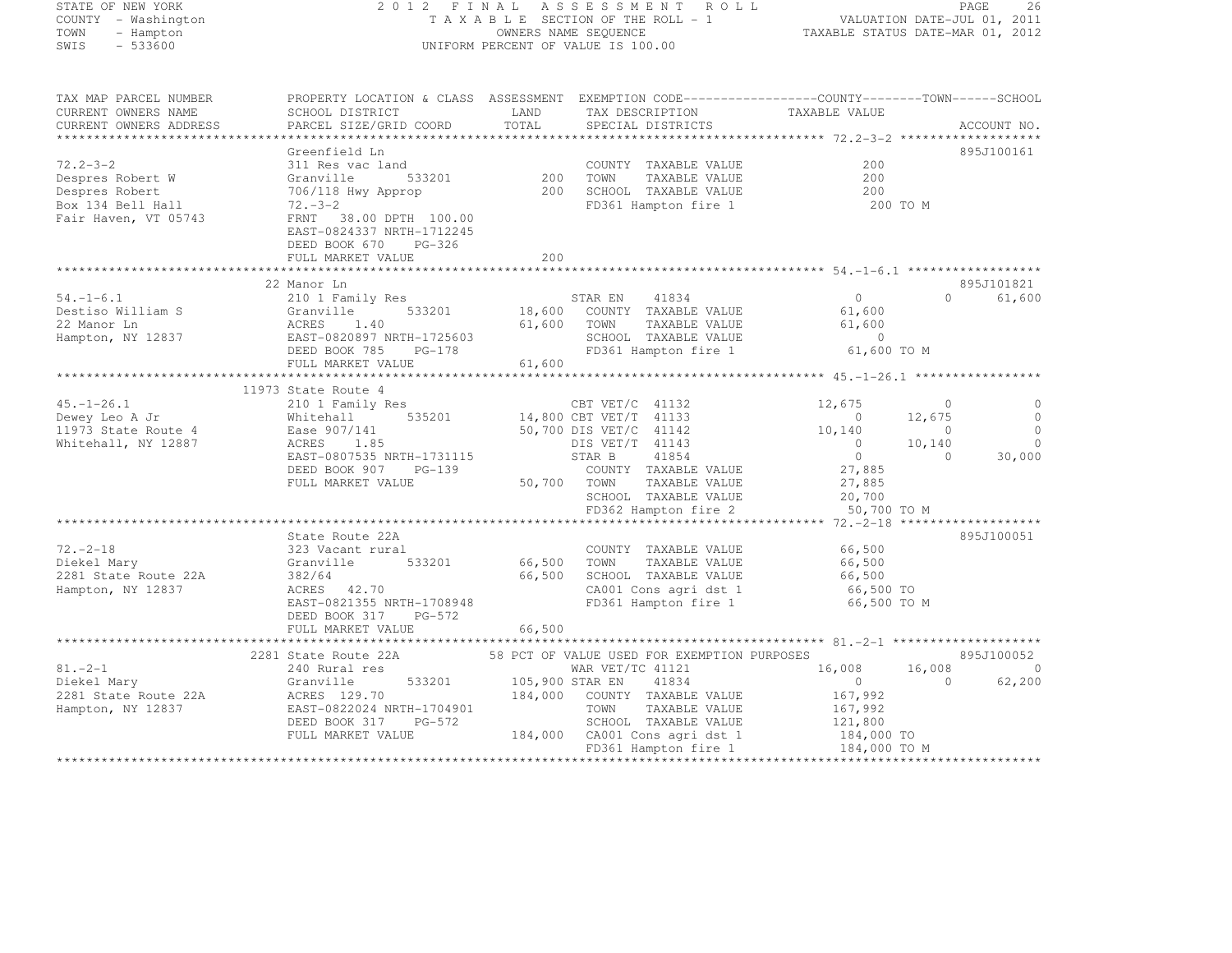# STATE OF NEW YORK 2 0 1 2 F I N A L A S S E S S M E N T R O L L PAGE <sup>27</sup> COUNTY - Washington T A X A B L E SECTION OF THE ROLL - 1 VALUATION DATE-JUL 01, 2011 TOWN - Hampton OWNERS NAME SEQUENCE TAXABLE STATUS DATE-MAR 01, 2012 SWIS - 533600 UNIFORM PERCENT OF VALUE IS 100.00

| TAX MAP PARCEL NUMBER                         | PROPERTY LOCATION & CLASS ASSESSMENT                 |               |                                      |                |                    |
|-----------------------------------------------|------------------------------------------------------|---------------|--------------------------------------|----------------|--------------------|
| CURRENT OWNERS NAME<br>CURRENT OWNERS ADDRESS | SCHOOL DISTRICT<br>PARCEL SIZE/GRID COORD            | LAND<br>TOTAL | TAX DESCRIPTION<br>SPECIAL DISTRICTS | TAXABLE VALUE  | ACCOUNT NO.        |
|                                               |                                                      |               |                                      |                |                    |
|                                               | 1722 County Route 21                                 |               |                                      |                | 895J101737         |
| $80. - 1 - 41$                                | 210 1 Family Res                                     |               | COUNTY TAXABLE VALUE                 | 129,800        |                    |
| Diele Claire R                                | 535201<br>Whitehall                                  | 20,600        | TOWN<br>TAXABLE VALUE                | 129,800        |                    |
| Diele Kathryn                                 | LOT 13                                               | 129,800       | SCHOOL TAXABLE VALUE                 | 129,800        |                    |
| 62 Vanderburgh Rd                             | FRNT 125.00 DPTH 291.00                              |               | FD361 Hampton fire 1                 | 129,800 TO M   |                    |
| Poughquag, NY 12570                           | EAST-0810638 NRTH-1705158                            |               |                                      |                |                    |
|                                               | DEED BOOK 563<br>PG-310                              |               |                                      |                |                    |
|                                               | FULL MARKET VALUE                                    | 129,800       |                                      |                |                    |
|                                               | Hickey Rd OFF                                        |               |                                      |                | 895J100661         |
| $53, -1 - 7, 10$                              | 322 Rural vac>10                                     |               | COUNTY TAXABLE VALUE                 | 16,500         |                    |
| Dimuzio Henry R Jr                            | 533201<br>Granville                                  | 16,500        | TOWN<br>TAXABLE VALUE                | 16,500         |                    |
| Edwards Rhonda J                              | ACRES<br>22.76                                       | 16,500        | SCHOOL TAXABLE VALUE                 | 16,500         |                    |
| 1288 Munger St                                | EAST-0813612 NRTH-1721623                            |               | FD361 Hampton fire 1                 | 16,500 TO M    |                    |
| Middlebury, VT 05753                          | DEED BOOK 2648 PG-115                                |               |                                      |                |                    |
|                                               | FULL MARKET VALUE                                    | 16,500        |                                      |                |                    |
| *********************                         |                                                      |               |                                      |                |                    |
|                                               | 1130 North Quivey Hill Ln                            |               |                                      |                | 895J100441         |
| $81. - 1 - 8$                                 | 210 1 Family Res                                     |               | 41854<br>STAR B                      | $\overline{0}$ | 30,000<br>$\cap$   |
| Dirga Michael                                 | Granville<br>533201                                  | 31,800        | COUNTY TAXABLE VALUE                 | 79,500         |                    |
| 1130 Quivey Hill Rd                           | ACRES<br>4.00                                        | 79,500        | TOWN<br>TAXABLE VALUE                | 79,500         |                    |
| PO Box 19                                     | EAST-0819241 NRTH-1702471                            |               | SCHOOL TAXABLE VALUE                 | 49,500         |                    |
| Hampton, NY 12837                             | DEED BOOK 700<br>$PG-24$                             | 79,500        | FD361 Hampton fire 1                 | 79,500 TO M    |                    |
|                                               | FULL MARKET VALUE                                    |               |                                      |                |                    |
|                                               | 3078 State Route 22A                                 |               |                                      |                | 895J100221         |
| $54. - 1 - 12$                                | 210 1 Family Res                                     |               | STAR B<br>41854                      | $\circ$        | $\Omega$<br>30,000 |
| Disorda Maurice O                             | Granville<br>533201                                  | 8,800         | COUNTY TAXABLE VALUE                 | 91,800         |                    |
| Disorda Joyce                                 | FRNT 99.00 DPTH<br>90.00                             | 91,800        | TOWN<br>TAXABLE VALUE                | 91,800         |                    |
| 3078 State Route 22A                          | EAST-0821147 NRTH-1722826                            |               | SCHOOL TAXABLE VALUE                 | 61,800         |                    |
| Hampton, NY 12837                             | DEED BOOK 439<br>$PG-37$                             |               | FD361 Hampton fire 1                 | 91,800 TO M    |                    |
|                                               | FULL MARKET VALUE                                    | 91,800        |                                      |                |                    |
|                                               |                                                      |               |                                      |                |                    |
|                                               | 32 Forest Hill Way                                   |               |                                      |                |                    |
| $71.3 - 3 - 10$                               | 210 1 Family Res - WTRFNT                            |               | COUNTY TAXABLE VALUE                 | 182,300        |                    |
| Dobush Daniel                                 | Whitehall<br>535201                                  | 20,000        | TOWN<br>TAXABLE VALUE                | 182,300        |                    |
| Dobush Roseanna                               | Subdiv Lot 7B Section 3                              | 182,300       | SCHOOL TAXABLE VALUE                 | 182,300        |                    |
| 332 Fire Island Ave                           | 899-296                                              |               | FD361 Hampton fire 1                 | 182,300 TO M   |                    |
| Babylon, NY 11702                             | $80. -3 - 10$                                        |               |                                      |                |                    |
|                                               | FRNT 105.00 DPTH 278.00<br>EAST-0810594 NRTH-1706062 |               |                                      |                |                    |
|                                               | $PG-7$<br>DEED BOOK 943                              |               |                                      |                |                    |
|                                               | FULL MARKET VALUE                                    | 182,300       |                                      |                |                    |
|                                               |                                                      |               |                                      |                |                    |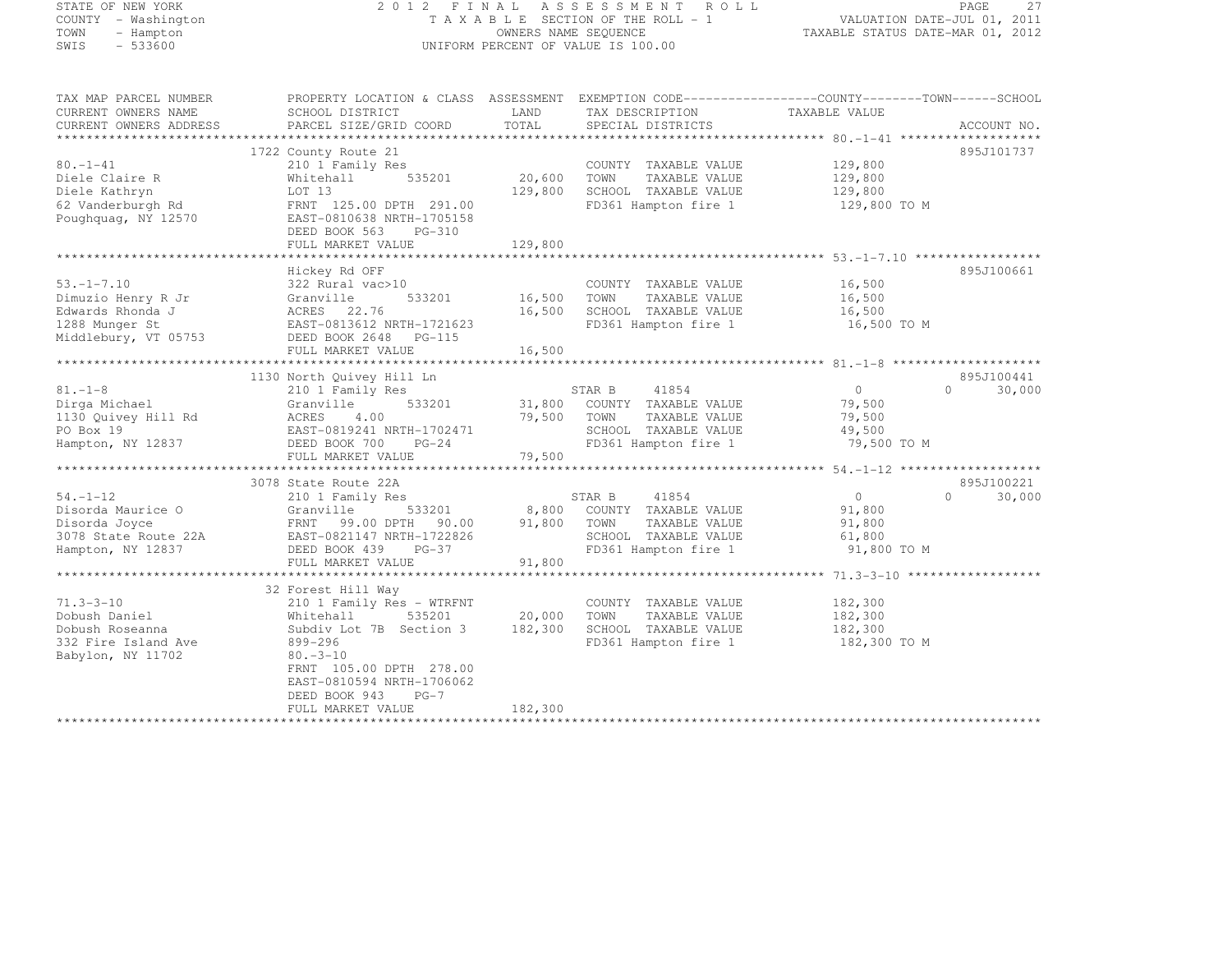# STATE OF NEW YORK 2 0 1 2 F I N A L A S S E S S M E N T R O L L PAGE <sup>28</sup> COUNTY - Washington T A X A B L E SECTION OF THE ROLL - 1 VALUATION DATE-JUL 01, 2011 TOWN - Hampton OWNERS NAME SEQUENCE TAXABLE STATUS DATE-MAR 01, 2012 SWIS - 533600 UNIFORM PERCENT OF VALUE IS 100.00

| TAX MAP PARCEL NUMBER<br>CURRENT OWNERS NAME<br>CURRENT OWNERS ADDRESS                                    | PROPERTY LOCATION & CLASS ASSESSMENT EXEMPTION CODE----------------COUNTY-------TOWN-----SCHOOL<br>SCHOOL DISTRICT<br>PARCEL SIZE/GRID COORD                             | LAND<br>TOTAL                | TAX DESCRIPTION<br>SPECIAL DISTRICTS                                                                                                                | TAXABLE VALUE                                                                                | ACCOUNT NO.                                                         |
|-----------------------------------------------------------------------------------------------------------|--------------------------------------------------------------------------------------------------------------------------------------------------------------------------|------------------------------|-----------------------------------------------------------------------------------------------------------------------------------------------------|----------------------------------------------------------------------------------------------|---------------------------------------------------------------------|
| $80. - 1 - 66$<br>Dobush Daniel J<br>Dobush Roseanna<br>332 Fire Island Ave<br>Babylon, NY 11702          | County Route 21 OFF<br>311 Res vac land<br>535201<br>Whitehall<br>Sect 6 Lot 4<br>ACRES 10.00<br>EAST-0811620 NRTH-1706184<br>DEED BOOK 2115 PG-142<br>FULL MARKET VALUE | 9,500<br>9,500<br>9,500      | COUNTY TAXABLE VALUE<br>TOWN<br>TAXABLE VALUE<br>SCHOOL TAXABLE VALUE<br>FD361 Hampton fire 1                                                       | 9,500<br>9,500<br>9,500<br>9,500 TO M                                                        |                                                                     |
|                                                                                                           | 34 Rainbow Way                                                                                                                                                           |                              |                                                                                                                                                     |                                                                                              | 895J100438                                                          |
| $81. - 1 - 49$<br>Dodds Richard C Jr<br>Box 26<br>Hampton, NY 12837                                       | 210 1 Family Res<br>533201<br>Granville<br>4.00<br>ACRES<br>EAST-0817320 NRTH-1702599<br>DEED BOOK 586<br>PG-322<br>FULL MARKET VALUE                                    | 31,800<br>113,600<br>113,600 | STAR EN<br>41834<br>COUNTY TAXABLE VALUE<br>TOWN<br>TAXABLE VALUE<br>SCHOOL TAXABLE VALUE<br>FD361 Hampton fire 1                                   | $\circ$<br>113,600<br>113,600<br>51,400<br>113,600 TO M                                      | $\Omega$<br>62,200                                                  |
|                                                                                                           |                                                                                                                                                                          |                              |                                                                                                                                                     |                                                                                              |                                                                     |
| $71. - 1 - 8$<br>Dodge William S<br>Dodge Carol A<br>PO Box 157<br>Hampton, NY 12837                      | 2162 County Route 18<br>210 1 Family Res<br>533201<br>Granville<br>1.60<br>ACRES<br>EAST-0815393 NRTH-1713332<br>DEED BOOK 609<br>PG-159<br>FULL MARKET VALUE            | 130,300 STAR EN<br>130,300   | CBT VET/C 41132<br>24,000 CBT VET/T 41133<br>41834<br>COUNTY TAXABLE VALUE<br>TOWN<br>TAXABLE VALUE<br>SCHOOL TAXABLE VALUE<br>FD361 Hampton fire 1 | 32,575<br>$\overline{0}$<br>32,575<br>$\Omega$<br>97,725<br>97,725<br>68,100<br>130,300 TO M | 895J100181<br>$\Omega$<br>$\circ$<br>$\Omega$<br>62,200<br>$\Omega$ |
|                                                                                                           | 2044 County Route 18                                                                                                                                                     |                              |                                                                                                                                                     | ********* 71.-1-1.2 *******************                                                      | 895J100426                                                          |
| $71. - 1 - 1.2$<br>Dooley George E<br>Dooley Eileen<br>Attn: Butler<br>9 Collier Dr W<br>Carmel, NY 10512 | 314 Rural vac<10<br>533201<br>Granville<br>3.30<br>ACRES<br>EAST-0812541 NRTH-1713725<br>DEED BOOK 450<br>$PG-22$<br>FULL MARKET VALUE                                   | 20,500<br>20,500<br>20,500   | COUNTY TAXABLE VALUE<br>TOWN<br>TAXABLE VALUE<br>SCHOOL TAXABLE VALUE<br>FD361 Hampton fire 1                                                       | 20,500<br>20,500<br>20,500<br>20,500 TO M                                                    |                                                                     |
|                                                                                                           |                                                                                                                                                                          |                              |                                                                                                                                                     |                                                                                              |                                                                     |
| $62. - 1 - 37$<br>Doty Kim E<br>99 Hickey Rd<br>Hampton, NY 12837                                         | 99 Hickey Rd<br>240 Rural res<br>533201<br>Granville<br>ACRES 10.00<br>EAST-0813250 NRTH-1715787<br>DEED BOOK 2856<br>PG-264<br>FULL MARKET VALUE                        | 40,500<br>172,200<br>172,200 | 41854<br>STAR B<br>COUNTY TAXABLE VALUE<br>TOWN<br>TAXABLE VALUE<br>SCHOOL TAXABLE VALUE<br>FD361 Hampton fire 1                                    | $\circ$<br>172,200<br>172,200<br>142,200<br>172,200 TO M                                     | 895J100254<br>$\Omega$<br>30,000                                    |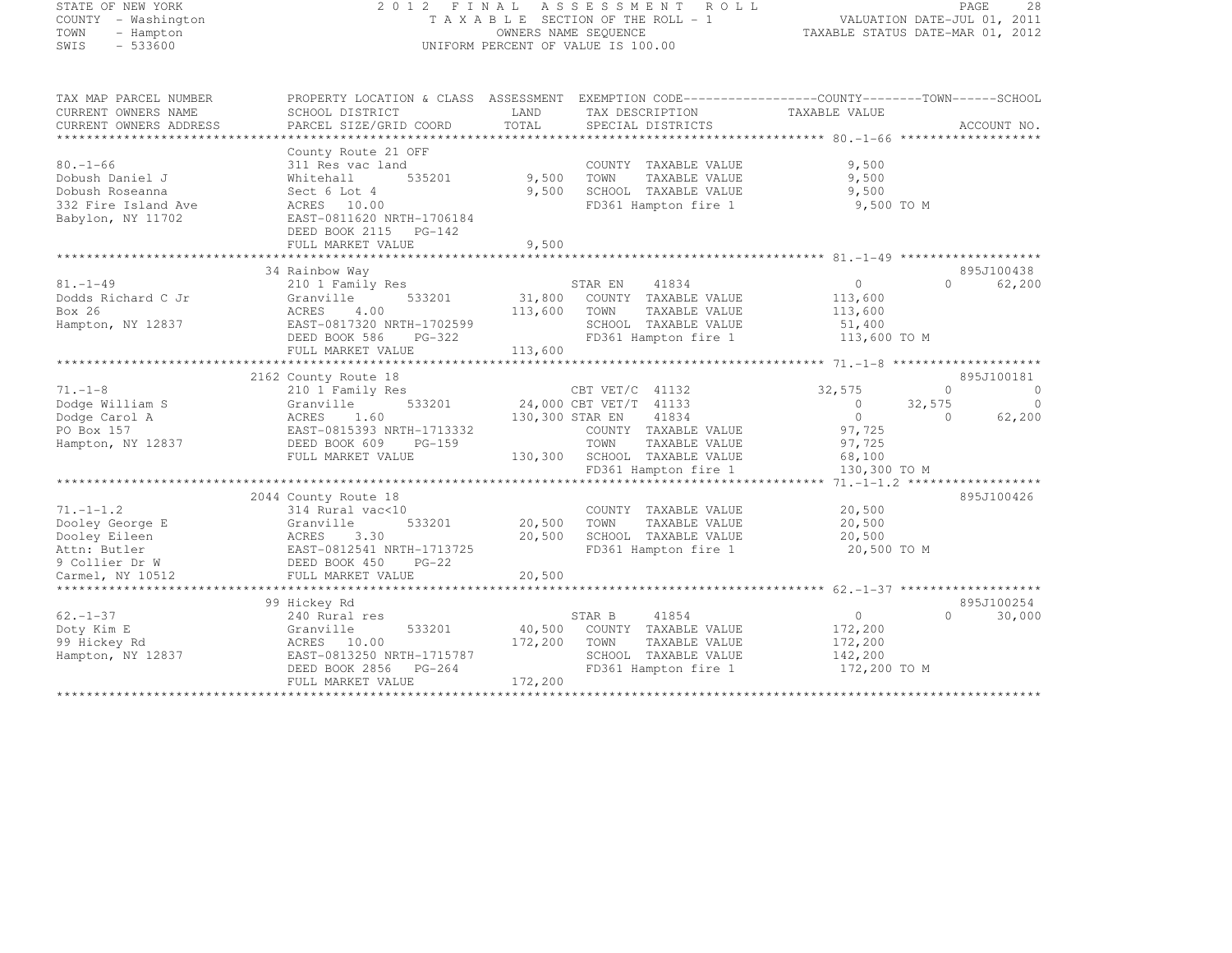#### STATE OF NEW YORK 2 0 1 2 F I N A L A S S E S S M E N T R O L L PAGE <sup>29</sup> COUNTY - Washington T A X A B L E SECTION OF THE ROLL - 1 VALUATION DATE-JUL 01, 2011 TOWN - Hampton OWNERS NAME SEQUENCE TAXABLE STATUS DATE-MAR 01, 2012 UNIFORM PERCENT OF VALUE IS 100.00

| TAX MAP PARCEL NUMBER<br>CURRENT OWNERS NAME                                                                                                                                                                                           | PROPERTY LOCATION & CLASS ASSESSMENT EXEMPTION CODE----------------COUNTY-------TOWN-----SCHOOL<br>SCHOOL DISTRICT | LAND         | TAX DESCRIPTION                                                                 | TAXABLE VALUE        |                      |
|----------------------------------------------------------------------------------------------------------------------------------------------------------------------------------------------------------------------------------------|--------------------------------------------------------------------------------------------------------------------|--------------|---------------------------------------------------------------------------------|----------------------|----------------------|
| CURRENT OWNERS ADDRESS                                                                                                                                                                                                                 | PARCEL SIZE/GRID COORD                                                                                             | TOTAL        | SPECIAL DISTRICTS                                                               |                      | ACCOUNT NO.          |
|                                                                                                                                                                                                                                        |                                                                                                                    |              |                                                                                 |                      |                      |
|                                                                                                                                                                                                                                        | 165 Chapman Rd                                                                                                     |              |                                                                                 |                      | 895J100162           |
| $45. - 1 - 16$                                                                                                                                                                                                                         | 240 Rural res                                                                                                      |              | AG DIST 41720<br>64,800 COUNTY TAXABLE VALUE                                    | 28,936 28,936        | 28,936               |
| Douglas William                                                                                                                                                                                                                        | Whitehall 535201                                                                                                   |              |                                                                                 | 129,264              |                      |
| Douglas Sally                                                                                                                                                                                                                          | 819-79                                                                                                             | 158,200 TOWN | TAXABLE VALUE                                                                   | 129,264              |                      |
| 6 Douglas Way                                                                                                                                                                                                                          | ACRES 34.80                                                                                                        |              | SCHOOL TAXABLE VALUE                                                            | 129,264              |                      |
| Whitehall, NY 12887                                                                                                                                                                                                                    | EAST-0808535 NRTH-1733956<br>DEED BOOK 816 PG-1                                                                    |              | CA001 Cons agri dst 1 129,264 TO<br>28,936 EX                                   |                      |                      |
| MAY BE SUBJECT TO PAYMENT                                                                                                                                                                                                              | FULL MARKET VALUE                                                                                                  |              | 158,200 FD362 Hampton fire 2 158,200 TO M                                       |                      |                      |
| UNDER AGDIST LAW TIL 2016                                                                                                                                                                                                              |                                                                                                                    |              |                                                                                 |                      |                      |
|                                                                                                                                                                                                                                        |                                                                                                                    |              |                                                                                 |                      |                      |
|                                                                                                                                                                                                                                        | Chapman Rd OFF                                                                                                     |              |                                                                                 |                      | 895J100557           |
| $45. - 1 - 14$                                                                                                                                                                                                                         | 322 Rural vac>10<br>535201                                                                                         |              | COUNTY TAXABLE VALUE<br>TAXABLE VALUE                                           | 9,500                |                      |
|                                                                                                                                                                                                                                        |                                                                                                                    | 9,500 TOWN   | 9,500 SCHOOL TAXABLE VALUE                                                      | 9,500<br>9,500       |                      |
|                                                                                                                                                                                                                                        |                                                                                                                    |              | FD362 Hampton fire 2 9,500 TO M                                                 |                      |                      |
| Complex Whitehall<br>Douglas Sally A Mhitehall<br>6 Douglas Nay RACRES 20.00<br>6 Douglas Way EAST-0807337 NRTH-1734136<br>Whitehall, NY 12887 DEED BOOK 2784 PG-150<br>Whitehall, NY 12887                                            |                                                                                                                    |              |                                                                                 |                      |                      |
|                                                                                                                                                                                                                                        | FULL MARKET VALUE                                                                                                  | 9,500        |                                                                                 |                      |                      |
|                                                                                                                                                                                                                                        |                                                                                                                    |              |                                                                                 |                      |                      |
|                                                                                                                                                                                                                                        | Chapman Rd                                                                                                         |              |                                                                                 |                      | 895J100565           |
| $45. - 1 - 25.3$                                                                                                                                                                                                                       | 322 Rural vac>10                                                                                                   |              | COUNTY TAXABLE VALUE                                                            | 35,000               |                      |
| Douglas William H Whiteha<br>Douglas Sally 819-79<br>6 Douglas Way ACRES<br>Whitehall, NY 12887 EAST-08                                                                                                                                | 535201<br>Whitehall                                                                                                | 35,000       | TOWN<br>TAXABLE VALUE                                                           | $35,000$<br>$35,000$ |                      |
|                                                                                                                                                                                                                                        |                                                                                                                    | 35,000       | SCHOOL TAXABLE VALUE                                                            |                      |                      |
|                                                                                                                                                                                                                                        | ACRES 13.50                                                                                                        |              | CA001 Cons agri dst 1 35,000 TO<br>FD361 Hampton fire 1 35,000 TO M             |                      |                      |
| Whitehall, NY 12887                                                                                                                                                                                                                    | EAST-0807741 NRTH-1733369                                                                                          |              |                                                                                 |                      |                      |
|                                                                                                                                                                                                                                        | DEED BOOK 816<br>$PG-1$                                                                                            |              |                                                                                 |                      |                      |
|                                                                                                                                                                                                                                        | FULL MARKET VALUE                                                                                                  | 35,000       |                                                                                 |                      |                      |
|                                                                                                                                                                                                                                        |                                                                                                                    |              |                                                                                 |                      |                      |
| $45. -1 - 28.1$                                                                                                                                                                                                                        | 11846 State Route 4<br>112 Dairy farm                                                                              |              | AG DIST 41720                                                                   | 43,547<br>43,547     | 895J100055<br>43,547 |
|                                                                                                                                                                                                                                        |                                                                                                                    |              | 535201 91,800 COUNTY TAXABLE VALUE                                              | 109,253              |                      |
|                                                                                                                                                                                                                                        |                                                                                                                    | 152,800 TOWN | TAXABLE VALUE                                                                   | 109,253              |                      |
|                                                                                                                                                                                                                                        |                                                                                                                    |              | SCHOOL TAXABLE VALUE                                                            | 109,253              |                      |
| 0001<br>152,800<br>152,800<br>6 Douglas Way<br>152,800<br>6 Douglas Way<br>152,800<br>152,800<br>152,800<br>152,800<br>152,800<br>152,800<br>200514 NRTH-1729187<br>2006 Bouglas Way<br>2006 Bouglas Way<br>2006 Book 69<br>2006 PG-48 |                                                                                                                    |              | CA001 Cons agri dst 1                                                           | 109,253 TO           |                      |
|                                                                                                                                                                                                                                        | FULL MARKET VALUE                                                                                                  | 152,800      | 43,547 EX                                                                       |                      |                      |
| MAY BE SUBJECT TO PAYMENT                                                                                                                                                                                                              |                                                                                                                    |              | FD362 Hampton fire 2                                                            | 152,800 TO M         |                      |
| UNDER AGDIST LAW TIL 2016                                                                                                                                                                                                              |                                                                                                                    |              |                                                                                 |                      |                      |
|                                                                                                                                                                                                                                        |                                                                                                                    |              |                                                                                 |                      |                      |
| $45. - 1 - 28.2$                                                                                                                                                                                                                       | 11850 State Route 4<br>422 Diner/lunch                                                                             |              | COUNTY TAXABLE VALUE 99,700                                                     |                      | 895J100054           |
| Douglas William H                                                                                                                                                                                                                      | 535201<br>Whitehall                                                                                                |              |                                                                                 | 99,700               |                      |
| Douglas Sally                                                                                                                                                                                                                          |                                                                                                                    |              | 9,500 TOWN TAXABLE VALUE<br>99,700 SCHOOL TAXABLE VALUE<br>ERRESS TERM LE VALUE | 99,700<br>99,700     |                      |
| 6 Douglas Way                                                                                                                                                                                                                          | Big Apple Diner<br>Let 1<br>Lot 1                                                                                  |              | FD362 Hampton fire 2 99,700 TO M                                                |                      |                      |
| Whitehall, NY 12887                                                                                                                                                                                                                    | FRNT 470.00 DPTH 109.00                                                                                            |              |                                                                                 |                      |                      |
|                                                                                                                                                                                                                                        | EAST-0806272 NRTH-1728423                                                                                          |              |                                                                                 |                      |                      |
|                                                                                                                                                                                                                                        | DEED BOOK 703<br>$PG-91$                                                                                           |              |                                                                                 |                      |                      |
|                                                                                                                                                                                                                                        | FULL MARKET VALUE                                                                                                  | 99,700       |                                                                                 |                      |                      |
|                                                                                                                                                                                                                                        |                                                                                                                    |              |                                                                                 |                      |                      |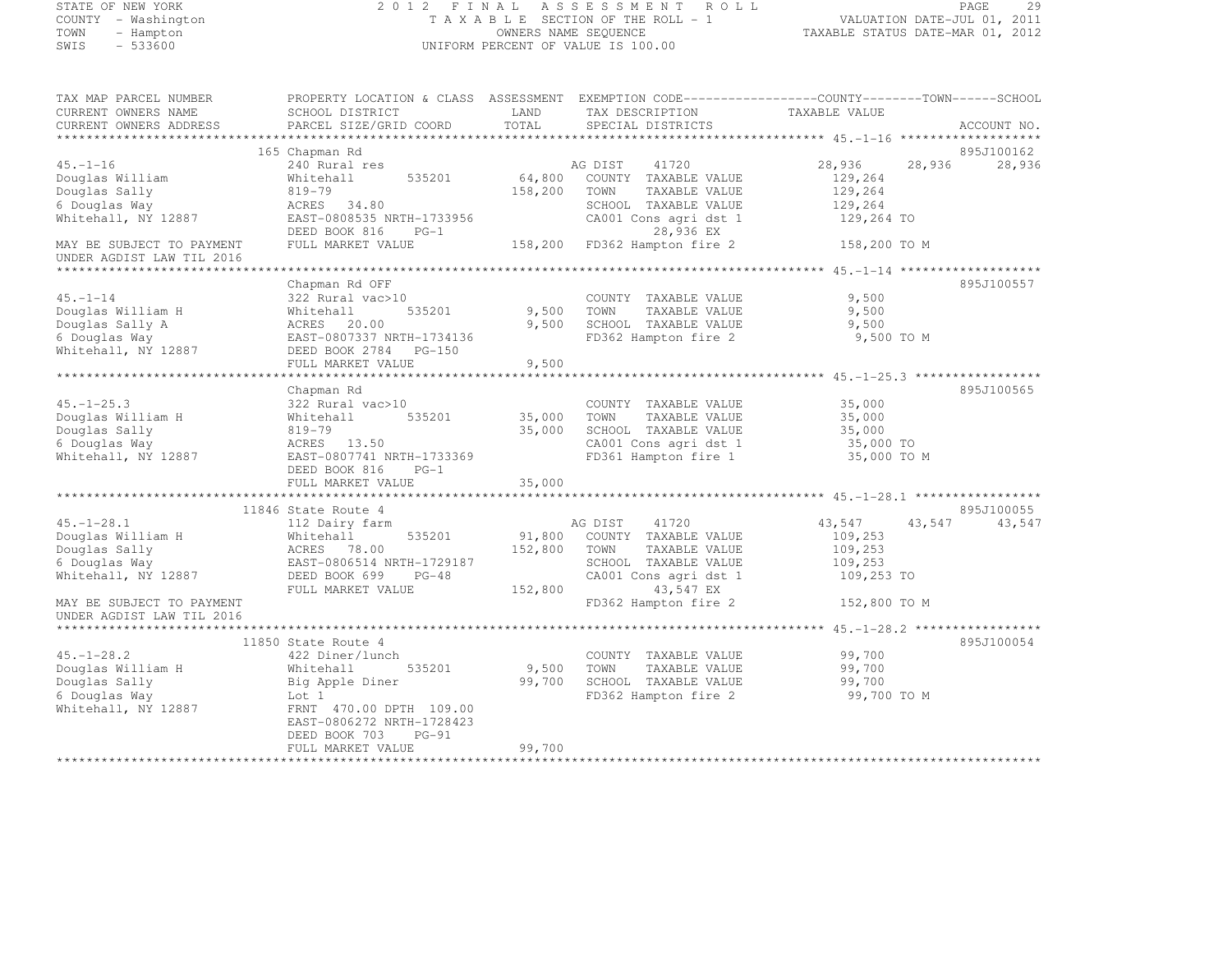|             | STATE OF NEW YORK   |  |
|-------------|---------------------|--|
|             | COUNTY - Washington |  |
| TOWN        | - Hampton           |  |
| <b>CMTC</b> | $-533600$           |  |

#### STATE OF NEW YORK 2 0 1 2 F I N A L A S S E S S M E N T R O L L PAGE <sup>30</sup> COUNTY - Washington T A X A B L E SECTION OF THE ROLL - 1 VALUATION DATE-JUL 01, 2011 TOWN - Hampton OWNERS NAME SEQUENCE TAXABLE STATUS DATE-MAR 01, 2012 SWIS - 533600 CONTROL CONTROL OF UNIFORM PERCENT OF VALUE IS 100.00

| TAX MAP PARCEL NUMBER                         | PROPERTY LOCATION & CLASS ASSESSMENT      |                          |                                      |                |          |             |
|-----------------------------------------------|-------------------------------------------|--------------------------|--------------------------------------|----------------|----------|-------------|
| CURRENT OWNERS NAME<br>CURRENT OWNERS ADDRESS | SCHOOL DISTRICT<br>PARCEL SIZE/GRID COORD | LAND<br>TOTAL            | TAX DESCRIPTION<br>SPECIAL DISTRICTS | TAXABLE VALUE  |          | ACCOUNT NO. |
|                                               |                                           |                          |                                      |                |          |             |
|                                               | 6 Douglas Way                             |                          |                                      |                |          |             |
| $45. - 1 - 28.3$                              | 220 2 Family Res                          |                          | 41834<br>STAR EN                     | $\overline{0}$ | $\Omega$ | 62,200      |
| Douglas William H                             | 535201<br>Whitehall                       | 22,100                   | COUNTY TAXABLE VALUE                 | 104,400        |          |             |
| Douglas Sally                                 | Lot 2                                     | 104,400                  | TOWN<br>TAXABLE VALUE                | 104,400        |          |             |
| 6 Douglas Way                                 | ACRES<br>1.04                             |                          | SCHOOL TAXABLE VALUE                 | 42,200         |          |             |
| Whitehall, NY 12887                           | EAST-0806514 NRTH-1728581                 |                          | FD362 Hampton fire 2                 | 104,400 TO M   |          |             |
|                                               | DEED BOOK 698<br>$PG-30$                  |                          |                                      |                |          |             |
|                                               | FULL MARKET VALUE                         | 104,400                  |                                      |                |          |             |
|                                               |                                           |                          |                                      |                |          |             |
|                                               | LOT 6&7 Taylor Pat                        |                          |                                      |                |          | 895J100053  |
| $53. - 1 - 14$                                | 910 Priv forest                           |                          | COUNTY TAXABLE VALUE                 | 38,500         |          |             |
| Douglas William H                             | 535201<br>Whitehall                       | 38,500                   | TOWN<br>TAXABLE VALUE                | 38,500         |          |             |
| Douglas Sally                                 | ACRES 85.60                               | 38,500                   | SCHOOL TAXABLE VALUE                 | 38,500         |          |             |
| 6 Douglas Way                                 | EAST-0808515 NRTH-1723886                 |                          | FD362 Hampton fire 2                 | 38,500 TO M    |          |             |
| Whitehall, NY 12887                           | DEED BOOK 699<br>$PG-48$                  |                          |                                      |                |          |             |
|                                               | FULL MARKET VALUE                         | 38,500                   |                                      |                |          |             |
|                                               |                                           |                          |                                      |                |          |             |
|                                               | 81 Hampton Heights Way                    |                          |                                      |                |          | 895J100678  |
| $80. - 1 - 28$                                | 260 Seasonal res                          |                          | COUNTY TAXABLE VALUE                 | 62,000         |          |             |
| Drain Thomas                                  | 533201<br>Granville                       | 27,500                   | TOWN<br>TAXABLE VALUE                | 62,000         |          |             |
| 42 Birch Ln                                   | ACRES<br>5.02                             | 62,000                   | SCHOOL TAXABLE VALUE                 | 62,000         |          |             |
| Kensington, CT 06037                          | EAST-0809832 NRTH-1702189                 |                          | FD361 Hampton fire 1                 | 62,000 TO M    |          |             |
|                                               | DEED BOOK 710<br>PG-107                   |                          |                                      |                |          |             |
|                                               | FULL MARKET VALUE                         | 62,000                   |                                      |                |          |             |
|                                               |                                           |                          |                                      |                |          |             |
|                                               | 1137 North Quivey Hill Ln                 |                          |                                      |                |          | 895J100545  |
| $81. - 1 - 26.2$                              | 210 1 Family Res                          |                          | STAR B<br>41854                      | $\Omega$       | $\Omega$ | 30,000      |
| Dundon Matthew                                | Granville<br>533201                       |                          | 25,300 COUNTY TAXABLE VALUE          | 56,900         |          |             |
| Dundon Samantha                               | ACRES<br>2.00                             | 56,900                   | TOWN<br>TAXABLE VALUE                | 56,900         |          |             |
| 1137 N Quivey Hill Ln                         | EAST-0818733 NRTH-1702569                 |                          | SCHOOL TAXABLE VALUE                 | 26,900         |          |             |
| Whitehall, NY 12887-3217                      | DEED BOOK 939<br>PG-247                   |                          | FD361 Hampton fire 1                 | 56,900 TO M    |          |             |
|                                               | FULL MARKET VALUE                         | 56,900<br>************** |                                      |                |          |             |
|                                               |                                           |                          |                                      |                |          |             |
| $71. - 1 - 16.2$                              | 177 Hills Pond Rd<br>270 Mfg housing      |                          | STAR B<br>41854                      | $\circ$        | $\Omega$ | 28,400      |
| Dunn Russell S Jr                             | Granville<br>533201                       | 22,200                   | COUNTY TAXABLE VALUE                 | 28,400         |          |             |
| Dunn Tami J                                   | FRNT 200.00 DPTH 230.00                   | 28,400                   | TOWN<br>TAXABLE VALUE                | 28,400         |          |             |
| 177 Hills Pond Rd                             | EAST-0815852 NRTH-1706170                 |                          | SCHOOL TAXABLE VALUE                 | $\Omega$       |          |             |
| Whitehall, NY 12887                           | DEED BOOK 2710 PG-255                     |                          | FD361 Hampton fire 1                 | 28,400 TO M    |          |             |
|                                               | FULL MARKET VALUE                         | 28,400                   |                                      |                |          |             |
|                                               |                                           |                          |                                      |                |          |             |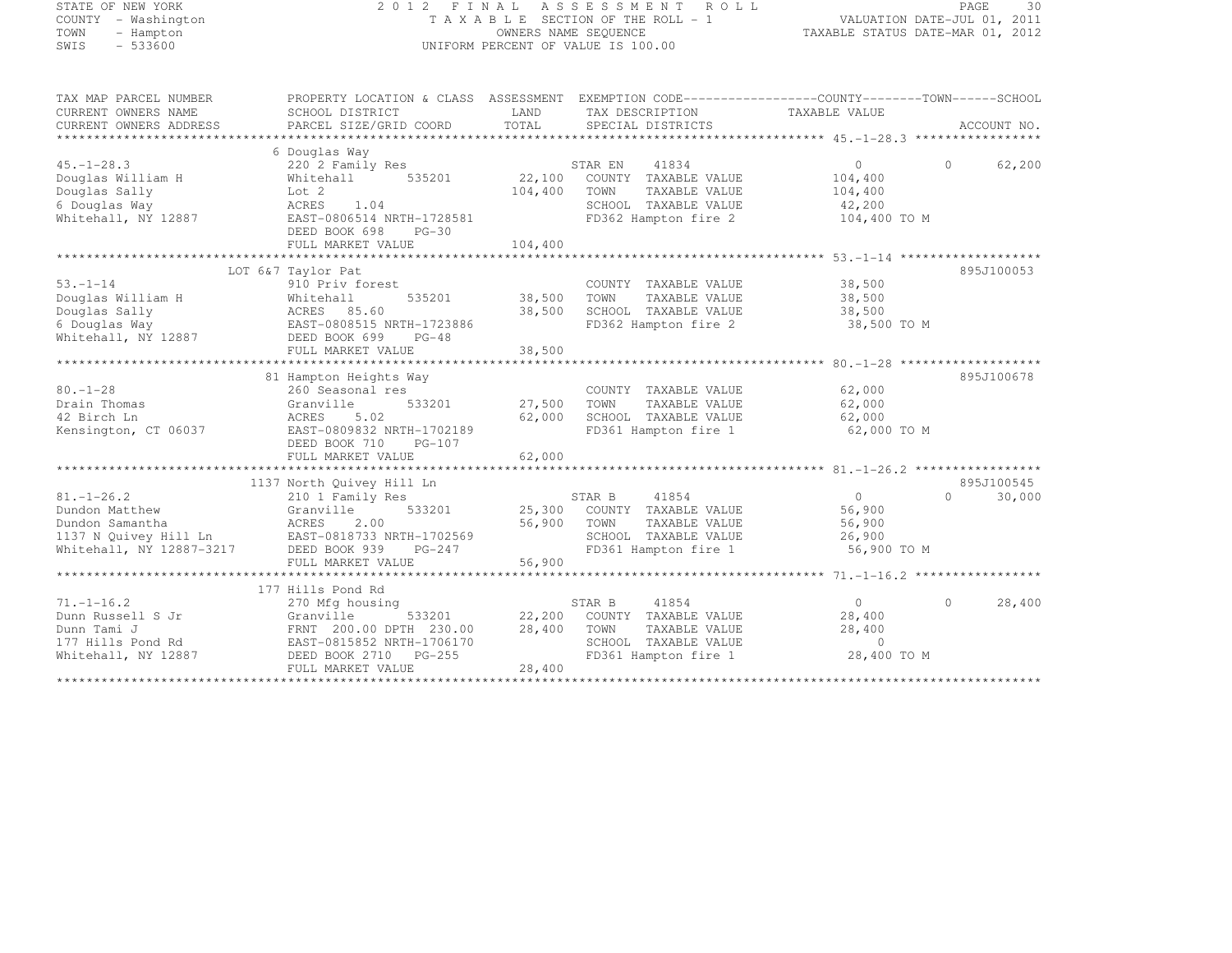### STATE OF NEW YORK 2 0 1 2 F I N A L A S S E S S M E N T R O L L PAGE <sup>31</sup> COUNTY - Washington T A X A B L E SECTION OF THE ROLL - 1 VALUATION DATE-JUL 01, 2011 TOWN - Hampton OWNERS NAME SEQUENCE TAXABLE STATUS DATE-MAR 01, 2012 SWIS - 533600 UNIFORM PERCENT OF VALUE IS 100.00

| TAX MAP PARCEL NUMBER    | PROPERTY LOCATION & CLASS ASSESSMENT EXEMPTION CODE----------------COUNTY-------TOWN-----SCHOOL |         |                             |               |                    |
|--------------------------|-------------------------------------------------------------------------------------------------|---------|-----------------------------|---------------|--------------------|
| CURRENT OWNERS NAME      | SCHOOL DISTRICT                                                                                 | LAND    | TAX DESCRIPTION             | TAXABLE VALUE |                    |
| CURRENT OWNERS ADDRESS   | PARCEL SIZE/GRID COORD                                                                          | TOTAL   | SPECIAL DISTRICTS           |               | ACCOUNT NO.        |
|                          |                                                                                                 |         |                             |               |                    |
|                          | 196 Hills Pond Rd                                                                               |         |                             |               |                    |
| $71. - 1 - 15.8$         | 210 1 Family Res                                                                                |         | STAR EN<br>41834            | $\circ$       | $\Omega$<br>62,200 |
| Dunn Russell S Sr        | 533201<br>Granville                                                                             | 23,900  | COUNTY TAXABLE VALUE        | 85,700        |                    |
| Dunn Joan E              | 1.58<br>ACRES                                                                                   | 85,700  | TAXABLE VALUE<br>TOWN       | 85,700        |                    |
| 196 Hills Pond Rd        | EAST-0816399 NRTH-1706318                                                                       |         | SCHOOL TAXABLE VALUE        | 23,500        |                    |
| PO Box 175               | DEED BOOK 2837 PG-274                                                                           |         | FD361 Hampton fire 1        | 85,700 TO M   |                    |
| Hampton, NY 12837        | FULL MARKET VALUE                                                                               | 85,700  |                             |               |                    |
|                          |                                                                                                 |         |                             |               |                    |
|                          | 1093 North Quivey Hill Ln                                                                       |         |                             |               | 895J100429         |
| $81. - 1 - 22$           | 210 1 Family Res                                                                                |         | COUNTY TAXABLE VALUE        | 124,600       |                    |
| Dupuis Racheal           | Granville<br>533201                                                                             | 31,800  | TAXABLE VALUE<br>TOWN       | 124,600       |                    |
| Dupuis Paul              | ACRES<br>4.00                                                                                   | 124,600 | SCHOOL TAXABLE VALUE        | 124,600       |                    |
|                          | 1093 North Quivey Hill Ln EAST-0818662 NRTH-1701695                                             |         | FD361 Hampton fire 1        | 124,600 TO M  |                    |
| Hampton, NY 12837        | DEED BOOK 3055 PG-129                                                                           |         |                             |               |                    |
|                          | FULL MARKET VALUE                                                                               | 124,600 |                             |               |                    |
|                          |                                                                                                 |         |                             |               |                    |
|                          | State Route 22A OFF                                                                             |         |                             |               | 895J100029         |
| $72. - 2 - 8$            | 314 Rural vac<10                                                                                |         | COUNTY TAXABLE VALUE        | 14,500        |                    |
| Durant Herve S           | 533201<br>Granville                                                                             | 14,500  | TOWN<br>TAXABLE VALUE       | 14,500        |                    |
| 103-20 217 Ln            | ACRES<br>6.50                                                                                   | 14,500  | SCHOOL TAXABLE VALUE        | 14,500        |                    |
| Queens Village, NY 11429 | EAST-0824186 NRTH-1710701                                                                       |         | FD361 Hampton fire 1        | 14,500 TO M   |                    |
|                          | DEED BOOK 2589 PG-262                                                                           |         |                             |               |                    |
|                          | FULL MARKET VALUE                                                                               | 14,500  |                             |               |                    |
|                          |                                                                                                 |         |                             |               |                    |
|                          | Hickey Rd OFF                                                                                   |         |                             |               | 895J100629         |
| $62 - 1 - 2$             | 910 Priv forest                                                                                 |         | COUNTY TAXABLE VALUE        | 12,000        |                    |
| Durfee Seth              | 533201<br>Granville                                                                             | 12,000  | TOWN<br>TAXABLE VALUE       | 12,000        |                    |
| Durfee Grace Cuomo       | 26.76<br>ACRES                                                                                  | 12,000  | SCHOOL TAXABLE VALUE        | 12,000        |                    |
| PO Box 124               | EAST-0809900 NRTH-1719665                                                                       |         | FD361 Hampton fire 1        | 12,000 TO M   |                    |
| Fair Haven, VT 05743     | DEED BOOK 3055<br>PG-251                                                                        |         |                             |               |                    |
|                          | FULL MARKET VALUE                                                                               | 12,000  |                             |               |                    |
|                          |                                                                                                 |         |                             |               |                    |
|                          | 183 Wicked Hollow Way                                                                           |         |                             |               | 895J100630         |
| $62 - 1 - 3$             | 240 Rural res                                                                                   |         | 41854<br>STAR B             | $\circ$       | $\cap$<br>30,000   |
| Durfee Seth              | Granville<br>533201                                                                             |         | 39,600 COUNTY TAXABLE VALUE | 134,600       |                    |
| 183 Wicked Hollow Way    | ACRES<br>27.27                                                                                  | 134,600 | TOWN<br>TAXABLE VALUE       | 134,600       |                    |
| Hampton, NY 12837        | EAST-0810834 NRTH-1719735                                                                       |         | SCHOOL TAXABLE VALUE        | 104,600       |                    |
|                          | DEED BOOK 876<br>PG-247                                                                         |         | FD361 Hampton fire 1        | 134,600 TO M  |                    |
|                          | FULL MARKET VALUE                                                                               | 134,600 |                             |               |                    |
|                          |                                                                                                 |         |                             |               |                    |
|                          | 3187 State Route 22A                                                                            |         |                             |               |                    |
| $54. - 1 - 14.4$         | 210 1 Family Res                                                                                |         | STAR B<br>41854             | $\circ$       | 30,000<br>$\Omega$ |
| Durham Joanne M          | 533201<br>Granville                                                                             | 23,300  | COUNTY TAXABLE VALUE        | 112,800       |                    |
| 3187 State Route 22A     | ACRES<br>1.30                                                                                   | 112,800 | TOWN<br>TAXABLE VALUE       | 112,800       |                    |
| Hampton, NY 12837        | EAST-0819598 NRTH-1724547                                                                       |         | SCHOOL TAXABLE VALUE        | 82,800        |                    |
|                          | DEED BOOK 3058<br>PG-187                                                                        |         | FD361 Hampton fire 1        | 112,800 TO M  |                    |
|                          | FULL MARKET VALUE                                                                               | 112,800 |                             |               |                    |
|                          |                                                                                                 |         |                             |               |                    |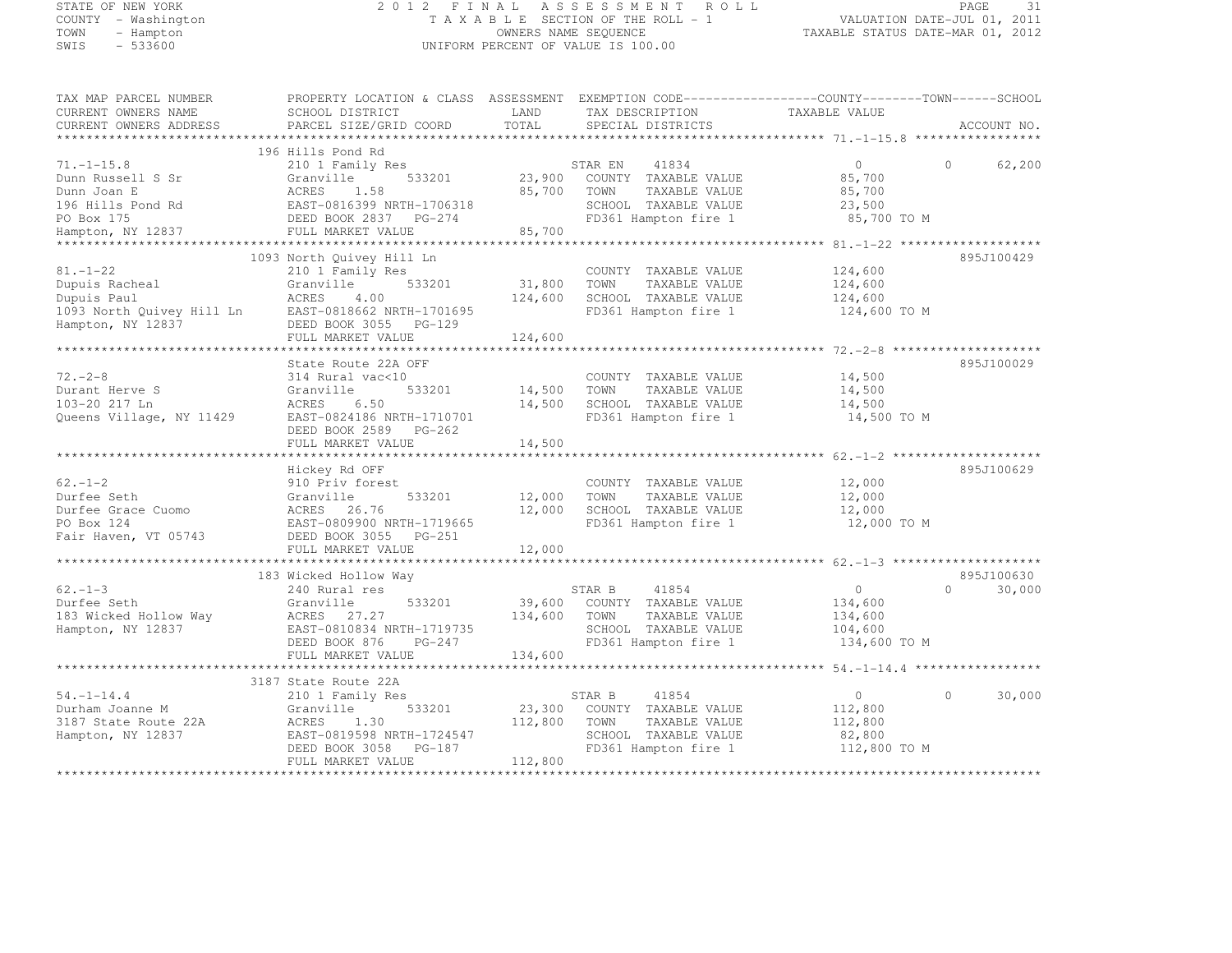# STATE OF NEW YORK 2 0 1 2 F I N A L A S S E S S M E N T R O L L PAGE <sup>32</sup> COUNTY - Washington T A X A B L E SECTION OF THE ROLL - 1 VALUATION DATE-JUL 01, 2011 TOWN - Hampton OWNERS NAME SEQUENCE TAXABLE STATUS DATE-MAR 01, 2012 SWIS - 533600 UNIFORM PERCENT OF VALUE IS 100.00

| TAX MAP PARCEL NUMBER     | PROPERTY LOCATION & CLASS ASSESSMENT EXEMPTION CODE---------------COUNTY-------TOWN------SCHOOL |               |                                         |                |                        |
|---------------------------|-------------------------------------------------------------------------------------------------|---------------|-----------------------------------------|----------------|------------------------|
| CURRENT OWNERS NAME       | SCHOOL DISTRICT                                                                                 | LAND          | TAX DESCRIPTION                         | TAXABLE VALUE  |                        |
| CURRENT OWNERS ADDRESS    | PARCEL SIZE/GRID COORD                                                                          | TOTAL         | SPECIAL DISTRICTS                       |                | ACCOUNT NO.            |
|                           |                                                                                                 |               |                                         |                |                        |
|                           | State Route 22A                                                                                 |               |                                         |                |                        |
| $54. - 1 - 14.7$          | 322 Rural vac>10                                                                                |               | COUNTY TAXABLE VALUE                    | 7,000          |                        |
| Durham Joanne M           | Granville<br>533201                                                                             | 7,000         | TOWN<br>TAXABLE VALUE                   | 7,000          |                        |
| 3187 State Route 22A      | Filed Subdy 12166                                                                               | 7,000         | SCHOOL TAXABLE VALUE                    | 7,000          |                        |
| Hampton, NY 12837         | ACRES 15.50                                                                                     |               | CA001 Cons agri dst 1                   | 7,000 TO       |                        |
|                           | EAST-0819287 NRTH-1724617                                                                       |               | FD361 Hampton fire 1                    | 7,000 TO M     |                        |
|                           |                                                                                                 |               |                                         |                |                        |
|                           | DEED BOOK 3058 PG-187                                                                           |               |                                         |                |                        |
|                           | FULL MARKET VALUE                                                                               | 7,000         |                                         |                |                        |
|                           |                                                                                                 |               |                                         |                |                        |
|                           | State Route 22A                                                                                 |               |                                         |                | 895J100141             |
| $54. -1 - 14.1$           | 323 Vacant rural                                                                                |               | AG DIST<br>41720                        | 1,633          | 1,633<br>1,633         |
| Durham Joseph A           | Granville                                                                                       | 533201 71,300 | COUNTY TAXABLE VALUE                    | 69,667         |                        |
| 1 Krall Rd                | sub div lot 2                                                                                   | 71,300        | TOWN<br>TAXABLE VALUE                   | 69,667         |                        |
| Hampton, NY 12837         | ACRES 158.40                                                                                    |               | SCHOOL TAXABLE VALUE                    | 69,667         |                        |
|                           | EAST-0818236 NRTH-1725621                                                                       |               | CA001 Cons agri dst 1                   | 69,667 TO      |                        |
| MAY BE SUBJECT TO PAYMENT | DEED BOOK 867 PG-65                                                                             |               | 1,633 EX                                |                |                        |
| UNDER AGDIST LAW TIL 2016 | FULL MARKET VALUE                                                                               |               | 71,300 FD361 Hampton fire 1 71,300 TO M |                |                        |
|                           |                                                                                                 |               |                                         |                |                        |
|                           | 64 Lemayville Way                                                                               |               |                                         |                | 895J101794             |
| $38. - 1 - 2.6$           | 210 1 Family Res                                                                                |               | COUNTY TAXABLE VALUE                    | 152,500        |                        |
| Echevarris Dulcidio Jr    | 535201<br>Whitehall                                                                             | 36,400        | TOWN<br>TAXABLE VALUE                   | 152,500        |                        |
| Echevarris Barbara        | ACRES 6.42                                                                                      | 152,500       | SCHOOL TAXABLE VALUE                    | 152,500        |                        |
| 56 Park Rd                | EAST-0805328 NRTH-1743386                                                                       |               | FD362 Hampton fire 2                    | 152,500 TO M   |                        |
| Oxford, CT 06483          | DEED BOOK 603<br>$PG-340$                                                                       |               |                                         |                |                        |
|                           | FULL MARKET VALUE                                                                               | 152,500       |                                         |                |                        |
|                           |                                                                                                 |               |                                         |                |                        |
|                           |                                                                                                 |               |                                         |                |                        |
| $62. - 1 - 13$            | 73 Wicked Hollow Way                                                                            |               |                                         |                | 895J101716<br>$\Omega$ |
|                           | 210 1 Family Res                                                                                |               | 41854<br>STAR B                         | $\overline{0}$ | 30,000                 |
| Edwards Edward            | 533201<br>Granville                                                                             | 28,500        | COUNTY TAXABLE VALUE                    | 89,100         |                        |
| 73 Wicked Hollow Way      | ACRES 5.05<br>ددد ACRES<br>EAST-0812982 NRTH-1719833                                            | 89,100        | TOWN<br>TAXABLE VALUE                   | 89,100         |                        |
| Hampton, NY 12837         |                                                                                                 |               | SCHOOL TAXABLE VALUE                    | 59,100         |                        |
|                           | DEED BOOK 918<br>PG-167                                                                         |               | FD361 Hampton fire 1                    | 89,100 TO M    |                        |
|                           | FULL MARKET VALUE                                                                               | 89,100        |                                         |                |                        |
|                           |                                                                                                 |               |                                         |                |                        |
|                           | 28 Ouiet Way                                                                                    |               |                                         |                | 895J100641             |
| $62 - 1 - 34$             | 322 Rural vac>10                                                                                |               | COUNTY TAXABLE VALUE                    | 5,500          |                        |
| Edwards Edward            | 533201<br>Granville                                                                             | 5,500         | TAXABLE VALUE<br>TOWN                   | 5,500          |                        |
| 73 Wicked Hollow Way      | ACRES 11.23                                                                                     | 5,500         | SCHOOL TAXABLE VALUE                    | 5,500          |                        |
| Hampton, NY 12837         | EAST-0811419 NRTH-1717353                                                                       |               | FD361 Hampton fire 1                    | 5,500 TO M     |                        |
|                           | DEED BOOK 918<br>$PG-163$                                                                       |               |                                         |                |                        |
|                           | FULL MARKET VALUE                                                                               | 5,500         |                                         |                |                        |
|                           |                                                                                                 |               |                                         |                |                        |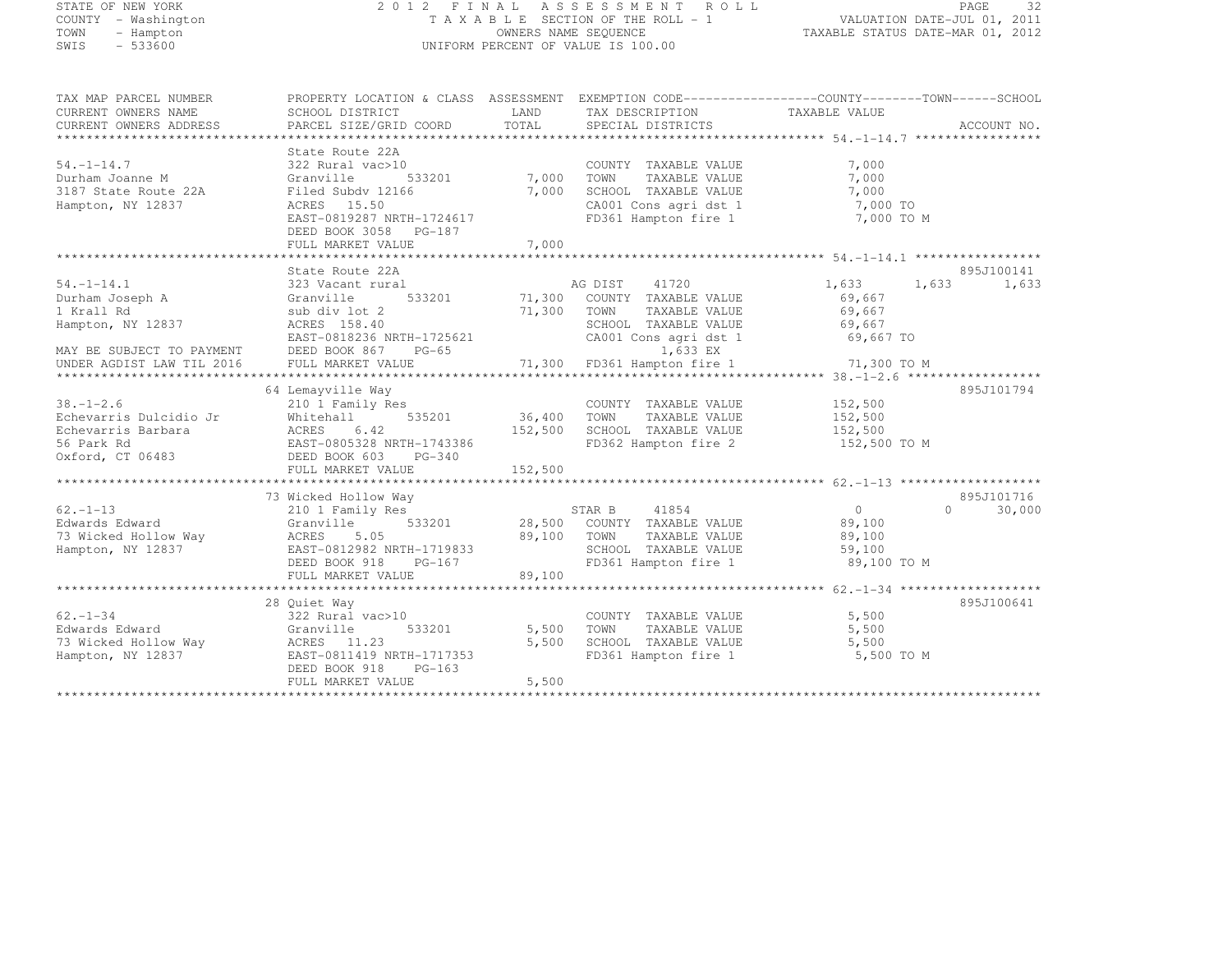| STATE OF NEW YORK |  |                     |  |
|-------------------|--|---------------------|--|
|                   |  | COUNTY - Washington |  |
| TOWN              |  | - Hampton           |  |
| SMTS              |  | $-533600$           |  |

#### STATE OF NEW YORK 2 0 1 2 F I N A L A S S E S S M E N T R O L L PAGE <sup>33</sup> COUNTY - Washington T A X A B L E SECTION OF THE ROLL - 1 VALUATION DATE-JUL 01, 2011 TOWN - Hampton OWNERS NAME SEQUENCE TAXABLE STATUS DATE-MAR 01, 2012 SWIS - 533600 UNIFORM PERCENT OF VALUE IS 100.00

| TAX MAP PARCEL NUMBER<br>CURRENT OWNERS NAME | PROPERTY LOCATION & CLASS ASSESSMENT EXEMPTION CODE-----------------COUNTY-------TOWN------SCHOOL<br>SCHOOL DISTRICT | LAND    | TAX DESCRIPTION                                | TAXABLE VALUE     |                     |
|----------------------------------------------|----------------------------------------------------------------------------------------------------------------------|---------|------------------------------------------------|-------------------|---------------------|
| CURRENT OWNERS ADDRESS                       | PARCEL SIZE/GRID COORD                                                                                               | TOTAL   | SPECIAL DISTRICTS                              |                   | ACCOUNT NO.         |
|                                              |                                                                                                                      |         |                                                |                   |                     |
|                                              | 1018 West Way                                                                                                        |         |                                                |                   | 895J100278          |
| $71.4 - 2 - 18$                              | 210 1 Family Res - WTRFNT                                                                                            |         | 41854<br>STAR B                                | $0 \qquad \qquad$ | 30,000<br>$\bigcap$ |
| Edwards Thomas M ETAL                        | 533201<br>Granville                                                                                                  |         | 13,500 COUNTY TAXABLE VALUE                    | 116,300           |                     |
| ATT Gail Dennison                            | LOT 1B                                                                                                               | 116,300 | TOWN<br>TAXABLE VALUE                          | 116,300           |                     |
| 247 South Rd                                 | 688/193                                                                                                              |         | SCHOOL TAXABLE VALUE                           | 86,300            |                     |
| PO Box 43                                    | $71. - 2 - 18$                                                                                                       |         | FD361 Hampton fire 1                           | 116,300 TO M      |                     |
| Hampton, NY 12837                            | FRNT 100.00 DPTH 187.00                                                                                              |         |                                                |                   |                     |
|                                              | EAST-0816085 NRTH-1706890                                                                                            |         |                                                |                   |                     |
|                                              | DEED BOOK 918<br>$PG-170$                                                                                            | 116,300 |                                                |                   |                     |
|                                              | FULL MARKET VALUE                                                                                                    |         |                                                |                   |                     |
|                                              | South Rd                                                                                                             |         |                                                |                   | 895J100067          |
| $72. - 1 - 15$                               | 720 Mine/quarry                                                                                                      |         | COUNTY TAXABLE VALUE                           | 6,800             |                     |
| Evergreen Quarries LLC                       | 533201<br>Granville                                                                                                  | 6,800   | TOWN<br>TAXABLE VALUE                          | 6,800             |                     |
| 68 E Potter St                               | ACRES 7.81                                                                                                           | 6,800   | SCHOOL TAXABLE VALUE                           | 6,800             |                     |
| Granville, NY 12832                          | EAST-0820565 NRTH-1707639                                                                                            |         | FD361 Hampton fire 1                           | 6,800 TO M        |                     |
|                                              | DEED BOOK 2337 PG-16                                                                                                 |         |                                                |                   |                     |
|                                              | FULL MARKET VALUE                                                                                                    | 6,800   |                                                |                   |                     |
|                                              |                                                                                                                      |         |                                                |                   |                     |
|                                              | State Route 22A OFF                                                                                                  |         |                                                |                   | 895J100230          |
| $72. - 2 - 15$                               | 720 Mine/quarry                                                                                                      |         | COUNTY TAXABLE VALUE                           | 6,000             |                     |
| Evergreen Quarries LLC                       | 533201<br>Granville                                                                                                  | 6,000   | TAXABLE VALUE<br>TOWN                          | 6,000             |                     |
| 68 E Potter Ave                              | ACRES<br>5.96                                                                                                        | 6,000   | SCHOOL TAXABLE VALUE                           | 6,000             |                     |
| Granville, NY 12832                          | EAST-0820812 NRTH-1707252                                                                                            |         | FD361 Hampton fire 1                           | 6,000 TO M        |                     |
|                                              | DEED BOOK 2337 PG-16                                                                                                 |         |                                                |                   |                     |
|                                              | FULL MARKET VALUE                                                                                                    | 6,000   |                                                |                   |                     |
|                                              |                                                                                                                      |         |                                                |                   |                     |
|                                              | Hills Pond Rd                                                                                                        |         |                                                |                   | 895J101801          |
| $71, -1 - 14.61$                             | 314 Rural vac<10 - WTRFNT                                                                                            |         | COUNTY TAXABLE VALUE                           | 38,000            |                     |
| Fallon Kathleen A                            | Granville<br>533201                                                                                                  |         | 38,000 TOWN<br>TAXABLE VALUE                   | 38,000            |                     |
| PO Box 305                                   | ACRES<br>7.81                                                                                                        | 38,000  | SCHOOL TAXABLE VALUE                           | 38,000            |                     |
| S Lyme, CT 06376-0305                        | EAST-0815295 NRTH-1709234                                                                                            |         | FD361 Hampton fire 1                           | 38,000 TO M       |                     |
|                                              | DEED BOOK 832<br>PG-291<br>FULL MARKET VALUE                                                                         | 38,000  |                                                |                   |                     |
|                                              |                                                                                                                      |         |                                                |                   |                     |
|                                              | 44 Hickey Rd                                                                                                         |         |                                                |                   | 895J100007          |
| $62. - 1 - 27$                               | 240 Rural res                                                                                                        |         | COUNTY TAXABLE VALUE                           | 246,000           |                     |
| Farris Nolan                                 | 533201<br>Granville                                                                                                  | 80,400  | TAXABLE VALUE<br>TOWN                          | 246,000           |                     |
| 635 Garden St 4                              | ACRES 50.10                                                                                                          | 246,000 | SCHOOL TAXABLE VALUE                           | 246,000           |                     |
| Hoboken, NJ 07030                            | EAST-0814246 NRTH-1714668                                                                                            |         | CA001 Cons agri dst 1<br>CA001 Cons agri dst 1 | 246,000 TO        |                     |
|                                              | DEED BOOK 2463 PG-148                                                                                                |         | FD361 Hampton fire 1                           | 246,000 TO M      |                     |
|                                              | FULL MARKET VALUE                                                                                                    | 246,000 |                                                |                   |                     |
|                                              |                                                                                                                      |         |                                                |                   |                     |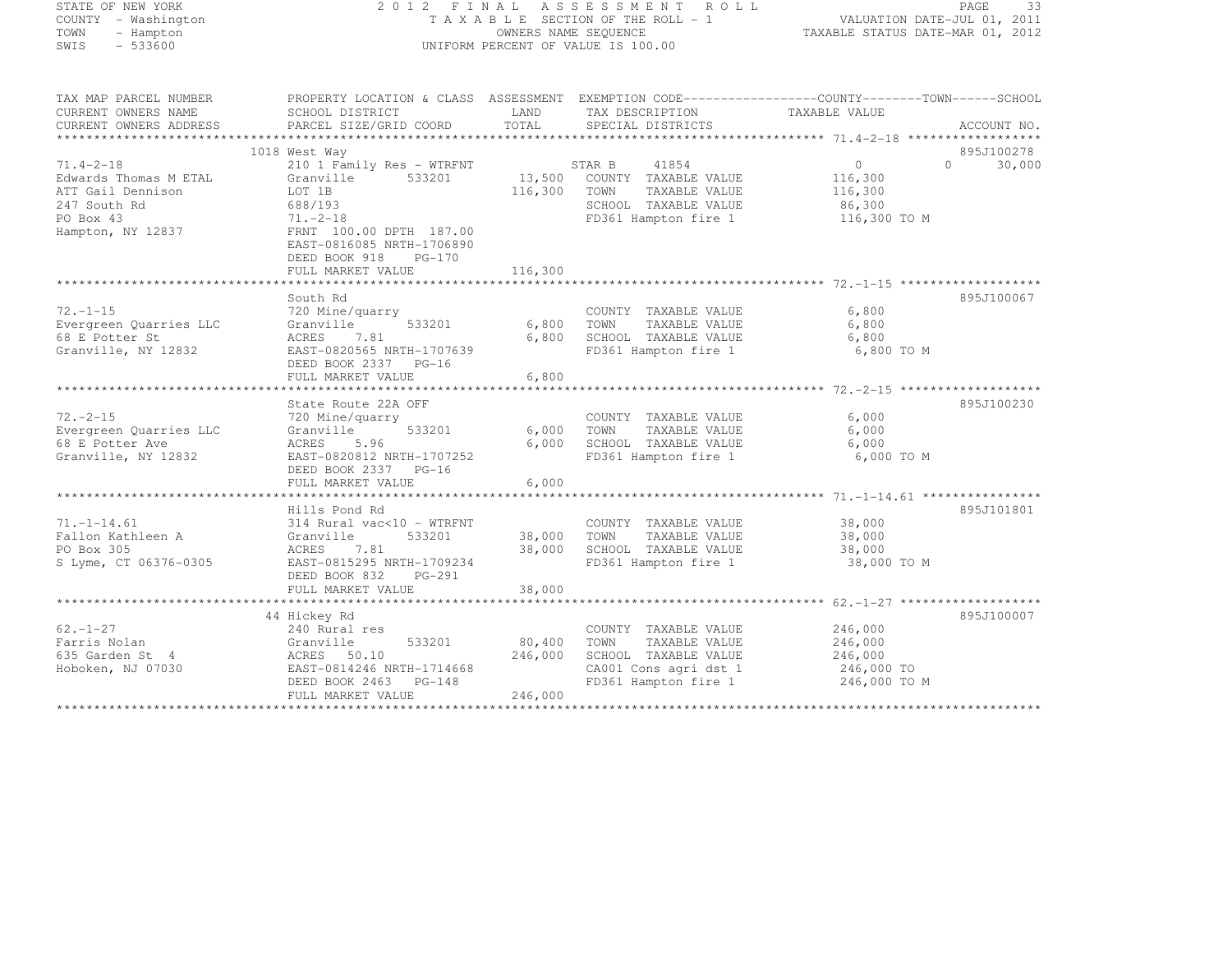# STATE OF NEW YORK 2 0 1 2 F I N A L A S S E S S M E N T R O L L PAGE <sup>34</sup> COUNTY - Washington T A X A B L E SECTION OF THE ROLL - 1 VALUATION DATE-JUL 01, 2011 TOWN - Hampton OWNERS NAME SEQUENCE TAXABLE STATUS DATE-MAR 01, 2012 SWIS - 533600 UNIFORM PERCENT OF VALUE IS 100.00

| TAX MAP PARCEL NUMBER  | PROPERTY LOCATION & CLASS ASSESSMENT |         | EXEMPTION CODE-----------------COUNTY--------TOWN-----SCHOOL |                |                        |
|------------------------|--------------------------------------|---------|--------------------------------------------------------------|----------------|------------------------|
| CURRENT OWNERS NAME    | SCHOOL DISTRICT                      | LAND    | TAX DESCRIPTION                                              | TAXABLE VALUE  |                        |
| CURRENT OWNERS ADDRESS | PARCEL SIZE/GRID COORD               | TOTAL   | SPECIAL DISTRICTS                                            |                | ACCOUNT NO.            |
|                        |                                      |         |                                                              |                |                        |
|                        | Vladyka Woods Rd                     |         |                                                              |                | 895J100624             |
| $38. - 1 - 12.2$       | 322 Rural vac>10                     |         | COUNTY TAXABLE VALUE                                         | 30,000         |                        |
| Fenton Donald J        | Whitehall<br>535201                  | 30,000  | TOWN<br>TAXABLE VALUE                                        | 30,000         |                        |
| Fenton Tiffany L       | ACRES 18.27                          | 30,000  | SCHOOL TAXABLE VALUE                                         | 30,000         |                        |
| 32 Vladyka Woods Rd    | EAST-0806713 NRTH-1738931            |         | FD362 Hampton fire 2                                         | 30,000 TO M    |                        |
| Whitehall, NY 12887    | DEED BOOK 916<br>$PG-113$            |         |                                                              |                |                        |
| ******************     | FULL MARKET VALUE                    | 30,000  |                                                              |                |                        |
|                        |                                      |         |                                                              |                |                        |
| $53. - 1 - 7.13$       | 271 Hickey Rd                        |         | 41854                                                        | $\circ$        | 895J100662<br>$\Omega$ |
|                        | 210 1 Family Res                     |         | STAR B                                                       |                | 30,000                 |
| Ferquson Dauna         | Granville<br>533201                  | 35,400  | COUNTY TAXABLE VALUE                                         | 148,600        |                        |
| 271 Hickey Rd          | ACRES<br>5.44                        | 148,600 | TOWN<br>TAXABLE VALUE                                        | 148,600        |                        |
| Hampton, NY 12837      | EAST-0814243 NRTH-1720113            |         | SCHOOL TAXABLE VALUE                                         | 118,600        |                        |
|                        | DEED BOOK 955<br>PG-284              |         | FD361 Hampton fire 1                                         | 148,600 TO M   |                        |
|                        | FULL MARKET VALUE                    | 148,600 |                                                              |                |                        |
|                        |                                      |         |                                                              |                |                        |
|                        | 2177 State Route 22A                 |         |                                                              |                | 895J100068             |
| $81. - 2 - 17$         | 210 1 Family Res                     |         | COUNTY TAXABLE VALUE                                         | 45,900         |                        |
| Ferquson Edward LE     | Granville<br>533201                  | 16,800  | TOWN<br>TAXABLE VALUE                                        | 45,900         |                        |
| Ferquson Frank D       | FRNT 190.00 DPTH 120.00              | 45,900  | SCHOOL TAXABLE VALUE                                         | 45,900         |                        |
| 2193 State Route 22A   | EAST-0822890 NRTH-1702281            |         | FD361 Hampton fire 1                                         | 45,900 TO M    |                        |
| Hampton, NY 12837      | DEED BOOK 760<br>$PG-335$            |         |                                                              |                |                        |
|                        | FULL MARKET VALUE                    | 45,900  |                                                              |                |                        |
|                        |                                      |         |                                                              |                |                        |
|                        | State Route 22A                      |         |                                                              |                | 895J100065             |
| $81. - 2 - 15$         | 311 Res vac land                     |         | COUNTY TAXABLE VALUE                                         | 2,500          |                        |
| Ferquson Franklin D    | Granville<br>533201                  | 2,500   | TOWN<br>TAXABLE VALUE                                        | 2,500          |                        |
| Ferquson Harriet       | 564/350                              | 2,500   | SCHOOL TAXABLE VALUE                                         | 2,500          |                        |
| 2193 State Route 22A   | FRNT 54.00 DPTH 126.00               |         | FD361 Hampton fire 1                                         | 2,500 TO M     |                        |
| Hampton, NY 12837      | EAST-0822927 NRTH-1702465            |         |                                                              |                |                        |
|                        | DEED BOOK 477<br>PG-768              |         |                                                              |                |                        |
|                        | FULL MARKET VALUE                    | 2,500   |                                                              |                |                        |
|                        |                                      |         |                                                              |                |                        |
|                        | 2193 State Route 22A                 |         |                                                              |                | 895J100409             |
| $81. - 2 - 16$         | 210 1 Family Res                     |         | STAR B<br>41854                                              | $\overline{0}$ | $\bigcap$<br>30,000    |
| Ferguson Jeffrey       | 533201<br>Granville                  | 8,400   | COUNTY TAXABLE VALUE                                         | 76,900         |                        |
| 2193 State Route 22A   | FRNT 67.00 DPTH 126.00               | 76,900  | TOWN<br>TAXABLE VALUE                                        | 76,900         |                        |
| Hampton, NY 12837      | EAST-0822915 NRTH-1702409            |         | SCHOOL TAXABLE VALUE                                         | 46,900         |                        |
|                        | DEED BOOK 2869 PG-300                |         | FD361 Hampton fire 1                                         | 76,900 TO M    |                        |
|                        | FULL MARKET VALUE                    | 76,900  |                                                              |                |                        |
|                        |                                      |         |                                                              |                |                        |
|                        | 2167 State Route 22A                 |         |                                                              |                | 895J101740             |
| $81, -2 - 17, 1$       | 270 Mfg housing                      |         | COUNTY TAXABLE VALUE                                         | 18,400         |                        |
| Ferquson Thorn         | Granville<br>533201                  | 15,400  | TAXABLE VALUE<br>TOWN                                        | 18,400         |                        |
| 6806 State Route 22    | FRNT 179.00 DPTH 110.00              | 18,400  | SCHOOL TAXABLE VALUE                                         | 18,400         |                        |
| Salem, NY 12865        | EAST-0822850 NRTH-1702082            |         | FD361 Hampton fire 1                                         | 18,400 TO M    |                        |
|                        | DEED BOOK 3059 PG-119                |         |                                                              |                |                        |
|                        | FULL MARKET VALUE                    | 18,400  |                                                              |                |                        |
|                        |                                      |         |                                                              |                |                        |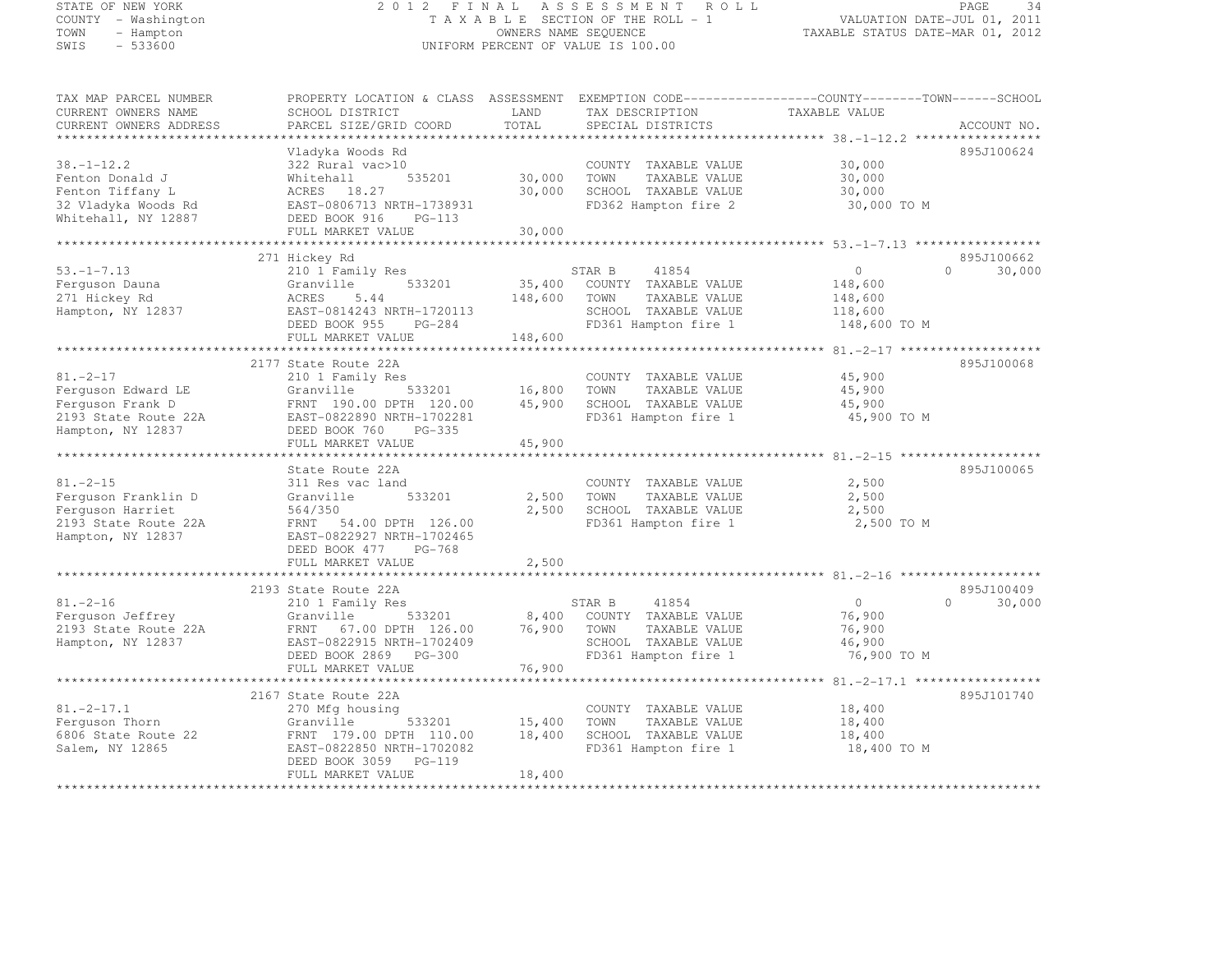| STATE OF NEW YORK   |  |           |
|---------------------|--|-----------|
| COUNTY - Washington |  |           |
| TOWN                |  | - Hampton |
| SMTS                |  | $-533600$ |

# STATE OF NEW YORK 2 0 1 2 F I N A L A S S E S S M E N T R O L L PAGE <sup>35</sup> COUNTY - Washington T A X A B L E SECTION OF THE ROLL - 1 VALUATION DATE-JUL 01, 2011 TOWN - Hampton OWNERS NAME SEQUENCE TAXABLE STATUS DATE-MAR 01, 2012 SWIS - 533600 UNIFORM PERCENT OF VALUE IS 100.00

TAX MAP PARCEL NUMBER PROPERTY LOCATION & CLASS ASSESSMENT EXEMPTION CODE------------------COUNTY--------TOWN------SCHOOL

| CURRENT OWNERS NAME    | SCHOOL DISTRICT           | LAND    | TAX DESCRIPTION             | TAXABLE VALUE  |                    |
|------------------------|---------------------------|---------|-----------------------------|----------------|--------------------|
| CURRENT OWNERS ADDRESS | PARCEL SIZE/GRID COORD    | TOTAL   | SPECIAL DISTRICTS           |                | ACCOUNT NO.        |
|                        |                           |         |                             |                |                    |
|                        | 2195 State Route 22A      |         |                             |                |                    |
| $81. -2 - 15.1$        | 210 1 Family Res          |         | STAR B<br>41854             | $\overline{0}$ | $\Omega$<br>30,000 |
| Ferquson Wayne         | Granville<br>533201       |         | 7,000 COUNTY TAXABLE VALUE  | 55,900         |                    |
| 2193 State Route 22A   | FRNT 60.00 DPTH 116.00    | 55,900  | TOWN<br>TAXABLE VALUE       | 55,900         |                    |
| Hampton, NY 12837      | EAST-0822937 NRTH-1702517 |         | SCHOOL TAXABLE VALUE        | 25,900         |                    |
|                        | DEED BOOK 957<br>PG-218   |         | FD361 Hampton fire 1        | 55,900 TO M    |                    |
|                        | FULL MARKET VALUE         | 55,900  |                             |                |                    |
|                        |                           |         |                             |                |                    |
|                        | 1393 Carvers Falls Ln     |         |                             |                | 895J101810         |
| $31. - 1 - 4.1$        | 270 Mfg housing           |         | STAR B<br>41854             | $\overline{0}$ | 30,000<br>$\Omega$ |
| Fiorino Frank J        | Whitehall<br>535201       | 22,300  | COUNTY TAXABLE VALUE        | 55,000         |                    |
| Fiorino Gina M         | ACRES 1.10                | 55,000  | TOWN<br>TAXABLE VALUE       | 55,000         |                    |
| 1393 Carvers Falls Ln  | EAST-0808164 NRTH-1746193 |         | SCHOOL TAXABLE VALUE        | 25,000         |                    |
| Whitehall, NY 12887    | DEED BOOK 623<br>PG-307   |         | FD362 Hampton fire 2        | 55,000 TO M    |                    |
|                        | FULL MARKET VALUE         | 55,000  |                             |                |                    |
|                        |                           |         |                             |                |                    |
|                        | Vladyka Woods Rd OFF      |         |                             |                | 895J100062         |
| $38. - 1 - 19$         | 322 Rural vac>10          |         | COUNTY TAXABLE VALUE        | 6,500          |                    |
| Fish Scott             | 535201<br>Whitehall       | 6,500   | TOWN<br>TAXABLE VALUE       | 6,500          |                    |
| 69 Vladyka Woods Rd    | ACRES 13.50               | 6,500   | SCHOOL TAXABLE VALUE        | 6,500          |                    |
| Whitehall, NY 12887    | EAST-0804771 NRTH-1738355 |         | FD362 Hampton fire 2        | 6,500 TO M     |                    |
|                        | DEED BOOK 1867 PG-176     |         |                             |                |                    |
|                        | FULL MARKET VALUE         | 6,500   |                             |                |                    |
|                        |                           |         |                             |                |                    |
|                        | 69 Vladyka Woods Rd       |         |                             |                | 895J100164         |
| $38. - 1 - 12.1$       | 240 Rural res             |         | STAR B<br>41854             | $\overline{0}$ | $\cap$<br>30,000   |
| Fish Scott D           | Whitehall<br>535201       |         | 64,700 COUNTY TAXABLE VALUE | 198,500        |                    |
| Fish Sheri M           | ACRES 34.70               | 198,500 | TOWN<br>TAXABLE VALUE       | 198,500        |                    |
| 69 Vladyka Woods Rd    | EAST-0805343 NRTH-1738727 |         | SCHOOL TAXABLE VALUE        | 168,500        |                    |
|                        | DEED BOOK 844<br>$PG-32$  |         | FD362 Hampton fire 2        |                |                    |
| Whitehall, NY 12887    | FULL MARKET VALUE         | 198,500 |                             | 198,500 TO M   |                    |
|                        |                           |         |                             |                |                    |
|                        |                           |         |                             |                |                    |
|                        | Carlton Rd                |         |                             |                | 895J101809         |
| $45. - 1 - 5.2$        | 314 Rural vac<10          |         | COUNTY TAXABLE VALUE        | 22,500         |                    |
| Flood Diane G          | Whitehall<br>535201       | 22,500  | TOWN<br>TAXABLE VALUE       | 22,500         |                    |
| 1562 Carlton Rd        | Lot 1 Carlton Woods Sub   | 22,500  | SCHOOL TAXABLE VALUE        | 22,500         |                    |
| Whitehall, NY 12887    | ACRES 3.85                |         | FD362 Hampton fire 2        | 22,500 TO M    |                    |
|                        | EAST-0805414 NRTH-1735122 |         |                             |                |                    |
|                        | DEED BOOK 896<br>$PG-45$  |         |                             |                |                    |
|                        | FULL MARKET VALUE         | 22,500  |                             |                |                    |
|                        |                           |         |                             |                |                    |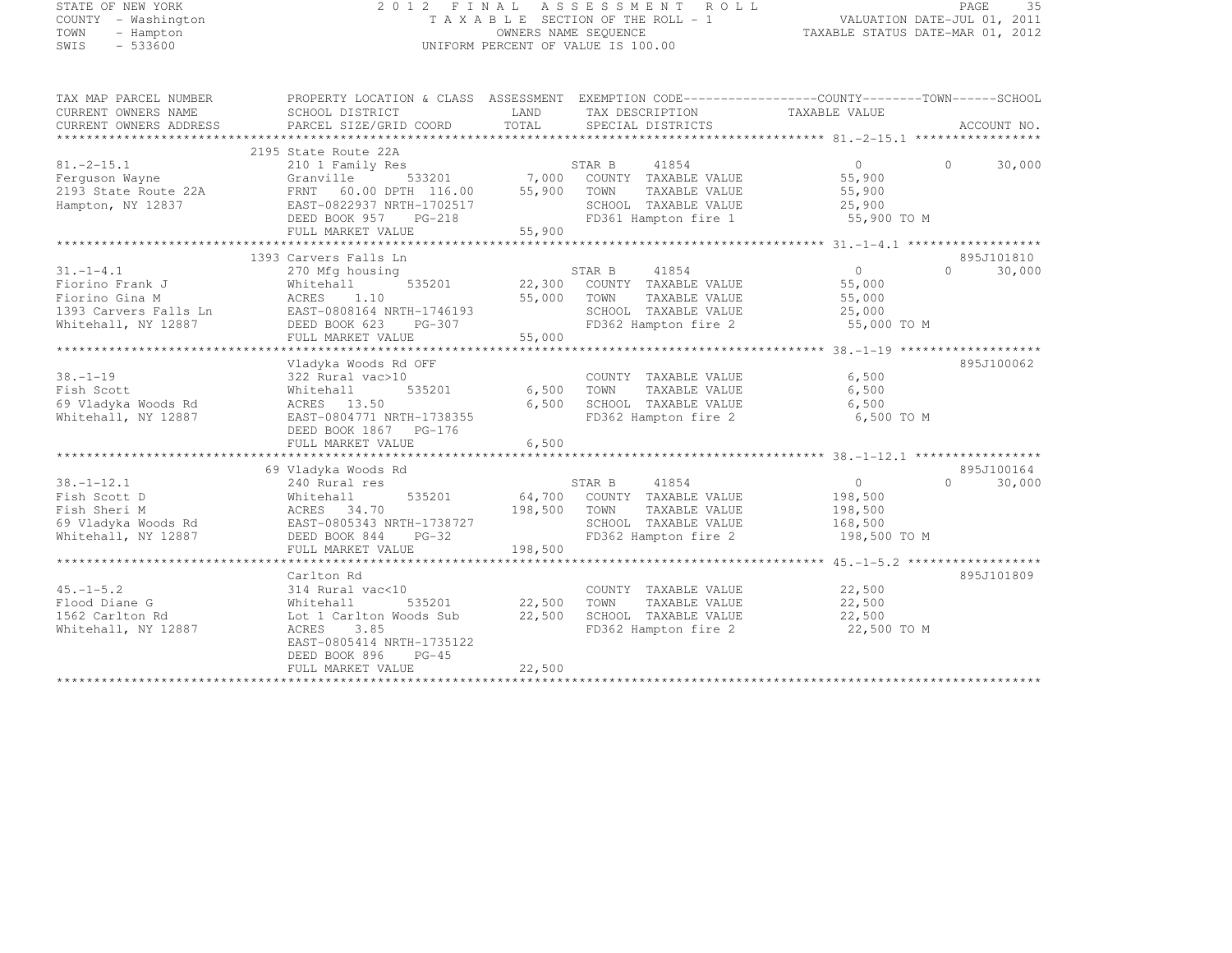# STATE OF NEW YORK 2 0 1 2 F I N A L A S S E S S M E N T R O L L PAGE <sup>36</sup> COUNTY - Washington T A X A B L E SECTION OF THE ROLL - 1 VALUATION DATE-JUL 01, 2011 TOWN - Hampton OWNERS NAME SEQUENCE TAXABLE STATUS DATE-MAR 01, 2012 SWIS - 533600 UNIFORM PERCENT OF VALUE IS 100.00

| TAX MAP PARCEL NUMBER  | PROPERTY LOCATION & CLASS ASSESSMENT EXEMPTION CODE---------------COUNTY-------TOWN-----SCHOOL |         |                             |                |                    |
|------------------------|------------------------------------------------------------------------------------------------|---------|-----------------------------|----------------|--------------------|
| CURRENT OWNERS NAME    | SCHOOL DISTRICT                                                                                | LAND    | TAX DESCRIPTION             | TAXABLE VALUE  |                    |
| CURRENT OWNERS ADDRESS | PARCEL SIZE/GRID COORD                                                                         | TOTAL   | SPECIAL DISTRICTS           |                | ACCOUNT NO.        |
|                        |                                                                                                |         |                             |                |                    |
|                        | 1562 Carlton Rd                                                                                |         |                             |                |                    |
| $45. -1 - 5.4$         | 210 1 Family Res                                                                               |         | 41854<br>STAR B             | $\overline{0}$ | 30,000<br>$\Omega$ |
| Flood Diane G          | 535201<br>Whitehall                                                                            | 38,400  | COUNTY TAXABLE VALUE        | 114,900        |                    |
| 1562 Carlton Rd        | Lot 2                                                                                          | 114,900 | TOWN<br>TAXABLE VALUE       | 114,900        |                    |
| Whitehall, NY 12887    | ACRES<br>8.43                                                                                  |         | SCHOOL TAXABLE VALUE        | 84,900         |                    |
|                        | EAST-0805661 NRTH-1734842                                                                      |         | CA001 Cons agri dst 1       | 114,900 TO     |                    |
|                        | DEED BOOK 717 PG-236                                                                           |         | FD362 Hampton fire 2        | 114,900 TO M   |                    |
|                        |                                                                                                |         |                             |                |                    |
|                        | FULL MARKET VALUE                                                                              | 114,900 |                             |                |                    |
|                        |                                                                                                |         |                             |                |                    |
|                        | County Route 21                                                                                |         |                             |                |                    |
| $80. - 1 - 2.8$        | 323 Vacant rural                                                                               |         | COUNTY TAXABLE VALUE        | 38,500         |                    |
| Flynn Peter            | 533201<br>Granville                                                                            | 38,500  | TOWN<br>TAXABLE VALUE       | 38,500         |                    |
| Flynn Roxann           | Lot 1                                                                                          | 38,500  | SCHOOL TAXABLE VALUE        | 38,500         |                    |
| PO Box 104             | ACRES 56.17                                                                                    |         | FD361 Hampton fire 1        | 38,500 TO M    |                    |
| Hampton, NY 12837      | EAST-0812501 NRTH-1703510                                                                      |         |                             |                |                    |
|                        | DEED BOOK 924<br>PG-127                                                                        |         |                             |                |                    |
|                        | FULL MARKET VALUE                                                                              | 38,500  |                             |                |                    |
|                        |                                                                                                |         |                             |                |                    |
|                        | 1615 County Route 21                                                                           |         |                             |                | 895J100587         |
| $80. - 1 - 13$         | 210 1 Family Res                                                                               |         | COUNTY TAXABLE VALUE        | 77,400         |                    |
| Flynn Peter            | 533201<br>Granville                                                                            | 28,600  | TAXABLE VALUE<br>TOWN       | 77,400         |                    |
| Flynn Roxann           | ACRES 3.03                                                                                     |         | 77,400 SCHOOL TAXABLE VALUE | 77,400         |                    |
|                        | 1615 County Route 21 EAST-0811914 NRTH-1702777                                                 |         | FD361 Hampton fire 1        | 77,400 TO M    |                    |
| PO Box 104             | DEED BOOK 937 PG-240                                                                           |         |                             |                |                    |
| Hampton, NY 12837      | FULL MARKET VALUE                                                                              | 77,400  |                             |                |                    |
|                        |                                                                                                |         |                             |                |                    |
|                        | 2227 State Route 22A                                                                           |         |                             |                | 895J100197         |
| $81, -2 - 13$          | 415 Motel                                                                                      |         | COUNTY TAXABLE VALUE        | 265,500        |                    |
|                        | 533201                                                                                         |         | TOWN                        |                |                    |
| Flynn Peter            | Granville                                                                                      | 9,400   | TAXABLE VALUE               | 265,500        |                    |
| Flynn Roxanne          | 4.40<br>ACRES<br>2227 State Route 22A EAST-0822890 NRTH-1703112                                | 265,500 | SCHOOL TAXABLE VALUE        | 265,500        |                    |
|                        |                                                                                                |         | FD361 Hampton fire 1        | 265,500 TO M   |                    |
| PO Box 104             | DEED BOOK 924<br>$PG-130$                                                                      |         |                             |                |                    |
| Hampton, NY 12837      | FULL MARKET VALUE                                                                              | 265,500 |                             |                |                    |
|                        |                                                                                                |         |                             |                |                    |
|                        | 2203 State Route 22A                                                                           |         |                             |                | 895J100130         |
| $81. - 2 - 14$         | 210 1 Family Res                                                                               |         | COUNTY TAXABLE VALUE        | 46,700         |                    |
| Flynn Peter J          | Granville<br>533201                                                                            | 29,300  | TAXABLE VALUE<br>TOWN       | 46,700         |                    |
| Flynn Roxanne          | 3.24<br>ACRES                                                                                  | 46,700  | SCHOOL TAXABLE VALUE        | 46,700         |                    |
| 2227 State Route 22A   | EAST-0822821 NRTH-1702719                                                                      |         | FD361 Hampton fire 1        | 46,700 TO M    |                    |
| Hampton, NY 12837      | DEED BOOK 1706 PG-261                                                                          |         |                             |                |                    |
|                        | FULL MARKET VALUE                                                                              | 46,700  |                             |                |                    |
|                        |                                                                                                |         |                             |                |                    |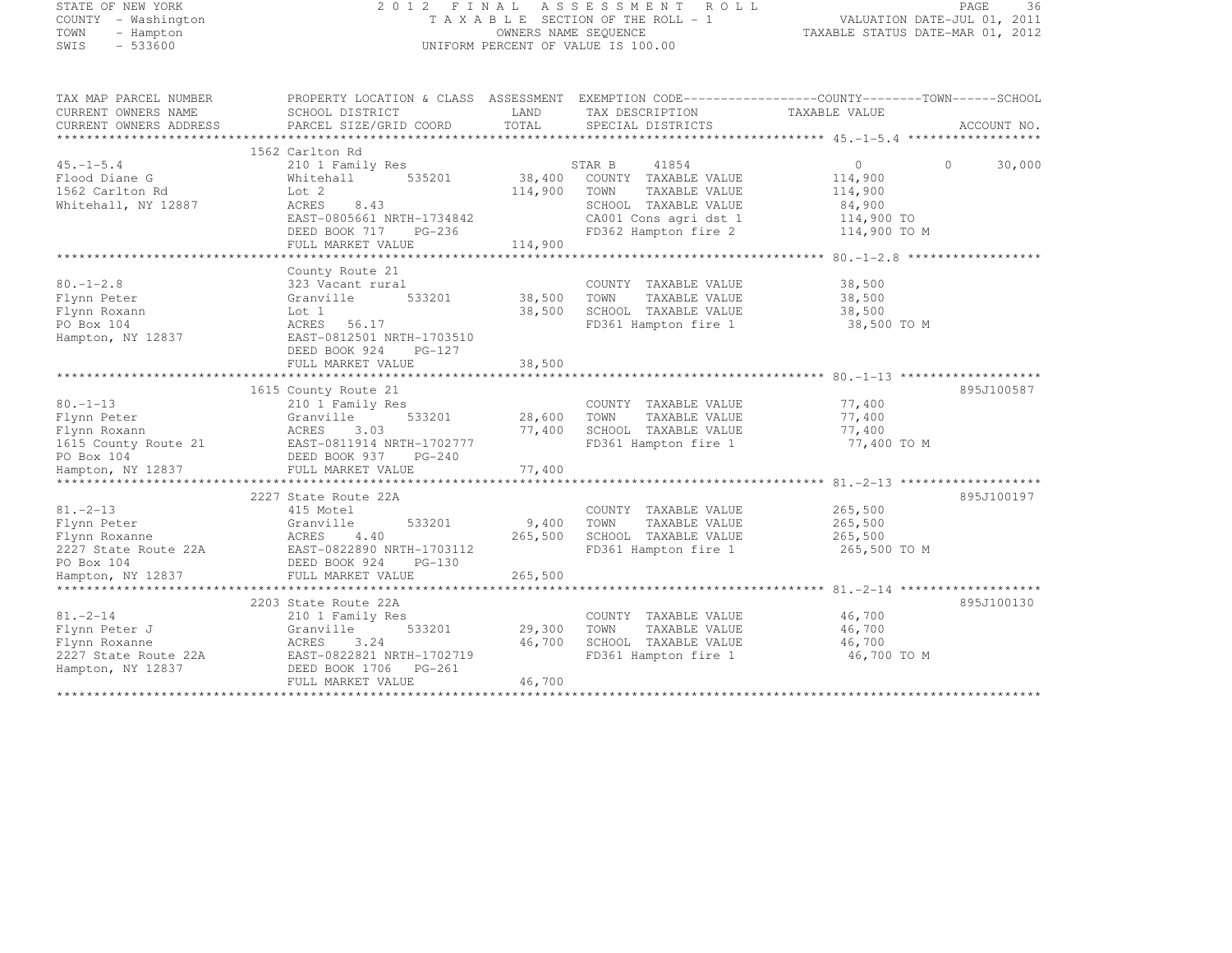# STATE OF NEW YORK 2 0 1 2 F I N A L A S S E S S M E N T R O L L PAGE <sup>37</sup> COUNTY - Washington T A X A B L E SECTION OF THE ROLL - 1 VALUATION DATE-JUL 01, 2011 TOWN - Hampton OWNERS NAME SEQUENCE TAXABLE STATUS DATE-MAR 01, 2012 SWIS - 533600 UNIFORM PERCENT OF VALUE IS 100.00

| TAX MAP PARCEL NUMBER<br>CURRENT OWNERS NAME<br>CURRENT OWNERS ADDRESS | PROPERTY LOCATION & CLASS ASSESSMENT EXEMPTION CODE----------------COUNTY-------TOWN------SCHOOL<br>SCHOOL DISTRICT<br>PARCEL SIZE/GRID COORD | LAND<br>TOTAL | TAX DESCRIPTION<br>SPECIAL DISTRICTS          | TAXABLE VALUE           |          | ACCOUNT NO. |
|------------------------------------------------------------------------|-----------------------------------------------------------------------------------------------------------------------------------------------|---------------|-----------------------------------------------|-------------------------|----------|-------------|
|                                                                        |                                                                                                                                               |               |                                               |                         |          |             |
|                                                                        | 2163 County Route 18                                                                                                                          |               |                                               |                         |          | 895J100670  |
| $62. - 1 - 26.2$                                                       | 210 1 Family Res                                                                                                                              |               | 41854<br>STAR B                               | $\overline{0}$          | $\Omega$ | 30,000      |
| Foryan Thomas M                                                        | 533201<br>Granville                                                                                                                           |               | 35,900 COUNTY TAXABLE VALUE                   | 143,800                 |          |             |
| Foryan Dorothy M                                                       | ACRES<br>5.90                                                                                                                                 | 143,800       | TOWN<br>TAXABLE VALUE                         | 143,800                 |          |             |
| 2163 County Route 18<br>Whitehall, NY 12887                            | EAST-0815572 NRTH-1713989<br>DEED BOOK 2624 PG-101                                                                                            |               | SCHOOL TAXABLE VALUE<br>FD361 Hampton fire 1  | 113,800<br>143,800 TO M |          |             |
|                                                                        | FULL MARKET VALUE                                                                                                                             | 143,800       |                                               |                         |          |             |
|                                                                        |                                                                                                                                               |               |                                               |                         |          |             |
|                                                                        | 31 Greenfield Ln                                                                                                                              |               |                                               |                         |          | 895J100100  |
| $72. -2 - 4$                                                           | 210 1 Family Res                                                                                                                              |               | WAR VET/C 41122                               | 14,235                  | $\Omega$ | $\circ$     |
| Fox Richard E                                                          | 533201<br>Granville                                                                                                                           |               | 23,600 WAR VET/T 41123                        | $\overline{0}$          | 14,235   | $\circ$     |
| Fox Carol Ann                                                          | 1.50<br>ACRES                                                                                                                                 | 94,900 STAR B | 41854                                         | $\overline{0}$          | $\Omega$ | 30,000      |
| 31 Greenfield Ln                                                       | EAST-0823790 NRTH-1711724                                                                                                                     |               | COUNTY TAXABLE VALUE                          | 80,665                  |          |             |
| Hampton, NY 12837                                                      | DEED BOOK 1746 PG-82                                                                                                                          |               | TOWN<br>TAXABLE VALUE                         | 80,665                  |          |             |
|                                                                        | FULL MARKET VALUE                                                                                                                             |               | 94,900 SCHOOL TAXABLE VALUE                   | 64,900                  |          |             |
|                                                                        |                                                                                                                                               |               | FD361 Hampton fire 1                          | 94,900 TO M             |          |             |
|                                                                        |                                                                                                                                               |               |                                               |                         |          |             |
|                                                                        | 1032 West Way                                                                                                                                 |               |                                               |                         |          | 895J100075  |
| $71.4 - 2 - 13$                                                        | 260 Seasonal res - WTRFNT                                                                                                                     |               | COUNTY TAXABLE VALUE                          | 116,700                 |          |             |
| Francesconi John S                                                     | 533201<br>Granville                                                                                                                           | 27,000        | TOWN<br>TAXABLE VALUE                         | 116,700                 |          |             |
| Francesconi Eileen                                                     | LOT 5                                                                                                                                         | 116,700       | SCHOOL TAXABLE VALUE                          | 116,700                 |          |             |
| 59 Glenridge Ave<br>Stony Brook, NY 11790-2401                         | $71. -2 - 13$<br>FRNT 100.00 DPTH 212.00                                                                                                      |               | FD361 Hampton fire 1                          | 116,700 TO M            |          |             |
|                                                                        | EAST-0815754 NRTH-1707099                                                                                                                     |               |                                               |                         |          |             |
|                                                                        | DEED BOOK 429<br>$PG-829$                                                                                                                     |               |                                               |                         |          |             |
|                                                                        | FULL MARKET VALUE                                                                                                                             | 116,700       |                                               |                         |          |             |
|                                                                        |                                                                                                                                               |               |                                               |                         |          |             |
|                                                                        | 8 Greenfield Ln                                                                                                                               |               |                                               |                         |          | 895J100285  |
| $72.2 - 3 - 3$                                                         | 311 Res vac land                                                                                                                              |               | COUNTY TAXABLE VALUE                          | 500                     |          |             |
| Gage William                                                           | 533201<br>Granville                                                                                                                           | 500           | TOWN<br>TAXABLE VALUE                         | 500                     |          |             |
| Gage Sharon                                                            | 713/144 Hwy Approp                                                                                                                            | 500           | SCHOOL TAXABLE VALUE                          | 500                     |          |             |
| PO Box 73                                                              | $72 - 3 - 3$                                                                                                                                  |               | FD361 Hampton fire 1                          | 500 TO M                |          |             |
| Hampton, NY 12837                                                      | FRNT 60.00 DPTH 100.00                                                                                                                        |               |                                               |                         |          |             |
|                                                                        | EAST-0824289 NRTH-1712249                                                                                                                     |               |                                               |                         |          |             |
|                                                                        | DEED BOOK 909<br>PG-223                                                                                                                       |               |                                               |                         |          |             |
|                                                                        | FULL MARKET VALUE                                                                                                                             | 500           |                                               |                         |          |             |
|                                                                        |                                                                                                                                               |               |                                               |                         |          |             |
| $72.2 - 3 - 4$                                                         | 5 Greenfield Ln                                                                                                                               |               |                                               | 9,000                   |          | 895J100279  |
| Gage William A                                                         | 449 Other Storag<br>533201<br>Granville                                                                                                       | 6,000         | COUNTY TAXABLE VALUE<br>TOWN<br>TAXABLE VALUE | 9,000                   |          |             |
| Gage Sharon K                                                          | $72. - 3 - 4$                                                                                                                                 | 9,000         | SCHOOL TAXABLE VALUE                          | 9,000                   |          |             |
| PO Box 73                                                              | FRNT 123.00 DPTH 125.00                                                                                                                       |               | FD361 Hampton fire 1                          | 9,000 TO M              |          |             |
| Hampton, NY 12837                                                      | EAST-0824287 NRTH-1712087                                                                                                                     |               |                                               |                         |          |             |
|                                                                        | FULL MARKET VALUE                                                                                                                             | 9,000         |                                               |                         |          |             |
|                                                                        |                                                                                                                                               |               |                                               |                         |          |             |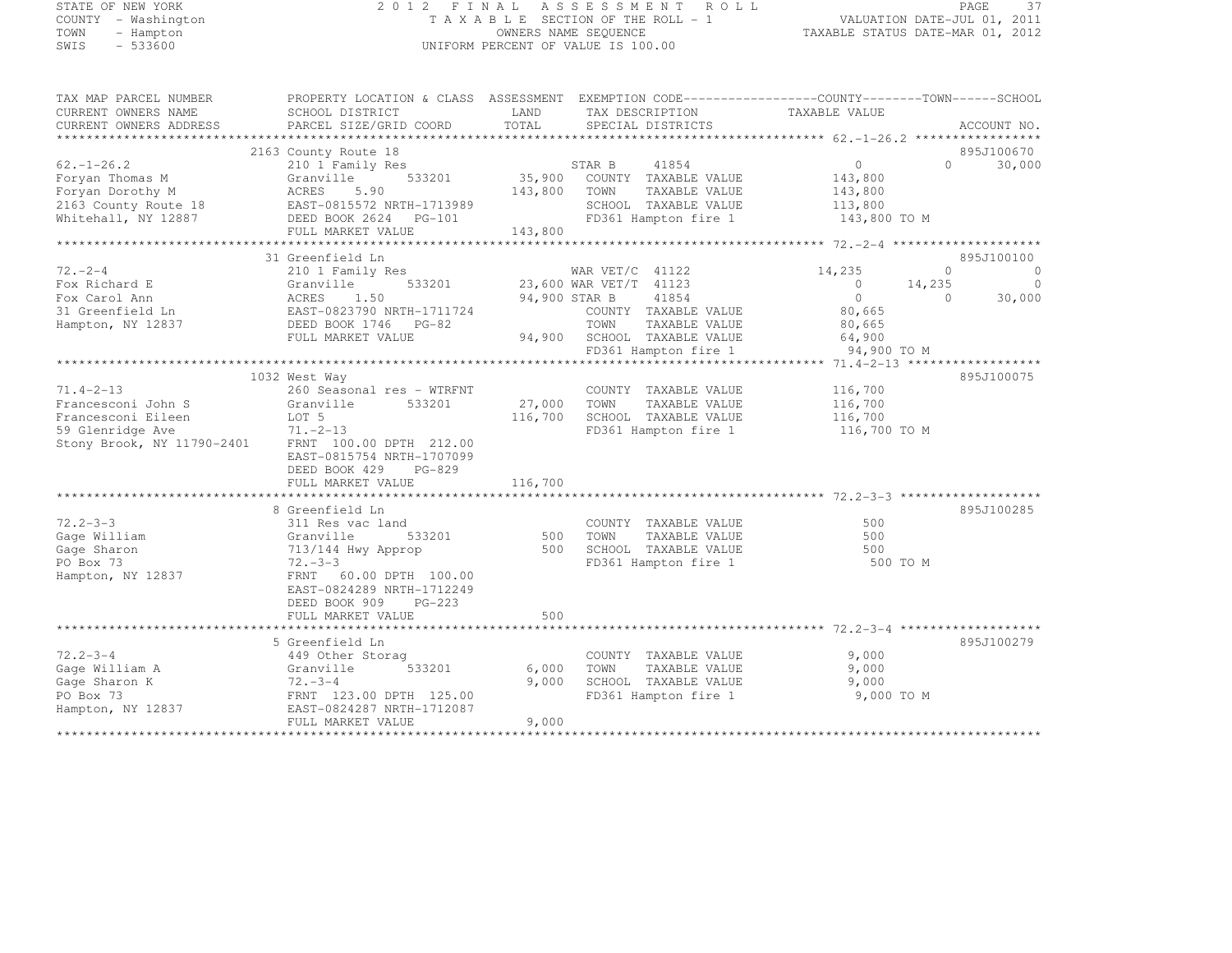| STATE OF NEW YORK |           |                     |  |
|-------------------|-----------|---------------------|--|
|                   |           | COUNTY - Washington |  |
| TOWN              |           | - Hampton           |  |
| SMTS              | $-533600$ |                     |  |

#### STATE OF NEW YORK 2 0 1 2 F I N A L A S S E S S M E N T R O L L PAGE <sup>38</sup> COUNTY - Washington T A X A B L E SECTION OF THE ROLL - 1 VALUATION DATE-JUL 01, 2011 TOWN - Hampton OWNERS NAME SEQUENCE TAXABLE STATUS DATE-MAR 01, 2012 SWIS - 533600 CONTROL CONTROL CONTROL UNIFORM PERCENT OF VALUE IS 100.00

| Greenfield Ln<br>895J100210<br>$72.2 - 3 - 4.1$<br>500<br>330 Vacant comm<br>COUNTY TAXABLE VALUE<br>Gage William A<br>Granville<br>533201<br>500<br>TOWN<br>500<br>TAXABLE VALUE<br>Gage Sharon K<br>Water Rts & Dam<br>500<br>SCHOOL TAXABLE VALUE<br>500<br>PO Box 73<br>911/28<br>FD361 Hampton fire 1<br>500 TO M<br>$72. - 3 - 4.1$<br>Hampton, NY 12837<br>FRNT 160.00 DPTH 105.00<br>EAST-0824489 NRTH-1712235<br>DEED BOOK 902<br>$PG-296$<br>500<br>FULL MARKET VALUE<br>9 Greenfield Ln<br>895J100282<br>$72.2 - 3 - 5$<br>2,000<br>311 Res vac land<br>COUNTY TAXABLE VALUE<br>533201<br>2,000<br>2,000<br>Granville<br>TOWN<br>TAXABLE VALUE<br>$72. - 3 - 5$<br>2,000<br>SCHOOL TAXABLE VALUE<br>2,000<br>FRNT<br>80.00 DPTH 125.00<br>FD361 Hampton fire 1<br>2,000 TO M<br>EAST-0824197 NRTH-1712050<br>DEED BOOK 906<br>$PG-274$<br>FULL MARKET VALUE<br>2,000<br>10 Greenfield Ln<br>895J100280<br>$72.2 - 3 - 6$<br>$\mathbf{0}$<br>$\Omega$<br>19,200<br>210 1 Family Res<br>STAR EN<br>41834<br>Gage William A<br>533201<br>3,500<br>COUNTY TAXABLE VALUE<br>19,200<br>Granville<br>Gage Sharon K<br>$72. - 3 - 6$<br>19,200<br>19,200<br>TOWN<br>TAXABLE VALUE<br>PO Box 73<br>SCHOOL TAXABLE VALUE<br>FRNT 69.00 DPTH 20.00<br>$\mathbf{0}$<br>FD361 Hampton fire 1<br>19,200 TO M<br>Hampton, NY 12837<br>EAST-0824234 NRTH-1712180<br>DEED BOOK 906<br>PG-306<br>19,200<br>FULL MARKET VALUE<br>100 Wicked Hollow Way<br>895J100563<br>$62. - 1 - 11$<br>$\circ$<br>271 Mfg housings<br>STAR EN<br>41834<br>$\Omega$<br>62,200<br>Gardner Jerry P<br>31,000<br>COUNTY TAXABLE VALUE<br>Granville<br>533201<br>102,300<br>ACRES 10.01<br>102,300<br>TOWN<br>TAXABLE VALUE<br>Gardner Janice<br>102,300<br>PO Box 32<br>EAST-0812301 NRTH-1719682<br>SCHOOL TAXABLE VALUE<br>40,100<br>102,300 TO M<br>DEED BOOK 585<br>PG-313<br>FD361 Hampton fire 1<br>102,300<br>FULL MARKET VALUE<br>895J101822<br>16 Perry Heights Way<br>$72. - 2 - 27.2$<br>142,400<br>210 1 Family Res<br>COUNTY TAXABLE VALUE<br>533201<br>22,000<br>TAXABLE VALUE<br>Granville<br>TOWN<br>142,400<br>1.00<br>142,400<br>SCHOOL TAXABLE VALUE<br>ACRES<br>142,400<br>EAST-0822905 NRTH-1711914<br>FD361 Hampton fire 1<br>142,400 TO M<br>DEED BOOK 834<br>$PG-163$ | TAX MAP PARCEL NUMBER<br>CURRENT OWNERS NAME<br>CURRENT OWNERS ADDRESS | PROPERTY LOCATION & CLASS ASSESSMENT<br>SCHOOL DISTRICT<br>PARCEL SIZE/GRID COORD | LAND<br>TOTAL | TAX DESCRIPTION<br>SPECIAL DISTRICTS | EXEMPTION CODE-----------------COUNTY--------TOWN------SCHOOL<br>TAXABLE VALUE | ACCOUNT NO. |
|----------------------------------------------------------------------------------------------------------------------------------------------------------------------------------------------------------------------------------------------------------------------------------------------------------------------------------------------------------------------------------------------------------------------------------------------------------------------------------------------------------------------------------------------------------------------------------------------------------------------------------------------------------------------------------------------------------------------------------------------------------------------------------------------------------------------------------------------------------------------------------------------------------------------------------------------------------------------------------------------------------------------------------------------------------------------------------------------------------------------------------------------------------------------------------------------------------------------------------------------------------------------------------------------------------------------------------------------------------------------------------------------------------------------------------------------------------------------------------------------------------------------------------------------------------------------------------------------------------------------------------------------------------------------------------------------------------------------------------------------------------------------------------------------------------------------------------------------------------------------------------------------------------------------------------------------------------------------------------------------------------------------------------------------------------------------------------------------------------------------------------------------------------------------------------------------------------------------------------------------------------------------|------------------------------------------------------------------------|-----------------------------------------------------------------------------------|---------------|--------------------------------------|--------------------------------------------------------------------------------|-------------|
|                                                                                                                                                                                                                                                                                                                                                                                                                                                                                                                                                                                                                                                                                                                                                                                                                                                                                                                                                                                                                                                                                                                                                                                                                                                                                                                                                                                                                                                                                                                                                                                                                                                                                                                                                                                                                                                                                                                                                                                                                                                                                                                                                                                                                                                                      |                                                                        |                                                                                   |               |                                      |                                                                                |             |
|                                                                                                                                                                                                                                                                                                                                                                                                                                                                                                                                                                                                                                                                                                                                                                                                                                                                                                                                                                                                                                                                                                                                                                                                                                                                                                                                                                                                                                                                                                                                                                                                                                                                                                                                                                                                                                                                                                                                                                                                                                                                                                                                                                                                                                                                      |                                                                        |                                                                                   |               |                                      |                                                                                |             |
|                                                                                                                                                                                                                                                                                                                                                                                                                                                                                                                                                                                                                                                                                                                                                                                                                                                                                                                                                                                                                                                                                                                                                                                                                                                                                                                                                                                                                                                                                                                                                                                                                                                                                                                                                                                                                                                                                                                                                                                                                                                                                                                                                                                                                                                                      |                                                                        |                                                                                   |               |                                      |                                                                                |             |
|                                                                                                                                                                                                                                                                                                                                                                                                                                                                                                                                                                                                                                                                                                                                                                                                                                                                                                                                                                                                                                                                                                                                                                                                                                                                                                                                                                                                                                                                                                                                                                                                                                                                                                                                                                                                                                                                                                                                                                                                                                                                                                                                                                                                                                                                      |                                                                        |                                                                                   |               |                                      |                                                                                |             |
|                                                                                                                                                                                                                                                                                                                                                                                                                                                                                                                                                                                                                                                                                                                                                                                                                                                                                                                                                                                                                                                                                                                                                                                                                                                                                                                                                                                                                                                                                                                                                                                                                                                                                                                                                                                                                                                                                                                                                                                                                                                                                                                                                                                                                                                                      |                                                                        |                                                                                   |               |                                      |                                                                                |             |
|                                                                                                                                                                                                                                                                                                                                                                                                                                                                                                                                                                                                                                                                                                                                                                                                                                                                                                                                                                                                                                                                                                                                                                                                                                                                                                                                                                                                                                                                                                                                                                                                                                                                                                                                                                                                                                                                                                                                                                                                                                                                                                                                                                                                                                                                      |                                                                        |                                                                                   |               |                                      |                                                                                |             |
|                                                                                                                                                                                                                                                                                                                                                                                                                                                                                                                                                                                                                                                                                                                                                                                                                                                                                                                                                                                                                                                                                                                                                                                                                                                                                                                                                                                                                                                                                                                                                                                                                                                                                                                                                                                                                                                                                                                                                                                                                                                                                                                                                                                                                                                                      |                                                                        |                                                                                   |               |                                      |                                                                                |             |
|                                                                                                                                                                                                                                                                                                                                                                                                                                                                                                                                                                                                                                                                                                                                                                                                                                                                                                                                                                                                                                                                                                                                                                                                                                                                                                                                                                                                                                                                                                                                                                                                                                                                                                                                                                                                                                                                                                                                                                                                                                                                                                                                                                                                                                                                      |                                                                        |                                                                                   |               |                                      |                                                                                |             |
|                                                                                                                                                                                                                                                                                                                                                                                                                                                                                                                                                                                                                                                                                                                                                                                                                                                                                                                                                                                                                                                                                                                                                                                                                                                                                                                                                                                                                                                                                                                                                                                                                                                                                                                                                                                                                                                                                                                                                                                                                                                                                                                                                                                                                                                                      |                                                                        |                                                                                   |               |                                      |                                                                                |             |
|                                                                                                                                                                                                                                                                                                                                                                                                                                                                                                                                                                                                                                                                                                                                                                                                                                                                                                                                                                                                                                                                                                                                                                                                                                                                                                                                                                                                                                                                                                                                                                                                                                                                                                                                                                                                                                                                                                                                                                                                                                                                                                                                                                                                                                                                      |                                                                        |                                                                                   |               |                                      |                                                                                |             |
|                                                                                                                                                                                                                                                                                                                                                                                                                                                                                                                                                                                                                                                                                                                                                                                                                                                                                                                                                                                                                                                                                                                                                                                                                                                                                                                                                                                                                                                                                                                                                                                                                                                                                                                                                                                                                                                                                                                                                                                                                                                                                                                                                                                                                                                                      |                                                                        |                                                                                   |               |                                      |                                                                                |             |
|                                                                                                                                                                                                                                                                                                                                                                                                                                                                                                                                                                                                                                                                                                                                                                                                                                                                                                                                                                                                                                                                                                                                                                                                                                                                                                                                                                                                                                                                                                                                                                                                                                                                                                                                                                                                                                                                                                                                                                                                                                                                                                                                                                                                                                                                      |                                                                        |                                                                                   |               |                                      |                                                                                |             |
|                                                                                                                                                                                                                                                                                                                                                                                                                                                                                                                                                                                                                                                                                                                                                                                                                                                                                                                                                                                                                                                                                                                                                                                                                                                                                                                                                                                                                                                                                                                                                                                                                                                                                                                                                                                                                                                                                                                                                                                                                                                                                                                                                                                                                                                                      |                                                                        |                                                                                   |               |                                      |                                                                                |             |
|                                                                                                                                                                                                                                                                                                                                                                                                                                                                                                                                                                                                                                                                                                                                                                                                                                                                                                                                                                                                                                                                                                                                                                                                                                                                                                                                                                                                                                                                                                                                                                                                                                                                                                                                                                                                                                                                                                                                                                                                                                                                                                                                                                                                                                                                      | Gage William A                                                         |                                                                                   |               |                                      |                                                                                |             |
|                                                                                                                                                                                                                                                                                                                                                                                                                                                                                                                                                                                                                                                                                                                                                                                                                                                                                                                                                                                                                                                                                                                                                                                                                                                                                                                                                                                                                                                                                                                                                                                                                                                                                                                                                                                                                                                                                                                                                                                                                                                                                                                                                                                                                                                                      | Gage Sharon K                                                          |                                                                                   |               |                                      |                                                                                |             |
|                                                                                                                                                                                                                                                                                                                                                                                                                                                                                                                                                                                                                                                                                                                                                                                                                                                                                                                                                                                                                                                                                                                                                                                                                                                                                                                                                                                                                                                                                                                                                                                                                                                                                                                                                                                                                                                                                                                                                                                                                                                                                                                                                                                                                                                                      | PO Box 73                                                              |                                                                                   |               |                                      |                                                                                |             |
|                                                                                                                                                                                                                                                                                                                                                                                                                                                                                                                                                                                                                                                                                                                                                                                                                                                                                                                                                                                                                                                                                                                                                                                                                                                                                                                                                                                                                                                                                                                                                                                                                                                                                                                                                                                                                                                                                                                                                                                                                                                                                                                                                                                                                                                                      | Hampton, NY 12837                                                      |                                                                                   |               |                                      |                                                                                |             |
|                                                                                                                                                                                                                                                                                                                                                                                                                                                                                                                                                                                                                                                                                                                                                                                                                                                                                                                                                                                                                                                                                                                                                                                                                                                                                                                                                                                                                                                                                                                                                                                                                                                                                                                                                                                                                                                                                                                                                                                                                                                                                                                                                                                                                                                                      |                                                                        |                                                                                   |               |                                      |                                                                                |             |
|                                                                                                                                                                                                                                                                                                                                                                                                                                                                                                                                                                                                                                                                                                                                                                                                                                                                                                                                                                                                                                                                                                                                                                                                                                                                                                                                                                                                                                                                                                                                                                                                                                                                                                                                                                                                                                                                                                                                                                                                                                                                                                                                                                                                                                                                      |                                                                        |                                                                                   |               |                                      |                                                                                |             |
|                                                                                                                                                                                                                                                                                                                                                                                                                                                                                                                                                                                                                                                                                                                                                                                                                                                                                                                                                                                                                                                                                                                                                                                                                                                                                                                                                                                                                                                                                                                                                                                                                                                                                                                                                                                                                                                                                                                                                                                                                                                                                                                                                                                                                                                                      |                                                                        |                                                                                   |               |                                      |                                                                                |             |
|                                                                                                                                                                                                                                                                                                                                                                                                                                                                                                                                                                                                                                                                                                                                                                                                                                                                                                                                                                                                                                                                                                                                                                                                                                                                                                                                                                                                                                                                                                                                                                                                                                                                                                                                                                                                                                                                                                                                                                                                                                                                                                                                                                                                                                                                      |                                                                        |                                                                                   |               |                                      |                                                                                |             |
|                                                                                                                                                                                                                                                                                                                                                                                                                                                                                                                                                                                                                                                                                                                                                                                                                                                                                                                                                                                                                                                                                                                                                                                                                                                                                                                                                                                                                                                                                                                                                                                                                                                                                                                                                                                                                                                                                                                                                                                                                                                                                                                                                                                                                                                                      |                                                                        |                                                                                   |               |                                      |                                                                                |             |
|                                                                                                                                                                                                                                                                                                                                                                                                                                                                                                                                                                                                                                                                                                                                                                                                                                                                                                                                                                                                                                                                                                                                                                                                                                                                                                                                                                                                                                                                                                                                                                                                                                                                                                                                                                                                                                                                                                                                                                                                                                                                                                                                                                                                                                                                      |                                                                        |                                                                                   |               |                                      |                                                                                |             |
|                                                                                                                                                                                                                                                                                                                                                                                                                                                                                                                                                                                                                                                                                                                                                                                                                                                                                                                                                                                                                                                                                                                                                                                                                                                                                                                                                                                                                                                                                                                                                                                                                                                                                                                                                                                                                                                                                                                                                                                                                                                                                                                                                                                                                                                                      |                                                                        |                                                                                   |               |                                      |                                                                                |             |
|                                                                                                                                                                                                                                                                                                                                                                                                                                                                                                                                                                                                                                                                                                                                                                                                                                                                                                                                                                                                                                                                                                                                                                                                                                                                                                                                                                                                                                                                                                                                                                                                                                                                                                                                                                                                                                                                                                                                                                                                                                                                                                                                                                                                                                                                      |                                                                        |                                                                                   |               |                                      |                                                                                |             |
|                                                                                                                                                                                                                                                                                                                                                                                                                                                                                                                                                                                                                                                                                                                                                                                                                                                                                                                                                                                                                                                                                                                                                                                                                                                                                                                                                                                                                                                                                                                                                                                                                                                                                                                                                                                                                                                                                                                                                                                                                                                                                                                                                                                                                                                                      |                                                                        |                                                                                   |               |                                      |                                                                                |             |
|                                                                                                                                                                                                                                                                                                                                                                                                                                                                                                                                                                                                                                                                                                                                                                                                                                                                                                                                                                                                                                                                                                                                                                                                                                                                                                                                                                                                                                                                                                                                                                                                                                                                                                                                                                                                                                                                                                                                                                                                                                                                                                                                                                                                                                                                      |                                                                        |                                                                                   |               |                                      |                                                                                |             |
|                                                                                                                                                                                                                                                                                                                                                                                                                                                                                                                                                                                                                                                                                                                                                                                                                                                                                                                                                                                                                                                                                                                                                                                                                                                                                                                                                                                                                                                                                                                                                                                                                                                                                                                                                                                                                                                                                                                                                                                                                                                                                                                                                                                                                                                                      |                                                                        |                                                                                   |               |                                      |                                                                                |             |
|                                                                                                                                                                                                                                                                                                                                                                                                                                                                                                                                                                                                                                                                                                                                                                                                                                                                                                                                                                                                                                                                                                                                                                                                                                                                                                                                                                                                                                                                                                                                                                                                                                                                                                                                                                                                                                                                                                                                                                                                                                                                                                                                                                                                                                                                      |                                                                        |                                                                                   |               |                                      |                                                                                |             |
|                                                                                                                                                                                                                                                                                                                                                                                                                                                                                                                                                                                                                                                                                                                                                                                                                                                                                                                                                                                                                                                                                                                                                                                                                                                                                                                                                                                                                                                                                                                                                                                                                                                                                                                                                                                                                                                                                                                                                                                                                                                                                                                                                                                                                                                                      |                                                                        |                                                                                   |               |                                      |                                                                                |             |
|                                                                                                                                                                                                                                                                                                                                                                                                                                                                                                                                                                                                                                                                                                                                                                                                                                                                                                                                                                                                                                                                                                                                                                                                                                                                                                                                                                                                                                                                                                                                                                                                                                                                                                                                                                                                                                                                                                                                                                                                                                                                                                                                                                                                                                                                      |                                                                        |                                                                                   |               |                                      |                                                                                |             |
|                                                                                                                                                                                                                                                                                                                                                                                                                                                                                                                                                                                                                                                                                                                                                                                                                                                                                                                                                                                                                                                                                                                                                                                                                                                                                                                                                                                                                                                                                                                                                                                                                                                                                                                                                                                                                                                                                                                                                                                                                                                                                                                                                                                                                                                                      |                                                                        |                                                                                   |               |                                      |                                                                                |             |
|                                                                                                                                                                                                                                                                                                                                                                                                                                                                                                                                                                                                                                                                                                                                                                                                                                                                                                                                                                                                                                                                                                                                                                                                                                                                                                                                                                                                                                                                                                                                                                                                                                                                                                                                                                                                                                                                                                                                                                                                                                                                                                                                                                                                                                                                      |                                                                        |                                                                                   |               |                                      |                                                                                |             |
|                                                                                                                                                                                                                                                                                                                                                                                                                                                                                                                                                                                                                                                                                                                                                                                                                                                                                                                                                                                                                                                                                                                                                                                                                                                                                                                                                                                                                                                                                                                                                                                                                                                                                                                                                                                                                                                                                                                                                                                                                                                                                                                                                                                                                                                                      | Hampton, NY 12837                                                      |                                                                                   |               |                                      |                                                                                |             |
|                                                                                                                                                                                                                                                                                                                                                                                                                                                                                                                                                                                                                                                                                                                                                                                                                                                                                                                                                                                                                                                                                                                                                                                                                                                                                                                                                                                                                                                                                                                                                                                                                                                                                                                                                                                                                                                                                                                                                                                                                                                                                                                                                                                                                                                                      |                                                                        |                                                                                   |               |                                      |                                                                                |             |
|                                                                                                                                                                                                                                                                                                                                                                                                                                                                                                                                                                                                                                                                                                                                                                                                                                                                                                                                                                                                                                                                                                                                                                                                                                                                                                                                                                                                                                                                                                                                                                                                                                                                                                                                                                                                                                                                                                                                                                                                                                                                                                                                                                                                                                                                      |                                                                        |                                                                                   |               |                                      |                                                                                |             |
|                                                                                                                                                                                                                                                                                                                                                                                                                                                                                                                                                                                                                                                                                                                                                                                                                                                                                                                                                                                                                                                                                                                                                                                                                                                                                                                                                                                                                                                                                                                                                                                                                                                                                                                                                                                                                                                                                                                                                                                                                                                                                                                                                                                                                                                                      |                                                                        |                                                                                   |               |                                      |                                                                                |             |
|                                                                                                                                                                                                                                                                                                                                                                                                                                                                                                                                                                                                                                                                                                                                                                                                                                                                                                                                                                                                                                                                                                                                                                                                                                                                                                                                                                                                                                                                                                                                                                                                                                                                                                                                                                                                                                                                                                                                                                                                                                                                                                                                                                                                                                                                      |                                                                        |                                                                                   |               |                                      |                                                                                |             |
|                                                                                                                                                                                                                                                                                                                                                                                                                                                                                                                                                                                                                                                                                                                                                                                                                                                                                                                                                                                                                                                                                                                                                                                                                                                                                                                                                                                                                                                                                                                                                                                                                                                                                                                                                                                                                                                                                                                                                                                                                                                                                                                                                                                                                                                                      | Garrick Timothy                                                        |                                                                                   |               |                                      |                                                                                |             |
|                                                                                                                                                                                                                                                                                                                                                                                                                                                                                                                                                                                                                                                                                                                                                                                                                                                                                                                                                                                                                                                                                                                                                                                                                                                                                                                                                                                                                                                                                                                                                                                                                                                                                                                                                                                                                                                                                                                                                                                                                                                                                                                                                                                                                                                                      | Garrick Doreen                                                         |                                                                                   |               |                                      |                                                                                |             |
|                                                                                                                                                                                                                                                                                                                                                                                                                                                                                                                                                                                                                                                                                                                                                                                                                                                                                                                                                                                                                                                                                                                                                                                                                                                                                                                                                                                                                                                                                                                                                                                                                                                                                                                                                                                                                                                                                                                                                                                                                                                                                                                                                                                                                                                                      | 16 Perry Heights Way                                                   |                                                                                   |               |                                      |                                                                                |             |
|                                                                                                                                                                                                                                                                                                                                                                                                                                                                                                                                                                                                                                                                                                                                                                                                                                                                                                                                                                                                                                                                                                                                                                                                                                                                                                                                                                                                                                                                                                                                                                                                                                                                                                                                                                                                                                                                                                                                                                                                                                                                                                                                                                                                                                                                      | Hampton, NY 12837                                                      |                                                                                   |               |                                      |                                                                                |             |
| **********************                                                                                                                                                                                                                                                                                                                                                                                                                                                                                                                                                                                                                                                                                                                                                                                                                                                                                                                                                                                                                                                                                                                                                                                                                                                                                                                                                                                                                                                                                                                                                                                                                                                                                                                                                                                                                                                                                                                                                                                                                                                                                                                                                                                                                                               |                                                                        | FULL MARKET VALUE                                                                 | 142,400       |                                      |                                                                                |             |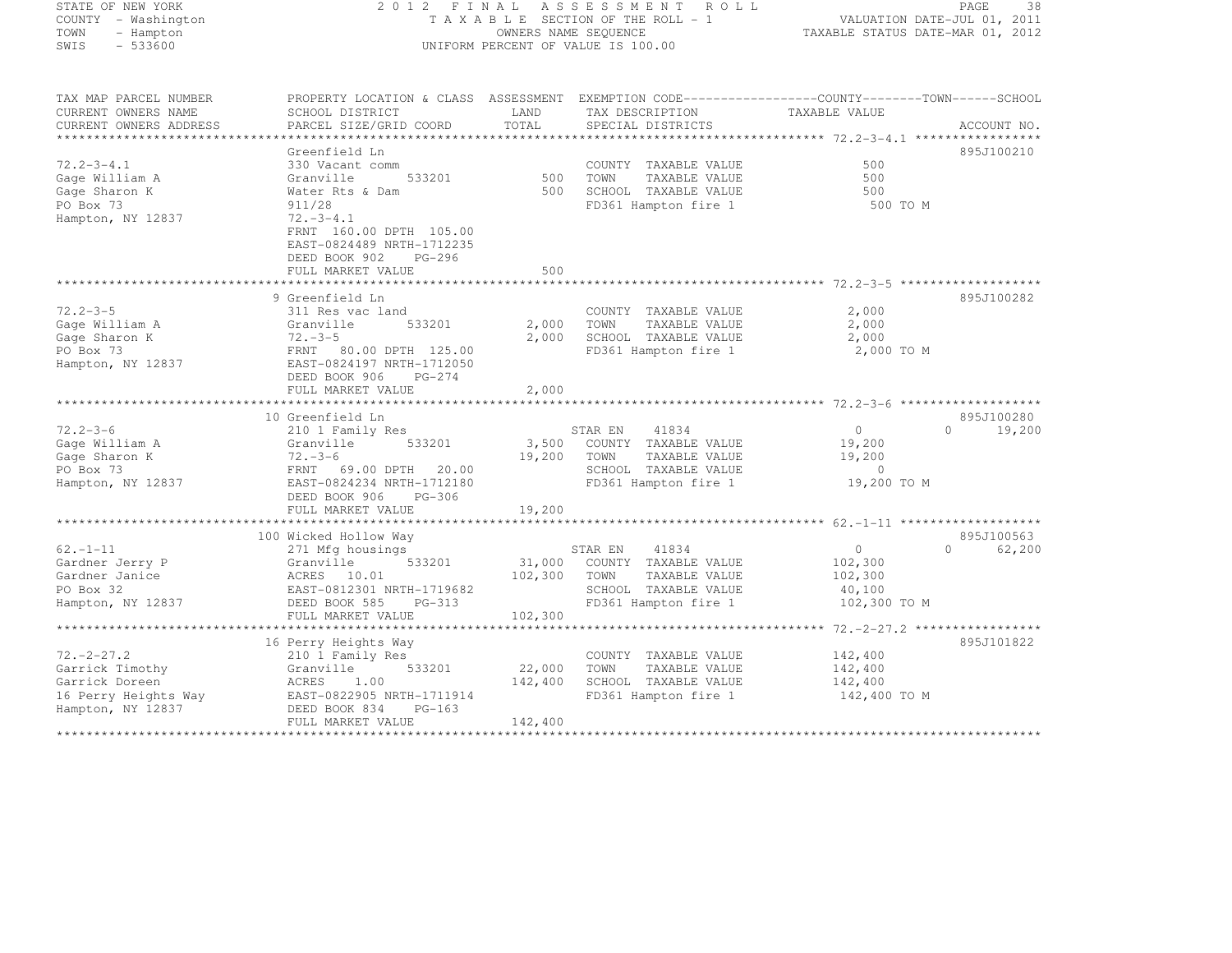# STATE OF NEW YORK 2 0 1 2 F I N A L A S S E S S M E N T R O L L PAGE <sup>39</sup> COUNTY - Washington T A X A B L E SECTION OF THE ROLL - 1 VALUATION DATE-JUL 01, 2011 TOWN - Hampton OWNERS NAME SEQUENCE TAXABLE STATUS DATE-MAR 01, 2012 SWIS - 533600 UNIFORM PERCENT OF VALUE IS 100.00

TAX MAP PARCEL NUMBER PROPERTY LOCATION & CLASS ASSESSMENT EXEMPTION CODE------------------COUNTY--------TOWN------SCHOOL

| CURRENT OWNERS NAME                  | SCHOOL DISTRICT                         | LAND                     | TAX DESCRIPTION                               | TAXABLE VALUE    |                  |                  |
|--------------------------------------|-----------------------------------------|--------------------------|-----------------------------------------------|------------------|------------------|------------------|
| CURRENT OWNERS ADDRESS               | PARCEL SIZE/GRID COORD                  | TOTAL<br>*************** | SPECIAL DISTRICTS                             |                  |                  | ACCOUNT NO.      |
|                                      |                                         |                          |                                               |                  |                  |                  |
| $71. - 1 - 14.3$                     | Hills Pond Rd                           |                          |                                               |                  |                  | 895J100653       |
| Gebig Elaine Living Trust            | 322 Rural vac>10<br>Granville<br>533201 | 20,500                   | COUNTY TAXABLE VALUE<br>TOWN<br>TAXABLE VALUE | 20,500<br>20,500 |                  |                  |
| Gebig Elaine Trustee                 | ACRES 17.39                             | 20,500                   | SCHOOL TAXABLE VALUE                          | 20,500           |                  |                  |
| PO Box 69                            | EAST-0816792 NRTH-1708783               |                          | FD361 Hampton fire 1                          | 20,500 TO M      |                  |                  |
| Hampton, NY 12837                    | DEED BOOK 2681<br>$PG-96$               |                          |                                               |                  |                  |                  |
|                                      | FULL MARKET VALUE                       | 20,500                   |                                               |                  |                  |                  |
|                                      |                                         | ************             |                                               |                  |                  |                  |
|                                      | 285 Hills Pond Rd                       |                          |                                               |                  |                  | 895J101728       |
| $71. - 1 - 14.31$                    | 210 1 Family Res - WTRFNT               |                          | COUNTY TAXABLE VALUE                          | 166,900          |                  |                  |
| Gebig Richard Living Trust           | 533201<br>Granville                     | 14,800                   | TOWN<br>TAXABLE VALUE                         | 166,900          |                  |                  |
| Gebig Richard E                      | ACRES<br>1.48                           | 166,900                  | SCHOOL TAXABLE VALUE                          | 166,900          |                  |                  |
| 285 Hills Pond Rd                    | EAST-0815967 NRTH-1708359               |                          | FD361 Hampton fire 1                          | 166,900 TO M     |                  |                  |
| PO Box 69                            | DEED BOOK 2677<br>$PG-49$               |                          |                                               |                  |                  |                  |
| Hampton, NY 12837                    | FULL MARKET VALUE                       | 166,900                  |                                               |                  |                  |                  |
|                                      | *****************************           |                          |                                               |                  |                  |                  |
|                                      | 2269 County Route 18                    |                          |                                               |                  |                  |                  |
| $63. - 1 - 12.1$                     | 240 Rural res                           |                          | 41720<br>AG DIST                              | 7,276            | 7,276            | 7,276            |
| Geear Jonathan B                     | Granville<br>533201                     | 46,000 STAR B            | 41854                                         | $\circ$          | $\Omega$         | 30,000           |
| Mayer Maria B                        | ACRES 16.00                             | 205,300                  | COUNTY TAXABLE VALUE                          | 198,024          |                  |                  |
| PO Box 135                           | EAST-0817630 NRTH-1713460               |                          | TAXABLE VALUE<br>TOWN                         | 198,024          |                  |                  |
| Hampton, NY 12837                    | DEED BOOK 898<br>$PG-106$               |                          | SCHOOL TAXABLE VALUE                          | 168,024          |                  |                  |
|                                      | FULL MARKET VALUE                       | 205,300                  | CA001 Cons agri dst 1                         | 198,024 TO       |                  |                  |
| MAY BE SUBJECT TO PAYMENT            |                                         |                          | 7,276 EX                                      |                  |                  |                  |
| UNDER AGDIST LAW TIL 2016            |                                         |                          | FD361 Hampton fire 1                          | 205,300 TO M     |                  |                  |
|                                      |                                         |                          |                                               |                  |                  |                  |
|                                      | 2246 County Route 18                    |                          |                                               |                  |                  |                  |
| $63, -1 - 12, 2$<br>Geear Jonathan B | 240 Rural res<br>Granville              |                          | AG DIST<br>41720<br>47460                     | 11,243<br>45,724 | 11,243<br>45,724 | 11,243<br>45,724 |
| Mayer Maria B                        | 533201<br>ACRES 101.42                  | 217,200                  | 110,300 FOR 480A<br>COUNTY TAXABLE VALUE      | 160,233          |                  |                  |
| PO Box 135                           | EAST-0817487 NRTH-1711641               |                          | TOWN<br>TAXABLE VALUE                         | 160,233          |                  |                  |
| Hampton, NY 12837                    | DEED BOOK 2337 PG-58                    |                          | SCHOOL TAXABLE VALUE                          | 160,233          |                  |                  |
|                                      | FULL MARKET VALUE                       | 217,200                  | CA001 Cons agri dst 1                         | 205,957 TO       |                  |                  |
| MAY BE SUBJECT TO PAYMENT            |                                         |                          | 11,243 EX                                     |                  |                  |                  |
| UNDER RPTL480A UNTIL 2021            |                                         |                          | FD361 Hampton fire 1                          | 217,200 TO M     |                  |                  |
|                                      |                                         |                          |                                               |                  |                  |                  |
|                                      | 160 Perry Rd                            |                          |                                               |                  |                  | 895J100081       |
| $45. - 1 - 23$                       | 115 Bee products                        |                          | AG BUILD<br>41700                             | 10,000           | 10,000           | 10,000           |
| Genier Peter L                       | 533201<br>Granville                     | 161,000 AG DIST          | 41720                                         | 12,961           | 12,961           | 12,961           |
| Sautter Mary L                       | 872/85, 872/87, 872, 88                 | 486,100 STAR B           | 41854                                         | $\bigcirc$       | $\Omega$         | 30,000           |
| PO Box 275                           | ACRES 257.50                            |                          | COUNTY TAXABLE VALUE                          | 463,139          |                  |                  |
| Fair Haven, VT 05743                 | EAST-0814716 NRTH-1729192               |                          | TOWN<br>TAXABLE VALUE                         | 463,139          |                  |                  |
|                                      | DEED BOOK 872<br>$PG-88$                |                          | SCHOOL TAXABLE VALUE                          | 433,139          |                  |                  |
| MAY BE SUBJECT TO PAYMENT            | FULL MARKET VALUE                       | 486,100                  | CA001 Cons agri dst 1                         | 473,139 TO       |                  |                  |
| UNDER AGDIST LAW TIL 2019            |                                         |                          | 12,961 EX                                     |                  |                  |                  |
|                                      |                                         |                          | FD361 Hampton fire 1                          | 486,100 TO M     |                  |                  |
|                                      |                                         |                          |                                               |                  |                  |                  |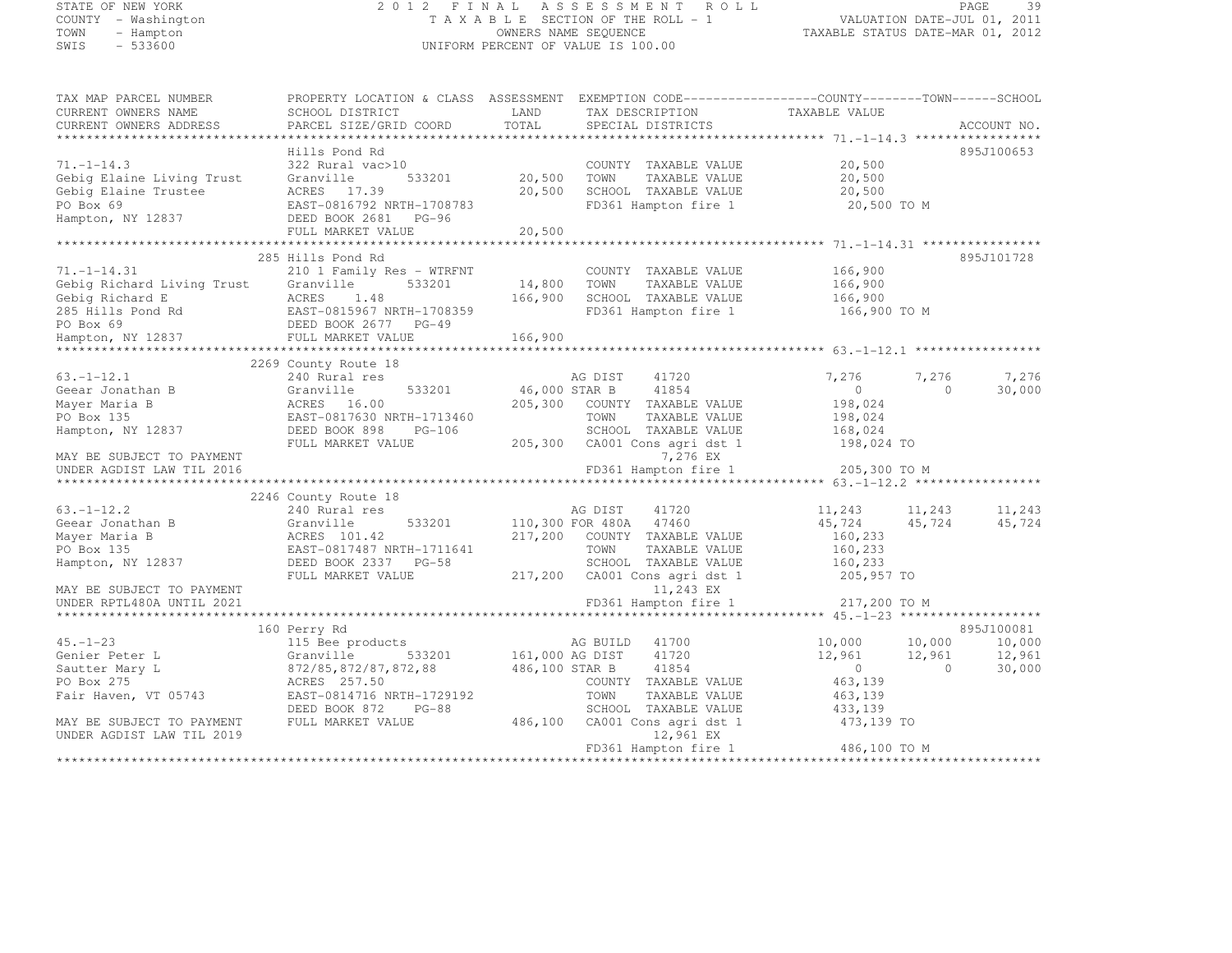| STATE OF NEW YORK<br>COUNTY - Washington<br>TOWN<br>- Hampton<br>$-533600$<br>SWIS        |                                                                                                                                                                                        | OWNERS NAME SEQUENCE         | 2012 FINAL ASSESSMENT ROLL<br>TAXABLE SECTION OF THE ROLL - 1<br>UNIFORM PERCENT OF VALUE IS 100.00    | PAGE<br>40<br>VALUATION DATE-JUL 01, 2011<br>TAXABLE STATUS DATE-MAR 01, 2012                                  |
|-------------------------------------------------------------------------------------------|----------------------------------------------------------------------------------------------------------------------------------------------------------------------------------------|------------------------------|--------------------------------------------------------------------------------------------------------|----------------------------------------------------------------------------------------------------------------|
| TAX MAP PARCEL NUMBER<br>CURRENT OWNERS NAME<br>CURRENT OWNERS ADDRESS                    | SCHOOL DISTRICT<br>PARCEL SIZE/GRID COORD                                                                                                                                              | LAND<br>TOTAL                | TAX DESCRIPTION TAXABLE VALUE<br>SPECIAL DISTRICTS                                                     | PROPERTY LOCATION & CLASS ASSESSMENT EXEMPTION CODE----------------COUNTY-------TOWN-----SCHOOL<br>ACCOUNT NO. |
| $54. - 1 - 3.3$<br>Genier Peter L<br>Sautter Mary L<br>PO Box 275<br>Fair Haven, VT 05743 | State Route 22A OFF<br>314 Rural vac<10<br>Granville 533201<br>ACRES 7.67<br>EAST-0819209 NRTH-1727461<br>--011 0551 PC-85<br>DEED BOOK 2651 PG-85<br>FULL MARKET VALUE                | 16,500<br>16,500<br>16,500   | COUNTY TAXABLE VALUE<br>TOWN TAXABLE VALUE<br>SCHOOL TAXABLE VALUE<br>FD361 Hampton fire 1             | 16,500<br>16,500<br>16,500<br>16,500 TO M                                                                      |
| 54. $-1$ –14.6<br>Genier Peter L<br>Genier Mary L<br>PO Box 275<br>Fair Haven, VT 05743   | State Route 22A OFF<br>323 Vacant rural<br>Granville 533201<br>ACRES 43.95<br>EAST-0817113 NRTH-1727492<br>DEED BOOK 2661 PG-88<br>DEED BOOK 2661 PG-88<br>533201<br>FULL MARKET VALUE | 21,000<br>21,000<br>21,000   | COUNTY TAXABLE VALUE<br>TOWN TAXABLE VALUE<br>SCHOOL TAXABLE VALUE<br>FD361 Hampton fire 1             | 21,000<br>21,000<br>21,000<br>21,000 TO M                                                                      |
| 71.-1-23.3<br>Glickstein Jerome M<br>711 Old Bethlehem Rd<br>Quakertown, PA 18951         | Hills Pond Rd<br>322 Rural vac>10<br>Granville<br>533201<br><b>ACRES</b><br>2.00<br>EAST-0813708 NRTH-1711175<br>DEED BOOK 2910 PG-109<br>FULL MARKET VALUE                            | 6,500                        | COUNTY TAXABLE VALUE<br>6,500 TOWN TAXABLE VALUE<br>6,500 SCHOOL TAXABLE VALUE<br>FD361 Hampton fire 1 | 895J100656<br>6,500<br>6,500<br>6,500<br>6,500 TO M                                                            |
| $71. - 1 - 23.9$<br>Glickstein Jerome M<br>711 Old Bethlehem Rd<br>Quakertown, PA 18951   | 395 Hills Pond Rd<br>240 Rural res<br>Granville<br>533201<br>Sub Div Lot 2<br>ACRES 53.32<br>EAST-0813678 NRTH-1710097<br>DEED BOOK 2910 PG-109<br>FULL MARKET VALUE                   | 84,100<br>260,400<br>260,400 | COUNTY TAXABLE VALUE<br>TOWN<br>TAXABLE VALUE<br>SCHOOL TAXABLE VALUE<br>FD361 Hampton fire 1          | 260,400<br>260,400<br>260,400<br>260,400 TO M                                                                  |
| 71.-1-23.10<br>Glickstein Jerome M<br>711 Old Bethlehem Rd<br>Quakertown, PA 18951        | 399 Hills Pond Rd<br>240 Rural res<br>Granville<br>533201<br>Sub Div Lot 3<br>ACRES 98.56<br>EAST-0812719 NRTH-1710806<br>DEED BOOK 2910 PG-109                                        | 104,000<br>207,500           | COUNTY TAXABLE VALUE<br>TOWN<br>TAXABLE VALUE<br>SCHOOL TAXABLE VALUE<br>FD361 Hampton fire 1          | 207,500<br>207,500<br>207,500<br>207,500 TO M                                                                  |

FULL MARKET VALUE 207,500 \*\*\*\*\*\*\*\*\*\*\*\*\*\*\*\*\*\*\*\*\*\*\*\*\*\*\*\*\*\*\*\*\*\*\*\*\*\*\*\*\*\*\*\*\*\*\*\*\*\*\*\*\*\*\*\*\*\*\*\*\*\*\*\*\*\*\*\*\*\*\*\*\*\*\*\*\*\*\*\*\*\*\*\*\*\*\*\*\*\*\*\*\*\*\*\*\*\*\*\*\*\*\*\*\*\*\*\*\*\*\*\*\*\*\*\*\*\*\*\*\*\*\*\*\*\*\*\*\*\*\*\*

DEED BOOK 2910 PG-109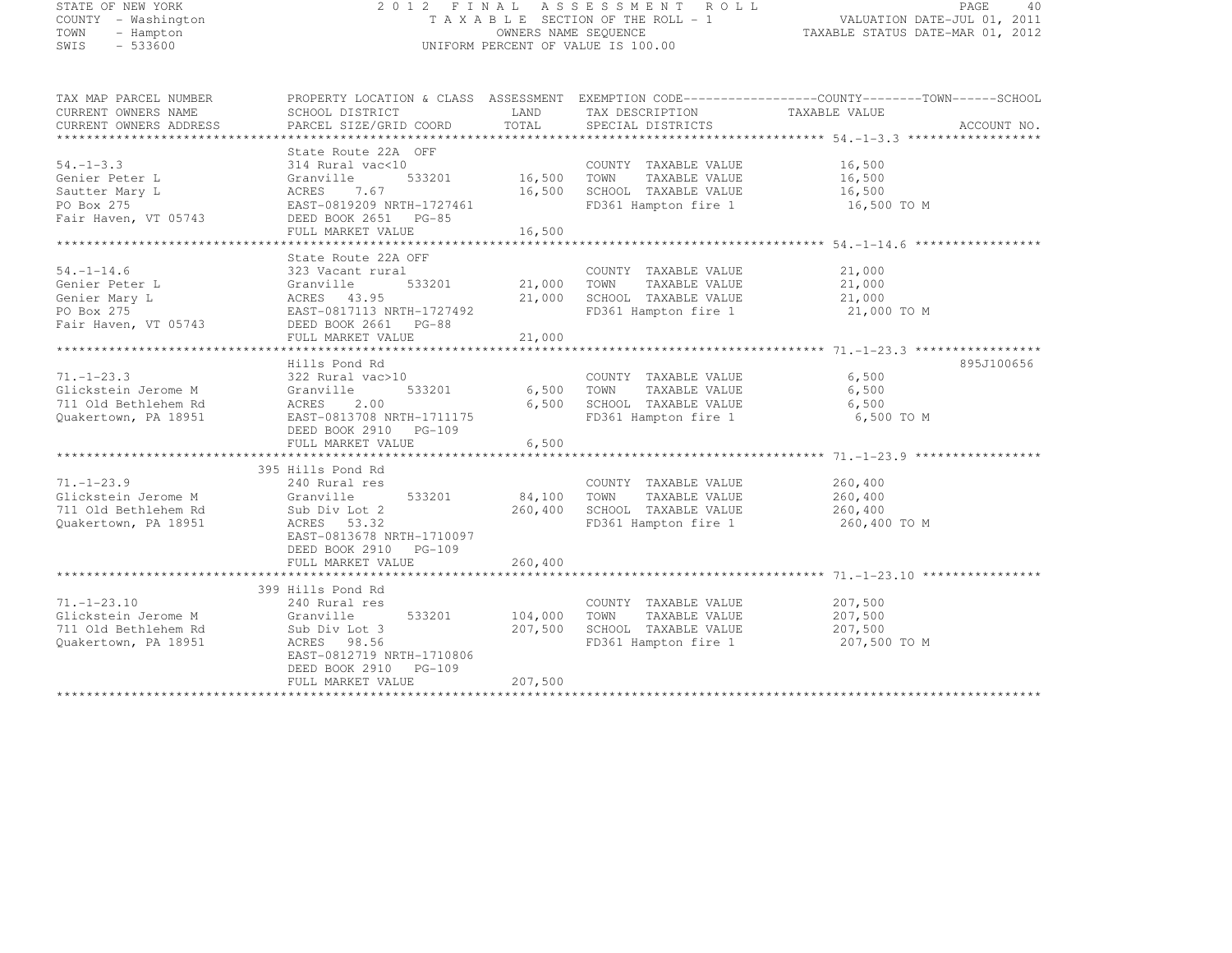# STATE OF NEW YORK 2 0 1 2 F I N A L A S S E S S M E N T R O L L PAGE <sup>41</sup> COUNTY - Washington T A X A B L E SECTION OF THE ROLL - 1 VALUATION DATE-JUL 01, 2011 TOWN - Hampton OWNERS NAME SEQUENCE TAXABLE STATUS DATE-MAR 01, 2012 SWIS - 533600 UNIFORM PERCENT OF VALUE IS 100.00

| TAX MAP PARCEL NUMBER<br>CURRENT OWNERS NAME<br>CURRENT OWNERS ADDRESS | SCHOOL DISTRICT<br>PARCEL SIZE/GRID COORD   | LAND<br>TOTAL | TAX DESCRIPTION<br>SPECIAL DISTRICTS | PROPERTY LOCATION & CLASS ASSESSMENT EXEMPTION CODE----------------COUNTY-------TOWN-----SCHOOL<br>TAXABLE VALUE | ACCOUNT NO. |
|------------------------------------------------------------------------|---------------------------------------------|---------------|--------------------------------------|------------------------------------------------------------------------------------------------------------------|-------------|
|                                                                        |                                             |               |                                      |                                                                                                                  |             |
|                                                                        | LOT 8 Faesh Pat                             |               |                                      |                                                                                                                  | 895J100295  |
| $71. - 1 - 26$                                                         | 910 Priv forest                             |               | COUNTY TAXABLE VALUE                 | 13,600                                                                                                           |             |
| Glickstein Jerome M                                                    | 533201<br>Granville                         | 13,600        | TOWN<br>TAXABLE VALUE                | 13,600                                                                                                           |             |
| 711 Old Bethlehem Rd                                                   | ACRES 30.33                                 | 13,600        | SCHOOL TAXABLE VALUE                 | 13,600                                                                                                           |             |
| Quakertown, PA 18951                                                   | EAST-0813327 NRTH-1708207                   |               | FD361 Hampton fire 1                 | 13,600 TO M                                                                                                      |             |
|                                                                        | DEED BOOK 2910 PG-109                       |               |                                      |                                                                                                                  |             |
|                                                                        | FULL MARKET VALUE                           | 13,600        |                                      |                                                                                                                  |             |
|                                                                        |                                             |               |                                      |                                                                                                                  |             |
|                                                                        | County Route 21                             |               |                                      |                                                                                                                  | 895J101732  |
| $80. - 1 - 2.6$                                                        | 314 Rural vac<10                            |               | COUNTY TAXABLE VALUE                 | 26,500                                                                                                           |             |
| Goodman Cheryl                                                         | Whitehall<br>535201                         | 26,500        | TAXABLE VALUE<br>TOWN                | 26,500                                                                                                           |             |
| 1783 County Route 21                                                   | 5.10<br>ACRES                               | 26,500        | SCHOOL TAXABLE VALUE                 | 26,500                                                                                                           |             |
| Hampton, NY 12837                                                      | EAST-0809087 NRTH-1706407                   |               | FD361 Hampton fire 1                 | 26,500 TO M                                                                                                      |             |
|                                                                        | DEED BOOK 2996 PG-198                       |               |                                      |                                                                                                                  |             |
|                                                                        | FULL MARKET VALUE                           | 26,500        |                                      |                                                                                                                  |             |
|                                                                        |                                             |               |                                      |                                                                                                                  |             |
|                                                                        | 1783 County Route 21                        |               |                                      |                                                                                                                  | 895J101733  |
| $80. - 1 - 2.7$                                                        | 210 1 Family Res                            |               | STAR B<br>41854                      | $\circ$<br>$\Omega$                                                                                              | 30,000      |
| Goodman Cheryl                                                         | 535201<br>Whitehall                         | 35,100        | COUNTY TAXABLE VALUE                 | 94,400                                                                                                           |             |
| 1783 County Route 21                                                   | 5.10<br>ACRES                               | 94,400        | TOWN<br>TAXABLE VALUE                | 94,400                                                                                                           |             |
| Hampton, NY 12837                                                      | EAST-0809186 NRTH-1706109                   |               | SCHOOL TAXABLE VALUE                 | 64,400                                                                                                           |             |
|                                                                        | DEED BOOK 2996 PG-198                       |               | FD361 Hampton fire 1                 | 94,400 TO M                                                                                                      |             |
|                                                                        | FULL MARKET VALUE                           | 94,400        |                                      |                                                                                                                  |             |
|                                                                        |                                             |               |                                      |                                                                                                                  |             |
|                                                                        | Roberts Ln OFF                              |               |                                      |                                                                                                                  | 895J100233  |
| $53. - 1 - 4.1$                                                        | 910 Priv forest                             |               | COUNTY TAXABLE VALUE                 | 76,800                                                                                                           |             |
| Goodrich Mark D                                                        | 533201<br>Granville                         | 76,800        | TOWN<br>TAXABLE VALUE                | 76,800                                                                                                           |             |
| Goodrich Patricia A                                                    | ACRES 262.70                                | 76,800        | SCHOOL TAXABLE VALUE                 | 76,800                                                                                                           |             |
| 149 Roberts Ln                                                         | EAST-0814758 NRTH-1725240                   |               | CA001 Cons agri dst 1                | 76,800 TO                                                                                                        |             |
| Hampton, NY 12837                                                      | DEED BOOK 569<br>$PG-244$                   |               | FD361 Hampton fire 1                 | 76,800 TO M                                                                                                      |             |
|                                                                        | FULL MARKET VALUE                           | 76,800        |                                      |                                                                                                                  |             |
|                                                                        |                                             |               |                                      |                                                                                                                  |             |
|                                                                        | 149 Roberts Ln                              |               |                                      |                                                                                                                  | 895J100406  |
| $53. - 1 - 4.4$                                                        |                                             |               | 41854<br>STAR B                      | $\circ$<br>$\Omega$                                                                                              | 30,000      |
| Goodrich Mark D                                                        | 210 1 Family Res<br>533201<br>Granville     | 37,700        | COUNTY TAXABLE VALUE                 | 188,300                                                                                                          |             |
|                                                                        | ACRES<br>7.70                               | 188,300       | TOWN                                 |                                                                                                                  |             |
| Goodrich Patricia A                                                    |                                             |               | TAXABLE VALUE                        | 188,300                                                                                                          |             |
| 149 Roberts Ln                                                         | EAST-0816256 NRTH-1723939                   |               | SCHOOL TAXABLE VALUE                 | 158,300                                                                                                          |             |
| Hampton, NY 12837                                                      | DEED BOOK 480<br>PG-1060                    |               | FD361 Hampton fire 1                 | 188,300 TO M                                                                                                     |             |
|                                                                        | FULL MARKET VALUE<br>********************** | 188,300       |                                      |                                                                                                                  |             |
|                                                                        |                                             |               |                                      | ********* 53.-1-4.6 ****************                                                                             |             |
|                                                                        | Roberts Ln                                  |               |                                      |                                                                                                                  | 895J100709  |
| $53. - 1 - 4.6$                                                        | 314 Rural vac<10                            |               | COUNTY TAXABLE VALUE                 | 16,500                                                                                                           |             |
| Goodrich Mark D                                                        | 533201<br>Granville                         | 16,500        | TAXABLE VALUE<br>TOWN                | 16,500                                                                                                           |             |
| Goodrich Patricia A                                                    | 5.80<br>ACRES                               | 16,500        | SCHOOL TAXABLE VALUE                 | 16,500                                                                                                           |             |
| 149 Roberts Ln                                                         | EAST-0816567 NRTH-1724287                   |               | FD361 Hampton fire 1                 | 16,500 TO M                                                                                                      |             |
| Hampton, NY 12837                                                      | DEED BOOK 517<br>$PG-40$                    |               |                                      |                                                                                                                  |             |
|                                                                        | FULL MARKET VALUE                           | 16,500        |                                      |                                                                                                                  |             |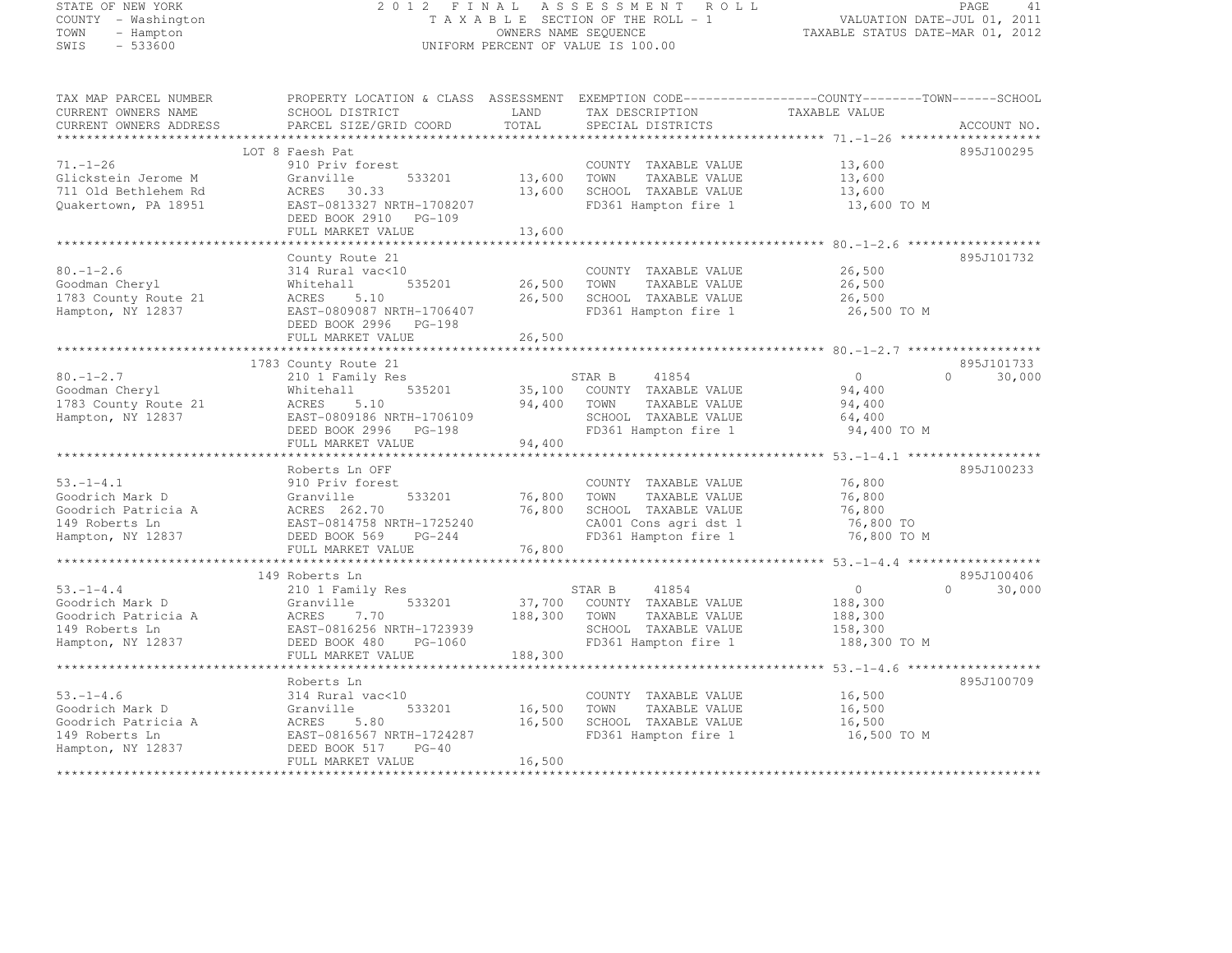# STATE OF NEW YORK 2 0 1 2 F I N A L A S S E S S M E N T R O L L PAGE <sup>42</sup> COUNTY - Washington T A X A B L E SECTION OF THE ROLL - 1 VALUATION DATE-JUL 01, 2011 TOWN - Hampton OWNERS NAME SEQUENCE TAXABLE STATUS DATE-MAR 01, 2012 SWIS - 533600 UNIFORM PERCENT OF VALUE IS 100.00

TAX MAP PARCEL NUMBER PROPERTY LOCATION & CLASS ASSESSMENT EXEMPTION CODE------------------COUNTY--------TOWN------SCHOOL

| CURRENT OWNERS NAME<br>CURRENT OWNERS ADDRESS | SCHOOL DISTRICT<br>PARCEL SIZE/GRID COORD  | LAND<br>TOTAL | TAX DESCRIPTION<br>SPECIAL DISTRICTS | TAXABLE VALUE         |           | ACCOUNT NO.    |
|-----------------------------------------------|--------------------------------------------|---------------|--------------------------------------|-----------------------|-----------|----------------|
| *************************                     |                                            |               |                                      |                       |           |                |
|                                               | 1569 County Route 11                       |               |                                      |                       |           | 895J100089     |
| $38. - 1 - 16$                                | 210 1 Family Res                           |               | 41854<br>STAR B                      | 0                     | $\bigcap$ | 30,000         |
| Gosselin Brian                                | 535201<br>Whitehall                        |               | 19,500 COUNTY TAXABLE VALUE          | 48,000                |           |                |
| 1569 County Route 11                          | FRNT 100.00 DPTH 208.00                    | 48,000        | TOWN<br>TAXABLE VALUE                | 48,000                |           |                |
| Whitehall, NY 12887                           | EAST-0806133 NRTH-1737200                  |               | SCHOOL TAXABLE VALUE                 | 18,000                |           |                |
|                                               | DEED BOOK 903<br>$PG-259$                  |               | FD362 Hampton fire 2                 | 48,000 TO M           |           |                |
|                                               | FULL MARKET VALUE                          | 48,000        |                                      |                       |           |                |
|                                               |                                            |               |                                      |                       |           |                |
|                                               | 1575 County Route 11                       |               |                                      |                       |           | 895J101813     |
| $38. - 1 - 15.2$                              | 270 Mfg housing                            |               | CW_10_VET/ 41151                     | 6,200                 | 6,200     | $\bigcirc$     |
| Gosselin David A                              | 535201<br>Whitehall                        |               | 41834<br>27,900 STAR EN              | $\bigcirc$            | $\Omega$  | 62,000         |
| Gosselin Eileen                               | $888 - 1$                                  | 62,000        | COUNTY TAXABLE VALUE                 | 55,800                |           |                |
| 1575 County Route 11                          | 2.80<br>ACRES                              |               | TOWN<br>TAXABLE VALUE                | 55,800                |           |                |
| Whitehall, NY 12887                           | EAST-0806376 NRTH-1737337                  |               | SCHOOL TAXABLE VALUE                 | $\circ$               |           |                |
|                                               | DEED BOOK 630<br>$PG-51$                   |               | FD362 Hampton fire 2                 | 62,000 TO M           |           |                |
|                                               | FULL MARKET VALUE                          | 62,000        |                                      |                       |           |                |
|                                               |                                            |               |                                      |                       |           |                |
|                                               | Vladyka Woods Rd                           |               |                                      |                       |           | 895J101795     |
| $38. - 1 - 15.1$                              | 311 Res vac land                           |               | COUNTY TAXABLE VALUE                 | 9,500                 |           |                |
| Gosselin Russell J                            | Whitehall<br>535201                        | 9,500         | TOWN<br>TAXABLE VALUE                | 9,500                 |           |                |
| Gosselin Linda L                              | FRNT 251.00 DPTH 147.00                    | 9,500         | SCHOOL TAXABLE VALUE                 | 9,500                 |           |                |
| 224 Bullfrog Hollow Rd                        | EAST-0806014 NRTH-1737180                  |               | FD362 Hampton fire 2                 | 9,500 TO M            |           |                |
| Wells, VT 05774                               | DEED BOOK 595 PG-39                        |               |                                      |                       |           |                |
|                                               | FULL MARKET VALUE                          | 9,500         |                                      |                       |           |                |
|                                               |                                            |               |                                      |                       |           |                |
|                                               | 155 Hickey Rd                              |               |                                      |                       |           | 895J100703     |
| $62. - 1 - 32.1$                              | 270 Mfg housing                            |               | 41854<br>STAR B                      | $\overline{0}$        | $\cap$    | 30,000         |
| Goyette Lloyd F                               | Granville<br>533201                        | 35,000        | COUNTY TAXABLE VALUE                 | 65,500                |           |                |
| Goyette Cindy L                               | 5.00<br>ACRES                              | 65,500        | TOWN<br>TAXABLE VALUE                | 65,500                |           |                |
| 155 Hickey Rd                                 | EAST-0813694 NRTH-1717589                  |               | SCHOOL TAXABLE VALUE                 | 35,500<br>65,500 TO M |           |                |
| Hampton, NY 12837                             | DEED BOOK 505 PG-1059<br>FULL MARKET VALUE | 65,500        | FD361 Hampton fire 1                 |                       |           |                |
|                                               |                                            |               |                                      |                       |           |                |
|                                               | 273 Hickey Rd                              |               |                                      |                       |           | 895J100640     |
| $53. - 1 - 7.12$                              | 210 1 Family Res                           |               | WAR VET/TC 41121                     | 24,315                | 24,315    | $\Omega$       |
| Grady Patricia                                | 533201<br>Granville                        |               | 36,500 DIS VET/TC 41141              | 81,050                | 81,050    | $\overline{0}$ |
| 273 Hickey Rd                                 | ACRES<br>6.52                              |               | 162,100 DISAB-CO 41932               | 25,531                | $\Omega$  | $\Omega$       |
| Hampton, NY 12837                             | EAST-0814340 NRTH-1720453                  |               | DISAB-TOWN 41933                     | $\overline{0}$        | 14,184    | $\Omega$       |
|                                               | DEED BOOK 503<br>PG-532                    |               | STAR B<br>41854                      | $\overline{0}$        | $\Omega$  | 30,000         |
|                                               | FULL MARKET VALUE                          |               | 162,100 COUNTY TAXABLE VALUE         | 31,204                |           |                |
|                                               |                                            |               | TOWN<br>TAXABLE VALUE                | 42,551                |           |                |
|                                               |                                            |               | SCHOOL TAXABLE VALUE                 | 132,100               |           |                |
|                                               |                                            |               | FD361 Hampton fire 1                 | 162,100 TO M          |           |                |
|                                               |                                            |               |                                      |                       |           |                |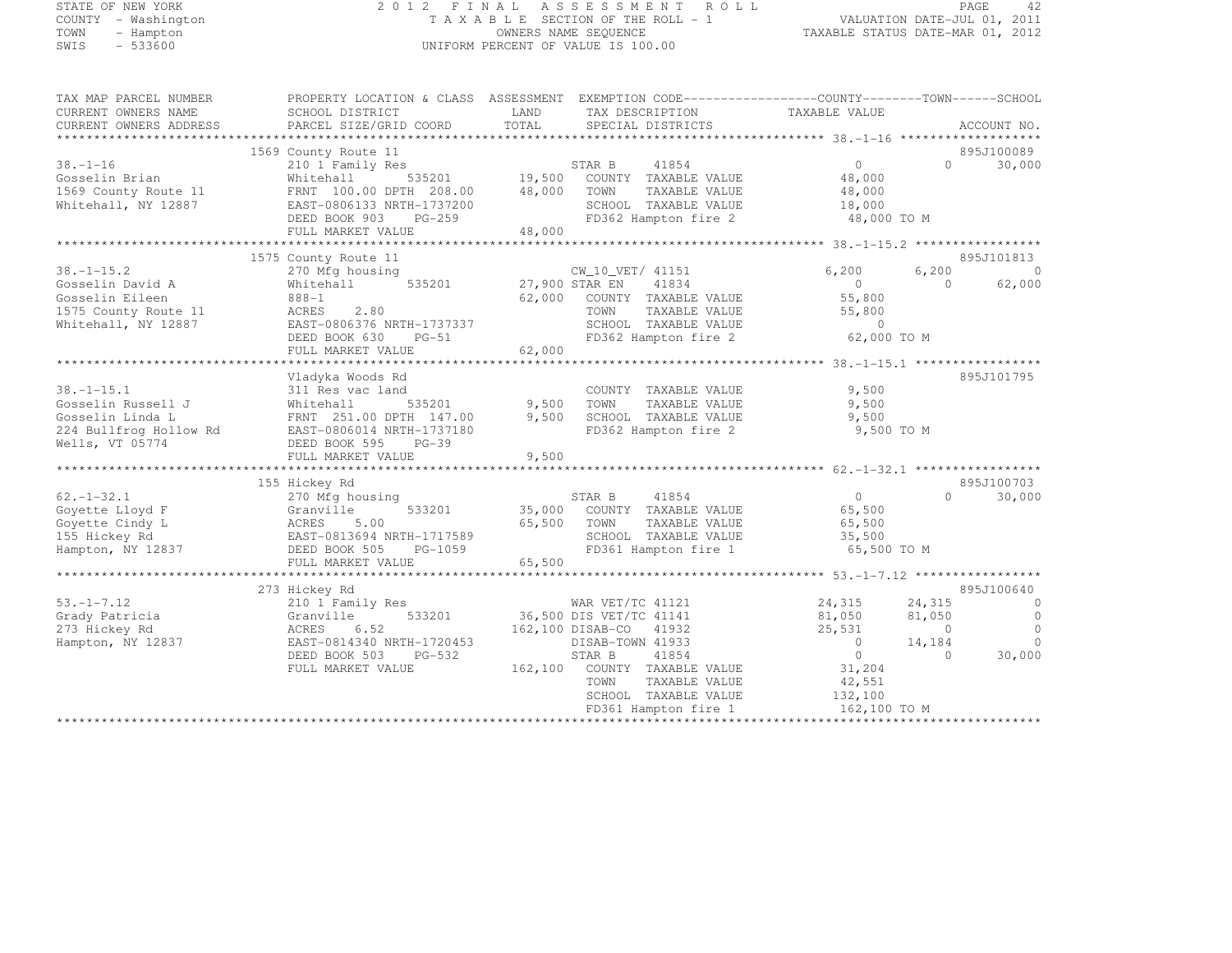# STATE OF NEW YORK 2 0 1 2 F I N A L A S S E S S M E N T R O L L PAGE <sup>43</sup> COUNTY - Washington T A X A B L E SECTION OF THE ROLL - 1 VALUATION DATE-JUL 01, 2011 TOWN - Hampton OWNERS NAME SEQUENCE TAXABLE STATUS DATE-MAR 01, 2012 SWIS - 533600 UNIFORM PERCENT OF VALUE IS 100.00

| TAX MAP PARCEL NUMBER                             | PROPERTY LOCATION & CLASS ASSESSMENT EXEMPTION CODE---------------COUNTY-------TOWN-----SCHOOL |            |                                                                               |             |             |
|---------------------------------------------------|------------------------------------------------------------------------------------------------|------------|-------------------------------------------------------------------------------|-------------|-------------|
| CURRENT OWNERS NAME                               | SCHOOL DISTRICT                                                                                |            | LAND TAX DESCRIPTION TAXABLE VALUE                                            |             |             |
| CURRENT OWNERS ADDRESS                            | PARCEL SIZE/GRID COORD                                                                         | TOTAL      | SPECIAL DISTRICTS                                                             |             | ACCOUNT NO. |
|                                                   |                                                                                                |            |                                                                               |             |             |
|                                                   | 78 Rainbow Way                                                                                 |            |                                                                               |             | 895J100601  |
| $81. - 1 - 43$                                    | 210 1 Family Res                                                                               |            | COUNTY TAXABLE VALUE                                                          | 97,900      |             |
| Graft Allison                                     | $533201$ 31,800<br>Granville                                                                   |            | TAXABLE VALUE<br>TOWN                                                         | 97,900      |             |
| 605 Glenwood Dr                                   | ACRES<br>4.00                                                                                  | 97,900     | SCHOOL TAXABLE VALUE                                                          | 97,900      |             |
| Lafayette, CO 80026                               | EAST-0816907 NRTH-1701952                                                                      |            | FD361 Hampton fire 1                                                          | 97,900 TO M |             |
|                                                   | DEED BOOK 2508 PG-159                                                                          |            |                                                                               |             |             |
|                                                   | FULL MARKET VALUE                                                                              | 97,900     |                                                                               |             |             |
|                                                   |                                                                                                |            |                                                                               |             |             |
|                                                   | 62 Rainbow Way                                                                                 |            |                                                                               |             | 895J100597  |
| $81. - 1 - 36$                                    | 260 Seasonal res                                                                               |            | COUNTY TAXABLE VALUE                                                          | 45,400      |             |
| Graham Keith                                      | 533201 32,100 TOWN<br>Granville                                                                |            | TAXABLE VALUE                                                                 | 45,400      |             |
| 166 Route 106                                     | 4.10                                                                                           | 45,400     | SCHOOL TAXABLE VALUE                                                          | 45,400      |             |
| ACRES<br>T 05151 EAST-0<br>Perkinsville, VT 05151 | EAST-0817397 NRTH-1702002                                                                      |            | FD361 Hampton fire 1                                                          | 45,400 TO M |             |
|                                                   | DEED BOOK 2488 PG-177                                                                          |            |                                                                               |             |             |
|                                                   | FULL MARKET VALUE                                                                              | 45,400     |                                                                               |             |             |
|                                                   |                                                                                                |            |                                                                               |             |             |
|                                                   | State Route 22A OFF                                                                            |            |                                                                               |             | 895J100092  |
| $72. - 2 - 10$                                    | 314 Rural vac<10                                                                               |            | COUNTY TAXABLE VALUE                                                          | 12,500      |             |
| Green Mountain College                            | 533201 12,500 TOWN<br>Granville                                                                |            | TAXABLE VALUE                                                                 | 12,500      |             |
| Poultney, VT 05764                                | ACRES 3.70                                                                                     |            | 12,500 SCHOOL TAXABLE VALUE 12,500<br>12,500 SCHOOL TAXABLE VALUE 12,500 TO M |             |             |
|                                                   | EAST-0824341 NRTH-1709168                                                                      |            |                                                                               |             |             |
|                                                   |                                                                                                |            |                                                                               |             |             |
|                                                   |                                                                                                |            |                                                                               |             |             |
|                                                   | Staso Ln                                                                                       |            |                                                                               |             | 895J100530  |
| $72. - 2 - 11$                                    | 314 Rural vac<10                                                                               |            | COUNTY TAXABLE VALUE                                                          | 6,500       |             |
| Green Mountain College                            | 533201<br>Granville                                                                            | 6,500 TOWN | TAXABLE VALUE                                                                 | 6,500       |             |
| Poultney, VT 05764                                | ACRES<br>1.90                                                                                  | 6,500      | SCHOOL TAXABLE VALUE                                                          | 6,500       |             |
|                                                   | EAST-0824234 NRTH-1708156                                                                      |            | FD361 Hampton fire 1 6,500 TO M                                               |             |             |
|                                                   |                                                                                                |            |                                                                               |             |             |
|                                                   |                                                                                                |            |                                                                               |             |             |
|                                                   | County Route 20                                                                                |            |                                                                               |             | 895J101817  |
| $72. - 2 - 12.1$                                  |                                                                                                |            | COUNTY TAXABLE VALUE                                                          | 5,500       |             |
| Greene James C                                    |                                                                                                | 5,500      | TOWN<br>TOWN     TAXABLE VALUE<br>SCHOOL   TAXABLE VALUE                      | 5,500       |             |
| Attn: Bernard Greene                              | 17 Ad                                                                                          | 5,500      |                                                                               | 5,500       |             |
| PO Box 145                                        | ACRES 11.90                                                                                    |            | FD361 Hampton fire 1 5,500 TO M                                               |             |             |
| Hampton, NY 12837                                 | EAST-0824017 NRTH-1706190                                                                      |            |                                                                               |             |             |
|                                                   | DEED BOOK 863<br>$PG-284$                                                                      |            |                                                                               |             |             |
|                                                   | FULL MARKET VALUE                                                                              | 5,500      |                                                                               |             |             |
|                                                   |                                                                                                |            |                                                                               |             |             |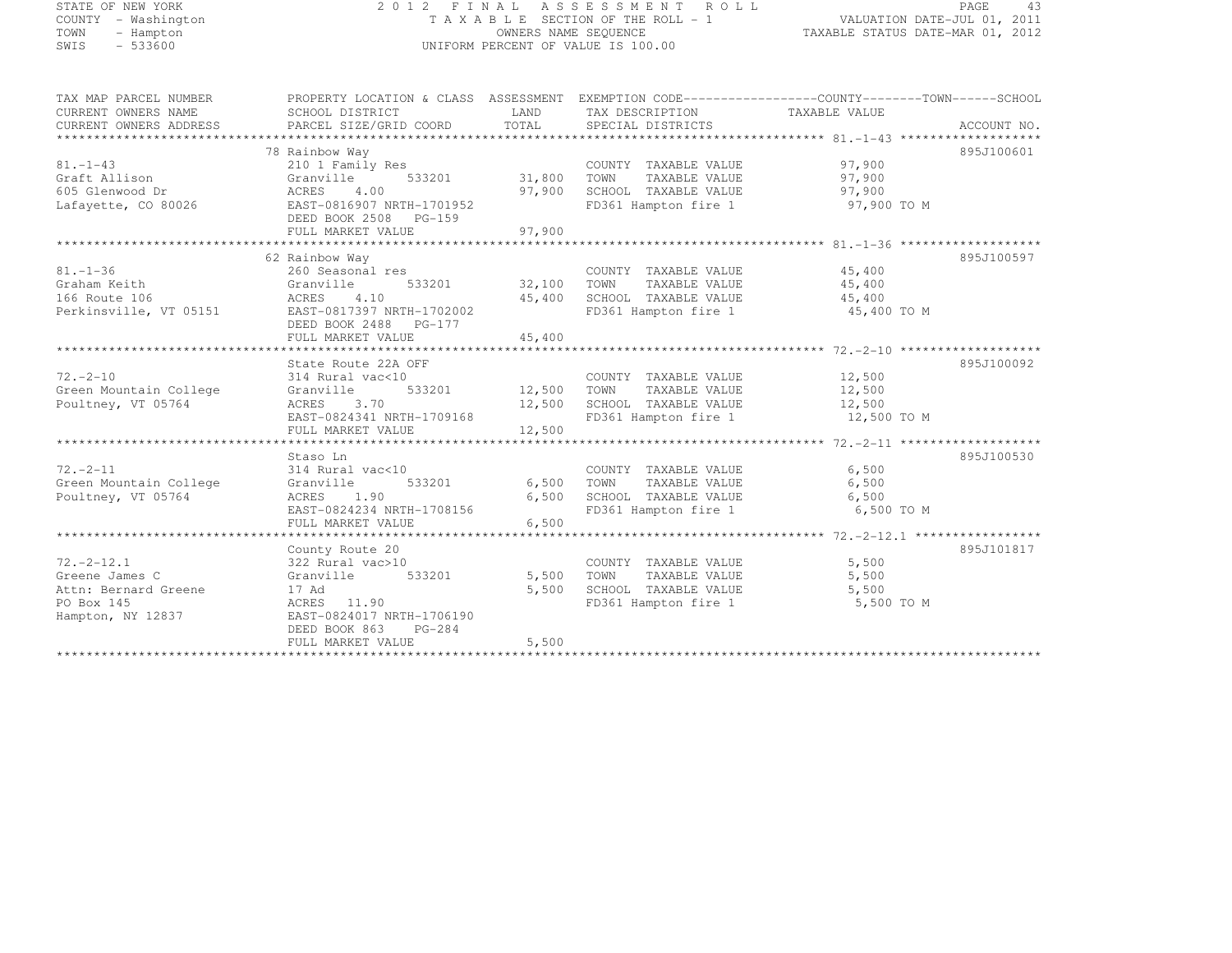| STATE OF NEW YORK         | 2012 FINAL                                            | ASSESSMENT ROLL                                                                                 | PAGE<br>44                                                                                                                                                                                                                                                                                                                                                                                      |
|---------------------------|-------------------------------------------------------|-------------------------------------------------------------------------------------------------|-------------------------------------------------------------------------------------------------------------------------------------------------------------------------------------------------------------------------------------------------------------------------------------------------------------------------------------------------------------------------------------------------|
| COUNTY<br>- Washington    |                                                       | T A X A B L E SECTION OF THE ROLL - 1                                                           | VALUATION DATE-JUL 01, 2011                                                                                                                                                                                                                                                                                                                                                                     |
| TOWN<br>- Hampton         |                                                       | OWNERS NAME SEQUENCE                                                                            | TAXABLE STATUS DATE-MAR 01, 2012                                                                                                                                                                                                                                                                                                                                                                |
| $-533600$<br>SWIS         |                                                       | UNIFORM PERCENT OF VALUE IS 100.00                                                              |                                                                                                                                                                                                                                                                                                                                                                                                 |
| TAX MAP PARCEL NUMBER     |                                                       | PROPERTY LOCATION & CLASS ASSESSMENT EXEMPTION CODE----------------COUNTY-------TOWN-----SCHOOL |                                                                                                                                                                                                                                                                                                                                                                                                 |
| CURRENT OWNERS NAME       | SCHOOL DISTRICT                                       | LAND<br>TAX DESCRIPTION                                                                         | TAXABLE VALUE                                                                                                                                                                                                                                                                                                                                                                                   |
| CURRENT OWNERS ADDRESS    | PARCEL SIZE/GRID COORD                                | TOTAL<br>SPECIAL DISTRICTS                                                                      | ACCOUNT NO.                                                                                                                                                                                                                                                                                                                                                                                     |
| ************************* |                                                       |                                                                                                 |                                                                                                                                                                                                                                                                                                                                                                                                 |
|                           | 1518 Carlton Rd                                       |                                                                                                 |                                                                                                                                                                                                                                                                                                                                                                                                 |
| $45. -1 - 5.5$            | 270 Mfg housing                                       | CBT VET/C 41132                                                                                 | 34,525<br>- 0<br>0                                                                                                                                                                                                                                                                                                                                                                              |
| Gregorio Francisco A      | Whitehall                                             | 535201 35,000 CBT VET/T 41133                                                                   | 34,525<br>$\circ$<br>$\Omega$                                                                                                                                                                                                                                                                                                                                                                   |
| Gregorio Susan G          | Lot 5                                                 | 138,100 DIS VET/C 41142                                                                         | $\circ$<br>41,430<br>$\overline{0}$<br>$\Omega$                                                                                                                                                                                                                                                                                                                                                 |
| 1518 Carlton Rd           | ACRES<br>5.01 BANK<br>26<br>EAST-0804885 NRTH-1733917 | DIS VET/T 41143<br>STAR EN<br>41834                                                             | 41,430<br>$\bigcirc$<br>62,200<br>$\Omega$<br>$\Omega$                                                                                                                                                                                                                                                                                                                                          |
| Whitehall, NY 12887       | DEED BOOK 2684 PG-300                                 | COUNTY TAXABLE VALUE                                                                            | 62,145                                                                                                                                                                                                                                                                                                                                                                                          |
|                           | FULL MARKET VALUE                                     | 138,100 TOWN<br>TAXABLE VALUE                                                                   | 62,145                                                                                                                                                                                                                                                                                                                                                                                          |
|                           |                                                       | TAXABLE VALUE<br>SCHOOL                                                                         | 75,900                                                                                                                                                                                                                                                                                                                                                                                          |
|                           |                                                       | FD361 Hampton fire 1                                                                            | 138,100 TO M                                                                                                                                                                                                                                                                                                                                                                                    |
|                           |                                                       |                                                                                                 |                                                                                                                                                                                                                                                                                                                                                                                                 |
|                           | 228 Carvers Falls Rd                                  |                                                                                                 | 895J101763                                                                                                                                                                                                                                                                                                                                                                                      |
| $38. - 1 - 2.2$           | 210 1 Family Res                                      | STAR B<br>41854                                                                                 | 30,000<br>$\circ$<br>$\Omega$                                                                                                                                                                                                                                                                                                                                                                   |
| Grenier Jeffery S         | Whitehall<br>535201                                   | 29,000 COUNTY TAXABLE VALUE                                                                     | 130,600                                                                                                                                                                                                                                                                                                                                                                                         |
| 228 Carvers Falls Rd      | 3.15<br>ACRES                                         | 130,600<br>TOWN<br>TAXABLE VALUE                                                                | 130,600                                                                                                                                                                                                                                                                                                                                                                                         |
| Whitehall, NY 12887       | EAST-0805425 NRTH-1744728                             | SCHOOL TAXABLE VALUE                                                                            | 100,600                                                                                                                                                                                                                                                                                                                                                                                         |
|                           | DEED BOOK 2799 PG-113                                 | FD362 Hampton fire 2                                                                            | 130,600 TO M                                                                                                                                                                                                                                                                                                                                                                                    |
|                           | FULL MARKET VALUE                                     | 130,600                                                                                         |                                                                                                                                                                                                                                                                                                                                                                                                 |
|                           |                                                       |                                                                                                 |                                                                                                                                                                                                                                                                                                                                                                                                 |
|                           | 30 Mirror Lake Way                                    |                                                                                                 | 895J101760                                                                                                                                                                                                                                                                                                                                                                                      |
| $80. - 1 - 44$            | 210 1 Family Res - WTRFNT                             | STAR EN<br>41834                                                                                | 62,200<br>$\circ$<br>$\Omega$                                                                                                                                                                                                                                                                                                                                                                   |
| Gysel Catherine           | 535201<br>Whitehall                                   | 25,000 COUNTY TAXABLE VALUE                                                                     | 184,400                                                                                                                                                                                                                                                                                                                                                                                         |
| PO Box 136                | LOT 16                                                | 184,400<br>TOWN<br>TAXABLE VALUE                                                                | 184,400                                                                                                                                                                                                                                                                                                                                                                                         |
| Hampton, NY 12837         | FRNT 154.00 DPTH 201.00                               | SCHOOL TAXABLE VALUE<br>$- - - - - - - - -$                                                     | 122,200<br>$\overline{a}$ $\overline{a}$ $\overline{a}$ $\overline{a}$ $\overline{a}$ $\overline{a}$ $\overline{a}$ $\overline{a}$ $\overline{a}$ $\overline{a}$ $\overline{a}$ $\overline{a}$ $\overline{a}$ $\overline{a}$ $\overline{a}$ $\overline{a}$ $\overline{a}$ $\overline{a}$ $\overline{a}$ $\overline{a}$ $\overline{a}$ $\overline{a}$ $\overline{a}$ $\overline{a}$ $\overline{$ |

|                       | EAST-0810844 NRTH-1705230 |         | FD361 Hampton fire 1    | 184,400 TO M |            |
|-----------------------|---------------------------|---------|-------------------------|--------------|------------|
|                       | DEED BOOK 855<br>$PG-171$ |         |                         |              |            |
|                       | FULL MARKET VALUE         | 184,400 |                         |              |            |
|                       |                           |         |                         |              |            |
|                       | County Route 18 OFF       |         |                         |              | 895J100097 |
| $63. - 1 - 11$        | 720 Mine/quarry           |         | TAXABLE VALUE<br>COUNTY | 97,000       |            |
| Hadeka Gary J         | Granville 533201          | 97,000  | TOWN<br>TAXABLE VALUE   | 97,000       |            |
| 773 Briar Hill        | ACRES 109.40              | 97,000  | SCHOOL TAXABLE VALUE    | 97,000       |            |
| West Pawlet, VT 05775 | EAST-0819580 NRTH-1715268 |         | FD361 Hampton fire 1    | 97,000 TO M  |            |
|                       | DEED BOOK 1695 PG-225     |         |                         |              |            |
|                       | FULL MARKET VALUE         | 97.000  |                         |              |            |
|                       |                           |         |                         |              |            |
|                       | 2453 County Route 18      |         |                         |              | 895J100185 |
| $72. - 1 - 10$        | 210 1 Family Res          |         | TAXABLE VALUE<br>COUNTY | 108,400      |            |
| Hadley William B      | 533201<br>Granville       | 14,300  | TOWN<br>TAXABLE VALUE   | 108,400      |            |
| 4265 Lake St          | FRNT 140.00 DPTH 124.00   | 108,400 | SCHOOL TAXABLE VALUE    | 108,400      |            |
| Bridport, VT 05734    | EAST-0821364 NRTH-1710464 |         | FD361 Hampton fire 1    | 108,400 TO M |            |
|                       | DEED BOOK 905<br>PG-129   |         |                         |              |            |
|                       | FULL MARKET VALUE         | 108,400 |                         |              |            |
|                       |                           |         |                         |              |            |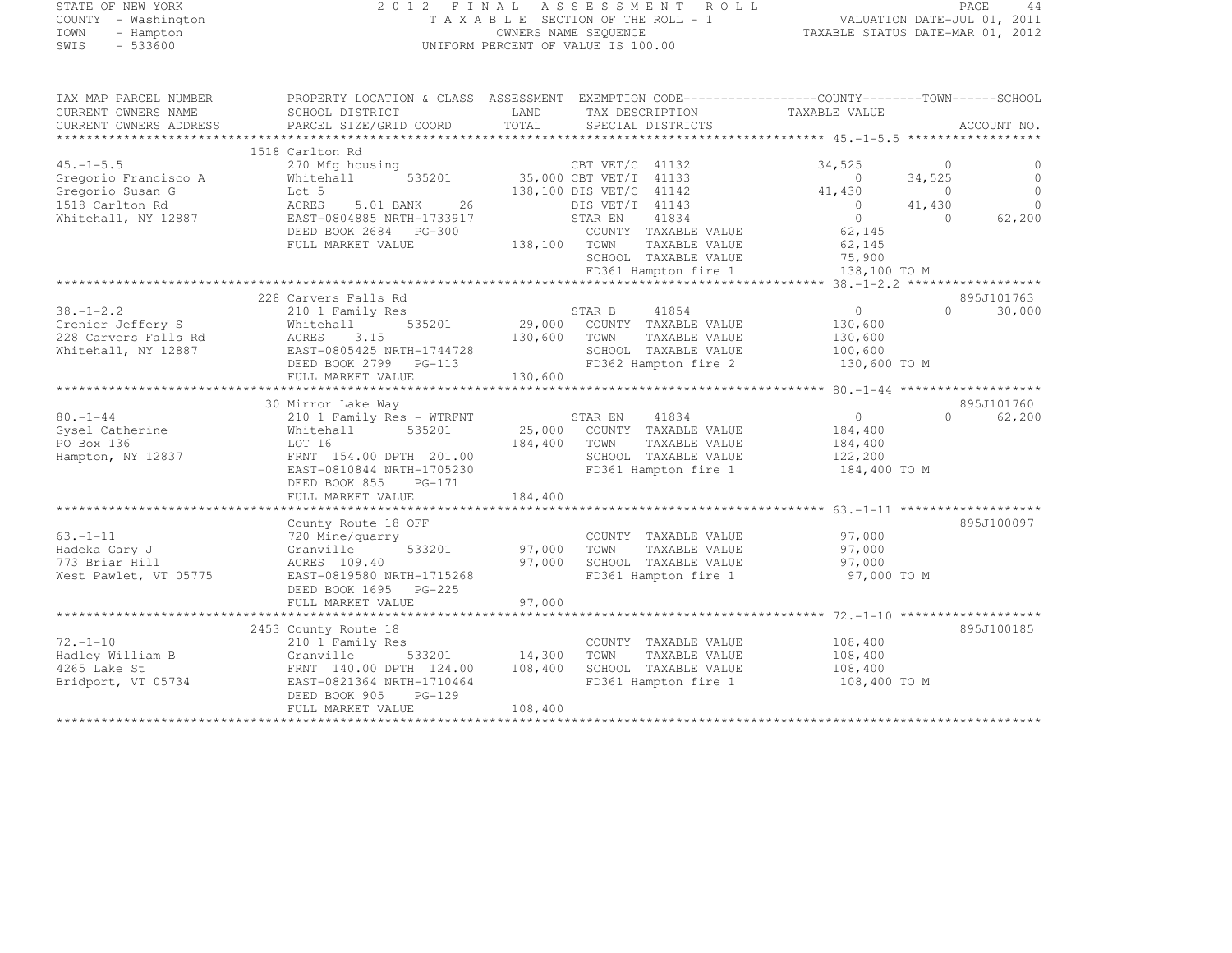# STATE OF NEW YORK 2 0 1 2 F I N A L A S S E S S M E N T R O L L PAGE <sup>45</sup> COUNTY - Washington T A X A B L E SECTION OF THE ROLL - 1 VALUATION DATE-JUL 01, 2011 TOWN - Hampton OWNERS NAME SEQUENCE TAXABLE STATUS DATE-MAR 01, 2012 SWIS - 533600 UNIFORM PERCENT OF VALUE IS 100.00

| TAX MAP PARCEL NUMBER<br>CURRENT OWNERS NAME<br>CURRENT OWNERS ADDRESS | PROPERTY LOCATION & CLASS ASSESSMENT EXEMPTION CODE----------------COUNTY-------TOWN-----SCHOOL<br>SCHOOL DISTRICT<br>PARCEL SIZE/GRID COORD | LAND<br>TOTAL | TAX DESCRIPTION TAXABLE VALUE<br>SPECIAL DISTRICTS |                  | ACCOUNT NO.                            |
|------------------------------------------------------------------------|----------------------------------------------------------------------------------------------------------------------------------------------|---------------|----------------------------------------------------|------------------|----------------------------------------|
| $72. - 2 - 25$                                                         | 2528 County Route 18<br>210 1 Family Res                                                                                                     |               | CBT VET/TC 41131                                   | 35,825           | 895J100294<br>35,825<br>$\overline{0}$ |
| Haight Robert                                                          | 533201 22,000 STAR EN<br>Granville                                                                                                           |               | 41834                                              | $\overline{0}$   | $\bigcirc$<br>62,200                   |
| Edgeworth Laura                                                        | 713/156 Hwy Approp                                                                                                                           |               | 143,300 COUNTY TAXABLE VALUE                       | 107,475          |                                        |
| 2528 County Route 18                                                   | ACRES 1.00                                                                                                                                   |               | TOWN<br>TAXABLE VALUE                              | 107,475          |                                        |
| PO Box 54                                                              | EAST-0822795 NRTH-1711370                                                                                                                    |               | SCHOOL TAXABLE VALUE                               | 81,100           |                                        |
| Hampton, NY 12837                                                      | DEED BOOK 2419 PG-261<br>FULL MARKET VALUE                                                                                                   | 143,300       | FD361 Hampton fire 1                               | 143,300 TO M     |                                        |
|                                                                        |                                                                                                                                              |               |                                                    |                  |                                        |
|                                                                        | Rainbow Way                                                                                                                                  |               |                                                    |                  | 895J100593                             |
| $81. - 1 - 16$                                                         | 314 Rural vac<10                                                                                                                             |               | COUNTY TAXABLE VALUE                               | 15,000           |                                        |
| Halberstadt David                                                      | 533201<br>Granville                                                                                                                          | 15,000        | TOWN<br>TAXABLE VALUE                              | 15,000           |                                        |
| Rio Barbara                                                            | ACRES 5.30                                                                                                                                   | 15,000        | SCHOOL TAXABLE VALUE                               | 15,000           |                                        |
| ATT:Barbara Rio                                                        | EAST-0816390 NRTH-1700534                                                                                                                    |               | FD361 Hampton fire 1                               | 15,000 TO M      |                                        |
| 65 Mordella Rd                                                         | DEED BOOK 490<br>FULL MARKET VA<br>PG-280                                                                                                    |               |                                                    |                  |                                        |
| Albany, NY 12205                                                       |                                                                                                                                              |               |                                                    |                  |                                        |
|                                                                        |                                                                                                                                              |               |                                                    |                  |                                        |
|                                                                        | 160 South Rd                                                                                                                                 |               |                                                    |                  | 895J100606                             |
| $81. - 1 - 50.1$                                                       | 260 Seasonal res                                                                                                                             |               | COUNTY TAXABLE VALUE                               | 74,300           |                                        |
| Hale Irene M                                                           | Granville                                                                                                                                    | 533201 36,200 | TAXABLE VALUE<br>TOWN                              | 74,300           |                                        |
| Hale Dennis J                                                          | ACRES 6.20<br>EAST-0816859 NRTH-1702977                                                                                                      | 74,300        | SCHOOL TAXABLE VALUE                               | 74,300           |                                        |
| 121 Rockland Ave                                                       |                                                                                                                                              |               | FD361 Hampton fire 1                               | 74,300 TO M      |                                        |
| Waterbury, CT 06708                                                    | DEED BOOK 3021 PG-264                                                                                                                        |               |                                                    |                  |                                        |
|                                                                        | FULL MARKET VALUE                                                                                                                            | 74,300        |                                                    |                  |                                        |
|                                                                        |                                                                                                                                              |               |                                                    |                  |                                        |
|                                                                        | 2097 County Route 18                                                                                                                         |               |                                                    |                  |                                        |
| $62. - 1 - 27.2$                                                       | 210 1 Family Res                                                                                                                             |               | COUNTY TAXABLE VALUE                               | 74,300           |                                        |
| Haley George W Jr                                                      | Granville                                                                                                                                    | 533201 24,400 | TOWN<br>TAXABLE VALUE                              | 74,300           |                                        |
| 2097 County Route 18                                                   | 1.75<br>ACRES                                                                                                                                | 74,300        | SCHOOL TAXABLE VALUE                               | 74,300           |                                        |
| Whitehall, NY 12887                                                    | EAST-0813832 NRTH-1713808                                                                                                                    |               | FD361 Hampton fire 1                               | 74,300 TO M      |                                        |
|                                                                        | DEED BOOK 1819 PG-89                                                                                                                         |               |                                                    |                  |                                        |
|                                                                        | FULL MARKET VALUE                                                                                                                            | 74,300        |                                                    |                  |                                        |
|                                                                        |                                                                                                                                              |               |                                                    |                  | 895J100654                             |
| $71. - 1 - 14.4$                                                       | Hills Pond Rd                                                                                                                                |               | COUNTY TAXABLE VALUE                               | 21,500           |                                        |
| Hallar Michael LE                                                      | 322 Rural vac>10<br>533201                                                                                                                   |               | 21,500 TOWN                                        |                  |                                        |
|                                                                        | Granville<br>ACRES 19.39                                                                                                                     | 21,500        | TAXABLE VALUE<br>SCHOOL TAXABLE VALUE              | 21,500<br>21,500 |                                        |
| Hallar Mary LE<br>5 Irvine Pl                                          | EAST-0816941 NRTH-1708288                                                                                                                    |               | FD361 Hampton fire 1                               | 21,500 TO M      |                                        |
| Granville, NY 12832                                                    | DEED BOOK 740<br>$PG-112$                                                                                                                    |               |                                                    |                  |                                        |
|                                                                        | FULL MARKET VALUE                                                                                                                            | 21,500        |                                                    |                  |                                        |
|                                                                        |                                                                                                                                              |               |                                                    |                  |                                        |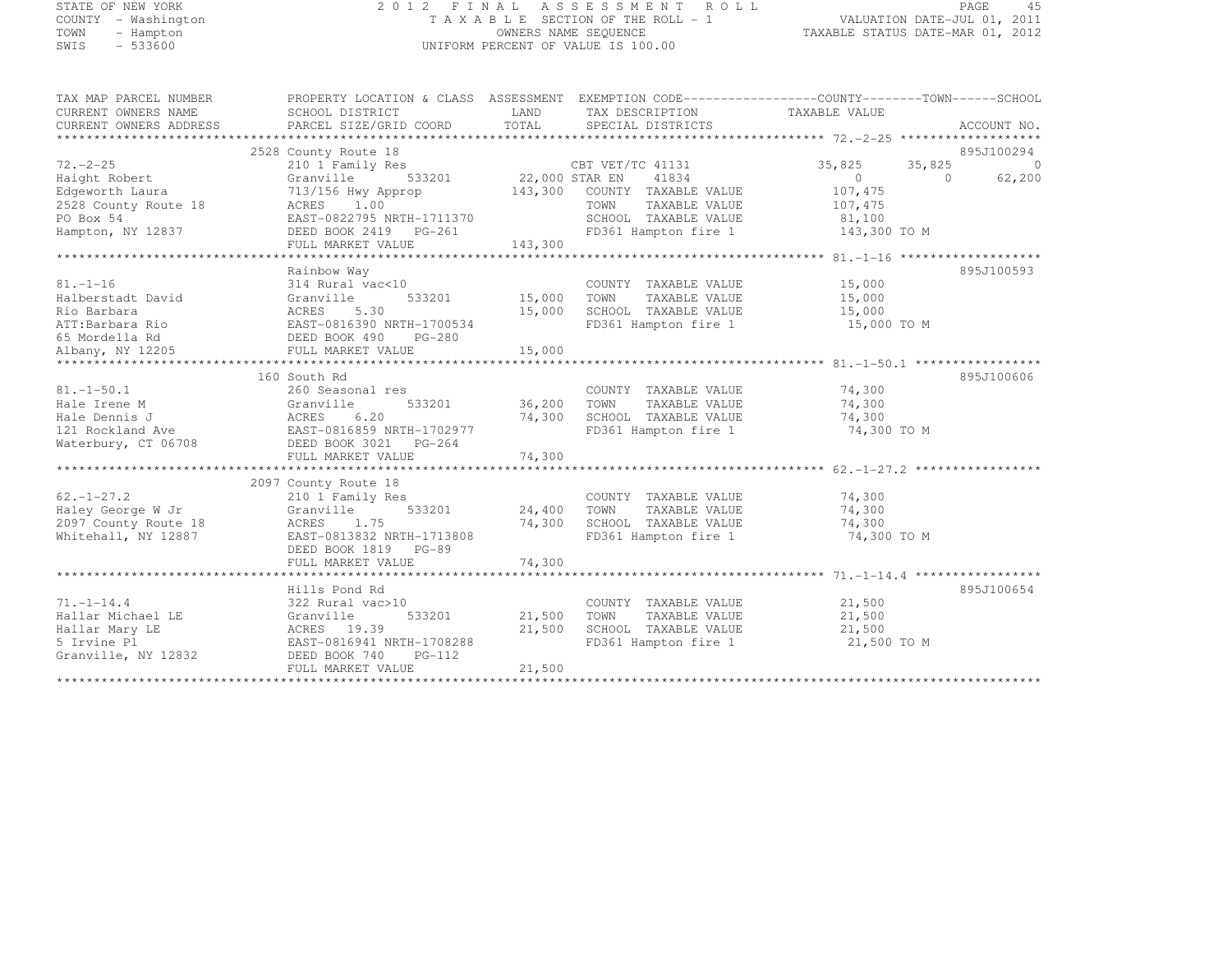# STATE OF NEW YORK 2 0 1 2 F I N A L A S S E S S M E N T R O L L PAGE <sup>46</sup> COUNTY - Washington T A X A B L E SECTION OF THE ROLL - 1 VALUATION DATE-JUL 01, 2011 TOWN - Hampton OWNERS NAME SEQUENCE TAXABLE STATUS DATE-MAR 01, 2012 SWIS - 533600 UNIFORM PERCENT OF VALUE IS 100.00

| TAX MAP PARCEL NUMBER<br>CURRENT OWNERS NAME<br>CURRENT OWNERS ADDRESS                                | PROPERTY LOCATION & CLASS ASSESSMENT EXEMPTION CODE---------------COUNTY-------TOWN-----SCHOOL<br>SCHOOL DISTRICT<br>PARCEL SIZE/GRID COORD | <b>EXAMPLE EXAMPLE EXAMPLE EXAMPLE EXAMPLE EXAMPLE EXAMPLE EXAMPLE EXAMPLE EXAMPLE EXAMPLE EXAMPLE EXAMPLE EXAMPLE EXAMPLE EXAMPLE EXAMPLE EXAMPLE EXAMPLE EXAMPLE EXAMPLE EXAMPLE EXAMPLE E</b><br>TOTAL | TAX DESCRIPTION<br>SPECIAL DISTRICTS                                                          | TAXABLE VALUE        | ACCOUNT NO.                    |
|-------------------------------------------------------------------------------------------------------|---------------------------------------------------------------------------------------------------------------------------------------------|-----------------------------------------------------------------------------------------------------------------------------------------------------------------------------------------------------------|-----------------------------------------------------------------------------------------------|----------------------|--------------------------------|
|                                                                                                       |                                                                                                                                             |                                                                                                                                                                                                           |                                                                                               |                      |                                |
| $62. - 1 - 39.1$                                                                                      | 1977 County Route 18<br>210 1 Family Res                                                                                                    |                                                                                                                                                                                                           | s<br>535201 33,100 STAR EN 41834                                                              | 55,050               | 895J100699<br>55,050<br>55,050 |
| Hamel Hilda<br>1977 County Route 18<br>Whitehall, NY 12887                                            | Whitehall<br>ACRES<br>4.40<br>EAST-0811162 NRTH-1714299                                                                                     |                                                                                                                                                                                                           | 110,100 COUNTY TAXABLE VALUE                                                                  | $\sim$ 0<br>55,050   | $\overline{0}$<br>55,050       |
|                                                                                                       | DEED BOOK 778 PG-158<br>FULL MARKET VALUE                                                                                                   |                                                                                                                                                                                                           | TOWN      TAXABLE VALUE<br>SCHOOL   TAXABLE VALUE<br>110,100 FD361 Hampton fire 1 10,100 TO M | 55,050<br>$\bigcirc$ |                                |
|                                                                                                       |                                                                                                                                             |                                                                                                                                                                                                           |                                                                                               |                      |                                |
|                                                                                                       | 131 Golf Course Rd                                                                                                                          |                                                                                                                                                                                                           |                                                                                               |                      |                                |
| $38. - 1 - 10.2$<br>Hampton BioFuels                                                                  | 330 Vacant comm<br>Whitehall                                                                                                                | 535201 268,500                                                                                                                                                                                            | COUNTY TAXABLE VALUE<br>TAXABLE VALUE<br>TOWN                                                 | 268,500<br>268,500   |                                |
|                                                                                                       |                                                                                                                                             |                                                                                                                                                                                                           | SCHOOL TAXABLE VALUE                                                                          | 268,500              |                                |
| ATT: Private Capital Group<br>140 E 45th St 15C                                                       | Sub Div Lot A and $P/O$ of 268,500<br>ACRES 97.01                                                                                           |                                                                                                                                                                                                           |                                                                                               |                      |                                |
| New York, NY 10017                                                                                    | EAST-0809546 NRTH-1735824                                                                                                                   |                                                                                                                                                                                                           | CA001 Cons agri dst 1 268,500 TO<br>EZ005 Empire Zone 5 268,500 TO                            |                      |                                |
|                                                                                                       | DEED BOOK 2302    PG-215                                                                                                                    |                                                                                                                                                                                                           | FD362 Hampton fire 2 268,500 TO M                                                             |                      |                                |
|                                                                                                       | FULL MARKET VALUE                                                                                                                           | 268,500                                                                                                                                                                                                   |                                                                                               |                      |                                |
|                                                                                                       |                                                                                                                                             |                                                                                                                                                                                                           |                                                                                               |                      |                                |
|                                                                                                       | County Route 18                                                                                                                             |                                                                                                                                                                                                           |                                                                                               |                      | 895J100675                     |
| $72, -2 - 24, -8801$                                                                                  | 652 Govt bldgs                                                                                                                              |                                                                                                                                                                                                           | COUNTY TAXABLE VALUE                                                                          | 8,700                |                                |
| Hampton Vol Fire Dept Inc                                                                             | 533201<br>Granville                                                                                                                         | 8,700 TOWN                                                                                                                                                                                                |                                                                                               | 8,700                |                                |
| 2520 County Route 18                                                                                  | Post Office                                                                                                                                 |                                                                                                                                                                                                           | 8,700 TOWN TAXABLE VALUE<br>8,700 SCHOOL TAXABLE VALUE                                        | 8,700                |                                |
| Hampton, NY 12837                                                                                     | Assmt Split                                                                                                                                 |                                                                                                                                                                                                           | FD361 Hampton fire 1 8,700 TO M                                                               |                      |                                |
|                                                                                                       | EAST-0786250 NRTH-1285730<br>DEED BOOK 490<br>PG-966                                                                                        |                                                                                                                                                                                                           |                                                                                               |                      |                                |
|                                                                                                       | FULL MARKET VALUE                                                                                                                           | 8,700                                                                                                                                                                                                     |                                                                                               |                      |                                |
|                                                                                                       |                                                                                                                                             |                                                                                                                                                                                                           |                                                                                               |                      |                                |
|                                                                                                       | 1547 Carlton Rd                                                                                                                             |                                                                                                                                                                                                           |                                                                                               |                      | 895J100189                     |
| $45. - 1 - 5$                                                                                         | 210 1 Family Res                                                                                                                            |                                                                                                                                                                                                           | STAR B 41854                                                                                  | $\overline{0}$       | 30,000<br>$\Omega$             |
| Hanafin Rhonda                                                                                        | Whitehall                                                                                                                                   |                                                                                                                                                                                                           | 535201 35,000 COUNTY TAXABLE VALUE                                                            | 102,700              |                                |
| ATT: Rhonda Hutchins                                                                                  | Lot 7                                                                                                                                       | 102,700 TOWN                                                                                                                                                                                              |                                                                                               |                      |                                |
| 1547 Carlton Rd                                                                                       | 5.01<br>ACRES                                                                                                                               |                                                                                                                                                                                                           | TOWN      TAXABLE VALUE<br>SCHOOL   TAXABLE VALUE                                             | 102,700<br>72,700    |                                |
| Whitehall, NY 12887                                                                                   | EAST-0804799 NRTH-1735128                                                                                                                   |                                                                                                                                                                                                           | FD362 Hampton fire 2 102,700 TO M                                                             |                      |                                |
|                                                                                                       | DEED BOOK 895<br>$PG-246$                                                                                                                   |                                                                                                                                                                                                           |                                                                                               |                      |                                |
|                                                                                                       | FULL MARKET VALUE                                                                                                                           | 102,700                                                                                                                                                                                                   |                                                                                               |                      |                                |
|                                                                                                       |                                                                                                                                             |                                                                                                                                                                                                           |                                                                                               |                      |                                |
|                                                                                                       | Vladyka Woods Rd OFF                                                                                                                        |                                                                                                                                                                                                           |                                                                                               |                      | 895J100146                     |
| $38. - 1 - 21$                                                                                        | 322 Rural vac>10                                                                                                                            |                                                                                                                                                                                                           | COUNTY TAXABLE VALUE                                                                          | 8,500                |                                |
| Harmon Charles E                                                                                      | 535201<br>Whitehall                                                                                                                         | 8,500                                                                                                                                                                                                     | TAXABLE VALUE<br>TOWN                                                                         | 8,500                |                                |
| Harmon Grace                                                                                          | ACRES 18.00                                                                                                                                 | 8,500                                                                                                                                                                                                     | SCHOOL TAXABLE VALUE                                                                          | 8,500                |                                |
|                                                                                                       | EAST-0804516 NRTH-1740781                                                                                                                   |                                                                                                                                                                                                           | FD362 Hampton fire 2                                                                          | 8,500 TO M           |                                |
| Attn: Coralie Embree EAST-0804516 NRTH-174078<br>260 Mapleridge Rd             DEED BOOK 469   PG-862 |                                                                                                                                             |                                                                                                                                                                                                           |                                                                                               |                      |                                |
| Gloverville, NY 12078                                                                                 | FULL MARKET VALUE                                                                                                                           | 8,500                                                                                                                                                                                                     |                                                                                               |                      |                                |
|                                                                                                       |                                                                                                                                             |                                                                                                                                                                                                           |                                                                                               |                      |                                |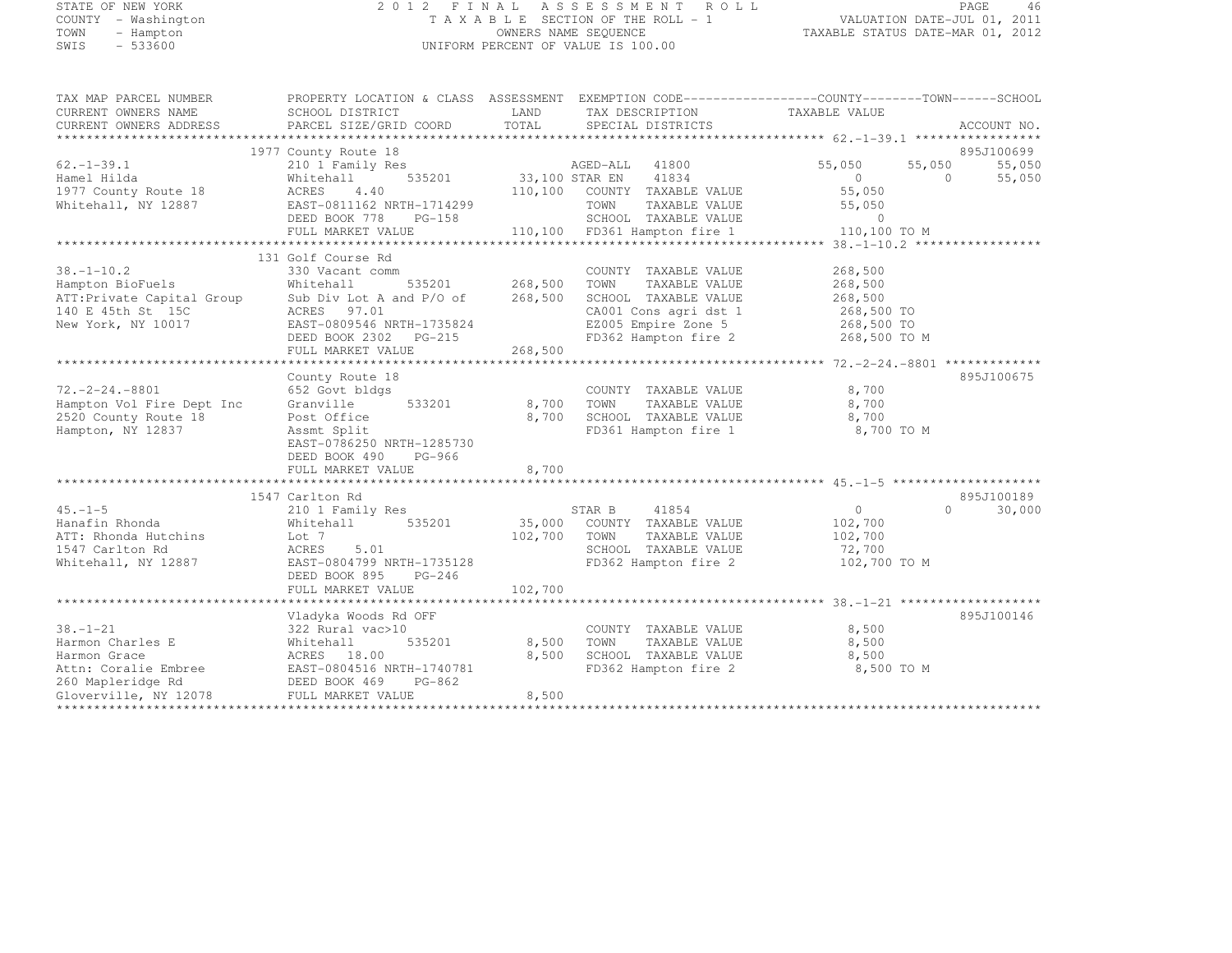# STATE OF NEW YORK 2 0 1 2 F I N A L A S S E S S M E N T R O L L PAGE <sup>47</sup> COUNTY - Washington T A X A B L E SECTION OF THE ROLL - 1 VALUATION DATE-JUL 01, 2011 TOWN - Hampton OWNERS NAME SEQUENCE TAXABLE STATUS DATE-MAR 01, 2012 SWIS - 533600 UNIFORM PERCENT OF VALUE IS 100.00

| TAX MAP PARCEL NUMBER  | PROPERTY LOCATION & CLASS ASSESSMENT          |               | EXEMPTION CODE-----------------COUNTY-------TOWN------SCHOOL |                    |                          |
|------------------------|-----------------------------------------------|---------------|--------------------------------------------------------------|--------------------|--------------------------|
| CURRENT OWNERS NAME    | SCHOOL DISTRICT                               | LAND          | TAX DESCRIPTION                                              | TAXABLE VALUE      |                          |
| CURRENT OWNERS ADDRESS | PARCEL SIZE/GRID COORD                        | TOTAL         | SPECIAL DISTRICTS                                            |                    | ACCOUNT NO.              |
|                        |                                               |               |                                                              |                    |                          |
|                        | 136 South Rd                                  |               |                                                              |                    | 895J100602               |
| $81. - 1 - 45$         | 210 1 Family Res                              |               | COUNTY TAXABLE VALUE                                         | 96,600             |                          |
| Hawkins Wallie         | 533201<br>Granville                           | 38,400        | TAXABLE VALUE<br>TOWN                                        | 96,600             |                          |
| Hawkins Marla          | ACRES<br>8.37                                 | 96,600        | SCHOOL TAXABLE VALUE                                         | 96,600             |                          |
| 17 Charles St          | EAST-0816507 NRTH-1702143                     |               | FD361 Hampton fire 1                                         | 96,600 TO M        |                          |
| Marlborough, MA 01752  | DEED BOOK 914<br>$PG-85$                      |               |                                                              |                    |                          |
|                        | FULL MARKET VALUE                             | 96,600        |                                                              |                    |                          |
| *********************  |                                               |               |                                                              |                    |                          |
|                        | 1651 County Route 11                          |               |                                                              |                    |                          |
| $38. - 1 - 11.1$       | 240 Rural res                                 |               | STAR EN<br>41834                                             | $\circ$            | 62,200<br>$\cap$         |
| Hawley Bonnie L        | 535201<br>Whitehall                           | 84,800        | COUNTY TAXABLE VALUE                                         | 200,200            |                          |
|                        |                                               | 200,200       |                                                              |                    |                          |
| 1651 County Route 11   | ACRES 64.80                                   |               | TOWN<br>TAXABLE VALUE                                        | 200,200            |                          |
| Whitehall, NY 12887    | EAST-0807877 NRTH-1738657                     |               | SCHOOL TAXABLE VALUE                                         | 138,000            |                          |
|                        | DEED BOOK 864<br>PG-179                       |               | CA001 Cons agri dst 1                                        | 200,200 TO         |                          |
|                        | FULL MARKET VALUE                             |               | 200,200 FD362 Hampton fire 2                                 | 200,200 TO M       |                          |
|                        |                                               |               |                                                              |                    |                          |
|                        | 75 Hampton Heights Way                        |               |                                                              |                    | 895J100688               |
| $80. - 1 - 25$         | 210 1 Family Res                              |               | STAR B<br>41854                                              | $\Omega$           | $\Omega$<br>30,000       |
| Heibler Douglas W      | 533201<br>Granville                           | 15,000        | COUNTY TAXABLE VALUE                                         | 53,700             |                          |
| Heibler Elizabeth J    | LOT 19                                        | 53,700        | TAXABLE VALUE<br>TOWN                                        | 53,700             |                          |
| 75 Hampton Heights Way | ACRES<br>5.96                                 |               | SCHOOL TAXABLE VALUE                                         | 23,700             |                          |
| Whitehall, NY 12887    | EAST-0809882 NRTH-1701852                     |               | FD361 Hampton fire 1                                         | 53,700 TO M        |                          |
|                        | DEED BOOK 742<br>PG-115                       |               |                                                              |                    |                          |
|                        | FULL MARKET VALUE                             | 53,700        |                                                              |                    |                          |
|                        |                                               |               |                                                              |                    |                          |
|                        | 44 Hampton Heights Way                        |               |                                                              |                    | 895J100667               |
| $80. - 1 - 26$         | 210 1 Family Res                              |               | COUNTY TAXABLE VALUE                                         | 79,900             |                          |
| Heibler Richard        | 533201<br>Granville                           | 35,000        | TAXABLE VALUE<br>TOWN                                        | 79,900             |                          |
| 44 Hampton Heights Way | ACRES<br>5.02                                 | 79,900        | SCHOOL TAXABLE VALUE                                         | 79,900             |                          |
| Whitehall, NY 12887    | EAST-0810386 NRTH-1702013                     |               | FD361 Hampton fire 1                                         | 79,900 TO M        |                          |
|                        | DEED BOOK 2842 PG-209                         |               |                                                              |                    |                          |
|                        | FULL MARKET VALUE                             | 79,900        |                                                              |                    |                          |
|                        |                                               |               |                                                              |                    |                          |
|                        | 41 Rainbow Way                                |               |                                                              |                    | 895J101739               |
| $81. - 1 - 32$         | 210 1 Family Res                              |               | WAR VET/TC 41121                                             | 25,035             | 25,035<br>$\overline{0}$ |
| Heimerle Gary          | 533201<br>Granville                           | 35,000 STAR B | 41854                                                        | $\overline{0}$     | 30,000<br>$\Omega$       |
| Backer Teresa          | 5.00<br>ACRES                                 | 166,900       | COUNTY TAXABLE VALUE                                         | 141,865            |                          |
| PO Box 41              | EAST-0818048 NRTH-1702503                     |               | TOWN<br>TAXABLE VALUE                                        |                    |                          |
| Hampton, NY 12837-0041 | DEED BOOK 1722 PG-26                          |               | SCHOOL TAXABLE VALUE                                         | 141,865<br>136,900 |                          |
|                        |                                               |               |                                                              |                    |                          |
|                        | FULL MARKET VALUE<br>************************ | 166,900       | FD361 Hampton fire 1                                         | 166,900 TO M       |                          |
|                        |                                               |               |                                                              |                    |                          |
|                        | Rainbow Way                                   |               |                                                              |                    | 895J100541               |
| $81. - 1 - 35$         | 314 Rural vac<10                              |               | COUNTY TAXABLE VALUE                                         | 27,500             |                          |
| Heimerle Gary          | 533201<br>Granville                           | 27,500        | TOWN<br>TAXABLE VALUE                                        | 27,500             |                          |
| Backer Teresa          | ACRES<br>6.00                                 | 27,500        | SCHOOL TAXABLE VALUE                                         | 27,500             |                          |
| PO Box 41              | EAST-0817743 NRTH-1701956                     |               | FD361 Hampton fire 1                                         | 27,500 TO M        |                          |
| Hampton, NY 12837      | DEED BOOK 1722<br>$PG-26$                     |               |                                                              |                    |                          |
|                        | FULL MARKET VALUE                             | 27,500        |                                                              |                    |                          |
|                        |                                               |               |                                                              |                    |                          |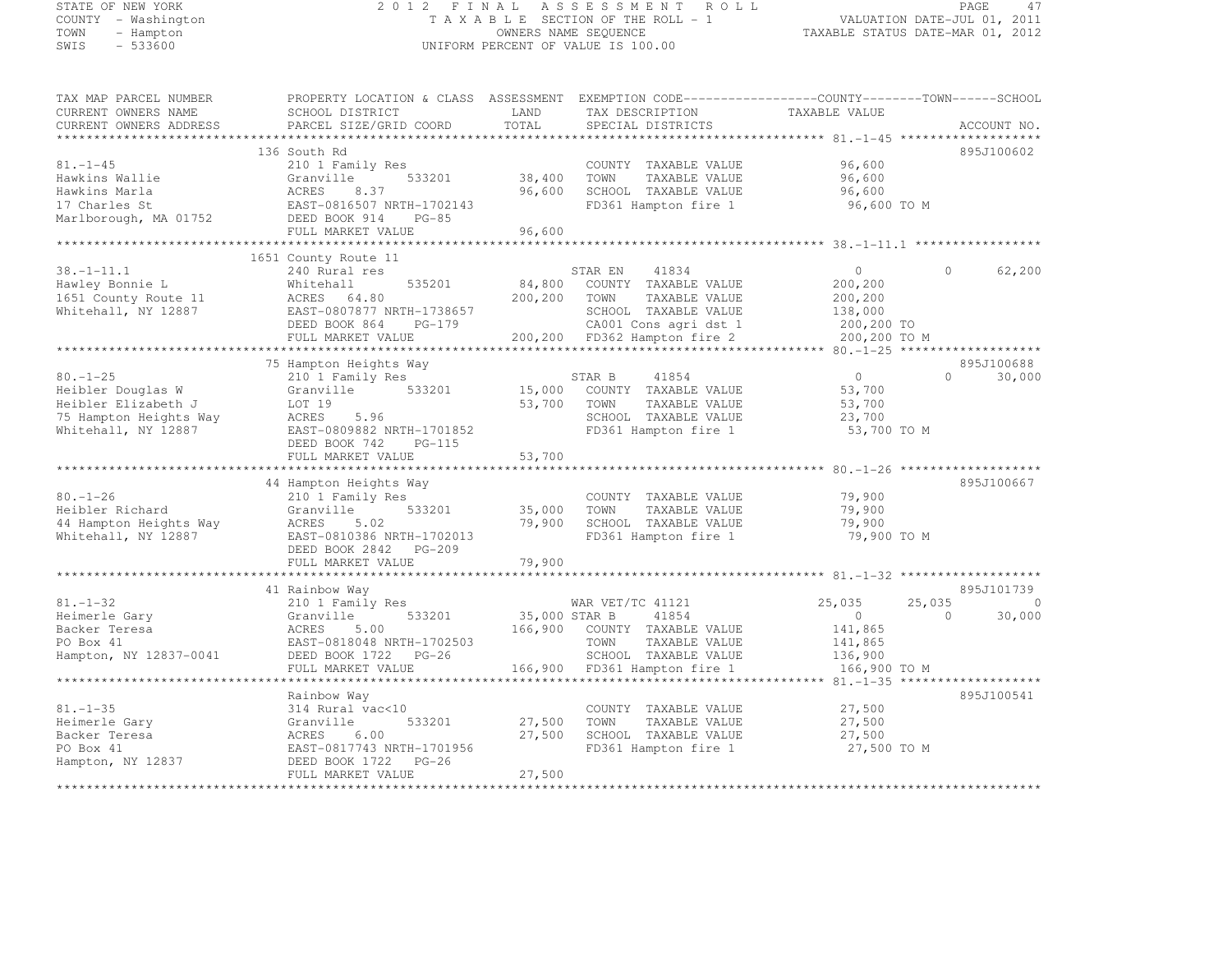#### STATE OF NEW YORK 2 0 1 2 F I N A L A S S E S S M E N T R O L L PAGE <sup>48</sup> COUNTY - Washington T A X A B L E SECTION OF THE ROLL - 1 VALUATION DATE-JUL 01, 2011 TOWN - Hampton OWNERS NAME SEQUENCE TAXABLE STATUS DATE-MAR 01, 2012 SWIS - 533600 UNIFORM PERCENT OF VALUE IS 100.00

| TAX MAP PARCEL NUMBER                         | PROPERTY LOCATION & CLASS ASSESSMENT EXEMPTION CODE-----------------COUNTY-------TOWN------SCHOOL |               |                                      |                  |                      |
|-----------------------------------------------|---------------------------------------------------------------------------------------------------|---------------|--------------------------------------|------------------|----------------------|
| CURRENT OWNERS NAME<br>CURRENT OWNERS ADDRESS | SCHOOL DISTRICT<br>PARCEL SIZE/GRID COORD                                                         | LAND<br>TOTAL | TAX DESCRIPTION<br>SPECIAL DISTRICTS | TAXABLE VALUE    | ACCOUNT NO.          |
|                                               |                                                                                                   |               |                                      |                  |                      |
|                                               | Hickey Rd OFF                                                                                     |               |                                      |                  | 895J100632           |
| $62. -1 - 8$                                  | 322 Rural vac>10                                                                                  |               | COUNTY TAXABLE VALUE                 | 6,500            |                      |
| Hilder Paul                                   | Granville<br>533201                                                                               | 6,500         | TOWN<br>TAXABLE VALUE                | 6,500            |                      |
| Hilder Sara                                   | ACRES 13.62                                                                                       | 6,500         | SCHOOL TAXABLE VALUE                 | 6,500            |                      |
| 330 County Route 21                           | EAST-0811221 NRTH-1718396                                                                         |               | FD361 Hampton fire 1                 | 6,500 TO M       |                      |
| Granville, NY 12832                           | DEED BOOK 1844 PG-344<br>FULL MARKET VALUE                                                        | 6,500         |                                      |                  |                      |
|                                               |                                                                                                   |               |                                      |                  |                      |
|                                               | 313 Hickey Rd                                                                                     |               |                                      |                  | 895J100609           |
| $53. - 1 - 7.7$                               | 210 1 Family Res                                                                                  |               | STAR B<br>41854                      | $\overline{0}$   | $\cap$<br>30,000     |
| Hilder Peter L                                | 533201<br>Granville                                                                               | 36,400        | COUNTY TAXABLE VALUE                 | 144,400          |                      |
| Raymond Amy L                                 | 6.41<br>ACRES                                                                                     | 144,400       | TOWN<br>TAXABLE VALUE                | 144,400          |                      |
| 313 Hickey Rd                                 | EAST-0814887 NRTH-1721689                                                                         |               | SCHOOL TAXABLE VALUE                 | 114,400          |                      |
| PO Box 147                                    | DEED BOOK 918<br>PG-274                                                                           |               | FD361 Hampton fire 1                 | 144,400 TO M     |                      |
| Hampton, NY 12837                             | FULL MARKET VALUE                                                                                 | 144,400       |                                      |                  |                      |
|                                               | 42 Greenfield Ln                                                                                  |               |                                      |                  | 895J100106           |
| $72.2 - 3 - 17$                               | 210 1 Family Res                                                                                  |               | CBT VET/TC 41131                     | 17,150<br>17,150 | $\Omega$             |
| Hilder Robert G                               | 533201<br>Granville                                                                               |               | 23,300 DIS VET/TC 41141              | 30,870<br>30,870 | $\overline{0}$       |
| Hilder Catherine A                            | 713/150 Hwy Approp                                                                                |               | 68,600 STAR EN<br>41834              | $\bigcirc$       | $\bigcirc$<br>62,200 |
| 42 Greenfield Ln                              | $72. -3 - 17$                                                                                     |               | COUNTY TAXABLE VALUE                 | 20,580           |                      |
| PO Box 13                                     | ACRES 1.40                                                                                        |               | TAXABLE VALUE<br>TOWN                | 20,580           |                      |
| Hampton, NY 12837                             | EAST-0823591 NRTH-1712239                                                                         |               | SCHOOL TAXABLE VALUE                 | 6,400            |                      |
|                                               | DEED BOOK 425<br>PG-1016                                                                          |               | FD361 Hampton fire 1                 | 68,600 TO M      |                      |
|                                               | FULL MARKET VALUE                                                                                 | 68,600        |                                      |                  |                      |
|                                               | 38 Greenfield Ln                                                                                  |               |                                      |                  | 895J100243           |
| $72.2 - 3 - 16$                               | 210 1 Family Res                                                                                  |               | 41854<br>STAR B                      | $\circ$          | $\Omega$<br>30,000   |
| Hilder Robert G Jr                            | 533201<br>Granville                                                                               | 16,300        | COUNTY TAXABLE VALUE                 | 58,100           |                      |
| Hilder Maryann                                | $72. - 3 - 16$                                                                                    | 58,100        | TAXABLE VALUE<br>TOWN                | 58,100           |                      |
| 38 Greenfield Ln                              | FRNT<br>80.00 DPTH 276.00                                                                         |               | SCHOOL TAXABLE VALUE                 | 28,100           |                      |
| Hampton, NY 12837                             | EAST-0823535 NRTH-1712074                                                                         |               | FD361 Hampton fire 1                 | 58,100 TO M      |                      |
|                                               | DEED BOOK 1987 PG-100                                                                             |               |                                      |                  |                      |
|                                               | FULL MARKET VALUE                                                                                 | 58,100        |                                      |                  |                      |
|                                               |                                                                                                   |               |                                      |                  |                      |
|                                               | 34 Greenfield Ln                                                                                  |               |                                      |                  | 895J100087           |
| $72.2 - 3 - 15$                               | 210 1 Family Res                                                                                  |               | STAR B<br>41854                      | $\overline{0}$   | $\bigcap$<br>30,000  |
| Hill George D                                 | Granville<br>533201                                                                               | 13,400        | COUNTY TAXABLE VALUE                 | 38,900           |                      |
| Hill Jennifer L                               | $72 - -3 - 15$                                                                                    | 38,900        | TOWN<br>TAXABLE VALUE                | 38,900           |                      |
| 34 Greenfield Ln                              | FRNT 132.00 DPTH 128.00                                                                           |               | SCHOOL TAXABLE VALUE                 | 8,900            |                      |
| Hampton, NY 12837                             | EAST-0823649 NRTH-1712034                                                                         |               | FD361 Hampton fire 1                 | 38,900 TO M      |                      |
|                                               | DEED BOOK 2464 PG-60                                                                              | 38,900        |                                      |                  |                      |
|                                               | FULL MARKET VALUE                                                                                 |               |                                      |                  |                      |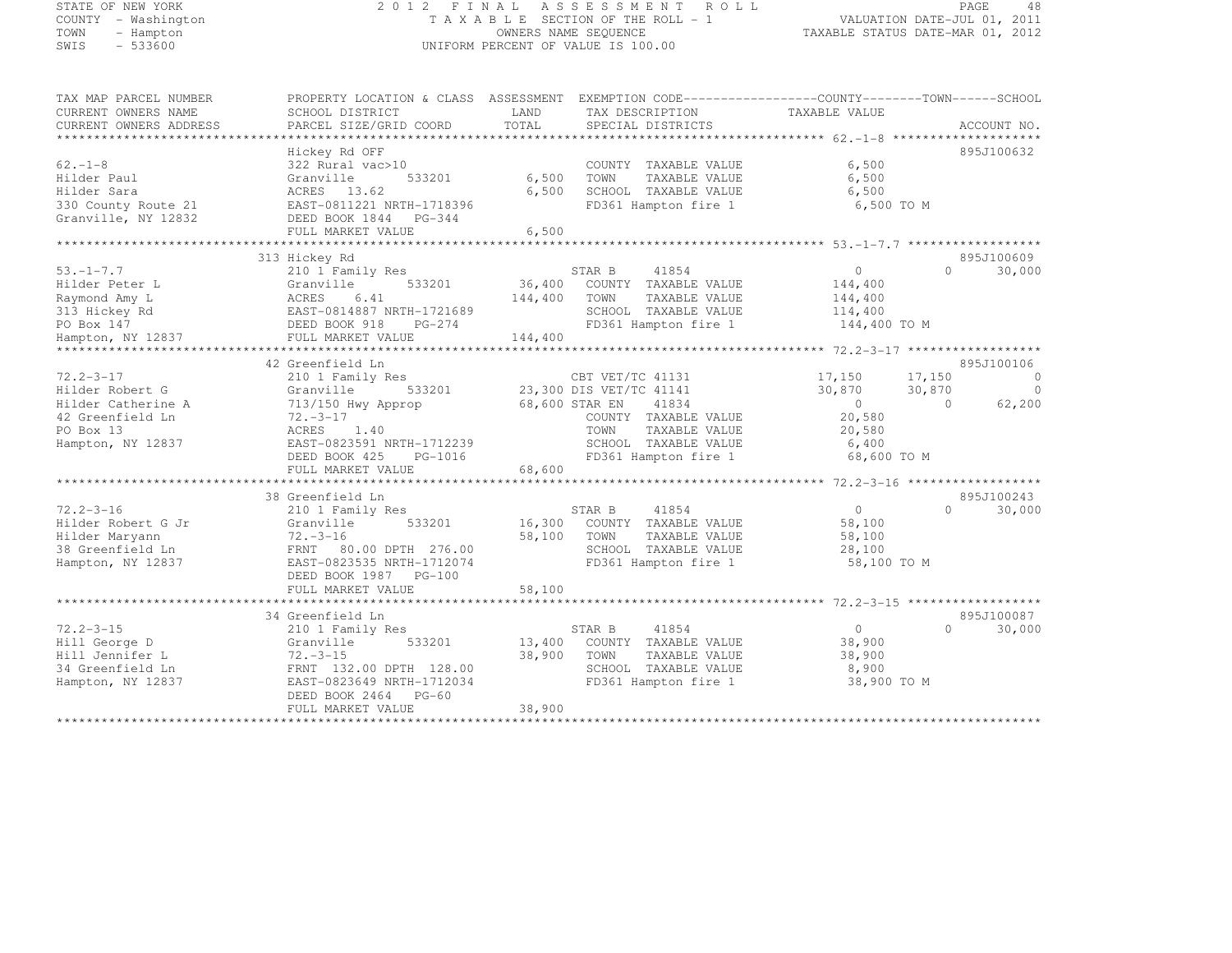| TATE OF NEW YORK |  |                    |  |  |
|------------------|--|--------------------|--|--|
|                  |  | OUNTY - Washington |  |  |
| DWN.             |  | - Hampton          |  |  |
| NIS.             |  | - 533600           |  |  |

#### STATE OF NEW YORK 2 0 1 2 F I N A L A S S E S S M E N T R O L L PAGE <sup>49</sup> COUNTY - Washington T A X A B L E SECTION OF THE ROLL - 1 VALUATION DATE-JUL 01, 2011 TOWN - Hampton OWNERS NAME SEQUENCE TAXABLE STATUS DATE-MAR 01, 2012 SWIS - 533600 UNIFORM PERCENT OF VALUE IS 100.00

TAX MAP PARCEL NUMBER PROPERTY LOCATION & CLASS ASSESSMENT EXEMPTION CODE------------------COUNTY--------TOWN------SCHOOL

| CURRENT OWNERS NAME<br>CURRENT OWNERS ADDRESS                                                                              | SCHOOL DISTRICT<br>PARCEL SIZE/GRID COORD                                                                                                                                               | LAND<br>TOTAL     | TAX DESCRIPTION<br>SPECIAL DISTRICTS                                                                                   | TAXABLE VALUE                                                   | ACCOUNT NO.       |
|----------------------------------------------------------------------------------------------------------------------------|-----------------------------------------------------------------------------------------------------------------------------------------------------------------------------------------|-------------------|------------------------------------------------------------------------------------------------------------------------|-----------------------------------------------------------------|-------------------|
|                                                                                                                            |                                                                                                                                                                                         |                   |                                                                                                                        |                                                                 | 895J100266        |
| $71.4 - 3 - 6$<br>Hoff Margaret<br>928 Lafayette Ave 426/1066, W2831/46                                                    | 1141 East Way<br>260 Seasonal res - WTRFNT<br>533201 20,300<br>Granville                                                                                                                | 122,400           | COUNTY TAXABLE VALUE<br>TOWN<br>TAXABLE VALUE<br>SCHOOL TAXABLE VALUE                                                  | 122,400<br>122,400<br>122,400                                   |                   |
| Niagara Falls, NY 14305-1111 71.-3-6                                                                                       | FRNT 75.00 DPTH 140.00<br>EAST-0815707 NRTH-1708266<br>DEED BOOK 426<br>PG-1066<br>FULL MARKET VALUE                                                                                    | 122,400           | FD361 Hampton fire 1                                                                                                   | 122,400 TO M                                                    |                   |
|                                                                                                                            |                                                                                                                                                                                         |                   |                                                                                                                        |                                                                 |                   |
| $81. - 2 - 20.5$<br>Hogan Richard<br>353 Central Park W<br>New York, NY 10025                                              | 2138 State Route 22A<br>323 Vacant rural<br>533201 22,000<br>Granville<br>barns and silo removed 20<br>ACRES 71.70<br>EAST-0823594 NRTH-1701059<br>DEED BOOK 928<br>PG-251              | 22,000            | COUNTY TAXABLE VALUE<br>TOWN<br>TAXABLE VALUE<br>SCHOOL TAXABLE VALUE<br>CA001 Cons agri dst 1<br>FD361 Hampton fire 1 | 22,000<br>22,000<br>22,000<br>22,000 TO<br>22,000 TO M          |                   |
|                                                                                                                            | FULL MARKET VALUE                                                                                                                                                                       | 22,000            |                                                                                                                        |                                                                 |                   |
|                                                                                                                            |                                                                                                                                                                                         |                   |                                                                                                                        |                                                                 |                   |
| $81 - 2 - 24$<br>Hogan Richard<br>353 Central Park W<br>New York, NY 10025                                                 | 2075 State Route 22A<br>280 Res Multiple<br>Granville<br>533201<br>Con Eas 2067/306<br>$1706 -$<br>Con Eas 794/191<br>ACRES 199.50<br>EAST-0821251 NRTH-1701954<br>DEED BOOK 1701 PG-43 | 91,400<br>774,800 | COUNTY TAXABLE VALUE<br>TOWN<br>TAXABLE VALUE<br>SCHOOL TAXABLE VALUE<br>CA001 Cons agri dst 1<br>FD361 Hampton fire 1 | 774,800<br>774,800<br>774,800<br>774,800 TO<br>774,800 TO M     | 895J101742        |
|                                                                                                                            | FULL MARKET VALUE                                                                                                                                                                       | 774,800           |                                                                                                                        |                                                                 |                   |
|                                                                                                                            |                                                                                                                                                                                         |                   |                                                                                                                        |                                                                 |                   |
| $72 - 2 - 7.3$<br>Holland David O<br>Granville<br>Holland Mary A<br>2604 State Route 22A<br>PO Box 52<br>Hampton, NY 12837 | 2606 State Route 22A<br>210 1 Family Res<br>533201<br>LOT 1- 711/270 Hwy Approp<br>ACRES 2.32<br>EAST-0823277 NRTH-1711592<br>DEED BOOK 712<br>$PG-23$                                  | 22,000<br>130,600 | STAR B<br>41854<br>COUNTY TAXABLE VALUE<br>TAXABLE VALUE<br>TOWN<br>SCHOOL TAXABLE VALUE<br>FD361 Hampton fire 1       | $\overline{0}$<br>130,600<br>130,600<br>100,600<br>130,600 TO M | 30,000<br>$\circ$ |
|                                                                                                                            | FULL MARKET VALUE                                                                                                                                                                       | 130,600           |                                                                                                                        |                                                                 |                   |
|                                                                                                                            |                                                                                                                                                                                         |                   |                                                                                                                        |                                                                 |                   |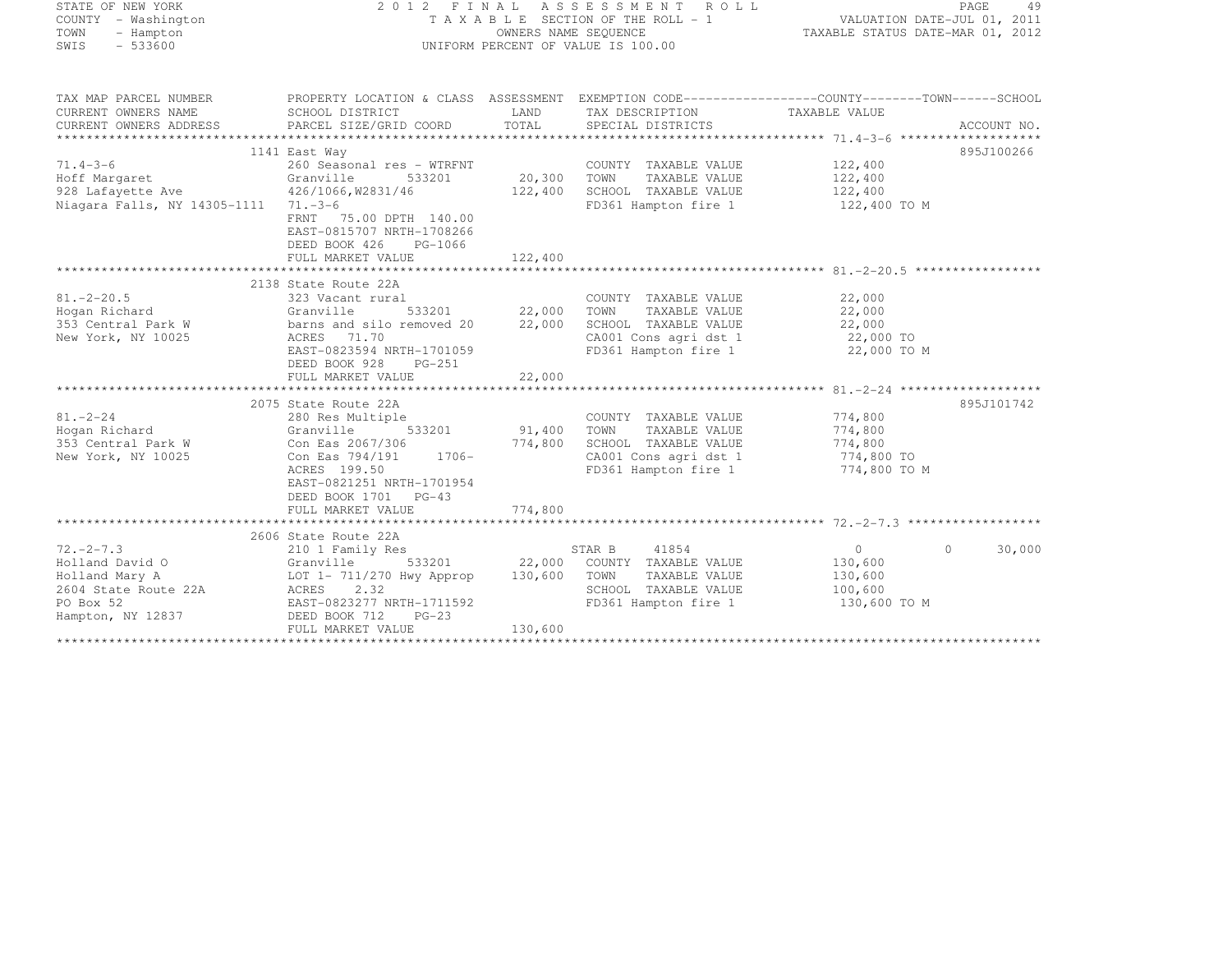### STATE OF NEW YORK 2 0 1 2 F I N A L A S S E S S M E N T R O L L PAGE <sup>50</sup> COUNTY - Washington T A X A B L E SECTION OF THE ROLL - 1 VALUATION DATE-JUL 01, 2011 TOWN - Hampton OWNERS NAME SEQUENCE TAXABLE STATUS DATE-MAR 01, 2012 SWIS - 533600 UNIFORM PERCENT OF VALUE IS 100.00

| TAX MAP PARCEL NUMBER                                                              |                                                                  |                                             | PROPERTY LOCATION & CLASS ASSESSMENT EXEMPTION CODE-----------------COUNTY-------TOWN------SCHOOL |
|------------------------------------------------------------------------------------|------------------------------------------------------------------|---------------------------------------------|---------------------------------------------------------------------------------------------------|
| CURRENT OWNERS NAME                                                                | SCHOOL DISTRICT                                                  | LAND<br>TAX DESCRIPTION                     | TAXABLE VALUE                                                                                     |
| CURRENT OWNERS ADDRESS                                                             | PARCEL SIZE/GRID COORD                                           | TOTAL<br>SPECIAL DISTRICTS                  | ACCOUNT NO.                                                                                       |
|                                                                                    |                                                                  |                                             |                                                                                                   |
|                                                                                    | 79 Chapman Rd                                                    |                                             | 895J100038                                                                                        |
| $45. - 1 - 8$                                                                      | 240 Rural res                                                    | AG DIST 41720                               | 35,019<br>35,019<br>35,019                                                                        |
| Hollister Charlotte M                                                              | Whitehall                                                        | 535201 92,100 STAR EN 41834                 | $\bigcirc$<br>62,200<br>$\circ$                                                                   |
| 79 Chapman Rd                                                                      | ACRES 87.10                                                      | 227,200 COUNTY TAXABLE VALUE                | 192,181                                                                                           |
| Whitehall, NY 12887                                                                | EAST-0806590 NRTH-1732972                                        | TOWN<br>TAXABLE VALUE                       | 192,181                                                                                           |
|                                                                                    |                                                                  | SCHOOL TAXABLE VALUE                        | 129,981                                                                                           |
| MAY BE SUBJECT TO PAYMENT                                                          | FULL MARKET VALUE                                                | 227,200 CA001 Cons agri dst 1 192,181 TO    |                                                                                                   |
| UNDER AGDIST LAW TIL 2016                                                          |                                                                  | 35,019 EX                                   |                                                                                                   |
|                                                                                    |                                                                  | FD362 Hampton fire 2                        | 227,200 TO M                                                                                      |
|                                                                                    |                                                                  |                                             |                                                                                                   |
|                                                                                    | 64 Chapman Rd                                                    |                                             |                                                                                                   |
| $45. - 1 - 8.1$                                                                    | 210 1 Family Res                                                 | 41854<br>STAR B                             | $\Omega$<br>30,000<br>$\sim$ 0                                                                    |
| Hollister Cynthia A<br>Hollister Cynthia A<br>64 Chapman Rd<br>Whitehall, NY 12887 | 535201<br>Whitehall                                              | 22,000 COUNTY TAXABLE VALUE                 | 190,500                                                                                           |
|                                                                                    | 1.01<br>ACRES                                                    | 190,500 TOWN<br>TAXABLE VALUE               | 190,500                                                                                           |
|                                                                                    | EAST-0806585 NRTH-1732493                                        | SCHOOL TAXABLE VALUE                        | 160,500                                                                                           |
|                                                                                    | DEED BOOK 716                                                    | H-1732493<br>PG-124<br>FD362 Hampton fire 2 | 190,500 TO M                                                                                      |
|                                                                                    | FULL MARKET VALUE                                                | 190,500                                     |                                                                                                   |
|                                                                                    |                                                                  |                                             |                                                                                                   |
|                                                                                    | County Route 11                                                  |                                             | 895J100108                                                                                        |
| $38. - 1 - 8.1$                                                                    | 105 Vac farmland                                                 | $86,300^{P}$<br>41720<br>AG DIST            | 61,657<br>61,657<br>61,657                                                                        |
| Hollister John H ETAL                                                              | 535201<br>Whitehall                                              | COUNTY TAXABLE VALUE                        | 24,643                                                                                            |
| Hollister Brian D                                                                  | 637/204                                                          | 86,300<br>TOWN<br>TAXABLE VALUE             | 24,643                                                                                            |
| 83 Hollister Rd                                                                    | ACRES 62.40                                                      | SCHOOL TAXABLE VALUE                        | 24,643                                                                                            |
| Whitehall, NY 12887                                                                | ACRES 62.40<br>EAST-0811012 NRTH-1736877<br>DEED BOOK 728 PG-254 | CA001 Cons agri dst 1                       | 24,643 TO                                                                                         |
|                                                                                    | DEED BOOK 728<br>PG-254                                          | 61,657 EX                                   |                                                                                                   |
| MAY BE SUBJECT TO PAYMENT                                                          | FULL MARKET VALUE                                                | 86,300 FD362 Hampton fire 2                 | 86,300 TO M                                                                                       |
| UNDER AGDIST LAW TIL 2016                                                          |                                                                  |                                             |                                                                                                   |
|                                                                                    |                                                                  |                                             |                                                                                                   |
|                                                                                    | Carlton Rd                                                       |                                             | 895J100262                                                                                        |
| $45. - 1 - 2$                                                                      | 105 Vac farmland                                                 | AG DIST 41720                               | 31,798<br>31,798<br>31,798                                                                        |
| Hollister John H ETAL                                                              | 535201<br>Whitehall                                              | 36,700 COUNTY TAXABLE VALUE                 | 4,902                                                                                             |
| Hollister David R                                                                  | ACRES 16.70                                                      | 36,700 TOWN<br>TAXABLE VALUE                | 4,902                                                                                             |
| 83 Hollister Rd                                                                    | EAST-0805192 NRTH-1736535                                        | SCHOOL TAXABLE VALUE                        | 4,902                                                                                             |
| Whitehall, NY 12887                                                                | DEED BOOK 728<br>PG-250                                          | CA001 Cons agri dst 1                       | 4,902 TO                                                                                          |
|                                                                                    | FULL MARKET VALUE                                                | 36,700<br>31,798 EX                         |                                                                                                   |
| MAY BE SUBJECT TO PAYMENT                                                          |                                                                  |                                             | FD362 Hampton fire 2 36,700 TO M                                                                  |
| UNDER AGDIST LAW TIL 2016                                                          |                                                                  |                                             |                                                                                                   |
|                                                                                    |                                                                  |                                             |                                                                                                   |
|                                                                                    | Chapman Rd                                                       |                                             | 895J100107                                                                                        |
| $45. -1 - 7$                                                                       | 105 Vac farmland                                                 | AG DIST<br>41720                            | 62,009<br>62,009<br>62,009                                                                        |
| Hollister John H ETAL                                                              | 535201<br>Whitehall                                              | 91,100 COUNTY TAXABLE VALUE                 | 29,091                                                                                            |
| Hollister Brian D                                                                  | ACRES 86.20                                                      | 91,100<br>TOWN<br>TAXABLE VALUE             | 29,091                                                                                            |
| 83 Hollister Rd                                                                    | EAST-0805619 NRTH-1731921                                        | SCHOOL TAXABLE VALUE                        | 29,091                                                                                            |
| Whitehall, NY 12887                                                                | DEED BOOK 728<br>PG-254                                          | CA001 Cons agri dst 1                       | 29,091 TO                                                                                         |
|                                                                                    | FULL MARKET VALUE                                                | 91,100<br>62,009 EX                         |                                                                                                   |
| MAY BE SUBJECT TO PAYMENT                                                          |                                                                  | FD362 Hampton fire 2                        | 91,100 TO M                                                                                       |
| UNDER AGDIST LAW TIL 2016                                                          |                                                                  |                                             |                                                                                                   |
| ****************************                                                       |                                                                  |                                             |                                                                                                   |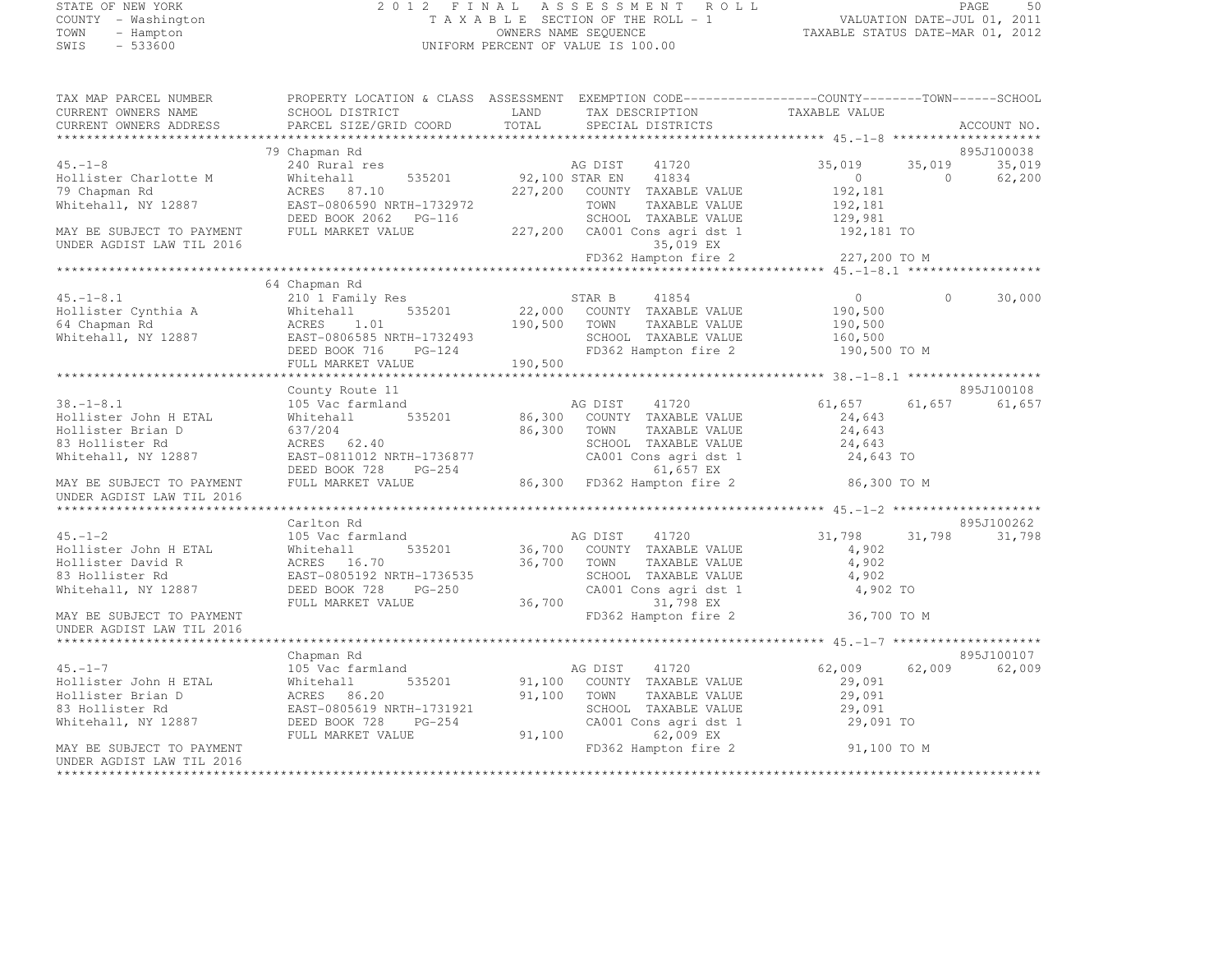# STATE OF NEW YORK 2 0 1 2 F I N A L A S S E S S M E N T R O L L PAGE <sup>51</sup> COUNTY - Washington T A X A B L E SECTION OF THE ROLL - 1 VALUATION DATE-JUL 01, 2011 TOWN - Hampton OWNERS NAME SEQUENCE TAXABLE STATUS DATE-MAR 01, 2012 SWIS - 533600 UNIFORM PERCENT OF VALUE IS 100.00

| 895J100113<br>Hills Pond Rd OFF<br>314 Rural vac<10<br>1,500<br>COUNTY TAXABLE VALUE<br>Hooper/Shaw/Ritchie<br>1,500<br>Granville<br>533201<br>1,500<br>TOWN<br>TAXABLE VALUE<br>3.00<br>1,500<br>Attn: Colleen Hooper<br>ACRES<br>SCHOOL TAXABLE VALUE<br>1,500<br>55 Aiken Rd<br>EAST-0814353 NRTH-1707183<br>FD361 Hampton fire 1<br>1,500 TO M<br>Middle Granville, NY 12849<br>DEED BOOK 739<br>$PG-188$<br>FULL MARKET VALUE<br>1,500<br>895J101797<br>32 Golf Course Rd<br>$\overline{0}$<br>$45. - 1 - 24.2$<br>STAR B<br>41854<br>$\cap$<br>30,000<br>270 Mfg housing<br>535201<br>Horvath Patti Ann<br>Whitehall<br>22,000<br>COUNTY TAXABLE VALUE<br>79,100<br>Station A<br>79,100<br>79,100<br>ACRES<br>1.00<br>TOWN<br>TAXABLE VALUE<br>PO Box 1630<br>EAST-0810517 NRTH-1734543<br>SCHOOL TAXABLE VALUE<br>49,100<br>79,100 TO M<br>Rutland, VT 05701<br>DEED BOOK 599<br>FD362 Hampton fire 2<br>$PG-72$<br>79,100<br>FULL MARKET VALUE<br>895J101724<br>79 Rough Way<br>312 Vac w/imprv<br>46,300<br>$62. - 1 - 32.5$<br>COUNTY TAXABLE VALUE<br>Hubbard Ted Sr<br>Granville<br>533201<br>35,000<br>TOWN<br>TAXABLE VALUE<br>46,300<br>46,300<br>Hubbard Susan<br>ACRES<br>5.00<br>SCHOOL TAXABLE VALUE<br>46,300<br>FD361 Hampton fire 1<br>1712 Cold River Rd<br>EAST-0813241 NRTH-1718593<br>46,300 TO M<br>North Claredon, VT 05759<br>DEED BOOK 2540<br>$PG-248$<br>46,300<br>FULL MARKET VALUE<br>11962 State Route 4<br>895J100147<br>$45. - 1 - 26$<br>41720<br>43,819<br>43,819<br>43,819<br>151 Fruit crop<br>AG DIST<br>Hubbard Timothy R Sr<br>Whitehall<br>535201<br>75,700<br>COUNTY TAXABLE VALUE<br>393,481<br>Hubbard Bonnie L<br>393,481<br>ACRES 46.33<br>437,300<br>TOWN<br>TAXABLE VALUE<br>268 Hubard Lane Pl<br>EAST-0808070 NRTH-1730154<br>SCHOOL TAXABLE VALUE<br>393,481<br>North Clarendon, VT 05759<br>DEED BOOK 1843 PG-178<br>CA001 Cons agri dst 1<br>393,481 TO<br>437,300<br>43,819 EX<br>FULL MARKET VALUE<br>FD362 Hampton fire 2<br>MAY BE SUBJECT TO PAYMENT<br>437,300 TO M<br>UNDER AGDIST LAW TIL 2016<br>2038 County Route 18<br>895J100651<br>$71. -1 -1.4$<br>30,000<br>210 1 Family Res<br>STAR B<br>41854<br>$\circ$<br>$\cap$<br>Hughes Christopher<br>Granville<br>533201<br>31,300<br>COUNTY TAXABLE VALUE<br>149,000<br>2038 County Route 18<br>2487/304,2851/144<br>149,000<br>TAXABLE VALUE<br>149,000<br>TOWN<br>Whitehall, NY 12887<br>3.86<br>SCHOOL TAXABLE VALUE<br>ACRES<br>119,000<br>EAST-0812255 NRTH-1713787<br>FD361 Hampton fire 1<br>149,000 TO M<br>DEED BOOK 2851<br>$PG-144$<br>149,000<br>FULL MARKET VALUE | TAX MAP PARCEL NUMBER<br>CURRENT OWNERS NAME<br>CURRENT OWNERS ADDRESS | PROPERTY LOCATION & CLASS ASSESSMENT EXEMPTION CODE----------------COUNTY-------TOWN------SCHOOL<br>SCHOOL DISTRICT<br>PARCEL SIZE/GRID COORD | LAND<br>TOTAL | TAX DESCRIPTION<br>SPECIAL DISTRICTS | TAXABLE VALUE | ACCOUNT NO. |
|--------------------------------------------------------------------------------------------------------------------------------------------------------------------------------------------------------------------------------------------------------------------------------------------------------------------------------------------------------------------------------------------------------------------------------------------------------------------------------------------------------------------------------------------------------------------------------------------------------------------------------------------------------------------------------------------------------------------------------------------------------------------------------------------------------------------------------------------------------------------------------------------------------------------------------------------------------------------------------------------------------------------------------------------------------------------------------------------------------------------------------------------------------------------------------------------------------------------------------------------------------------------------------------------------------------------------------------------------------------------------------------------------------------------------------------------------------------------------------------------------------------------------------------------------------------------------------------------------------------------------------------------------------------------------------------------------------------------------------------------------------------------------------------------------------------------------------------------------------------------------------------------------------------------------------------------------------------------------------------------------------------------------------------------------------------------------------------------------------------------------------------------------------------------------------------------------------------------------------------------------------------------------------------------------------------------------------------------------------------------------------------------------------------------------------------------------------------------------------------------------------------------------------------------------------------------------------------------------|------------------------------------------------------------------------|-----------------------------------------------------------------------------------------------------------------------------------------------|---------------|--------------------------------------|---------------|-------------|
|                                                                                                                                                                                                                                                                                                                                                                                                                                                                                                                                                                                                                                                                                                                                                                                                                                                                                                                                                                                                                                                                                                                                                                                                                                                                                                                                                                                                                                                                                                                                                                                                                                                                                                                                                                                                                                                                                                                                                                                                                                                                                                                                                                                                                                                                                                                                                                                                                                                                                                                                                                                                  |                                                                        |                                                                                                                                               |               |                                      |               |             |
|                                                                                                                                                                                                                                                                                                                                                                                                                                                                                                                                                                                                                                                                                                                                                                                                                                                                                                                                                                                                                                                                                                                                                                                                                                                                                                                                                                                                                                                                                                                                                                                                                                                                                                                                                                                                                                                                                                                                                                                                                                                                                                                                                                                                                                                                                                                                                                                                                                                                                                                                                                                                  |                                                                        |                                                                                                                                               |               |                                      |               |             |
|                                                                                                                                                                                                                                                                                                                                                                                                                                                                                                                                                                                                                                                                                                                                                                                                                                                                                                                                                                                                                                                                                                                                                                                                                                                                                                                                                                                                                                                                                                                                                                                                                                                                                                                                                                                                                                                                                                                                                                                                                                                                                                                                                                                                                                                                                                                                                                                                                                                                                                                                                                                                  | $71. - 1 - 19$                                                         |                                                                                                                                               |               |                                      |               |             |
|                                                                                                                                                                                                                                                                                                                                                                                                                                                                                                                                                                                                                                                                                                                                                                                                                                                                                                                                                                                                                                                                                                                                                                                                                                                                                                                                                                                                                                                                                                                                                                                                                                                                                                                                                                                                                                                                                                                                                                                                                                                                                                                                                                                                                                                                                                                                                                                                                                                                                                                                                                                                  |                                                                        |                                                                                                                                               |               |                                      |               |             |
|                                                                                                                                                                                                                                                                                                                                                                                                                                                                                                                                                                                                                                                                                                                                                                                                                                                                                                                                                                                                                                                                                                                                                                                                                                                                                                                                                                                                                                                                                                                                                                                                                                                                                                                                                                                                                                                                                                                                                                                                                                                                                                                                                                                                                                                                                                                                                                                                                                                                                                                                                                                                  |                                                                        |                                                                                                                                               |               |                                      |               |             |
|                                                                                                                                                                                                                                                                                                                                                                                                                                                                                                                                                                                                                                                                                                                                                                                                                                                                                                                                                                                                                                                                                                                                                                                                                                                                                                                                                                                                                                                                                                                                                                                                                                                                                                                                                                                                                                                                                                                                                                                                                                                                                                                                                                                                                                                                                                                                                                                                                                                                                                                                                                                                  |                                                                        |                                                                                                                                               |               |                                      |               |             |
|                                                                                                                                                                                                                                                                                                                                                                                                                                                                                                                                                                                                                                                                                                                                                                                                                                                                                                                                                                                                                                                                                                                                                                                                                                                                                                                                                                                                                                                                                                                                                                                                                                                                                                                                                                                                                                                                                                                                                                                                                                                                                                                                                                                                                                                                                                                                                                                                                                                                                                                                                                                                  |                                                                        |                                                                                                                                               |               |                                      |               |             |
|                                                                                                                                                                                                                                                                                                                                                                                                                                                                                                                                                                                                                                                                                                                                                                                                                                                                                                                                                                                                                                                                                                                                                                                                                                                                                                                                                                                                                                                                                                                                                                                                                                                                                                                                                                                                                                                                                                                                                                                                                                                                                                                                                                                                                                                                                                                                                                                                                                                                                                                                                                                                  |                                                                        |                                                                                                                                               |               |                                      |               |             |
|                                                                                                                                                                                                                                                                                                                                                                                                                                                                                                                                                                                                                                                                                                                                                                                                                                                                                                                                                                                                                                                                                                                                                                                                                                                                                                                                                                                                                                                                                                                                                                                                                                                                                                                                                                                                                                                                                                                                                                                                                                                                                                                                                                                                                                                                                                                                                                                                                                                                                                                                                                                                  |                                                                        |                                                                                                                                               |               |                                      |               |             |
|                                                                                                                                                                                                                                                                                                                                                                                                                                                                                                                                                                                                                                                                                                                                                                                                                                                                                                                                                                                                                                                                                                                                                                                                                                                                                                                                                                                                                                                                                                                                                                                                                                                                                                                                                                                                                                                                                                                                                                                                                                                                                                                                                                                                                                                                                                                                                                                                                                                                                                                                                                                                  |                                                                        |                                                                                                                                               |               |                                      |               |             |
|                                                                                                                                                                                                                                                                                                                                                                                                                                                                                                                                                                                                                                                                                                                                                                                                                                                                                                                                                                                                                                                                                                                                                                                                                                                                                                                                                                                                                                                                                                                                                                                                                                                                                                                                                                                                                                                                                                                                                                                                                                                                                                                                                                                                                                                                                                                                                                                                                                                                                                                                                                                                  |                                                                        |                                                                                                                                               |               |                                      |               |             |
|                                                                                                                                                                                                                                                                                                                                                                                                                                                                                                                                                                                                                                                                                                                                                                                                                                                                                                                                                                                                                                                                                                                                                                                                                                                                                                                                                                                                                                                                                                                                                                                                                                                                                                                                                                                                                                                                                                                                                                                                                                                                                                                                                                                                                                                                                                                                                                                                                                                                                                                                                                                                  |                                                                        |                                                                                                                                               |               |                                      |               |             |
|                                                                                                                                                                                                                                                                                                                                                                                                                                                                                                                                                                                                                                                                                                                                                                                                                                                                                                                                                                                                                                                                                                                                                                                                                                                                                                                                                                                                                                                                                                                                                                                                                                                                                                                                                                                                                                                                                                                                                                                                                                                                                                                                                                                                                                                                                                                                                                                                                                                                                                                                                                                                  |                                                                        |                                                                                                                                               |               |                                      |               |             |
|                                                                                                                                                                                                                                                                                                                                                                                                                                                                                                                                                                                                                                                                                                                                                                                                                                                                                                                                                                                                                                                                                                                                                                                                                                                                                                                                                                                                                                                                                                                                                                                                                                                                                                                                                                                                                                                                                                                                                                                                                                                                                                                                                                                                                                                                                                                                                                                                                                                                                                                                                                                                  |                                                                        |                                                                                                                                               |               |                                      |               |             |
|                                                                                                                                                                                                                                                                                                                                                                                                                                                                                                                                                                                                                                                                                                                                                                                                                                                                                                                                                                                                                                                                                                                                                                                                                                                                                                                                                                                                                                                                                                                                                                                                                                                                                                                                                                                                                                                                                                                                                                                                                                                                                                                                                                                                                                                                                                                                                                                                                                                                                                                                                                                                  |                                                                        |                                                                                                                                               |               |                                      |               |             |
|                                                                                                                                                                                                                                                                                                                                                                                                                                                                                                                                                                                                                                                                                                                                                                                                                                                                                                                                                                                                                                                                                                                                                                                                                                                                                                                                                                                                                                                                                                                                                                                                                                                                                                                                                                                                                                                                                                                                                                                                                                                                                                                                                                                                                                                                                                                                                                                                                                                                                                                                                                                                  |                                                                        |                                                                                                                                               |               |                                      |               |             |
|                                                                                                                                                                                                                                                                                                                                                                                                                                                                                                                                                                                                                                                                                                                                                                                                                                                                                                                                                                                                                                                                                                                                                                                                                                                                                                                                                                                                                                                                                                                                                                                                                                                                                                                                                                                                                                                                                                                                                                                                                                                                                                                                                                                                                                                                                                                                                                                                                                                                                                                                                                                                  |                                                                        |                                                                                                                                               |               |                                      |               |             |
|                                                                                                                                                                                                                                                                                                                                                                                                                                                                                                                                                                                                                                                                                                                                                                                                                                                                                                                                                                                                                                                                                                                                                                                                                                                                                                                                                                                                                                                                                                                                                                                                                                                                                                                                                                                                                                                                                                                                                                                                                                                                                                                                                                                                                                                                                                                                                                                                                                                                                                                                                                                                  |                                                                        |                                                                                                                                               |               |                                      |               |             |
|                                                                                                                                                                                                                                                                                                                                                                                                                                                                                                                                                                                                                                                                                                                                                                                                                                                                                                                                                                                                                                                                                                                                                                                                                                                                                                                                                                                                                                                                                                                                                                                                                                                                                                                                                                                                                                                                                                                                                                                                                                                                                                                                                                                                                                                                                                                                                                                                                                                                                                                                                                                                  |                                                                        |                                                                                                                                               |               |                                      |               |             |
|                                                                                                                                                                                                                                                                                                                                                                                                                                                                                                                                                                                                                                                                                                                                                                                                                                                                                                                                                                                                                                                                                                                                                                                                                                                                                                                                                                                                                                                                                                                                                                                                                                                                                                                                                                                                                                                                                                                                                                                                                                                                                                                                                                                                                                                                                                                                                                                                                                                                                                                                                                                                  |                                                                        |                                                                                                                                               |               |                                      |               |             |
|                                                                                                                                                                                                                                                                                                                                                                                                                                                                                                                                                                                                                                                                                                                                                                                                                                                                                                                                                                                                                                                                                                                                                                                                                                                                                                                                                                                                                                                                                                                                                                                                                                                                                                                                                                                                                                                                                                                                                                                                                                                                                                                                                                                                                                                                                                                                                                                                                                                                                                                                                                                                  |                                                                        |                                                                                                                                               |               |                                      |               |             |
|                                                                                                                                                                                                                                                                                                                                                                                                                                                                                                                                                                                                                                                                                                                                                                                                                                                                                                                                                                                                                                                                                                                                                                                                                                                                                                                                                                                                                                                                                                                                                                                                                                                                                                                                                                                                                                                                                                                                                                                                                                                                                                                                                                                                                                                                                                                                                                                                                                                                                                                                                                                                  |                                                                        |                                                                                                                                               |               |                                      |               |             |
|                                                                                                                                                                                                                                                                                                                                                                                                                                                                                                                                                                                                                                                                                                                                                                                                                                                                                                                                                                                                                                                                                                                                                                                                                                                                                                                                                                                                                                                                                                                                                                                                                                                                                                                                                                                                                                                                                                                                                                                                                                                                                                                                                                                                                                                                                                                                                                                                                                                                                                                                                                                                  |                                                                        |                                                                                                                                               |               |                                      |               |             |
|                                                                                                                                                                                                                                                                                                                                                                                                                                                                                                                                                                                                                                                                                                                                                                                                                                                                                                                                                                                                                                                                                                                                                                                                                                                                                                                                                                                                                                                                                                                                                                                                                                                                                                                                                                                                                                                                                                                                                                                                                                                                                                                                                                                                                                                                                                                                                                                                                                                                                                                                                                                                  |                                                                        |                                                                                                                                               |               |                                      |               |             |
|                                                                                                                                                                                                                                                                                                                                                                                                                                                                                                                                                                                                                                                                                                                                                                                                                                                                                                                                                                                                                                                                                                                                                                                                                                                                                                                                                                                                                                                                                                                                                                                                                                                                                                                                                                                                                                                                                                                                                                                                                                                                                                                                                                                                                                                                                                                                                                                                                                                                                                                                                                                                  |                                                                        |                                                                                                                                               |               |                                      |               |             |
|                                                                                                                                                                                                                                                                                                                                                                                                                                                                                                                                                                                                                                                                                                                                                                                                                                                                                                                                                                                                                                                                                                                                                                                                                                                                                                                                                                                                                                                                                                                                                                                                                                                                                                                                                                                                                                                                                                                                                                                                                                                                                                                                                                                                                                                                                                                                                                                                                                                                                                                                                                                                  |                                                                        |                                                                                                                                               |               |                                      |               |             |
|                                                                                                                                                                                                                                                                                                                                                                                                                                                                                                                                                                                                                                                                                                                                                                                                                                                                                                                                                                                                                                                                                                                                                                                                                                                                                                                                                                                                                                                                                                                                                                                                                                                                                                                                                                                                                                                                                                                                                                                                                                                                                                                                                                                                                                                                                                                                                                                                                                                                                                                                                                                                  |                                                                        |                                                                                                                                               |               |                                      |               |             |
|                                                                                                                                                                                                                                                                                                                                                                                                                                                                                                                                                                                                                                                                                                                                                                                                                                                                                                                                                                                                                                                                                                                                                                                                                                                                                                                                                                                                                                                                                                                                                                                                                                                                                                                                                                                                                                                                                                                                                                                                                                                                                                                                                                                                                                                                                                                                                                                                                                                                                                                                                                                                  |                                                                        |                                                                                                                                               |               |                                      |               |             |
|                                                                                                                                                                                                                                                                                                                                                                                                                                                                                                                                                                                                                                                                                                                                                                                                                                                                                                                                                                                                                                                                                                                                                                                                                                                                                                                                                                                                                                                                                                                                                                                                                                                                                                                                                                                                                                                                                                                                                                                                                                                                                                                                                                                                                                                                                                                                                                                                                                                                                                                                                                                                  |                                                                        |                                                                                                                                               |               |                                      |               |             |
|                                                                                                                                                                                                                                                                                                                                                                                                                                                                                                                                                                                                                                                                                                                                                                                                                                                                                                                                                                                                                                                                                                                                                                                                                                                                                                                                                                                                                                                                                                                                                                                                                                                                                                                                                                                                                                                                                                                                                                                                                                                                                                                                                                                                                                                                                                                                                                                                                                                                                                                                                                                                  |                                                                        |                                                                                                                                               |               |                                      |               |             |
|                                                                                                                                                                                                                                                                                                                                                                                                                                                                                                                                                                                                                                                                                                                                                                                                                                                                                                                                                                                                                                                                                                                                                                                                                                                                                                                                                                                                                                                                                                                                                                                                                                                                                                                                                                                                                                                                                                                                                                                                                                                                                                                                                                                                                                                                                                                                                                                                                                                                                                                                                                                                  |                                                                        |                                                                                                                                               |               |                                      |               |             |
|                                                                                                                                                                                                                                                                                                                                                                                                                                                                                                                                                                                                                                                                                                                                                                                                                                                                                                                                                                                                                                                                                                                                                                                                                                                                                                                                                                                                                                                                                                                                                                                                                                                                                                                                                                                                                                                                                                                                                                                                                                                                                                                                                                                                                                                                                                                                                                                                                                                                                                                                                                                                  |                                                                        |                                                                                                                                               |               |                                      |               |             |
|                                                                                                                                                                                                                                                                                                                                                                                                                                                                                                                                                                                                                                                                                                                                                                                                                                                                                                                                                                                                                                                                                                                                                                                                                                                                                                                                                                                                                                                                                                                                                                                                                                                                                                                                                                                                                                                                                                                                                                                                                                                                                                                                                                                                                                                                                                                                                                                                                                                                                                                                                                                                  |                                                                        |                                                                                                                                               |               |                                      |               |             |
|                                                                                                                                                                                                                                                                                                                                                                                                                                                                                                                                                                                                                                                                                                                                                                                                                                                                                                                                                                                                                                                                                                                                                                                                                                                                                                                                                                                                                                                                                                                                                                                                                                                                                                                                                                                                                                                                                                                                                                                                                                                                                                                                                                                                                                                                                                                                                                                                                                                                                                                                                                                                  |                                                                        |                                                                                                                                               |               |                                      |               |             |
|                                                                                                                                                                                                                                                                                                                                                                                                                                                                                                                                                                                                                                                                                                                                                                                                                                                                                                                                                                                                                                                                                                                                                                                                                                                                                                                                                                                                                                                                                                                                                                                                                                                                                                                                                                                                                                                                                                                                                                                                                                                                                                                                                                                                                                                                                                                                                                                                                                                                                                                                                                                                  |                                                                        |                                                                                                                                               |               |                                      |               |             |
|                                                                                                                                                                                                                                                                                                                                                                                                                                                                                                                                                                                                                                                                                                                                                                                                                                                                                                                                                                                                                                                                                                                                                                                                                                                                                                                                                                                                                                                                                                                                                                                                                                                                                                                                                                                                                                                                                                                                                                                                                                                                                                                                                                                                                                                                                                                                                                                                                                                                                                                                                                                                  |                                                                        |                                                                                                                                               |               |                                      |               |             |
|                                                                                                                                                                                                                                                                                                                                                                                                                                                                                                                                                                                                                                                                                                                                                                                                                                                                                                                                                                                                                                                                                                                                                                                                                                                                                                                                                                                                                                                                                                                                                                                                                                                                                                                                                                                                                                                                                                                                                                                                                                                                                                                                                                                                                                                                                                                                                                                                                                                                                                                                                                                                  |                                                                        |                                                                                                                                               |               |                                      |               |             |
|                                                                                                                                                                                                                                                                                                                                                                                                                                                                                                                                                                                                                                                                                                                                                                                                                                                                                                                                                                                                                                                                                                                                                                                                                                                                                                                                                                                                                                                                                                                                                                                                                                                                                                                                                                                                                                                                                                                                                                                                                                                                                                                                                                                                                                                                                                                                                                                                                                                                                                                                                                                                  |                                                                        |                                                                                                                                               |               |                                      |               |             |
|                                                                                                                                                                                                                                                                                                                                                                                                                                                                                                                                                                                                                                                                                                                                                                                                                                                                                                                                                                                                                                                                                                                                                                                                                                                                                                                                                                                                                                                                                                                                                                                                                                                                                                                                                                                                                                                                                                                                                                                                                                                                                                                                                                                                                                                                                                                                                                                                                                                                                                                                                                                                  |                                                                        |                                                                                                                                               |               |                                      |               |             |
|                                                                                                                                                                                                                                                                                                                                                                                                                                                                                                                                                                                                                                                                                                                                                                                                                                                                                                                                                                                                                                                                                                                                                                                                                                                                                                                                                                                                                                                                                                                                                                                                                                                                                                                                                                                                                                                                                                                                                                                                                                                                                                                                                                                                                                                                                                                                                                                                                                                                                                                                                                                                  |                                                                        |                                                                                                                                               |               |                                      |               |             |
|                                                                                                                                                                                                                                                                                                                                                                                                                                                                                                                                                                                                                                                                                                                                                                                                                                                                                                                                                                                                                                                                                                                                                                                                                                                                                                                                                                                                                                                                                                                                                                                                                                                                                                                                                                                                                                                                                                                                                                                                                                                                                                                                                                                                                                                                                                                                                                                                                                                                                                                                                                                                  |                                                                        |                                                                                                                                               |               |                                      |               |             |
|                                                                                                                                                                                                                                                                                                                                                                                                                                                                                                                                                                                                                                                                                                                                                                                                                                                                                                                                                                                                                                                                                                                                                                                                                                                                                                                                                                                                                                                                                                                                                                                                                                                                                                                                                                                                                                                                                                                                                                                                                                                                                                                                                                                                                                                                                                                                                                                                                                                                                                                                                                                                  |                                                                        |                                                                                                                                               |               |                                      |               |             |
|                                                                                                                                                                                                                                                                                                                                                                                                                                                                                                                                                                                                                                                                                                                                                                                                                                                                                                                                                                                                                                                                                                                                                                                                                                                                                                                                                                                                                                                                                                                                                                                                                                                                                                                                                                                                                                                                                                                                                                                                                                                                                                                                                                                                                                                                                                                                                                                                                                                                                                                                                                                                  |                                                                        |                                                                                                                                               |               |                                      |               |             |
|                                                                                                                                                                                                                                                                                                                                                                                                                                                                                                                                                                                                                                                                                                                                                                                                                                                                                                                                                                                                                                                                                                                                                                                                                                                                                                                                                                                                                                                                                                                                                                                                                                                                                                                                                                                                                                                                                                                                                                                                                                                                                                                                                                                                                                                                                                                                                                                                                                                                                                                                                                                                  |                                                                        |                                                                                                                                               |               |                                      |               |             |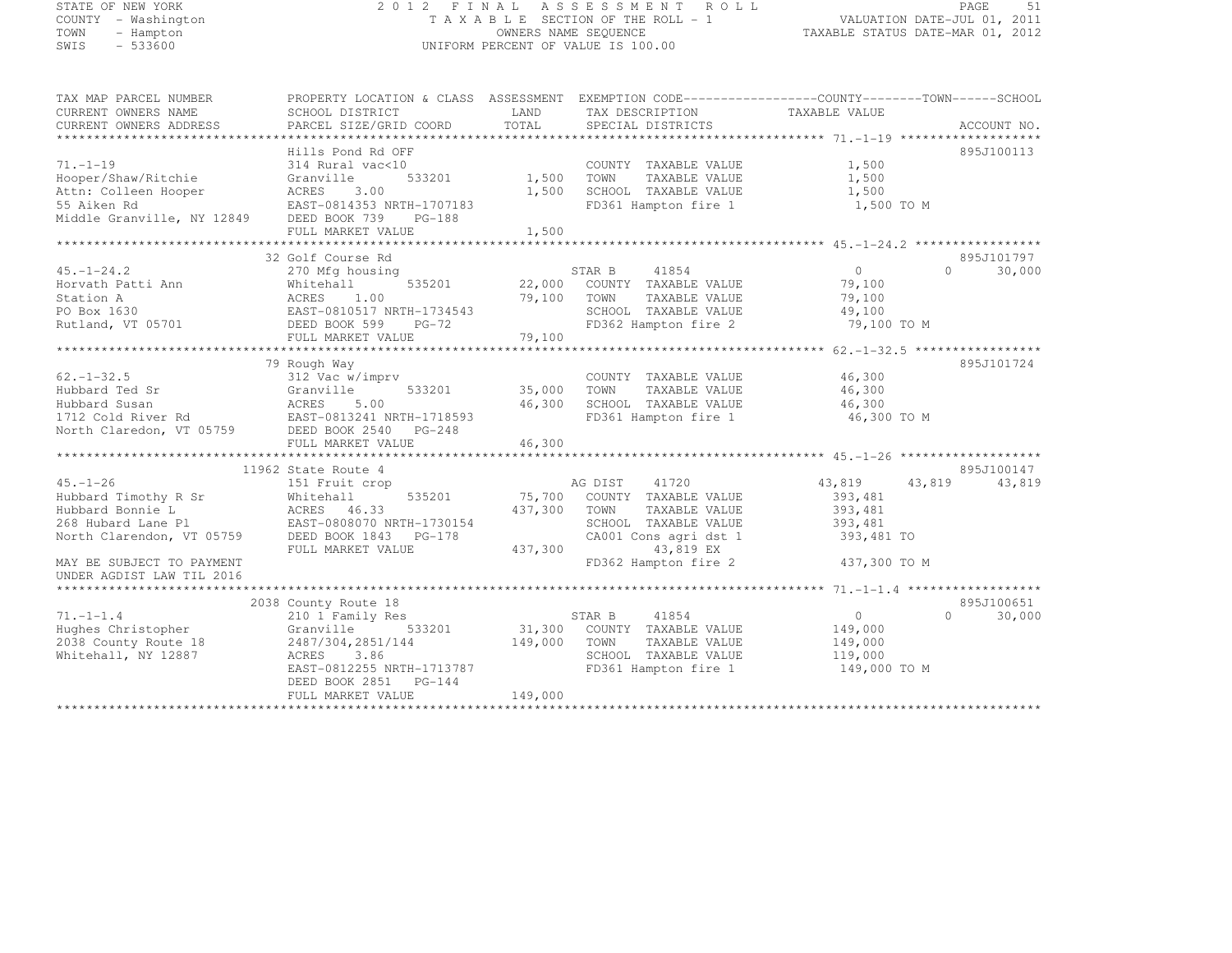# STATE OF NEW YORK 2 0 1 2 F I N A L A S S E S S M E N T R O L L PAGE <sup>52</sup> COUNTY - Washington T A X A B L E SECTION OF THE ROLL - 1 VALUATION DATE-JUL 01, 2011 TOWN - Hampton OWNERS NAME SEQUENCE TAXABLE STATUS DATE-MAR 01, 2012 SWIS - 533600 UNIFORM PERCENT OF VALUE IS 100.00

| TAX MAP PARCEL NUMBER                                 | PROPERTY LOCATION & CLASS ASSESSMENT EXEMPTION CODE-----------------COUNTY-------TOWN------SCHOOL |                  |                                              |                |                  |
|-------------------------------------------------------|---------------------------------------------------------------------------------------------------|------------------|----------------------------------------------|----------------|------------------|
| CURRENT OWNERS NAME                                   | SCHOOL DISTRICT                                                                                   | LAND             | TAX DESCRIPTION                              | TAXABLE VALUE  |                  |
| CURRENT OWNERS ADDRESS                                | PARCEL SIZE/GRID COORD                                                                            | TOTAL            | SPECIAL DISTRICTS                            |                | ACCOUNT NO.      |
|                                                       |                                                                                                   |                  |                                              |                |                  |
|                                                       | 38 Hampton Heights Way                                                                            |                  |                                              |                | 895J100634       |
| $80. - 1 - 27$                                        | 260 Seasonal res                                                                                  |                  | COUNTY TAXABLE VALUE                         | 77,800         |                  |
| Hughes David J                                        | 533201<br>Granville                                                                               | 35,000           | TOWN<br>TAXABLE VALUE                        | 77,800         |                  |
| 57 Manchester Dr                                      | ACRES<br>5.04                                                                                     | 77,800           | SCHOOL TAXABLE VALUE                         | 77,800         |                  |
| Mt Kisco, NY 10549                                    | EAST-0810761 NRTH-1702315                                                                         |                  | FD361 Hampton fire 1                         | 77,800 TO M    |                  |
|                                                       | DEED BOOK 3000 PG-157                                                                             |                  |                                              |                |                  |
|                                                       | FULL MARKET VALUE                                                                                 | 77,800           |                                              |                |                  |
|                                                       |                                                                                                   |                  |                                              |                |                  |
|                                                       | LOT 6 Taylor Pat                                                                                  |                  |                                              |                | 895J100245       |
| $53. - 1 - 11$                                        | 910 Priv forest                                                                                   |                  | COUNTY TAXABLE VALUE                         | 27,100         |                  |
| Hunt Lake Land Holding Co                             | 535201<br>Whitehall                                                                               | 27,100           | TAXABLE VALUE<br>TOWN                        | 27,100         |                  |
| PO Box 193                                            | ACRES 60.20                                                                                       | 27,100           | SCHOOL TAXABLE VALUE                         | 27,100         |                  |
| Corinth, NY 12822                                     | EAST-0806873 NRTH-1723411                                                                         |                  | FD362 Hampton fire 2                         | 27,100 TO M    |                  |
|                                                       | DEED BOOK 918<br>$PG-233$                                                                         |                  |                                              |                |                  |
|                                                       | FULL MARKET VALUE                                                                                 | 27,100           |                                              |                |                  |
|                                                       |                                                                                                   |                  |                                              |                |                  |
|                                                       | LOT 6&7 Taylor Pat                                                                                |                  |                                              |                | 895J100246       |
| $53. - 1 - 12$                                        | 322 Rural vac>10                                                                                  |                  | COUNTY TAXABLE VALUE                         | 9,000          |                  |
| Hunt Lake Land Holding Co                             | 535201<br>Whitehall                                                                               | 9,000            | TAXABLE VALUE<br>TOWN                        | 9,000          |                  |
| PO Box 193                                            | ACRES 12.50                                                                                       | 9,000            | SCHOOL TAXABLE VALUE                         | 9,000          |                  |
| Corinth, NY 12822                                     | EAST-0808254 NRTH-1722739                                                                         |                  | FD362 Hampton fire 2                         | 9,000 TO M     |                  |
|                                                       | DEED BOOK 1979 PG-222                                                                             |                  |                                              |                |                  |
|                                                       | FULL MARKET VALUE                                                                                 | 9,000            |                                              |                |                  |
|                                                       |                                                                                                   |                  |                                              |                | 895J100109       |
| $53. - 1 - 9$                                         | Ecuyer Pat                                                                                        |                  |                                              |                |                  |
|                                                       | 910 Priv forest                                                                                   |                  | COUNTY TAXABLE VALUE                         | 18,900         |                  |
| Hunt Lake Land Holding Co Inc Whitehall<br>PO Box 193 | 535201<br>ACRES 42.00                                                                             | 18,900<br>18,900 | TAXABLE VALUE<br>TOWN                        | 18,900         |                  |
|                                                       |                                                                                                   |                  | SCHOOL TAXABLE VALUE<br>FD362 Hampton fire 2 | 18,900         |                  |
| Corinth, NY 12822                                     | EAST-0808997 NRTH-1722146<br>DEED BOOK 2369 PG-48                                                 |                  |                                              | 18,900 TO M    |                  |
|                                                       | FULL MARKET VALUE                                                                                 | 18,900           |                                              |                |                  |
|                                                       |                                                                                                   |                  |                                              |                |                  |
|                                                       | Carvers Falls Ln OFF                                                                              |                  |                                              |                | 895J101790       |
| $31. - 1 - 3.7$                                       | 311 Res vac land                                                                                  |                  | COUNTY TAXABLE VALUE                         | 1,500          |                  |
| Hurlbut Martha                                        | 535201<br>Whitehall                                                                               | 1,500            | TAXABLE VALUE<br>TOWN                        | 1,500          |                  |
| Sargent Charles Harold                                | FRNT 311.00 DPTH 236.00                                                                           | 1,500            | SCHOOL TAXABLE VALUE                         | 1,500          |                  |
| 1440 Carvers Falls Ln                                 | EAST-0808873 NRTH-1747406                                                                         |                  | FD362 Hampton fire 2                         | 1,500 TO M     |                  |
| Whitehall, NY 12887                                   | DEED BOOK 835<br>$PG-275$                                                                         |                  |                                              |                |                  |
|                                                       | FULL MARKET VALUE                                                                                 | 1,500            |                                              |                |                  |
|                                                       |                                                                                                   |                  |                                              |                |                  |
|                                                       | 1440 Carvers Falls Ln                                                                             |                  |                                              |                | 895J101792       |
| $31. - 1 - 3.9$                                       | 270 Mfg housing                                                                                   |                  | STAR B<br>41854                              | $\overline{0}$ | 30,000<br>$\cap$ |
| Hurlbut Martha                                        | Whitehall<br>535201                                                                               | 12,000           | COUNTY TAXABLE VALUE                         | 67,300         |                  |
| Sargent Charles Harold                                | ACRES<br>1.00                                                                                     | 67,300           | TOWN<br>TAXABLE VALUE                        | 67,300         |                  |
| 1440 Carvers Falls Ln                                 | EAST-0808659 NRTH-1747299                                                                         |                  | SCHOOL TAXABLE VALUE                         | 37,300         |                  |
| Whitehall, NY 12887                                   | DEED BOOK 835<br>PG-275                                                                           |                  | FD362 Hampton fire 2                         | 67,300 TO M    |                  |
|                                                       | FULL MARKET VALUE                                                                                 | 67,300           |                                              |                |                  |
|                                                       |                                                                                                   |                  |                                              |                |                  |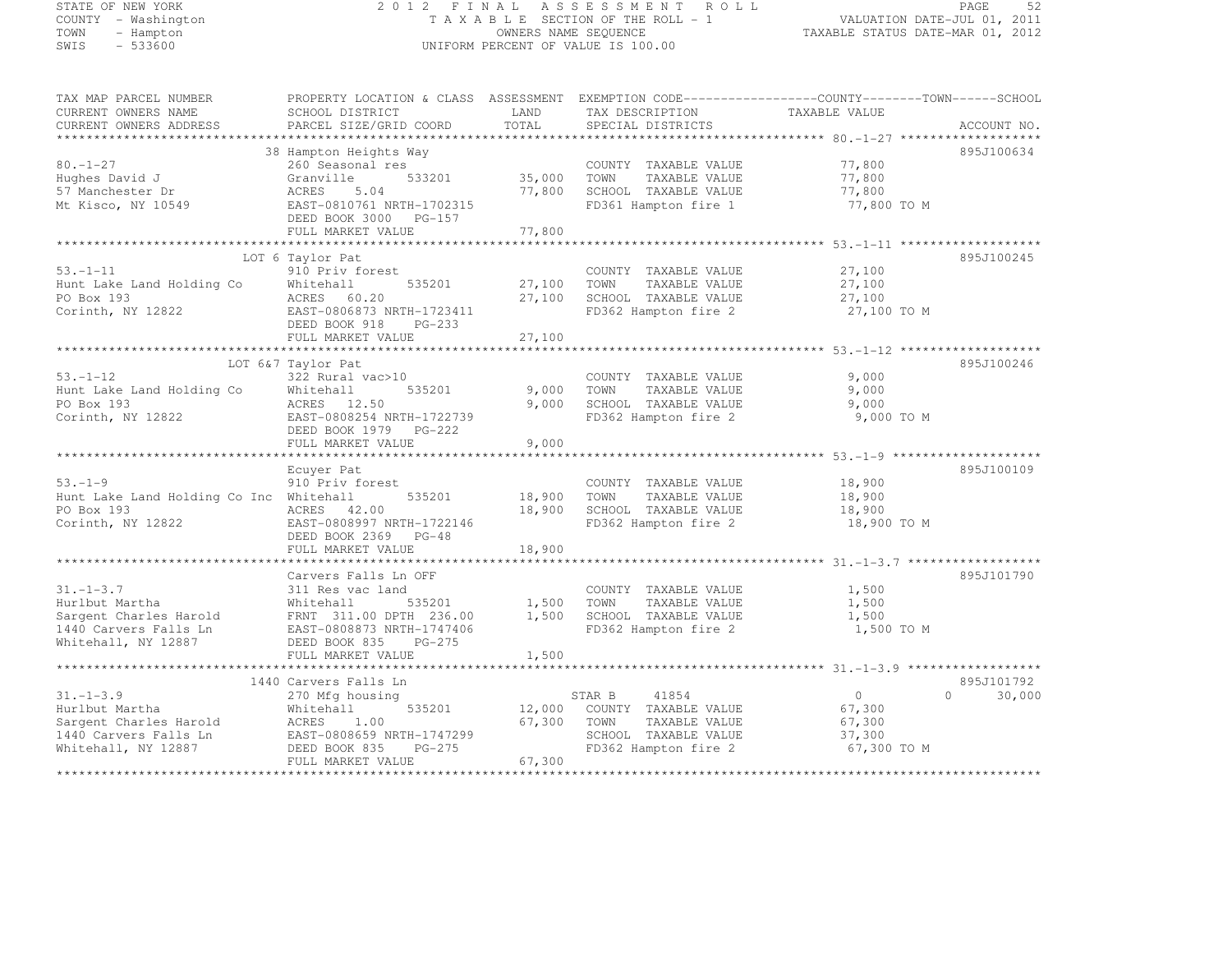## STATE OF NEW YORK 2 0 1 2 F I N A L A S S E S S M E N T R O L L PAGE <sup>53</sup> COUNTY - Washington T A X A B L E SECTION OF THE ROLL - 1 VALUATION DATE-JUL 01, 2011 TOWN - Hampton OWNERS NAME SEQUENCE TAXABLE STATUS DATE-MAR 01, 2012 SWIS - 533600 UNIFORM PERCENT OF VALUE IS 100.00

TAX MAP PARCEL NUMBER PROPERTY LOCATION & CLASS ASSESSMENT EXEMPTION CODE------------------COUNTY--------TOWN------SCHOOL

| CURRENT OWNERS NAME                                                                                   | SCHOOL DISTRICT                                                                                                                                                                | LAND                         | TAX DESCRIPTION                                                                                                                           | TAXABLE VALUE                                                          |                        |
|-------------------------------------------------------------------------------------------------------|--------------------------------------------------------------------------------------------------------------------------------------------------------------------------------|------------------------------|-------------------------------------------------------------------------------------------------------------------------------------------|------------------------------------------------------------------------|------------------------|
| CURRENT OWNERS ADDRESS                                                                                | PARCEL SIZE/GRID COORD                                                                                                                                                         | TOTAL                        | SPECIAL DISTRICTS                                                                                                                         |                                                                        | ACCOUNT NO.            |
|                                                                                                       | 1058 West Way                                                                                                                                                                  |                              |                                                                                                                                           |                                                                        | 895J100216             |
| $71.4 - 2 - 7$<br>Ihrig Richard<br>276 Temple Hill Rd<br>New Windsor, NY 12553                        | 260 Seasonal res - WTRFNT<br>Granville<br>533201<br>$71. - 2 - 7$<br>FRNT 100.00 DPTH 273.00<br>EAST-0815352 NRTH-1707548                                                      | 27,200<br>131,600            | COUNTY TAXABLE VALUE<br>TOWN<br>TAXABLE VALUE<br>SCHOOL TAXABLE VALUE<br>FD361 Hampton fire 1                                             | 131,600<br>131,600<br>131,600<br>131,600 TO M                          |                        |
|                                                                                                       | DEED BOOK 2868 PG-139                                                                                                                                                          |                              |                                                                                                                                           |                                                                        |                        |
|                                                                                                       | FULL MARKET VALUE                                                                                                                                                              | 131,600                      |                                                                                                                                           |                                                                        |                        |
|                                                                                                       | Hickey Rd OFF                                                                                                                                                                  |                              |                                                                                                                                           |                                                                        | 895J100616             |
| $62 - 1 - 9$<br>Illsley Alice E<br>201 White Rd<br>Poultney, VT 05764                                 | 322 Rural vac>10<br>533201<br>Granville<br>ACRES 15.30<br>EAST-0811786 NRTH-1718269<br>DEED BOOK 678<br>$PG-53$                                                                | 7,000<br>7,000               | COUNTY TAXABLE VALUE<br>TOWN<br>TAXABLE VALUE<br>SCHOOL TAXABLE VALUE<br>FD361 Hampton fire 1                                             | 7,000<br>7,000<br>7,000<br>7,000 TO M                                  |                        |
|                                                                                                       | FULL MARKET VALUE                                                                                                                                                              | 7,000                        |                                                                                                                                           |                                                                        |                        |
|                                                                                                       |                                                                                                                                                                                |                              |                                                                                                                                           |                                                                        |                        |
|                                                                                                       | 32 Manor Ln                                                                                                                                                                    |                              |                                                                                                                                           |                                                                        | 895J100082             |
| $54. -1 - 5$<br>Illsley Richard Trustee<br>Illsley Anna Trustee<br>32 Manor Ln<br>Hampton, NY 12837   | 270 Mfg housing<br>533201<br>Granville<br>ACRES<br>6.30<br>EAST-0821030 NRTH-1725962<br>DEED BOOK 1844 PG-118<br>FULL MARKET VALUE                                             | 36,300<br>96,100<br>96,100   | 41834<br>STAR EN<br>COUNTY TAXABLE VALUE<br>TOWN<br>TAXABLE VALUE<br>SCHOOL TAXABLE VALUE<br>FD361 Hampton fire 1                         | $\overline{0}$<br>96,100<br>96,100<br>33,900<br>96,100 TO M            | $\cap$<br>62,200       |
|                                                                                                       |                                                                                                                                                                                |                              |                                                                                                                                           |                                                                        |                        |
| $38. - 1 - 22$<br>Integrity Holdings LLC<br>1 Mountain Lodge Rd<br>PO Box 91<br>Bryant Pond, ME 04219 | Vladyka Woods Rd OFF<br>910 Priv forest<br>535201<br>Whitehall<br>ROW 942/144<br>102 AD Contract 2957/133<br>ACRES 146.80<br>EAST-0805965 NRTH-1742546<br>DEED BOOK 3015 PG-97 | 42,900<br>42,900             | COUNTY TAXABLE VALUE<br>TOWN<br>TAXABLE VALUE<br>SCHOOL TAXABLE VALUE<br>FD362 Hampton fire 2                                             | 42,900<br>42,900<br>42,900<br>42,900 TO M                              | 895J100046             |
|                                                                                                       | FULL MARKET VALUE                                                                                                                                                              | 42,900                       |                                                                                                                                           |                                                                        |                        |
|                                                                                                       | 1536 Carlton Rd                                                                                                                                                                |                              |                                                                                                                                           |                                                                        |                        |
| $45. -1 - 5.3$<br>Irizarry Jose G<br>Irizarry Nancy<br>1536 Carlton Rd<br>Whitehall, NY 12887         | 240 Rural res<br>Whitehall<br>535201<br>Lots $3 \& 4$<br>ACRES 10.18 BANK<br>26<br>EAST-0805141 NRTH-1734477<br>DEED BOOK 647<br>$PG-94$<br>FULL MARKET VALUE                  | 40,200<br>202,300<br>202,300 | 41854<br>STAR B<br>COUNTY TAXABLE VALUE<br>TOWN<br>TAXABLE VALUE<br>SCHOOL TAXABLE VALUE<br>CA001 Cons agri dst 1<br>FD362 Hampton fire 2 | $\circ$<br>202,300<br>202,300<br>172,300<br>202,300 TO<br>202,300 TO M | 30,000<br>$\mathbf{0}$ |
|                                                                                                       |                                                                                                                                                                                |                              |                                                                                                                                           |                                                                        |                        |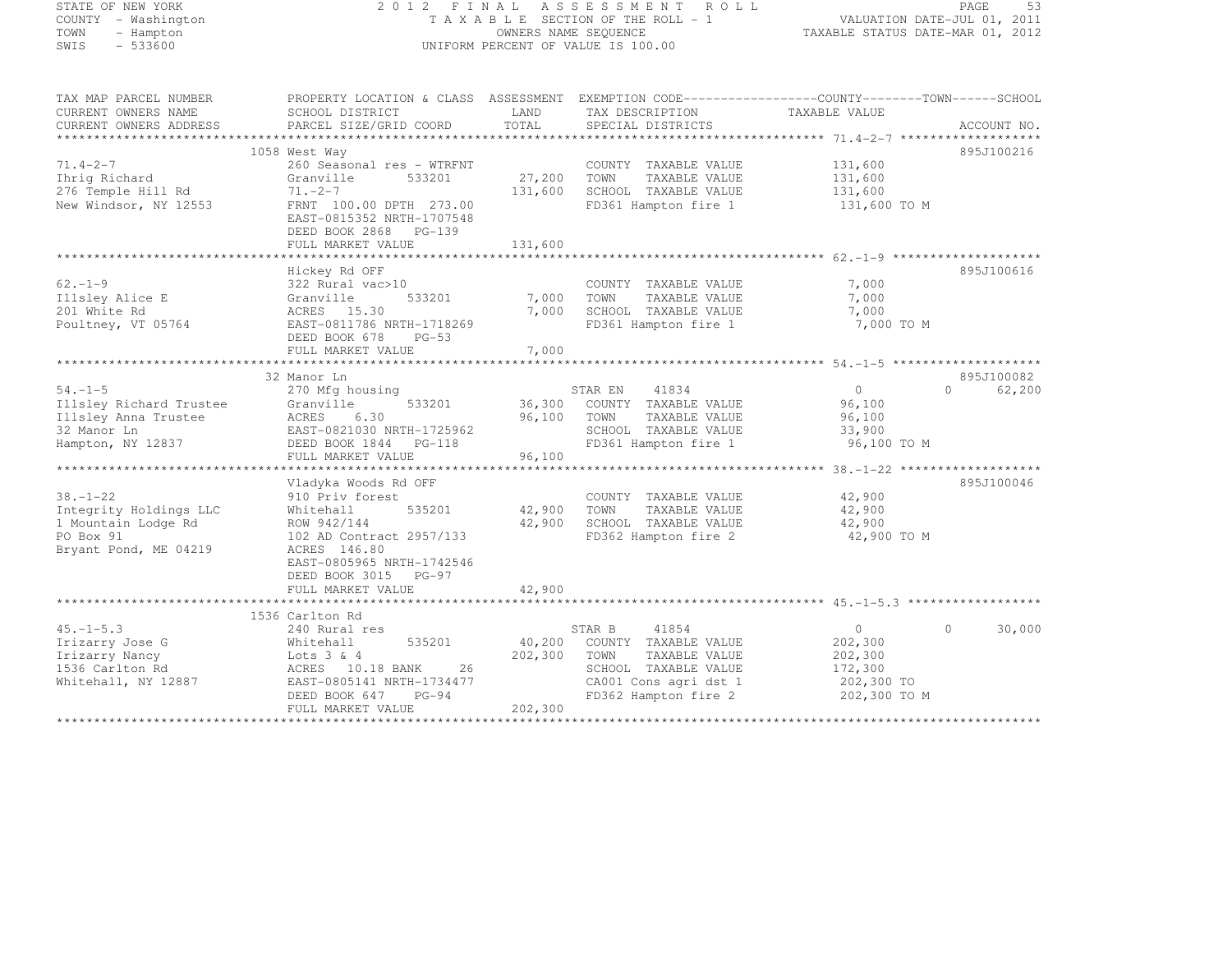# STATE OF NEW YORK 2 0 1 2 F I N A L A S S E S S M E N T R O L L PAGE <sup>54</sup> COUNTY - Washington T A X A B L E SECTION OF THE ROLL - 1 VALUATION DATE-JUL 01, 2011 TOWN - Hampton OWNERS NAME SEQUENCE TAXABLE STATUS DATE-MAR 01, 2012 SWIS - 533600 UNIFORM PERCENT OF VALUE IS 100.00

| TAX MAP PARCEL NUMBER                         | PROPERTY LOCATION & CLASS ASSESSMENT EXEMPTION CODE-----------------COUNTY-------TOWN------SCHOOL |               |                                      |               |             |
|-----------------------------------------------|---------------------------------------------------------------------------------------------------|---------------|--------------------------------------|---------------|-------------|
| CURRENT OWNERS NAME<br>CURRENT OWNERS ADDRESS | SCHOOL DISTRICT<br>PARCEL SIZE/GRID COORD                                                         | LAND<br>TOTAL | TAX DESCRIPTION<br>SPECIAL DISTRICTS | TAXABLE VALUE | ACCOUNT NO. |
|                                               |                                                                                                   |               |                                      |               |             |
|                                               | 128 Rainbow Way                                                                                   |               |                                      |               | 895J100599  |
| $81. - 1 - 39$                                | 260 Seasonal res                                                                                  |               | COUNTY TAXABLE VALUE                 | 35,000        |             |
| Irwin Deborah                                 | 533201<br>Granville                                                                               | 30,000        | TOWN<br>TAXABLE VALUE                | 35,000        |             |
| 121 Hogtown Rd                                | ACRES<br>5.30                                                                                     | 35,000        | SCHOOL TAXABLE VALUE                 | 35,000        |             |
| Fort Ann, NY 12827                            | EAST-0816687 NRTH-1700996                                                                         |               | FD361 Hampton fire 1                 | 35,000 TO M   |             |
|                                               | DEED BOOK 826<br>$PG-18$<br>FULL MARKET VALUE                                                     | 35,000        |                                      |               |             |
|                                               |                                                                                                   |               |                                      |               |             |
|                                               | County Route 21                                                                                   |               |                                      |               |             |
| $80. -1 - 5.1$                                | 314 Rural vac<10                                                                                  |               | COUNTY TAXABLE VALUE                 | 28,000        |             |
| Jaros Tomasz                                  | Granville                                                                                         | 533201 28,000 | TOWN<br>TAXABLE VALUE                | 28,000        |             |
| Jaros Dawn                                    | Sub Div Lot 1                                                                                     | 28,000        | SCHOOL TAXABLE VALUE                 | 28,000        |             |
| 52-6 Meetinghouse Village                     | ACRES<br>6.41                                                                                     |               | FD361 Hampton fire 1                 | 28,000 TO M   |             |
| Meriden, CT 06450                             | EAST-0813468 NRTH-1701551                                                                         |               |                                      |               |             |
|                                               | DEED BOOK 2387 PG-196                                                                             |               |                                      |               |             |
|                                               | FULL MARKET VALUE                                                                                 | 28,000        |                                      |               |             |
|                                               | County Route 21                                                                                   |               |                                      |               |             |
| $80. - 1 - 5.2$                               | 314 Rural vac<10                                                                                  |               | COUNTY TAXABLE VALUE                 | 22,500        |             |
| Jaros Tomasz                                  | Granville<br>533201                                                                               | 22,500 TOWN   | TAXABLE VALUE                        | 22,500        |             |
| Jaros Dawn                                    | Sub Div Lot 2                                                                                     | 22,500        | SCHOOL TAXABLE VALUE                 | 22,500        |             |
| 52-6 Meetinghouse Village                     | ACRES<br>3.92                                                                                     |               | FD361 Hampton fire 1                 | 22,500 TO M   |             |
| Meriden, CT 06450                             | EAST-0813680 NRTH-1701248                                                                         |               |                                      |               |             |
|                                               | DEED BOOK 2387 PG-196                                                                             |               |                                      |               |             |
|                                               | FULL MARKET VALUE                                                                                 | 22,500        |                                      |               |             |
|                                               | County Route 21                                                                                   |               |                                      |               |             |
| $80. -1 - 5.3$                                | 314 Rural vac<10                                                                                  |               | COUNTY TAXABLE VALUE                 | 20,500        |             |
| Jaros Tomasz                                  | 533201<br>Granville                                                                               | 20,500        | TOWN<br>TAXABLE VALUE                | 20,500        |             |
| Jaros Dawn                                    | Sub Div Lot 3                                                                                     | 20,500        | SCHOOL TAXABLE VALUE                 | 20,500        |             |
| 52-6 Meetinhouse Village                      | ACRES 3.65                                                                                        |               | FD361 Hampton fire 1                 | 20,500 TO M   |             |
| Meriden, CT 06450                             | EAST-0777380 NRTH-1275560                                                                         |               |                                      |               |             |
|                                               | DEED BOOK 2387 PG-196                                                                             |               |                                      |               |             |
|                                               | FULL MARKET VALUE                                                                                 | 20,500        |                                      |               |             |
|                                               | South Rd                                                                                          |               |                                      |               |             |
| $80. -1 - 5.4$                                | 314 Rural vac<10                                                                                  |               | COUNTY TAXABLE VALUE                 | 20,500        |             |
| Jaros Tomasz                                  | 533201<br>Granville                                                                               | 20,500        | TOWN<br>TAXABLE VALUE                | 20,500        |             |
| Jaros Dawn                                    | Sub Div Lot 4                                                                                     | 20,500        | SCHOOL TAXABLE VALUE                 | 20,500        |             |
| 52-6 Meetinghouse Village                     | ACRES<br>3.24                                                                                     |               | FD361 Hampton fire 1                 | 20,500 TO M   |             |
| Meriden, CT 06450                             | EAST-0813907 NRTH-1700781                                                                         |               |                                      |               |             |
|                                               | DEED BOOK 2387 PG-196                                                                             |               |                                      |               |             |
|                                               | FULL MARKET VALUE                                                                                 | 20,500        |                                      |               |             |
|                                               |                                                                                                   |               |                                      |               |             |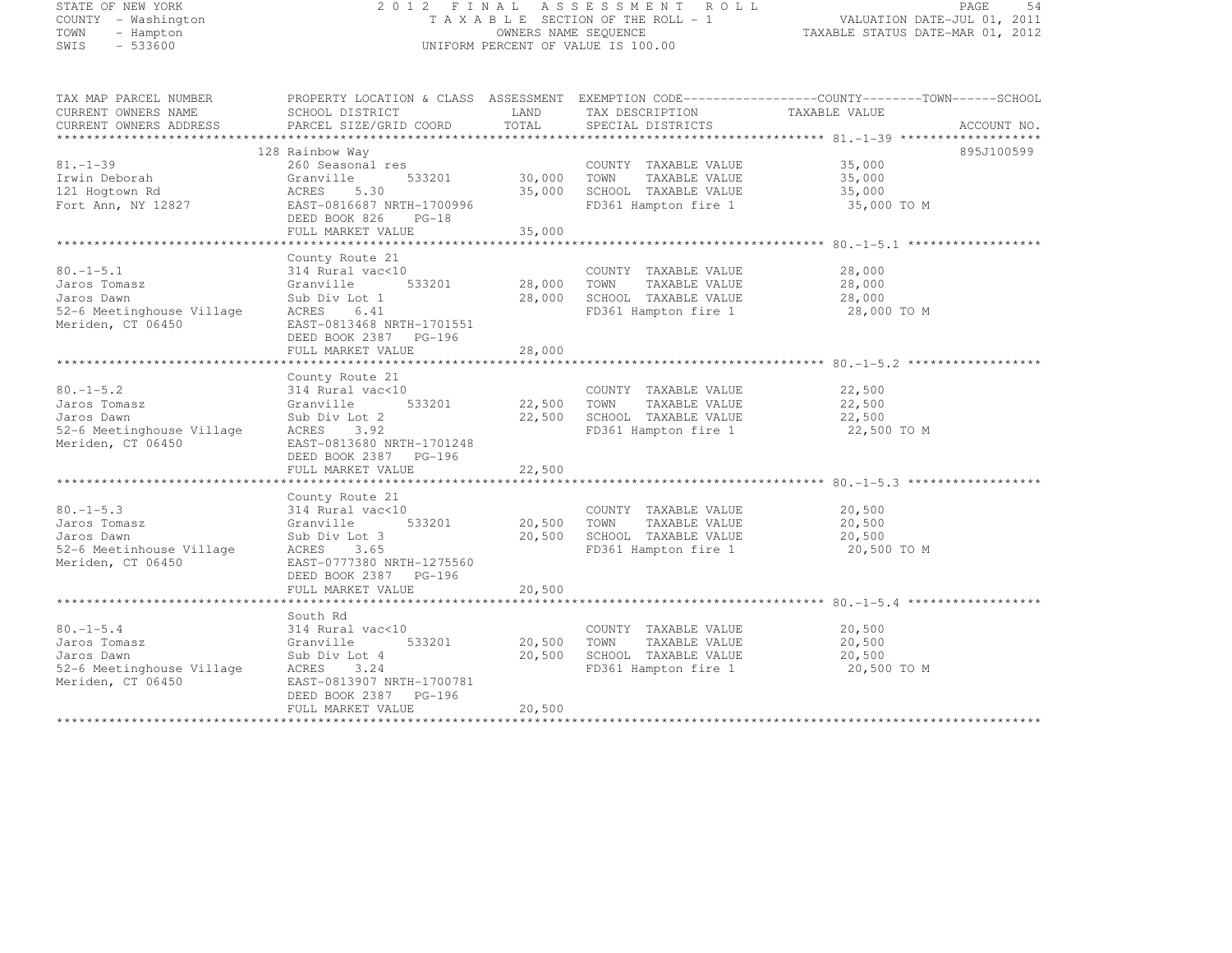# STATE OF NEW YORK 2 0 1 2 F I N A L A S S E S S M E N T R O L L PAGE <sup>55</sup> COUNTY - Washington T A X A B L E SECTION OF THE ROLL - 1 VALUATION DATE-JUL 01, 2011 TOWN - Hampton OWNERS NAME SEQUENCE TAXABLE STATUS DATE-MAR 01, 2012 SWIS - 533600 UNIFORM PERCENT OF VALUE IS 100.00

| TAX MAP PARCEL NUMBER<br>CURRENT OWNERS NAME   | SCHOOL DISTRICT                                                     | LAND    | PROPERTY LOCATION & CLASS ASSESSMENT EXEMPTION CODE----------------COUNTY-------TOWN------SCHOOL<br>TAX DESCRIPTION TAXABLE VALUE |                |                    |
|------------------------------------------------|---------------------------------------------------------------------|---------|-----------------------------------------------------------------------------------------------------------------------------------|----------------|--------------------|
| CURRENT OWNERS ADDRESS                         | PARCEL SIZE/GRID COORD                                              | TOTAL   | SPECIAL DISTRICTS                                                                                                                 |                | ACCOUNT NO.        |
|                                                |                                                                     |         |                                                                                                                                   |                |                    |
|                                                | South Rd                                                            |         |                                                                                                                                   |                |                    |
| $80. -1 - 5.5$                                 | 314 Rural vac<10                                                    |         | COUNTY TAXABLE VALUE                                                                                                              | 16,500         |                    |
| Jaros Tomasz                                   | Granville<br>533201                                                 | 16,500  | TAXABLE VALUE<br>TOWN                                                                                                             | 16,500         |                    |
| Jaros Dawn                                     | Sub Div Lot 5                                                       | 16,500  | SCHOOL TAXABLE VALUE                                                                                                              | 16,500         |                    |
| 52-6 Meetinghouse Village<br>Meriden, CT 06450 | ACRES<br>2.21<br>EAST-0814701 NRTH-1701490<br>DEED BOOK 2387 PG-196 |         | FD361 Hampton fire 1                                                                                                              | 16,500 TO M    |                    |
|                                                | FULL MARKET VALUE                                                   | 16,500  |                                                                                                                                   |                |                    |
|                                                |                                                                     |         |                                                                                                                                   |                |                    |
|                                                | South Rd                                                            |         |                                                                                                                                   |                | 895J100211         |
| $80. - 1 - 5$                                  | 314 Rural vac<10                                                    |         | COUNTY TAXABLE VALUE                                                                                                              | 28,500         |                    |
| Jaros Tomasz S                                 | Granville<br>533201                                                 | 28,500  | TOWN<br>TAXABLE VALUE                                                                                                             | 28,500         |                    |
| Jaros Dawn M                                   | Sub Div Lot 6                                                       | 28,500  | SCHOOL TAXABLE VALUE                                                                                                              | 28,500         |                    |
| 52-6 Meetinghouse Village                      | ACRES 7.02                                                          |         | FD361 Hampton fire 1                                                                                                              | 28,500 TO M    |                    |
| Meriden, CT 06450                              | EAST-0814210 NRTH-1701426<br>DEED BOOK 2387 PG-196                  |         |                                                                                                                                   |                |                    |
|                                                | FULL MARKET VALUE                                                   | 28,500  |                                                                                                                                   |                |                    |
|                                                |                                                                     |         |                                                                                                                                   |                |                    |
|                                                | 9 Smith Way                                                         |         |                                                                                                                                   |                | 895J100588         |
| $80. -1 - 9$                                   | 210 1 Family Res                                                    |         | 41854<br>STAR B                                                                                                                   | $\circ$        | $\Omega$<br>30,000 |
| Jensen David P                                 | 533201<br>Granville                                                 |         | 28,500 COUNTY TAXABLE VALUE                                                                                                       | 118,400        |                    |
| Jensen Sarah M                                 | ACRES<br>3.01                                                       | 118,400 | TAXABLE VALUE<br>TOWN                                                                                                             | 118,400        |                    |
| 9 Smith Way                                    |                                                                     |         | SCHOOL TAXABLE VALUE                                                                                                              | 88,400         |                    |
| Whitehall, NY 12887                            |                                                                     |         | FD361 Hampton fire 1                                                                                                              | 118,400 TO M   |                    |
|                                                | FULL MARKET VALUE                                                   | 118,400 |                                                                                                                                   |                |                    |
|                                                |                                                                     |         |                                                                                                                                   |                |                    |
|                                                | 155 Golf Course Rd                                                  |         |                                                                                                                                   |                | 895J100002         |
| $38. - 1 - 10$                                 | 210 1 Family Res                                                    |         | STAR B<br>41854                                                                                                                   | $\overline{0}$ | $\Omega$<br>30,000 |
| Joaquim Domingos                               | 535201<br>Whitehall                                                 | 26,300  | COUNTY TAXABLE VALUE                                                                                                              | 88,300         |                    |
| 155 Golf Course Rd                             | barn is 1716 CR 11                                                  | 88,300  | TAXABLE VALUE<br>TOWN                                                                                                             | 88,300         |                    |
| Whitehall, NY 12887                            | ACRES<br>2.32                                                       |         | SCHOOL TAXABLE VALUE                                                                                                              | 58,300         |                    |
|                                                | EAST-0809957 NRTH-1737419                                           |         | CA001 Cons agri dst 1                                                                                                             | 88,300 TO      |                    |
|                                                | DEED BOOK 2976 PG-288                                               |         | EZ015 Empire Zone-Site 15                                                                                                         | 88,300 TO      |                    |
|                                                | FULL MARKET VALUE                                                   | 88,300  | FD362 Hampton fire 2                                                                                                              | 88,300 TO M    |                    |
|                                                |                                                                     |         |                                                                                                                                   |                |                    |
|                                                | County Route 21 OFF                                                 |         |                                                                                                                                   |                | 895J101784         |
| $80. - 1 - 49$                                 | 311 Res vac land - WTRFNT                                           |         | COUNTY TAXABLE VALUE                                                                                                              | 26,000         |                    |
| Johnson Robert                                 | 535201                                                              | 26,000  | TAXABLE VALUE<br>TOWN                                                                                                             | 26,000         |                    |
|                                                | Whitehall                                                           |         |                                                                                                                                   |                |                    |
| Johnson Elaine I                               | Sect 2 Lot 11A                                                      | 26,000  | SCHOOL TAXABLE VALUE                                                                                                              | 26,000         |                    |
| 134 Hobson Av                                  | FRNT 171.00 DPTH 340.00                                             |         | FD361 Hampton fire 1                                                                                                              | 26,000 TO M    |                    |
| St James, NY 11780                             | EAST-0811093 NRTH-1704733                                           |         |                                                                                                                                   |                |                    |
|                                                | DEED BOOK 786<br>$PG-188$                                           |         |                                                                                                                                   |                |                    |
|                                                | FULL MARKET VALUE                                                   | 26,000  |                                                                                                                                   |                |                    |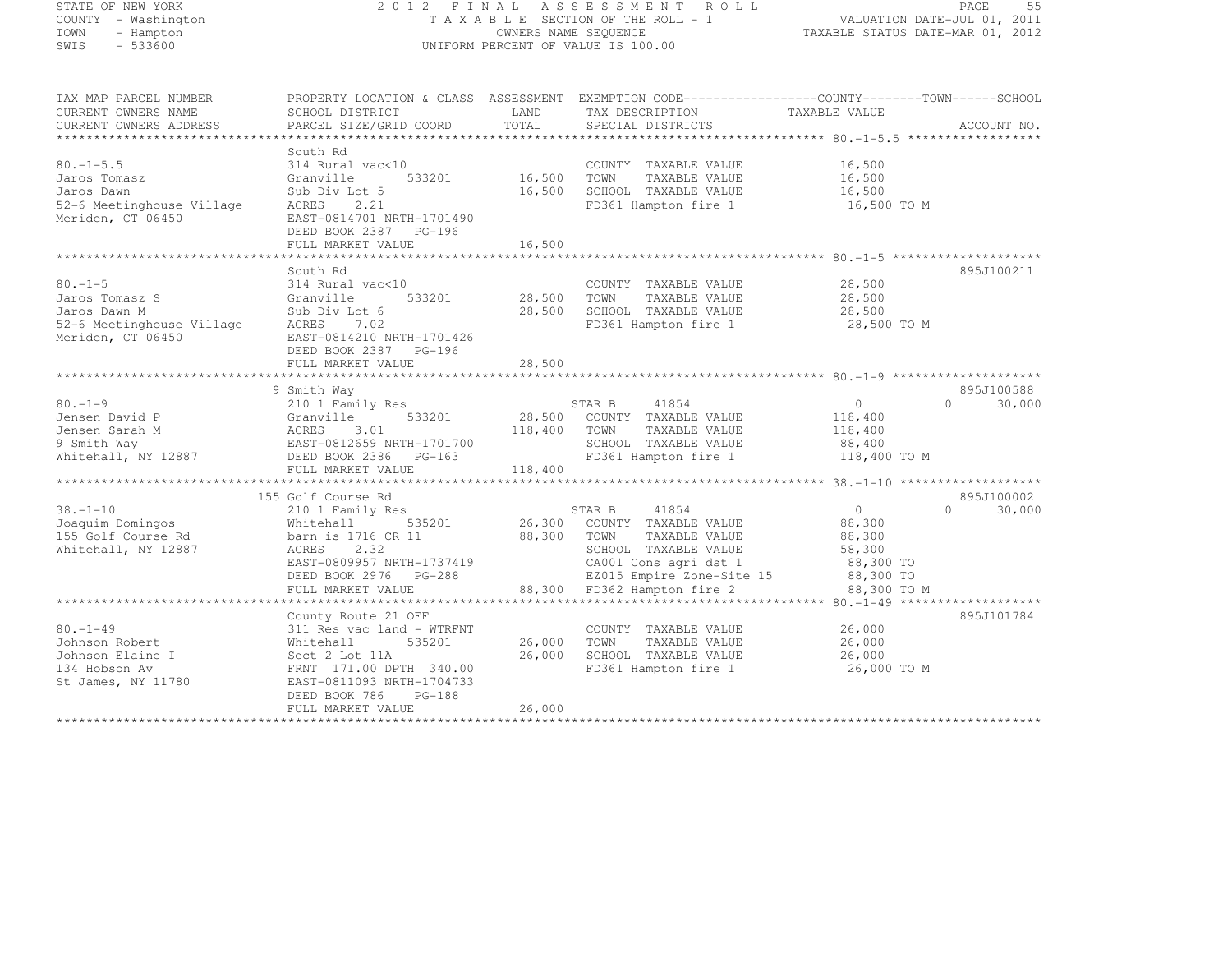# STATE OF NEW YORK 2 0 1 2 F I N A L A S S E S S M E N T R O L L PAGE <sup>56</sup> COUNTY - Washington T A X A B L E SECTION OF THE ROLL - 1 VALUATION DATE-JUL 01, 2011 TOWN - Hampton OWNERS NAME SEQUENCE TAXABLE STATUS DATE-MAR 01, 2012 SWIS - 533600 UNIFORM PERCENT OF VALUE IS 100.00

| TAX MAP PARCEL NUMBER<br>CURRENT OWNERS NAME<br>CURRENT OWNERS ADDRESS                                     | PROPERTY LOCATION & CLASS ASSESSMENT<br>SCHOOL DISTRICT<br>PARCEL SIZE/GRID COORD                                                                                           | LAND<br>TOTAL                | EXEMPTION CODE-----------------COUNTY--------TOWN------SCHOOL<br>TAX DESCRIPTION<br>SPECIAL DISTRICTS                   | TAXABLE VALUE                                               | ACCOUNT NO.                      |
|------------------------------------------------------------------------------------------------------------|-----------------------------------------------------------------------------------------------------------------------------------------------------------------------------|------------------------------|-------------------------------------------------------------------------------------------------------------------------|-------------------------------------------------------------|----------------------------------|
| $80. - 1 - 46$<br>Johnson Robert A<br>Johnson Elaine<br>134 Hobson Ave<br>St James Li, NY 11780            | 10 Lakeview Way<br>210 1 Family Res - WTRFNT<br>535201<br>Whitehall<br>LOT 8A<br>ACRES<br>1.01<br>EAST-0810849 NRTH-1704963<br>DEED BOOK 633<br>PG-305<br>FULL MARKET VALUE | 25,000<br>174,800<br>174,800 | COUNTY TAXABLE VALUE<br>TOWN<br>TAXABLE VALUE<br>SCHOOL TAXABLE VALUE<br>FD361 Hampton fire 1                           | 174,800<br>174,800<br>174,800<br>174,800 TO M               | 895J101781                       |
| $72. - 2 - 6$<br>Johnson Timothy E<br>Larkin Ruth M<br>41 Greenfield Ln<br>Hampton, NY 12837               | 41 Greenfield Ln<br>210 1 Family Res<br>533201<br>Granville<br>ACRES<br>1.18<br>EAST-0823580 NRTH-1711574<br>DEED BOOK 2823 PG-47<br>FULL MARKET VALUE                      | 22,600<br>62,700<br>62,700   | STAR B<br>41854<br>COUNTY TAXABLE VALUE<br>TOWN<br>TAXABLE VALUE<br>SCHOOL TAXABLE VALUE<br>FD361 Hampton fire 1        | $\overline{0}$<br>62,700<br>62,700<br>32,700<br>62,700 TO M | 895L100030<br>$\cap$<br>30,000   |
| $45. - 1 - 29$<br>Johnson Wayne R<br>Johnson Tina M<br>11879 State Route 4<br>Whitehall, NY 12887          | 11879 State Route 4<br>210 1 Family Res<br>535201<br>Whitehall<br>1.00<br>ACRES<br>EAST-0806559 NRTH-1729099<br>DEED BOOK 2777 PG-222<br>FULL MARKET VALUE                  | 71,200<br>71,200             | 41854<br>STAR B<br>22,000 COUNTY TAXABLE VALUE<br>TOWN<br>TAXABLE VALUE<br>SCHOOL TAXABLE VALUE<br>FD362 Hampton fire 2 | $\overline{0}$<br>71,200<br>71,200<br>41,200<br>71,200 TO M | 895J100049<br>$\Omega$<br>30,000 |
| $72. - 1 - 1.1$<br>Jones Benjamian G Jr<br>Jones Kathleen A<br>2314 County Route 18<br>Whitehall, NY 12887 | 2314 County Route 18<br>270 Mfg housing<br>533201<br>Granville<br>FRNT 220.00 DPTH 300.00<br>EAST-0818902 NRTH-1712608<br>DEED BOOK 892<br>$PG-238$<br>FULL MARKET VALUE    | 23,700<br>60,700<br>60,700   | STAR B<br>41854<br>COUNTY TAXABLE VALUE<br>TOWN<br>TAXABLE VALUE<br>SCHOOL TAXABLE VALUE<br>FD361 Hampton fire 1        | $\circ$<br>60,700<br>60,700<br>30,700<br>60,700 TO M        | 30,000<br>$\Omega$               |
| $71. - 1 - 11.1$<br>Jones Bruce E<br>2338 County Route 18<br>Whitehall, NY 12887                           | Hills Pond Rd OFF<br>314 Rural vac<10<br>533201<br>Granville<br>ACRES<br>7.00<br>EAST-0816360 NRTH-1711265<br>DEED BOOK 1858<br>PG-149<br>FULL MARKET VALUE                 | 8,500<br>8,500<br>8,500      | COUNTY TAXABLE VALUE<br>TOWN<br>TAXABLE VALUE<br>SCHOOL TAXABLE VALUE<br>FD361 Hampton fire 1                           | 8,500<br>8,500<br>8,500<br>8,500 TO M                       | 895J100119                       |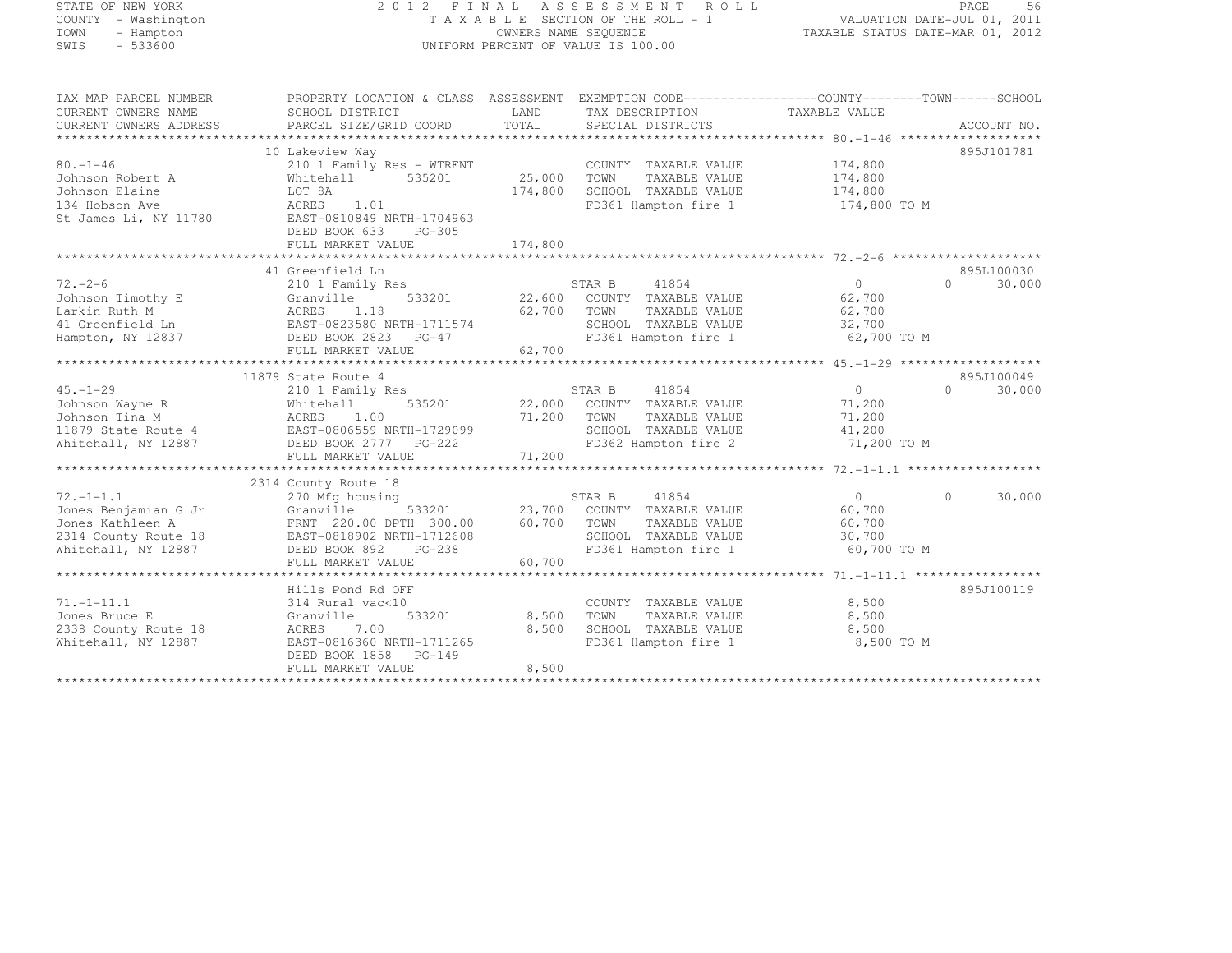# STATE OF NEW YORK 2 0 1 2 F I N A L A S S E S S M E N T R O L L PAGE <sup>57</sup> COUNTY - Washington T A X A B L E SECTION OF THE ROLL - 1 VALUATION DATE-JUL 01, 2011 TOWN - Hampton OWNERS NAME SEQUENCE TAXABLE STATUS DATE-MAR 01, 2012 SWIS - 533600 UNIFORM PERCENT OF VALUE IS 100.00

| TAX MAP PARCEL NUMBER  | PROPERTY LOCATION & CLASS ASSESSMENT EXEMPTION CODE---------------COUNTY-------TOWN-----SCHOOL                                                                                                                                       |               |                                               |                            |                             |
|------------------------|--------------------------------------------------------------------------------------------------------------------------------------------------------------------------------------------------------------------------------------|---------------|-----------------------------------------------|----------------------------|-----------------------------|
| CURRENT OWNERS NAME    | SCHOOL DISTRICT                                                                                                                                                                                                                      | LAND          | TAX DESCRIPTION                               | TAXABLE VALUE              |                             |
| CURRENT OWNERS ADDRESS | PARCEL SIZE/GRID COORD                                                                                                                                                                                                               | TOTAL         | SPECIAL DISTRICTS                             |                            | ACCOUNT NO.                 |
|                        |                                                                                                                                                                                                                                      |               |                                               |                            |                             |
|                        | 2338 County Route 18                                                                                                                                                                                                                 |               |                                               |                            | 895J100118                  |
| $72. - 1 - 1$          | 283 Res w/Comuse                                                                                                                                                                                                                     |               | 41854<br>STAR B                               | $\overline{0}$             | $0 \qquad \qquad$<br>30,000 |
| Jones Bruce E          | Granville                                                                                                                                                                                                                            |               | 533201 102,300 COUNTY TAXABLE VALUE           | 293,700                    |                             |
| 2338 County Route 18   |                                                                                                                                                                                                                                      |               |                                               |                            |                             |
| Whitehall, NY 12887    | ACRES 118.50 293,700 TOWN TAXABLE VALUE 293,700<br>EAST-0818999 NRTH-1712202 SCHOOL TAXABLE VALUE 263,700<br>DEED BOOK 1858 PG-149 293,700 FD361 Hampton fire 1 293,700 TO<br>FULL MARKET VALUE 293,700 FD361 Hampton fire 1 293,700 |               |                                               |                            |                             |
|                        |                                                                                                                                                                                                                                      |               |                                               |                            |                             |
|                        |                                                                                                                                                                                                                                      |               |                                               |                            |                             |
|                        |                                                                                                                                                                                                                                      |               |                                               |                            |                             |
|                        | 2373 County Route 18                                                                                                                                                                                                                 |               |                                               |                            | 895J100207                  |
| $72, -1 - 22$          | 322 Rural vac>10                                                                                                                                                                                                                     |               | COUNTY TAXABLE VALUE                          | 33,500                     |                             |
| Jones Bruce E          | Granville                                                                                                                                                                                                                            | 533201 33,500 | TOWN<br>TAXABLE VALUE                         | 33,500                     |                             |
| 2338 County Route 18   | ACRES 11.70                                                                                                                                                                                                                          | 33,500        | SCHOOL TAXABLE VALUE                          | 33,500                     |                             |
| Whitehall, NY 12887    | EAST-0819586 NRTH-1711354                                                                                                                                                                                                            |               |                                               | 33,500 TO                  |                             |
|                        |                                                                                                                                                                                                                                      |               | CA001 Cons agri dst 1<br>FD361 Hampton fire 1 | 33,500 TO M                |                             |
|                        | DEED BOOK 1706 PG-126                                                                                                                                                                                                                | 33,500        |                                               |                            |                             |
|                        | FULL MARKET VALUE                                                                                                                                                                                                                    |               |                                               |                            |                             |
|                        |                                                                                                                                                                                                                                      |               |                                               |                            |                             |
|                        | Hills Pond Rd                                                                                                                                                                                                                        |               |                                               |                            |                             |
| $71.4 - 2 - 1.1$       | 314 Rural vac<10 - WTRFNT                                                                                                                                                                                                            |               | COUNTY TAXABLE VALUE                          | 31,500                     |                             |
| Jones Daniel           | Granville<br>533201                                                                                                                                                                                                                  | 31,500 TOWN   | TAXABLE VALUE                                 | 31,500                     |                             |
| Jones Laura            | $71. -2 - 1.1$                                                                                                                                                                                                                       | 31,500        | SCHOOL TAXABLE VALUE                          | 31,500                     |                             |
|                        |                                                                                                                                                                                                                                      |               | FD361 Hampton fire 1                          | 31,500 TO M                |                             |
|                        |                                                                                                                                                                                                                                      |               |                                               |                            |                             |
|                        | UONES Laura<br>c/o Gerald Jones<br>5871 County Route 30<br>Hartford, NY 12838<br>EED BOOK 691 PG-265<br>THE PG-265                                                                                                                   |               |                                               |                            |                             |
|                        | FULL MARKET VALUE                                                                                                                                                                                                                    | 31,500        |                                               |                            |                             |
|                        |                                                                                                                                                                                                                                      |               |                                               |                            |                             |
|                        | 2419 County Route 18                                                                                                                                                                                                                 |               |                                               |                            |                             |
| $72. - 1 - 3.1$        | 210 1 Family Res                                                                                                                                                                                                                     |               | CW 10 VET/ 41151                              | 8,000<br>8,000             | $\mathbf 0$                 |
| Jones David            | 533201<br>Granville                                                                                                                                                                                                                  | 22,000 STAR B | 41854                                         | $\overline{0}$<br>$\Omega$ | 30,000                      |
|                        |                                                                                                                                                                                                                                      |               | 135,400 COUNTY TAXABLE VALUE                  | 127,400                    |                             |
|                        | EAST-0820669 NRTH-1710896                                                                                                                                                                                                            |               | TOWN<br>TAXABLE VALUE                         | 127,400                    |                             |
|                        | $PG-220$                                                                                                                                                                                                                             |               | SCHOOL TAXABLE VALUE                          | 105,400                    |                             |
|                        | FULL MARKET VALUE                                                                                                                                                                                                                    |               | 135,400 FD361 Hampton fire 1                  | 135,400 TO M               |                             |
|                        |                                                                                                                                                                                                                                      |               |                                               |                            |                             |
|                        | Greenfield Ln                                                                                                                                                                                                                        |               |                                               |                            | 895J100275                  |
| $72.2 - 3 - 13$        | 312 Vac w/imprv                                                                                                                                                                                                                      |               | COUNTY TAXABLE VALUE                          | 6,100                      |                             |
| Jones David            | Granville<br>533201                                                                                                                                                                                                                  | 5,000         | TAXABLE VALUE<br>TOWN                         | 6,100                      |                             |
| Jones Mary             | $72 - 3 - 13$                                                                                                                                                                                                                        | 6,100         | SCHOOL TAXABLE VALUE                          | 6,100                      |                             |
| Box 52 Main St         | FRNT 56.00 DPTH 190.00                                                                                                                                                                                                               |               | FD361 Hampton fire 1                          | 6,100 TO M                 |                             |
| Hampton, NY 12837      | EAST-0823774 NRTH-1712231                                                                                                                                                                                                            |               |                                               |                            |                             |
|                        | DEED BOOK 709<br>$PG-110$                                                                                                                                                                                                            |               |                                               |                            |                             |
|                        | FULL MARKET VALUE                                                                                                                                                                                                                    | 6,100         |                                               |                            |                             |
|                        |                                                                                                                                                                                                                                      |               |                                               |                            |                             |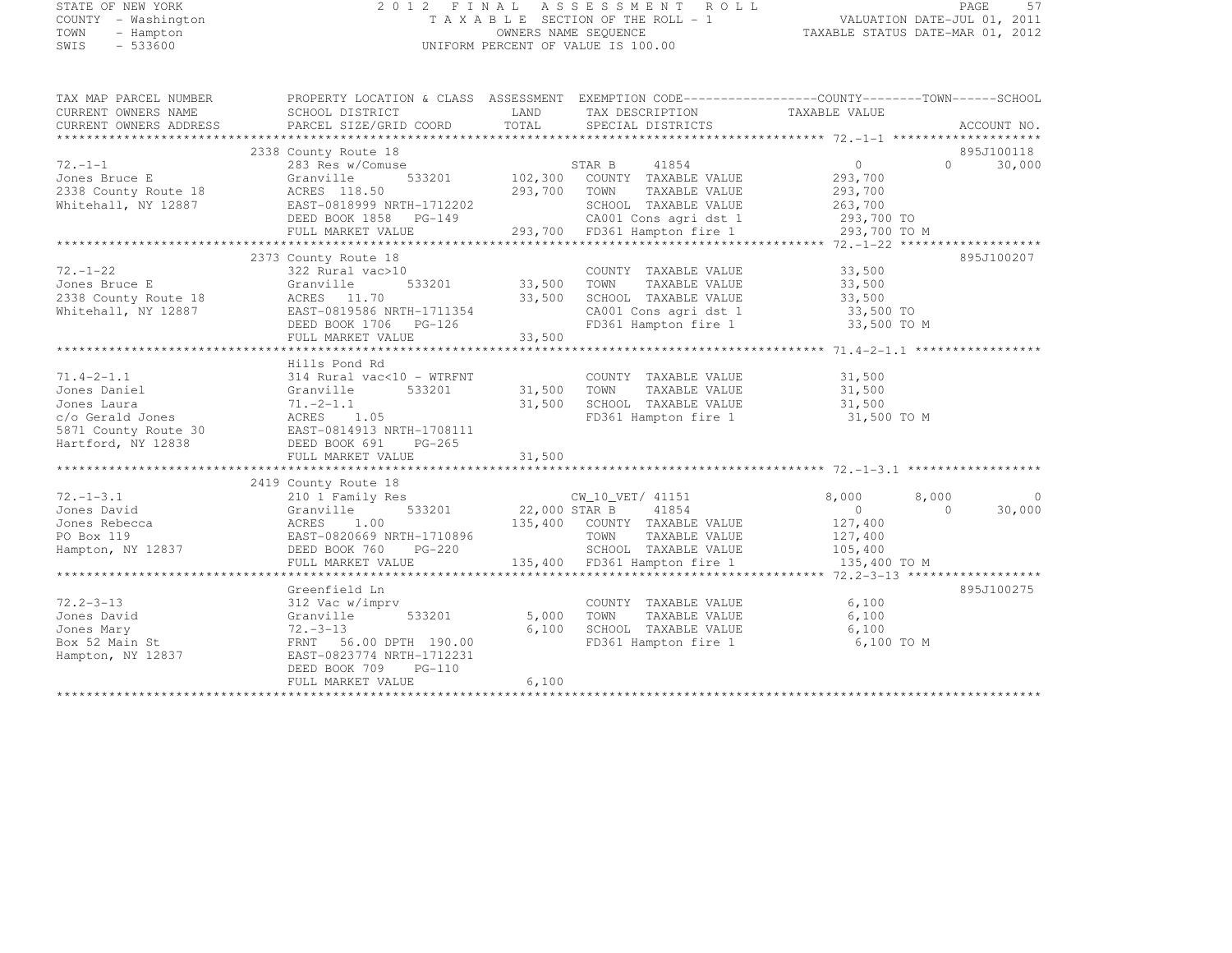# STATE OF NEW YORK 2 0 1 2 F I N A L A S S E S S M E N T R O L L PAGE <sup>58</sup> COUNTY - Washington T A X A B L E SECTION OF THE ROLL - 1 VALUATION DATE-JUL 01, 2011 TOWN - Hampton OWNERS NAME SEQUENCE TAXABLE STATUS DATE-MAR 01, 2012 SWIS - 533600 UNIFORM PERCENT OF VALUE IS 100.00

| TAX MAP PARCEL NUMBER<br>CURRENT OWNERS NAME<br>CURRENT OWNERS ADDRESS                                                                     | PROPERTY LOCATION & CLASS ASSESSMENT EXEMPTION CODE-----------------COUNTY-------TOWN-----SCHOOL<br>SCHOOL DISTRICT<br>PARCEL SIZE/GRID COORD                                                                        | LAND<br>TOTAL           | TAX DESCRIPTION<br>SPECIAL DISTRICTS                                                                           | TAXABLE VALUE                                               |          | ACCOUNT NO. |
|--------------------------------------------------------------------------------------------------------------------------------------------|----------------------------------------------------------------------------------------------------------------------------------------------------------------------------------------------------------------------|-------------------------|----------------------------------------------------------------------------------------------------------------|-------------------------------------------------------------|----------|-------------|
|                                                                                                                                            |                                                                                                                                                                                                                      |                         |                                                                                                                |                                                             |          |             |
|                                                                                                                                            | 20 Greenfield Ln                                                                                                                                                                                                     |                         |                                                                                                                |                                                             |          | 895J100276  |
| $72.2 - 3 - 10$<br>Jones David A<br>Jones Mary F<br>20 Greenfield Ln<br>Hampton, NY 12837                                                  | 210 1 Family Res<br>533201<br>Granville<br>$72 - 3 - 10$<br>FRNT 50.00 DPTH 190.00<br>EAST-0823945 NRTH-1712170<br>DEED BOOK 709<br>PG-108                                                                           | 59,900 TOWN             | 41854<br>STAR B<br>9,200 COUNTY TAXABLE VALUE<br>TAXABLE VALUE<br>SCHOOL TAXABLE VALUE<br>FD361 Hampton fire 1 | $\overline{0}$<br>59,900<br>59,900<br>29,900<br>59,900 TO M | $\Omega$ | 30,000      |
|                                                                                                                                            | FULL MARKET VALUE<br>************************************                                                                                                                                                            | 59,900<br>************* |                                                                                                                |                                                             |          |             |
| $81. - 1 - 31$<br>Jones Douglas R<br>Willy To<br>Nolly Jo<br>224 College St North<br>Poultney, VT 05764<br>BAST-0817655 N<br>DEED BOOK 819 | 38 Rainbow Way<br>312 Vac w/imprv<br>Granville<br>533201<br>EAST-0817655 NRTH-1702466                                                                                                                                | 21,000 TOWN             | COUNTY TAXABLE VALUE<br>TAXABLE VALUE<br>31,700 SCHOOL TAXABLE VALUE<br>FD361 Hampton fire 1                   | 31,700<br>31,700<br>31,700<br>31,700 TO M                   |          | 895J100596  |
|                                                                                                                                            | PG-295<br>FULL MARKET VALUE                                                                                                                                                                                          | 31,700                  |                                                                                                                |                                                             |          |             |
|                                                                                                                                            |                                                                                                                                                                                                                      |                         |                                                                                                                |                                                             |          |             |
| $71.4 - 2 - 1$<br>Jones Grace W Estate<br>Attn: Gerald Jones Executor<br>5841 County Route 30<br>Hartford, NY 12838                        | 1094 West Way<br>260 Seasonal res - WTRFNT<br>533201<br>Granville<br>591/73 596/197<br>$71. -2 - 1$<br>ACRES 2.63<br>EAST-0814848 NRTH-1708349<br>DEED BOOK W 684 PG-101<br>FULL MARKET VALUE<br>County Route 21 OFF | 43,800 TOWN<br>146,800  | COUNTY TAXABLE VALUE<br>TAXABLE VALUE<br>146,800 SCHOOL TAXABLE VALUE<br>FD361 Hampton fire 1 146,800 TO M     | 146,800<br>146,800<br>146,800                               |          | 895J100120  |
| $80. - 1 - 58$<br>Joseph Robert<br>Joseph Grace<br>20 Georgian Ln<br>Darien, CT 06820                                                      | 311 Res vac land<br>535201<br>Whitehall<br>Sect 5 Lot 3<br>ACRES<br>5.05<br>EAST-0809467 NRTH-1704807<br>DEED BOOK 787 PG-312<br>FULL MARKET VALUE                                                                   | 3,000<br>3,000<br>3,000 | COUNTY TAXABLE VALUE<br>TOWN<br>TAXABLE VALUE<br>SCHOOL TAXABLE VALUE<br>FD361 Hampton fire 1                  | 3,000<br>3,000<br>3,000<br>3,000 TO M                       |          |             |
|                                                                                                                                            |                                                                                                                                                                                                                      |                         |                                                                                                                |                                                             |          |             |
| $80. - 1 - 59$<br>Joseph Robert<br>Joseph Grace<br>20 Georgian Ln<br>Darien, CT 06820                                                      | County Route 21 OFF<br>311 Res vac land<br>535201<br>Whitehall<br>Sect 5 Lot 4<br>ACRES<br>5.09<br>EAST-0809376 NRTH-1705045<br>DEED BOOK 787<br>PG-310<br>FULL MARKET VALUE                                         | 3,000<br>3,000<br>3,000 | COUNTY TAXABLE VALUE<br>TOWN<br>TAXABLE VALUE<br>SCHOOL TAXABLE VALUE<br>FD361 Hampton fire 1                  | 3,000<br>3,000<br>3,000<br>3,000 TO M                       |          |             |
|                                                                                                                                            |                                                                                                                                                                                                                      |                         |                                                                                                                |                                                             |          |             |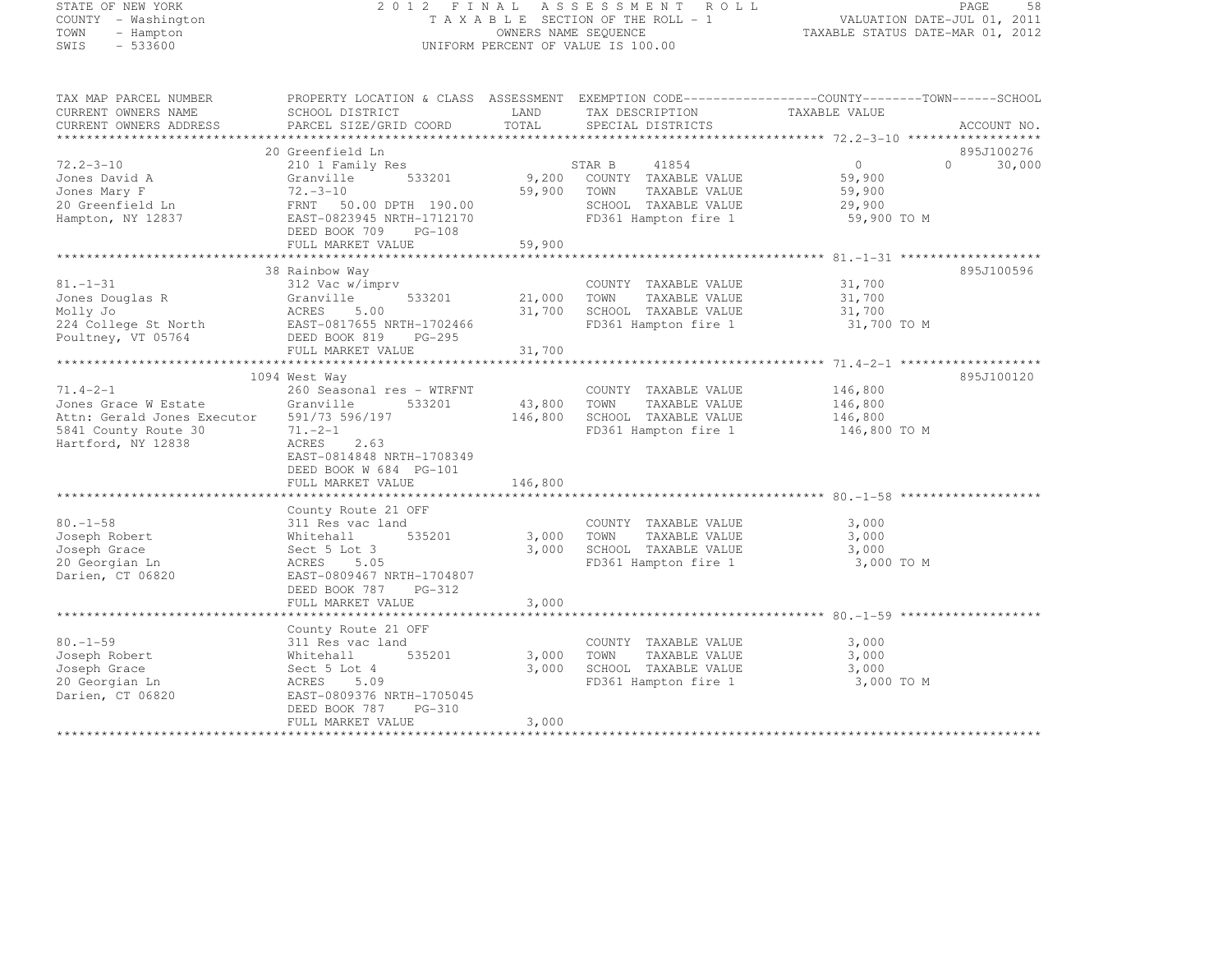| STATE OF NEW YORK |           |                     |  |
|-------------------|-----------|---------------------|--|
|                   |           | COUNTY - Washington |  |
| <b>TOWN</b>       |           | - Hampton           |  |
| SWIS              | $-533600$ |                     |  |

# STATE OF NEW YORK 2 0 1 2 F I N A L A S S E S S M E N T R O L L PAGE <sup>59</sup> COUNTY - Washington T A X A B L E SECTION OF THE ROLL - 1 VALUATION DATE-JUL 01, 2011 TOWN - Hampton OWNERS NAME SEQUENCE TAXABLE STATUS DATE-MAR 01, 2012 SWIS - 533600 UNIFORM PERCENT OF VALUE IS 100.00

TAX MAP PARCEL NUMBER PROPERTY LOCATION & CLASS ASSESSMENT EXEMPTION CODE--------------------------------TOWN-------SCHOOL

| CURRENT OWNERS NAME    | SCHOOL DISTRICT            | LAND    | TAX DESCRIPTION       | TAXABLE VALUE |
|------------------------|----------------------------|---------|-----------------------|---------------|
| CURRENT OWNERS ADDRESS | PARCEL SIZE/GRID COORD     | TOTAL   | SPECIAL DISTRICTS     | ACCOUNT NO.   |
|                        |                            |         |                       |               |
|                        | 35 Ridgecrest Way          |         |                       | 895J101753    |
| $80. - 1 - 34$         | 210 1 Family Res           |         | COUNTY TAXABLE VALUE  | 180,000       |
| Joseph Robert W        | 535201<br>Whitehall        | 22,300  | TOWN<br>TAXABLE VALUE | 180,000       |
| Joseph Grace L         | Lot 6 & P/O 7              | 180,000 | SCHOOL TAXABLE VALUE  | 180,000       |
| 20 Georgian Ln         | ACRES 1.10                 |         | FD361 Hampton fire 1  | 180,000 TO M  |
| Darien, CT 06820       | EAST-0810050 NRTH-1704867  |         |                       |               |
|                        | DEED BOOK 585<br>$PG-305$  |         |                       |               |
|                        | FULL MARKET VALUE          | 180,000 |                       |               |
|                        |                            |         |                       |               |
|                        | 1435&1437 Carvers Falls Ln |         |                       | 895J101719    |
| $31. - 1 - 8$          | 220 2 Family Res           |         | COUNTY TAXABLE VALUE  | 124,600       |
| Jurnak Ronald T Sr     |                            | 36,400  |                       |               |
|                        | Whitehall<br>535201        |         | TOWN<br>TAXABLE VALUE | 124,600       |
| PO Box 577             | Lot 4                      | 124,600 | SCHOOL TAXABLE VALUE  | 124,600       |
| Poultney, VT 05764     | ACRES<br>6.40              |         | FD362 Hampton fire 2  | 124,600 TO M  |
|                        | EAST-0807991 NRTH-1747241  |         |                       |               |
|                        | DEED BOOK 879<br>$PG-163$  |         |                       |               |
|                        | FULL MARKET VALUE          | 124,600 |                       |               |
|                        |                            |         |                       |               |
|                        | 247 Hills Pond Rd          |         |                       | 895J100655    |
| $71. - 1 - 14.5$       | 210 1 Family Res - WTRFNT  |         | COUNTY TAXABLE VALUE  | 318,100       |
| Kafka James E          | 533201<br>Granville        | 36,900  | TOWN<br>TAXABLE VALUE | 318,100       |
| Weiss Deborah R        | ACRES<br>1.17              | 318,100 | SCHOOL TAXABLE VALUE  | 318,100       |
| 64 Pond View Ln        | EAST-0816391 NRTH-1707604  |         | FD361 Hampton fire 1  | 318,100 TO M  |
| Chappaqua, NY 10514    | DEED BOOK 1851 PG-99       |         |                       |               |
|                        | FULL MARKET VALUE          | 318,100 |                       |               |
|                        |                            |         |                       |               |
|                        | 38 Forest Hill Way         |         |                       |               |
| $80. - 1 - 64$         | 210 1 Family Res - WTRFNT  |         | COUNTY TAXABLE VALUE  | 230,700       |
| Kavanagh Michael ETAL  | 535201<br>Whitehall        | 20,000  | TOWN<br>TAXABLE VALUE | 230,700       |
| Bauch Jeffery ETAL     | Sect 6 Lot 2               | 230,700 | SCHOOL TAXABLE VALUE  | 230,700       |
| 31 Glenrich Rd         | ACRES 5.00                 |         | FD361 Hampton fire 1  | 230,700 TO M  |
| Saint James, NY 11780  | EAST-0811039 NRTH-1706125  |         |                       |               |
|                        | DEED BOOK 2160 PG-72       |         |                       |               |
|                        | FULL MARKET VALUE          | 230,700 |                       |               |
|                        |                            |         |                       |               |
|                        | County Route 21 OFF        |         |                       |               |
| $80. - 1 - 65$         | 323 Vacant rural           |         | COUNTY TAXABLE VALUE  | 19,000        |
| Kavanagh Michael ETAL  | 535201<br>Whitehall        | 19,000  | TOWN<br>TAXABLE VALUE | 19,000        |
| Bauch Jeffery ETAL     | Sect 6 Lot 3               | 19,000  | SCHOOL TAXABLE VALUE  | 19,000        |
| 31 Glenrich Rd         | ACRES 27.90                |         | FD361 Hampton fire 1  | 19,000 TO M   |
| Saint James, NY 11780  | EAST-0811761 NRTH-1705229  |         |                       |               |
|                        | DEED BOOK 2160<br>$PG-72$  |         |                       |               |
|                        | FULL MARKET VALUE          | 19,000  |                       |               |
|                        |                            |         |                       |               |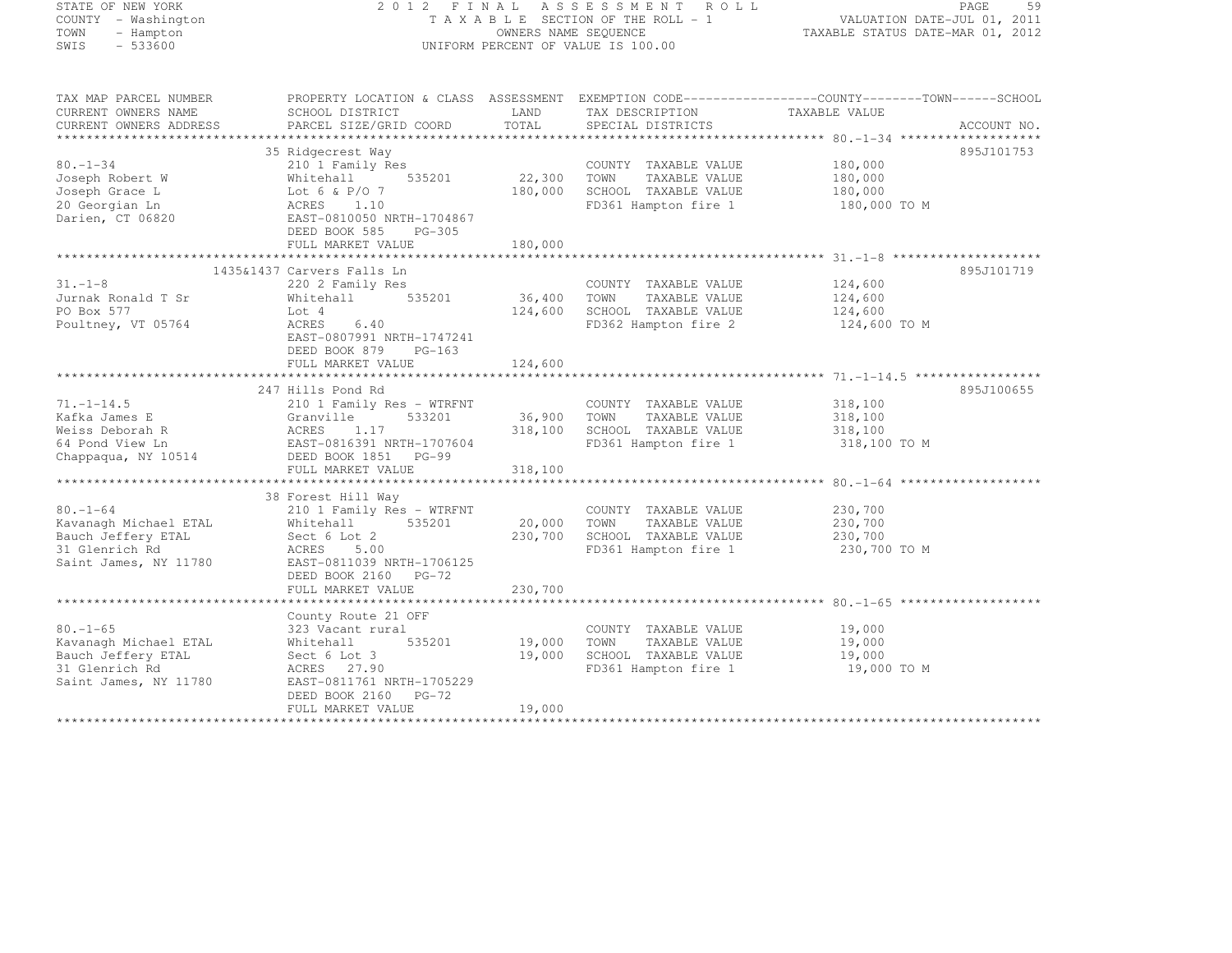| STATE OF NEW YORK<br>COUNTY - Washington<br>- Hampton<br>TOWN<br>$-533600$<br>SWIS | 2 0 1 2<br>FINAL<br>TAXABLE SECTION OF THE ROLL - 1<br>UNIFORM PERCENT OF VALUE IS 100.00 | ASSESSMENT ROLL<br>PAGE<br>60<br>VALUATION DATE-JUL 01, 2011<br>TAXABLE STATUS DATE-MAR 01, 2012 |                                               |                                                                                                   |
|------------------------------------------------------------------------------------|-------------------------------------------------------------------------------------------|--------------------------------------------------------------------------------------------------|-----------------------------------------------|---------------------------------------------------------------------------------------------------|
|                                                                                    |                                                                                           |                                                                                                  |                                               |                                                                                                   |
| TAX MAP PARCEL NUMBER                                                              |                                                                                           |                                                                                                  |                                               | PROPERTY LOCATION & CLASS ASSESSMENT EXEMPTION CODE-----------------COUNTY-------TOWN------SCHOOL |
| CURRENT OWNERS NAME                                                                | SCHOOL DISTRICT                                                                           | LAND                                                                                             | TAX DESCRIPTION                               | TAXABLE VALUE                                                                                     |
| CURRENT OWNERS ADDRESS                                                             | PARCEL SIZE/GRID COORD                                                                    | TOTAL                                                                                            | SPECIAL DISTRICTS                             | ACCOUNT NO.                                                                                       |
|                                                                                    |                                                                                           |                                                                                                  |                                               |                                                                                                   |
|                                                                                    | Forest Hill Way                                                                           |                                                                                                  |                                               |                                                                                                   |
| $71.3 - 3 - 11$<br>Kavanagh Michael W                                              | 311 Res vac land - WTRFNT<br>535201<br>Whitehall                                          | 26,000                                                                                           | COUNTY TAXABLE VALUE<br>TOWN<br>TAXABLE VALUE | 26,000<br>26,000                                                                                  |
| Kavanagh Stacey L                                                                  | Subdiv Lot 6B                                                                             | 26,000                                                                                           | SCHOOL TAXABLE VALUE                          | 26,000                                                                                            |
| 31 Glenrich Dr                                                                     | Sect 3 3028/28                                                                            |                                                                                                  | FD361 Hampton fire 1                          | 26,000 TO M                                                                                       |
| Saint James, NY 11780                                                              | $80. -3 - 11$                                                                             |                                                                                                  |                                               |                                                                                                   |
|                                                                                    | 70.00 DPTH 403.00<br>FRNT                                                                 |                                                                                                  |                                               |                                                                                                   |
|                                                                                    | EAST-0810785 NRTH-1706035                                                                 |                                                                                                  |                                               |                                                                                                   |
|                                                                                    | DEED BOOK 3028 PG-28                                                                      |                                                                                                  |                                               |                                                                                                   |
|                                                                                    | FULL MARKET VALUE                                                                         | 26,000                                                                                           |                                               |                                                                                                   |
|                                                                                    |                                                                                           |                                                                                                  |                                               |                                                                                                   |
|                                                                                    | 79 County Route 20                                                                        |                                                                                                  |                                               | 895J101818                                                                                        |
| $72. - 2 - 12.2$                                                                   | 314 Rural vac<10<br>533201                                                                |                                                                                                  | COUNTY TAXABLE VALUE                          | 22,500                                                                                            |
| Kearney Edward<br>503 Seabreeze Dr                                                 | Granville<br>ACRES<br>5.90                                                                | 22,500<br>22,500                                                                                 | TOWN<br>TAXABLE VALUE<br>SCHOOL TAXABLE VALUE | 22,500<br>22,500                                                                                  |
| Garden City, SC 29576                                                              | EAST-0824039 NRTH-1705439                                                                 |                                                                                                  | FD361 Hampton fire 1                          | 22,500 TO M                                                                                       |
|                                                                                    | DEED BOOK 787<br>$PG-45$                                                                  |                                                                                                  |                                               |                                                                                                   |
|                                                                                    | FULL MARKET VALUE                                                                         | 22,500                                                                                           |                                               |                                                                                                   |
|                                                                                    |                                                                                           |                                                                                                  |                                               |                                                                                                   |
|                                                                                    | 322 Hickey Rd                                                                             |                                                                                                  |                                               | 895J100577                                                                                        |
| $53. - 1 - 7.5$                                                                    | 210 1 Family Res                                                                          |                                                                                                  | STAR B<br>41854                               | $\circ$<br>$\Omega$<br>30,000                                                                     |
| Keefe Bruce S                                                                      | 533201<br>Granville                                                                       | 35,500                                                                                           | COUNTY TAXABLE VALUE                          | 125,900                                                                                           |
| Keefe Kathy A                                                                      | 5.50<br>ACRES                                                                             | 125,900                                                                                          | TAXABLE VALUE<br>TOWN                         | 125,900                                                                                           |
| 322 Hickey Rd                                                                      | EAST-0815230 NRTH-1720691<br>DEED BOOK 555<br>$PG-148$                                    |                                                                                                  | SCHOOL TAXABLE VALUE<br>FD361 Hampton fire 1  | 95,900<br>125,900 TO M                                                                            |
| Hampton, NY 12837                                                                  | FULL MARKET VALUE                                                                         | 125,900                                                                                          |                                               |                                                                                                   |
|                                                                                    |                                                                                           |                                                                                                  |                                               |                                                                                                   |
|                                                                                    | County Route 21                                                                           |                                                                                                  |                                               | 895J100131                                                                                        |
| $80. - 1 - 1$                                                                      | 312 Vac w/imprv                                                                           |                                                                                                  | COUNTY TAXABLE VALUE                          | 113,200                                                                                           |
| Keefe-Mart Maria                                                                   | Granville<br>533201                                                                       | 112,000                                                                                          | TOWN<br>TAXABLE VALUE                         | 113,200                                                                                           |
| 5045 San Vincente Dr                                                               | 743/21                                                                                    | 113,200                                                                                          | SCHOOL TAXABLE VALUE                          | 113,200                                                                                           |
| Santa Barbara, CA 93111                                                            | ACRES 120.40                                                                              |                                                                                                  | FD361 Hampton fire 1                          | 113,200 TO M                                                                                      |
|                                                                                    | EAST-0810550 NRTH-1703460                                                                 |                                                                                                  |                                               |                                                                                                   |
|                                                                                    | DEED BOOK 758<br>$PG-210$                                                                 |                                                                                                  |                                               |                                                                                                   |
|                                                                                    | FULL MARKET VALUE                                                                         | 113,200                                                                                          |                                               |                                                                                                   |
|                                                                                    |                                                                                           |                                                                                                  |                                               |                                                                                                   |
| $72. - 1 - 4$                                                                      | 2521 County Route 18                                                                      |                                                                                                  |                                               | 895J100418<br>122,400                                                                             |
| Kelley James L                                                                     | 210 1 Family Res<br>533201<br>Granville                                                   | 24,200                                                                                           | COUNTY TAXABLE VALUE<br>TOWN<br>TAXABLE VALUE | 122,400                                                                                           |
| 2521 County Route 18                                                               | LOT 1                                                                                     | 122,400                                                                                          | SCHOOL TAXABLE VALUE                          | 122,400                                                                                           |
| PO Box 23                                                                          | ACRES<br>1.67                                                                             |                                                                                                  | FD361 Hampton fire 1                          | 122,400 TO M                                                                                      |
| Hampton, NY 12837                                                                  | EAST-0822465 NRTH-1711544                                                                 |                                                                                                  |                                               |                                                                                                   |
|                                                                                    | $PG-285$<br>DEED BOOK 485                                                                 |                                                                                                  |                                               |                                                                                                   |
|                                                                                    | FULL MARKET VALUE                                                                         | 122,400                                                                                          |                                               |                                                                                                   |
|                                                                                    |                                                                                           |                                                                                                  |                                               |                                                                                                   |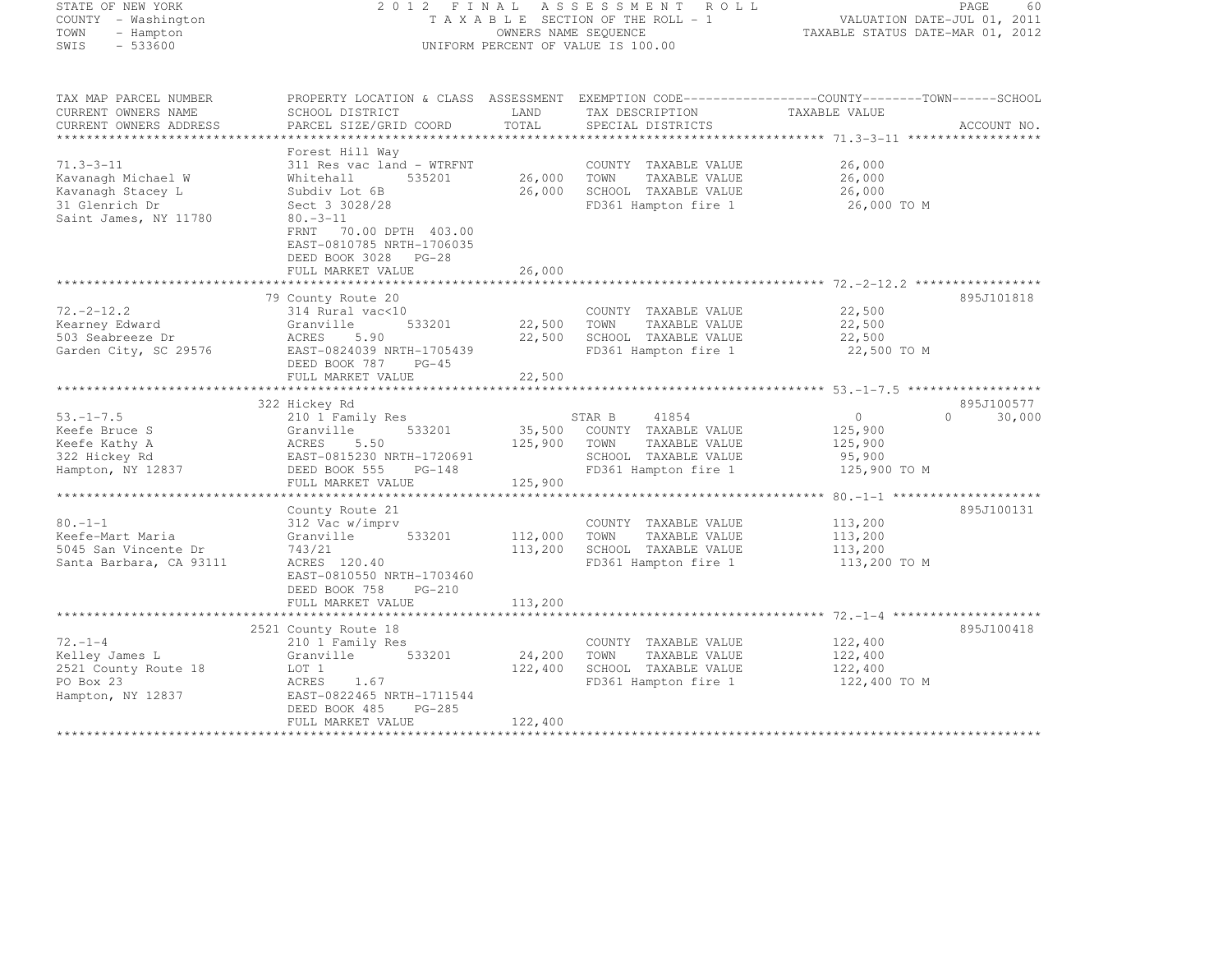# STATE OF NEW YORK 2 0 1 2 F I N A L A S S E S S M E N T R O L L PAGE <sup>61</sup> COUNTY - Washington T A X A B L E SECTION OF THE ROLL - 1 VALUATION DATE-JUL 01, 2011 TOWN - Hampton OWNERS NAME SEQUENCE TAXABLE STATUS DATE-MAR 01, 2012 SWIS - 533600 UNIFORM PERCENT OF VALUE IS 100.00

| TAX MAP PARCEL NUMBER                | PROPERTY LOCATION & CLASS | ASSESSMENT                                  | EXEMPTION CODE-----------------COUNTY-------TOWN------SCHOOL |
|--------------------------------------|---------------------------|---------------------------------------------|--------------------------------------------------------------|
| CURRENT OWNERS NAME                  | SCHOOL DISTRICT           | LAND<br>TAX DESCRIPTION                     | TAXABLE VALUE                                                |
| CURRENT OWNERS ADDRESS               | PARCEL SIZE/GRID COORD    | TOTAL<br>SPECIAL DISTRICTS                  | ACCOUNT NO.                                                  |
| *************************            |                           |                                             |                                                              |
|                                      | 2523 County Route 18      | 89 PCT OF VALUE USED FOR EXEMPTION PURPOSES |                                                              |
| $72. - 1 - 4.1$                      | 240 Rural res             | CBT VET/TC 41131                            | 45,000<br>50,000                                             |
| Kelley James L                       | 533201<br>Granville       | 45,400 STAR B<br>41854                      | 30,000<br>$\Omega$<br>$\Omega$                               |
| Noble Emily A                        | LOT 2                     | 226,300<br>COUNTY TAXABLE VALUE             | 176,300                                                      |
| 2521 County Route 18                 | ACRES 15.40               | TOWN<br>TAXABLE VALUE                       | 181,300                                                      |
| PO Box 23                            | EAST-0822124 NRTH-1711923 | SCHOOL TAXABLE VALUE                        | 196,300                                                      |
| Hampton, NY 12837                    | DEED BOOK 805<br>PG-333   | FD361 Hampton fire 1                        | 226,300 TO M                                                 |
|                                      | FULL MARKET VALUE         | 226,300                                     |                                                              |
|                                      |                           |                                             |                                                              |
|                                      | 36 Perry Heights Way      |                                             | 895J101676                                                   |
| $72. - 2 - 41$                       | 210 1 Family Res          | STAR B<br>41854                             | 30,000<br>$\circ$<br>$\cap$                                  |
| Kelly Mark                           | 533201<br>Granville       | 22,000<br>COUNTY TAXABLE VALUE              | 118,400                                                      |
| Kelly Paula                          | ACRES<br>1.00             | 118,400<br>TOWN<br>TAXABLE VALUE            | 118,400                                                      |
| 36 Perry Heights Way                 | EAST-0822866 NRTH-1712401 | SCHOOL TAXABLE VALUE                        | 88,400                                                       |
| PO Box 149                           | DEED BOOK 2848<br>PG-93   | FD361 Hampton fire 1                        | 118,400 TO M                                                 |
|                                      |                           | 118,400                                     |                                                              |
| Hampton, NY 12837<br>*************** | FULL MARKET VALUE         |                                             |                                                              |
|                                      | 82 Golf Course Rd         |                                             | 895J100133                                                   |
|                                      |                           | STAR B<br>41854                             | $\overline{0}$<br>$\Omega$                                   |
| $45. - 1 - 20$                       | 270 Mfg housing           |                                             | 30,000                                                       |
| Kenny Barry                          | 535201<br>Whitehall       | 39,400 COUNTY TAXABLE VALUE                 | 55,900                                                       |
| Kenny Angela                         | 9.40<br>ACRES             | 55,900<br>TOWN<br>TAXABLE VALUE             | 55,900                                                       |
| 82 Golf Course Rd                    | EAST-0810979 NRTH-1735871 | SCHOOL TAXABLE VALUE                        | 25,900                                                       |
| Whitehall, NY 12887                  | DEED BOOK 888<br>PG-267   | CA001 Cons agri dst 1                       | 55,900 TO                                                    |
|                                      | FULL MARKET VALUE         | 55,900 FD362 Hampton fire 2                 | 55,900 TO M                                                  |
|                                      |                           |                                             |                                                              |
|                                      | 12 Hampton Heights Way    |                                             | 895J100590                                                   |
| $80. -1 - 14$                        | 210 1 Family Res          | STAR B<br>41854                             | 30,000<br>$\circ$<br>$\Omega$                                |
| Keyes Susan A                        | 533201<br>Granville       | 28,600 COUNTY TAXABLE VALUE                 | 97,000                                                       |
| 12 Hampton Heights Way               | ACRES<br>3.02             | 97,000<br>TOWN<br>TAXABLE VALUE             | 97,000                                                       |
| Whitehall, NY 12887                  | EAST-0811888 NRTH-1702424 | SCHOOL TAXABLE VALUE                        | 67,000                                                       |
|                                      | DEED BOOK 938<br>PG-192   | FD361 Hampton fire 1                        | 97,000 TO M                                                  |
|                                      | FULL MARKET VALUE         | 97,000                                      |                                                              |
|                                      |                           |                                             |                                                              |
|                                      | 2609 State Route 22A      |                                             | 895J100137                                                   |
| $72. - 2 - 29$                       | 210 1 Family Res          | CBT VET/TC 41131                            | 16,050<br>16,050<br>C                                        |
| Kinney Osmyn                         | 533201<br>Granville       | 23,300 AGED-ALL<br>41800                    | 32,100<br>24,075<br>24,075                                   |
| Kinney Norma                         | ACRES<br>1.40             | 41834<br>64,200 STAR EN                     | $\overline{0}$<br>32,100<br>$\bigcirc$                       |
| 2609 State Route 22A                 | EAST-0823080 NRTH-1712020 | COUNTY TAXABLE VALUE                        | 24,075                                                       |
| Hampton, NY 12837                    | DEED BOOK 338<br>PG-315   | TOWN<br>TAXABLE VALUE                       | 24,075                                                       |
|                                      | FULL MARKET VALUE         | 64,200<br>SCHOOL TAXABLE VALUE              | $\Omega$                                                     |
|                                      |                           | FD361 Hampton fire 1                        | 64,200 TO M                                                  |
|                                      |                           |                                             |                                                              |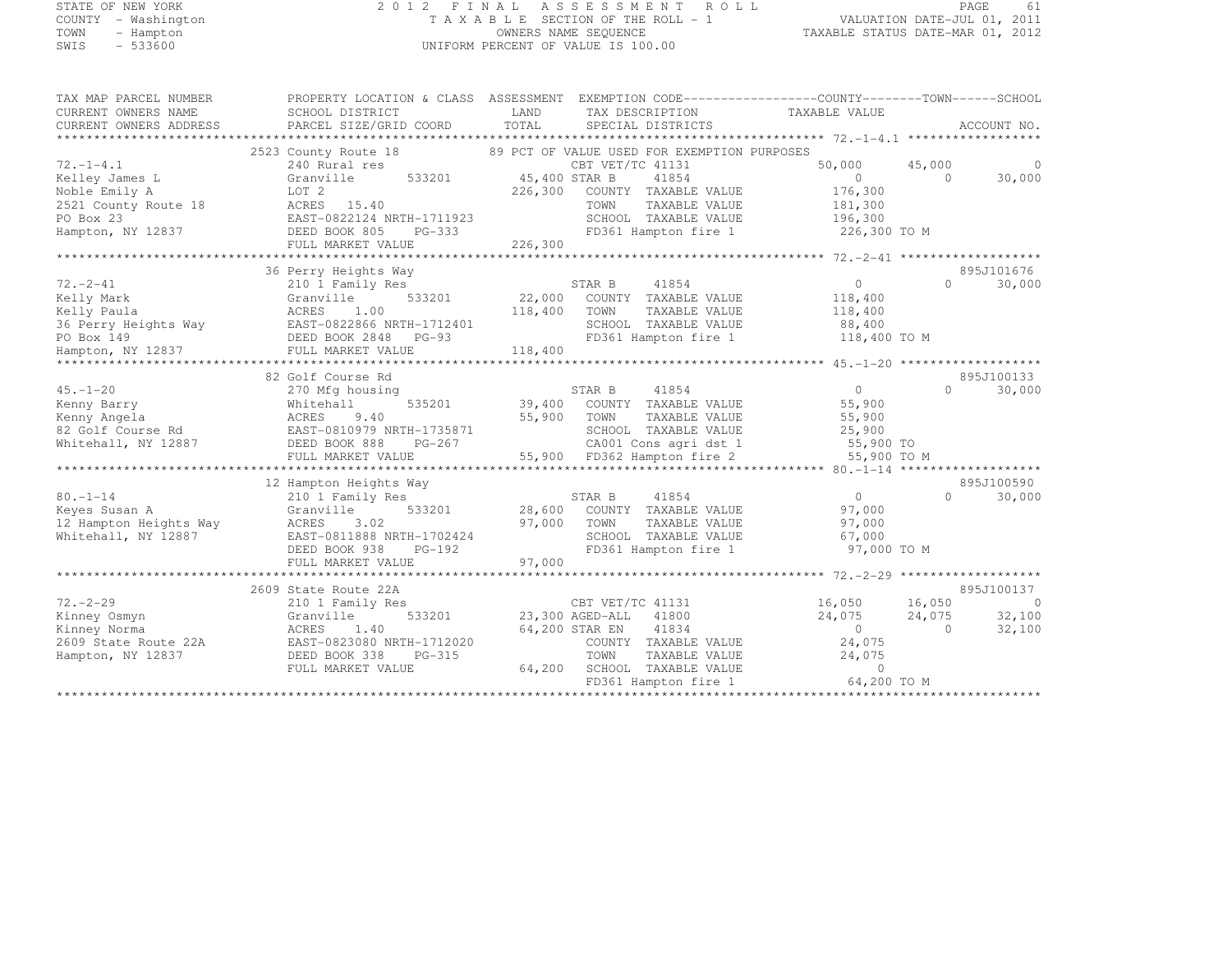# STATE OF NEW YORK 2 0 1 2 F I N A L A S S E S S M E N T R O L L PAGE <sup>62</sup> COUNTY - Washington T A X A B L E SECTION OF THE ROLL - 1 VALUATION DATE-JUL 01, 2011 TOWN - Hampton OWNERS NAME SEQUENCE TAXABLE STATUS DATE-MAR 01, 2012 SWIS - 533600 UNIFORM PERCENT OF VALUE IS 100.00

| TAX MAP PARCEL NUMBER          | PROPERTY LOCATION & CLASS ASSESSMENT EXEMPTION CODE-----------------COUNTY-------TOWN------SCHOOL |             |                                                           |                  |                     |
|--------------------------------|---------------------------------------------------------------------------------------------------|-------------|-----------------------------------------------------------|------------------|---------------------|
| CURRENT OWNERS NAME            | SCHOOL DISTRICT                                                                                   | LAND        | TAX DESCRIPTION                                           | TAXABLE VALUE    |                     |
| CURRENT OWNERS ADDRESS         | PARCEL SIZE/GRID COORD                                                                            | TOTAL       | SPECIAL DISTRICTS                                         |                  | ACCOUNT NO.         |
|                                |                                                                                                   |             |                                                           |                  |                     |
|                                | North Quivey Hill Ln                                                                              |             |                                                           |                  | 895J100592          |
| $81. - 1 - 9$                  | 314 Rural vac<10                                                                                  | 15,000      | COUNTY TAXABLE VALUE                                      | 15,000           |                     |
| Kinsey Kenneth W Jr            | 533201<br>Granville                                                                               |             | TOWN<br>TAXABLE VALUE                                     | 15,000           |                     |
| Kinsey Virginia H              | ACRES<br>1.71                                                                                     | 15,000      | SCHOOL TAXABLE VALUE 15,000                               |                  |                     |
| 21 Rogers St                   | EAST-0819242 NRTH-1702212                                                                         |             | FD361 Hampton fire 1                                      | 15,000 TO M      |                     |
| Carver, MA 02330               | DEED BOOK 1806 PG-41                                                                              |             |                                                           |                  |                     |
|                                | FULL MARKET VALUE                                                                                 | 15,000      |                                                           |                  |                     |
|                                |                                                                                                   |             |                                                           |                  |                     |
| $81, -1 - 10$                  | North Quivey Hill Ln                                                                              |             |                                                           |                  | 895J100437          |
|                                | 314 Rural vac<10                                                                                  |             | COUNTY TAXABLE VALUE                                      | 23,000           |                     |
| Kinsey Kenneth W Jr            | 533201<br>Granville                                                                               | 23,000 TOWN | TAXABLE VALUE                                             | 23,000           |                     |
| Kinsey Virginia H              | 4.00<br>ACRES                                                                                     |             | 23,000 SCHOOL TAXABLE VALUE                               | 23,000           |                     |
| 21 Rogers St                   | EAST-0819238 NRTH-1701960                                                                         |             | FD361 Hampton fire 1                                      | 23,000 TO M      |                     |
| Carver, MA 02330               | DEED BOOK 1806 PG-41                                                                              |             |                                                           |                  |                     |
|                                | FULL MARKET VALUE                                                                                 | 23,000      |                                                           |                  |                     |
|                                |                                                                                                   |             |                                                           |                  | 895J100433          |
|                                | 1092 North Quivey Hill Ln                                                                         |             |                                                           |                  |                     |
| $81. - 1 - 11$                 | 260 Seasonal res                                                                                  |             | COUNTY TAXABLE VALUE                                      | 138,100          |                     |
| Kinsey Kenneth W Jr            | Granville<br>533201                                                                               | 31,800 TOWN | TAXABLE VALUE                                             | 138,100          |                     |
| Kinsey Virginia H              | ACRES<br>4.00                                                                                     | 138,100     | SCHOOL TAXABLE VALUE                                      | 138,100          |                     |
| 21 Rogers St                   | EAST-0819240 NRTH-1701616                                                                         |             | FD361 Hampton fire 1 138,100 TO M                         |                  |                     |
| Carver, MA 02330               | DEED BOOK 1806 PG-41                                                                              |             |                                                           |                  |                     |
|                                | FULL MARKET VALUE                                                                                 | 138,100     |                                                           |                  |                     |
|                                | 2655 State Route 22A                                                                              |             |                                                           |                  | 895J100293          |
| $72. - 2 - 37$                 |                                                                                                   |             | 41854<br>STAR B                                           | $\overline{0}$   | $\bigcap$<br>30,000 |
|                                | 210 1 Family Res<br>533201                                                                        |             |                                                           | 139,400          |                     |
| Kirby Donald R Jr<br>PO Box 47 | Granville<br>713/148 Hwy Approp                                                                   |             | 37,100 COUNTY TAXABLE VALUE<br>139,400 TOWN TAXABLE VALUE |                  |                     |
|                                | ACRES<br>7.09                                                                                     |             | SCHOOL TAXABLE VALUE 109,400                              | 139,400          |                     |
| Hampton, NY 12837              | EAST-0823376 NRTH-1712846                                                                         |             | FD361 Hampton fire 1                                      |                  |                     |
|                                | DEED BOOK 716<br>PG-245                                                                           |             |                                                           | 139,400 TO M     |                     |
|                                |                                                                                                   | 139,400     |                                                           |                  |                     |
|                                | FULL MARKET VALUE                                                                                 |             |                                                           |                  |                     |
|                                | Hills Pond Rd                                                                                     |             |                                                           |                  |                     |
| $71, -1 - 14, 10$              | 314 Rural vac<10 - WTRFNT                                                                         |             | COUNTY TAXABLE VALUE                                      | 32,600           |                     |
| Kneer Bradley                  | 533201                                                                                            | 32,600      | TOWN<br>TAXABLE VALUE                                     |                  |                     |
| Kneer Christopher              | Granville<br>Lot 1                                                                                | 32,600      | SCHOOL TAXABLE VALUE                                      | 32,600<br>32,600 |                     |
| 133 Williams Rd                | FRNT 113.00 DPTH 237.00                                                                           |             | FD361 Hampton fire 1                                      | 32,600 TO M      |                     |
| North Massapequa, NY 11758     |                                                                                                   |             |                                                           |                  |                     |
|                                | EAST-0816435 NRTH-1707458                                                                         |             |                                                           |                  |                     |
|                                | DEED BOOK 2618 PG-47<br>FULL MARKET VALUE                                                         | 32,600      |                                                           |                  |                     |
|                                |                                                                                                   |             |                                                           |                  |                     |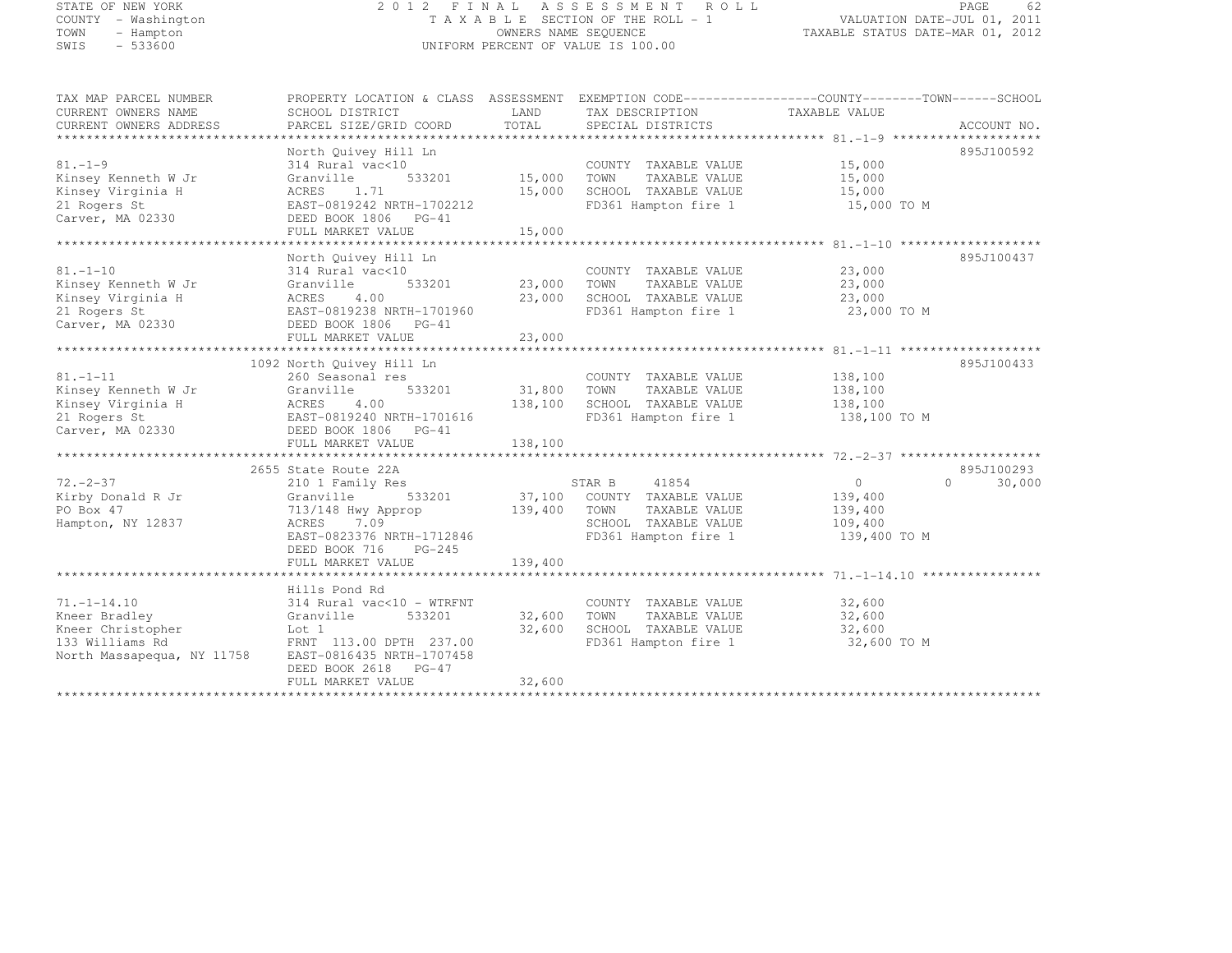# STATE OF NEW YORK 2 0 1 2 F I N A L A S S E S S M E N T R O L L PAGE <sup>63</sup> COUNTY - Washington T A X A B L E SECTION OF THE ROLL - 1 VALUATION DATE-JUL 01, 2011 TOWN - Hampton OWNERS NAME SEQUENCE TAXABLE STATUS DATE-MAR 01, 2012 SWIS - 533600 UNIFORM PERCENT OF VALUE IS 100.00

| TAX MAP PARCEL NUMBER<br>CURRENT OWNERS NAME<br>CURRENT OWNERS ADDRESS                                               | PROPERTY LOCATION & CLASS ASSESSMENT<br>SCHOOL DISTRICT<br>PARCEL SIZE/GRID COORD                                                                                                         | LAND<br>TOTAL                | TAX DESCRIPTION<br>SPECIAL DISTRICTS                                                          | EXEMPTION CODE------------------COUNTY--------TOWN------SCHOOL<br>TAXABLE VALUE<br>ACCOUNT NO. |
|----------------------------------------------------------------------------------------------------------------------|-------------------------------------------------------------------------------------------------------------------------------------------------------------------------------------------|------------------------------|-----------------------------------------------------------------------------------------------|------------------------------------------------------------------------------------------------|
| $71. - 1 - 14.12$<br>Kneer Bradley<br>Kneer Christopher<br>133 Williams Rd<br>North Massapequa, NY 11758             | Hills Pond Rd<br>314 Rural vac<10 - WTRFNT<br>533201<br>Granville<br>Lot 2<br>FRNT 113.00 DPTH 213.00<br>EAST-0816438 NRTH-1707337<br>DEED BOOK 2618 PG-47<br>FULL MARKET VALUE           | 32,600<br>32,600<br>32,600   | COUNTY TAXABLE VALUE<br>TOWN<br>TAXABLE VALUE<br>SCHOOL TAXABLE VALUE<br>FD361 Hampton fire 1 | 32,600<br>32,600<br>32,600<br>32,600 TO M                                                      |
|                                                                                                                      |                                                                                                                                                                                           |                              |                                                                                               |                                                                                                |
| $62. -1 - 49.3$<br>Kneer Bradley C ETAL<br>Kneer Diane P ETAL<br>39 Veronese Ct<br>St Augustine, FL 32086            | County Route 18<br>322 Rural vac>10<br>535201<br>Whitehall<br>Sub Div Lot 3<br>ACRES 18.50<br>EAST-0809279 NRTH-1713942<br>DEED BOOK 2248 PG-324<br>FULL MARKET VALUE                     | 29,500<br>29,500<br>29,500   | COUNTY TAXABLE VALUE<br>TOWN<br>TAXABLE VALUE<br>SCHOOL TAXABLE VALUE<br>FD361 Hampton fire 1 | 29,500<br>29,500<br>29,500<br>29,500 TO M                                                      |
|                                                                                                                      |                                                                                                                                                                                           |                              |                                                                                               |                                                                                                |
| $62. - 1 - 49.1$<br>Kneer Conlon Judith<br>37-49 Hilaire Way<br>Seaford, NY 11783                                    | County Route 18<br>322 Rural vac>10<br>535201<br>Whitehall<br>Sub Div Lot 1<br>ACRES 18.50<br>EAST-0808764 NRTH-1714280<br>DEED BOOK 735<br>$PG-216$<br>FULL MARKET VALUE                 | 29,500<br>29,500<br>29,500   | COUNTY TAXABLE VALUE<br>TOWN<br>TAXABLE VALUE<br>SCHOOL TAXABLE VALUE<br>FD361 Hampton fire 1 | 29,500<br>29,500<br>29,500<br>29,500 TO M                                                      |
|                                                                                                                      |                                                                                                                                                                                           |                              |                                                                                               |                                                                                                |
| $71.4 - 3 - 1$<br>Kneer Conlon Judith E<br>3749 Hilari Way<br>Seaford, NY 11783                                      | 1125 East Way<br>260 Seasonal res - WTRFNT<br>533201<br>Granville<br>$71. - 3 - 1$<br>FRNT 90.00 DPTH 178.00<br>EAST-0815465 NRTH-1708532<br>DEED BOOK 821<br>PG-284<br>FULL MARKET VALUE | 24,300<br>177,000<br>177,000 | COUNTY TAXABLE VALUE<br>TOWN<br>TAXABLE VALUE<br>SCHOOL TAXABLE VALUE<br>FD361 Hampton fire 1 | 895J100148<br>177,000<br>177,000<br>177,000<br>177,000 TO M                                    |
|                                                                                                                      |                                                                                                                                                                                           |                              |                                                                                               |                                                                                                |
| $62 - 1 - 42$<br>Kneer Jodie<br>Kneer Bradley<br>133 William Rd<br>North Massapequa, NY 11758<br>******************* | 1928 County Route 18<br>210 1 Family Res<br>533201<br>Granville<br>3.97<br>ACRES<br>EAST-0810033 NRTH-1714512<br>DEED BOOK 956<br>PG-267<br>FULL MARKET VALUE                             | 31,700<br>105,800<br>105,800 | COUNTY TAXABLE VALUE<br>TOWN<br>TAXABLE VALUE<br>SCHOOL TAXABLE VALUE<br>FD361 Hampton fire 1 | 895J100417<br>105,800<br>105,800<br>105,800<br>105,800 TO M                                    |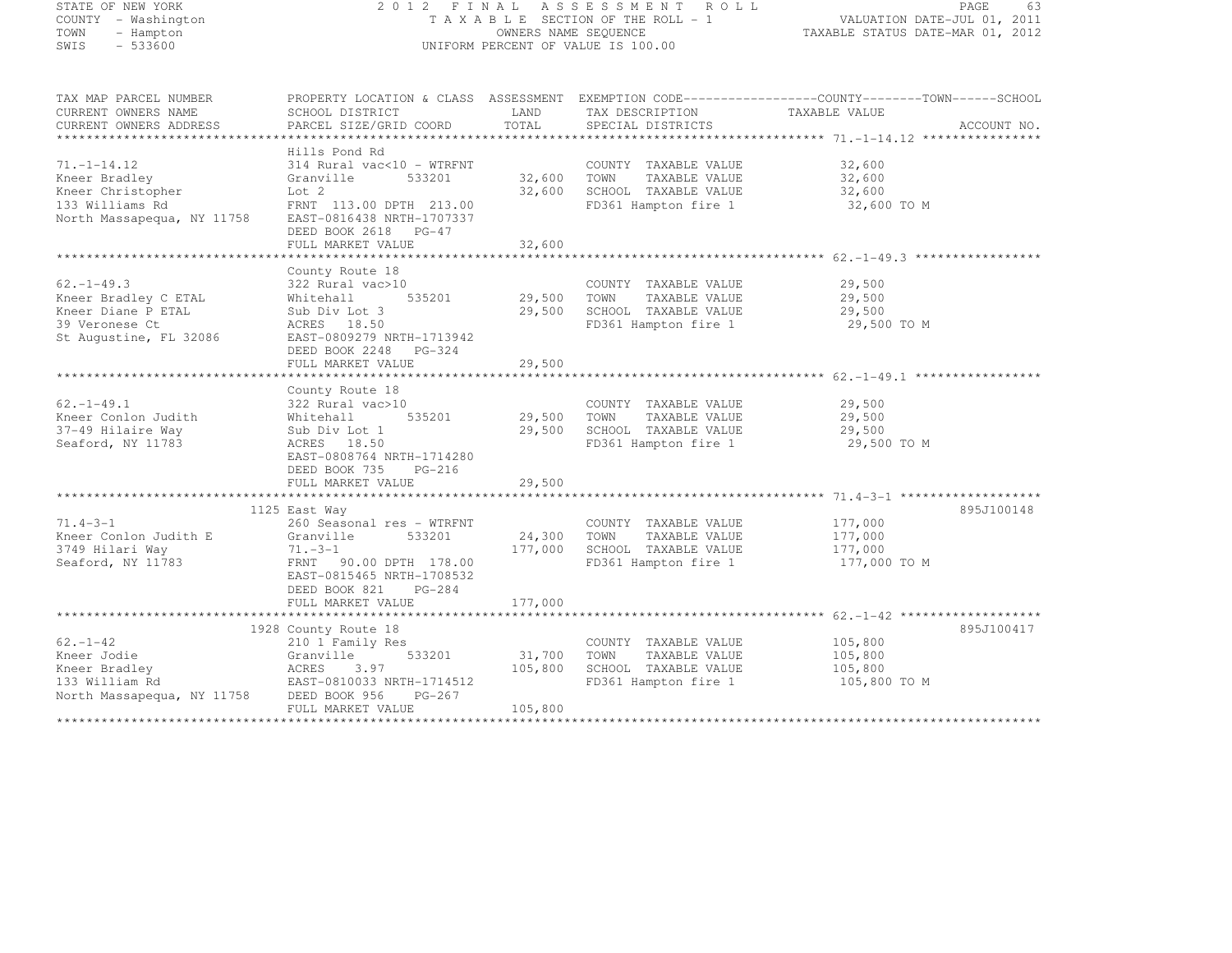# STATE OF NEW YORK 2 0 1 2 F I N A L A S S E S S M E N T R O L L PAGE <sup>64</sup> COUNTY - Washington T A X A B L E SECTION OF THE ROLL - 1 VALUATION DATE-JUL 01, 2011 TOWN - Hampton OWNERS NAME SEQUENCE TAXABLE STATUS DATE-MAR 01, 2012 SWIS - 533600 UNIFORM PERCENT OF VALUE IS 100.00

| TAX MAP PARCEL NUMBER                |                           |         |                       | PROPERTY LOCATION & CLASS ASSESSMENT EXEMPTION CODE---------------COUNTY-------TOWN------SCHOOL |             |
|--------------------------------------|---------------------------|---------|-----------------------|-------------------------------------------------------------------------------------------------|-------------|
| CURRENT OWNERS NAME                  | SCHOOL DISTRICT           | LAND    | TAX DESCRIPTION       | TAXABLE VALUE                                                                                   |             |
| CURRENT OWNERS ADDRESS               | PARCEL SIZE/GRID COORD    | TOTAL   | SPECIAL DISTRICTS     |                                                                                                 | ACCOUNT NO. |
| *************************            |                           |         |                       |                                                                                                 |             |
|                                      | County Route 18           |         |                       |                                                                                                 |             |
| $62. - 1 - 49.4$                     | 322 Rural vac>10          |         | COUNTY TAXABLE VALUE  | 30,500                                                                                          |             |
| Kneer Robert                         | 535201<br>Whitehall       | 30,500  | TOWN<br>TAXABLE VALUE | 30,500                                                                                          |             |
|                                      |                           |         |                       |                                                                                                 |             |
| Kneer Jill                           | Sub Div Lot 4             | 30,500  | SCHOOL TAXABLE VALUE  | 30,500                                                                                          |             |
| 133 William Rd                       | ACRES<br>20.47            |         | FD361 Hampton fire 1  | 30,500 TO M                                                                                     |             |
| N Massapequa, NY 11758               | EAST-0809572 NRTH-1713741 |         |                       |                                                                                                 |             |
|                                      | DEED BOOK 821<br>$PG-293$ |         |                       |                                                                                                 |             |
|                                      | FULL MARKET VALUE         | 30,500  |                       |                                                                                                 |             |
|                                      |                           |         |                       |                                                                                                 |             |
|                                      | 1970 County Route 18      |         |                       |                                                                                                 | 895J100584  |
| $71. - 1 - 1.5$                      | 260 Seasonal res          |         | COUNTY TAXABLE VALUE  | 84,800                                                                                          |             |
| Kneer Robert                         | 533201<br>Granville       | 29,800  | TOWN<br>TAXABLE VALUE | 84,800                                                                                          |             |
| Kneer Jill                           | 4.20<br>ACRES             | 84,800  | SCHOOL TAXABLE VALUE  | 84,800                                                                                          |             |
| 133 William Rd                       | EAST-0810882 NRTH-1713815 |         | FD361 Hampton fire 1  | 84,800 TO M                                                                                     |             |
| N Massapequa, NY 11758 DEED BOOK 466 | PG-571                    |         |                       |                                                                                                 |             |
|                                      | FULL MARKET VALUE         | 84,800  |                       |                                                                                                 |             |
|                                      |                           |         |                       |                                                                                                 |             |
|                                      |                           |         |                       |                                                                                                 |             |
|                                      | County Route 18           |         |                       |                                                                                                 |             |
| $62. - 1 - 49.2$                     | 322 Rural vac>10          |         | COUNTY TAXABLE VALUE  | 29,500                                                                                          |             |
| Kneer Scott                          | 535201<br>Whitehall       | 29,500  | TOWN<br>TAXABLE VALUE | 29,500                                                                                          |             |
| Kneer Melinda                        | Sub Div Lot 2             | 29,500  | SCHOOL TAXABLE VALUE  | 29,500                                                                                          |             |
| 7602 Arthurs Rd                      | ACRES 18.50               |         | FD361 Hampton fire 1  | 29,500 TO M                                                                                     |             |
| Fort Pierce, FL 34951                | EAST-0809021 NRTH-1714089 |         |                       |                                                                                                 |             |
|                                      | DEED BOOK 821<br>PG-291   |         |                       |                                                                                                 |             |
|                                      | FULL MARKET VALUE         | 29,500  |                       |                                                                                                 |             |
|                                      |                           |         |                       |                                                                                                 |             |
|                                      | 18 Ouiet Way              |         |                       |                                                                                                 | 895J100636  |
| $62 - 1 - 33$                        | 260 Seasonal res          |         | COUNTY TAXABLE VALUE  | 51,200                                                                                          |             |
| Koehler Henry P ETAL                 | 533201<br>Granville       | 31,100  | TOWN<br>TAXABLE VALUE | 51,200                                                                                          |             |
| 135 Edgewood Ave                     | ACRES 30.13               | 51,200  | SCHOOL TAXABLE VALUE  | 51,200                                                                                          |             |
|                                      | EAST-0812140 NRTH-1716892 |         |                       | 51,200 TO M                                                                                     |             |
| Ronkonkoma, NY 11779                 |                           |         | FD361 Hampton fire 1  |                                                                                                 |             |
|                                      | DEED BOOK 562<br>PG-328   |         |                       |                                                                                                 |             |
|                                      | FULL MARKET VALUE         | 51,200  |                       |                                                                                                 |             |
|                                      |                           |         |                       |                                                                                                 |             |
|                                      | 21 Mirror Lake Way        |         |                       |                                                                                                 | 895J101738  |
| $80. - 1 - 43$                       | 210 1 Family Res - WTRFNT |         | COUNTY TAXABLE VALUE  | 208,800                                                                                         |             |
| Kovacs Karen F                       | 535201<br>Whitehall       | 25,000  | TOWN<br>TAXABLE VALUE | 208,800                                                                                         |             |
| Kovacs Susan L                       | LOT 15                    | 208,800 | SCHOOL TAXABLE VALUE  | 208,800                                                                                         |             |
| 10 Stone Dam Rd                      | FRNT 195.00 DPTH 150.00   |         | FD361 Hampton fire 1  | 208,800 TO M                                                                                    |             |
| Bethel, CT 06801                     | EAST-0810795 NRTH-1705364 |         |                       |                                                                                                 |             |
|                                      | DEED BOOK 560<br>$PG-107$ |         |                       |                                                                                                 |             |
|                                      | FULL MARKET VALUE         | 208,800 |                       |                                                                                                 |             |
|                                      |                           |         |                       |                                                                                                 |             |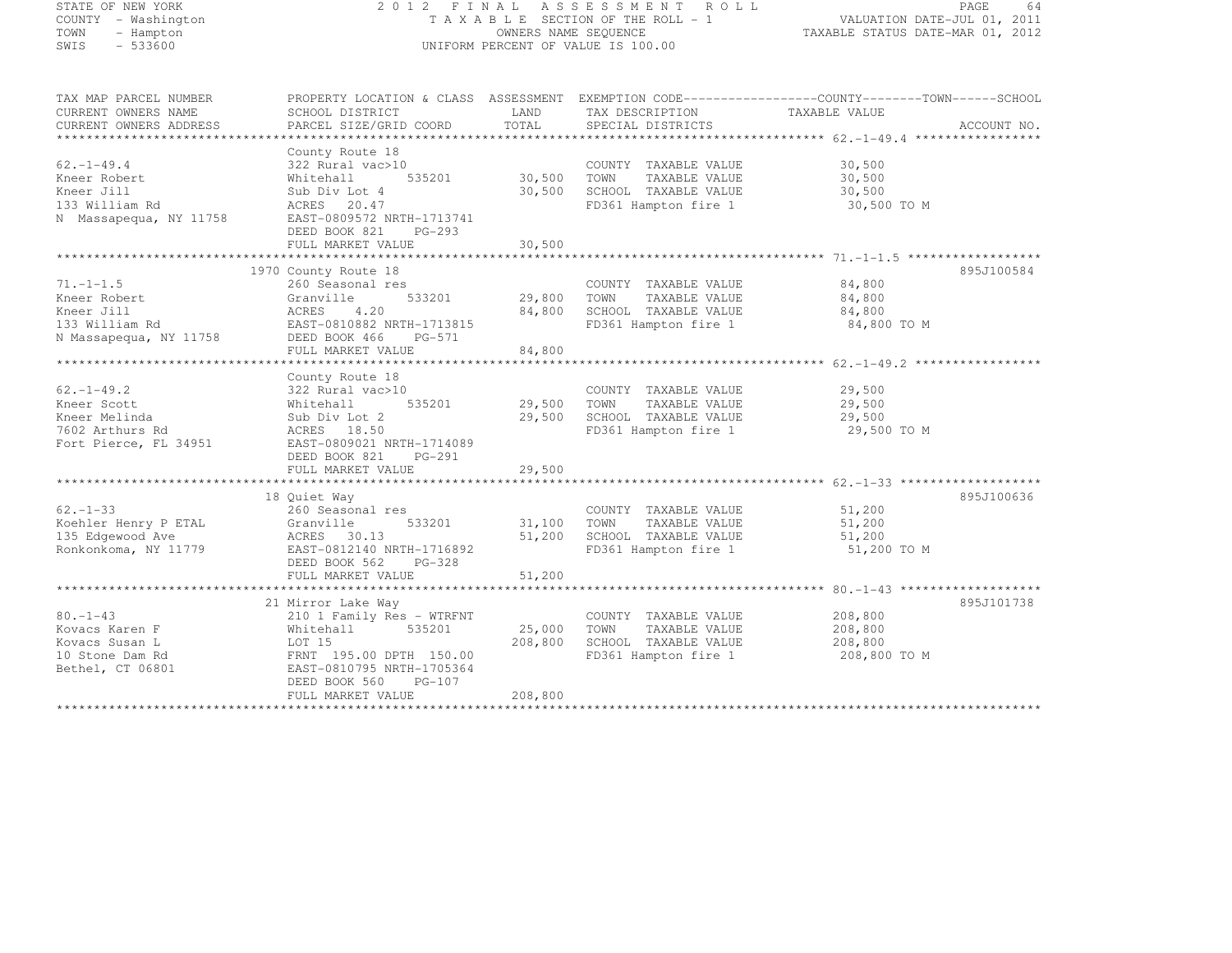# STATE OF NEW YORK 2 0 1 2 F I N A L A S S E S S M E N T R O L L PAGE <sup>65</sup> COUNTY - Washington T A X A B L E SECTION OF THE ROLL - 1 VALUATION DATE-JUL 01, 2011 TOWN - Hampton OWNERS NAME SEQUENCE TAXABLE STATUS DATE-MAR 01, 2012 SWIS - 533600 UNIFORM PERCENT OF VALUE IS 100.00

| TAX MAP PARCEL NUMBER     | PROPERTY LOCATION & CLASS ASSESSMENT EXEMPTION CODE----------------COUNTY-------TOWN------SCHOOL |             |                       |               |             |
|---------------------------|--------------------------------------------------------------------------------------------------|-------------|-----------------------|---------------|-------------|
| CURRENT OWNERS NAME       | SCHOOL DISTRICT                                                                                  | LAND        | TAX DESCRIPTION       | TAXABLE VALUE |             |
| CURRENT OWNERS ADDRESS    | PARCEL SIZE/GRID COORD                                                                           | TOTAL       | SPECIAL DISTRICTS     |               | ACCOUNT NO. |
|                           |                                                                                                  |             |                       |               |             |
|                           | 2 Lakeview Way                                                                                   |             |                       |               | 895J101782  |
| $80. - 1 - 47$            | 210 1 Family Res - WTRFNT                                                                        |             | COUNTY TAXABLE VALUE  | 177,800       |             |
| Krieger Kevin M           | 535201<br>Whitehall                                                                              | 25,000 TOWN | TAXABLE VALUE         | 177,800       |             |
| 16 Glenwood Dr            | LOT 9A                                                                                           | 177,800     | SCHOOL TAXABLE VALUE  | 177,800       |             |
| Ellington, CT 06029       | FRNT 120.00 DPTH 279.00                                                                          |             | FD361 Hampton fire 1  | 177,800 TO M  |             |
|                           | EAST-0810930 NRTH-1704892                                                                        |             |                       |               |             |
|                           | DEED BOOK 1718 PG-11                                                                             |             |                       |               |             |
|                           | FULL MARKET VALUE                                                                                | 177,800     |                       |               |             |
|                           |                                                                                                  |             |                       |               |             |
|                           | 1046 North Quivey Hill Ln                                                                        |             |                       |               | 895J100432  |
| $81. - 1 - 12$            | 260 Seasonal res                                                                                 |             | COUNTY TAXABLE VALUE  | 139,400       |             |
| Kroeber Karl              | 533201<br>Granville                                                                              | 42,000      | TAXABLE VALUE<br>TOWN | 139,400       |             |
| Kroeber Jean T            | ACRES 12.00                                                                                      | 139,400     | SCHOOL TAXABLE VALUE  | 139,400       |             |
| 226 St Johns Pl           | EAST-0819089 NRTH-1700992                                                                        |             | FD361 Hampton fire 1  | 139,400 TO M  |             |
| Brooklyn, NY 11217        | DEED BOOK 450 PG-236                                                                             |             |                       |               |             |
|                           | FULL MARKET VALUE                                                                                | 139,400     |                       |               |             |
|                           |                                                                                                  |             |                       |               |             |
|                           | Quivey Hill Rd OFF                                                                               |             |                       |               | 895J101743  |
| $81. - 2 - 25$            | 314 Rural vac<10                                                                                 |             | COUNTY TAXABLE VALUE  | 9,500         |             |
| Kroeber Karl              | 533201<br>Granville                                                                              | 9,500       | TAXABLE VALUE<br>TOWN | 9,500         |             |
| Kroeber Jean T            | ACRES<br>9.18                                                                                    | 9,500       | SCHOOL TAXABLE VALUE  | 9,500         |             |
| 226 Saint Johns Pl        | EAST-0819583 NRTH-1700800                                                                        |             | FD361 Hampton fire 1  | 9,500 TO M    |             |
| Brooklyn, NY 11217        | DEED BOOK 559<br>$PG-277$                                                                        |             |                       |               |             |
|                           | FULL MARKET VALUE                                                                                | 9,500       |                       |               |             |
|                           |                                                                                                  |             |                       |               |             |
|                           | State Route 22A OFF                                                                              |             |                       |               | 895J100143  |
| $54. - 1 - 2$             | 322 Rural vac>10                                                                                 |             | COUNTY TAXABLE VALUE  | 10,500        |             |
| Kruml Gary Wm             | 533201<br>Granville                                                                              | 10,500      | TAXABLE VALUE<br>TOWN | 10,500        |             |
| 181 Peterson Ter          | ACRES 22.00                                                                                      | 10,500      | SCHOOL TAXABLE VALUE  | 10,500        |             |
| Middlebury, VT 05753      | EAST-0818330 NRTH-1728008                                                                        |             | CA001 Cons agri dst 1 | 10,500 TO     |             |
|                           | DEED BOOK 2268 PG-238                                                                            |             | FD361 Hampton fire 1  | 10,500 TO M   |             |
|                           | FULL MARKET VALUE                                                                                | 10,500      |                       |               |             |
|                           |                                                                                                  |             |                       |               |             |
|                           | 12 Ouiet Way                                                                                     |             |                       |               | 895J100614  |
| $62 - 1 - 30$             | 322 Rural vac>10                                                                                 |             | COUNTY TAXABLE VALUE  | 17,000        |             |
| Kucharski Robert K        | 533201<br>Granville                                                                              | 17,000      | TOWN<br>TAXABLE VALUE | 17,000        |             |
| Kucharski Diane M         | ACRES 12.80                                                                                      | 17,000      | SCHOOL TAXABLE VALUE  | 17,000        |             |
| 25 Hickory St             | EAST-0812929 NRTH-1716754                                                                        |             | FD361 Hampton fire 1  | 17,000 TO M   |             |
| Terryville, CT 06786-6010 | DEED BOOK 763<br>$PG-245$                                                                        |             |                       |               |             |
|                           | FULL MARKET VALUE                                                                                | 17,000      |                       |               |             |
|                           |                                                                                                  |             |                       |               |             |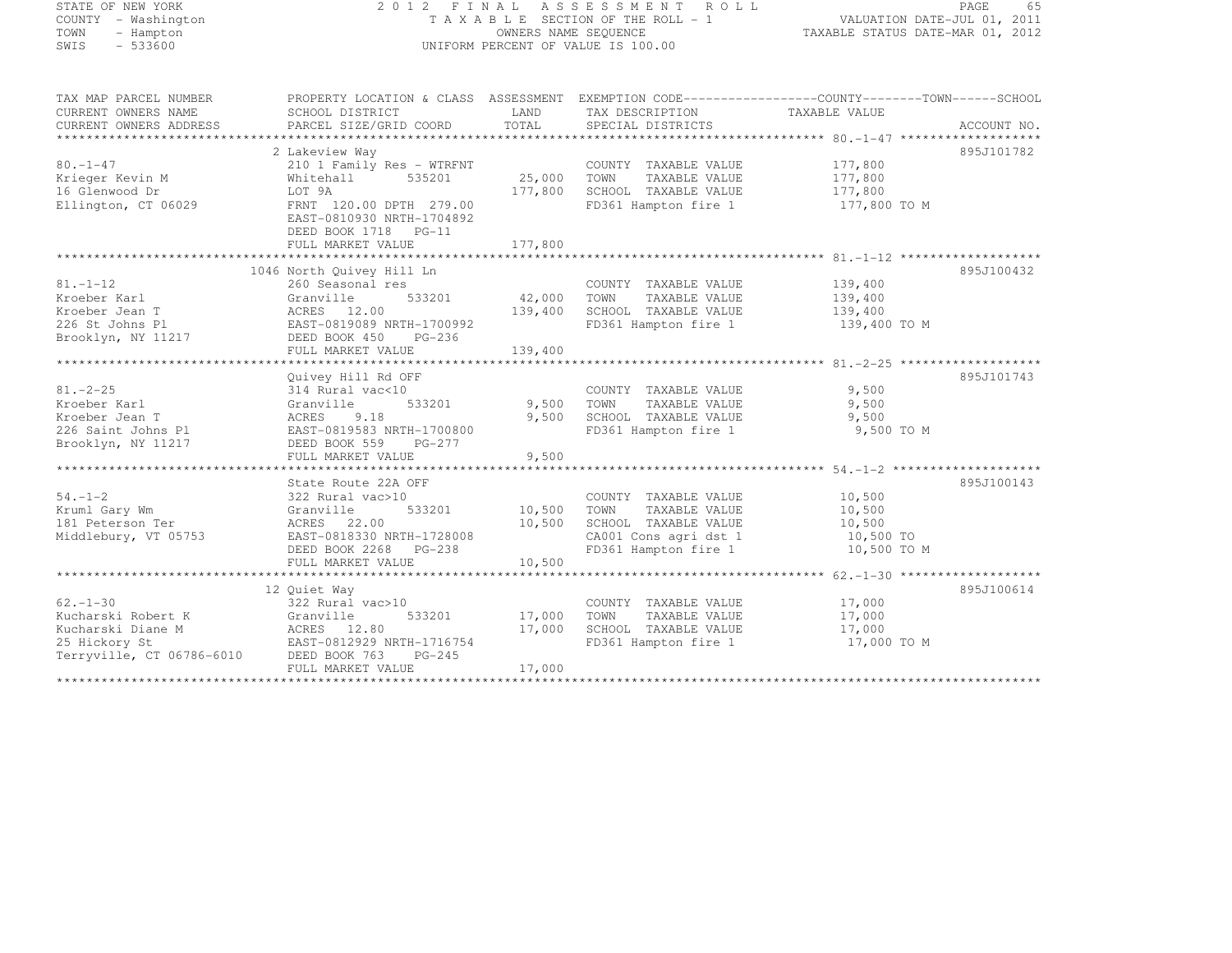# STATE OF NEW YORK 2 0 1 2 F I N A L A S S E S S M E N T R O L L PAGE <sup>66</sup> COUNTY - Washington T A X A B L E SECTION OF THE ROLL - 1 VALUATION DATE-JUL 01, 2011 TOWN - Hampton OWNERS NAME SEQUENCE TAXABLE STATUS DATE-MAR 01, 2012 SWIS - 533600 UNIFORM PERCENT OF VALUE IS 100.00

| TAX MAP PARCEL NUMBER<br>CURRENT OWNERS NAME<br>CURRENT OWNERS ADDRESS                      | PROPERTY LOCATION & CLASS ASSESSMENT EXEMPTION CODE----------------COUNTY-------TOWN------SCHOOL<br>SCHOOL DISTRICT<br>PARCEL SIZE/GRID COORD     | LAND<br>TOTAL      | TAX DESCRIPTION TAXABLE VALUE<br>SPECIAL DISTRICTS                                                                |                                                          | ACCOUNT NO.        |
|---------------------------------------------------------------------------------------------|---------------------------------------------------------------------------------------------------------------------------------------------------|--------------------|-------------------------------------------------------------------------------------------------------------------|----------------------------------------------------------|--------------------|
|                                                                                             |                                                                                                                                                   |                    |                                                                                                                   |                                                          |                    |
| $38. - 1 - 7.4$<br>Kugler Gary<br>Kuqler Sylvia<br>12 Sugar Hill Way<br>Whitehall, NY 12887 | 12 Sugar Hill Way<br>210 1 Family Res<br>535201<br>Whitehall<br>Sub Lot 3A<br>2.50<br>ACRES<br>EAST-0811293 NRTH-1738039<br>DEED BOOK 1817 PG-278 | 26,900<br>154,300  | 41834<br>STAR EN<br>COUNTY TAXABLE VALUE<br>TOWN<br>TAXABLE VALUE<br>SCHOOL TAXABLE VALUE<br>FD362 Hampton fire 2 | $\Omega$<br>154,300<br>154,300<br>92,100<br>154,300 TO M | $\Omega$<br>62,200 |
|                                                                                             | FULL MARKET VALUE                                                                                                                                 | 154,300            |                                                                                                                   |                                                          |                    |
|                                                                                             |                                                                                                                                                   |                    |                                                                                                                   |                                                          |                    |
|                                                                                             | 120 South Rd                                                                                                                                      |                    |                                                                                                                   |                                                          | 895J100603         |
| $81. - 1 - 46$                                                                              | 210 1 Family Res                                                                                                                                  |                    | 41854<br>STAR B                                                                                                   | $\circ$                                                  | 30,000<br>$\Omega$ |
| Kyles Gladys S -LE-                                                                         | 533201<br>Granville                                                                                                                               | 35,200             | COUNTY TAXABLE VALUE                                                                                              | 110,100                                                  |                    |
| Kyles Sandra L                                                                              | Life Estate 3057/153                                                                                                                              | 110,100            | TOWN<br>TAXABLE VALUE                                                                                             | 110,100                                                  |                    |
| 120 South Rd                                                                                | Gladys S Kyles                                                                                                                                    |                    | SCHOOL TAXABLE VALUE                                                                                              | 80,100                                                   |                    |
| PO Box 22                                                                                   | ACRES<br>5.20                                                                                                                                     |                    | FD361 Hampton fire 1                                                                                              | 110,100 TO M                                             |                    |
| Hampton, NY 12837                                                                           | EAST-0816186 NRTH-1701931<br>DEED BOOK 3057 PG-153                                                                                                |                    |                                                                                                                   |                                                          |                    |
|                                                                                             | FULL MARKET VALUE                                                                                                                                 | 110,100            |                                                                                                                   |                                                          |                    |
|                                                                                             |                                                                                                                                                   |                    |                                                                                                                   |                                                          | 895J100235         |
| $38. - 1 - 18$                                                                              | Vladyka Woods Rd OFF<br>314 Rural vac<10                                                                                                          |                    | COUNTY TAXABLE VALUE                                                                                              | 19,000                                                   |                    |
| Labate John M                                                                               | 535201<br>Whitehall                                                                                                                               | 19,000             | TOWN<br>TAXABLE VALUE                                                                                             | 19,000                                                   |                    |
| 54 Washington St                                                                            | 9.20<br>ACRES                                                                                                                                     | 19,000             | SCHOOL TAXABLE VALUE                                                                                              | 19,000                                                   |                    |
| Fair Haven, VT 05743                                                                        | EAST-0804807 NRTH-1738018<br>DEED BOOK 473<br>PG-670                                                                                              |                    | FD362 Hampton fire 2                                                                                              | 19,000 TO M                                              |                    |
|                                                                                             | FULL MARKET VALUE                                                                                                                                 | 19,000             |                                                                                                                   |                                                          |                    |
|                                                                                             |                                                                                                                                                   |                    |                                                                                                                   |                                                          |                    |
|                                                                                             | 361 Hickey Rd                                                                                                                                     |                    |                                                                                                                   |                                                          | 895J100064         |
| $53. - 1 - 6$                                                                               | 240 Rural res                                                                                                                                     |                    | COUNTY TAXABLE VALUE                                                                                              | 253,500                                                  |                    |
| Lafemina Salvatore<br>Lafemina Katherine                                                    | Granville<br>533201                                                                                                                               | 138,600<br>253,500 | TOWN<br>TAXABLE VALUE<br>SCHOOL TAXABLE VALUE                                                                     | 253,500<br>253,500                                       |                    |
| 81 Atlantic Ave                                                                             | ACRES 230.28<br>EAST-0816261 NRTH-1721281                                                                                                         |                    | CA001 Cons agri dst 1                                                                                             | 253,500 TO                                               |                    |
| Blue Point, NY 11715                                                                        | DEED BOOK 950<br>PG-293                                                                                                                           |                    | FD361 Hampton fire 1                                                                                              | 253,500 TO M                                             |                    |
|                                                                                             | FULL MARKET VALUE                                                                                                                                 | 253,500            |                                                                                                                   |                                                          |                    |
|                                                                                             |                                                                                                                                                   |                    |                                                                                                                   |                                                          |                    |
|                                                                                             | Hickey Rd OFF                                                                                                                                     |                    |                                                                                                                   |                                                          | 895J100669         |
| $53. - 1 - 7.11$                                                                            | 314 Rural vac<10                                                                                                                                  |                    | COUNTY TAXABLE VALUE                                                                                              | 7,000                                                    |                    |
| Lafemina Salvatore                                                                          | Granville<br>533201                                                                                                                               | 7,000              | TAXABLE VALUE<br>TOWN                                                                                             | 7,000                                                    |                    |
| Lafemina Katherine                                                                          | ACRES<br>4.60                                                                                                                                     | 7,000              | SCHOOL TAXABLE VALUE                                                                                              | 7,000                                                    |                    |
| 81 Atlantic Ave                                                                             | EAST-0815174 NRTH-1722164                                                                                                                         |                    | FD361 Hampton fire 1                                                                                              | 7,000 TO M                                               |                    |
| Blue Point, NY 11715                                                                        | $PG-293$<br>DEED BOOK 950<br>FULL MARKET VALUE                                                                                                    | 7,000              |                                                                                                                   |                                                          |                    |
|                                                                                             |                                                                                                                                                   |                    |                                                                                                                   |                                                          |                    |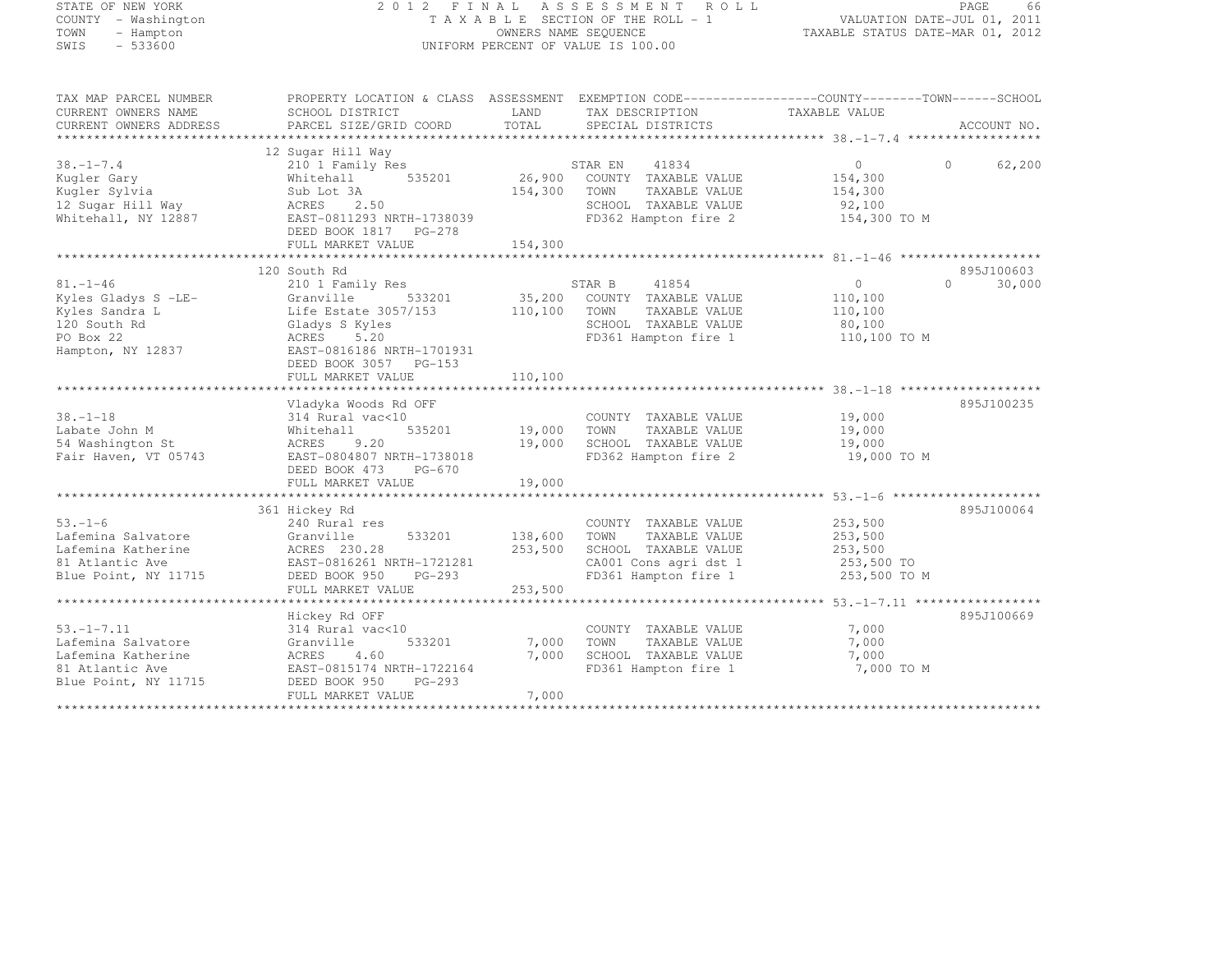| STATE OF NEW YORK         | 2 0 1 2                                                                                         | FINAL           | A S S E S S M E N T<br>ROLL        |                                                       | PAGE<br>67               |
|---------------------------|-------------------------------------------------------------------------------------------------|-----------------|------------------------------------|-------------------------------------------------------|--------------------------|
| COUNTY - Washington       |                                                                                                 |                 | TAXABLE SECTION OF THE ROLL - 1    | VALUATION DATE-JUL 01, 2011                           |                          |
| TOWN<br>- Hampton         |                                                                                                 |                 | OWNERS NAME SEQUENCE               | TAXABLE STATUS DATE-MAR 01, 2012                      |                          |
| $-533600$<br>SWIS         |                                                                                                 |                 | UNIFORM PERCENT OF VALUE IS 100.00 |                                                       |                          |
|                           |                                                                                                 |                 |                                    |                                                       |                          |
| TAX MAP PARCEL NUMBER     | PROPERTY LOCATION & CLASS ASSESSMENT EXEMPTION CODE----------------COUNTY-------TOWN-----SCHOOL |                 |                                    |                                                       |                          |
| CURRENT OWNERS NAME       | SCHOOL DISTRICT                                                                                 | LAND            | TAX DESCRIPTION                    | TAXABLE VALUE                                         |                          |
| CURRENT OWNERS ADDRESS    | PARCEL SIZE/GRID COORD                                                                          | TOTAL           | SPECIAL DISTRICTS                  |                                                       | ACCOUNT NO.              |
|                           |                                                                                                 |                 |                                    |                                                       |                          |
|                           | County Route 18 OFF                                                                             |                 |                                    |                                                       | 895J100145               |
| $62. - 1 - 52$            | 910 Priv forest                                                                                 |                 | COUNTY TAXABLE VALUE               | 17,400                                                |                          |
| Lamoureaux Raymond J      | 535201<br>Whitehall                                                                             | 17,400          | TOWN<br>TAXABLE VALUE              | 17,400                                                |                          |
| 12130 State Route 22      | ACRES<br>38.60                                                                                  | 17,400          | SCHOOL TAXABLE VALUE               | 17,400                                                |                          |
| Whitehall, NY 12887       | EAST-0807450 NRTH-1718136                                                                       |                 | FD361 Hampton fire 1               | 17,400 TO M                                           |                          |
|                           | DEED BOOK 462<br><b>PG-908</b>                                                                  |                 |                                    |                                                       |                          |
|                           | FULL MARKET VALUE                                                                               | 17,400          |                                    |                                                       |                          |
|                           |                                                                                                 |                 |                                    |                                                       |                          |
|                           | 12144 State Route 4                                                                             |                 |                                    |                                                       | 895J100024               |
| $45. - 1 - 24$            | 112 Dairy farm                                                                                  |                 | 41720<br>AG DIST                   | 1,061<br>1,061                                        | 1,061                    |
| Larose Ann                | Whitehall<br>535201                                                                             | 238,100 STAR EN | 41834                              | $\circ$                                               | 62,200<br>$\overline{0}$ |
|                           | ACRES 494.80                                                                                    |                 | 311,000 SILO EXMP 42100            |                                                       |                          |
| Smith Sherry              |                                                                                                 |                 |                                    | 3,472<br>3,472                                        | 3,472                    |
| 12144 State Route 4       | EAST-0810664 NRTH-1730035                                                                       |                 | COUNTY TAXABLE VALUE               | 306,467                                               |                          |
| Whitehall, NY 12887       | DEED BOOK 1978<br>PG-180                                                                        |                 | TOWN<br>TAXABLE VALUE              | 306,467                                               |                          |
|                           | FULL MARKET VALUE                                                                               | 311,000         | SCHOOL TAXABLE VALUE               | 244,267                                               |                          |
| MAY BE SUBJECT TO PAYMENT |                                                                                                 |                 | CA001 Cons agri dst 1              | 306,467 TO                                            |                          |
| UNDER AGDIST LAW TIL 2016 |                                                                                                 |                 | 4,533 EX                           |                                                       |                          |
|                           |                                                                                                 |                 | FD362 Hampton fire 2               | 307,528 TO M                                          |                          |
|                           |                                                                                                 |                 | 3,472 EX                           |                                                       |                          |
|                           |                                                                                                 |                 |                                    |                                                       |                          |
|                           | 1558 Carlton OFF Rd                                                                             |                 |                                    |                                                       | 895J100554               |
| $45. - 1 - 6$             | 210 1 Family Res                                                                                |                 | COUNTY TAXABLE VALUE               | 151,900                                               |                          |
| Lavin Zachary R           | 535201<br>Whitehall                                                                             | 35,500          | TOWN<br>TAXABLE VALUE              | 151,900                                               |                          |
| Lavin Jennifer A          | ROW 2532/249                                                                                    | 151,900         | SCHOOL TAXABLE VALUE               | 151,900                                               |                          |
| 1558 Carlton Rd           | ACRES<br>5.47                                                                                   |                 | FD362 Hampton fire 2               | 151,900 TO M                                          |                          |
| Hampton, NY 12837         | EAST-0805957 NRTH-1734398                                                                       |                 |                                    |                                                       |                          |
|                           | DEED BOOK 2962 PG-223                                                                           |                 |                                    |                                                       |                          |
|                           | FULL MARKET VALUE                                                                               | 151,900         |                                    |                                                       |                          |
|                           | *********************                                                                           |                 |                                    | *********************** 45.-1-30 ******************** |                          |
|                           | 11899 State Route 4                                                                             |                 |                                    |                                                       | 895J100249               |
| $45. - 1 - 30$            | 415 Motel                                                                                       |                 | COUNTY TAXABLE VALUE               | 185,000                                               |                          |
| Lawrence William T        | 535201<br>Whitehall                                                                             | 42,000          | TOWN<br>TAXABLE VALUE              | 185,000                                               |                          |
| 15 Douglas Way            | 5.24<br>ACRES                                                                                   | 185,000         | SCHOOL TAXABLE VALUE               | 185,000                                               |                          |
| Whitehall, NY 12887       | EAST-0806767 NRTH-1729689                                                                       |                 | FD362 Hampton fire 2               | 185,000 TO M                                          |                          |
|                           | DEED BOOK 2649<br>PG-244                                                                        |                 |                                    |                                                       |                          |
|                           | FULL MARKET VALUE                                                                               | 185,000         |                                    |                                                       |                          |
|                           |                                                                                                 |                 |                                    |                                                       |                          |
|                           | 3132 State Route 22A                                                                            |                 |                                    |                                                       | 895J100290               |
| $54. -1 - 8$              | 240 Rural res                                                                                   |                 | COUNTY TAXABLE VALUE               | 131,600                                               |                          |
| Laxton Michael            | 533201<br>Granville                                                                             | 51,800          | TOWN<br>TAXABLE VALUE              | 131,600                                               |                          |
| Laxton Lilyan K           | ACRES<br>21.80                                                                                  | 131,600         | SCHOOL TAXABLE VALUE               | 131,600                                               |                          |
| 237 Cochran Pl            | EAST-0821381 NRTH-1724005                                                                       |                 | CA001 Cons agri dst 1              | 131,600 TO                                            |                          |
| Valley Stream, NY 11581   | DEED BOOK 796<br>PG-188                                                                         |                 | FD361 Hampton fire 1               | 131,600 TO M                                          |                          |
|                           | FULL MARKET VALUE                                                                               | 131,600         |                                    |                                                       |                          |
|                           |                                                                                                 |                 |                                    |                                                       |                          |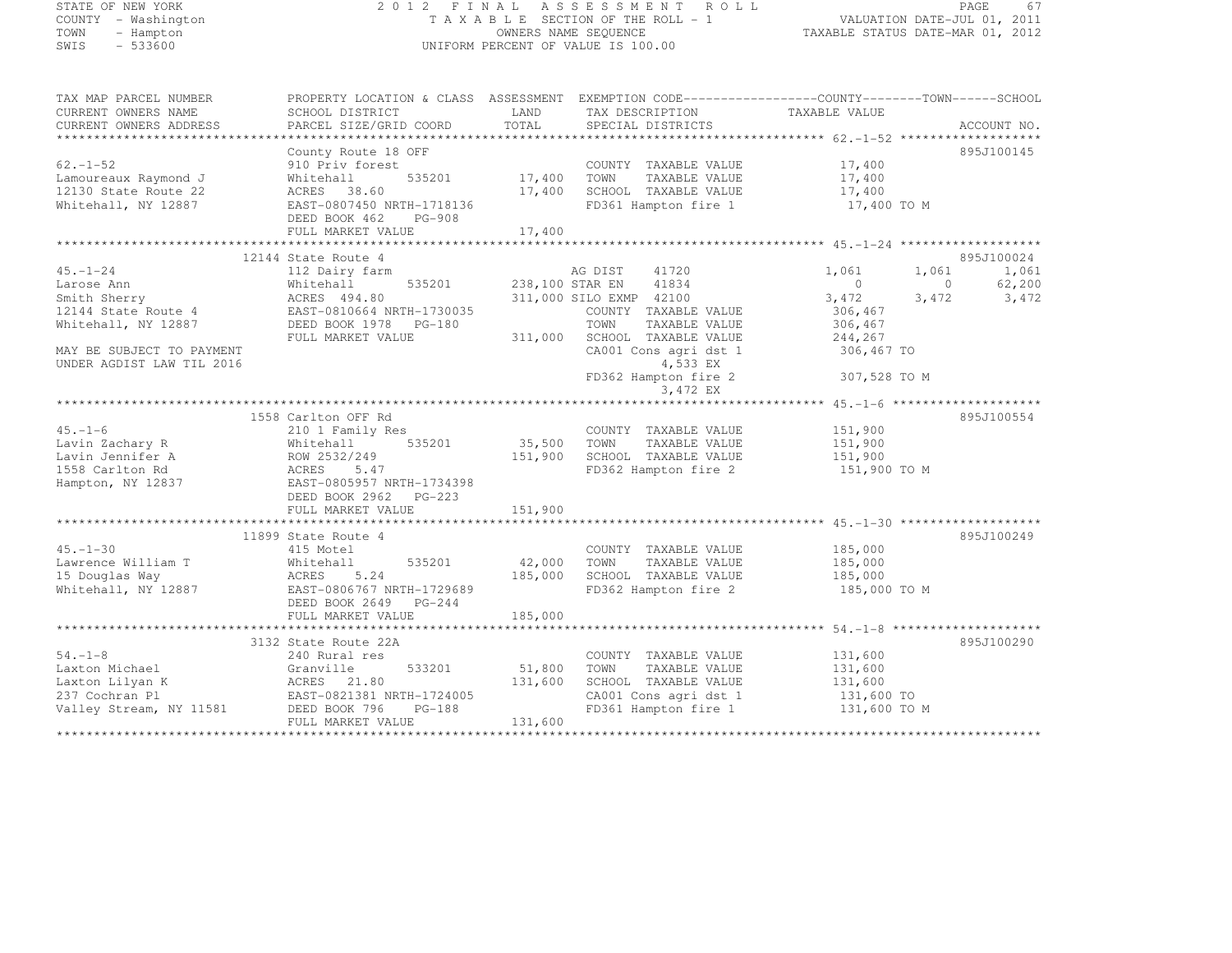# STATE OF NEW YORK 2 0 1 2 F I N A L A S S E S S M E N T R O L L PAGE <sup>68</sup> COUNTY - Washington T A X A B L E SECTION OF THE ROLL - 1 VALUATION DATE-JUL 01, 2011 TOWN - Hampton OWNERS NAME SEQUENCE TAXABLE STATUS DATE-MAR 01, 2012 SWIS - 533600 UNIFORM PERCENT OF VALUE IS 100.00

| TAX MAP PARCEL NUMBER  | PROPERTY LOCATION & CLASS ASSESSMENT EXEMPTION CODE-----------------COUNTY-------TOWN------SCHOOL |         |                             |                |          |             |
|------------------------|---------------------------------------------------------------------------------------------------|---------|-----------------------------|----------------|----------|-------------|
| CURRENT OWNERS NAME    | SCHOOL DISTRICT                                                                                   | LAND    | TAX DESCRIPTION             | TAXABLE VALUE  |          |             |
| CURRENT OWNERS ADDRESS | PARCEL SIZE/GRID COORD                                                                            | TOTAL   | SPECIAL DISTRICTS           |                |          | ACCOUNT NO. |
|                        |                                                                                                   |         |                             |                |          |             |
|                        | 6 Oueens Way                                                                                      |         |                             |                |          |             |
| $71. - 1 - 2.2$        | 270 Mfg housing                                                                                   |         | STAR B MH 41864             | $\overline{0}$ | $\Omega$ | 18,400      |
| Leddick Carl           | 533201<br>Granville                                                                               |         | 23,800 COUNTY TAXABLE VALUE | 36,700         |          |             |
| Leddick Elaine         | Sub Div Lot 3                                                                                     | 36,700  | TAXABLE VALUE<br>TOWN       | 36,700         |          |             |
| 6 Queens Way           | 1.54<br>ACRES                                                                                     |         | SCHOOL TAXABLE VALUE        | 18,300         |          |             |
| PO Box 67              | EAST-0813372 NRTH-1713203                                                                         |         | FD361 Hampton fire 1        | 36,700 TO M    |          |             |
| Hampton, NY 12837      | DEED BOOK 951<br>$PG-144$                                                                         |         |                             |                |          |             |
|                        | FULL MARKET VALUE                                                                                 | 36,700  |                             |                |          |             |
|                        |                                                                                                   |         |                             |                |          |             |
|                        | 5 Dewey Rd                                                                                        |         |                             |                |          | 895J100036  |
| $45. -1 - 11.1$        | 210 1 Family Res                                                                                  |         | STAR B<br>41854             | $\Omega$       | $\Omega$ | 30,000      |
| Leipfert Joyce         | 535201<br>Whitehall                                                                               | 24,000  | COUNTY TAXABLE VALUE        | 101,400        |          |             |
| 5 Dewey Rd             | 1.60<br>ACRES                                                                                     | 101,400 | TOWN<br>TAXABLE VALUE       | 101,400        |          |             |
| Whitehall, NY 12887    | EAST-0807909 NRTH-1731843                                                                         |         | SCHOOL TAXABLE VALUE        | 71,400         |          |             |
|                        | DEED BOOK 2506 PG-153                                                                             |         | FD362 Hampton fire 2        | 101,400 TO M   |          |             |
|                        | FULL MARKET VALUE                                                                                 | 101,400 |                             |                |          |             |
|                        |                                                                                                   |         |                             |                |          |             |
|                        | 27 Lemayville Way                                                                                 |         |                             |                |          | 895J100407  |
| $38. - 1 - 2$          | 210 1 Family Res                                                                                  |         | COUNTY TAXABLE VALUE        | 150,000        |          |             |
| Lemay Allan W          | Whitehall<br>535201                                                                               | 34,000  | TOWN<br>TAXABLE VALUE       | 150,000        |          |             |
| PO Box 785             | 5.10<br>ACRES                                                                                     | 150,000 | SCHOOL TAXABLE VALUE        | 150,000        |          |             |
| Wells, VT 05774        | EAST-0805401 NRTH-1744144                                                                         |         | FD362 Hampton fire 2        | 150,000 TO M   |          |             |
|                        | DEED BOOK 550 PG-188                                                                              |         |                             |                |          |             |
|                        | FULL MARKET VALUE                                                                                 | 150,000 |                             |                |          |             |
|                        |                                                                                                   |         |                             |                |          |             |
|                        | 19 Lemayville Way                                                                                 |         |                             |                |          | 895J101764  |
| $38. - 1 - 2.3$        | 210 1 Family Res                                                                                  |         | COUNTY TAXABLE VALUE        | 74,300         |          |             |
| Lemay Allan W          | 535201<br>Whitehall                                                                               | 28,900  | TOWN<br>TAXABLE VALUE       | 74,300         |          |             |
| PO Box 785             | ACRES<br>3.11                                                                                     | 74,300  | SCHOOL TAXABLE VALUE        | 74,300         |          |             |
| Wells, VT 05774        | EAST-0805351 NRTH-1744598                                                                         |         | FD362 Hampton fire 2        | 74,300 TO M    |          |             |
|                        | DEED BOOK 2599 PG-103                                                                             |         |                             |                |          |             |
|                        | FULL MARKET VALUE                                                                                 | 74,300  |                             |                |          |             |
|                        |                                                                                                   |         |                             |                |          |             |
|                        | 63 Lemayville Way                                                                                 |         |                             |                |          |             |
| $38. - 1 - 2.7$        | 270 Mfg housing                                                                                   |         | COUNTY TAXABLE VALUE        | 43,100         |          |             |
| Lemay Allan W          | 535201<br>Whitehall                                                                               | 28,500  | TAXABLE VALUE<br>TOWN       | 43,100         |          |             |
| PO Box 785             | Lot 2                                                                                             | 43,100  | SCHOOL TAXABLE VALUE        | 43,100         |          |             |
| Wells, VT 05774        | ACRES<br>3.00                                                                                     |         | FD362 Hampton fire 2        | 43,100 TO M    |          |             |
|                        | EAST-0805471 NRTH-1743796                                                                         |         |                             |                |          |             |
|                        | $PG-188$<br>DEED BOOK 550                                                                         |         |                             |                |          |             |
|                        | FULL MARKET VALUE                                                                                 | 43,100  |                             |                |          |             |
|                        |                                                                                                   |         |                             |                |          |             |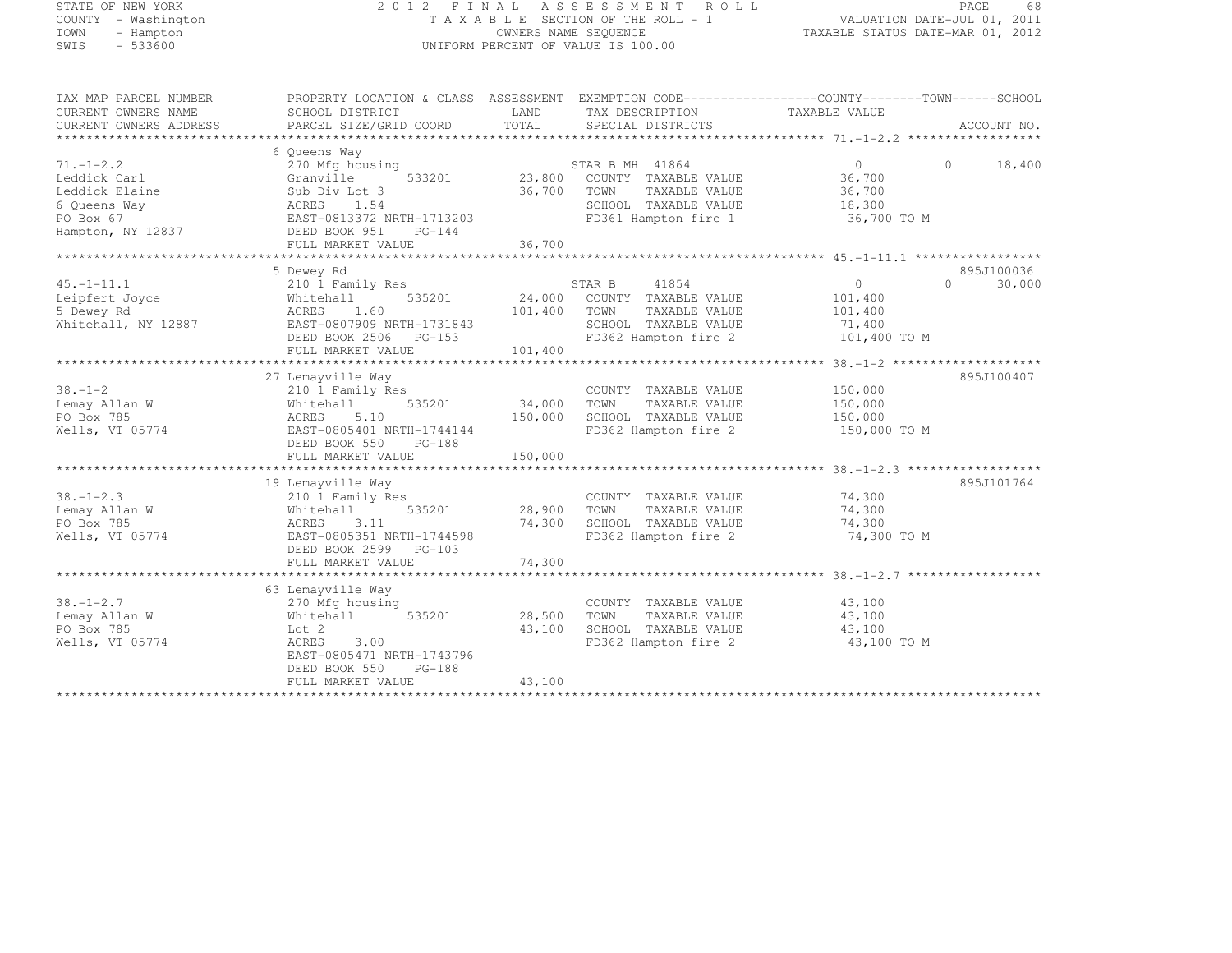| STATE OF NEW YORK                                             | 2012 FINAL ASSESSMENT ROLL                                              | PAGE<br>69                                                      |                                              |                                                                                                  |  |
|---------------------------------------------------------------|-------------------------------------------------------------------------|-----------------------------------------------------------------|----------------------------------------------|--------------------------------------------------------------------------------------------------|--|
| COUNTY - Washington<br>TOWN<br>- Hampton<br>SWIS<br>$-533600$ | TAXABLE SECTION OF THE ROLL - 1<br>UNIFORM PERCENT OF VALUE IS 100.00   | VALUATION DATE-JUL 01, 2011<br>TAXABLE STATUS DATE-MAR 01, 2012 |                                              |                                                                                                  |  |
| TAX MAP PARCEL NUMBER                                         |                                                                         |                                                                 |                                              | PROPERTY LOCATION & CLASS ASSESSMENT EXEMPTION CODE----------------COUNTY-------TOWN------SCHOOL |  |
| CURRENT OWNERS NAME                                           | SCHOOL DISTRICT                                                         | LAND                                                            | TAX DESCRIPTION                              | TAXABLE VALUE                                                                                    |  |
| CURRENT OWNERS ADDRESS                                        | PARCEL SIZE/GRID COORD                                                  | TOTAL                                                           | SPECIAL DISTRICTS                            | ACCOUNT NO.                                                                                      |  |
|                                                               |                                                                         |                                                                 |                                              |                                                                                                  |  |
|                                                               | 140 Lemayville Way                                                      |                                                                 |                                              |                                                                                                  |  |
| $38. - 1 - 2.8$                                               | 270 Mfg housing                                                         |                                                                 | COUNTY TAXABLE VALUE                         | 37,500                                                                                           |  |
| Lemay Allan W                                                 | Whitehall<br>535201                                                     | 23,700                                                          | TOWN<br>TAXABLE VALUE                        | 37,500                                                                                           |  |
| PO Box 785                                                    | Lot 3                                                                   | 37,500                                                          | SCHOOL TAXABLE VALUE                         | 37,500                                                                                           |  |
| Wells, VT 05774                                               | ACRES<br>1.51<br>EAST-0805636 NRTH-1743655<br>DEED BOOK 550<br>PG-188   |                                                                 | FD362 Hampton fire 2                         | 37,500 TO M                                                                                      |  |
|                                                               | FULL MARKET VALUE                                                       | 37,500                                                          |                                              |                                                                                                  |  |
|                                                               |                                                                         |                                                                 |                                              |                                                                                                  |  |
|                                                               | 121 & 129 Lemayville Way                                                |                                                                 |                                              |                                                                                                  |  |
| 38.-1-2.9                                                     | 210 1 Family Res                                                        |                                                                 | COUNTY TAXABLE VALUE                         | 97,200                                                                                           |  |
| Lemay Allan W                                                 | 535201<br>Whitehall                                                     | 24,100                                                          | TOWN<br>TAXABLE VALUE                        | 97,200                                                                                           |  |
| PO Box 785                                                    | Lot 4                                                                   | 97,200                                                          | SCHOOL TAXABLE VALUE                         | 97,200                                                                                           |  |
| Wells, VT 05774                                               | ACRES<br>1.64<br>EAST-0805844 NRTH-1743972<br>DEED BOOK 550<br>$PG-188$ |                                                                 | FD362 Hampton fire 2                         | 97,200 TO M                                                                                      |  |
|                                                               | FULL MARKET VALUE                                                       | 97,200                                                          |                                              |                                                                                                  |  |
|                                                               |                                                                         |                                                                 |                                              |                                                                                                  |  |
|                                                               | 116 Lemayville Way                                                      |                                                                 |                                              |                                                                                                  |  |
| $38. - 1 - 2.10$                                              | 270 Mfg housing                                                         |                                                                 | COUNTY TAXABLE VALUE                         | 49,100                                                                                           |  |
| Lemay Allan W                                                 | 535201<br>Whitehall                                                     | 23,200                                                          | TOWN<br>TAXABLE VALUE                        | 49,100                                                                                           |  |
| PO Box 785                                                    | Lot 5                                                                   | 49,100                                                          | SCHOOL TAXABLE VALUE                         | 49,100                                                                                           |  |
| Wells, VT 05774                                               | ACRES<br>1.36<br>EAST-0805643 NRTH-1743999                              |                                                                 | FD362 Hampton fire 2                         | 49,100 TO M                                                                                      |  |
|                                                               | DEED BOOK 550<br>$PG-188$                                               |                                                                 |                                              |                                                                                                  |  |
|                                                               | FULL MARKET VALUE                                                       | 49,100                                                          |                                              |                                                                                                  |  |
|                                                               | County Route 21                                                         |                                                                 |                                              |                                                                                                  |  |
| $80. - 1 - 2.10$                                              | 322 Rural vac>10                                                        |                                                                 | COUNTY TAXABLE VALUE                         | 47,000                                                                                           |  |
| Lemire Robert J Jr                                            | Granville<br>533201                                                     | 47,000                                                          | TAXABLE VALUE<br>TOWN                        | 47,000                                                                                           |  |
| Lemire Maryann                                                | LOT 3                                                                   | 47,000                                                          | SCHOOL TAXABLE VALUE                         | 47,000                                                                                           |  |
| 23 Pequot Rd                                                  | ACRES 19.09                                                             |                                                                 | FD361 Hampton fire 1                         | 47,000 TO M                                                                                      |  |
| Southampton, MA 01073                                         | EAST-0813566 NRTH-1702187                                               |                                                                 |                                              |                                                                                                  |  |
|                                                               | DEED BOOK 769<br>$PG-89$                                                |                                                                 |                                              |                                                                                                  |  |
|                                                               | FULL MARKET VALUE                                                       | 47,000                                                          |                                              |                                                                                                  |  |
|                                                               |                                                                         |                                                                 |                                              |                                                                                                  |  |
|                                                               | 413 South Rd                                                            |                                                                 |                                              |                                                                                                  |  |
| $72. - 1 - 16.1$                                              | $215$ 1 Fam Res w/                                                      |                                                                 | STAR B<br>41854                              | 30,000<br>$\circ$<br>$\circ$                                                                     |  |
| Lenfesty James                                                | 533201<br>Granville                                                     | 39,700                                                          | COUNTY TAXABLE VALUE                         | 141,600                                                                                          |  |
| 413 South Rd                                                  | ACRES<br>9.73                                                           | 141,600                                                         | TAXABLE VALUE<br>TOWN                        | 141,600                                                                                          |  |
| Whitehall, NY 12887                                           | EAST-0819313 NRTH-1706977<br>DEED BOOK 2101 PG-64                       |                                                                 | SCHOOL TAXABLE VALUE<br>FD361 Hampton fire 1 | 111,600<br>141,600 TO M                                                                          |  |
|                                                               |                                                                         | .                                                               |                                              |                                                                                                  |  |

FULL MARKET VALUE 141,600 \*\*\*\*\*\*\*\*\*\*\*\*\*\*\*\*\*\*\*\*\*\*\*\*\*\*\*\*\*\*\*\*\*\*\*\*\*\*\*\*\*\*\*\*\*\*\*\*\*\*\*\*\*\*\*\*\*\*\*\*\*\*\*\*\*\*\*\*\*\*\*\*\*\*\*\*\*\*\*\*\*\*\*\*\*\*\*\*\*\*\*\*\*\*\*\*\*\*\*\*\*\*\*\*\*\*\*\*\*\*\*\*\*\*\*\*\*\*\*\*\*\*\*\*\*\*\*\*\*\*\*\*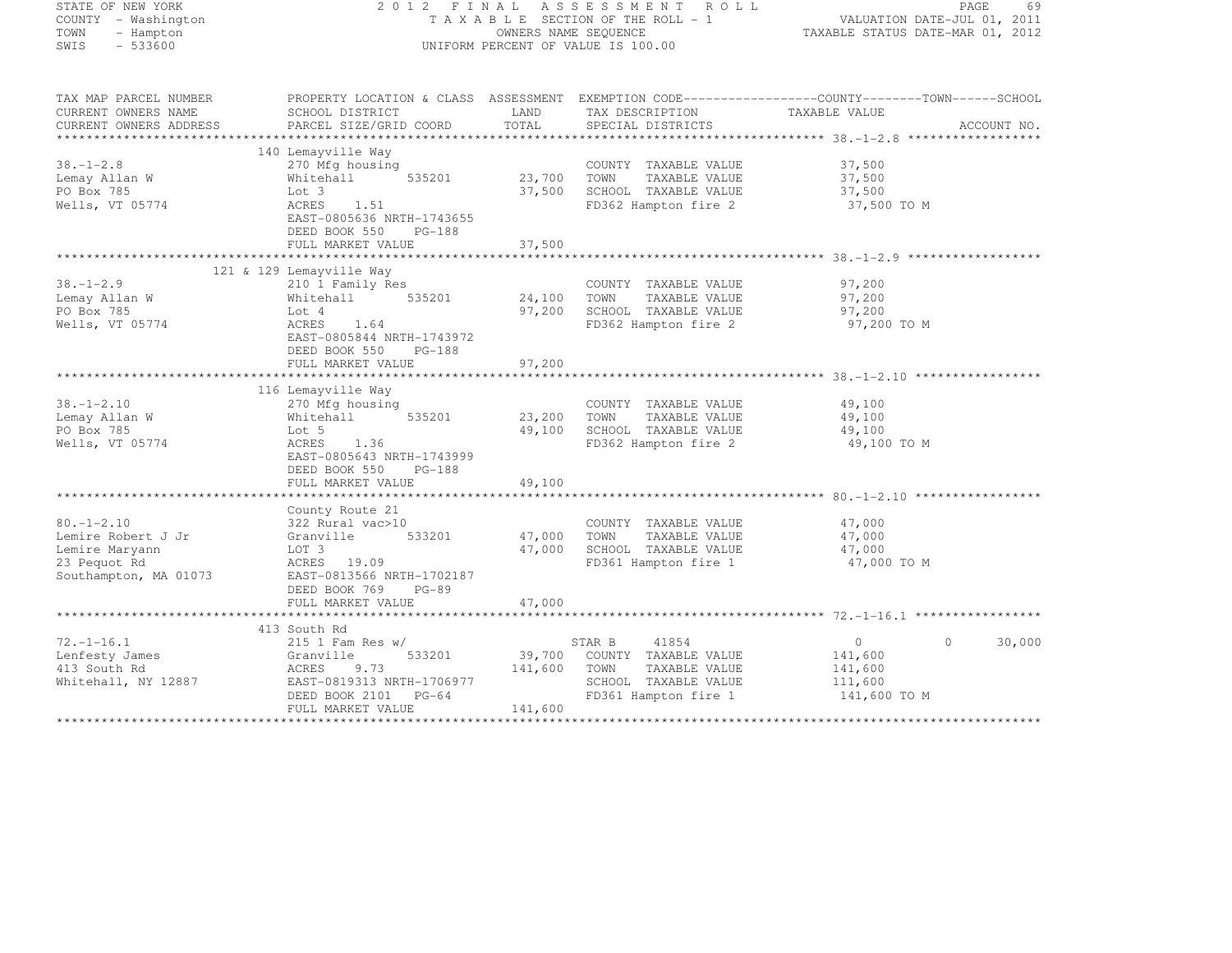# STATE OF NEW YORK 2 0 1 2 F I N A L A S S E S S M E N T R O L L PAGE <sup>70</sup> COUNTY - Washington T A X A B L E SECTION OF THE ROLL - 1 VALUATION DATE-JUL 01, 2011 TOWN - Hampton OWNERS NAME SEQUENCE TAXABLE STATUS DATE-MAR 01, 2012 SWIS - 533600 UNIFORM PERCENT OF VALUE IS 100.00

TAX MAP PARCEL NUMBER PROPERTY LOCATION & CLASS ASSESSMENT EXEMPTION CODE------------------COUNTY--------TOWN------SCHOOL

| CURRENT OWNERS NAME<br>CURRENT OWNERS ADDRESS                                                                                                                 | SCHOOL DISTRICT<br>PARCEL SIZE/GRID COORD                                                                                                                                                                                                                        | LAND<br>TOTAL                | TAX DESCRIPTION<br>SPECIAL DISTRICTS                                                                                                                                                                                                                           | TAXABLE VALUE                                                                                                                        | ACCOUNT NO.                                                                                          |
|---------------------------------------------------------------------------------------------------------------------------------------------------------------|------------------------------------------------------------------------------------------------------------------------------------------------------------------------------------------------------------------------------------------------------------------|------------------------------|----------------------------------------------------------------------------------------------------------------------------------------------------------------------------------------------------------------------------------------------------------------|--------------------------------------------------------------------------------------------------------------------------------------|------------------------------------------------------------------------------------------------------|
|                                                                                                                                                               |                                                                                                                                                                                                                                                                  |                              |                                                                                                                                                                                                                                                                |                                                                                                                                      |                                                                                                      |
| $63. - 1 - 13$<br>Lenihan Scott W<br>Lenihan Jean A<br>2213 County Route 18<br>Whitehall, NY 12887                                                            | County Route 18<br>322 Rural vac>10<br>533201<br>Granville<br>448/1001-457/793<br>ACRES 15.80<br>EAST-0816625 NRTH-1712735<br>DEED BOOK 440<br>PG-641                                                                                                            | 38,700<br>38,700             | COUNTY TAXABLE VALUE<br>TOWN<br>TAXABLE VALUE<br>SCHOOL TAXABLE VALUE<br>CA001 Cons agri dst 1<br>FD361 Hampton fire 1                                                                                                                                         | 38,700<br>38,700<br>38,700<br>38,700 TO<br>38,700 TO M                                                                               | 895J100400                                                                                           |
|                                                                                                                                                               | FULL MARKET VALUE<br>*************************                                                                                                                                                                                                                   | 38,700                       |                                                                                                                                                                                                                                                                |                                                                                                                                      |                                                                                                      |
| $63. - 1 - 13.2$<br>Lenihan Scott W<br>Lenihan Jean A<br>2213 County Route 18<br>Whitehall, NY 12887                                                          | 2211 County Route 18<br>240 Rural res<br>Granville<br>533201<br>440/641-448/1001-457/793<br>Sub Div Lot 2<br>ACRES 11.21<br>EAST-0816595 NRTH-1713729<br>DEED BOOK 440<br>PG-641<br>FULL MARKET VALUE                                                            | 41,800<br>148,800<br>148,800 | COUNTY TAXABLE VALUE<br>TAXABLE VALUE<br>TOWN<br>SCHOOL TAXABLE VALUE<br>CA001 Cons agri dst 1<br>FD361 Hampton fire 1                                                                                                                                         | 148,800<br>148,800<br>148,800<br>148,800 TO<br>148,800 TO M                                                                          | 895J100400                                                                                           |
|                                                                                                                                                               |                                                                                                                                                                                                                                                                  |                              |                                                                                                                                                                                                                                                                |                                                                                                                                      |                                                                                                      |
| $45. - 1 - 27$<br>Leonard Thomas C<br>11952 State Route 4<br>Whitehall, NY 12887<br>$80. - 1 - 33$<br>Lichtenberger Linda<br>PO Box 83<br>Granville, NY 12832 | 11952 State Route 4<br>210 1 Family Res<br>535201<br>Whitehall<br>ACRES<br>1.50<br>EAST-0807466 NRTH-1730359<br>DEED BOOK 567<br>$PG-262$<br>FULL MARKET VALUE<br>19 Ridgecrest Way<br>210 1 Family Res<br>535201<br>Whitehall<br>LOT 5<br>Driveway Agmt 603/322 | 121,100 STAR EN<br>180,500   | CBT VET/C 41132<br>23,600 CBT VET/T 41133<br>41834<br>COUNTY TAXABLE VALUE<br>TOWN<br>TAXABLE VALUE<br>121,100 SCHOOL TAXABLE VALUE<br>FD362 Hampton fire 2<br>STAR B<br>41854<br>22,700 COUNTY TAXABLE VALUE<br>TOWN<br>TAXABLE VALUE<br>SCHOOL TAXABLE VALUE | 30,275<br>$\overline{0}$<br>$\overline{0}$<br>90,825<br>90,825<br>58,900<br>121,100 TO M<br>$\circ$<br>180,500<br>180,500<br>150,500 | 895J100217<br>$\Omega$<br>0<br>30,275<br>0<br>62,200<br>$\circ$<br>895J101752<br>$\bigcap$<br>30,000 |
|                                                                                                                                                               | ACRES<br>1.21<br>EAST-0810148 NRTH-1704708<br>DEED BOOK 566<br>$PG-5$<br>FULL MARKET VALUE                                                                                                                                                                       | 180,500                      | FD361 Hampton fire 1                                                                                                                                                                                                                                           | 180,500 TO M                                                                                                                         |                                                                                                      |
|                                                                                                                                                               |                                                                                                                                                                                                                                                                  |                              |                                                                                                                                                                                                                                                                |                                                                                                                                      |                                                                                                      |
| $80. - 1 - 57$<br>Lichtenberger Linda<br>PO Box 83<br>Granville, NY 12832                                                                                     | County Route 21 OFF<br>311 Res vac land<br>535201<br>Whitehall<br>Sect 5 Lot 2<br>ACRES<br>5.06<br>EAST-0809519 NRTH-1704584<br>DEED BOOK 787<br>PG-318<br>FULL MARKET VALUE                                                                                     | 3,000<br>3,000<br>3,000      | COUNTY TAXABLE VALUE<br>TOWN<br>TAXABLE VALUE<br>SCHOOL TAXABLE VALUE<br>FD361 Hampton fire 1                                                                                                                                                                  | 3,000<br>3,000<br>3,000<br>3,000 TO M                                                                                                |                                                                                                      |
|                                                                                                                                                               |                                                                                                                                                                                                                                                                  |                              |                                                                                                                                                                                                                                                                |                                                                                                                                      |                                                                                                      |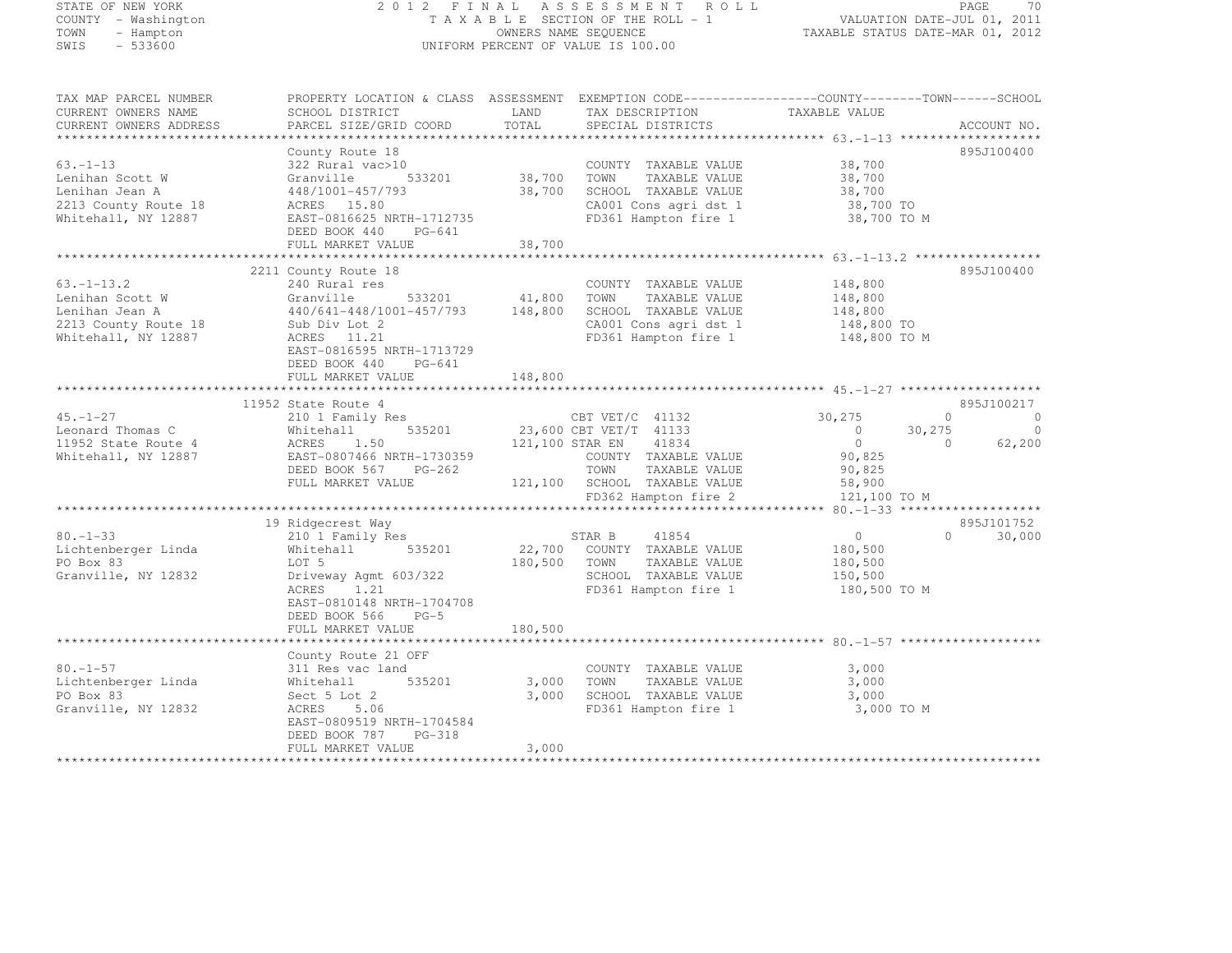| STATE OF NEW YORK |  |                     |  |
|-------------------|--|---------------------|--|
|                   |  | COUNTY - Washington |  |
| TOWN              |  | - Hampton           |  |
| SWIS              |  | $-533600$           |  |

# STATE OF NEW YORK 2 0 1 2 F I N A L A S S E S S M E N T R O L L PAGE <sup>71</sup> COUNTY - Washington T A X A B L E SECTION OF THE ROLL - 1 VALUATION DATE-JUL 01, 2011 TOWN - Hampton OWNERS NAME SEQUENCE TAXABLE STATUS DATE-MAR 01, 2012 SWIS - 533600 UNIFORM PERCENT OF VALUE IS 100.00

| TAX MAP PARCEL NUMBER  | PROPERTY LOCATION & CLASS ASSESSMENT EXEMPTION CODE---------------COUNTY-------TOWN-----SCHOOL |        |                       |               |             |
|------------------------|------------------------------------------------------------------------------------------------|--------|-----------------------|---------------|-------------|
| CURRENT OWNERS NAME    | SCHOOL DISTRICT                                                                                | LAND   | TAX DESCRIPTION       | TAXABLE VALUE |             |
| CURRENT OWNERS ADDRESS | PARCEL SIZE/GRID COORD                                                                         | TOTAL  | SPECIAL DISTRICTS     |               | ACCOUNT NO. |
|                        |                                                                                                |        |                       |               |             |
|                        | 104 Hickey Rd                                                                                  |        |                       |               |             |
| $62. - 1 - 28.1$       | 210 1 Family Res                                                                               |        | COUNTY TAXABLE VALUE  | 52,400        |             |
| Little Rory J          | Granville<br>533201                                                                            | 22,000 | TOWN<br>TAXABLE VALUE | 52,400        |             |
|                        |                                                                                                |        |                       |               |             |
| Derouchie Katherine G  | ACRES<br>1.00                                                                                  | 52,400 | SCHOOL TAXABLE VALUE  | 52,400        |             |
| 104 Hickey Rd          | EAST-0813867 NRTH-1716141                                                                      |        | FD361 Hampton fire 1  | 52,400 TO M   |             |
| Hampton, NY 12837      | DEED BOOK 2122 PG-35                                                                           |        |                       |               |             |
|                        | FULL MARKET VALUE                                                                              | 52,400 |                       |               |             |
|                        |                                                                                                |        |                       |               |             |
|                        | 35 Greenfield Ln                                                                               |        |                       |               | 895J100223  |
| $72. -2 - 5$           | 210 1 Family Res                                                                               |        | COUNTY TAXABLE VALUE  | 73,400        |             |
| Loomis Robert J        | 533201<br>Granville                                                                            | 23,000 | TOWN<br>TAXABLE VALUE | 73,400        |             |
| PO Box 141             | ACRES<br>1.30 BANK<br>26                                                                       | 73,400 | SCHOOL TAXABLE VALUE  | 73,400        |             |
| Hampton, NY 12837      | EAST-0823649 NRTH-1711706                                                                      |        | FD361 Hampton fire 1  | 73,400 TO M   |             |
|                        | DEED BOOK 3033 PG-64                                                                           |        |                       |               |             |
|                        | FULL MARKET VALUE                                                                              | 73,400 |                       |               |             |
|                        |                                                                                                |        |                       |               |             |
|                        | County Route 21 OFF                                                                            |        |                       |               |             |
|                        |                                                                                                |        |                       |               |             |
| $80. - 1 - 63$         | 322 Rural vac>10                                                                               |        | COUNTY TAXABLE VALUE  | 20,500        |             |
| Lopez Paul             | Whitehall<br>535201                                                                            | 20,500 | TOWN<br>TAXABLE VALUE | 20,500        |             |
| 58 Indiana Ave         | Sect 6 Lot 1                                                                                   | 20,500 | SCHOOL TAXABLE VALUE  | 20,500        |             |
| Queensbury, NY 12804   | ACRES 11.17                                                                                    |        | FD361 Hampton fire 1  | 20,500 TO M   |             |
|                        | EAST-0811174 NRTH-1706606                                                                      |        |                       |               |             |
|                        | DEED BOOK 786<br>$PG-200$                                                                      |        |                       |               |             |
|                        | FULL MARKET VALUE                                                                              | 20,500 |                       |               |             |
|                        |                                                                                                |        |                       |               |             |
|                        | 1720 County Route 21                                                                           |        |                       |               | 895J100151  |
| $80. - 1 - 2.1$        | 210 1 Family Res                                                                               |        | COUNTY TAXABLE VALUE  | 44,500        |             |
| Lopez Paul R           | 535201<br>Whitehall                                                                            | 20,200 | TOWN<br>TAXABLE VALUE | 44,500        |             |
| 58 Indiana Ave         | Ex & Res 473/566                                                                               | 44,500 | SCHOOL TAXABLE VALUE  | 44,500        |             |
| Queensbury, NY 12804   | FRNT 244.00 DPTH 141.00                                                                        |        | FD361 Hampton fire 1  | 44,500 TO M   |             |
|                        | EAST-0810677 NRTH-1705009                                                                      |        |                       |               |             |
|                        | $PG-625$                                                                                       |        |                       |               |             |
|                        | DEED BOOK 430                                                                                  |        |                       |               |             |
|                        | FULL MARKET VALUE                                                                              | 44,500 |                       |               |             |
|                        |                                                                                                |        |                       |               |             |
|                        | LOT 4 Faesh Pat                                                                                |        |                       |               | 895J100619  |
| $80. - 1 - 2.5$        | 910 Priv forest                                                                                |        | COUNTY TAXABLE VALUE  | 35,100        |             |
| Lopez Paul R           | 533201<br>Granville                                                                            | 35,100 | TAXABLE VALUE<br>TOWN | 35,100        |             |
| 58 Indiana Ave         | ACRES<br>78.00                                                                                 | 35,100 | SCHOOL TAXABLE VALUE  | 35,100        |             |
| Queensbury, NY 12804   | EAST-0812525 NRTH-1706412                                                                      |        | FD361 Hampton fire 1  | 35,100 TO M   |             |
|                        | DEED BOOK 430<br>$PG-625$                                                                      |        |                       |               |             |
|                        | FULL MARKET VALUE                                                                              | 35,100 |                       |               |             |
|                        |                                                                                                |        |                       |               |             |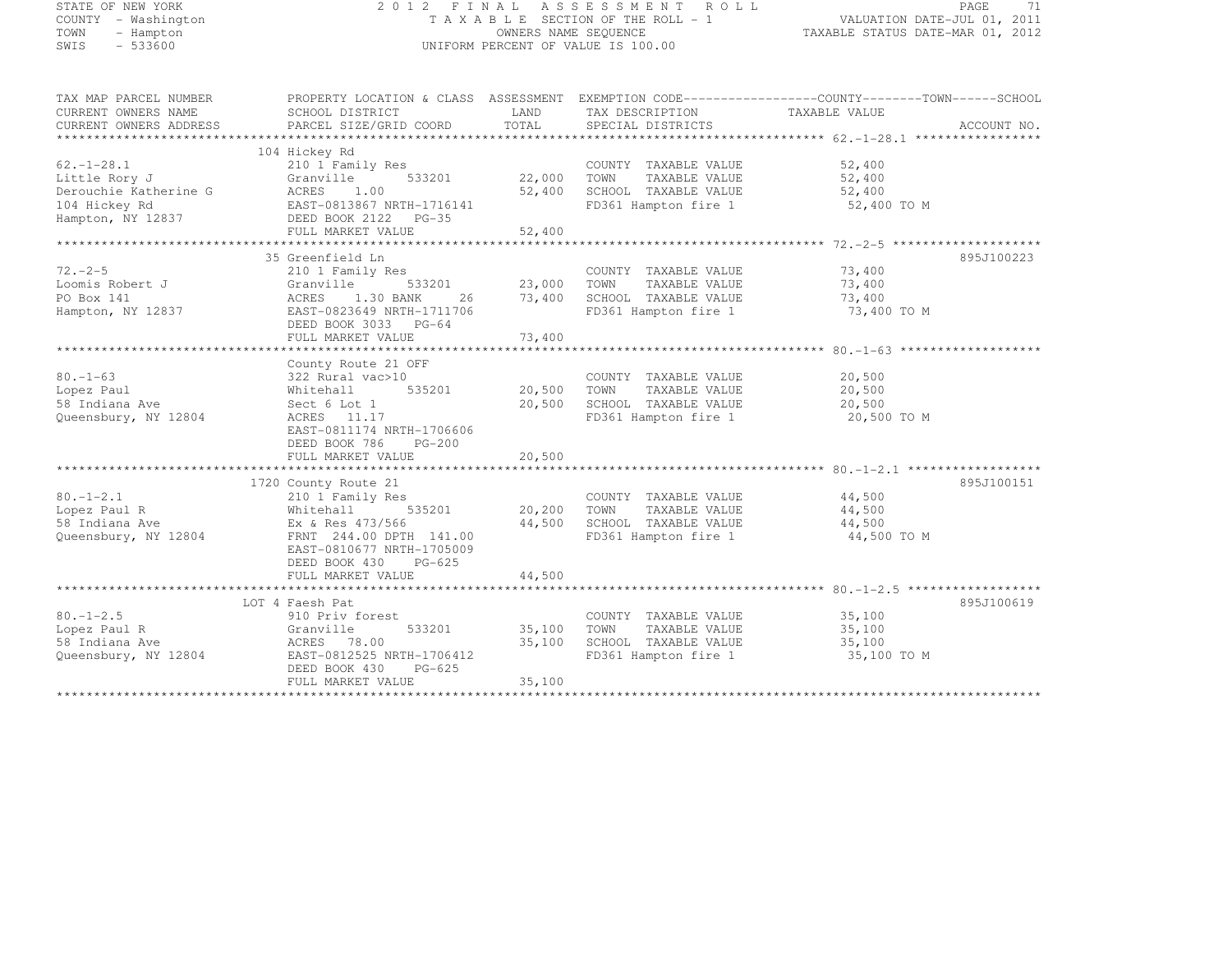# STATE OF NEW YORK 2 0 1 2 F I N A L A S S E S S M E N T R O L L PAGE <sup>72</sup> COUNTY - Washington T A X A B L E SECTION OF THE ROLL - 1 VALUATION DATE-JUL 01, 2011 TOWN - Hampton OWNERS NAME SEQUENCE TAXABLE STATUS DATE-MAR 01, 2012 SWIS - 533600 UNIFORM PERCENT OF VALUE IS 100.00

| TAX MAP PARCEL NUMBER<br>CURRENT OWNERS NAME<br>CURRENT OWNERS ADDRESS                             | PROPERTY LOCATION & CLASS ASSESSMENT EXEMPTION CODE-----------------COUNTY-------TOWN------SCHOOL<br>SCHOOL DISTRICT<br>PARCEL SIZE/GRID COORD                       | LAND<br>TOTAL              | SPECIAL DISTRICTS                                                                                                                         | TAX DESCRIPTION TAXABLE VALUE                                |                                                                                                 |                     | ACCOUNT NO.                                           |
|----------------------------------------------------------------------------------------------------|----------------------------------------------------------------------------------------------------------------------------------------------------------------------|----------------------------|-------------------------------------------------------------------------------------------------------------------------------------------|--------------------------------------------------------------|-------------------------------------------------------------------------------------------------|---------------------|-------------------------------------------------------|
| $45. - 1 - 24.1$<br>Lussier Phillip<br>Lussier Barbara<br>46 Golf Course Rd<br>Whitehall, NY 12887 | 46 Golf Course Rd<br>270 Mfg housing<br>535201<br>Whitehall<br>9.00<br>ACRES<br>EAST-0810683 NRTH-1734426<br>DEED BOOK 599<br>PG-70<br>FULL MARKET VALUE             | 63,000 TOWN                | WAR VET/TC 41121<br>39,000 AGED-TOWN 41803<br>63,000 AGE-CO/SCH 41805<br>STAR EN<br>41834<br>COUNTY TAXABLE VALUE<br>SCHOOL TAXABLE VALUE | 74 PCT OF VALUE USED FOR EXEMPTION PURPOSES<br>TAXABLE VALUE | 6,993<br>6,993<br>$\circ$<br>15,851<br>19,814<br>$\overline{0}$<br>36,193<br>40,156<br>$\sim$ 0 | $\Omega$<br>$\circ$ | 895J101766<br>$\Omega$<br>$\circ$<br>23,310<br>39,690 |
|                                                                                                    |                                                                                                                                                                      |                            |                                                                                                                                           | FD362 Hampton fire 2                                         | 63,000 TO M                                                                                     |                     |                                                       |
| $72, -2 - 20.2$<br>Lyman Brenda M<br>2535 State Route 22A<br>Hampton, NY 12837                     | 2535 State Route 22A<br>210 1 Family Res<br>Granville<br>3.25 Ad<br><b>ACRES</b><br>2.60<br>EAST-0822228 NRTH-1710279<br>DEED BOOK 694 PG-125                        | 533201 27,200 STAR B       | DISAB-C/T 41931<br>41854<br>44,200 COUNTY TAXABLE VALUE<br>TOWN<br>SCHOOL TAXABLE VALUE<br>FD361 Hampton fire 1                           | TAXABLE VALUE                                                | 22,100<br>$\overline{0}$<br>22,100<br>22,100<br>14,200<br>44,200 TO M                           | 22,100<br>$\Omega$  | 895J100657<br>$\overline{0}$<br>30,000                |
|                                                                                                    | FULL MARKET VALUE                                                                                                                                                    | 44,200                     |                                                                                                                                           |                                                              |                                                                                                 |                     |                                                       |
| $63. -1 - 8$<br>Lyman Walter Daniel<br>Lyman Susan M<br>107 Church St<br>Poultney, VT 05764        | State Route 22A<br>314 Rural vac<10<br>Granville<br>533201<br>ACRES<br>1.34<br>EAST-0823495 NRTH-1714664<br>DEED BOOK 586<br>PG-335<br>FULL MARKET VALUE             | 14,000<br>14,000<br>14,000 | COUNTY TAXABLE VALUE<br>TOWN<br>SCHOOL TAXABLE VALUE<br>FD361 Hampton fire 1                                                              | TAXABLE VALUE                                                | 14,000<br>14,000<br>14,000<br>14,000 TO M                                                       |                     | 895J100170                                            |
|                                                                                                    |                                                                                                                                                                      |                            |                                                                                                                                           |                                                              |                                                                                                 |                     |                                                       |
| $63. - 1 - 9$<br>Lyman Water Daniel<br>Lyman Susan M<br>107 Church St<br>Poultney, VT 05764        | 2753 State Route 22A<br>210 1 Family Res<br>Granville<br>533201<br>ACRES<br>1.40<br>EAST-0823229 NRTH-1715132<br>DEED BOOK 437 PG-137                                | 23,300<br>117,900          | COUNTY TAXABLE VALUE<br>TOWN<br>SCHOOL TAXABLE VALUE<br>FD361 Hampton fire 1                                                              | TAXABLE VALUE                                                | 117,900<br>117,900<br>117,900<br>117,900 TO M                                                   |                     | 895J100160                                            |
|                                                                                                    | FULL MARKET VALUE                                                                                                                                                    | 117,900                    |                                                                                                                                           |                                                              |                                                                                                 |                     |                                                       |
| $31. - 1 - 9$<br>Lyon Matthew J<br>Mclean Robert J<br>51 Whitman Rd<br>Madison, CT 06443           | Carvers Falls Rd<br>314 Rural vac<10<br>Whitehall<br>535201<br>Lot 3<br>ACRES<br>5.12<br>EAST-0808158 NRTH-1746951<br>$PG-223$<br>DEED BOOK 540<br>FULL MARKET VALUE | 26,500<br>26,500<br>26,500 | COUNTY TAXABLE VALUE<br>TOWN<br>SCHOOL TAXABLE VALUE<br>FD362 Hampton fire 2                                                              | TAXABLE VALUE                                                | 26,500<br>26,500<br>26,500<br>26,500 TO M                                                       |                     | 895J101720                                            |
|                                                                                                    |                                                                                                                                                                      |                            |                                                                                                                                           |                                                              |                                                                                                 |                     |                                                       |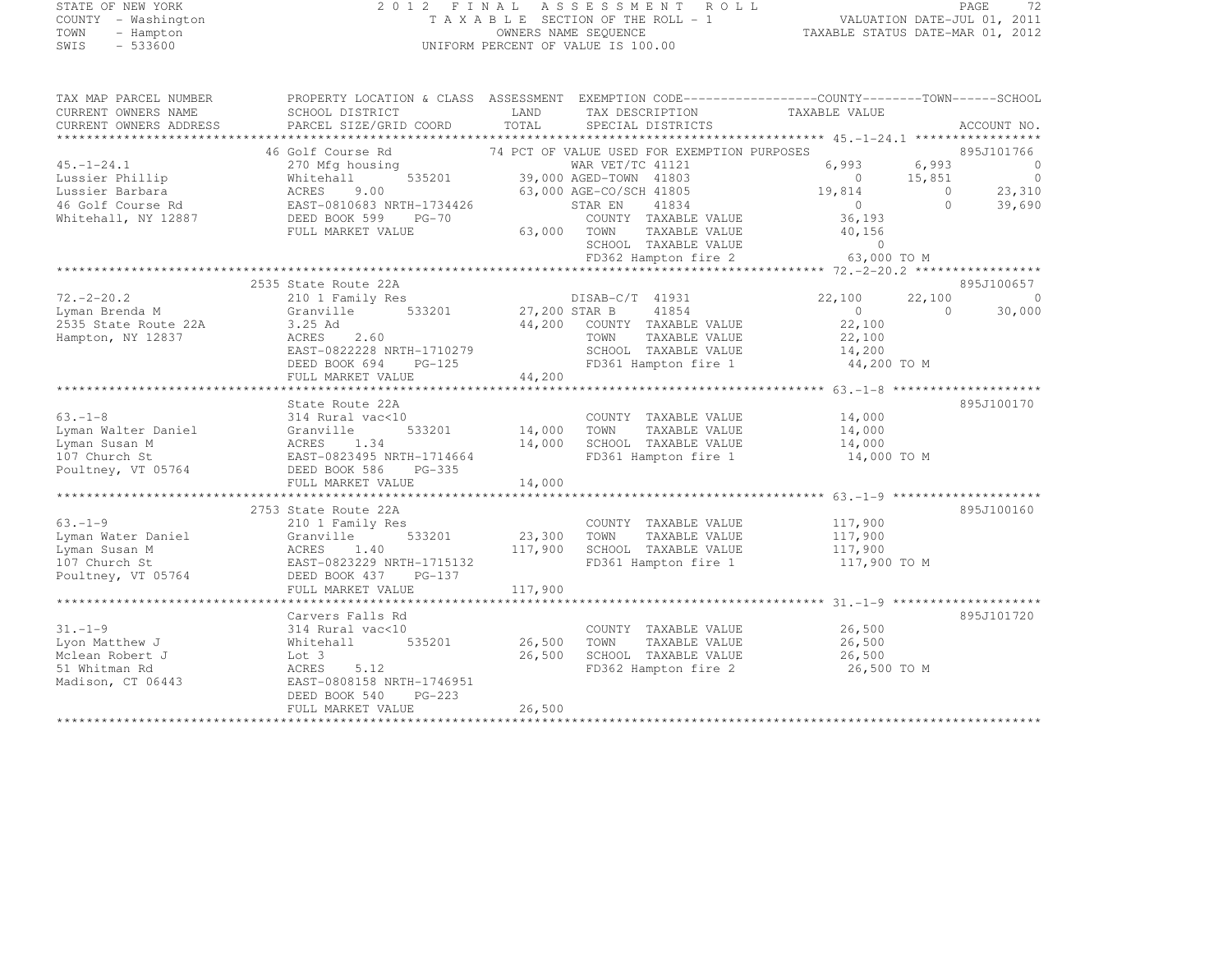## STATE OF NEW YORK 2 0 1 2 F I N A L A S S E S S M E N T R O L L PAGE <sup>73</sup> COUNTY - Washington T A X A B L E SECTION OF THE ROLL - 1 VALUATION DATE-JUL 01, 2011 TOWN - Hampton OWNERS NAME SEQUENCE TAXABLE STATUS DATE-MAR 01, 2012 SWIS - 533600 UNIFORM PERCENT OF VALUE IS 100.00

| TAX MAP PARCEL NUMBER                                       | PROPERTY LOCATION & CLASS ASSESSMENT EXEMPTION CODE----------------COUNTY-------TOWN------SCHOOL                                                                                                                                       |         |                                                                                                 |               |            |        |        |        |        |        |        |        |        |        |        |        |        |        |        |     |  |  |  |  |
|-------------------------------------------------------------|----------------------------------------------------------------------------------------------------------------------------------------------------------------------------------------------------------------------------------------|---------|-------------------------------------------------------------------------------------------------|---------------|------------|--------|--------|--------|--------|--------|--------|--------|--------|--------|--------|--------|--------|--------|--------|-----|--|--|--|--|
|                                                             |                                                                                                                                                                                                                                        |         | TAX DESCRIPTION                                                                                 | TAXABLE VALUE |            |        |        |        |        |        |        |        |        |        |        |        |        |        |        |     |  |  |  |  |
|                                                             |                                                                                                                                                                                                                                        |         |                                                                                                 |               |            |        |        |        |        |        |        |        |        |        |        |        |        |        |        |     |  |  |  |  |
|                                                             |                                                                                                                                                                                                                                        |         |                                                                                                 |               |            |        |        |        |        |        |        |        |        |        |        |        |        |        |        |     |  |  |  |  |
|                                                             |                                                                                                                                                                                                                                        |         |                                                                                                 |               |            |        |        |        |        |        |        |        |        |        |        |        |        |        |        |     |  |  |  |  |
| $62, -1-43$                                                 | 1925 County Route 18 83 PCT OF VALUE USED FOR EXEMPTION PURPOSES 895J100008<br>240 Rural res war VET/TC 41121 121 15,351 15,351 0<br>Whitehall 535201 42,500 STAR B 41854 0 0 30,000                                                   |         |                                                                                                 |               |            |        |        |        |        |        |        |        |        |        |        |        |        |        |        |     |  |  |  |  |
|                                                             |                                                                                                                                                                                                                                        |         |                                                                                                 |               |            |        |        |        |        |        |        |        |        |        |        |        |        |        |        |     |  |  |  |  |
|                                                             |                                                                                                                                                                                                                                        |         |                                                                                                 |               |            |        |        |        |        |        |        |        |        |        |        |        |        |        |        |     |  |  |  |  |
|                                                             |                                                                                                                                                                                                                                        |         |                                                                                                 |               |            |        |        |        |        |        |        |        |        |        |        |        |        |        |        |     |  |  |  |  |
|                                                             |                                                                                                                                                                                                                                        |         |                                                                                                 |               |            |        |        |        |        |        |        |        |        |        |        |        |        |        |        |     |  |  |  |  |
|                                                             |                                                                                                                                                                                                                                        |         |                                                                                                 |               |            |        |        |        |        |        |        |        |        |        |        |        |        |        |        |     |  |  |  |  |
|                                                             | 0 13,300 TOM TAXABLE VALUE<br>1925 County Route 18 EAST-0810273 NRTH-1715329<br>Whitehall, NY 12887 DEED BOOK 751 PG-303 123,300 COUNTY TAXABLE VALUE<br>1925 County Route 18 EAST-0810273 NRTH-1715329 TOWN TAXABLE VALUE 107,949<br> |         |                                                                                                 |               |            |        |        |        |        |        |        |        |        |        |        |        |        |        |        |     |  |  |  |  |
|                                                             |                                                                                                                                                                                                                                        |         |                                                                                                 |               |            |        |        |        |        |        |        |        |        |        |        |        |        |        |        |     |  |  |  |  |
|                                                             | 3 Hampton Heights Way                                                                                                                                                                                                                  |         |                                                                                                 |               | 895J100697 |        |        |        |        |        |        |        |        |        |        |        |        |        |        |     |  |  |  |  |
| $80. -1 - 12.1$                                             | ly Res COUNT<br>533201 35,000 TOWN<br>01<br>220 2 Family Res                                                                                                                                                                           |         | COUNTY TAXABLE VALUE 108,800                                                                    |               |            |        |        |        |        |        |        |        |        |        |        |        |        |        |        |     |  |  |  |  |
|                                                             |                                                                                                                                                                                                                                        |         | TOWN TAXABLE VALUE 108,800<br>SCHOOL TAXABLE VALUE 108,800<br>FD361 Hampton fire 1 108,800 TO M |               |            |        |        |        |        |        |        |        |        |        |        |        |        |        |        |     |  |  |  |  |
|                                                             |                                                                                                                                                                                                                                        |         | 108,800 SCHOOL TAXABLE VALUE                                                                    |               |            |        |        |        |        |        |        |        |        |        |        |        |        |        |        |     |  |  |  |  |
|                                                             |                                                                                                                                                                                                                                        |         |                                                                                                 |               |            |        |        |        |        |        |        |        |        |        |        |        |        |        |        |     |  |  |  |  |
|                                                             | DEED BOOK 1698 PG-188<br>FULL MARKET VALUE                                                                                                                                                                                             |         |                                                                                                 |               |            |        |        |        |        |        |        |        |        |        |        |        |        |        |        |     |  |  |  |  |
|                                                             |                                                                                                                                                                                                                                        |         |                                                                                                 |               |            |        |        |        |        |        |        |        |        |        |        |        |        |        |        |     |  |  |  |  |
|                                                             |                                                                                                                                                                                                                                        |         |                                                                                                 |               |            |        |        |        |        |        |        |        |        |        |        |        |        |        |        |     |  |  |  |  |
|                                                             | 2395 County Route 18                                                                                                                                                                                                                   |         |                                                                                                 |               | 895J100101 |        |        |        |        |        |        |        |        |        |        |        |        |        |        |     |  |  |  |  |
|                                                             |                                                                                                                                                                                                                                        |         |                                                                                                 |               |            |        |        |        |        |        |        |        |        |        |        |        |        |        |        |     |  |  |  |  |
|                                                             |                                                                                                                                                                                                                                        |         |                                                                                                 |               |            |        |        |        |        |        |        |        |        |        |        |        |        |        |        |     |  |  |  |  |
|                                                             |                                                                                                                                                                                                                                        |         |                                                                                                 |               |            |        |        |        |        |        |        |        |        |        |        |        |        |        |        |     |  |  |  |  |
|                                                             |                                                                                                                                                                                                                                        |         |                                                                                                 |               |            |        |        |        |        |        |        |        |        |        |        |        |        |        |        |     |  |  |  |  |
|                                                             |                                                                                                                                                                                                                                        |         |                                                                                                 |               |            |        |        |        |        |        |        |        |        |        |        |        |        |        |        |     |  |  |  |  |
|                                                             | $\n\n\n72.-1-2\n2355\n240\nRural res\n2000\n0.0000\n0.0000\n0.0000\n0.0000\n0.0000\n0.0000\n0.0000\n0.0000\n0.0000\n0.0000\n0.0000\n0.0000\n0.0000\n0.0$                                                                               | 72.-1-2 | 2355                                                                                            | 240           | Rural res  | 2000   | 0.0000 | 0.0000 | 0.0000 | 0.0000 | 0.0000 | 0.0000 | 0.0000 | 0.0000 | 0.0000 | 0.0000 | 0.0000 | 0.0000 | 0.0000 | 0.0 |  |  |  |  |
| 72.-1-2                                                     | 2355                                                                                                                                                                                                                                   | 240     | Rural res                                                                                       | 2000          | 0.0000     | 0.0000 | 0.0000 | 0.0000 | 0.0000 | 0.0000 | 0.0000 | 0.0000 | 0.0000 | 0.0000 | 0.0000 | 0.0000 | 0.0000 | 0.0    |        |     |  |  |  |  |
|                                                             |                                                                                                                                                                                                                                        |         |                                                                                                 |               |            |        |        |        |        |        |        |        |        |        |        |        |        |        |        |     |  |  |  |  |
|                                                             | 280 South Rd                                                                                                                                                                                                                           |         |                                                                                                 |               | 895J100442 |        |        |        |        |        |        |        |        |        |        |        |        |        |        |     |  |  |  |  |
|                                                             |                                                                                                                                                                                                                                        |         |                                                                                                 |               |            |        |        |        |        |        |        |        |        |        |        |        |        |        |        |     |  |  |  |  |
|                                                             |                                                                                                                                                                                                                                        |         |                                                                                                 |               |            |        |        |        |        |        |        |        |        |        |        |        |        |        |        |     |  |  |  |  |
|                                                             |                                                                                                                                                                                                                                        |         |                                                                                                 |               |            |        |        |        |        |        |        |        |        |        |        |        |        |        |        |     |  |  |  |  |
|                                                             |                                                                                                                                                                                                                                        |         |                                                                                                 |               |            |        |        |        |        |        |        |        |        |        |        |        |        |        |        |     |  |  |  |  |
|                                                             |                                                                                                                                                                                                                                        |         | FD361 Hampton fire 1 87,900 TO M                                                                |               |            |        |        |        |        |        |        |        |        |        |        |        |        |        |        |     |  |  |  |  |
|                                                             | COUNTY TAXABLE VALUE<br>Mahoney Edward D Jr Granville 533201 40,000 TOWN TAXABLE VALUE 87,900<br>Mahoney Christine M ACRES 10.00 5000 SCHOOL TAXABLE VALUE 87,900<br>20 Mekeel St EAST-0819530 NRTH-1703876 FD361 Hampton fire 1 87,   |         |                                                                                                 |               |            |        |        |        |        |        |        |        |        |        |        |        |        |        |        |     |  |  |  |  |
|                                                             |                                                                                                                                                                                                                                        |         |                                                                                                 |               |            |        |        |        |        |        |        |        |        |        |        |        |        |        |        |     |  |  |  |  |
|                                                             |                                                                                                                                                                                                                                        |         |                                                                                                 |               |            |        |        |        |        |        |        |        |        |        |        |        |        |        |        |     |  |  |  |  |
|                                                             | County Route 21                                                                                                                                                                                                                        |         |                                                                                                 |               |            |        |        |        |        |        |        |        |        |        |        |        |        |        |        |     |  |  |  |  |
|                                                             |                                                                                                                                                                                                                                        |         |                                                                                                 |               |            |        |        |        |        |        |        |        |        |        |        |        |        |        |        |     |  |  |  |  |
|                                                             |                                                                                                                                                                                                                                        |         |                                                                                                 |               |            |        |        |        |        |        |        |        |        |        |        |        |        |        |        |     |  |  |  |  |
| 71.3-2-1<br>Main Street Express LLC<br>770 Bedford Ridge Rd |                                                                                                                                                                                                                                        |         |                                                                                                 |               |            |        |        |        |        |        |        |        |        |        |        |        |        |        |        |     |  |  |  |  |
| Mount Kisco, NY 10549                                       | 311 Res vac land – WTRFNT COUNTY TAXABLE VALUE 26,000<br>Whitehall 535201 26,000 TOWN TAXABLE VALUE 26,000<br>Subdiv Lot 21B 26,000 SCHOOL TAXABLE VALUE 26,000<br>Sect 3 FD361 Hampton fire 1 26,000                                  |         | FD361 Hampton fire 1 26,000 TO M                                                                |               |            |        |        |        |        |        |        |        |        |        |        |        |        |        |        |     |  |  |  |  |
|                                                             | $80 - 2 - 1$                                                                                                                                                                                                                           |         |                                                                                                 |               |            |        |        |        |        |        |        |        |        |        |        |        |        |        |        |     |  |  |  |  |
|                                                             | FRNT 319.00 DPTH 178.00                                                                                                                                                                                                                |         |                                                                                                 |               |            |        |        |        |        |        |        |        |        |        |        |        |        |        |        |     |  |  |  |  |
|                                                             | EAST-0809667 NRTH-1706334                                                                                                                                                                                                              |         |                                                                                                 |               |            |        |        |        |        |        |        |        |        |        |        |        |        |        |        |     |  |  |  |  |
|                                                             | DEED BOOK 2824 PG-281                                                                                                                                                                                                                  |         |                                                                                                 |               |            |        |        |        |        |        |        |        |        |        |        |        |        |        |        |     |  |  |  |  |
|                                                             | FULL MARKET VALUE                                                                                                                                                                                                                      | 26,000  |                                                                                                 |               |            |        |        |        |        |        |        |        |        |        |        |        |        |        |        |     |  |  |  |  |
|                                                             |                                                                                                                                                                                                                                        |         |                                                                                                 |               |            |        |        |        |        |        |        |        |        |        |        |        |        |        |        |     |  |  |  |  |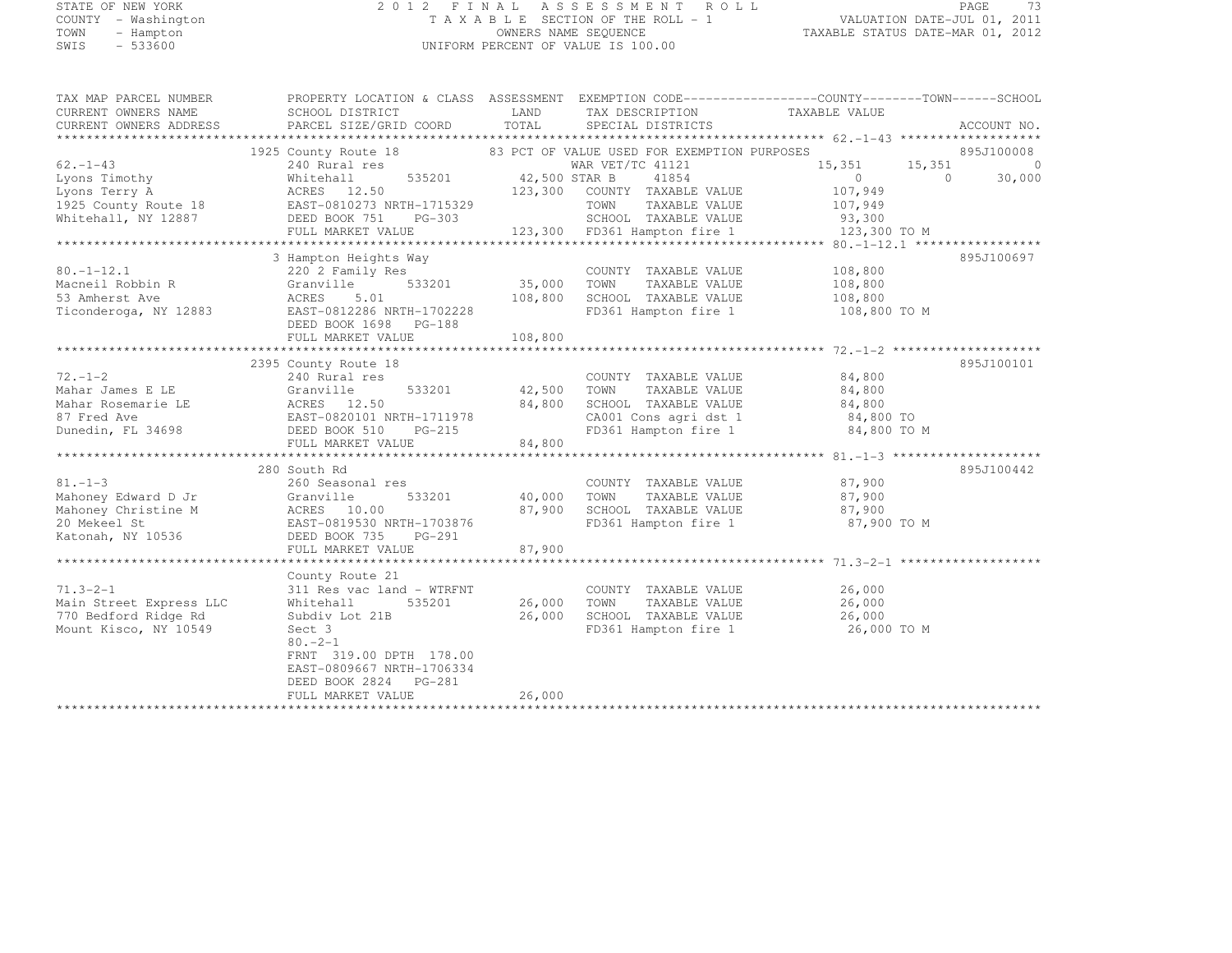| STATE OF NEW YORK<br>COUNTY - Washington<br>TOWN<br>- Hampton<br>SWIS<br>$-533600$         | 2 0 1 2<br>F I N A L<br>ASSESSMENT ROLL<br>TAXABLE SECTION OF THE ROLL - 1<br>VALUATION DATE-JUL 01, 2011<br>OWNERS NAME SEQUENCE<br>TAXABLE STATUS DATE-MAR 01, 2012<br>UNIFORM PERCENT OF VALUE IS 100.00 |                           |                                                                                                      |                                                                                                                                 |  |
|--------------------------------------------------------------------------------------------|-------------------------------------------------------------------------------------------------------------------------------------------------------------------------------------------------------------|---------------------------|------------------------------------------------------------------------------------------------------|---------------------------------------------------------------------------------------------------------------------------------|--|
|                                                                                            |                                                                                                                                                                                                             |                           |                                                                                                      |                                                                                                                                 |  |
| TAX MAP PARCEL NUMBER<br>CURRENT OWNERS NAME<br>CURRENT OWNERS ADDRESS                     | SCHOOL DISTRICT<br>PARCEL SIZE/GRID COORD                                                                                                                                                                   | LAND<br>TOTAL             | TAX DESCRIPTION<br>SPECIAL DISTRICTS                                                                 | PROPERTY LOCATION & CLASS ASSESSMENT EXEMPTION CODE----------------COUNTY-------TOWN-----SCHOOL<br>TAXABLE VALUE<br>ACCOUNT NO. |  |
|                                                                                            | County Route 21                                                                                                                                                                                             |                           |                                                                                                      |                                                                                                                                 |  |
| $71.3 - 2 - 2$<br>Main Street Express LLC<br>770 Bedford idge Rd<br>Mount Kisco, NY 10549  | 311 Res vac land - WTRFNT<br>535201<br>Whitehall<br>Subdiv Lot 19B<br>Sect 3<br>$80 - 2 - 2$<br>FRNT 291.00 DPTH 289.00<br>EAST-0809585 NRTH-1706546                                                        | 26,000<br>26,000          | COUNTY TAXABLE VALUE<br>TOWN<br>TAXABLE VALUE<br>SCHOOL TAXABLE VALUE<br>FD361 Hampton fire 1        | 26,000<br>26,000<br>26,000<br>26,000 TO M                                                                                       |  |
|                                                                                            | DEED BOOK 2824 PG-281<br>FULL MARKET VALUE                                                                                                                                                                  | 26,000                    |                                                                                                      |                                                                                                                                 |  |
| $71.3 - 2 - 3$<br>Main Street Express LLC<br>770 Bedford Ridge Rd<br>Mount Kisco, NY 10549 | County Route 21 OFF<br>314 Rural vac<10 - WTRFNT<br>Whitehall<br>535201<br>Subdiv 18B<br>$80 - 2 - 3$<br>ACRES<br>1.11                                                                                      | 26,000                    | COUNTY TAXABLE VALUE<br>TOWN<br>TAXABLE VALUE<br>26,000 SCHOOL TAXABLE VALUE<br>FD361 Hampton fire 1 | 26,000<br>26,000<br>26,000<br>26,000 TO M                                                                                       |  |
|                                                                                            | EAST-0809537 NRTH-1706726<br>DEED BOOK 2824 PG-281<br>FULL MARKET VALUE                                                                                                                                     | 26,000<br>***********     |                                                                                                      |                                                                                                                                 |  |
| $71.3 - 2 - 4$<br>Main Street Express LLC<br>770 Bedford Ridge Rd<br>Mount Kisco, NY 10549 | County Route 21<br>314 Rural vac<10 - WTRFNT<br>Whitehall<br>535201<br>Subdiv Lot 17B<br>$80 - 2 - 4$<br>1.53<br>ACRES<br>EAST-0809488 NRTH-1706892<br>DEED BOOK 2824 PG-281                                | 26,000<br>26,000          | COUNTY TAXABLE VALUE<br>TOWN<br>TAXABLE VALUE<br>SCHOOL TAXABLE VALUE<br>FD361 Hampton fire 1        | 26,000<br>26,000<br>26,000<br>26,000 TO M                                                                                       |  |
|                                                                                            | FULL MARKET VALUE                                                                                                                                                                                           | 26,000                    |                                                                                                      |                                                                                                                                 |  |
|                                                                                            | ******************                                                                                                                                                                                          | ***********               |                                                                                                      |                                                                                                                                 |  |
| $71.3 - 2 - 5$<br>Main Street Express LLC<br>770 Bedford Ridge Rd<br>Mount Kisco, NY 10549 | County Route 21 OFF<br>314 Rural vac<10 - WTRFNT<br>535201<br>Whitehall<br>Subdiv 16B<br>$80 - 2 - 5$<br>ACRES<br>1.31<br>EAST-0809685 NRTH-1706900                                                         | 26,000<br>26,000          | COUNTY TAXABLE VALUE<br>TOWN<br>TAXABLE VALUE<br>SCHOOL TAXABLE VALUE<br>FD361 Hampton fire 1        | 26,000<br>26,000<br>26,000<br>26,000 TO M                                                                                       |  |
|                                                                                            | DEED BOOK 2824 PG-281<br>FULL MARKET VALUE                                                                                                                                                                  | 26,000                    |                                                                                                      |                                                                                                                                 |  |
|                                                                                            |                                                                                                                                                                                                             |                           |                                                                                                      |                                                                                                                                 |  |
| $71.3 - 3 - 1$<br>Main Street Express LLC<br>770 Bedford Ridge Rd<br>Mount Kisco, NY 10549 | 10 Forest Hill Way<br>210 1 Family Res - WTRFNT<br>535201<br>Whitehall<br>Subdiv Lot 14B<br>$80. -3 - 1$<br>ACRES<br>1.04<br>EAST-0810077 NRTH-1706871<br>DEED BOOK 2824<br>PG-281                          | 25,000<br>186,600         | COUNTY TAXABLE VALUE<br>TOWN<br>TAXABLE VALUE<br>SCHOOL TAXABLE VALUE<br>FD361 Hampton fire 1        | 186,600<br>186,600<br>186,600<br>186,600 TO M                                                                                   |  |
|                                                                                            | FULL MARKET VALUE                                                                                                                                                                                           | 186,600<br>************** |                                                                                                      |                                                                                                                                 |  |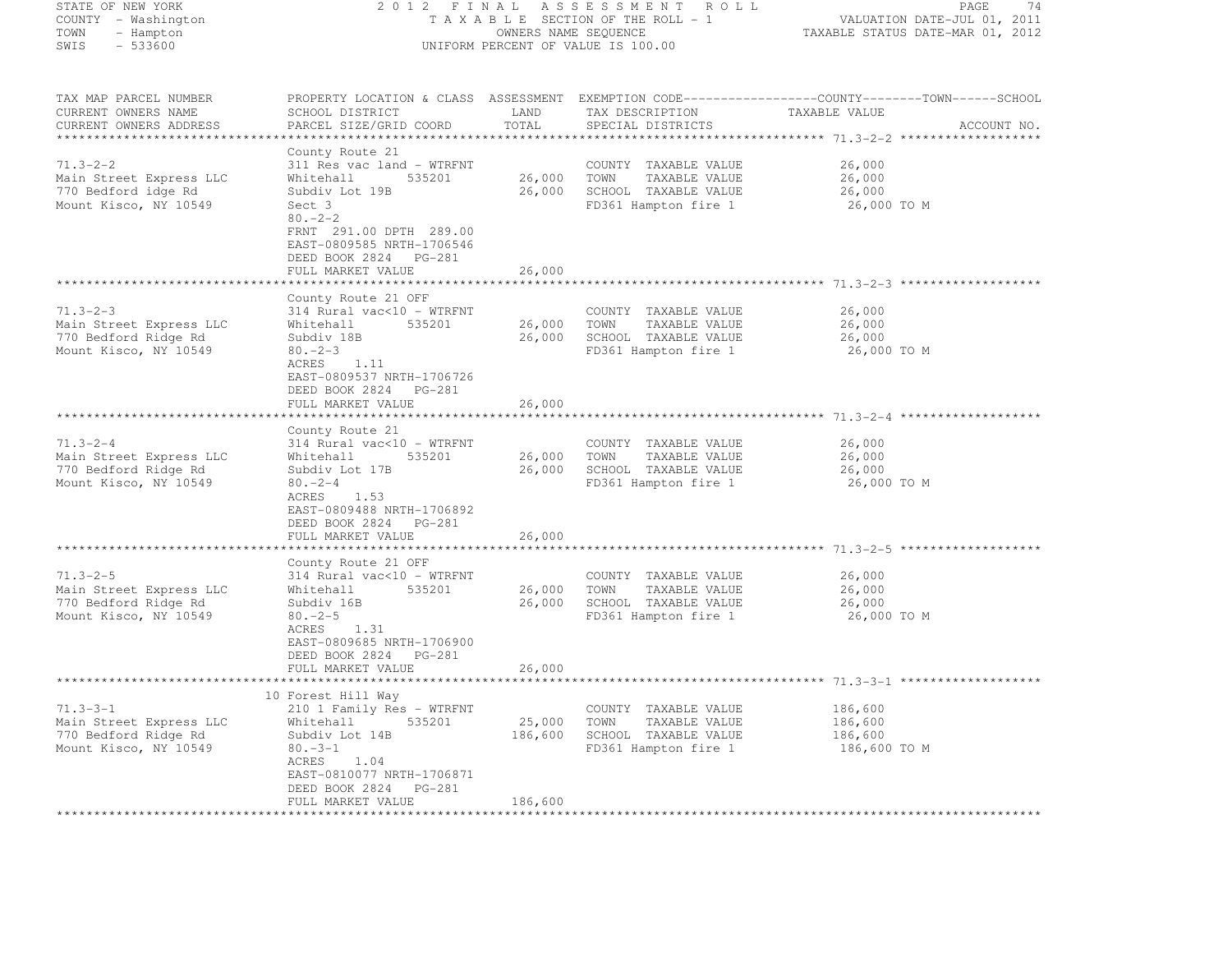| STATE OF NEW YORK<br>COUNTY - Washington<br>TOWN<br>- Hampton<br>SWIS<br>$-533600$                | 2 0 1 2<br>FINAL<br>ASSESSMENT<br>ROLL<br>TAXABLE SECTION OF THE ROLL - 1<br>OWNERS NAME SEQUENCE<br>UNIFORM PERCENT OF VALUE IS 100.00                                                                               |                            |                                                                                               |                                                                                                                                 |
|---------------------------------------------------------------------------------------------------|-----------------------------------------------------------------------------------------------------------------------------------------------------------------------------------------------------------------------|----------------------------|-----------------------------------------------------------------------------------------------|---------------------------------------------------------------------------------------------------------------------------------|
| TAX MAP PARCEL NUMBER<br>CURRENT OWNERS NAME<br>CURRENT OWNERS ADDRESS<br>*********************** | SCHOOL DISTRICT<br>PARCEL SIZE/GRID COORD                                                                                                                                                                             | LAND<br>TOTAL              | TAX DESCRIPTION<br>SPECIAL DISTRICTS                                                          | PROPERTY LOCATION & CLASS ASSESSMENT EXEMPTION CODE---------------COUNTY-------TOWN------SCHOOL<br>TAXABLE VALUE<br>ACCOUNT NO. |
| $71.3 - 3 - 2$<br>Main Street Express LLC<br>770 Bedford Ridge Rd<br>Mount Kisco, NY 10549        | Forest Hill Way<br>311 Res vac land - WTRFNT<br>Whitehall<br>535201<br>Subdiv Lot 13B<br>Sect 3<br>$80. -3 - 2$<br>FRNT 221.00 DPTH 240.00<br>EAST-0810146 NRTH-1706601<br>DEED BOOK 2824 PG-281<br>FULL MARKET VALUE | 26,000<br>26,000<br>26,000 | COUNTY TAXABLE VALUE<br>TOWN<br>TAXABLE VALUE<br>SCHOOL TAXABLE VALUE<br>FD361 Hampton fire 1 | 26,000<br>26,000<br>26,000<br>26,000 TO M                                                                                       |
|                                                                                                   | *************************<br>Forest Hill Way                                                                                                                                                                          | *************              |                                                                                               |                                                                                                                                 |
| $71. - 1 - 29.1$<br>Main Street Express LLC The<br>770 Bedford Ridge Rd<br>Mount Kisco, NY 10549  | 311 Res vac land<br>Granville<br>533201<br>FRNT 350.00 DPTH 328.00<br>EAST-0810196 NRTH-1706828<br>DEED BOOK 2824 PG-281                                                                                              | 5,000<br>5,000             | COUNTY TAXABLE VALUE<br>TOWN<br>TAXABLE VALUE<br>SCHOOL TAXABLE VALUE<br>FD361 Hampton fire 1 | 5,000<br>5,000<br>5,000<br>5,000 TO M                                                                                           |
|                                                                                                   | FULL MARKET VALUE<br>******************                                                                                                                                                                               | 5,000                      |                                                                                               | ************************ 71.-1-30.1 ****************                                                                            |
| $71. - 1 - 30.1$<br>Main Street Express LLC The<br>770 Bedford Ridge Rd<br>Mount Kisco, NY 10549  | County Route 21<br>311 Res vac land<br>Whitehall<br>535201<br>Sect 4 Lot 1<br>680/39 Row Agmt<br>ACRES<br>4.20<br>EAST-0809503 NRTH-1707237<br>DEED BOOK 2824 PG-281<br>FULL MARKET VALUE                             | 19,000<br>19,000<br>19,000 | COUNTY TAXABLE VALUE<br>TOWN<br>TAXABLE VALUE<br>SCHOOL TAXABLE VALUE<br>FD361 Hampton fire 1 | 895J100014<br>19,000<br>19,000<br>19,000<br>19,000 TO M                                                                         |
|                                                                                                   | ********************                                                                                                                                                                                                  | *********                  |                                                                                               |                                                                                                                                 |
| $71. - 1 - 30.3$<br>Main Street Express LLC The<br>770 Bedford Ridge Rd<br>Mount Kisco, NY 10549  | County Route 21 OFF<br>311 Res vac land<br>Whitehall<br>535201<br>Sect 4 Lot 2<br>ACRES<br>3.98<br>EAST-0809851 NRTH-1707322                                                                                          | 18,500<br>18,500           | COUNTY TAXABLE VALUE<br>TOWN<br>TAXABLE VALUE<br>SCHOOL TAXABLE VALUE<br>FD361 Hampton fire 1 | 18,500<br>18,500<br>18,500<br>18,500 TO M                                                                                       |
|                                                                                                   | DEED BOOK 2824 PG-281<br>FULL MARKET VALUE                                                                                                                                                                            | 18,500                     |                                                                                               |                                                                                                                                 |
|                                                                                                   |                                                                                                                                                                                                                       |                            |                                                                                               |                                                                                                                                 |
| $71. - 1 - 30.4$<br>Main Street Express LLC The<br>770 Bedford Ridge Rd<br>Mount Kisco, NY 10549  | County Route 21 OFF<br>323 Vacant rural<br>535201<br>Whitehall<br>Sect 4 Lot 3<br>ACRES<br>38.69<br>EAST-0809447 NRTH-1708296<br>DEED BOOK 2824<br>PG-281                                                             | 25,000<br>25,000           | COUNTY TAXABLE VALUE<br>TOWN<br>TAXABLE VALUE<br>SCHOOL TAXABLE VALUE<br>FD361 Hampton fire 1 | 25,000<br>25,000<br>25,000<br>25,000 TO M                                                                                       |
|                                                                                                   | FULL MARKET VALUE                                                                                                                                                                                                     | 25,000<br>************     |                                                                                               |                                                                                                                                 |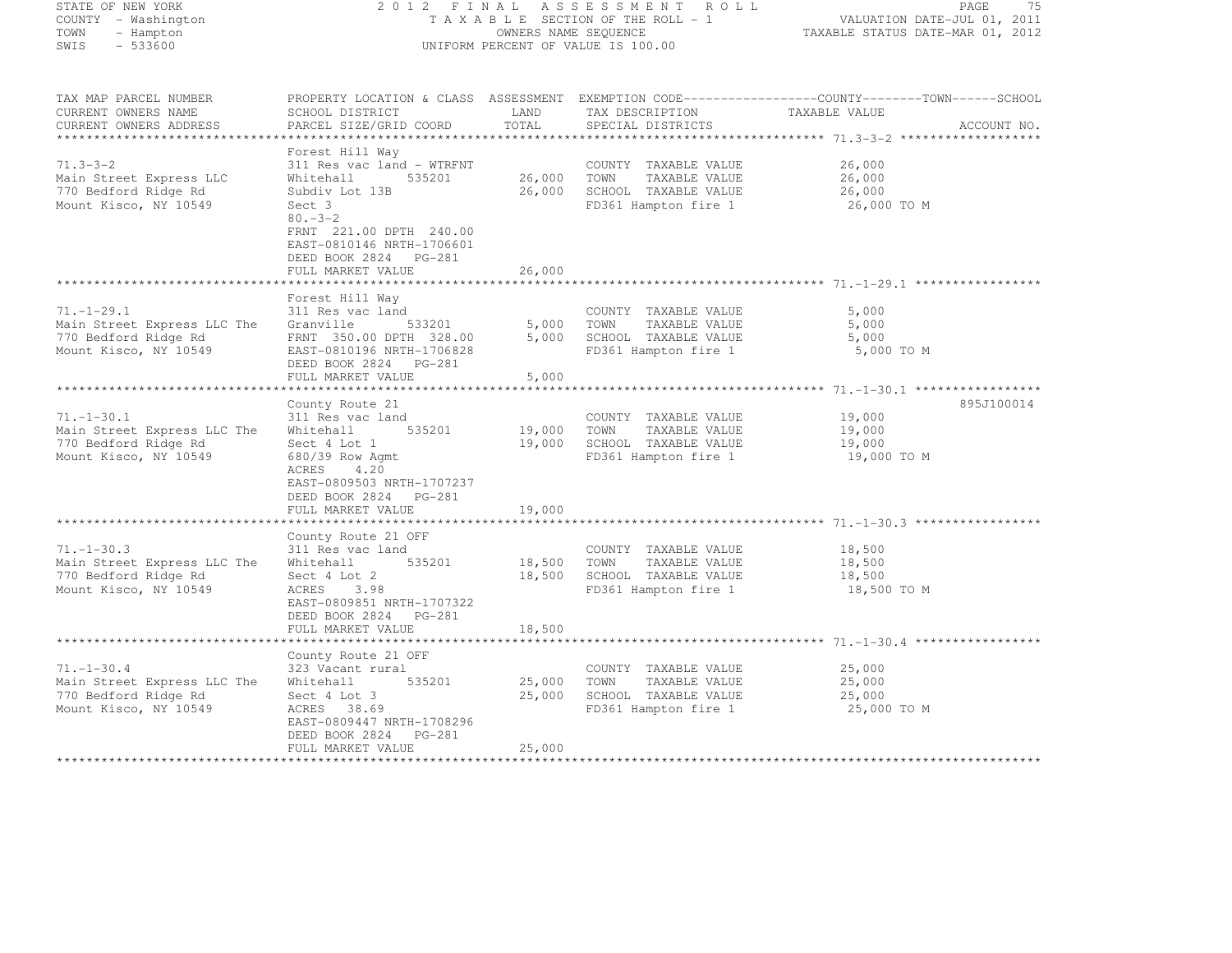STATE OF NEW YORK 2 0 1 2 F I N A L A S S E S S M E N T R O L L PAGE <sup>76</sup> COUNTY - Washington T A X A B L E SECTION OF THE ROLL - 1 VALUATION DATE-JUL 01, 2011 TOWN - Hampton OWNERS NAME SEQUENCE TAXABLE STATUS DATE-MAR 01, 2012 SWIS - 533600 UNIFORM PERCENT OF VALUE IS 100.00 TAX MAP PARCEL NUMBER PROPERTY LOCATION & CLASS ASSESSMENT EXEMPTION CODE------------------COUNTY--------TOWN------SCHOOL CURRENT OWNERS NAME SCHOOL DISTRICT LAND TAX DESCRIPTION TAXABLE VALUE CURRENT OWNERS ADDRESS PARCEL SIZE/GRID COORD TOTAL SPECIAL DISTRICTS ACCOUNT NO. \*\*\*\*\*\*\*\*\*\*\*\*\*\*\*\*\*\*\*\*\*\*\*\*\*\*\*\*\*\*\*\*\*\*\*\*\*\*\*\*\*\*\*\*\*\*\*\*\*\*\*\*\*\*\*\*\*\*\*\*\*\*\*\*\*\*\*\*\*\*\*\*\*\*\*\*\*\*\*\*\*\*\*\*\*\*\*\*\*\*\*\*\*\*\*\*\*\*\*\*\*\*\* 71.-1-30.5 \*\*\*\*\*\*\*\*\*\*\*\*\*\*\*\*\*County Route 21<br>71.-1-30.5 311 Res vac land COUNTY TAXABLE VALUE 21,000<br>72.000 21.000 21.000 21.000 21.000 22.000 22.000 22.000 22.000 Main Street Express LLC The Whitehall 535201 21,000 TOWN TAXABLE VALUE 21,000<br>The Street Express LLC The Whitehall 535201 21,000 TOWN TAXABLE VALUE 21,000 770 Bedford Ridge Rd Sect 4 Lot 4 21,000 SCHOOL TAXABLE VALUE 21,000 Mount Kisco, NY 10549 ACRES 5.10 FD361 Hampton fire 1 21,000 TO M EAST-0809225 NRTH-1707584 DEED BOOK 2824 PG-281 FULL MARKET VALUE 21,000 \*\*\*\*\*\*\*\*\*\*\*\*\*\*\*\*\*\*\*\*\*\*\*\*\*\*\*\*\*\*\*\*\*\*\*\*\*\*\*\*\*\*\*\*\*\*\*\*\*\*\*\*\*\*\*\*\*\*\*\*\*\*\*\*\*\*\*\*\*\*\*\*\*\*\*\*\*\*\*\*\*\*\*\*\*\*\*\*\*\*\*\*\*\*\*\*\*\*\*\*\*\*\* 71.-1-30.6 \*\*\*\*\*\*\*\*\*\*\*\*\*\*\*\*\*County Route 21<br>71.-1-30.6 311 Res vac land COUNTY TAXABLE VALUE 29,000<br>20.000 20.000 20.000 20.000 20.000 20.000 20.000 20.000 20.000 20.000 20.000 20.000 20.000 20.000 20.000 20.00 Main Street Express LLC The Whitehall 535201 29,000 TOWN TAXABLE VALUE 29,000 770 Bedford Ridge Rd Sect 4 Lot 5 29,000 SCHOOL TAXABLE VALUE 29,000 Mount Kisco, NY 10549 ACRES 10.09 FD361 Hampton fire 1 29,000 TO M EAST-0808713 NRTH-1707962 DEED BOOK 2824 PG-281 FULL MARKET VALUE 29,000 \*\*\*\*\*\*\*\*\*\*\*\*\*\*\*\*\*\*\*\*\*\*\*\*\*\*\*\*\*\*\*\*\*\*\*\*\*\*\*\*\*\*\*\*\*\*\*\*\*\*\*\*\*\*\*\*\*\*\*\*\*\*\*\*\*\*\*\*\*\*\*\*\*\*\*\*\*\*\*\*\*\*\*\*\*\*\*\*\*\*\*\*\*\*\*\*\*\*\*\*\*\*\* 71.-1-30.7 \*\*\*\*\*\*\*\*\*\*\*\*\*\*\*\*\*County Route 21<br>71.-1-30.7 311 Res vac land COUNTY TAXABLE VALUE 25,500<br>72.7 311 Res vac land COUNTY TAXABLE VALUE Main Street Express LLC The Whitehall 535201 25,500 TOWN TAXABLE VALUE 25,500<br>The Street Express LLC The Whitehall 535201 25,500 TOWN TAXABLE VALUE 25,500 770 Bedford Ridge Rd Sect 4 Lot 6 25,500 SCHOOL TAXABLE VALUE 25,500 Mt Kisco, NY 10549 ACRES 7.70 FD361 Hampton fire 1 25,500 TO M EAST-0808951 NRTH-1706867 DEED BOOK 2792 PG-253 FULL MARKET VALUE 25,500 \*\*\*\*\*\*\*\*\*\*\*\*\*\*\*\*\*\*\*\*\*\*\*\*\*\*\*\*\*\*\*\*\*\*\*\*\*\*\*\*\*\*\*\*\*\*\*\*\*\*\*\*\*\*\*\*\*\*\*\*\*\*\*\*\*\*\*\*\*\*\*\*\*\*\*\*\*\*\*\*\*\*\*\*\*\*\*\*\*\*\*\*\*\*\*\*\*\*\*\*\*\*\* 71.3-3-3 \*\*\*\*\*\*\*\*\*\*\*\*\*\*\*\*\*\*\* County Route 21 OFF 71.3-3-3 311 Res vac land - WTRFNT COUNTY TAXABLE VALUE 26,000 Main Street Express LLC The Whitehall 535201 26,000 TOWN TAXABLE VALUE 26,000 770 Bedford Ridge Rd Subdiv Lot 20B 26,000 SCHOOL TAXABLE VALUE 26,000 Mt Kisco, NY 10549 Sect 3 FD361 Hampton fire 1 26,000 TO M 80.-3-3 FRNT 169.00 DPTH 324.00 EAST-0810279 NRTH-1706570 DEED BOOK 2792 PG-265 FULL MARKET VALUE 26,000 \*\*\*\*\*\*\*\*\*\*\*\*\*\*\*\*\*\*\*\*\*\*\*\*\*\*\*\*\*\*\*\*\*\*\*\*\*\*\*\*\*\*\*\*\*\*\*\*\*\*\*\*\*\*\*\*\*\*\*\*\*\*\*\*\*\*\*\*\*\*\*\*\*\*\*\*\*\*\*\*\*\*\*\*\*\*\*\*\*\*\*\*\*\*\*\*\*\*\*\*\*\*\* 71.3-3-4 \*\*\*\*\*\*\*\*\*\*\*\*\*\*\*\*\*\*\*County Route 21 OFF<br>
311 Res vac land - WTRFNT COUNTY TAXABLE VALUE 26,000<br>
26,000 - 2011 Res vac land - WTRFNT 26,000 - 2011 TAXABLE VALUE Main Street Express LLC The Whitehall 535201 26,000 TOWN TAXABLE VALUE 26,000 770 Bedford Ridge Rd Subdiv Lot 5B 26,000 SCHOOL TAXABLE VALUE 26,000 Mt Kisco, NY 10549 Sect 3 FD361 Hampton fire 1 26,000 TO M 80.-3-4 FRNT 191.00 DPTH 324.00 EAST-0810347 NRTH-1706468 DEED BOOK 2792 PG-269 FULL MARKET VALUE 26,000 \*\*\*\*\*\*\*\*\*\*\*\*\*\*\*\*\*\*\*\*\*\*\*\*\*\*\*\*\*\*\*\*\*\*\*\*\*\*\*\*\*\*\*\*\*\*\*\*\*\*\*\*\*\*\*\*\*\*\*\*\*\*\*\*\*\*\*\*\*\*\*\*\*\*\*\*\*\*\*\*\*\*\*\*\*\*\*\*\*\*\*\*\*\*\*\*\*\*\*\*\*\*\*\*\*\*\*\*\*\*\*\*\*\*\*\*\*\*\*\*\*\*\*\*\*\*\*\*\*\*\*\*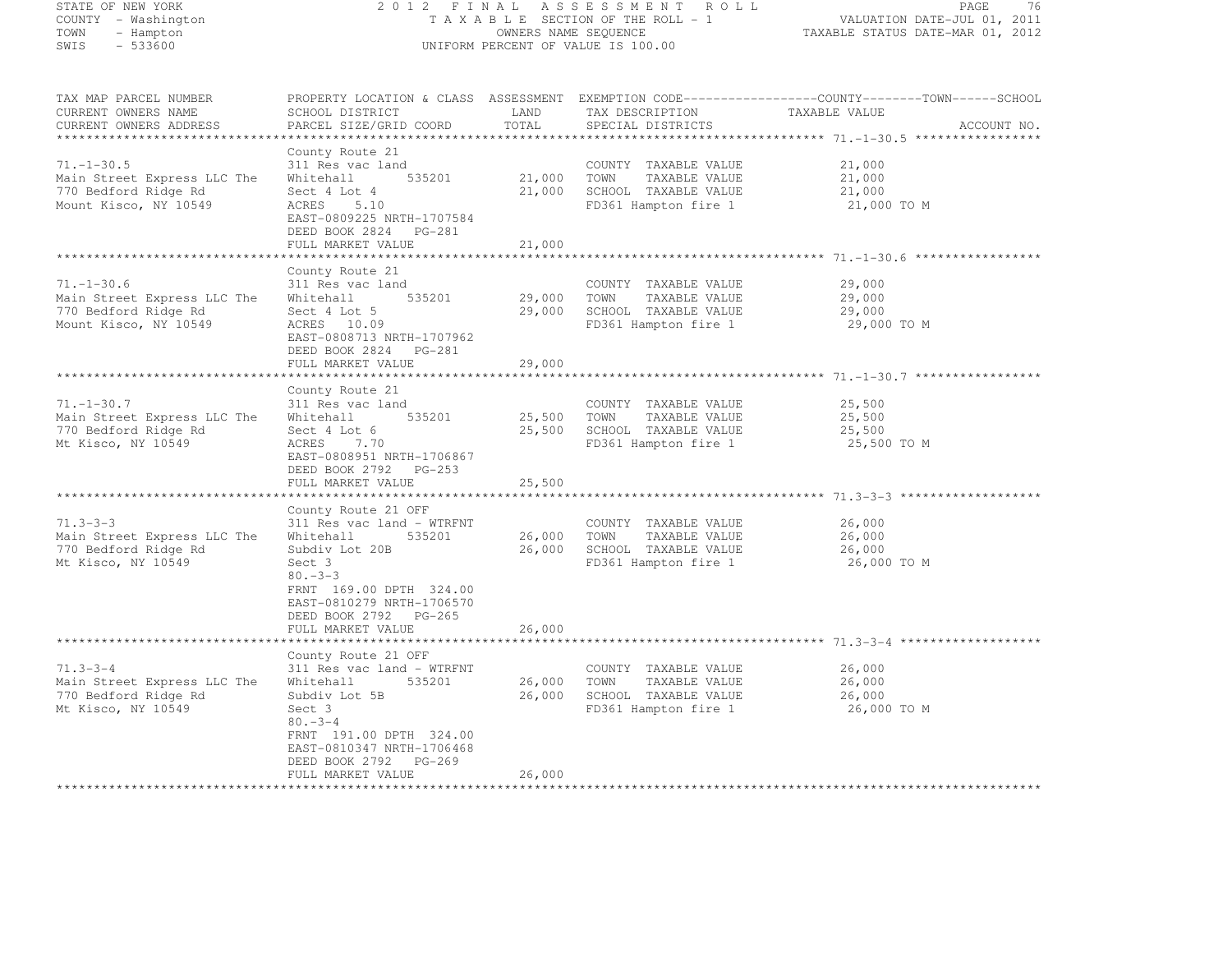| STATE OF NEW YORK<br>COUNTY - Washington<br>- Hampton<br>TOWN<br>$-533600$<br>SWIS                                                | 2012 FINAL<br>TAXABLE SECTION OF THE ROLL - 1<br>UNIFORM PERCENT OF VALUE IS 100.00                                                                                                                                                                  | PAGE<br>77<br>VALUATION DATE-JUL 01, 2011<br>TAXABLE STATUS DATE-MAR 01, 2012 |                                                                                               |                                                                                                                                 |
|-----------------------------------------------------------------------------------------------------------------------------------|------------------------------------------------------------------------------------------------------------------------------------------------------------------------------------------------------------------------------------------------------|-------------------------------------------------------------------------------|-----------------------------------------------------------------------------------------------|---------------------------------------------------------------------------------------------------------------------------------|
| TAX MAP PARCEL NUMBER<br>CURRENT OWNERS NAME<br>CURRENT OWNERS ADDRESS<br>****************                                        | SCHOOL DISTRICT<br>PARCEL SIZE/GRID COORD<br>************************************                                                                                                                                                                    | LAND<br>TOTAL                                                                 | TAX DESCRIPTION<br>SPECIAL DISTRICTS                                                          | PROPERTY LOCATION & CLASS ASSESSMENT EXEMPTION CODE----------------COUNTY-------TOWN-----SCHOOL<br>TAXABLE VALUE<br>ACCOUNT NO. |
| $71.3 - 3 - 5$<br>Main Street Express LLC The<br>770 Bedford Ridge Rd<br>Mt Kisco, NY 10549                                       | County Route 21 OFF<br>311 Res vac land - WTRFNT<br>Whitehall<br>535201<br>Subdiv Lot 12B<br>Sect 3<br>$80 - 3 - 5$<br>FRNT 142.00 DPTH 457.00<br>EAST-0810272 NRTH-1706363<br>DEED BOOK 2792 PG-273<br>FULL MARKET VALUE                            | 26,000<br>26,000<br>26,000                                                    | COUNTY TAXABLE VALUE<br>TOWN<br>TAXABLE VALUE<br>SCHOOL TAXABLE VALUE<br>FD361 Hampton fire 1 | 26,000<br>26,000<br>26,000<br>26,000 TO M                                                                                       |
|                                                                                                                                   |                                                                                                                                                                                                                                                      |                                                                               |                                                                                               |                                                                                                                                 |
| $71.3 - 3 - 6$<br>Main Street Express LLC The<br>770 Bedford Ridge Rd<br>Mt Kisco, NY 10549                                       | County Route 21 OFF<br>311 Res vac land - WTRFNT<br>Whitehall<br>535201<br>Subdiv Lot 11B<br>Sect 3<br>$80 - 3 - 6$<br>FRNT 200.00 DPTH 457.00<br>EAST-0810245 NRTH-1706245<br>DEED BOOK 2792 PG-277<br>FULL MARKET VALUE                            | 26,000<br>26,000<br>26,000                                                    | COUNTY TAXABLE VALUE<br>TOWN<br>TAXABLE VALUE<br>SCHOOL TAXABLE VALUE<br>FD361 Hampton fire 1 | 26,000<br>26,000<br>26,000<br>26,000 TO M                                                                                       |
|                                                                                                                                   | County Route 21 OFF                                                                                                                                                                                                                                  |                                                                               |                                                                                               |                                                                                                                                 |
| $71.3 - 3 - 7$<br>Main Street Express LLC The<br>770 Bedford Ridge<br>Mt Kisco, NY 10549                                          | 311 Res vac land - WTRFNT<br>Whitehall<br>535201<br>Subdiv Lot 10B<br>Sect 3<br>$80 - 3 - 7$                                                                                                                                                         | 26,000<br>26,000                                                              | COUNTY TAXABLE VALUE<br>TAXABLE VALUE<br>TOWN<br>SCHOOL TAXABLE VALUE<br>FD361 Hampton fire 1 | 26,000<br>26,000<br>26,000<br>26,000 TO M                                                                                       |
|                                                                                                                                   | FRNT 201.00 DPTH 273.00<br>EAST-0810314 NRTH-1706181<br>DEED BOOK 2792<br>$PG-281$<br>FULL MARKET VALUE<br>***********************                                                                                                                   | 26,000                                                                        |                                                                                               | ***************************** 71.3-3-15 *********                                                                               |
| $71.3 - 3 - 15$<br>Main Street Express LLC The<br>770 Bedford Ridge Rd<br>Mount Kisco, NY 10549<br><b>+++++++++++++++++++++++</b> | County Route 21<br>311 Res vac land - WTRFNT<br>Whitehall<br>535201<br>Subdiv Lot 1B<br>Sect 3<br>$80. -3 - 15$<br>FRNT 230.00 DPTH 121.00<br>EAST-0810076 NRTH-1705791<br>DEED BOOK 2824<br>PG-281<br>FULL MARKET VALUE<br>++++++++++++++++++++++++ | 26,000<br>26,000<br>26,000<br>********                                        | COUNTY TAXABLE VALUE<br>TOWN<br>TAXABLE VALUE<br>SCHOOL TAXABLE VALUE<br>FD361 Hampton fire 1 | 26,000<br>26,000<br>26,000<br>26,000 TO M                                                                                       |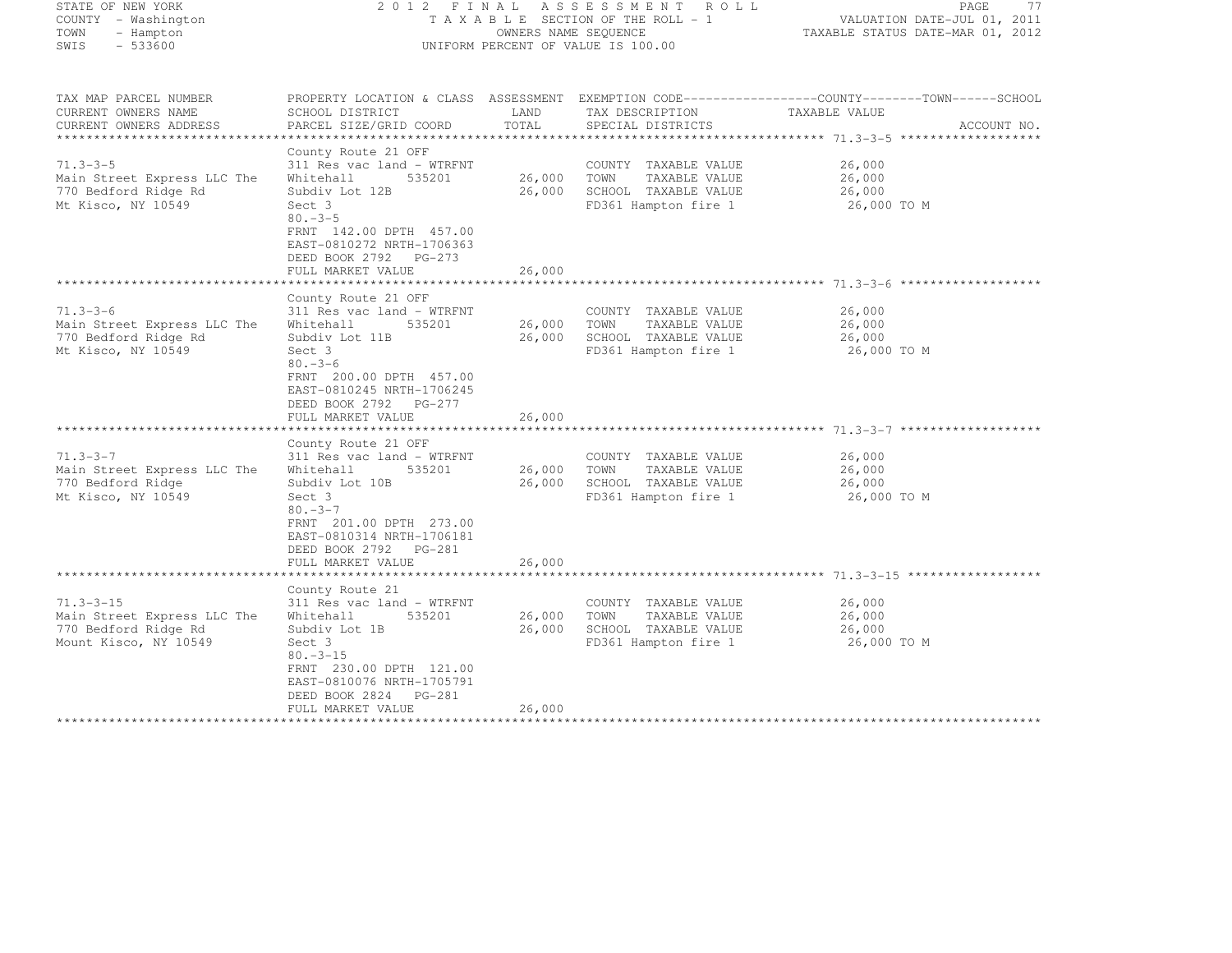#### STATE OF NEW YORK 2 0 1 2 F I N A L A S S E S S M E N T R O L L PAGE <sup>78</sup> COUNTY - Washington T A X A B L E SECTION OF THE ROLL - 1 VALUATION DATE-JUL 01, 2011 TOWN - Hampton OWNERS NAME SEQUENCE TAXABLE STATUS DATE-MAR 01, 2012 SWIS - 533600 UNIFORM PERCENT OF VALUE IS 100.00

TAX MAP PARCEL NUMBER PROPERTY LOCATION & CLASS ASSESSMENT EXEMPTION CODE------------------COUNTY--------TOWN------SCHOOL

| ----- ---- --------- ------<br>CURRENT OWNERS NAME | SCHOOL DISTRICT                         | LAND   | TAX DESCRIPTION                                      | TAXABLE VALUE    |                            |
|----------------------------------------------------|-----------------------------------------|--------|------------------------------------------------------|------------------|----------------------------|
| CURRENT OWNERS ADDRESS                             | PARCEL SIZE/GRID COORD                  | TOTAL  | SPECIAL DISTRICTS                                    |                  | ACCOUNT NO.                |
|                                                    |                                         |        |                                                      |                  |                            |
|                                                    | Ridgecrest Way                          |        |                                                      |                  | 895J101755                 |
| $80. - 1 - 36$                                     | 311 Res vac land                        |        | COUNTY TAXABLE VALUE                                 | 1,500            |                            |
| Main Street Express LLC The                        | 535201<br>Whitehall                     | 1,500  | TAXABLE VALUE<br>TOWN                                | 1,500            |                            |
| 770 Bedford Ridge Rd                               | LOT 8                                   | 1,500  | SCHOOL TAXABLE VALUE                                 | 1,500            |                            |
| Mt Kisco, NY 10549                                 | FRNT 323.00 DPTH 160.00                 |        | FD361 Hampton fire 1                                 | 1,500 TO M       |                            |
|                                                    | EAST-0810137 NRTH-1705095               |        |                                                      |                  |                            |
|                                                    | DEED BOOK 2792 PG-261                   |        |                                                      |                  |                            |
|                                                    | FULL MARKET VALUE                       | 1,500  |                                                      |                  |                            |
|                                                    |                                         |        |                                                      |                  |                            |
| $80. - 1 - 62$                                     | County Route 21                         |        |                                                      |                  |                            |
|                                                    | 311 Res vac land<br>535201              |        | COUNTY TAXABLE VALUE                                 | 12,000           |                            |
| Main Street Express LLC The                        | Whitehall                               | 12,000 | TOWN<br>TAXABLE VALUE                                | 12,000           |                            |
| 770 Bedford Ridge Rd                               | Sect 5 Lot 7                            | 12,000 | SCHOOL TAXABLE VALUE                                 | 12,000           |                            |
| Mt Kisco, NY 10549                                 | ACRES 5.20                              |        | FD361 Hampton fire 1                                 | 12,000 TO M      |                            |
|                                                    | EAST-0809318 NRTH-1705862               |        |                                                      |                  |                            |
|                                                    | DEED BOOK 2792 PG-257                   |        |                                                      |                  |                            |
|                                                    | FULL MARKET VALUE                       | 12,000 |                                                      |                  |                            |
|                                                    | Hills Pond Rd                           |        |                                                      |                  | 895J100010                 |
|                                                    |                                         |        |                                                      |                  |                            |
| $71. - 1 - 23.1$<br>Mako International LLC         | 314 Rural vac<10<br>Granville<br>533201 |        | COUNTY TAXABLE VALUE<br>27,500 TOWN<br>TAXABLE VALUE | 27,500<br>27,500 |                            |
| 12 Elmwood Rd                                      | Sub Div Lot 1                           |        | 27,500 SCHOOL TAXABLE VALUE                          | 27,500           |                            |
| Menands, NY 12204                                  | ACRES 6.30                              |        | FD361 Hampton fire 1                                 | 27,500 TO M      |                            |
|                                                    | EAST-0814653 NRTH-1710243               |        |                                                      |                  |                            |
|                                                    | DEED BOOK 3017 PG-62                    |        |                                                      |                  |                            |
|                                                    | FULL MARKET VALUE                       | 27,500 |                                                      |                  |                            |
|                                                    |                                         |        |                                                      |                  |                            |
|                                                    | 1399 Carvers Falls Ln                   |        |                                                      |                  | 895J100215                 |
| $31 - 1 - 4$                                       | 210 1 Family Res                        |        | CBT VET/C 41132                                      | 22,175           | $\Omega$<br>$\bigcirc$     |
| Manell Robert                                      | Whitehall<br>535201                     |        | 31,400 CBT VET/T 41133                               | $\sim$ 0         | $\bigcirc$<br>22,175       |
| Manell Robin                                       | ACRES<br>3.90                           |        | 88,700 DIS VET/C 41142                               | 22,175           | $\overline{0}$<br>$\sim$ 0 |
| 1399 Carvers Falls Ln EAST-0807952 NRTH-1746334    |                                         |        | DIS VET/T 41143                                      | $\overline{0}$   | 22,175<br>$\overline{0}$   |
| Whitehall, NY 12887                                | DEED BOOK 2950 PG-67                    |        | 41854<br>STAR B                                      | $\overline{0}$   | 30,000<br>$\sim$ 0         |
|                                                    | FULL MARKET VALUE                       |        | 88,700 COUNTY TAXABLE VALUE                          | 44,350           |                            |
|                                                    |                                         |        | TAXABLE VALUE<br>TOWN                                | 44,350           |                            |
|                                                    |                                         |        | SCHOOL TAXABLE VALUE                                 | 58,700           |                            |
|                                                    |                                         |        | FD362 Hampton fire 2                                 | 88,700 TO M      |                            |
|                                                    |                                         |        |                                                      |                  |                            |
|                                                    | 28 Forest Hill Way                      |        |                                                      |                  |                            |
| $71.3 - 3 - 8$                                     | 260 Seasonal res - WTRFNT               |        | COUNTY TAXABLE VALUE                                 | 75,200           |                            |
| Maniaci Robert                                     | Whitehall<br>535201                     | 20,000 | TAXABLE VALUE<br>TOWN                                | 75,200           |                            |
| Maniaci Elaine                                     | Sub Div Lot 9B                          | 75,200 | SCHOOL TAXABLE VALUE                                 | 75,200           |                            |
| 132 Galleon Rd                                     | Sect 3                                  |        | FD361 Hampton fire 1                                 | 75,200 TO M      |                            |
| Manahawkin, NJ 08050                               | $80 - 3 - 8$                            |        |                                                      |                  |                            |
|                                                    | FRNT 66.00 DPTH 243.00                  |        |                                                      |                  |                            |
|                                                    | EAST-0810430 NRTH-1706168               |        |                                                      |                  |                            |
|                                                    | DEED BOOK 893<br>$PG-240$               |        |                                                      |                  |                            |
|                                                    | FULL MARKET VALUE                       | 75,200 |                                                      |                  |                            |
|                                                    |                                         |        |                                                      |                  |                            |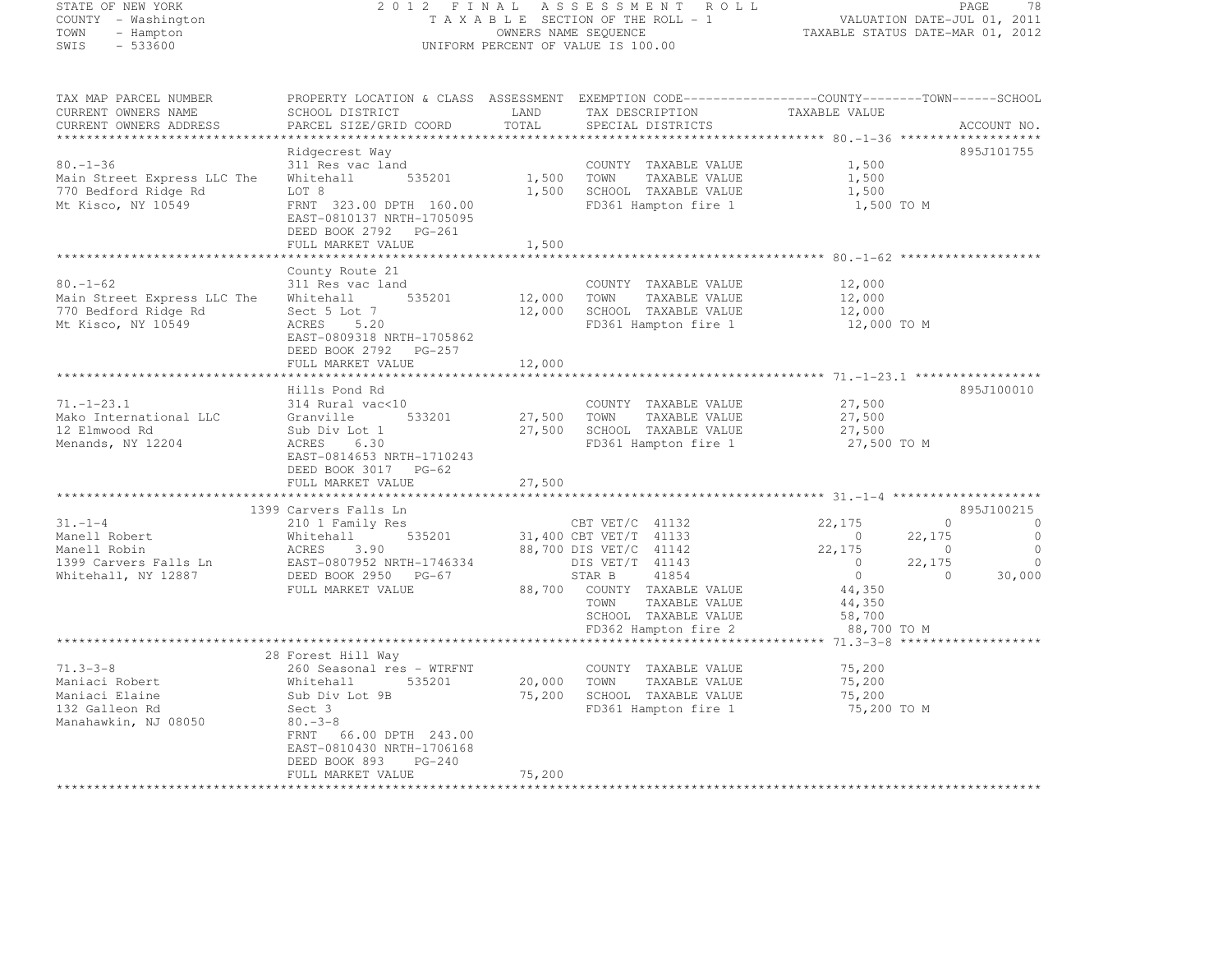| STATE OF NEW YORK                   |                                                                                                 |             | 2012 FINAL ASSESSMENT ROLL         |                                                               | -79<br>PAGE        |
|-------------------------------------|-------------------------------------------------------------------------------------------------|-------------|------------------------------------|---------------------------------------------------------------|--------------------|
| COUNTY - Washington                 |                                                                                                 |             | TAXABLE SECTION OF THE ROLL - 1    | VALUATION DATE-JUL 01, 2011                                   |                    |
| TOWN<br>- Hampton                   |                                                                                                 |             | OWNERS NAME SEQUENCE               | TAXABLE STATUS DATE-MAR 01, 2012                              |                    |
| $-533600$<br>SWIS                   |                                                                                                 |             | UNIFORM PERCENT OF VALUE IS 100.00 |                                                               |                    |
|                                     |                                                                                                 |             |                                    |                                                               |                    |
| TAX MAP PARCEL NUMBER               | PROPERTY LOCATION & CLASS ASSESSMENT EXEMPTION CODE----------------COUNTY-------TOWN-----SCHOOL |             |                                    |                                                               |                    |
| CURRENT OWNERS NAME                 | SCHOOL DISTRICT                                                                                 | LAND        | TAX DESCRIPTION                    | TAXABLE VALUE                                                 |                    |
| CURRENT OWNERS ADDRESS              | PARCEL SIZE/GRID COORD                                                                          | TOTAL       | SPECIAL DISTRICTS                  |                                                               | ACCOUNT NO.        |
| **********************              |                                                                                                 |             |                                    |                                                               |                    |
|                                     | 1048 West Way                                                                                   |             |                                    |                                                               | 895J100061         |
| $71.4 - 2 - 9$                      | 260 Seasonal res - WTRFNT                                                                       |             | COUNTY TAXABLE VALUE               | 138,600                                                       |                    |
| Manzer Jane A                       | Granville<br>533201                                                                             | 27,100      | TAXABLE VALUE<br>TOWN              | 138,600                                                       |                    |
| Cook Timothy                        | LOT 9                                                                                           | 138,600     | SCHOOL TAXABLE VALUE               | 138,600                                                       |                    |
| Attn: Jane Manzer                   | 471/745 501/1049                                                                                |             | FD361 Hampton fire 1               | 138,600 TO M                                                  |                    |
| 279 Church St<br>Buchanan, NY 10511 | $71. -2 - 9$<br>FRNT 103.00 DPTH 259.00                                                         |             |                                    |                                                               |                    |
|                                     | EAST-0815483 NRTH-1707397                                                                       |             |                                    |                                                               |                    |
|                                     | DEED BOOK 447<br>PG-732                                                                         |             |                                    |                                                               |                    |
|                                     | FULL MARKET VALUE                                                                               | 138,600     |                                    |                                                               |                    |
|                                     | ********************                                                                            | *********** |                                    | ******************************** 62.-1-40 ******************* |                    |
|                                     | County Route 18                                                                                 |             |                                    |                                                               | 895J100292         |
| $62 - 1 - 40$                       | 322 Rural vac>10                                                                                |             | COUNTY TAXABLE VALUE               | 29,000                                                        |                    |
| Mapes Harold C                      | 533201<br>Granville                                                                             | 29,000      | TOWN<br>TAXABLE VALUE              | 29,000                                                        |                    |
| 16 Sweetbriar Ln                    | ACRES 13.00                                                                                     | 29,000      | SCHOOL TAXABLE VALUE               | 29,000                                                        |                    |
| Queensbury, NY 12804                | EAST-0810353 NRTH-1713951                                                                       |             | FD361 Hampton fire 1               | 29,000 TO M                                                   |                    |
|                                     | DEED BOOK 2277<br>PG-327                                                                        |             |                                    |                                                               |                    |
|                                     | FULL MARKET VALUE                                                                               | 29,000      |                                    |                                                               |                    |
|                                     | *******************                                                                             |             |                                    |                                                               |                    |
|                                     | County Route 18 OFF                                                                             |             |                                    |                                                               | 895J100412         |
| $71. - 1 - 1.3$                     | 323 Vacant rural                                                                                |             | COUNTY TAXABLE VALUE               | 23,500                                                        |                    |
| Mapes Harold C                      | 533201<br>Granville                                                                             | 23,500      | TOWN<br>TAXABLE VALUE              | 23,500                                                        |                    |
| 16 Sweetbriar Ln                    | ACRES 56.91                                                                                     | 23,500      | SCHOOL TAXABLE VALUE               | 23,500                                                        |                    |
| Queensbury, NY 12804                | EAST-0810883 NRTH-1712549                                                                       |             | FD361 Hampton fire 1               | 23,500 TO M                                                   |                    |
|                                     | DEED BOOK 2277 PG-327                                                                           |             |                                    |                                                               |                    |
|                                     | FULL MARKET VALUE                                                                               | 23,500      |                                    |                                                               |                    |
|                                     | 123 Campbell Ln                                                                                 |             |                                    |                                                               | 895J100404         |
| $72 - 2 - 35$                       | 210 1 Family Res                                                                                |             | STAR B<br>41854                    | $\circ$                                                       | $\Omega$<br>30,000 |
| Marin Lucie G                       | Granville<br>533201                                                                             | 36,600      | COUNTY TAXABLE VALUE               | 133,000                                                       |                    |
| Attn: Bailey Lucie                  | 496/825,596/34,2653/6                                                                           | 133,000     | TOWN<br>TAXABLE VALUE              | 133,000                                                       |                    |
| PO Box 113                          | 715/177-178 Hwy 742/185                                                                         |             | SCHOOL TAXABLE VALUE               | 103,000                                                       |                    |
| Hampton, NY 12837                   | ACRES 6.10                                                                                      |             | FD361 Hampton fire 1               | 133,000 TO M                                                  |                    |
|                                     | EAST-0824120 NRTH-1712946                                                                       |             |                                    |                                                               |                    |
|                                     | DEED BOOK 496<br>$PG-825$                                                                       |             |                                    |                                                               |                    |
|                                     | FULL MARKET VALUE                                                                               | 133,000     |                                    |                                                               |                    |
|                                     |                                                                                                 |             |                                    |                                                               |                    |
|                                     | 74 Golf Course Rd                                                                               |             |                                    |                                                               | 895J100693         |
| $45. - 1 - 22.1$                    | 270 Mfg housing                                                                                 |             | COUNTY TAXABLE VALUE               | 23,000                                                        |                    |
| Markie Ronald                       | 535201<br>Whitehall                                                                             | 13,000      | TAXABLE VALUE<br>TOWN              | 23,000                                                        |                    |
| Box 2193                            | FRNT 100.00 DPTH 150.00                                                                         | 23,000      | SCHOOL TAXABLE VALUE               | 23,000                                                        |                    |
| Whitehall, NY 12887                 | EAST-0810398 NRTH-1735541                                                                       |             | FD362 Hampton fire 2               | 23,000 TO M                                                   |                    |
|                                     | DEED BOOK 502<br>PG-1025                                                                        |             |                                    |                                                               |                    |
|                                     | FULL MARKET VALUE                                                                               | 23,000      |                                    |                                                               |                    |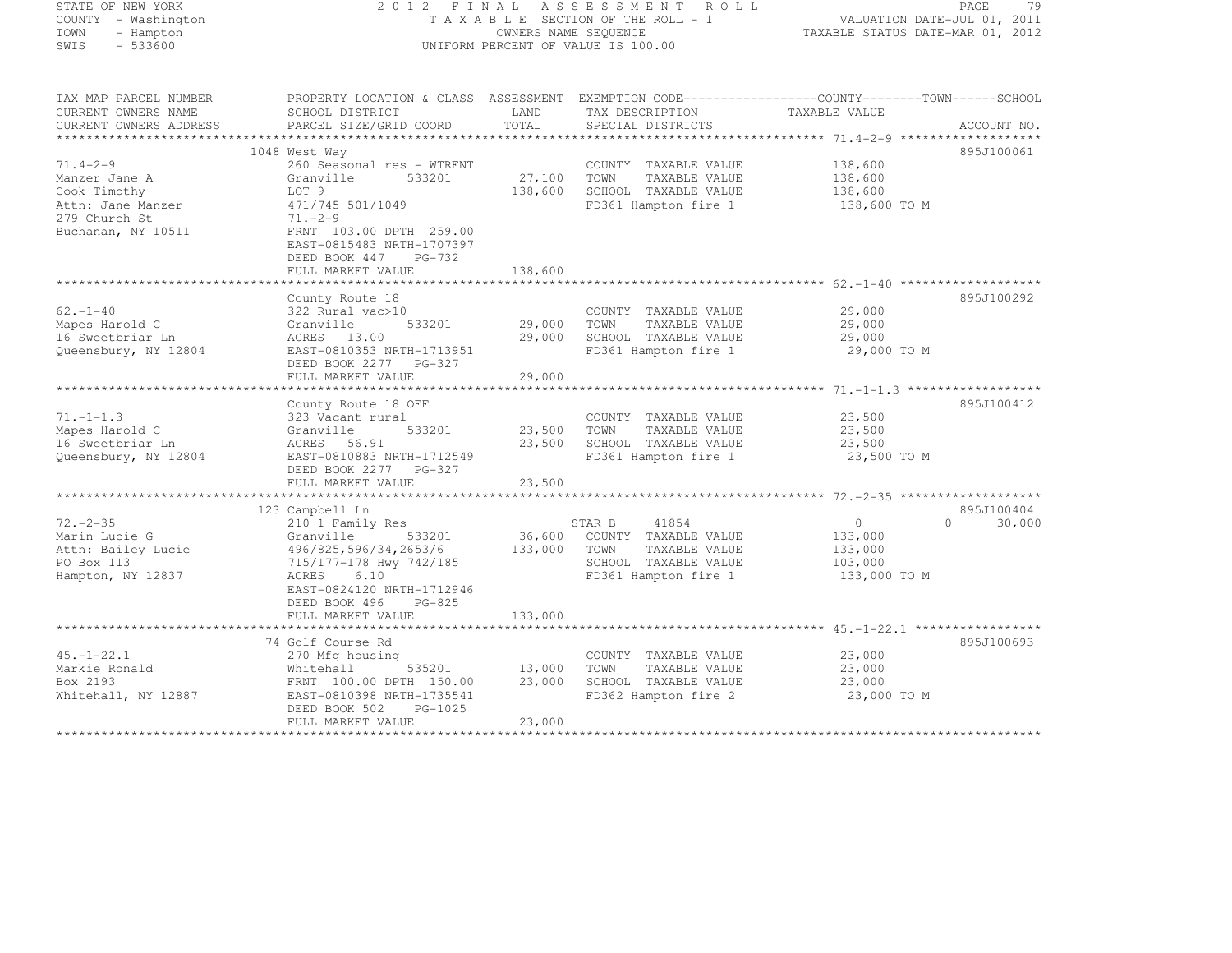| STATE OF NEW YORK<br>COUNTY - Washington<br>TOWN - Hampton<br>SWIS - 533600                                                                                                                                                                               |                                                                                                                                                                                                                                     |         | FINAL ASSESSMENT ROLL PAGE 80<br>TAXABLE SECTION OF THE ROLL - 1 VALUATION DATE-JUL 01, 2011<br>OWNERS NAME SEQUENCE<br>UNIFORM PERCENT OF VALUE TRANSIC STATUS DATE-MAR 01, 2012<br>2012 FINAL ASSESSMENT ROLL<br>OWNERS NAME SEQUENCE<br>UNIFORM PERCENT OF VALUE IS 100.00 |                      |                    |
|-----------------------------------------------------------------------------------------------------------------------------------------------------------------------------------------------------------------------------------------------------------|-------------------------------------------------------------------------------------------------------------------------------------------------------------------------------------------------------------------------------------|---------|-------------------------------------------------------------------------------------------------------------------------------------------------------------------------------------------------------------------------------------------------------------------------------|----------------------|--------------------|
| TAX MAP PARCEL NUMBER<br>CURRENT OWNERS NAME<br>CURRENT OWNERS ADDRESS                                                                                                                                                                                    | PROPERTY LOCATION & CLASS ASSESSMENT EXEMPTION CODE-----------------COUNTY-------TOWN------SCHOOL<br>SCHOOL DISTRICT<br>PARCEL SIZE/GRID COORD                                                                                      |         | TAX DESCRIPTION TAXABLE VALUE<br>SPECIAL DISTRICTS TAXABLE VALUE                                                                                                                                                                                                              |                      | ACCOUNT NO.        |
|                                                                                                                                                                                                                                                           |                                                                                                                                                                                                                                     |         |                                                                                                                                                                                                                                                                               |                      |                    |
|                                                                                                                                                                                                                                                           | 1754 County Route 21                                                                                                                                                                                                                |         |                                                                                                                                                                                                                                                                               |                      |                    |
| $71.3 - 3 - 14$<br>Martel Philip<br>Martel Ermelinda<br>30 Lakeview Rd<br>Terryville, CT 06786                                                                                                                                                            | County Route 21<br>210 1 Family Res - WTRFNT<br>Whitehall 535201 25,000 TOWN TAXABLE VALUE 148,100<br>Subdiv Lot 2B 148,100 SCHOOL TAXABLE VALUE 148,100<br>Sect. 3 148,100 TO M FD361 Hampton fire 1 148,100 TO M<br>$80 - 3 - 14$ |         |                                                                                                                                                                                                                                                                               |                      |                    |
|                                                                                                                                                                                                                                                           | FRNT 128.00 DPTH 234.00<br>EAST-0810221 NRTH-1705746<br>DEED BOOK 927 PG-96<br>FULL MARKET VALUE                                                                                                                                    | 148,100 |                                                                                                                                                                                                                                                                               |                      |                    |
|                                                                                                                                                                                                                                                           | 3 Mirror Lake Way                                                                                                                                                                                                                   |         |                                                                                                                                                                                                                                                                               |                      |                    |
| $71.3 - 3 - 13$                                                                                                                                                                                                                                           | 311 Res vac land - WTRFNT<br>311 Res vac land - WTRFNT<br>535201 26,000 TOWN TAXABLE VALUE<br>Subdiv 3B 26,000 SCHOOL TAXABLE VALUE<br>Sect 3 FD361 Hampton fire 1                                                                  |         |                                                                                                                                                                                                                                                                               | 26,000               |                    |
| Martel Philip E<br>Martel Ermelinda                                                                                                                                                                                                                       |                                                                                                                                                                                                                                     |         |                                                                                                                                                                                                                                                                               | $26,000$<br>$26,000$ |                    |
| 30 Lakeview Rd                                                                                                                                                                                                                                            |                                                                                                                                                                                                                                     |         | FD361 Hampton fire 1 26,000 TO M                                                                                                                                                                                                                                              |                      |                    |
| Terryville, CT 06786                                                                                                                                                                                                                                      | $80. -3 - 13$<br>FRNT 128.00 DPTH 271.00<br>EAST-0810339 NRTH-1705635<br>DEED BOOK 927 PG-96<br>FULL MARKET VALUE                                                                                                                   | 26,000  |                                                                                                                                                                                                                                                                               |                      |                    |
|                                                                                                                                                                                                                                                           |                                                                                                                                                                                                                                     |         |                                                                                                                                                                                                                                                                               |                      |                    |
|                                                                                                                                                                                                                                                           | 12 Vladyka Woods Rd                                                                                                                                                                                                                 |         |                                                                                                                                                                                                                                                                               |                      |                    |
| 38.-1-15.3<br>Martelle Arthur B<br>Martelle Arthur B<br>Martelle Melissa A<br>Martelle Melissa A<br>Martelle Melissa A<br>ACRES 1.80<br>101,400 TOWN TAXABLE VALUE<br>TAXABLE VALUE<br>Mitehall, NY 12887<br>DEED BOOK 872 PG-232<br>PG-232<br>PG-232<br> |                                                                                                                                                                                                                                     |         |                                                                                                                                                                                                                                                                               | $\overline{0}$       | $\Omega$<br>30,000 |
|                                                                                                                                                                                                                                                           |                                                                                                                                                                                                                                     |         |                                                                                                                                                                                                                                                                               | 101,400              |                    |
|                                                                                                                                                                                                                                                           |                                                                                                                                                                                                                                     |         |                                                                                                                                                                                                                                                                               | 101,400              |                    |
|                                                                                                                                                                                                                                                           |                                                                                                                                                                                                                                     |         |                                                                                                                                                                                                                                                                               | 71,400               |                    |
|                                                                                                                                                                                                                                                           | FULL MARKET VALUE 101,400                                                                                                                                                                                                           |         | FD362 Hampton fire 2                                                                                                                                                                                                                                                          | 101,400 TO M         |                    |
|                                                                                                                                                                                                                                                           |                                                                                                                                                                                                                                     |         |                                                                                                                                                                                                                                                                               |                      |                    |
|                                                                                                                                                                                                                                                           | 15 Greenfield Ln                                                                                                                                                                                                                    |         |                                                                                                                                                                                                                                                                               |                      | 895J100281         |
| $72 - 2 - 3$                                                                                                                                                                                                                                              | 240 Rural res<br>Granville                                                                                                                                                                                                          |         | COUNTY TAXABLE VALUE                                                                                                                                                                                                                                                          | 73,300               |                    |
| Martin Daniel J<br>2 Chambers Ln                                                                                                                                                                                                                          | 533201                                                                                                                                                                                                                              |         | 42,200 TOWN TAXABLE VALUE                                                                                                                                                                                                                                                     | 73,300               |                    |
| 2 Chambers Ln                                                                                                                                                                                                                                             | ACRES 11.50                                                                                                                                                                                                                         |         | 73,300 SCHOOL TAXABLE VALUE                                                                                                                                                                                                                                                   | 73,300               |                    |
| White River Junction, VT 05001 EAST-0824081 NRTH-1711576                                                                                                                                                                                                  | DEED BOOK 2480 PG-119                                                                                                                                                                                                               |         | FD361 Hampton fire 1                                                                                                                                                                                                                                                          | 73,300 TO M          |                    |
|                                                                                                                                                                                                                                                           | FULL MARKET VALUE                                                                                                                                                                                                                   | 73,300  |                                                                                                                                                                                                                                                                               |                      |                    |
|                                                                                                                                                                                                                                                           | 2300 State Route 22A                                                                                                                                                                                                                |         |                                                                                                                                                                                                                                                                               |                      | 895J101718         |
| $81. - 2 - 3.1$                                                                                                                                                                                                                                           | 210 1 Family Res                                                                                                                                                                                                                    |         | STAR B<br>41854                                                                                                                                                                                                                                                               | $\overline{0}$       | $0 \t 30,000$      |
|                                                                                                                                                                                                                                                           |                                                                                                                                                                                                                                     |         |                                                                                                                                                                                                                                                                               |                      |                    |
|                                                                                                                                                                                                                                                           |                                                                                                                                                                                                                                     |         |                                                                                                                                                                                                                                                                               | $42,400$<br>$42,400$ |                    |
|                                                                                                                                                                                                                                                           |                                                                                                                                                                                                                                     |         |                                                                                                                                                                                                                                                                               | 12,400               |                    |
| Martindale William M<br>Martindale Sherry FRNT 185.00 DPTH 86.00 13,600 COUNTY TAXABLE VALUE<br>2300 State Route 22A<br>Hampton, NY 12837 DESIT-0822730 NRTH-1705166 SCHOOL TAXABLE VALUE<br>Hampton, NY 12837 DESID BOOK 523 BG-283<br>                  |                                                                                                                                                                                                                                     |         | FD361 Hampton fire 1                                                                                                                                                                                                                                                          | 42,400 TO M          |                    |
|                                                                                                                                                                                                                                                           | FULL MARKET VALUE                                                                                                                                                                                                                   | 42,400  |                                                                                                                                                                                                                                                                               |                      |                    |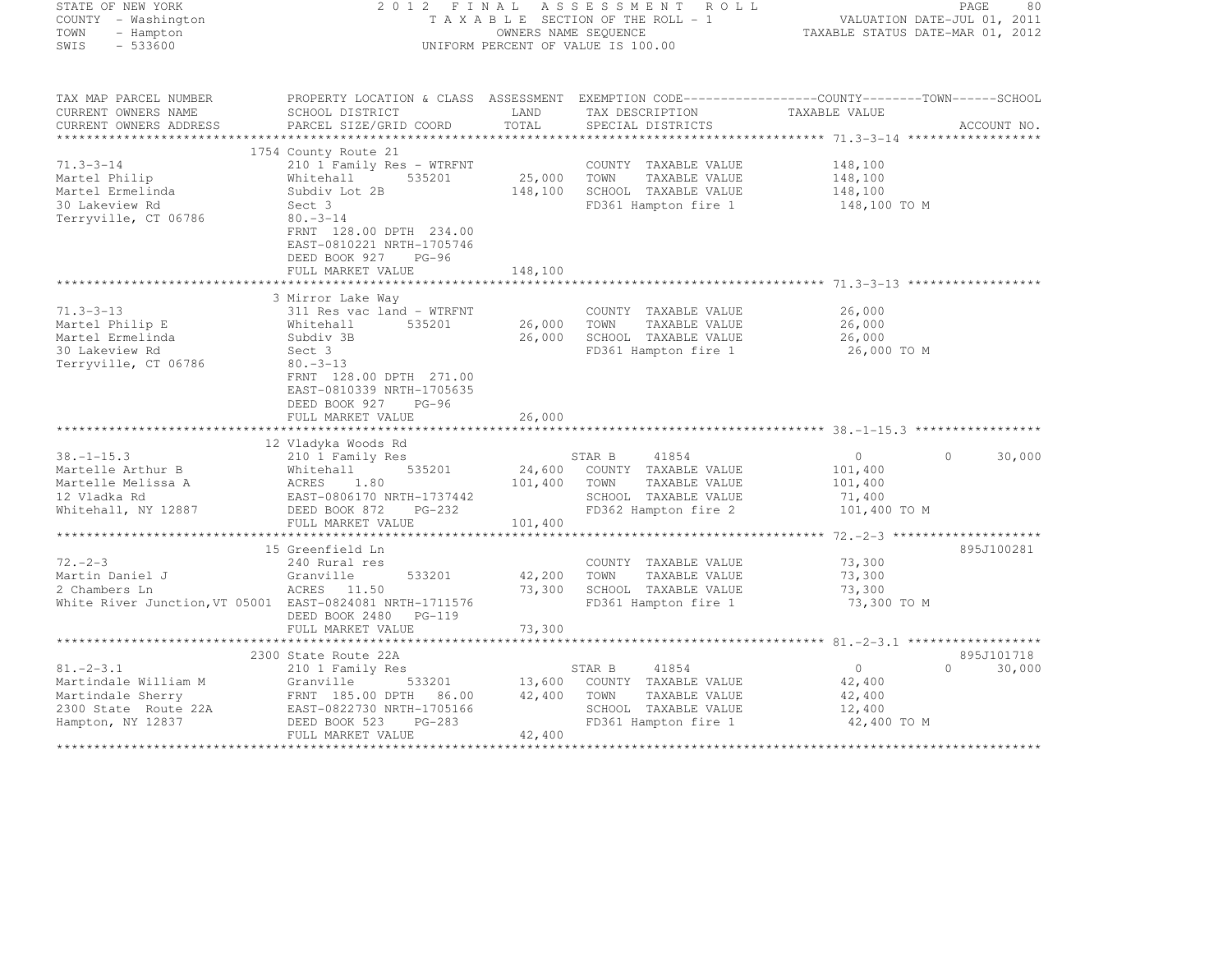# STATE OF NEW YORK 2 0 1 2 F I N A L A S S E S S M E N T R O L L PAGE <sup>81</sup> COUNTY - Washington T A X A B L E SECTION OF THE ROLL - 1 VALUATION DATE-JUL 01, 2011 TOWN - Hampton OWNERS NAME SEQUENCE TAXABLE STATUS DATE-MAR 01, 2012 SWIS - 533600 UNIFORM PERCENT OF VALUE IS 100.00

| TAX MAP PARCEL NUMBER<br>CURRENT OWNERS NAME<br>CURRENT OWNERS ADDRESS                                       | PROPERTY LOCATION & CLASS ASSESSMENT EXEMPTION CODE----------------COUNTY-------TOWN-----SCHOOL<br>SCHOOL DISTRICT<br>PARCEL SIZE/GRID COORD                  | LAND<br>TOTAL                | TAX DESCRIPTION<br>SPECIAL DISTRICTS                                                                                                      | TAXABLE VALUE                                     |       | ACCOUNT NO.<br>****** |
|--------------------------------------------------------------------------------------------------------------|---------------------------------------------------------------------------------------------------------------------------------------------------------------|------------------------------|-------------------------------------------------------------------------------------------------------------------------------------------|---------------------------------------------------|-------|-----------------------|
|                                                                                                              |                                                                                                                                                               |                              |                                                                                                                                           |                                                   |       |                       |
| $54. - 1 - 14.2$<br>Mashak Family Trust<br>Attn: John A Mashak Trustee<br>584 Hickey Rd<br>Hampton, NY 12837 | State Route 22A<br>105 Vac farmland<br>533201<br>Granville<br>ACRES 35.27<br>EAST-0821639 NRTH-1724556<br>DEED BOOK 689 PG-306<br>FULL MARKET VALUE           | 28,600                       | AG DIST 41720<br>28,600 COUNTY TAXABLE VALUE<br>28,600 TOWN<br>TAXABLE VALUE<br>SCHOOL TAXABLE VALUE<br>CA001 Cons agri dst 1<br>9,552 EX | 9,552<br>19,048<br>19,048<br>19,048<br>19,048 TO  | 9,552 | 895J100613<br>9,552   |
| MAY BE SUBJECT TO PAYMENT<br>UNDER AGDIST LAW TIL 2016                                                       |                                                                                                                                                               |                              | FD361 Hampton fire 1                                                                                                                      | 28,600 TO M                                       |       |                       |
| $62. - 1 - 23$<br>Mashak Family Trust<br>Attn: John A Mashak Trustee<br>584 Hickey Rd<br>Hampton, NY 12837   | Hickey Rd OFF<br>322 Rural vac>10<br>Granville<br>533201<br>ACRES 17.00<br>EAST-0815653 NRTH-1718567<br>DEED BOOK 689<br>PG-308<br>FULL MARKET VALUE          | 8,000 TOWN<br>8,000<br>8,000 | COUNTY TAXABLE VALUE<br>TAXABLE VALUE<br>SCHOOL TAXABLE VALUE<br>CA001 Cons agri dst 1<br>FD361 Hampton fire 1                            | 8,000<br>8,000<br>8,000<br>8,000 TO<br>8,000 TO M |       | 895J100165            |
|                                                                                                              | State Route 22A                                                                                                                                               |                              |                                                                                                                                           |                                                   |       | 895J100401            |
| $54. - 1 - 3.2$<br>Mashak John<br>584 Hickey Rd<br>Hampton, NY 12837<br>MAY BE SUBJECT TO PAYMENT            | 105 Vac farmland<br>533201<br>Granville<br>10.62 Ad<br>ACRES 13.80<br>EAST-0820512 NRTH-1726326<br>DEED BOOK 819 PG-339                                       | 7,300 TOWN                   | AG DIST<br>41720<br>7,300 COUNTY TAXABLE VALUE<br>TAXABLE VALUE<br>SCHOOL TAXABLE VALUE<br>CA001 Cons agri dst 1<br>1,309 EX              | 1,309<br>5,991<br>5,991<br>5,991<br>5,991 TO      | 1,309 | 1,309                 |
| UNDER AGDIST LAW TIL 2016                                                                                    | FULL MARKET VALUE                                                                                                                                             |                              | 7,300 FD361 Hampton fire 1                                                                                                                | 7,300 TO M                                        |       |                       |
| $62 - 1 - 24$<br>Mashak John<br>584 Hickey Rd<br>Hampton, NY 12837                                           | Hickey Rd OFF<br>322 Rural vac>10<br>533201<br>Granville<br>10 Ad<br>ACRES 13.70<br>EAST-0816107 NRTH-1718147<br>DEED BOOK 819<br>PG-344<br>FULL MARKET VALUE | 6,500<br>6,500               | COUNTY TAXABLE VALUE<br>6,500 TOWN<br>TAXABLE VALUE<br>SCHOOL TAXABLE VALUE<br>CA001 Cons agri dst 1<br>FD361 Hampton fire 1              | 6,500<br>6,500<br>6,500<br>6,500 TO<br>6,500 TO M |       | 895J100171            |
|                                                                                                              |                                                                                                                                                               |                              |                                                                                                                                           |                                                   |       |                       |
| $54. - 1 - 3.1$<br>Mashak John A<br>584 Hickey Rd<br>Hampton, NY 12837                                       | State Route 22A<br>105 Vac farmland<br>533201<br>Granville<br>ACRES 54.20<br>EAST-0819256 NRTH-1726427                                                        | 32,500                       | AG DIST<br>41720<br>32,500 COUNTY TAXABLE VALUE<br>TOWN<br>TAXABLE VALUE<br>SCHOOL TAXABLE VALUE                                          | 7,637<br>24,863<br>24,863<br>24,863               | 7,637 | 895J100286<br>7,637   |
| MAY BE SUBJECT TO PAYMENT<br>UNDER AGDIST LAW TIL 2016                                                       | DEED BOOK 470<br>PG-835<br>FULL MARKET VALUE                                                                                                                  | 32,500                       | CA001 Cons agri dst 1<br>7,637 EX<br>FD361 Hampton fire 1                                                                                 | 24,863 TO<br>32,500 TO M                          |       |                       |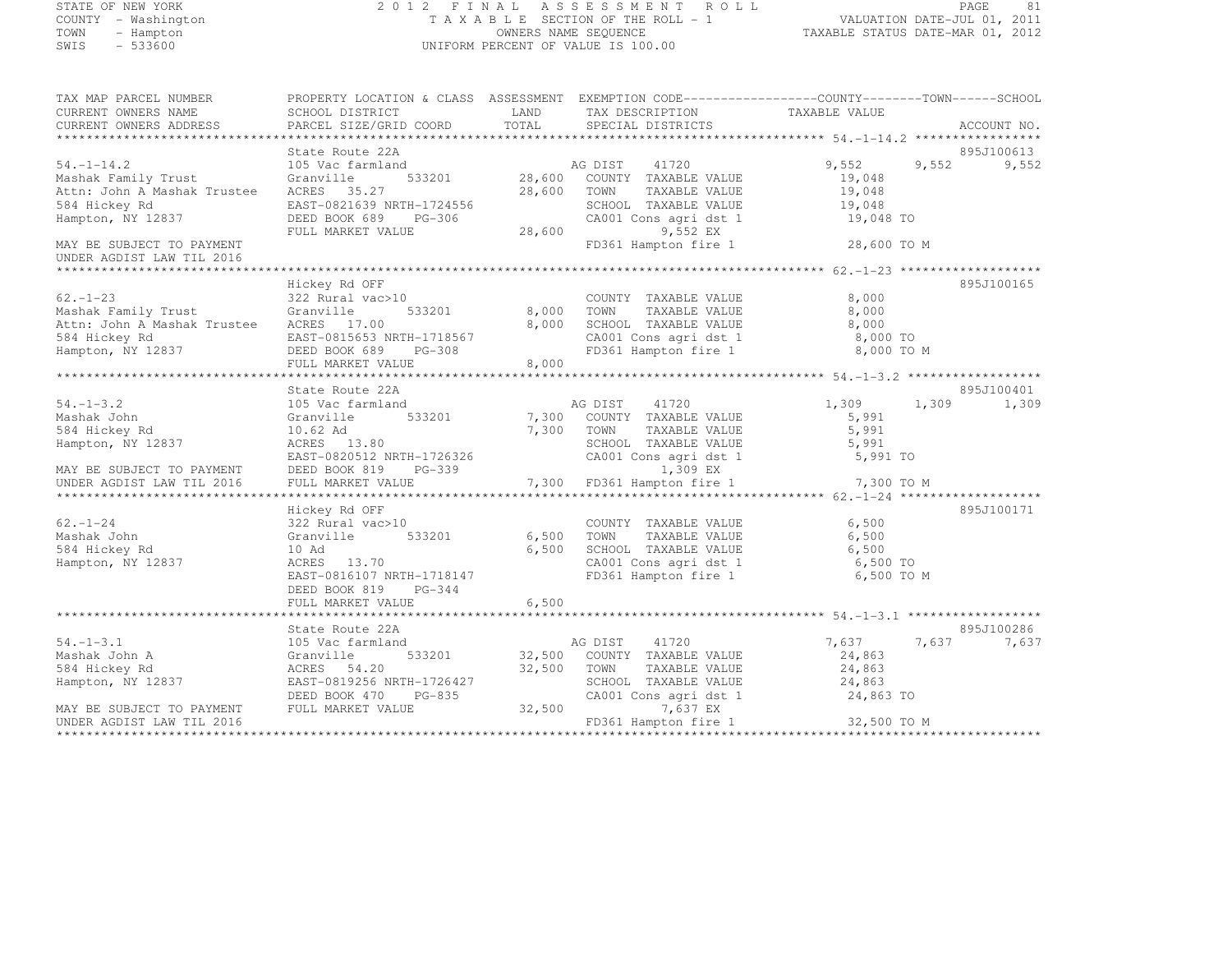## STATE OF NEW YORK 2 0 1 2 F I N A L A S S E S S M E N T R O L L PAGE <sup>82</sup> COUNTY - Washington T A X A B L E SECTION OF THE ROLL - 1 VALUATION DATE-JUL 01, 2011 TOWN - Hampton OWNERS NAME SEQUENCE TAXABLE STATUS DATE-MAR 01, 2012 SWIS - 533600 UNIFORM PERCENT OF VALUE IS 100.00

| TAX MAP PARCEL NUMBER<br>CURRENT OWNERS NAME       | PROPERTY LOCATION & CLASS ASSESSMENT EXEMPTION CODE-----------------COUNTY-------TOWN------SCHOOL<br>SCHOOL DISTRICT | LAND         | TAX DESCRIPTION                                 | TAXABLE VALUE            |                          |                  |
|----------------------------------------------------|----------------------------------------------------------------------------------------------------------------------|--------------|-------------------------------------------------|--------------------------|--------------------------|------------------|
| CURRENT OWNERS ADDRESS                             | PARCEL SIZE/GRID COORD                                                                                               | TOTAL        | SPECIAL DISTRICTS                               |                          |                          | ACCOUNT NO.      |
| **********************                             |                                                                                                                      |              |                                                 |                          |                          |                  |
|                                                    | 12 Roberts Ln                                                                                                        |              |                                                 |                          |                          | 895J100166       |
| $54. - 1 - 13$                                     | 112 Dairy farm                                                                                                       |              | AG DIST<br>41720                                | 45,906                   | 45,906                   | 45,906           |
| Mashak Mildred -LE-                                | Granville<br>533201<br>695/142                                                                                       |              | 165,900 STAR EN<br>41834                        | $\overline{0}$<br>40,909 | $\overline{0}$<br>40,909 | 62,200<br>40,909 |
| Mashak Family Trust<br>Attn: Mashak John A Trustee | ACRES 267.50                                                                                                         |              | 501,700 SILO EXMP 42100<br>COUNTY TAXABLE VALUE | 414,885                  |                          |                  |
| 584 Hickey Rd                                      | EAST-0819980 NRTH-1722190                                                                                            |              | TOWN<br>TAXABLE VALUE                           | 414,885                  |                          |                  |
| Hampton, NY 12837                                  | DEED BOOK 689 PG-308                                                                                                 |              | SCHOOL TAXABLE VALUE                            | 352,685                  |                          |                  |
|                                                    | FULL MARKET VALUE                                                                                                    | 501,700      | CA001 Cons agri dst 1                           | 414,885 TO               |                          |                  |
| MAY BE SUBJECT TO PAYMENT                          |                                                                                                                      |              | 86,815 EX                                       |                          |                          |                  |
| UNDER AGDIST LAW TIL 2016                          |                                                                                                                      |              | FD361 Hampton fire 1                            | 460,791 TO M             |                          |                  |
|                                                    |                                                                                                                      |              | 40,909 EX                                       |                          |                          |                  |
|                                                    |                                                                                                                      |              |                                                 |                          |                          |                  |
|                                                    | 70 Hampton Heights Way                                                                                               |              |                                                 |                          |                          | 895J100672       |
| $80. - 1 - 20$                                     | 260 Seasonal res                                                                                                     |              | COUNTY TAXABLE VALUE                            | 59,400                   |                          |                  |
| Maslak Shirley A                                   | Granville<br>533201                                                                                                  | 35,000       | TOWN<br>TAXABLE VALUE                           | 59,400                   |                          |                  |
| Colligan Michael G                                 | 724/255                                                                                                              | 59,400       | SCHOOL TAXABLE VALUE                            | 59,400                   |                          |                  |
| PO Box 8                                           | ACRES<br>5.02                                                                                                        |              | FD361 Hampton fire 1                            | 59,400 TO M              |                          |                  |
| Plymouth, CT 06782                                 | EAST-0810837 NRTH-1701266                                                                                            |              |                                                 |                          |                          |                  |
|                                                    | DEED BOOK 2779 PG-242                                                                                                |              |                                                 |                          |                          |                  |
|                                                    | FULL MARKET VALUE                                                                                                    | 59,400       |                                                 |                          |                          |                  |
|                                                    |                                                                                                                      |              |                                                 |                          |                          |                  |
| $38. - 1 - 10.3$                                   | 1660 County Route 11                                                                                                 |              |                                                 | $\Omega$                 | $\Omega$                 | 62,200           |
| Matta James                                        | 210 1 Family Res<br>535201<br>Whitehall                                                                              |              | STAR EN<br>41834<br>14,400 COUNTY TAXABLE VALUE | 151,800                  |                          |                  |
| Matta Joseph Richard                               | 2.05<br>ACRES                                                                                                        | 151,800 TOWN | TAXABLE VALUE                                   | 151,800                  |                          |                  |
| PO Box 114                                         | EAST-0808691 NRTH-1737213                                                                                            |              | SCHOOL TAXABLE VALUE                            | 89,600                   |                          |                  |
| Fair Haven, VT 05743                               | DEED BOOK 2966 PG-145                                                                                                |              | CA001 Cons agri dst 1                           | 151,800 TO               |                          |                  |
|                                                    | FULL MARKET VALUE                                                                                                    |              | 151,800 FD362 Hampton fire 2                    | 151,800 TO M             |                          |                  |
|                                                    |                                                                                                                      |              |                                                 |                          |                          |                  |
|                                                    | Hills Pond Rd OFF                                                                                                    |              |                                                 |                          |                          | 895J100408       |
| $71. - 1 - 11.2$                                   | 314 Rural vac<10                                                                                                     |              | COUNTY TAXABLE VALUE                            | 8,500                    |                          |                  |
| Mayer Maria B                                      | 533201<br>Granville                                                                                                  | 8,500        | TOWN<br>TAXABLE VALUE                           | 8,500                    |                          |                  |
| Geear Jonathan B                                   | ACRES 7.00                                                                                                           | 8,500        | SCHOOL TAXABLE VALUE                            | 8,500                    |                          |                  |
| 2269 County Route 18                               | EAST-0816557 NRTH-1710692                                                                                            |              | FD361 Hampton fire 1                            | 8,500 TO M               |                          |                  |
| Hampton, NY 12837                                  | DEED BOOK 2337 PG-58                                                                                                 |              |                                                 |                          |                          |                  |
|                                                    | FULL MARKET VALUE                                                                                                    | 8,500        |                                                 |                          |                          |                  |
|                                                    |                                                                                                                      |              |                                                 |                          |                          |                  |
|                                                    | 17 Ridgecrest Way                                                                                                    |              |                                                 |                          |                          | 895J101735       |
| $80. - 1 - 32$                                     | 210 1 Family Res                                                                                                     |              | COUNTY TAXABLE VALUE                            | 173,500                  |                          |                  |
| Mcclintock Douglas J                               | 535201<br>Whitehall                                                                                                  | 24,600       | TOWN<br>TAXABLE VALUE                           | 173,500                  |                          |                  |
| Mcclintock Deanne                                  | LOT 4                                                                                                                | 173,500      | SCHOOL TAXABLE VALUE                            | 173,500                  |                          |                  |
| 5 Hamilton Rd                                      | Driveway Agmt 603/322                                                                                                |              | FD361 Hampton fire 1                            | 173,500 TO M             |                          |                  |
| Scarsdale, NY 10583                                | ACRES<br>1.80                                                                                                        |              |                                                 |                          |                          |                  |
|                                                    | EAST-0810204 NRTH-1704506                                                                                            |              |                                                 |                          |                          |                  |
|                                                    |                                                                                                                      |              |                                                 |                          |                          |                  |
|                                                    | DEED BOOK 599<br>$PG-339$<br>FULL MARKET VALUE                                                                       | 173,500      |                                                 |                          |                          |                  |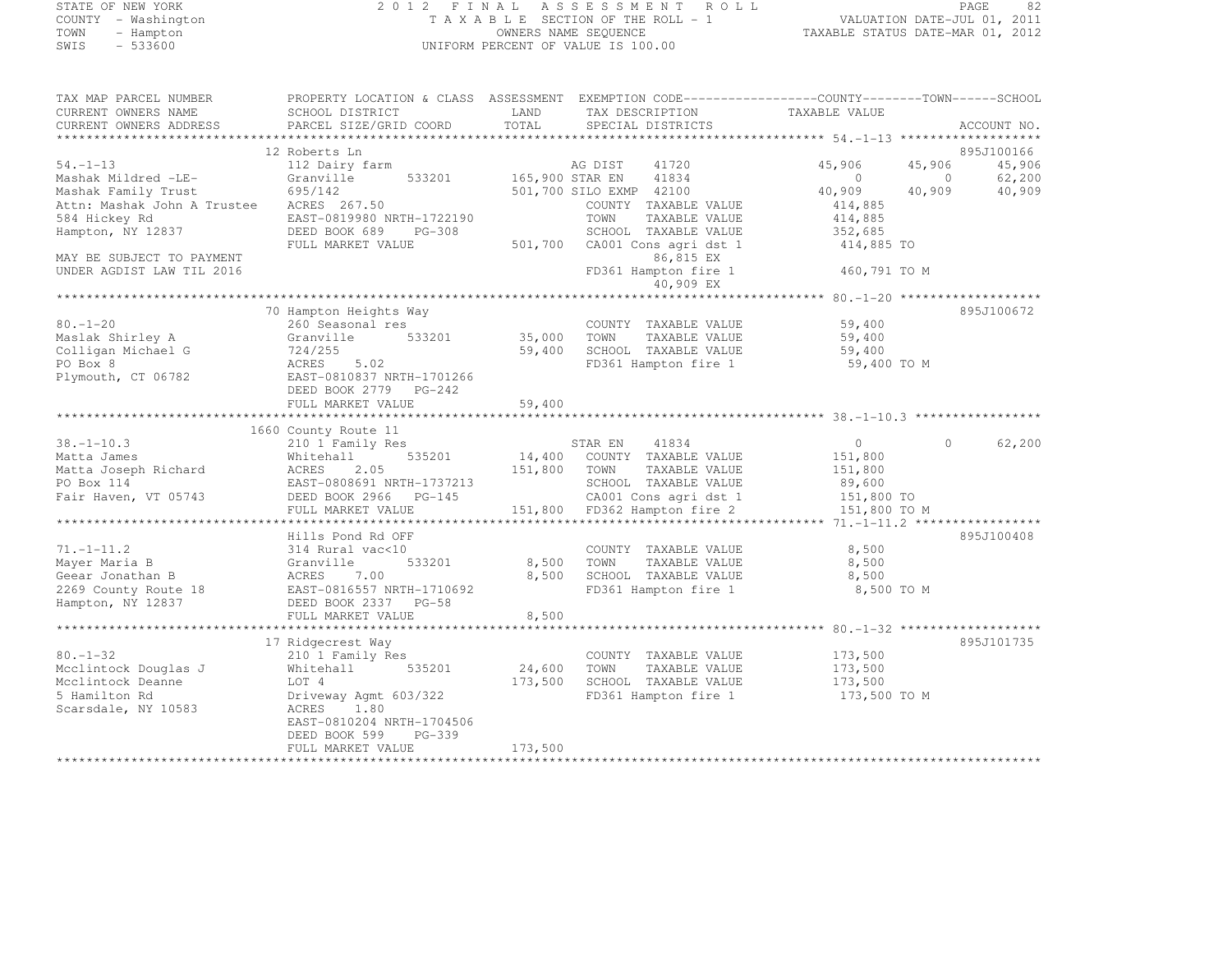| STATE OF NEW YORK |                     |
|-------------------|---------------------|
|                   | COUNTY - Washington |
| TOWN              | - Hampton           |
| SWIS              | $-533600$           |

# STATE OF NEW YORK 2 0 1 2 F I N A L A S S E S S M E N T R O L L PAGE <sup>83</sup> COUNTY - Washington T A X A B L E SECTION OF THE ROLL - 1 VALUATION DATE-JUL 01, 2011 TOWN - Hampton OWNERS NAME SEQUENCE TAXABLE STATUS DATE-MAR 01, 2012 SWIS - 533600 UNIFORM PERCENT OF VALUE IS 100.00

| TAX MAP PARCEL NUMBER   | PROPERTY LOCATION & CLASS ASSESSMENT EXEMPTION CODE----------------COUNTY-------TOWN------SCHOOL |              |                                    |                |                     |
|-------------------------|--------------------------------------------------------------------------------------------------|--------------|------------------------------------|----------------|---------------------|
| CURRENT OWNERS NAME     | SCHOOL DISTRICT                                                                                  | LAND         | TAX DESCRIPTION                    | TAXABLE VALUE  |                     |
| CURRENT OWNERS ADDRESS  | PARCEL SIZE/GRID COORD                                                                           | TOTAL        | SPECIAL DISTRICTS                  |                | ACCOUNT NO.         |
|                         |                                                                                                  |              |                                    |                |                     |
|                         | County Route 21 OFF                                                                              |              |                                    |                |                     |
| $80. - 1 - 56$          | 314 Rural vac<10                                                                                 |              | COUNTY TAXABLE VALUE               | 3,000          |                     |
| Mcclintock Douglas J    | 535201<br>Whitehall                                                                              | 3,000 TOWN   | TAXABLE VALUE                      | 3,000          |                     |
| Mcclintock Deanne H     | Sect 5 Lot 1                                                                                     | 3,000        | SCHOOL TAXABLE VALUE               | 3,000          |                     |
| 5 Hamilton Rd           | ACRES 5.10                                                                                       |              | FD361 Hampton fire 1               | 3,000 TO M     |                     |
| Scarsdale, NY 10583     | EAST-0809573 NRTH-1704369                                                                        |              |                                    |                |                     |
|                         | DEED BOOK 787<br>PG-316                                                                          |              |                                    |                |                     |
|                         | FULL MARKET VALUE                                                                                | 3,000        |                                    |                |                     |
|                         |                                                                                                  |              |                                    |                |                     |
|                         | 224 Hills Pond Rd                                                                                |              |                                    |                | 895J101772          |
| $71. - 1 - 15.1$        | 210 1 Family Res                                                                                 |              | STAR B<br>41854                    | $\overline{0}$ | $\bigcap$<br>30,000 |
| McClure Cecil           | 533201<br>Granville                                                                              |              | 38,500 COUNTY TAXABLE VALUE        | 147,800        |                     |
| McClure Kathryn         | ACRES<br>8.53                                                                                    | 147,800 TOWN | TAXABLE VALUE                      | 147,800        |                     |
| 224 Hills Pond Rd       | EAST-0816930 NRTH-1707044                                                                        |              | SCHOOL TAXABLE VALUE               | 117,800        |                     |
| Hampton, NY 12837       | DEED BOOK 1951 PG-264                                                                            |              | FD361 Hampton fire 1               | 147,800 TO M   |                     |
|                         | FULL MARKET VALUE                                                                                | 147,800      |                                    |                |                     |
|                         |                                                                                                  |              |                                    |                |                     |
|                         | 34 Hampton Heights Way                                                                           |              |                                    |                | 895J100622          |
| $80 - 1 - 18$           | 210 1 Family Res                                                                                 |              | STAR B<br>41854                    | $\Omega$       | $\Omega$<br>30,000  |
| Mcclure Gary            | Granville                                                                                        |              | 533201 35,100 COUNTY TAXABLE VALUE | 76,500         |                     |
| 34 Hampton Heights Way  | ACRES<br>5.06                                                                                    | 76,500       | TOWN<br>TAXABLE VALUE              | 76,500         |                     |
| Whitehall, NY 12887     | EAST-0811165 NRTH-1701635                                                                        |              | SCHOOL TAXABLE VALUE               | 46,500         |                     |
|                         | DEED BOOK 2574 PG-165                                                                            |              | FD361 Hampton fire 1               | 76,500 TO M    |                     |
|                         | FULL MARKET VALUE                                                                                | 76,500       |                                    |                |                     |
|                         |                                                                                                  |              |                                    |                |                     |
|                         | 2126 County Route 18                                                                             |              |                                    |                | 895J100252          |
| $71. - 1 - 7$           | 270 Mfg housing                                                                                  |              | COUNTY TAXABLE VALUE               | 30,000         |                     |
| McCullen Larry M Estate | Granville<br>533201                                                                              | 28,500       | TAXABLE VALUE<br>TOWN              | 30,000         |                     |
| PO Box 195              | 3.00<br>ACRES                                                                                    | 30,000       | SCHOOL TAXABLE VALUE               | 30,000         |                     |
| Granville, NY 12832     | EAST-0814897 NRTH-1713613                                                                        |              | FD361 Hampton fire 1               | 30,000 TO M    |                     |
|                         | DEED BOOK 576<br>PG-286                                                                          |              |                                    |                |                     |
|                         | FULL MARKET VALUE                                                                                | 30,000       |                                    |                |                     |
|                         |                                                                                                  |              |                                    |                |                     |
|                         | By The Way                                                                                       |              |                                    |                | 895J100578          |
| $53. - 1 - 7.6$         | 314 Rural vac<10                                                                                 |              | COUNTY TAXABLE VALUE               | 15,000         |                     |
| Mcdermott James E       | 533201<br>Granville                                                                              | 15,000       | TOWN<br>TAXABLE VALUE              | 15,000         |                     |
| Mcdermott G Sue         | ACRES 5.09                                                                                       | 15,000       | SCHOOL TAXABLE VALUE               | 15,000         |                     |
| 126 Ramunno Cir         | EAST-0814441 NRTH-1721956                                                                        |              | FD361 Hampton fire 1               | 15,000 TO M    |                     |
| Hockessin Del, 19707    | DEED BOOK 467<br>PG-437                                                                          |              |                                    |                |                     |
|                         | FULL MARKET VALUE                                                                                | 15,000       |                                    |                |                     |
|                         |                                                                                                  |              |                                    |                |                     |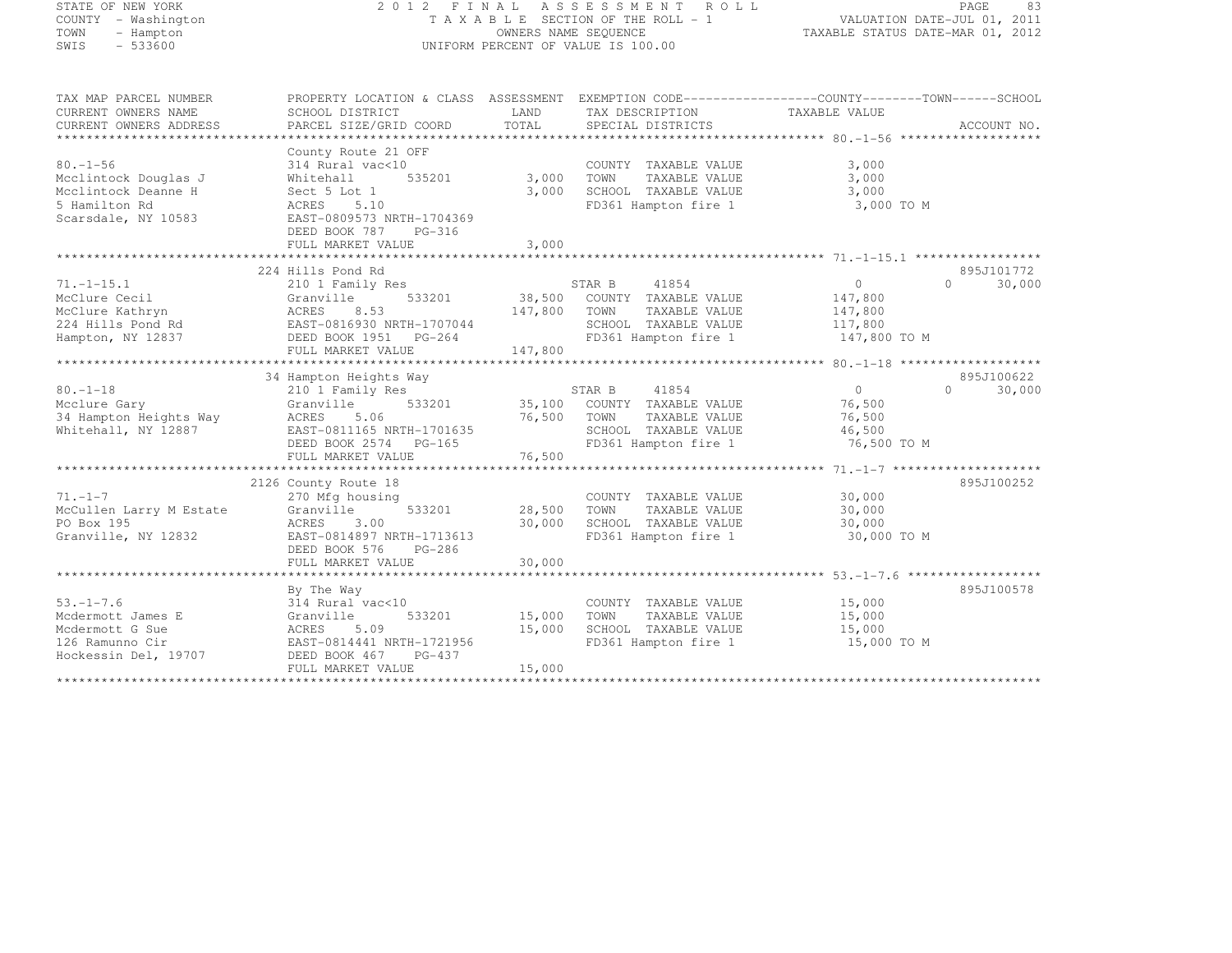# STATE OF NEW YORK 2 0 1 2 F I N A L A S S E S S M E N T R O L L PAGE <sup>84</sup> COUNTY - Washington T A X A B L E SECTION OF THE ROLL - 1 VALUATION DATE-JUL 01, 2011 TOWN - Hampton OWNERS NAME SEQUENCE TAXABLE STATUS DATE-MAR 01, 2012 SWIS - 533600 UNIFORM PERCENT OF VALUE IS 100.00

| TAX MAP PARCEL NUMBER<br>CURRENT OWNERS NAME<br>CURRENT OWNERS ADDRESS                              | PROPERTY LOCATION & CLASS ASSESSMENT EXEMPTION CODE----------------COUNTY-------TOWN------SCHOOL<br>SCHOOL DISTRICT<br>PARCEL SIZE/GRID COORD                            | LAND<br>TOTAL                | TAX DESCRIPTION<br>SPECIAL DISTRICTS                                                                                      | TAXABLE VALUE                                            | ACCOUNT NO.                      |
|-----------------------------------------------------------------------------------------------------|--------------------------------------------------------------------------------------------------------------------------------------------------------------------------|------------------------------|---------------------------------------------------------------------------------------------------------------------------|----------------------------------------------------------|----------------------------------|
|                                                                                                     |                                                                                                                                                                          |                              |                                                                                                                           |                                                          |                                  |
| $81, -2 - 20.2$<br>McGann Aline C<br>Shutts Roberta<br>2143 State Route 22A<br>Hampton, NY 12837    | 2143 State Route 22A<br>210 1 Family Res<br>533201<br>Granville<br>FRNT 112.00 DPTH<br>90.00<br>EAST-0822532 NRTH-1701652<br>DEED BOOK 2147 PG-178<br>FULL MARKET VALUE  | 10,100<br>96,600<br>96,600   | STAR B<br>41854<br>COUNTY TAXABLE VALUE<br>TOWN<br>TAXABLE VALUE<br>SCHOOL TAXABLE VALUE<br>FD361 Hampton fire 1          | $\circ$<br>96,600<br>96,600<br>66,600<br>96,600 TO M     | 895J100428<br>30,000<br>$\Omega$ |
|                                                                                                     |                                                                                                                                                                          |                              |                                                                                                                           | ****************** 81.-2-20.3 ******************         |                                  |
| $81. - 2 - 20.3$<br>McGann Aline C<br>Shutts Roberta M<br>2143 State Route 22A<br>Hampton, NY 12837 | State Route 22A<br>314 Rural vac<10<br>Granville<br>533201<br>ACRES<br>2.70<br>EAST-0822685 NRTH-1701791<br>DEED BOOK 2147 PG-182<br>FULL MARKET VALUE                   | 18,500<br>18,500<br>18,500   | COUNTY TAXABLE VALUE<br>TOWN<br>TAXABLE VALUE<br>SCHOOL TAXABLE VALUE<br>FD361 Hampton fire 1                             | 18,500<br>18,500<br>18,500<br>18,500 TO M                | 895J101741                       |
|                                                                                                     |                                                                                                                                                                          |                              |                                                                                                                           |                                                          |                                  |
| $81. - 2 - 4$<br>Mcgann Gary<br>Mcgann Lynn<br>2137 State Route 22A<br>Hampton, NY 12837            | 2264 State Route 22A<br>270 Mfg housing<br>Granville<br>533201<br>FRNT 130.00 DPTH 350.00<br>EAST-0823230 NRTH-1704391<br>DEED BOOK 439<br>$PG-483$<br>FULL MARKET VALUE | 10,000<br>12,200<br>12,200   | COUNTY TAXABLE VALUE<br>TOWN<br>TAXABLE VALUE<br>SCHOOL TAXABLE VALUE<br>FD361 Hampton fire 1                             | 12,200<br>12,200<br>12,200<br>12,200 TO M                | 895J100402                       |
|                                                                                                     |                                                                                                                                                                          |                              |                                                                                                                           |                                                          |                                  |
| $81. - 2 - 26$<br>Mcgann Gary<br>Mcgann Lynn<br>2137 State Route 22A<br>Hampton, NY 12837           | South Rd OFF<br>314 Rural vac<10<br>533201<br>Granville<br>ACRES<br>7.90<br>EAST-0820164 NRTH-1703671<br>DEED BOOK 561<br>$PG-1$<br>FULL MARKET VALUE                    | 4,000<br>4,000<br>4,000      | COUNTY TAXABLE VALUE<br>TOWN<br>TAXABLE VALUE<br>SCHOOL TAXABLE VALUE<br>FD361 Hampton fire 1                             | 4,000<br>4,000<br>4,000<br>4,000 TO M                    | 895J101744                       |
|                                                                                                     |                                                                                                                                                                          |                              |                                                                                                                           |                                                          |                                  |
| $81, -2 - 20, 1$<br>Mcgann Gary D<br>Mcgann Lynn D<br>2137 State Route 22A<br>Hampton, NY 12837     | 2137 State Route 22A<br>210 1 Family Res<br>533201<br>Granville<br>ACRES<br>7.10<br>EAST-0822441 NRTH-1701484<br>DEED BOOK 710<br>$PG-53$                                | 111,900                      | 41834<br>STAR EN<br>37,100 COUNTY TAXABLE VALUE<br>TOWN<br>TAXABLE VALUE<br>SCHOOL TAXABLE VALUE<br>CA001 Cons agri dst 1 | $\circ$<br>111,900<br>111,900<br>49,700<br>111,900 TO    | 895J100172<br>62,200<br>$\Omega$ |
|                                                                                                     | FULL MARKET VALUE                                                                                                                                                        |                              | 111,900 FD361 Hampton fire 1                                                                                              | 111,900 TO M                                             |                                  |
|                                                                                                     | ***********************<br>109 Roberts Ln                                                                                                                                |                              |                                                                                                                           | *** 53. -1-4.3 *******************                       | 895J100533                       |
| $53. - 1 - 4.3$<br>Mckee Steven R<br>Mckee Marie C<br>109 Roberts Ln<br>Hampton, NY 12837           | 240 Rural res<br>533201<br>Granville<br>ACRES 24.60<br>EAST-0817312 NRTH-1723225<br>DEED BOOK 926<br>PG-294<br>FULL MARKET VALUE                                         | 54,600<br>171,800<br>171,800 | STAR B<br>41854<br>COUNTY TAXABLE VALUE<br>TAXABLE VALUE<br>TOWN<br>SCHOOL TAXABLE VALUE<br>FD361 Hampton fire 1          | $\circ$<br>171,800<br>171,800<br>141,800<br>171,800 TO M | $\Omega$<br>30,000               |
|                                                                                                     |                                                                                                                                                                          |                              |                                                                                                                           |                                                          |                                  |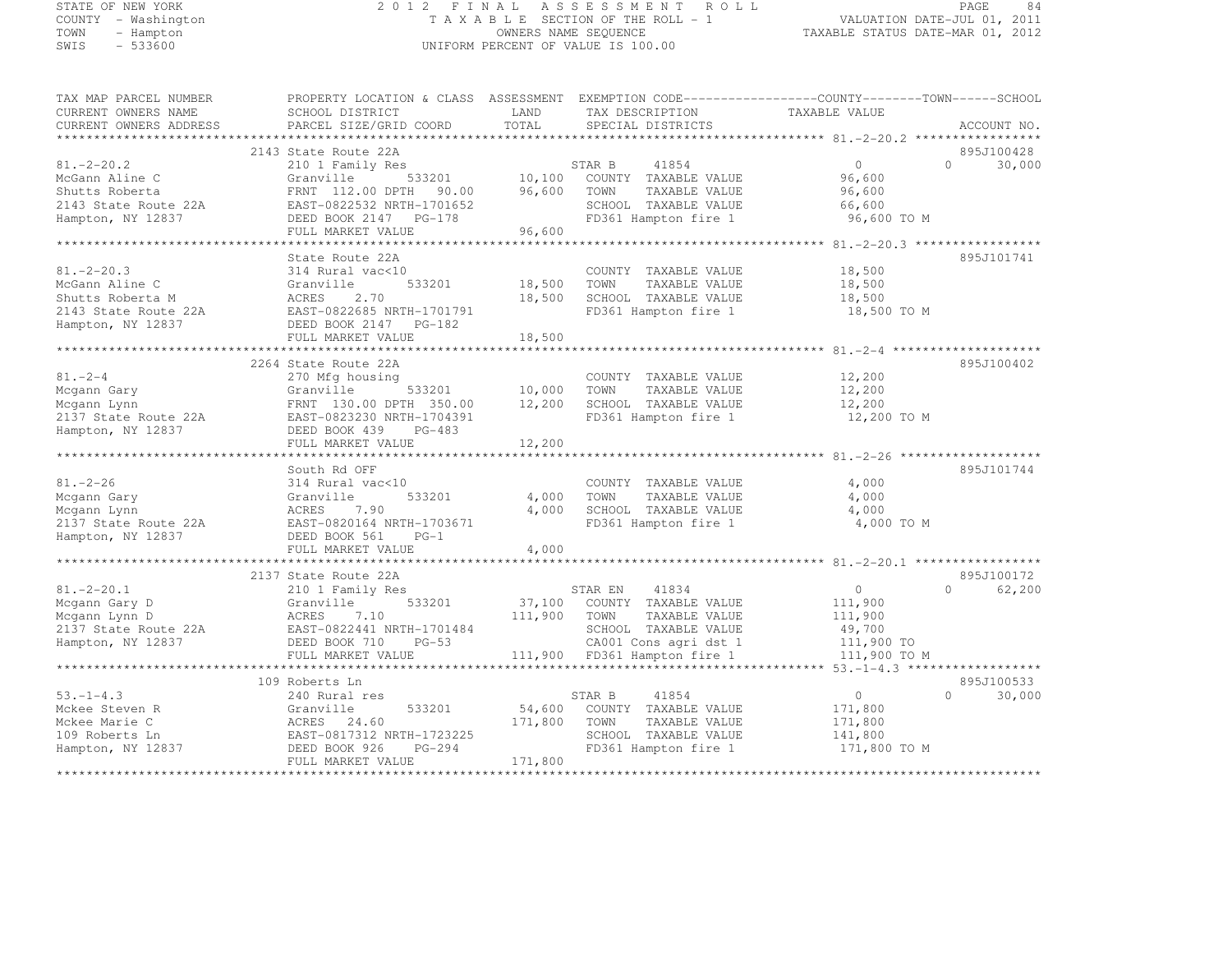# STATE OF NEW YORK 2 0 1 2 F I N A L A S S E S S M E N T R O L L PAGE <sup>85</sup> COUNTY - Washington T A X A B L E SECTION OF THE ROLL - 1 VALUATION DATE-JUL 01, 2011 TOWN - Hampton OWNERS NAME SEQUENCE TAXABLE STATUS DATE-MAR 01, 2012 SWIS - 533600 UNIFORM PERCENT OF VALUE IS 100.00

| TAX MAP PARCEL NUMBER<br>CURRENT OWNERS NAME        | SCHOOL DISTRICT                                    | LAND   | TAX DESCRIPTION             | PROPERTY LOCATION & CLASS ASSESSMENT EXEMPTION CODE-----------------COUNTY-------TOWN------SCHOOL<br>TAXABLE VALUE |
|-----------------------------------------------------|----------------------------------------------------|--------|-----------------------------|--------------------------------------------------------------------------------------------------------------------|
| CURRENT OWNERS ADDRESS                              | PARCEL SIZE/GRID COORD                             | TOTAL  | SPECIAL DISTRICTS           | ACCOUNT NO.                                                                                                        |
|                                                     |                                                    |        |                             |                                                                                                                    |
|                                                     | 377 South Rd                                       |        |                             | 895J100183                                                                                                         |
| $72. - 1 - 17$                                      | 240 Rural res                                      |        | COUNTY TAXABLE VALUE        | 83,000                                                                                                             |
| Mckenzie David G                                    | Granville<br>533201                                | 68,700 | TOWN<br>TAXABLE VALUE       | 83,000                                                                                                             |
| PO Box 623                                          | ACRES 38.70                                        | 83,000 | SCHOOL TAXABLE VALUE        | 83,000                                                                                                             |
| Bomoseen, VT 05732                                  | EAST-0818544 NRTH-1705979                          |        | FD361 Hampton fire 1        | 83,000 TO M                                                                                                        |
|                                                     | DEED BOOK 898<br>$PG-61$                           |        |                             |                                                                                                                    |
|                                                     | FULL MARKET VALUE                                  | 83,000 |                             |                                                                                                                    |
|                                                     |                                                    |        |                             |                                                                                                                    |
|                                                     | North Quivey Hill Ln                               |        |                             |                                                                                                                    |
| $81. - 1 - 13.4$                                    | 322 Rural vac>10                                   |        | COUNTY TAXABLE VALUE        | 19,000                                                                                                             |
| Mead (Estate) Anna J                                | Granville<br>533201                                | 19,000 | TOWN<br>TAXABLE VALUE       | 19,000                                                                                                             |
| Att:Lawrence Jones/I Campney 899-95 1880/158 to 188 |                                                    |        | 19,000 SCHOOL TAXABLE VALUE | 19,000                                                                                                             |
| 166 N William St                                    | Sub Div Lot 5                                      |        | FD361 Hampton fire 1        | 19,000 TO M                                                                                                        |
| Whitehall, NY 12887                                 | ACRES 18.65                                        |        |                             |                                                                                                                    |
|                                                     | EAST-0818953 NRTH-1700203<br>DEED BOOK J 122 PG-72 |        |                             |                                                                                                                    |
|                                                     | FULL MARKET VALUE                                  | 19,000 |                             |                                                                                                                    |
|                                                     |                                                    |        |                             |                                                                                                                    |
|                                                     | North Quivey Hill Ln                               |        |                             |                                                                                                                    |
| $81. - 1 - 13.1$                                    | 322 Rural vac>10                                   |        | COUNTY TAXABLE VALUE        | 19,000                                                                                                             |
| Mead (Estate) Martin C                              | 533201<br>Granville                                | 19,000 | TOWN<br>TAXABLE VALUE       | 19,000                                                                                                             |
| Attn: Martin R & Jane Mead                          | 1880/158 to188                                     | 19,000 | SCHOOL TAXABLE VALUE        | 19,000                                                                                                             |
| 171 Jones Rd                                        | Sub Div Lot 2                                      |        | FD361 Hampton fire 1        | 19,000 TO M                                                                                                        |
| Poultney, VT 05764                                  | ACRES 18.65                                        |        |                             |                                                                                                                    |
|                                                     | EAST-0816939 NRTH-1699100                          |        |                             |                                                                                                                    |
|                                                     | DEED BOOK J 122 PG-72                              |        |                             |                                                                                                                    |
|                                                     | FULL MARKET VALUE                                  | 19,000 |                             |                                                                                                                    |
|                                                     |                                                    |        |                             |                                                                                                                    |
|                                                     | 1002 North Quivey Hill Ln                          |        |                             |                                                                                                                    |
| $81. - 1 - 13.2$                                    | 322 Rural vac>10                                   |        | COUNTY TAXABLE VALUE        | 19,000                                                                                                             |
| Mead Donald                                         | Granville<br>533201                                | 19,000 | TOWN<br>TAXABLE VALUE       | 19,000                                                                                                             |
| 95 Beckwith Rd                                      | 1880/158 to 188                                    | 19,000 | SCHOOL TAXABLE VALUE        | 19,000                                                                                                             |
| Whitehall, NY 12887                                 | Sub Div Lot 3                                      |        | FD361 Hampton fire 1        | 19,000 TO M                                                                                                        |
|                                                     | ACRES 18.65                                        |        |                             |                                                                                                                    |
|                                                     | EAST-0818951 NRTH-1699527                          |        |                             |                                                                                                                    |
|                                                     | DEED BOOK 934<br>PG-301                            |        |                             |                                                                                                                    |
|                                                     | FULL MARKET VALUE<br>************************      | 19,000 |                             |                                                                                                                    |
|                                                     | North Quivey Hill Ln                               |        |                             |                                                                                                                    |
| $81. - 1 - 13.3$                                    | 322 Rural vac>10                                   |        | COUNTY TAXABLE VALUE        | 19,000                                                                                                             |
| Mead Donald                                         | 533201<br>Granville                                | 19,000 | TOWN<br>TAXABLE VALUE       | 19,000                                                                                                             |
| 95 Beckwith Rd                                      | 1880/158 to 188                                    | 19,000 | SCHOOL TAXABLE VALUE        | 19,000                                                                                                             |
| Whitehall, NY 12887                                 | Sub Div Lot 4 Judg 122/7                           |        | FD361 Hampton fire 1        | 19,000 TO M                                                                                                        |
|                                                     | FRNT 670.00 DPTH                                   |        |                             |                                                                                                                    |
|                                                     | ACRES 18.65                                        |        |                             |                                                                                                                    |
|                                                     | EAST-0817507 NRTH-1699581                          |        |                             |                                                                                                                    |
|                                                     | DEED BOOK 2163 PG-53                               |        |                             |                                                                                                                    |
|                                                     | FULL MARKET VALUE                                  | 19,000 |                             |                                                                                                                    |
|                                                     |                                                    |        |                             |                                                                                                                    |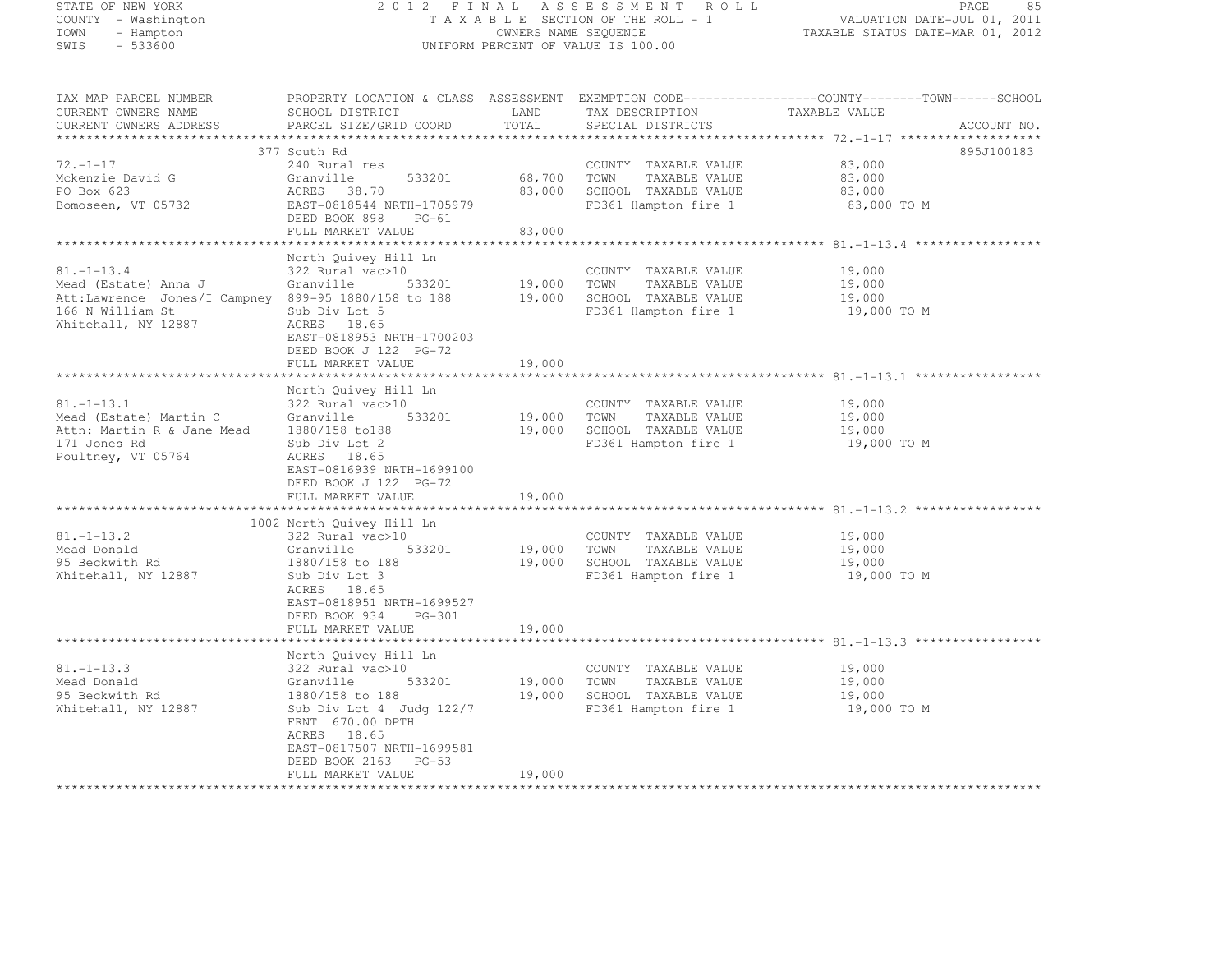# STATE OF NEW YORK 2 0 1 2 F I N A L A S S E S S M E N T R O L L PAGE <sup>86</sup> COUNTY - Washington T A X A B L E SECTION OF THE ROLL - 1 VALUATION DATE-JUL 01, 2011 TOWN - Hampton OWNERS NAME SEQUENCE TAXABLE STATUS DATE-MAR 01, 2012 SWIS - 533600 UNIFORM PERCENT OF VALUE IS 100.00

| TAX MAP PARCEL NUMBER<br>CURRENT OWNERS NAME<br>CURRENT OWNERS ADDRESS                      | PROPERTY LOCATION & CLASS ASSESSMENT EXEMPTION CODE----------------COUNTY-------TOWN-----SCHOOL<br>SCHOOL DISTRICT<br>PARCEL SIZE/GRID COORD                                                     | LAND<br>TOTAL                | TAX DESCRIPTION<br>SPECIAL DISTRICTS                                                                                     | TAXABLE VALUE                                               | ACCOUNT NO.                      |
|---------------------------------------------------------------------------------------------|--------------------------------------------------------------------------------------------------------------------------------------------------------------------------------------------------|------------------------------|--------------------------------------------------------------------------------------------------------------------------|-------------------------------------------------------------|----------------------------------|
| $81. - 1 - 13$<br>Mead Donald E<br>95 Beckwith Rd<br>Whitehall, NY 12887                    | North Quivey Hill Ln<br>322 Rural vac>10<br>Granville<br>533201<br>Sub Div Lot 1<br>2168/185, 2222/264<br>ACRES 18.65<br>EAST-0818373 NRTH-1698966<br>DEED BOOK 2222 PG-264<br>FULL MARKET VALUE | 19,000<br>19,000<br>19,000   | COUNTY TAXABLE VALUE<br>TOWN<br>TAXABLE VALUE<br>SCHOOL TAXABLE VALUE<br>FD361 Hampton fire 1                            | 19,000<br>19,000<br>19,000<br>19,000 TO M                   | 895J100176                       |
|                                                                                             | 2888 State Route 22A                                                                                                                                                                             |                              |                                                                                                                          |                                                             |                                  |
| $63. - 1 - 10.5$<br>Mead Eric<br>2888 State Route 22A<br>Hampton, NY 12837                  | 210 1 Family Res<br>Granville<br>533201<br>FRNT 296.00 DPTH 183.00<br>EAST-0822459 NRTH-1718284<br>DEED BOOK 1872 PG-101<br>FULL MARKET VALUE                                                    | 21,500<br>123,300<br>123,300 | STAR B<br>41854<br>COUNTY TAXABLE VALUE<br>TOWN<br>TAXABLE VALUE<br>SCHOOL TAXABLE VALUE<br>FD361 Hampton fire 1         | $\circ$<br>123,300<br>123,300<br>93,300<br>123,300 TO M     | 30,000<br>$\Omega$               |
|                                                                                             | 17 Perry Heights Way                                                                                                                                                                             |                              |                                                                                                                          |                                                             | 895J101722                       |
| $72. - 2 - 26.2$<br>Mead Gary L<br>Mead Brenda<br>17 Perry Heights Way<br>Hampton, NY 12837 | 270 Mfg housing<br>Granville<br>533201<br>1.05<br>ACRES<br>EAST-0822656 NRTH-1711900<br>DEED BOOK 544<br>$PG-40$<br>FULL MARKET VALUE                                                            | 44,500<br>44,500             | STAR B<br>41854<br>22,200 COUNTY TAXABLE VALUE<br>TOWN<br>TAXABLE VALUE<br>SCHOOL TAXABLE VALUE<br>FD361 Hampton fire 1  | $\overline{0}$<br>44,500<br>44,500<br>14,500<br>44,500 TO M | $\bigcap$<br>30,000              |
|                                                                                             | 2527 County Route 18                                                                                                                                                                             |                              |                                                                                                                          |                                                             | 895J100177                       |
| $72. - 2 - 26$<br>Mead James W<br>Mead Linda C<br>2527 County Route 18<br>Hampton, NY 12837 | 210 1 Family Res<br>Granville<br>533201<br>ACRES<br>1.20<br>EAST-0822711 NRTH-1711652<br>DEED BOOK 403<br>PG-631<br>FULL MARKET VALUE                                                            | 81,300<br>81,300             | STAR EN<br>41834<br>22,700 COUNTY TAXABLE VALUE<br>TAXABLE VALUE<br>TOWN<br>SCHOOL TAXABLE VALUE<br>FD361 Hampton fire 1 | $\bigcirc$<br>81,300<br>81,300<br>19,100<br>81,300 TO M     | $\bigcap$<br>62,200              |
|                                                                                             |                                                                                                                                                                                                  |                              |                                                                                                                          |                                                             |                                  |
| $72. -2 - 26.1$<br>Mead James W Jr<br>21 Perry Heights Way<br>Hampton, NY 12837             | 21 Perry Heights Way<br>270 Mfg housing<br>Granville<br>533201<br>ROW 691/98<br>FRNT 260.00 DPTH 139.00<br>EAST-0822585 NRTH-1712146<br>DEED BOOK 2674 PG-306<br>FULL MARKET VALUE               | 20,100<br>45,000<br>45,000   | STAR B<br>41854<br>COUNTY TAXABLE VALUE<br>TAXABLE VALUE<br>TOWN<br>SCHOOL TAXABLE VALUE<br>FD361 Hampton fire 1         | $\overline{0}$<br>45,000<br>45,000<br>15,000<br>45,000 TO M | 895J101721<br>30,000<br>$\Omega$ |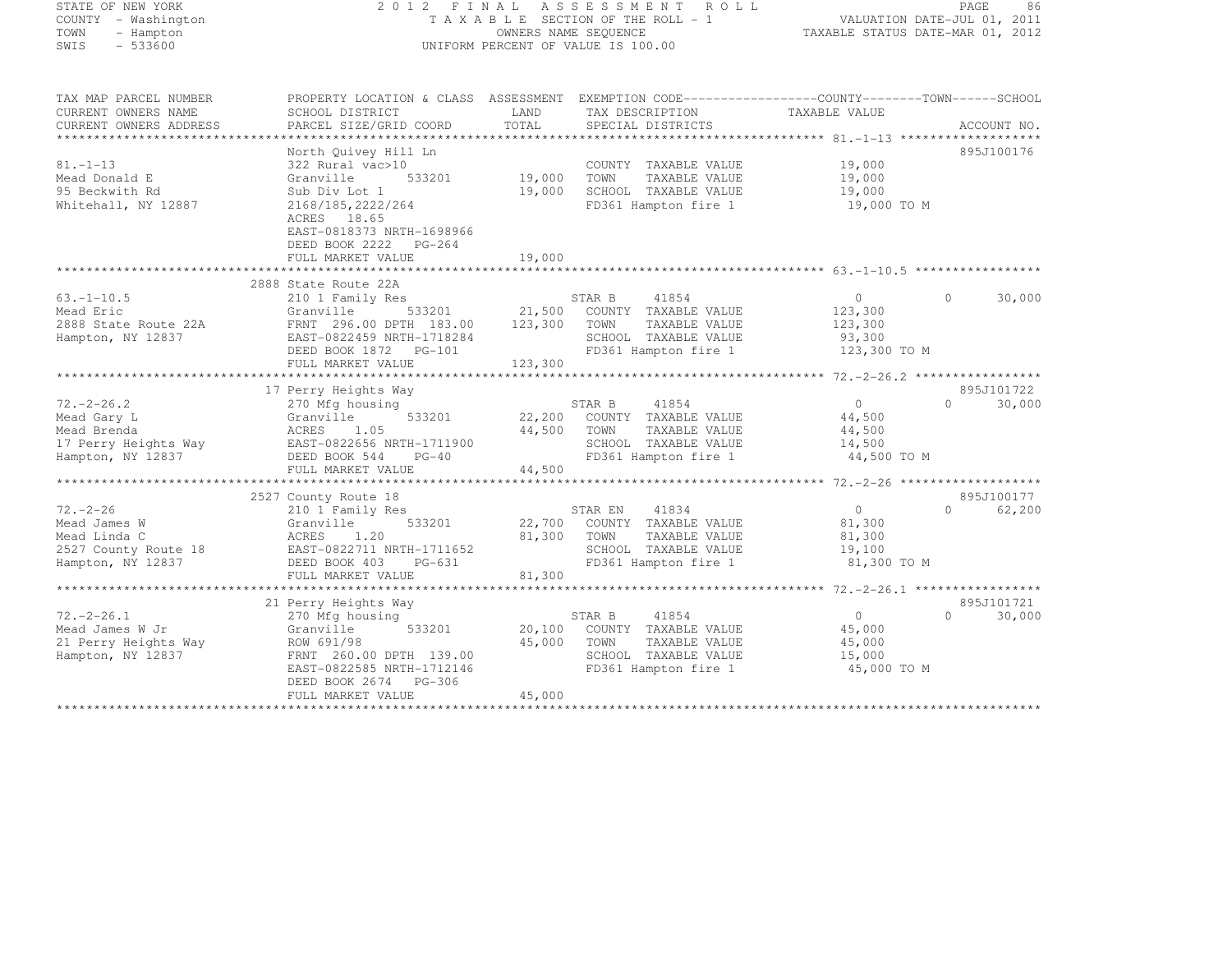# STATE OF NEW YORK 2 0 1 2 F I N A L A S S E S S M E N T R O L L PAGE <sup>87</sup> COUNTY - Washington T A X A B L E SECTION OF THE ROLL - 1 VALUATION DATE-JUL 01, 2011 TOWN - Hampton OWNERS NAME SEQUENCE TAXABLE STATUS DATE-MAR 01, 2012 SWIS - 533600 UNIFORM PERCENT OF VALUE IS 100.00

| TAX MAP PARCEL NUMBER<br>CURRENT OWNERS NAME<br>CURRENT OWNERS ADDRESS                          | SCHOOL DISTRICT<br>PARCEL SIZE/GRID COORD                                                                                                                                                              | PROPERTY LOCATION & CLASS ASSESSMENT EXEMPTION CODE---------------COUNTY-------TOWN-----SCHOOL<br>LAND<br>TAX DESCRIPTION<br>TOTAL<br>SPECIAL DISTRICTS | TAXABLE VALUE<br>ACCOUNT NO.                                                                          |
|-------------------------------------------------------------------------------------------------|--------------------------------------------------------------------------------------------------------------------------------------------------------------------------------------------------------|---------------------------------------------------------------------------------------------------------------------------------------------------------|-------------------------------------------------------------------------------------------------------|
| $45. - 1 - 21$<br>Mercier Arnold<br>Mercier Shirley<br>80 Golf Course Rd<br>Whitehall, NY 12887 | 80 Golf Course Rd<br>210 1 Family Res<br>535201<br>Whitehall<br>1.00<br>ACRES<br>EAST-0810459 NRTH-1735667<br>DEED BOOK 370 PG-401<br>FULL MARKET VALUE                                                | 41834<br>STAR EN<br>22,000 COUNTY TAXABLE VALUE<br>52,000 TOWN<br>TAXABLE VALUE<br>SCHOOL TAXABLE VALUE<br>FD362 Hampton fire 2<br>52,000               | 895J100179<br>$\overline{0}$<br>$\cap$<br>52,000<br>52,000<br>52,000<br>$\overline{0}$<br>52,000 TO M |
| $71.4 - 2 - 14$<br>Merritt Alfred T<br>Merritt Bonnie<br>PO Box 154<br>Hampton, NY 12837        | 1030 West Way<br>210 1 Family Res - WTRFNT<br>Granville<br>533201<br>LOT 4<br>$71. - 2 - 14$<br>FRNT 100.00 DPTH 212.00<br>EAST-0815817 NRTH-1707022<br>$PG-293$<br>DEED BOOK 531<br>FULL MARKET VALUE | 41834<br>STAR EN<br>27,100 COUNTY TAXABLE VALUE<br>192,700<br>TOWN<br>TAXABLE VALUE<br>SCHOOL TAXABLE VALUE<br>FD361 Hampton fire 1<br>192,700          | 895J100142<br>$\circ$<br>$\Omega$<br>62,200<br>192,700<br>192,700<br>130,500<br>192,700 TO M          |
| $53. - 1 - 7.14$<br>Mestyan Hazel<br>44 Prospect St<br>Fair Haven, VT 05743                     | 292 Hickey Rd<br>270 Mfg housing<br>533201<br>Granville<br>579/337<br>2.50<br>ACRES<br>EAST-0814920 NRTH-1720642<br>DEED BOOK 553 PG-314<br>FULL MARKET VALUE                                          | COUNTY TAXABLE VALUE<br>26,900<br>TOWN<br>TAXABLE VALUE<br>80,400<br>SCHOOL TAXABLE VALUE<br>FD361 Hampton fire 1<br>80,400                             | 895J100663<br>80,400<br>80,400<br>80,400<br>80,400 TO M                                               |
| $53. - 1 - 7.18$<br>Mestyan Hazel<br>44 Prospect St<br>Fair Haven, VT 05743                     | 314 Hickey Rd<br>210 1 Family Res<br>Granville<br>533201<br>ACRES<br>2.60<br>EAST-0815047 NRTH-1720787<br>DEED BOOK 2500 PG-309<br>FULL MARKET VALUE                                                   | COUNTY TAXABLE VALUE<br>27,200 TOWN<br>TAXABLE VALUE<br>64,200<br>SCHOOL TAXABLE VALUE<br>FD361 Hampton fire 1<br>64,200                                | 895J101767<br>64,200<br>64,200<br>64,200<br>64,200 TO M                                               |
| $62, -1 - 15, 2$<br>Mestyan Hazel<br>44 Prospect St<br>Fair Haven, VT 05743                     | 36 Wicked Hollow Way<br>210 1 Family Res<br>533201<br>Granville<br>ACRES<br>3.61<br>EAST-0813824 NRTH-1720190<br>DEED BOOK 585<br>PG-132<br>FULL MARKET VALUE                                          | COUNTY TAXABLE VALUE<br>30,500<br>TOWN<br>TAXABLE VALUE<br>75,600<br>SCHOOL TAXABLE VALUE<br>FD361 Hampton fire 1<br>75,600                             | 895J101770<br>75,600<br>75,600<br>75,600<br>75,600 TO M                                               |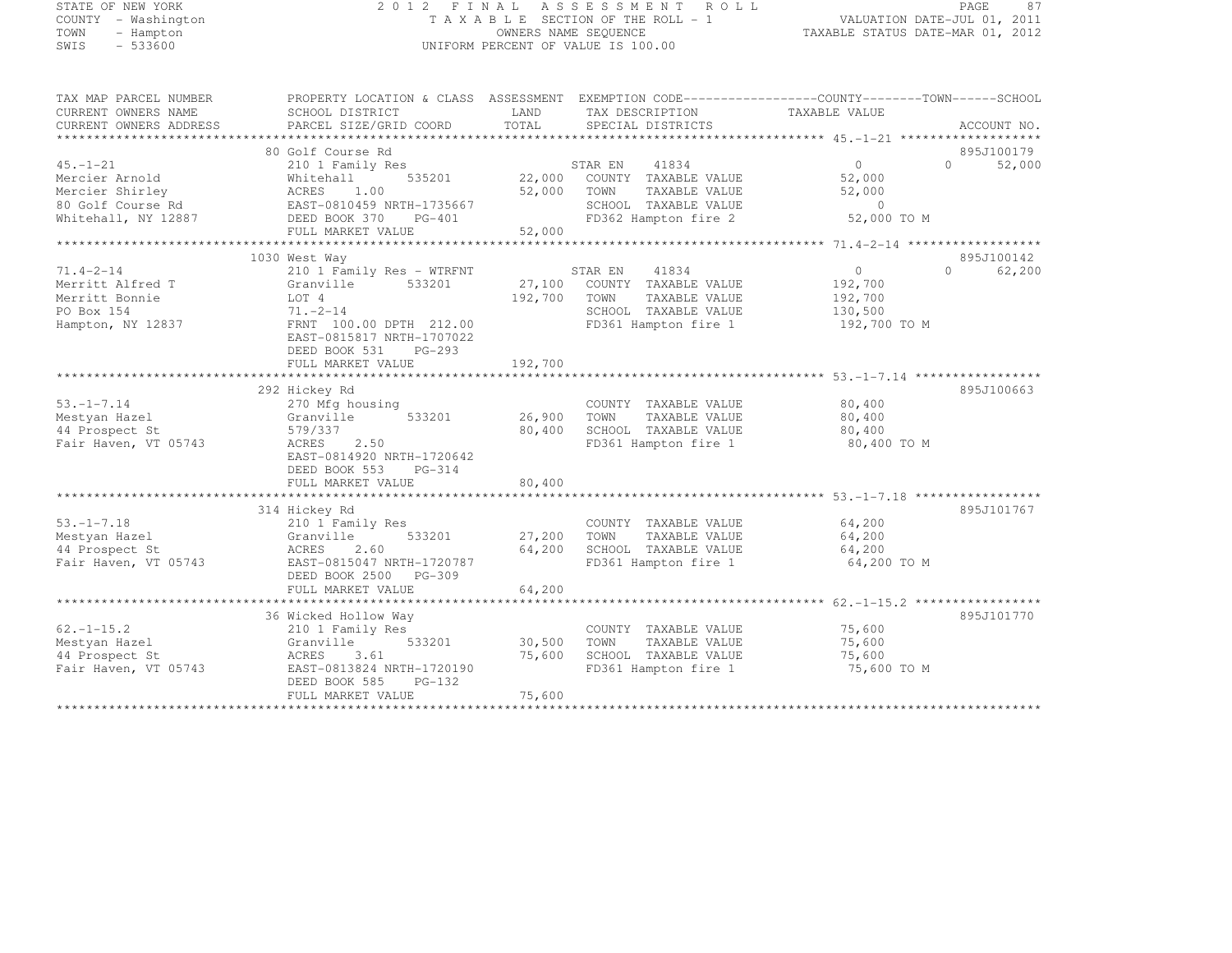#### STATE OF NEW YORK 2 0 1 2 F I N A L A S S E S S M E N T R O L L PAGE <sup>88</sup> COUNTY - Washington T A X A B L E SECTION OF THE ROLL - 1 VALUATION DATE-JUL 01, 2011 TOWN - Hampton OWNERS NAME SEQUENCE TAXABLE STATUS DATE-MAR 01, 2012 SWIS - 533600 UNIFORM PERCENT OF VALUE IS 100.00

TAX MAP PARCEL NUMBER PROPERTY LOCATION & CLASS ASSESSMENT EXEMPTION CODE------------------COUNTY--------TOWN------SCHOOL

| CURRENT OWNERS NAME                      | SCHOOL DISTRICT           | LAND    | TAX DESCRIPTION       | TAXABLE VALUE           |             |
|------------------------------------------|---------------------------|---------|-----------------------|-------------------------|-------------|
| CURRENT OWNERS ADDRESS                   | PARCEL SIZE/GRID COORD    | TOTAL   | SPECIAL DISTRICTS     |                         | ACCOUNT NO. |
|                                          |                           |         |                       |                         |             |
|                                          | 2608 State Route 22A      |         |                       |                         | 895J100044  |
| $72.2 - 3 - 19$                          | 210 1 Family Res          |         | COUNTY TAXABLE VALUE  | 45,900                  |             |
| Mestyan Hazel G                          | 533201<br>Granville       | 6,000   | TOWN<br>TAXABLE VALUE | 45,900                  |             |
| 44 Prospect St                           | $72 - 3 - 19$             | 45,900  | SCHOOL TAXABLE VALUE  | 45,900                  |             |
| Fair Haven, VT 05743                     | FRNT 84.00 DPTH 150.00    |         | FD361 Hampton fire 1  | 45,900 TO M             |             |
|                                          | EAST-0823301 NRTH-1711914 |         |                       |                         |             |
|                                          | DEED BOOK 781<br>PG-133   |         |                       |                         |             |
|                                          | FULL MARKET VALUE         | 45,900  |                       |                         |             |
|                                          | 52 Vladyka Woods Rd       |         |                       |                         | 895J100625  |
| $38. - 1 - 12.3$                         | 240 Rural res             |         | COUNTY TAXABLE VALUE  | 106,600                 |             |
| Milardo Debra M                          | Whitehall<br>535201       | 47,000  | TAXABLE VALUE<br>TOWN | 106,600                 |             |
|                                          | ACRES 17.00               | 106,600 | SCHOOL TAXABLE VALUE  |                         |             |
| ATT:Debra Sbardella                      | EAST-0806657 NRTH-1738033 |         | FD362 Hampton fire 2  | 106,600<br>106,600 TO M |             |
| 13 Washington St<br>Fair Haven, VT 05743 | DEED BOOK 490<br>PG-845   |         |                       |                         |             |
|                                          | FULL MARKET VALUE         | 106,600 |                       |                         |             |
|                                          |                           |         |                       |                         |             |
|                                          | 64 Hampton Heights Way    |         |                       |                         | 895J100572  |
| $80. - 1 - 21$                           | 260 Seasonal res          |         | COUNTY TAXABLE VALUE  | 53,400                  |             |
| Miller James C                           | Granville<br>533201       | 35,000  | TOWN<br>TAXABLE VALUE | 53,400                  |             |
| PO Box 114                               | Par 21 Lot 15             | 53,400  | SCHOOL TAXABLE VALUE  | 53,400                  |             |
| Middle Granville, NY 12849               | 591/84                    |         | FD361 Hampton fire 1  | 53,400 TO M             |             |
|                                          | ACRES<br>5.02             |         |                       |                         |             |
|                                          | EAST-0810277 NRTH-1701034 |         |                       |                         |             |
|                                          | DEED BOOK 780<br>PG-331   |         |                       |                         |             |
|                                          | FULL MARKET VALUE         | 53,400  |                       |                         |             |
|                                          |                           |         |                       |                         |             |
|                                          | 2595 State Route 22A      |         |                       |                         | 895J100039  |
| $72. - 2 - 27$                           | 210 1 Family Res          |         | COUNTY TAXABLE VALUE  | 87,400                  |             |
| Miller Nora J                            | 533201<br>Granville       | 18,900  | TOWN<br>TAXABLE VALUE | 87,400                  |             |
| 2595 State Route 22A                     | FRNT 190.00 DPTH 155.00   | 87,400  | SCHOOL TAXABLE VALUE  | 87,400                  |             |
| Hampton, NY 12837                        | EAST-0822947 NRTH-1711746 |         | FD361 Hampton fire 1  | 87,400 TO M             |             |
|                                          | DEED BOOK 866<br>PG-215   |         |                       |                         |             |
|                                          | FULL MARKET VALUE         | 87,400  |                       |                         |             |
|                                          |                           |         |                       |                         |             |
|                                          | County Route 21           |         |                       |                         | 895J100155  |
| $80. - 1 - 2.4$                          | 692 Road/str/hwy          |         | COUNTY TAXABLE VALUE  | 12,000                  |             |
| Mirror Lake Homeowners                   | Whitehall<br>535201       | 12,000  | TOWN<br>TAXABLE VALUE | 12,000                  |             |
| Route 4                                  | Roads, Dam, Lake          | 12,000  | SCHOOL TAXABLE VALUE  | 12,000                  |             |
| Killington, VT 05751                     | ACRES 27.10               |         | FD361 Hampton fire 1  | 12,000 TO M             |             |
|                                          | EAST-0810574 NRTH-1705757 |         |                       |                         |             |
|                                          | DEED BOOK 781<br>$PG-239$ |         |                       |                         |             |
|                                          | FULL MARKET VALUE         | 12,000  |                       |                         |             |
|                                          |                           |         |                       |                         |             |
|                                          |                           |         |                       |                         |             |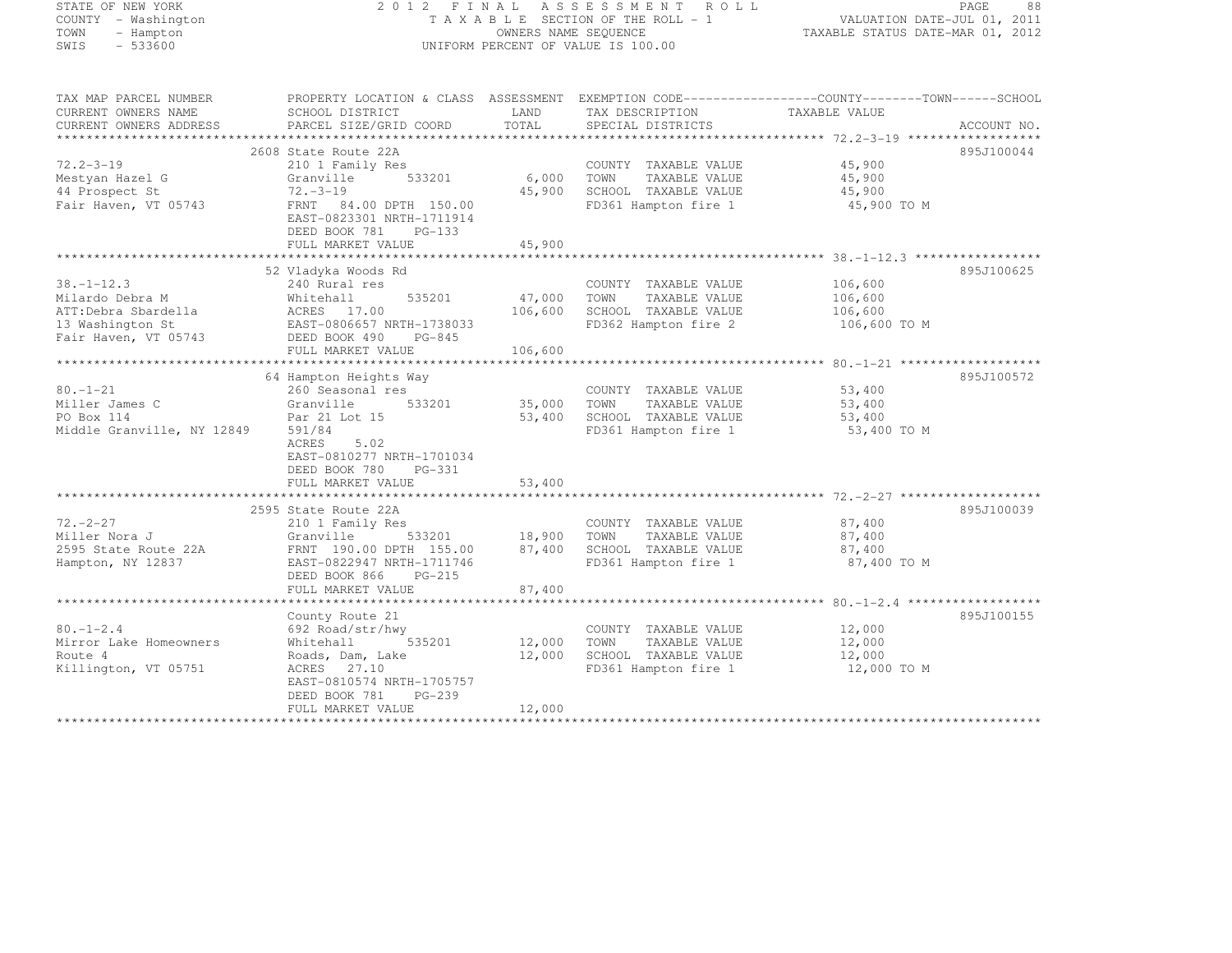# STATE OF NEW YORK 2 0 1 2 F I N A L A S S E S S M E N T R O L L PAGE <sup>89</sup> COUNTY - Washington T A X A B L E SECTION OF THE ROLL - 1 VALUATION DATE-JUL 01, 2011 TOWN - Hampton OWNERS NAME SEQUENCE TAXABLE STATUS DATE-MAR 01, 2012 SWIS - 533600 UNIFORM PERCENT OF VALUE IS 100.00

| TAX MAP PARCEL NUMBER<br>CURRENT OWNERS NAME | PROPERTY LOCATION & CLASS ASSESSMENT<br>SCHOOL DISTRICT | LAND                   | TAX DESCRIPTION             | TAXABLE VALUE |                    |
|----------------------------------------------|---------------------------------------------------------|------------------------|-----------------------------|---------------|--------------------|
| CURRENT OWNERS ADDRESS                       | PARCEL SIZE/GRID COORD                                  | TOTAL.                 | SPECIAL DISTRICTS           |               | ACCOUNT NO.        |
|                                              |                                                         |                        |                             |               |                    |
|                                              | 1158 North Quivey Hill Ln                               |                        |                             |               | 895J100540         |
| $81, -1 - 5, 1$                              | 240 Rural res                                           |                        | STAR B<br>41854             | $\circ$       | $\Omega$<br>30,000 |
| Mladek Milena E ETAL                         | 533201<br>Granville                                     |                        | 66,000 COUNTY TAXABLE VALUE | 185,700       |                    |
| Mladek Jan C Etal                            | 464-1117 463-1120 &1123                                 | 185,700                | TOWN<br>TAXABLE VALUE       | 185,700       |                    |
| PO Box 25                                    | ACRES<br>36.03                                          |                        | SCHOOL TAXABLE VALUE        | 155,700       |                    |
| Hampton, NY 12837                            | EAST-0819809 NRTH-1702786                               |                        | FD361 Hampton fire 1        | 185,700 TO M  |                    |
|                                              | DEED BOOK 864<br>$PG-116$                               |                        |                             |               |                    |
|                                              | FULL MARKET VALUE                                       | 185,700                |                             |               |                    |
|                                              |                                                         |                        |                             |               |                    |
|                                              | 152 South Rd                                            |                        |                             |               | 895J100440         |
| $81. - 1 - 48$                               | 260 Seasonal res                                        |                        | STAR EN<br>41834            | 0             | 62,200<br>$\Omega$ |
| Montgomery Ernest                            | 533201<br>Granville                                     | 31,800                 | COUNTY TAXABLE VALUE        | 68,200        |                    |
| 152 South Rd                                 | 4.00<br>ACRES                                           | 68,200                 | TAXABLE VALUE<br>TOWN       | 68,200        |                    |
| Hampton, NY 12837                            | EAST-0816690 NRTH-1702747                               |                        | SCHOOL TAXABLE VALUE        | 6,000         |                    |
|                                              | DEED BOOK 505<br>$PG-459$                               |                        | FD361 Hampton fire 1        | 68,200 TO M   |                    |
|                                              | FULL MARKET VALUE                                       | 68,200                 |                             |               |                    |
|                                              |                                                         |                        |                             |               |                    |
|                                              | 333 Hills Pond Rd                                       |                        |                             |               | 895J100671         |
| $71, -1 - 14.6$                              | 260 Seasonal res - WTRFNT                               |                        | COUNTY TAXABLE VALUE        | 230,700       |                    |
| Mooney Paula                                 | 533201<br>Granville                                     | 34,700                 | TOWN<br>TAXABLE VALUE       | 230,700       |                    |
| 219 N Ouaker Ln                              | 608/223                                                 | 230,700                | SCHOOL TAXABLE VALUE        | 230,700       |                    |
| West Hartford Conn, 06119                    | 7.82<br>ACRES                                           |                        | FD361 Hampton fire 1        | 230,700 TO M  |                    |
|                                              | EAST-0815057 NRTH-1709386                               |                        |                             |               |                    |
|                                              | DEED BOOK 800<br>$PG-165$                               |                        |                             |               |                    |
|                                              | FULL MARKET VALUE                                       | 230,700<br>*********** |                             |               |                    |
|                                              | ****************************                            |                        |                             |               |                    |
|                                              | Hills Pond Rd OFF                                       |                        |                             |               | 895J100241         |
| $71. - 1 - 22$                               | 910 Priv forest                                         |                        | COUNTY TAXABLE VALUE        | 20,200        |                    |
| Mooney Paula                                 | 533201<br>Granville                                     | 20,200                 | TOWN<br>TAXABLE VALUE       | 20,200        |                    |
| 219 N Quaker Ln                              | 50 Ad                                                   | 20, 200                | SCHOOL TAXABLE VALUE        | 20,200        |                    |
| West Hartford, CT 06119                      | ACRES<br>44.90                                          |                        | FD361 Hampton fire 1        | 20,200 TO M   |                    |
|                                              | EAST-0814345 NRTH-1708870                               |                        |                             |               |                    |
|                                              | DEED BOOK 868<br>$PG-83$                                | 20,200                 |                             |               |                    |
|                                              | FULL MARKET VALUE<br>*******************************    |                        |                             |               |                    |
|                                              | Hills Pond Rd OFF                                       |                        |                             |               | 895J100685         |
| $71, -1 - 14.8$                              | 314 Rural vac<10 - WTRFNT                               |                        | COUNTY TAXABLE VALUE        | 28,400        |                    |
| Mooney Thomas C                              | Granville<br>533201                                     | 28,400                 | TOWN<br>TAXABLE VALUE       | 28,400        |                    |
| Mooney Paula A                               | ACRES<br>1.01                                           | 28,400                 | SCHOOL TAXABLE VALUE        | 28,400        |                    |
| 219 N Quaker Ln                              | EAST-0815354 NRTH-1708780                               |                        | FD361 Hampton fire 1        | 28,400 TO M   |                    |
| West Hartford, CT 06119                      | DEED BOOK 2714 PG-248                                   |                        |                             |               |                    |
|                                              | FULL MARKET VALUE                                       | 28,400                 |                             |               |                    |
| *****************                            |                                                         |                        |                             |               |                    |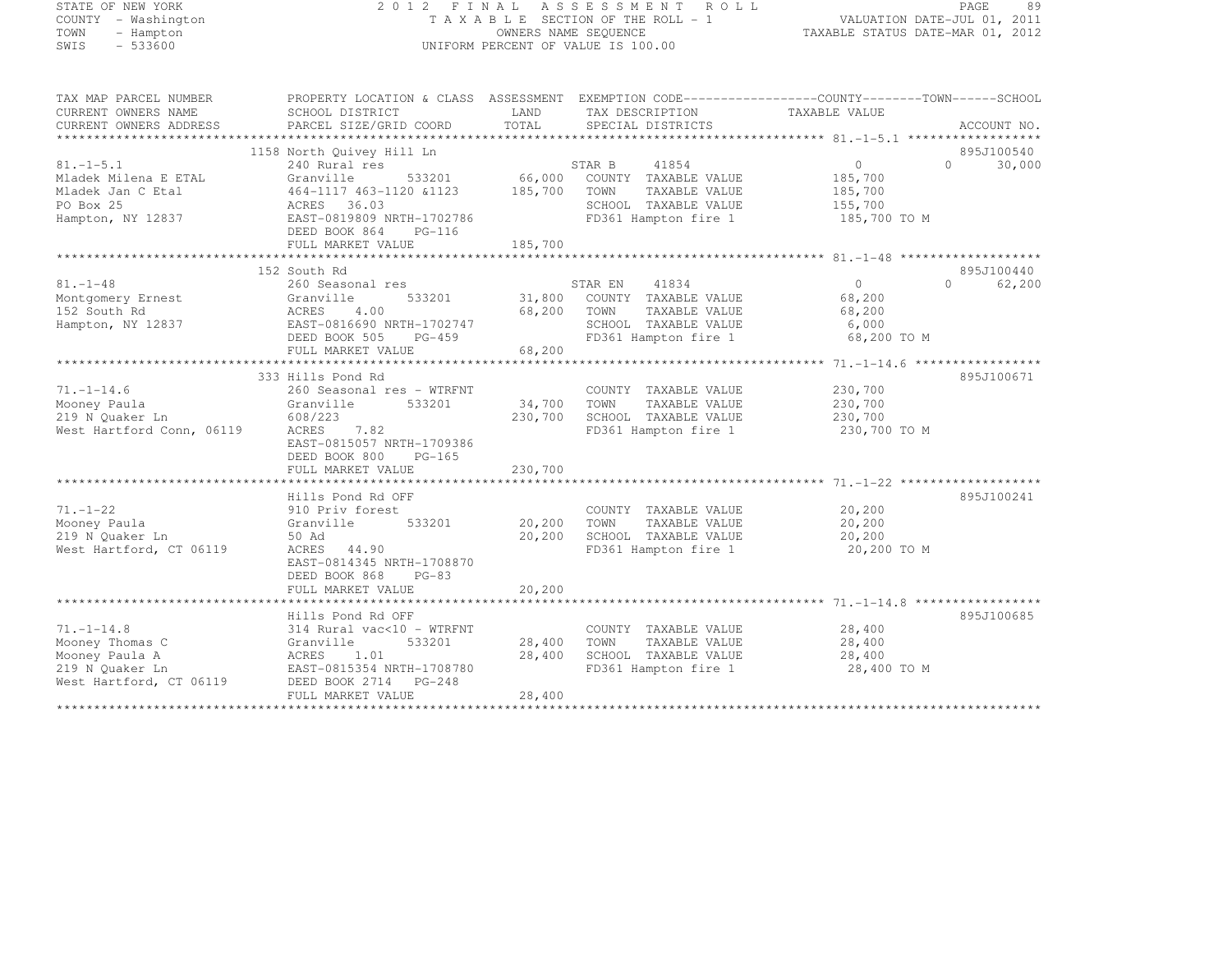# STATE OF NEW YORK 2 0 1 2 F I N A L A S S E S S M E N T R O L L PAGE <sup>90</sup> COUNTY - Washington T A X A B L E SECTION OF THE ROLL - 1 VALUATION DATE-JUL 01, 2011 TOWN - Hampton OWNERS NAME SEQUENCE TAXABLE STATUS DATE-MAR 01, 2012 SWIS - 533600 UNIFORM PERCENT OF VALUE IS 100.00

TAX MAP PARCEL NUMBER PROPERTY LOCATION & CLASS ASSESSMENT EXEMPTION CODE------------------COUNTY--------TOWN------SCHOOL CURRENT OWNERS NAME SCHOOL DISTRICT LAND TAX DESCRIPTION TAXABLE VALUE<br>CURRENT OWNERS ADDRESS PARCEL SIZE/GRID COORD TOTAL SPECIAL DISTRICTS ACCOUNT NO. \*\*\*\*\*\*\*\*\*\*\*\*\*\*\*\*\*\*\*\*\*\*\*\*\*\*\*\*\*\*\*\*\*\*\*\*\*\*\*\*\*\*\*\*\*\*\*\*\*\*\*\*\*\*\*\*\*\*\*\*\*\*\*\*\*\*\*\*\*\*\*\*\*\*\*\*\*\*\*\*\*\*\*\*\*\*\*\*\*\*\*\*\*\*\*\*\*\*\*\*\*\*\* 71.-1-14.33 \*\*\*\*\*\*\*\*\*\*\*\*\*\*\*\* 283 Hills Pond Rd 895J101771 71.-1-14.33 210 1 Family Res - WTRFNT COUNTY TAXABLE VALUE 301,600 Moran Michael P Granville 533201 27,100 TOWN TAXABLE VALUE 301,600 Moran Leslie S ACRES 1.44 301,600 SCHOOL TAXABLE VALUE 301,600 210 Jay St EAST-0816083 NRTH-1708195 FD361 Hampton fire 1 301,600 TO M Albany, NY 12210 DEED BOOK 1803 PG-270 FULL MARKET VALUE 301,600 \*\*\*\*\*\*\*\*\*\*\*\*\*\*\*\*\*\*\*\*\*\*\*\*\*\*\*\*\*\*\*\*\*\*\*\*\*\*\*\*\*\*\*\*\*\*\*\*\*\*\*\*\*\*\*\*\*\*\*\*\*\*\*\*\*\*\*\*\*\*\*\*\*\*\*\*\*\*\*\*\*\*\*\*\*\*\*\*\*\*\*\*\*\*\*\*\*\*\*\*\*\*\* 72.-1-18.1 \*\*\*\*\*\*\*\*\*\*\*\*\*\*\*\*\* 437 South Rd<br>210 1 Family Res 30,000 STAR B 41854 0 30,000 30,000<br>210 1 Family Res STAR 20,000 SCHEMEN TIMES 19,000 SOLO 2000 STAR B 41854 0 30,000 Morehouse Debra J Granville 533201 30,200 COUNTY TAXABLE VALUE 99,600 437 South Rd ACRES 3.52 99,600 TOWN TAXABLE VALUE 99,600 Whitehall, NY 12887 EAST-0819574 NRTH-1707743 SCHOOL TAXABLE VALUE 69,600 DEED BOOK 824 PG-51 FD361 Hampton fire 1 99,600 TO M FULL MARKET VALUE 99,600 \*\*\*\*\*\*\*\*\*\*\*\*\*\*\*\*\*\*\*\*\*\*\*\*\*\*\*\*\*\*\*\*\*\*\*\*\*\*\*\*\*\*\*\*\*\*\*\*\*\*\*\*\*\*\*\*\*\*\*\*\*\*\*\*\*\*\*\*\*\*\*\*\*\*\*\*\*\*\*\*\*\*\*\*\*\*\*\*\*\*\*\*\*\*\*\*\*\*\*\*\*\*\* 45.-1-5.6 \*\*\*\*\*\*\*\*\*\*\*\*\*\*\*\*\*\* Carlton Rd 45.-1-5.6 314 Rural vac<10 COUNTY TAXABLE VALUE 6,500 Morrison Michael F Whitehall 535201 6,500 TOWN TAXABLE VALUE 6,500 Morrison Sharon R ACRES 1.04 6,500 SCHOOL TAXABLE VALUE 6,500 2017 Carlton Woods Way EAST-0804669 NRTH-1734419 FD362 Hampton fire 2 6,500 TO M Whitehall, NY 12887 DEED BOOK 2748 PG-159 FULL MARKET VALUE 6,500 \*\*\*\*\*\*\*\*\*\*\*\*\*\*\*\*\*\*\*\*\*\*\*\*\*\*\*\*\*\*\*\*\*\*\*\*\*\*\*\*\*\*\*\*\*\*\*\*\*\*\*\*\*\*\*\*\*\*\*\*\*\*\*\*\*\*\*\*\*\*\*\*\*\*\*\*\*\*\*\*\*\*\*\*\*\*\*\*\*\*\*\*\*\*\*\*\*\*\*\*\*\*\* 62.-1-32.2 \*\*\*\*\*\*\*\*\*\*\*\*\*\*\*\*\* 171 Hickey Rd 895J100711 62.-1-32.2 280 Res Multiple STAR B <sup>41854</sup> <sup>0</sup> 0 30,000 Morse Steven J Granville 533201 35,000 COUNTY TAXABLE VALUE 154,300 Morse Norma H ACRES 5.04 154,300 TOWN TAXABLE VALUE 154,300 171 Hickey Rd EAST-0813633 NRTH-1717993 SCHOOL TAXABLE VALUE 124,300 Hampton, NY 12837 DEED BOOK 576 PG-88 FD361 Hampton fire 1 154,300 TO M FULL MARKET VALUE 154,300 \*\*\*\*\*\*\*\*\*\*\*\*\*\*\*\*\*\*\*\*\*\*\*\*\*\*\*\*\*\*\*\*\*\*\*\*\*\*\*\*\*\*\*\*\*\*\*\*\*\*\*\*\*\*\*\*\*\*\*\*\*\*\*\*\*\*\*\*\*\*\*\*\*\*\*\*\*\*\*\*\*\*\*\*\*\*\*\*\*\*\*\*\*\*\*\*\*\*\*\*\*\*\* 71.4-3-7 \*\*\*\*\*\*\*\*\*\*\*\*\*\*\*\*\*\*\*895J100244 1145 East Way 895J10024471.4-3-7 260 Seasonal res - WTRFNT COUNTY TAXABLE VALUE 119,800 Mulholland Daniel Granville 533201 27,000 TOWN TAXABLE VALUE 119,800 Mulholland Susan 71.-3-7 119,800 SCHOOL TAXABLE VALUE 119,800 10 Davis St FRNT 100.00 DPTH 100.00 FD361 Hampton fire 1 119,800 TO M Whitehall, NY 12887 EAST-0815750 NRTH-1708193 DEED BOOK 838 PG-262 FULL MARKET VALUE 119,800 \*\*\*\*\*\*\*\*\*\*\*\*\*\*\*\*\*\*\*\*\*\*\*\*\*\*\*\*\*\*\*\*\*\*\*\*\*\*\*\*\*\*\*\*\*\*\*\*\*\*\*\*\*\*\*\*\*\*\*\*\*\*\*\*\*\*\*\*\*\*\*\*\*\*\*\*\*\*\*\*\*\*\*\*\*\*\*\*\*\*\*\*\*\*\*\*\*\*\*\*\*\*\* 62.-1-26.1 \*\*\*\*\*\*\*\*\*\*\*\*\*\*\*\*\*895J100134 2164 County Route 18 895J10013462.-1-26.1 270 Mfg housing COUNTY TAXABLE VALUE 80,400 Murello George M Granville 533201 34,100 TOWN TAXABLE VALUE 80,400 Murello Ann Marie Filed Survey #12140 80,400 SCHOOL TAXABLE VALUE 80,400 2210 Brynsack Rd FRNT 695.00 DPTH FD361 Hampton fire 1 80,400 TO M Wallkill, NY 12589 ACRES 25.34 EAST-0815787 NRTH-1712738 DEED BOOK 2858 PG-235 FULL MARKET VALUE 80,400 \*\*\*\*\*\*\*\*\*\*\*\*\*\*\*\*\*\*\*\*\*\*\*\*\*\*\*\*\*\*\*\*\*\*\*\*\*\*\*\*\*\*\*\*\*\*\*\*\*\*\*\*\*\*\*\*\*\*\*\*\*\*\*\*\*\*\*\*\*\*\*\*\*\*\*\*\*\*\*\*\*\*\*\*\*\*\*\*\*\*\*\*\*\*\*\*\*\*\*\*\*\*\*\*\*\*\*\*\*\*\*\*\*\*\*\*\*\*\*\*\*\*\*\*\*\*\*\*\*\*\*\*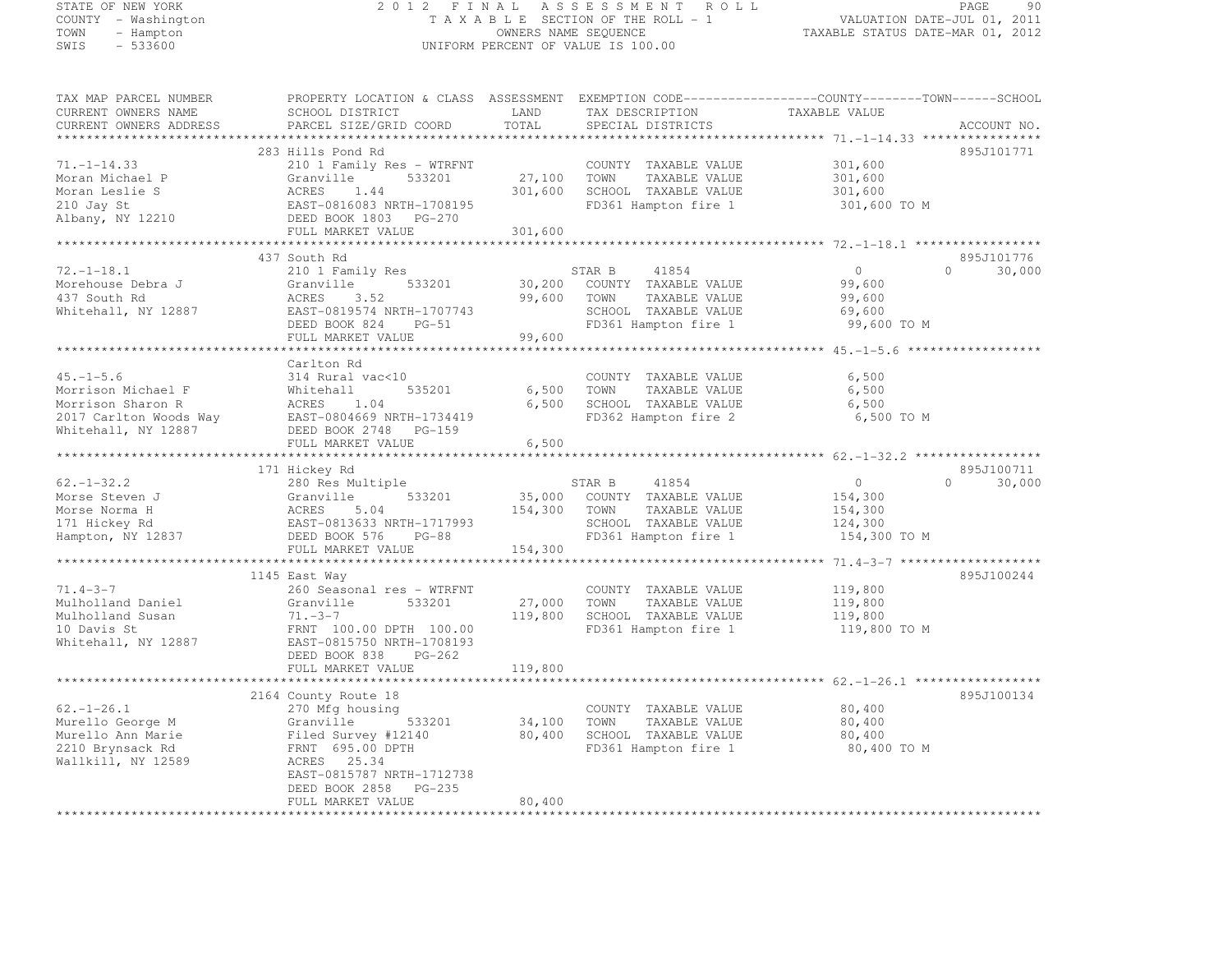## STATE OF NEW YORK 2 0 1 2 F I N A L A S S E S S M E N T R O L L PAGE <sup>91</sup> COUNTY - Washington T A X A B L E SECTION OF THE ROLL - 1 VALUATION DATE-JUL 01, 2011 TOWN - Hampton OWNERS NAME SEQUENCE TAXABLE STATUS DATE-MAR 01, 2012 SWIS - 533600 UNIFORM PERCENT OF VALUE IS 100.00

| TAX MAP PARCEL NUMBER<br>CURRENT OWNERS NAME<br>CURRENT OWNERS ADDRESS | PROPERTY LOCATION & CLASS ASSESSMENT EXEMPTION CODE----------------COUNTY-------TOWN------SCHOOL<br>SCHOOL DISTRICT<br>PARCEL SIZE/GRID COORD | LAND<br>TOTAL | TAX DESCRIPTION<br>SPECIAL DISTRICTS         | TAXABLE VALUE         |          | ACCOUNT NO.    |
|------------------------------------------------------------------------|-----------------------------------------------------------------------------------------------------------------------------------------------|---------------|----------------------------------------------|-----------------------|----------|----------------|
|                                                                        |                                                                                                                                               |               |                                              |                       |          |                |
|                                                                        | 448 South Rd                                                                                                                                  |               |                                              |                       |          | 895J100184     |
| $72. - 1 - 14$                                                         | 210 1 Family Res                                                                                                                              |               | WAR VET/TC 41121                             | 8,385                 | 8,385    | $\overline{0}$ |
| Murray Richard                                                         | 533201<br>Granville                                                                                                                           |               | 25,300 DISAB-C/T 41931                       | 23,758                | 23,758   | $\circ$        |
| 448 South Rd                                                           | ACRES<br>2.00                                                                                                                                 | 55,900 STAR B | 41854                                        | $\overline{0}$        | $\Omega$ | 30,000         |
| Whitehall, NY 12887                                                    | EAST-0820198 NRTH-1707873<br>DEED BOOK 455                                                                                                    |               | COUNTY TAXABLE VALUE<br>TOWN                 | 23,757<br>23,757      |          |                |
|                                                                        | PG-994<br>FULL MARKET VALUE                                                                                                                   |               | TAXABLE VALUE<br>55,900 SCHOOL TAXABLE VALUE |                       |          |                |
|                                                                        |                                                                                                                                               |               | FD361 Hampton fire 1                         | 25,900<br>55,900 TO M |          |                |
|                                                                        |                                                                                                                                               |               |                                              |                       |          |                |
|                                                                        | 12 Greenfield Ln                                                                                                                              |               |                                              |                       |          | 895J100169     |
| $72.2 - 3 - 1$                                                         | 210 1 Family Res                                                                                                                              |               | 41854<br>STAR B                              | $\overline{0}$        | $\Omega$ | 30,000         |
| Myers John                                                             | 533201<br>Granville                                                                                                                           | 28,700        | COUNTY TAXABLE VALUE                         | 99,200                |          |                |
| Myers Justina                                                          | 738/160 Hwy Approp                                                                                                                            | 99,200        | TOWN<br>TAXABLE VALUE                        | 99,200                |          |                |
| 12 Greenfield Ln                                                       | 720/22-23 Hwy Approp                                                                                                                          |               | SCHOOL TAXABLE VALUE                         | 69,200                |          |                |
| Hampton, NY 12837                                                      | $72. -3 - 1$                                                                                                                                  |               | FD361 Hampton fire 1                         | 99,200 TO M           |          |                |
|                                                                        | ACRES<br>3.07                                                                                                                                 |               |                                              |                       |          |                |
|                                                                        | EAST-0823989 NRTH-1712407                                                                                                                     |               |                                              |                       |          |                |
|                                                                        | DEED BOOK 1849 PG-235                                                                                                                         |               |                                              |                       |          |                |
|                                                                        | FULL MARKET VALUE                                                                                                                             | 99,200        |                                              |                       |          |                |
|                                                                        |                                                                                                                                               |               |                                              |                       |          |                |
|                                                                        | 147 Vladyka Woods Rd                                                                                                                          |               |                                              |                       |          | 895J101765     |
| $38. - 1 - 20.1$                                                       | 210 1 Family Res                                                                                                                              |               | 41854<br>STAR B                              | $\circ$               | $\Omega$ | 30,000         |
| Needham Johanna                                                        | Whitehall<br>535201                                                                                                                           | 22,000        | COUNTY TAXABLE VALUE                         | 143,800               |          |                |
| Lawrence Peter                                                         | ACRES<br>1.00                                                                                                                                 | 143,800       | TAXABLE VALUE<br>TOWN                        | 143,800               |          |                |
| ATT: Johanna Genier                                                    | EAST-0806678 NRTH-1740513                                                                                                                     |               | SCHOOL TAXABLE VALUE                         | 113,800               |          |                |
| 147 Vladyka Woods Rd                                                   | DEED BOOK 732<br>PG-331                                                                                                                       |               | FD362 Hampton fire 2                         | 143,800 TO M          |          |                |
| Whitehall, NY 12887                                                    | FULL MARKET VALUE                                                                                                                             | 143,800       |                                              |                       |          |                |
|                                                                        |                                                                                                                                               |               |                                              |                       |          |                |
|                                                                        | 100 Camp Way                                                                                                                                  |               |                                              |                       |          | 895J100085     |
| $53. - 1 - 15$                                                         | 260 Seasonal res                                                                                                                              |               | COUNTY TAXABLE VALUE                         | 31,900                |          |                |
| Nikas William L                                                        | 535201<br>Whitehall                                                                                                                           | 21,600        | TOWN<br>TAXABLE VALUE                        | 31,900                |          |                |
| Barber John M                                                          | ACRES 47.60                                                                                                                                   | 31,900        | SCHOOL TAXABLE VALUE                         | 31,900                |          |                |
| PO Box 267                                                             | EAST-0809912 NRTH-1723705                                                                                                                     |               | FD362 Hampton fire 2                         | 31,900 TO M           |          |                |
| Hudson Falls, NY 12839                                                 | DEED BOOK 771<br>$PG-152$<br>FULL MARKET VALUE                                                                                                | 31,900        |                                              |                       |          |                |
|                                                                        |                                                                                                                                               |               |                                              |                       |          |                |
|                                                                        | LOT 9 Taylor Pat                                                                                                                              |               |                                              |                       |          | 895J100050     |
| $53. - 1 - 16$                                                         | 910 Priv forest                                                                                                                               |               | COUNTY TAXABLE VALUE                         | 19,100                |          |                |
| Nikas William L                                                        | 533201<br>Granville                                                                                                                           | 19,100        | TOWN<br>TAXABLE VALUE                        | 19,100                |          |                |
| Barber John M                                                          | 50 Ad                                                                                                                                         | 19,100        | SCHOOL TAXABLE VALUE                         | 19,100                |          |                |
| 116 Oak St                                                             | ACRES<br>42.50                                                                                                                                |               | FD361 Hampton fire 1                         | 19,100 TO M           |          |                |
| PO Box 267                                                             | EAST-0812903 NRTH-1724375                                                                                                                     |               |                                              |                       |          |                |
| Hudson Falls, NY 12839                                                 | DEED BOOK 557<br>PG-212                                                                                                                       |               |                                              |                       |          |                |
|                                                                        | FULL MARKET VALUE                                                                                                                             | 19,100        |                                              |                       |          |                |
| ***********************                                                |                                                                                                                                               |               |                                              |                       |          |                |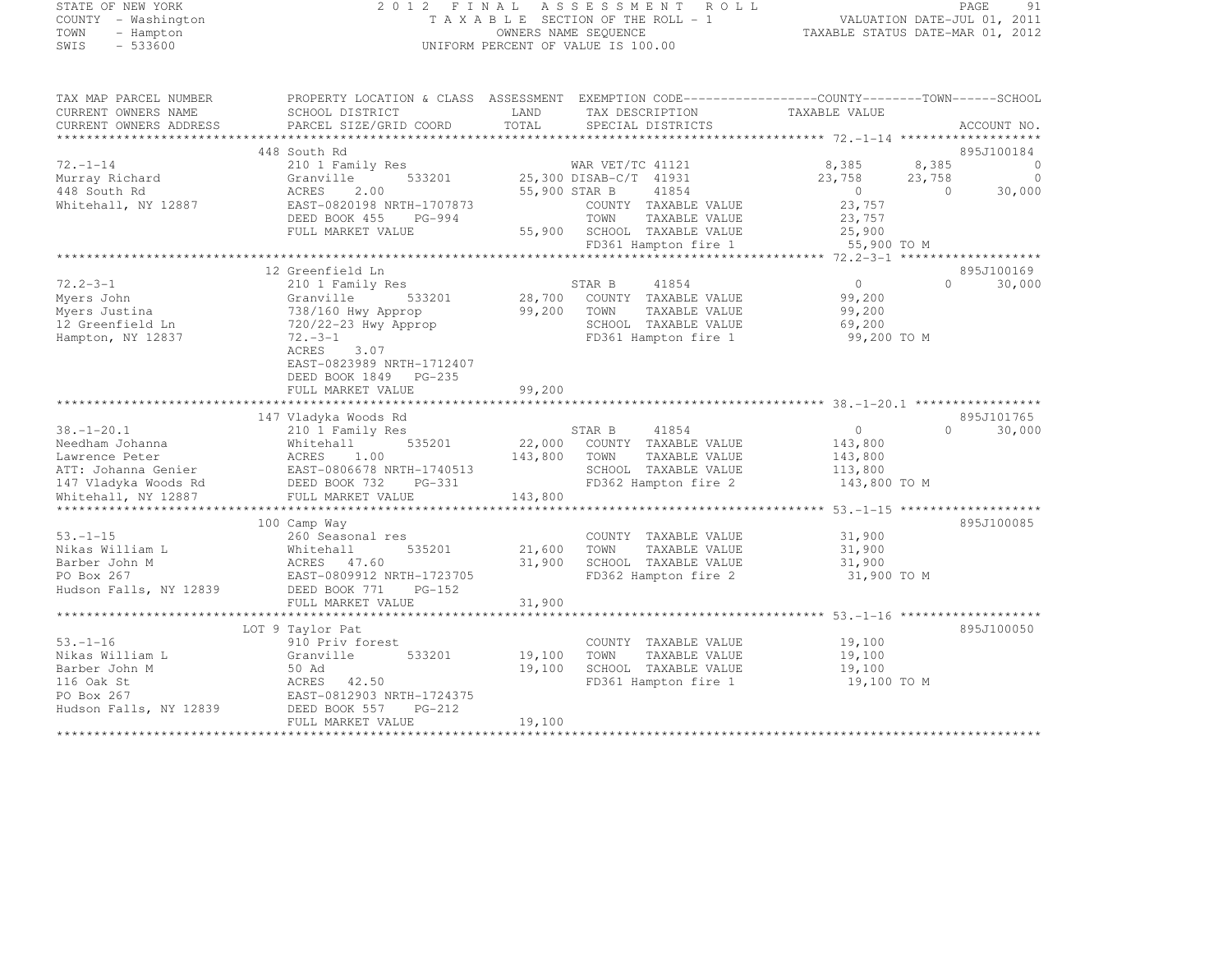# STATE OF NEW YORK 2 0 1 2 F I N A L A S S E S S M E N T R O L L PAGE <sup>92</sup> COUNTY - Washington T A X A B L E SECTION OF THE ROLL - 1 VALUATION DATE-JUL 01, 2011 TOWN - Hampton OWNERS NAME SEQUENCE TAXABLE STATUS DATE-MAR 01, 2012 SWIS - 533600 UNIFORM PERCENT OF VALUE IS 100.00

TAX MAP PARCEL NUMBER PROPERTY LOCATION & CLASS ASSESSMENT EXEMPTION CODE------------------COUNTY--------TOWN------SCHOOL CURRENT OWNERS NAME SCHOOL DISTRICT LAND TAX DESCRIPTION TAXABLE VALUE<br>CURRENT OWNERS ADDRESS PARCEL SIZE/GRID COORD TOTAL SPECIAL DISTRICTS ACCOUNT NO. \*\*\*\*\*\*\*\*\*\*\*\*\*\*\*\*\*\*\*\*\*\*\*\*\*\*\*\*\*\*\*\*\*\*\*\*\*\*\*\*\*\*\*\*\*\*\*\*\*\*\*\*\*\*\*\*\*\*\*\*\*\*\*\*\*\*\*\*\*\*\*\*\*\*\*\*\*\*\*\*\*\*\*\*\*\*\*\*\*\*\*\*\*\*\*\*\*\*\*\*\*\*\* 72.-1-16 \*\*\*\*\*\*\*\*\*\*\*\*\*\*\*\*\*\*\*895J100265 South Rd 895J100265 72.-1-16 323 Vacant rural COUNTY TAXABLE VALUE 72,000 Noble Gerald Granville 533201 72,000 TOWN TAXABLE VALUE 72,000 Noble Norma ACRES 50.00 72,000 SCHOOL TAXABLE VALUE 72,000 867 Granville St EAST-0818367 NRTH-1707034 FD361 Hampton fire 1 72,000 TO M Poultney, VT 05764 DEED BOOK 716 PG-223 FULL MARKET VALUE 72,000 \*\*\*\*\*\*\*\*\*\*\*\*\*\*\*\*\*\*\*\*\*\*\*\*\*\*\*\*\*\*\*\*\*\*\*\*\*\*\*\*\*\*\*\*\*\*\*\*\*\*\*\*\*\*\*\*\*\*\*\*\*\*\*\*\*\*\*\*\*\*\*\*\*\*\*\*\*\*\*\*\*\*\*\*\*\*\*\*\*\*\*\*\*\*\*\*\*\*\*\*\*\*\* 72.-1-16.4 \*\*\*\*\*\*\*\*\*\*\*\*\*\*\*\*\* South Rd 72.-1-16.4 323 Vacant rural COUNTY TAXABLE VALUE 61,000 Noble Gerald Granville 533201 61,000 TOWN TAXABLE VALUE 61,000 Noble Norma ACRES 38.22 61,000 SCHOOL TAXABLE VALUE 61,000 837 Granville St EAST-0820224 NRTH-1706357 FD361 Hampton fire 1 61,000 TO M Poultney, VT 05764 DEED BOOK 716 PG-223 FULL MARKET VALUE 61,000 \*\*\*\*\*\*\*\*\*\*\*\*\*\*\*\*\*\*\*\*\*\*\*\*\*\*\*\*\*\*\*\*\*\*\*\*\*\*\*\*\*\*\*\*\*\*\*\*\*\*\*\*\*\*\*\*\*\*\*\*\*\*\*\*\*\*\*\*\*\*\*\*\*\*\*\*\*\*\*\*\*\*\*\*\*\*\*\*\*\*\*\*\*\*\*\*\*\*\*\*\*\*\* 72.-2-31 \*\*\*\*\*\*\*\*\*\*\*\*\*\*\*\*\*\*\*2621 State Route 22A 895J100273<br>210 1 Family Res 30,000 STAR B 41854 0 30,000 30,000 30,000 30,000 Noble John A Granville 533201 22,900 COUNTY TAXABLE VALUE 75,600 Noble Karen S FRNT 260.00 DPTH 215.00 75,600 TOWN TAXABLE VALUE 75,600 2621 State Route 22A EAST-0823275 NRTH-1712275 SCHOOL TAXABLE VALUE 45,600 Hampton, NY 12837 DEED BOOK 871 PG-276 FD361 Hampton fire 1 75,600 TO M FULL MARKET VALUE 75,600 \*\*\*\*\*\*\*\*\*\*\*\*\*\*\*\*\*\*\*\*\*\*\*\*\*\*\*\*\*\*\*\*\*\*\*\*\*\*\*\*\*\*\*\*\*\*\*\*\*\*\*\*\*\*\*\*\*\*\*\*\*\*\*\*\*\*\*\*\*\*\*\*\*\*\*\*\*\*\*\*\*\*\*\*\*\*\*\*\*\*\*\*\*\*\*\*\*\*\*\*\*\*\* 72.-2-12 \*\*\*\*\*\*\*\*\*\*\*\*\*\*\*\*\*\*\*895.T100058 County Route 20 OFF 895J10005872.-2-12 322 Rural vac>10 COUNTY TAXABLE VALUE 8,500 Noble Thomas G Granville 533201 8,500 TOWN TAXABLE VALUE 8,500<br>Noble Thomas G Granville 533201 Rose Nancy C 2675/53 8,500 SCHOOL TAXABLE VALUE 8,500 970 Granville St ACRES 18.50 FD361 Hampton fire 1 8,500 TO M Poultney, VT 05764 EAST-0824209 NRTH-1707030 DEED BOOK 2812 PG-12 FULL MARKET VALUE 8,500 \*\*\*\*\*\*\*\*\*\*\*\*\*\*\*\*\*\*\*\*\*\*\*\*\*\*\*\*\*\*\*\*\*\*\*\*\*\*\*\*\*\*\*\*\*\*\*\*\*\*\*\*\*\*\*\*\*\*\*\*\*\*\*\*\*\*\*\*\*\*\*\*\*\*\*\*\*\*\*\*\*\*\*\*\*\*\*\*\*\*\*\*\*\*\*\*\*\*\*\*\*\*\* 72.-1-5 \*\*\*\*\*\*\*\*\*\*\*\*\*\*\*\*\*\*\*\*

33 Dailey Way 895J100422<br>21,120 21,120 21,120 21,120 21,120<br>20.000 20.000 21,120 21,120 21,120 21,120 21,120 21,120 21,120 21,000 OBrien David K Granville 533201 34,800 STAR B 41854 0 0 30,000 0 30,000 0 30,000 OBrien Barbara S ACRES 4.94 140,800 COUNTY TAXABLE VALUE 119,680 33 Dailey Way EAST-0822029 NRTH-1711367 TOWN TAXABLE VALUE 119,680 Hampton, NY 12837 DEED BOOK 2282 PG-329 SCHOOL TAXABLE VALUE 110,800 FULL MARKET VALUE 140,800 FD361 Hampton fire 1 140,800 TO M \*\*\*\*\*\*\*\*\*\*\*\*\*\*\*\*\*\*\*\*\*\*\*\*\*\*\*\*\*\*\*\*\*\*\*\*\*\*\*\*\*\*\*\*\*\*\*\*\*\*\*\*\*\*\*\*\*\*\*\*\*\*\*\*\*\*\*\*\*\*\*\*\*\*\*\*\*\*\*\*\*\*\*\*\*\*\*\*\*\*\*\*\*\*\*\*\*\*\*\*\*\*\*\*\*\*\*\*\*\*\*\*\*\*\*\*\*\*\*\*\*\*\*\*\*\*\*\*\*\*\*\*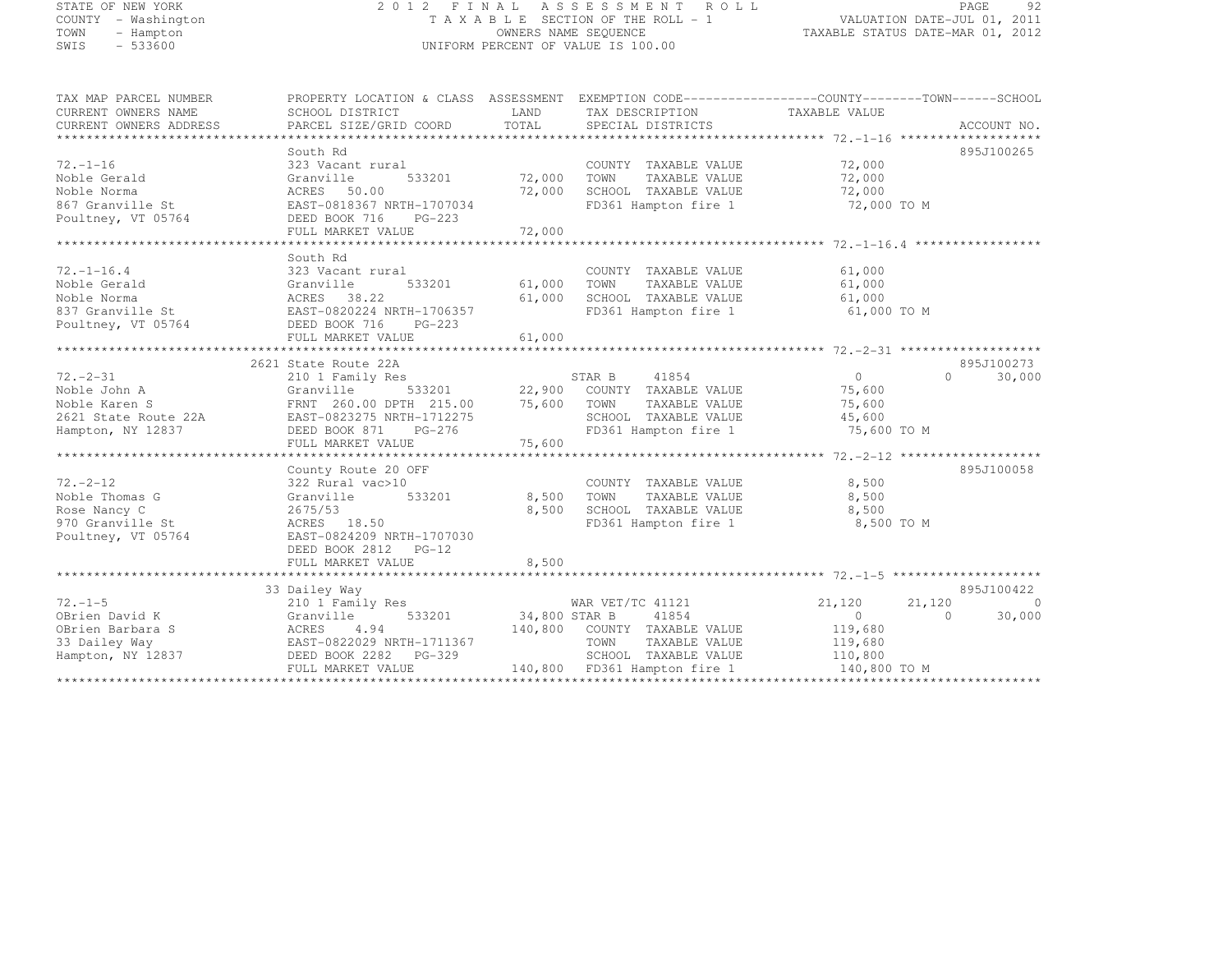## STATE OF NEW YORK 2 0 1 2 F I N A L A S S E S S M E N T R O L L PAGE <sup>93</sup> COUNTY - Washington T A X A B L E SECTION OF THE ROLL - 1 VALUATION DATE-JUL 01, 2011 TOWN - Hampton OWNERS NAME SEQUENCE TAXABLE STATUS DATE-MAR 01, 2012 SWIS - 533600 UNIFORM PERCENT OF VALUE IS 100.00

| TAX MAP PARCEL NUMBER<br>CURRENT OWNERS NAME<br>CURRENT OWNERS ADDRESS | PROPERTY LOCATION & CLASS ASSESSMENT EXEMPTION CODE----------------COUNTY-------TOWN-----SCHOOL<br>SCHOOL DISTRICT<br>PARCEL SIZE/GRID COORD | LAND<br>TOTAL  | TAX DESCRIPTION TAXABLE VALUE<br>SPECIAL DISTRICTS |                | ACCOUNT NO.          |
|------------------------------------------------------------------------|----------------------------------------------------------------------------------------------------------------------------------------------|----------------|----------------------------------------------------|----------------|----------------------|
|                                                                        |                                                                                                                                              |                |                                                    |                |                      |
|                                                                        | 23 Perry Heights Way                                                                                                                         |                |                                                    |                | 895J101779           |
| $72. - 2 - 42$                                                         | 240 Rural res                                                                                                                                |                | 41854<br>STAR B                                    | $\overline{0}$ | $\Omega$<br>30,000   |
| Obrien Thomas W                                                        | 533201<br>Granville                                                                                                                          | 70,300         | COUNTY TAXABLE VALUE                               | 305,100        |                      |
| Obrien Michelle L                                                      | ACRES 37.07                                                                                                                                  | 305,100        | TOWN<br>TAXABLE VALUE                              | 305,100        |                      |
| PO Box 174                                                             | EAST-0821898 NRTH-1712919                                                                                                                    |                | SCHOOL TAXABLE VALUE                               | 275,100        |                      |
| Hampton, NY 12837                                                      | DEED BOOK 2069 PG-150                                                                                                                        |                | CA001 Cons agri dst 1                              | 305,100 TO     |                      |
|                                                                        | FULL MARKET VALUE                                                                                                                            |                | 305,100 FD361 Hampton fire 1                       | 305,100 TO M   |                      |
|                                                                        |                                                                                                                                              |                |                                                    |                |                      |
|                                                                        | 56 Staso Ln                                                                                                                                  |                |                                                    |                | 895J100296           |
| $72. - 2 - 19$                                                         | 210 1 Family Res                                                                                                                             |                | CBT VET/TC 41131                                   | 26,100         | $\bigcirc$<br>26,100 |
| Orourke Rita                                                           | 533201<br>Granville                                                                                                                          | 23,300 STAR EN | 41834                                              | $\overline{0}$ | 62,200<br>$\Omega$   |
| 56 Staso Rd                                                            | 1.40<br>ACRES                                                                                                                                |                | 104,400 COUNTY TAXABLE VALUE                       | 78,300         |                      |
| PO Box 101                                                             | EAST-0821712 NRTH-1709187                                                                                                                    |                | TOWN<br>TAXABLE VALUE                              | 78,300         |                      |
| Hampton, NY 12837                                                      | DEED BOOK 528<br>$PG-170$                                                                                                                    |                | SCHOOL TAXABLE VALUE                               | 42,200         |                      |
|                                                                        | FULL MARKET VALUE                                                                                                                            |                | 104,400 FD361 Hampton fire 1                       | 104,400 TO M   |                      |
|                                                                        |                                                                                                                                              |                |                                                    |                |                      |
|                                                                        | 41 Hampton Heights Way                                                                                                                       |                |                                                    |                | 895J100666           |
| $80. - 1 - 19$                                                         | 260 Seasonal res                                                                                                                             |                | COUNTY TAXABLE VALUE                               | 105,800        |                      |
| Osterhoudt Ralph Jr                                                    | Granville<br>533201                                                                                                                          | 35,800         | TAXABLE VALUE<br>TOWN                              | 105,800        |                      |
| Osterhoudt Susan R                                                     | LOT 13                                                                                                                                       | 105,800        | SCHOOL TAXABLE VALUE                               | 105,800        |                      |
| 47 North Cross Rd                                                      | 5.78<br>ACRES                                                                                                                                |                | FD361 Hampton fire 1                               | 105,800 TO M   |                      |
| Staatsburg, NY 12580                                                   | EAST-0810888 NRTH-1701612                                                                                                                    |                |                                                    |                |                      |
|                                                                        | DEED BOOK 797 PG-91                                                                                                                          |                |                                                    |                |                      |
|                                                                        | FULL MARKET VALUE                                                                                                                            | 105,800        |                                                    |                |                      |
|                                                                        |                                                                                                                                              |                |                                                    |                |                      |
|                                                                        | 2887 State Route 22A                                                                                                                         |                |                                                    |                | 895J100192           |
| $63 - 1 - 4$                                                           | 210 1 Family Res                                                                                                                             |                | STAR B<br>41854                                    | $\circ$        | 30,000<br>$\cap$     |
| Panoushek James M                                                      | 533201<br>Granville                                                                                                                          |                | 34,400 COUNTY TAXABLE VALUE                        | 194,000        |                      |
| Panoushek Stacey M                                                     | ACRES<br>4.80                                                                                                                                | 194,000        | TOWN<br>TAXABLE VALUE                              | 194,000        |                      |
| 2887 State Route 22A                                                   | EAST-0821902 NRTH-1718648                                                                                                                    |                | SCHOOL TAXABLE VALUE                               | 164,000        |                      |
| Hampton, NY 12837                                                      | DEED BOOK 837<br>PG-164                                                                                                                      |                | FD361 Hampton fire 1                               | 194,000 TO M   |                      |
|                                                                        | FULL MARKET VALUE                                                                                                                            | 194,000        |                                                    |                |                      |
|                                                                        |                                                                                                                                              |                |                                                    |                |                      |
|                                                                        | 2883 State Route 22A                                                                                                                         |                |                                                    |                | 895J101747           |
| $63, -1 - 4, 1$                                                        | 270 Mfg housing                                                                                                                              |                | COUNTY TAXABLE VALUE                               | 42,400         |                      |
| Panoushek Jamie                                                        | Granville<br>533201                                                                                                                          | 34,300         | TOWN<br>TAXABLE VALUE                              | 42,400         |                      |
| Panoushek Stacey                                                       | ACRES<br>4.79                                                                                                                                | 42,400         | SCHOOL TAXABLE VALUE                               | 42,400         |                      |
| 2887 State Route 22A                                                   | EAST-0822023 NRTH-1718259                                                                                                                    |                | FD361 Hampton fire 1                               | 42,400 TO M    |                      |
| Hampton, NY 12837                                                      | DEED BOOK 564<br>PG-317                                                                                                                      |                |                                                    |                |                      |
|                                                                        | FULL MARKET VALUE                                                                                                                            | 42,400         |                                                    |                |                      |
|                                                                        |                                                                                                                                              |                |                                                    |                |                      |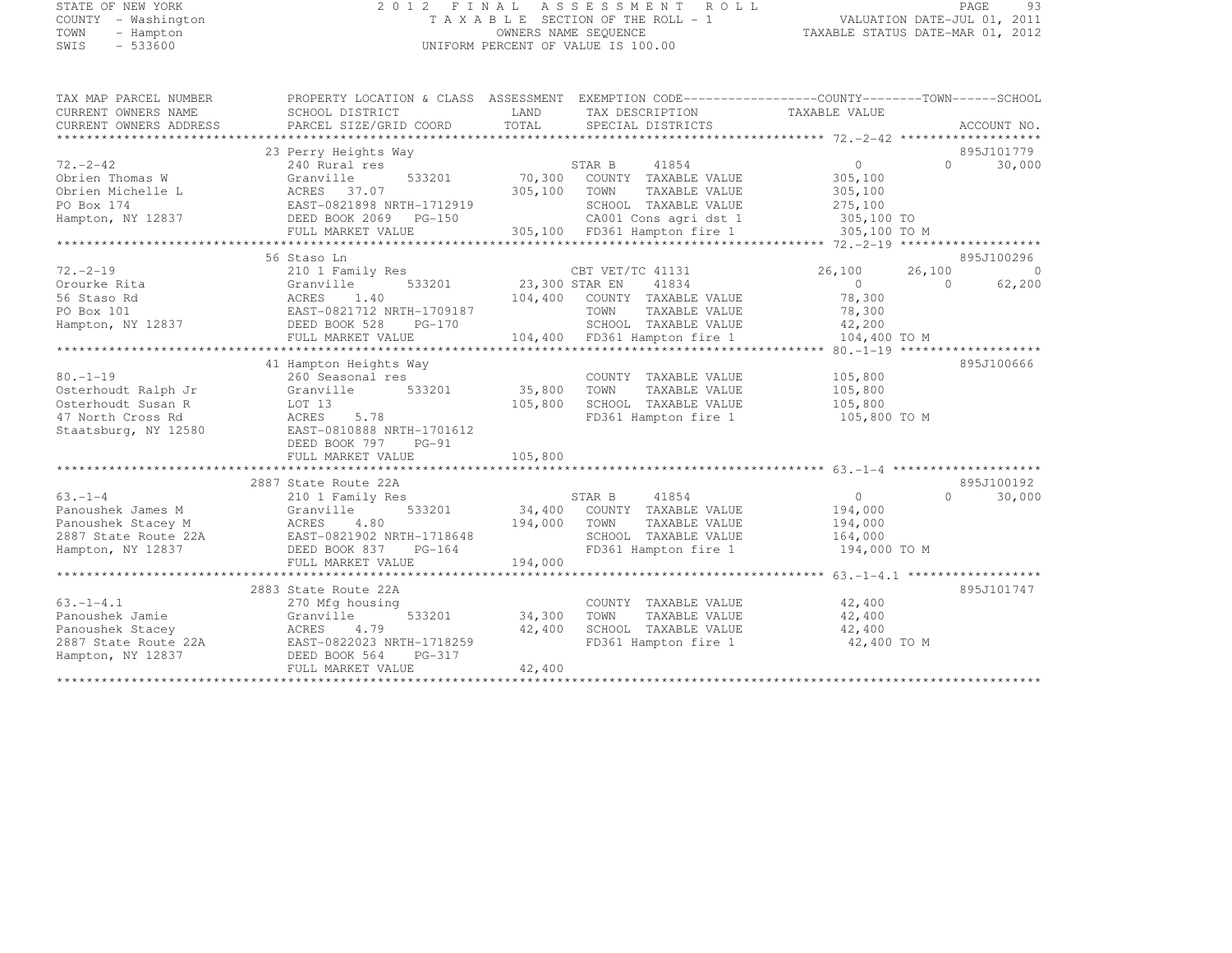## STATE OF NEW YORK 2 0 1 2 F I N A L A S S E S S M E N T R O L L PAGE <sup>94</sup> COUNTY - Washington T A X A B L E SECTION OF THE ROLL - 1 VALUATION DATE-JUL 01, 2011 TOWN - Hampton OWNERS NAME SEQUENCE TAXABLE STATUS DATE-MAR 01, 2012 SWIS - 533600 UNIFORM PERCENT OF VALUE IS 100.00

| TAX MAP PARCEL NUMBER<br>CURRENT OWNERS NAME<br>CURRENT OWNERS ADDRESS                                          | PROPERTY LOCATION & CLASS ASSESSMENT EXEMPTION CODE----------------COUNTY-------TOWN-----SCHOOL<br>SCHOOL DISTRICT<br>PARCEL SIZE/GRID COORD                        | LAND<br>TOTAL                       | TAX DESCRIPTION<br>SPECIAL DISTRICTS                                                                                                                           | TAXABLE VALUE                                                                                                       |                               | ACCOUNT NO.                |
|-----------------------------------------------------------------------------------------------------------------|---------------------------------------------------------------------------------------------------------------------------------------------------------------------|-------------------------------------|----------------------------------------------------------------------------------------------------------------------------------------------------------------|---------------------------------------------------------------------------------------------------------------------|-------------------------------|----------------------------|
| $81. - 2 - 9$<br>Panoushek Joseph P<br>Panoushek Patricia<br>66 County Route 20<br>Hampton, NY 12837            | 58 County Route 20<br>240 Rural res<br>Granville<br>$406/648$ , 2675/53<br>ACRES 10.50<br>EAST-0824158 NRTH-1704551<br>DEED BOOK 358<br>PG-590<br>FULL MARKET VALUE | 533201 41,100<br>130,600<br>130,600 | STAR EN<br>41834<br>COUNTY TAXABLE VALUE<br>TOWN<br>TAXABLE VALUE<br>SCHOOL TAXABLE VALUE<br>CA001 Cons agri dst 1<br>FD361 Hampton fire 1                     | $\Omega$<br>130,600<br>130,600<br>68,400<br>130,600 TO<br>130,600 TO M                                              | $\Omega$                      | 895J100195<br>62,200       |
|                                                                                                                 | 60 South Rd                                                                                                                                                         |                                     | 17 PCT OF VALUE USED FOR EXEMPTION PURPOSES                                                                                                                    |                                                                                                                     |                               | 895J100076                 |
| $80, -1 - 6$<br>Panoushek Russell -LE-<br>Panoushek Russell Jr<br>60 South Rd<br>PO Box 12<br>Hampton, NY 12837 | 270 Mfg housing<br>533201<br>Granville<br>442/150<br>ACRES 163.20<br>EAST-0815164 NRTH-1699921<br>DEED BOOK 2628 PG-1<br>FULL MARKET VALUE                          | 145,500 STAR EN                     | AGED-CO<br>41802<br>133,400 AGE-TN/SCH 41806<br>41834<br>COUNTY TAXABLE VALUE<br>TAXABLE VALUE<br>TOWN<br>SCHOOL TAXABLE VALUE<br>145,500 FD361 Hampton fire 1 | 9,894<br>$\begin{array}{ccc} & & 0 & \end{array}$<br>$\overline{0}$<br>135,606<br>141,790<br>79,590<br>145,500 TO M | $\Omega$<br>3,710<br>$\Omega$ | $\circ$<br>3,710<br>62,200 |
|                                                                                                                 | 86 South Rd                                                                                                                                                         |                                     |                                                                                                                                                                |                                                                                                                     |                               |                            |
| $80. - 1 - 6.1$<br>Panoushek Russell P Jr<br>86 South Rd<br>PO Box 12<br>Hampton, NY 12737                      | 270 Mfg housing<br>Granville<br>533201<br>ACRES<br>1.14<br>EAST-0815336 NRTH-1701527<br>DEED BOOK 950<br>PG-172<br>FULL MARKET VALUE                                | 22,500<br>58,500<br>58,500          | STAR B<br>41854<br>COUNTY TAXABLE VALUE<br>TOWN<br>TAXABLE VALUE<br>SCHOOL TAXABLE VALUE<br>FD361 Hampton fire 1                                               | $\overline{0}$<br>58,500<br>58,500<br>28,500<br>58,500 TO M                                                         | $\Omega$                      | 30,000                     |
|                                                                                                                 |                                                                                                                                                                     |                                     |                                                                                                                                                                |                                                                                                                     |                               |                            |
| $63. -1 - 4.3$<br>Panoushek Thomas P<br>Panoushek Susan<br>2941 State Route 22A<br>Hampton, NY 12837            | 2941 State Route 22A<br>270 Mfg housing<br>Granville<br>533201<br>ACRES<br>4.68<br>EAST-0821362 NRTH-1720349<br>DEED BOOK 776<br>$PG-26$<br>FULL MARKET VALUE       | 79,500<br>79,500                    | STAR B<br>41854<br>34,000 COUNTY TAXABLE VALUE<br>TOWN<br>TAXABLE VALUE<br>SCHOOL TAXABLE VALUE<br>FD361 Hampton fire 1                                        | 0<br>79,500<br>79,500<br>49,500<br>79,500 TO M                                                                      | $\Omega$                      | 30,000                     |
|                                                                                                                 |                                                                                                                                                                     |                                     |                                                                                                                                                                |                                                                                                                     |                               |                            |
| $62 - 1 - 5$<br>Paolino John Jr<br>PO Box 363<br>Marron, CT 06444                                               | 30 Camp Way<br>260 Seasonal res<br>533201<br>Granville<br>ACRES<br>36.68<br>EAST-0812523 NRTH-1720713<br>$PG-336$<br>DEED BOOK 959<br>FULL MARKET VALUE             | 33,300<br>59,400<br>59,400          | COUNTY TAXABLE VALUE<br>TAXABLE VALUE<br>TOWN<br>SCHOOL TAXABLE VALUE<br>FD361 Hampton fire 1                                                                  | 59,400<br>59,400<br>59,400<br>59,400 TO M                                                                           |                               | 895J100631                 |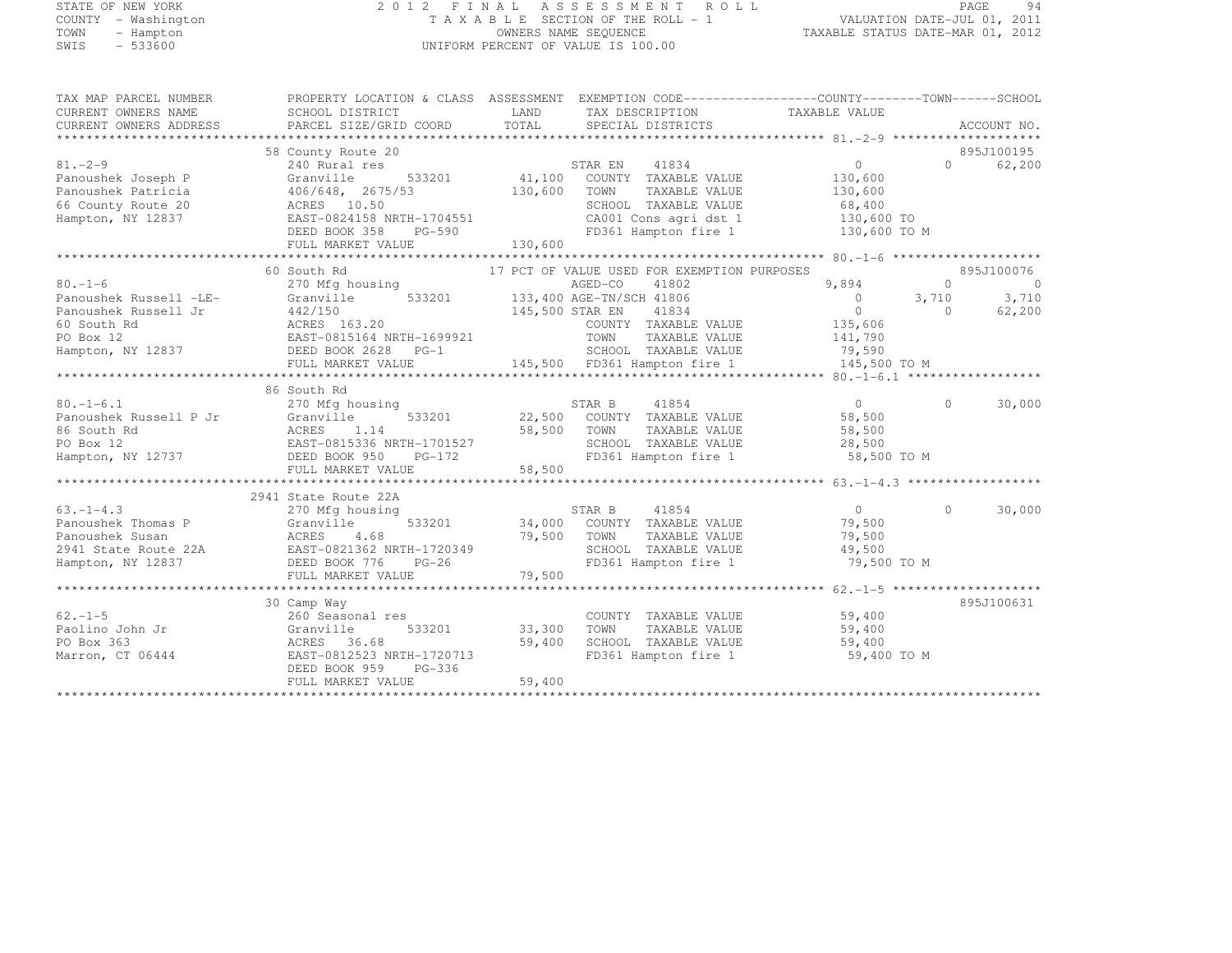| STATE OF NEW YORK   |           |  |
|---------------------|-----------|--|
| COUNTY - Washington |           |  |
| TOWN                | - Hampton |  |
| SMTS                | $-533600$ |  |

#### STATE OF NEW YORK 2 0 1 2 F I N A L A S S E S S M E N T R O L L PAGE <sup>95</sup> COUNTY - Washington T A X A B L E SECTION OF THE ROLL - 1 VALUATION DATE-JUL 01, 2011 TOWN - Hampton OWNERS NAME SEQUENCE TAXABLE STATUS DATE-MAR 01, 2012 SWIS - 533600 CONTROL CONTROL CONTROL UNIFORM PERCENT OF VALUE IS 100.00

TAX MAP PARCEL NUMBER PROPERTY LOCATION & CLASS ASSESSMENT EXEMPTION CODE--------------------------------TOWN-------SCHOOL

| CURRENT OWNERS NAME             | SCHOOL DISTRICT                                             | LAND    | TAX DESCRIPTION                               | TAXABLE VALUE |                    |
|---------------------------------|-------------------------------------------------------------|---------|-----------------------------------------------|---------------|--------------------|
| CURRENT OWNERS ADDRESS          | PARCEL SIZE/GRID COORD                                      | TOTAL   | SPECIAL DISTRICTS                             |               | ACCOUNT NO.        |
|                                 |                                                             |         |                                               |               |                    |
|                                 | 59 County Route 20                                          |         |                                               |               | 895J100174         |
| $81. - 2 - 7$                   | 210 1 Family Res                                            |         | COUNTY TAXABLE VALUE                          | 129,400       |                    |
| Parker Ronald C                 | Granville<br>533201                                         | 23,000  | TOWN<br>TAXABLE VALUE                         | 129,400       |                    |
| 11 LeeBrook Ln                  | ACRES<br>1.37                                               | 129,400 | SCHOOL TAXABLE VALUE                          | 129,400       |                    |
| Salem, NY 12865                 | EAST-0823874 NRTH-1704965                                   |         | FD361 Hampton fire 1                          | 129,400 TO M  |                    |
|                                 | DEED BOOK 2017    PG-118                                    |         |                                               |               |                    |
|                                 | FULL MARKET VALUE                                           | 129,400 |                                               |               |                    |
|                                 |                                                             |         |                                               |               |                    |
|                                 | 1403 Carvers Falls Ln                                       |         |                                               |               | 895J100226         |
| $31. - 1 - 3.1$                 | 270 Mfg housing                                             |         | 41854<br>STAR B                               | $\Omega$      | 30,000<br>$\Omega$ |
| Parkman Elizabeth A             | Whitehall<br>535201                                         | 31,800  | COUNTY TAXABLE VALUE                          | 76,000        |                    |
| 1403 Carvers Falls Ln           | Lot 1                                                       | 76,000  | TOWN<br>TAXABLE VALUE                         | 76,000        |                    |
| Whitehall, NY 12887             | ACRES<br>4.00                                               |         | SCHOOL TAXABLE VALUE                          | 46,000        |                    |
|                                 | EAST-0808083 NRTH-1746532                                   |         | FD362 Hampton fire 2                          | 76,000 TO M   |                    |
|                                 | DEED BOOK 3033 PG-260                                       |         |                                               |               |                    |
|                                 | FULL MARKET VALUE                                           | 76,000  |                                               |               |                    |
|                                 |                                                             |         |                                               |               |                    |
|                                 | 1625 County Route 11                                        |         |                                               |               | 895J100236         |
| $38. - 1 - 11$                  | 240 Rural res                                               |         | 41834<br>STAR EN                              | $\circ$       | $\cap$<br>62,200   |
| Parrott Irving                  | 535201<br>Whitehall                                         | 40,200  | COUNTY TAXABLE VALUE                          | 126,300       |                    |
| Parrott Constance I             | ACRES 10.20                                                 | 126,300 | TAXABLE VALUE<br>TOWN                         | 126,300       |                    |
| 1625 County Route 11            | EAST-0807495 NRTH-1737750                                   |         | SCHOOL TAXABLE VALUE                          | 64,100        |                    |
| Whitehall, NY 12887             | DEED BOOK 1837 PG-78                                        |         | FD362 Hampton fire 2                          | 126,300 TO M  |                    |
|                                 | FULL MARKET VALUE<br>************************************** | 126,300 |                                               |               |                    |
|                                 |                                                             |         |                                               |               | 895J100026         |
|                                 | Hills Pond Rd OFF                                           |         |                                               |               |                    |
| $71. - 1 - 20$<br>Parsons David | 314 Rural vac<10<br>533201                                  | 1,500   | COUNTY TAXABLE VALUE<br>TOWN<br>TAXABLE VALUE | 1,500         |                    |
| PO Box 294                      | Granville                                                   | 1,500   | SCHOOL TAXABLE VALUE                          | 1,500         |                    |
|                                 | ACRES 3.00                                                  |         |                                               | 1,500         |                    |
| Granville, NY 12832             | EAST-0814265 NRTH-1707730<br>DEED BOOK 2586                 |         | FD361 Hampton fire 1                          | 1,500 TO M    |                    |
|                                 | PG-272<br>FULL MARKET VALUE                                 |         |                                               |               |                    |
|                                 |                                                             | 1,500   |                                               |               |                    |
|                                 | Hills Pond Rd OFF                                           |         |                                               |               |                    |
| $71. - 1 - 21.1$                | 314 Rural vac<10                                            |         | COUNTY TAXABLE VALUE                          | 1,500         |                    |
| Parsons David                   | 533201<br>Granville                                         | 1,500   | TOWN<br>TAXABLE VALUE                         | 1,500         |                    |
| PO Box 294                      | 3.00<br>ACRES                                               | 1,500   | SCHOOL TAXABLE VALUE                          | 1,500         |                    |
| Granville, NY 12832             | EAST-0814304 NRTH-1707599                                   |         | FD361 Hampton fire 1                          | 1,500 TO M    |                    |
|                                 | DEED BOOK 2586<br>$PG-272$                                  |         |                                               |               |                    |
|                                 | FULL MARKET VALUE                                           | 1,500   |                                               |               |                    |
|                                 |                                                             |         |                                               |               |                    |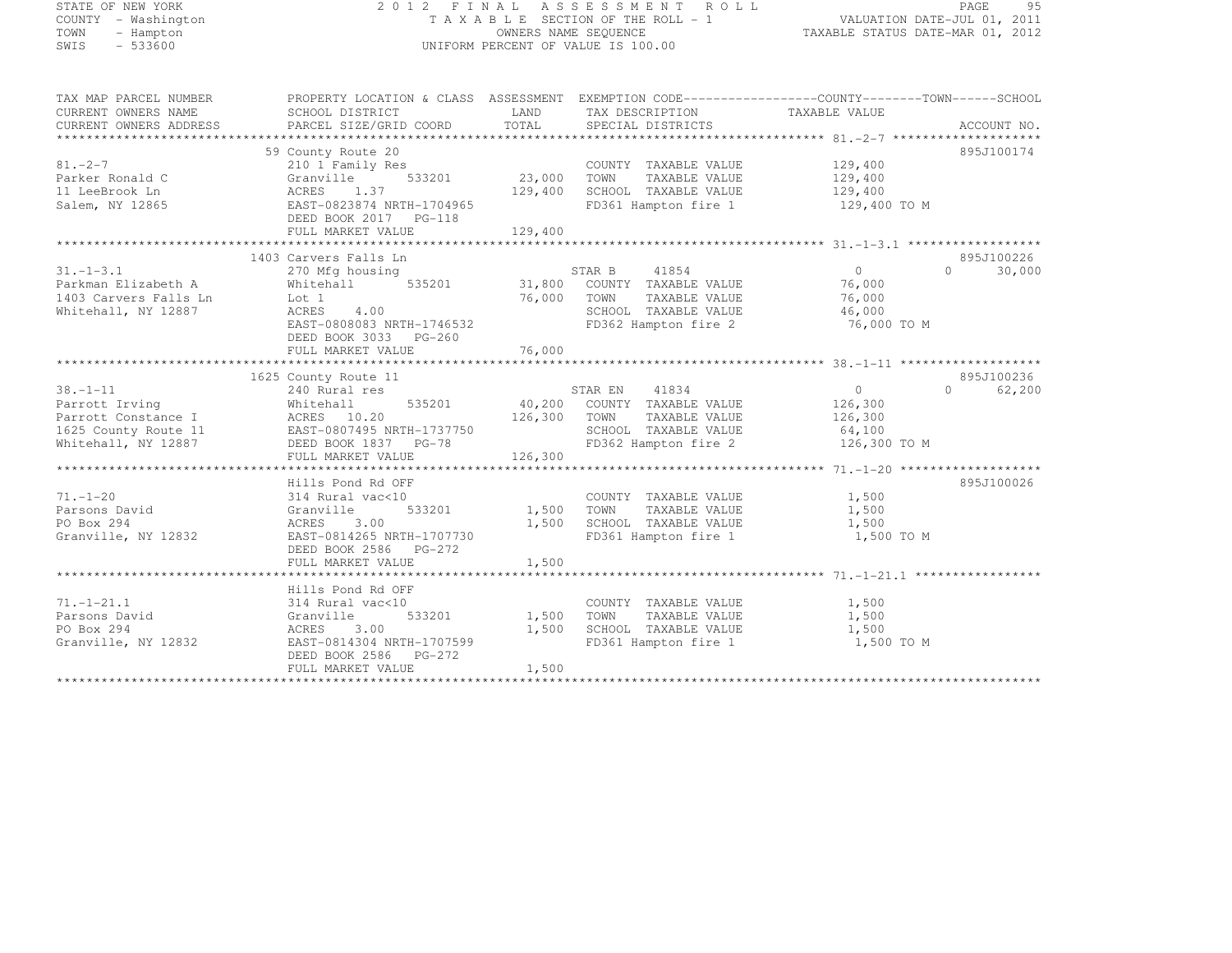# STATE OF NEW YORK 2 0 1 2 F I N A L A S S E S S M E N T R O L L PAGE <sup>96</sup> COUNTY - Washington T A X A B L E SECTION OF THE ROLL - 1 VALUATION DATE-JUL 01, 2011 TOWN - Hampton OWNERS NAME SEQUENCE TAXABLE STATUS DATE-MAR 01, 2012 SWIS - 533600 UNIFORM PERCENT OF VALUE IS 100.00

| TAX MAP PARCEL NUMBER<br>CURRENT OWNERS NAME<br>CURRENT OWNERS ADDRESS                | PROPERTY LOCATION & CLASS ASSESSMENT EXEMPTION CODE----------------COUNTY-------TOWN------SCHOOL<br>SCHOOL DISTRICT<br>PARCEL SIZE/GRID COORD                                                                            | LAND<br>TOTAL                   | TAX DESCRIPTION<br>SPECIAL DISTRICTS                                                                                                                                                   | TAXABLE VALUE                             | ACCOUNT NO.                       |
|---------------------------------------------------------------------------------------|--------------------------------------------------------------------------------------------------------------------------------------------------------------------------------------------------------------------------|---------------------------------|----------------------------------------------------------------------------------------------------------------------------------------------------------------------------------------|-------------------------------------------|-----------------------------------|
| $53. - 1 - 4.2$<br>Partch Gregory A<br>118 Roberts Ln<br>Hampton, NY 12837            | 118 Roberts Ln<br>210 1 Family Res<br>533201<br>Granville<br>ACRES<br>8.80<br>EAST-0817143 NRTH-1724552<br>DEED BOOK 2891 PG-213<br>FULL MARKET VALUE                                                                    | 177,000 TOWN                    | STAR B<br>41854<br>38,800 COUNTY TAXABLE VALUE<br>TAXABLE VALUE<br>SCHOOL TAXABLE VALUE 147,000<br>3-213 CA001 Cons agri dst 1 177,000 TO<br>177,000 FD361 Hampton fire 1 177,000 TO M | $\circ$<br>177,000<br>177,000             | 895J100425<br>$\bigcap$<br>30,000 |
| $53. - 1 - 4.7$<br>Partch Gregory A<br>118 Roberts Ln<br>Hampton, NY 12837            | Roberts Ln<br>314 Rural vac<10<br>533201<br>Granville<br>ACRES<br>2.90<br>EAST-0817300 NRTH-1723932<br>DEED BOOK 2891    PG-213<br>FULL MARKET VALUE                                                                     | 19,000 TOWN<br>19,000<br>19,000 | COUNTY TAXABLE VALUE<br>TAXABLE VALUE<br>SCHOOL TAXABLE VALUE<br>FD361 Hampton fire 1 19,000 TO M                                                                                      | 19,000<br>19,000<br>19,000                | 895J101798                        |
| $54. -1 - 14.3$<br>Partch Gregory A<br>118 Roberts Ln<br>Hampton, NY 12837            | Roberts Ln OFF<br>910 Priv forest<br>533201<br>Granville<br>ACRES 34.50<br>EAST-0817187 NRTH-1725081<br>DEED BOOK 2891 PG-213<br>FULL MARKET VALUE                                                                       | 15,500                          | COUNTY TAXABLE VALUE<br>15,500 TOWN TAXABLE VALUE<br>15,500 SCHOOL TAXABLE VALUE<br>FD361 Hampton fire 1                                                                               | 15,500<br>15,500<br>15,500<br>15,500 TO M | 895J101768                        |
| $80. - 1 - 23$<br>Payne Kathleen P<br>341 Oakwood Ave<br>West Hartford, CT 06110      | 56 Hampton Heights Way<br>210 1 Family Res<br>533201<br>Granville<br>ACRES<br>5.03<br>EAST-0810024 NRTH-1701392<br>DEED BOOK 2313 PG-342<br>FULL MARKET VALUE                                                            | 35,000 TOWN<br>56,900           | COUNTY TAXABLE VALUE<br>TAXABLE VALUE<br>56,900 SCHOOL TAXABLE VALUE<br>FD361 Hampton fire 1                                                                                           | 56,900<br>56,900<br>56,900<br>56,900 TO M | 895J100673                        |
| $71.3 - 3 - 12$<br>Pedlick John<br>Pedlick Susan<br>68 Outlook St<br>Butler, NJ 07405 | County Route 21 OFF<br>$314$ Rural vac< $10$ - WTRFNT<br>535201<br>Whitehall<br>Subdiv Lot 4B<br>Sect 3<br>$80. -3 - 12$<br>2.34<br>ACRES<br>EAST-0810580 NRTH-1705712<br>DEED BOOK 786<br>$PG-209$<br>FULL MARKET VALUE | 26,000<br>26,000                | COUNTY TAXABLE VALUE<br>26,000 TOWN<br>TAXABLE VALUE<br>SCHOOL TAXABLE VALUE<br>FD361 Hampton fire 1                                                                                   | 26,000<br>26,000<br>26,000<br>26,000 TO M |                                   |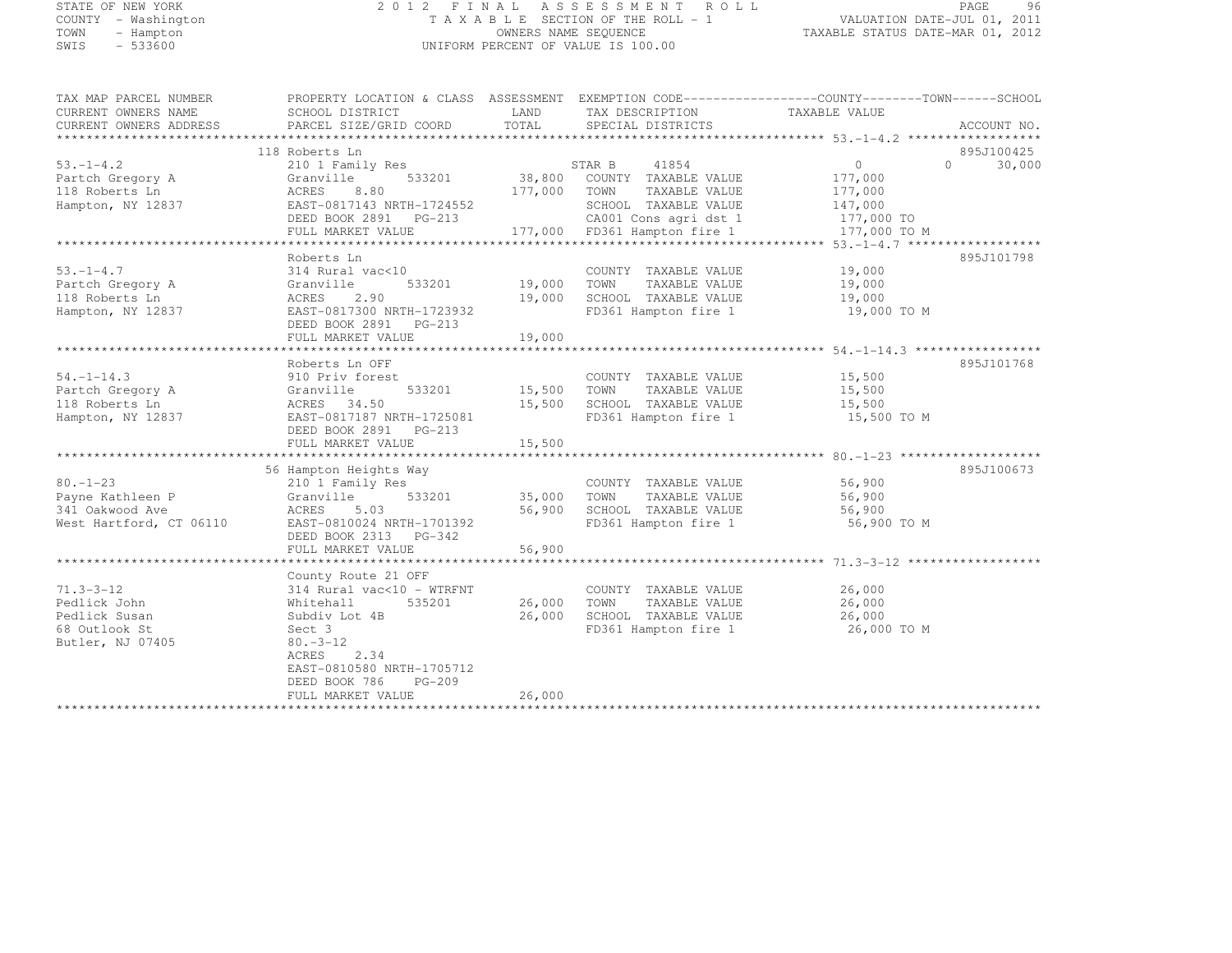#### STATE OF NEW YORK 2 0 1 2 F I N A L A S S E S S M E N T R O L L PAGE <sup>97</sup> COUNTY - Washington T A X A B L E SECTION OF THE ROLL - 1 VALUATION DATE-JUL 01, 2011 TOWN - Hampton OWNERS NAME SEQUENCE TAXABLE STATUS DATE-MAR 01, 2012 SWIS - 533600 UNIFORM PERCENT OF VALUE IS 100.00

| TAX MAP PARCEL NUMBER    | PROPERTY LOCATION & CLASS ASSESSMENT EXEMPTION CODE----------------COUNTY-------TOWN-----SCHOOL |             |                             |                |                    |
|--------------------------|-------------------------------------------------------------------------------------------------|-------------|-----------------------------|----------------|--------------------|
| CURRENT OWNERS NAME      | SCHOOL DISTRICT                                                                                 | LAND        | TAX DESCRIPTION             | TAXABLE VALUE  |                    |
| CURRENT OWNERS ADDRESS   | PARCEL SIZE/GRID COORD                                                                          | TOTAL       | SPECIAL DISTRICTS           |                | ACCOUNT NO.        |
|                          |                                                                                                 |             |                             |                |                    |
|                          | 17 Mirror Lake Way                                                                              |             |                             |                | 895J101789         |
| $80. - 1 - 54$           | 210 1 Family Res - WTRFNT                                                                       |             | COUNTY TAXABLE VALUE        | 219,000        |                    |
| Pedlick John S           | Whitehall 535201                                                                                | 25,000 TOWN | TAXABLE VALUE               | 219,000        |                    |
| Pedlick Susan            | Lot 7A & P/O 6A                                                                                 | 219,000     | SCHOOL TAXABLE VALUE        | 219,000        |                    |
| 68 Outlook St            | FRNT 101.00 DPTH 316.00                                                                         |             | FD361 Hampton fire 1        | 219,000 TO M   |                    |
| Butler, NJ 07405         | EAST-0810776 NRTH-1705585                                                                       |             |                             |                |                    |
|                          | DEED BOOK 613 PG-202                                                                            |             |                             |                |                    |
|                          | FULL MARKET VALUE                                                                               | 219,000     |                             |                |                    |
|                          |                                                                                                 |             |                             |                |                    |
|                          | 10 Ridgecrest Way                                                                               |             |                             |                | 895J101758         |
| $80. - 1 - 40$           | 210 1 Family Res                                                                                |             | STAR B<br>41854             | $\overline{0}$ | $\Omega$<br>30,000 |
| Peffer George            | Whitehall 535201                                                                                | 22,400      | COUNTY TAXABLE VALUE        | 176,100        |                    |
| Peffer Myra R            | LOT 12                                                                                          | 176,100     | TOWN<br>TAXABLE VALUE       | 176,100        |                    |
| 10 Ridgecrest Way        | ACRES<br>1.11                                                                                   |             | SCHOOL TAXABLE VALUE        | 146, 100       |                    |
| Whitehall, NY 12887-3457 | AURDS 1.11<br>EAST-0810543 NRTH-1704746                                                         |             | FD361 Hampton fire 1        | 176,100 TO M   |                    |
|                          | DEED BOOK 2549 PG-26                                                                            |             |                             |                |                    |
|                          |                                                                                                 |             |                             |                |                    |
|                          |                                                                                                 |             |                             |                |                    |
|                          | 1623 County Route 21                                                                            |             |                             |                | 895J101734         |
| $80. - 1 - 29$           | 210 1 Family Res                                                                                |             | COUNTY TAXABLE VALUE        | 155,600        |                    |
| Pell-Dechame Francis     | Whitehall 535201                                                                                | 22,400      | TAXABLE VALUE<br>TOWN       | 155,600        |                    |
| 175 North Main St        | LOT 1                                                                                           | 155,600     | SCHOOL TAXABLE VALUE        | 155,600        |                    |
| Fair Haven, VT 05743     | 1.12<br>ACRES                                                                                   |             | FD361 Hampton fire 1        | 155,600 TO M   |                    |
|                          | EAST-0810784 NRTH-1704560                                                                       |             |                             |                |                    |
|                          | DEED BOOK 698 PG-308                                                                            |             |                             |                |                    |
|                          | FULL MARKET VALUE                                                                               | 155,600     |                             |                |                    |
|                          |                                                                                                 |             |                             |                |                    |
|                          | 20 Smith Way                                                                                    |             |                             |                | 895J100620         |
| $80. - 1 - 11$           | 260 Seasonal res                                                                                |             | STAR B<br>41854             | $\overline{0}$ | $\Omega$<br>30,000 |
| Perrine Patricia         | 533201<br>Granville                                                                             |             | 35,600 COUNTY TAXABLE VALUE | 69,900         |                    |
| 20 Smith Way             | ACRES<br>5.56                                                                                   | 69,900 TOWN | TAXABLE VALUE               | 69,900         |                    |
| Whitehall, NY 12887      | EAST-0812324 NRTH-1701826                                                                       |             | SCHOOL TAXABLE VALUE        | 39,900         |                    |
|                          | DEED BOOK 937 PG-172                                                                            |             | FD361 Hampton fire 1        | 69,900 TO M    |                    |
|                          | FULL MARKET VALUE                                                                               | 69,900      |                             |                |                    |
|                          |                                                                                                 |             |                             |                |                    |
|                          | 72 Perry Heights Way                                                                            |             |                             |                | 895J100633         |
| $72. - 2 - 38$           | 210 1 Family Res                                                                                |             | STAR B<br>41854             | $\overline{0}$ | $\Omega$<br>30,000 |
| Perry Lisa J             | Granville<br>533201                                                                             |             | 22,700 COUNTY TAXABLE VALUE | 116,300        |                    |
| 72 Perry Heights Way     | 1.20<br>ACRES                                                                                   | 116,300     | TAXABLE VALUE<br>TOWN       | 116,300        |                    |
| Hampton, NY 12837        | EAST-0823093 NRTH-1713195                                                                       |             | SCHOOL TAXABLE VALUE        | 86,300         |                    |
|                          | 2.2.2. 0020090 NKIH-1713195<br>DEED BOOK 479 PG-180                                             |             | FD361 Hampton fire 1        | 116,300 TO M   |                    |
|                          | FULL MARKET VALUE                                                                               | 116,300     |                             |                |                    |
|                          |                                                                                                 |             |                             |                |                    |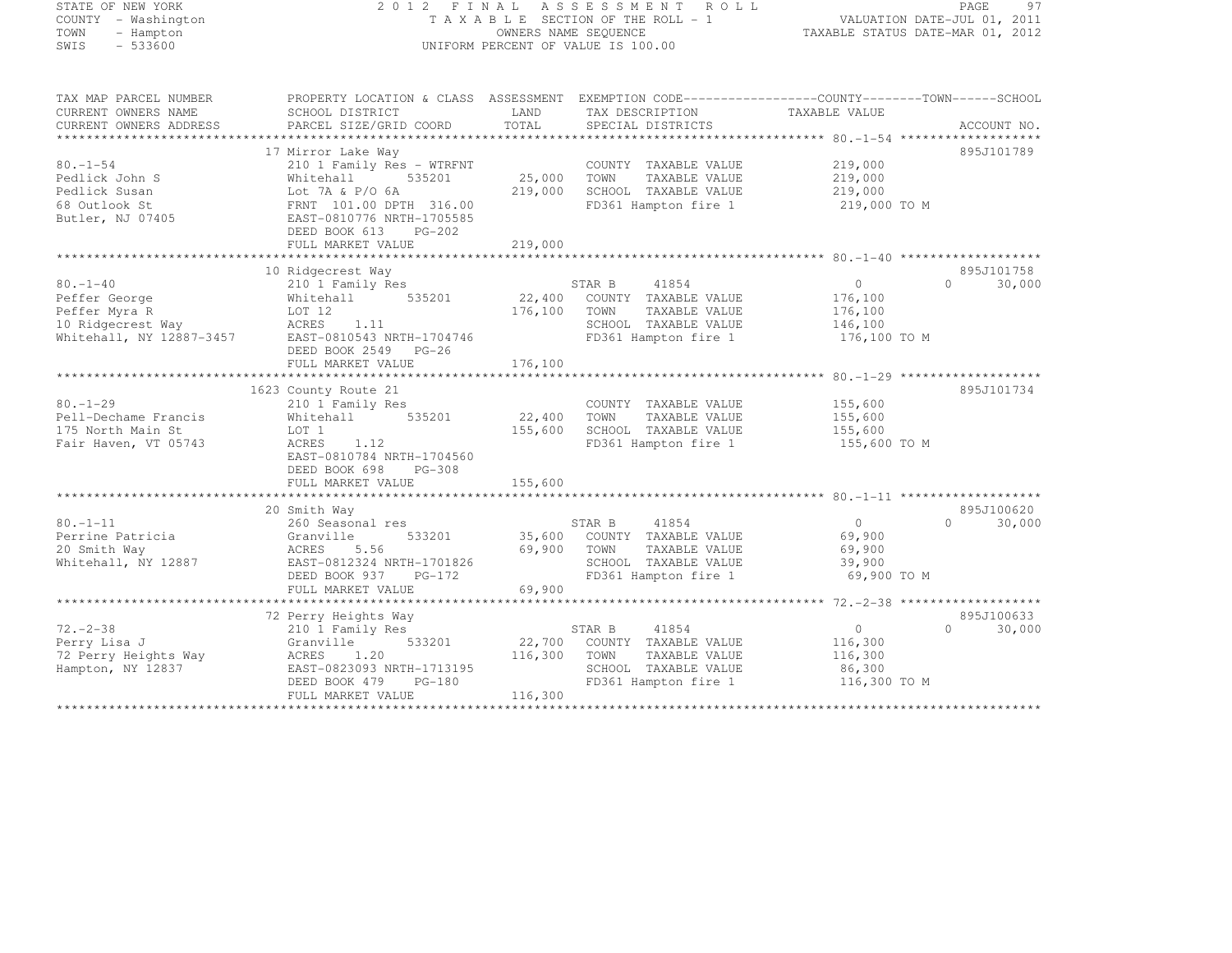# STATE OF NEW YORK 2 0 1 2 F I N A L A S S E S S M E N T R O L L PAGE <sup>98</sup> COUNTY - Washington T A X A B L E SECTION OF THE ROLL - 1 VALUATION DATE-JUL 01, 2011 TOWN - Hampton OWNERS NAME SEQUENCE TAXABLE STATUS DATE-MAR 01, 2012 SWIS - 533600 UNIFORM PERCENT OF VALUE IS 100.00

| TAX MAP PARCEL NUMBER<br>CURRENT OWNERS NAME | PROPERTY LOCATION & CLASS ASSESSMENT EXEMPTION CODE----------------COUNTY-------TOWN------SCHOOL<br>SCHOOL DISTRICT | LAND<br>TOTAL | TAX DESCRIPTION                              | TAXABLE VALUE                     |                    |
|----------------------------------------------|---------------------------------------------------------------------------------------------------------------------|---------------|----------------------------------------------|-----------------------------------|--------------------|
| CURRENT OWNERS ADDRESS                       | PARCEL SIZE/GRID COORD                                                                                              |               | SPECIAL DISTRICTS                            |                                   | ACCOUNT NO.        |
|                                              | 106 Roberts Ln                                                                                                      |               |                                              |                                   |                    |
| $54. - 1 - 13.2$                             | 210 1 Family Res                                                                                                    |               | 533201 535,000 COUNTY TAXABLE VALUE          | $\overline{0}$                    | $\Omega$<br>30,000 |
| Perry Susan M<br>106 Roberts Ln              | Granville<br>ACRES<br>5.00                                                                                          | 135,400 TOWN  | TAXABLE VALUE                                | 135,400<br>135,400                |                    |
| Hampton, NY 12837                            | EAST-0817697 NRTH-1723729                                                                                           |               |                                              | 105,400                           |                    |
|                                              | DEED BOOK 689 PG-311                                                                                                |               | SCHOOL TAXABLE VALUE<br>FD361 Hampton fire 1 | 135,400 TO M                      |                    |
|                                              | FULL MARKET VALUE                                                                                                   | 135,400       |                                              |                                   |                    |
|                                              |                                                                                                                     |               |                                              |                                   |                    |
|                                              | 1988 County Route 18                                                                                                |               |                                              |                                   | 895J100585         |
| $71. - 1 - 1.6$                              | 260 Seasonal res                                                                                                    |               | COUNTY TAXABLE VALUE                         | 65,500                            |                    |
| Petersen Kenneth W                           | 533201<br>Granville                                                                                                 | 28,800 TOWN   | TAXABLE VALUE                                | 65,500                            |                    |
| 10 Burns Ave                                 | 4.30<br>ACRES                                                                                                       |               | 65,500 SCHOOL TAXABLE VALUE                  | 65,500                            |                    |
| Hicksville, NY 11801                         | EAST-0811157 NRTH-1713777                                                                                           |               | FD361 Hampton fire 1                         | 65,500 TO M                       |                    |
|                                              | DEED BOOK 475<br>$PG-344$                                                                                           |               |                                              |                                   |                    |
|                                              | FULL MARKET VALUE                                                                                                   | 65,500        |                                              |                                   |                    |
|                                              | 2312 State Route 22A                                                                                                |               |                                              |                                   | 895J100203         |
| $81 - 2 - 3$                                 | 210 1 Family Res                                                                                                    | 533201 COUNT  | COUNTY TAXABLE VALUE                         | 36,700                            |                    |
| Petty Ernest G                               | Granville                                                                                                           |               | TAXABLE VALUE                                | 36,700                            |                    |
| 2312 State Route 22A                         | ACRES<br>1.10                                                                                                       | 36,700        | SCHOOL TAXABLE VALUE                         | 36,700                            |                    |
| Hampton, NY 12837                            | EAST-0822658 NRTH-1705225<br>DEED BOOK 787 PG-326                                                                   |               | FD361 Hampton fire 1                         | 36,700 TO M                       |                    |
|                                              | FULL MARKET VALUE                                                                                                   | 36,700        |                                              |                                   |                    |
|                                              |                                                                                                                     |               |                                              |                                   |                    |
|                                              | 512 Hills Pond Rd                                                                                                   |               |                                              |                                   | 895J100202         |
| $71. - 1 - 9$                                | 271 Mfg housings                                                                                                    |               | STAR B<br>41854                              | $\Omega$                          | $\Omega$<br>30,000 |
| Petty Gordon J Jr                            | 533201<br>Granville                                                                                                 |               | 70,800 COUNTY TAXABLE VALUE                  | 131,400                           |                    |
| Petty Ralph H                                | 477/879                                                                                                             | 131,400 TOWN  | TAXABLE VALUE                                | 131,400                           |                    |
| 512 Hills Pond Rd                            | ACRES 40.80                                                                                                         |               | SCHOOL TAXABLE VALUE                         | 101,400                           |                    |
| Whitehall, NY 12887                          | EAST-0814561 NRTH-1712832                                                                                           |               |                                              | FD361 Hampton fire 1 131,400 TO M |                    |
|                                              | DEED BOOK 836<br>PG-299                                                                                             |               |                                              |                                   |                    |
|                                              | FULL MARKET VALUE                                                                                                   | 131,400       |                                              |                                   |                    |
|                                              |                                                                                                                     |               |                                              |                                   |                    |
| $53. - 1 - 7.20$                             | 24 By The Way<br>270 Mfg housing                                                                                    |               | COUNTY TAXABLE VALUE                         | 53,400                            |                    |
| Phillips William F                           | Granville                                                                                                           | 533201 21,900 | TOWN<br>TAXABLE VALUE                        | 53,400                            |                    |
|                                              |                                                                                                                     | 53,400        | SCHOOL TAXABLE VALUE                         | 53,400                            |                    |
| 24 By The Way                                | Phillips Jacqueline L FRNT 205.00 DPTH 210.00<br>EAST-0814261 NRTH-1721060                                          |               | FD361 Hampton fire 1                         | 53,400 TO M                       |                    |
| Hampton, NY 12837                            | $PG-32$<br>DEED BOOK 721                                                                                            |               |                                              |                                   |                    |
|                                              | FULL MARKET VALUE                                                                                                   | 53,400        |                                              |                                   |                    |
|                                              |                                                                                                                     |               |                                              |                                   |                    |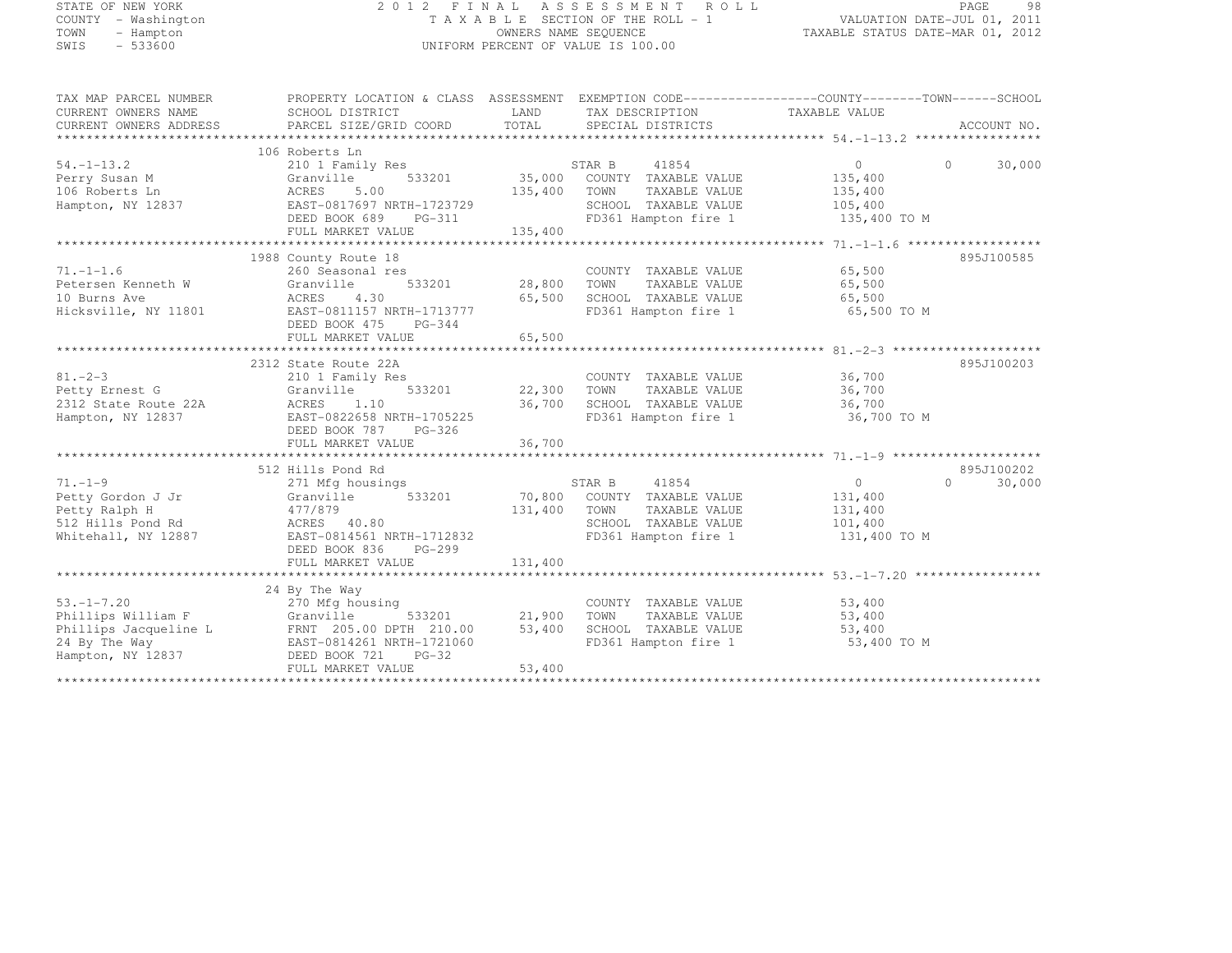## STATE OF NEW YORK 2 0 1 2 F I N A L A S S E S S M E N T R O L L PAGE <sup>99</sup> COUNTY - Washington T A X A B L E SECTION OF THE ROLL - 1 VALUATION DATE-JUL 01, 2011 TOWN - Hampton OWNERS NAME SEQUENCE TAXABLE STATUS DATE-MAR 01, 2012 SWIS - 533600 UNIFORM PERCENT OF VALUE IS 100.00

| TAX MAP PARCEL NUMBER              | PROPERTY LOCATION & CLASS ASSESSMENT                                        |               |                                               |                |          |             |
|------------------------------------|-----------------------------------------------------------------------------|---------------|-----------------------------------------------|----------------|----------|-------------|
| CURRENT OWNERS NAME                | SCHOOL DISTRICT                                                             | LAND          | TAX DESCRIPTION                               | TAXABLE VALUE  |          |             |
| CURRENT OWNERS ADDRESS             | PARCEL SIZE/GRID COORD                                                      | TOTAL         | SPECIAL DISTRICTS                             |                |          | ACCOUNT NO. |
|                                    |                                                                             |               |                                               |                |          |             |
| $81. - 1 - 2.1$                    | 342&344 South Rd<br>240 Rural res                                           |               | STAR EN MH 41844                              | $\Omega$       | $\Omega$ | 20,000      |
|                                    | 533201                                                                      | 80,400 STAR B | 41854                                         | $\Omega$       | $\Omega$ | 30,000      |
| Pietryka Michael E                 | Granville                                                                   | 269,700       | COUNTY TAXABLE VALUE                          |                |          |             |
| Pietryka Bridget L                 | 2 STAR EXP                                                                  |               |                                               | 269,700        |          |             |
| 344 South Rd                       | ACRES 51.30                                                                 |               | TOWN<br>TAXABLE VALUE                         | 269,700        |          |             |
| Whitehall, NY 12887                | EAST-0819955 NRTH-1704957                                                   |               | SCHOOL TAXABLE VALUE                          | 219,700        |          |             |
|                                    | DEED BOOK 946<br>$PG-112$                                                   |               | FD361 Hampton fire 1                          | 269,700 TO M   |          |             |
|                                    |                                                                             |               |                                               |                |          |             |
|                                    |                                                                             |               |                                               |                |          |             |
| $62. - 1 - 30.1$                   | 103 Hickey Rd<br>210 1 Family Res                                           |               | STAR B<br>41854                               | $\overline{0}$ | $\Omega$ | 30,000      |
|                                    |                                                                             |               |                                               |                |          |             |
| Ploof David M                      | 533201<br>Granville                                                         |               | 40,000 COUNTY TAXABLE VALUE                   | 81,300         |          |             |
| Ploof Rebecca R                    | 9.95<br>ACRES<br>EAST-0813308 NRTH-1716323                                  | 81,300        | TOWN<br>TAXABLE VALUE<br>SCHOOL TAXABLE VALUE | 81,300         |          |             |
| 103 Hickey Rd                      |                                                                             |               |                                               | 51,300         |          |             |
| Hampton, NY 12837                  | DEED BOOK 827<br>PG-214                                                     | 81,300        | FD361 Hampton fire 1                          | 81,300 TO M    |          |             |
|                                    | FULL MARKET VALUE                                                           |               |                                               |                |          |             |
|                                    | 15 Quiet Way                                                                |               |                                               |                |          | 895J100650  |
| $62 - 1 - 36$                      | 322 Rural vac>10                                                            |               | COUNTY TAXABLE VALUE                          | 13,500         |          |             |
| Ploof David M                      | Granville<br>533201                                                         | 13,500        | TOWN<br>TAXABLE VALUE                         | 13,500         |          |             |
| 103 Hickey Rd                      | ACRES 16.65                                                                 | 13,500        | SCHOOL TAXABLE VALUE                          | 13,500         |          |             |
| Hampton, NY 12837                  | EAST-0812303 NRTH-1715837                                                   |               | FD361 Hampton fire 1                          | 13,500 TO M    |          |             |
|                                    | DEED BOOK 916<br>$PG-201$                                                   |               |                                               |                |          |             |
|                                    | FULL MARKET VALUE                                                           | 13,500        |                                               |                |          |             |
|                                    |                                                                             |               |                                               |                |          |             |
|                                    | 103 Vladyka Woods Rd                                                        |               |                                               |                |          | 895J100206  |
| $38. - 1 - 20$                     | 240 Rural res                                                               |               | 41834<br>STAR EN                              | $\overline{0}$ | $\cap$   | 62,200      |
| Poalino Concetto F                 | Whitehall<br>535201                                                         |               | 100,800 COUNTY TAXABLE VALUE                  | 152,500        |          |             |
| Poalino Shirley                    | ACRES 114.00                                                                | 152,500       | TOWN<br>TAXABLE VALUE                         | 152,500        |          |             |
| 6 Cemetery St                      | EAST-0805960 NRTH-1739933                                                   |               | SCHOOL TAXABLE VALUE                          | 90,300         |          |             |
| Fair Haven, VT 05743               | DEED BOOK 392<br>PG-487                                                     |               | CA001 Cons agri dst 1                         | 152,500 TO     |          |             |
|                                    | FULL MARKET VALUE                                                           |               | 152,500 FD362 Hampton fire 2                  | 152,500 TO M   |          |             |
|                                    |                                                                             |               |                                               |                |          |             |
|                                    | Hickey Rd OFF                                                               |               |                                               |                |          | 895J100627  |
| $62. -1 - 7$                       | 322 Rural vac>10                                                            |               | COUNTY TAXABLE VALUE                          | 4,500          |          |             |
| Powers Gary R Sr                   | 533201<br>Granville                                                         | 4,500         | TOWN<br>TAXABLE VALUE                         | 4,500          |          |             |
| 973 Burts Pit Rd                   | ACRES 10.10                                                                 | 4,500         | SCHOOL TAXABLE VALUE                          | 4,500          |          |             |
|                                    |                                                                             |               |                                               |                |          |             |
|                                    |                                                                             |               |                                               |                |          |             |
|                                    |                                                                             |               |                                               |                |          |             |
|                                    |                                                                             |               |                                               |                |          |             |
| PO Box 60114<br>Florence, MA 01062 | EAST-0811430 NRTH-1719186<br>DEED BOOK 474<br>$PG-953$<br>FULL MARKET VALUE | 4,500         | FD361 Hampton fire 1                          | 4,500 TO M     |          |             |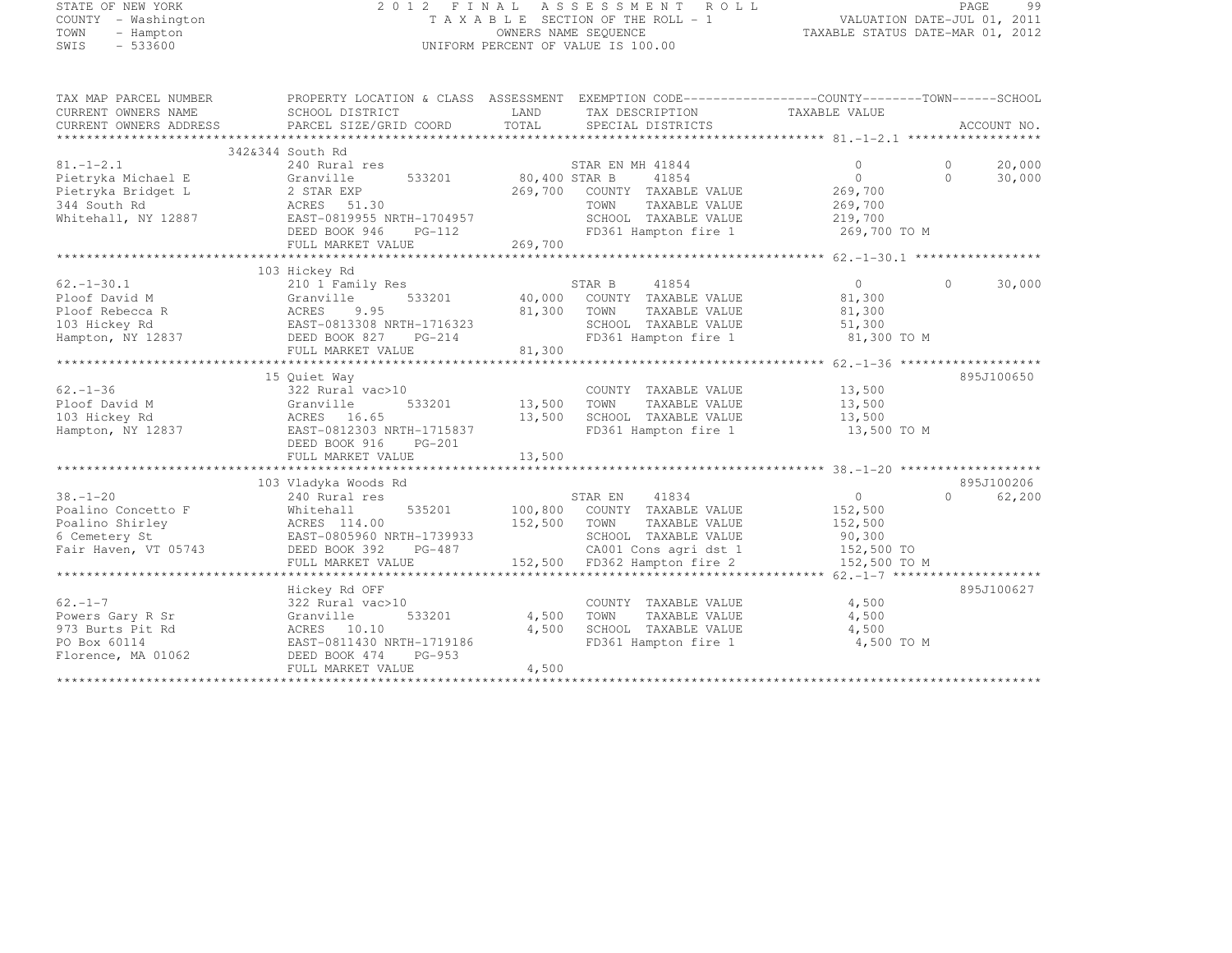#### STATE OF NEW YORK 2 0 1 2 F I N A L A S S E S S M E N T R O L L PAGE <sup>100</sup> COUNTY - Washington T A X A B L E SECTION OF THE ROLL - 1 VALUATION DATE-JUL 01, 2011 TOWN - Hampton OWNERS NAME SEQUENCE TAXABLE STATUS DATE-MAR 01, 2012 SWIS - 533600 UNIFORM PERCENT OF VALUE IS 100.00

| TAX MAP PARCEL NUMBER                    | PROPERTY LOCATION & CLASS ASSESSMENT EXEMPTION CODE-----------------COUNTY-------TOWN------SCHOOL |         |                              |                |                    |
|------------------------------------------|---------------------------------------------------------------------------------------------------|---------|------------------------------|----------------|--------------------|
| CURRENT OWNERS NAME                      | SCHOOL DISTRICT                                                                                   | LAND    | TAX DESCRIPTION              | TAXABLE VALUE  |                    |
| CURRENT OWNERS ADDRESS                   | PARCEL SIZE/GRID COORD                                                                            | TOTAL   | SPECIAL DISTRICTS            |                | ACCOUNT NO.        |
|                                          |                                                                                                   |         |                              |                |                    |
|                                          | 29 Pratt Rd                                                                                       |         |                              |                | 895J100212         |
| $72. - 1 - 3$                            | 240 Rural res                                                                                     |         | AG DIST<br>41720             | 53,945         | 53,945<br>53,945   |
| Pratt Arthur G III                       | 533201<br>Granville                                                                               |         | 116,700 COUNTY TAXABLE VALUE | 116,855        |                    |
| Jones Rebecca S                          | ACRES 126.00                                                                                      | 170,800 | TOWN<br>TAXABLE VALUE        | 116,855        |                    |
| PO Box 119                               | EAST-0820570 NRTH-1711489                                                                         |         | SCHOOL TAXABLE VALUE         | 116,855        |                    |
| Hampton, NY 12837                        | DEED BOOK 2338 PG-83                                                                              |         | CA001 Cons agri dst 1        | 116,855 TO     |                    |
|                                          | FULL MARKET VALUE                                                                                 |         | 170,800<br>53,945 EX         |                |                    |
| MAY BE SUBJECT TO PAYMENT                |                                                                                                   |         | FD361 Hampton fire 1         | 170,800 TO M   |                    |
| UNDER AGDIST LAW TIL 2016                |                                                                                                   |         |                              |                |                    |
|                                          |                                                                                                   |         |                              |                |                    |
|                                          | 2398 County Route 18                                                                              |         |                              |                | 895J100102         |
| $72. - 1 - 21$                           | 210 1 Family Res                                                                                  |         | STAR B<br>41854              | $\overline{0}$ | $\Omega$<br>30,000 |
| Pratt Arthur G III                       | Granville<br>533201                                                                               |         | 22,700 COUNTY TAXABLE VALUE  | 81,700         |                    |
| Pratt Jody                               | 763/20                                                                                            | 81,700  | TOWN<br>TAXABLE VALUE        | 81,700         |                    |
| 2398 County Route 18                     | ACRES 1.20                                                                                        |         | SCHOOL TAXABLE VALUE         | 51,700         |                    |
| Hampton, NY 12837                        | EAST-0820031 NRTH-1711021                                                                         |         | FD361 Hampton fire 1         | 81,700 TO M    |                    |
|                                          | DEED BOOK 760 PG-222                                                                              |         |                              |                |                    |
|                                          | FULL MARKET VALUE                                                                                 | 81,700  |                              |                |                    |
|                                          |                                                                                                   |         |                              |                |                    |
|                                          | 161 Hills Pond Rd                                                                                 |         |                              |                |                    |
| $71. - 1 - 15.4$                         | 240 Rural res                                                                                     |         | STAR B<br>41854              | $\overline{0}$ | $\Omega$<br>30,000 |
| Pratt Doran                              | Granville<br>533201                                                                               |         | 64,100 COUNTY TAXABLE VALUE  | 221,200        |                    |
| Pratt Yvonne                             | ACRES 34.10<br>EAST-0815336 NRTH-1706609                                                          | 221,200 | TOWN<br>TAXABLE VALUE        | 221,200        |                    |
| PO Box 125                               |                                                                                                   |         | SCHOOL TAXABLE VALUE         | 191,200        |                    |
| Middle Granville, NY 12849 DEED BOOK 674 | PG-104                                                                                            |         | FD361 Hampton fire 1         | 221,200 TO M   |                    |
|                                          | FULL MARKET VALUE                                                                                 | 221,200 |                              |                |                    |
|                                          |                                                                                                   |         |                              |                |                    |
|                                          | Hills Pond Rd OFF                                                                                 |         |                              |                | 895J100132         |
| $71. - 1 - 18$                           | 322 Rural vac>10                                                                                  |         | COUNTY TAXABLE VALUE         | 7,000          |                    |
| Pratt Doran                              | Granville<br>533201                                                                               |         | 7,000 TOWN<br>TAXABLE VALUE  | 7,000          |                    |
| Pratt Yvonne                             | ACRES 14.79<br>EAST-0814410 NRTH-1706768                                                          | 7,000   | SCHOOL TAXABLE VALUE         | 7,000          |                    |
| PO Box 125                               |                                                                                                   |         | FD361 Hampton fire 1         | 7,000 TO M     |                    |
| Middle Granville, NY 12849 DEED BOOK 674 | $PG-104$                                                                                          |         |                              |                |                    |
|                                          | FULL MARKET VALUE                                                                                 | 7,000   |                              |                |                    |
|                                          |                                                                                                   |         |                              |                |                    |
|                                          | 160 Hills Pond Rd                                                                                 |         |                              |                |                    |
| $71. - 1 - 15.10$                        | 210 1 Family Res                                                                                  |         | STAR B<br>41854              | $\overline{0}$ | 30,000<br>$\Omega$ |
| Pratt Doran J Jr                         | Granville<br>533201                                                                               |         | 34,000 COUNTY TAXABLE VALUE  | 307,400        |                    |
| 160 Hills Pond Rd                        | Sub Div Lot 1                                                                                     | 307,400 | TOWN<br>TAXABLE VALUE        | 307,400        |                    |
| PO Box 152                               | 770/59                                                                                            |         | SCHOOL TAXABLE VALUE         | 277,400        |                    |
| Hampton, NY 12837                        | 8.27<br>ACRES                                                                                     |         | FD361 Hampton fire 1         | 307,400 TO M   |                    |
|                                          | EAST-0816256 NRTH-1705561                                                                         |         |                              |                |                    |
|                                          | DEED BOOK 577<br>PG-252                                                                           |         |                              |                |                    |
|                                          | FULL MARKET VALUE                                                                                 | 307,400 |                              |                |                    |
|                                          |                                                                                                   |         |                              |                |                    |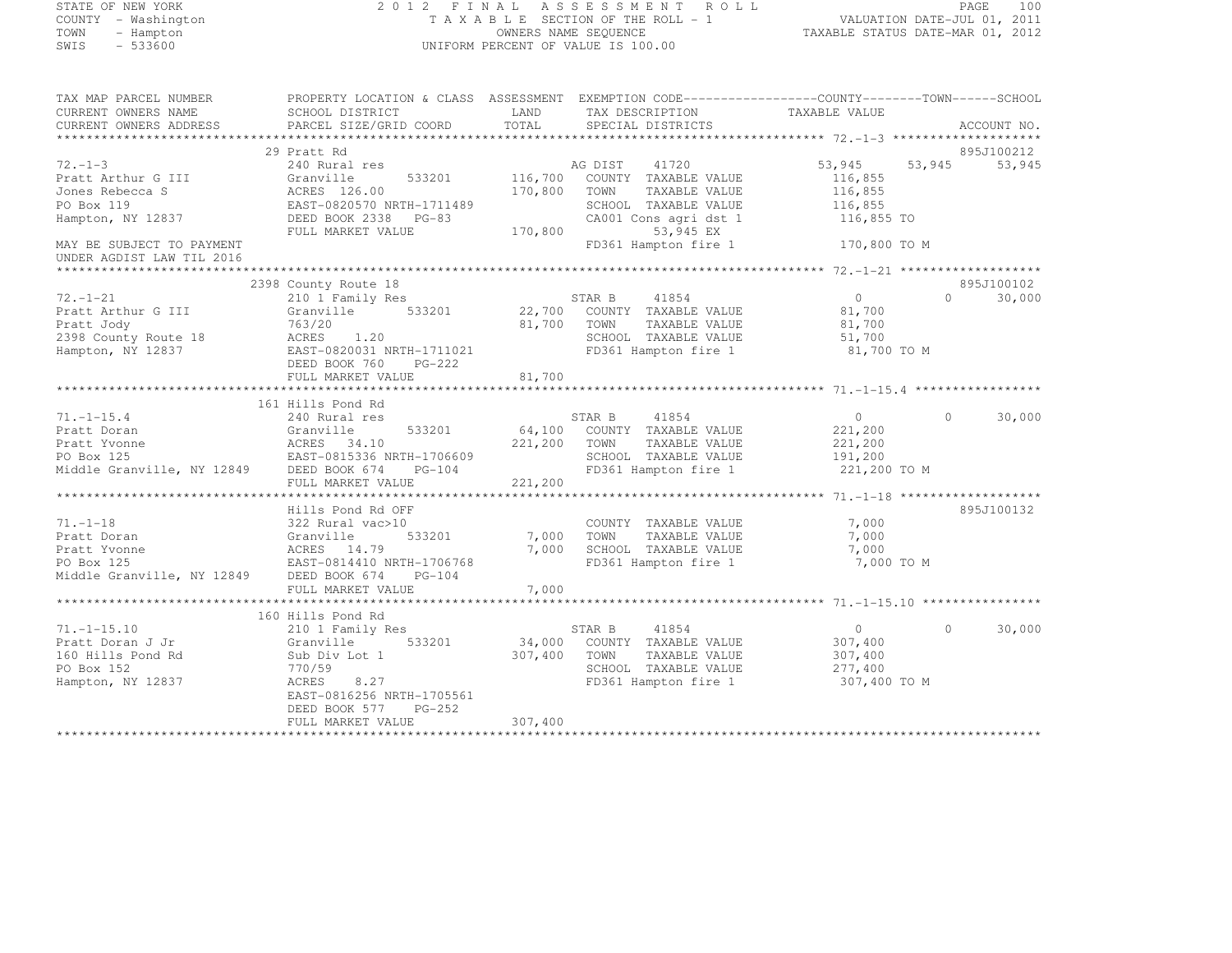| STATE OF NEW YORK<br>COUNTY - Washington<br>TOWN - Hampton<br>SWIS - 533600 | FINAL ASSESSMENT ROLL PAGE 101<br>TAXABLE SECTION OF THE ROLL - 1 VALUATION DATE-JUL 01, 2011<br>OWNERS NAME SEQUENCE TAXABLE STATUS DATE-MAR 01, 2012<br>2012 FINAL ASSESSMENT ROLL<br>UNIFORM PERCENT OF VALUE IS 100.00                                                       |        |                                                     |                                            |                                              |  |
|-----------------------------------------------------------------------------|----------------------------------------------------------------------------------------------------------------------------------------------------------------------------------------------------------------------------------------------------------------------------------|--------|-----------------------------------------------------|--------------------------------------------|----------------------------------------------|--|
|                                                                             | TAX MAP PARCEL NUMBER     PROPERTY LOCATION & CLASS ASSESSMENT EXEMPTION CODE---------------COUNTY--------TOWN------SCHOOL                                                                                                                                                       |        |                                                     |                                            |                                              |  |
| CURRENT OWNERS NAME<br>CURRENT OWNERS ADDRESS                               | SCHOOL DISTRICT                   LAND       TAX DESCRIPTION               TAXABLE VALUE<br>PARCEL SIZE/GRID COORD                                                                                                                                                               | TOTAL  | SPECIAL DISTRICTS                                   |                                            | ACCOUNT NO.                                  |  |
| ************************                                                    |                                                                                                                                                                                                                                                                                  |        |                                                     |                                            |                                              |  |
|                                                                             | 158 Hills Pond Rd                                                                                                                                                                                                                                                                |        |                                                     |                                            | 895J101773                                   |  |
|                                                                             |                                                                                                                                                                                                                                                                                  |        |                                                     | 48,500<br>48,500                           |                                              |  |
|                                                                             |                                                                                                                                                                                                                                                                                  |        |                                                     | 48,500                                     |                                              |  |
|                                                                             | 1.1-15.2<br>Pratt Doran John Jr (Canville 533201)<br>Po Box 152 (Stanville 533201)<br>Hampton, NY 12837 (PO Box 152)<br>Hampton, NY 12837 (PO Box 152)<br>ACRES 2.77                                                                                                             |        | FD361 Hampton fire 1                                | 48,500 TO M                                |                                              |  |
|                                                                             | EAST-0815927 NRTH-1705314<br>DEED BOOK 577 PG-252                                                                                                                                                                                                                                |        |                                                     |                                            |                                              |  |
|                                                                             | FULL MARKET VALUE                                                                                                                                                                                                                                                                | 48,500 |                                                     |                                            |                                              |  |
|                                                                             | 138 Golf Course Rd                                                                                                                                                                                                                                                               |        |                                                     |                                            | 895J100558                                   |  |
|                                                                             |                                                                                                                                                                                                                                                                                  |        |                                                     | $\overline{0}$                             | $0 \t 18,800$                                |  |
|                                                                             |                                                                                                                                                                                                                                                                                  |        | 535201 15,000 COUNTY TAXABLE VALUE                  | $18,800$<br>$18,800$                       |                                              |  |
|                                                                             |                                                                                                                                                                                                                                                                                  |        |                                                     | $\sim$ 0                                   |                                              |  |
|                                                                             | 38.-1-8.2<br>Pratt Malcom Mitehall 535201 STAR EN MH 41844<br>138 Golf Course Rd FRNT 250.00 DPTH 150.00 18,800 TOWN TAXABLE VALUE<br>Whitehall, NY 12887 EAST-0810217 NRTH-1737070 SCHOOL TAXABLE VALUE<br>MEED BOOK 460 PG-211 18,80                                           |        | SCHOOL TAXABLE VALUE<br>FD362 Hampton fire 2        | 18,800 TO M                                |                                              |  |
|                                                                             |                                                                                                                                                                                                                                                                                  |        |                                                     |                                            |                                              |  |
|                                                                             |                                                                                                                                                                                                                                                                                  |        |                                                     |                                            | 895J100020                                   |  |
|                                                                             |                                                                                                                                                                                                                                                                                  |        | COUNTY TAXABLE VALUE                                | 17,500                                     |                                              |  |
|                                                                             |                                                                                                                                                                                                                                                                                  |        | 17,500 TOWN TAXABLE VALUE                           | 17,500                                     |                                              |  |
|                                                                             |                                                                                                                                                                                                                                                                                  |        | 17,500 SCHOOL TAXABLE VALUE<br>FD361 Hampton fire 1 | 17,500<br>17,500 TO M                      |                                              |  |
|                                                                             | County Route 18<br>Prehoda Philip<br>Prehoda Carla<br>Prehoda Carla<br>119 Gillespie Rd<br>Middle Granville, NY 12849<br>Prehoda Carla<br>2009 BAST-0809908<br>Niddle Granville, NY 12849<br>Prehoda NRTH-1713574<br>2006<br>PRINCES<br>2009908<br>RTH-1<br>DEED BOOK 821 PG-286 |        |                                                     |                                            |                                              |  |
|                                                                             | FULL MARKET VALUE                                                                                                                                                                                                                                                                | 17,500 |                                                     |                                            |                                              |  |
|                                                                             | 3102 State Route 22A                                                                                                                                                                                                                                                             |        |                                                     |                                            | 895J100022                                   |  |
|                                                                             | 3102 State Route 22A<br>210 1 Family Res<br>Pritchard Kay K Granville 533201 24,500 WAR VET/C 41122 17,895<br>Pritchard George W ACRES 1.76 119,300 AGED-CO 41802 20,281<br>3102 State Route 22A EAST-0821149 NRTH-1723462 STAR EN 418                                           |        |                                                     |                                            | $\begin{matrix} 0 & 0 \\ 0 & 0 \end{matrix}$ |  |
|                                                                             |                                                                                                                                                                                                                                                                                  |        |                                                     | $0 \t 17,895$<br>20, 281                   | $\overline{0}$                               |  |
|                                                                             |                                                                                                                                                                                                                                                                                  |        |                                                     | $\sim$ 0<br>$\overline{0}$                 | $\overline{0}$<br>62,200                     |  |
|                                                                             |                                                                                                                                                                                                                                                                                  |        |                                                     | $\begin{array}{c} 0 \\ 81,124 \end{array}$ |                                              |  |
|                                                                             | FULL MARKET VALUE                                                                                                                                                                                                                                                                |        | 119,300 TOWN TAXABLE VALUE                          |                                            |                                              |  |
|                                                                             |                                                                                                                                                                                                                                                                                  |        | SCHOOL TAXABLE VALUE                                | 101,405<br>57,100<br>119,300 TO M          |                                              |  |
|                                                                             |                                                                                                                                                                                                                                                                                  |        | FD361 Hampton fire 1                                |                                            |                                              |  |
|                                                                             | 1022 West Way                                                                                                                                                                                                                                                                    |        |                                                     |                                            | 895J100103                                   |  |
| $71.4 - 2 - 16$                                                             | 260 Seasonal res – WTRFNT                                                                                                                                                                                                                                                        |        | COUNTY TAXABLE VALUE 112,300                        |                                            |                                              |  |
|                                                                             |                                                                                                                                                                                                                                                                                  |        | 20,300 TOWN TAXABLE VALUE                           | 112,300                                    |                                              |  |
| Provencher Robert TRSTEE 1/2 LOT 3                                          |                                                                                                                                                                                                                                                                                  |        | 112,300 SCHOOL TAXABLE VALUE                        | 112,300<br>112,300 TO M                    |                                              |  |
| 102 Brunswick Ave                                                           | $71. -2 - 16$                                                                                                                                                                                                                                                                    |        | FD361 Hampton fire 1                                |                                            |                                              |  |
|                                                                             | West Hartford, CT 06107 $\,$ FRNT $\,$ 75.00 DPTH $\,$ 410.00 $\,$<br>EAST-0815925 NRTH-1706901                                                                                                                                                                                  |        |                                                     |                                            |                                              |  |
|                                                                             | DEED BOOK 903<br>$PG-31$                                                                                                                                                                                                                                                         |        |                                                     |                                            |                                              |  |
|                                                                             | סוונות יפסאר ביווס                                                                                                                                                                                                                                                               | 112200 |                                                     |                                            |                                              |  |

FULL MARKET VALUE 112,300 \*\*\*\*\*\*\*\*\*\*\*\*\*\*\*\*\*\*\*\*\*\*\*\*\*\*\*\*\*\*\*\*\*\*\*\*\*\*\*\*\*\*\*\*\*\*\*\*\*\*\*\*\*\*\*\*\*\*\*\*\*\*\*\*\*\*\*\*\*\*\*\*\*\*\*\*\*\*\*\*\*\*\*\*\*\*\*\*\*\*\*\*\*\*\*\*\*\*\*\*\*\*\*\*\*\*\*\*\*\*\*\*\*\*\*\*\*\*\*\*\*\*\*\*\*\*\*\*\*\*\*\*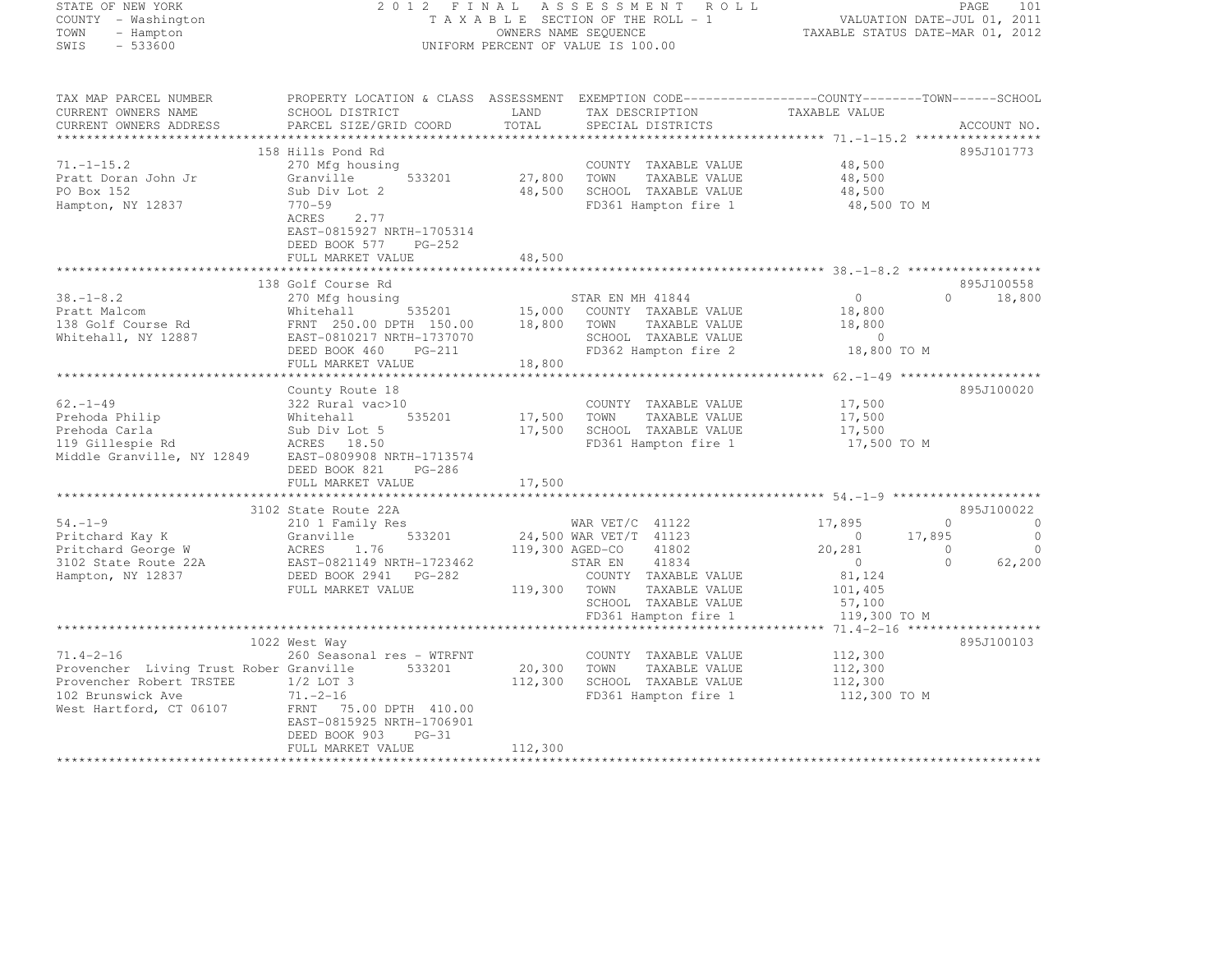# STATE OF NEW YORK 2 0 1 2 F I N A L A S S E S S M E N T R O L L PAGE <sup>102</sup> COUNTY - Washington T A X A B L E SECTION OF THE ROLL - 1 VALUATION DATE-JUL 01, 2011 TOWN - Hampton OWNERS NAME SEQUENCE TAXABLE STATUS DATE-MAR 01, 2012 SWIS - 533600 UNIFORM PERCENT OF VALUE IS 100.00

| TAX MAP PARCEL NUMBER       | PROPERTY LOCATION & CLASS ASSESSMENT EXEMPTION CODE----------------COUNTY-------TOWN-----SCHOOL                                                                                                                                                                                                                                                                                                                         |         |                                    |                    |                             |
|-----------------------------|-------------------------------------------------------------------------------------------------------------------------------------------------------------------------------------------------------------------------------------------------------------------------------------------------------------------------------------------------------------------------------------------------------------------------|---------|------------------------------------|--------------------|-----------------------------|
| CURRENT OWNERS NAME         | SCHOOL DISTRICT                                                                                                                                                                                                                                                                                                                                                                                                         | LAND    | TAX DESCRIPTION                    | TAXABLE VALUE      |                             |
| CURRENT OWNERS ADDRESS      | PARCEL SIZE/GRID COORD                                                                                                                                                                                                                                                                                                                                                                                                  | TOTAL   | SPECIAL DISTRICTS                  |                    | ACCOUNT NO.                 |
|                             |                                                                                                                                                                                                                                                                                                                                                                                                                         |         |                                    |                    |                             |
|                             | 68 Rainbow Way                                                                                                                                                                                                                                                                                                                                                                                                          |         |                                    |                    | 895J100598                  |
| $81. - 1 - 37$              | 260 Seasonal res                                                                                                                                                                                                                                                                                                                                                                                                        |         | STAR B<br>41854                    | $\overline{0}$     | $0 \qquad \qquad$<br>30,000 |
|                             |                                                                                                                                                                                                                                                                                                                                                                                                                         |         | 31,800 COUNTY TAXABLE VALUE        | 60,400             |                             |
|                             |                                                                                                                                                                                                                                                                                                                                                                                                                         | 60,400  | TOWN<br>TAXABLE VALUE              | 60,400             |                             |
|                             |                                                                                                                                                                                                                                                                                                                                                                                                                         |         | SCHOOL TAXABLE VALUE               | 30,400             |                             |
|                             |                                                                                                                                                                                                                                                                                                                                                                                                                         |         | FD361 Hampton fire 1               | 60,400 TO M        |                             |
| Hampton, NY 12837           | $\begin{tabular}{lllllllllll} 81.-1-37 & & & & & & & & & & & & \\ \hline \texttt{Provost Charles} & & & & & & & & & & \\ \texttt{Provost Noa} & & & & & & & & & \\ \texttt{68 RBS} & & & & & & & & & \\ \texttt{69 RST-0817188 NRH-1701965} & & & & & & \\ \texttt{79 RST-0817188 NRH-1701965} & & & & & & \\ \texttt{89 RST-0817188 NRH-1701965} & & & & & & \\ \texttt{99 RST-0817188 NRH-17019$<br>FULL MARKET VALUE | 60,400  |                                    |                    |                             |
|                             |                                                                                                                                                                                                                                                                                                                                                                                                                         |         |                                    |                    |                             |
|                             | 1060 West Way                                                                                                                                                                                                                                                                                                                                                                                                           |         |                                    |                    | 895J100111                  |
| $71.4 - 2 - 6$              | 260 Seasonal res - WTRFNT                                                                                                                                                                                                                                                                                                                                                                                               |         | 41854<br>STAR B                    | $\overline{0}$     | $\Omega$<br>30,000          |
| Putz David G                | Granville<br>533201                                                                                                                                                                                                                                                                                                                                                                                                     |         | 27,100 COUNTY TAXABLE VALUE        | 224,200            |                             |
| Putz Kathleen M             | LOT 12                                                                                                                                                                                                                                                                                                                                                                                                                  | 224,200 | TOWN<br>TAXABLE VALUE              | 224,200            |                             |
| PO Box 137                  | $71. - 2 - 6$                                                                                                                                                                                                                                                                                                                                                                                                           |         | SCHOOL TAXABLE VALUE               | 194,200            |                             |
| Hampton, NY 12837           | FRNT 101.00 DPTH 271.00                                                                                                                                                                                                                                                                                                                                                                                                 |         | FD361 Hampton fire 1               | 224,200 TO M       |                             |
|                             | EAST-0815290 NRTH-1707629                                                                                                                                                                                                                                                                                                                                                                                               |         |                                    |                    |                             |
|                             | DEED BOOK 571 PG-34                                                                                                                                                                                                                                                                                                                                                                                                     |         |                                    |                    |                             |
|                             | FULL MARKET VALUE                                                                                                                                                                                                                                                                                                                                                                                                       | 224,200 |                                    |                    |                             |
|                             |                                                                                                                                                                                                                                                                                                                                                                                                                         |         |                                    |                    |                             |
|                             | 23 Dailey Way                                                                                                                                                                                                                                                                                                                                                                                                           |         |                                    |                    | 895J100420                  |
| $72. - 1 - 6$               | 210 1 Family Res                                                                                                                                                                                                                                                                                                                                                                                                        |         | COUNTY TAXABLE VALUE               |                    |                             |
| Pycz Joseph Z               | 533201<br>Granville                                                                                                                                                                                                                                                                                                                                                                                                     | 30,100  | TAXABLE VALUE<br>TOWN              | 163,400<br>163,400 |                             |
| 22 Dailey Way               |                                                                                                                                                                                                                                                                                                                                                                                                                         | 163,400 | SCHOOL TAXABLE VALUE               | 163,400            |                             |
| Hampton, NY 12837           |                                                                                                                                                                                                                                                                                                                                                                                                                         |         | FD361 Hampton fire 1               | 163,400 TO M       |                             |
|                             |                                                                                                                                                                                                                                                                                                                                                                                                                         |         |                                    |                    |                             |
|                             | FULL MARKET VALUE                                                                                                                                                                                                                                                                                                                                                                                                       | 163,400 |                                    |                    |                             |
|                             |                                                                                                                                                                                                                                                                                                                                                                                                                         |         |                                    |                    |                             |
|                             | 83 Staso Ln                                                                                                                                                                                                                                                                                                                                                                                                             |         |                                    |                    | 895J101778                  |
| $72. - 2 - 16.1$            | 210 1 Family Res                                                                                                                                                                                                                                                                                                                                                                                                        |         | STAR B<br>41854                    | $\Omega$           | 30,000<br>$\Omega$          |
| Pyenta Christopher J        |                                                                                                                                                                                                                                                                                                                                                                                                                         |         | 533201 21,600 COUNTY TAXABLE VALUE | 93,900             |                             |
| PO Box 68                   | Granville<br>FRNT 200.00 DPTH 208.00                                                                                                                                                                                                                                                                                                                                                                                    | 93,900  | TOWN<br>TAXABLE VALUE              | 93,900             |                             |
| Hampton, NY 12837           | EAST-0822156 NRTH-1708571                                                                                                                                                                                                                                                                                                                                                                                               |         | SCHOOL TAXABLE VALUE               | 63,900             |                             |
|                             | DEED BOOK 833<br>PG-312                                                                                                                                                                                                                                                                                                                                                                                                 |         | FD361 Hampton fire 1               | 93,900 TO M        |                             |
|                             |                                                                                                                                                                                                                                                                                                                                                                                                                         | 93,900  |                                    |                    |                             |
|                             | FULL MARKET VALUE                                                                                                                                                                                                                                                                                                                                                                                                       |         |                                    |                    |                             |
|                             |                                                                                                                                                                                                                                                                                                                                                                                                                         |         |                                    |                    | 895J100016                  |
|                             | 1026 West Way                                                                                                                                                                                                                                                                                                                                                                                                           |         |                                    |                    |                             |
| $71.4 - 2 - 15$             | 260 Seasonal res - WTRFNT                                                                                                                                                                                                                                                                                                                                                                                               |         | COUNTY TAXABLE VALUE               | 101,400            |                             |
| Ouinn Michael               | 533201<br>Granville                                                                                                                                                                                                                                                                                                                                                                                                     | 20,300  | TOWN<br>TAXABLE VALUE              | 101,400            |                             |
| Ouinn Katharine             | $1/2$ LOT 3                                                                                                                                                                                                                                                                                                                                                                                                             | 101,400 | SCHOOL TAXABLE VALUE               | 101,400            |                             |
| 629 Four Winds Rd           | $71. -2 - 15$                                                                                                                                                                                                                                                                                                                                                                                                           |         | FD361 Hampton fire 1               | 101,400 TO M       |                             |
| North Ferrisburgh, VT 05473 | FRNT 75.00 DPTH 410.00                                                                                                                                                                                                                                                                                                                                                                                                  |         |                                    |                    |                             |
|                             | EAST-0815878 NRTH-1706961                                                                                                                                                                                                                                                                                                                                                                                               |         |                                    |                    |                             |
|                             | DEED BOOK 3013 PG-67                                                                                                                                                                                                                                                                                                                                                                                                    |         |                                    |                    |                             |
|                             | FULL MARKET VALUE                                                                                                                                                                                                                                                                                                                                                                                                       | 101,400 |                                    |                    |                             |
|                             |                                                                                                                                                                                                                                                                                                                                                                                                                         |         |                                    |                    |                             |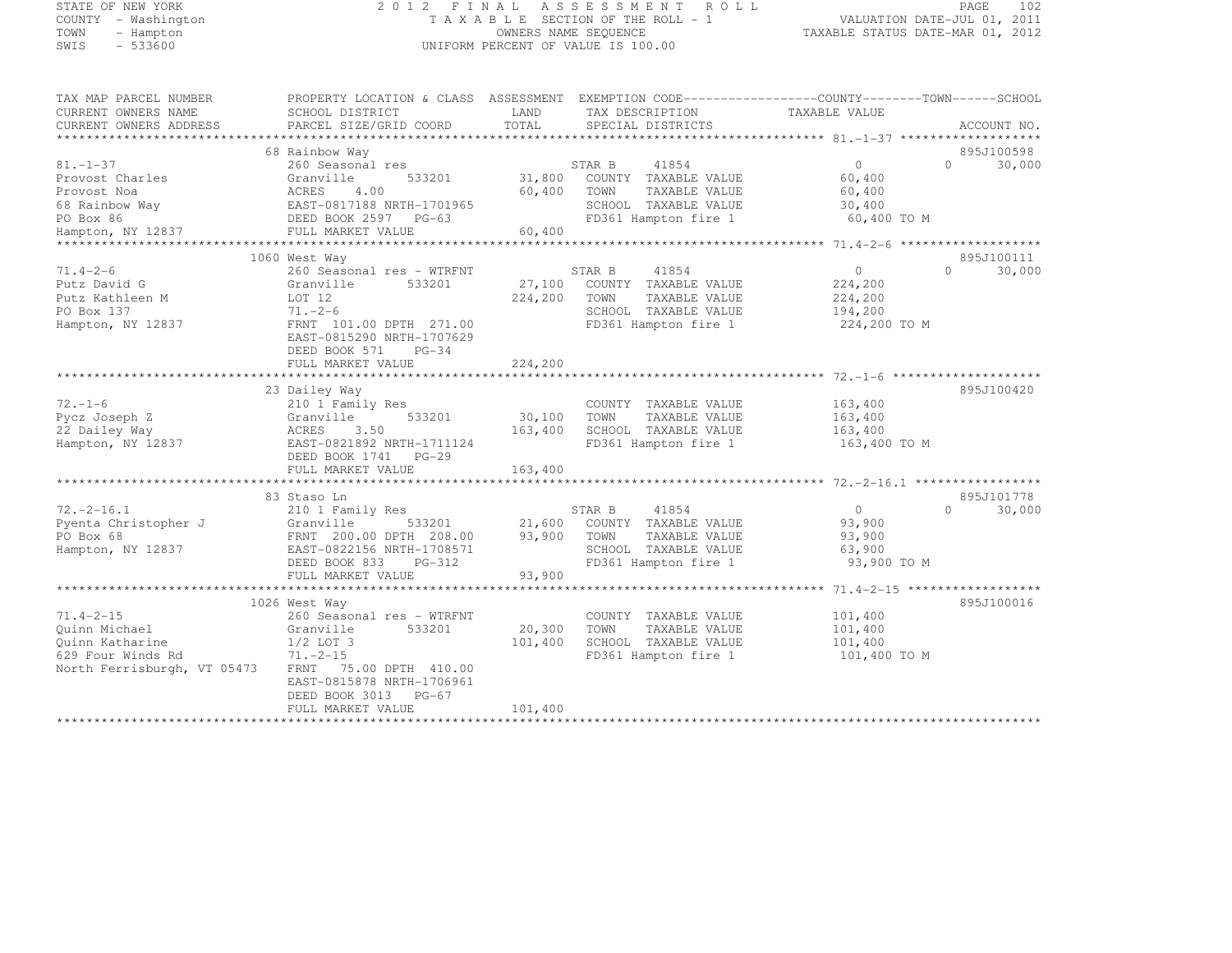# STATE OF NEW YORK 2 0 1 2 F I N A L A S S E S S M E N T R O L L PAGE <sup>103</sup> COUNTY - Washington T A X A B L E SECTION OF THE ROLL - 1 VALUATION DATE-JUL 01, 2011 TOWN - Hampton OWNERS NAME SEQUENCE TAXABLE STATUS DATE-MAR 01, 2012 SWIS - 533600 UNIFORM PERCENT OF VALUE IS 100.00

| TAX MAP PARCEL NUMBER                                                               |                                                                                                                                                                                                                                                    |                   |                                               | PROPERTY LOCATION & CLASS ASSESSMENT EXEMPTION CODE----------------COUNTY-------TOWN------SCHOOL |                    |
|-------------------------------------------------------------------------------------|----------------------------------------------------------------------------------------------------------------------------------------------------------------------------------------------------------------------------------------------------|-------------------|-----------------------------------------------|--------------------------------------------------------------------------------------------------|--------------------|
| CURRENT OWNERS NAME                                                                 | SCHOOL DISTRICT                                                                                                                                                                                                                                    | LAND              | TAX DESCRIPTION TAXABLE VALUE                 |                                                                                                  |                    |
| CURRENT OWNERS ADDRESS                                                              | PARCEL SIZE/GRID COORD                                                                                                                                                                                                                             | TOTAL             | SPECIAL DISTRICTS                             |                                                                                                  | ACCOUNT NO.        |
|                                                                                     |                                                                                                                                                                                                                                                    |                   |                                               |                                                                                                  |                    |
|                                                                                     | 199 South Rd                                                                                                                                                                                                                                       |                   |                                               |                                                                                                  | 895J100681         |
| $81, -1 - 1.3$                                                                      | 210 1 Family Res                                                                                                                                                                                                                                   | STAR B            | 41854                                         | $\circ$                                                                                          | $\Omega$<br>30,000 |
| Ramey Eric                                                                          | 533201<br>Granville                                                                                                                                                                                                                                |                   | 37,000 COUNTY TAXABLE VALUE                   | 142,900                                                                                          |                    |
| Prenevost Kristen                                                                   | ACRES<br>7.00                                                                                                                                                                                                                                      | 142,900           | TOWN<br>TAXABLE VALUE                         | 142,900                                                                                          |                    |
| PO Box 124<br>Hampton, NY 12837                                                     | EAST-0817239 NRTH-1704483<br>DEED BOOK 864 PG-288<br>N EAST-0817233 N<br>DEED BOOK 864                                                                                                                                                             |                   | SCHOOL TAXABLE VALUE<br>FD361 Hampton fire 1  | 112,900<br>142,900 TO M                                                                          |                    |
|                                                                                     | FULL MARKET VALUE 142,900                                                                                                                                                                                                                          |                   |                                               |                                                                                                  |                    |
|                                                                                     |                                                                                                                                                                                                                                                    |                   |                                               |                                                                                                  |                    |
|                                                                                     | 11931 State Route 4                                                                                                                                                                                                                                |                   |                                               |                                                                                                  |                    |
| $45. - 1 - 32.1$                                                                    | 210 1 Family Res                                                                                                                                                                                                                                   |                   | COUNTY TAXABLE VALUE                          | 190,000                                                                                          |                    |
|                                                                                     | Ramey Gary -LE-<br>Ramey Patricia -LE-<br>11933 State Route 4<br>11933 State Route 4<br>11934 State Route 4<br>11934 State Route 4<br>11934 State Route 4<br>11934 State Route 4<br>11934 State Route 4<br>11934 State Route 4<br>11934 State Rout | 28,700            | TOWN<br>TAXABLE VALUE                         | 190,000                                                                                          |                    |
|                                                                                     |                                                                                                                                                                                                                                                    | 190,000           | SCHOOL TAXABLE VALUE                          | 190,000                                                                                          |                    |
|                                                                                     |                                                                                                                                                                                                                                                    |                   | FD362 Hampton fire 2                          | 190,000 TO M                                                                                     |                    |
|                                                                                     |                                                                                                                                                                                                                                                    | 190,000           |                                               |                                                                                                  |                    |
|                                                                                     |                                                                                                                                                                                                                                                    |                   |                                               |                                                                                                  |                    |
|                                                                                     | 11933 State Route 4                                                                                                                                                                                                                                |                   | 33 PCT OF VALUE USED FOR EXEMPTION PURPOSES   |                                                                                                  | 895J100218         |
| $45. - 1 - 32$                                                                      | 240 Rural res                                                                                                                                                                                                                                      |                   | WAR VET/TC 41121                              | 5,108<br>5,108                                                                                   | $\overline{0}$     |
|                                                                                     | 535201                                                                                                                                                                                                                                             | 70,200 STAR B     | 41854                                         | $\overline{0}$<br>$\Omega$                                                                       | 30,000             |
| Ramey Gary Richard -LE-<br>Ramey Patricia N -LE-<br>11935 State Route 4 ACRES 37.00 |                                                                                                                                                                                                                                                    |                   | 103,200 COUNTY TAXABLE VALUE                  | 98,092                                                                                           |                    |
|                                                                                     |                                                                                                                                                                                                                                                    |                   | TOWN<br>TAXABLE VALUE                         | 98,092                                                                                           |                    |
| Whitehall, NY 12887                                                                 | EAST-0806798 NRTH-1730696                                                                                                                                                                                                                          |                   | SCHOOL TAXABLE VALUE                          | 73,200                                                                                           |                    |
|                                                                                     | DEED BOOK 859<br>$PG-140$                                                                                                                                                                                                                          |                   | FD362 Hampton fire 2                          | 103,200 TO M                                                                                     |                    |
|                                                                                     | FULL MARKET VALUE                                                                                                                                                                                                                                  | 103,200           |                                               |                                                                                                  |                    |
|                                                                                     | 2620 State Route 22A                                                                                                                                                                                                                               |                   |                                               |                                                                                                  | 895L100168         |
| $72.2 - 3 - 20$                                                                     | 210 1 Family Res                                                                                                                                                                                                                                   |                   | 41854<br>STAR B                               | $\overline{0}$<br>$\Omega$                                                                       | 30,000             |
| Rathbun Dawn                                                                        | 533201<br>Granville                                                                                                                                                                                                                                | 18,500            | COUNTY TAXABLE VALUE                          | 70,400                                                                                           |                    |
| 2620 State Route 22A                                                                | $72 - 3 - 20$                                                                                                                                                                                                                                      | 70,400            | TAXABLE VALUE<br>TOWN                         | 70,400                                                                                           |                    |
| PO Box 112                                                                          | FRNT 245.00 DPTH 115.00                                                                                                                                                                                                                            |                   | SCHOOL TAXABLE VALUE                          | 40,400                                                                                           |                    |
| Hampton, NY 12837                                                                   | EAST-0823464 NRTH-1712200                                                                                                                                                                                                                          |                   | FD361 Hampton fire 1                          | 70,400 TO M                                                                                      |                    |
|                                                                                     | DEED BOOK 2778 PG-311                                                                                                                                                                                                                              |                   |                                               |                                                                                                  |                    |
|                                                                                     | FULL MARKET VALUE                                                                                                                                                                                                                                  | 70,400            |                                               |                                                                                                  |                    |
|                                                                                     |                                                                                                                                                                                                                                                    |                   |                                               |                                                                                                  |                    |
|                                                                                     | 1689 County Route 11                                                                                                                                                                                                                               |                   |                                               |                                                                                                  |                    |
| $38. - 1 - 10.1$                                                                    | 240 Rural res                                                                                                                                                                                                                                      |                   | COUNTY TAXABLE VALUE                          | 197,100                                                                                          |                    |
| Read Allen                                                                          | Whitehall<br>535201                                                                                                                                                                                                                                | 102,600           | TOWN<br>TAXABLE VALUE                         | 197,100                                                                                          |                    |
| 1689 County Route 11                                                                | ACRES 119.48                                                                                                                                                                                                                                       | 197,100           | SCHOOL TAXABLE VALUE                          | 197,100                                                                                          |                    |
| Whitehall, NY 12887                                                                 | EAST-0809608 NRTH-1738777                                                                                                                                                                                                                          |                   | CA001 Cons agri dst 1                         | 197,100 TO                                                                                       |                    |
|                                                                                     | DEED BOOK 2999 PG-192                                                                                                                                                                                                                              |                   | FD362 Hampton fire 2                          | 197,100 TO M                                                                                     |                    |
|                                                                                     | FULL MARKET VALUE                                                                                                                                                                                                                                  | 197,100           |                                               |                                                                                                  |                    |
|                                                                                     |                                                                                                                                                                                                                                                    |                   |                                               |                                                                                                  |                    |
|                                                                                     | 11909 State Route 4                                                                                                                                                                                                                                |                   |                                               |                                                                                                  | 895J100261         |
| $45. - 1 - 31$                                                                      | 424 Night club                                                                                                                                                                                                                                     |                   | COUNTY TAXABLE VALUE                          | 272,000                                                                                          |                    |
|                                                                                     | Whitehall<br>535201<br>ACRES<br>2.00                                                                                                                                                                                                               | 20,100<br>272,000 | TOWN<br>TAXABLE VALUE<br>SCHOOL TAXABLE VALUE | 272,000<br>272,000                                                                               |                    |
| Realty Expansion Inc<br>c/o Finius T Fubberbuster<br>11909 State Route 4            | EAST-0807023 NRTH-1729955                                                                                                                                                                                                                          |                   | FD362 Hampton fire 2                          | 272,000 TO M                                                                                     |                    |
| Whitehall, NY 12887                                                                 | DEED BOOK 693<br>$PG-203$                                                                                                                                                                                                                          |                   |                                               |                                                                                                  |                    |
|                                                                                     | FULL MARKET VALUE                                                                                                                                                                                                                                  | 272,000           |                                               |                                                                                                  |                    |
|                                                                                     |                                                                                                                                                                                                                                                    |                   |                                               |                                                                                                  |                    |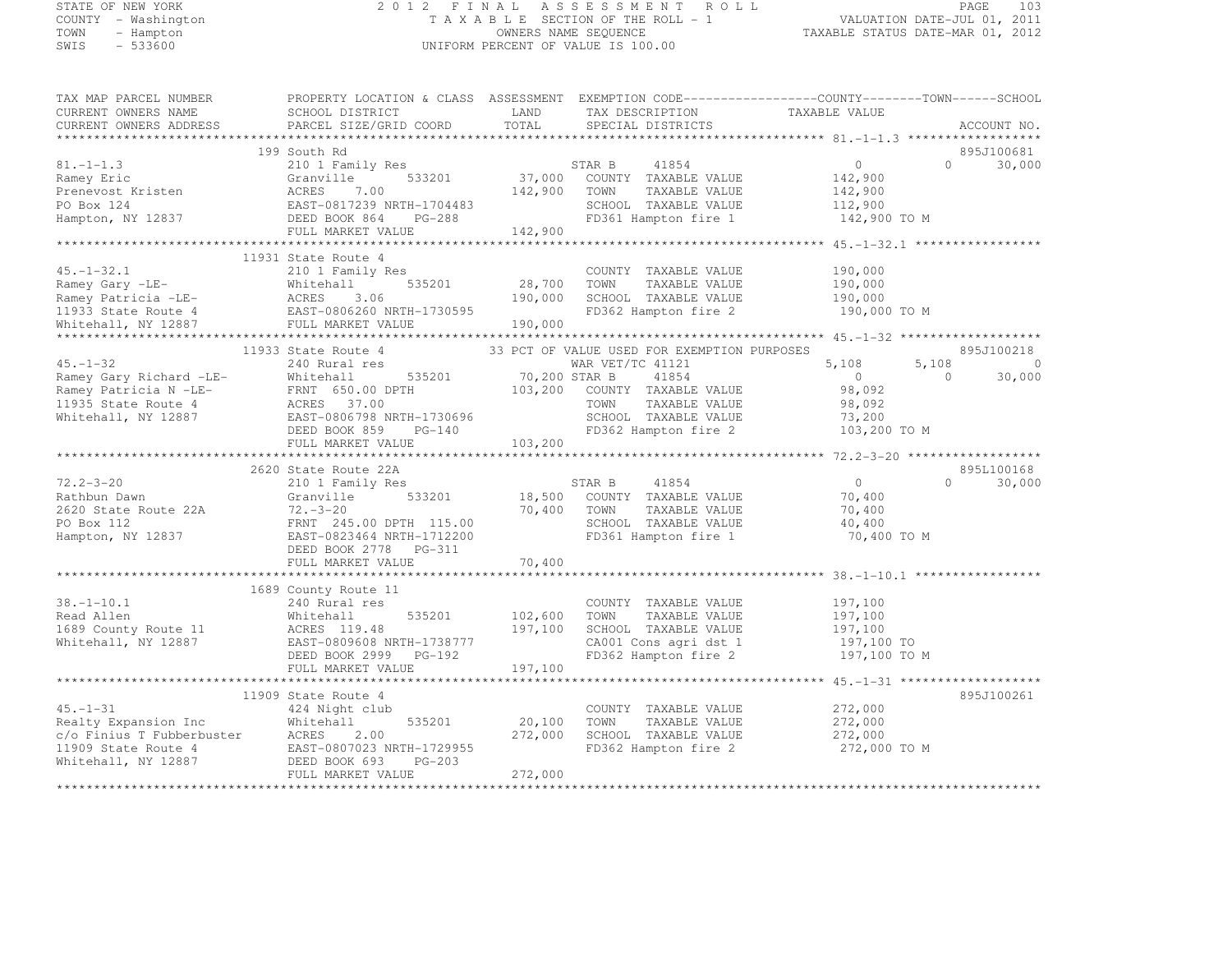| STATE OF NEW YORK<br>COUNTY - Washington<br>TOWN<br>- Hampton<br>SWIS<br>$-533600$ | 2012 FINAL ASSESSMENT ROLL<br>TAXABLE SECTION OF THE ROLL - 1<br>OWNERS NAME SEQUENCE<br>UNIFORM PERCENT OF VALUE IS 100.00 |                |                                       | PAGE<br>104<br>VALUATION DATE-JUL 01, 2011<br>TAXABLE STATUS DATE-MAR 01, 2012 |          |             |
|------------------------------------------------------------------------------------|-----------------------------------------------------------------------------------------------------------------------------|----------------|---------------------------------------|--------------------------------------------------------------------------------|----------|-------------|
| TAX MAP PARCEL NUMBER<br>CURRENT OWNERS NAME                                       | PROPERTY LOCATION & CLASS ASSESSMENT EXEMPTION CODE----------------COUNTY-------TOWN------SCHOOL<br>SCHOOL DISTRICT         | LAND           | TAX DESCRIPTION                       | TAXABLE VALUE                                                                  |          |             |
| CURRENT OWNERS ADDRESS                                                             | PARCEL SIZE/GRID COORD                                                                                                      | TOTAL          | SPECIAL DISTRICTS                     |                                                                                |          | ACCOUNT NO. |
|                                                                                    |                                                                                                                             |                |                                       |                                                                                |          |             |
|                                                                                    | 2056 County Route 18                                                                                                        |                |                                       |                                                                                |          |             |
| $71. - 1 - 2.3$                                                                    | 270 Mfg housing                                                                                                             |                | COUNTY TAXABLE VALUE                  | 31,900                                                                         |          |             |
| Reed George                                                                        | 533201<br>Granville                                                                                                         | 22,000         | TAXABLE VALUE<br>TOWN                 | 31,900                                                                         |          |             |
| 54 York St Ext                                                                     | Sub Div Lot 1                                                                                                               | 31,900         | SCHOOL TAXABLE VALUE                  | 31,900                                                                         |          |             |
| Poultney, VT 05764                                                                 | ACRES<br>1.00<br>EAST-0812851 NRTH-1713794<br>DEED BOOK 2017 PG-79                                                          |                | FD361 Hampton fire 1                  | 31,900 TO M                                                                    |          |             |
|                                                                                    | FULL MARKET VALUE                                                                                                           | 31,900         |                                       |                                                                                |          |             |
|                                                                                    |                                                                                                                             |                |                                       |                                                                                |          |             |
|                                                                                    | 35 Queens Way                                                                                                               |                |                                       |                                                                                |          | 895J100219  |
| $71. - 1 - 2$                                                                      | 120 Field crops                                                                                                             |                | AGRI-D IND 41730                      | 32,778                                                                         | 32,778   | 32,778      |
| Reed Leonard                                                                       | Granville 533201<br>ACRES 99.30<br>EAST-0812650 NRTH-1712582                                                                | 96,000 STAR EN | 41834                                 | $\overline{0}$                                                                 | $\cap$   | 62,200      |
| 35 Queens Way<br>Whitehall, NY 12887                                               |                                                                                                                             | 228,500        | COUNTY TAXABLE VALUE<br>TAXABLE VALUE | 195,722                                                                        |          |             |
|                                                                                    | DEED BOOK 951<br>$PG-144$                                                                                                   |                | TOWN<br>SCHOOL TAXABLE VALUE          | 195,722<br>133,522                                                             |          |             |
| MAY BE SUBJECT TO PAYMENT<br>UNDER AGDIST LAW TIL 2019                             | FULL MARKET VALUE                                                                                                           |                | 228,500 FD361 Hampton fire 1          | 228,500 TO M                                                                   |          |             |
|                                                                                    |                                                                                                                             |                |                                       |                                                                                |          |             |
|                                                                                    | 2078 County Route 18                                                                                                        |                |                                       |                                                                                |          |             |
| $71. - 1 - 2.4$                                                                    | 314 Rural vac<10                                                                                                            |                | COUNTY TAXABLE VALUE                  | 14,000                                                                         |          |             |
| Reed Leonard                                                                       | Granville<br>533201                                                                                                         | 14,000         | TOWN<br>TAXABLE VALUE                 | 14,000                                                                         |          |             |
| 35 Queens Way                                                                      | Sub Div Lot 2                                                                                                               | 14,000         | SCHOOL TAXABLE VALUE                  | 14,000                                                                         |          |             |
| Whitehall, NY 12887                                                                | ACRES 1.34                                                                                                                  |                | FD361 Hampton fire 1                  | 14,000 TO M                                                                    |          |             |
|                                                                                    | EAST-0813504 NRTH-1713567                                                                                                   |                |                                       |                                                                                |          |             |
|                                                                                    | DEED BOOK 512<br>PG-204                                                                                                     |                |                                       |                                                                                |          |             |
|                                                                                    | FULL MARKET VALUE                                                                                                           | 14,000         |                                       |                                                                                |          |             |
|                                                                                    |                                                                                                                             |                |                                       |                                                                                |          |             |
| $72. - 1 - 16.3$                                                                   | 412 South Rd<br>270 Mfg housing                                                                                             |                | 41834<br>STAR EN                      | $\circ$                                                                        | $\Omega$ | 62,200      |
| Reed Linda                                                                         | Granville<br>533201                                                                                                         | 24,900         | COUNTY TAXABLE VALUE                  | 93,900                                                                         |          |             |
| PO Box 168                                                                         | 1.89<br>ACRES                                                                                                               | 93,900         | TOWN<br>TAXABLE VALUE                 | 93,900                                                                         |          |             |
| Hampton, NY 12837                                                                  | EAST-0819877 NRTH-1706906                                                                                                   |                | SCHOOL TAXABLE VALUE                  | 31,700                                                                         |          |             |
|                                                                                    | DEED BOOK 896<br>$PG-109$                                                                                                   |                | FD361 Hampton fire 1                  | 93,900 TO M                                                                    |          |             |
|                                                                                    | FULL MARKET VALUE                                                                                                           | 93,900         |                                       |                                                                                |          |             |
|                                                                                    |                                                                                                                             |                |                                       |                                                                                |          |             |
|                                                                                    | 449 Hills Pond Rd                                                                                                           |                |                                       |                                                                                |          |             |
| $71. - 1 - 2.1$                                                                    | 270 Mfg housing                                                                                                             |                | 41854<br>STAR B                       | $\overline{0}$                                                                 | $\Omega$ | 30,000      |
| Reed Thomas                                                                        | Granville<br>533201                                                                                                         | 26,600         | COUNTY TAXABLE VALUE                  | 80,400                                                                         |          |             |
| Reed Deborah                                                                       | ACRES<br>2.40                                                                                                               | 80,400         | TOWN<br>TAXABLE VALUE                 | 80,400                                                                         |          |             |
| 449 Hills Pond Rd                                                                  | EAST-0814082 NRTH-1712004                                                                                                   |                | SCHOOL TAXABLE VALUE                  | 50,400                                                                         |          |             |
| Whitehall, NY 12887                                                                | DEED BOOK 716<br>$PG-156$                                                                                                   |                | FD361 Hampton fire 1                  | 80,400 TO M                                                                    |          |             |
|                                                                                    | FULL MARKET VALUE                                                                                                           | 80,400         |                                       |                                                                                |          |             |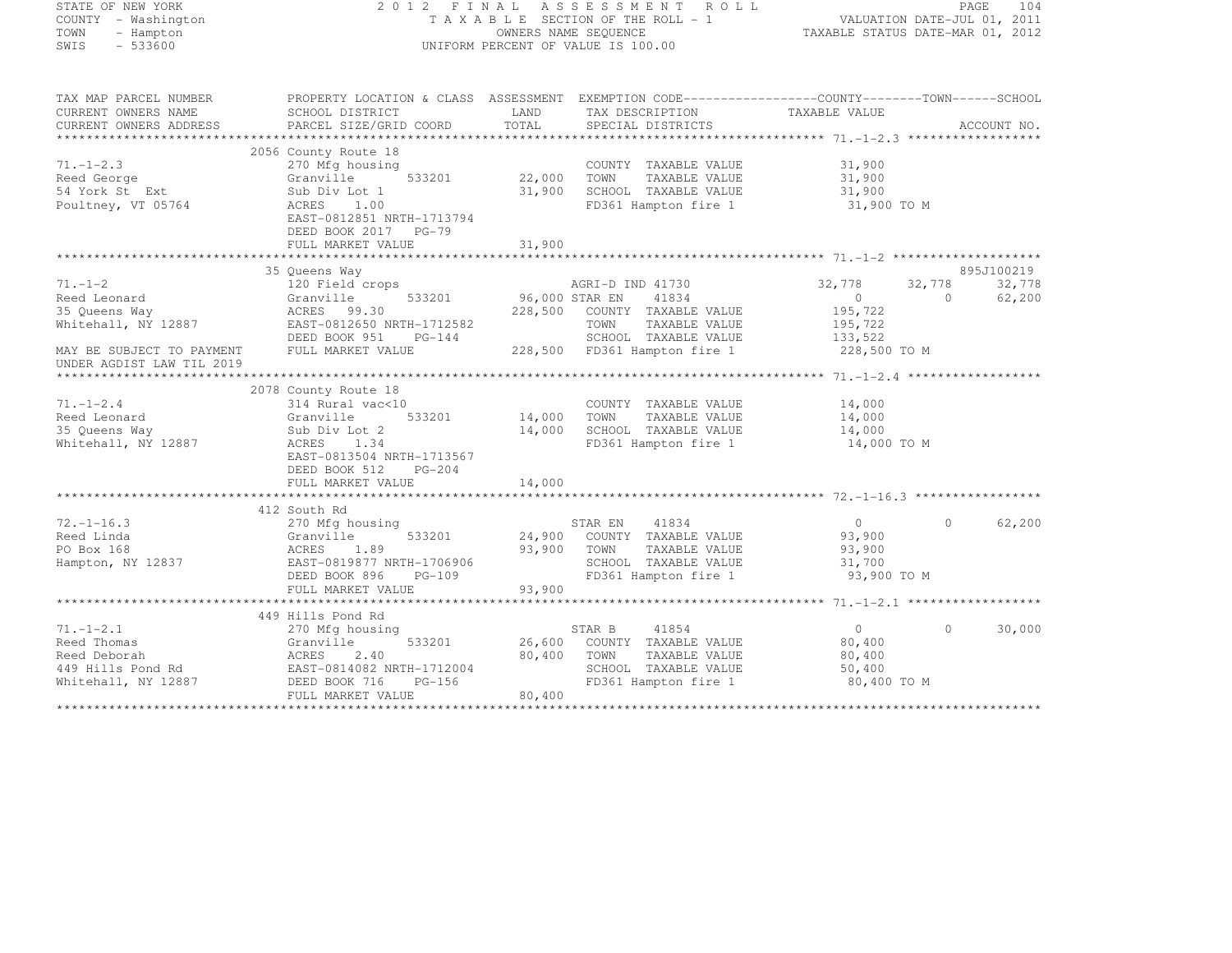# STATE OF NEW YORK 2 0 1 2 F I N A L A S S E S S M E N T R O L L PAGE <sup>105</sup> COUNTY - Washington T A X A B L E SECTION OF THE ROLL - 1 VALUATION DATE-JUL 01, 2011 TOWN - Hampton OWNERS NAME SEQUENCE TAXABLE STATUS DATE-MAR 01, 2012 SWIS - 533600 UNIFORM PERCENT OF VALUE IS 100.00

| TAX MAP PARCEL NUMBER<br>CURRENT OWNERS NAME<br>CURRENT OWNERS ADDRESS | PROPERTY LOCATION & CLASS ASSESSMENT EXEMPTION CODE----------------COUNTY-------TOWN-----SCHOOL<br>SCHOOL DISTRICT<br>PARCEL SIZE/GRID COORD | LAND<br>TOTAL | TAX DESCRIPTION TAXABLE VALUE<br>SPECIAL DISTRICTS |                | ACCOUNT NO.          |
|------------------------------------------------------------------------|----------------------------------------------------------------------------------------------------------------------------------------------|---------------|----------------------------------------------------|----------------|----------------------|
|                                                                        | 2154 County Route 18                                                                                                                         |               |                                                    |                | 895J101800           |
|                                                                        |                                                                                                                                              |               |                                                    |                |                      |
| $71. - 1 - 8.1$                                                        | 270 Mfg housing                                                                                                                              |               | CBT VET/C 41132<br>22,200 CBT VET/T 41133          | 15,175         | $\Omega$<br>$\Omega$ |
| Reed Thomas                                                            | 533201<br>Granville                                                                                                                          |               |                                                    | $\circ$        | $\Omega$<br>15,175   |
| PO Box 1322                                                            | ROW 604/216                                                                                                                                  |               | 60,700 DIS VET/C 41142                             | 24,280         | $\Omega$<br>$\Omega$ |
| Rutland, VT 05701                                                      | ROW removed 2402/233                                                                                                                         |               | DIS VET/T 41143                                    | $\Omega$       | $\bigcap$<br>24,280  |
|                                                                        | 1.06<br>ACRES                                                                                                                                |               | 41834<br>STAR EN                                   | $\overline{0}$ | 60,700<br>$\Omega$   |
|                                                                        | EAST-0815242 NRTH-1713418                                                                                                                    |               | COUNTY TAXABLE VALUE                               | 21,245         |                      |
|                                                                        | DEED BOOK 2847 PG-151                                                                                                                        |               | TOWN<br>TAXABLE VALUE                              | 21,245         |                      |
|                                                                        | FULL MARKET VALUE                                                                                                                            |               | 60,700 SCHOOL TAXABLE VALUE                        | $\circ$        |                      |
|                                                                        |                                                                                                                                              |               | FD361 Hampton fire 1                               | 60,700 TO M    |                      |
|                                                                        |                                                                                                                                              |               |                                                    |                |                      |
|                                                                        | 426 South Rd                                                                                                                                 |               |                                                    |                |                      |
| $72. - 1 - 16.2$                                                       | 312 Vac w/imprv                                                                                                                              |               | COUNTY TAXABLE VALUE                               | 40,500         |                      |
| Reed Timothy                                                           | 533201<br>Granville                                                                                                                          | 25,100        | TOWN<br>TAXABLE VALUE                              | 40,500         |                      |
| PO Box 175                                                             | ACRES<br>5.06                                                                                                                                | 40,500        | SCHOOL TAXABLE VALUE                               | 40,500         |                      |
|                                                                        | EAST-0820083 NRTH-1707221                                                                                                                    |               |                                                    |                |                      |
| Poultney, VT 05764                                                     |                                                                                                                                              |               | FD361 Hampton fire 1                               | 40,500 TO M    |                      |
|                                                                        | DEED BOOK 897<br>PG-135                                                                                                                      |               |                                                    |                |                      |
|                                                                        | FULL MARKET VALUE                                                                                                                            | 40,500        |                                                    |                |                      |
|                                                                        |                                                                                                                                              |               |                                                    |                |                      |
|                                                                        | 2155 County Route 18                                                                                                                         |               |                                                    |                |                      |
| $62. - 1 - 26.3$                                                       | 323 Vacant rural                                                                                                                             |               | COUNTY TAXABLE VALUE                               | 124,000        |                      |
| Reichle Maureen A                                                      | 533201<br>Granville                                                                                                                          | 124,000       | TOWN<br>TAXABLE VALUE                              | 124,000        |                      |
| 30 Old Orchard Rd                                                      | ACRES 157.30                                                                                                                                 | 124,000       | SCHOOL TAXABLE VALUE                               | 124,000        |                      |
| Wading River, NY 11792                                                 | EAST-0815081 NRTH-1716193                                                                                                                    |               | FD361 Hampton fire 1                               | 124,000 TO M   |                      |
|                                                                        | DEED BOOK 885<br>$PG-123$                                                                                                                    |               |                                                    |                |                      |
|                                                                        | FULL MARKET VALUE                                                                                                                            | 124,000       |                                                    |                |                      |
|                                                                        |                                                                                                                                              |               |                                                    |                |                      |
|                                                                        | 229 Hickey Rd                                                                                                                                |               |                                                    |                |                      |
| $62, -1 - 17, 1$                                                       | 270 Mfg housing                                                                                                                              |               | STAR B<br>41854                                    | $\overline{0}$ | 30,000<br>$\Omega$   |
| Reutling Fredric                                                       | 533201<br>Granville                                                                                                                          |               | 24,600 COUNTY TAXABLE VALUE                        | 69,300         |                      |
| Reutling Jacqueline                                                    | ACRES<br>1.80                                                                                                                                | 69,300        | TOWN<br>TAXABLE VALUE                              | 69,300         |                      |
| 229 Hickey Rd                                                          |                                                                                                                                              |               |                                                    |                |                      |
|                                                                        | EAST-0814154 NRTH-1719296                                                                                                                    |               | SCHOOL TAXABLE VALUE                               | 39,300         |                      |
| Hampton, NY 12837                                                      | DEED BOOK 668<br>PG-151                                                                                                                      |               | FD361 Hampton fire 1                               | 69,300 TO M    |                      |
|                                                                        | FULL MARKET VALUE                                                                                                                            | 69,300        |                                                    |                |                      |
|                                                                        |                                                                                                                                              |               |                                                    |                |                      |
|                                                                        | 15 Wicked Hollow Way                                                                                                                         |               |                                                    |                | 895J100579           |
| $62. - 1 - 17$                                                         | 270 Mfg housing                                                                                                                              |               | COUNTY TAXABLE VALUE                               | 38,500         |                      |
| Reutling Jacqueline                                                    | 533201<br>Granville                                                                                                                          | 33,700        | TAXABLE VALUE<br>TOWN                              | 38,500         |                      |
| 229 Hickey Rd                                                          | ACRES<br>4.60                                                                                                                                | 38,500        | SCHOOL TAXABLE VALUE                               | 38,500         |                      |
| Hampton, NY 12837                                                      | EAST-0813871 NRTH-1719453                                                                                                                    |               | FD361 Hampton fire 1                               | 38,500 TO M    |                      |
|                                                                        | DEED BOOK 2729 PG-115                                                                                                                        |               |                                                    |                |                      |
|                                                                        | FULL MARKET VALUE                                                                                                                            | 38,500        |                                                    |                |                      |
|                                                                        |                                                                                                                                              |               |                                                    |                |                      |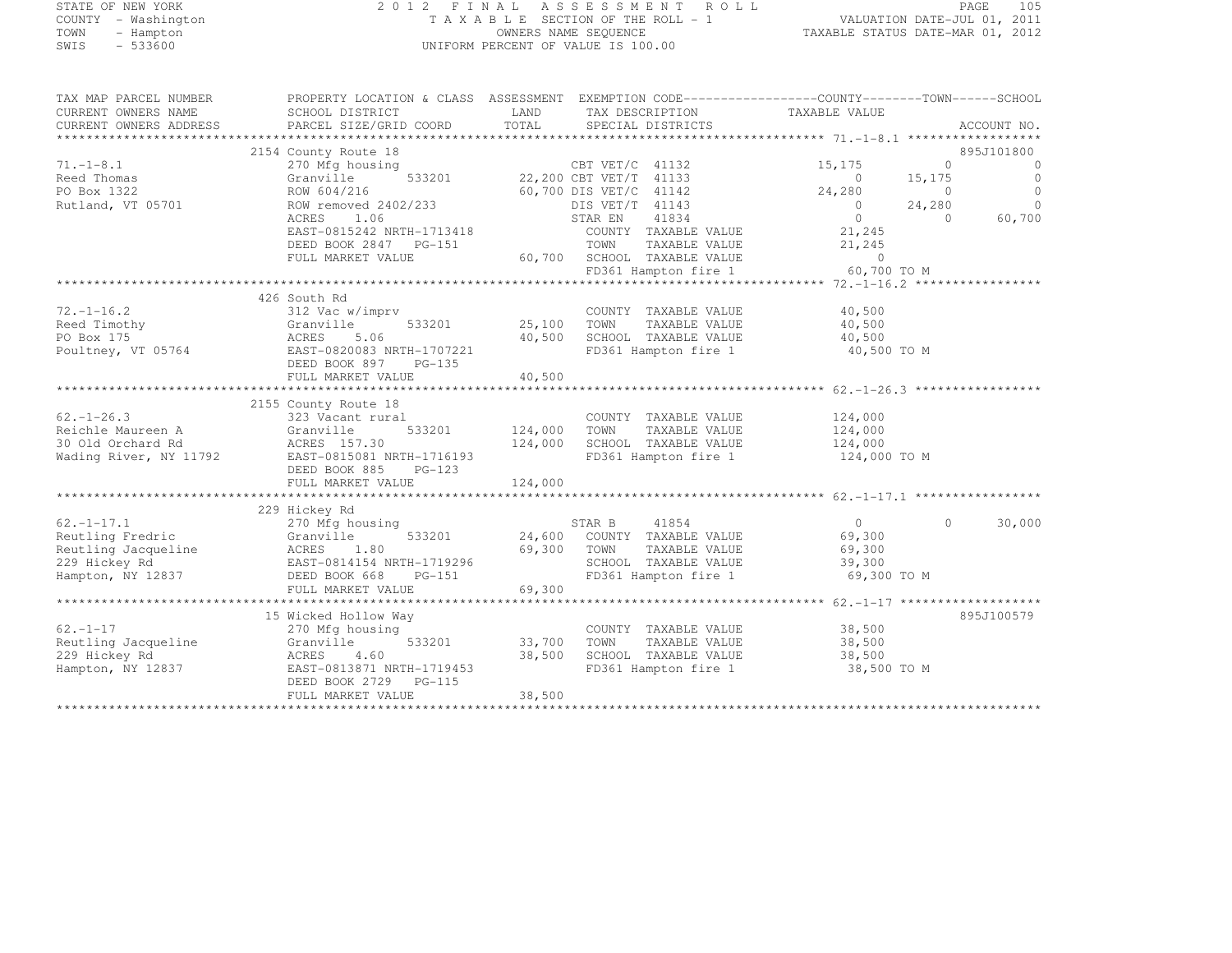#### STATE OF NEW YORK 2 0 1 2 F I N A L A S S E S S M E N T R O L L PAGE <sup>106</sup> COUNTY - Washington T A X A B L E SECTION OF THE ROLL - 1 VALUATION DATE-JUL 01, 2011 TOWN - Hampton OWNERS NAME SEQUENCE TAXABLE STATUS DATE-MAR 01, 2012 SWIS - 533600 UNIFORM PERCENT OF VALUE IS 100.00

| TAX MAP PARCEL NUMBER<br>CURRENT OWNERS NAME                                                        | PROPERTY LOCATION & CLASS ASSESSMENT EXEMPTION CODE----------------COUNTY-------TOWN-----SCHOOL<br>SCHOOL DISTRICT                                                                                                                                                                                                                                   | LAND                    | TAX DESCRIPTION                                                                                                                            | TAXABLE VALUE                                              |                                 |
|-----------------------------------------------------------------------------------------------------|------------------------------------------------------------------------------------------------------------------------------------------------------------------------------------------------------------------------------------------------------------------------------------------------------------------------------------------------------|-------------------------|--------------------------------------------------------------------------------------------------------------------------------------------|------------------------------------------------------------|---------------------------------|
| CURRENT OWNERS ADDRESS                                                                              | PARCEL SIZE/GRID COORD                                                                                                                                                                                                                                                                                                                               | TOTAL                   | SPECIAL DISTRICTS                                                                                                                          |                                                            | ACCOUNT NO.                     |
|                                                                                                     | 2360 State Route 22A                                                                                                                                                                                                                                                                                                                                 |                         |                                                                                                                                            |                                                            | 895J100023                      |
| $81 - 2 - 2$<br>Rice Danny<br>2360 State Route 22A<br>Hampton NY 12837<br>Hampton, NY 12837         | 210 1 Family Res<br>Granville<br>FRNT 94.00 DPTH 170.00 53,400 TOWN<br>EAST-0822568 NRTH-1705397 SCHOOL<br>DEED BOOK 2260 PG-282<br>FULL MARKET VALUE                                                                                                                                                                                                | 53,400<br>53,400        | STAR B 41854<br>533201 13,600 COUNTY TAXABLE VALUE<br>TAXABLE VALUE<br>SCHOOL TAXABLE VALUE 23,400<br>FD361 Hampton fire 1 53,400 TO M     | $\overline{0}$<br>53,400<br>53,400                         | $\Omega$ and $\Omega$<br>30,000 |
|                                                                                                     |                                                                                                                                                                                                                                                                                                                                                      |                         |                                                                                                                                            |                                                            |                                 |
| $80. -1 - 45$<br>Rich Bradford W<br>Rich Linda L<br>2102 E Sentry Ridge Ct<br>Tucson, AZ 85718      | 12 Lakeview Way<br>210 1 Family Res - WTRFNT<br>Whitehall 535201<br>LOT 17<br>Row 578/329<br>FRNT 100.00 DPTH 289.00<br>EAST-0810862 NRTH-1705102<br>DEED BOOK 578 PG-326                                                                                                                                                                            | 25,000<br>210,200       | COUNTY TAXABLE VALUE<br>TOWN<br>TAXABLE VALUE<br>SCHOOL TAXABLE VALUE<br>FD361 Hampton fire 1 210,200 TO M                                 | 210,200<br>210,200<br>210, 200                             | 895J101761                      |
|                                                                                                     | FULL MARKET VALUE                                                                                                                                                                                                                                                                                                                                    | 210,200                 |                                                                                                                                            |                                                            |                                 |
|                                                                                                     |                                                                                                                                                                                                                                                                                                                                                      |                         |                                                                                                                                            |                                                            |                                 |
| $72. -2 - 7.4$<br>Richards Timothy<br>43 Greenfield Ln<br>Hampton, NY 12837                         | 43 Greenfield Ln<br>240 Rural res<br>Granville<br>Exercise transfer and the contract of the contract of the contract of the contract of the contract of the contract of the contract of the contract of the contract of the contract of the contract of the contract of the cont<br>ACRES 18.23<br>EAST-0823743 NRTH-1710620<br>DEED BOOK 672 PG-155 |                         | STAR B 41854<br>$1034$<br>533201 48,200 COUNTY TAXABLE VALUE<br>TAXABLE VALUE<br>SCHOOL TAXABLE VALUE<br>FD361 Hampton fire 1 162,600 TO M | $\Omega$<br>162,600<br>162,600<br>132,600                  | 30,000<br>$\Omega$              |
|                                                                                                     |                                                                                                                                                                                                                                                                                                                                                      |                         |                                                                                                                                            |                                                            |                                 |
|                                                                                                     | Hills Pond Rd<br>71.-1-15.3 311 Res vac land<br>Ritchie Michael Granville 533201<br>Ritchie Annette FRNT 125.00 DPTH 470.00<br>167 Hills Pond Rd EAST-0815822 NRTH-1705901<br>Whitehall, NY 12887 DEED BOOK 668 PG-148<br>-and<br>533201 1,000 TOWN                                                                                                  | 1,000                   | COUNTY TAXABLE VALUE<br>TAXABLE VALUE<br>SCHOOL TAXABLE VALUE<br>FD361 Hampton fire 1                                                      | 1,000<br>1,000<br>1,000<br>1,000 TO M                      |                                 |
|                                                                                                     |                                                                                                                                                                                                                                                                                                                                                      |                         |                                                                                                                                            |                                                            |                                 |
| $71, -1 - 15.6$<br>Ritchie Michael<br>Ritchie Annette D<br>167 Hills Pond Rd<br>Whitehall, NY 12887 | 176 Hills Pond Rd<br>270 Mfg housing<br>Granville<br>Subdiv Lot E<br>ACRES 23.00<br>EAST-0816921 NRTH-1705798<br>DEED BOOK 770<br>$PG-56$                                                                                                                                                                                                            | 533201 43,000<br>72,100 | COUNTY TAXABLE VALUE<br>TOWN<br>TAXABLE VALUE<br>SCHOOL TAXABLE VALUE<br>FD361 Hampton fire 1                                              | 72,100<br>72,100<br>72,100<br>$\frac{72,100}{72,100}$ TO M |                                 |
|                                                                                                     | FULL MARKET VALUE                                                                                                                                                                                                                                                                                                                                    | 72,100                  |                                                                                                                                            |                                                            |                                 |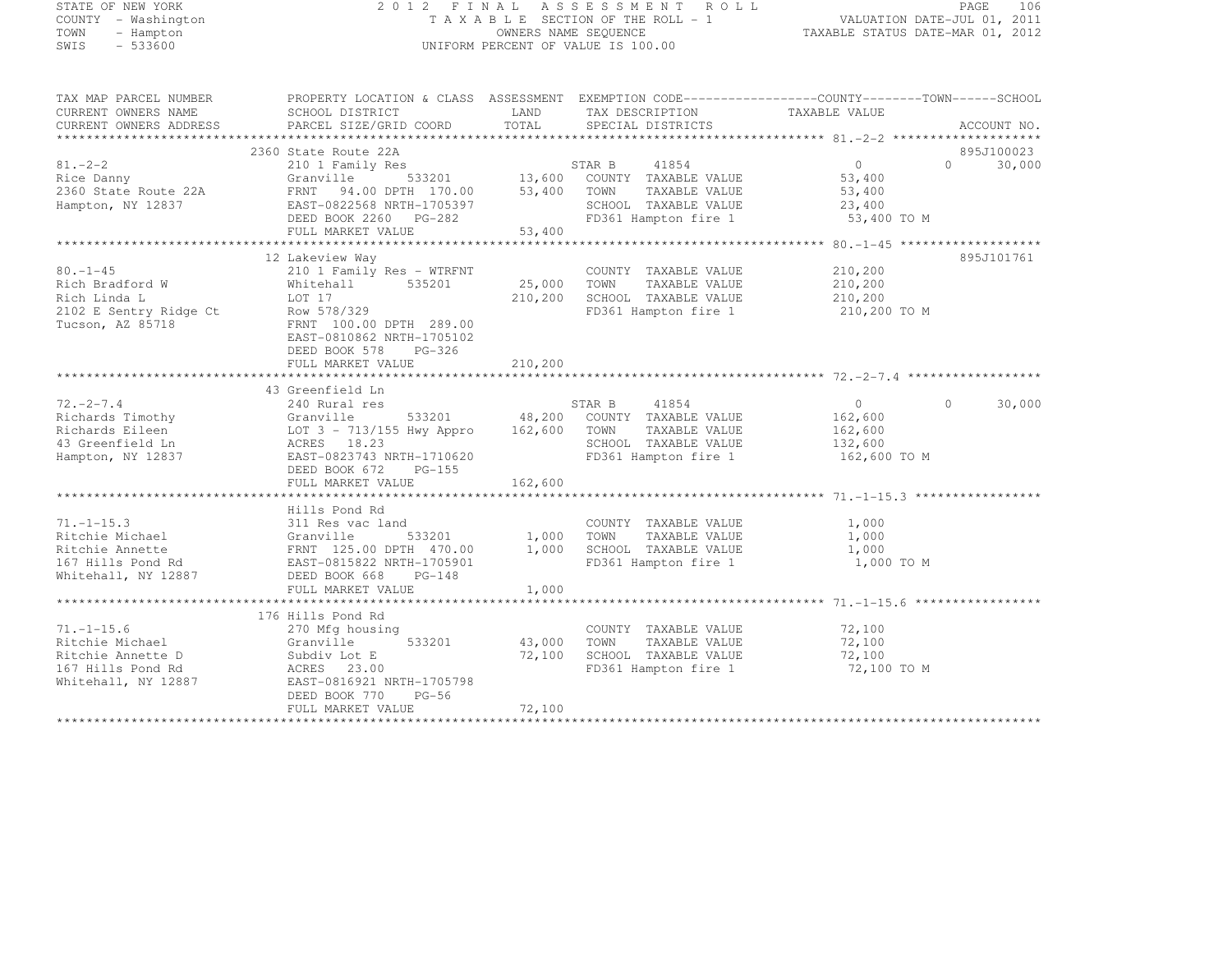| STATE OF NEW YORK<br>COUNTY - Washington |                                                                                                  |                                                                 | 2012 FINAL ASSESSMENT ROLL<br>TAXABLE SECTION OF THE ROLL - 1 |                       | PAGE<br>107        |
|------------------------------------------|--------------------------------------------------------------------------------------------------|-----------------------------------------------------------------|---------------------------------------------------------------|-----------------------|--------------------|
| TOWN<br>- Hampton                        |                                                                                                  | VALUATION DATE-JUL 01, 2011<br>TAXABLE STATUS DATE-MAR 01, 2012 |                                                               |                       |                    |
| SWIS<br>$-533600$                        |                                                                                                  | OWNERS NAME SEQUENCE                                            | UNIFORM PERCENT OF VALUE IS 100.00                            |                       |                    |
|                                          |                                                                                                  |                                                                 |                                                               |                       |                    |
| TAX MAP PARCEL NUMBER                    | PROPERTY LOCATION & CLASS ASSESSMENT EXEMPTION CODE----------------COUNTY-------TOWN------SCHOOL |                                                                 |                                                               |                       |                    |
| CURRENT OWNERS NAME                      | SCHOOL DISTRICT                                                                                  | LAND                                                            | TAX DESCRIPTION                                               | TAXABLE VALUE         |                    |
| CURRENT OWNERS ADDRESS                   | PARCEL SIZE/GRID COORD                                                                           | TOTAL                                                           | SPECIAL DISTRICTS                                             |                       | ACCOUNT NO.        |
|                                          |                                                                                                  |                                                                 |                                                               |                       |                    |
|                                          | 175 Hills Pond Rd                                                                                |                                                                 |                                                               |                       | 895J100700         |
| $71. - 1 - 16.1$                         | 270 Mfg housing<br>Granville<br>533201                                                           | 22,800                                                          | COUNTY TAXABLE VALUE<br>TOWN                                  | 28,400                |                    |
| Ritchie Michael                          |                                                                                                  |                                                                 | TAXABLE VALUE                                                 | 28,400                |                    |
| Ritchie Annette<br>167 Hills Pond Rd     |                                                                                                  | 28,400                                                          | SCHOOL TAXABLE VALUE<br>FD361 Hampton fire 1                  | 28,400<br>28,400 TO M |                    |
| Whitehall, NY 12887                      |                                                                                                  |                                                                 |                                                               |                       |                    |
|                                          | FULL MARKET VALUE                                                                                | 28,400                                                          |                                                               |                       |                    |
| *************                            | ********************************                                                                 |                                                                 |                                                               |                       |                    |
|                                          | Hills Pond Rd                                                                                    |                                                                 |                                                               |                       | 895J100229         |
| 71.-1-15                                 | 322 Rural vac>10                                                                                 |                                                                 | COUNTY TAXABLE VALUE                                          | 37,000                |                    |
| Ritchie Michael D                        | 533201<br>Granville                                                                              | 37,000                                                          | TOWN<br>TAXABLE VALUE                                         | 37,000                |                    |
| Ritchie Annette D                        | Subdiv Lot F                                                                                     | 37,000                                                          | SCHOOL TAXABLE VALUE                                          | 37,000                |                    |
| 167 Hills Pond Rd                        | ACRES 15.03                                                                                      |                                                                 | FD361 Hampton fire 1                                          | 37,000 TO M           |                    |
| Whitehall, NY 12887                      | EAST-0817054 NRTH-1706507                                                                        |                                                                 |                                                               |                       |                    |
|                                          | DEED BOOK 868<br>$PG-40$                                                                         |                                                                 |                                                               |                       |                    |
|                                          | FULL MARKET VALUE                                                                                | 37,000                                                          |                                                               |                       |                    |
|                                          |                                                                                                  |                                                                 |                                                               |                       |                    |
|                                          | 167 Hills Pond Rd                                                                                |                                                                 |                                                               |                       | 895J100573         |
| 71.-1-16                                 | 210 1 Family Res                                                                                 |                                                                 | STAR B<br>41854                                               | $\overline{0}$        | $\Omega$<br>30,000 |
| Ritchie Michael D                        | 533201<br>Granville                                                                              | 25,600                                                          | COUNTY TAXABLE VALUE                                          | 74,300                |                    |
| Ritchie Annette D                        | Ex & Res In 453/706                                                                              | 74,300                                                          | TOWN<br>TAXABLE VALUE                                         | 74,300                |                    |
| 167 Hills Pond Rd                        | 650/227<br>FRNT 310.00 DPTH 365.00                                                               |                                                                 | SCHOOL TAXABLE VALUE<br>FD361 Hampton fire 1                  | 44,300<br>74,300 TO M |                    |
| Whitehall, NY 12887                      | EAST-0815933 NRTH-1705966                                                                        |                                                                 |                                                               |                       |                    |
|                                          | DEED BOOK 644<br>PG-236                                                                          |                                                                 |                                                               |                       |                    |
|                                          | FULL MARKET VALUE                                                                                | 74,300                                                          |                                                               |                       |                    |
|                                          | 2184 State Route 22A                                                                             |                                                                 |                                                               |                       | 895J100129         |
| $81.-2-18$                               | 312 Vac w/imprv                                                                                  |                                                                 | COUNTY TAXABLE VALUE                                          | 11,400                |                    |
| Rivers Theresa                           | Granville<br>533201                                                                              | 11,000                                                          | TOWN<br>TAXABLE VALUE                                         | 11,400                |                    |
| 202 Howe Rd                              | ACRES 1.90                                                                                       | 11,400                                                          | SCHOOL TAXABLE VALUE                                          | 11,400                |                    |
| Lake Luzerne, NY 12846                   | EAST-0823184 NRTH-1702298                                                                        |                                                                 | FD361 Hampton fire 1                                          | 11,400 TO M           |                    |
|                                          | DEED BOOK 3015 PG-245                                                                            |                                                                 |                                                               |                       |                    |
|                                          | FULL MARKET VALUE                                                                                | 11,400                                                          |                                                               |                       |                    |
|                                          |                                                                                                  |                                                                 |                                                               |                       |                    |
|                                          | State Route 22A                                                                                  |                                                                 |                                                               |                       | 895J100173         |
| $81 - 2 - 23$                            | 322 Rural vac>10                                                                                 |                                                                 | COUNTY TAXABLE VALUE                                          | 59,000                |                    |
| RJF-VNCS Real Estate LLC                 | Granville<br>533201                                                                              | 59,000                                                          | TOWN<br>TAXABLE VALUE                                         | 59,000                |                    |
| 29 Armory Rd                             | 615/78 ROW 696/318                                                                               | 59,000                                                          | SCHOOL TAXABLE VALUE                                          | 59,000                |                    |
| Milford, NH 03055                        | May be subject to ag pena                                                                        |                                                                 | CA001 Cons agri dst 1                                         | 59,000 TO             |                    |
|                                          | until 2015                                                                                       |                                                                 | FD361 Hampton fire 1                                          | 59,000 TO M           |                    |
| MAY BE SUBJECT TO PAYMENT                | ACRES 35.90                                                                                      |                                                                 |                                                               |                       |                    |

FULL MARKET VALUE 59,000 \*\*\*\*\*\*\*\*\*\*\*\*\*\*\*\*\*\*\*\*\*\*\*\*\*\*\*\*\*\*\*\*\*\*\*\*\*\*\*\*\*\*\*\*\*\*\*\*\*\*\*\*\*\*\*\*\*\*\*\*\*\*\*\*\*\*\*\*\*\*\*\*\*\*\*\*\*\*\*\*\*\*\*\*\*\*\*\*\*\*\*\*\*\*\*\*\*\*\*\*\*\*\*\*\*\*\*\*\*\*\*\*\*\*\*\*\*\*\*\*\*\*\*\*\*\*\*\*\*\*\*\*

UNDER AGDIST LAW TIL 2015 EAST-0823424 NRTH-1699806

DEED BOOK 2860 PG-200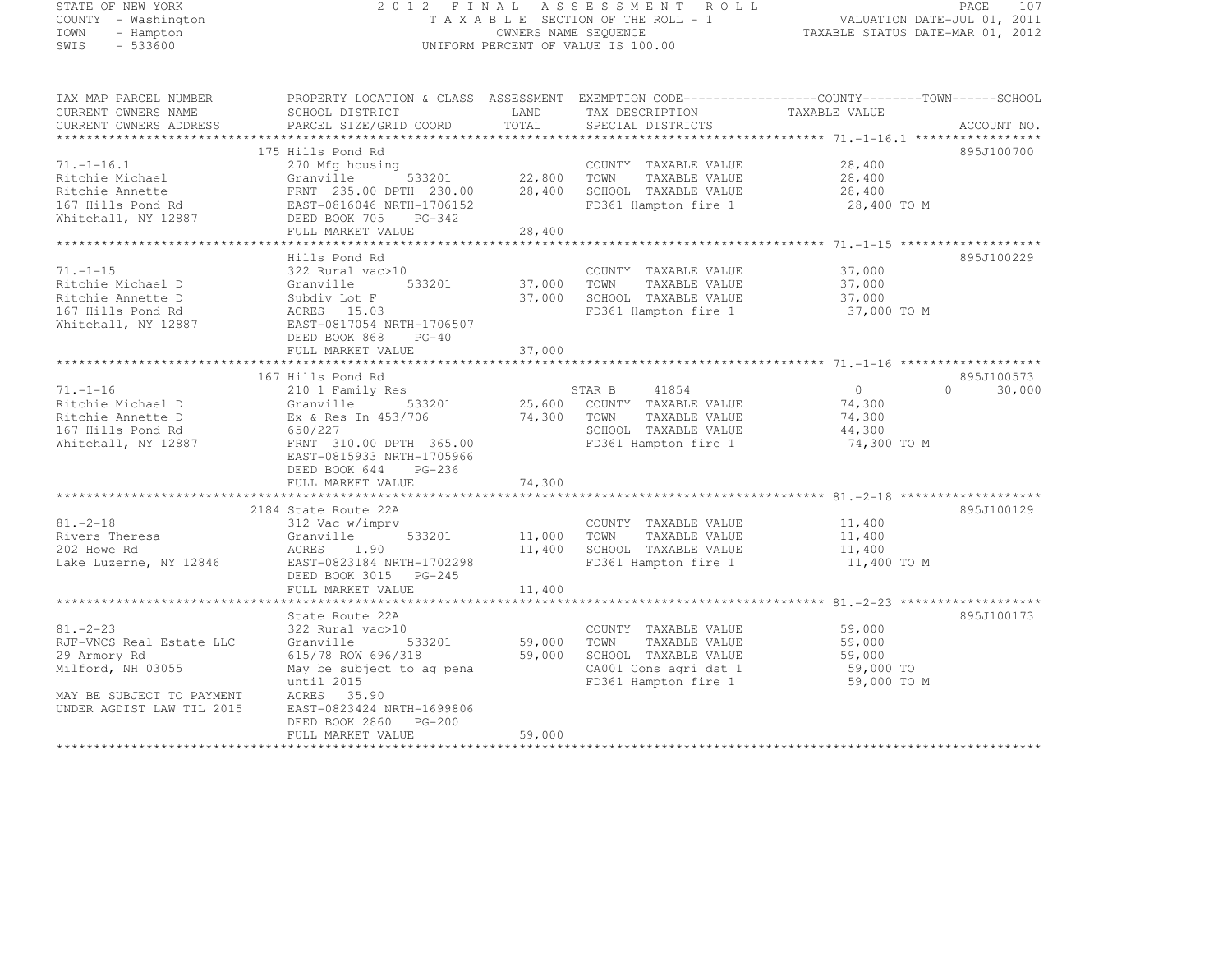| STATE OF NEW YORK<br>COUNTY - Washington<br>TOWN<br>- Hampton<br>SWIS<br>$-533600$             | 2012 FINAL ASSESSMENT ROLL<br>TAXABLE SECTION OF THE ROLL - 1<br>OWNERS NAME SEQUENCE<br>UNIFORM PERCENT OF VALUE IS 100.00                                                                              |                            |                                                                                                                  | 108<br>PAGE<br>VALUATION DATE-JUL 01, 2011<br>TAXABLE STATUS DATE-MAR 01, 2012                                                     |
|------------------------------------------------------------------------------------------------|----------------------------------------------------------------------------------------------------------------------------------------------------------------------------------------------------------|----------------------------|------------------------------------------------------------------------------------------------------------------|------------------------------------------------------------------------------------------------------------------------------------|
| TAX MAP PARCEL NUMBER<br>CURRENT OWNERS NAME<br>CURRENT OWNERS ADDRESS                         | SCHOOL DISTRICT<br>PARCEL SIZE/GRID COORD                                                                                                                                                                | LAND<br>TOTAL              | TAX DESCRIPTION<br>SPECIAL DISTRICTS                                                                             | PROPERTY LOCATION & CLASS ASSESSMENT EXEMPTION CODE-----------------COUNTY--------TOWN------SCHOOL<br>TAXABLE VALUE<br>ACCOUNT NO. |
| $81 - 2 - 23.3$<br>RJF-VNCS Real Estate LLC<br>29 Armory Rd<br>Milford, NH 03055               | State Route 22A W/off<br>322 Rural vac>10<br>Granville<br>533201<br>May be subject to ag pena<br>until 2015<br>ACRES 50.90<br>EAST-0820528 NRTH-1699675<br>DEED BOOK 2860<br>PG-206<br>FULL MARKET VALUE | 61,300<br>61,300<br>61,300 | COUNTY TAXABLE VALUE<br>TOWN<br>TAXABLE VALUE<br>SCHOOL TAXABLE VALUE<br>FD361 Hampton fire 1                    | 61,300<br>61,300<br>61,300<br>61,300 TO M                                                                                          |
|                                                                                                |                                                                                                                                                                                                          |                            |                                                                                                                  |                                                                                                                                    |
| $72, -1 - 13, 1$<br>Roberts Kathleen<br>Shortsleeve Phillip<br>Box 155<br>Hampton, NY 12837    | 459 South Rd<br>314 Rural vac<10<br>533201<br>Granville<br>ACRES 1.73<br>EAST-0819877 NRTH-1708133<br>EAST-0819877 NRTH-1708133<br>DEED BOOK 765<br>PG-178                                               | 12,000<br>12,000           | COUNTY TAXABLE VALUE<br>TOWN<br>TAXABLE VALUE<br>SCHOOL TAXABLE VALUE<br>FD361 Hampton fire 1                    | 12,000<br>12,000<br>12,000<br>12,000 TO M                                                                                          |
|                                                                                                | FULL MARKET VALUE                                                                                                                                                                                        | 12,000                     |                                                                                                                  |                                                                                                                                    |
| $72. - 1 - 13$<br>Hampton, NY 12837                                                            | 465 South Rd<br>210 1 Family Res<br>533201<br>DEED BOOK 922<br>PG-189<br>FULL MARKET VALUE                                                                                                               | 23,000<br>59,400<br>59,400 | 41854<br>STAR B<br>COUNTY TAXABLE VALUE<br>TOWN<br>TAXABLE VALUE<br>SCHOOL TAXABLE VALUE<br>FD361 Hampton fire 1 | 895J100232<br>$\overline{0}$<br>$\Omega$<br>30,000<br>59,400<br>59,400<br>29,400<br>59,400 TO M                                    |
|                                                                                                |                                                                                                                                                                                                          |                            |                                                                                                                  |                                                                                                                                    |
| 53.–1–18<br>Roberts Ronald J                                                                   | 50 Camp Way<br>260 Seasonal res<br>Granville<br>533201<br>FULL MARKET VALUE                                                                                                                              | 30,200<br>63,400<br>63,400 | COUNTY TAXABLE VALUE<br>TAXABLE VALUE<br>TOWN<br>SCHOOL TAXABLE VALUE<br>FD361 Hampton fire 1                    | 895J100611<br>63,400<br>63,400<br>63,400<br>63,400 TO M                                                                            |
|                                                                                                |                                                                                                                                                                                                          |                            |                                                                                                                  | 895J100152                                                                                                                         |
| $80. - 1 - 2.2$<br>Robillard Linda M<br>Robillard Maurice J<br>PO Box 176<br>Hampton, NY 12837 | County Route 21<br>322 Rural vac>10<br>Granville<br>533201<br>LOT 4<br>ACRES 24.80<br>EAST-0814504 NRTH-1702321<br>DEED BOOK 762<br>$PG-149$                                                             | 38,500<br>38,500           | COUNTY TAXABLE VALUE<br>TAXABLE VALUE<br>TOWN<br>SCHOOL TAXABLE VALUE<br>FD361 Hampton fire 1                    | 38,500<br>38,500<br>38,500<br>38,500 TO M                                                                                          |
|                                                                                                | FULL MARKET VALUE                                                                                                                                                                                        | 38,500                     |                                                                                                                  |                                                                                                                                    |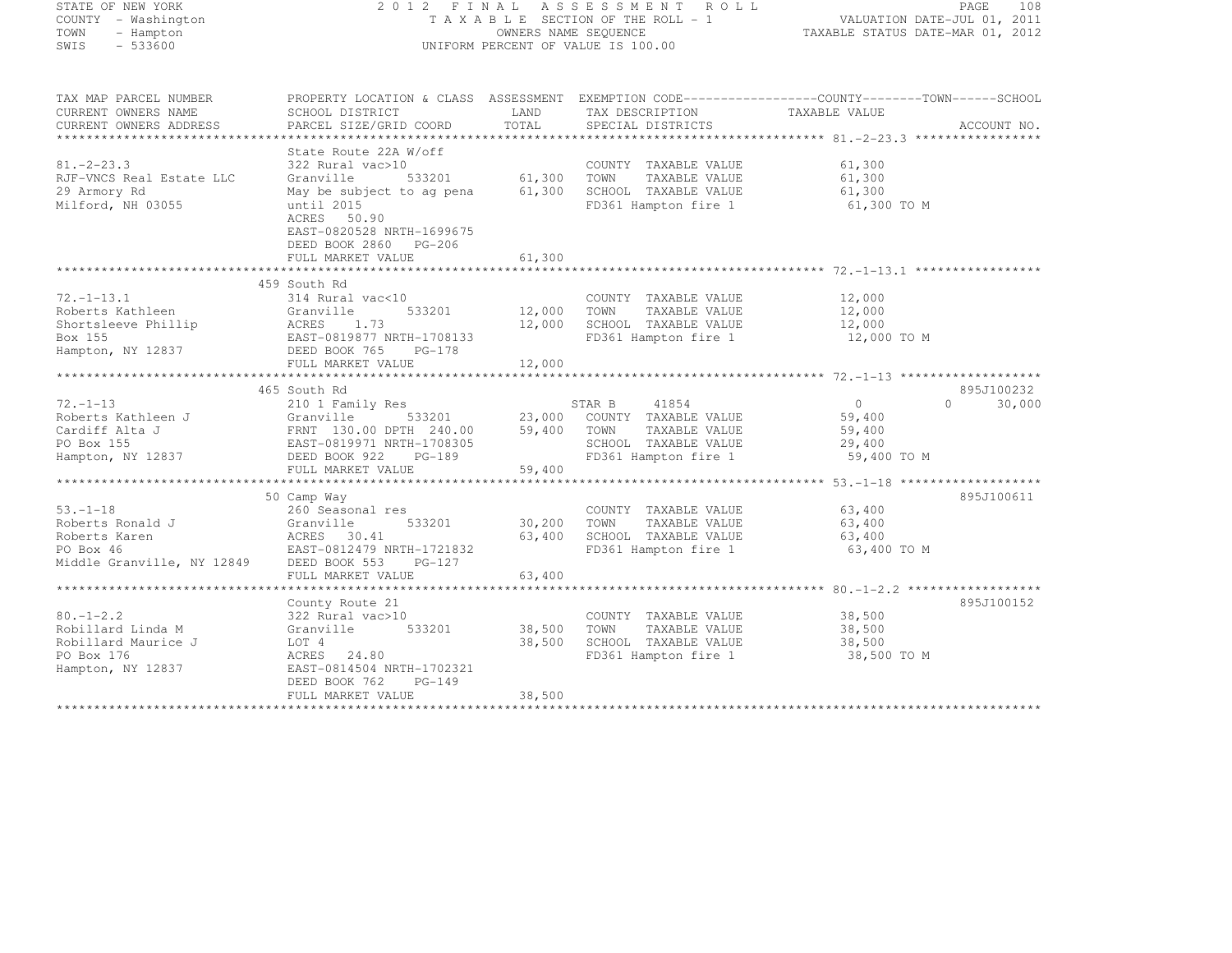#### STATE OF NEW YORK 2 0 1 2 F I N A L A S S E S S M E N T R O L L PAGE <sup>109</sup> COUNTY - Washington T A X A B L E SECTION OF THE ROLL - 1 VALUATION DATE-JUL 01, 2011 TOWN - Hampton OWNERS NAME SEQUENCE TAXABLE STATUS DATE-MAR 01, 2012 SWIS - 533600 UNIFORM PERCENT OF VALUE IS 100.00

TAX MAP PARCEL NUMBER PROPERTY LOCATION & CLASS ASSESSMENT EXEMPTION CODE------------------COUNTY--------TOWN------SCHOOL

| CURRENT OWNERS NAME<br>CURRENT OWNERS ADDRESS                                                   | SCHOOL DISTRICT<br>PARCEL SIZE/GRID COORD                                                           | LAND<br>TOTAL | TAX DESCRIPTION<br>SPECIAL DISTRICTS                            | TAXABLE VALUE            | ACCOUNT NO.                |
|-------------------------------------------------------------------------------------------------|-----------------------------------------------------------------------------------------------------|---------------|-----------------------------------------------------------------|--------------------------|----------------------------|
|                                                                                                 |                                                                                                     |               |                                                                 |                          |                            |
|                                                                                                 | 71 South Rd                                                                                         |               |                                                                 |                          | 895J100105                 |
| $80. - 1 - 4$                                                                                   | 210 1 Family Res                                                                                    |               | CBT VET/TC 41131 33,100<br>35,000 STAR B 41854 0                | 33,100                   | $\bigcirc$                 |
| Robillard Maurice                                                                               |                                                                                                     |               |                                                                 | $\overline{0}$           | $\Omega$<br>30,000         |
| Robillard Linda                                                                                 |                                                                                                     |               | 132,400 COUNTY TAXABLE VALUE                                    | 99,300                   |                            |
| PO Box 176                                                                                      |                                                                                                     |               |                                                                 | 99,300                   |                            |
| Hampton, NY 12837                                                                               |                                                                                                     |               | TOWN      TAXABLE VALUE<br>SCHOOL   TAXABLE VALUE               | 102,400                  |                            |
|                                                                                                 |                                                                                                     |               | 132,400 FD361 Hampton fire 1                                    | 132,400 TO M             |                            |
|                                                                                                 | Granville<br>ACRES 5.00<br>EAST-0814717 NRTH-1701862<br>DEED BOOK 491 PG-1056<br>THIJ, MARKET VALUE |               |                                                                 |                          |                            |
|                                                                                                 | 1080 West Way                                                                                       |               |                                                                 |                          | 895J100269                 |
| $71.4 - 2 - 2$                                                                                  | 260 Seasonal res - WTRFNT                                                                           |               | STAR B 41854                                                    | 0                        | $\Omega$<br>30,000         |
| Robinson Deborah T                                                                              | 533201<br>Granville                                                                                 |               | 29,700 COUNTY TAXABLE VALUE                                     | 207,100                  |                            |
| PO Box 17                                                                                       | Lot 17                                                                                              |               | 207,100 TOWN<br>TAXABLE VALUE                                   | 207,100                  |                            |
| Poultney, VT 05764                                                                              | $71. - 2 - 2$                                                                                       |               | SCHOOL TAXABLE VALUE                                            | 177,100<br>207,100 TO M  |                            |
|                                                                                                 | 2.40<br>ACRES                                                                                       |               | FD361 Hampton fire 1                                            |                          |                            |
|                                                                                                 | EAST-0815003 NRTH-1707919                                                                           |               |                                                                 |                          |                            |
|                                                                                                 | DEED BOOK 829 PG-280                                                                                |               |                                                                 |                          |                            |
|                                                                                                 | FULL MARKET VALUE                                                                                   | 207,100       |                                                                 |                          |                            |
|                                                                                                 |                                                                                                     |               |                                                                 |                          |                            |
|                                                                                                 | Carlton Rd                                                                                          |               |                                                                 |                          | 895J101808                 |
| $45. - 1 - 5.1$                                                                                 | wy<br>535201 300 TOWN<br>692 Road/str/hwy                                                           |               | COUNTY TAXABLE VALUE                                            | 300                      |                            |
| Robson Lance                                                                                    | Whitehall                                                                                           |               | TAXABLE VALUE                                                   | 300                      |                            |
| Robson Anita                                                                                    | FRNT 50.00 DPTH 300.00 300 SCHOOL TAXABLE VALUE                                                     |               |                                                                 | 300                      |                            |
| 700 W Center St Unit 7 EAST-0804684 NRTH-173458<br>W Brigewater, MA 02379 DEED BOOK 2836 PG-124 | EAST-0804684 NRTH-1734580                                                                           |               | FD362 Hampton fire 2                                            | 300 TO M                 |                            |
|                                                                                                 |                                                                                                     |               |                                                                 |                          |                            |
|                                                                                                 | FULL MARKET VALUE                                                                                   | 300           |                                                                 |                          |                            |
|                                                                                                 |                                                                                                     |               |                                                                 |                          |                            |
|                                                                                                 | Carlton Rd                                                                                          |               |                                                                 |                          |                            |
| $45. - 1 - 5.7$                                                                                 | 314 Rural vac<10                                                                                    |               | COUNTY TAXABLE VALUE                                            | 19,000                   |                            |
| Robson Lance                                                                                    | Whitehall<br>535201                                                                                 | 19,000 TOWN   | TAXABLE VALUE                                                   | 19,000                   |                            |
| Robson Anita                                                                                    | Sub Lot 6                                                                                           |               | 19,000 SCHOOL TAXABLE VALUE                                     | 19,000                   |                            |
| 700 W Center St Unit 7                                                                          | ACRES 2.84                                                                                          |               | FD362 Hampton fire 2                                            | 19,000 TO M              |                            |
| W Bridgewater, MA 02379                                                                         | EAST-0804700 NRTH-1734797                                                                           |               |                                                                 |                          |                            |
|                                                                                                 | DEED BOOK 2836 PG-124                                                                               |               |                                                                 |                          |                            |
|                                                                                                 |                                                                                                     |               |                                                                 |                          |                            |
|                                                                                                 |                                                                                                     |               |                                                                 |                          |                            |
|                                                                                                 | 11975 State Route 4                                                                                 |               |                                                                 |                          | 895J100419                 |
| $45. - 1 - 9$                                                                                   | 210 1 Family Res                                                                                    |               | WAR $VET/C$ 41122                                               | 12,390                   | $\overline{0}$<br>$\Omega$ |
| Rogers Donald S                                                                                 | Whitehall                                                                                           |               | 535201 35,900 WAR VET/T 41123                                   | $\overline{0}$<br>12,390 | $\overline{0}$             |
| 11975 State Route 4                                                                             | ACRES<br>5.90                                                                                       |               | 82,600 STAR EN 41834                                            | $\overline{0}$           | $\bigcirc$<br>62,200       |
| Whitehall, NY 12887                                                                             | EAST-0807450 NRTH-1731559                                                                           |               | COUNTY TAXABLE VALUE 70,210                                     |                          |                            |
|                                                                                                 | DEED BOOK 944<br>$PG-154$                                                                           |               | TOWN<br>TAXABLE VALUE                                           | 70,210                   |                            |
|                                                                                                 | FULL MARKET VALUE                                                                                   |               | 82,600 SCHOOL TAXABLE VALUE<br>FD361 Hampton fire 1 82,600 TO M | 20,400                   |                            |
|                                                                                                 |                                                                                                     |               |                                                                 |                          |                            |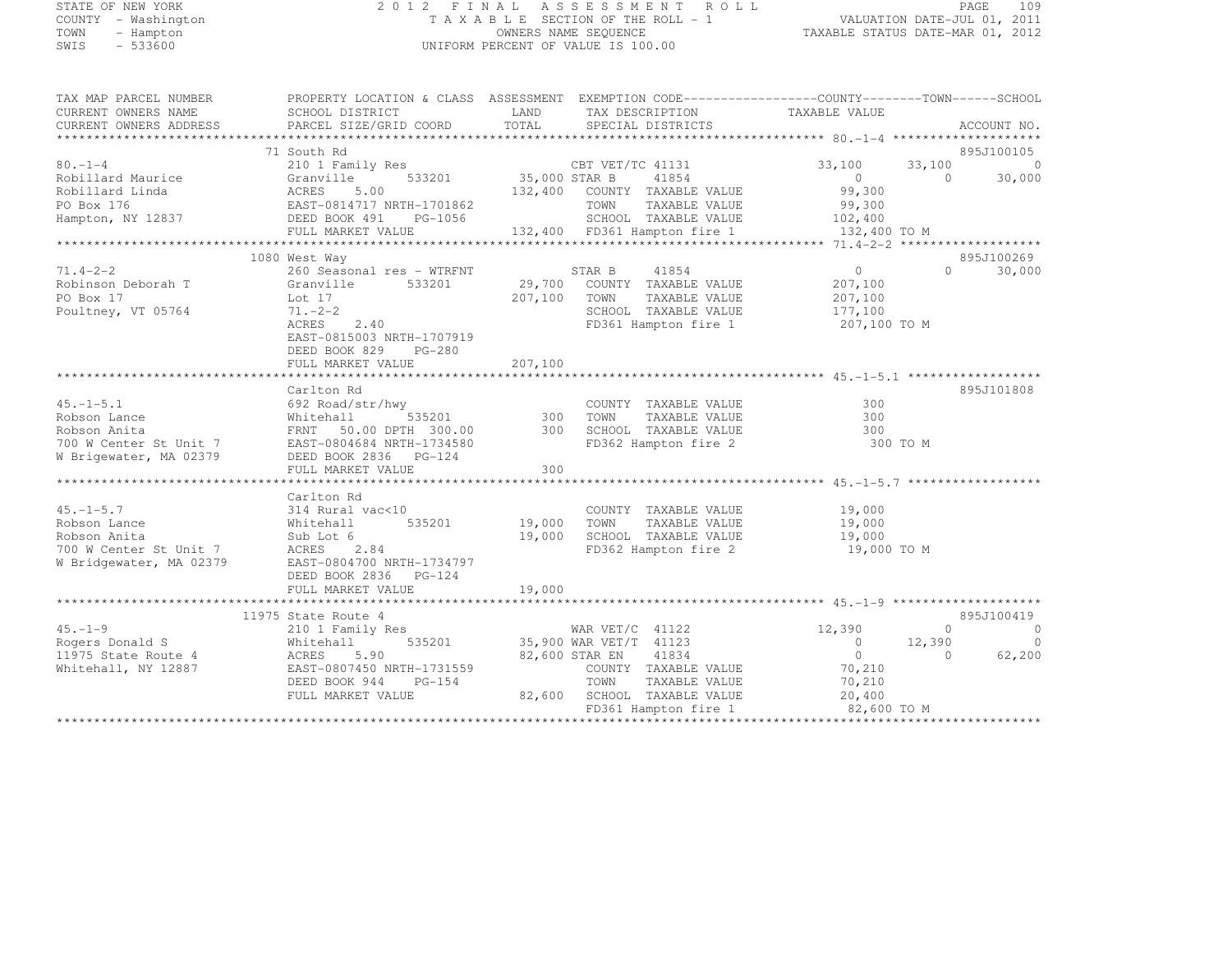## STATE OF NEW YORK 2 0 1 2 F I N A L A S S E S S M E N T R O L L PAGE <sup>110</sup> COUNTY - Washington T A X A B L E SECTION OF THE ROLL - 1 VALUATION DATE-JUL 01, 2011 TOWN - Hampton OWNERS NAME SEQUENCE TAXABLE STATUS DATE-MAR 01, 2012 SWIS - 533600 UNIFORM PERCENT OF VALUE IS 100.00

| TAX MAP PARCEL NUMBER<br>CURRENT OWNERS NAME<br>CURRENT OWNERS ADDRESS                            | PROPERTY LOCATION & CLASS ASSESSMENT EXEMPTION CODE----------------COUNTY-------TOWN------SCHOOL<br>SCHOOL DISTRICT<br>PARCEL SIZE/GRID COORD | LAND<br>TOTAL     | TAX DESCRIPTION<br>SPECIAL DISTRICTS                                                            | TAXABLE VALUE                                 | ACCOUNT NO.        |
|---------------------------------------------------------------------------------------------------|-----------------------------------------------------------------------------------------------------------------------------------------------|-------------------|-------------------------------------------------------------------------------------------------|-----------------------------------------------|--------------------|
|                                                                                                   |                                                                                                                                               |                   |                                                                                                 |                                               |                    |
|                                                                                                   | 43 Rainbow Way                                                                                                                                |                   |                                                                                                 |                                               | 895J100547         |
| $81. - 1 - 34$<br>Rohrman Paulette A<br>18 Highland Ave                                           | 260 Seasonal res<br>Granville<br>533201<br>4.00<br>ACRES                                                                                      | 31,800<br>79,100  | COUNTY TAXABLE VALUE<br>TAXABLE VALUE<br>TOWN<br>SCHOOL TAXABLE VALUE                           | 79,100<br>79,100<br>79,100                    |                    |
| Chappaqua, NY 10514                                                                               | EAST-0818110 NRTH-1701888<br>DEED BOOK 2931 PG-81<br>FULL MARKET VALUE                                                                        | 79,100            | FD361 Hampton fire 1                                                                            | 79,100 TO M                                   |                    |
|                                                                                                   |                                                                                                                                               |                   |                                                                                                 |                                               |                    |
|                                                                                                   | 1702 County Route 21                                                                                                                          |                   |                                                                                                 |                                               | 875J101783         |
| $80. - 1 - 48$<br>Roncone Dominick<br>Roncone Diane<br>11 Red Creek Cir<br>Hampton Bays, NY 11946 | 210 1 Family Res - WTRFNT<br>535201<br>Whitehall<br>Sect 2 Lot 10A<br>FRNT 156.00 DPTH 309.00<br>EAST-0810991 NRTH-1704799                    | 25,000<br>179,600 | COUNTY TAXABLE VALUE<br>TOWN<br>TAXABLE VALUE<br>SCHOOL TAXABLE VALUE<br>FD361 Hampton fire 1   | 179,600<br>179,600<br>179,600<br>179,600 TO M |                    |
|                                                                                                   | DEED BOOK 2576 PG-266<br>FULL MARKET VALUE                                                                                                    | 179,600           |                                                                                                 |                                               |                    |
|                                                                                                   |                                                                                                                                               |                   |                                                                                                 |                                               |                    |
|                                                                                                   | Hickey Rd                                                                                                                                     |                   |                                                                                                 |                                               | 895J100238         |
| $63. -1 - 1$                                                                                      | 314 Rural vac<10                                                                                                                              |                   | COUNTY TAXABLE VALUE                                                                            | 14,500                                        |                    |
| Roof Priscilla A                                                                                  | Granville<br>533201                                                                                                                           | 14,500 TOWN       | TAXABLE VALUE                                                                                   | 14,500                                        |                    |
| 474 Hickey Rd                                                                                     | 1.55<br>ACRES                                                                                                                                 | 14,500            | SCHOOL TAXABLE VALUE                                                                            | 14,500                                        |                    |
| Hampton, NY 12837                                                                                 | EAST-0818573 NRTH-1720980<br>DEED BOOK 683<br>PG-315<br>FULL MARKET VALUE                                                                     | 14,500            | FD361 Hampton fire 1                                                                            | 14,500 TO M                                   |                    |
|                                                                                                   |                                                                                                                                               |                   |                                                                                                 |                                               |                    |
|                                                                                                   | 474 Hickey Rd                                                                                                                                 |                   |                                                                                                 |                                               | 895J100414         |
| $63. - 1 - 14$                                                                                    | 240 Rural res                                                                                                                                 |                   | 41854<br>STAR B                                                                                 | $\bigcirc$                                    | 30,000<br>$\Omega$ |
| Roof Priscilla A<br>Holmes Naomi R<br>474 Hickey Rd<br>Hampton, NY 12837                          | Granville<br>533201<br>Forest 2508/232<br>ACRES 204.80<br>EAST-0818600 NRTH-1719418                                                           | 328,600           | 130,300 FOR 480A 47460<br>COUNTY TAXABLE VALUE<br>TOWN<br>TAXABLE VALUE<br>SCHOOL TAXABLE VALUE | 78,988<br>249,612<br>249,612<br>219,612       | 78,988<br>78,988   |
|                                                                                                   | DEED BOOK 773<br>PG-297                                                                                                                       |                   | CA001 Cons agri dst 1                                                                           | 328,600 TO                                    |                    |
| MAY BE SUBJECT TO PAYMENT<br>UNDER RPTL480A UNTIL 2021                                            | FULL MARKET VALUE                                                                                                                             |                   | 328,600 FD361 Hampton fire 1                                                                    | 328,600 TO M                                  |                    |
|                                                                                                   |                                                                                                                                               |                   |                                                                                                 |                                               |                    |
|                                                                                                   | 175 Hickey Rd                                                                                                                                 |                   |                                                                                                 |                                               | 895J100712         |
| $62. - 1 - 32.3$                                                                                  | 270 Mfg housing                                                                                                                               |                   | STAR B<br>41854                                                                                 | $\Omega$                                      | 30,000<br>$\Omega$ |
| Root Joseph                                                                                       | 533201<br>Granville                                                                                                                           |                   | 35,000 COUNTY TAXABLE VALUE                                                                     | 66,400                                        |                    |
| Root Mary Lou                                                                                     | 5.00<br>ACRES                                                                                                                                 | 66,400            | TOWN<br>TAXABLE VALUE                                                                           | 66,400                                        |                    |
| 175 Hickey Rd                                                                                     | EAST-0813718 NRTH-1718283                                                                                                                     |                   | SCHOOL TAXABLE VALUE                                                                            | 36,400                                        |                    |
| Hampton, NY 12837                                                                                 | $PG-54$<br>DEED BOOK 600                                                                                                                      |                   | FD361 Hampton fire 1                                                                            | 66,400 TO M                                   |                    |
|                                                                                                   | FULL MARKET VALUE                                                                                                                             | 66,400            |                                                                                                 |                                               |                    |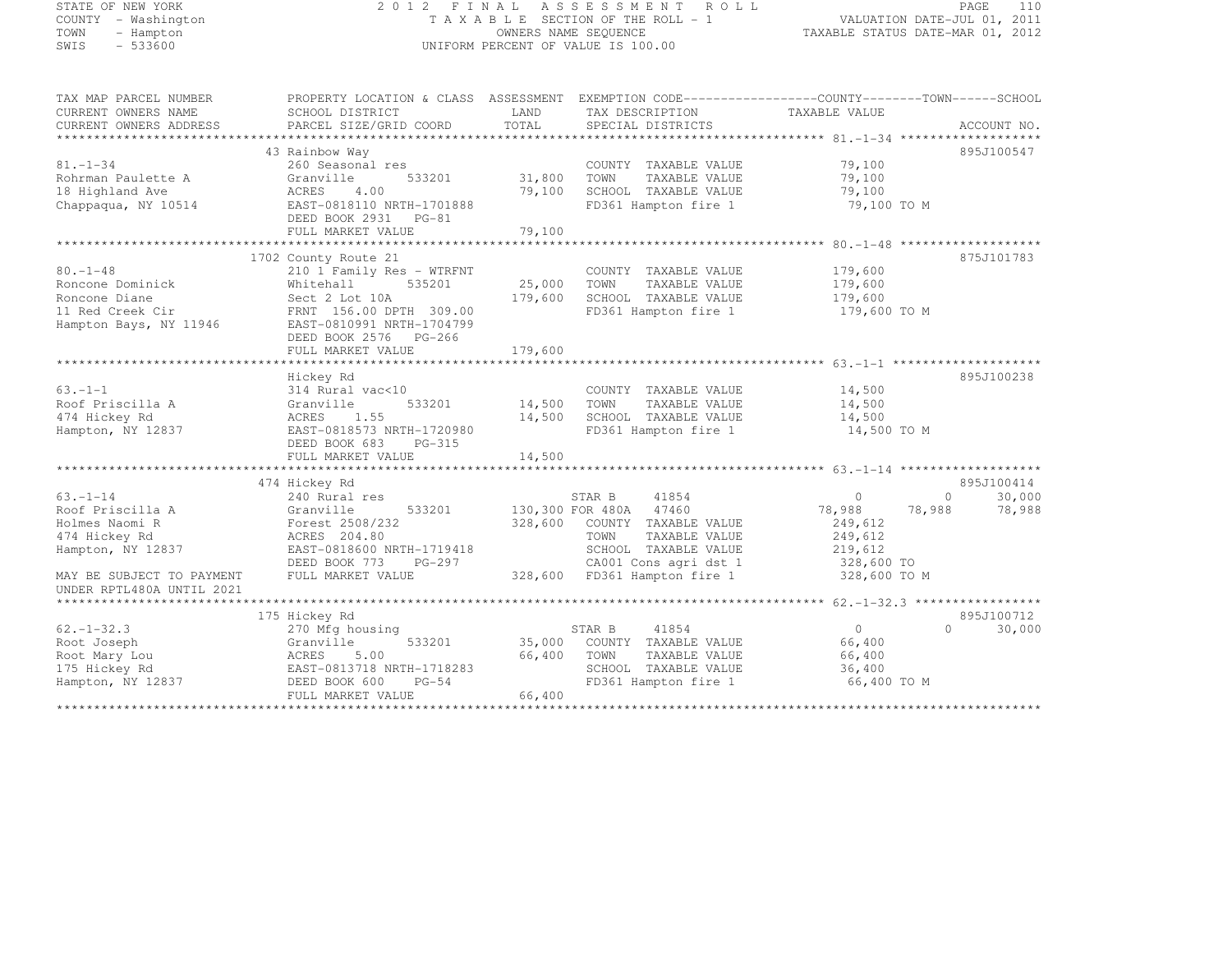## STATE OF NEW YORK 2 0 1 2 F I N A L A S S E S S M E N T R O L L PAGE <sup>111</sup> COUNTY - Washington T A X A B L E SECTION OF THE ROLL - 1 VALUATION DATE-JUL 01, 2011 TOWN - Hampton OWNERS NAME SEQUENCE TAXABLE STATUS DATE-MAR 01, 2012 SWIS - 533600 UNIFORM PERCENT OF VALUE IS 100.00

| TAX MAP PARCEL NUMBER<br>CURRENT OWNERS NAME    | PROPERTY LOCATION & CLASS ASSESSMENT EXEMPTION CODE----------------COUNTY-------TOWN------SCHOOL<br>SCHOOL DISTRICT | LAND                       | TAX DESCRIPTION                                                      | TAXABLE VALUE                              |                          |                                  |
|-------------------------------------------------|---------------------------------------------------------------------------------------------------------------------|----------------------------|----------------------------------------------------------------------|--------------------------------------------|--------------------------|----------------------------------|
| CURRENT OWNERS ADDRESS                          | PARCEL SIZE/GRID COORD                                                                                              | TOTAL                      | SPECIAL DISTRICTS                                                    |                                            |                          | ACCOUNT NO.                      |
|                                                 | 11 Hampton Heights Way                                                                                              |                            |                                                                      |                                            |                          | 895J100586                       |
| $80. - 1 - 12$<br>Ross John A                   | 210 1 Family Res<br>533201<br>Granville                                                                             | WAR VET/<br>35,000 AGED-CO | WAR VET/TC 41121<br>41802                                            | 19,470<br>55,165                           | 19,470<br>$\overline{0}$ | $\overline{0}$<br>$\overline{0}$ |
| Ross Lillian E<br>PO Box 8<br>Hampton, NY 12837 | ACRES<br>5.01<br>EAST-0811905 NRTH-1701855<br>DEED BOOK 553<br>$PG-95$                                              |                            | 129,800 AGE-TN/SCH 41806<br>41834<br>STAR EN<br>COUNTY TAXABLE VALUE | $\overline{0}$<br>$\overline{0}$<br>55,165 | 38,616<br>$\overline{0}$ | 45,430<br>62,200                 |
|                                                 | FULL MARKET VALUE                                                                                                   | 129,800                    | TAXABLE VALUE<br>TOWN<br>SCHOOL TAXABLE VALUE                        | 71,714<br>22,170                           |                          |                                  |
|                                                 |                                                                                                                     |                            | FD361 Hampton fire 1                                                 | 129,800 TO M                               |                          |                                  |
|                                                 | 271 Hills Pond Rd                                                                                                   |                            |                                                                      |                                            |                          |                                  |
| $71. - 1 - 14.92$<br>Rountree Charles R         | 314 Rural vac<10 - WTRFNT<br>Granville<br>533201                                                                    | 19,800                     | COUNTY TAXABLE VALUE<br>TOWN                                         | 19,800                                     |                          |                                  |
| Roundtree Renee D                               | LF 66'                                                                                                              | 19,800                     | TAXABLE VALUE<br>SCHOOL TAXABLE VALUE                                | 19,800<br>19,800                           |                          |                                  |
| 17 Leominster St                                | Filed Subdivision 27A-71                                                                                            |                            | FD361 Hampton fire 1                                                 | 19,800 TO M                                |                          |                                  |
| Westminster, MA 01473                           | ACRES<br>1.23<br>EAST-0816203 NRTH-1708048<br>DEED BOOK 2884 PG-313                                                 |                            |                                                                      |                                            |                          |                                  |
|                                                 | FULL MARKET VALUE                                                                                                   | 19,800                     |                                                                      |                                            |                          |                                  |
|                                                 |                                                                                                                     |                            |                                                                      |                                            |                          |                                  |
|                                                 | 1731 County Route 21                                                                                                |                            |                                                                      |                                            |                          | 895J101756                       |
| $80. - 1 - 37$<br>Ruest Kellie R                | 210 1 Family Res<br>535201                                                                                          |                            | STAR B<br>41854<br>19,700 COUNTY TAXABLE VALUE                       | 0<br>137,600                               | $\Omega$                 | 30,000                           |
| 1731 County Route 21                            | Whitehall<br>LOT 9                                                                                                  | 137,600                    | TOWN<br>TAXABLE VALUE                                                | 137,600                                    |                          |                                  |
| Whitehall, NY 12887                             | FRNT 160.00 DPTH 202.00                                                                                             |                            | SCHOOL TAXABLE VALUE                                                 | 107,600                                    |                          |                                  |
|                                                 | EAST-0810232 NRTH-1705211                                                                                           |                            | FD361 Hampton fire 1                                                 | 137,600 TO M                               |                          |                                  |
|                                                 | DEED BOOK 2804 PG-339                                                                                               |                            |                                                                      |                                            |                          |                                  |
|                                                 | FULL MARKET VALUE                                                                                                   | 137,600                    |                                                                      |                                            |                          |                                  |
|                                                 |                                                                                                                     |                            |                                                                      |                                            |                          |                                  |
|                                                 | 2935 State Route 22A                                                                                                |                            |                                                                      |                                            |                          |                                  |
| $63. -1 - 4.4$                                  | 112 Dairy farm                                                                                                      |                            | AG DIST<br>41720                                                     | 99,494                                     | 99,494                   | 99,494                           |
| Ruigrok Daniel                                  | Granville<br>533201                                                                                                 | 187,500 STAR B             | 41854                                                                | $\overline{0}$                             | $\Omega$                 | 30,000                           |
| Ruigrok Deborah                                 | ACRES 142.40                                                                                                        |                            | 352,000 COUNTY TAXABLE VALUE                                         | 252,506                                    |                          |                                  |
| 2935 State Route 22A<br>Hampton, NY 12837       | EAST-0822556 NRTH-1720361<br>DEED BOOK 916<br>PG-61                                                                 |                            | TOWN<br>TAXABLE VALUE<br>SCHOOL TAXABLE VALUE                        | 252,506<br>222,506                         |                          |                                  |
|                                                 | FULL MARKET VALUE                                                                                                   | 352,000                    | CA001 Cons agri dst 1                                                | 252,506 TO                                 |                          |                                  |
| MAY BE SUBJECT TO PAYMENT                       |                                                                                                                     |                            | 99,494 EX                                                            |                                            |                          |                                  |
| UNDER AGDIST LAW TIL 2016                       |                                                                                                                     |                            | FD361 Hampton fire 1                                                 | 352,000 TO M                               |                          |                                  |
|                                                 |                                                                                                                     |                            |                                                                      |                                            |                          |                                  |
|                                                 | 1132 East Way                                                                                                       |                            |                                                                      |                                            |                          | 895J100543                       |
| $71.4 - 3 - 3$                                  | 260 Seasonal res - WTRFNT                                                                                           |                            | COUNTY TAXABLE VALUE                                                 | 121,100                                    |                          |                                  |
| RWS Living Trust                                | 533201<br>Granville                                                                                                 | 27,000                     | TOWN<br>TAXABLE VALUE                                                | 121,100                                    |                          |                                  |
| 4 Hemingway Dr                                  | $71. - 3 - 3$                                                                                                       | 121,100                    | SCHOOL TAXABLE VALUE                                                 | 121,100                                    |                          |                                  |
| Savannah, GA 31411                              | FRNT 100.00 DPTH 145.00<br>EAST-0815598 NRTH-1708394                                                                |                            | FD361 Hampton fire 1                                                 | 121,100 TO M                               |                          |                                  |
|                                                 | DEED BOOK 2432 PG-49                                                                                                |                            |                                                                      |                                            |                          |                                  |
|                                                 | FULL MARKET VALUE                                                                                                   | 121,100                    |                                                                      |                                            |                          |                                  |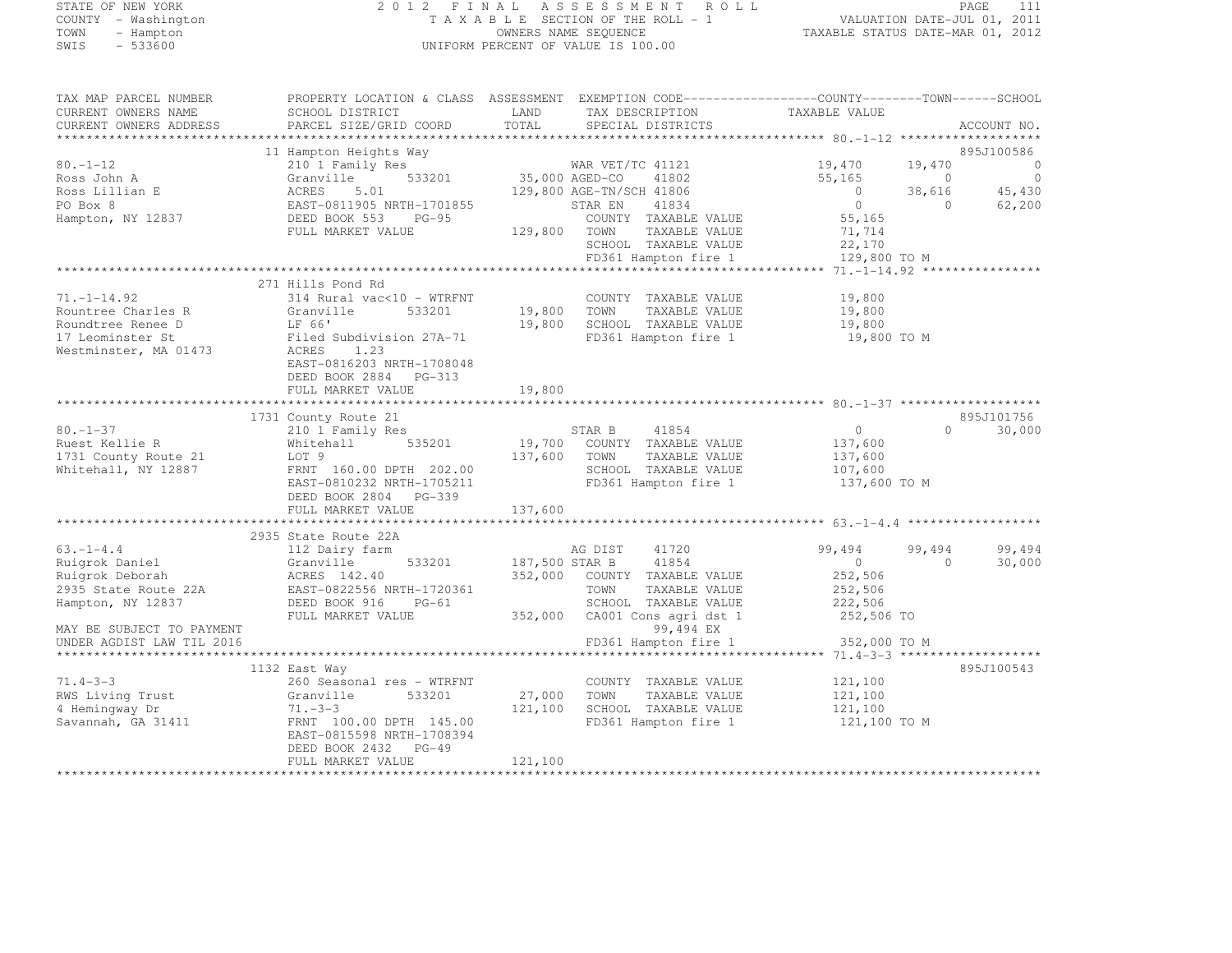## STATE OF NEW YORK 2 0 1 2 F I N A L A S S E S S M E N T R O L L PAGE <sup>112</sup> COUNTY - Washington T A X A B L E SECTION OF THE ROLL - 1 VALUATION DATE-JUL 01, 2011 TOWN - Hampton OWNERS NAME SEQUENCE TAXABLE STATUS DATE-MAR 01, 2012 SWIS - 533600 UNIFORM PERCENT OF VALUE IS 100.00

TAX MAP PARCEL NUMBER PROPERTY LOCATION & CLASS ASSESSMENT EXEMPTION CODE------------------COUNTY--------TOWN------SCHOOL

| CURRENT OWNERS NAME    | SCHOOL DISTRICT            | LAND    | TAX DESCRIPTION         | TAXABLE VALUE                                    |                    |
|------------------------|----------------------------|---------|-------------------------|--------------------------------------------------|--------------------|
| CURRENT OWNERS ADDRESS | PARCEL SIZE/GRID COORD     | TOTAL   | SPECIAL DISTRICTS       |                                                  | ACCOUNT NO.        |
|                        |                            |         |                         |                                                  |                    |
|                        | 2175 County Route 18       |         |                         |                                                  | 895J100400         |
| $63. - 1 - 13.1$       | 240 Rural res              |         | STAR B<br>41854         | $\circ$                                          | $\Omega$<br>30,000 |
| Sabo Mark              | 533201<br>Granville        | 40,500  | COUNTY TAXABLE VALUE    | 134,300                                          |                    |
| 2175 County Route 18   | 448/1001-457/793           | 134,300 | TOWN<br>TAXABLE VALUE   | 134,300                                          |                    |
| Whitehall, NY 12887    | Sub Div Lot 1              |         | SCHOOL TAXABLE VALUE    | 104,300                                          |                    |
|                        | ACRES 10.00                |         | CA001 Cons agri dst 1   | 134,300 TO                                       |                    |
|                        | EAST-0816259 NRTH-1713898  |         | FD361 Hampton fire 1    | 134,300 TO M                                     |                    |
|                        | DEED BOOK 2722<br>$PG-120$ |         |                         |                                                  |                    |
|                        | FULL MARKET VALUE          | 134,300 |                         |                                                  |                    |
|                        |                            |         |                         |                                                  |                    |
|                        | 54 Hickey Rd               |         |                         |                                                  | 875J101723         |
| $62. - 1 - 27.1$       | 270 Mfg housing            |         | 41854<br>STAR B         | $\Omega$                                         | $\Omega$<br>30,000 |
| Sady Donald A          | 533201<br>Granville        | 25,800  | COUNTY TAXABLE VALUE    | 64,200                                           |                    |
| Sady Darlene J         | 2461/200                   | 64,200  | TOWN<br>TAXABLE VALUE   | 64,200                                           |                    |
| 54 Hickey Rd           | 1.00<br>ACRES              |         | SCHOOL TAXABLE VALUE    | 34,200                                           |                    |
| Hampton, NY 12837      | EAST-0813671 NRTH-1714946  |         | FD361 Hampton fire 1    | 64,200 TO M                                      |                    |
|                        | DEED BOOK 558<br>$PG-166$  |         |                         |                                                  |                    |
|                        | FULL MARKET VALUE          | 64,200  |                         |                                                  |                    |
|                        |                            |         |                         |                                                  |                    |
|                        | 371 Hills Pond Rd          |         |                         |                                                  |                    |
| $71. - 1 - 23.7$       | 270 Mfg housing            |         | 41854<br>STAR B         | $\circ$                                          | $\Omega$<br>30,000 |
| Sady Herbert Jr        | Granville<br>533201        | 22,300  | COUNTY TAXABLE VALUE    | 62,900                                           |                    |
| Sady Shelly            |                            | 62,900  | TOWN                    |                                                  |                    |
|                        | FRNT 100.00 DPTH 477.00    |         | TAXABLE VALUE           | 62,900                                           |                    |
| 371 Hills Pond Rd      | EAST-0814899 NRTH-1710272  |         | SCHOOL TAXABLE VALUE    | 32,900                                           |                    |
| Whitehall, NY 12887    | DEED BOOK 688<br>$PG-18$   |         | FD361 Hampton fire 1    | 62,900 TO M                                      |                    |
|                        | FULL MARKET VALUE          | 62,900  |                         |                                                  |                    |
|                        |                            |         |                         | ****************** 71.-1-23.4 ****************** |                    |
|                        | 365 Hills Pond Rd          |         |                         |                                                  | 895J101774         |
| $71. - 1 - 23.4$       | 210 1 Family Res           |         | 41800<br>AGED-ALL       | 55,050<br>55,050                                 | 55,050             |
| Sady Herbert R -LE-    | 533201<br>Granville        |         | 41834<br>22,000 STAR EN | $\circ$                                          | $\Omega$<br>55,050 |
| Sady Steven ETAL       | ACRES<br>1.00              | 110,100 | COUNTY TAXABLE VALUE    | 55,050                                           |                    |
| 365 Hills Pond Rd      | EAST-0815001 NRTH-1710100  |         | TOWN<br>TAXABLE VALUE   | 55,050                                           |                    |
| Whitehall, NY 12887    | DEED BOOK 2622<br>$PG-240$ |         | SCHOOL TAXABLE VALUE    | $\Omega$                                         |                    |
|                        | FULL MARKET VALUE          | 110,100 | FD361 Hampton fire 1    | 110,100 TO M                                     |                    |
|                        |                            |         |                         | $71. - 1 - 23.5$ ******************              |                    |
|                        | Hills Pond Rd              |         |                         |                                                  | 895J101775         |
| $71. - 1 - 23.5$       | 314 Rural vac<10           |         | COUNTY TAXABLE VALUE    | 16,000                                           |                    |
| Sady Herbert R -LE-    | 533201<br>Granville        | 16,000  | TAXABLE VALUE<br>TOWN   | 16,000                                           |                    |
| Sady Steven R ETAL     | ACRES<br>2.00              | 16,000  | SCHOOL TAXABLE VALUE    | 16,000                                           |                    |
| 365 Hills Pond Rd      | EAST-0815072 NRTH-1709966  |         | FD361 Hampton fire 1    | 16,000 TO M                                      |                    |
| Whitehall, NY 12837    | DEED BOOK 2622<br>$PG-243$ |         |                         |                                                  |                    |
|                        | FULL MARKET VALUE          | 16,000  |                         |                                                  |                    |
|                        |                            |         |                         |                                                  |                    |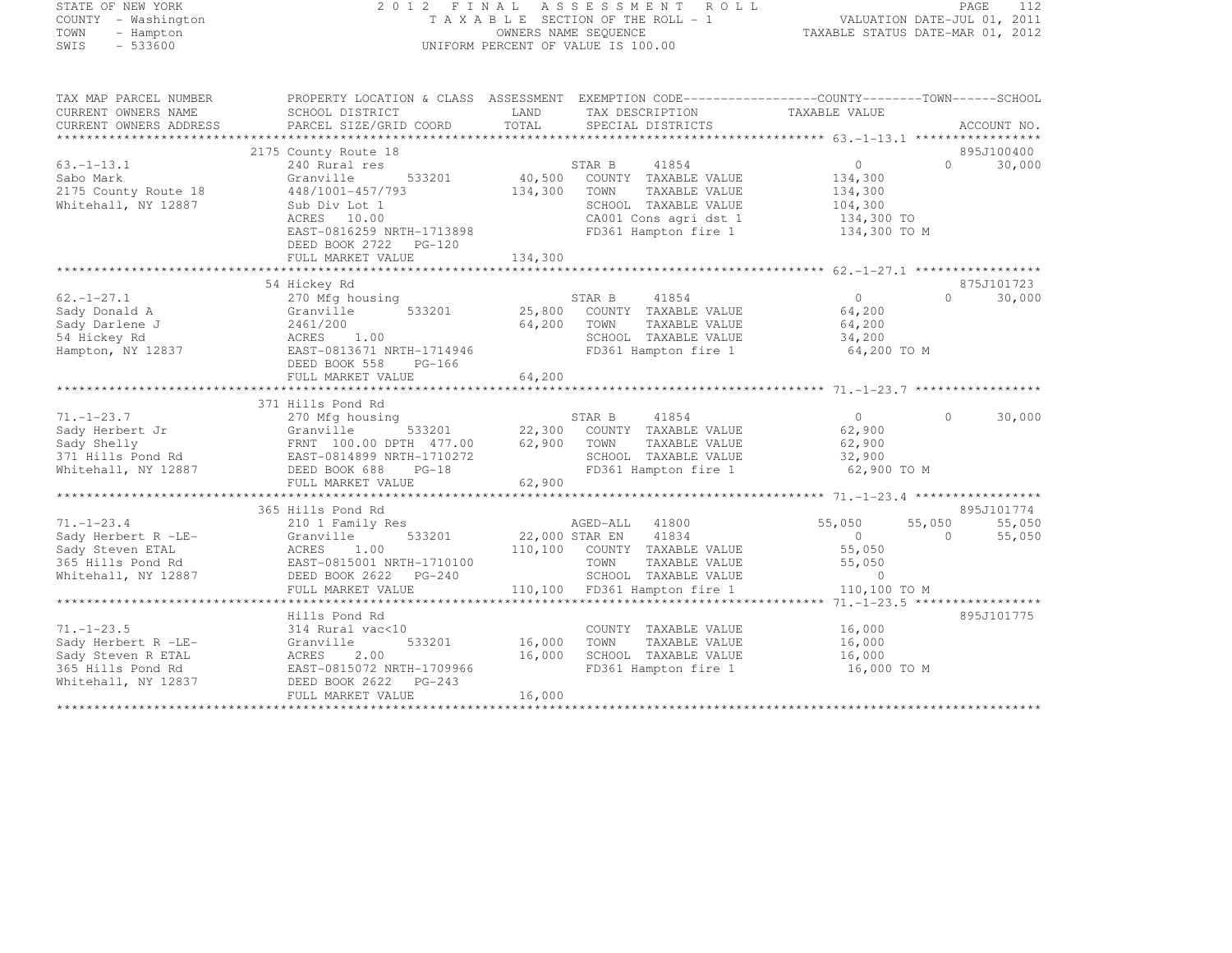| STATE OF NEW YORK<br>COUNTY - Washington<br>TOWN<br>- Hampton |                                                      | OWNERS NAME SEQUENCE | 2012 FINAL ASSESSMENT ROLL<br>TAXABLE SECTION OF THE ROLL - 1 | VALUATION DATE-JUL 01, 2011<br>TAXABLE STATUS DATE-MAR 01, 2012                                 | PAGE<br>113 |
|---------------------------------------------------------------|------------------------------------------------------|----------------------|---------------------------------------------------------------|-------------------------------------------------------------------------------------------------|-------------|
| SWIS<br>$-533600$                                             |                                                      |                      | UNIFORM PERCENT OF VALUE IS 100.00                            |                                                                                                 |             |
| TAX MAP PARCEL NUMBER                                         |                                                      |                      |                                                               | PROPERTY LOCATION & CLASS ASSESSMENT EXEMPTION CODE----------------COUNTY-------TOWN-----SCHOOL |             |
| CURRENT OWNERS NAME                                           | SCHOOL DISTRICT                                      | LAND                 | TAX DESCRIPTION                                               | TAXABLE VALUE                                                                                   |             |
| CURRENT OWNERS ADDRESS                                        | PARCEL SIZE/GRID COORD                               | TOTAL                | SPECIAL DISTRICTS                                             |                                                                                                 | ACCOUNT NO. |
|                                                               | Hills Pond Rd                                        |                      |                                                               |                                                                                                 | 895J101806  |
| $71, -1 - 23.6$                                               | 314 Rural vac<10                                     |                      | COUNTY TAXABLE VALUE                                          | 12,500                                                                                          |             |
| Sady Herbert R SR-LE-                                         | 533201<br>Granville                                  | 12,500               | TOWN<br>TAXABLE VALUE                                         | 12,500                                                                                          |             |
| Sady Herbert R JR                                             | 1.00<br>ACRES                                        | 12,500               | SCHOOL TAXABLE VALUE                                          | 12,500                                                                                          |             |
| 371 Hills Pond Rd                                             | EAST-0814957 NRTH-1710188                            |                      | FD361 Hampton fire 1                                          | 12,500 TO M                                                                                     |             |
| Whitehall, NY 12887                                           | DEED BOOK 886<br>PG-312                              |                      |                                                               |                                                                                                 |             |
|                                                               | FULL MARKET VALUE                                    | 12,500               |                                                               |                                                                                                 |             |
|                                                               | ******************                                   |                      |                                                               |                                                                                                 |             |
|                                                               | 76 County Route 20                                   |                      |                                                               |                                                                                                 | 895J100175  |
| $81. - 2 - 8$                                                 | 220 2 Family Res                                     |                      | STAR B<br>41854                                               | $\circ$<br>$\Omega$                                                                             | 30,000      |
| Saltis John J                                                 | 533201<br>Granville                                  | 26,600               | COUNTY TAXABLE VALUE                                          | 72,100                                                                                          |             |
| 76 County Route 20                                            | ACRES<br>2.40                                        | 72,100               | TAXABLE VALUE<br>TOWN                                         | 72,100                                                                                          |             |
| Hampton, NY 12837                                             | EAST-0824313 NRTH-1705186<br>DEED BOOK 904<br>PG-307 |                      | SCHOOL TAXABLE VALUE<br>FD361 Hampton fire 1                  | 42,100<br>72,100 TO M                                                                           |             |
|                                                               | FULL MARKET VALUE                                    | 72,100               |                                                               |                                                                                                 |             |
|                                                               | ***********************                              | *********            |                                                               |                                                                                                 |             |
|                                                               | County Route 20 OFF                                  |                      |                                                               |                                                                                                 |             |
| $81, -2 - 9, 1$                                               | 314 Rural vac<10                                     |                      | COUNTY TAXABLE VALUE                                          | 3,800                                                                                           |             |
| Saltis John J                                                 | 533201<br>Granville                                  | 3,800                | TOWN<br>TAXABLE VALUE                                         | 3,800                                                                                           |             |
| 76 County Route 20                                            | 2685/150                                             | 3,800                | SCHOOL TAXABLE VALUE                                          | 3,800                                                                                           |             |
| Hampton, NY 12837                                             | ACRES<br>1.12                                        |                      | FD361 Hampton fire 1                                          | 3,800 TO M                                                                                      |             |
|                                                               | EAST-0824429 NRTH-1704582                            |                      |                                                               |                                                                                                 |             |
|                                                               | DEED BOOK 2685 PG-150                                |                      |                                                               |                                                                                                 |             |
|                                                               | FULL MARKET VALUE                                    | 3,800                |                                                               |                                                                                                 |             |
|                                                               |                                                      |                      |                                                               |                                                                                                 |             |
| $53. - 1 - 7.19$                                              | 36 By The Way                                        |                      | COUNTY TAXABLE VALUE                                          |                                                                                                 |             |
| Saunders Charles E                                            | 210 1 Family Res<br>Granville<br>533201              | 22,000               | TOWN<br>TAXABLE VALUE                                         | 22,700<br>22,700                                                                                |             |
| Saunders Beulah M                                             | FRNT 208.00 DPTH 208.00                              | 22,700               | SCHOOL TAXABLE VALUE                                          | 22,700                                                                                          |             |
| PO Box 89                                                     | EAST-0814242 NRTH-1720733                            |                      | FD361 Hampton fire 1                                          | 22,700 TO M                                                                                     |             |
| Cherry Plain, NY 12040                                        | DEED BOOK 2201 PG-311                                |                      |                                                               |                                                                                                 |             |
|                                                               | FULL MARKET VALUE                                    | 22,700               |                                                               |                                                                                                 |             |
|                                                               |                                                      |                      |                                                               |                                                                                                 |             |
|                                                               | Hickey Rd OFF                                        |                      |                                                               |                                                                                                 | 895J100043  |
| $53. - 1 - 7.1$                                               | 314 Rural vac<10                                     |                      | COUNTY TAXABLE VALUE                                          | 2,500                                                                                           |             |
| Saunders Charles E Jr                                         | 533201<br>Granville                                  | 2,500                | TOWN<br>TAXABLE VALUE                                         | 2,500                                                                                           |             |
| Saunders Beulah                                               | ACRES<br>3.70                                        | 2,500                | SCHOOL TAXABLE VALUE                                          | 2,500                                                                                           |             |
| PO Box 89                                                     | EAST-0814038 NRTH-1720916                            |                      | FD361 Hampton fire 1                                          | 2,500 TO M                                                                                      |             |
| Cherry Plain, NY 12040                                        | DEED BOOK 858<br>PG-282                              |                      |                                                               |                                                                                                 |             |
|                                                               | FULL MARKET VALUE                                    | 2,500                |                                                               |                                                                                                 |             |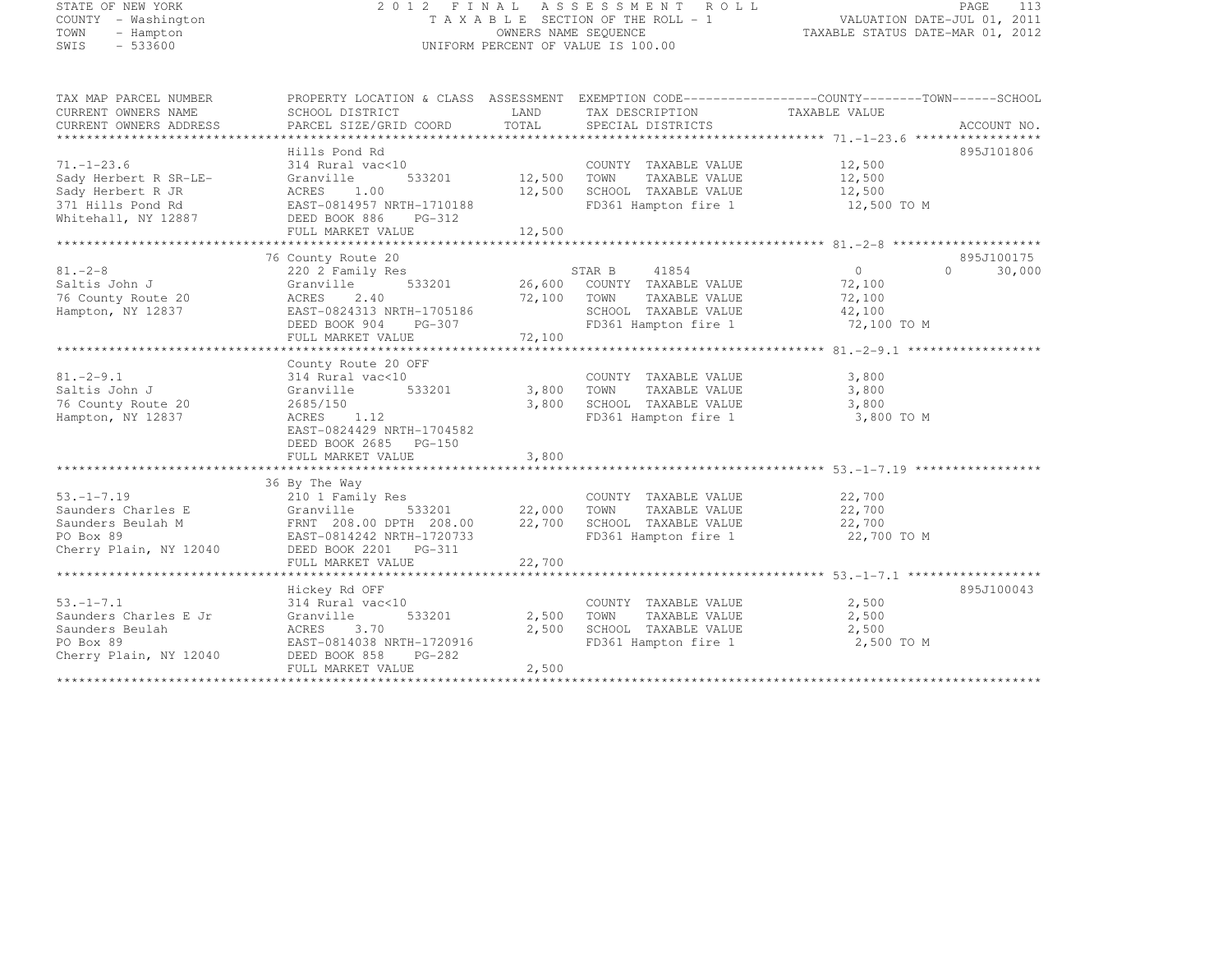## STATE OF NEW YORK 2 0 1 2 F I N A L A S S E S S M E N T R O L L PAGE <sup>114</sup> COUNTY - Washington T A X A B L E SECTION OF THE ROLL - 1 VALUATION DATE-JUL 01, 2011 TOWN - Hampton OWNERS NAME SEQUENCE TAXABLE STATUS DATE-MAR 01, 2012 SWIS - 533600 UNIFORM PERCENT OF VALUE IS 100.00

| TAX MAP PARCEL NUMBER<br>CURRENT OWNERS NAME<br>CURRENT OWNERS ADDRESS | PROPERTY LOCATION & CLASS ASSESSMENT EXEMPTION CODE----------------COUNTY-------TOWN-----SCHOOL<br>SCHOOL DISTRICT<br>PARCEL SIZE/GRID COORD | LAND<br>TOTAL     | TAX DESCRIPTION<br>SPECIAL DISTRICTS              | TAXABLE VALUE  | ACCOUNT NO.        |
|------------------------------------------------------------------------|----------------------------------------------------------------------------------------------------------------------------------------------|-------------------|---------------------------------------------------|----------------|--------------------|
|                                                                        |                                                                                                                                              |                   |                                                   |                |                    |
|                                                                        | 1533 County Route 11                                                                                                                         |                   |                                                   |                | 895J100149         |
| $38. - 1 - 17$                                                         | 240 Rural res                                                                                                                                |                   | STAR B 41854<br>35201 67,700 COUNTY TAXABLE VALUE | 0              | 30,000<br>$\Omega$ |
| Sawin Living Trust                                                     | 535201<br>Whitehall                                                                                                                          |                   |                                                   | 177,000        |                    |
| PO Box 215                                                             | ACRES 38.30                                                                                                                                  | 177,000           | TOWN<br>TAXABLE VALUE                             | 177,000        |                    |
| Fair Haven, VT 05743                                                   | EAST-0805136 NRTH-1737470                                                                                                                    |                   | SCHOOL TAXABLE VALUE                              | 147,000        |                    |
|                                                                        |                                                                                                                                              |                   | FD362 Hampton fire 2                              | 177,000 TO M   |                    |
|                                                                        | FULL MARKET VALUE                                                                                                                            | 177,000           |                                                   |                |                    |
|                                                                        |                                                                                                                                              |                   |                                                   |                |                    |
|                                                                        | South Rd                                                                                                                                     |                   |                                                   |                | 895J100595         |
| $81. - 1 - 29$                                                         | 314 Rural vac<10                                                                                                                             |                   | COUNTY TAXABLE VALUE                              | 22,500         |                    |
| Saxton Susan                                                           | Granville<br>533201                                                                                                                          | 22,500 TOWN       | TAXABLE VALUE                                     | 22,500         |                    |
| PO Box 78                                                              | 4.00<br>ACRES                                                                                                                                | 22,500            | SCHOOL TAXABLE VALUE                              | 22,500         |                    |
| Hampton, NY 12837                                                      | EAST-0817923 NRTH-1703231                                                                                                                    |                   | FD361 Hampton fire 1                              | 22,500 TO M    |                    |
|                                                                        | DEED BOOK 2459 PG-14                                                                                                                         |                   |                                                   |                |                    |
|                                                                        | FULL MARKET VALUE                                                                                                                            | 22,500            |                                                   |                |                    |
|                                                                        |                                                                                                                                              |                   |                                                   |                |                    |
|                                                                        | 142 South Rd                                                                                                                                 |                   |                                                   |                | 895J100569         |
| $81. - 1 - 44$                                                         | 210 1 Family Res                                                                                                                             |                   | STAR B 41854                                      | $\overline{0}$ | $\Omega$<br>30,000 |
| Saxton Susan                                                           | Granville 533201<br>ACRES 4.00<br>EAST-0816622 NRTH-1702514                                                                                  |                   | 31,800 COUNTY TAXABLE VALUE                       | 71,200         |                    |
| 142 South Rd                                                           |                                                                                                                                              | 71,200 TOWN       | TAXABLE VALUE                                     | 71,200         |                    |
| PO Box 78                                                              |                                                                                                                                              |                   | SCHOOL TAXABLE VALUE                              | 41,200         |                    |
| Hampton, NY 12837                                                      | DEED BOOK 665<br><b>PG-200</b>                                                                                                               | $(4)$<br>$-4$ 200 | FD361 Hampton fire 1                              | 71,200 TO M    |                    |
|                                                                        |                                                                                                                                              |                   |                                                   |                |                    |
|                                                                        |                                                                                                                                              |                   |                                                   |                |                    |
|                                                                        | 12022 State Route 4                                                                                                                          |                   |                                                   |                | 895J101814         |
| $45. - 1 - 25.5$                                                       | 210 1 Family Res                                                                                                                             |                   | STAR B<br>41854                                   | $\Omega$       | $\cap$<br>30,000   |
| Sbardella Dennis P                                                     | 535201<br>Whitehall                                                                                                                          |                   | 25,300 COUNTY TAXABLE VALUE                       | 104,400        |                    |
| Whiteh<br>ACRES<br>Sbardella Patricia                                  | 2.00                                                                                                                                         | 104,400           | TOWN<br>TAXABLE VALUE                             | 104,400        |                    |
| 12022 State Route 4                                                    | EAST-0808399 NRTH-1731958                                                                                                                    |                   | SCHOOL TAXABLE VALUE                              | 74,400         |                    |
| Whitehall, NY 12887                                                    | DEED BOOK 628<br>$PG-23$                                                                                                                     |                   | FD362 Hampton fire 2                              | 104,400 TO M   |                    |
|                                                                        | FULL MARKET VALUE                                                                                                                            | 104,400           |                                                   |                |                    |
|                                                                        |                                                                                                                                              |                   |                                                   |                |                    |
|                                                                        | 12092 State Route 4                                                                                                                          |                   |                                                   |                | 895J100247         |
| $45. - 1 - 25.1$                                                       | 240 Rural res                                                                                                                                |                   | AG BUILD 41700                                    | 7,500          | 7,500<br>7,500     |
| Sbardella Dominic V -LE-<br>Sbardella Dolores P -LE-                   | 535201<br>Whitehall                                                                                                                          |                   | 91,100 AG DIST<br>41720                           | 42,047         | 42,047<br>42,047   |
|                                                                        | ACRES 84.20                                                                                                                                  |                   | 204,500 STAR EN 41834                             | $\sim$ 0       | $\Omega$<br>62,200 |
| 12092 State Route 4                                                    | EAST-0808990 NRTH-1731770                                                                                                                    |                   | COUNTY TAXABLE VALUE                              | 154,953        |                    |
| Whitehall, NY 12887                                                    | DEED BOOK 2459 PG-334                                                                                                                        |                   | TOWN<br>TAXABLE VALUE                             | 154,953        |                    |
|                                                                        | FULL MARKET VALUE                                                                                                                            | 204,500           | SCHOOL TAXABLE VALUE                              | 92,753         |                    |
| MAY BE SUBJECT TO PAYMENT                                              |                                                                                                                                              |                   | CA001 Cons agri dst 1                             | 162,453 TO     |                    |
| UNDER AGDIST LAW TIL 2016                                              |                                                                                                                                              |                   | 42,047 EX                                         |                |                    |
|                                                                        |                                                                                                                                              |                   | FD362 Hampton fire 2                              | 204,500 TO M   |                    |
|                                                                        |                                                                                                                                              |                   |                                                   |                |                    |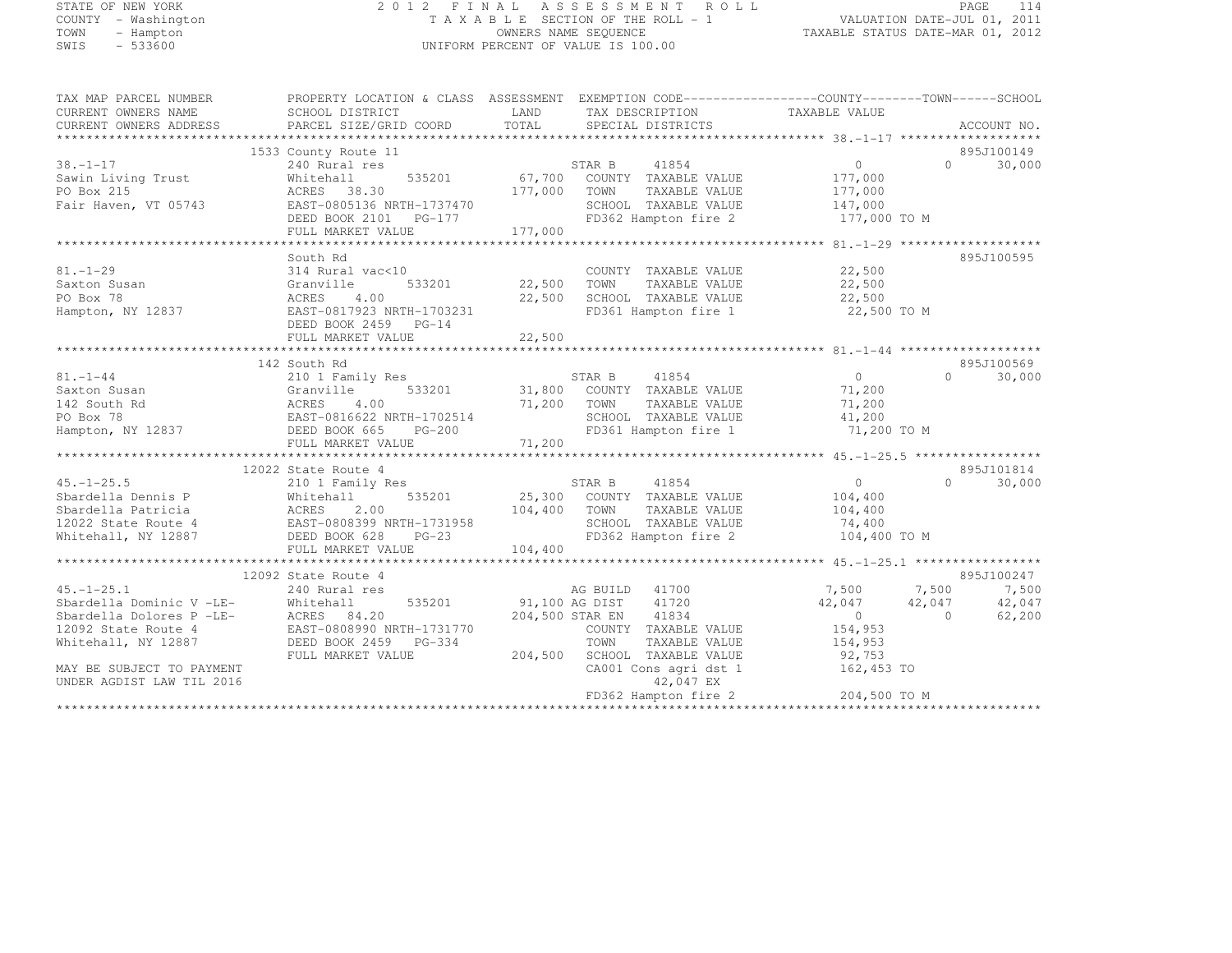## STATE OF NEW YORK 2 0 1 2 F I N A L A S S E S S M E N T R O L L PAGE <sup>115</sup> COUNTY - Washington T A X A B L E SECTION OF THE ROLL - 1 VALUATION DATE-JUL 01, 2011 TOWN - Hampton OWNERS NAME SEQUENCE TAXABLE STATUS DATE-MAR 01, 2012 SWIS - 533600 UNIFORM PERCENT OF VALUE IS 100.00

| TAX MAP PARCEL NUMBER                                                                    | PROPERTY LOCATION & CLASS ASSESSMENT EXEMPTION CODE-----------------COUNTY-------TOWN------SCHOOL                                                             |              |                                           |                    |                |             |
|------------------------------------------------------------------------------------------|---------------------------------------------------------------------------------------------------------------------------------------------------------------|--------------|-------------------------------------------|--------------------|----------------|-------------|
| CURRENT OWNERS NAME                                                                      | SCHOOL DISTRICT                                                                                                                                               | LAND         | TAX DESCRIPTION                           | TAXABLE VALUE      |                |             |
| CURRENT OWNERS ADDRESS                                                                   | PARCEL SIZE/GRID COORD                                                                                                                                        | TOTAL        | SPECIAL DISTRICTS                         |                    |                | ACCOUNT NO. |
|                                                                                          |                                                                                                                                                               |              |                                           |                    |                |             |
|                                                                                          | 141 Manchester Rd                                                                                                                                             |              |                                           |                    |                | 895J100205  |
| $38. - 1 - 5$                                                                            | $240$ Rural res                                                                                                                                               |              | AG DIST 41720                             | 46,315 46,315      |                | 46,315      |
| Sbardella Karl                                                                           | Whitehall                                                                                                                                                     |              | 535201 141,000 COUNTY TAXABLE VALUE       | 488,485            |                |             |
| Sbardella Donna                                                                          | ROW 942/144                                                                                                                                                   | 534,800 TOWN | TAXABLE VALUE                             | 488,485            |                |             |
| PO Box 127                                                                               | ACRES 180.40                                                                                                                                                  |              | SCHOOL TAXABLE VALUE                      | 488, 485           |                |             |
| Fair Haven, VT 05743                                                                     | EAST-0808728 NRTH-1741120                                                                                                                                     |              | CA001 Cons agri dst 1                     | 488,485 TO         |                |             |
|                                                                                          | DEED BOOK 1966 PG-1                                                                                                                                           |              | 46,315 EX<br>534,800 FD362 Hampton fire 2 |                    |                |             |
| MAY BE SUBJECT TO PAYMENT FULL MARKET VALUE                                              |                                                                                                                                                               |              |                                           | 534,800 TO M       |                |             |
| UNDER AGDIST LAW TIL 2016                                                                |                                                                                                                                                               |              |                                           |                    |                |             |
|                                                                                          |                                                                                                                                                               |              |                                           |                    |                |             |
|                                                                                          | 1419 Carvers Falls Ln                                                                                                                                         |              |                                           |                    |                | 895J101714  |
| $31. - 1 - 10$                                                                           | 210 1 Family Res                                                                                                                                              |              | s<br>535201 35,100 AGE-CO/SCH 41805       | $\overline{0}$     | 37,350         | $\sim$ 0    |
|                                                                                          | Schaff Edward J<br>Coburn Jane W<br>1419 Carvers Falls Ln<br>1419 Carvers Falls Ln<br>1419 Carvers Falls Ln<br>1419 Carvers Falls Ln<br>1419 Carvers Falls Ln |              |                                           | 41,500             | $\overline{0}$ | 41,500      |
|                                                                                          |                                                                                                                                                               |              | 83,000 STAR EN 41834                      | $0$<br>41,500      | $\circ$        | 41,500      |
|                                                                                          |                                                                                                                                                               |              | COUNTY TAXABLE VALUE                      |                    |                |             |
| Whitehall, NY 12887 DEED BOOK 881                                                        | PG-308                                                                                                                                                        |              | TOWN<br>TAXABLE VALUE                     | 45,650             |                |             |
|                                                                                          | FULL MARKET VALUE                                                                                                                                             |              | 83,000 SCHOOL TAXABLE VALUE               | $\sim$ 0           |                |             |
|                                                                                          |                                                                                                                                                               |              | FD362 Hampton fire 2 83,000 TO M          |                    |                |             |
|                                                                                          |                                                                                                                                                               |              |                                           |                    |                |             |
|                                                                                          | 1123 East Way                                                                                                                                                 |              |                                           |                    |                | 895J101729  |
| $71. - 1 - 14.32$                                                                        | 260 Seasonal res - WTRFNT                                                                                                                                     |              | COUNTY TAXABLE VALUE                      | 212,300            |                |             |
| Schiavo Salvatore                                                                        | 533201 47,600 TOWN<br>Granville                                                                                                                               |              | TAXABLE VALUE                             | 212,300            |                |             |
| Mccarthy Keith                                                                           |                                                                                                                                                               | 212,300      | SCHOOL TAXABLE VALUE                      | 212,300            |                |             |
| 28 Kenaware Ave                                                                          |                                                                                                                                                               |              | FD361 Hampton fire 1                      | 212,300 TO M       |                |             |
| Delmar, NY 12054                                                                         | 599/88<br>ACRES 6.03<br>EAST-0815781 NRTH-1708583                                                                                                             |              |                                           |                    |                |             |
|                                                                                          | DEED BOOK 841 PG-5                                                                                                                                            |              |                                           |                    |                |             |
|                                                                                          |                                                                                                                                                               |              |                                           |                    |                |             |
|                                                                                          |                                                                                                                                                               |              |                                           |                    |                |             |
|                                                                                          | 246 South Rd                                                                                                                                                  |              |                                           |                    |                | 895J100536  |
| $81. - 1 - 28$                                                                           | 210 1 Family Res                                                                                                                                              |              | COUNTY TAXABLE VALUE                      | 111,900            |                |             |
|                                                                                          | 533201                                                                                                                                                        | 36,700 TOWN  | TAXABLE VALUE                             |                    |                |             |
| Schubart Barbara K Granville<br>44 Merrick Rd                           ACRES       6.65 |                                                                                                                                                               | 111,900      | SCHOOL TAXABLE VALUE                      | 111,900<br>111,900 |                |             |
|                                                                                          | Amityville, NY 11701 EAST-0818287 NRTH-1703525                                                                                                                |              | FD361 Hampton fire 1 111,900 TO M         |                    |                |             |
|                                                                                          | DEED BOOK 935<br>PG-282                                                                                                                                       |              |                                           |                    |                |             |
|                                                                                          | FULL MARKET VALUE                                                                                                                                             | 111,900      |                                           |                    |                |             |
|                                                                                          |                                                                                                                                                               |              |                                           |                    |                |             |
|                                                                                          | Ridgecrest Way                                                                                                                                                |              |                                           |                    |                | 875J101785  |
| $80. - 1 - 50$                                                                           | 311 Res vac land                                                                                                                                              |              | COUNTY TAXABLE VALUE                      | 9,500              |                |             |
| Schwarz John M                                                                           | 535201<br>Whitehall                                                                                                                                           | 9,500 TOWN   | TAXABLE VALUE                             | 9,500              |                |             |
| Schwarz Theresa A Lot 1A                                                                 |                                                                                                                                                               | 9,500        | SCHOOL TAXABLE VALUE                      | 9,500              |                |             |
| PO Box 9                                                                                 | FRNT 150.00 DPTH 221.00                                                                                                                                       |              | FD361 Hampton fire 1                      | 9,500 TO M         |                |             |
| Hampton, NY 12837                                                                        | EAST-0809873 NRTH-1705227                                                                                                                                     |              |                                           |                    |                |             |
|                                                                                          | DEED BOOK 952 PG-314                                                                                                                                          |              |                                           |                    |                |             |
|                                                                                          | FULL MARKET VALUE                                                                                                                                             | 9,500        |                                           |                    |                |             |
|                                                                                          |                                                                                                                                                               |              |                                           |                    |                |             |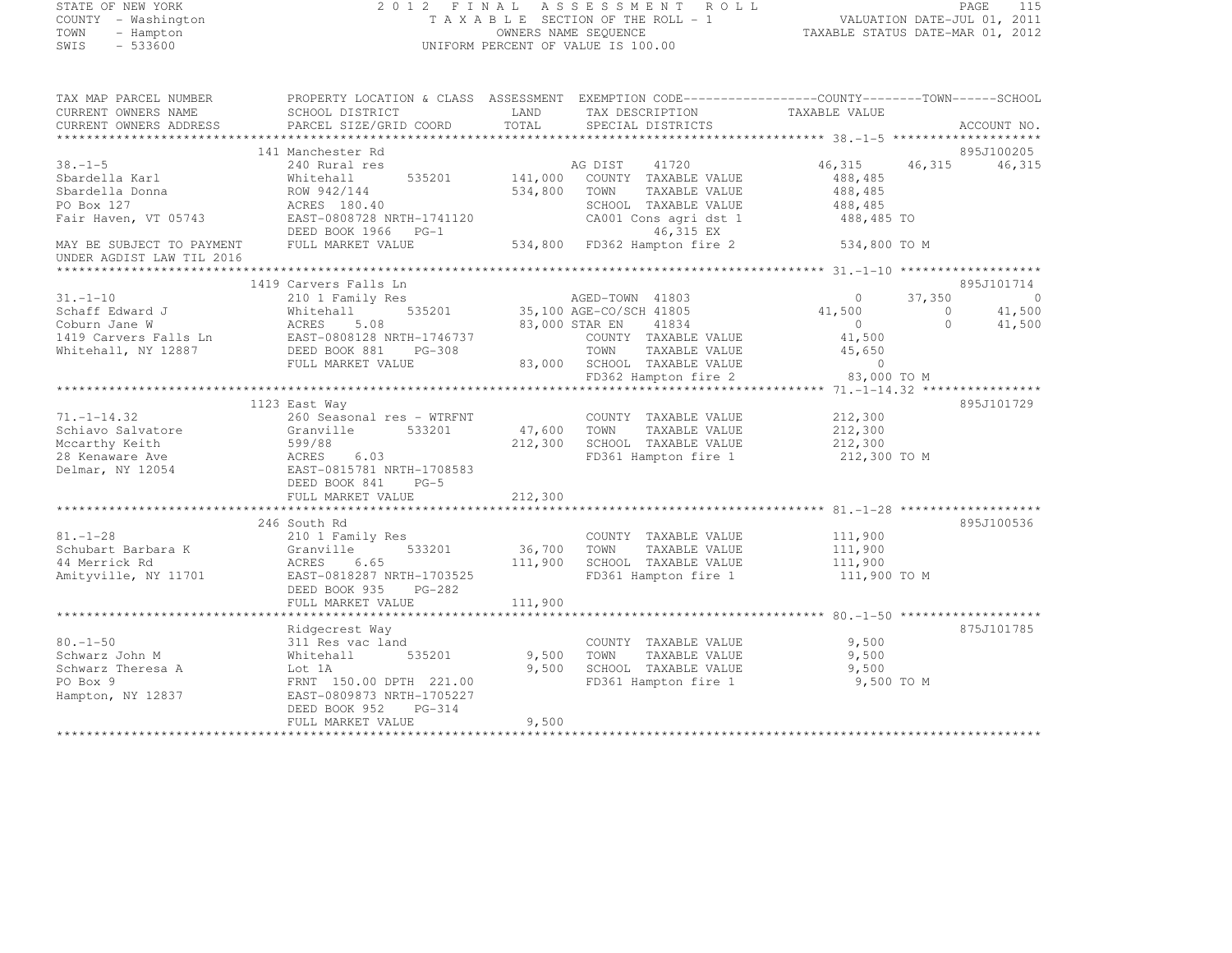## STATE OF NEW YORK 2 0 1 2 F I N A L A S S E S S M E N T R O L L PAGE <sup>116</sup> COUNTY - Washington T A X A B L E SECTION OF THE ROLL - 1 VALUATION DATE-JUL 01, 2011 TOWN - Hampton OWNERS NAME SEQUENCE TAXABLE STATUS DATE-MAR 01, 2012 SWIS - 533600 UNIFORM PERCENT OF VALUE IS 100.00

| TAX MAP PARCEL NUMBER<br>CURRENT OWNERS NAME<br>CURRENT OWNERS ADDRESS | PROPERTY LOCATION & CLASS ASSESSMENT EXEMPTION CODE---------------COUNTY-------TOWN------SCHOOL<br>SCHOOL DISTRICT<br>PARCEL SIZE/GRID COORD | LAND<br>TOTAL     | TAX DESCRIPTION<br>SPECIAL DISTRICTS                                  | TAXABLE VALUE                                  | ACCOUNT NO.                    |
|------------------------------------------------------------------------|----------------------------------------------------------------------------------------------------------------------------------------------|-------------------|-----------------------------------------------------------------------|------------------------------------------------|--------------------------------|
|                                                                        |                                                                                                                                              |                   |                                                                       |                                                |                                |
| $80. - 1 - 51$                                                         | 53 Ridgecrest Way<br>240 Rural res                                                                                                           |                   | 41854<br>STAR B                                                       | $\circ$                                        | 895J101786<br>30,000<br>$\cap$ |
| Schwarz John M<br>Schwarz Theresa<br>PO Box 9                          | 535201<br>Whitehall<br>787-314<br>786-203 786-206                                                                                            | 44,800<br>253,500 | COUNTY TAXABLE VALUE<br>TOWN<br>TAXABLE VALUE<br>SCHOOL TAXABLE VALUE | 253,500<br>253,500<br>223,500                  |                                |
| Hampton, NY 12837                                                      | ACRES 14.82<br>EAST-0809477 NRTH-1705468<br>DEED BOOK 617<br>$PG-163$<br>FULL MARKET VALUE                                                   | 253,500           | FD361 Hampton fire 1                                                  | 253,500 TO M                                   |                                |
|                                                                        |                                                                                                                                              |                   |                                                                       |                                                |                                |
|                                                                        | 1164 North Quivey Hill Ln                                                                                                                    |                   |                                                                       |                                                | 895J100532                     |
| $81. - 1 - 4$                                                          | 210 1 Family Res                                                                                                                             |                   | STAR B<br>41854                                                       | $\circ$                                        | 30,000<br>$\Omega$             |
| Scory Anthony                                                          | Granville<br>533201                                                                                                                          |                   | 36,100 COUNTY TAXABLE VALUE                                           | 101,400                                        |                                |
| Panebianco Patricia                                                    | ACRES<br>6.14                                                                                                                                | 101,400           | TOWN<br>TAXABLE VALUE                                                 | 101,400                                        |                                |
| PO Box 92                                                              | EAST-0819330 NRTH-1703481                                                                                                                    |                   | SCHOOL TAXABLE VALUE                                                  | 71,400                                         |                                |
| Hampton, NY 12837                                                      | DEED BOOK 945 PG-101<br>FULL MARKET VALUE                                                                                                    | 101,400           | FD361 Hampton fire 1                                                  | 101,400 TO M                                   |                                |
|                                                                        |                                                                                                                                              |                   |                                                                       | *************** 81.-1-2 ********************** |                                |
|                                                                        | 333 South Rd                                                                                                                                 |                   |                                                                       |                                                | 895J100001                     |
| $81. - 1 - 2$                                                          | 270 Mfg housing                                                                                                                              |                   | COUNTY TAXABLE VALUE                                                  | 39,400                                         |                                |
| Scory Anthony P                                                        | Granville<br>533201                                                                                                                          | 34,300            | TAXABLE VALUE<br>TOWN                                                 | 39,400                                         |                                |
| Panebianco Patricia                                                    | ACRES 14.30                                                                                                                                  | 39,400            | SCHOOL TAXABLE VALUE                                                  | 39,400                                         |                                |
| PO Box 92                                                              | EAST-0818936 NRTH-1705030                                                                                                                    |                   | FD361 Hampton fire 1                                                  | 39,400 TO M                                    |                                |
| Hampton, NY 12837                                                      | DEED BOOK 1700 PG-258                                                                                                                        |                   |                                                                       |                                                |                                |
|                                                                        | FULL MARKET VALUE                                                                                                                            | 39,400            |                                                                       |                                                |                                |
|                                                                        |                                                                                                                                              |                   |                                                                       |                                                |                                |
|                                                                        | Wicked Hollow Way                                                                                                                            |                   |                                                                       |                                                | 895J100581                     |
| $62. - 1 - 6$                                                          | 322 Rural vac>10                                                                                                                             |                   | COUNTY TAXABLE VALUE                                                  | 22,000                                         |                                |
| Sharon Gary C                                                          | Granville<br>533201                                                                                                                          | 22,000            | TOWN<br>TAXABLE VALUE                                                 | 22,000                                         |                                |
| Sharon Cecilia A                                                       | ACRES 10.10                                                                                                                                  | 22,000            | SCHOOL TAXABLE VALUE                                                  | 22,000                                         |                                |
| 4005 Vermont Route 31                                                  | EAST-0811784 NRTH-1719646                                                                                                                    |                   | FD361 Hampton fire 1                                                  | 22,000 TO M                                    |                                |
| Poultney, VT 05764                                                     | DEED BOOK 468<br>PG-999                                                                                                                      |                   |                                                                       |                                                |                                |
|                                                                        | FULL MARKET VALUE                                                                                                                            | 22,000            |                                                                       |                                                |                                |
|                                                                        |                                                                                                                                              |                   |                                                                       |                                                |                                |
|                                                                        | 30 Greenfield Ln                                                                                                                             |                   |                                                                       |                                                | 895J100018                     |
| $72.2 - 3 - 14$                                                        | 210 1 Family Res                                                                                                                             |                   | COUNTY TAXABLE VALUE                                                  | 59,400                                         |                                |
| Shaw Judith C                                                          | Granville<br>533201                                                                                                                          | 9,200             | TOWN<br>TAXABLE VALUE                                                 | 59,400                                         |                                |
| 30 Greenfield Ln                                                       | $72. - 3 - 14$<br>FRNT 64.00 DPTH 175.00                                                                                                     | 59,400            | SCHOOL TAXABLE VALUE                                                  | 59,400<br>59,400 TO M                          |                                |
| Hampton, NY 12837                                                      | EAST-0823738 NRTH-1712083                                                                                                                    |                   | FD361 Hampton fire 1                                                  |                                                |                                |
|                                                                        | DEED BOOK 2086 PG-205                                                                                                                        |                   |                                                                       |                                                |                                |
|                                                                        | FULL MARKET VALUE                                                                                                                            | 59,400            |                                                                       |                                                |                                |
|                                                                        |                                                                                                                                              |                   |                                                                       |                                                |                                |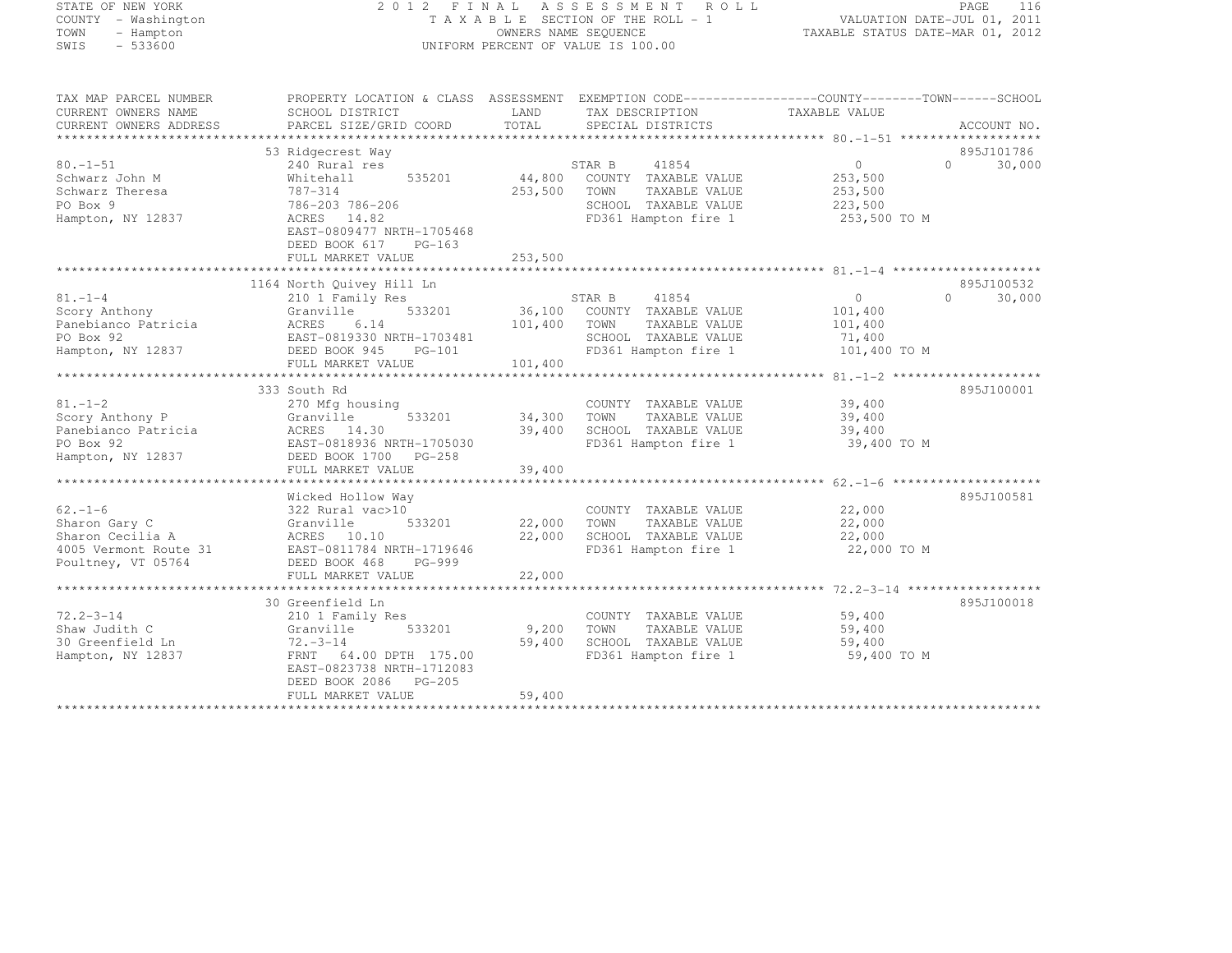## STATE OF NEW YORK 2 0 1 2 F I N A L A S S E S S M E N T R O L L PAGE <sup>117</sup> COUNTY - Washington T A X A B L E SECTION OF THE ROLL - 1 VALUATION DATE-JUL 01, 2011 TOWN - Hampton OWNERS NAME SEQUENCE TAXABLE STATUS DATE-MAR 01, 2012 SWIS - 533600 UNIFORM PERCENT OF VALUE IS 100.00

| TAX MAP PARCEL NUMBER<br>CURRENT OWNERS NAME<br>CURRENT OWNERS ADDRESS           | PROPERTY LOCATION & CLASS ASSESSMENT EXEMPTION CODE----------------COUNTY-------TOWN-----SCHOOL<br>SCHOOL DISTRICT<br>PARCEL SIZE/GRID COORD | <b>EXAMPLE EXAMPLE EXAMPLE EXAMPLE EXAMPLE EXAMPLE EXAMPLE EXAMPLE EXAMPLE EXAMPLE EXAMPLE EXAMPLE EXAMPLE EXAMPLE EXAMPLE EXAMPLE EXAMPLE EXAMPLE EXAMPLE EXAMPLE EXAMPLE EXAMPLE EXAMPLE EXAMPLE EXAMPLE EXAMPLE EXAMPLE EXAMP</b><br>TOTAL | TAX DESCRIPTION TAXABLE VALUE<br>SPECIAL DISTRICTS                                         |                                  | ACCOUNT NO.         |
|----------------------------------------------------------------------------------|----------------------------------------------------------------------------------------------------------------------------------------------|-----------------------------------------------------------------------------------------------------------------------------------------------------------------------------------------------------------------------------------------------|--------------------------------------------------------------------------------------------|----------------------------------|---------------------|
|                                                                                  |                                                                                                                                              |                                                                                                                                                                                                                                               |                                                                                            |                                  |                     |
|                                                                                  | 2118 County Route 18                                                                                                                         |                                                                                                                                                                                                                                               |                                                                                            |                                  | 895J100251          |
| $71. - 1 - 5.1$                                                                  | 210 1 Family Res                                                                                                                             |                                                                                                                                                                                                                                               | -1 1121<br>14,600 STAR B 41854                                                             | 12,720<br>12,720                 | $\overline{0}$      |
| Shaw Robert D                                                                    | Granville                                                                                                                                    |                                                                                                                                                                                                                                               | 41854                                                                                      | $\overline{0}$<br>$\overline{0}$ | 30,000              |
| PO Box 153                                                                       | 611/268,795/345                                                                                                                              |                                                                                                                                                                                                                                               | 84,800 COUNTY TAXABLE VALUE 72,080                                                         |                                  |                     |
| Hampton, NY 12837                                                                | ACRES 2.10                                                                                                                                   |                                                                                                                                                                                                                                               | TOWN<br>TAXABLE VALUE                                                                      | 72,080                           |                     |
|                                                                                  |                                                                                                                                              |                                                                                                                                                                                                                                               | SCHOOL TAXABLE VALUE 54,800                                                                |                                  |                     |
|                                                                                  |                                                                                                                                              |                                                                                                                                                                                                                                               | FD361 Hampton fire 1 84,800 TO M                                                           |                                  |                     |
|                                                                                  |                                                                                                                                              |                                                                                                                                                                                                                                               |                                                                                            |                                  |                     |
|                                                                                  |                                                                                                                                              |                                                                                                                                                                                                                                               |                                                                                            |                                  |                     |
|                                                                                  | Hills Pond Rd                                                                                                                                |                                                                                                                                                                                                                                               |                                                                                            |                                  | 895J100253          |
| $80 - 1 - 3$                                                                     | 720 Mine/quarry                                                                                                                              |                                                                                                                                                                                                                                               | COUNTY TAXABLE VALUE                                                                       | 114,800                          |                     |
| Sheldon Slate Products                                                           | 533201 114,800<br>Granville                                                                                                                  |                                                                                                                                                                                                                                               | TOWN<br>TAXABLE VALUE                                                                      | 114,800                          |                     |
| Tatko Bros Slate Co                                                              |                                                                                                                                              | 114,800                                                                                                                                                                                                                                       | SCHOOL TAXABLE VALUE                                                                       | 114,800                          |                     |
| PO Box 199                                                                       | 444/461<br>ACRES 255.10                                                                                                                      |                                                                                                                                                                                                                                               | FD361 Hampton fire 1 114,800 TO M                                                          |                                  |                     |
| Middle Granville, NY 12849                                                       | EAST-0814640 NRTH-1704417                                                                                                                    |                                                                                                                                                                                                                                               |                                                                                            |                                  |                     |
|                                                                                  | DEED BOOK 432 PG-612                                                                                                                         |                                                                                                                                                                                                                                               |                                                                                            |                                  |                     |
|                                                                                  |                                                                                                                                              |                                                                                                                                                                                                                                               |                                                                                            |                                  |                     |
|                                                                                  |                                                                                                                                              |                                                                                                                                                                                                                                               |                                                                                            |                                  |                     |
|                                                                                  | Hickey Rd OFF                                                                                                                                |                                                                                                                                                                                                                                               |                                                                                            |                                  | 895J100638          |
| $62 - 1 - 10$                                                                    | 322 Rural vac>10                                                                                                                             |                                                                                                                                                                                                                                               | COUNTY TAXABLE VALUE                                                                       | 4,500                            |                     |
| Sherman Doris                                                                    | Granville 533201 4,500 TOWN                                                                                                                  |                                                                                                                                                                                                                                               | TAXABLE VALUE                                                                              | 4,500                            |                     |
| Sherman Randy                                                                    | 502/98                                                                                                                                       | 4,500                                                                                                                                                                                                                                         | SCHOOL TAXABLE VALUE                                                                       | 4,500                            |                     |
| 2574 Avenida DeIsidro                                                            | ACRES 10.01                                                                                                                                  |                                                                                                                                                                                                                                               | FD361 Hampton fire 1                                                                       | 4,500 TO M                       |                     |
| Sante Fe, NM 87505                                                               | EAST-0812193 NRTH-1718909                                                                                                                    |                                                                                                                                                                                                                                               |                                                                                            |                                  |                     |
|                                                                                  | DEED BOOK 502<br>PG-842                                                                                                                      |                                                                                                                                                                                                                                               |                                                                                            |                                  |                     |
|                                                                                  | FULL MARKET VALUE                                                                                                                            | 4,500                                                                                                                                                                                                                                         |                                                                                            |                                  |                     |
|                                                                                  |                                                                                                                                              |                                                                                                                                                                                                                                               |                                                                                            |                                  |                     |
|                                                                                  | 1975 County Route 18                                                                                                                         |                                                                                                                                                                                                                                               |                                                                                            |                                  | 895J101746          |
| $62. - 1 - 39.2$                                                                 | 270 Mfg housing                                                                                                                              |                                                                                                                                                                                                                                               | STAR B 41854                                                                               | $\overline{0}$                   | $\bigcap$<br>30,000 |
|                                                                                  |                                                                                                                                              |                                                                                                                                                                                                                                               |                                                                                            | 42,300                           |                     |
| Sherwood Sherry Mhitehall 535201<br>1975 County Route 18 FRNT 200.00 DPTH 200.00 |                                                                                                                                              |                                                                                                                                                                                                                                               | 535201 10,700 COUNTY TAXABLE VALUE<br>TH 200.00 42,300 TOWN TAXABLE VALUE<br>TAXABLE VALUE | 42,300                           |                     |
| Whitehall, NY 12887                                                              | EAST-0810870 NRTH-1714274                                                                                                                    |                                                                                                                                                                                                                                               | SCHOOL TAXABLE VALUE 12,300                                                                |                                  |                     |
|                                                                                  | DEED BOOK 900 PG-197                                                                                                                         |                                                                                                                                                                                                                                               | FD361 Hampton fire 1                                                                       | 42,300 TO M                      |                     |
|                                                                                  | FULL MARKET VALUE                                                                                                                            | 42,300                                                                                                                                                                                                                                        |                                                                                            |                                  |                     |
|                                                                                  |                                                                                                                                              |                                                                                                                                                                                                                                               |                                                                                            |                                  |                     |
|                                                                                  | 267 Manchester Rd                                                                                                                            |                                                                                                                                                                                                                                               |                                                                                            |                                  | 895J100255          |
| $38 - 1 - 4$                                                                     | 210 1 Family Res                                                                                                                             |                                                                                                                                                                                                                                               | COUNTY TAXABLE VALUE                                                                       | 58,500                           |                     |
| Short Evan Michael                                                               | $535201$ 13,000<br>Whitehall                                                                                                                 |                                                                                                                                                                                                                                               | TAXABLE VALUE<br>TOWN                                                                      | 58,500                           |                     |
| Short Joanne                                                                     | FRNT 100.00 DPTH 150.00                                                                                                                      | 58,500                                                                                                                                                                                                                                        | SCHOOL TAXABLE VALUE                                                                       | 58,500                           |                     |
|                                                                                  | EAST-0808219 NRTH-1743347                                                                                                                    |                                                                                                                                                                                                                                               | FD362 Hampton fire 2                                                                       | 58,500 TO M                      |                     |
| Whitehall, NY 12887                                                              | DEED BOOK 2637 PG-18                                                                                                                         |                                                                                                                                                                                                                                               |                                                                                            |                                  |                     |
|                                                                                  | FULL MARKET VALUE                                                                                                                            | 58,500                                                                                                                                                                                                                                        |                                                                                            |                                  |                     |
|                                                                                  |                                                                                                                                              |                                                                                                                                                                                                                                               |                                                                                            |                                  |                     |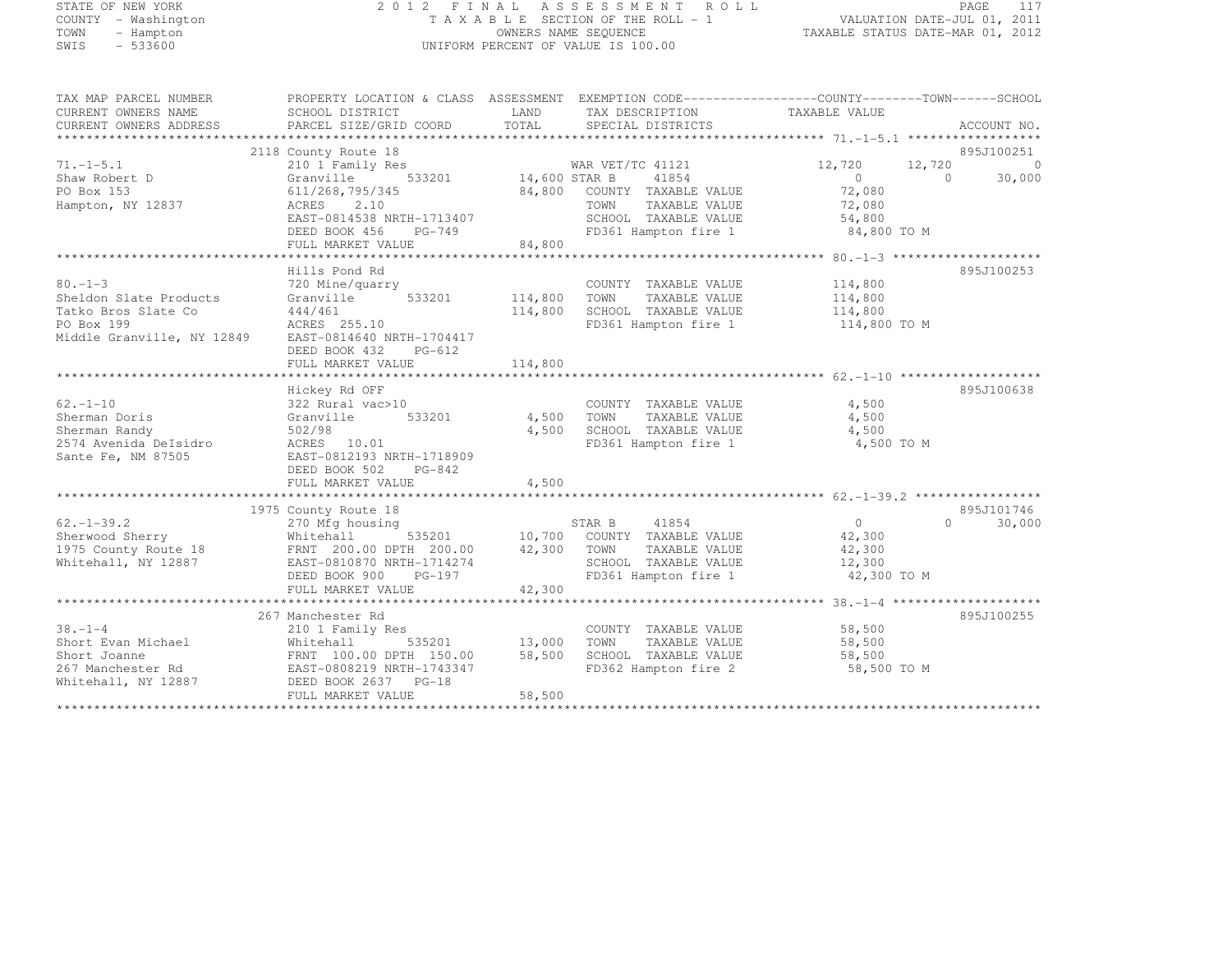## STATE OF NEW YORK 2 0 1 2 F I N A L A S S E S S M E N T R O L L PAGE <sup>118</sup> COUNTY - Washington T A X A B L E SECTION OF THE ROLL - 1 VALUATION DATE-JUL 01, 2011 TOWN - Hampton OWNERS NAME SEQUENCE TAXABLE STATUS DATE-MAR 01, 2012 SWIS - 533600 UNIFORM PERCENT OF VALUE IS 100.00

| TAX MAP PARCEL NUMBER<br>CURRENT OWNERS NAME           | PROPERTY LOCATION & CLASS ASSESSMENT EXEMPTION CODE---------------COUNTY-------TOWN-----SCHOOL<br>SCHOOL DISTRICT                                                                                                    | LAND               | TAX DESCRIPTION TAXABLE VALUE<br>SPECIAL DISTRICTS |                                  |                                     |
|--------------------------------------------------------|----------------------------------------------------------------------------------------------------------------------------------------------------------------------------------------------------------------------|--------------------|----------------------------------------------------|----------------------------------|-------------------------------------|
| CURRENT OWNERS ADDRESS                                 | PARCEL SIZE/GRID COORD                                                                                                                                                                                               | TOTAL              | SPECIAL DISTRICTS                                  |                                  | ACCOUNT NO.                         |
|                                                        |                                                                                                                                                                                                                      |                    |                                                    |                                  |                                     |
|                                                        | 212 Vladyka Woods Rd                                                                                                                                                                                                 |                    |                                                    | $\overline{0}$                   | 895J100704<br>$\Omega$ and $\Omega$ |
| $38. - 1 - 3.1$                                        | 210 1 Family Res                                                                                                                                                                                                     |                    |                                                    |                                  | 30,000                              |
| Short Robert M                                         | Whitehall                                                                                                                                                                                                            |                    |                                                    | 83,400                           |                                     |
|                                                        | 212 Vladyka Woods Rd<br>FRNT 150.00 DPTH 150.00 83,400 TOWN                                                                                                                                                          |                    | TAXABLE VALUE                                      | 83,400                           |                                     |
| Whitehall, NY 12887                                    | EAST-0807598 NRTH-1742026<br>DEED BOOK 634 PG-88                                                                                                                                                                     |                    | SCHOOL TAXABLE VALUE                               | 53,400                           |                                     |
|                                                        |                                                                                                                                                                                                                      |                    |                                                    | FD362 Hampton fire 2 83,400 TO M |                                     |
|                                                        | FULL MARKET VALUE                                                                                                                                                                                                    | 83,400             |                                                    |                                  |                                     |
|                                                        |                                                                                                                                                                                                                      |                    |                                                    |                                  |                                     |
|                                                        | 269 Manchester Rd                                                                                                                                                                                                    |                    |                                                    |                                  | 895J100274                          |
| $38. - 1 - 3$                                          | 240 Rural res                                                                                                                                                                                                        |                    | 41720<br>AG DIST                                   | 62,013                           | 62,013<br>62,013                    |
| Short William H<br>Short Robert M                      | Whitenail<br>will 2636/299                                                                                                                                                                                           | 535201 120,200     | COUNTY TAXABLE VALUE                               | 121,987                          |                                     |
| Short Robert M                                         |                                                                                                                                                                                                                      | 184,000            | TOWN<br>TAXABLE VALUE                              | 121,987                          |                                     |
| 244 Vladyka Woods Rd                                   | ACRES 154.50                                                                                                                                                                                                         |                    | SCHOOL TAXABLE VALUE                               | 121,987                          |                                     |
| Whitehall, NY 12887                                    | EAST-0808139 NRTH-1743703                                                                                                                                                                                            |                    | CA001 Cons agri dst 1                              | 121,987 TO                       |                                     |
|                                                        |                                                                                                                                                                                                                      |                    |                                                    |                                  |                                     |
| MAY BE SUBJECT TO PAYMENT<br>UNDER AGDIST LAW TIL 2016 | FULL MARKET VALUE                                                                                                                                                                                                    |                    | $-135$ 62,013 EX<br>184,000 FD362 Hampton fire 2   | 184,000 TO M                     |                                     |
|                                                        |                                                                                                                                                                                                                      |                    |                                                    |                                  |                                     |
|                                                        | 244 Vladyka Woods Rd                                                                                                                                                                                                 |                    |                                                    |                                  | 895J101715                          |
|                                                        | 38.-1-3.2<br>Short William H 270 Mfg housing<br>Short Becky FRNT 150.00 DPTH 150.00 30,500 TOWN<br>244 Vladyka Woods Rd EAST-0807941 NRTH-1742604 SCHOOL<br>Whitehall, NY 12887 DEED BOOK 536 PG-210 20.500 FD362 Ha |                    | STAR B 41854<br>535201 16,800 COUNTY TAXABLE VALUE | $\overline{0}$                   | 30,000<br>$\Omega$                  |
|                                                        |                                                                                                                                                                                                                      |                    |                                                    | 30,500                           |                                     |
|                                                        |                                                                                                                                                                                                                      |                    | TAXABLE VALUE                                      | 30,500                           |                                     |
|                                                        |                                                                                                                                                                                                                      |                    |                                                    | 500                              |                                     |
|                                                        |                                                                                                                                                                                                                      |                    | SCHOOL TAXABLE VALUE<br>FD362 Hampton fire 2       | 30,500 TO M                      |                                     |
|                                                        | FULL MARKET VALUE                                                                                                                                                                                                    | 30,500             |                                                    |                                  |                                     |
|                                                        |                                                                                                                                                                                                                      |                    |                                                    |                                  |                                     |
|                                                        | Manchester Rd                                                                                                                                                                                                        |                    |                                                    |                                  |                                     |
| $38. - 1 - 6.2$                                        | 322 Rural vac>10                                                                                                                                                                                                     |                    | COUNTY TAXABLE VALUE                               | 35,000                           |                                     |
| Sirjane Christopher -LE-                               | Whitehall                                                                                                                                                                                                            | 535201 35,000 TOWN |                                                    | TAXABLE VALUE 35,000             |                                     |
| Sirjane Bruce                                          | Sub Div Lot 2                                                                                                                                                                                                        | 35,000             |                                                    |                                  |                                     |
| c/o Bruce Sirjane                                      | ACRES 12.60                                                                                                                                                                                                          |                    |                                                    |                                  |                                     |
|                                                        | EAST-0811125 NRTH-1740191                                                                                                                                                                                            |                    |                                                    |                                  |                                     |
| 114 Kelley Hill Rd<br>Pawlet, VT 05761                 |                                                                                                                                                                                                                      |                    |                                                    |                                  |                                     |
|                                                        | DEED BOOK 2747 PG-11                                                                                                                                                                                                 |                    |                                                    |                                  |                                     |
|                                                        | FULL MARKET VALUE                                                                                                                                                                                                    | 35,000             |                                                    |                                  |                                     |
|                                                        |                                                                                                                                                                                                                      |                    |                                                    |                                  |                                     |
|                                                        | Manchester Rd                                                                                                                                                                                                        |                    |                                                    |                                  |                                     |
| $38. - 1 - 6.3$                                        | 322 Rural vac>10                                                                                                                                                                                                     |                    | COUNTY TAXABLE VALUE                               | 38,500                           |                                     |
| Sirjane Christopher -LE-                               | Whitehall                                                                                                                                                                                                            | 535201 38,500      | TOWN<br>TAXABLE VALUE                              | 38,500                           |                                     |
| Sirjane CW                                             | Sub Div Lot 3                                                                                                                                                                                                        | 38,500             | SCHOOL  TAXABLE VALUE<br>FD362 Hampton fire 2      | 38,500                           |                                     |
| 21 Sirjane Rd                                          | ACRES 15.70                                                                                                                                                                                                          |                    |                                                    | 38,500 TO M                      |                                     |
| Whitehall, NY 12887                                    | EAST-0810926 NRTH-1740969                                                                                                                                                                                            |                    |                                                    |                                  |                                     |
|                                                        | DEED BOOK 2747 PG-6                                                                                                                                                                                                  |                    |                                                    |                                  |                                     |
|                                                        | FULL MARKET VALUE                                                                                                                                                                                                    | 38,500             |                                                    |                                  |                                     |
|                                                        |                                                                                                                                                                                                                      |                    |                                                    |                                  |                                     |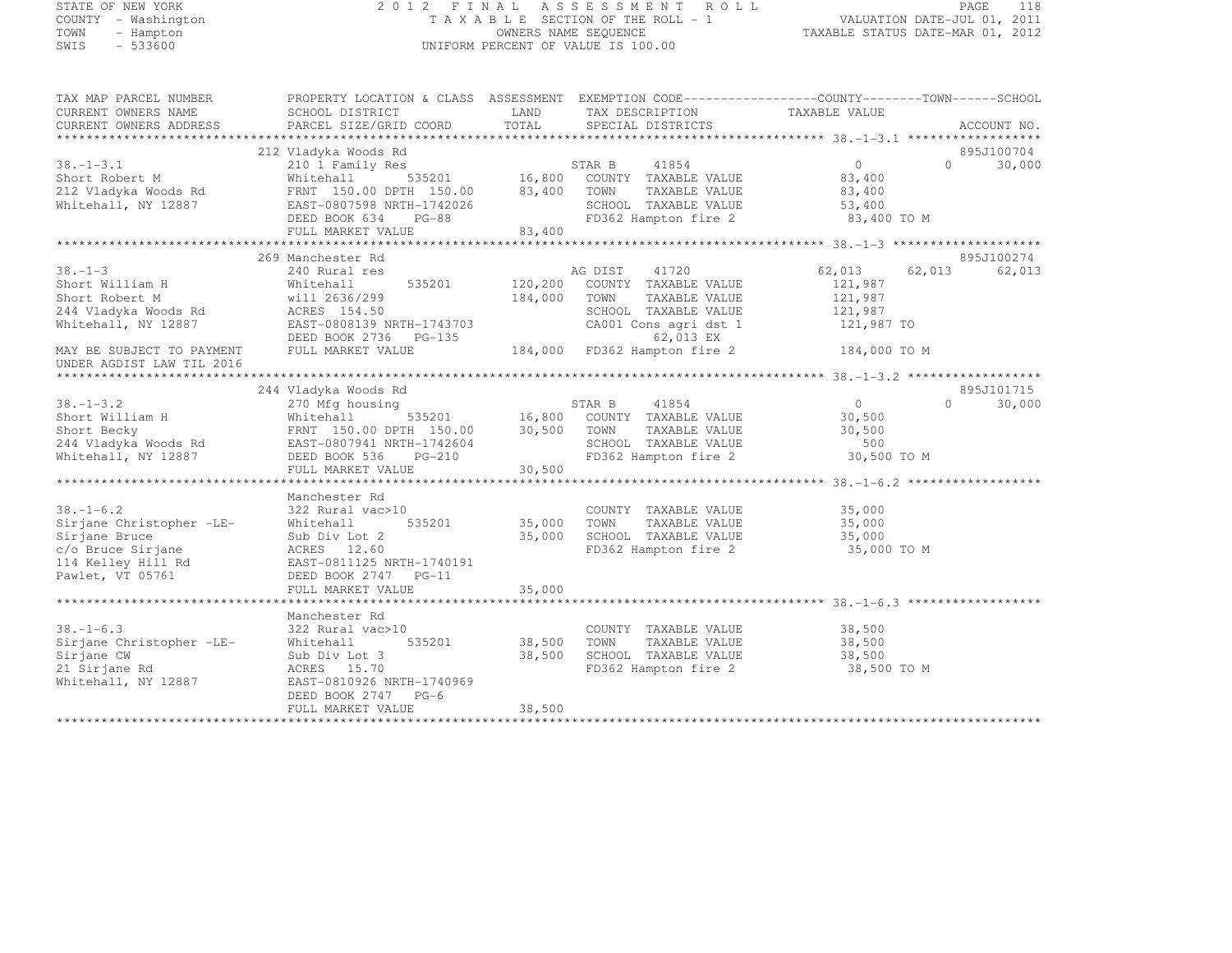#### STATE OF NEW YORK 2 0 1 2 F I N A L A S S E S S M E N T R O L L PAGE <sup>119</sup> COUNTY - Washington T A X A B L E SECTION OF THE ROLL - 1 VALUATION DATE-JUL 01, 2011 TOWN - Hampton OWNERS NAME SEQUENCE TAXABLE STATUS DATE-MAR 01, 2012 SWIS - 533600 UNIFORM PERCENT OF VALUE IS 100.00

| TAX MAP PARCEL NUMBER<br>CURRENT OWNERS NAME<br>CURRENT OWNERS ADDRESS                       | SCHOOL DISTRICT<br>PARCEL SIZE/GRID COORD                                                                                                                       | LAND<br>TOTAL             | PROPERTY LOCATION & CLASS ASSESSMENT EXEMPTION CODE----------------COUNTY-------TOWN------SCHOOL<br>TAX DESCRIPTION<br>SPECIAL DISTRICTS | TAXABLE VALUE                                        |                    | ACCOUNT NO.              |
|----------------------------------------------------------------------------------------------|-----------------------------------------------------------------------------------------------------------------------------------------------------------------|---------------------------|------------------------------------------------------------------------------------------------------------------------------------------|------------------------------------------------------|--------------------|--------------------------|
| **************************                                                                   |                                                                                                                                                                 |                           |                                                                                                                                          |                                                      |                    |                          |
|                                                                                              | 21 Sirjane Ln                                                                                                                                                   |                           |                                                                                                                                          |                                                      |                    | 895J100287               |
| $38. - 1 - 6$<br>Sirjane Christopher W<br>Sirjane CW<br>21 Sirjane Ln<br>Whitehall, NY 12887 | 210 1 Family Res<br>535201<br>Whitehall<br>Sub Div Lot 1<br>bndy agmt $2747/19$<br>ACRES<br>2.68                                                                | 27,500 STAR B<br>117,100  | CBT VET/TC 41131<br>41854<br>COUNTY TAXABLE VALUE<br>TAXABLE VALUE<br>TOWN<br>SCHOOL TAXABLE VALUE                                       | 29,275<br>$\circ$<br>87,825<br>87,825<br>87,100      | 29,275<br>$\Omega$ | $\circ$<br>30,000        |
|                                                                                              | EAST-0811353 NRTH-1739899<br>DEED BOOK 2747 PG-1<br>FULL MARKET VALUE                                                                                           | 117,100                   | FD362 Hampton fire 2                                                                                                                     | 117,100 TO M                                         |                    |                          |
|                                                                                              |                                                                                                                                                                 |                           |                                                                                                                                          |                                                      |                    |                          |
|                                                                                              | 33 Sirjane Ln                                                                                                                                                   |                           |                                                                                                                                          |                                                      |                    | 895J100705               |
| $38. - 1 - 7.1$<br>Sirjane Nadine<br>Sirjane CW<br>33 Sirjane Ln<br>Whitehall, NY 12887      | 270 Mfg housing<br>535201<br>Whitehall<br>507-808;1779/309 Esmt2747<br>bndy agmnt $2747/19$<br>ACRES 18.00<br>EAST-0811301 NRTH-1739428<br>DEED BOOK 2747 PG-19 | 49,300<br>69,000          | STAR EN MH 41844<br>COUNTY TAXABLE VALUE<br>TOWN<br>TAXABLE VALUE<br>SCHOOL TAXABLE VALUE<br>FD362 Hampton fire 2                        | $\Omega$<br>69,000<br>69,000<br>8,900<br>69,000 TO M | $\Omega$           | 60,100                   |
|                                                                                              | FULL MARKET VALUE                                                                                                                                               | 69,000                    |                                                                                                                                          |                                                      |                    |                          |
|                                                                                              | ********************                                                                                                                                            |                           |                                                                                                                                          |                                                      |                    |                          |
|                                                                                              | 316 Hills Pond Rd                                                                                                                                               |                           | 83 PCT OF VALUE USED FOR EXEMPTION PURPOSES                                                                                              |                                                      |                    | 895J100652               |
| $71. - 1 - 14.2$                                                                             | 240 Rural res<br>533201                                                                                                                                         |                           | WAR VET/TC 41121                                                                                                                         | 24,863<br>$\circ$                                    | 24,863<br>$\Omega$ | $\overline{0}$<br>62,200 |
| Six Wayne<br>Six Patricia                                                                    | Granville<br>ACRES<br>23.62                                                                                                                                     | 53,600 STAR EN<br>199,700 | 41834<br>COUNTY TAXABLE VALUE                                                                                                            | 174,837                                              |                    |                          |
| PO Box 84                                                                                    | EAST-0816819 NRTH-1709201                                                                                                                                       |                           | TOWN<br>TAXABLE VALUE                                                                                                                    | 174,837                                              |                    |                          |
| Hampton, NY 12837                                                                            | DEED BOOK 501<br>PG-836                                                                                                                                         |                           | SCHOOL TAXABLE VALUE                                                                                                                     | 137,500                                              |                    |                          |
|                                                                                              | FULL MARKET VALUE                                                                                                                                               |                           | 199,700 FD361 Hampton fire 1                                                                                                             | 199,700 TO M                                         |                    |                          |
|                                                                                              | ***********************                                                                                                                                         |                           |                                                                                                                                          |                                                      |                    |                          |
|                                                                                              | State Route 22A                                                                                                                                                 |                           |                                                                                                                                          |                                                      |                    | 895J100159               |
| $72. -2 - 7.1$                                                                               | 322 Rural vac>10                                                                                                                                                |                           | COUNTY TAXABLE VALUE                                                                                                                     | 35,500                                               |                    |                          |
| Slade Lloyd W<br>Slade Hope W                                                                | Granville<br>533201<br>Lot 2 713/158 Hwy Approp                                                                                                                 | 35,500<br>35,500          | TOWN<br>TAXABLE VALUE<br>SCHOOL TAXABLE VALUE                                                                                            | 35,500<br>35,500                                     |                    |                          |
| 277 Endless Brook Rd<br>Poultney, VT 05764-4400                                              | ACRES 13.72<br>EAST-0823266 NRTH-1710647<br>DEED BOOK 672<br>$PG-35$<br>FULL MARKET VALUE                                                                       | 35,500                    | FD361 Hampton fire 1                                                                                                                     | 35,500 TO M                                          |                    |                          |
|                                                                                              | * * * * * * * * * * * * * * * * * *                                                                                                                             |                           |                                                                                                                                          | ************** 80.-1-38 *******                      |                    |                          |
|                                                                                              | 1729 County Route 21                                                                                                                                            |                           |                                                                                                                                          |                                                      |                    | 895J101736               |
| $80. - 1 - 38$                                                                               | 210 1 Family Res                                                                                                                                                |                           | 41854<br>STAR B                                                                                                                          | $\circ$                                              | $\Omega$           | 30,000                   |
| Slichko Evan T<br>1729 County Route 21                                                       | 535201<br>Whitehall<br>LOT 10                                                                                                                                   | 23,200<br>159,600         | COUNTY TAXABLE VALUE<br>TOWN<br>TAXABLE VALUE                                                                                            | 159,600<br>159,600                                   |                    |                          |
| Whitehall, NY 12887                                                                          | 1.38<br>ACRES                                                                                                                                                   |                           | SCHOOL TAXABLE VALUE                                                                                                                     | 129,600                                              |                    |                          |
|                                                                                              | EAST-0810334 NRTH-1705021                                                                                                                                       |                           | FD361 Hampton fire 1                                                                                                                     | 159,600 TO M                                         |                    |                          |
|                                                                                              | DEED BOOK 952<br>PG-148                                                                                                                                         |                           |                                                                                                                                          |                                                      |                    |                          |
|                                                                                              | FULL MARKET VALUE                                                                                                                                               | 159,600                   |                                                                                                                                          |                                                      |                    |                          |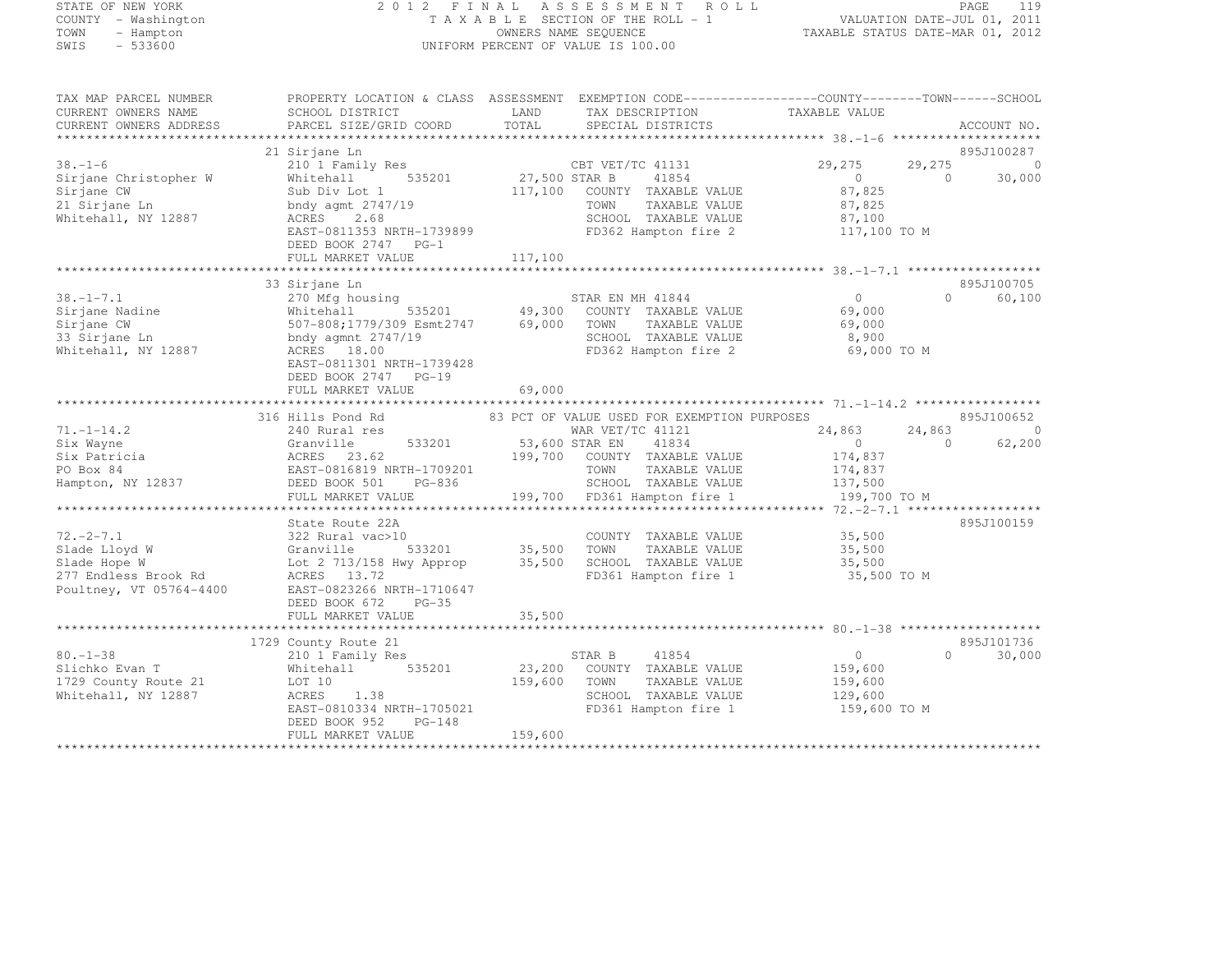## STATE OF NEW YORK 2 0 1 2 F I N A L A S S E S S M E N T R O L L PAGE <sup>120</sup> COUNTY - Washington T A X A B L E SECTION OF THE ROLL - 1 VALUATION DATE-JUL 01, 2011 TOWN - Hampton OWNERS NAME SEQUENCE TAXABLE STATUS DATE-MAR 01, 2012 SWIS - 533600 UNIFORM PERCENT OF VALUE IS 100.00

| TAX MAP PARCEL NUMBER                                                                                                                                                                                         |                                                        |         | PROPERTY LOCATION & CLASS ASSESSMENT EXEMPTION CODE-----------------COUNTY-------TOWN------SCHOOL                                                                                      |                      |                    |
|---------------------------------------------------------------------------------------------------------------------------------------------------------------------------------------------------------------|--------------------------------------------------------|---------|----------------------------------------------------------------------------------------------------------------------------------------------------------------------------------------|----------------------|--------------------|
| CURRENT OWNERS NAME<br>SCHOOL DISTRICT                                                                                                                                                                        |                                                        | LAND    | TAX DESCRIPTION TAXABLE VALUE                                                                                                                                                          |                      |                    |
| -CURRENT OWNERS ADDRESS PARCEL SIZE/GRID COORD TOTAL SPECIAL DISTRICTS ACCOUNT NO ACCOUNT NO ACCOUNT NO ACCOUNT NO ACCOUNT NO ACCOUNT NO ACCOUNT NO A THE REAL PARCEL SIZE/GRID COORD TOTAL SPECIAL DISTRICTS |                                                        |         |                                                                                                                                                                                        |                      |                    |
|                                                                                                                                                                                                               |                                                        |         |                                                                                                                                                                                        |                      |                    |
| 16 Greenfield Ln                                                                                                                                                                                              |                                                        |         | Greenfield Ln<br>210 1 Family Res<br>Granville 533201 11,400 TOWN TAXABLE VALUE 81,300<br>31,300 SCHOOL TAXABLE VALUE 81,300<br>22-8 81,300 SCHOOL TAXABLE VALUE 81,300<br>22-8 81,300 |                      | 895J100017         |
| $72.2 - 3 - 8$                                                                                                                                                                                                |                                                        |         |                                                                                                                                                                                        |                      |                    |
| 72.2-5-0<br>Smith Cheryl N<br>In Politrow St.                                                                                                                                                                 |                                                        |         |                                                                                                                                                                                        |                      |                    |
|                                                                                                                                                                                                               |                                                        |         |                                                                                                                                                                                        |                      |                    |
| Watertown, MA 02472                                                                                                                                                                                           |                                                        |         | FD361 Hampton fire 1 81,300 TO M                                                                                                                                                       |                      |                    |
|                                                                                                                                                                                                               | EAST-0824034 NRTH-1712235                              |         |                                                                                                                                                                                        |                      |                    |
|                                                                                                                                                                                                               | DEED BOOK 2001 PG-89                                   |         |                                                                                                                                                                                        |                      |                    |
| FULL MARKET VALUE                                                                                                                                                                                             |                                                        |         |                                                                                                                                                                                        |                      |                    |
|                                                                                                                                                                                                               |                                                        |         |                                                                                                                                                                                        |                      |                    |
| 218 South Rd                                                                                                                                                                                                  |                                                        |         |                                                                                                                                                                                        |                      | 895J100435         |
| $81. - 1 - 30$                                                                                                                                                                                                |                                                        |         | COUNTY TAXABLE VALUE 93,900                                                                                                                                                            |                      |                    |
|                                                                                                                                                                                                               |                                                        |         |                                                                                                                                                                                        | 93,900               |                    |
|                                                                                                                                                                                                               |                                                        |         | 93,900 SCHOOL TAXABLE VALUE 93,900                                                                                                                                                     |                      |                    |
| Smith Ellen L<br>218 South Rd<br>218 South Rd<br>218 South Rd<br>218 South Rd<br>2887 22357-0817714 NRTH-1703203<br>285T-0817714 NRTH-1703203<br>285T-0817714 NRTH-1703203                                    |                                                        |         | FD361 Hampton fire 1                                                                                                                                                                   | 93,900 TO M          |                    |
|                                                                                                                                                                                                               | DEED BOOK 2838 PG-323                                  |         |                                                                                                                                                                                        |                      |                    |
|                                                                                                                                                                                                               |                                                        |         |                                                                                                                                                                                        |                      |                    |
|                                                                                                                                                                                                               |                                                        |         |                                                                                                                                                                                        |                      |                    |
| 13 Krall Rd                                                                                                                                                                                                   |                                                        |         |                                                                                                                                                                                        |                      |                    |
| $54. -1 - 14.5$                                                                                                                                                                                               |                                                        |         |                                                                                                                                                                                        |                      | $0 \t 0 \t 30,000$ |
| Smith Janice                                                                                                                                                                                                  |                                                        |         |                                                                                                                                                                                        |                      |                    |
| 13 Krall Rd                                                                                                                                                                                                   |                                                        |         |                                                                                                                                                                                        |                      |                    |
| Hampton, NY 12837 Sub DIv Lot 1                                                                                                                                                                               |                                                        |         |                                                                                                                                                                                        |                      |                    |
| ACRES 12.33                                                                                                                                                                                                   |                                                        |         | SCHOOL TAXABLE VALUE 128,900<br>CA001 Cons agri dst 1 158,900 TO<br>FD361 Hampton fire 1 158,900 TO M                                                                                  |                      |                    |
| MAY BE SUBJECT TO PAYMENT EAST-0820282 NRTH-1724741                                                                                                                                                           |                                                        |         |                                                                                                                                                                                        |                      |                    |
| UNDER AGDIST LAW TIL 2013                                                                                                                                                                                     | DEED BOOK 867 PG-54                                    |         |                                                                                                                                                                                        |                      |                    |
| FULL MARKET VALUE                                                                                                                                                                                             |                                                        | 158,900 |                                                                                                                                                                                        |                      |                    |
|                                                                                                                                                                                                               |                                                        |         |                                                                                                                                                                                        |                      |                    |
| Hills Pond Rd OFF                                                                                                                                                                                             |                                                        |         |                                                                                                                                                                                        |                      | 895J100031         |
| $71. - 1 - 21$<br>Smith Leroy                                                                                                                                                                                 |                                                        |         | COUNTY TAXABLE VALUE<br>TOWN TAXABLE VALUE                                                                                                                                             | 3,000                |                    |
|                                                                                                                                                                                                               | 314 Rural vac<10 COUNT:<br>Granville 533201 3,000 TOWN |         |                                                                                                                                                                                        | 3,000                |                    |
| Smith Linda<br>698/36                                                                                                                                                                                         |                                                        | 3,000   | SCHOOL TAXABLE VALUE<br>FD361 Hampton fire 1                                                                                                                                           | 3,000                |                    |
| 81 Dresden Rd<br>ACRES 6.00                                                                                                                                                                                   |                                                        |         |                                                                                                                                                                                        | 3,000 TO M           |                    |
| Whitehall, NY 12887                                                                                                                                                                                           | EAST-0814321 NRTH-1707392                              |         |                                                                                                                                                                                        |                      |                    |
|                                                                                                                                                                                                               | DEED BOOK 713 PG-301                                   |         |                                                                                                                                                                                        |                      |                    |
| FULL MARKET VALUE                                                                                                                                                                                             |                                                        | 3,000   |                                                                                                                                                                                        |                      |                    |
|                                                                                                                                                                                                               |                                                        |         |                                                                                                                                                                                        |                      |                    |
| 11977 State Route 4                                                                                                                                                                                           |                                                        |         |                                                                                                                                                                                        |                      | 895J100260         |
| $45. - 1 - 10$<br>45.-1-10<br>Smith Robert W                                                                                                                                                                  | 260 Seasonal res<br>Whitehall 535201 17,900            |         | COUNTY TAXABLE VALUE 23,600                                                                                                                                                            |                      |                    |
|                                                                                                                                                                                                               |                                                        |         | TOWN                                                                                                                                                                                   | TAXABLE VALUE 23,600 |                    |
| PO Box 756<br>456/400                                                                                                                                                                                         | ACRES 2.80                                             | 23,600  | SCHOOL TAXABLE VALUE $23,600$<br>FD362 Hampton fire 2 23,600 TO M                                                                                                                      |                      |                    |
| Broadalbin, NY 12025                                                                                                                                                                                          |                                                        |         |                                                                                                                                                                                        |                      |                    |
|                                                                                                                                                                                                               | EAST-0807750 NRTH-1731715                              |         |                                                                                                                                                                                        |                      |                    |
| DEED BOOK 456                                                                                                                                                                                                 | PG-396                                                 |         |                                                                                                                                                                                        |                      |                    |
| FULL MARKET VALUE                                                                                                                                                                                             |                                                        | 23,600  |                                                                                                                                                                                        |                      |                    |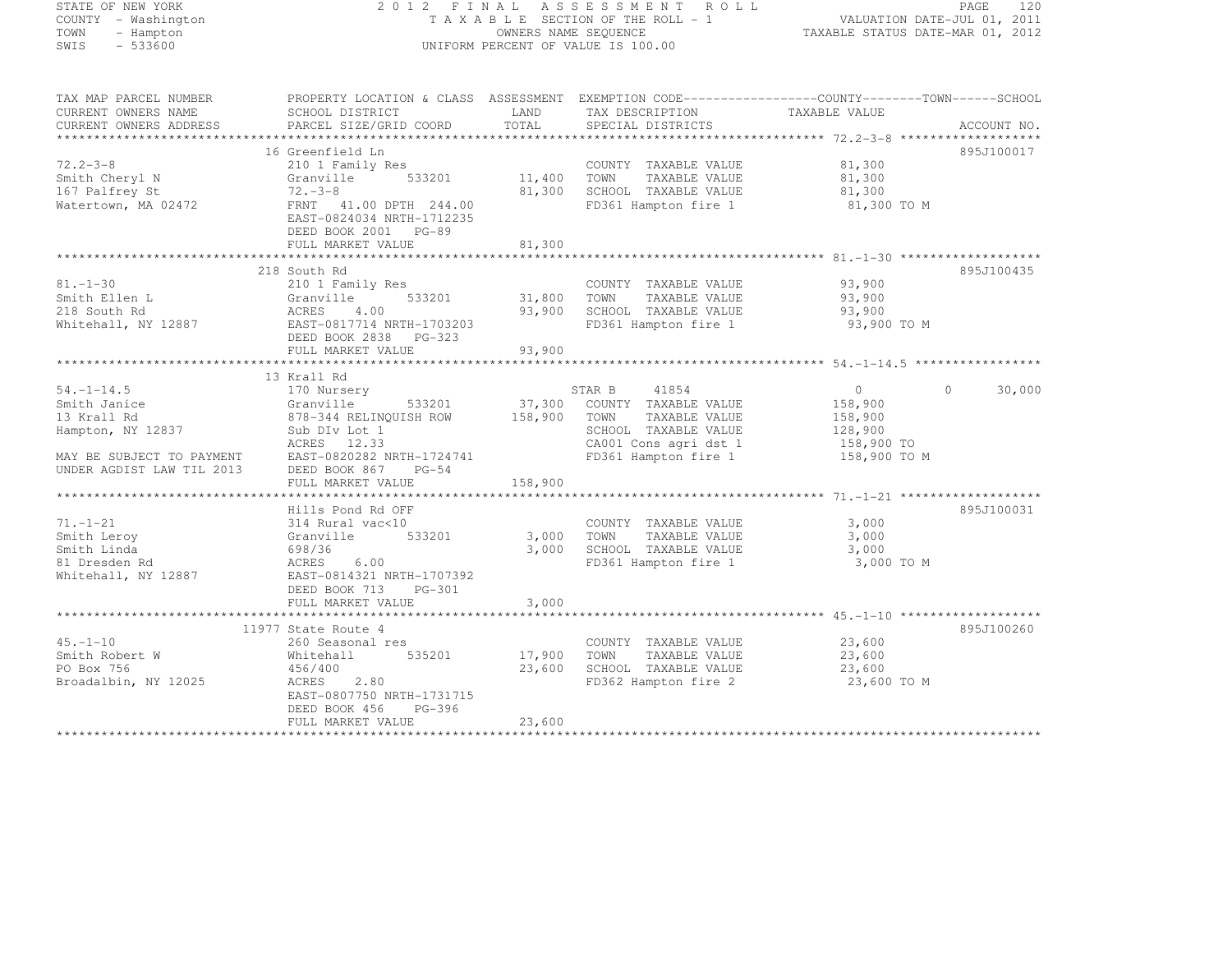#### STATE OF NEW YORK 2 0 1 2 F I N A L A S S E S S M E N T R O L L PAGE <sup>121</sup> COUNTY - Washington T A X A B L E SECTION OF THE ROLL - 1 VALUATION DATE-JUL 01, 2011 TOWN - Hampton OWNERS NAME SEQUENCE TAXABLE STATUS DATE-MAR 01, 2012 SWIS - 533600 UNIFORM PERCENT OF VALUE IS 100.00

| TAXABLE VALUE<br>CURRENT OWNERS NAME<br>SCHOOL DISTRICT<br>LAND<br>TAX DESCRIPTION<br>TOTAL<br>PARCEL SIZE/GRID COORD<br>ACCOUNT NO.<br>SPECIAL DISTRICTS<br>895J100259<br>Hills Pond Rd OFF<br>4,000<br>$71. - 1 - 13$<br>314 Rural vac<10<br>COUNTY TAXABLE VALUE<br>533201<br>4,000<br>4,000<br>Smith Romaine J -LE-<br>TOWN<br>TAXABLE VALUE<br>Granville<br>4,000<br>SCHOOL TAXABLE VALUE<br>Smith Dorothy W -LE-<br>ACRES<br>5.40<br>4,000<br>2402 County Route 18<br>FD361 Hampton fire 1<br>4,000 TO M<br>EAST-0816532 NRTH-1710165<br>Whitehall, NY 12887<br>DEED BOOK 2517 PG-306<br>4,000<br>FULL MARKET VALUE<br>895J100258<br>2402 County Route 18<br>12,875<br>$72. - 1 - 20$<br>CBT VET/TC 41131<br>12,875<br>$\overline{0}$<br>210 1 Family Res<br>$\overline{0}$<br>533201 12,100 AGED-CO 41802<br>19,313<br>Smith Romaine J -LE-<br>Granville<br>$\bigcirc$<br>13,519 18,025<br>$\overline{0}$<br>Smith Dorothy W -LE-<br>FRNT 85.00 DPTH 152.00<br>51,500 AGE-TN/SCH 41806<br>EAST-0820237 NRTH-1711037<br>$\overline{0}$<br>33,475<br>2402 County Route 18<br>STAR EN<br>41834<br>$\bigcirc$<br>19,312<br>Whitehall, NY 12887<br>DEED BOOK 2517 PG-306<br>COUNTY TAXABLE VALUE<br>FULL MARKET VALUE<br>51,500 TOWN<br>25,106<br>TAXABLE VALUE<br>SCHOOL TAXABLE VALUE<br>$\Omega$<br>SCHOOL TAXABLE VALUE 0<br>FD361 Hampton fire 1 51,500 TO M<br>895J100140<br>208 Roberts Ln<br>$53. - 1 - 5$<br>STAR EN 41834<br>$\overline{0}$<br>$\Omega$<br>62,200<br>240 Rural res<br>Sofia Dianne<br>72,000 COUNTY TAXABLE VALUE<br>Granville<br>533201<br>362,800<br>362,800 TOWN<br>PO Box 132<br>ACRES 41.92<br>TAXABLE VALUE<br>362,800<br>ACRES 41.92<br>EAST-0815280 NRTH-1724357<br>DEED BOOK 2380 PG-220<br>FULL MARKET VALUE 362,800<br>300,600<br>Poultney, VT 05741<br>SCHOOL TAXABLE VALUE<br>FD361 Hampton fire 1 362,800 TO M<br>42 Wicked Hollow Way<br>895J101769<br>$\overline{\text{S}}$ 533201 31,300 COUNTY TAXABLE VALUE<br>$\overline{0}$<br>30,000<br>$62. - 1 - 15.1$<br>$\Omega$<br>210 1 Family Res<br>Spaulding Peter ETAL<br>73,400<br>Granville<br>Spaulding Karen ETAL<br>73,400<br>TOWN<br>TAXABLE VALUE<br>73,400<br>185<br>ACRES 3.87 BANK 185<br>EAST-0813696 NRTH-1720451<br>42 Wicked Hollow Way<br>SCHOOL TAXABLE VALUE<br>43,400<br>FD361 Hampton fire 1<br>Hampton, NY 12837<br>DEED BOOK 704<br>$PG-131$<br>73,400 TO M<br>73,400<br>FULL MARKET VALUE<br>895J100698<br>66 Golf Course Rd<br>$45. - 1 - 22.2$<br>14,700<br>270 Mfg housing<br>COUNTY TAXABLE VALUE<br>Stannard Family Trust<br>Whitehall<br>535201 13,000<br>TOWN<br>TAXABLE VALUE<br>14,700<br>c/o Stannard Family Trust dba FRNT 100.00 DPTH 150.00<br>14,700<br>SCHOOL TAXABLE VALUE<br>14,700<br>Fernwood Girls<br>EAST-0810414 NRTH-1735442<br>FD362 Hampton fire 2<br>14,700 TO M<br>EAST-0810414 N<br>DEED BOOK 736<br>DEED BOOK 736<br>PO Box 22<br>$PG-75$<br>Fair Haven, VT 05743 FULL MARKET VALUE<br>14,700 | TAX MAP PARCEL NUMBER  | PROPERTY LOCATION & CLASS ASSESSMENT EXEMPTION CODE-----------------COUNTY-------TOWN------SCHOOL |  |  |  |
|----------------------------------------------------------------------------------------------------------------------------------------------------------------------------------------------------------------------------------------------------------------------------------------------------------------------------------------------------------------------------------------------------------------------------------------------------------------------------------------------------------------------------------------------------------------------------------------------------------------------------------------------------------------------------------------------------------------------------------------------------------------------------------------------------------------------------------------------------------------------------------------------------------------------------------------------------------------------------------------------------------------------------------------------------------------------------------------------------------------------------------------------------------------------------------------------------------------------------------------------------------------------------------------------------------------------------------------------------------------------------------------------------------------------------------------------------------------------------------------------------------------------------------------------------------------------------------------------------------------------------------------------------------------------------------------------------------------------------------------------------------------------------------------------------------------------------------------------------------------------------------------------------------------------------------------------------------------------------------------------------------------------------------------------------------------------------------------------------------------------------------------------------------------------------------------------------------------------------------------------------------------------------------------------------------------------------------------------------------------------------------------------------------------------------------------------------------------------------------------------------------------------------------------------------------------------------------------------------------------------------------------------------------------------------------------------------------------------------------------------------------------------------------------------------------------------------------------------------------------------------------------------------------------------------------------------|------------------------|---------------------------------------------------------------------------------------------------|--|--|--|
|                                                                                                                                                                                                                                                                                                                                                                                                                                                                                                                                                                                                                                                                                                                                                                                                                                                                                                                                                                                                                                                                                                                                                                                                                                                                                                                                                                                                                                                                                                                                                                                                                                                                                                                                                                                                                                                                                                                                                                                                                                                                                                                                                                                                                                                                                                                                                                                                                                                                                                                                                                                                                                                                                                                                                                                                                                                                                                                                              |                        |                                                                                                   |  |  |  |
|                                                                                                                                                                                                                                                                                                                                                                                                                                                                                                                                                                                                                                                                                                                                                                                                                                                                                                                                                                                                                                                                                                                                                                                                                                                                                                                                                                                                                                                                                                                                                                                                                                                                                                                                                                                                                                                                                                                                                                                                                                                                                                                                                                                                                                                                                                                                                                                                                                                                                                                                                                                                                                                                                                                                                                                                                                                                                                                                              | CURRENT OWNERS ADDRESS |                                                                                                   |  |  |  |
|                                                                                                                                                                                                                                                                                                                                                                                                                                                                                                                                                                                                                                                                                                                                                                                                                                                                                                                                                                                                                                                                                                                                                                                                                                                                                                                                                                                                                                                                                                                                                                                                                                                                                                                                                                                                                                                                                                                                                                                                                                                                                                                                                                                                                                                                                                                                                                                                                                                                                                                                                                                                                                                                                                                                                                                                                                                                                                                                              |                        |                                                                                                   |  |  |  |
|                                                                                                                                                                                                                                                                                                                                                                                                                                                                                                                                                                                                                                                                                                                                                                                                                                                                                                                                                                                                                                                                                                                                                                                                                                                                                                                                                                                                                                                                                                                                                                                                                                                                                                                                                                                                                                                                                                                                                                                                                                                                                                                                                                                                                                                                                                                                                                                                                                                                                                                                                                                                                                                                                                                                                                                                                                                                                                                                              |                        |                                                                                                   |  |  |  |
|                                                                                                                                                                                                                                                                                                                                                                                                                                                                                                                                                                                                                                                                                                                                                                                                                                                                                                                                                                                                                                                                                                                                                                                                                                                                                                                                                                                                                                                                                                                                                                                                                                                                                                                                                                                                                                                                                                                                                                                                                                                                                                                                                                                                                                                                                                                                                                                                                                                                                                                                                                                                                                                                                                                                                                                                                                                                                                                                              |                        |                                                                                                   |  |  |  |
|                                                                                                                                                                                                                                                                                                                                                                                                                                                                                                                                                                                                                                                                                                                                                                                                                                                                                                                                                                                                                                                                                                                                                                                                                                                                                                                                                                                                                                                                                                                                                                                                                                                                                                                                                                                                                                                                                                                                                                                                                                                                                                                                                                                                                                                                                                                                                                                                                                                                                                                                                                                                                                                                                                                                                                                                                                                                                                                                              |                        |                                                                                                   |  |  |  |
|                                                                                                                                                                                                                                                                                                                                                                                                                                                                                                                                                                                                                                                                                                                                                                                                                                                                                                                                                                                                                                                                                                                                                                                                                                                                                                                                                                                                                                                                                                                                                                                                                                                                                                                                                                                                                                                                                                                                                                                                                                                                                                                                                                                                                                                                                                                                                                                                                                                                                                                                                                                                                                                                                                                                                                                                                                                                                                                                              |                        |                                                                                                   |  |  |  |
|                                                                                                                                                                                                                                                                                                                                                                                                                                                                                                                                                                                                                                                                                                                                                                                                                                                                                                                                                                                                                                                                                                                                                                                                                                                                                                                                                                                                                                                                                                                                                                                                                                                                                                                                                                                                                                                                                                                                                                                                                                                                                                                                                                                                                                                                                                                                                                                                                                                                                                                                                                                                                                                                                                                                                                                                                                                                                                                                              |                        |                                                                                                   |  |  |  |
|                                                                                                                                                                                                                                                                                                                                                                                                                                                                                                                                                                                                                                                                                                                                                                                                                                                                                                                                                                                                                                                                                                                                                                                                                                                                                                                                                                                                                                                                                                                                                                                                                                                                                                                                                                                                                                                                                                                                                                                                                                                                                                                                                                                                                                                                                                                                                                                                                                                                                                                                                                                                                                                                                                                                                                                                                                                                                                                                              |                        |                                                                                                   |  |  |  |
|                                                                                                                                                                                                                                                                                                                                                                                                                                                                                                                                                                                                                                                                                                                                                                                                                                                                                                                                                                                                                                                                                                                                                                                                                                                                                                                                                                                                                                                                                                                                                                                                                                                                                                                                                                                                                                                                                                                                                                                                                                                                                                                                                                                                                                                                                                                                                                                                                                                                                                                                                                                                                                                                                                                                                                                                                                                                                                                                              |                        |                                                                                                   |  |  |  |
|                                                                                                                                                                                                                                                                                                                                                                                                                                                                                                                                                                                                                                                                                                                                                                                                                                                                                                                                                                                                                                                                                                                                                                                                                                                                                                                                                                                                                                                                                                                                                                                                                                                                                                                                                                                                                                                                                                                                                                                                                                                                                                                                                                                                                                                                                                                                                                                                                                                                                                                                                                                                                                                                                                                                                                                                                                                                                                                                              |                        |                                                                                                   |  |  |  |
|                                                                                                                                                                                                                                                                                                                                                                                                                                                                                                                                                                                                                                                                                                                                                                                                                                                                                                                                                                                                                                                                                                                                                                                                                                                                                                                                                                                                                                                                                                                                                                                                                                                                                                                                                                                                                                                                                                                                                                                                                                                                                                                                                                                                                                                                                                                                                                                                                                                                                                                                                                                                                                                                                                                                                                                                                                                                                                                                              |                        |                                                                                                   |  |  |  |
|                                                                                                                                                                                                                                                                                                                                                                                                                                                                                                                                                                                                                                                                                                                                                                                                                                                                                                                                                                                                                                                                                                                                                                                                                                                                                                                                                                                                                                                                                                                                                                                                                                                                                                                                                                                                                                                                                                                                                                                                                                                                                                                                                                                                                                                                                                                                                                                                                                                                                                                                                                                                                                                                                                                                                                                                                                                                                                                                              |                        |                                                                                                   |  |  |  |
|                                                                                                                                                                                                                                                                                                                                                                                                                                                                                                                                                                                                                                                                                                                                                                                                                                                                                                                                                                                                                                                                                                                                                                                                                                                                                                                                                                                                                                                                                                                                                                                                                                                                                                                                                                                                                                                                                                                                                                                                                                                                                                                                                                                                                                                                                                                                                                                                                                                                                                                                                                                                                                                                                                                                                                                                                                                                                                                                              |                        |                                                                                                   |  |  |  |
|                                                                                                                                                                                                                                                                                                                                                                                                                                                                                                                                                                                                                                                                                                                                                                                                                                                                                                                                                                                                                                                                                                                                                                                                                                                                                                                                                                                                                                                                                                                                                                                                                                                                                                                                                                                                                                                                                                                                                                                                                                                                                                                                                                                                                                                                                                                                                                                                                                                                                                                                                                                                                                                                                                                                                                                                                                                                                                                                              |                        |                                                                                                   |  |  |  |
|                                                                                                                                                                                                                                                                                                                                                                                                                                                                                                                                                                                                                                                                                                                                                                                                                                                                                                                                                                                                                                                                                                                                                                                                                                                                                                                                                                                                                                                                                                                                                                                                                                                                                                                                                                                                                                                                                                                                                                                                                                                                                                                                                                                                                                                                                                                                                                                                                                                                                                                                                                                                                                                                                                                                                                                                                                                                                                                                              |                        |                                                                                                   |  |  |  |
|                                                                                                                                                                                                                                                                                                                                                                                                                                                                                                                                                                                                                                                                                                                                                                                                                                                                                                                                                                                                                                                                                                                                                                                                                                                                                                                                                                                                                                                                                                                                                                                                                                                                                                                                                                                                                                                                                                                                                                                                                                                                                                                                                                                                                                                                                                                                                                                                                                                                                                                                                                                                                                                                                                                                                                                                                                                                                                                                              |                        |                                                                                                   |  |  |  |
|                                                                                                                                                                                                                                                                                                                                                                                                                                                                                                                                                                                                                                                                                                                                                                                                                                                                                                                                                                                                                                                                                                                                                                                                                                                                                                                                                                                                                                                                                                                                                                                                                                                                                                                                                                                                                                                                                                                                                                                                                                                                                                                                                                                                                                                                                                                                                                                                                                                                                                                                                                                                                                                                                                                                                                                                                                                                                                                                              |                        |                                                                                                   |  |  |  |
|                                                                                                                                                                                                                                                                                                                                                                                                                                                                                                                                                                                                                                                                                                                                                                                                                                                                                                                                                                                                                                                                                                                                                                                                                                                                                                                                                                                                                                                                                                                                                                                                                                                                                                                                                                                                                                                                                                                                                                                                                                                                                                                                                                                                                                                                                                                                                                                                                                                                                                                                                                                                                                                                                                                                                                                                                                                                                                                                              |                        |                                                                                                   |  |  |  |
|                                                                                                                                                                                                                                                                                                                                                                                                                                                                                                                                                                                                                                                                                                                                                                                                                                                                                                                                                                                                                                                                                                                                                                                                                                                                                                                                                                                                                                                                                                                                                                                                                                                                                                                                                                                                                                                                                                                                                                                                                                                                                                                                                                                                                                                                                                                                                                                                                                                                                                                                                                                                                                                                                                                                                                                                                                                                                                                                              |                        |                                                                                                   |  |  |  |
|                                                                                                                                                                                                                                                                                                                                                                                                                                                                                                                                                                                                                                                                                                                                                                                                                                                                                                                                                                                                                                                                                                                                                                                                                                                                                                                                                                                                                                                                                                                                                                                                                                                                                                                                                                                                                                                                                                                                                                                                                                                                                                                                                                                                                                                                                                                                                                                                                                                                                                                                                                                                                                                                                                                                                                                                                                                                                                                                              |                        |                                                                                                   |  |  |  |
|                                                                                                                                                                                                                                                                                                                                                                                                                                                                                                                                                                                                                                                                                                                                                                                                                                                                                                                                                                                                                                                                                                                                                                                                                                                                                                                                                                                                                                                                                                                                                                                                                                                                                                                                                                                                                                                                                                                                                                                                                                                                                                                                                                                                                                                                                                                                                                                                                                                                                                                                                                                                                                                                                                                                                                                                                                                                                                                                              |                        |                                                                                                   |  |  |  |
|                                                                                                                                                                                                                                                                                                                                                                                                                                                                                                                                                                                                                                                                                                                                                                                                                                                                                                                                                                                                                                                                                                                                                                                                                                                                                                                                                                                                                                                                                                                                                                                                                                                                                                                                                                                                                                                                                                                                                                                                                                                                                                                                                                                                                                                                                                                                                                                                                                                                                                                                                                                                                                                                                                                                                                                                                                                                                                                                              |                        |                                                                                                   |  |  |  |
|                                                                                                                                                                                                                                                                                                                                                                                                                                                                                                                                                                                                                                                                                                                                                                                                                                                                                                                                                                                                                                                                                                                                                                                                                                                                                                                                                                                                                                                                                                                                                                                                                                                                                                                                                                                                                                                                                                                                                                                                                                                                                                                                                                                                                                                                                                                                                                                                                                                                                                                                                                                                                                                                                                                                                                                                                                                                                                                                              |                        |                                                                                                   |  |  |  |
|                                                                                                                                                                                                                                                                                                                                                                                                                                                                                                                                                                                                                                                                                                                                                                                                                                                                                                                                                                                                                                                                                                                                                                                                                                                                                                                                                                                                                                                                                                                                                                                                                                                                                                                                                                                                                                                                                                                                                                                                                                                                                                                                                                                                                                                                                                                                                                                                                                                                                                                                                                                                                                                                                                                                                                                                                                                                                                                                              |                        |                                                                                                   |  |  |  |
|                                                                                                                                                                                                                                                                                                                                                                                                                                                                                                                                                                                                                                                                                                                                                                                                                                                                                                                                                                                                                                                                                                                                                                                                                                                                                                                                                                                                                                                                                                                                                                                                                                                                                                                                                                                                                                                                                                                                                                                                                                                                                                                                                                                                                                                                                                                                                                                                                                                                                                                                                                                                                                                                                                                                                                                                                                                                                                                                              |                        |                                                                                                   |  |  |  |
|                                                                                                                                                                                                                                                                                                                                                                                                                                                                                                                                                                                                                                                                                                                                                                                                                                                                                                                                                                                                                                                                                                                                                                                                                                                                                                                                                                                                                                                                                                                                                                                                                                                                                                                                                                                                                                                                                                                                                                                                                                                                                                                                                                                                                                                                                                                                                                                                                                                                                                                                                                                                                                                                                                                                                                                                                                                                                                                                              |                        |                                                                                                   |  |  |  |
|                                                                                                                                                                                                                                                                                                                                                                                                                                                                                                                                                                                                                                                                                                                                                                                                                                                                                                                                                                                                                                                                                                                                                                                                                                                                                                                                                                                                                                                                                                                                                                                                                                                                                                                                                                                                                                                                                                                                                                                                                                                                                                                                                                                                                                                                                                                                                                                                                                                                                                                                                                                                                                                                                                                                                                                                                                                                                                                                              |                        |                                                                                                   |  |  |  |
|                                                                                                                                                                                                                                                                                                                                                                                                                                                                                                                                                                                                                                                                                                                                                                                                                                                                                                                                                                                                                                                                                                                                                                                                                                                                                                                                                                                                                                                                                                                                                                                                                                                                                                                                                                                                                                                                                                                                                                                                                                                                                                                                                                                                                                                                                                                                                                                                                                                                                                                                                                                                                                                                                                                                                                                                                                                                                                                                              |                        |                                                                                                   |  |  |  |
|                                                                                                                                                                                                                                                                                                                                                                                                                                                                                                                                                                                                                                                                                                                                                                                                                                                                                                                                                                                                                                                                                                                                                                                                                                                                                                                                                                                                                                                                                                                                                                                                                                                                                                                                                                                                                                                                                                                                                                                                                                                                                                                                                                                                                                                                                                                                                                                                                                                                                                                                                                                                                                                                                                                                                                                                                                                                                                                                              |                        |                                                                                                   |  |  |  |
|                                                                                                                                                                                                                                                                                                                                                                                                                                                                                                                                                                                                                                                                                                                                                                                                                                                                                                                                                                                                                                                                                                                                                                                                                                                                                                                                                                                                                                                                                                                                                                                                                                                                                                                                                                                                                                                                                                                                                                                                                                                                                                                                                                                                                                                                                                                                                                                                                                                                                                                                                                                                                                                                                                                                                                                                                                                                                                                                              |                        |                                                                                                   |  |  |  |
|                                                                                                                                                                                                                                                                                                                                                                                                                                                                                                                                                                                                                                                                                                                                                                                                                                                                                                                                                                                                                                                                                                                                                                                                                                                                                                                                                                                                                                                                                                                                                                                                                                                                                                                                                                                                                                                                                                                                                                                                                                                                                                                                                                                                                                                                                                                                                                                                                                                                                                                                                                                                                                                                                                                                                                                                                                                                                                                                              |                        |                                                                                                   |  |  |  |
|                                                                                                                                                                                                                                                                                                                                                                                                                                                                                                                                                                                                                                                                                                                                                                                                                                                                                                                                                                                                                                                                                                                                                                                                                                                                                                                                                                                                                                                                                                                                                                                                                                                                                                                                                                                                                                                                                                                                                                                                                                                                                                                                                                                                                                                                                                                                                                                                                                                                                                                                                                                                                                                                                                                                                                                                                                                                                                                                              |                        |                                                                                                   |  |  |  |
|                                                                                                                                                                                                                                                                                                                                                                                                                                                                                                                                                                                                                                                                                                                                                                                                                                                                                                                                                                                                                                                                                                                                                                                                                                                                                                                                                                                                                                                                                                                                                                                                                                                                                                                                                                                                                                                                                                                                                                                                                                                                                                                                                                                                                                                                                                                                                                                                                                                                                                                                                                                                                                                                                                                                                                                                                                                                                                                                              |                        |                                                                                                   |  |  |  |
|                                                                                                                                                                                                                                                                                                                                                                                                                                                                                                                                                                                                                                                                                                                                                                                                                                                                                                                                                                                                                                                                                                                                                                                                                                                                                                                                                                                                                                                                                                                                                                                                                                                                                                                                                                                                                                                                                                                                                                                                                                                                                                                                                                                                                                                                                                                                                                                                                                                                                                                                                                                                                                                                                                                                                                                                                                                                                                                                              |                        |                                                                                                   |  |  |  |
|                                                                                                                                                                                                                                                                                                                                                                                                                                                                                                                                                                                                                                                                                                                                                                                                                                                                                                                                                                                                                                                                                                                                                                                                                                                                                                                                                                                                                                                                                                                                                                                                                                                                                                                                                                                                                                                                                                                                                                                                                                                                                                                                                                                                                                                                                                                                                                                                                                                                                                                                                                                                                                                                                                                                                                                                                                                                                                                                              |                        |                                                                                                   |  |  |  |
|                                                                                                                                                                                                                                                                                                                                                                                                                                                                                                                                                                                                                                                                                                                                                                                                                                                                                                                                                                                                                                                                                                                                                                                                                                                                                                                                                                                                                                                                                                                                                                                                                                                                                                                                                                                                                                                                                                                                                                                                                                                                                                                                                                                                                                                                                                                                                                                                                                                                                                                                                                                                                                                                                                                                                                                                                                                                                                                                              |                        |                                                                                                   |  |  |  |
|                                                                                                                                                                                                                                                                                                                                                                                                                                                                                                                                                                                                                                                                                                                                                                                                                                                                                                                                                                                                                                                                                                                                                                                                                                                                                                                                                                                                                                                                                                                                                                                                                                                                                                                                                                                                                                                                                                                                                                                                                                                                                                                                                                                                                                                                                                                                                                                                                                                                                                                                                                                                                                                                                                                                                                                                                                                                                                                                              |                        |                                                                                                   |  |  |  |
|                                                                                                                                                                                                                                                                                                                                                                                                                                                                                                                                                                                                                                                                                                                                                                                                                                                                                                                                                                                                                                                                                                                                                                                                                                                                                                                                                                                                                                                                                                                                                                                                                                                                                                                                                                                                                                                                                                                                                                                                                                                                                                                                                                                                                                                                                                                                                                                                                                                                                                                                                                                                                                                                                                                                                                                                                                                                                                                                              |                        |                                                                                                   |  |  |  |
|                                                                                                                                                                                                                                                                                                                                                                                                                                                                                                                                                                                                                                                                                                                                                                                                                                                                                                                                                                                                                                                                                                                                                                                                                                                                                                                                                                                                                                                                                                                                                                                                                                                                                                                                                                                                                                                                                                                                                                                                                                                                                                                                                                                                                                                                                                                                                                                                                                                                                                                                                                                                                                                                                                                                                                                                                                                                                                                                              |                        |                                                                                                   |  |  |  |
|                                                                                                                                                                                                                                                                                                                                                                                                                                                                                                                                                                                                                                                                                                                                                                                                                                                                                                                                                                                                                                                                                                                                                                                                                                                                                                                                                                                                                                                                                                                                                                                                                                                                                                                                                                                                                                                                                                                                                                                                                                                                                                                                                                                                                                                                                                                                                                                                                                                                                                                                                                                                                                                                                                                                                                                                                                                                                                                                              |                        |                                                                                                   |  |  |  |
|                                                                                                                                                                                                                                                                                                                                                                                                                                                                                                                                                                                                                                                                                                                                                                                                                                                                                                                                                                                                                                                                                                                                                                                                                                                                                                                                                                                                                                                                                                                                                                                                                                                                                                                                                                                                                                                                                                                                                                                                                                                                                                                                                                                                                                                                                                                                                                                                                                                                                                                                                                                                                                                                                                                                                                                                                                                                                                                                              |                        |                                                                                                   |  |  |  |
|                                                                                                                                                                                                                                                                                                                                                                                                                                                                                                                                                                                                                                                                                                                                                                                                                                                                                                                                                                                                                                                                                                                                                                                                                                                                                                                                                                                                                                                                                                                                                                                                                                                                                                                                                                                                                                                                                                                                                                                                                                                                                                                                                                                                                                                                                                                                                                                                                                                                                                                                                                                                                                                                                                                                                                                                                                                                                                                                              |                        |                                                                                                   |  |  |  |
|                                                                                                                                                                                                                                                                                                                                                                                                                                                                                                                                                                                                                                                                                                                                                                                                                                                                                                                                                                                                                                                                                                                                                                                                                                                                                                                                                                                                                                                                                                                                                                                                                                                                                                                                                                                                                                                                                                                                                                                                                                                                                                                                                                                                                                                                                                                                                                                                                                                                                                                                                                                                                                                                                                                                                                                                                                                                                                                                              |                        |                                                                                                   |  |  |  |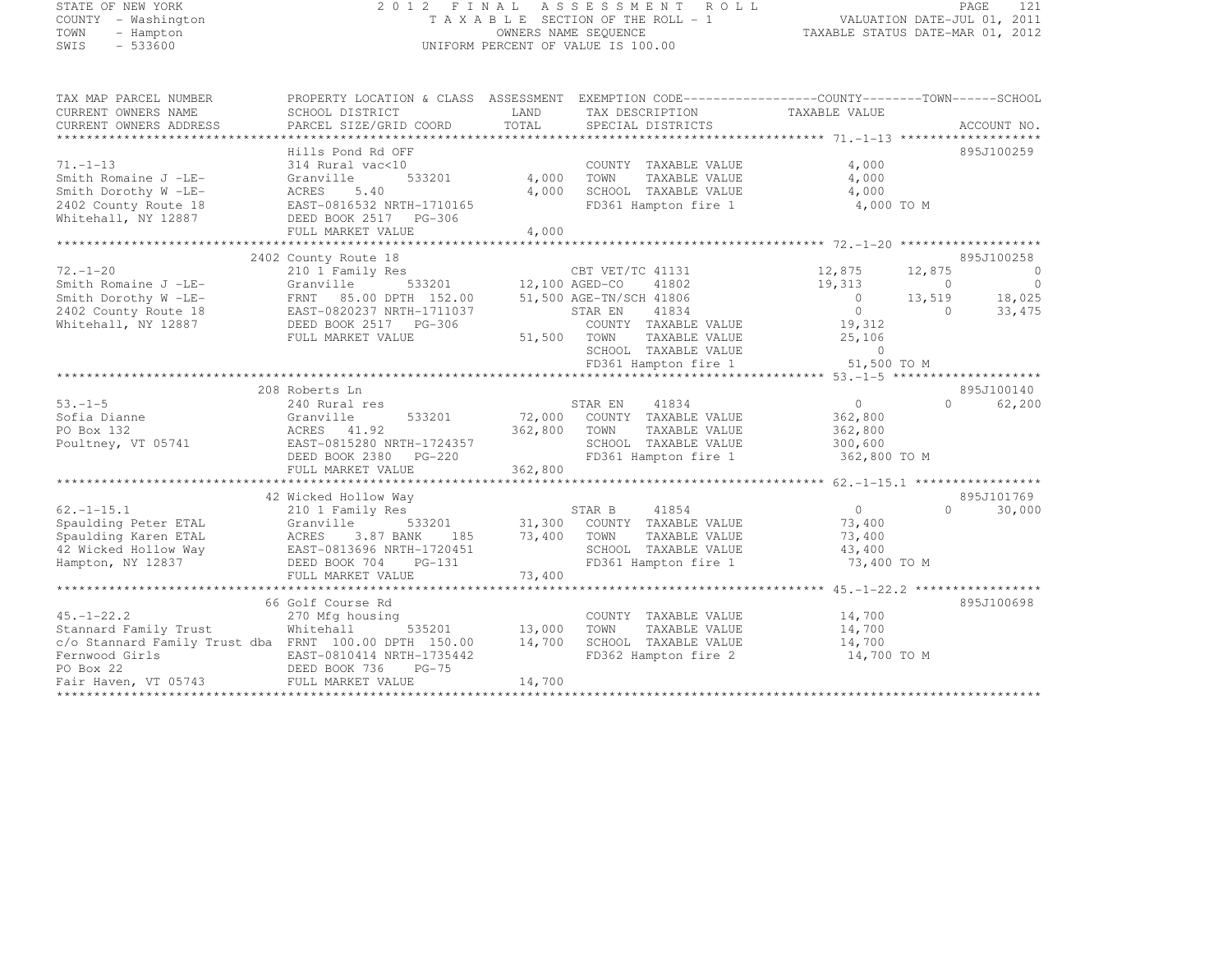#### STATE OF NEW YORK 2 0 1 2 F I N A L A S S E S S M E N T R O L L PAGE <sup>122</sup> COUNTY - Washington T A X A B L E SECTION OF THE ROLL - 1 VALUATION DATE-JUL 01, 2011 TOWN - Hampton OWNERS NAME SEQUENCE TAXABLE STATUS DATE-MAR 01, 2012 SWIS - 533600 UNIFORM PERCENT OF VALUE IS 100.00

| TAX MAP PARCEL NUMBER                                             |                           |         |                       | PROPERTY LOCATION & CLASS ASSESSMENT EXEMPTION CODE----------------COUNTY-------TOWN-----SCHOOL |             |
|-------------------------------------------------------------------|---------------------------|---------|-----------------------|-------------------------------------------------------------------------------------------------|-------------|
| CURRENT OWNERS NAME                                               | SCHOOL DISTRICT           | LAND    | TAX DESCRIPTION       | TAXABLE VALUE                                                                                   |             |
| CURRENT OWNERS ADDRESS                                            | PARCEL SIZE/GRID COORD    | TOTAL   | SPECIAL DISTRICTS     |                                                                                                 | ACCOUNT NO. |
|                                                                   |                           |         |                       |                                                                                                 |             |
|                                                                   | Golf Course Rd            |         |                       |                                                                                                 |             |
| $45. - 1 - 22.3$                                                  | 311 Res vac land          |         | COUNTY TAXABLE VALUE  | 2,000                                                                                           |             |
| Stannard Family Trust                                             | Whitehall<br>535201       | 2,000   | TAXABLE VALUE<br>TOWN | 2,000                                                                                           |             |
| c/o Stannard Family Trust dba FRNT 100.00 DPTH 200.00             |                           | 2,000   | SCHOOL TAXABLE VALUE  | 2,000                                                                                           |             |
| Fernwood Girls                                                    | EAST-0810580 NRTH-1735564 |         | FD362 Hampton fire 2  | 2,000 TO M                                                                                      |             |
| PO Box 22                                                         | DEED BOOK 953<br>$PG-6$   |         |                       |                                                                                                 |             |
| Fair Haven, VT 05743                                              | FULL MARKET VALUE         | 2,000   |                       |                                                                                                 |             |
|                                                                   |                           |         |                       |                                                                                                 |             |
|                                                                   | Golf Course Rd            |         |                       |                                                                                                 |             |
| $45. - 1 - 22.4$                                                  | 311 Res vac land          |         | COUNTY TAXABLE VALUE  | 2,000                                                                                           |             |
| Stannard Family Trust                                             | Whitehall<br>535201       | 2,000   | TOWN<br>TAXABLE VALUE | 2,000                                                                                           |             |
| c/o Stannard Family Trust dba FRNT 120.00 DPTH 200.00             |                           | 2,000   | SCHOOL TAXABLE VALUE  | 2,000                                                                                           |             |
| Fernwood Girls                                                    | EAST-0810574 NRTH-1735446 |         | FD362 Hampton fire 2  | 2,000 TO M                                                                                      |             |
| PO Box 22                                                         | DEED BOOK 736<br>$PG-72$  |         |                       |                                                                                                 |             |
| Fair Haven, VT 05743                                              | FULL MARKET VALUE         | 2,000   |                       |                                                                                                 |             |
|                                                                   |                           |         |                       |                                                                                                 |             |
|                                                                   | 2145 State Route 22A      |         |                       |                                                                                                 | 895J100264  |
| $81. - 2 - 21$                                                    | 210 1 Family Res          |         | COUNTY TAXABLE VALUE  | 66,000                                                                                          |             |
| Stark Richard                                                     | 533201<br>Granville       | 18,500  | TOWN<br>TAXABLE VALUE | 66,000                                                                                          |             |
| Stark Frances                                                     | FRNT 140.00 DPTH 200.00   | 66,000  | SCHOOL TAXABLE VALUE  | 66,000                                                                                          |             |
| 5 Ballard Rd                                                      | EAST-0822642 NRTH-1701501 |         | FD361 Hampton fire 1  | 66,000 TO M                                                                                     |             |
| Hampton, NY 12837                                                 | DEED BOOK 942<br>PG-324   |         |                       |                                                                                                 |             |
|                                                                   | FULL MARKET VALUE         | 66,000  |                       |                                                                                                 |             |
|                                                                   |                           |         |                       |                                                                                                 |             |
|                                                                   | 5 Ballard Rd              |         |                       |                                                                                                 | 895J100423  |
| $72. - 2 - 21$                                                    | 210 1 Family Res          |         | 41834<br>STAR EN      | $\overline{0}$<br>$\Omega$                                                                      | 62,200      |
| Stark Richard E                                                   | 533201<br>Granville       | 26,600  | COUNTY TAXABLE VALUE  | 96,600                                                                                          |             |
| Stark Frances                                                     | ACRES<br>2.40             | 96,600  | TOWN<br>TAXABLE VALUE | 96,600                                                                                          |             |
| 5 Ballard Rd                                                      | EAST-0821951 NRTH-1710328 |         | SCHOOL TAXABLE VALUE  | 34,400                                                                                          |             |
| Hampton, NY 12837                                                 | DEED BOOK 443 PG-1073     |         | FD361 Hampton fire 1  | 96,600 TO M                                                                                     |             |
|                                                                   | FULL MARKET VALUE         | 96,600  |                       |                                                                                                 |             |
|                                                                   |                           |         |                       |                                                                                                 |             |
|                                                                   | 2015 County Route 18      |         |                       |                                                                                                 | 895J100256  |
| $62 - 1 - 38$                                                     | 240 Rural res             |         | 41854<br>STAR B       | $\Omega$<br>$\circ$                                                                             | 30,000      |
| Stark Roscoe                                                      | 533201<br>Granville       | 77,800  | COUNTY TAXABLE VALUE  | 166,500                                                                                         |             |
| Stark June                                                        | ACRES 47.81               | 166,500 | TOWN<br>TAXABLE VALUE | 166,500                                                                                         |             |
| 2015 County Route 18                                              | EAST-0811987 NRTH-1714852 |         | SCHOOL TAXABLE VALUE  | 136,500                                                                                         |             |
| Whitehall, NY 12887                                               | DEED BOOK 627<br>PG-171   |         | FD361 Hampton fire 1  | 166,500 TO M                                                                                    |             |
|                                                                   | FULL MARKET VALUE         | 166,500 |                       |                                                                                                 |             |
|                                                                   |                           |         |                       |                                                                                                 |             |
|                                                                   | 19 Mirror Lake Way        |         |                       |                                                                                                 | 895J101789  |
| $80. - 1 - 55$                                                    | 210 1 Family Res - WTRFNT |         | COUNTY TAXABLE VALUE  | 166,100                                                                                         |             |
| Stec Gregory A                                                    | 535201<br>Whitehall       | 25,000  | TOWN<br>TAXABLE VALUE | 166,100                                                                                         |             |
| Stec Lisa F                                                       | $P/O$ Lot $6A$            | 166,100 | SCHOOL TAXABLE VALUE  | 166,100                                                                                         |             |
|                                                                   | FRNT 201.00 DPTH 324.00   |         | FD361 Hampton fire 1  | 166,100 TO M                                                                                    |             |
| 155 E 29th St Apt 17G<br>New York, NY 10016<br>New York, NY 10016 | EAST-0810693 NRTH-1705676 |         |                       |                                                                                                 |             |
|                                                                   | DEED BOOK 635<br>PG-296   |         |                       |                                                                                                 |             |
|                                                                   | FULL MARKET VALUE         | 166,100 |                       |                                                                                                 |             |
|                                                                   |                           |         |                       |                                                                                                 |             |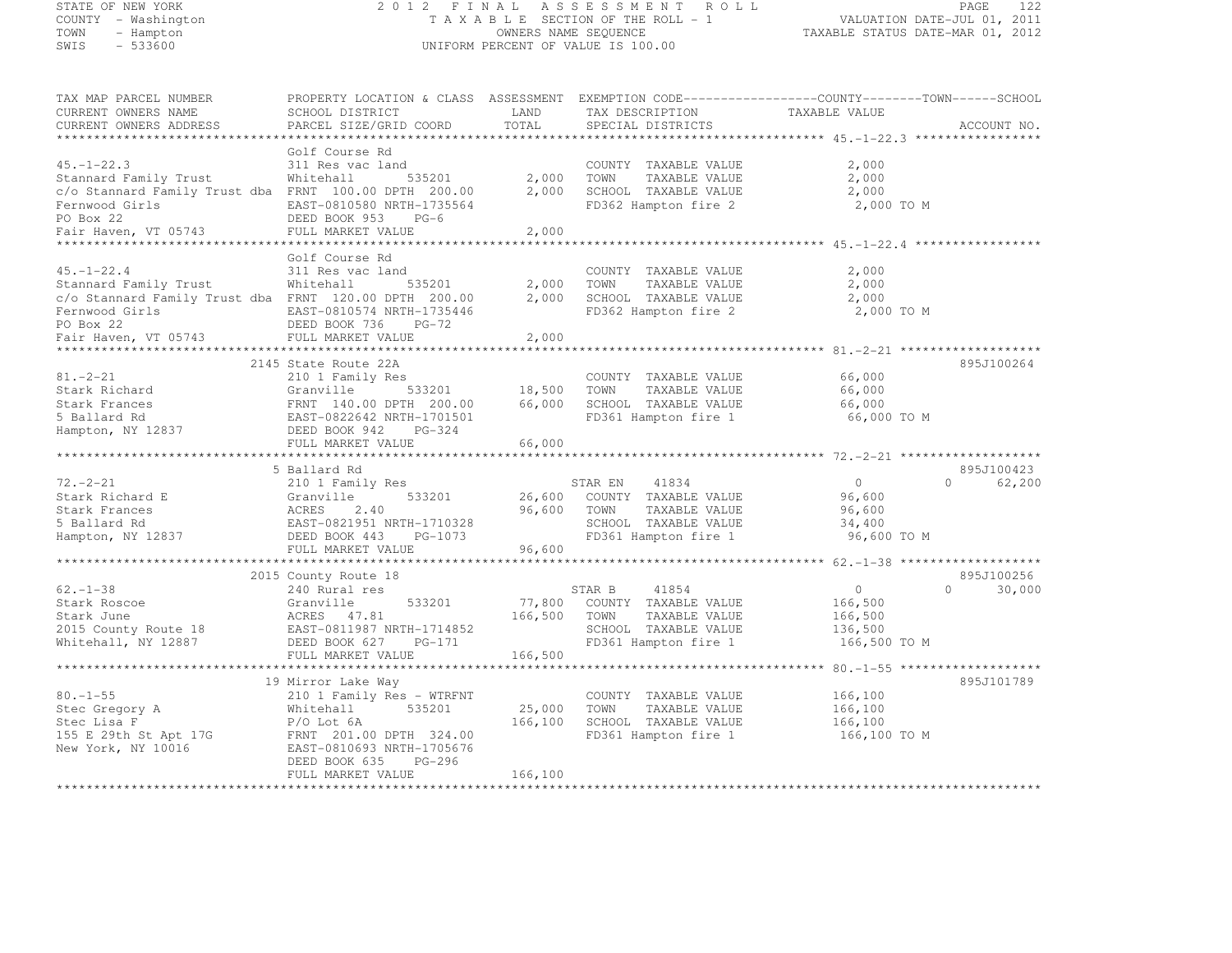#### STATE OF NEW YORK 2 0 1 2 F I N A L A S S E S S M E N T R O L L PAGE <sup>123</sup> COUNTY - Washington T A X A B L E SECTION OF THE ROLL - 1 VALUATION DATE-JUL 01, 2011 TOWN - Hampton OWNERS NAME SEQUENCE TAXABLE STATUS DATE-MAR 01, 2012 SWIS - 533600 UNIFORM PERCENT OF VALUE IS 100.00

| TAX MAP PARCEL NUMBER     | PROPERTY LOCATION & CLASS ASSESSMENT EXEMPTION CODE-----------------COUNTY-------TOWN------SCHOOL                                                                                                                                                                                                                                                                                                                                                                                                                                                                                                                                                                                                             |              |                                   |                   |                        |
|---------------------------|---------------------------------------------------------------------------------------------------------------------------------------------------------------------------------------------------------------------------------------------------------------------------------------------------------------------------------------------------------------------------------------------------------------------------------------------------------------------------------------------------------------------------------------------------------------------------------------------------------------------------------------------------------------------------------------------------------------|--------------|-----------------------------------|-------------------|------------------------|
| CURRENT OWNERS NAME       | SCHOOL DISTRICT                                                                                                                                                                                                                                                                                                                                                                                                                                                                                                                                                                                                                                                                                               | LAND         | TAX DESCRIPTION                   | TAXABLE VALUE     |                        |
| CURRENT OWNERS ADDRESS    | PARCEL SIZE/GRID COORD                                                                                                                                                                                                                                                                                                                                                                                                                                                                                                                                                                                                                                                                                        | TOTAL        | SPECIAL DISTRICTS                 |                   | ACCOUNT NO.            |
|                           |                                                                                                                                                                                                                                                                                                                                                                                                                                                                                                                                                                                                                                                                                                               |              |                                   |                   |                        |
|                           | 1549 County Route 21                                                                                                                                                                                                                                                                                                                                                                                                                                                                                                                                                                                                                                                                                          |              |                                   |                   | 895J100658<br>$\Omega$ |
| $80. -1 - 8$              | 210 1 Family Res<br>533201                                                                                                                                                                                                                                                                                                                                                                                                                                                                                                                                                                                                                                                                                    |              | 41854<br>STAR B                   | $0 \qquad \qquad$ | 30,000                 |
| Stevens Sheila            | Granville                                                                                                                                                                                                                                                                                                                                                                                                                                                                                                                                                                                                                                                                                                     |              | 28,500 COUNTY TAXABLE VALUE       | 58,500            |                        |
| 1549 County Route 21      | 866-187                                                                                                                                                                                                                                                                                                                                                                                                                                                                                                                                                                                                                                                                                                       | 58,500       | TOWN<br>TAXABLE VALUE             | 58,500            |                        |
| Whitehall, NY 12887       | ACRES<br>3.00                                                                                                                                                                                                                                                                                                                                                                                                                                                                                                                                                                                                                                                                                                 |              | SCHOOL TAXABLE VALUE              | 28,500            |                        |
|                           | EAST-0812895 NRTH-1701476                                                                                                                                                                                                                                                                                                                                                                                                                                                                                                                                                                                                                                                                                     |              | FD361 Hampton fire 1              | 58,500 TO M       |                        |
|                           | DEED BOOK 477 PG-658                                                                                                                                                                                                                                                                                                                                                                                                                                                                                                                                                                                                                                                                                          |              |                                   |                   |                        |
|                           |                                                                                                                                                                                                                                                                                                                                                                                                                                                                                                                                                                                                                                                                                                               |              |                                   |                   |                        |
|                           |                                                                                                                                                                                                                                                                                                                                                                                                                                                                                                                                                                                                                                                                                                               |              |                                   |                   |                        |
|                           | 200 Wicked Hollow Way                                                                                                                                                                                                                                                                                                                                                                                                                                                                                                                                                                                                                                                                                         |              |                                   |                   | 895J100628             |
| $62 - 1 - 4$              | 240 Rural res                                                                                                                                                                                                                                                                                                                                                                                                                                                                                                                                                                                                                                                                                                 |              | COUNTY TAXABLE VALUE              | 301,100           |                        |
| StJohn Alan B             | Granville<br>533201                                                                                                                                                                                                                                                                                                                                                                                                                                                                                                                                                                                                                                                                                           | 51,100       | TOWN<br>TAXABLE VALUE             | 301,100           |                        |
| StJohn Reuben L           | ACRES 50.68                                                                                                                                                                                                                                                                                                                                                                                                                                                                                                                                                                                                                                                                                                   | 301,100      | SCHOOL TAXABLE VALUE              | 301,100           |                        |
| 5454 South Rome St        | EAST-0811039 NRTH-1720871<br>DEED BOOK 657 PG-25                                                                                                                                                                                                                                                                                                                                                                                                                                                                                                                                                                                                                                                              |              | FD361 Hampton fire 1 301,100 TO M |                   |                        |
| Aurora, CO 80015          |                                                                                                                                                                                                                                                                                                                                                                                                                                                                                                                                                                                                                                                                                                               |              |                                   |                   |                        |
|                           | FULL MARKET VALUE                                                                                                                                                                                                                                                                                                                                                                                                                                                                                                                                                                                                                                                                                             | 301,100      |                                   |                   |                        |
|                           |                                                                                                                                                                                                                                                                                                                                                                                                                                                                                                                                                                                                                                                                                                               |              |                                   |                   |                        |
|                           | 18 Greenfield Ln                                                                                                                                                                                                                                                                                                                                                                                                                                                                                                                                                                                                                                                                                              |              |                                   |                   | 895J100127             |
| $72.2 - 3 - 9$            | 210 1 Family Res                                                                                                                                                                                                                                                                                                                                                                                                                                                                                                                                                                                                                                                                                              |              | 41854<br>STAR B                   | $0 \qquad \qquad$ | 30,000<br>$\Omega$     |
| Stoddard George           | 533201<br>Granville                                                                                                                                                                                                                                                                                                                                                                                                                                                                                                                                                                                                                                                                                           |              | 15,400 COUNTY TAXABLE VALUE       | 59,400            |                        |
| Stoddard Sherry           | $72 - 3 - 9$                                                                                                                                                                                                                                                                                                                                                                                                                                                                                                                                                                                                                                                                                                  | 59,400       | TOWN<br>TAXABLE VALUE             | 59,400            |                        |
| 18 Greenfield Ln          | FRNT 48.00 DPTH 244.00                                                                                                                                                                                                                                                                                                                                                                                                                                                                                                                                                                                                                                                                                        |              | SCHOOL TAXABLE VALUE              | 29,400            |                        |
| Hampton, NY 12837         | EAST-0823960 NRTH-1712245                                                                                                                                                                                                                                                                                                                                                                                                                                                                                                                                                                                                                                                                                     |              | FD361 Hampton fire 1              | 59,400 TO M       |                        |
|                           | DEED BOOK 1865 PG-79                                                                                                                                                                                                                                                                                                                                                                                                                                                                                                                                                                                                                                                                                          |              |                                   |                   |                        |
|                           | FULL MARKET VALUE                                                                                                                                                                                                                                                                                                                                                                                                                                                                                                                                                                                                                                                                                             | 59,400       |                                   |                   |                        |
|                           |                                                                                                                                                                                                                                                                                                                                                                                                                                                                                                                                                                                                                                                                                                               |              |                                   |                   |                        |
|                           | 27 Hampton Heights Way                                                                                                                                                                                                                                                                                                                                                                                                                                                                                                                                                                                                                                                                                        |              |                                   |                   | 895J100621             |
| $80. -1 - 17$             | 210 1 Family Res                                                                                                                                                                                                                                                                                                                                                                                                                                                                                                                                                                                                                                                                                              |              | 41854<br>STAR B                   | $\overline{0}$    | $\Omega$<br>30,000     |
| Stratton Helene           | Granville 533201 35,000 COUNTY TAXABLE VALUE                                                                                                                                                                                                                                                                                                                                                                                                                                                                                                                                                                                                                                                                  |              |                                   | 117,600           |                        |
| 27 Hampton Heights Way    | LOT 10                                                                                                                                                                                                                                                                                                                                                                                                                                                                                                                                                                                                                                                                                                        | 117,600 TOWN | TAXABLE VALUE                     | 117,600           |                        |
| Whitehall, NY 12837       | 5.01<br>ACRES                                                                                                                                                                                                                                                                                                                                                                                                                                                                                                                                                                                                                                                                                                 |              | SCHOOL TAXABLE VALUE              | 87,600            |                        |
|                           | EAST-0811543 NRTH-1701465                                                                                                                                                                                                                                                                                                                                                                                                                                                                                                                                                                                                                                                                                     |              | FD361 Hampton fire 1              | 117,600 TO M      |                        |
|                           | DEED BOOK 2143 PG-102                                                                                                                                                                                                                                                                                                                                                                                                                                                                                                                                                                                                                                                                                         |              |                                   |                   |                        |
|                           | ${\small \newline \text{FULL} \text{ MARKET} \text{ } \text{ } 117,600 } \text{ } \newline \text{ } \newline \text{ } \newline \text{ } \newline \text{ } \newline \text{ } \newline \newline \text{ } \newline \newline \text{ } \newline \newline \text{ } \newline \newline \text{ } \newline \newline \text{ } \newline \newline \text{ } \newline \newline \text{ } \newline \newline \text{ } \newline \newline \text{ } \newline \newline \text{ } \newline \newline \text{ } \newline \newline \text{ } \newline \newline \text{ } \newline \newline \text{ } \newline \newline \text{ } \newline \newline \text{ } \newline \newline \text{ } \newline \newline \text{ } \newline \newline \text{ }$ |              |                                   |                   |                        |
|                           |                                                                                                                                                                                                                                                                                                                                                                                                                                                                                                                                                                                                                                                                                                               |              |                                   |                   |                        |
|                           | 152 Rainbow Way                                                                                                                                                                                                                                                                                                                                                                                                                                                                                                                                                                                                                                                                                               |              |                                   |                   | 895J100660             |
| $81. - 1 - 17$            | 260 Seasonal res                                                                                                                                                                                                                                                                                                                                                                                                                                                                                                                                                                                                                                                                                              |              | COUNTY TAXABLE VALUE              | 69,900            |                        |
| Strickland Living Trust   | Granville<br>533201                                                                                                                                                                                                                                                                                                                                                                                                                                                                                                                                                                                                                                                                                           | 16,700       | TOWN<br>TAXABLE VALUE             | 69,900            |                        |
| 75 West Point Ter         | ACRES<br>4.50                                                                                                                                                                                                                                                                                                                                                                                                                                                                                                                                                                                                                                                                                                 | 69,900       | SCHOOL TAXABLE VALUE              | 69,900            |                        |
| West Hartford Conn, 06107 | EAST-0816754 NRTH-1700641                                                                                                                                                                                                                                                                                                                                                                                                                                                                                                                                                                                                                                                                                     |              | FD361 Hampton fire 1              | 69,900 TO M       |                        |
|                           | DEED BOOK 838<br>$PG-223$                                                                                                                                                                                                                                                                                                                                                                                                                                                                                                                                                                                                                                                                                     |              |                                   |                   |                        |
|                           | FULL MARKET VALUE                                                                                                                                                                                                                                                                                                                                                                                                                                                                                                                                                                                                                                                                                             | 69,900       |                                   |                   |                        |
|                           |                                                                                                                                                                                                                                                                                                                                                                                                                                                                                                                                                                                                                                                                                                               |              |                                   |                   |                        |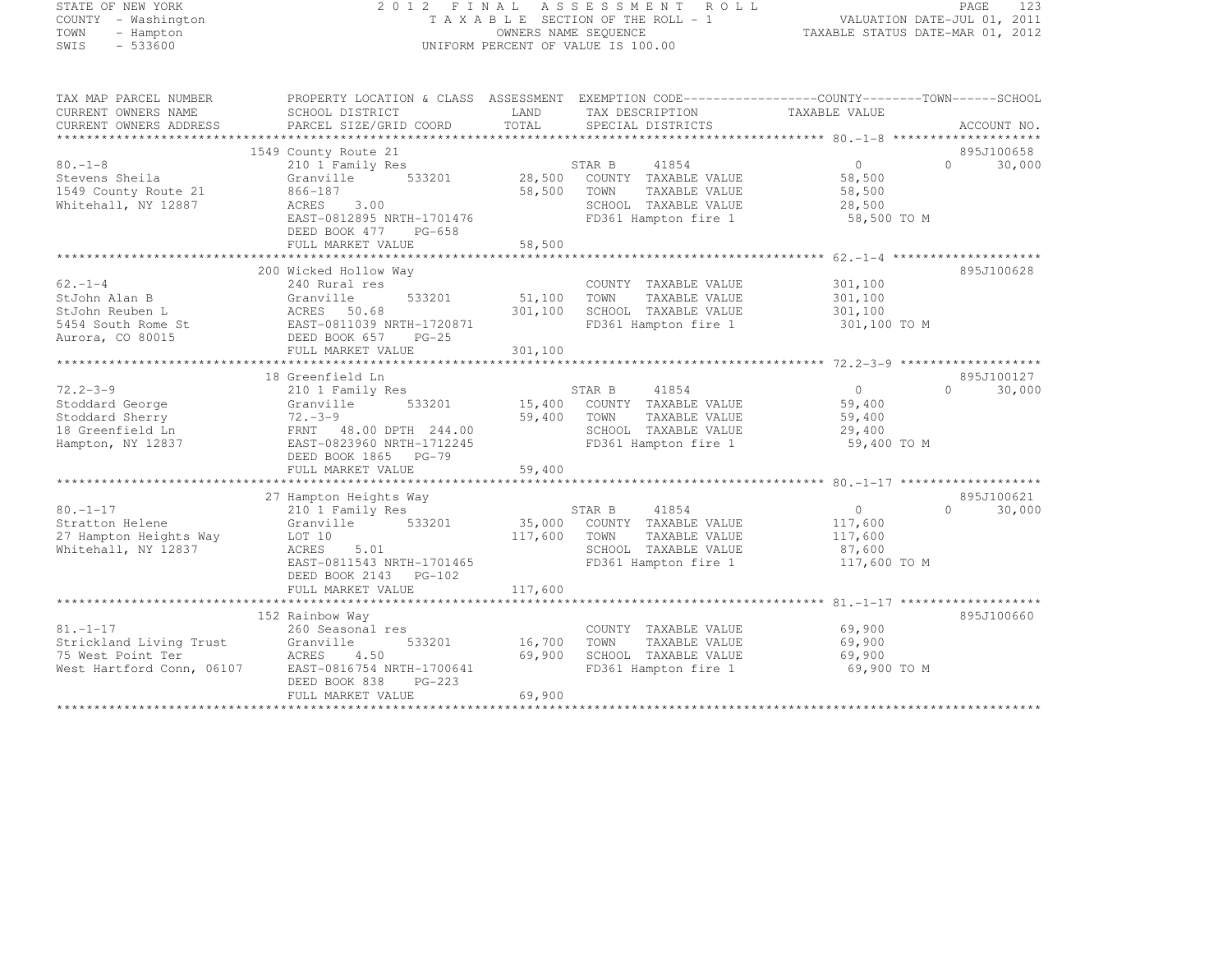| STATE OF NEW YORK                                  |                                                                                                                     |                                                                 | 2012 FINAL ASSESSMENT ROLL         |                     | PAGE<br>124 |
|----------------------------------------------------|---------------------------------------------------------------------------------------------------------------------|-----------------------------------------------------------------|------------------------------------|---------------------|-------------|
| COUNTY - Washington                                | TAXABLE SECTION OF THE ROLL - 1                                                                                     | VALUATION DATE-JUL 01, 2011<br>TAXABLE STATUS DATE-MAR 01, 2012 |                                    |                     |             |
| TOWN<br>- Hampton                                  |                                                                                                                     | OWNERS NAME SEQUENCE                                            |                                    |                     |             |
| SWIS<br>$-533600$                                  |                                                                                                                     |                                                                 | UNIFORM PERCENT OF VALUE IS 100.00 |                     |             |
|                                                    |                                                                                                                     |                                                                 |                                    |                     |             |
| TAX MAP PARCEL NUMBER<br>CURRENT OWNERS NAME       | PROPERTY LOCATION & CLASS ASSESSMENT EXEMPTION CODE----------------COUNTY-------TOWN------SCHOOL<br>SCHOOL DISTRICT | LAND                                                            | TAX DESCRIPTION                    | TAXABLE VALUE       |             |
| CURRENT OWNERS ADDRESS                             | PARCEL SIZE/GRID COORD                                                                                              | TOTAL                                                           | SPECIAL DISTRICTS                  |                     | ACCOUNT NO. |
|                                                    |                                                                                                                     |                                                                 |                                    |                     |             |
|                                                    | County Route 21 OFF                                                                                                 |                                                                 |                                    |                     |             |
| $71.3 - 2 - 6$                                     | 311 Res vac land - WTRFNT                                                                                           |                                                                 | COUNTY TAXABLE VALUE               | 26,000              |             |
| Strutz Paul                                        | 535201<br>Whitehall                                                                                                 | 26,000                                                          | TOWN<br>TAXABLE VALUE              | 26,000              |             |
| Strutz John W Jr                                   | Subdiv 15B                                                                                                          | 26,000                                                          | SCHOOL TAXABLE VALUE               | 26,000              |             |
| PO Box 265                                         | $80 - 2 - 6$                                                                                                        |                                                                 | FD361 Hampton fire 1               | 26,000 TO M         |             |
| East Wallingford, VT 05742 FRNT 196.00 DPTH 234.00 |                                                                                                                     |                                                                 |                                    |                     |             |
|                                                    | EAST-0809877 NRTH-1706858                                                                                           |                                                                 |                                    |                     |             |
|                                                    | DEED BOOK 807<br>$PG-263$                                                                                           |                                                                 |                                    |                     |             |
|                                                    | FULL MARKET VALUE                                                                                                   | 26,000                                                          |                                    |                     |             |
|                                                    |                                                                                                                     |                                                                 |                                    |                     |             |
| $31. - 1 - 3.10$                                   | 1386 Carvers Falls Ln                                                                                               |                                                                 | 41854<br>STAR B                    | $\circ$<br>$\Omega$ | 30,000      |
| Sweeney Daniel T                                   | 210 1 Family Res<br>Whitehall<br>535201                                                                             | 24,300                                                          | COUNTY TAXABLE VALUE               | 120,200             |             |
| Sweeney Andrea                                     | 710/193                                                                                                             | 120,200                                                         | TOWN<br>TAXABLE VALUE              | 120,200             |             |
| 1386 Carvers Falls Ln                              | ACRES 1.70                                                                                                          |                                                                 | SCHOOL TAXABLE VALUE               | 90,200              |             |
| Whitehall, NY 12887                                | EAST-0808590 NRTH-1745963                                                                                           |                                                                 | FD361 Hampton fire 1               | 120,200 TO M        |             |
|                                                    | DEED BOOK 644<br>PG-227                                                                                             |                                                                 |                                    |                     |             |
|                                                    | FULL MARKET VALUE                                                                                                   | 120,200                                                         |                                    |                     |             |
|                                                    |                                                                                                                     |                                                                 |                                    |                     |             |
|                                                    | 215 Carvers Falls Rd                                                                                                |                                                                 |                                    |                     | 895J100091  |
| $31. - 1 - 1$                                      | 260 Seasonal res                                                                                                    |                                                                 | COUNTY TAXABLE VALUE               | 143,800             |             |
| Sweeney Frank A                                    | Whitehall 535201<br>ACRES 168.50<br>EAST-0804096 NRTH-1746683<br>DEED BOOK 828 PG-338                               | 94,400                                                          | TOWN<br>TAXABLE VALUE              | 143,800             |             |
| Central Vill                                       |                                                                                                                     | 143,800                                                         | SCHOOL TAXABLE VALUE               | 143,800             |             |
| PO Box 3296                                        |                                                                                                                     |                                                                 | FD362 Hampton fire 2               | 143,800 TO M        |             |
| Westport, MA 02790                                 |                                                                                                                     |                                                                 |                                    |                     |             |
|                                                    | FULL MARKET VALUE                                                                                                   | 143,800                                                         |                                    |                     |             |
|                                                    | Carvers Falls Rd                                                                                                    |                                                                 |                                    |                     |             |
| $38. - 1 - 1.1$                                    |                                                                                                                     |                                                                 | COUNTY TAXABLE VALUE               | 19,000              |             |
| Sweeney Frank A                                    | 323 Vacant rural<br>Whitehall !<br>ACRES 40.70<br>535201                                                            | 19,000                                                          | TOWN<br>TAXABLE VALUE              | 19,000              |             |
| PO Box 3296                                        |                                                                                                                     | 19,000                                                          | SCHOOL TAXABLE VALUE               | 19,000              |             |
| Westport, MA 02790                                 | EAST-0803572 NRTH-1744619                                                                                           |                                                                 | CA001 Cons agri dst 1              | 19,000 TO           |             |
|                                                    | DEED BOOK 800<br>PG-136                                                                                             |                                                                 | FD362 Hampton fire 2               | 19,000 TO M         |             |
|                                                    | FULL MARKET VALUE                                                                                                   | 19,000                                                          |                                    |                     |             |
|                                                    |                                                                                                                     |                                                                 |                                    |                     |             |
|                                                    | 244 Hills Pond Rd                                                                                                   |                                                                 |                                    |                     |             |
| $71. - 1 - 14.51$                                  | 210 1 Family Res                                                                                                    |                                                                 | COUNTY TAXABLE VALUE               | 141,600             |             |
| Taran Christopher John                             | 533201<br>Granville                                                                                                 | 39,400                                                          | TOWN<br>TAXABLE VALUE              | 141,600             |             |
| 244 Hills Pond Rd                                  | ACRES<br>9.36                                                                                                       | 141,600                                                         | SCHOOL TAXABLE VALUE               | 141,600             |             |
| Hampton, NY 12837                                  | EAST-0817141 NRTH-1707834                                                                                           |                                                                 | FD361 Hampton fire 1               | 141,600 TO M        |             |
|                                                    | DEED BOOK 2212<br>$PG-35$                                                                                           |                                                                 |                                    |                     |             |
|                                                    | FULL MARKET VALUE                                                                                                   | 141,600                                                         |                                    |                     |             |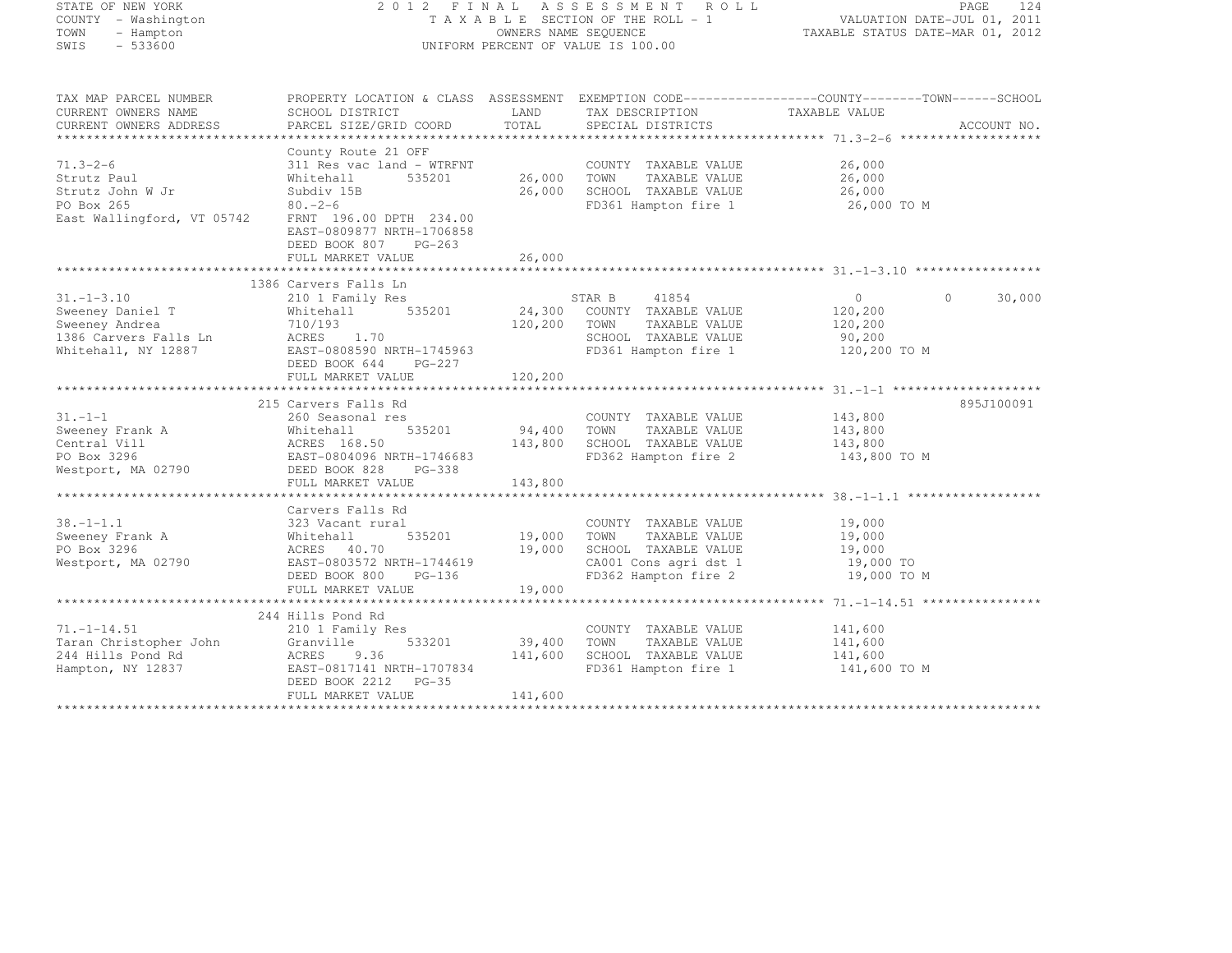| STATE OF NEW YORK   |  |           |  |
|---------------------|--|-----------|--|
| COUNTY - Washington |  |           |  |
| TOWN                |  | - Hampton |  |
| <b>STATE</b>        |  | $-533600$ |  |

#### STATE OF NEW YORK 2 0 1 2 F I N A L A S S E S S M E N T R O L L PAGE <sup>125</sup> COUNTY - Washington T A X A B L E SECTION OF THE ROLL - 1 VALUATION DATE-JUL 01, 2011 TOWN - Hampton OWNERS NAME SEQUENCE TAXABLE STATUS DATE-MAR 01, 2012 SWIS - 533600 UNIFORM PERCENT OF VALUE IS 100.00

| 494 South Rd<br>$72. - 1 - 19.1$<br>STAR B<br>41854<br>$\Omega$<br>$\Omega$<br>30,000<br>210 1 Family Res<br>34,100 COUNTY TAXABLE VALUE<br>Taran Joseph<br>533201<br>272,200<br>Granville<br>272,200<br>Taran Tamme<br>ACRES<br>4.73<br>TOWN<br>TAXABLE VALUE<br>272,200<br>Hampton, NY 12837<br>242,200<br>EAST-0820653 NRTH-1708856<br>SCHOOL TAXABLE VALUE<br>FD361 Hampton fire 1<br>272,200 TO M<br>DEED BOOK 694<br>PG-294<br>272,200<br>FULL MARKET VALUE<br>485 South Rd<br>895J100267<br>$72, -1 - 19$<br>108,800<br>COUNTY TAXABLE VALUE<br>240 Rural res |
|----------------------------------------------------------------------------------------------------------------------------------------------------------------------------------------------------------------------------------------------------------------------------------------------------------------------------------------------------------------------------------------------------------------------------------------------------------------------------------------------------------------------------------------------------------------------|
|                                                                                                                                                                                                                                                                                                                                                                                                                                                                                                                                                                      |
|                                                                                                                                                                                                                                                                                                                                                                                                                                                                                                                                                                      |
|                                                                                                                                                                                                                                                                                                                                                                                                                                                                                                                                                                      |
|                                                                                                                                                                                                                                                                                                                                                                                                                                                                                                                                                                      |
|                                                                                                                                                                                                                                                                                                                                                                                                                                                                                                                                                                      |
|                                                                                                                                                                                                                                                                                                                                                                                                                                                                                                                                                                      |
|                                                                                                                                                                                                                                                                                                                                                                                                                                                                                                                                                                      |
| 533201<br>89,700<br>108,800<br>Taran Stephen<br>Granville<br>TOWN<br>TAXABLE VALUE                                                                                                                                                                                                                                                                                                                                                                                                                                                                                   |
| Taran Gretel<br>ACRES 79.84<br>108,800<br>SCHOOL TAXABLE VALUE<br>108,800                                                                                                                                                                                                                                                                                                                                                                                                                                                                                            |
| FD361 Hampton fire 1<br>2522 Route 30N<br>EAST-0819210 NRTH-1708846<br>108,800 TO M                                                                                                                                                                                                                                                                                                                                                                                                                                                                                  |
| Poultney, VT 05764-9685<br>DEED BOOK 501<br>PG-934                                                                                                                                                                                                                                                                                                                                                                                                                                                                                                                   |
| 108,800<br>FULL MARKET VALUE                                                                                                                                                                                                                                                                                                                                                                                                                                                                                                                                         |
|                                                                                                                                                                                                                                                                                                                                                                                                                                                                                                                                                                      |
| 895J100208<br>State Route 22A OFF                                                                                                                                                                                                                                                                                                                                                                                                                                                                                                                                    |
| $72. - 2 - 14$<br>720 Mine/quarry<br>COUNTY TAXABLE VALUE<br>27,000                                                                                                                                                                                                                                                                                                                                                                                                                                                                                                  |
| 533201 27,000<br>Taran Stephen J<br>TOWN<br>TAXABLE VALUE<br>27,000<br>Granville                                                                                                                                                                                                                                                                                                                                                                                                                                                                                     |
| Taran Gretel<br>719/148<br>27,000<br>SCHOOL TAXABLE VALUE<br>27,000                                                                                                                                                                                                                                                                                                                                                                                                                                                                                                  |
| FD361 Hampton fire 1<br>27,000 TO M<br>2522 Route 30N<br>ACRES 17.00                                                                                                                                                                                                                                                                                                                                                                                                                                                                                                 |
| Poultney, VT 05764-9685<br>EAST-0823238 NRTH-1706339                                                                                                                                                                                                                                                                                                                                                                                                                                                                                                                 |
| DEED BOOK 719 PG-151                                                                                                                                                                                                                                                                                                                                                                                                                                                                                                                                                 |
| 27,000<br>FULL MARKET VALUE                                                                                                                                                                                                                                                                                                                                                                                                                                                                                                                                          |
|                                                                                                                                                                                                                                                                                                                                                                                                                                                                                                                                                                      |
| 895J100696<br>County Route 18 OFF                                                                                                                                                                                                                                                                                                                                                                                                                                                                                                                                    |
| 7,500<br>$72. - 1 - 22.1$<br>720 Mine/quarry<br>COUNTY TAXABLE VALUE                                                                                                                                                                                                                                                                                                                                                                                                                                                                                                 |
| Granville 533201<br>7,500 TOWN<br>TAXABLE VALUE<br>7,500<br>Tatko Raymond S                                                                                                                                                                                                                                                                                                                                                                                                                                                                                          |
| 7,500<br>Box 76<br>556/241<br>SCHOOL TAXABLE VALUE<br>7,500                                                                                                                                                                                                                                                                                                                                                                                                                                                                                                          |
| Middle Granville, NY 12849<br>CA001 Cons agri dst 1<br>ACRES 10.17<br>7,500 TO                                                                                                                                                                                                                                                                                                                                                                                                                                                                                       |
| EAST-0819474 NRTH-1710773<br>FD361 Hampton fire 1<br>7,500 TO M                                                                                                                                                                                                                                                                                                                                                                                                                                                                                                      |
| DEED BOOK 502<br>$PG-204$                                                                                                                                                                                                                                                                                                                                                                                                                                                                                                                                            |
| 7,500<br>FULL MARKET VALUE                                                                                                                                                                                                                                                                                                                                                                                                                                                                                                                                           |
|                                                                                                                                                                                                                                                                                                                                                                                                                                                                                                                                                                      |
| 895J100623<br>39 Smith Way                                                                                                                                                                                                                                                                                                                                                                                                                                                                                                                                           |
| 30,000<br>$80. - 1 - 10$<br>STAR B 41854<br>$\overline{0}$<br>$\Omega$<br>260 Seasonal res                                                                                                                                                                                                                                                                                                                                                                                                                                                                           |
| Taylor Lawrence<br>533201<br>36,000 COUNTY TAXABLE VALUE<br>69,000<br>Granville                                                                                                                                                                                                                                                                                                                                                                                                                                                                                      |
| 39 Smith Way<br>ACRES<br>6.00 BANK<br>69,000 TOWN<br>TAXABLE VALUE<br>69,000<br>40                                                                                                                                                                                                                                                                                                                                                                                                                                                                                   |
| SCHOOL TAXABLE VALUE<br>39,000<br>Whitehall, NY 12887<br>EAST-0812248 NRTH-1701367                                                                                                                                                                                                                                                                                                                                                                                                                                                                                   |
| FD361 Hampton fire 1<br>69,000 TO M<br>DEED BOOK 2104 PG-339                                                                                                                                                                                                                                                                                                                                                                                                                                                                                                         |
| 69,000<br>FULL MARKET VALUE                                                                                                                                                                                                                                                                                                                                                                                                                                                                                                                                          |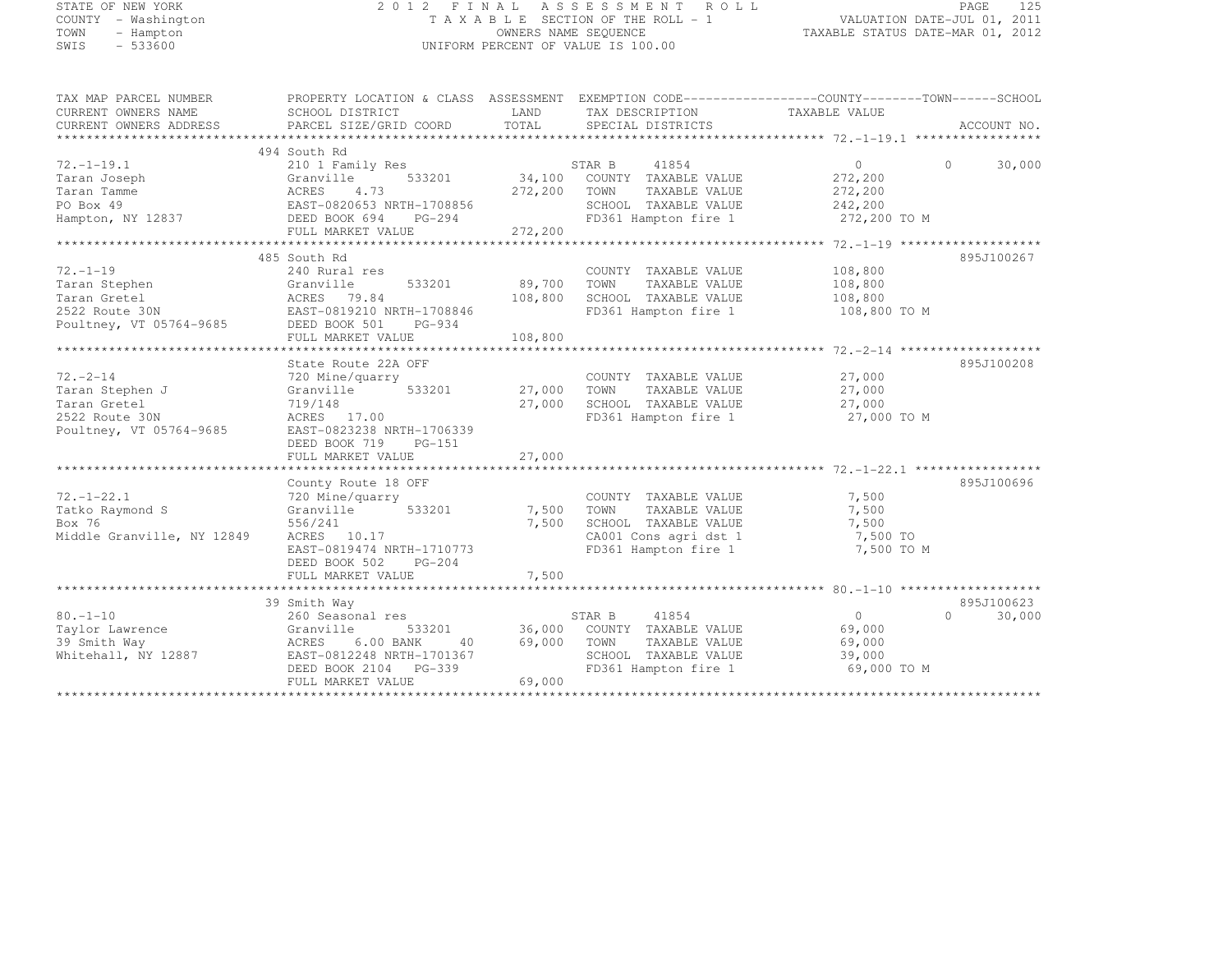| STATE OF NEW YORK |                     |
|-------------------|---------------------|
|                   | COUNTY - Washington |
| TOWN              | - Hampton           |
| SWIS              | $-533600$           |

## STATE OF NEW YORK 2 0 1 2 F I N A L A S S E S S M E N T R O L L PAGE <sup>126</sup> COUNTY - Washington T A X A B L E SECTION OF THE ROLL - 1 VALUATION DATE-JUL 01, 2011 TOWN - Hampton OWNERS NAME SEQUENCE TAXABLE STATUS DATE-MAR 01, 2012 SWIS - 533600 UNIFORM PERCENT OF VALUE IS 100.00

| TAX MAP PARCEL NUMBER<br>CURRENT OWNERS NAME                                                              | PROPERTY LOCATION & CLASS ASSESSMENT EXEMPTION CODE----------------COUNTY-------TOWN------SCHOOL<br>SCHOOL DISTRICT                                                                 | LAND                       | TAX DESCRIPTION                                                                                                         | TAXABLE VALUE                                                   |                                  |
|-----------------------------------------------------------------------------------------------------------|-------------------------------------------------------------------------------------------------------------------------------------------------------------------------------------|----------------------------|-------------------------------------------------------------------------------------------------------------------------|-----------------------------------------------------------------|----------------------------------|
| CURRENT OWNERS ADDRESS                                                                                    | PARCEL SIZE/GRID COORD                                                                                                                                                              | TOTAL                      | SPECIAL DISTRICTS                                                                                                       |                                                                 | ACCOUNT NO.                      |
|                                                                                                           | West Way                                                                                                                                                                            |                            |                                                                                                                         |                                                                 | 895J100268                       |
| $71.4 - 2 - 10$<br>Tedeschi James A<br>Tedeschi James A Jr<br>532 Long Beach Rd<br>St James L I, NY 11780 | 311 Res vac land - WTRFNT<br>Granville<br>533201<br>LOT 8<br>$71. - 2 - 10$<br>FRNT 102.00 DPTH 241.00<br>EAST-0815553 NRTH-1707324<br>DEED BOOK 667<br>PG-107<br>FULL MARKET VALUE | 25,500<br>25,500<br>25,500 | COUNTY TAXABLE VALUE<br>TOWN<br>TAXABLE VALUE<br>SCHOOL TAXABLE VALUE<br>FD361 Hampton fire 1                           | 25,500<br>25,500<br>25,500<br>25,500 TO M                       |                                  |
|                                                                                                           | 1051 North Quivey Hill Ln                                                                                                                                                           |                            |                                                                                                                         |                                                                 | 895J100430                       |
| $81. - 1 - 15$<br>Terrio James<br>Terrio Kathleen<br>49 East Main St<br>Granville, NY 12832               | 314 Rural vac<10<br>Granville<br>533201<br>4.00<br>ACRES<br>EAST-0817654 NRTH-1700465<br>DEED BOOK 719 PG-325<br>FULL MARKET VALUE                                                  | 23,000<br>23,000<br>23,000 | COUNTY TAXABLE VALUE<br>TOWN<br>TAXABLE VALUE<br>SCHOOL TAXABLE VALUE<br>FD361 Hampton fire 1                           | 23,000<br>23,000<br>23,000<br>23,000 TO M                       |                                  |
|                                                                                                           | 207 South Rd                                                                                                                                                                        |                            |                                                                                                                         |                                                                 | 895J100680                       |
| $81. - 1 - 1.2$<br>Theys Margaret A<br>PO Box 503<br>Easton, PA 18044                                     | 260 Seasonal res<br>533201<br>Granville<br>2456/121<br>7.00<br>ACRES<br>EAST-0817400 NRTH-1704486<br>DEED BOOK 2948 PG-117                                                          | 23,000<br>47,700           | COUNTY TAXABLE VALUE<br>TAXABLE VALUE<br>TOWN<br>SCHOOL TAXABLE VALUE<br>FD361 Hampton fire 1                           | 47,700<br>47,700<br>47,700<br>47,700 TO M                       |                                  |
|                                                                                                           | FULL MARKET VALUE                                                                                                                                                                   | 47,700                     |                                                                                                                         |                                                                 |                                  |
| $71. - 1 - 14.1$<br>Thomas John C<br>PO Box 133<br>Hampton, NY 12837                                      | 320 Hills Pond Rd<br>240 Rural res<br>533201<br>Granville<br>740/199<br>ACRES 31.90<br>EAST-0817015 NRTH-1709702<br>DEED BOOK 763<br>$PG-156$<br>FULL MARKET VALUE                  | 142,400<br>142,400         | STAR B<br>41854<br>51,900 COUNTY TAXABLE VALUE<br>TOWN<br>TAXABLE VALUE<br>SCHOOL TAXABLE VALUE<br>FD361 Hampton fire 1 | $\overline{0}$<br>142,400<br>142,400<br>112,400<br>142,400 TO M | 895J100300<br>30,000<br>$\Omega$ |
|                                                                                                           |                                                                                                                                                                                     |                            |                                                                                                                         |                                                                 |                                  |
| $45. - 1 - 12$<br>Thomas Leslie E<br>11 Dewey Rd<br>Whitehall, NY 12887                                   | 11 Dewey Rd<br>210 1 Family Res<br>535201<br>Whitehall<br>2.00<br>ACRES<br>EAST-0808077 NRTH-1732129<br>DEED BOOK 695<br>$PG-77$<br>FULL MARKET VALUE                               | 25,300<br>65,500<br>65,500 | COUNTY TAXABLE VALUE<br>TOWN<br>TAXABLE VALUE<br>SCHOOL TAXABLE VALUE<br>FD362 Hampton fire 2                           | 65,500<br>65,500<br>65,500<br>65,500 TO M                       | 895J100263                       |
|                                                                                                           |                                                                                                                                                                                     |                            |                                                                                                                         |                                                                 |                                  |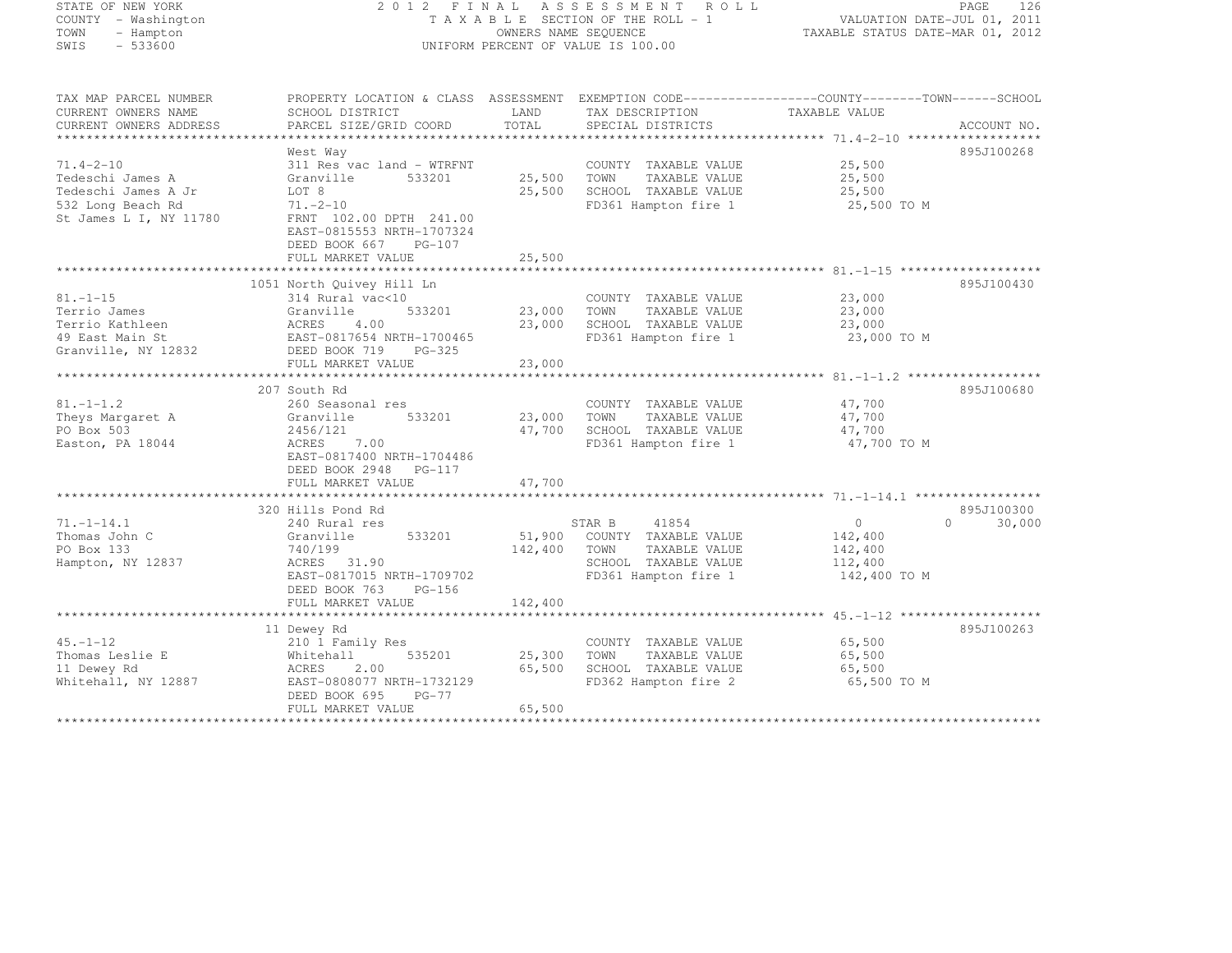| STATE OF NEW YORK |                     |
|-------------------|---------------------|
|                   | COUNTY - Washington |
| TOWN              | - Hampton           |
| SWIS              | $-533600$           |

#### STATE OF NEW YORK 2 0 1 2 F I N A L A S S E S S M E N T R O L L PAGE <sup>127</sup> COUNTY - Washington T A X A B L E SECTION OF THE ROLL - 1 VALUATION DATE-JUL 01, 2011 TOWN - Hampton OWNERS NAME SEQUENCE TAXABLE STATUS DATE-MAR 01, 2012 UNIFORM PERCENT OF VALUE IS 100.00

| TAX MAP PARCEL NUMBER   | PROPERTY LOCATION & CLASS ASSESSMENT EXEMPTION CODE----------------COUNTY-------TOWN-----SCHOOL |                       |                                      |                    |          |             |
|-------------------------|-------------------------------------------------------------------------------------------------|-----------------------|--------------------------------------|--------------------|----------|-------------|
| CURRENT OWNERS NAME     | SCHOOL DISTRICT                                                                                 | LAND                  | TAX DESCRIPTION                      | TAXABLE VALUE      |          |             |
| CURRENT OWNERS ADDRESS  | PARCEL SIZE/GRID COORD                                                                          | TOTAL                 | SPECIAL DISTRICTS                    |                    |          | ACCOUNT NO. |
|                         |                                                                                                 |                       |                                      |                    |          |             |
|                         | Chapman Rd                                                                                      |                       |                                      |                    |          | 895J100682  |
| $45. - 1 - 25.4$        | 314 Rural vac<10                                                                                | 14,000                | COUNTY TAXABLE VALUE                 | 14,000             |          |             |
| Thomas Leslie E         | 535201<br>Whitehall                                                                             |                       | TAXABLE VALUE<br>TOWN                | 14,000             |          |             |
| 11 Dewey Rd             | 6.50<br>ACRES                                                                                   | 14,000                | SCHOOL TAXABLE VALUE 14,000          |                    |          |             |
| Whitehall, NY 12887     | EAST-0807780 NRTH-1732415                                                                       |                       | FD361 Hampton fire 1 14,000 TO M     |                    |          |             |
|                         | DEED BOOK 881 PG-54                                                                             |                       |                                      |                    |          |             |
|                         | FULL MARKET VALUE                                                                               | 14,000                |                                      |                    |          |             |
|                         |                                                                                                 |                       |                                      |                    |          |             |
|                         | 20 Manor Ln                                                                                     |                       |                                      |                    |          | 895J100079  |
| $54. - 1 - 6$           | 449 Other Storag                                                                                |                       | COUNTY TAXABLE VALUE                 | 115,000            |          |             |
| Thomas Matthew          | 533201<br>Granville                                                                             | 9,700 TOWN            | TAXABLE VALUE                        | 115,000            |          |             |
| PO Box 626              | ACRES<br>4.70                                                                                   | 115,000               | SCHOOL TAXABLE VALUE                 | 115,000            |          |             |
| Bomoseen, VT 05732      | EAST-0820830 NRTH-1725255                                                                       |                       | FD361 Hampton fire 1 115,000 TO M    |                    |          |             |
|                         | DEED BOOK 1778 PG-273                                                                           |                       |                                      |                    |          |             |
|                         |                                                                                                 |                       |                                      |                    |          |             |
|                         |                                                                                                 |                       |                                      |                    |          |             |
|                         | 137 Hills Pond Rd                                                                               |                       |                                      |                    |          |             |
| $71. - 1 - 15.5$        | 210 1 Family Res                                                                                |                       | CBT VET/C 41132                      | 37,700             | $\Omega$ | $\Omega$    |
| Thomson Gareth          | Granville                                                                                       |                       | 533201 35,100 CBT VET/T 41133        | $\sim$ 0           | 37,700   | $\bigcirc$  |
| 137 Hills Pond Rd       | ACRES<br>5.05                                                                                   |                       | 41854<br>150,800 STAR B              | $\overline{0}$     | $\Omega$ | 30,000      |
| Whitehall, NY 12887     | EAST-0815408 NRTH-1705532                                                                       |                       | COUNTY TAXABLE VALUE 113,100         |                    |          |             |
|                         | DEED BOOK 2769 PG-136                                                                           |                       | TOWN<br>TAXABLE VALUE                |                    |          |             |
|                         | FULL MARKET VALUE                                                                               |                       | 150,800 SCHOOL TAXABLE VALUE         | 113,100<br>120,800 |          |             |
|                         |                                                                                                 |                       | FD361 Hampton fire 1                 | 150,800 TO M       |          |             |
|                         |                                                                                                 |                       |                                      |                    |          |             |
|                         | 41 Ridgecrest Way                                                                               |                       |                                      |                    |          | 895J101754  |
| $80. - 1 - 35$          | 210 1 Family Res                                                                                |                       | COUNTY TAXABLE VALUE                 | 131,900            |          |             |
| Tiernan Charles E       | Whitehall 535201                                                                                | COUNTY<br>22,000 TOWN | TAXABLE VALUE                        | 131,900            |          |             |
| Tiernan Claire K        | $P/O$ 7                                                                                         |                       | 131,900 SCHOOL TAXABLE VALUE 131,900 |                    |          |             |
| PO Box 516              | ACRES<br>1.00                                                                                   |                       | FD361 Hampton fire 1 131,900 TO M    |                    |          |             |
| Ivoryton, CT 06442-0516 | EAST-0809928 NRTH-1705050                                                                       |                       |                                      |                    |          |             |
|                         | DEED BOOK 582<br>PG-194                                                                         |                       |                                      |                    |          |             |
|                         | FULL MARKET VALUE                                                                               | 131,900               |                                      |                    |          |             |
|                         |                                                                                                 |                       |                                      |                    |          |             |
|                         | LOT 8 Faesh Pat                                                                                 |                       |                                      |                    |          | 895J100695  |
| $71. - 1 - 24$          | 314 Rural vac<10                                                                                |                       | COUNTY TAXABLE VALUE                 | 2,500              |          |             |
| Towne Karen             | 533201<br>Granville                                                                             | 2,500                 | TOWN<br>TAXABLE VALUE                | 2,500              |          |             |
| 26 Windigo Ln           | ACRES<br>5.50                                                                                   | 2,500                 | SCHOOL TAXABLE VALUE                 | 2,500              |          |             |
| Farmington, NY 14425    | EAST-0813601 NRTH-1709217                                                                       |                       | FD361 Hampton fire 1                 | 2,500 TO M         |          |             |
|                         | DEED BOOK 500<br>PG-1094                                                                        |                       |                                      |                    |          |             |
|                         | FULL MARKET VALUE                                                                               | 2,500                 |                                      |                    |          |             |
|                         |                                                                                                 |                       |                                      |                    |          |             |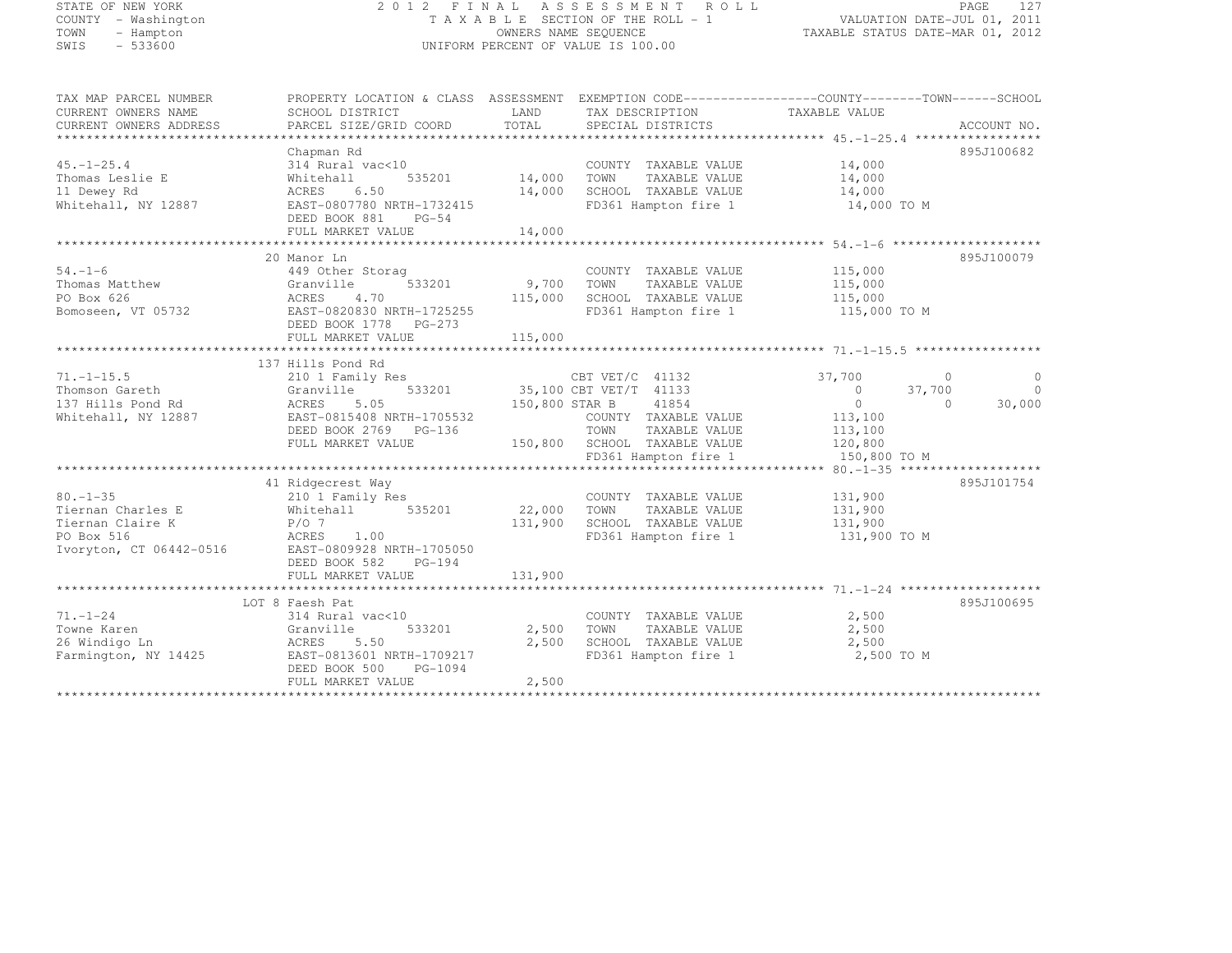## STATE OF NEW YORK 2 0 1 2 F I N A L A S S E S S M E N T R O L L PAGE <sup>128</sup> COUNTY - Washington T A X A B L E SECTION OF THE ROLL - 1 VALUATION DATE-JUL 01, 2011 TOWN - Hampton OWNERS NAME SEQUENCE TAXABLE STATUS DATE-MAR 01, 2012 SWIS - 533600 UNIFORM PERCENT OF VALUE IS 100.00

| TAX MAP PARCEL NUMBER                                                                                                                                       | PROPERTY LOCATION & CLASS ASSESSMENT EXEMPTION CODE-----------------COUNTY-------TOWN------SCHOOL |                        |                                                                       |                     |                    |                          |
|-------------------------------------------------------------------------------------------------------------------------------------------------------------|---------------------------------------------------------------------------------------------------|------------------------|-----------------------------------------------------------------------|---------------------|--------------------|--------------------------|
| CURRENT OWNERS NAME                                                                                                                                         | SCHOOL DISTRICT                                                                                   |                        | LAND TAX DESCRIPTION                                                  | TAXABLE VALUE       |                    |                          |
| CURRENT OWNERS ADDRESS                                                                                                                                      | PARCEL SIZE/GRID COORD                                                                            |                        | TOTAL SPECIAL DISTRICTS                                               |                     |                    | ACCOUNT NO.              |
|                                                                                                                                                             |                                                                                                   |                        |                                                                       |                     |                    |                          |
| $45. -1 - 19$                                                                                                                                               | 86 Golf Course Rd                                                                                 |                        |                                                                       |                     |                    | 895J100270<br>$\bigcirc$ |
|                                                                                                                                                             | 210 1 Family Res                                                                                  |                        | % WAR VET/TC 41121<br>535201 13,400 STAR EN 41834                     | 7,485<br>$\bigcirc$ | 7,485<br>$\bigcap$ | 49,900                   |
|                                                                                                                                                             | FRNT 125.00 DPTH 125.00 $\qquad$ 49,900 COUNTY TAXABLE VALUE                                      |                        |                                                                       | 42,415              |                    |                          |
|                                                                                                                                                             |                                                                                                   |                        |                                                                       |                     |                    |                          |
|                                                                                                                                                             |                                                                                                   |                        | TOWN TAXABLE VALUE 42,415<br>SCHOOL TAXABLE VALUE 42,415              |                     |                    |                          |
| Townsend Sandra - Let<br>Townsend Robert E FRNT 125.00 DPIR 12<br>86 Golf Course Rd EAST-0810319 NRTH-1735896<br>11 NY 12887 DEED BOOK 908 PG-193<br>19,900 | FULL MARKET VALUE 49,900 FD362 Hampton fire 2                                                     |                        |                                                                       | 49,900 TO M         |                    |                          |
|                                                                                                                                                             |                                                                                                   |                        |                                                                       |                     |                    |                          |
|                                                                                                                                                             | 117 Campbell Ln                                                                                   |                        |                                                                       |                     |                    | 895J100222               |
| $72 - 2 - 33$                                                                                                                                               | 449 Other Storag                                                                                  | 3<br>533201 6,000 TOWN | COUNTY TAXABLE VALUE                                                  | 33,700              |                    |                          |
| Trombley John A                                                                                                                                             | Granville                                                                                         |                        | TAXABLE VALUE 33,700                                                  |                     |                    |                          |
| Trombley John A Jr 713/143 Hwy Approp<br>1549 Pencil Mill Rd FRNT 152.00 DPTH 213.00                                                                        |                                                                                                   | $33,700$<br>13.00      | SCHOOL TAXABLE VALUE<br>FD361 Hampton fire 1                          | 33,700              |                    |                          |
|                                                                                                                                                             |                                                                                                   |                        |                                                                       | 33,700 TO M         |                    |                          |
| Castleton, VT 05735                                                                                                                                         | EAST-0824354 NRTH-1712652                                                                         |                        |                                                                       |                     |                    |                          |
|                                                                                                                                                             | DEED BOOK 928 PG-322<br>FULL MARKET VALUE                                                         | 33,700                 |                                                                       |                     |                    |                          |
|                                                                                                                                                             |                                                                                                   |                        |                                                                       |                     |                    |                          |
|                                                                                                                                                             | 137 Chapman Rd                                                                                    |                        |                                                                       |                     |                    | 895J100059               |
| $45. - 1 - 13$                                                                                                                                              | 220 2 Family Res                                                                                  |                        | COUNTY TAXABLE VALUE                                                  | 141,100             |                    |                          |
| Troutman William L                                                                                                                                          | 535201<br>Whitehall                                                                               | 34,200 TOWN            | TAXABLE VALUE                                                         | 141,100             |                    |                          |
| 137 Chapman Rd                                                                                                                                              | ACRES<br>4.75                                                                                     |                        | 141,100 SCHOOL TAXABLE VALUE 141,100                                  |                     |                    |                          |
| Whitehall, NY 12887                                                                                                                                         | EAST-0808489 NRTH-1733214                                                                         |                        | FD362 Hampton fire 2 141,100 TO M                                     |                     |                    |                          |
|                                                                                                                                                             | DEED BOOK 897 PG-114                                                                              |                        |                                                                       |                     |                    |                          |
|                                                                                                                                                             | FULL MARKET VALUE                                                                                 | 141,100                |                                                                       |                     |                    |                          |
|                                                                                                                                                             |                                                                                                   |                        |                                                                       |                     |                    |                          |
|                                                                                                                                                             | LOT 1&2 Taylor Pat                                                                                |                        |                                                                       |                     |                    | 895J100093               |
| $53. -1 - 1$<br>Troutman William L ETAL                                                                                                                     | 323 Vacant rural                                                                                  | 535201 108,000         | COUNTY TAXABLE VALUE<br>TAXABLE VALUE                                 | 108,000<br>108,000  |                    |                          |
|                                                                                                                                                             | Whitehall                                                                                         |                        | TOWN<br>SCHOOL TAXABLE VALUE                                          | 108,000             |                    |                          |
|                                                                                                                                                             |                                                                                                   |                        |                                                                       |                     |                    |                          |
| Troutman Sandra L ETAL ACRES 145.80 15 Douglas Way<br>108,000 15 Douglas Way EAST-0808672 NRTH-1725896 Whitehall, NY 12887 DEED BOOK 797 PG-326             |                                                                                                   |                        | CA001 Cons agri dst 1 108,000 TO<br>FD362 Hampton fire 2 108,000 TO M |                     |                    |                          |
|                                                                                                                                                             | FULL MARKET VALUE                                                                                 | 108,000                |                                                                       |                     |                    |                          |
|                                                                                                                                                             |                                                                                                   |                        |                                                                       |                     |                    |                          |
|                                                                                                                                                             | 15 Douglas Way                                                                                    |                        | 21 PCT OF VALUE USED FOR EXEMPTION PURPOSES                           |                     |                    | 895J100706               |
| $53, -1 - 1, 1$                                                                                                                                             | 151 Fruit crop                                                                                    |                        | CBT VET/TC 41131                                                      | 13, 319             | 13,319             | $\bigcirc$               |
| Troutman William L ETAL                                                                                                                                     | Whitehall                                                                                         | 535201 134,400 STAR B  | 41854                                                                 | $\overline{0}$      | $\Omega$           | 30,000                   |
| Troutman Sandra ETAL                                                                                                                                        | ACRES 177.70<br>EAST-0806985 NRTH-1726991                                                         |                        | 253,700 COUNTY TAXABLE VALUE                                          | 240,381             |                    |                          |
| 15 Douglas Way                                                                                                                                              |                                                                                                   |                        | TOWN<br>TAXABLE VALUE                                                 | 240,381             |                    |                          |
| Whitehall, NY 12887                                                                                                                                         | PG-326<br>DEED BOOK 797                                                                           |                        | SCHOOL TAXABLE VALUE                                                  | 223,700             |                    |                          |
|                                                                                                                                                             | FULL MARKET VALUE                                                                                 |                        | 253,700 CA001 Cons agri dst 1                                         | 253,700 TO          |                    |                          |
|                                                                                                                                                             |                                                                                                   |                        | EZ015 Empire Zone-Site 15 253,700 TO<br>FD362 Hampton fire 2          | 253,700 TO M        |                    |                          |
|                                                                                                                                                             |                                                                                                   |                        |                                                                       |                     |                    |                          |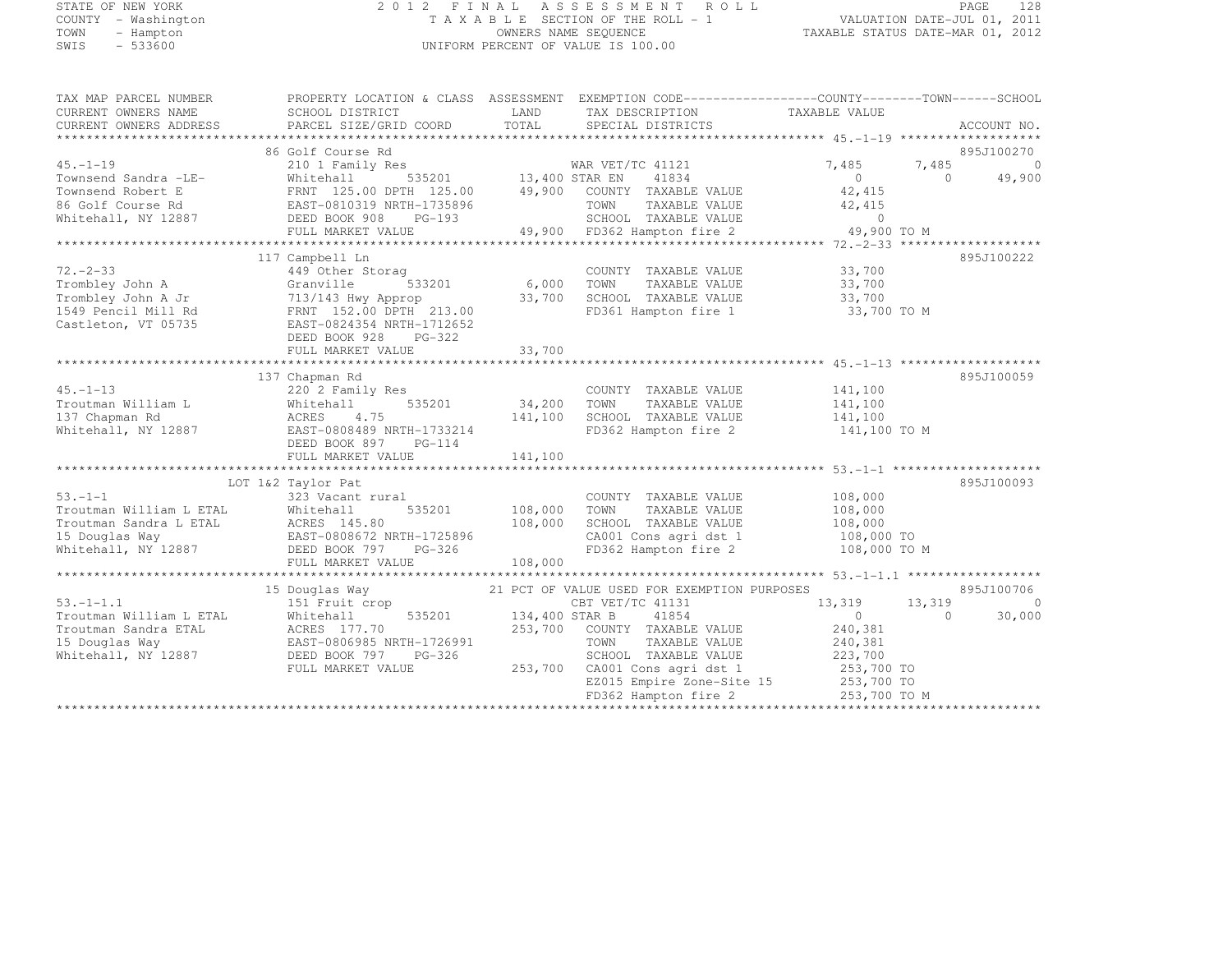## STATE OF NEW YORK 2 0 1 2 F I N A L A S S E S S M E N T R O L L PAGE <sup>129</sup> COUNTY - Washington T A X A B L E SECTION OF THE ROLL - 1 VALUATION DATE-JUL 01, 2011 TOWN - Hampton OWNERS NAME SEQUENCE TAXABLE STATUS DATE-MAR 01, 2012 SWIS - 533600 UNIFORM PERCENT OF VALUE IS 100.00

| TAX MAP PARCEL NUMBER                               | PROPERTY LOCATION & CLASS ASSESSMENT EXEMPTION CODE----------------COUNTY-------TOWN------SCHOOL |                       |                              |                                   |                    |
|-----------------------------------------------------|--------------------------------------------------------------------------------------------------|-----------------------|------------------------------|-----------------------------------|--------------------|
| CURRENT OWNERS NAME                                 | SCHOOL DISTRICT                                                                                  | LAND                  | TAX DESCRIPTION              | TAXABLE VALUE                     |                    |
| CURRENT OWNERS ADDRESS                              | PARCEL SIZE/GRID COORD                                                                           | TOTAL                 | SPECIAL DISTRICTS            |                                   | ACCOUNT NO.        |
|                                                     |                                                                                                  |                       |                              |                                   |                    |
|                                                     | Hills Pond Rd                                                                                    |                       |                              |                                   |                    |
| $71. - 1 - 14.11$                                   | 314 Rural vac<10                                                                                 |                       | COUNTY TAXABLE VALUE         | 13,000                            |                    |
| Turunen Peter J Jr                                  | 533201<br>Granville                                                                              | 13,000                | TOWN<br>TAXABLE VALUE        | 13,000                            |                    |
| Turunen Betsy                                       | ACRES<br>1.09                                                                                    | 13,000                | SCHOOL TAXABLE VALUE         | 13,000                            |                    |
| 724 Morse Hollow Rd                                 | EAST-0815582 NRTH-1709866                                                                        |                       |                              | FD361 Hampton fire 1 13,000 TO M  |                    |
| Poultney, VT 05764                                  | DEED BOOK 920<br>PG-290                                                                          |                       |                              |                                   |                    |
|                                                     | FULL MARKET VALUE                                                                                | 13,000                |                              |                                   |                    |
|                                                     |                                                                                                  |                       |                              |                                   |                    |
|                                                     | 1137 East Way                                                                                    |                       |                              |                                   | 895J100272         |
| $71.4 - 3 - 5$                                      | 210 1 Family Res - WTRFNT STAR EN 41834                                                          |                       |                              | $\overline{0}$                    | $\Omega$<br>62,200 |
| Vandeusen John M Jr                                 | 533201<br>Granville                                                                              |                       | 18,900 COUNTY TAXABLE VALUE  | 191,800                           |                    |
| Vandeusen Brenda                                    | $71.-3-5$ 191,800<br>FRNT 70.00 DPTH 140.00                                                      |                       | TOWN<br>TAXABLE VALUE        | 191,800                           |                    |
| PO Box 88                                           |                                                                                                  |                       | SCHOOL TAXABLE VALUE         | 129,600                           |                    |
| Hampton, NY 12837                                   | EAST-0815654 NRTH-1708324                                                                        |                       |                              | FD361 Hampton fire 1 191,800 TO M |                    |
|                                                     | DEED BOOK 433 PG-1044                                                                            |                       |                              |                                   |                    |
|                                                     |                                                                                                  |                       |                              |                                   |                    |
|                                                     |                                                                                                  |                       |                              |                                   |                    |
|                                                     | 21 County Route 20                                                                               |                       |                              |                                   | 895J100060         |
| $81. - 2 - 10$                                      | 210 1 Family Res                                                                                 |                       | WAR VET/TC 41121             | 19,740<br>19,740                  | $\overline{0}$     |
| Vladyka Bernard                                     | Granville                                                                                        | 533201 34,400 STAR EN | 41834                        | $\overline{0}$                    | 62,200<br>$\Omega$ |
| Vladyka Joan                                        | ACRES<br>4.80                                                                                    |                       | 131,600 COUNTY TAXABLE VALUE | 111,860                           |                    |
| 21 County Route 20                                  | EAST-0823631 NRTH-1703999                                                                        |                       | TOWN<br>TAXABLE VALUE        | 111,860                           |                    |
| Hampton, NY 12837                                   | DEED BOOK 789<br>PG-331                                                                          |                       | SCHOOL TAXABLE VALUE 69,400  |                                   |                    |
|                                                     | FULL MARKET VALUE                                                                                |                       | 131,600 FD361 Hampton fire 1 | 131,600 TO M                      |                    |
|                                                     |                                                                                                  |                       |                              |                                   |                    |
|                                                     | County Route 18 OFF                                                                              |                       |                              |                                   | 895J100225         |
| $62 - 1 - 1$                                        | 910 Priv forest                                                                                  |                       | COUNTY TAXABLE VALUE         | 52,400                            |                    |
| Vladyka Richard C                                   | 535201<br>Whitehall                                                                              | 52,400                | TAXABLE VALUE<br>TOWN        | 52,400                            |                    |
| PO Box 73                                           | ACRES 179.00                                                                                     | 52,400                | SCHOOL TAXABLE VALUE 52,400  |                                   |                    |
| North Granville, NY 12854 EAST-0809613 NRTH-1719165 |                                                                                                  |                       |                              | FD361 Hampton fire 1 52,400 TO M  |                    |
|                                                     | DEED BOOK 916<br>PG-292                                                                          |                       |                              |                                   |                    |
|                                                     | FULL MARKET VALUE                                                                                | 52,400                |                              |                                   |                    |
|                                                     |                                                                                                  |                       |                              |                                   |                    |
|                                                     | 1855 County Route 18                                                                             |                       |                              |                                   | 895J100224         |
| $62. - 1 - 50$                                      | 314 Rural vac<10                                                                                 |                       | COUNTY TAXABLE VALUE         | 19,000                            |                    |
| Vladyka Richard C                                   | 535201<br>Whitehall                                                                              | 19,000                | TOWN<br>TAXABLE VALUE        | 19,000                            |                    |
| PO Box 73                                           | ACRES 8.70                                                                                       | 19,000                | SCHOOL TAXABLE VALUE         | 19,000                            |                    |
| North Granville, NY 12854                           | EAST-0808891 NRTH-1716478                                                                        |                       | FD361 Hampton fire 1         | 19,000 TO M                       |                    |
|                                                     | PG-292<br>DEED BOOK 916                                                                          |                       |                              |                                   |                    |
|                                                     | FULL MARKET VALUE                                                                                | 19,000                |                              |                                   |                    |
|                                                     |                                                                                                  |                       |                              |                                   |                    |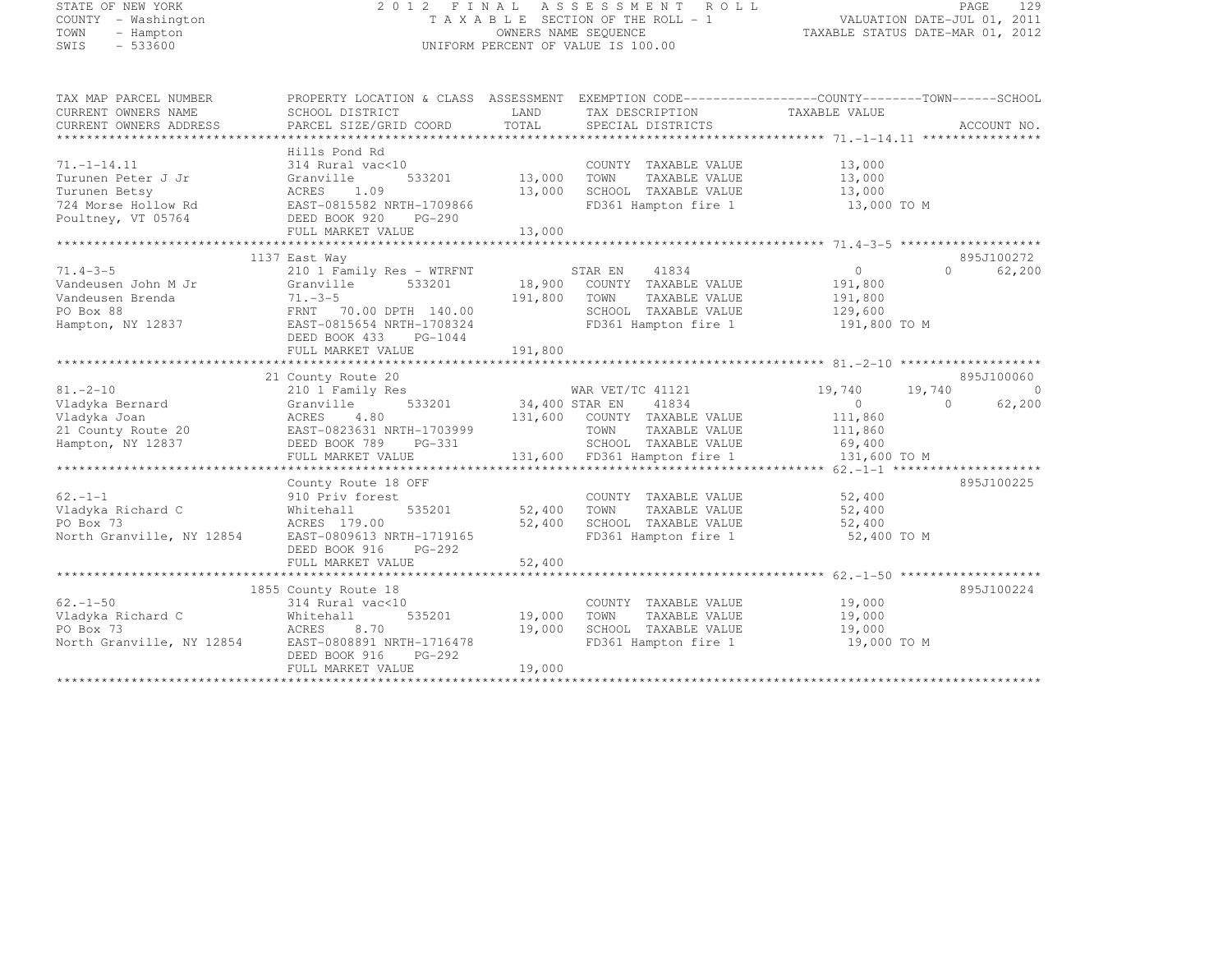#### STATE OF NEW YORK 2 0 1 2 F I N A L A S S E S S M E N T R O L L PAGE <sup>130</sup> COUNTY - Washington T A X A B L E SECTION OF THE ROLL - 1 VALUATION DATE-JUL 01, 2011 COUNTY - Washington TAXABLE SECTION OF THE ROLL - 1<br>
TAXABLE SECTION OF THE ROLL - 1<br>
OWNERS NAME SEQUENCE TAXABLE STATUS DATE-MAR 01, 2012<br>
SWIS - 533600 STEMBLE STATUS DATE-MAR 01, 2012 UNIFORM PERCENT OF VALUE IS 100.00

| TAX MAP PARCEL NUMBER                  | PROPERTY LOCATION & CLASS ASSESSMENT EXEMPTION CODE-----------------COUNTY-------TOWN------SCHOOL |         |                                               |                                                    |                         |
|----------------------------------------|---------------------------------------------------------------------------------------------------|---------|-----------------------------------------------|----------------------------------------------------|-------------------------|
| CURRENT OWNERS NAME                    | SCHOOL DISTRICT                                                                                   | LAND    | TAX DESCRIPTION                               | TAXABLE VALUE                                      |                         |
| CURRENT OWNERS ADDRESS                 | PARCEL SIZE/GRID COORD                                                                            | TOTAL   | SPECIAL DISTRICTS                             |                                                    | ACCOUNT NO.             |
|                                        |                                                                                                   |         |                                               |                                                    |                         |
|                                        | 2881 State Route 22A                                                                              |         |                                               |                                                    | 895J100617<br>$\bigcap$ |
| $63. -1 - 10.2$                        | 270 Mfg housing<br>533201                                                                         | 22,300  | STAR B<br>41854                               | $\circ$                                            | 29,300                  |
| Wade Frederick M                       | Granville<br>ACRES<br>1.10                                                                        | 29,300  | COUNTY TAXABLE VALUE<br>TOWN<br>TAXABLE VALUE | 29,300<br>29,300                                   |                         |
| Wade Daphane A<br>2881 State Route 22A | EAST-0822227 NRTH-1718038                                                                         |         | SCHOOL TAXABLE VALUE                          | $\sim$ 0                                           |                         |
| Hampton, NY 12837                      | DEED BOOK 476<br>PG-283                                                                           |         | FD361 Hampton fire 1                          | 29,300 TO M                                        |                         |
|                                        | FULL MARKET VALUE                                                                                 | 29,300  |                                               |                                                    |                         |
|                                        |                                                                                                   |         |                                               |                                                    |                         |
|                                        | 14 Wicked Hollow Way                                                                              |         |                                               |                                                    | 895J100642              |
| $62. - 1 - 18$                         | 210 1 Family Res                                                                                  |         | STAR B<br>41854                               | $\circ$                                            | 30,000<br>$\Omega$      |
| Waite Eugene T                         | 533201<br>Granville                                                                               | 35,500  | COUNTY TAXABLE VALUE                          | 50,700                                             |                         |
| Waite Eileen                           | ACRES<br>5.48                                                                                     | 50,700  | TOWN<br>TAXABLE VALUE                         | 50,700                                             |                         |
| 14 Wicked Hollow Way                   | EAST-0814197 NRTH-1719738                                                                         |         | SCHOOL TAXABLE VALUE                          | 20,700                                             |                         |
| PO Box 159                             | DEED BOOK 806<br>$PG-213$                                                                         |         | FD361 Hampton fire 1                          | 50,700 TO M                                        |                         |
| Hampton, NY 12837                      | FULL MARKET VALUE                                                                                 | 50,700  |                                               |                                                    |                         |
|                                        |                                                                                                   |         |                                               |                                                    |                         |
|                                        | 37 County Route 20                                                                                |         |                                               |                                                    | 895J100099              |
| $81. - 2 - 6$                          | 210 1 Family Res                                                                                  |         | COUNTY TAXABLE VALUE                          | 191,400                                            |                         |
| Walker Burke                           | 533201<br>Granville                                                                               | 39,600  | TAXABLE VALUE<br>TOWN                         | 191,400                                            |                         |
| Walker Patrice                         | 9.60<br>ACRES                                                                                     | 191,400 | SCHOOL TAXABLE VALUE                          | 191,400                                            |                         |
| 30 Great Rd                            | EAST-0823574 NRTH-1704959                                                                         |         | FD361 Hampton fire 1                          | 191,400 TO M                                       |                         |
| Acton, MA 01720-5684                   | DEED BOOK 1794 PG-90                                                                              |         |                                               |                                                    |                         |
|                                        | FULL MARKET VALUE                                                                                 | 191,400 |                                               |                                                    |                         |
|                                        |                                                                                                   |         |                                               | ******************** 53.-1-17 ******************** |                         |
|                                        | 40 Camp Way                                                                                       |         |                                               |                                                    | 895J100635              |
| $53. - 1 - 17$                         | 322 Rural vac>10                                                                                  |         | COUNTY TAXABLE VALUE                          | 14,500                                             |                         |
| Wamboldt Gordon ESTATE                 | 533201<br>Granville                                                                               | 14,500  | TAXABLE VALUE<br>TOWN                         | 14,500                                             |                         |
| Wamboldt Bridget ESTATE                | ACRES 18.86                                                                                       | 14,500  | SCHOOL TAXABLE VALUE                          | 14,500                                             |                         |
| Kathryn W Burgess                      | EAST-0813168 NRTH-1722659                                                                         |         | FD361 Hampton fire 1                          | 14,500 TO M                                        |                         |
| 79 Hinkle Dr                           | DEED BOOK 503<br>PG-252                                                                           |         |                                               |                                                    |                         |
| Bordentown, NJ 08505                   | FULL MARKET VALUE                                                                                 | 14,500  |                                               |                                                    |                         |
|                                        | Ecuyer Pat                                                                                        |         |                                               |                                                    | 895J100612              |
| $53. - 1 - 19$                         | 910 Priv forest                                                                                   |         | COUNTY TAXABLE VALUE                          | 14,100                                             |                         |
| Wamboldt Gordon ESTATE                 | Granville<br>533201                                                                               | 14,100  | TAXABLE VALUE<br>TOWN                         | 14,100                                             |                         |
| Wamboldt Bridget ESTATE                | ACRES 31.38                                                                                       | 14,100  | SCHOOL TAXABLE VALUE                          | 14,100                                             |                         |
| Kathryn W Burgess                      | EAST-0812022 NRTH-1722659                                                                         |         | FD361 Hampton fire 1                          | 14,100 TO M                                        |                         |
| 79 Hinkle Dr                           | DEED BOOK 473<br>PG-854                                                                           |         |                                               |                                                    |                         |
| Bordentown, NJ 08505                   | FULL MARKET VALUE                                                                                 | 14,100  |                                               |                                                    |                         |
|                                        |                                                                                                   |         |                                               |                                                    |                         |
|                                        | 440 South Rd                                                                                      |         |                                               |                                                    | 895J101777              |
| $72, -1 - 18.2$                        | 270 Mfg housing                                                                                   |         | STAR B<br>41854                               | $\circ$                                            | $\Omega$<br>30,000      |
| Wanamaker Ronald                       | Granville<br>533201                                                                               | 23,600  | COUNTY TAXABLE VALUE                          | 79,500                                             |                         |
| Wanamaker Carlyle E                    | 584/304:2763/133                                                                                  | 79,500  | TOWN<br>TAXABLE VALUE                         | 79,500                                             |                         |
| 440 South Rd                           | 1.49<br>ACRES                                                                                     |         | SCHOOL TAXABLE VALUE                          | 49,500                                             |                         |
| PO Box 105                             | EAST-0820064 NRTH-1707559                                                                         |         | FD361 Hampton fire 1                          | 79,500 TO M                                        |                         |
| Hampton, NY 12837                      | DEED BOOK 2763 PG-133                                                                             |         |                                               |                                                    |                         |
|                                        | FULL MARKET VALUE                                                                                 | 79,500  |                                               |                                                    |                         |
|                                        |                                                                                                   |         |                                               |                                                    |                         |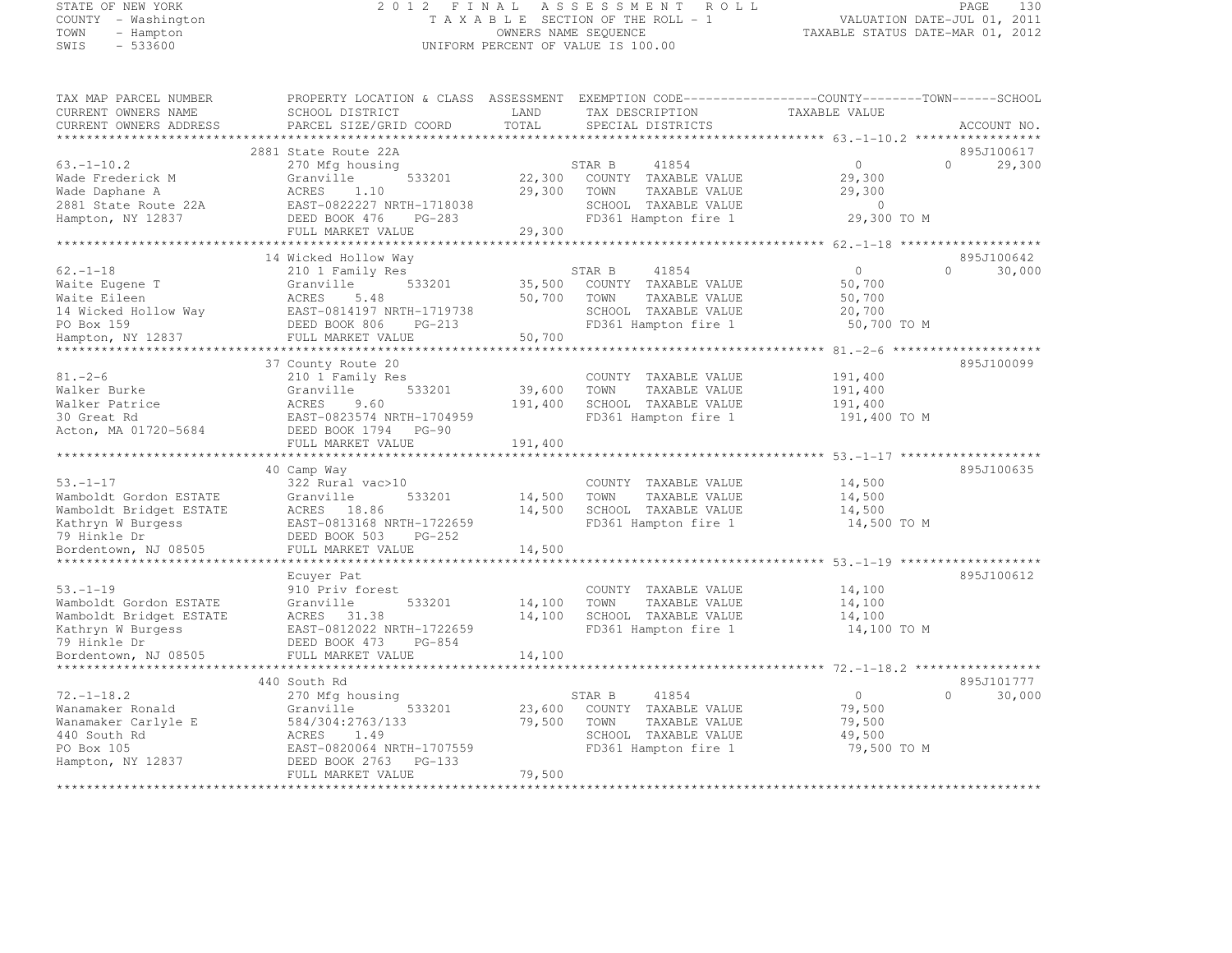#### STATE OF NEW YORK 2 0 1 2 F I N A L A S S E S S M E N T R O L L PAGE <sup>131</sup> COUNTY - Washington T A X A B L E SECTION OF THE ROLL - 1 VALUATION DATE-JUL 01, 2011 TOWN - Hampton OWNERS NAME SEQUENCE TAXABLE STATUS DATE-MAR 01, 2012 SWIS - 533600 UNIFORM PERCENT OF VALUE IS 100.00

| TAX MAP PARCEL NUMBER<br>CURRENT OWNERS NAME<br>CURRENT OWNERS ADDRESS                                     | SCHOOL DISTRICT<br>PARCEL SIZE/GRID COORD                                                                                                                          | LAND<br>TAX DESCRIPTION TAXABLE VALUE<br>TOTAL<br>SPECIAL DISTRICTS                                                                                              | PROPERTY LOCATION & CLASS ASSESSMENT EXEMPTION CODE----------------COUNTY-------TOWN-----SCHOOL<br>ACCOUNT NO. |
|------------------------------------------------------------------------------------------------------------|--------------------------------------------------------------------------------------------------------------------------------------------------------------------|------------------------------------------------------------------------------------------------------------------------------------------------------------------|----------------------------------------------------------------------------------------------------------------|
| $81. - 1 - 50.2$<br>Wananaker Carlyle<br>Wanamaker Alice<br>192 South Rd<br>PO Box 38<br>Hampton, NY 12837 | 192 South Rd<br>210 1 Family Res<br>533201<br>Granville<br>ACRES<br>6.10<br>EAST-0817124 NRTH-1703159<br>DEED BOOK 717<br>$PG-148$<br>FULL MARKET VALUE            | STAR EN<br>41834<br>36,100 COUNTY TAXABLE VALUE<br>182,300<br>TOWN<br>TAXABLE VALUE<br>SCHOOL TAXABLE VALUE<br>$\overline{9}$<br>FD361 Hampton fire 1<br>182,300 | 895J100562<br>$\Omega$<br>$\bigcap$<br>62,200<br>182,300<br>182,300<br>120,100<br>182,300 TO M                 |
| $81. - 1 - 21$<br>Watkins Joseph W<br>Watkins Margaret E<br>1089 Quivey Hill Rd<br>Whitehall, NY 12887     | 1089 North Quivey Hill Ln<br>210 1 Family Res<br>533201<br>Granville<br>ACRES<br>6.80<br>EAST-0818572 NRTH-1701264<br>DEED BOOK 455<br>PG-999<br>FULL MARKET VALUE | STAR EN<br>41834<br>36,800<br>COUNTY TAXABLE VALUE<br>248,700<br>TOWN<br>TAXABLE VALUE<br>SCHOOL TAXABLE VALUE<br>FD361 Hampton fire 1<br>248,700                | 895J100434<br>0<br>$\Omega$<br>62,200<br>248,700<br>248,700<br>186,500<br>248,700 TO M                         |
| $72. -2 - 1$<br>Weeden Roger<br>Weeden Heather<br>120 Campbell Ln<br>Hampton, NY 12837                     | 120 Campbell Ln<br>240 Rural res<br>533201<br>Granville<br>ACRES 15.20<br>EAST-0825114 NRTH-1713087<br>DEED BOOK 2054 PG-58<br>FULL MARKET VALUE                   | COUNTY TAXABLE VALUE<br>45,200<br>TAXABLE VALUE<br>TOWN<br>133,300<br>SCHOOL TAXABLE VALUE<br>CA001 Cons agri dst 1<br>FD361 Hampton fire 1<br>133,300           | 895J100201<br>133,300<br>133,300<br>133,300<br>133,300 TO<br>133,300 TO M                                      |
| $54. - 1 - 13.3$<br>Weeden Roger Jr<br>Weeden Heather<br>120 Campbell Ln<br>Hampton, NY 12837              | 451 Hickey Rd<br>314 Rural vac<10<br>533201<br>Granville<br>3.02<br>ACRES<br>EAST-0818301 NRTH-1721271<br>DEED BOOK 863 PG-115<br>FULL MARKET VALUE                | COUNTY TAXABLE VALUE<br>19,500<br>TOWN<br>TAXABLE VALUE<br>19,500<br>SCHOOL TAXABLE VALUE<br>FD361 Hampton fire 1<br>19,500                                      | 19,500<br>19,500<br>19,500<br>19,500 TO M                                                                      |
| $81 - 1 - 38$<br>Welsh Rebecca A<br>PO Box 201<br>Sharon, CT 05059-0201                                    | 1049 North Quivey Hill Ln<br>260 Seasonal res<br>533201<br>Granville<br>ACRES 10.00<br>EAST-0817568 NRTH-1701270<br>DEED BOOK 1953 PG-300<br>FULL MARKET VALUE     | COUNTY TAXABLE VALUE<br>40,000<br>TOWN<br>TAXABLE VALUE<br>76,900<br>SCHOOL TAXABLE VALUE<br>FD361 Hampton fire 1<br>76,900                                      | 895J100538<br>76,900<br>76,900<br>76,900<br>76,900 TO M                                                        |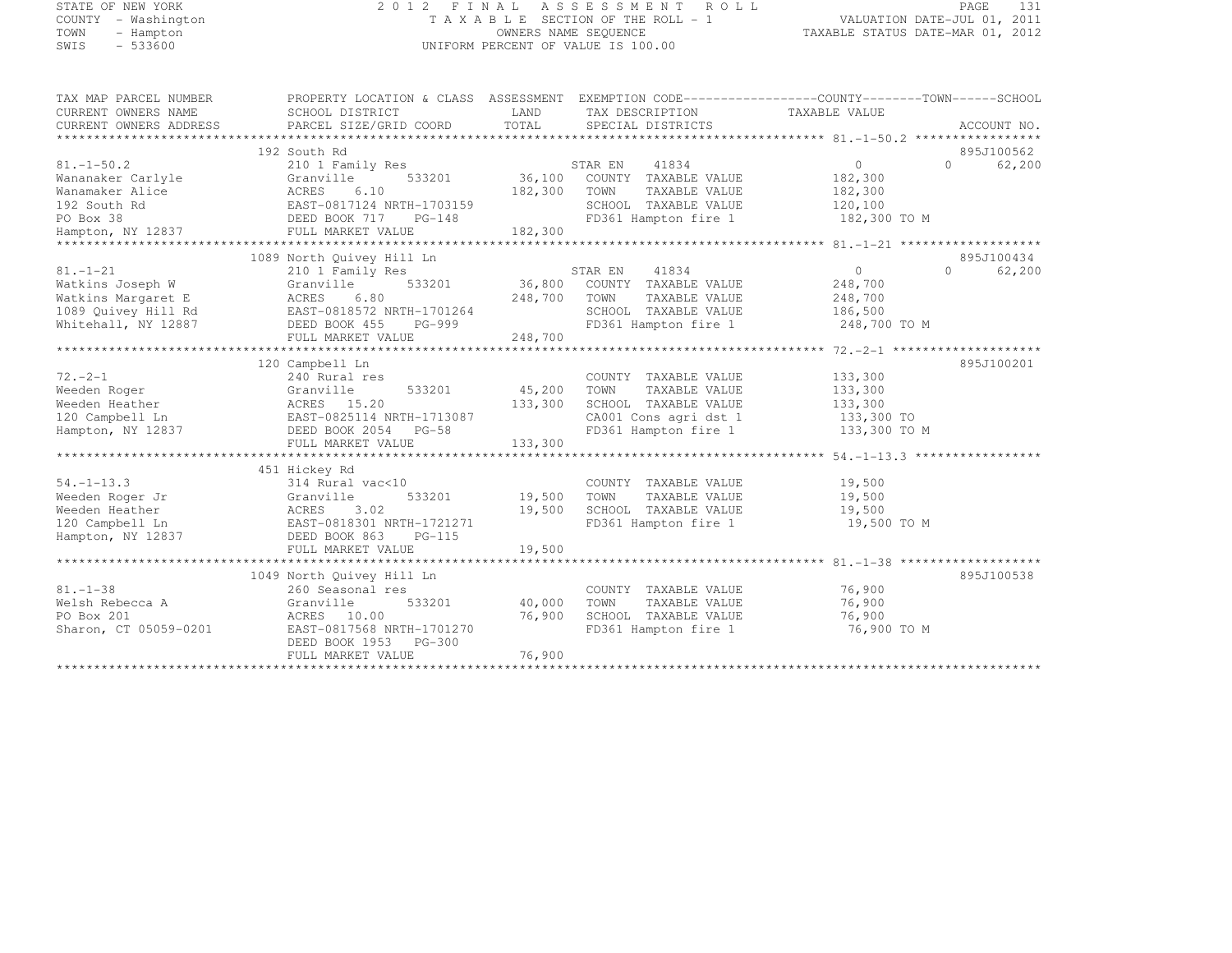## STATE OF NEW YORK 2 0 1 2 F I N A L A S S E S S M E N T R O L L PAGE <sup>132</sup> COUNTY - Washington T A X A B L E SECTION OF THE ROLL - 1 VALUATION DATE-JUL 01, 2011 TOWN - Hampton OWNERS NAME SEQUENCE TAXABLE STATUS DATE-MAR 01, 2012 SWIS - 533600 UNIFORM PERCENT OF VALUE IS 100.00

| TAX MAP PARCEL NUMBER<br>CURRENT OWNERS NAME<br>CURRENT OWNERS ADDRESS | PROPERTY LOCATION & CLASS ASSESSMENT<br>SCHOOL DISTRICT<br>PARCEL SIZE/GRID COORD | LAND<br>TOTAL           | EXEMPTION CODE-----------------COUNTY-------TOWN------SCHOOL<br>TAX DESCRIPTION<br>SPECIAL DISTRICTS | TAXABLE VALUE    | ACCOUNT NO.              |
|------------------------------------------------------------------------|-----------------------------------------------------------------------------------|-------------------------|------------------------------------------------------------------------------------------------------|------------------|--------------------------|
|                                                                        |                                                                                   |                         |                                                                                                      |                  |                          |
| $72.2 - 3 - 11$                                                        | 22 Greenfield Ln<br>220 2 Family Res                                              |                         | CBT VET/TC 41131                                                                                     | 19,450<br>19,450 | 895J100289<br>$\bigcirc$ |
| West Don                                                               | 533201<br>Granville                                                               | 16,100 STAR EN          | 41834                                                                                                | $\Omega$         | 62,200<br>$\Omega$       |
| West June                                                              | 403/253                                                                           | 77,800                  | COUNTY TAXABLE VALUE                                                                                 | 58,350           |                          |
| 22 Greenfield Ln                                                       | $72. - 3 - 11$                                                                    |                         | TOWN<br>TAXABLE VALUE                                                                                | 58,350           |                          |
|                                                                        | FRNT 124.00 DPTH 190.00                                                           |                         | SCHOOL TAXABLE VALUE                                                                                 |                  |                          |
| Hampton, NY 12837                                                      |                                                                                   |                         | FD361 Hampton fire 1                                                                                 | 15,600           |                          |
|                                                                        | EAST-0823868 NRTH-1712143                                                         |                         |                                                                                                      | 77,800 TO M      |                          |
|                                                                        | DEED BOOK 402<br>PG-665                                                           |                         |                                                                                                      |                  |                          |
|                                                                        | FULL MARKET VALUE                                                                 | 77,800                  |                                                                                                      |                  |                          |
|                                                                        |                                                                                   |                         |                                                                                                      |                  |                          |
|                                                                        | Hills Pond Rd                                                                     |                         |                                                                                                      |                  | 8979900006               |
| $71.4 - 2 - 23$                                                        | 692 Road/str/hwy                                                                  |                         | COUNTY TAXABLE VALUE                                                                                 | 2,300            |                          |
| West Side Rd Council Of Hmpton Granville                               | 533201                                                                            | 2,300                   | TOWN<br>TAXABLE VALUE                                                                                | 2,300            |                          |
| Attn: David Bridges                                                    | Private Road                                                                      | 2,300                   | SCHOOL TAXABLE VALUE                                                                                 | 2,300            |                          |
| PO Box 62                                                              | $71. - 2 - 23$                                                                    |                         | FD361 Hampton fire 1                                                                                 | 2,300 TO M       |                          |
| Hampton, NY 12837                                                      | ACRES<br>2.30                                                                     |                         |                                                                                                      |                  |                          |
|                                                                        | EAST-0815601 NRTH-1707379                                                         |                         |                                                                                                      |                  |                          |
|                                                                        | DEED BOOK 613<br>PG-187                                                           |                         |                                                                                                      |                  |                          |
|                                                                        | FULL MARKET VALUE                                                                 | 2,300                   |                                                                                                      |                  |                          |
|                                                                        |                                                                                   | * * * * * * * * * * * * |                                                                                                      |                  |                          |
|                                                                        | Hickey Rd OFF                                                                     |                         |                                                                                                      |                  | 895J100645               |
| $62. - 1 - 12$                                                         | 322 Rural vac>10                                                                  |                         | COUNTY TAXABLE VALUE                                                                                 | 17,000           |                          |
| White Barry                                                            | Granville<br>533201                                                               | 17,000                  | TOWN<br>TAXABLE VALUE                                                                                | 17,000           |                          |
| White Nita                                                             | ACRES 11.56                                                                       | 17,000                  | SCHOOL TAXABLE VALUE                                                                                 | 17,000           |                          |
| PO Box 14                                                              | EAST-0813070 NRTH-1719267                                                         |                         | FD361 Hampton fire 1                                                                                 | 17,000 TO M      |                          |
| Hampton, NY 12837                                                      | DEED BOOK 3024 PG-208                                                             |                         |                                                                                                      |                  |                          |
|                                                                        | FULL MARKET VALUE                                                                 | 17,000                  |                                                                                                      |                  |                          |
|                                                                        |                                                                                   |                         |                                                                                                      |                  |                          |
|                                                                        | 46 Rough Way                                                                      |                         |                                                                                                      |                  | 895J101725               |
| $62, -1 - 32.6$                                                        | 270 Mfg housing                                                                   |                         | COUNTY TAXABLE VALUE                                                                                 | 43,100           |                          |
| White Barry                                                            | 533201<br>Granville                                                               | 13,100                  | TOWN<br>TAXABLE VALUE                                                                                | 43,100           |                          |
| 78 Rough Way                                                           | 4.49<br>ACRES                                                                     | 43,100                  | SCHOOL TAXABLE VALUE                                                                                 | 43,100           |                          |
| PO Box 14                                                              | EAST-0812846 NRTH-1718948                                                         |                         | FD361 Hampton fire 1                                                                                 | 43,100 TO M      |                          |
| Hampton, NY 12837                                                      | DEED BOOK 1736 PG-226                                                             |                         |                                                                                                      |                  |                          |
|                                                                        | FULL MARKET VALUE                                                                 | 43,100                  |                                                                                                      |                  |                          |
|                                                                        |                                                                                   |                         |                                                                                                      |                  |                          |
|                                                                        |                                                                                   |                         |                                                                                                      |                  |                          |
|                                                                        | Hickey Rd OFF                                                                     |                         |                                                                                                      |                  | 895J100608               |
| $62 - 1 - 32$                                                          | 322 Rural vac>10                                                                  |                         | COUNTY TAXABLE VALUE                                                                                 | 12,500           |                          |
| White Barry R                                                          | Granville<br>533201                                                               | 12,500                  | TOWN<br>TAXABLE VALUE                                                                                | 12,500           |                          |
| White Nita M                                                           | ACRES 15.07                                                                       | 12,500                  | SCHOOL TAXABLE VALUE                                                                                 | 12,500           |                          |
| PO Box 14                                                              | EAST-0812465 NRTH-1718021                                                         |                         | FD361 Hampton fire 1                                                                                 | 12,500 TO M      |                          |
| Hampton, NY 12837                                                      | DEED BOOK 870<br>$PG-30$                                                          |                         |                                                                                                      |                  |                          |
|                                                                        | FULL MARKET VALUE                                                                 | 12,500                  |                                                                                                      |                  |                          |
| ***********************                                                |                                                                                   |                         |                                                                                                      |                  |                          |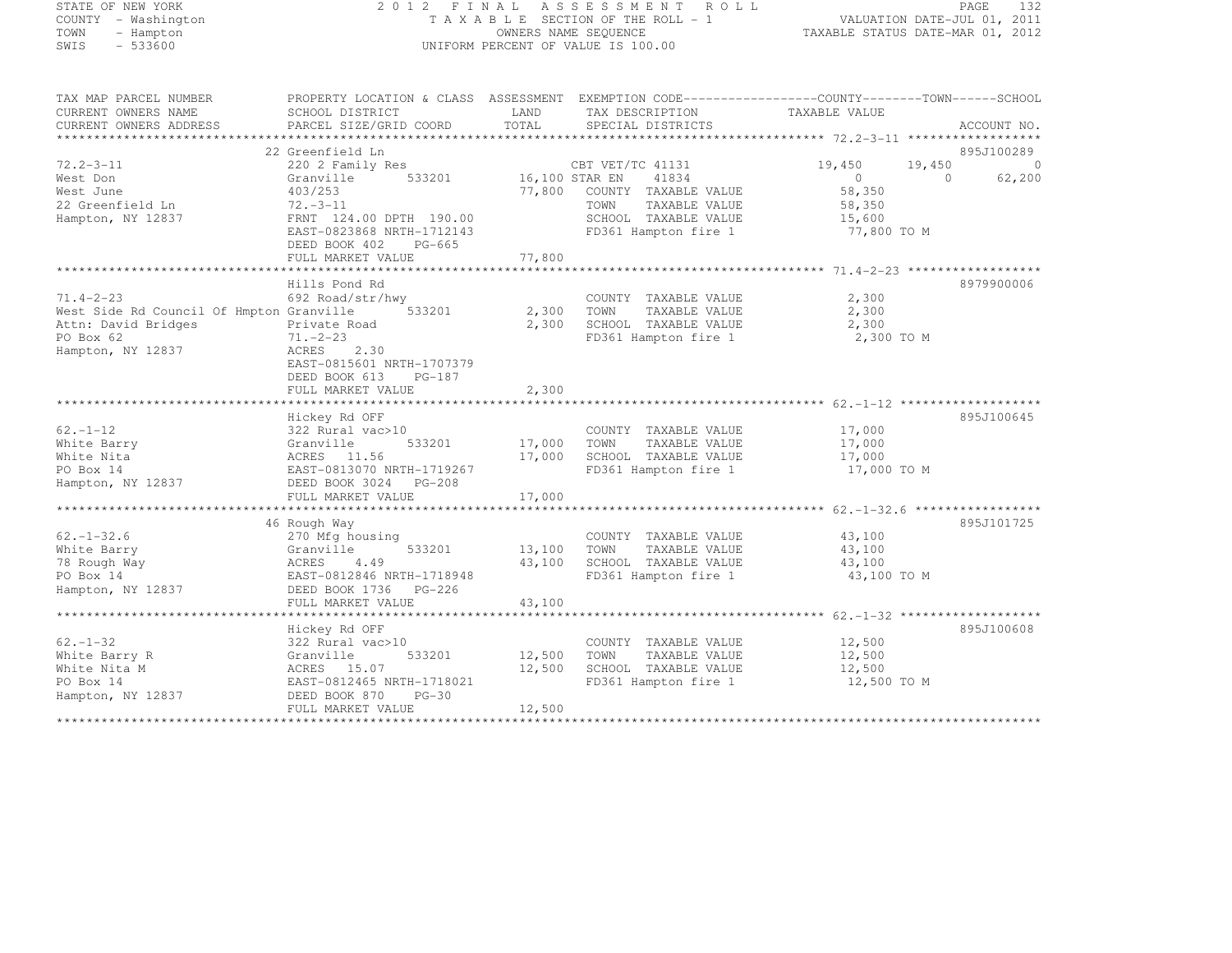#### STATE OF NEW YORK 2 0 1 2 F I N A L A S S E S S M E N T R O L L PAGE <sup>133</sup> COUNTY - Washington T A X A B L E SECTION OF THE ROLL - 1 VALUATION DATE-JUL 01, 2011 TOWN - Hampton OWNERS NAME SEQUENCE TAXABLE STATUS DATE-MAR 01, 2012 SWIS - 533600 UNIFORM PERCENT OF VALUE IS 100.00

| TAX MAP PARCEL NUMBER<br>CURRENT OWNERS NAME<br>CURRENT OWNERS ADDRESS | PROPERTY LOCATION & CLASS ASSESSMENT<br>SCHOOL DISTRICT<br>PARCEL SIZE/GRID COORD | LAND<br>TOTAL | TAX DESCRIPTION<br>SPECIAL DISTRICTS | EXEMPTION CODE-----------------COUNTY-------TOWN------SCHOOL<br>TAXABLE VALUE | ACCOUNT NO. |
|------------------------------------------------------------------------|-----------------------------------------------------------------------------------|---------------|--------------------------------------|-------------------------------------------------------------------------------|-------------|
| ***********************                                                |                                                                                   |               |                                      |                                                                               |             |
|                                                                        | 25 Rough Way                                                                      |               |                                      |                                                                               | 895J100712  |
| $62, -1 - 32.4$                                                        | 240 Rural res                                                                     |               | COUNTY TAXABLE VALUE                 | 76,900                                                                        |             |
| White Barry R                                                          | 533201<br>Granville                                                               | 40,600        | TOWN<br>TAXABLE VALUE                | 76,900                                                                        |             |
| White Nita M                                                           | ACRES 10.63                                                                       | 76,900        | SCHOOL TAXABLE VALUE                 | 76,900                                                                        |             |
| PO Box 14                                                              | EAST-0813042 NRTH-1717893                                                         |               | FD361 Hampton fire 1                 | 76,900 TO M                                                                   |             |
| Hampton, NY 12837                                                      | DEED BOOK 879<br>PG-315                                                           |               |                                      |                                                                               |             |
|                                                                        | FULL MARKET VALUE                                                                 | 76,900        |                                      |                                                                               |             |
|                                                                        | 78 Rough Way                                                                      |               |                                      |                                                                               | 895J101726  |
| $62. - 1 - 32.7$                                                       | 210 1 Family Res                                                                  |               | STAR B<br>41854                      | $\circ$<br>$\cap$                                                             | 30,000      |
| White Nita M                                                           | Granville<br>533201                                                               | 29,000        | COUNTY TAXABLE VALUE                 | 127,100                                                                       |             |
| PO Box 14                                                              | ACRES<br>5.96                                                                     | 127,100       | TOWN<br>TAXABLE VALUE                | 127,100                                                                       |             |
| Hampton, NY 12837                                                      | EAST-0812800 NRTH-1718621                                                         |               | SCHOOL TAXABLE VALUE                 | 97,100                                                                        |             |
|                                                                        | DEED BOOK 674 PG-235                                                              |               | FD361 Hampton fire 1                 | 127,100 TO M                                                                  |             |
|                                                                        | FULL MARKET VALUE                                                                 | 127,100       |                                      |                                                                               |             |
|                                                                        |                                                                                   |               |                                      |                                                                               |             |
|                                                                        | 2858 State Route 22A                                                              |               |                                      |                                                                               | 895J100687  |
| $63, -1 - 10, 3$                                                       | 280 Res Multiple                                                                  |               | COUNTY TAXABLE VALUE                 | 65,000                                                                        |             |
| Whitney Jami                                                           | Granville<br>533201                                                               | 23,100        | TOWN<br>TAXABLE VALUE                | 65,000                                                                        |             |
| 169 Dublin Rd                                                          | ACRES<br>1.35                                                                     | 65,000        | SCHOOL TAXABLE VALUE                 | 65,000                                                                        |             |
| Granville, NY 12832                                                    | EAST-0822810 NRTH-1717720                                                         |               | FD361 Hampton fire 1                 | 65,000 TO M                                                                   |             |
|                                                                        | DEED BOOK 3017 PG-292                                                             |               |                                      |                                                                               |             |
|                                                                        | FULL MARKET VALUE                                                                 | 65,000        |                                      |                                                                               |             |
|                                                                        |                                                                                   |               |                                      |                                                                               |             |
|                                                                        | 256 Hickey Rd                                                                     |               |                                      |                                                                               | 895J100665  |
| $53, -1 - 7, 16$                                                       | 314 Rural vac<10                                                                  |               | COUNTY TAXABLE VALUE                 | 18,500                                                                        |             |
| Whittemore Ralph                                                       | 533201<br>Granville                                                               | 18,500        | TOWN<br>TAXABLE VALUE                | 18,500                                                                        |             |
| Bennett Beverly                                                        | ACRES<br>5.02                                                                     | 18,500        | SCHOOL TAXABLE VALUE                 | 18,500                                                                        |             |
| RD 1 Box 37                                                            | EAST-0814945 NRTH-1719805                                                         |               | FD361 Hampton fire 1                 | 18,500 TO M                                                                   |             |
| Hampton, NY 12837                                                      | DEED BOOK 487 PG-714                                                              |               |                                      |                                                                               |             |
|                                                                        | FULL MARKET VALUE                                                                 | 18,500        |                                      |                                                                               |             |
|                                                                        |                                                                                   |               |                                      |                                                                               |             |
|                                                                        | 236 Hickey Rd                                                                     |               |                                      |                                                                               | 895J100566  |
| $62 - 1 - 19$                                                          | 210 1 Family Res                                                                  |               | 41854<br>STAR B                      | $\circ$<br>$\Omega$                                                           | 30,000      |
| Whittemore Ralph                                                       | 533201<br>Granville                                                               | 35,000        | COUNTY TAXABLE VALUE                 | 66,400                                                                        |             |
| Bennett Beverly                                                        | ACRES<br>5.00                                                                     | 66,400        | TAXABLE VALUE<br>TOWN                | 66,400                                                                        |             |
| 236 Hickey Rd                                                          | EAST-0814422 NRTH-1719197                                                         |               | SCHOOL TAXABLE VALUE                 | 36,400                                                                        |             |
| Hampton, NY 12837                                                      | DEED BOOK 483<br>$PG-420$                                                         |               | FD361 Hampton fire 1                 | 66,400 TO M                                                                   |             |
|                                                                        | FULL MARKET VALUE                                                                 | 66,400        |                                      |                                                                               |             |
|                                                                        | **********************                                                            |               |                                      | ************** 53.-1-7.15 ******************                                  |             |
|                                                                        | 272 Hickey Rd                                                                     |               |                                      |                                                                               | A95J100664  |
| $53. -1 - 7.15$                                                        | 312 Vac w/imprv                                                                   |               | COUNTY TAXABLE VALUE                 | 15,900                                                                        |             |
| Whittemore Ralph F                                                     | Granville<br>533201                                                               | 15,300        | TOWN<br>TAXABLE VALUE                | 15,900                                                                        |             |
| 272 Hickey Rd                                                          | 5.46<br>ACRES                                                                     | 15,900        | SCHOOL TAXABLE VALUE                 | 15,900                                                                        |             |
| Hampton, NY 12837                                                      | EAST-0814899 NRTH-1720138                                                         |               | FD361 Hampton fire 1                 | 15,900 TO M                                                                   |             |
|                                                                        | DEED BOOK 782<br>$PG-59$                                                          |               |                                      |                                                                               |             |
|                                                                        | FULL MARKET VALUE<br>*************************************                        | 15,900        |                                      |                                                                               |             |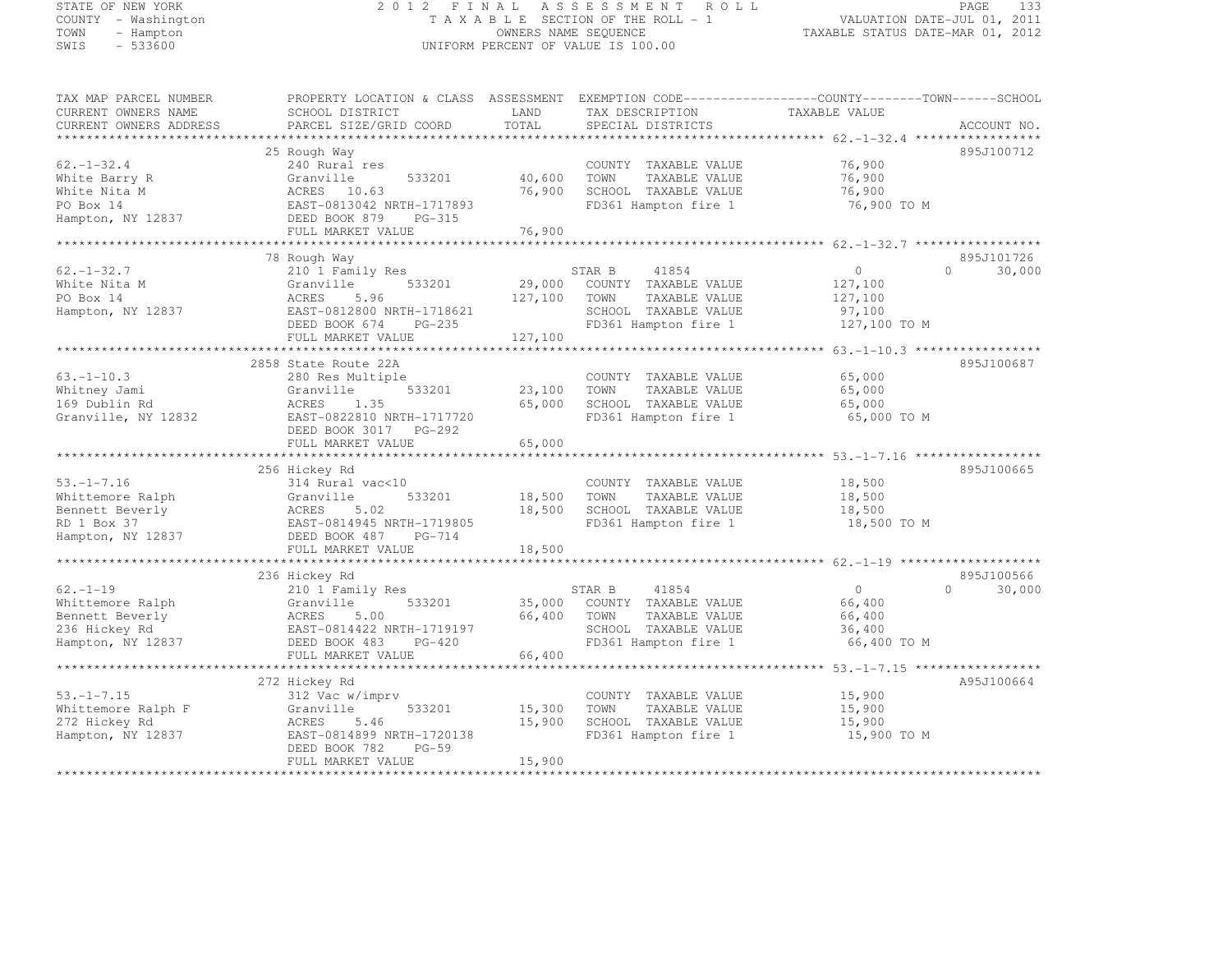## STATE OF NEW YORK 2 0 1 2 F I N A L A S S E S S M E N T R O L L PAGE <sup>134</sup> COUNTY - Washington T A X A B L E SECTION OF THE ROLL - 1 VALUATION DATE-JUL 01, 2011 TOWN - Hampton OWNERS NAME SEQUENCE TAXABLE STATUS DATE-MAR 01, 2012 SWIS - 533600 UNIFORM PERCENT OF VALUE IS 100.00

TAX MAP PARCEL NUMBER PROPERTY LOCATION & CLASS ASSESSMENT EXEMPTION CODE------------------COUNTY--------TOWN------SCHOOL

| CURRENT OWNERS NAME<br>CURRENT OWNERS ADDRESS | SCHOOL DISTRICT<br>PARCEL SIZE/GRID COORD | LAND<br>TOTAL | TAX DESCRIPTION<br>SPECIAL DISTRICTS | TAXABLE VALUE<br>ACCOUNT NO. |        |
|-----------------------------------------------|-------------------------------------------|---------------|--------------------------------------|------------------------------|--------|
|                                               |                                           |               |                                      |                              |        |
|                                               | 1396 Carvers Falls Ln                     |               |                                      | 895J100686                   |        |
| $31. - 1 - 3.6$                               | 270 Mfg housing                           |               | COUNTY TAXABLE VALUE                 | 42,400                       |        |
| Wilbur Jack R Sr                              | 535201<br>Whitehall                       | 25,300        | TOWN<br>TAXABLE VALUE                | 42,400                       |        |
| Wilbur Jack R Jr                              | ACRES<br>2.00                             | 42,400        | SCHOOL TAXABLE VALUE                 | 42,400                       |        |
| PO Box 296                                    | EAST-0808592 NRTH-1746218                 |               | FD361 Hampton fire 1                 | 42,400 TO M                  |        |
| Fort Ann, NY 12827                            | DEED BOOK 2845 PG-290                     |               |                                      |                              |        |
|                                               | FULL MARKET VALUE                         | 42,400        |                                      |                              |        |
|                                               | **************************                | **********    |                                      |                              |        |
|                                               | 1052 West Way                             |               |                                      | 895J100114                   |        |
| $71.4 - 2 - 8$                                | 260 Seasonal res - WTRFNT                 |               | COUNTY TAXABLE VALUE                 | 158,600                      |        |
| Wilkinson Robert                              | Granville<br>533201                       | 27,200        | TOWN<br>TAXABLE VALUE                | 158,600                      |        |
| Wilkinson Patricia                            | LOT 10                                    | 158,600       | SCHOOL TAXABLE VALUE                 | 158,600                      |        |
| 372 Madigan Rd                                | $71. - 2 - 8$                             |               | FD361 Hampton fire 1                 | 158,600 TO M                 |        |
| Schaghticoke, NY 12154                        | FRNT 103.00 DPTH 273.00                   |               |                                      |                              |        |
|                                               | EAST-0815420 NRTH-1707475                 |               |                                      |                              |        |
|                                               | DEED BOOK 2233 PG-310                     |               |                                      |                              |        |
|                                               | FULL MARKET VALUE                         | 158,600       |                                      |                              |        |
|                                               |                                           |               |                                      |                              |        |
|                                               | 230 Carvers Falls Rd                      |               |                                      | 895J101762                   |        |
| $38. - 1 - 2.1$                               | 210 1 Family Res                          |               | STAR B<br>41854                      | $\circ$<br>$\Omega$          | 30,000 |
| Williams Albert V Jr                          | Whitehall<br>535201                       | 29,000        | COUNTY TAXABLE VALUE                 | 121,100                      |        |
| Christy Marjorie E                            | ACRES 3.14                                | 121,100       | TOWN<br>TAXABLE VALUE                | 121,100                      |        |
| 230 Carvers Falls Rd                          | EAST-0805521 NRTH-1744853                 |               | SCHOOL TAXABLE VALUE                 | 91,100                       |        |
| Whitehall, NY 12887                           | DEED BOOK 945<br>$PG-87$                  |               | FD362 Hampton fire 2                 | 121,100 TO M                 |        |
|                                               | FULL MARKET VALUE                         | 121,100       |                                      |                              |        |
|                                               |                                           |               |                                      |                              |        |
|                                               | 2611 State Route 22A                      |               |                                      | 895J100190                   |        |
| $72. - 2 - 30$                                | 270 Mfg housing                           |               | 41854<br>STAR B                      | $\Omega$<br>$\Omega$         | 14,000 |
| Williams Colin                                | Granville<br>533201                       | 11,000        | COUNTY TAXABLE VALUE                 | 14,000                       |        |
| PO Box 53                                     | FRNT 210.00 DPTH 210.00                   | 14,000        | TOWN<br>TAXABLE VALUE                | 14,000                       |        |
| Hampton, NY 12837                             | EAST-0823218 NRTH-1712076                 |               | SCHOOL TAXABLE VALUE                 | $\circ$                      |        |
|                                               | DEED BOOK 921<br>$PG-96$                  |               | FD361 Hampton fire 1                 | 14,000 TO M                  |        |
|                                               | FULL MARKET VALUE                         | 14,000        |                                      |                              |        |
|                                               |                                           |               |                                      |                              |        |
|                                               | 2471 County Route 18                      |               |                                      | 895J100088                   |        |
| $72. - 1 - 9$                                 | 210 1 Family Res                          |               | 41854<br>STAR B                      | $\circ$<br>$\cap$            | 30,000 |
| Williams James B Jr                           | Granville<br>533201                       | 17,600        | COUNTY TAXABLE VALUE                 | 119,800                      |        |
| Wyman Celena S                                | FRNT 228.00 DPTH 110.00                   | 119,800       | TOWN<br>TAXABLE VALUE                | 119,800                      |        |
| PO Box 36                                     | EAST-0821507 NRTH-1710479                 |               | SCHOOL TAXABLE VALUE                 | 89,800                       |        |
| Hampton, NY 12837                             | DEED BOOK 2542 PG-94                      |               | FD361 Hampton fire 1                 | 119,800 TO M                 |        |
|                                               | FULL MARKET VALUE                         | 119,800       |                                      |                              |        |
|                                               |                                           |               |                                      |                              |        |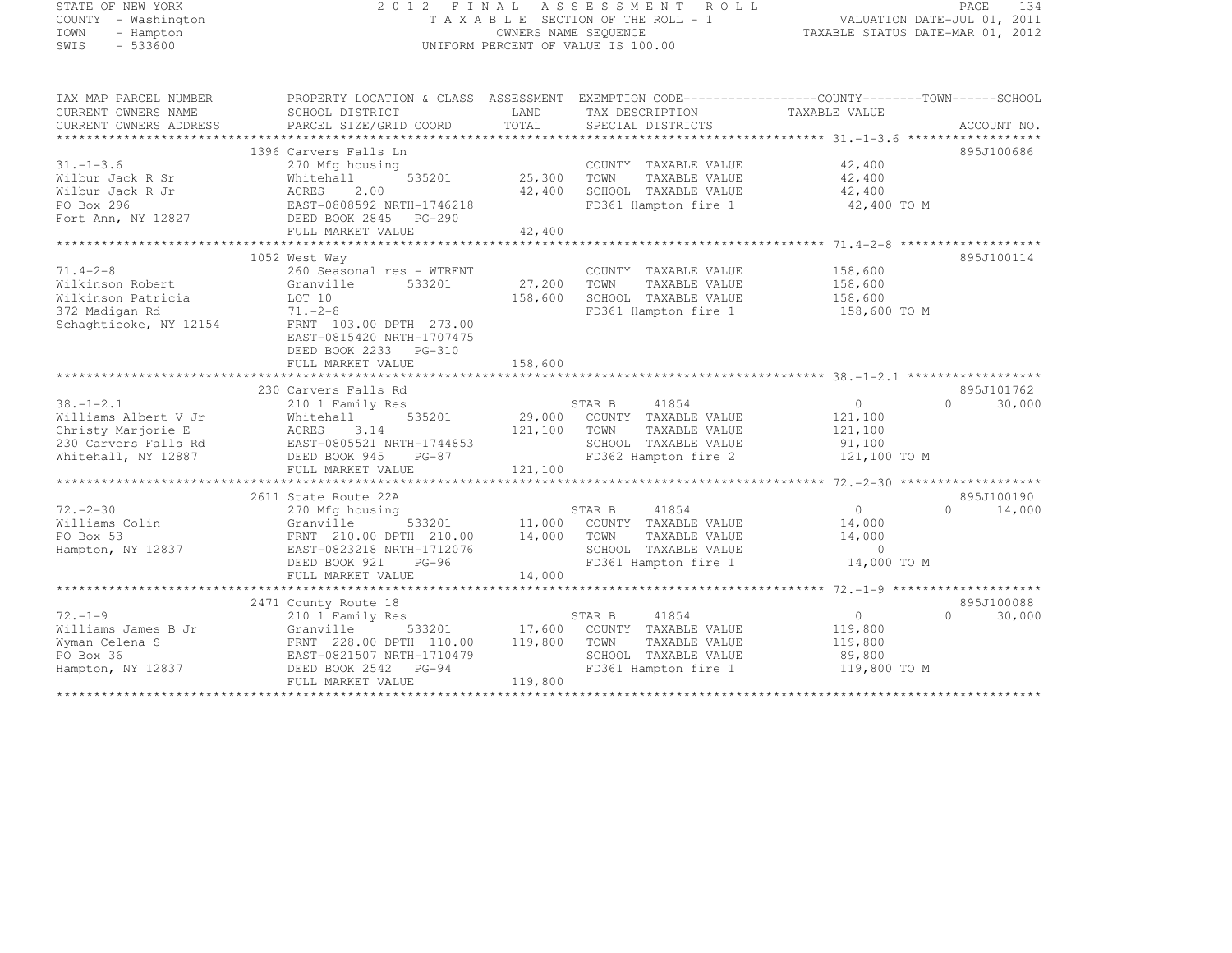#### STATE OF NEW YORK 2 0 1 2 F I N A L A S S E S S M E N T R O L L PAGE <sup>135</sup> COUNTY - Washington T A X A B L E SECTION OF THE ROLL - 1 VALUATION DATE-JUL 01, 2011 TOWN - Hampton OWNERS NAME SEQUENCE TAXABLE STATUS DATE-MAR 01, 2012 SWIS - 533600 UNIFORM PERCENT OF VALUE IS 100.00

| TAX MAP PARCEL NUMBER                         |                                           |               |                                               | PROPERTY LOCATION & CLASS ASSESSMENT EXEMPTION CODE----------------COUNTY-------TOWN------SCHOOL |  |
|-----------------------------------------------|-------------------------------------------|---------------|-----------------------------------------------|--------------------------------------------------------------------------------------------------|--|
| CURRENT OWNERS NAME<br>CURRENT OWNERS ADDRESS | SCHOOL DISTRICT<br>PARCEL SIZE/GRID COORD | LAND<br>TOTAL | TAX DESCRIPTION                               | TAXABLE VALUE                                                                                    |  |
|                                               |                                           |               | SPECIAL DISTRICTS                             | ACCOUNT NO.                                                                                      |  |
|                                               | 29 Wicked Hollow Way                      |               |                                               | 895J100648                                                                                       |  |
| $62. - 1 - 16$                                | 270 Mfg housing                           |               | COUNTY TAXABLE VALUE                          | 55,500                                                                                           |  |
| Williams Joseph                               | Granville<br>533201                       | 36,900        | TAXABLE VALUE<br>TOWN                         | 55,500                                                                                           |  |
| Williams Pamela                               | ROW 587/211                               | 55,500        | SCHOOL TAXABLE VALUE                          | 55,500                                                                                           |  |
| PO Box 80                                     | ACRES<br>6.87                             |               | FD361 Hampton fire 1                          | 55,500 TO M                                                                                      |  |
| Poultney, VT 05764                            | EAST-0813497 NRTH-1719570                 |               |                                               |                                                                                                  |  |
|                                               | DEED BOOK 1956 PG-313                     |               |                                               |                                                                                                  |  |
|                                               | FULL MARKET VALUE                         | 55,500        |                                               |                                                                                                  |  |
|                                               |                                           |               |                                               |                                                                                                  |  |
|                                               | 162 Hickey Rd                             |               |                                               | 895J101815                                                                                       |  |
| $62. - 1 - 25.1$                              | 270 Mfg housing                           |               | COUNTY TAXABLE VALUE                          | 35,900                                                                                           |  |
| Williams Joseph                               | Granville<br>533201                       | 18,300        | TOWN<br>TAXABLE VALUE                         | 35,900                                                                                           |  |
| Williams Pamela                               | FRNT 235.00 DPTH 110.00                   | 35,900        | SCHOOL TAXABLE VALUE                          | 35,900                                                                                           |  |
| PO Box 80                                     | EAST-0814091 NRTH-1717553                 |               | FD361 Hampton fire 1                          | 35,900 TO M                                                                                      |  |
| Poultney, VT 05764                            | DEED BOOK 2491    PG-130                  |               |                                               |                                                                                                  |  |
|                                               | FULL MARKET VALUE                         | 35,900        |                                               |                                                                                                  |  |
|                                               |                                           | ************* |                                               |                                                                                                  |  |
|                                               | 236 Hills Pond Rd                         |               |                                               |                                                                                                  |  |
| $71. - 1 - 14.101$                            | 270 Mfg housing                           |               | COUNTY TAXABLE VALUE                          | 31,900                                                                                           |  |
| Williams Joseph                               | Granville<br>533201                       | 20,000        | TAXABLE VALUE<br>TOWN                         | 31,900                                                                                           |  |
| Williams Pamela                               | ACRES<br>9.36                             | 31,900        | SCHOOL TAXABLE VALUE                          | 31,900                                                                                           |  |
| PO Box 80                                     | EAST-0817255 NRTH-1707487                 |               | FD361 Hampton fire 1                          | 31,900 TO M                                                                                      |  |
| Poultney, VT 05764                            | DEED BOOK 852<br>$PG-111$                 |               |                                               |                                                                                                  |  |
|                                               | FULL MARKET VALUE                         | 31,900        |                                               |                                                                                                  |  |
|                                               |                                           |               |                                               |                                                                                                  |  |
| $72, -1 - 16.5$                               | South Rd<br>314 Rural vac<10              |               |                                               |                                                                                                  |  |
| Williams Joseph                               | 533201<br>Granville                       | 6,100         | COUNTY TAXABLE VALUE<br>TOWN<br>TAXABLE VALUE | 6,100<br>6,100                                                                                   |  |
| Williams Pamela                               | ACRES<br>1.04                             | 6,100         | SCHOOL TAXABLE VALUE                          | 6,100                                                                                            |  |
| 203 Hickey Rd                                 | EAST-0819451 NRTH-1706701                 |               | FD361 Hampton fire 1                          | 6,100 TO M                                                                                       |  |
| Hampton, NY 12837                             | DEED BOOK 2650 PG-20                      |               |                                               |                                                                                                  |  |
|                                               | FULL MARKET VALUE                         | 6,100         |                                               |                                                                                                  |  |
|                                               |                                           |               |                                               |                                                                                                  |  |
|                                               | Hickey Rd                                 |               |                                               | 895J100549                                                                                       |  |
| $53. - 1 - 7.2$                               | 314 Rural vac<10                          |               | COUNTY TAXABLE VALUE                          | 27,000                                                                                           |  |
| Williams Joseph A                             | 533201<br>Granville                       | 27,000        | TOWN<br>TAXABLE VALUE                         | 27,000                                                                                           |  |
| Williams Pamela A                             | ACRES<br>5.71                             | 27,000        | SCHOOL TAXABLE VALUE                          | 27,000                                                                                           |  |
| PO Box 10                                     | EAST-0814562 NRTH-1720899                 |               | FD361 Hampton fire 1                          | 27,000 TO M                                                                                      |  |
| Poultney, VT 05764                            | DEED BOOK 2898 PG-53                      |               |                                               |                                                                                                  |  |
|                                               | FULL MARKET VALUE                         | 27,000        |                                               |                                                                                                  |  |
|                                               |                                           |               |                                               |                                                                                                  |  |
|                                               | 211 Hickey Rd                             |               |                                               | 895J100582                                                                                       |  |
| $62. - 1 - 20$                                | 210 1 Family Res                          |               | COUNTY TAXABLE VALUE                          | 43,200                                                                                           |  |
| Williams Joseph A                             | 533201<br>Granville                       | 35,000        | TOWN<br>TAXABLE VALUE                         | 43,200                                                                                           |  |
| Williams Pamela A                             | ACRES<br>5.04                             | 43,200        | SCHOOL TAXABLE VALUE                          | 43,200                                                                                           |  |
| PO Box 80                                     | EAST-0813862 NRTH-1719024                 |               | FD361 Hampton fire 1                          | 43,200 TO M                                                                                      |  |
| Poultney, VT 05764                            | DEED BOOK 875<br>$PG-63$                  |               |                                               |                                                                                                  |  |
|                                               | FULL MARKET VALUE                         | 43,200        |                                               |                                                                                                  |  |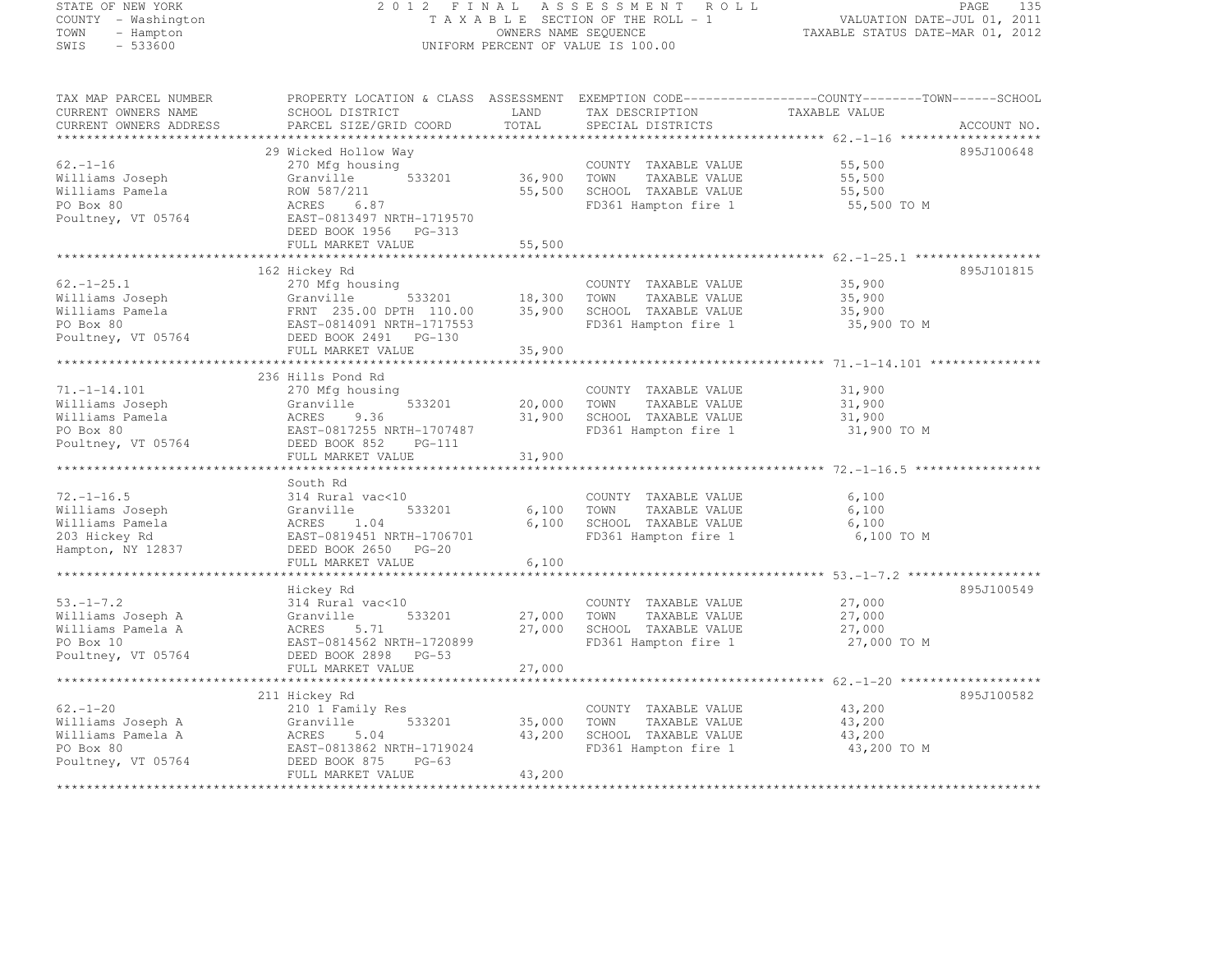## STATE OF NEW YORK 2 0 1 2 F I N A L A S S E S S M E N T R O L L PAGE <sup>136</sup> COUNTY - Washington T A X A B L E SECTION OF THE ROLL - 1 VALUATION DATE-JUL 01, 2011 TOWN - Hampton OWNERS NAME SEQUENCE TAXABLE STATUS DATE-MAR 01, 2012 SWIS - 533600 UNIFORM PERCENT OF VALUE IS 100.00

| TAX MAP PARCEL NUMBER<br>CURRENT OWNERS NAME<br>CURRENT OWNERS ADDRESS | PROPERTY LOCATION & CLASS ASSESSMENT EXEMPTION CODE-----------------COUNTY-------TOWN-----SCHOOL<br>SCHOOL DISTRICT<br>PARCEL SIZE/GRID COORD | LAND<br>TOTAL | TAX DESCRIPTION TAXABLE VALUE<br>SPECIAL DISTRICTS |                | ACCOUNT NO.        |
|------------------------------------------------------------------------|-----------------------------------------------------------------------------------------------------------------------------------------------|---------------|----------------------------------------------------|----------------|--------------------|
|                                                                        |                                                                                                                                               |               |                                                    |                |                    |
|                                                                        | 203 Hickey Rd                                                                                                                                 |               |                                                    |                | 895J100649         |
| $62. - 1 - 21$                                                         | 210 1 Family Res                                                                                                                              |               | STAR B<br>41854                                    | $\overline{0}$ | $\Omega$<br>30,000 |
| Williams Joseph A                                                      | 533201<br>Granville                                                                                                                           | 35,800        | COUNTY TAXABLE VALUE                               | 167,800        |                    |
| Williams Pamela A                                                      | ACRES<br>5.76                                                                                                                                 | 167,800       | TOWN<br>TAXABLE VALUE                              | 167,800        |                    |
| PO Box 80                                                              | EAST-0813829 NRTH-1718624                                                                                                                     |               | SCHOOL TAXABLE VALUE                               | 137,800        |                    |
| Poultney, VT 05764                                                     | DEED BOOK 718<br>$PG-96$                                                                                                                      |               | FD361 Hampton fire 1                               | 167,800 TO M   |                    |
|                                                                        | FULL MARKET VALUE                                                                                                                             | 167,800       |                                                    |                |                    |
|                                                                        |                                                                                                                                               |               |                                                    |                |                    |
|                                                                        | 212 Hickey Rd                                                                                                                                 |               |                                                    |                | 895J100683         |
| $62 - 1 - 22$                                                          | 314 Rural vac<10                                                                                                                              |               | COUNTY TAXABLE VALUE                               | 9,000          |                    |
| Williams Joseph A                                                      | 533201<br>Granville                                                                                                                           | 9,000         | TOWN<br>TAXABLE VALUE                              | 9,000          |                    |
| Williams Pamela                                                        | ACRES<br>2.80                                                                                                                                 | 9,000         | SCHOOL TAXABLE VALUE                               | 9,000          |                    |
| PO Box 80                                                              | EAST-0814324 NRTH-1718670                                                                                                                     |               | FD361 Hampton fire 1                               | 9,000 TO M     |                    |
| Poultney, VT 05764                                                     | DEED BOOK 829 PG-232                                                                                                                          |               |                                                    |                |                    |
|                                                                        | FULL MARKET VALUE                                                                                                                             | 9,000         |                                                    |                |                    |
|                                                                        |                                                                                                                                               |               |                                                    |                |                    |
|                                                                        |                                                                                                                                               |               |                                                    |                |                    |
|                                                                        | 119 Hickey Rd                                                                                                                                 |               |                                                    |                | 895J100643         |
| $62. - 1 - 31$                                                         | 314 Rural vac<10                                                                                                                              |               | COUNTY TAXABLE VALUE                               | 14,500         |                    |
| Williams Joseph A                                                      | 533201<br>Granville                                                                                                                           | 14,500        | TOWN<br>TAXABLE VALUE                              | 14,500         |                    |
| Williams Pamela A                                                      | 9.96<br>ACRES                                                                                                                                 | 14,500        | SCHOOL TAXABLE VALUE                               | 14,500         |                    |
| 203 Hickey Rd                                                          | EAST-0813347 NRTH-1717275                                                                                                                     |               | FD361 Hampton fire 1                               | 14,500 TO M    |                    |
| Hampton, NY 12837                                                      | DEED BOOK 2156 PG-242                                                                                                                         |               |                                                    |                |                    |
|                                                                        | FULL MARKET VALUE                                                                                                                             | 14,500        |                                                    |                |                    |
|                                                                        |                                                                                                                                               |               |                                                    |                |                    |
|                                                                        | County Route 18                                                                                                                               |               |                                                    |                | 895J100291         |
| $71. - 1 - 1.1$                                                        | 322 Rural vac>10                                                                                                                              |               | COUNTY TAXABLE VALUE                               | 31,500         |                    |
| Williams Joseph A                                                      | Granville<br>533201                                                                                                                           | 31,500        | TOWN<br>TAXABLE VALUE                              | 31,500         |                    |
| Williams Pamela A                                                      | ACRES 11.10                                                                                                                                   | 31,500        | SCHOOL TAXABLE VALUE                               | 31,500         |                    |
| PO Box 80                                                              | EAST-0811731 NRTH-1713812                                                                                                                     |               | FD361 Hampton fire 1                               | 31,500 TO M    |                    |
| Poultney, VT 05764                                                     | DEED BOOK 2132 PG-149                                                                                                                         |               |                                                    |                |                    |
|                                                                        | FULL MARKET VALUE                                                                                                                             | 31,500        |                                                    |                |                    |
|                                                                        |                                                                                                                                               |               |                                                    |                |                    |
|                                                                        | 1574 County Route 21                                                                                                                          |               |                                                    |                |                    |
| $80. - 1 - 2.9$                                                        | 270 Mfg housing                                                                                                                               |               | STAR B<br>41854                                    | $\Omega$       | $\circ$<br>30,000  |
| Willson Scott                                                          | 533201<br>Granville                                                                                                                           |               | 40,900 COUNTY TAXABLE VALUE                        | 90,900         |                    |
| 1574 County Route 21                                                   | LOT 2                                                                                                                                         | 90,900        | TOWN<br>TAXABLE VALUE                              | 90,900         |                    |
| Whitehall, NY 12887                                                    | ACRES 10.93                                                                                                                                   |               | SCHOOL TAXABLE VALUE                               | 60,900         |                    |
|                                                                        | EAST-0813063 NRTH-1702480                                                                                                                     |               | FD361 Hampton fire 1                               | 90,900 TO M    |                    |
|                                                                        | DEED BOOK 948<br>$PG-128$                                                                                                                     |               |                                                    |                |                    |
|                                                                        | FULL MARKET VALUE                                                                                                                             | 90,900        |                                                    |                |                    |
|                                                                        |                                                                                                                                               |               |                                                    |                |                    |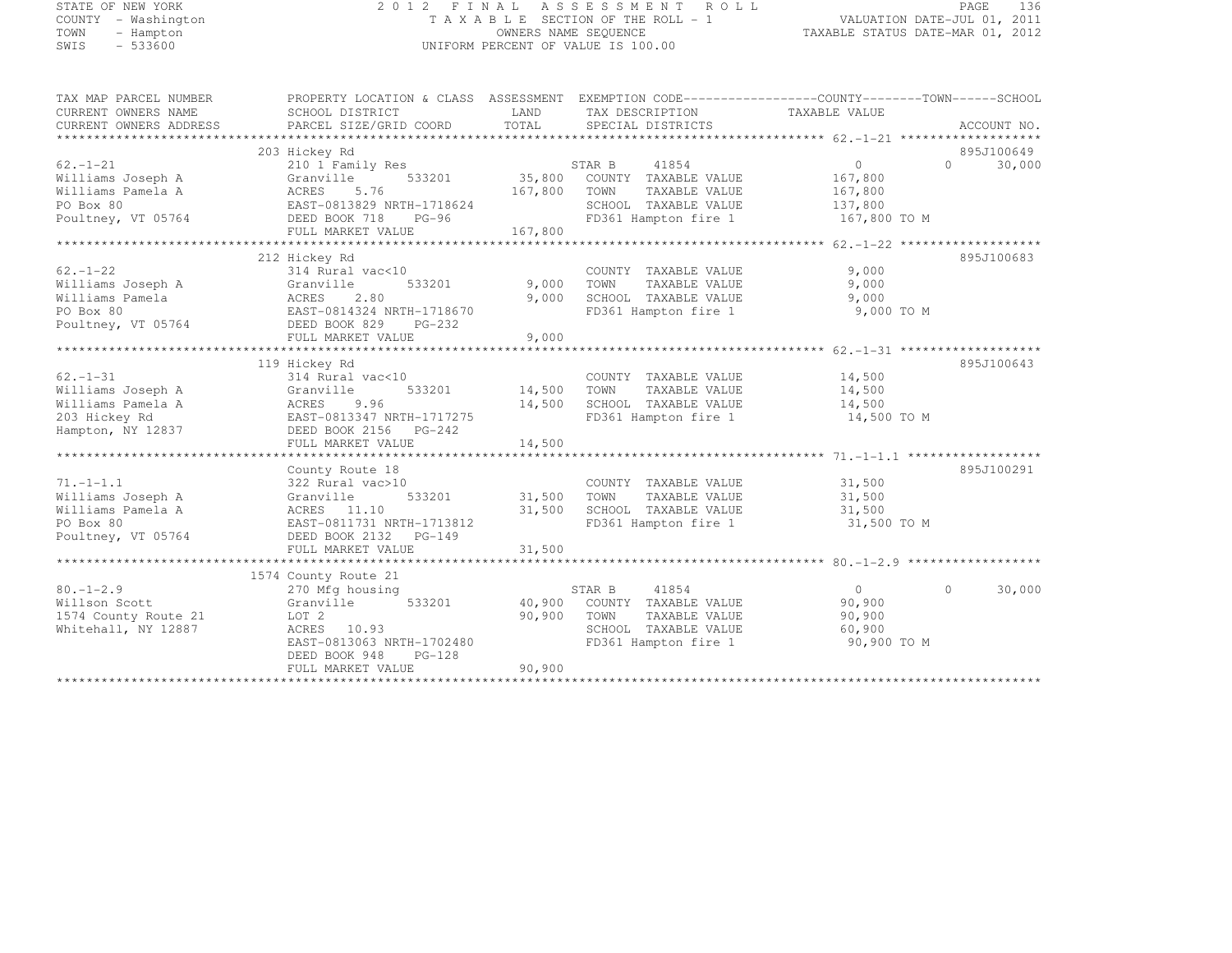STATE OF NEW YORK 2 0 1 2 F I N A L A S S E S S M E N T R O L L PAGE <sup>137</sup> COUNTY - Washington T A X A B L E SECTION OF THE ROLL - 1 VALUATION DATE-JUL 01, 2011 TOWN - Hampton OWNERS NAME SEQUENCE TAXABLE STATUS DATE-MAR 01, 2012 SWIS - 533600 UNIFORM PERCENT OF VALUE IS 100.00

| TAX MAP PARCEL NUMBER<br>CURRENT OWNERS NAME<br>CURRENT OWNERS ADDRESS                | PROPERTY LOCATION & CLASS ASSESSMENT EXEMPTION CODE----------------COUNTY-------TOWN------SCHOOL<br>SCHOOL DISTRICT<br>PARCEL SIZE/GRID COORD                                                 | LAND<br>TOTAL              | TAX DESCRIPTION<br>SPECIAL DISTRICTS                                                                                   | TAXABLE VALUE                                          | ACCOUNT NO. |
|---------------------------------------------------------------------------------------|-----------------------------------------------------------------------------------------------------------------------------------------------------------------------------------------------|----------------------------|------------------------------------------------------------------------------------------------------------------------|--------------------------------------------------------|-------------|
|                                                                                       |                                                                                                                                                                                               |                            |                                                                                                                        |                                                        |             |
| $81, -2 - 23, 1$<br>Winter Dave<br>Winter Beth<br>50 Furnace St<br>Poultney, VT 05764 | 101 Prouty Rd<br>322 Rural vac>10<br>Granville<br>533201<br>May be subject to ag pena<br>until 2015<br>ACRES 20.09<br>EAST-0821872 NRTH-1699790<br>DEED BOOK 2859 PG-311<br>FULL MARKET VALUE | 30,700<br>30,700<br>30,700 | COUNTY TAXABLE VALUE<br>TOWN<br>TAXABLE VALUE<br>SCHOOL TAXABLE VALUE<br>CA001 Cons agri dst 1<br>FD361 Hampton fire 1 | 30,700<br>30,700<br>30,700<br>30,700 TO<br>30,700 TO M |             |
|                                                                                       |                                                                                                                                                                                               |                            |                                                                                                                        |                                                        |             |
| $71. - 1 - 31$<br>Wood Timothy<br>18 Louis Dr<br>Katonah, NY 10536                    | County Route 21 OFF<br>910 Priv forest<br>535201<br>Whitehall<br>ROW 837-315<br>ACRES 189.10<br>EAST-0808989 NRTH-1711176<br>DEED BOOK 2587 PG-101                                            | 85,100<br>85,100           | COUNTY TAXABLE VALUE<br>TOWN<br>TAXABLE VALUE<br>SCHOOL TAXABLE VALUE<br>FD361 Hampton fire 1                          | 85,100<br>85,100<br>85,100<br>85,100 TO M              | 895J100078  |
|                                                                                       | FULL MARKET VALUE                                                                                                                                                                             | 85,100                     |                                                                                                                        |                                                        |             |
|                                                                                       | LOT 6 Faesh Pat                                                                                                                                                                               |                            |                                                                                                                        |                                                        | 895J100077  |
| $71. - 1 - 32$<br>Wood Timothy<br>18 Louis Dr<br>Katonah, NY 10536                    | 910 Priv forest<br>533201<br>Granville<br>ROW 837-315<br>ACRES 85.30<br>EAST-0810777 NRTH-1710240<br>DEED BOOK 2587 PG-101                                                                    | 38,400<br>38,400           | COUNTY TAXABLE VALUE<br>TOWN<br>TAXABLE VALUE<br>SCHOOL TAXABLE VALUE<br>FD361 Hampton fire 1                          | 38,400<br>38,400<br>38,400<br>38,400 TO M              |             |
|                                                                                       | FULL MARKET VALUE                                                                                                                                                                             | 38,400                     |                                                                                                                        |                                                        |             |
|                                                                                       | Hickey Rd                                                                                                                                                                                     |                            |                                                                                                                        |                                                        | 895J100644  |
| $62 - 1 - 28$<br>Woodbury Edward<br>2287 Route 30 N<br>Bomoseen, VT 05732             | 314 Rural vac<10<br>Granville<br>533201<br>ACRES 1.98<br>EAST-0813964 NRTH-1716885<br>DEED BOOK 1855 PG-11<br>FULL MARKET VALUE                                                               | 16,000<br>16,000<br>16,000 | COUNTY TAXABLE VALUE<br>TOWN<br>TAXABLE VALUE<br>SCHOOL TAXABLE VALUE<br>FD361 Hampton fire 1                          | 16,000<br>16,000<br>16,000<br>16,000 TO M              |             |
|                                                                                       |                                                                                                                                                                                               |                            |                                                                                                                        |                                                        |             |
| $62. - 1 - 28.2$<br>Woodbury Edward J<br>2287 Route 30 N<br>Bomoseen, VT 05732        | 106 Hickey Rd<br>210 1 Family Res<br>Granville<br>533201<br>ACRES<br>2.08 BANK<br>26<br>EAST-0813893 NRTH-1716431<br>DEED BOOK 1682 PG-344                                                    | 25,500<br>106,600          | COUNTY TAXABLE VALUE<br>TAXABLE VALUE<br>TOWN<br>SCHOOL TAXABLE VALUE<br>FD361 Hampton fire 1                          | 106,600<br>106,600<br>106,600<br>106,600 TO M          |             |
|                                                                                       | FULL MARKET VALUE                                                                                                                                                                             | 106,600                    |                                                                                                                        |                                                        |             |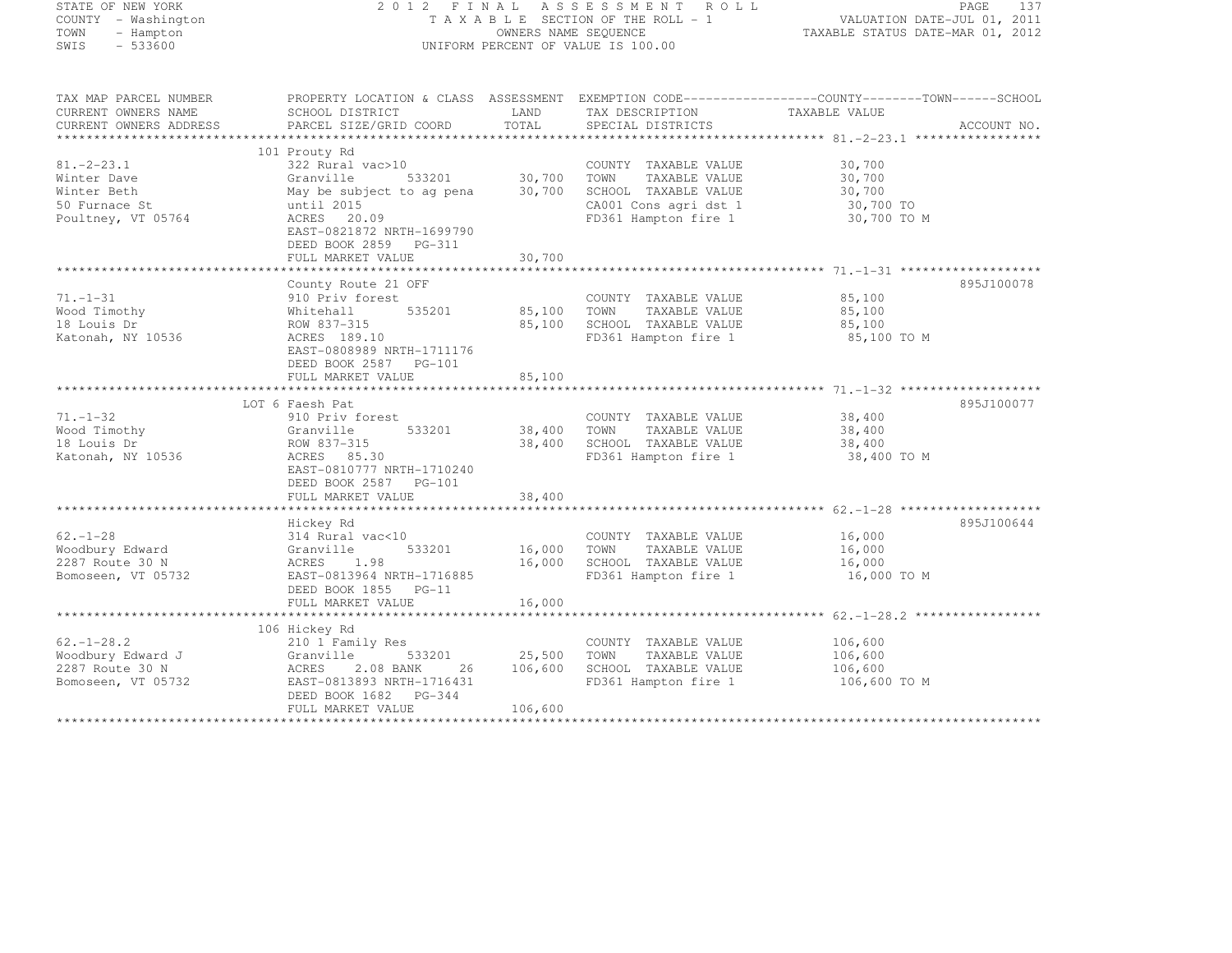#### STATE OF NEW YORK 2 0 1 2 F I N A L A S S E S S M E N T R O L L PAGE <sup>138</sup> COUNTY - Washington T A X A B L E SECTION OF THE ROLL - 1 VALUATION DATE-JUL 01, 2011 TOWN - Hampton OWNERS NAME SEQUENCE TAXABLE STATUS DATE-MAR 01, 2012 SWIS - 533600 UNIFORM PERCENT OF VALUE IS 100.00

| TAX MAP PARCEL NUMBER                                                                                                                                                                                                                | PROPERTY LOCATION & CLASS ASSESSMENT EXEMPTION CODE-----------------COUNTY-------TOWN------SCHOOL                                                                                                                                         |       |                                                               |                                                                                                                   |                   |            |
|--------------------------------------------------------------------------------------------------------------------------------------------------------------------------------------------------------------------------------------|-------------------------------------------------------------------------------------------------------------------------------------------------------------------------------------------------------------------------------------------|-------|---------------------------------------------------------------|-------------------------------------------------------------------------------------------------------------------|-------------------|------------|
| CURRENT OWNERS NAME SCHOOL DISTRICT LAND TAX DESCRIPTION TAXABLE VALUE<br>CURRENT OWNERS ADDRESS PARCEL SIZE/GRID COORD TOTAL SPECIAL DISTRICTS 71 AVABLE VALUE ACCOUNT NO.                                                          |                                                                                                                                                                                                                                           |       |                                                               |                                                                                                                   |                   |            |
|                                                                                                                                                                                                                                      |                                                                                                                                                                                                                                           |       |                                                               |                                                                                                                   |                   |            |
|                                                                                                                                                                                                                                      |                                                                                                                                                                                                                                           |       |                                                               |                                                                                                                   |                   |            |
|                                                                                                                                                                                                                                      | 145 Campbell Ln                                                                                                                                                                                                                           |       |                                                               |                                                                                                                   |                   | 895J100297 |
| $72. - 2 - 36$<br>/2.-2-36<br>Woods Robert W<br>145 Campbell Ln<br>Hampton, NY 12837                                                                                                                                                 | 210 I Family Res<br>Granville 533201 25,600 COUNTY TAXABLE VALUE                                                                                                                                                                          |       |                                                               | $\begin{smallmatrix}0\ 39,400\end{smallmatrix}$                                                                   | $0 \qquad \qquad$ | 30,000     |
|                                                                                                                                                                                                                                      |                                                                                                                                                                                                                                           |       |                                                               |                                                                                                                   |                   |            |
|                                                                                                                                                                                                                                      |                                                                                                                                                                                                                                           |       |                                                               |                                                                                                                   |                   |            |
|                                                                                                                                                                                                                                      |                                                                                                                                                                                                                                           |       |                                                               |                                                                                                                   |                   |            |
|                                                                                                                                                                                                                                      | 13/145 Hwy Approp<br>13/145 Hwy Approp<br>29,400 TOWN TAXABLE VALUE<br>CHOOL TAXABLE VALUE<br>EAST-0824096 NRTH-1713445<br>EAST-0824096 NRTH-1713445<br>FD361 Hampton fire 1 39,400 TO M                                                  |       |                                                               |                                                                                                                   |                   |            |
|                                                                                                                                                                                                                                      | DEED BOOK 656 PG-113                                                                                                                                                                                                                      |       |                                                               |                                                                                                                   |                   |            |
|                                                                                                                                                                                                                                      |                                                                                                                                                                                                                                           |       |                                                               |                                                                                                                   |                   |            |
|                                                                                                                                                                                                                                      |                                                                                                                                                                                                                                           |       |                                                               |                                                                                                                   |                   |            |
|                                                                                                                                                                                                                                      | 2809 State Route 22A                                                                                                                                                                                                                      |       |                                                               |                                                                                                                   |                   | 895J100198 |
| $63, -1 - 10, 1$                                                                                                                                                                                                                     |                                                                                                                                                                                                                                           |       |                                                               | 40,193                                                                                                            | 40,193            | 40,193     |
| Yorkmont Farm Inc                                                                                                                                                                                                                    |                                                                                                                                                                                                                                           |       |                                                               | $\begin{array}{cccc} 10,133 & 40,139 \\ 0 & 0 & 30,000 \\ 0 & 0 & 30,000 \\ 32,604 & 32,604 & 32,604 \end{array}$ |                   |            |
| 2809 State Route 22A                                                                                                                                                                                                                 | Inc Farm-2 STAR exemption 651,900 STAR B 41854                                                                                                                                                                                            |       |                                                               |                                                                                                                   |                   |            |
| Hampton, NY 12837                                                                                                                                                                                                                    | 713/147 Hwy Apporp<br>ACRES 521.70 COUNTY TAXABLE VALUE                                                                                                                                                                                   |       |                                                               |                                                                                                                   |                   |            |
|                                                                                                                                                                                                                                      |                                                                                                                                                                                                                                           |       |                                                               |                                                                                                                   |                   |            |
| MAY BE SUBJECT TO PAYMENT                                                                                                                                                                                                            |                                                                                                                                                                                                                                           |       |                                                               |                                                                                                                   |                   |            |
| UNDER AGDIST LAW TIL 2016                                                                                                                                                                                                            |                                                                                                                                                                                                                                           |       |                                                               |                                                                                                                   |                   |            |
|                                                                                                                                                                                                                                      |                                                                                                                                                                                                                                           |       |                                                               |                                                                                                                   |                   |            |
|                                                                                                                                                                                                                                      |                                                                                                                                                                                                                                           |       |                                                               |                                                                                                                   |                   |            |
|                                                                                                                                                                                                                                      |                                                                                                                                                                                                                                           |       |                                                               |                                                                                                                   |                   |            |
|                                                                                                                                                                                                                                      | 713/14/ Hwy Apply F<br>ACRES 521.70<br>EAST-0822762 NRTH-1715841<br>DEED BOOK 463 PG-579<br>FULL MARKET VALUE 651,900 CA001 Cons agri dst 1 579,103 TO<br>FULL MARKET VALUE 651,900 CA001 Cons agri dst 1 579,103 TO<br>FD361 Hampton fir |       |                                                               |                                                                                                                   |                   |            |
|                                                                                                                                                                                                                                      |                                                                                                                                                                                                                                           |       |                                                               |                                                                                                                   |                   |            |
|                                                                                                                                                                                                                                      | State Route 22A OFF                                                                                                                                                                                                                       |       |                                                               |                                                                                                                   |                   | 895J100567 |
| $72. - 2 - 39$                                                                                                                                                                                                                       | 322 Rural vac>10                                                                                                                                                                                                                          |       | COUNTY TAXABLE VALUE 12,500                                   |                                                                                                                   |                   |            |
|                                                                                                                                                                                                                                      |                                                                                                                                                                                                                                           |       |                                                               |                                                                                                                   |                   |            |
|                                                                                                                                                                                                                                      |                                                                                                                                                                                                                                           |       |                                                               |                                                                                                                   |                   |            |
| Verkmont Farms Inc (Cranville 12,500 FONN TAXABLE VALUE<br>ATT:Kevin Perry (CRES 11.20 12,500 SCHOOL TAXABLE VALUE 12,500<br>2809 State Route 22A EAST-0822853 NRTH-1712848 CA001 Cons agri dst 1 12,500 TOWN TAXABLE VALUE 12,500   |                                                                                                                                                                                                                                           |       |                                                               |                                                                                                                   |                   |            |
|                                                                                                                                                                                                                                      |                                                                                                                                                                                                                                           |       |                                                               |                                                                                                                   |                   |            |
|                                                                                                                                                                                                                                      |                                                                                                                                                                                                                                           |       |                                                               |                                                                                                                   |                   |            |
|                                                                                                                                                                                                                                      |                                                                                                                                                                                                                                           |       |                                                               |                                                                                                                   |                   |            |
| 72.-2-39.1 692 Road/str/hwy<br>Yorkmont Farms Inc Granville 533201 500 TOWN TAXABLE VALUE 500<br>ATT:Kevin Perry FRNT 50.00 DPTH 690.00 500 SCHOOL TAXABLE VALUE 500<br>2809 State Route 22A EAST-0822760 NRTH-1711937 FD361 Hampton | Perry Heights Way                                                                                                                                                                                                                         |       |                                                               |                                                                                                                   |                   |            |
|                                                                                                                                                                                                                                      |                                                                                                                                                                                                                                           |       |                                                               |                                                                                                                   |                   |            |
|                                                                                                                                                                                                                                      |                                                                                                                                                                                                                                           |       |                                                               |                                                                                                                   |                   |            |
|                                                                                                                                                                                                                                      |                                                                                                                                                                                                                                           |       |                                                               |                                                                                                                   |                   |            |
|                                                                                                                                                                                                                                      |                                                                                                                                                                                                                                           |       |                                                               |                                                                                                                   |                   |            |
|                                                                                                                                                                                                                                      |                                                                                                                                                                                                                                           |       |                                                               |                                                                                                                   |                   |            |
|                                                                                                                                                                                                                                      | FULL MARKET VALUE                                                                                                                                                                                                                         | 500   |                                                               |                                                                                                                   |                   |            |
|                                                                                                                                                                                                                                      |                                                                                                                                                                                                                                           |       |                                                               |                                                                                                                   |                   |            |
|                                                                                                                                                                                                                                      | Carvers Falls Ln                                                                                                                                                                                                                          |       |                                                               |                                                                                                                   |                   | 895J100561 |
| $31. - 1 - 3.3$                                                                                                                                                                                                                      | 311 Res vac land                                                                                                                                                                                                                          |       | COUNTY TAXABLE VALUE 2,300                                    |                                                                                                                   |                   |            |
|                                                                                                                                                                                                                                      |                                                                                                                                                                                                                                           |       | TAXABLE VALUE 2,300                                           |                                                                                                                   |                   |            |
|                                                                                                                                                                                                                                      |                                                                                                                                                                                                                                           |       | 2,300 SCHOOL TAXABLE VALUE<br>FD362 Hampton fire 2 2,300 TO M | 2,300                                                                                                             |                   |            |
|                                                                                                                                                                                                                                      |                                                                                                                                                                                                                                           |       |                                                               |                                                                                                                   |                   |            |
|                                                                                                                                                                                                                                      | FULL MARKET VALUE                                                                                                                                                                                                                         | 2,300 |                                                               |                                                                                                                   |                   |            |
|                                                                                                                                                                                                                                      |                                                                                                                                                                                                                                           |       |                                                               |                                                                                                                   |                   |            |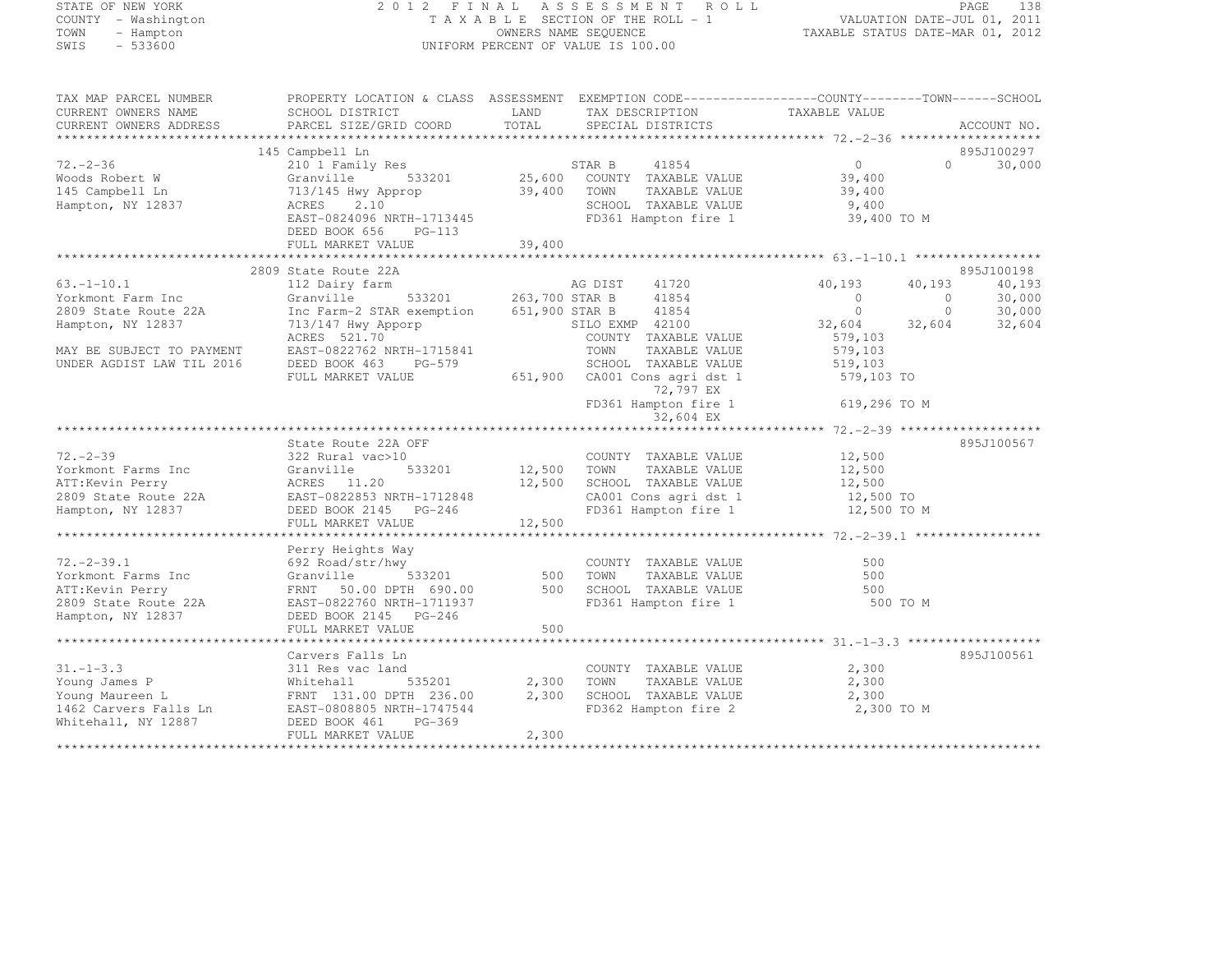## STATE OF NEW YORK 2 0 1 2 F I N A L A S S E S S M E N T R O L L PAGE <sup>139</sup> COUNTY - Washington T A X A B L E SECTION OF THE ROLL - 1 VALUATION DATE-JUL 01, 2011 TOWN - Hampton OWNERS NAME SEQUENCE TAXABLE STATUS DATE-MAR 01, 2012 SWIS - 533600 UNIFORM PERCENT OF VALUE IS 100.00

| TAX MAP PARCEL NUMBER                                                                                                                                                                                                                                                                                                                                                                                                                                        | PROPERTY LOCATION & CLASS ASSESSMENT EXEMPTION CODE---------------COUNTY-------TOWN-----SCHOOL |                                       |                                                                   |                       |           |                |
|--------------------------------------------------------------------------------------------------------------------------------------------------------------------------------------------------------------------------------------------------------------------------------------------------------------------------------------------------------------------------------------------------------------------------------------------------------------|------------------------------------------------------------------------------------------------|---------------------------------------|-------------------------------------------------------------------|-----------------------|-----------|----------------|
| CURRENT OWNERS NAME                                                                                                                                                                                                                                                                                                                                                                                                                                          | SCHOOL DISTRICT                                                                                | LAND<br>TAX DESCRIPTION TAXABLE VALUE |                                                                   |                       |           |                |
| $\begin{minipage}{0.5cm} \begin{minipage}{0.5cm} \begin{minipage}{0.5cm} \begin{minipage}{0.5cm} \begin{minipage}{0.5cm} \begin{minipage}{0.5cm} \begin{minipage}{0.5cm} \begin{minipage}{0.5cm} \begin{minipage}{0.5cm} \begin{minipage}{0.5cm} \begin{minipage}{0.5cm} \begin{minipage}{0.5cm} \begin{minipage}{0.5cm} \begin{minipage}{0.5cm} \begin{minipage}{0.5cm} \begin{minipage}{0.5cm} \begin{minipage}{0.5cm} \begin{minipage}{0.5cm} \begin{min$ |                                                                                                |                                       |                                                                   |                       |           |                |
|                                                                                                                                                                                                                                                                                                                                                                                                                                                              |                                                                                                |                                       |                                                                   |                       |           |                |
|                                                                                                                                                                                                                                                                                                                                                                                                                                                              | 1462 Carvers Falls Rd                                                                          |                                       |                                                                   |                       |           | 895J100560     |
| $31. - 1 - 3.4$                                                                                                                                                                                                                                                                                                                                                                                                                                              | 210 1 Family Res                                                                               |                                       | 535201 535,500 STAR B 41854<br>535201 33,500 COUNTY TAXABLE VALUE | $\overline{0}$        | $\cap$    | 30,000         |
| Young James P                                                                                                                                                                                                                                                                                                                                                                                                                                                | Whitehall                                                                                      |                                       |                                                                   | 124,100               |           |                |
| Young Maureen L                                                                                                                                                                                                                                                                                                                                                                                                                                              | ACRES 4.55                                                                                     | 124,100 TOWN                          | TAXABLE VALUE                                                     | 124,100               |           |                |
| 1462 Carvers Falls Ln EAST-0808510 NRTH-1747677                                                                                                                                                                                                                                                                                                                                                                                                              |                                                                                                |                                       | SCHOOL TAXABLE VALUE 94,100                                       |                       |           |                |
| Whitehall, NY 12887                                                                                                                                                                                                                                                                                                                                                                                                                                          | DEED BOOK 461 PG-366                                                                           |                                       | FD362 Hampton fire 2 124,100 TO M                                 |                       |           |                |
| ${\small \newline \text{FULL} \text{} \text{MARKET} \text{} \text{VALUE} \text{} \text{124,100} \text{124,100} \text{134} \text{14} \text{14} \text{15} \text{16} \text{18} \text{18} \text{19} \text{19} \text{19} \text{19} \text{19} \text{19} \text{19} \text{19} \text{19} \text{19} \text{19} \text{19} \text{19} \text{19} \text{19} \text{19} \text{19} \text{19} \text{19} \text{$                                                                  |                                                                                                |                                       |                                                                   |                       |           |                |
|                                                                                                                                                                                                                                                                                                                                                                                                                                                              |                                                                                                |                                       |                                                                   |                       |           |                |
|                                                                                                                                                                                                                                                                                                                                                                                                                                                              | 17 Dailey Way                                                                                  |                                       |                                                                   |                       |           | 895J100421     |
| $72. - 1 - 7$                                                                                                                                                                                                                                                                                                                                                                                                                                                | 210 1 Family Res                                                                               |                                       | STAR EN<br>41834                                                  | $\overline{0}$        | $\bigcap$ | 62,200         |
| Yurchak Andrew Jr<br>Granville                                                                                                                                                                                                                                                                                                                                                                                                                               |                                                                                                |                                       | 533201 29,500 COUNTY TAXABLE VALUE                                | 124,100               |           |                |
| PO Box 97                                                                                                                                                                                                                                                                                                                                                                                                                                                    | ACRES 3.30                                                                                     | 124,100 TOWN                          | TAXABLE VALUE                                                     | 124,100               |           |                |
| Hampton, NY 12837                                                                                                                                                                                                                                                                                                                                                                                                                                            | EAST-0821775 NRTH-1710853                                                                      |                                       | SCHOOL TAXABLE VALUE                                              | 61,900                |           |                |
|                                                                                                                                                                                                                                                                                                                                                                                                                                                              |                                                                                                |                                       | FD361 Hampton fire 1                                              | 124,100 TO M          |           |                |
|                                                                                                                                                                                                                                                                                                                                                                                                                                                              | FULL MARKET VALUE                                                                              | 124,100                               |                                                                   |                       |           |                |
|                                                                                                                                                                                                                                                                                                                                                                                                                                                              |                                                                                                |                                       |                                                                   |                       |           |                |
|                                                                                                                                                                                                                                                                                                                                                                                                                                                              | 2116 County Route 18                                                                           |                                       |                                                                   |                       |           | 895J100299     |
| $71. - 1 - 6$                                                                                                                                                                                                                                                                                                                                                                                                                                                | 210 1 Family Res                                                                               |                                       | WAR VET/TC 41121                                                  | 18,810 18,810         |           | $\overline{0}$ |
| Zeimet Rose M -LE-                                                                                                                                                                                                                                                                                                                                                                                                                                           | Granville                                                                                      |                                       | 533201 22,700 STAR EN 41834                                       | $\overline{0}$        | $\Omega$  | 62,200         |
| 583/37<br>Panoushek Ronda M                                                                                                                                                                                                                                                                                                                                                                                                                                  |                                                                                                |                                       | 125,400 COUNTY TAXABLE VALUE 106,590                              |                       |           |                |
| PO Box 18                                                                                                                                                                                                                                                                                                                                                                                                                                                    | Life Estate 3073/127                                                                           |                                       | TOWN                                                              | TAXABLE VALUE 106,590 |           |                |
| Hampton, NY 12837                                                                                                                                                                                                                                                                                                                                                                                                                                            | Rose M Zeimet                                                                                  |                                       | SCHOOL TAXABLE VALUE 63,200                                       |                       |           |                |
|                                                                                                                                                                                                                                                                                                                                                                                                                                                              | 1.20<br>ACRES                                                                                  |                                       | FD361 Hampton fire 1                                              | 125,400 TO M          |           |                |
|                                                                                                                                                                                                                                                                                                                                                                                                                                                              | EAST-0814565 NRTH-1713639                                                                      |                                       |                                                                   |                       |           |                |
|                                                                                                                                                                                                                                                                                                                                                                                                                                                              | DEED BOOK 3073 PG-127                                                                          |                                       |                                                                   |                       |           |                |
|                                                                                                                                                                                                                                                                                                                                                                                                                                                              | FULL MARKET VALUE                                                                              | 125,400                               |                                                                   |                       |           |                |
|                                                                                                                                                                                                                                                                                                                                                                                                                                                              |                                                                                                |                                       |                                                                   |                       |           |                |
|                                                                                                                                                                                                                                                                                                                                                                                                                                                              | 56 Hickey Rd                                                                                   |                                       |                                                                   |                       |           |                |
| $62. - 1 - 27.3$                                                                                                                                                                                                                                                                                                                                                                                                                                             | 270 Mfg housing                                                                                |                                       | STAR B<br>41854                                                   | $\Omega$              | $\Omega$  | 30,000         |
| Zekus Steven                                                                                                                                                                                                                                                                                                                                                                                                                                                 | 533201<br>Granville                                                                            |                                       | 22,000 COUNTY TAXABLE VALUE                                       | 84,500                |           |                |
| Sady Cristen                                                                                                                                                                                                                                                                                                                                                                                                                                                 | 1.12<br>ACRES                                                                                  | 84,500                                | TOWN<br>TAXABLE VALUE                                             | 84,500                |           |                |
| 54 Hickey Rd                                                                                                                                                                                                                                                                                                                                                                                                                                                 | EAST-0813654 NRTH-1715110                                                                      |                                       | SCHOOL TAXABLE VALUE                                              | 54,500                |           |                |
| Hampton, NY 12837                                                                                                                                                                                                                                                                                                                                                                                                                                            | DEED BOOK 2694 PG-303                                                                          |                                       | SCHOOL  TAXABLE VALUE<br>FD361 Hampton fire 1                     | 84,500 TO M           |           |                |
|                                                                                                                                                                                                                                                                                                                                                                                                                                                              | FULL MARKET VALUE                                                                              | 84,500                                |                                                                   |                       |           |                |
|                                                                                                                                                                                                                                                                                                                                                                                                                                                              |                                                                                                |                                       |                                                                   |                       |           |                |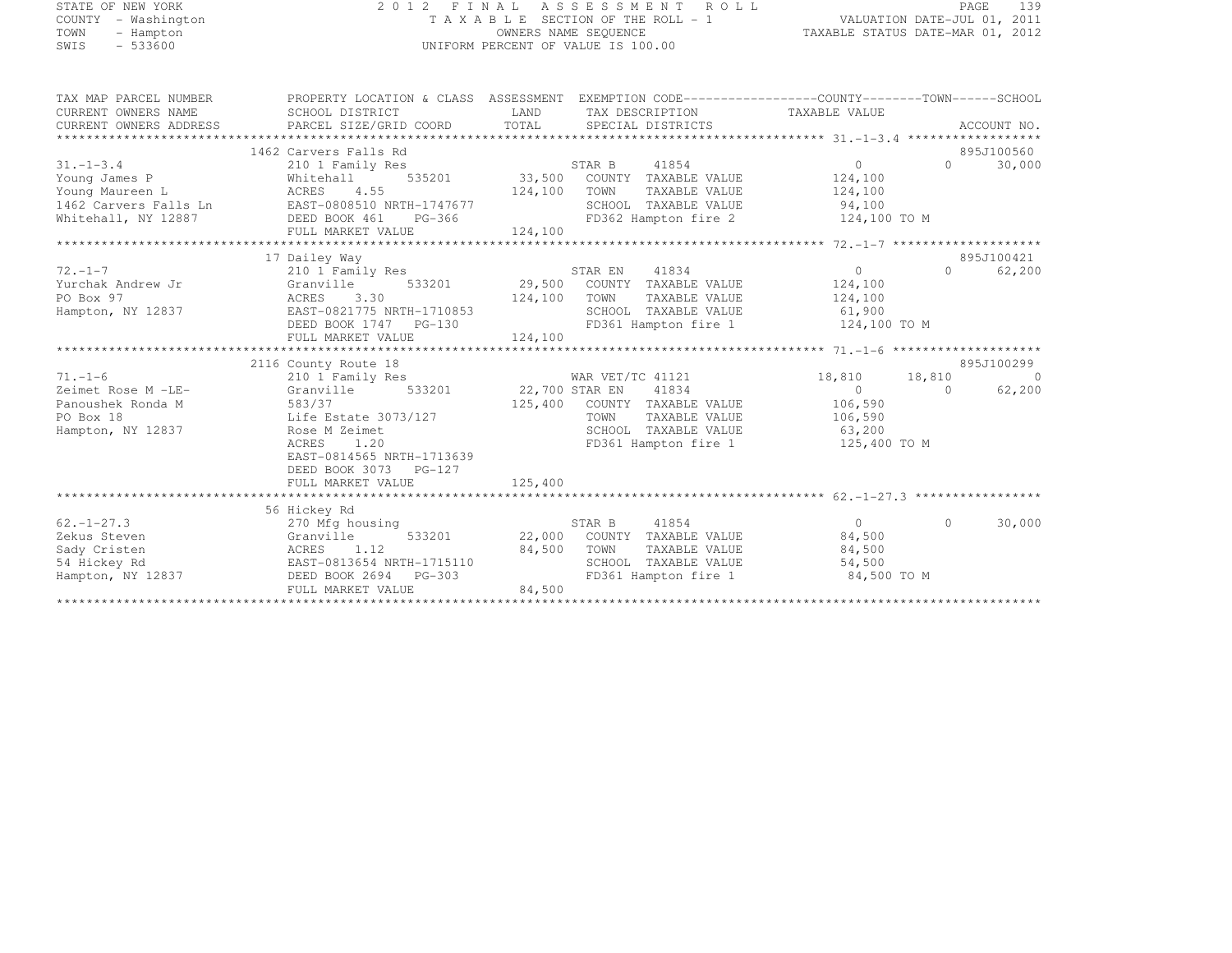STATE OF NEW YORK 2 0 1 2 F I N A L A S S E S S M E N T R O L L PAGE <sup>140</sup>

COUNTY - Washington T A X A B L E SECTION OF THE ROLL - 1 VALUATION DATE-JUL 01, 2011 TOWN - Hampton - The State of the State of the State of the Taxable Status Date-Mar 01, 2012<br>Town - Hampton - The State of the State of the State of the State of the State of the State of the State of th SWIS - 533600 RPS150/V04/L015 UNIFORM PERCENT OF VALUE IS 100.00 CURRENT DATE 6/22/2012

ROLL SUB SECTION- - TOTALS

## \*\*\* S P E C I A L D I S T R I C T S U M M A R Y \*\*\*

| CODE. | DISTRICT NAME        | TOTAL<br>PARCELS | EXTENSION<br>TYPE. | EXTENSION<br>VALUE | AD VALOREM<br>VALUE | EXEMPT<br>AMOUNT | TAXABLE<br>VALUE |
|-------|----------------------|------------------|--------------------|--------------------|---------------------|------------------|------------------|
|       | EZ005 Empire Zone 5  |                  | 1 TOTAL            |                    | 268,500             |                  | 268,500          |
|       | TE533 Trans exmt rep |                  | 2 MOVTAX           |                    |                     |                  |                  |
|       | CA001 Cons agri dst  |                  | 71 TOTAL           |                    | 12092,100           | 1006,983         | 11085, 117       |
|       | EZ015 Empire Zone-Si |                  | 2 TOTAL            |                    | 342,000             |                  | 342,000          |
|       | FD361 Hampton fire 1 |                  | 591 TOTAL M        |                    | 50603,100           | 73,513           | 50529,587        |
|       | FD362 Hampton fire 2 |                  | 119 TOTAL M        |                    | 12074,000           | 3,472            | 12070,528        |

## \*\*\* S C H O O L D I S T R I C T S U M M A R Y \*\*\*

| CODE             | DISTRICT NAME          | TOTAL<br>PARCELS | ASSESSED<br>LAND      | ASSESSED<br>TOTAL      | <b>EXEMPT</b><br>AMOUNT | TOTAL<br>TAXABLE       | STAR<br>AMOUNT       | STAR<br>TAXABLE        |
|------------------|------------------------|------------------|-----------------------|------------------------|-------------------------|------------------------|----------------------|------------------------|
| 533201<br>535201 | Granville<br>Whitehall | 500<br>210       | 15538,200<br>7140,100 | 43515,900<br>19161,200 | 1093,164<br>745,770     | 42422,736<br>18415,430 | 7034,175<br>2852,490 | 35388,561<br>15562,940 |
|                  | SUB-TOTAL              | 710              | 22678,300             | 62677,100              | 1838,934                | 60838.166              | 9886,665             | 50951,501              |
|                  | TOTAL                  | 710              | 22678,300             | 62677,100              | 1838,934                | 60838,166              | 9886,665             | 50951,501              |

#### \*\*\* S Y S T E M C O D E S S U M M A R Y \*\*\*

#### NO SYSTEM EXEMPTIONS AT THIS LEVEL

#### \*\*\* E X E M P T I O N S U M M A R Y \*\*\*

| CODE  | DESCRIPTION | TOTAL<br>PARCELS | COUNTY  | TOWN    | SCHOOL |
|-------|-------------|------------------|---------|---------|--------|
| 41121 | WAR VET/TC  | 16               | 249,624 | 249,624 |        |
| 41122 | WAR VET/C   | 4                | 54,572  |         |        |
| 41123 | WAR VET/T   |                  |         | 54,572  |        |
| 41131 | CBT VET/TC  | 13               | 364,019 | 354,019 |        |
| 41132 | CBT VET/C   |                  | 185,100 |         |        |
| 41133 | CBT VET/T   |                  |         | 185,100 |        |
| 41141 | DIS VET/TC  |                  | 140,275 | 140,275 |        |
| 41142 | DIS VET/C   |                  | 98,025  |         |        |
|       |             |                  |         |         |        |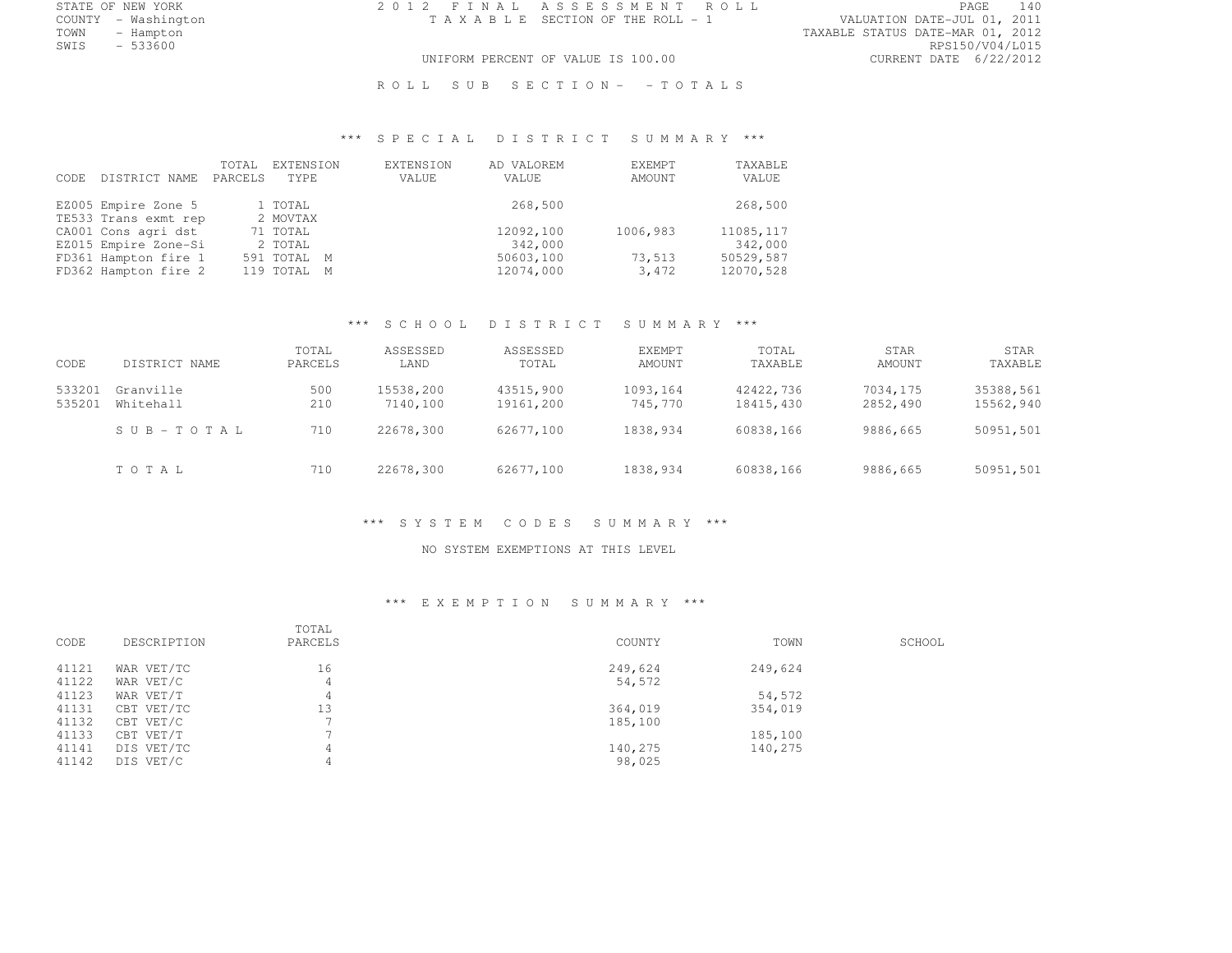STATE OF NEW YORK 2 0 1 2 F I N A L A S S E S S M E N T R O L L PAGE <sup>141</sup>

COUNTY - Washington T A X A B L E SECTION OF THE ROLL - 1 VALUATION DATE-JUL 01, 2011 TOWN - Hampton - The State of the State of the State of the Taxable Status Date-Mar 01, 2012<br>Town - Hampton - The State of the State of the State of the State of the State of the State of the State of th SWIS - 533600 RPS150/V04/L015 UNIFORM PERCENT OF VALUE IS 100.00 CURRENT DATE 6/22/2012

R O L L S U B S E C T I O N - - T O T A L S

## \*\*\* E X E M P T I O N S U M M A R Y \*\*\*

|       |              | TOTAL          |          |          |           |
|-------|--------------|----------------|----------|----------|-----------|
| CODE  | DESCRIPTION  | PARCELS        | COUNTY   | TOWN     | SCHOOL    |
| 41143 | DIS VET/T    | 4              |          | 98,025   |           |
| 41151 | $CW_10_VET/$ | $\overline{c}$ | 14,200   | 14,200   |           |
| 41700 | AG BUILD     | 2              | 17,500   | 17,500   | 17,500    |
| 41720 | AG DIST      | 26             | 929,998  | 929,998  | 929,998   |
| 41730 | AGRI-D IND   |                | 32,778   | 32,778   | 32,778    |
| 41800 | AGED-ALL     |                | 284,060  | 284,060  | 336,700   |
| 41802 | AGED-CO      | 5              | 147,898  |          |           |
| 41803 | AGED-TOWN    | 3              |          | 93,085   |           |
| 41805 | AGE-CO/SCH   | 3              | 105,630  |          | 116,946   |
| 41806 | AGE-TN/SCH   | 4              |          | 79,870   | 91,190    |
| 41834 | STAR EN      | 66             |          |          | 3847,665  |
| 41844 | STAR EN MH   | 3              |          |          | 98,900    |
| 41854 | STAR B       | 196            |          |          | 5891,700  |
| 41864 | STAR B MH    | $\overline{2}$ |          |          | 48,400    |
| 41931 | DISAB-C/T    | $\overline{c}$ | 45,858   | 45,858   |           |
| 41932 | DISAB-CO     | $\overline{2}$ | 56,131   |          |           |
| 41933 | DISAB-TOWN   | $\overline{c}$ |          | 35,604   |           |
| 42100 | SILO EXMP    | 3              | 76,985   | 76,985   | 76,985    |
| 47460 | FOR 480A     | $\overline{4}$ | 236,837  | 236,837  | 236,837   |
|       | TOTAL        | 396            | 3039,490 | 2928,390 | 11725,599 |

## \*\*\* G R A N D T O T A L S \*\*\*

| ROLL<br><b>SEC</b> | DESCRIPTION | TOTAL<br>PARCELS | ASSESSED<br>LAND | ASSESSED<br>TOTAL | TAXABLE<br>COUNTY | TAXABLE<br>TOWN | TAXABLE<br>SCHOOL | STAR<br>TAXABLE |
|--------------------|-------------|------------------|------------------|-------------------|-------------------|-----------------|-------------------|-----------------|
|                    | TAXABLE     | 710              | 22678,300        | 62677,100         | 59637.610         | 59748.710       | 60838,166         | 50951,501       |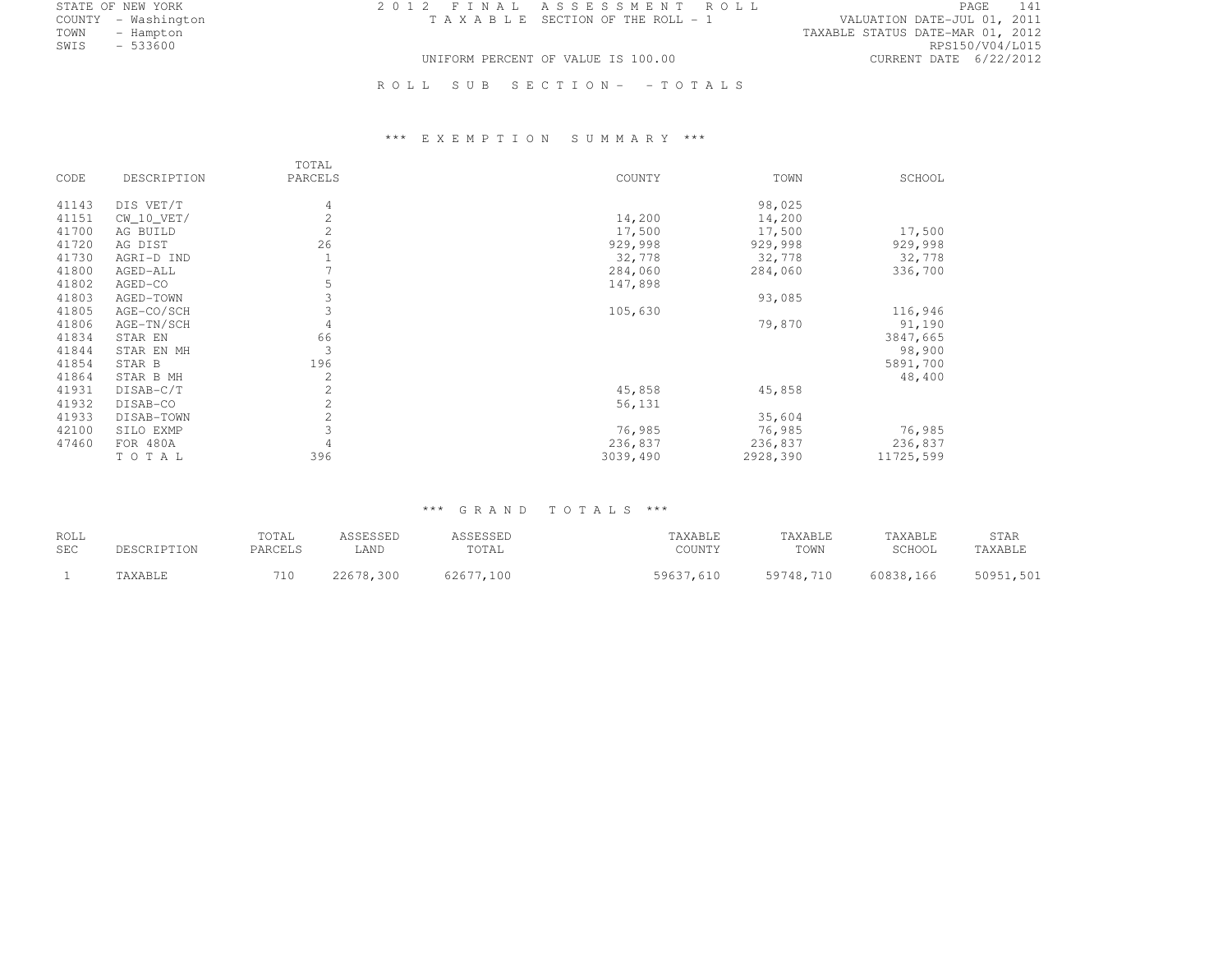COUNTY - Washington T A X A B L E SECTION OF THE ROLL - 1<br>TOWN - Hampton

STATE OF NEW YORK 2 0 1 2 F I N A L A S S E S S M E N T R O L L PAGE <sup>142</sup>

TOWN - Hampton TAXABLE STATUS DATE-MAR 01, 2012 CURRENT DATE 6/22/2012

## UNIFORM PERCENT OF VALUE IS 100.00

#### ROLL SECTION TOTALS

## \*\*\* S P E C I A L D I S T R I C T S U M M A R Y \*\*\*

| DISTRICT NAME<br>CODE. | TOTAL<br>PARCELS | EXTENSION<br>TYPE. | EXTENSION<br>VALUE | AD VALOREM<br>VALUE | EXEMPT<br>AMOUNT | TAXABLE<br>VALUE |
|------------------------|------------------|--------------------|--------------------|---------------------|------------------|------------------|
| EZ005 Empire Zone 5    |                  | 1 TOTAL            |                    | 268,500             |                  | 268,500          |
| TE533 Trans exmt rep   |                  | 2 MOVTAX           |                    |                     |                  |                  |
| CA001 Cons agri dst    |                  | 71 TOTAL           |                    | 12092,100           | 1006,983         | 11085, 117       |
| EZ015 Empire Zone-Si   |                  | 2 TOTAL            |                    | 342,000             |                  | 342,000          |
| FD361 Hampton fire 1   |                  | 591 TOTAL M        |                    | 50603,100           | 73,513           | 50529,587        |
| FD362 Hampton fire 2   |                  | 119 TOTAL M        |                    | 12074,000           | 3,472            | 12070,528        |

## \*\*\* S C H O O L D I S T R I C T S U M M A R Y \*\*\*

| CODE             | DISTRICT NAME          | TOTAL<br>PARCELS | ASSESSED<br>LAND      | ASSESSED<br>TOTAL      | <b>EXEMPT</b><br>AMOUNT | TOTAL<br>TAXABLE       | STAR<br>AMOUNT       | STAR<br>TAXABLE        |
|------------------|------------------------|------------------|-----------------------|------------------------|-------------------------|------------------------|----------------------|------------------------|
| 533201<br>535201 | Granville<br>Whitehall | 500<br>210       | 15538,200<br>7140,100 | 43515,900<br>19161,200 | 1093,164<br>745,770     | 42422.736<br>18415,430 | 7034,175<br>2852,490 | 35388,561<br>15562,940 |
|                  | SUB-TOTAL              | 710              | 22678,300             | 62677,100              | 1838,934                | 60838.166              | 9886,665             | 50951,501              |
|                  | TOTAL                  | 710              | 22678,300             | 62677,100              | 1838,934                | 60838,166              | 9886,665             | 50951,501              |

#### \*\*\* S Y S T E M C O D E S S U M M A R Y \*\*\*

#### NO SYSTEM EXEMPTIONS AT THIS LEVEL

#### \*\*\* E X E M P T I O N S U M M A R Y \*\*\*

| CODE  | DESCRIPTION | TOTAL<br>PARCELS | COUNTY  | TOWN    | SCHOOL |
|-------|-------------|------------------|---------|---------|--------|
| 41121 | WAR VET/TC  | 16               | 249,624 | 249,624 |        |
| 41122 | WAR VET/C   |                  | 54,572  |         |        |
| 41123 | WAR VET/T   |                  |         | 54,572  |        |
| 41131 | CBT VET/TC  | 13               | 364,019 | 354,019 |        |
| 41132 | CBT VET/C   |                  | 185,100 |         |        |
| 41133 | CBT VET/T   |                  |         | 185,100 |        |
| 41141 | DIS VET/TC  |                  | 140,275 | 140,275 |        |
| 41142 | DIS VET/C   |                  | 98,025  |         |        |
|       |             |                  |         |         |        |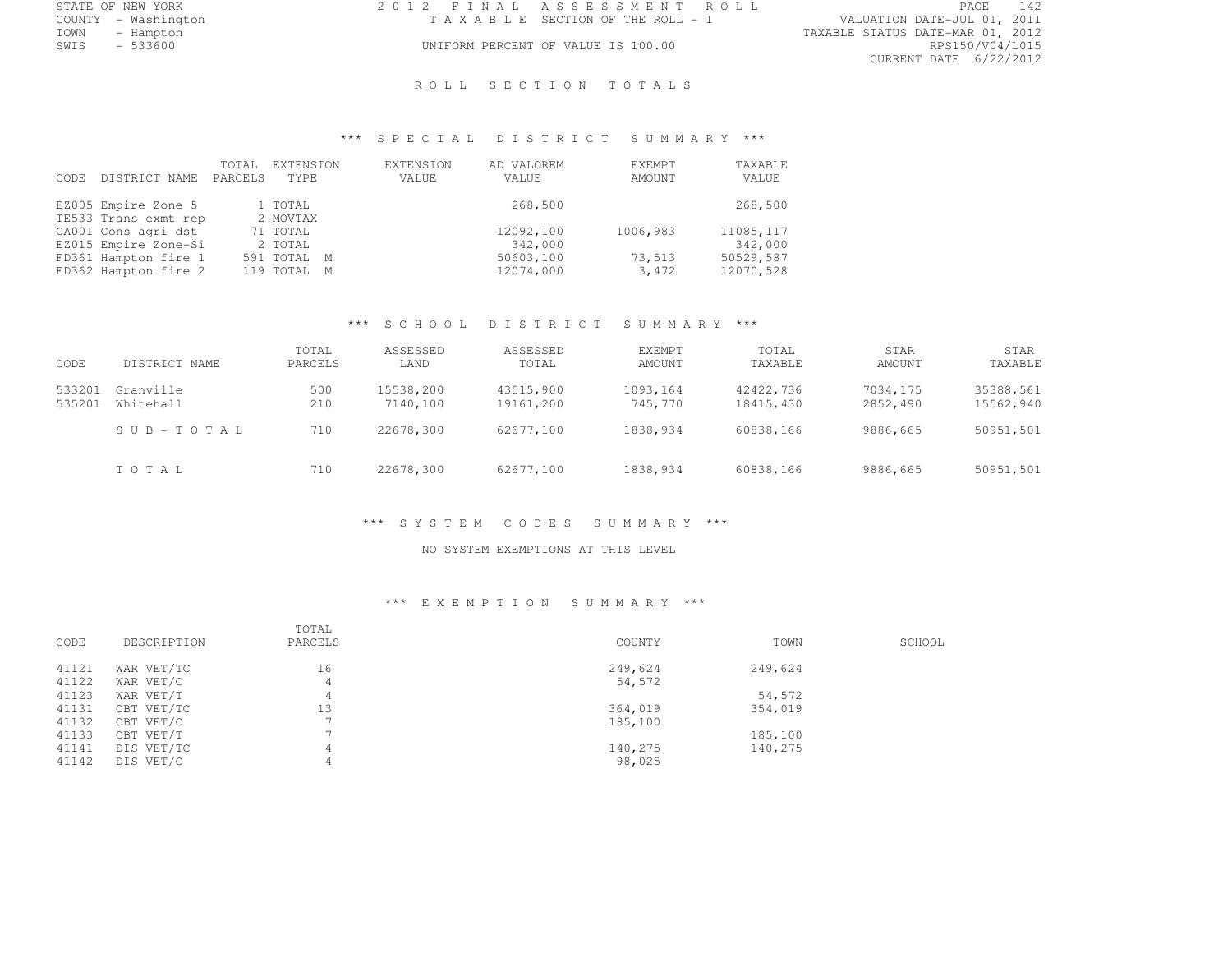| 2012 FINAL ASSESSMENT ROLL            | - 143<br>PAGE                    |
|---------------------------------------|----------------------------------|
| T A X A B L E SECTION OF THE ROLL - 1 | VALUATION DATE-JUL 01, 2011      |
|                                       | TAXABLE STATUS DATE-MAR 01, 2012 |
| UNIFORM PERCENT OF VALUE IS 100.00    | RPS150/V04/L015                  |
|                                       | CURRENT DATE 6/22/2012           |
|                                       |                                  |

## ROLL SECTION TOTALS

# \*\*\* E X E M P T I O N S U M M A R Y \*\*\*

| CODE  | DESCRIPTION  | TOTAL<br>PARCELS | COUNTY   | TOWN     | SCHOOL    |
|-------|--------------|------------------|----------|----------|-----------|
| 41143 | DIS VET/T    | 4                |          | 98,025   |           |
| 41151 | $CW_10_VET/$ | $\overline{c}$   | 14,200   | 14,200   |           |
| 41700 | AG BUILD     | $\overline{c}$   | 17,500   | 17,500   | 17,500    |
| 41720 | AG DIST      | 26               | 929,998  | 929,998  | 929,998   |
| 41730 | AGRI-D IND   |                  | 32,778   | 32,778   | 32,778    |
| 41800 | AGED-ALL     |                  | 284,060  | 284,060  | 336,700   |
| 41802 | AGED-CO      | 5                | 147,898  |          |           |
| 41803 | AGED-TOWN    | 3                |          | 93,085   |           |
| 41805 | AGE-CO/SCH   | 3                | 105,630  |          | 116,946   |
| 41806 | AGE-TN/SCH   | 4                |          | 79,870   | 91,190    |
| 41834 | STAR EN      | 66               |          |          | 3847,665  |
| 41844 | STAR EN MH   | 3                |          |          | 98,900    |
| 41854 | STAR B       | 196              |          |          | 5891,700  |
| 41864 | STAR B MH    | $\mathbf{2}$     |          |          | 48,400    |
| 41931 | DISAB-C/T    | 2                | 45,858   | 45,858   |           |
| 41932 | DISAB-CO     | 2                | 56,131   |          |           |
| 41933 | DISAB-TOWN   | $\overline{c}$   |          | 35,604   |           |
| 42100 | SILO EXMP    | 3                | 76,985   | 76,985   | 76,985    |
| 47460 | FOR 480A     | 4                | 236,837  | 236,837  | 236,837   |
|       | TOTAL        | 396              | 3039,490 | 2928,390 | 11725,599 |

## \*\*\* G R A N D T O T A L S \*\*\*

| ROLL       | DESCRIPTION | TOTAL   | ASSESSED  | ASSESSED  | TAXABLE   | TAXABLE   | TAXABLE   | STAR      |
|------------|-------------|---------|-----------|-----------|-----------|-----------|-----------|-----------|
| <b>SEC</b> |             | PARCELS | LAND      | TOTAL     | COUNTY    | TOWN      | SCHOOL    | TAXABLE   |
|            | 'AXABLE     |         | 22678,300 | 62677.100 | 59637,610 | 59748,710 | 60838,166 | 50951,501 |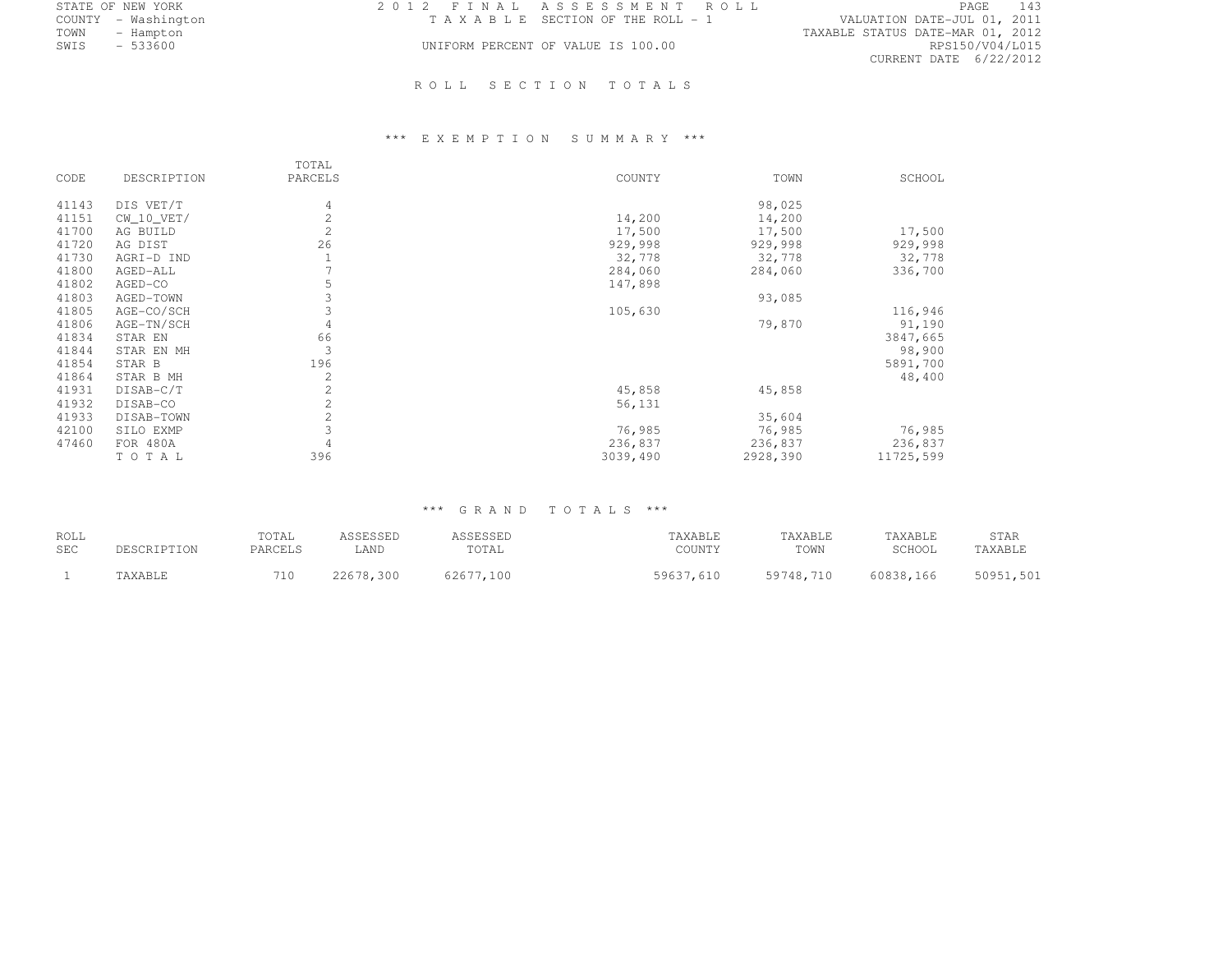#### STATE OF NEW YORK 2 0 1 2 F I N A L A S S E S S M E N T R O L L PAGE <sup>144</sup> COUNTY - Washington SPECIAL FRANCHISE SECTION OF THE ROLL - 5 VALUATION DATE-JUL 01, 2011 TOWN - Hampton OWNERS NAME SEQUENCE TAXABLE STATUS DATE-MAR 01, 2012 SWIS - 533600 UNIFORM PERCENT OF VALUE IS 100.00

| TAX MAP PARCEL NUMBER                 | PROPERTY LOCATION & CLASS ASSESSMENT            |                |                                           |                                   |             |
|---------------------------------------|-------------------------------------------------|----------------|-------------------------------------------|-----------------------------------|-------------|
| CURRENT OWNERS NAME                   | SCHOOL DISTRICT                                 | LAND           | TAX DESCRIPTION                           | TAXABLE VALUE                     |             |
| CURRENT OWNERS ADDRESS                | PARCEL SIZE/GRID COORD TOTAL SPECIAL DISTRICTS  |                |                                           |                                   | ACCOUNT NO. |
|                                       |                                                 |                |                                           |                                   |             |
|                                       | Special Franchise Town                          |                |                                           |                                   | 8950300322  |
| $500. -15 - 3. -1$                    | 861 Elec & gas                                  |                | COUNTY TAXABLE VALUE                      | 459,312                           |             |
| National Grid                         | 533201<br>Granville                             | $\sim$ 0       | TAXABLE VALUE<br>TOWN                     | 459,312                           |             |
| Real Estate Tax Dept                  | Apport For Sch 52%                              |                | 459,312 SCHOOL TAXABLE VALUE              | 459,312                           |             |
| 300 Erie Boulevard West Parcel 1 Of 2 |                                                 |                |                                           | FD361 Hampton fire 1 289,367 TO M |             |
| Syracuse, NY 13202                    | FULL MARKET VALUE                               |                | 459,312 FD362 Hampton fire 2              | 169,945 TO M                      |             |
|                                       |                                                 |                |                                           |                                   |             |
|                                       | Special Franchise Town                          |                |                                           |                                   | 8976300505  |
| $500 - 15 - 3 - 2$                    | 861 Elec & gas                                  |                | COUNTY TAXABLE VALUE                      | 423,980                           |             |
| National Grid                         | Whitehall 535201                                | 0 TOWN         | TAXABLE VALUE                             | 423,980                           |             |
| Real Estate Tax Dept                  | Apport For Sch 48% 423,980 SCHOOL TAXABLE VALUE |                |                                           | 423,980                           |             |
| 300 Erie Boulevard West               | Parcel 2 Of 2                                   |                | FD361 Hampton fire 1                      | 267,107 TO M                      |             |
| Syarcuse, NY 13202                    | FULL MARKET VALUE                               |                | 423,980 FD362 Hampton fire 2 156,873 TO M |                                   |             |
|                                       |                                                 |                |                                           |                                   |             |
|                                       | Special Franchise Town                          |                |                                           |                                   | 8950300321  |
| $500. -60 - 3. -1$                    | 866 Telephone                                   |                | COUNTY TAXABLE VALUE                      | 100,827                           |             |
| Verizon New York Inc                  | Granville 533201                                | $\overline{0}$ | TOWN<br>TAXABLE VALUE                     | 100,827                           |             |
| PO Box 152206                         | Apport For Sch 64%                              | 100,827        | SCHOOL TAXABLE VALUE                      | 100,827                           |             |
| Irving, TX 75015-2206                 | Parcel 1 Of 2                                   |                |                                           | FD361 Hampton fire 1 63,521 TO M  |             |
|                                       | FULL MARKET VALUE                               |                | 100,827 FD362 Hampton fire 2              | 37,306 TO M                       |             |
|                                       |                                                 |                |                                           |                                   |             |
|                                       | Special Franchise Town                          |                |                                           |                                   | 8976300515  |
| $500 - 60 - 3 - 2$                    | 866 Telephone                                   |                | COUNTY TAXABLE VALUE                      | 56,715                            |             |
| Verizon New York Inc                  | 535201<br>Whitehall                             | $\sim$ 0       | TAXABLE VALUE<br>TOWN                     | 56,715                            |             |
| PO Box 152206                         | Apport For Sch 36%                              | 56,715         | SCHOOL TAXABLE VALUE                      | 56,715                            |             |
| Irving, TX 75015-2206                 | Parcel 2 Of 2                                   |                | FD361 Hampton fire 1                      | 35,730 TO M                       |             |
|                                       | FULL MARKET VALUE                               |                | 56,715 FD362 Hampton fire 2               | 20,985 TO M                       |             |
|                                       |                                                 |                |                                           |                                   |             |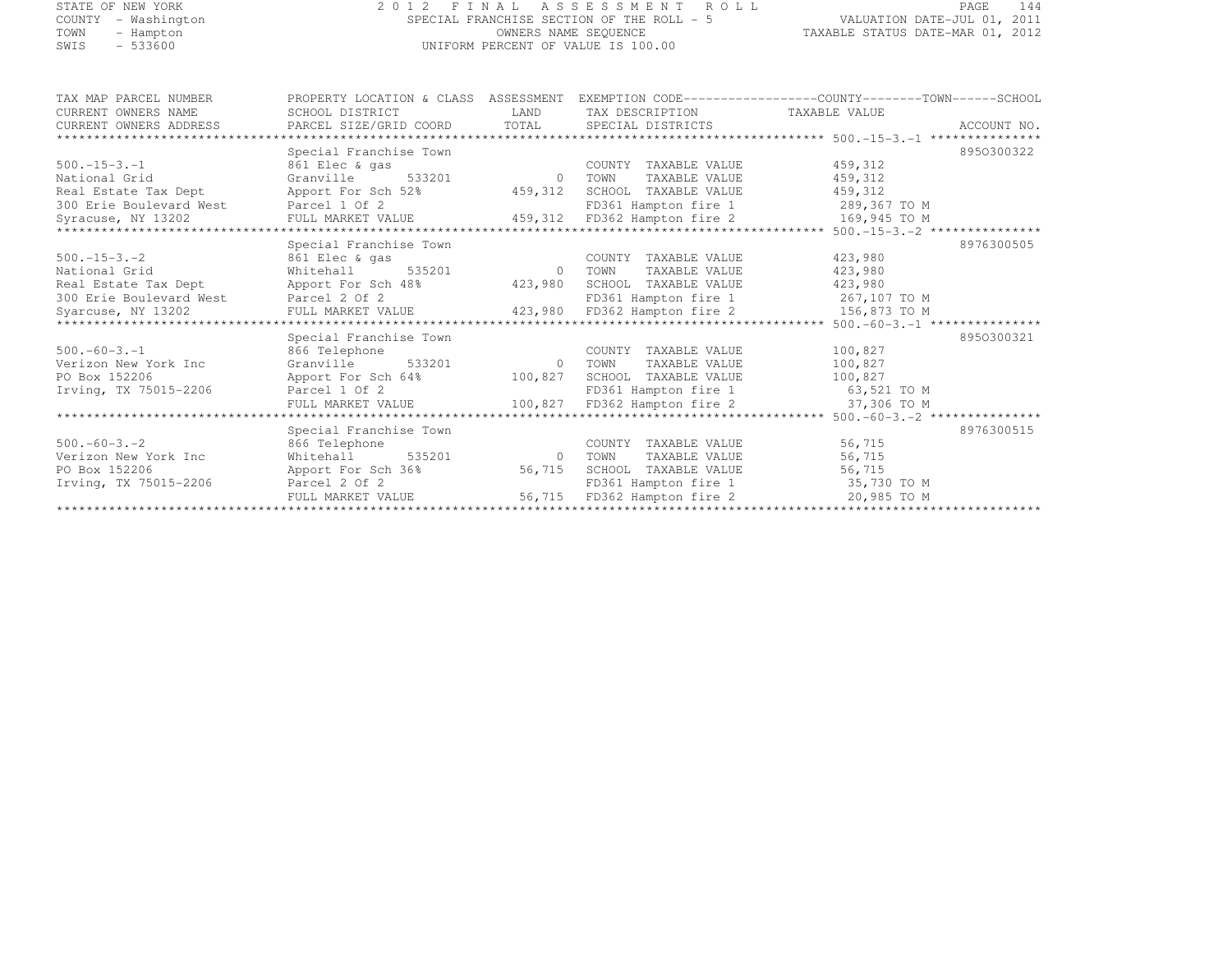STATE OF NEW YORK 2 0 1 2 F I N A L A S S E S S M E N T R O L L PAGE <sup>145</sup> COUNTY - Washington SPECIAL FRANCHISE SECTION OF THE ROLL - 5<br>TOWN - Hampton TOWN - Hampton TAXABLE STATUS DATE-MAR 01, 2012 SWIS - 533600 RPS150/V04/L015

UNIFORM PERCENT OF VALUE IS 100.00 CURRENT DATE 6/22/2012

R O L L S U B S E C T I O N - - T O T A L S

# \*\*\* S P E C I A L D I S T R I C T S U M M A R Y \*\*\*

|                                              | CODE DISTRICT NAME PARCELS TYPE | TOTAL EXTENSION        | <b>EXTENSION</b><br>VALUE. | AD VALOREM<br>VALUE. |                    | <b>F.XFMPT</b><br>AMOUNT | <b>TAXABLE</b><br>VALUE |
|----------------------------------------------|---------------------------------|------------------------|----------------------------|----------------------|--------------------|--------------------------|-------------------------|
| FD361 Hampton fire 1<br>FD362 Hampton fire 2 |                                 | 4 TOTAL M<br>4 TOTAL M |                            |                      | 655,725<br>385,109 |                          | 655,725<br>385,109      |

#### \*\*\* S C H O O L D I S T R I C T S U M M A R Y \*\*\*

| CODE             | DISTRICT NAME          | TOTAL<br>PARCELS | ASSESSED<br>LAND | ASSESSED<br>TOTAL  | <b>EXEMPT</b><br>AMOUNT | TOTAL<br>TAXABLE   | STAR<br>AMOUNT | STAR<br>TAXABLE    |
|------------------|------------------------|------------------|------------------|--------------------|-------------------------|--------------------|----------------|--------------------|
| 533201<br>535201 | Granville<br>Whitehall | ∠<br>▵           |                  | 560,139<br>480,695 |                         | 560,139<br>480,695 |                | 560,139<br>480,695 |
|                  | SUB-TOTAL              | 4                |                  | 1040,834           |                         | 1040,834           |                | 1040,834           |
|                  | TOTAL                  | 4                |                  | 1040,834           |                         | 1040,834           |                | 1040,834           |

#### \*\*\* S Y S T E M C O D E S S U M M A R Y \*\*\*

NO SYSTEM EXEMPTIONS AT THIS LEVEL

#### \*\*\* E X E M P T I O N S U M M A R Y \*\*\*

#### NO EXEMPTIONS AT THIS LEVEL

| ROLL       |                   | TOTAL   | ASSESSED | ASSESSED | TAXABLE  | TAXABLE  | TAXABLE  | STAR     |
|------------|-------------------|---------|----------|----------|----------|----------|----------|----------|
| <b>SEC</b> | DESCRIPTION       | PARCELS | LAND     | TOTAL    | COUNTY   | TOWN     | SCHOOL   | TAXABLE  |
|            | SPECIAL FRANCHISE |         |          | 1040,834 | 1040,834 | 1040,834 | 1040,834 | 1040,834 |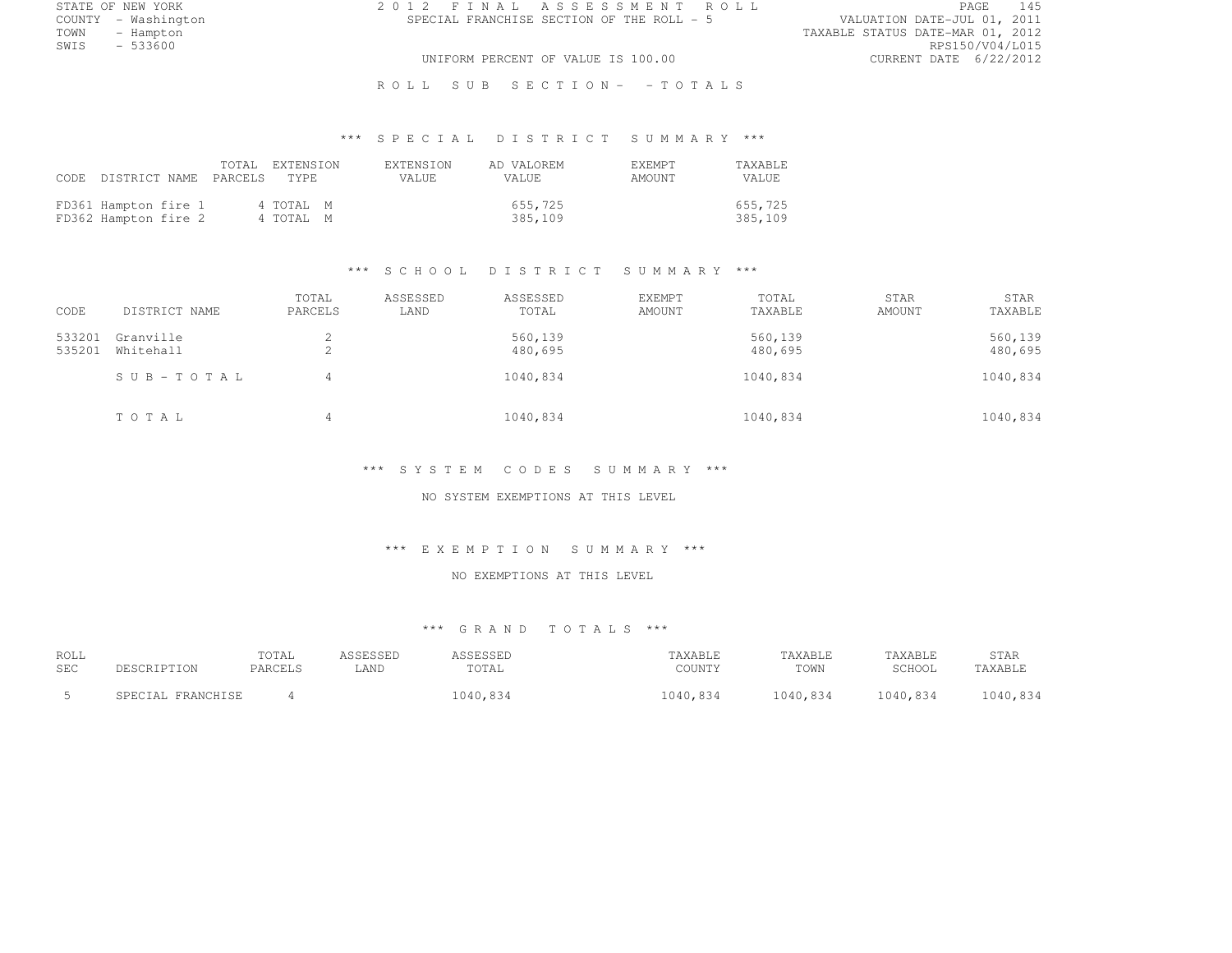|      | STATE OF NEW YORK   | 2012 FINAL ASSESSMENT ROLL |                                           |                                  | PAGE                   | 146 |
|------|---------------------|----------------------------|-------------------------------------------|----------------------------------|------------------------|-----|
|      | COUNTY - Washington |                            | SPECIAL FRANCHISE SECTION OF THE ROLL - 5 | VALUATION DATE-JUL 01, 2011      |                        |     |
| TOWN | - Hampton           |                            |                                           | TAXABLE STATUS DATE-MAR 01, 2012 |                        |     |
| SWIS | - 533600            |                            | UNIFORM PERCENT OF VALUE IS 100.00        |                                  | RPS150/V04/L015        |     |
|      |                     |                            |                                           |                                  | CURRENT DATE 6/22/2012 |     |

### R O L L S E C T I O N T O T A L S

# \*\*\* S P E C I A L D I S T R I C T S U M M A R Y \*\*\*

|                                              | CODE DISTRICT NAME PARCELS TYPE | TOTAL EXTENSION        | <b>EXTENSION</b><br>VALUE. | AD VALOREM<br>VALUE. | <b>EXEMPT</b><br>AMOUNT | TAXABLE<br>VALUE.  |
|----------------------------------------------|---------------------------------|------------------------|----------------------------|----------------------|-------------------------|--------------------|
| FD361 Hampton fire 1<br>FD362 Hampton fire 2 |                                 | 4 TOTAL M<br>4 TOTAL M |                            | 655,725<br>385,109   |                         | 655,725<br>385,109 |

## \*\*\* S C H O O L D I S T R I C T S U M M A R Y \*\*\*

| CODE             | DISTRICT NAME          | TOTAL<br>PARCELS | ASSESSED<br>LAND | ASSESSED<br>TOTAL  | <b>EXEMPT</b><br>AMOUNT | TOTAL<br>TAXABLE   | STAR<br>AMOUNT | STAR<br>TAXABLE    |
|------------------|------------------------|------------------|------------------|--------------------|-------------------------|--------------------|----------------|--------------------|
| 533201<br>535201 | Granville<br>Whitehall | ∠<br>▵           |                  | 560,139<br>480,695 |                         | 560,139<br>480,695 |                | 560,139<br>480,695 |
|                  | $SUB - TO T AL$        | 4                |                  | 1040,834           |                         | 1040,834           |                | 1040,834           |
|                  | TOTAL                  | 4                |                  | 1040,834           |                         | 1040,834           |                | 1040,834           |

#### \*\*\* S Y S T E M C O D E S S U M M A R Y \*\*\*

## NO SYSTEM EXEMPTIONS AT THIS LEVEL

#### \*\*\* E X E M P T I O N S U M M A R Y \*\*\*

## NO EXEMPTIONS AT THIS LEVEL

| ROLL       |                   | TOTAL   | ASSESSED | ASSESSED | TAXABLE  | TAXABLE  | TAXABLE  | STAR     |
|------------|-------------------|---------|----------|----------|----------|----------|----------|----------|
| <b>SEC</b> | DESCRIPTION       | PARCELS | LAND     | TOTAL    | COUNTY   | TOWN     | SCHOOL   | TAXABLE  |
|            | SPECIAL FRANCHISE |         |          | 1040,834 | 1040,834 | 1040,834 | 1040,834 | 1040,834 |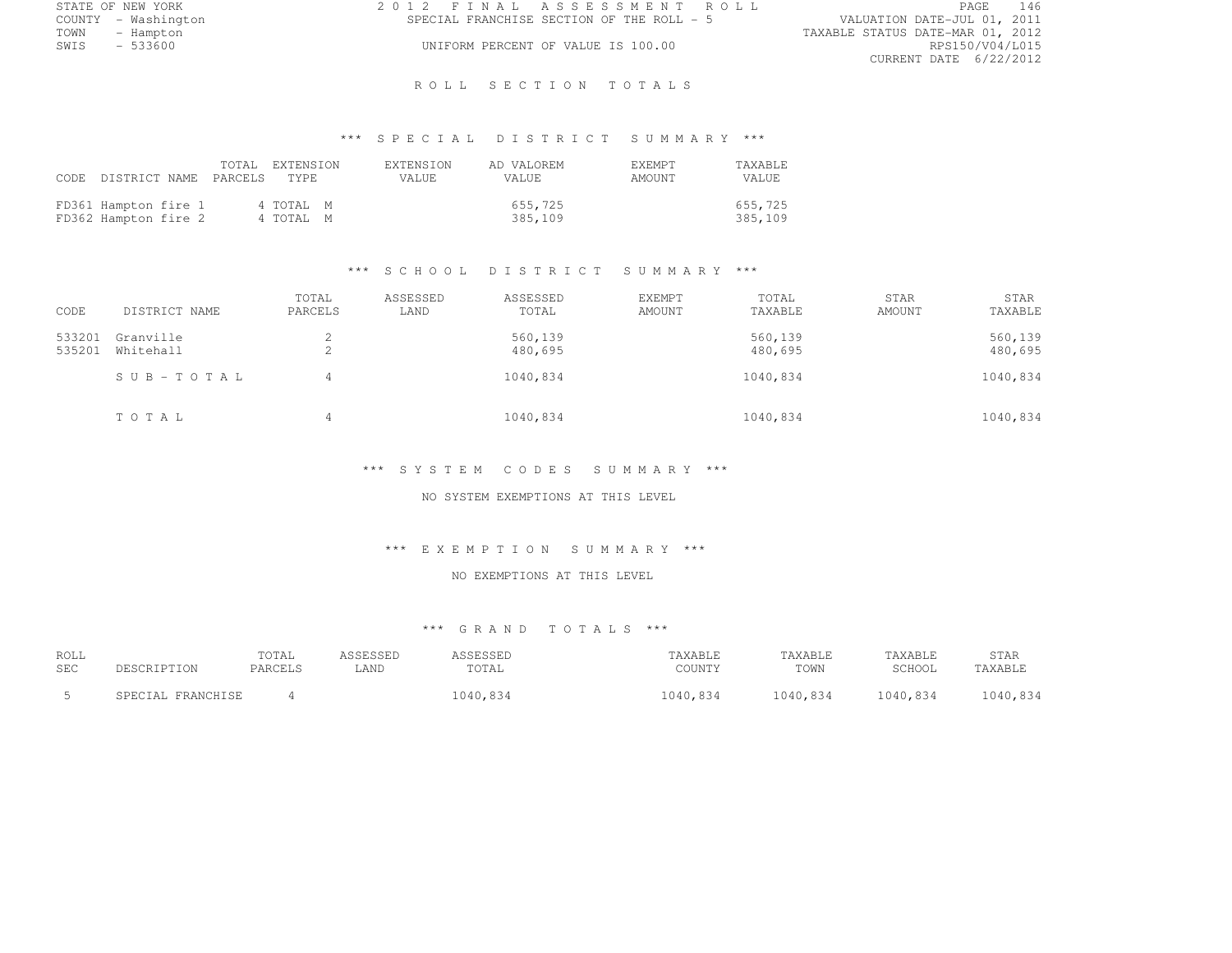| STATE OF NEW YORK |               |              |  |
|-------------------|---------------|--------------|--|
| COUNTY            |               | - Washington |  |
| TOWN              |               | - Hampton    |  |
| CITT C            | <b>ERRACA</b> |              |  |

### STATE OF NEW YORK 2 0 1 2 F I N A L A S S E S S M E N T R O L L PAGE <sup>147</sup> COUNTY - Washington UTILITY & R.R. SECTION OF THE ROLL - 6 VALUATION DATE-JUL 01, 2011 TOWN - Hampton OWNERS NAME SEQUENCE TAXABLE STATUS DATE-MAR 01, 2012 SWIS - 533600 UNIFORM PERCENT OF VALUE IS 100.00

| TAX MAP PARCEL NUMBER<br>CURRENT OWNERS NAME<br>CURRENT OWNERS ADDRESS | PROPERTY LOCATION & CLASS ASSESSMENT EXEMPTION CODE----------------COUNTY-------TOWN------SCHOOL<br>SCHOOL DISTRICT<br>PARCEL SIZE/GRID COORD | LAND<br>TOTAL   | TAX DESCRIPTION<br>SPECIAL DISTRICTS | TAXABLE VALUE | ACCOUNT NO. |
|------------------------------------------------------------------------|-----------------------------------------------------------------------------------------------------------------------------------------------|-----------------|--------------------------------------|---------------|-------------|
|                                                                        |                                                                                                                                               |                 |                                      |               |             |
|                                                                        | County Route 21                                                                                                                               |                 |                                      |               | 895N200604  |
| $71, -1 - 30.2$                                                        | 831 Tele Comm                                                                                                                                 |                 | COUNTY TAXABLE VALUE                 | 40,800        |             |
| Armadillo Holdings Corporation Whitehall                               | 535201 12,200                                                                                                                                 |                 | TAXABLE VALUE<br>TOWN                | 40,800        |             |
| 1150 Airport Dr Ste 105                                                | App. Factor 1.00                                                                                                                              | 40,800          | SCHOOL TAXABLE VALUE                 | 40,800        |             |
| South Burlington, VT 05403                                             | ACRES 1.55<br>EAST-0809204 NRTH-1707227<br>DEED BOOK 2485 PG-330                                                                              |                 | FD361 Hampton fire 1                 | 40,800 TO M   |             |
|                                                                        | FULL MARKET VALUE                                                                                                                             | 40,800          |                                      |               |             |
|                                                                        |                                                                                                                                               |                 |                                      |               |             |
|                                                                        | 1487 Carvers Falls Ln                                                                                                                         |                 |                                      |               | 895N200305  |
| $31. - 1 - 6$                                                          | 874 Elec-hydro                                                                                                                                |                 | COUNTY TAXABLE VALUE                 | 48,500        |             |
| Central Vt Pub Ser Corp                                                | Whitehall<br>535201                                                                                                                           | 48,500          | TOWN<br>TAXABLE VALUE                | 48,500        |             |
| Attn: Company Code 108000                                              | App. Factor 1.00                                                                                                                              | 48,500          | SCHOOL TAXABLE VALUE                 | 48,500        |             |
| 77 Grove St                                                            | ACRES 80.70                                                                                                                                   |                 | FD362 Hampton fire 2                 | 48,500 TO M   |             |
| Rutland, VT 05701                                                      | EAST-0808744 NRTH-1746215                                                                                                                     |                 |                                      |               |             |
|                                                                        | DEED BOOK 199 PG-185                                                                                                                          |                 |                                      |               |             |
|                                                                        | FULL MARKET VALUE                                                                                                                             | 48,500          |                                      |               |             |
|                                                                        |                                                                                                                                               |                 |                                      |               |             |
|                                                                        | Manchester Rd OFF                                                                                                                             |                 |                                      |               | 895J101811  |
| $38. - 1 - 6.1$                                                        | 380 Pub Util Vac                                                                                                                              |                 | COUNTY TAXABLE VALUE                 | 15,000        |             |
| Central Vt Pub Ser Corp                                                | Whitehall                                                                                                                                     | $535201$ 15,000 | TOWN<br>TAXABLE VALUE                | 15,000        |             |
| Company Code 108000                                                    | App. Factor 1.00                                                                                                                              | 15,000          | SCHOOL TAXABLE VALUE                 | 15,000        |             |
| 77 Grove St                                                            | ACRES 7.00                                                                                                                                    |                 | FD362 Hampton fire 2                 | 15,000 TO M   |             |
| Rutland, VT 05701                                                      | EAST-0811628 NRTH-1740394                                                                                                                     |                 |                                      |               |             |
|                                                                        | DEED BOOK 199 PG-185                                                                                                                          |                 |                                      |               |             |
|                                                                        | FULL MARKET VALUE                                                                                                                             | 15,000          |                                      |               |             |
|                                                                        |                                                                                                                                               |                 |                                      |               |             |
|                                                                        | Electric Transmission                                                                                                                         |                 |                                      |               | 895N200304  |
| $636. -9999 - 108. - 1027$                                             | 882 Elec Trans Imp                                                                                                                            |                 | COUNTY TAXABLE VALUE                 | 146,200       |             |
| Central Vt Pub Ser Corp                                                | Whitehall 535201                                                                                                                              |                 | 0 TOWN<br>TAXABLE VALUE              | 146,200       |             |
| Company Code 108000                                                    | 888888                                                                                                                                        |                 | 146,200 SCHOOL TAXABLE VALUE         | 146,200       |             |
| 77 Grove St                                                            | App. Factor 1.00                                                                                                                              |                 | FD362 Hampton fire 2                 | 146,200 TO M  |             |
| Rutland, VT 05701                                                      | Crvs Flls Strt To Vt Line                                                                                                                     |                 |                                      |               |             |
|                                                                        |                                                                                                                                               |                 |                                      |               |             |
|                                                                        |                                                                                                                                               |                 |                                      |               |             |
|                                                                        | Outside Plant                                                                                                                                 |                 |                                      |               | 895N200302  |
| $636. -9999 - 108. - 1887$                                             | 874 Elec-hydro                                                                                                                                |                 | COUNTY TAXABLE VALUE                 | 2400,100      |             |
| Central Vt Pub Ser Corp                                                | Whitehall 535201                                                                                                                              |                 | 0 TOWN<br>TAXABLE VALUE              | 2400,100      |             |
| Company Code 108000                                                    | 888888                                                                                                                                        | 2400,100        | SCHOOL TAXABLE VALUE                 | 2400,100      |             |
| 77 Grove St                                                            | App. Factor 1.00                                                                                                                              |                 | FD362 Hampton fire 2                 | 2400,100 TO M |             |
| Rutland, VT 05701                                                      | Dam/pwr St/pnstock/gen Eq                                                                                                                     |                 |                                      |               |             |
|                                                                        | FULL MARKET VALUE                                                                                                                             | 2400,100        |                                      |               |             |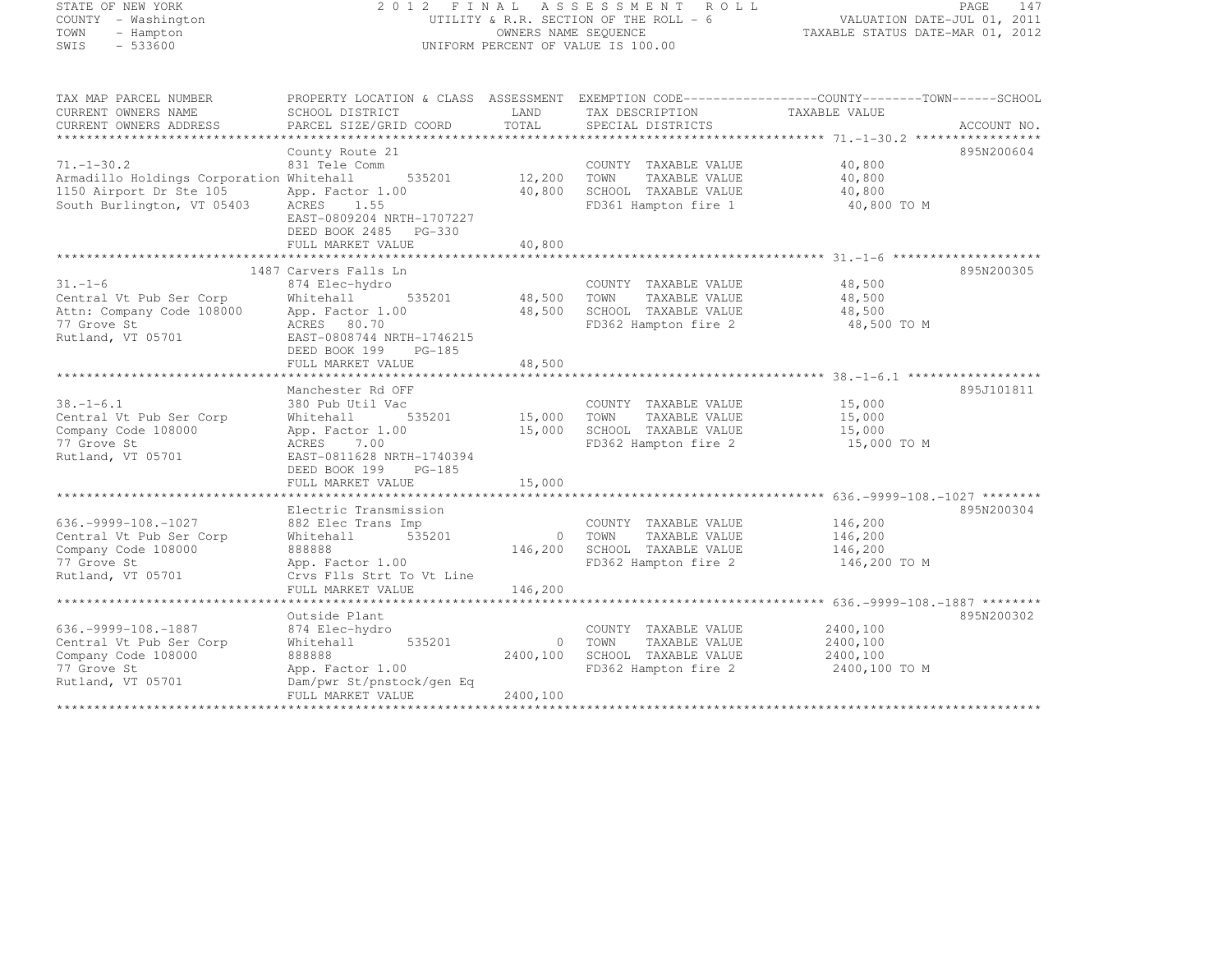## STATE OF NEW YORK 2 0 1 2 F I N A L A S S E S S M E N T R O L L PAGE <sup>148</sup> COUNTY - Washington UTILITY & R.R. SECTION OF THE ROLL - 6 VALUATION DATE-JUL 01, 2011 TOWN - Hampton OWNERS NAME SEQUENCE TAXABLE STATUS DATE-MAR 01, 2012 SWIS - 533600 UNIFORM PERCENT OF VALUE IS 100.00

| TAX MAP PARCEL NUMBER         | PROPERTY LOCATION & CLASS ASSESSMENT EXEMPTION CODE----------------COUNTY-------TOWN-----SCHOOL |                |        |                              |               |              |
|-------------------------------|-------------------------------------------------------------------------------------------------|----------------|--------|------------------------------|---------------|--------------|
| CURRENT OWNERS NAME           | SCHOOL DISTRICT                                                                                 | LAND           |        | TAX DESCRIPTION              | TAXABLE VALUE |              |
| CURRENT OWNERS ADDRESS        | PARCEL SIZE/GRID COORD                                                                          | TOTAL          |        | SPECIAL DISTRICTS            |               | ACCOUNT NO.  |
|                               |                                                                                                 |                |        |                              |               |              |
|                               | Whitehall/north Rutland                                                                         |                |        |                              |               | 895N200311   |
| $53 - 1 - 3$                  | 882 Elec Trans Imp                                                                              |                |        | COUNTY TAXABLE VALUE         | 232,567       |              |
| National Grid                 | 535201<br>Whitehall                                                                             | 191,400        | TOWN   | TAXABLE VALUE                | 232,567       |              |
| Company Code 132350           | 912296                                                                                          | 232,567        |        | SCHOOL TAXABLE VALUE         | 232,567       |              |
| Real Estate Tax               | App. Factor 1.0000                                                                              |                |        | FD361 Hampton fire 1         | 232,567 TO M  |              |
| 300 Erie Boulevard West       | Trans Line                                                                                      |                |        |                              |               |              |
| Syracuse, NY 13202-4718       | ACRES 33.10                                                                                     |                |        |                              |               |              |
|                               | EAST-0812810 NRTH-1725721                                                                       |                |        |                              |               |              |
|                               | FULL MARKET VALUE                                                                               | 232,567        |        |                              |               |              |
|                               |                                                                                                 |                |        |                              |               |              |
|                               | WHITEHALL-BLISSVILLE 7                                                                          |                |        |                              |               |              |
| 636. - 9999 - 132. 350 - 1007 | 882 Elec Trans Imp                                                                              |                |        | COUNTY TAXABLE VALUE         | 40,483        |              |
| National Grid                 | Granville<br>533201                                                                             | $\overline{0}$ | TOWN   | TAXABLE VALUE                | 40,483        |              |
| Real Esate Tax                | WHITEHALL-BLISSVILLE 7                                                                          | 40,483         |        | SCHOOL TAXABLE VALUE         | 40,483        |              |
| 300 Erie Boulevard West       | FULL MARKET VALUE                                                                               | 40,483         |        |                              |               |              |
| Syracuse, NY 13202-4718       |                                                                                                 |                |        |                              |               |              |
|                               |                                                                                                 |                |        |                              |               |              |
|                               | Outside Plant                                                                                   |                |        |                              |               | 895N200310   |
| 636. - 9999 - 132. 350 - 1886 | 884 Elec Dist Out                                                                               |                |        | COUNTY TAXABLE VALUE         | 197,848       |              |
| National Grid                 | Granville<br>533201                                                                             | $\circ$        | TOWN   | TAXABLE VALUE                | 197,848       |              |
| Company Code 132350           | 888888                                                                                          | 197,848        |        | SCHOOL TAXABLE VALUE         | 197,848       |              |
| Real Estate Tax               | App. Factor .4500                                                                               |                |        | FD362 Hampton fire 2         |               | 197,848 TO M |
| 300 Erie Boulevard West       | Poles Wires Etc                                                                                 |                |        |                              |               |              |
| Syracuse, NY 13202-4718       | FULL MARKET VALUE                                                                               | 197,848        |        |                              |               |              |
|                               |                                                                                                 |                |        |                              |               |              |
|                               | Outside Plant                                                                                   |                |        |                              |               | 8975200515   |
| 636. - 9999 - 132. 350 - 1887 | 884 Elec Dist Out                                                                               |                |        | COUNTY TAXABLE VALUE         | 241,814       |              |
| National Grid                 | 535201<br>Whitehall                                                                             |                | 0 TOWN | TAXABLE VALUE                | 241,814       |              |
| Company Code 132350           | 888888                                                                                          |                |        | 241,814 SCHOOL TAXABLE VALUE | 241,814       |              |
| Real Estate Tax               | App. Factor .5500                                                                               |                |        | FD362 Hampton fire 2         |               | 241,814 TO M |
| 300 Erie Boulevard West       | Poles Wires Etc                                                                                 |                |        |                              |               |              |
| Syracuse, NY 13202-4718       | FULL MARKET VALUE                                                                               | 241,814        |        |                              |               |              |
|                               |                                                                                                 |                |        |                              |               |              |
|                               | South Rd OFF                                                                                    |                |        |                              |               | 895N200313   |
| $72. - 1 - 12$                | 822 Water supply                                                                                |                |        | COUNTY TAXABLE VALUE         | 900           |              |
| Poultney Water Works          | Granville<br>533201                                                                             | 900            | TOWN   | TAXABLE VALUE                | 900           |              |
| Poultney, VT 05764            | EAST-0818145 NRTH-1708525                                                                       | 900            |        | SCHOOL TAXABLE VALUE         | 900           |              |
|                               | FULL MARKET VALUE                                                                               | 900            |        | FD361 Hampton fire 1         |               | 900 TO M     |
|                               |                                                                                                 |                |        |                              |               |              |
|                               | Public Service Town So Rd                                                                       |                |        |                              |               | 895N200314   |
| $600 - 22 - 1$                | 822 Water supply                                                                                |                |        | COUNTY TAXABLE VALUE         | 1,800         |              |
| Poultney Water Works          | Granville<br>533201                                                                             | $\circ$        | TOWN   | TAXABLE VALUE                | 1,800         |              |
| Poultney, VT 05764            | Dam                                                                                             | 1,800          |        | SCHOOL TAXABLE VALUE         | 1,800         |              |
|                               | FULL MARKET VALUE                                                                               | 1,800          |        | FD361 Hampton fire 1         |               | 1,800 TO M   |
|                               |                                                                                                 |                |        |                              |               |              |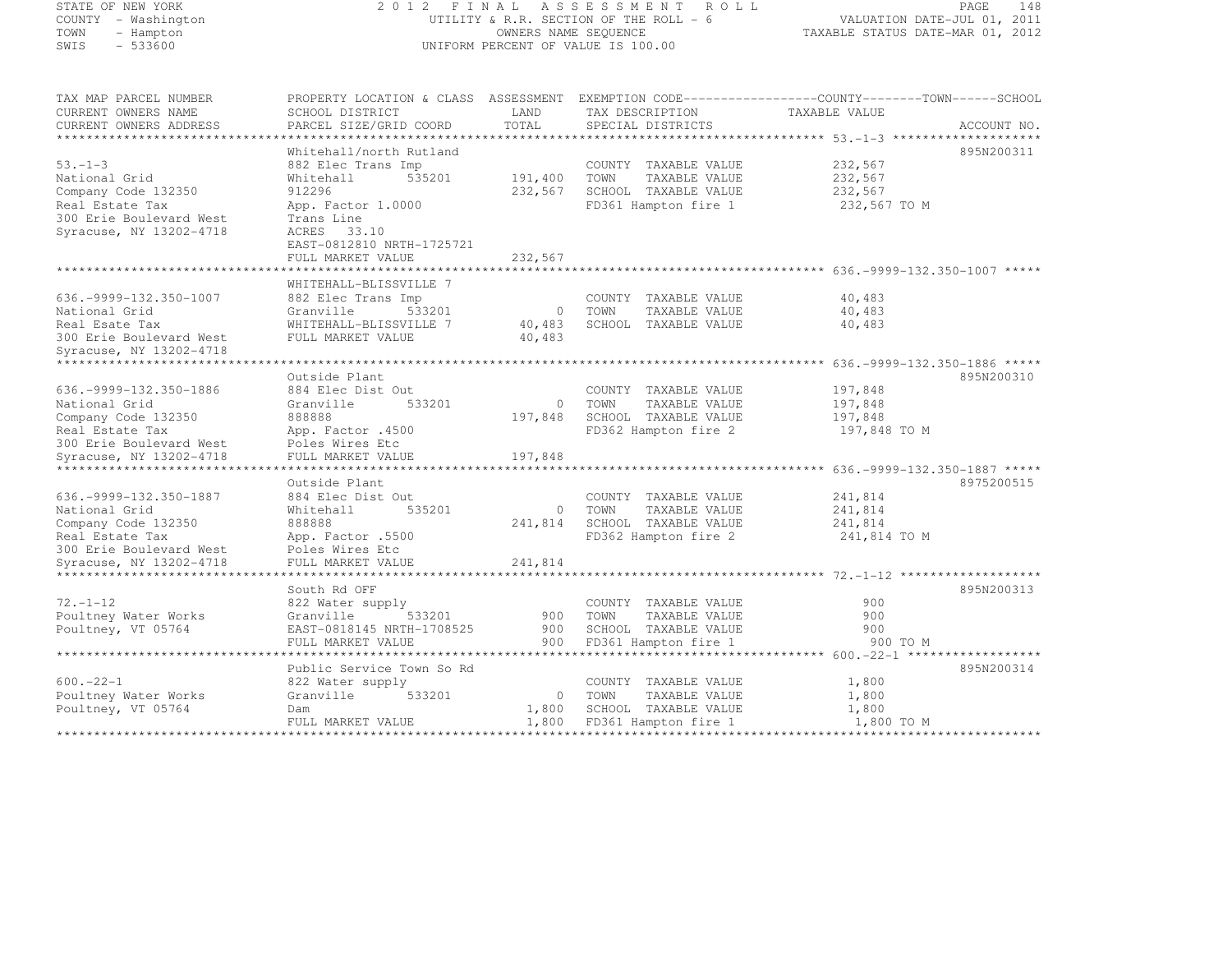## STATE OF NEW YORK 2 0 1 2 F I N A L A S S E S S M E N T R O L L PAGE <sup>149</sup> COUNTY - Washington UTILITY & R.R. SECTION OF THE ROLL - 6 VALUATION DATE-JUL 01, 2011 TOWN - Hampton OWNERS NAME SEQUENCE TAXABLE STATUS DATE-MAR 01, 2012 SWIS - 533600 UNIFORM PERCENT OF VALUE IS 100.00

| TAX MAP PARCEL NUMBER          | PROPERTY LOCATION & CLASS ASSESSMENT EXEMPTION CODE---------------COUNTY-------TOWN------SCHOOL |            |                            |               |             |
|--------------------------------|-------------------------------------------------------------------------------------------------|------------|----------------------------|---------------|-------------|
| CURRENT OWNERS NAME            | SCHOOL DISTRICT                                                                                 | LAND       | TAX DESCRIPTION            | TAXABLE VALUE |             |
| CURRENT OWNERS ADDRESS         | PARCEL SIZE/GRID COORD                                                                          | TOTAL      | SPECIAL DISTRICTS          |               | ACCOUNT NO. |
| ****************************** |                                                                                                 |            |                            |               |             |
|                                | Public Service Town So Rd                                                                       |            |                            |               | 895N200315  |
| $600 - 22 - 2$                 | 822 Water supply                                                                                |            | COUNTY TAXABLE VALUE       | 1,800         |             |
| Poultney Water Works           | 533201<br>Granville                                                                             | 0 TOWN     | TAXABLE VALUE              | 1,800         |             |
| Poultney, VT 05764             | Pipe Line                                                                                       |            | 1,800 SCHOOL TAXABLE VALUE | 1,800         |             |
|                                | FULL MARKET VALUE                                                                               |            | 1,800 FD361 Hampton fire 1 | 1,800 TO M    |             |
|                                |                                                                                                 |            |                            |               |             |
|                                | Public Service Town So Rd                                                                       |            |                            |               | 895N200316  |
| $600 - 22 - 3$                 | 822 Water supply                                                                                |            | COUNTY TAXABLE VALUE       | 1,800         |             |
|                                | 533201<br>Granville                                                                             | 0 TOWN     |                            | 1,800         |             |
| Poultney Water Works           |                                                                                                 |            | TAXABLE VALUE              | 1,800         |             |
| Poultney, VT 05764             | Water Rights                                                                                    |            | 1,800 SCHOOL TAXABLE VALUE |               |             |
|                                | FULL MARKET VALUE                                                                               |            | 1,800 FD361 Hampton fire 1 | 1,800 TO M    |             |
|                                |                                                                                                 |            |                            |               |             |
|                                | Public Service Town Hl                                                                          |            |                            |               | 895N200318  |
| $600 - 22 - 5$                 | 822 Water supply                                                                                |            | COUNTY TAXABLE VALUE       | 1,800         |             |
| Poultney Water Works           | 533201<br>Granville                                                                             | 0 TOWN     | TAXABLE VALUE              | 1,800         |             |
| Poultney, VT 05764             | Water Rights                                                                                    |            | 1,800 SCHOOL TAXABLE VALUE | 1,800         |             |
|                                | FULL MARKET VALUE                                                                               |            | 1,800 FD361 Hampton fire 1 | 1,800 TO M    |             |
|                                |                                                                                                 |            |                            |               |             |
|                                | Outside Plant                                                                                   |            |                            |               | 895N200317  |
| 636. - 9999 - 237. 500 - 1036  | 826 Water Transm                                                                                |            | COUNTY TAXABLE VALUE       | 900           |             |
| Poultney Water Works           | 533201<br>Granville                                                                             | $\bigcirc$ | TOWN<br>TAXABLE VALUE      | 900           |             |
| Company Code 237500            | 888888                                                                                          | 900 -      | SCHOOL TAXABLE VALUE       | 900           |             |
| Poultney, VT 05764             | App. Factor 1.0000                                                                              |            | FD361 Hampton fire 1       | 900 TO M      |             |
|                                | Pipe Line/town Hill                                                                             |            |                            |               |             |
|                                | FULL MARKET VALUE                                                                               | 900        |                            |               |             |
|                                |                                                                                                 |            |                            |               |             |
|                                | Outside Plant                                                                                   |            |                            |               | 8975200525  |
| 636. - 9999 - 631. 900 - 1886  | 836 Telecom. eq.                                                                                |            | COUNTY TAXABLE VALUE       | 24,044        |             |
| Verizon New York Inc           | 533201<br>Granville                                                                             | $\Omega$   | TOWN<br>TAXABLE VALUE      | 24,044        |             |
| Attn: Company Code 631900      | 888888                                                                                          | 24,044     | SCHOOL TAXABLE VALUE       | 24,044        |             |
| PO Box 152206                  | App. Factor .6300                                                                               |            | FD361 Hampton fire 1       | 24,044 TO M   |             |
| Irving, TX 75015-2206          | Poles Wires Etc                                                                                 |            |                            |               |             |
|                                | FULL MARKET VALUE                                                                               | 24,044     |                            |               |             |
|                                |                                                                                                 |            |                            |               |             |
|                                | Outside Plant                                                                                   |            |                            |               | 895N200312  |
| 636. - 9999 - 631. 900 - 1887  | 836 Telecom. eq.                                                                                |            | COUNTY TAXABLE VALUE       | 14,121        |             |
|                                |                                                                                                 | $\Omega$   |                            |               |             |
| Verizon New York Inc           | 535201<br>Whitehall                                                                             |            | TOWN<br>TAXABLE VALUE      | 14,121        |             |
| Attn: Company Code 631900      | 888888                                                                                          | 14,121     | SCHOOL TAXABLE VALUE       | 14,121        |             |
| PO Box 152206                  | App. Factor .3700                                                                               |            | FD361 Hampton fire 1       | 14,121 TO M   |             |
| Irving, TX 75015-2206          | Poles Wires Etc                                                                                 |            |                            |               |             |
|                                | FULL MARKET VALUE                                                                               | 14,121     |                            |               |             |
|                                |                                                                                                 |            |                            |               |             |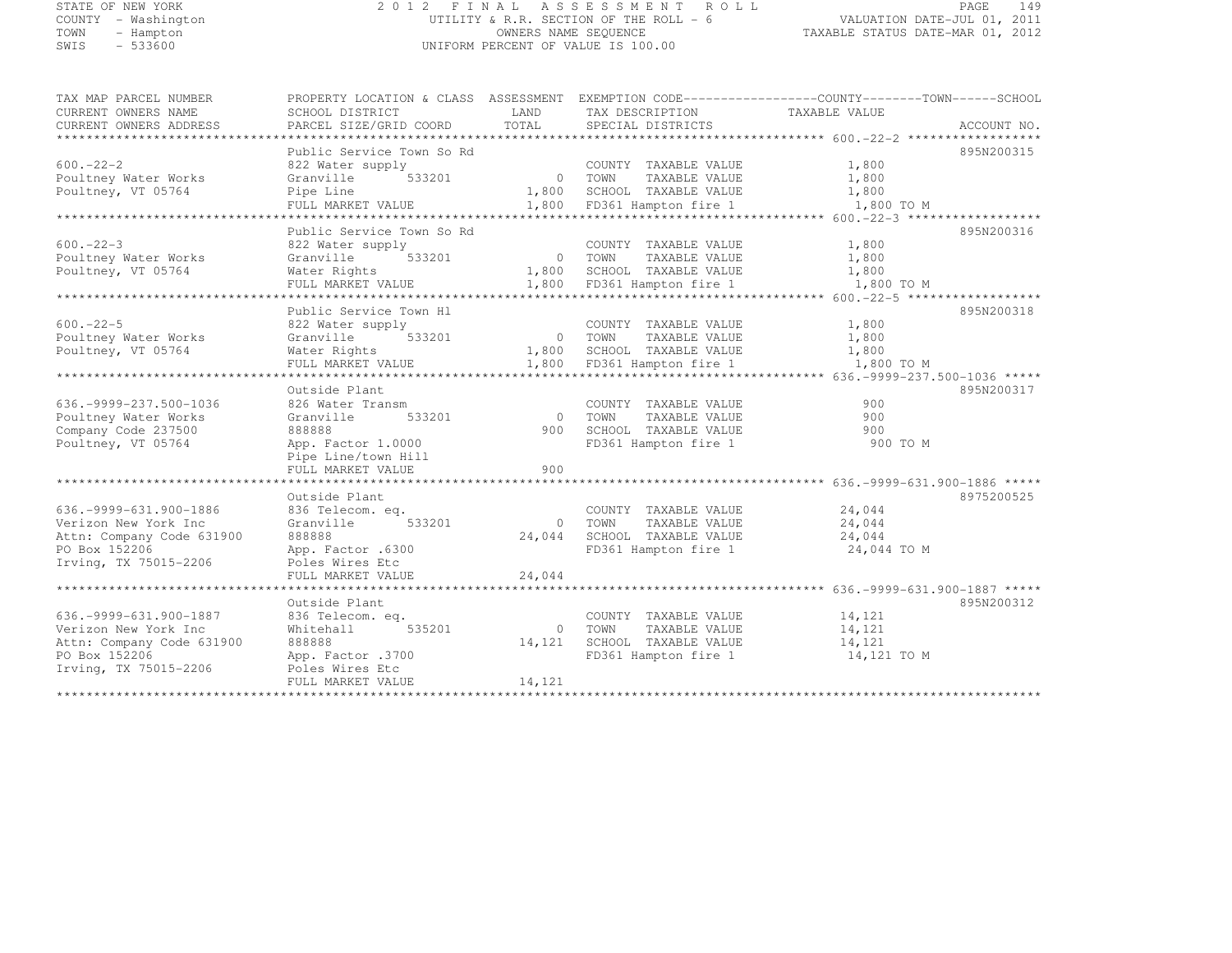STATE OF NEW YORK 2 0 1 2 F I N A L A S S E S S M E N T R O L L PAGE <sup>150</sup>

COUNTY - Washington UTILITY & R.R. SECTION OF THE ROLL - 6 VALUATION DATE-JUL 01, 2011 TOWN - Hampton - The State of the State of the State of the Taxable Status Date-Mar 01, 2012<br>Town - Hampton - The State of the State of the State of the State of the State of the State of the State of th SWIS - 533600 RPS150/V04/L015 UNIFORM PERCENT OF VALUE IS 100.00 CURRENT DATE 6/22/2012

R O L L S U B S E C T I O N - - T O T A L S

# \*\*\* S P E C I A L D I S T R I C T S U M M A R Y \*\*\*

|                                              | CODE DISTRICT NAME PARCELS TYPE | TOTAL EXTENSION         | <b>EXTENSION</b><br><b>VALUE</b> | AD VALOREM<br>VALUE. |                     | <b>F.XFMPT</b><br>AMOUNT | TAXABLE<br>VALUE    |
|----------------------------------------------|---------------------------------|-------------------------|----------------------------------|----------------------|---------------------|--------------------------|---------------------|
| FD361 Hampton fire 1<br>FD362 Hampton fire 2 |                                 | 10 TOTAL M<br>6 TOTAL M |                                  |                      | 320,532<br>3049,462 |                          | 320,532<br>3049,462 |

#### \*\*\* S C H O O L D I S T R I C T S U M M A R Y \*\*\*

| CODE             | DISTRICT NAME          | TOTAL<br>PARCELS | ASSESSED<br>LAND | ASSESSED<br>TOTAL   | EXEMPT<br>AMOUNT | TOTAL<br>TAXABLE    | STAR<br>AMOUNT | STAR<br>TAXABLE     |
|------------------|------------------------|------------------|------------------|---------------------|------------------|---------------------|----------------|---------------------|
| 533201<br>535201 | Granville<br>Whitehall | 9<br>8           | 900<br>267,100   | 271,375<br>3139,102 |                  | 271,375<br>3139,102 |                | 271,375<br>3139,102 |
|                  | SUB-TOTAL              | 17               | 268,000          | 3410,477            |                  | 3410,477            |                | 3410,477            |
|                  | TOTAL                  | 17               | 268,000          | 3410,477            |                  | 3410,477            |                | 3410,477            |

#### \*\*\* S Y S T E M C O D E S S U M M A R Y \*\*\*

NO SYSTEM EXEMPTIONS AT THIS LEVEL

#### \*\*\* E X E M P T I O N S U M M A R Y \*\*\*

#### NO EXEMPTIONS AT THIS LEVEL

| ROLL<br>SEC | DESCRIPTION      | TOTAL<br>PARCELS | ASSESSED<br>LAND | ASSESSED<br>TOTAL | TAXABLE<br>COUNTY | TAXABLE<br>TOWN | TAXABLE<br>SCHOOL | STAR<br>TAXABLE |
|-------------|------------------|------------------|------------------|-------------------|-------------------|-----------------|-------------------|-----------------|
|             | UTILITIES & N.C. |                  | 268,000          | 3410, 477         | 3410, 477         | 3410, 477       | 3410, 477         | 3410, 477       |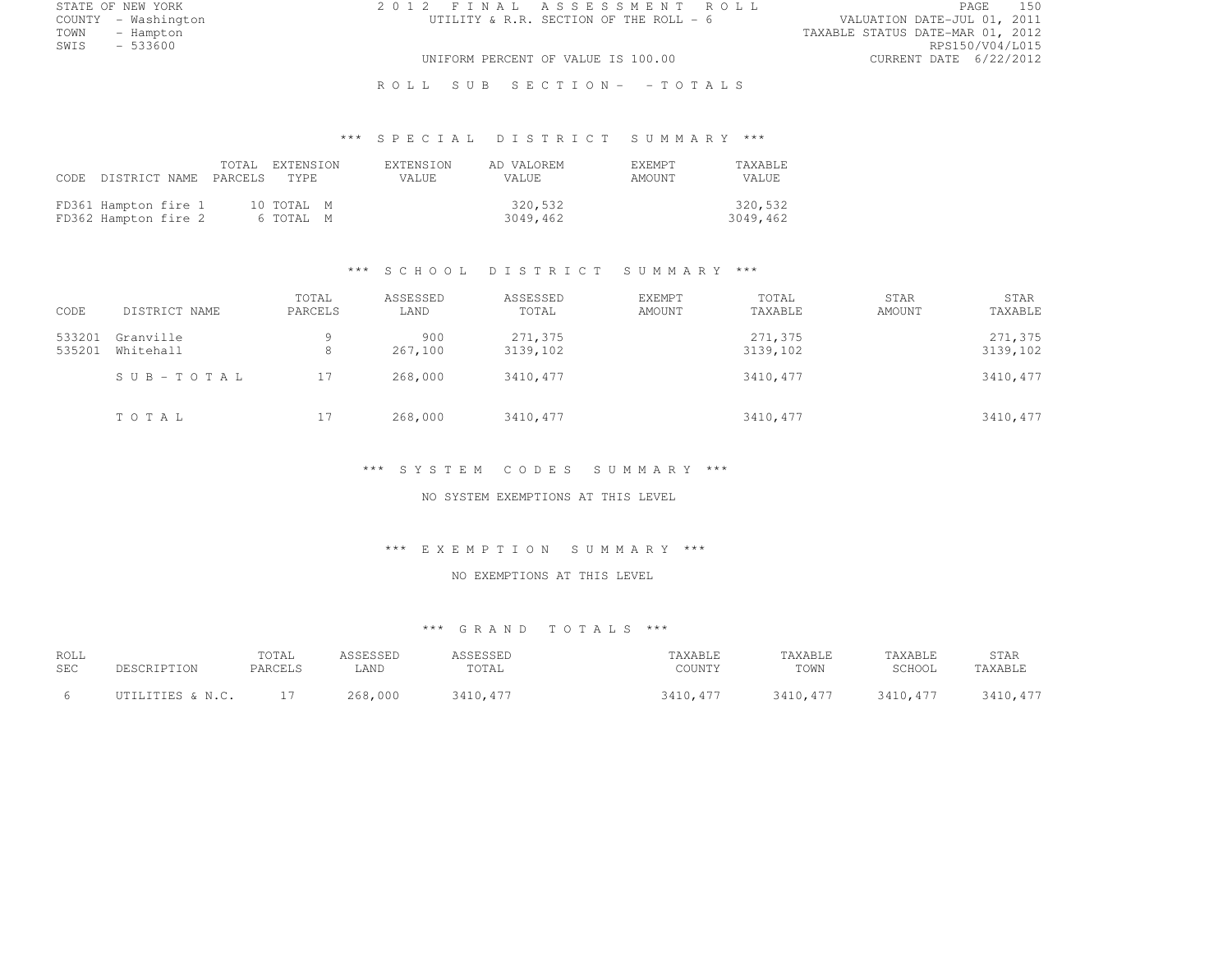| STATE OF NEW YORK   | 2012 FINAL ASSESSMENT ROLL              | PAGE                             |
|---------------------|-----------------------------------------|----------------------------------|
| COUNTY - Washington | UTILITY & R.R. SECTION OF THE ROLL $-6$ | VALUATION DATE-JUL 01, 2011      |
| TOWN<br>- Hampton   |                                         | TAXABLE STATUS DATE-MAR 01, 2012 |
| $-533600$<br>SWIS   | UNIFORM PERCENT OF VALUE IS 100.00      | RPS150/V04/L015                  |
|                     |                                         | CURRENT DATE 6/22/2012           |

### ROLL SECTION TOTALS

# \*\*\* S P E C I A L D I S T R I C T S U M M A R Y \*\*\*

|                                              | CODE DISTRICT NAME PARCELS TYPE | TOTAL EXTENSION         | <b>EXTENSION</b><br>VALUE. | AD VALOREM<br>VALUE. | <b>F.XFMPT</b><br>AMOUNT | <b>TAXABLE</b><br><b>VALUE</b> |
|----------------------------------------------|---------------------------------|-------------------------|----------------------------|----------------------|--------------------------|--------------------------------|
| FD361 Hampton fire 1<br>FD362 Hampton fire 2 |                                 | 10 TOTAL M<br>6 TOTAL M |                            | 320,532<br>3049,462  |                          | 320,532<br>3049,462            |

## \*\*\* S C H O O L D I S T R I C T S U M M A R Y \*\*\*

| CODE             | DISTRICT NAME          | TOTAL<br>PARCELS | ASSESSED<br>LAND | ASSESSED<br>TOTAL   | EXEMPT<br>AMOUNT | TOTAL<br>TAXABLE    | STAR<br>AMOUNT | STAR<br>TAXABLE     |
|------------------|------------------------|------------------|------------------|---------------------|------------------|---------------------|----------------|---------------------|
| 533201<br>535201 | Granville<br>Whitehall | 9<br>8           | 900<br>267,100   | 271,375<br>3139,102 |                  | 271,375<br>3139,102 |                | 271,375<br>3139,102 |
|                  | SUB-TOTAL              | 17               | 268,000          | 3410,477            |                  | 3410,477            |                | 3410,477            |
|                  | TOTAL                  | 17               | 268,000          | 3410,477            |                  | 3410,477            |                | 3410,477            |

#### \*\*\* S Y S T E M C O D E S S U M M A R Y \*\*\*

NO SYSTEM EXEMPTIONS AT THIS LEVEL

#### \*\*\* E X E M P T I O N S U M M A R Y \*\*\*

## NO EXEMPTIONS AT THIS LEVEL

| ROLL<br><b>SEC</b> | DESCRIPTION      | TOTAL<br>PARCELS | ASSESSED<br>LAND | ASSESSED<br>TOTAL | TAXABLE<br>COUNTY | TAXABLE<br>TOWN | TAXABLE<br>SCHOOL | STAR<br>TAXABLE |
|--------------------|------------------|------------------|------------------|-------------------|-------------------|-----------------|-------------------|-----------------|
|                    | UTILITIES & N.C. |                  | 268,000          | 3410.477          | 3410, 477         | 3410, 477       | 3410, 477         | 3410, 477       |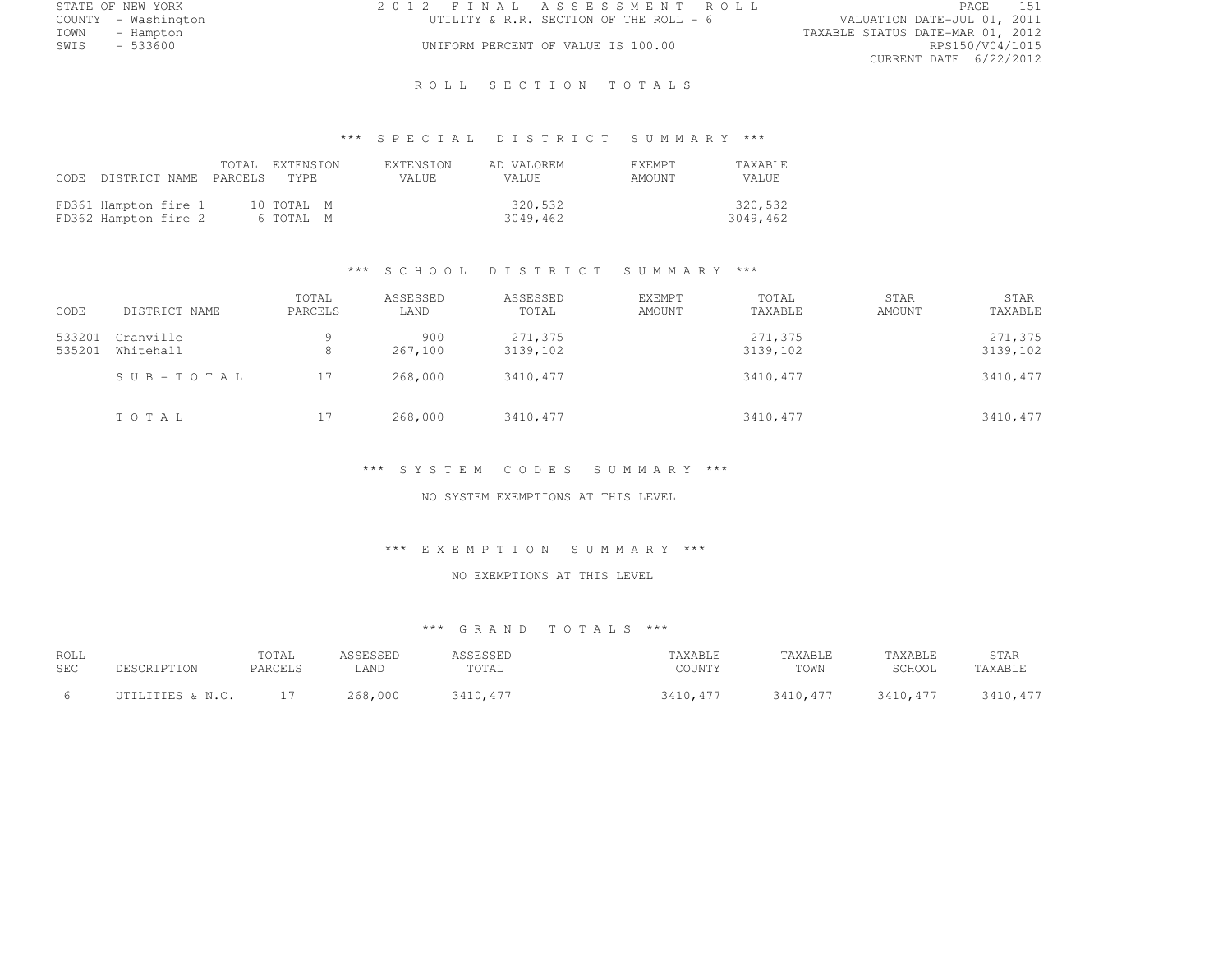| STATE OF NEW YORK        | 2012 FINAL                                 |         | ASSESSMENT ROLL                          | PAGE                                                                                             | 152        |
|--------------------------|--------------------------------------------|---------|------------------------------------------|--------------------------------------------------------------------------------------------------|------------|
| COUNTY<br>- Washington   |                                            |         | CEILING RAILROAD SECTION OF THE ROLL - 7 | VALUATION DATE-JUL 01, 2011                                                                      |            |
| TOWN<br>- Hampton        |                                            |         | OWNERS NAME SEQUENCE                     | TAXABLE STATUS DATE-MAR 01, 2012                                                                 |            |
| $-533600$<br>SWIS        |                                            |         | UNIFORM PERCENT OF VALUE IS 100.00       |                                                                                                  |            |
|                          |                                            |         |                                          |                                                                                                  |            |
| TAX MAP PARCEL NUMBER    |                                            |         |                                          | PROPERTY LOCATION & CLASS ASSESSMENT EXEMPTION CODE----------------COUNTY-------TOWN------SCHOOL |            |
| CURRENT OWNERS NAME      | SCHOOL DISTRICT                            | LAND    | TAX DESCRIPTION                          | TAXABLE VALUE                                                                                    |            |
|                          |                                            |         |                                          |                                                                                                  |            |
|                          |                                            |         |                                          |                                                                                                  |            |
|                          | Public Service Town                        |         |                                          |                                                                                                  | 895N200301 |
| $45. - 1 - 15$           | 842 Ceiling rr                             |         | COUNTY TAXABLE VALUE                     | 144,189                                                                                          |            |
| Clarendon & Pittsford Rr | Whitehall<br>535201                        | 21,700  | TOWN<br>TAXABLE VALUE                    | 144,189                                                                                          |            |
| One Railway Ln           | Trans-Parcel 1 of 2                        | 144,189 | SCHOOL TAXABLE VALUE                     | 144,189                                                                                          |            |
| Burlington, VT 05401     | Apport For Sch 93%                         |         | FD362 Hampton fire 2                     | 144,189 TO M                                                                                     |            |
|                          | $45. -1 - 15. - 1$                         |         |                                          |                                                                                                  |            |
|                          | ACRES 11.66                                |         |                                          |                                                                                                  |            |
|                          | EAST-0807654 NRTH-1734493                  |         |                                          |                                                                                                  |            |
|                          | DEED BOOK 498<br>PG-841                    |         |                                          |                                                                                                  |            |
|                          | FULL MARKET VALUE                          | 144,189 |                                          |                                                                                                  |            |
|                          |                                            |         |                                          |                                                                                                  |            |
|                          | Public Service Town                        |         |                                          |                                                                                                  | 8975200505 |
| $45. -1 - 15. -2$        | 842 Ceiling rr                             |         | COUNTY TAXABLE VALUE                     | 10,853                                                                                           |            |
| Clarendon & Pittsford Rr | 533201<br>Granville                        | 1,600   | TAXABLE VALUE<br>TOWN                    | 10,853                                                                                           |            |
| One Railway Ln           | Apportioned For School 7% 10,853           |         | SCHOOL TAXABLE VALUE                     | 10,853                                                                                           |            |
| Burlington, VT 05401     | Parcel 2 Of 2<br>EAST-0771680 NRTH-1309190 |         | FD362 Hampton fire 2                     | 10,853 TO M                                                                                      |            |

FULL MARKET VALUE 10,853 \*\*\*\*\*\*\*\*\*\*\*\*\*\*\*\*\*\*\*\*\*\*\*\*\*\*\*\*\*\*\*\*\*\*\*\*\*\*\*\*\*\*\*\*\*\*\*\*\*\*\*\*\*\*\*\*\*\*\*\*\*\*\*\*\*\*\*\*\*\*\*\*\*\*\*\*\*\*\*\*\*\*\*\*\*\*\*\*\*\*\*\*\*\*\*\*\*\*\*\*\*\*\*\*\*\*\*\*\*\*\*\*\*\*\*\*\*\*\*\*\*\*\*\*\*\*\*\*\*\*\*\*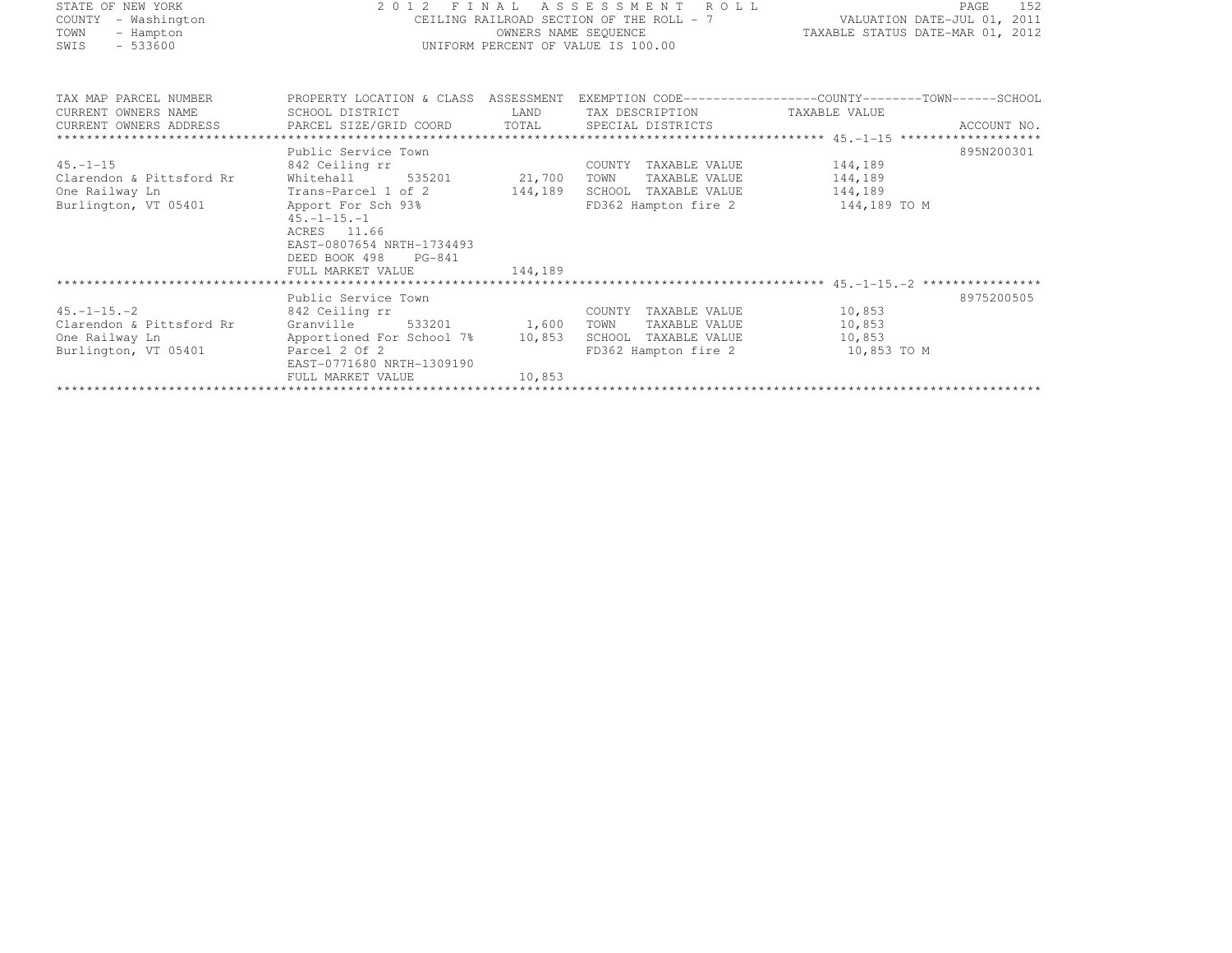STATE OF NEW YORK 2 0 1 2 F I N A L A S S E S S M E N T R O L L PAGE <sup>153</sup> COUNTY - Washington CEILING RAILROAD SECTION OF THE ROLL - 7<br>TOWN - Hampton TOWN - Hampton TAXABLE STATUS DATE-MAR 01, 2012 SWIS - 533600 RPS150/V04/L015 UNIFORM PERCENT OF VALUE IS 100.00 CURRENT DATE 6/22/2012

ROLL SUB SECTION- - TOTALS

# \*\*\* S P E C I A L D I S T R I C T S U M M A R Y \*\*\*

| CODE DISTRICT NAME PARCELS TYPE |  | TOTAL EXTENSION | <b>EXTENSION</b><br>VALUE. | AD VALOREM<br>VALUE. | <b>F.XF.MPT</b><br>AMOUNT | <b>TAXABLE</b><br>VALUE |
|---------------------------------|--|-----------------|----------------------------|----------------------|---------------------------|-------------------------|
| FD362 Hampton fire 2            |  | 2 TOTAL M       |                            | 155,042              |                           | 155,042                 |

### \*\*\* S C H O O L D I S T R I C T S U M M A R Y \*\*\*

| CODE             | DISTRICT NAME          | TOTAL<br>PARCELS | ASSESSED<br>LAND | ASSESSED<br>TOTAL | <b>EXEMPT</b><br>AMOUNT | TOTAL<br>TAXABLE  | STAR<br>AMOUNT | STAR<br>TAXABLE   |
|------------------|------------------------|------------------|------------------|-------------------|-------------------------|-------------------|----------------|-------------------|
| 533201<br>535201 | Granville<br>Whitehall |                  | 1,600<br>21,700  | 10,853<br>144,189 |                         | 10,853<br>144,189 |                | 10,853<br>144,189 |
|                  | SUB-TOTAL              | 2                | 23,300           | 155,042           |                         | 155,042           |                | 155,042           |
|                  | TOTAL                  | 2                | 23,300           | 155,042           |                         | 155,042           |                | 155,042           |

#### \*\*\* S Y S T E M C O D E S S U M M A R Y \*\*\*

NO SYSTEM EXEMPTIONS AT THIS LEVEL

#### \*\*\* E X E M P T I O N S U M M A R Y \*\*\*

#### NO EXEMPTIONS AT THIS LEVEL

| ROLL | DESCRIPTION       | TOTAL   | ASSESSED | ASSESSED | TAXABLE | TAXABLE | TAXABLE | STAR    |
|------|-------------------|---------|----------|----------|---------|---------|---------|---------|
| SEC  |                   | PARCELS | .AND     | TOTAL    | COUNTY  | TOWN    | SCHOOL  | TAXABLE |
|      | CEILING RAILROADS |         | 23,300   | 155,042  | 155,042 | 155.042 | 155,042 | 155,042 |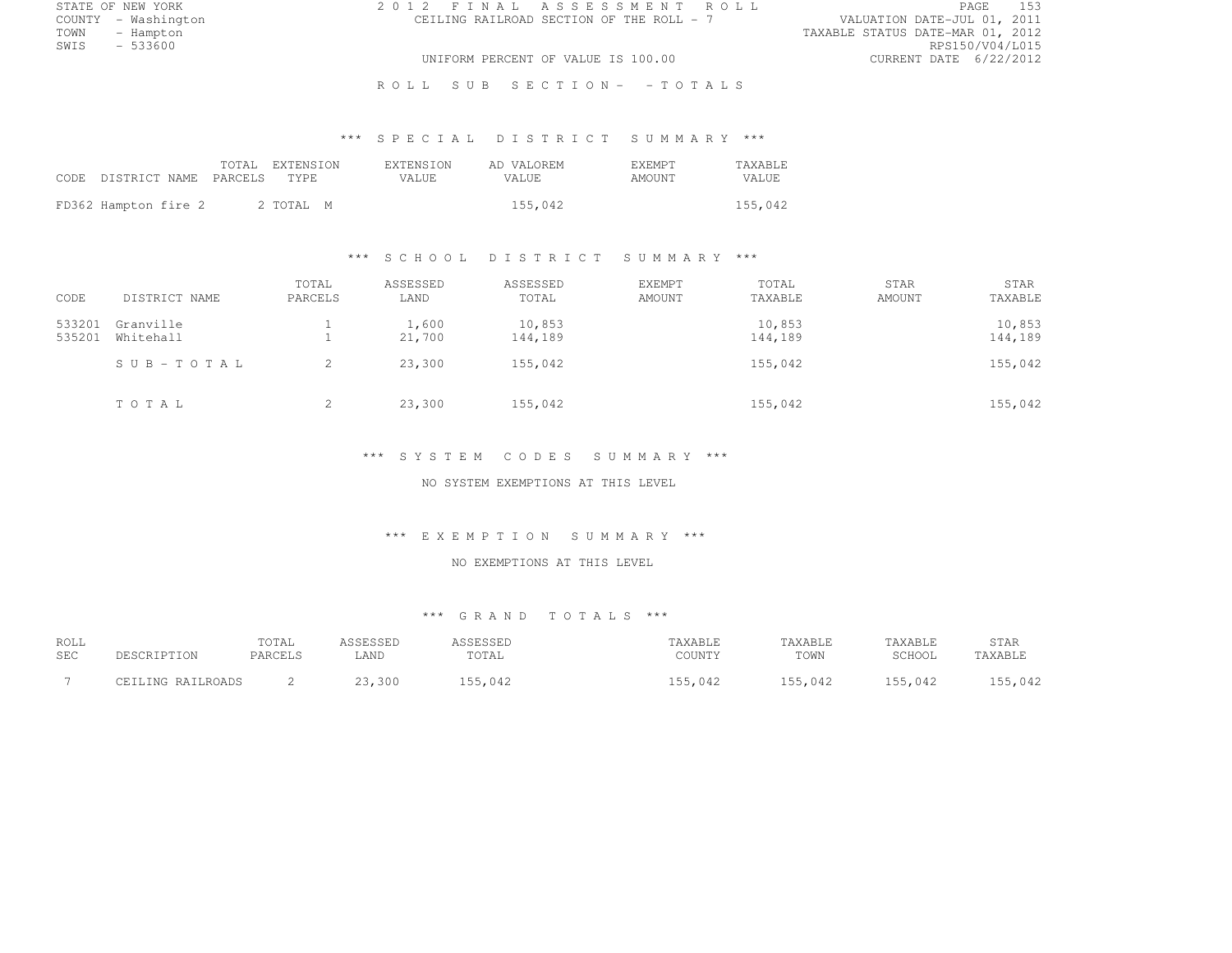|      | STATE OF NEW YORK   | 2012 FINAL ASSESSMENT ROLL               |                                  | PAGE                   | 154 |
|------|---------------------|------------------------------------------|----------------------------------|------------------------|-----|
|      | COUNTY - Washington | CEILING RAILROAD SECTION OF THE ROLL - 7 | VALUATION DATE-JUL 01, 2011      |                        |     |
| TOWN | - Hampton           |                                          | TAXABLE STATUS DATE-MAR 01, 2012 |                        |     |
| SWIS | - 533600            | UNIFORM PERCENT OF VALUE IS 100.00       |                                  | RPS150/V04/L015        |     |
|      |                     |                                          |                                  | CURRENT DATE 6/22/2012 |     |

### ROLL SECTION TOTALS

# \*\*\* S P E C I A L D I S T R I C T S U M M A R Y \*\*\*

| CODE DISTRICT NAME PARCELS TYPE |  | TOTAL EXTENSION | <b>EXTENSION</b><br>VALUE. | AD VALOREM<br>VALUE. | <b>F.XEMPT</b><br>AMOUNT | <b>TAXABLE</b><br>VALUE. |
|---------------------------------|--|-----------------|----------------------------|----------------------|--------------------------|--------------------------|
| FD362 Hampton fire 2            |  | 2 TOTAL M       |                            | 155,042              |                          | 155,042                  |

#### \*\*\* S C H O O L D I S T R I C T S U M M A R Y \*\*\*

| CODE   | DISTRICT NAME | TOTAL<br>PARCELS | ASSESSED<br>LAND | ASSESSED<br>TOTAL | EXEMPT<br><b>AMOUNT</b> | TOTAL<br>TAXABLE | <b>STAR</b><br>AMOUNT | STAR<br>TAXABLE |
|--------|---------------|------------------|------------------|-------------------|-------------------------|------------------|-----------------------|-----------------|
|        |               |                  |                  |                   |                         |                  |                       |                 |
| 533201 | Granville     |                  | 1,600            | 10,853            |                         | 10,853           |                       | 10,853          |
| 535201 | Whitehall     |                  | 21,700           | 144,189           |                         | 144,189          |                       | 144,189         |
|        | SUB-TOTAL     | 2                | 23,300           | 155,042           |                         | 155,042          |                       | 155,042         |
|        | TOTAL         | 2                | 23,300           | 155,042           |                         | 155,042          |                       | 155,042         |

#### \*\*\* S Y S T E M C O D E S S U M M A R Y \*\*\*

NO SYSTEM EXEMPTIONS AT THIS LEVEL

#### \*\*\* E X E M P T I O N S U M M A R Y \*\*\*

## NO EXEMPTIONS AT THIS LEVEL

| ROLL<br><b>SEC</b> | DESCRIPTION       | TOTAL<br>PARCELS | ASSESSED<br>LAND | ASSESSED<br>TOTAL | TAXABLE<br>COUNTY | TAXABLE<br>TOWN | TAXABLE<br>SCHOOL | STAR<br>TAXABLE |
|--------------------|-------------------|------------------|------------------|-------------------|-------------------|-----------------|-------------------|-----------------|
|                    | CEILING RAILROADS |                  | 23,300           | 155.042           | 155.042           | 155,042         | 155,042           | 155,042         |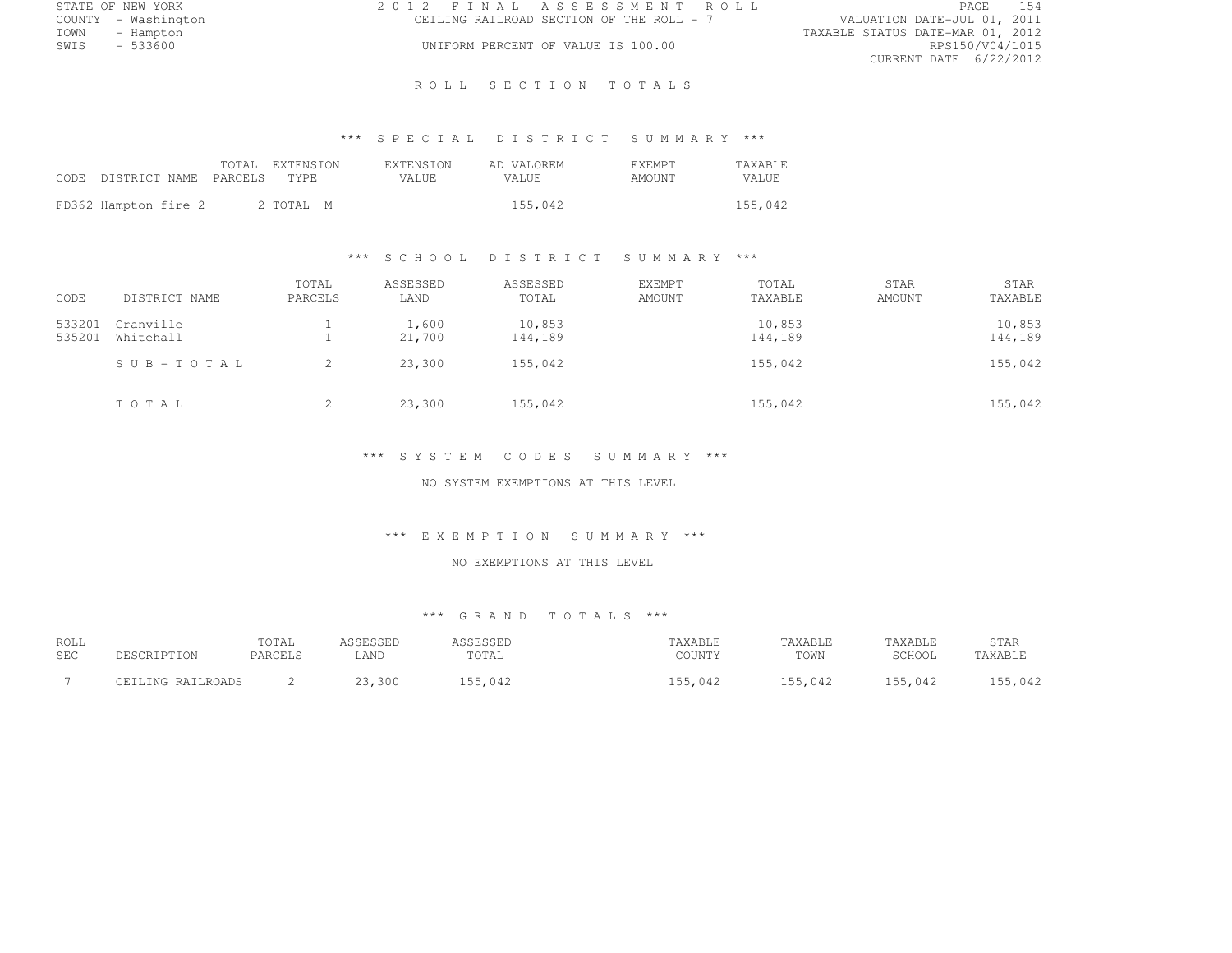### STATE OF NEW YORK 2 0 1 2 F I N A L A S S E S S M E N T R O L L PAGE <sup>155</sup> COUNTY - Washington COUNTY - Washington Summary Section OF THE ROLL - 8<br>TOWN - Hampton DATE-JUL 2011 DATE-JUL 2011 TOWN - Hampton OWNERS NAME SEQUENCE TAXABLE STATUS DATE-MAR 01, 2012 UNIFORM PERCENT OF VALUE IS 100.00

| TAX MAP PARCEL NUMBER   | PROPERTY LOCATION & CLASS ASSESSMENT EXEMPTION CODE-----------------COUNTY--------TOWN------SCHOOL |         |                             |               |         |             |
|-------------------------|----------------------------------------------------------------------------------------------------|---------|-----------------------------|---------------|---------|-------------|
| CURRENT OWNERS NAME     | SCHOOL DISTRICT                                                                                    | LAND    | TAX DESCRIPTION             | TAXABLE VALUE |         |             |
| CURRENT OWNERS ADDRESS  | PARCEL SIZE/GRID COORD                                                                             | TOTAL   | SPECIAL DISTRICTS           |               |         | ACCOUNT NO. |
|                         |                                                                                                    |         |                             |               |         | 8979900332  |
| $38 - 1 - 14$           | 1592 County Route 11<br>620 Religious                                                              |         | NON-PR REL 25110            | 66,000        | 66,000  | 66,000      |
| Advent Church Soc       | Whitehall<br>535201                                                                                | 7,000   | COUNTY TAXABLE VALUE        | $\Omega$      |         |             |
| Hampton, NY 12837       | FRNT 213.00 DPTH 112.00                                                                            | 66,000  | TOWN<br>TAXABLE VALUE       | $\Omega$      |         |             |
|                         | EAST-0806766 NRTH-1737151                                                                          |         | SCHOOL TAXABLE VALUE        |               |         |             |
|                         | DEED BOOK 211<br>PG-422                                                                            |         | FD362 Hampton fire 2        |               | 0 TO M  |             |
|                         | FULL MARKET VALUE                                                                                  | 66,000  | 66,000 EX                   |               |         |             |
|                         |                                                                                                    |         |                             |               |         |             |
|                         | 1614 County Route 11                                                                               |         |                             |               |         | 895J100692  |
| $38. - 1 - 13.1$        | 620 Religious                                                                                      |         | NON-PR REL 25110            | 172,500       | 172,500 | 172,500     |
| Adventist Historic Prop | Whitehall<br>535201                                                                                |         | 55,000 COUNTY TAXABLE VALUE | $\Omega$      |         |             |
| William Miller Home     | ACRES 25.00                                                                                        | 172,500 | TOWN<br>TAXABLE VALUE       | $\cap$        |         |             |
| 1614 County Route 11    | EAST-0806948 NRTH-1737040                                                                          |         | SCHOOL TAXABLE VALUE        |               |         |             |
| Whitehall, NY 12887     | DEED BOOK 502<br>PG-818                                                                            |         | FD362 Hampton fire 2        |               | 0 TO M  |             |
|                         | FULL MARKET VALUE                                                                                  | 172,500 | 172,500 EX                  |               |         |             |
|                         | State Route 22A OFF                                                                                |         |                             |               |         | 8979900333  |
| $54. - 1 - 11$          | 695 Cemetery                                                                                       |         | TN CEM<br>13510             | 6,000         | 6,000   | 6,000       |
| Cemetery                | Granville<br>533201                                                                                |         | 6,000 COUNTY TAXABLE VALUE  | $\Omega$      |         |             |
| Hampton, NY 12837       | FRNT 168.00 DPTH 200.00                                                                            | 6,000   | TOWN<br>TAXABLE VALUE       | $\cap$        |         |             |
|                         | EAST-0821590 NRTH-1722777                                                                          |         | SCHOOL TAXABLE VALUE        |               |         |             |
|                         | FULL MARKET VALUE                                                                                  |         | 6,000 FD361 Hampton fire 1  |               | 0 TO M  |             |
|                         |                                                                                                    |         | 6,000 EX                    |               |         |             |
|                         |                                                                                                    |         |                             |               |         |             |
|                         | Pratt Rd                                                                                           |         |                             |               |         | 8979900336  |
| $72. - 1 - 8$           | 695 Cemetery                                                                                       |         | TN CEM<br>13510             | 6,000         | 6,000   | 6,000       |
| Cemetery                | Granville<br>533201                                                                                |         | 6,000 COUNTY TAXABLE VALUE  | $\Omega$      |         |             |
| Hampton, NY 12837       | FRNT 195.00 DPTH 170.00                                                                            | 6,000   | TOWN<br>TAXABLE VALUE       | $\Omega$      |         |             |
|                         | EAST-0821623 NRTH-1710644                                                                          |         | SCHOOL TAXABLE VALUE        |               |         |             |
|                         | FULL MARKET VALUE                                                                                  |         | 6,000 FD361 Hampton fire 1  |               | 0 TO M  |             |
|                         |                                                                                                    |         | 6,000 EX                    |               |         |             |
|                         | State Route 22A                                                                                    |         |                             |               |         | 8979900338  |
| $63 - 1 - 6$            | 720 Mine/quarry                                                                                    |         | OTHER TOWN 13500            | 6,000         | 6,000   | 6,000       |
| Hampton Town Of         | 533201<br>Granville                                                                                |         | 6,000 COUNTY TAXABLE VALUE  | $\circ$       |         |             |
| Hampton, NY 12837       | ACRES<br>2.20                                                                                      | 6,000   | TOWN<br>TAXABLE VALUE       |               |         |             |
|                         | EAST-0823856 NRTH-1714641                                                                          |         | SCHOOL TAXABLE VALUE        |               |         |             |
|                         | FULL MARKET VALUE                                                                                  | 6,000   | FD361 Hampton fire 1        |               | 0 TO M  |             |
|                         |                                                                                                    |         | 6,000 EX                    |               |         |             |
|                         |                                                                                                    |         |                             |               |         |             |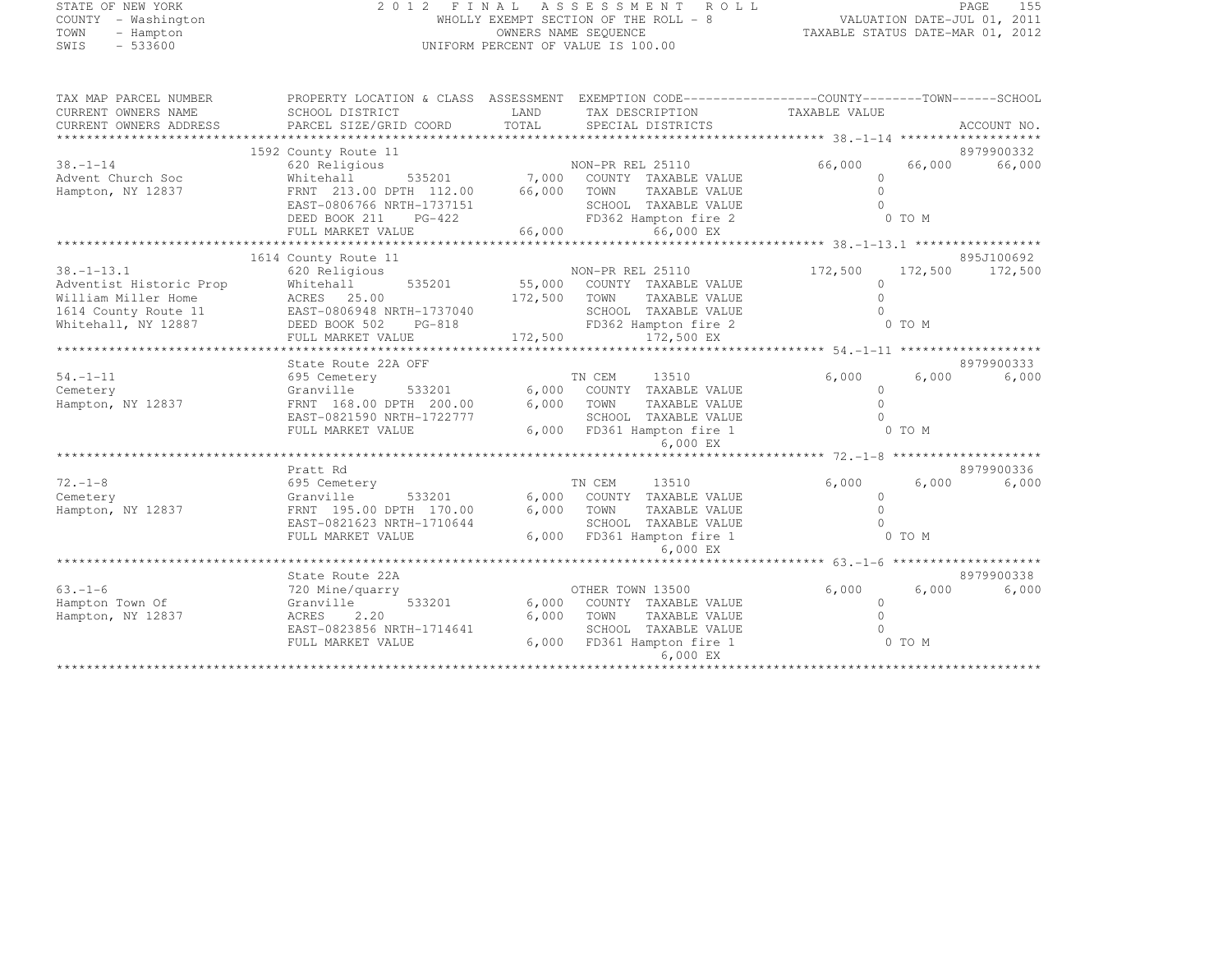## STATE OF NEW YORK 2 0 1 2 F I N A L A S S E S S M E N T R O L L PAGE <sup>156</sup> COUNTY - Washington WHOLLY EXEMPT SECTION OF THE ROLL - 8 VALUATION DATE-JUL 01, 2011 TOWN - Hampton OWNERS NAME SEQUENCE TAXABLE STATUS DATE-MAR 01, 2012 SWIS - 533600 UNIFORM PERCENT OF VALUE IS 100.00

| TAX MAP PARCEL NUMBER<br>CURRENT OWNERS NAME<br>CURRENT OWNERS ADDRESS                 | PROPERTY LOCATION & CLASS ASSESSMENT<br>SCHOOL DISTRICT<br>PARCEL SIZE/GRID COORD                                                                                         | LAND<br>TOTAL              | EXEMPTION CODE-----------------COUNTY--------TOWN------SCHOOL<br>TAX DESCRIPTION<br>SPECIAL DISTRICTS                              | TAXABLE VALUE                                                                |                  | ACCOUNT NO.          |
|----------------------------------------------------------------------------------------|---------------------------------------------------------------------------------------------------------------------------------------------------------------------------|----------------------------|------------------------------------------------------------------------------------------------------------------------------------|------------------------------------------------------------------------------|------------------|----------------------|
| $72. - 2 - 24$<br>Hampton Town Of<br>Hampton, NY 12837                                 | 2520 County Route 18<br>662 Police/fire<br>Granville<br>533201<br>Firehouse<br>Postal Lease 755/139<br>ACRES<br>1.00                                                      | 6,000<br>76,100            | VOL FIRE<br>26400<br>COUNTY TAXABLE VALUE<br>TOWN<br>TAXABLE VALUE<br>SCHOOL TAXABLE VALUE<br>FD361 Hampton fire 1                 | 76,100<br>$\Omega$<br>$\Omega$<br>$\bigcap$                                  | 76,100<br>0 TO M | 8979900340<br>76,100 |
|                                                                                        | EAST-0822663 NRTH-1711242<br>DEED BOOK 395<br>PG-840<br>FULL MARKET VALUE                                                                                                 | 76,100                     | 76,100 EX                                                                                                                          |                                                                              |                  |                      |
| $72. - 2 - 32$<br>Hampton Town Of<br>Hampton, NY 12837                                 | 2629+2631 State Route 22A<br>651 Highway gar<br>Granville<br>533201<br>Town Hall<br>713/149 Hwy Approp<br>ACRES<br>1.00<br>EAST-0823341 NRTH-1712486<br>FULL MARKET VALUE | 6,000<br>92,600<br>92,600  | OTHER TOWN 13500<br>COUNTY TAXABLE VALUE<br>TOWN<br>TAXABLE VALUE<br>SCHOOL TAXABLE VALUE<br>FD361 Hampton fire 1<br>92,600 EX     | 92,600<br>$\mathbf{0}$<br>$\Omega$<br>$\cap$                                 | 92,600<br>0 TO M | 8979900339<br>92,600 |
| $81 - 2 - 11$<br>Hooker Cemetery<br>Hampton, NY 12837                                  | State Route 22A OFF<br>695 Cemetery<br>Granville<br>533201<br>96.00 DPTH<br>FRNT<br>90.00<br>EAST-0823001 NRTH-1704055<br>FULL MARKET VALUE                               | 6,000<br>6,000<br>6,000    | TN CEM<br>13510<br>COUNTY TAXABLE VALUE<br>TOWN<br>TAXABLE VALUE<br>SCHOOL TAXABLE VALUE<br>FD361 Hampton fire 1<br>6,000 EX       | 6,000<br>$\Omega$<br>$\bigcap$<br>$\Omega$                                   | 6,000<br>0 TO M  | 8979900335<br>6,000  |
| $38. - 1 - 9$<br>Miller Cemetery<br>Hampton, NY 12837                                  | Golf Course Rd<br>695 Cemetery<br>535201<br>Whitehall<br>FRNT 215.00 DPTH<br>93.00<br>EAST-0810057 NRTH-1737109<br>FULL MARKET VALUE                                      | 7,000<br>7,000             | TN CEM<br>13510<br>COUNTY TAXABLE VALUE<br>TOWN<br>TAXABLE VALUE<br>SCHOOL TAXABLE VALUE<br>7,000 FD362 Hampton fire 2<br>7,000 EX | 7,000<br>$\circ$<br>$\cap$<br>$\bigcap$                                      | 7,000<br>0 TO M  | 8979900337<br>7,000  |
| $31. - 1 - 1.1$<br>Nature Conservancy<br>195 New Karner Rd Ste 200<br>Albany, NY 12205 | Carvers Falls Rd<br>910 Priv forest<br>535201<br>Whitehall<br>ACRES 41.90<br>EAST-0803918 NRTH-1748479<br>DEED BOOK 825<br>$PG-18$<br>FULL MARKET VALUE                   | 18,900<br>18,900<br>18,900 | NON-PR EDU 25120<br>COUNTY TAXABLE VALUE<br>TOWN<br>TAXABLE VALUE<br>SCHOOL TAXABLE VALUE<br>FD362 Hampton fire 2<br>18,900 EX     | ********************* 31.-1-1.1 ******<br>18,900<br>$\mathbf{0}$<br>$\Omega$ | 18,900<br>0 TO M | 18,900               |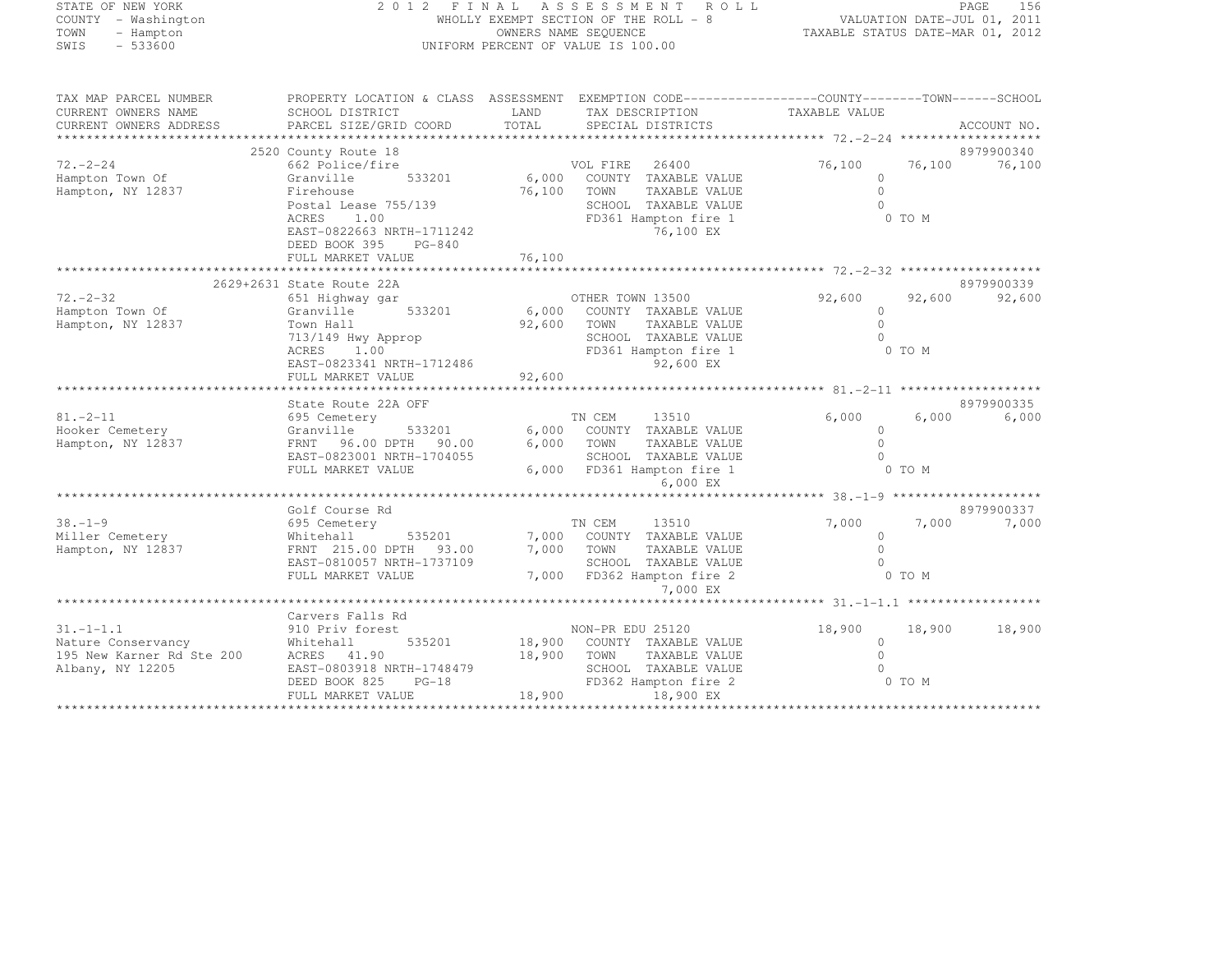|      | STATE OF NEW YORK   | 2012 FINAL ASSESSMENT ROLL            |                                  | PAGE 157 |  |
|------|---------------------|---------------------------------------|----------------------------------|----------|--|
|      | COUNTY - Washington | WHOLLY EXEMPT SECTION OF THE ROLL - 8 | VALUATION DATE-JUL 01, 2011      |          |  |
| TOWN | - Hampton           | OWNERS NAME SEQUENCE                  | TAXABLE STATUS DATE-MAR 01, 2012 |          |  |
| SWIS | $-533600$           | UNIFORM PERCENT OF VALUE IS 100.00    |                                  |          |  |
|      |                     |                                       |                                  |          |  |
|      |                     |                                       |                                  |          |  |

| TAX MAP PARCEL NUMBER<br>CURRENT OWNERS NAME                                      | PROPERTY LOCATION & CLASS<br>SCHOOL DISTRICT LAND | ASSESSMENT | EXEMPTION CODE-----------------COUNTY-------TOWN------SCHOOL<br>TAX DESCRIPTION TAXABLE VALUE |             |                         |
|-----------------------------------------------------------------------------------|---------------------------------------------------|------------|-----------------------------------------------------------------------------------------------|-------------|-------------------------|
| CURRENT OWNERS ADDRESS <b>EXEL</b> PARCEL SIZE/GRID COORD TOTAL SPECIAL DISTRICTS |                                                   |            |                                                                                               |             | ACCOUNT NO.             |
| *************************                                                         |                                                   |            |                                                                                               |             |                         |
|                                                                                   | 2243 State Route 22A                              |            |                                                                                               |             | 895J100098              |
| $81. -2 - 12$                                                                     | 614 Spec. school                                  | NY STATE   | 12100                                                                                         |             | 116,000 116,000 116,000 |
| New York State of Granville 533201 12,100 COUNTY TAXABLE VALUE                    |                                                   |            |                                                                                               |             |                         |
| Suny Plaza Albany Campus ACRES 8.73 116,000                                       |                                                   |            | TOWN<br>TAXABLE VALUE                                                                         |             |                         |
| Albany, NY 12207                                                                  | EAST-0822760 NRTH-1703580                         |            | SCHOOL<br>TAXABLE VALUE                                                                       |             |                         |
|                                                                                   | DEED BOOK 603<br>$PG-29$                          |            | FD361 Hampton fire 1                                                                          |             | 0 TO M                  |
|                                                                                   | FULL MARKET VALUE 116,000 116,000 EX              |            |                                                                                               |             |                         |
|                                                                                   |                                                   |            |                                                                                               |             |                         |
|                                                                                   | State Route 22A OFF                               |            |                                                                                               |             | 895N200689              |
| $81. - 2 - 22$                                                                    | 682 Rec facility                                  | NY STATE   | 12100                                                                                         | 7,800 7,800 | 7,800                   |
| NYS Office Of Parks Granville 533201 7,800                                        |                                                   |            | COUNTY<br>TAXABLE VALUE                                                                       |             |                         |
| Attn: Rec & Historic Presytn                                                      | ACRES 1.30                                        | 7,800      | TOWN<br>TAXABLE VALUE                                                                         |             |                         |
| Empire State Plz Bldg 1                                                           | EAST-0824293 NRTH-1699738                         |            | SCHOOL<br>TAXABLE VALUE                                                                       |             |                         |
| Albany, NY 12238                                                                  | DEED BOOK 638<br>$PG-232$                         |            | FD362 Hampton fire 2                                                                          |             | 0 TO M                  |
|                                                                                   | FULL MARKET VALUE                                 | 7,800      | 7,800 EX                                                                                      |             |                         |
|                                                                                   |                                                   |            |                                                                                               |             |                         |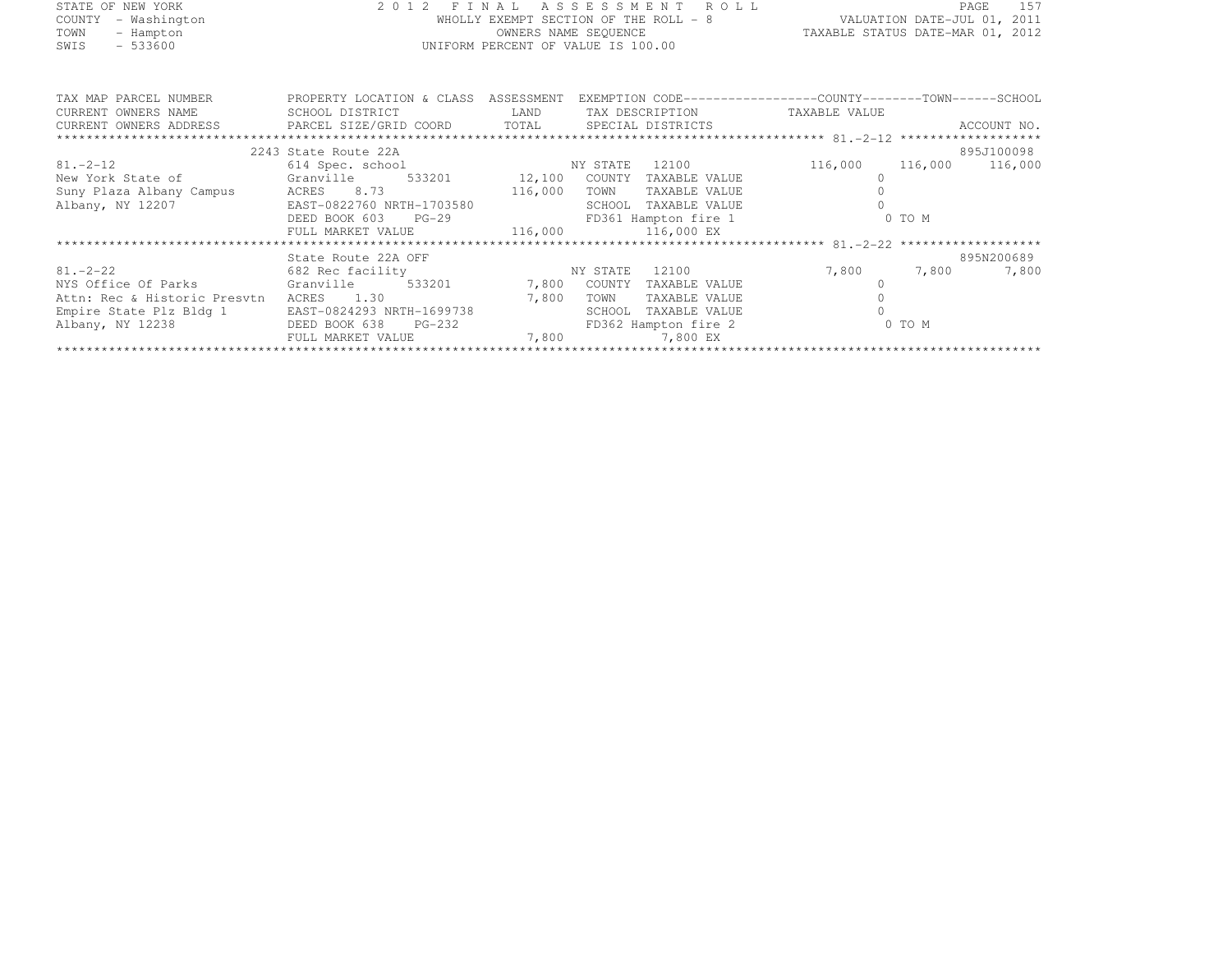STATE OF NEW YORK 2 0 1 2 F I N A L A S S E S S M E N T R O L L PAGE <sup>158</sup>

COUNTY - Washington WHOLLY EXEMPT SECTION OF THE ROLL - 8 VALUATION DATE-JUL 01, 2011 TOWN - Hampton - The State of the State of the State of the Taxable Status Date-Mar 01, 2012<br>Town - Hampton - The State of the State of the State of the State of the State of the State of the State of th SWIS - 533600 RPS150/V04/L015 UNIFORM PERCENT OF VALUE IS 100.00 CURRENT DATE 6/22/2012

R O L L S U B S E C T I O N - - T O T A L S

# \*\*\* S P E C I A L D I S T R I C T S U M M A R Y \*\*\*

| CODE DISTRICT NAME PARCELS TYPE              |  | TOTAL EXTENSION        | <b>EXTENSION</b><br>VALUE. | AD VALOREM<br>VALUE. |                    | F.XFMPT<br>AMOUNT | <b>TAXABLE</b><br>VALUE. |
|----------------------------------------------|--|------------------------|----------------------------|----------------------|--------------------|-------------------|--------------------------|
| FD361 Hampton fire 1<br>FD362 Hampton fire 2 |  | 7 TOTAL M<br>5 TOTAL M |                            | 308,700<br>272,200   | 308,700<br>272,200 |                   |                          |

#### \*\*\* S C H O O L D I S T R I C T S U M M A R Y \*\*\*

| CODE             | DISTRICT NAME          | TOTAL<br>PARCELS | ASSESSED<br>LAND | ASSESSED<br>TOTAL  | EXEMPT<br>AMOUNT   | TOTAL<br>TAXABLE | <b>STAR</b><br><b>AMOUNT</b> | STAR<br>TAXABLE |
|------------------|------------------------|------------------|------------------|--------------------|--------------------|------------------|------------------------------|-----------------|
| 533201<br>535201 | Granville<br>Whitehall | 8<br>4           | 55,900<br>87,900 | 316,500<br>264,400 | 316,500<br>264,400 |                  |                              |                 |
|                  | SUB-TOTAL              | 12               | 143,800          | 580,900            | 580,900            |                  |                              |                 |
|                  | TOTAL                  | 12               | 143,800          | 580,900            | 580,900            |                  |                              |                 |

#### \*\*\* S Y S T E M C O D E S S U M M A R Y \*\*\*

### NO SYSTEM EXEMPTIONS AT THIS LEVEL

| CODE  | DESCRIPTION | TOTAL<br>PARCELS | COUNTY  | TOWN    | SCHOOL  |
|-------|-------------|------------------|---------|---------|---------|
| 12100 | NY STATE    |                  | 123,800 | 123,800 | 123,800 |
| 13500 | OTHER TOWN  |                  | 98,600  | 98,600  | 98,600  |
| 13510 | TN CEM      |                  | 25,000  | 25,000  | 25,000  |
| 25110 | NON-PR REL  |                  | 238,500 | 238,500 | 238,500 |
| 25120 | NON-PR EDU  |                  | 18,900  | 18,900  | 18,900  |
| 26400 | VOL FIRE    |                  | 76,100  | 76,100  | 76,100  |
|       | TOTAL       | 12               | 580,900 | 580,900 | 580,900 |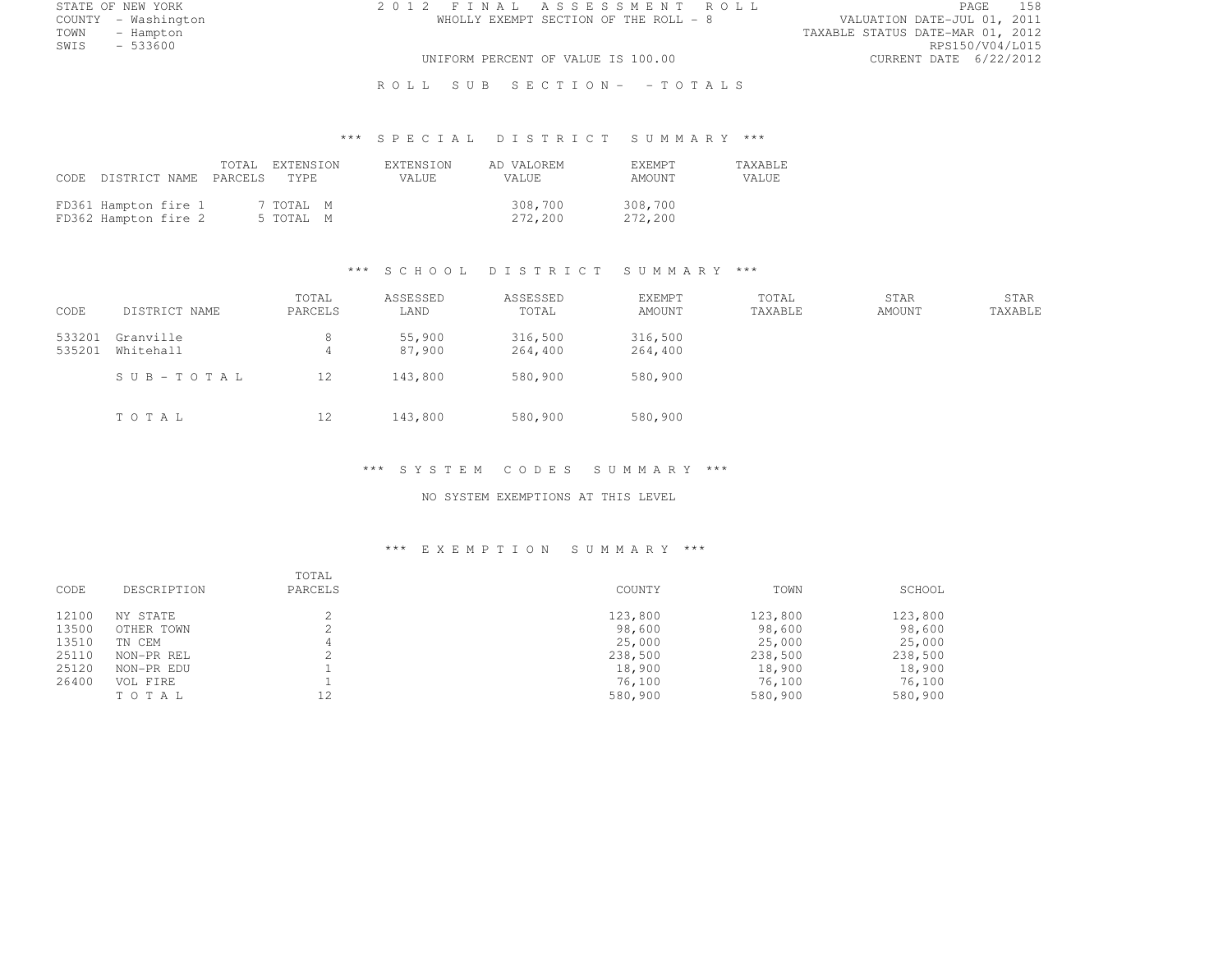| STATE OF NEW YORK   |  | 2012 FINAL ASSESSMENT ROLL            |                                  |                 | PAGE 159 |
|---------------------|--|---------------------------------------|----------------------------------|-----------------|----------|
| COUNTY - Washington |  | WHOLLY EXEMPT SECTION OF THE ROLL - 8 | VALUATION DATE-JUL 01, 2011      |                 |          |
| TOWN - Hampton      |  |                                       | TAXABLE STATUS DATE-MAR 01, 2012 |                 |          |
| SWIS<br>$-533600$   |  |                                       |                                  | RPS150/V04/L015 |          |
|                     |  | UNIFORM PERCENT OF VALUE IS 100.00    | CURRENT DATE 6/22/2012           |                 |          |
|                     |  | ROLL SUB SECTION- -TOTALS             |                                  |                 |          |

| ROLL<br>SEC | ついに           | TOTAL<br>PARCELS | ASSESSED<br>LAND | ASSESSED<br>TOTAL | 'AXABLE<br>COUNTY | TAXABLE<br>TOWN | TAXABLE<br>SCHOOL | STAR<br>TAXABLE |
|-------------|---------------|------------------|------------------|-------------------|-------------------|-----------------|-------------------|-----------------|
|             | WHOLLY EXEMPT |                  | 43,800           | 580,900           |                   |                 |                   |                 |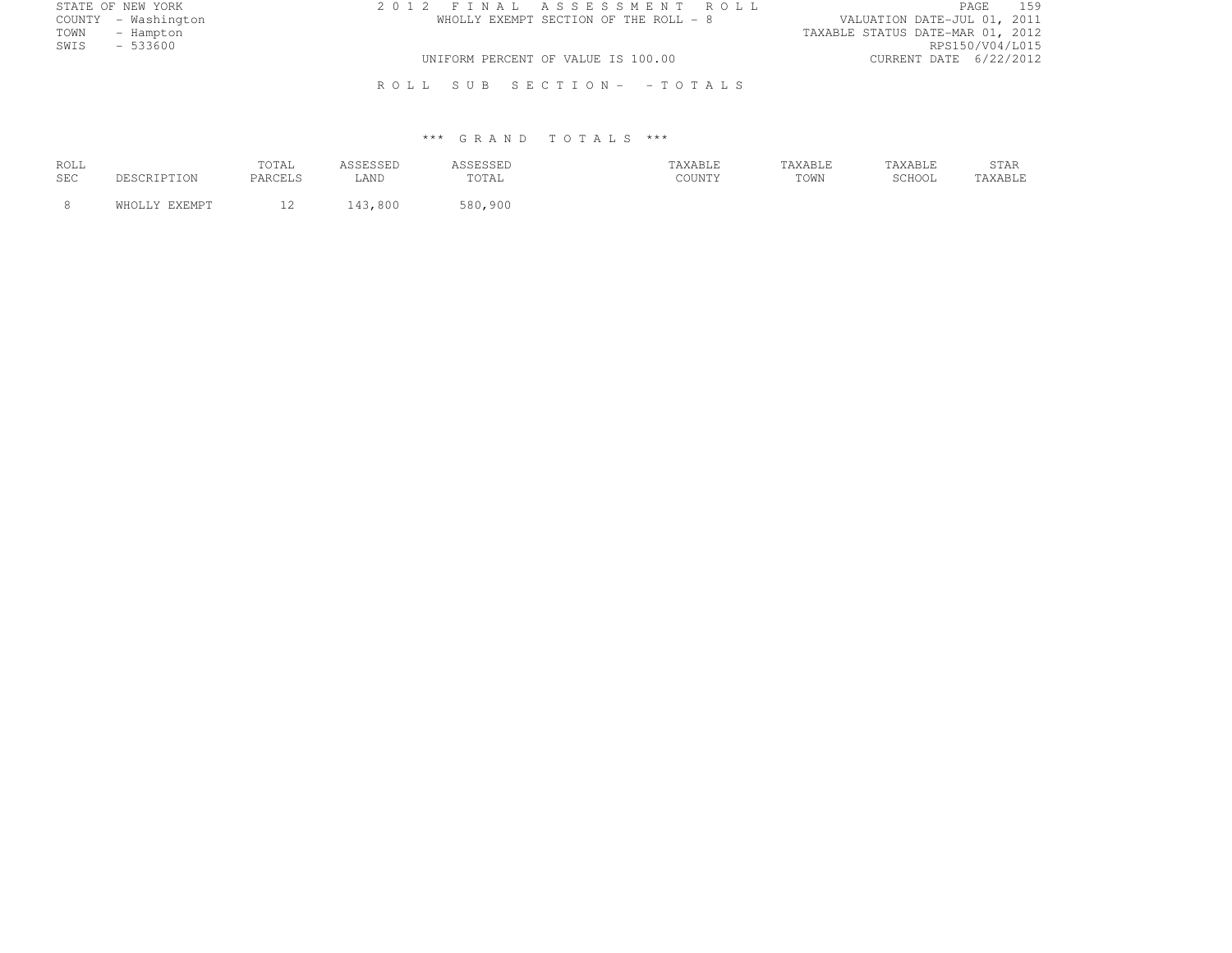| STATE OF NEW YORK   | 2012 FINAL ASSESSMENT ROLL            | 160<br>PAGE                      |
|---------------------|---------------------------------------|----------------------------------|
| COUNTY - Washington | WHOLLY EXEMPT SECTION OF THE ROLL - 8 | VALUATION DATE-JUL 01, 2011      |
| TOWN<br>– Hampton   |                                       | TAXABLE STATUS DATE-MAR 01, 2012 |
| $-533600$<br>SWIS   | UNIFORM PERCENT OF VALUE IS 100.00    | RPS150/V04/L015                  |
|                     |                                       | CURRENT DATE 6/22/2012           |

ROLL SECTION TOTALS

# \*\*\* S P E C I A L D I S T R I C T S U M M A R Y \*\*\*

| CODE DISTRICT NAME PARCELS                   |  | TOTAL EXTENSION<br>TYPE <sup>1</sup> | <b>EXTENSION</b><br>VALUE. | AD VALOREM<br>VALUE. | <b>F.XEMPT</b><br>AMOUNT | <b>TAXABLE</b><br>VALUE |
|----------------------------------------------|--|--------------------------------------|----------------------------|----------------------|--------------------------|-------------------------|
| FD361 Hampton fire 1<br>FD362 Hampton fire 2 |  | 7 TOTAL M<br>5 TOTAL M               |                            | 308,700<br>272,200   | 308,700<br>272,200       |                         |

## \*\*\* S C H O O L D I S T R I C T S U M M A R Y \*\*\*

| CODE             | DISTRICT NAME          | TOTAL<br>PARCELS    | ASSESSED<br>LAND | ASSESSED<br>TOTAL  | <b>EXEMPT</b><br>AMOUNT | TOTAL<br>TAXABLE | <b>STAR</b><br>AMOUNT | STAR<br>TAXABLE |
|------------------|------------------------|---------------------|------------------|--------------------|-------------------------|------------------|-----------------------|-----------------|
| 533201<br>535201 | Granville<br>Whitehall | 8<br>$\overline{4}$ | 55,900<br>87,900 | 316,500<br>264,400 | 316,500<br>264,400      |                  |                       |                 |
|                  | SUB-TOTAL              | 12                  | 143,800          | 580,900            | 580,900                 |                  |                       |                 |
|                  | TOTAL                  | 12                  | 143,800          | 580,900            | 580,900                 |                  |                       |                 |

#### \*\*\* S Y S T E M C O D E S S U M M A R Y \*\*\*

### NO SYSTEM EXEMPTIONS AT THIS LEVEL

| CODE  | DESCRIPTION | TOTAL<br>PARCELS | COUNTY  | TOWN    | SCHOOL  |
|-------|-------------|------------------|---------|---------|---------|
| 12100 | NY STATE    |                  | 123,800 | 123,800 | 123,800 |
| 13500 | OTHER TOWN  |                  | 98,600  | 98,600  | 98,600  |
| 13510 | TN CEM      |                  | 25,000  | 25,000  | 25,000  |
| 25110 | NON-PR REL  |                  | 238,500 | 238,500 | 238,500 |
| 25120 | NON-PR EDU  |                  | 18,900  | 18,900  | 18,900  |
| 26400 | VOL FIRE    |                  | 76,100  | 76,100  | 76,100  |
|       | TOTAL       | 12               | 580,900 | 580,900 | 580,900 |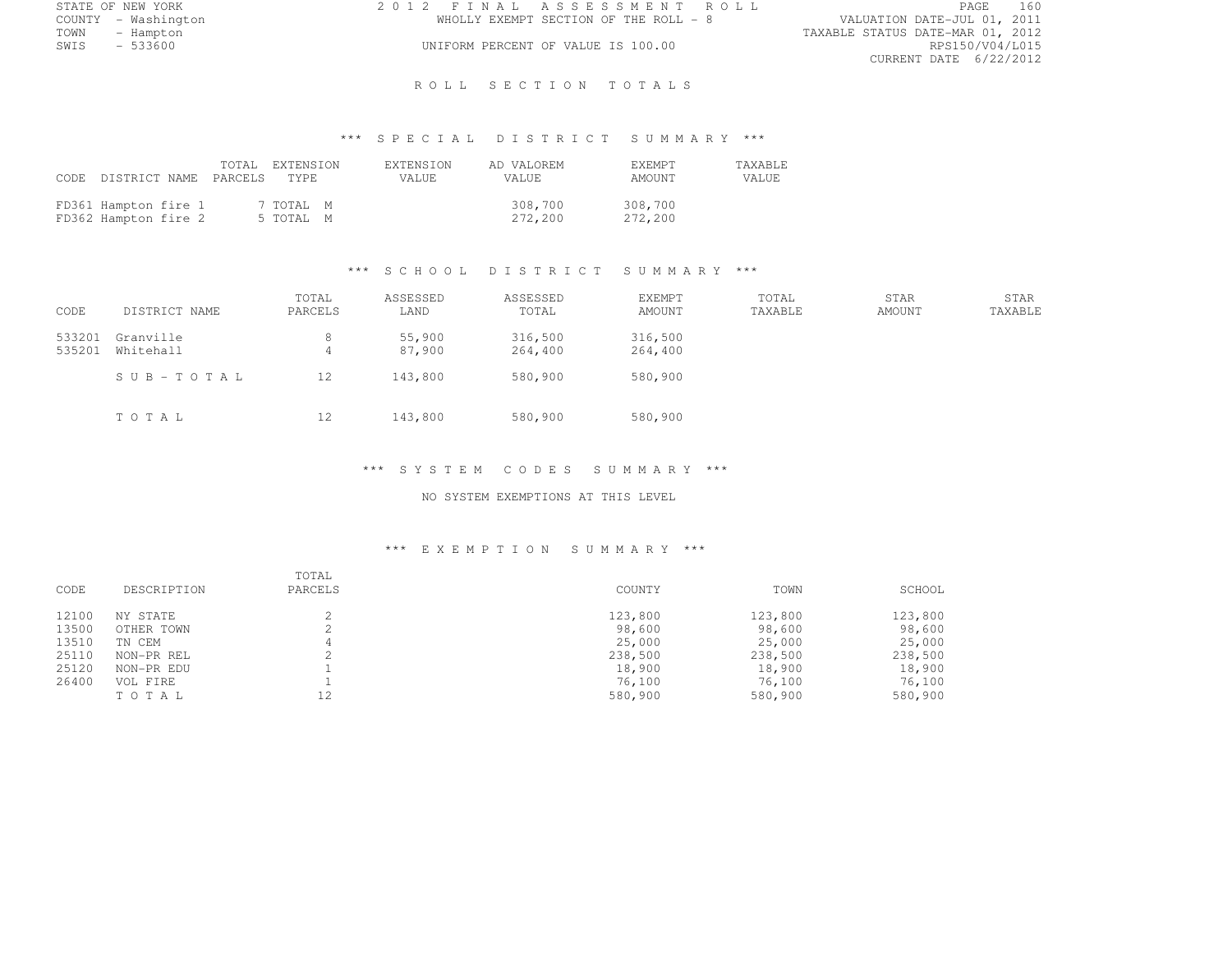| STATE OF NEW YORK   | 2012 FINAL ASSESSMENT ROLL            | PAGE<br>- 161                    |
|---------------------|---------------------------------------|----------------------------------|
| COUNTY - Washington | WHOLLY EXEMPT SECTION OF THE ROLL - 8 | VALUATION DATE-JUL 01, 2011      |
| TOWN<br>- Hampton   |                                       | TAXABLE STATUS DATE-MAR 01, 2012 |
| SWIS<br>- 533600    | UNIFORM PERCENT OF VALUE IS 100.00    | RPS150/V04/L015                  |
|                     |                                       | CURRENT DATE 6/22/2012           |
|                     | ROLL SECTION TOTALS                   |                                  |

| ROLL<br>SEC |               | TOTAL<br>PARCELS | LAND | SSESSED<br>TOTAL | TAXABLE<br>COUNTY | TAXABLE<br>TOWN | TAXABLE<br>$CCTI$ $\bigcap$ $T$<br>JUITUL | STAR<br>TAXABLE |
|-------------|---------------|------------------|------|------------------|-------------------|-----------------|-------------------------------------------|-----------------|
|             | WHOLLY EXEMPT | $\sim$<br>∸∸     | .800 | 580,900          |                   |                 |                                           |                 |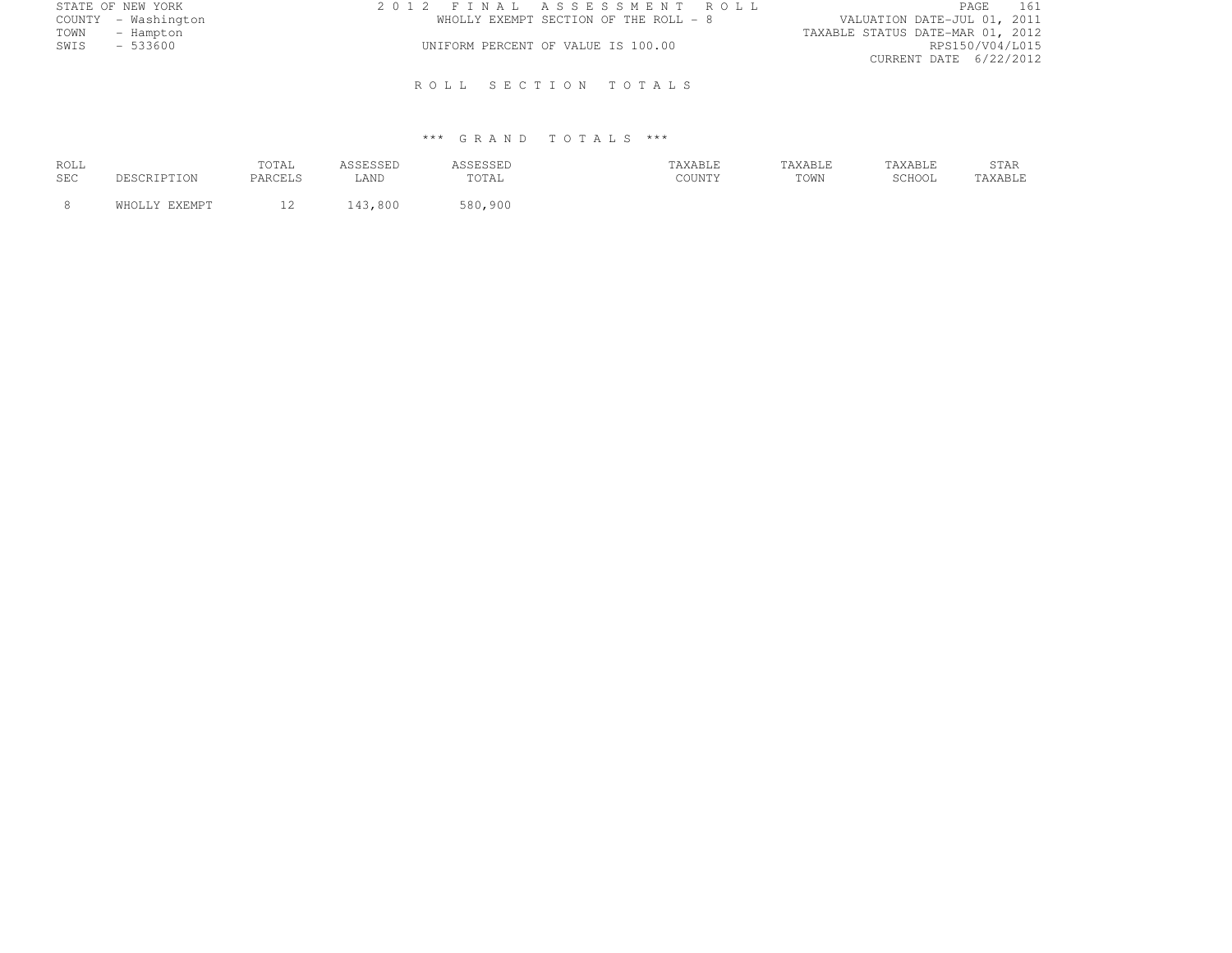| STATE OF NEW YORK | FINAL ASSESSMENT ROLL | PAGE | . |
|-------------------|-----------------------|------|---|
| .<br>---          |                       |      |   |

COUNTY - Washington VALUATION DATE-JUL 01, 2011 TOWN - Hampton S W I S T O T A L S TAXABLE STATUS DATE-MAR 01, 2012 CURRENT DATE 6/22/2012

# \*\*\* S P E C I A L D I S T R I C T S U M M A R Y \*\*\*

UNIFORM PERCENT OF VALUE IS 100.00

| CODE | DISTRICT NAME        | TOTAL<br>PARCELS | EXTENSION<br>TYPE. | EXTENSION<br>VALUE | AD VALOREM<br>VALUE | <b>F.XFMPT</b><br>AMOUNT | TAXABLE<br>VALUE |
|------|----------------------|------------------|--------------------|--------------------|---------------------|--------------------------|------------------|
|      | EZ005 Empire Zone 5  |                  | 1 TOTAL            |                    | 268,500             |                          | 268,500          |
|      | TE533 Trans exmt rep |                  | 2 MOVTAX           |                    |                     |                          |                  |
|      | CA001 Cons agri dst  |                  | 71 TOTAL           |                    | 12092,100           | 1006,983                 | 11085, 117       |
|      | EZ015 Empire Zone-Si |                  | 2 TOTAL            |                    | 342,000             |                          | 342,000          |
|      | FD361 Hampton fire 1 |                  | 612 TOTAL M        |                    | 51888,057           | 382,213                  | 51505,844        |
|      | FD362 Hampton fire 2 |                  | 136 TOTAL          | М                  | 15935,813           | 275,672                  | 15660,141        |
|      |                      |                  |                    |                    |                     |                          |                  |

#### \*\*\* S C H O O L D I S T R I C T S U M M A R Y \*\*\*

| CODE             | DISTRICT NAME          | TOTAL<br>PARCELS | ASSESSED<br>LAND      | ASSESSED<br>TOTAL      | <b>EXEMPT</b><br><b>AMOUNT</b> | TOTAL<br>TAXABLE       | STAR<br>AMOUNT       | STAR<br>TAXABLE        |
|------------------|------------------------|------------------|-----------------------|------------------------|--------------------------------|------------------------|----------------------|------------------------|
| 533201<br>535201 | Granville<br>Whitehall | 520<br>225       | 15596,600<br>7516,800 | 44674,767<br>23189,586 | 1409,664<br>1010,170           | 43265,103<br>22179,416 | 7034,175<br>2852,490 | 36230,928<br>19326,926 |
|                  | $S \cup B - TO T A L$  | 745              | 23113,400             | 67864,353              | 2419,834                       | 65444,519              | 9886,665             | 55557,854              |
|                  | TOTAL                  | 745              | 23113,400             | 67864,353              | 2419,834                       | 65444,519              | 9886,665             | 55557,854              |

## \*\*\* S Y S T E M C O D E S S U M M A R Y \*\*\*

### NO SYSTEM EXEMPTIONS AT THIS LEVEL

| CODE  | DESCRIPTION | TOTAL<br>PARCELS | COUNTY  | TOWN    | SCHOOL  |
|-------|-------------|------------------|---------|---------|---------|
| 12100 | NY STATE    |                  | 123,800 | 123,800 | 123,800 |
| 13500 | OTHER TOWN  |                  | 98,600  | 98,600  | 98,600  |
| 13510 | TN CEM      |                  | 25,000  | 25,000  | 25,000  |
| 25110 | NON-PR REL  |                  | 238,500 | 238,500 | 238,500 |
| 25120 | NON-PR EDU  |                  | 18,900  | 18,900  | 18,900  |
| 26400 | VOL FIRE    |                  | 76,100  | 76,100  | 76,100  |
| 41121 | WAR VET/TC  | 16               | 249,624 | 249,624 |         |
| 41122 | WAR VET/C   |                  | 54,572  |         |         |
|       |             |                  |         |         |         |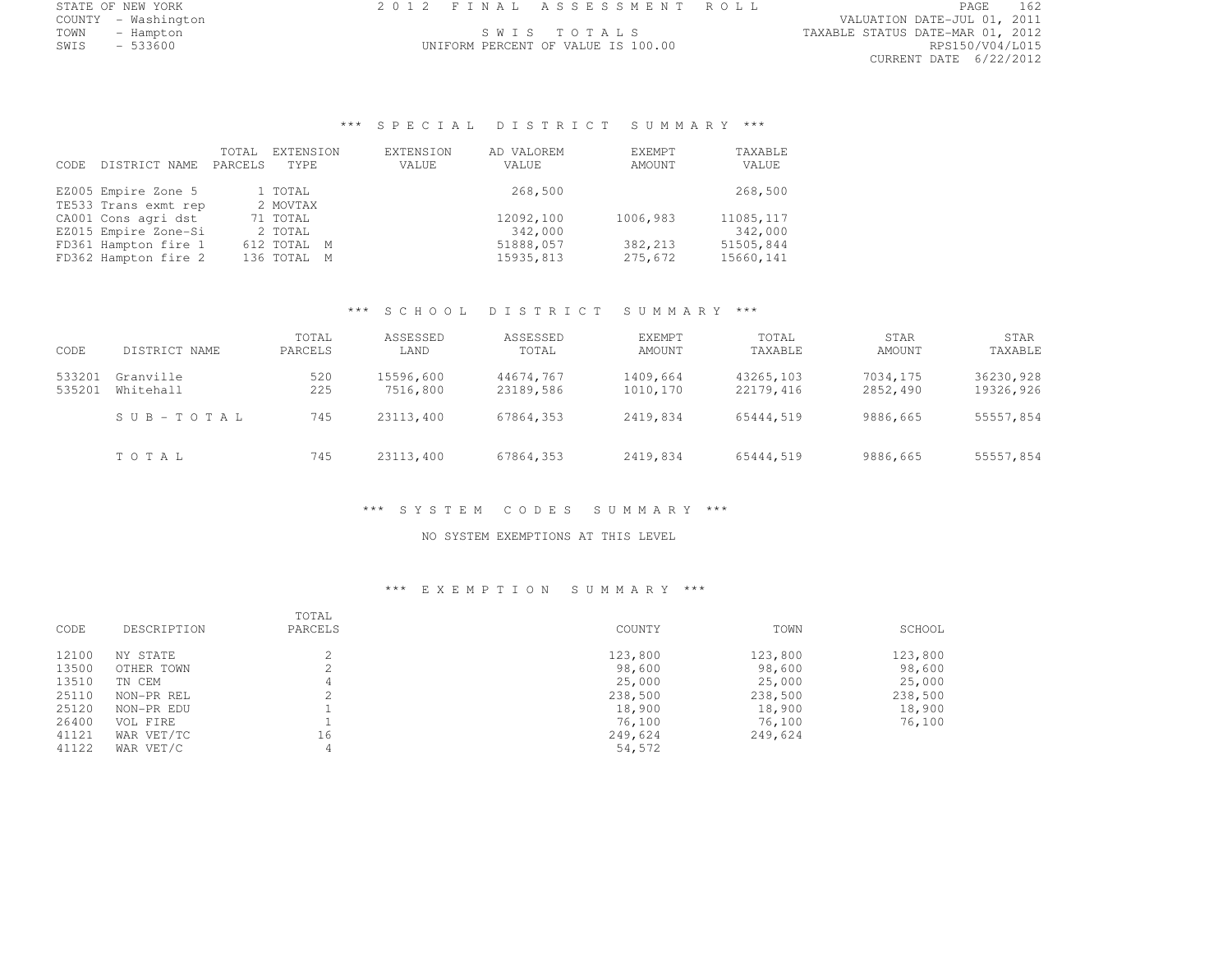| STATE OF NEW YORK   |  | 2012 FINAL ASSESSMENT ROLL         |                                  | PAGE                        | 163 |
|---------------------|--|------------------------------------|----------------------------------|-----------------------------|-----|
| COUNTY - Washington |  |                                    |                                  | VALUATION DATE-JUL 01, 2011 |     |
| TOWN<br>- Hampton   |  | SWIS TOTALS                        | TAXABLE STATUS DATE-MAR 01, 2012 |                             |     |
| SWIS<br>$-533600$   |  | UNIFORM PERCENT OF VALUE IS 100.00 |                                  | RPS150/V04/L015             |     |

|       |              | TOTAL          |          |          |           |
|-------|--------------|----------------|----------|----------|-----------|
| CODE  | DESCRIPTION  | PARCELS        | COUNTY   | TOWN     | SCHOOL    |
| 41123 | WAR VET/T    | 4              |          | 54,572   |           |
| 41131 | CBT VET/TC   | 13             | 364,019  | 354,019  |           |
| 41132 | CBT VET/C    |                | 185,100  |          |           |
| 41133 | CBT VET/T    |                |          | 185,100  |           |
| 41141 | DIS VET/TC   | 4              | 140,275  | 140,275  |           |
| 41142 | DIS VET/C    | 4              | 98,025   |          |           |
| 41143 | DIS VET/T    | 4              |          | 98,025   |           |
| 41151 | $CW_10_VET/$ | $\mathbf{2}$   | 14,200   | 14,200   |           |
| 41700 | AG BUILD     | $\overline{c}$ | 17,500   | 17,500   | 17,500    |
| 41720 | AG DIST      | 26             | 929,998  | 929,998  | 929,998   |
| 41730 | AGRI-D IND   |                | 32,778   | 32,778   | 32,778    |
| 41800 | AGED-ALL     |                | 284,060  | 284,060  | 336,700   |
| 41802 | AGED-CO      | 5              | 147,898  |          |           |
| 41803 | AGED-TOWN    | 3              |          | 93,085   |           |
| 41805 | AGE-CO/SCH   | 3              | 105,630  |          | 116,946   |
| 41806 | AGE-TN/SCH   | $\overline{4}$ |          | 79,870   | 91,190    |
| 41834 | STAR EN      | 66             |          |          | 3847,665  |
| 41844 | STAR EN MH   | 3              |          |          | 98,900    |
| 41854 | STAR B       | 196            |          |          | 5891,700  |
| 41864 | STAR B MH    | $\mathbf{2}$   |          |          | 48,400    |
| 41931 | DISAB-C/T    | $\overline{c}$ | 45,858   | 45,858   |           |
| 41932 | DISAB-CO     | $\sqrt{2}$     | 56,131   |          |           |
| 41933 | DISAB-TOWN   | $\sqrt{2}$     |          | 35,604   |           |
| 42100 | SILO EXMP    | $\overline{3}$ | 76,985   | 76,985   | 76,985    |
| 47460 | FOR 480A     | $\overline{4}$ | 236,837  | 236,837  | 236,837   |
|       | TOTAL        | 408            | 3620,390 | 3509,290 | 12306,499 |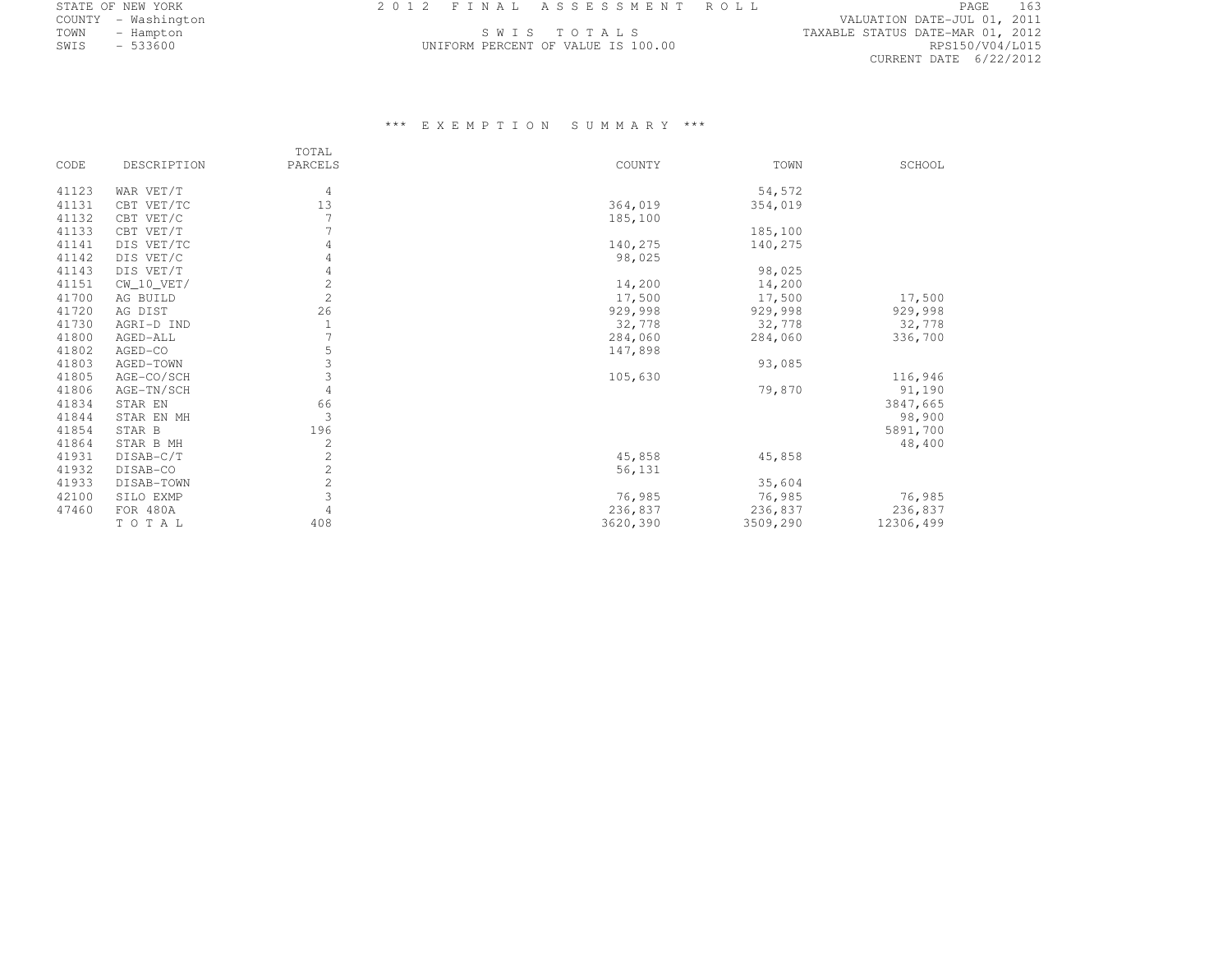|      | STATE OF NEW YORK   | 2012 FINAL ASSESSMENT ROLL |                                    |                                  | PAGE            | 164 |
|------|---------------------|----------------------------|------------------------------------|----------------------------------|-----------------|-----|
|      | COUNTY - Washington |                            |                                    | VALUATION DATE-JUL 01, 2011      |                 |     |
| TOWN | - Hampton           |                            | SWIS TOTALS                        | TAXABLE STATUS DATE-MAR 01, 2012 |                 |     |
| SWIS | $-533600$           |                            | UNIFORM PERCENT OF VALUE IS 100.00 |                                  | RPS150/V04/L015 |     |
|      |                     |                            |                                    | CURRENT DATE 6/22/2012           |                 |     |

| ROLL<br><b>SEC</b> | DESCRIPTION         | TOTAL<br>PARCELS | ASSESSED<br>LAND | ASSESSED<br>TOTAL | TAXABLE<br>COUNTY | TAXABLE<br>TOWN | TAXABLE<br>SCHOOL | STAR<br>TAXABLE |
|--------------------|---------------------|------------------|------------------|-------------------|-------------------|-----------------|-------------------|-----------------|
|                    | TAXABLE             | 710              | 22678,300        | 62677,100         | 59637,610         | 59748,710       | 60838,166         | 50951,501       |
| 5.                 | SPECIAL FRANCHISE   | 4                |                  | 1040,834          | 1040,834          | 1040,834        | 1040,834          | 1040,834        |
| 6                  | UTILITIES & N.C.    | 17               | 268,000          | 3410, 477         | 3410, 477         | 3410, 477       | 3410,477          | 3410, 477       |
|                    | CEILING RAILROADS   | $\overline{2}$   | 23,300           | 155,042           | 155,042           | 155,042         | 155,042           | 155,042         |
| 8                  | WHOLLY EXEMPT       | 12               | 143,800          | 580,900           |                   |                 |                   |                 |
| $\star$            | TOTAL<br><b>SUB</b> | 745              | 23113,400        | 67864,353         | 64243,963         | 64355.063       | 65444.519         | 55557,854       |
| $\star\star$       | GRAND TOTAL         | 745              | 23113,400        | 67864,353         | 64243,963         | 64355,063       | 65444,519         | 55557,854       |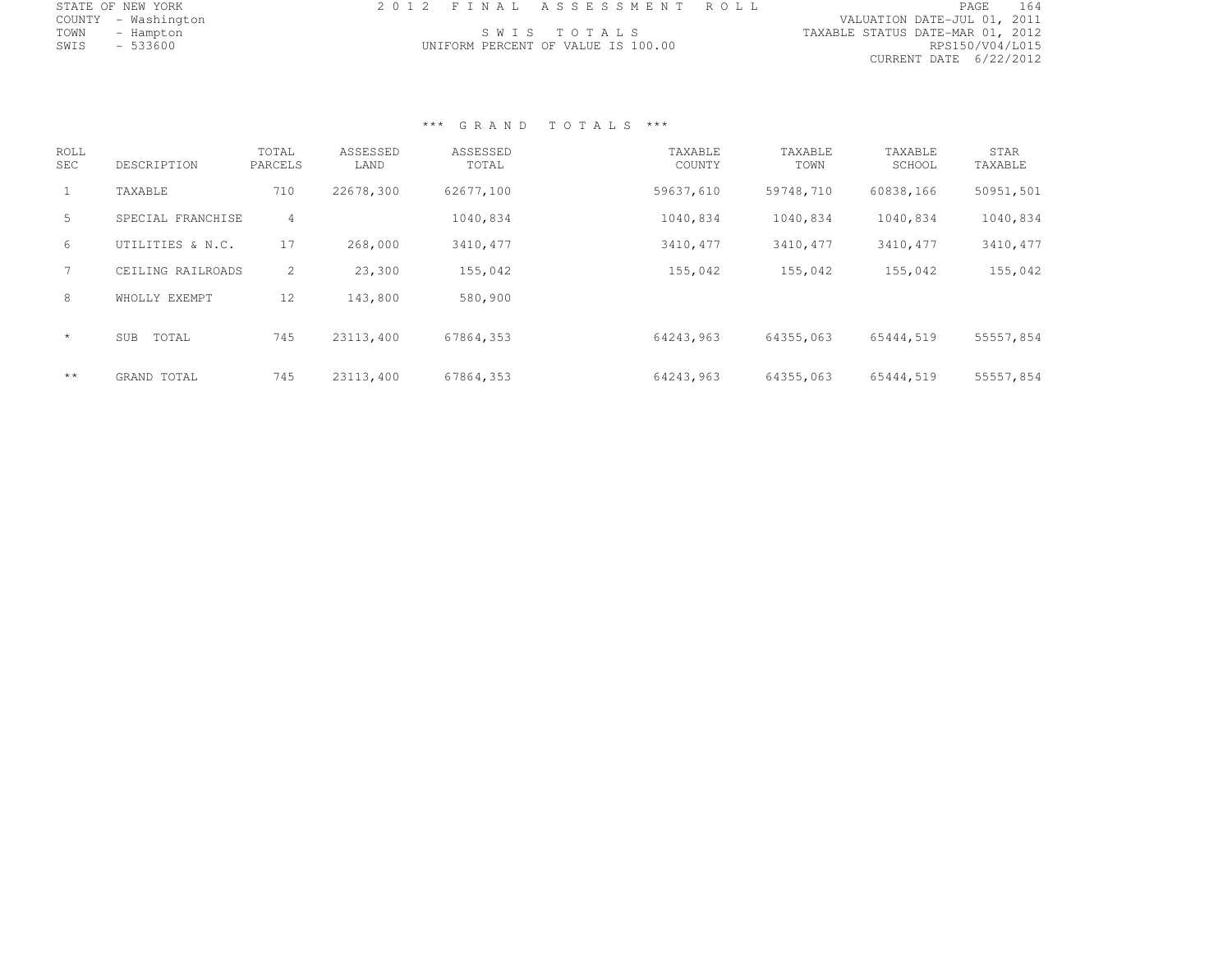| STATE OF NEW YORK   | 2012 FINAL ASSESSMENT ROLL         | 165<br>PAGE                      |
|---------------------|------------------------------------|----------------------------------|
| COUNTY - Washington | TOWN TOTALS                        | VALUATION DATE-JUL 01, 2011      |
| TOWN<br>– Hampton   |                                    | TAXABLE STATUS DATE-MAR 01, 2012 |
| SWIS<br>- 5336      | UNIFORM PERCENT OF VALUE IS 100.00 | RPS150/V04/L015                  |
|                     |                                    |                                  |

TATUS DATE-MAR 01, 2012<br>RPS150/V04/L015 CURRENT DATE 6/22/2012

# \*\*\* S P E C I A L D I S T R I C T S U M M A R Y \*\*\*

| CODE. | DISTRICT NAME        | TOTAL<br>PARCELS | EXTENSION<br>TYPE. | EXTENSION<br>VALUE | AD VALOREM<br>VALUE | EXEMPT<br>AMOUNT | TAXABLE<br>VALUE |
|-------|----------------------|------------------|--------------------|--------------------|---------------------|------------------|------------------|
|       | EZ005 Empire Zone 5  |                  | 1 TOTAL            |                    | 268,500             |                  | 268,500          |
|       | TE533 Trans exmt rep |                  | 2 MOVTAX           |                    |                     |                  |                  |
|       | CA001 Cons agri dst  |                  | 71 TOTAL           |                    | 12092,100           | 1006,983         | 11085, 117       |
|       | EZ015 Empire Zone-Si |                  | 2 TOTAL            |                    | 342,000             |                  | 342,000          |
|       | FD361 Hampton fire 1 |                  | 612 TOTAL M        |                    | 51888,057           | 382,213          | 51505,844        |
|       | FD362 Hampton fire 2 |                  | 136 TOTAL M        |                    | 15935,813           | 275,672          | 15660,141        |
|       |                      |                  |                    |                    |                     |                  |                  |

#### \*\*\* S C H O O L D I S T R I C T S U M M A R Y \*\*\*

| CODE             | DISTRICT NAME          | TOTAL<br>PARCELS | ASSESSED<br>LAND      | ASSESSED<br>TOTAL      | <b>EXEMPT</b><br>AMOUNT | TOTAL<br>TAXABLE       | STAR<br>AMOUNT       | STAR<br>TAXABLE        |
|------------------|------------------------|------------------|-----------------------|------------------------|-------------------------|------------------------|----------------------|------------------------|
| 533201<br>535201 | Granville<br>Whitehall | 520<br>225       | 15596,600<br>7516,800 | 44674,767<br>23189,586 | 1409,664<br>1010,170    | 43265,103<br>22179,416 | 7034,175<br>2852,490 | 36230,928<br>19326,926 |
|                  | $S \cup B - TO T A L$  | 745              | 23113,400             | 67864,353              | 2419,834                | 65444.519              | 9886,665             | 55557,854              |
|                  | TOTAL                  | 745              | 23113,400             | 67864,353              | 2419,834                | 65444,519              | 9886,665             | 55557,854              |

#### \*\*\* S Y S T E M C O D E S S U M M A R Y \*\*\*

### NO SYSTEM EXEMPTIONS AT THIS LEVEL

| CODE  | DESCRIPTION | TOTAL<br>PARCELS | COUNTY  | TOWN    | SCHOOL  |
|-------|-------------|------------------|---------|---------|---------|
| 12100 | NY STATE    |                  | 123,800 | 123,800 | 123,800 |
| 13500 | OTHER TOWN  |                  | 98,600  | 98,600  | 98,600  |
| 13510 | TN CEM      | 4                | 25,000  | 25,000  | 25,000  |
| 25110 | NON-PR REL  | $\sim$           | 238,500 | 238,500 | 238,500 |
| 25120 | NON-PR EDU  |                  | 18,900  | 18,900  | 18,900  |
| 26400 | VOL FIRE    |                  | 76,100  | 76,100  | 76,100  |
| 41121 | WAR VET/TC  | 16               | 249,624 | 249,624 |         |
| 41122 | WAR VET/C   | 4                | 54,572  |         |         |
|       |             |                  |         |         |         |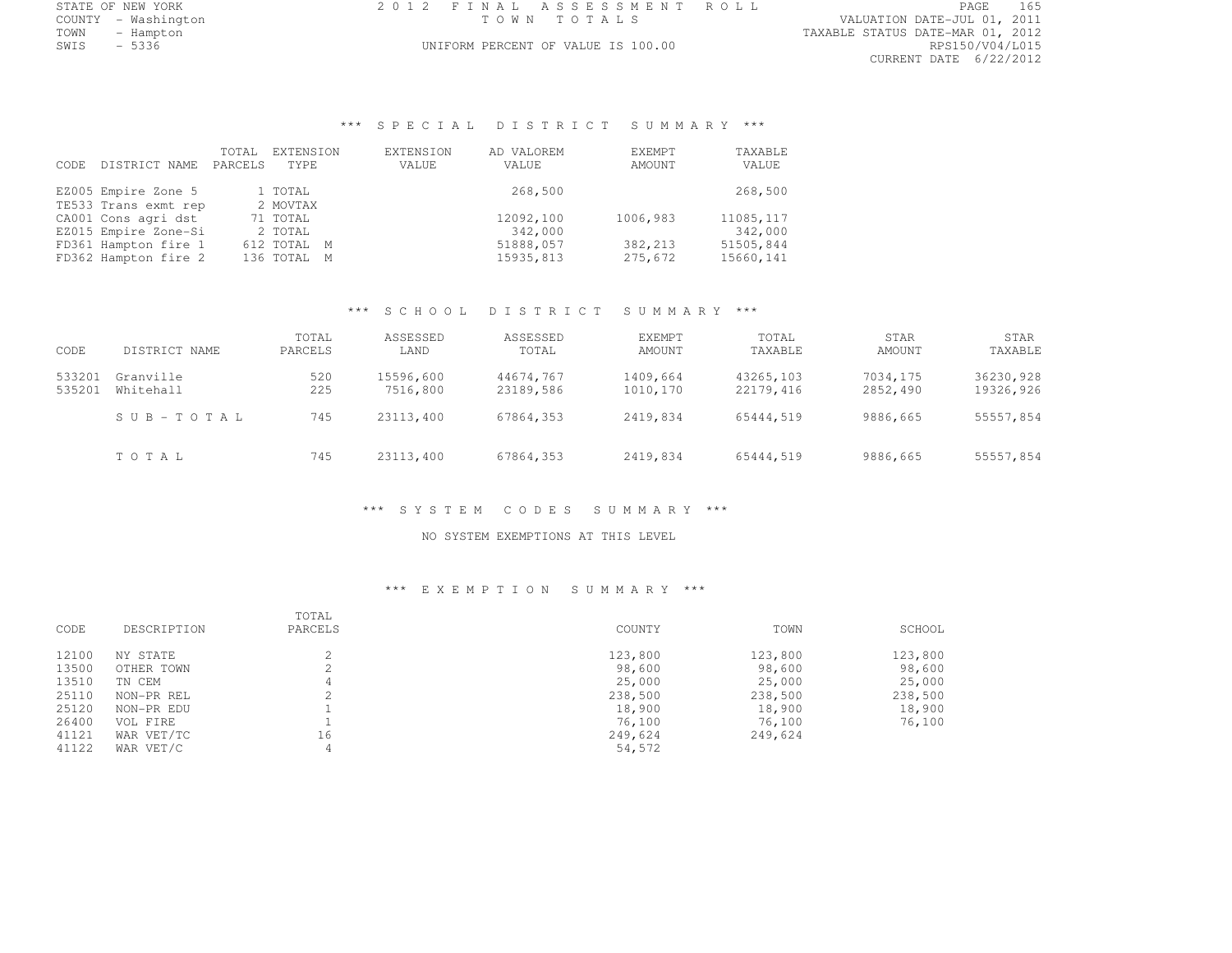| STATE OF NEW YORK   | 2012 FINAL ASSESSMENT ROLL         | PAGE                             |
|---------------------|------------------------------------|----------------------------------|
| COUNTY - Washington | TOWN TOTALS                        | VALUATION DATE-JUL 01, 2011      |
| TOWN<br>- Hampton   |                                    | TAXABLE STATUS DATE-MAR 01, 2012 |
| $-5336$<br>SWIS     | UNIFORM PERCENT OF VALUE IS 100.00 | RPS150/V04/L015                  |

## UNIFORM PERCENT OF VALUE IS 100.00

|       |              | TOTAL   |          |          |           |
|-------|--------------|---------|----------|----------|-----------|
| CODE  | DESCRIPTION  | PARCELS | COUNTY   | TOWN     | SCHOOL    |
| 41123 | WAR VET/T    | 4       |          | 54,572   |           |
| 41131 | CBT VET/TC   | 13      | 364,019  | 354,019  |           |
| 41132 | CBT VET/C    |         | 185,100  |          |           |
| 41133 | CBT VET/T    |         |          | 185,100  |           |
| 41141 | DIS VET/TC   | 4       | 140,275  | 140,275  |           |
| 41142 | DIS VET/C    | 4       | 98,025   |          |           |
| 41143 | DIS VET/T    |         |          | 98,025   |           |
| 41151 | $CW_10_VET/$ | 2       | 14,200   | 14,200   |           |
| 41700 | AG BUILD     | 2       | 17,500   | 17,500   | 17,500    |
| 41720 | AG DIST      | 26      | 929,998  | 929,998  | 929,998   |
| 41730 | AGRI-D IND   |         | 32,778   | 32,778   | 32,778    |
| 41800 | AGED-ALL     |         | 284,060  | 284,060  | 336,700   |
| 41802 | AGED-CO      | 5       | 147,898  |          |           |
| 41803 | AGED-TOWN    | 3       |          | 93,085   |           |
| 41805 | AGE-CO/SCH   | 3       | 105,630  |          | 116,946   |
| 41806 | AGE-TN/SCH   | 4       |          | 79,870   | 91,190    |
| 41834 | STAR EN      | 66      |          |          | 3847,665  |
| 41844 | STAR EN MH   | 3       |          |          | 98,900    |
| 41854 | STAR B       | 196     |          |          | 5891,700  |
| 41864 | STAR B MH    | 2       |          |          | 48,400    |
| 41931 | DISAB-C/T    | 2       | 45,858   | 45,858   |           |
| 41932 | DISAB-CO     | 2       | 56,131   |          |           |
| 41933 | DISAB-TOWN   | 2       |          | 35,604   |           |
| 42100 | SILO EXMP    | 3       | 76,985   | 76,985   | 76,985    |
| 47460 | FOR 480A     |         | 236,837  | 236,837  | 236,837   |
|       | TOTAL        | 408     | 3620,390 | 3509,290 | 12306,499 |